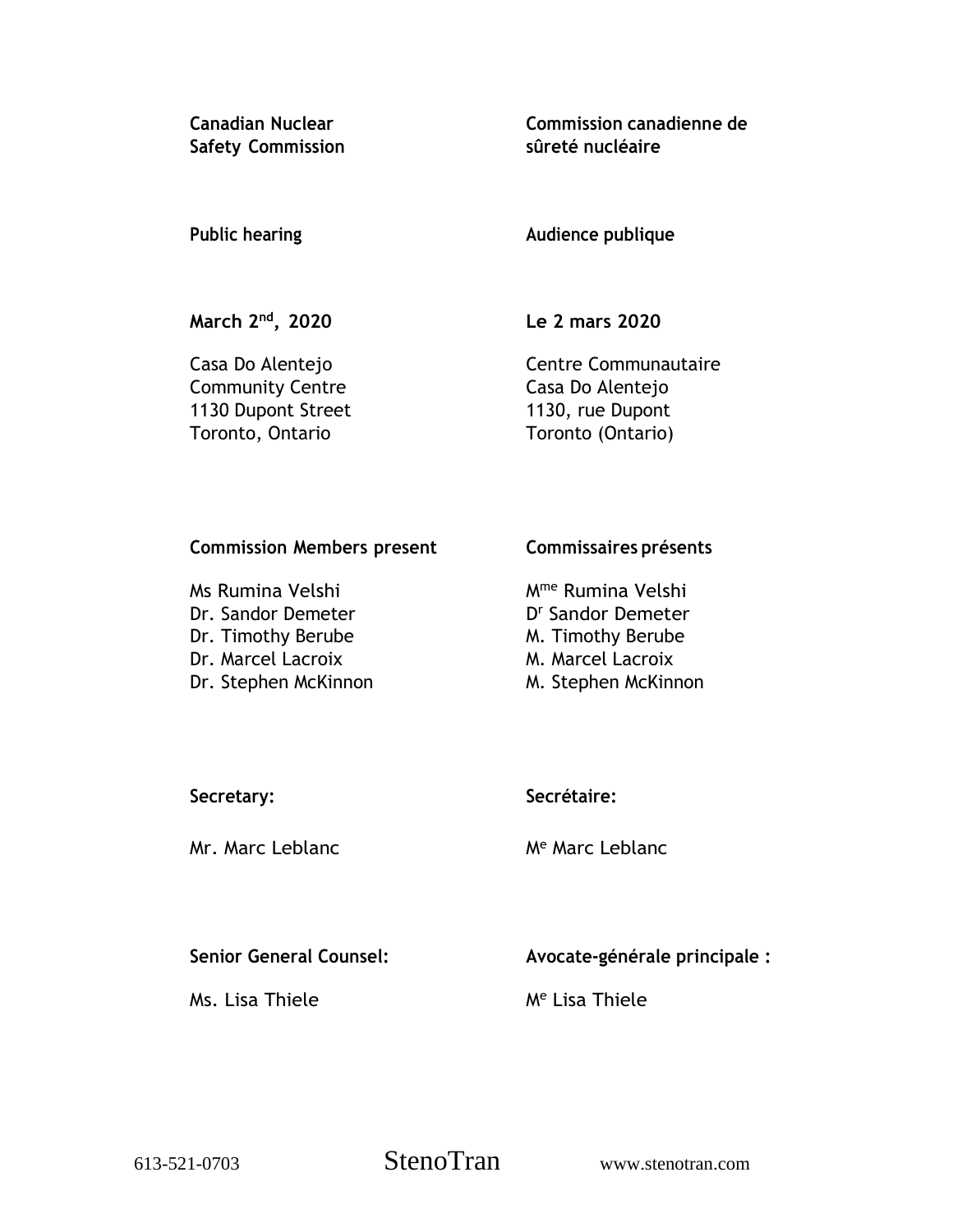|                                                                              | <b>PAGE</b> |
|------------------------------------------------------------------------------|-------------|
| Opening Remarks                                                              | 1           |
| CMD 20-H1.A<br>Adoption of Agenda                                            | 4           |
| CMD 20-H2.1/H2.1A<br>Oral presentation by<br>BWXT Nuclear Energy Canada Inc. | 7           |
| CMD 20-H2/H2.A/H2.B<br>Oral presentation by CNSC staff                       | 45          |
| CMD 20-H2.168<br>Oral presentation by<br>Julie Dzerowicz, MP, Davenport      | 95          |
| CMD 20-H2.33/H2.33A<br>Oral presentation by<br>Safety Probe International    | 117         |
| CMD 20-H2.45<br>Oral presentation by Arthur Blomme                           | 141         |
| CMD 20-H2.55<br>Oral presentation by David Fernandes                         | 156         |
| CMD 20-H2.215<br>Oral presentation by Ms Ursula Medeiros                     | 175         |
| CMD 20-H2.81<br>Oral presentation by James Deutsch                           | 175         |
| CMD 20-H2.206<br>Oral presentation by Priscilla Medeiros                     | 191         |
| CMD 20-H2.241<br>Oral presentation by Rob Mound                              | 211         |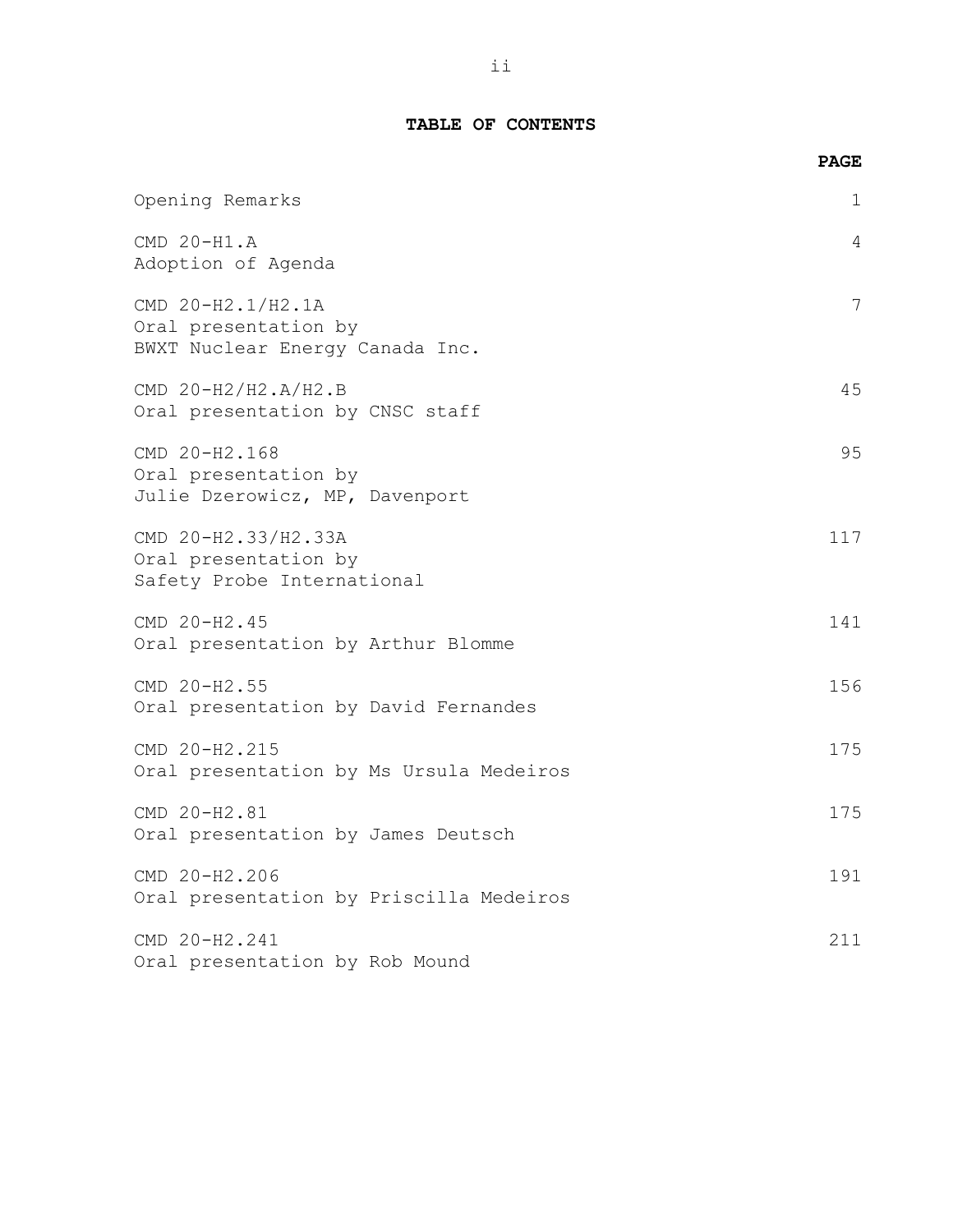|                                                                                                              | <b>PAGE</b> |
|--------------------------------------------------------------------------------------------------------------|-------------|
| CMD 20-H2.176<br>Oral presentation by John D'Orsay                                                           | 229         |
| CMD 20-H2.154<br>Oral presentation by Ontario Clean Air Alliance                                             | 266         |
| CMD 20-H2.105/H2.105A<br>Oral presentation by Julia Tuer                                                     | 291         |
| CMD 20-H2.180<br>Oral presentation by James Tuer                                                             | 305         |
| CMD 20-H2.180<br>Oral presentation by James Tuer                                                             | 315         |
| CMD 20-H2.92/H2.92A<br>Oral presentation by<br>North American Young Generation in Nuclear,<br>Durham Chapter | 323         |
| CMD 20-H2.216<br>Oral presentation by<br>Committee for Future Generations                                    | 338         |
| CMD 20-H2.219<br>Oral presentation by Sarah Mancini                                                          | 353         |
| CMD 20-H2.243<br>Oral presentation by Kyoko Sato                                                             | 362         |
| CMD 20-H2.10<br>Oral presentation by the CANDU Owners Group                                                  | 379         |
| CMD 20-H2.7<br>Written submission from the<br>Canadian Nuclear Isotope Council                               | 392         |
| CMD 20-H2.11<br>Written submission from Nicolas Martin-Burtart                                               | 393         |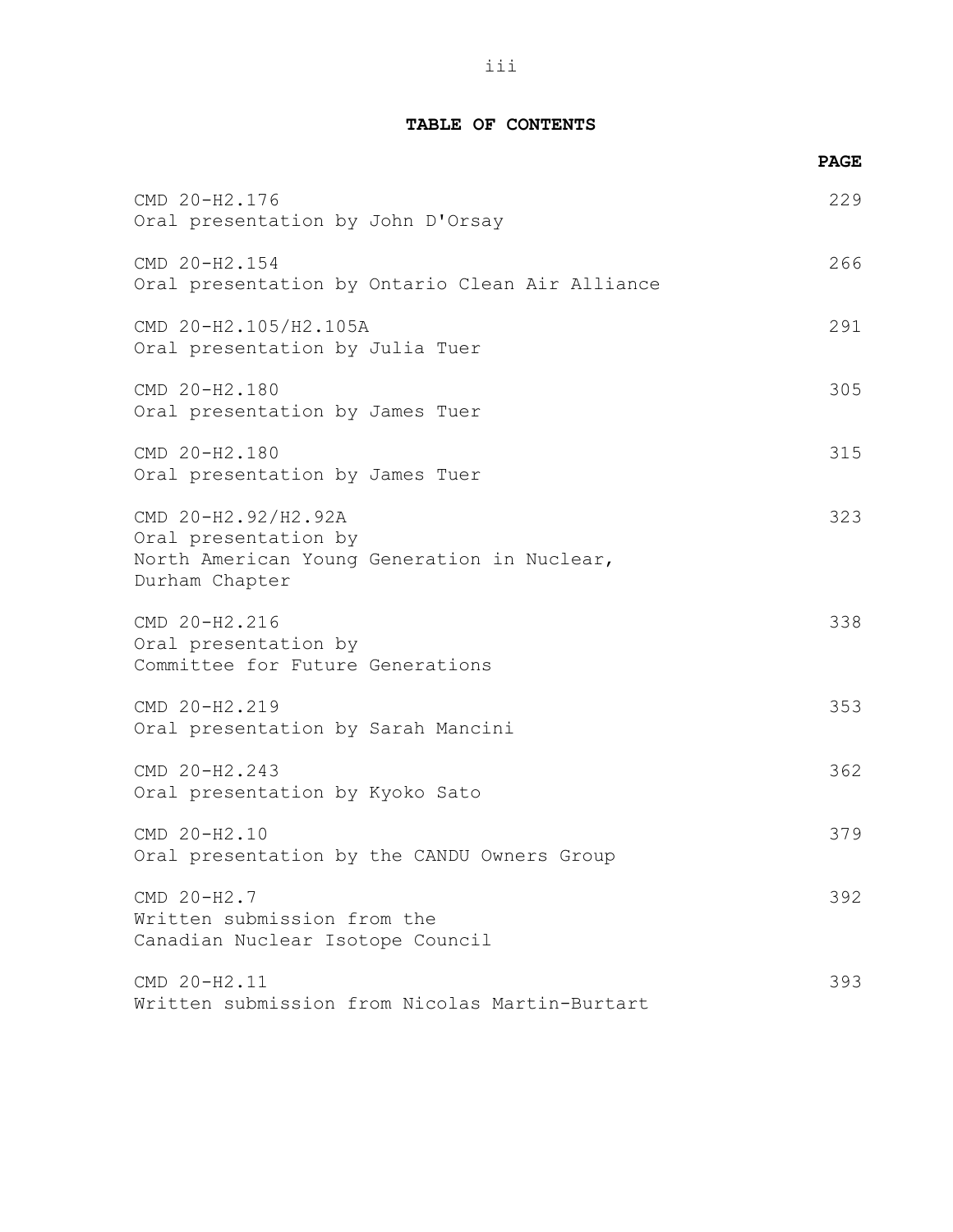|                                                                           | <b>PAGE</b> |
|---------------------------------------------------------------------------|-------------|
| CMD 20-H2.20<br>Written submission from Bruce Power                       | 393         |
| CMD 20-H2.21<br>Written submission from Adam Vicente                      | 394         |
| CMD 20-H2.22<br>Written submission from Aimee Ng                          | 395         |
| CMD 20-H2.26<br>Written submission from Ashlynn Foster                    | 395         |
| CMD 20-H2.27<br>Written submission from Murali Ganapathy                  | 396         |
| CMD 20-H2.31<br>Written submission from Gavin Winter                      | 397         |
| CMD 20-H2.35<br>Written submission from Ontario Power Generation          | 397         |
| CMD 20-H2.56<br>Written submission from Corina McCoy                      | 398         |
| CMD 20-H2.63<br>Written submission from Stanley Yoo                       | 400         |
| CMD 20-H2.65<br>Written submission from Janine Carter                     | 402         |
| CMD 20-H2.67<br>Written submission from Birthe Jorgensen                  | 402         |
| CMD 20-H2.68<br>Written submission from Andres D'Imperio                  | 402         |
| CMD 20-H2.71<br>Written submission from<br>Olivia Kwan and Anthony Murray | 403         |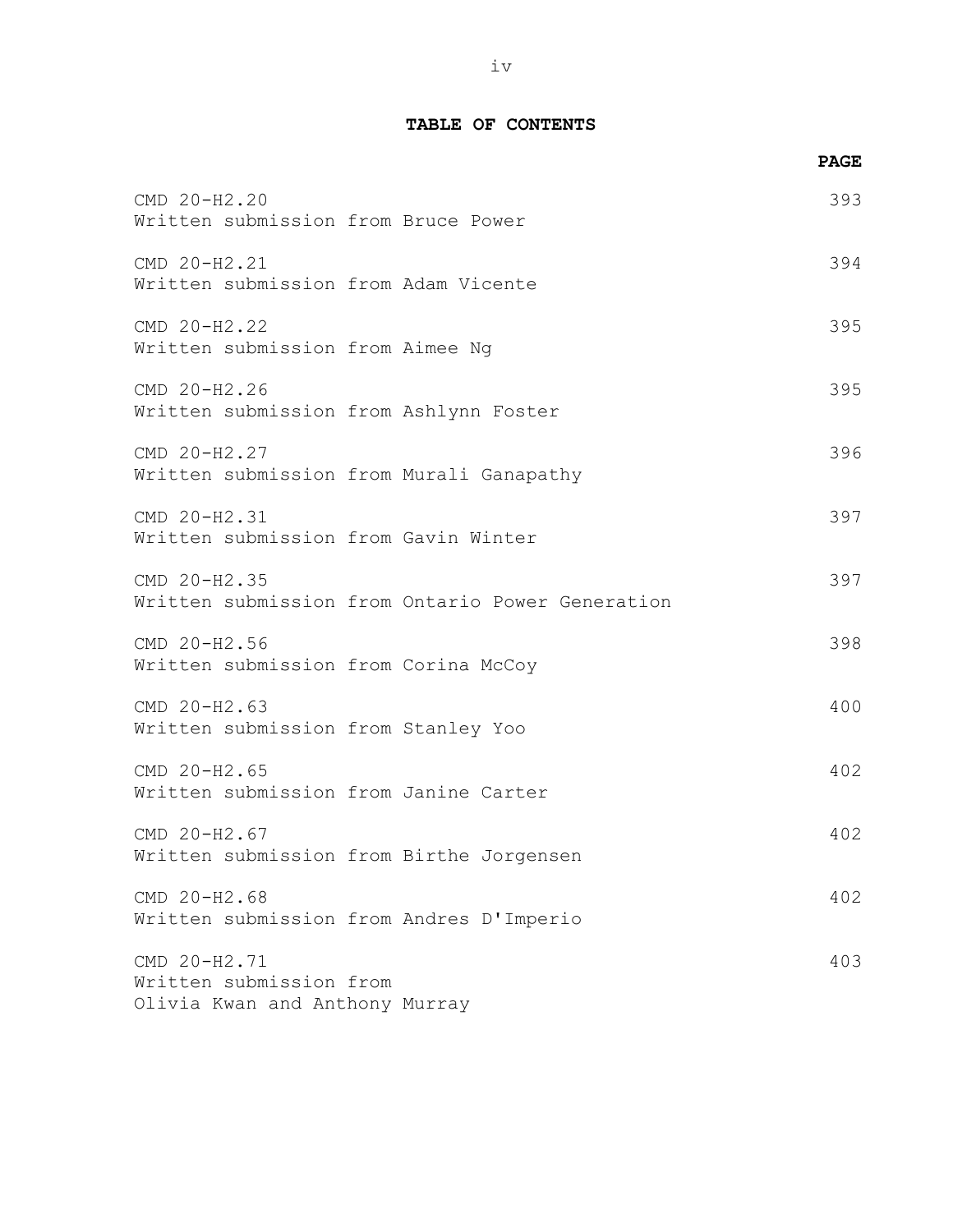|                                                                                                                    | <b>PAGE</b> |
|--------------------------------------------------------------------------------------------------------------------|-------------|
| CMD 20-H2.78<br>Written submission from Nika Morisano                                                              | 403         |
| CMD 20-H2.93<br>Written submission from Erin Howley                                                                | 403         |
| CMD 20-H2.114<br>Written Submission from Jamie Chadwick                                                            | 404         |
| CMD 20-H2.119<br>Written submission from<br>Alejandra Gonzalez Jimenez,<br>Amira Mittermaier and Felix Mittermaier | 404         |
| CMD 20-H2.124<br>Written submission from John Jared Irwin                                                          | 404         |
| CMD 20-H2.140<br>Written submission from<br>Ontario's Nuclear Advantage (ONA)                                      | 405         |
| CMD 20-H2.147<br>Written submission from Motion Canada                                                             | 405         |
| CMD 20-H2.151<br>Written submission from Rosemary Frei                                                             | 405         |
| CMD 20-H2.164<br>Written submission from<br>Hiroshima-Nagasaki Day Coalition                                       | 406         |
| CMD 20-H2.165<br>Written submission from Doug Back                                                                 | 405         |
| CMD 20-H2.170<br>Written submission from Maggie Robertson                                                          | 406         |
| CMD 20-H2.171<br>Written submission from Cathy Tafler                                                              | 406         |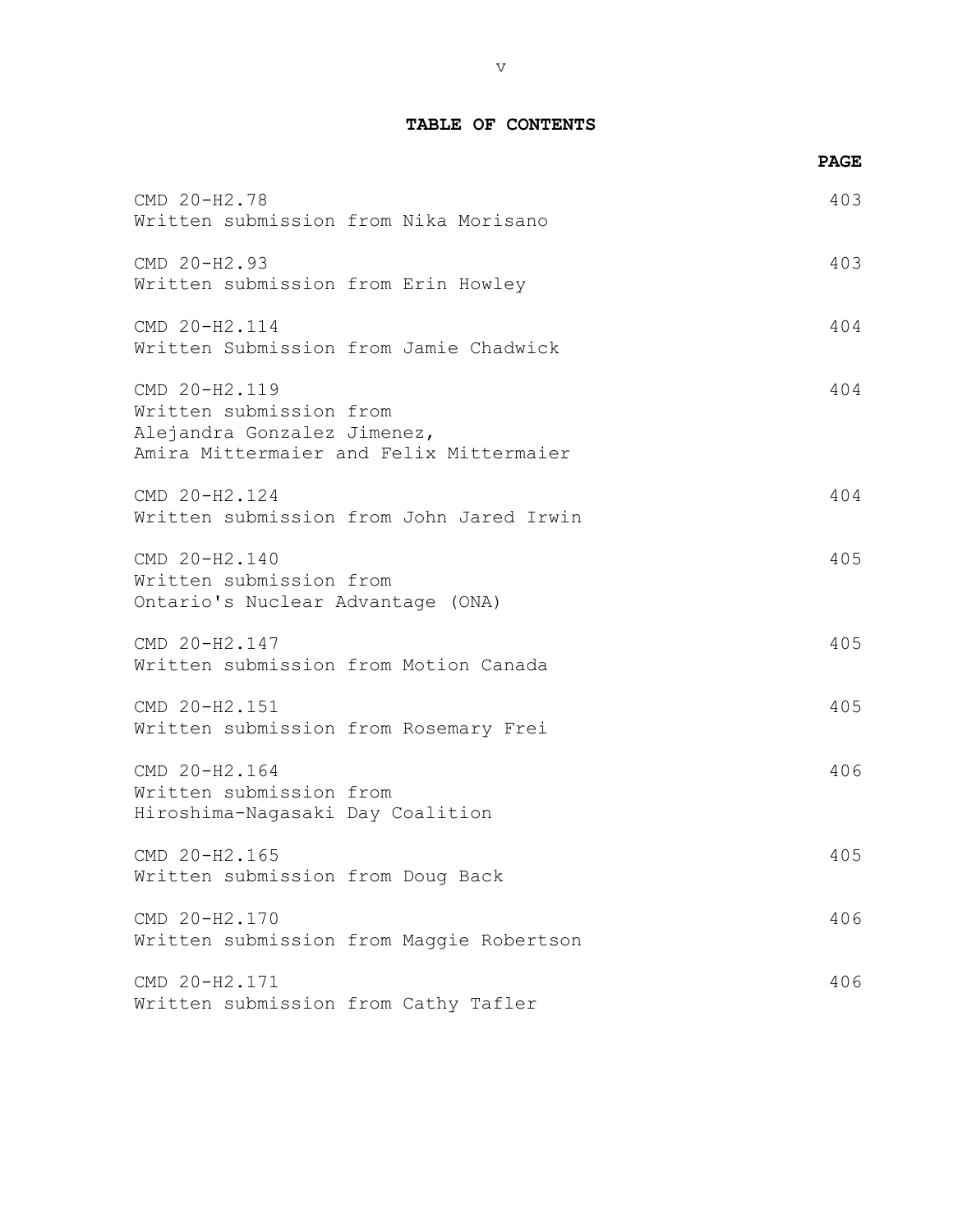|                                                      |                                             | <b>PAGE</b> |
|------------------------------------------------------|---------------------------------------------|-------------|
| CMD 20-H2.174                                        | Written submission from Patricio Marinez    | 407         |
| CMD 20-H2.177<br>Written submission from Angela Bird |                                             | 407         |
| CMD 20-H2.186                                        | Written submission from Jonathan Minkarious | 407         |
| CMD 20-H2.189<br>Written submission from Markus Piro |                                             | 408         |
| CMD 20-H2.193                                        | Written submission from Sandra Lindgreen    | 411         |
| CMD 20-H2.195<br>Written submission from Joyce Hall  |                                             | 411         |
| CMD 20-H2.196                                        | Written submission from Marjorie Castro     | 412         |
| CMD 20-H2.198<br>Written submission from Tom Smarda  |                                             | 412         |
| CMD 20-H2.208                                        | Written submission from Megan Vincett       | 412         |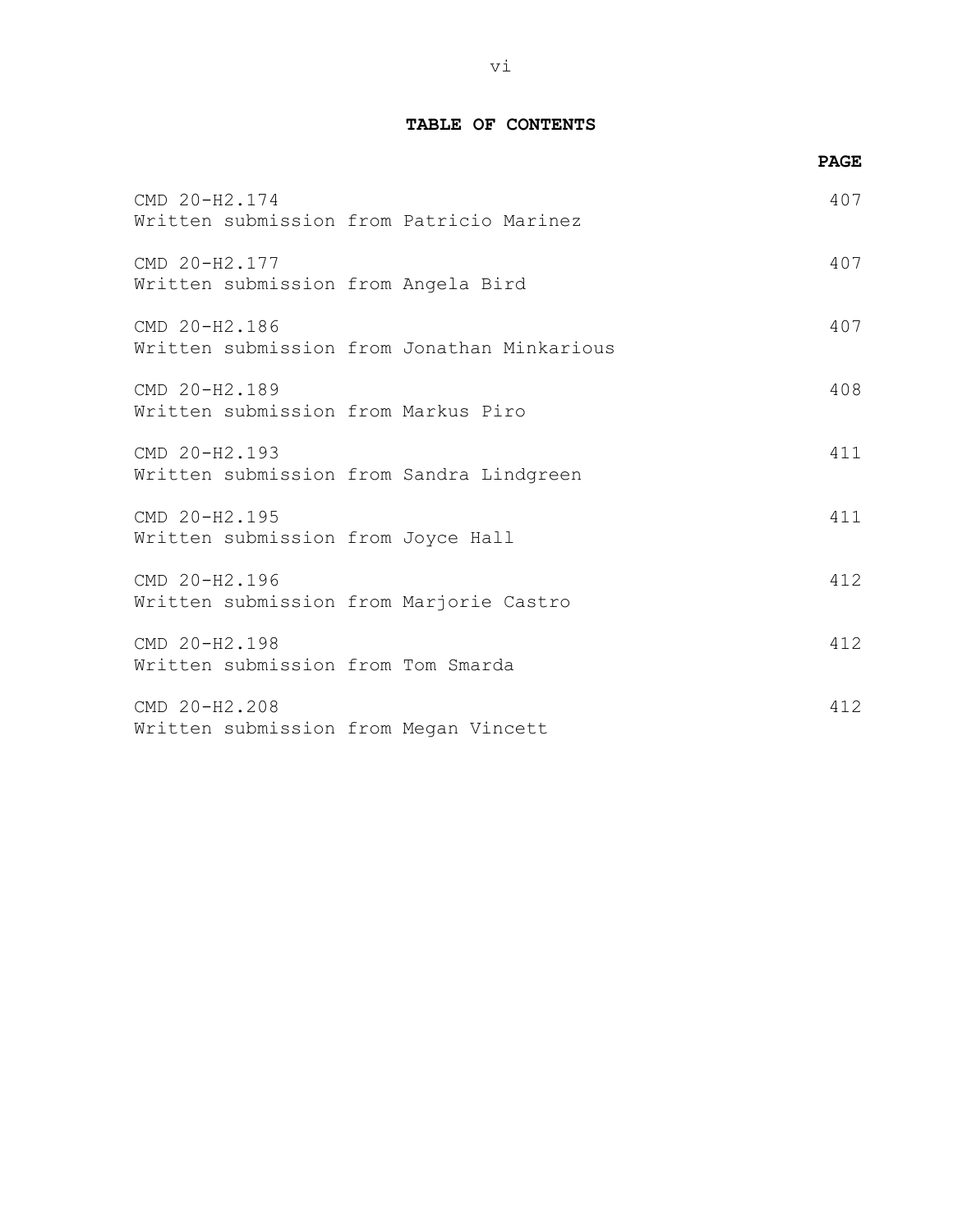Toronto, Ontario / Toronto (Ontario) --- Upon commencing on Monday, March 2, 2020 at 8:30 a.m. / L'audience débute le lundi 2 mars 2020 à 8 h 30

### **Opening Remarks**

**THE PRESIDENT:** Good morning, everyone, and welcome to the public hearing of the Canadian Nuclear Safety Commission.

Mon nom est Rumina Velshi. Je suis la présidente de la Commission canadienne de sûreté nucléaire.

I would like to begin by recognizing that the land we are gathered on is the traditional territory of many nations, including the Mississaugas of the Credit, the Anishnabeg, the Chippewa, the Haudenosaunee and the Wendat peoples, and is now home to many diverse First Nations, Inuit and Métis peoples. We also acknowledge that Toronto is covered by Treaty 13 with the Mississaugas of the Credit.

Je vous souhaite la bienvenue, and welcome to all those joining us via webcast.

First of all, let me, on behalf of the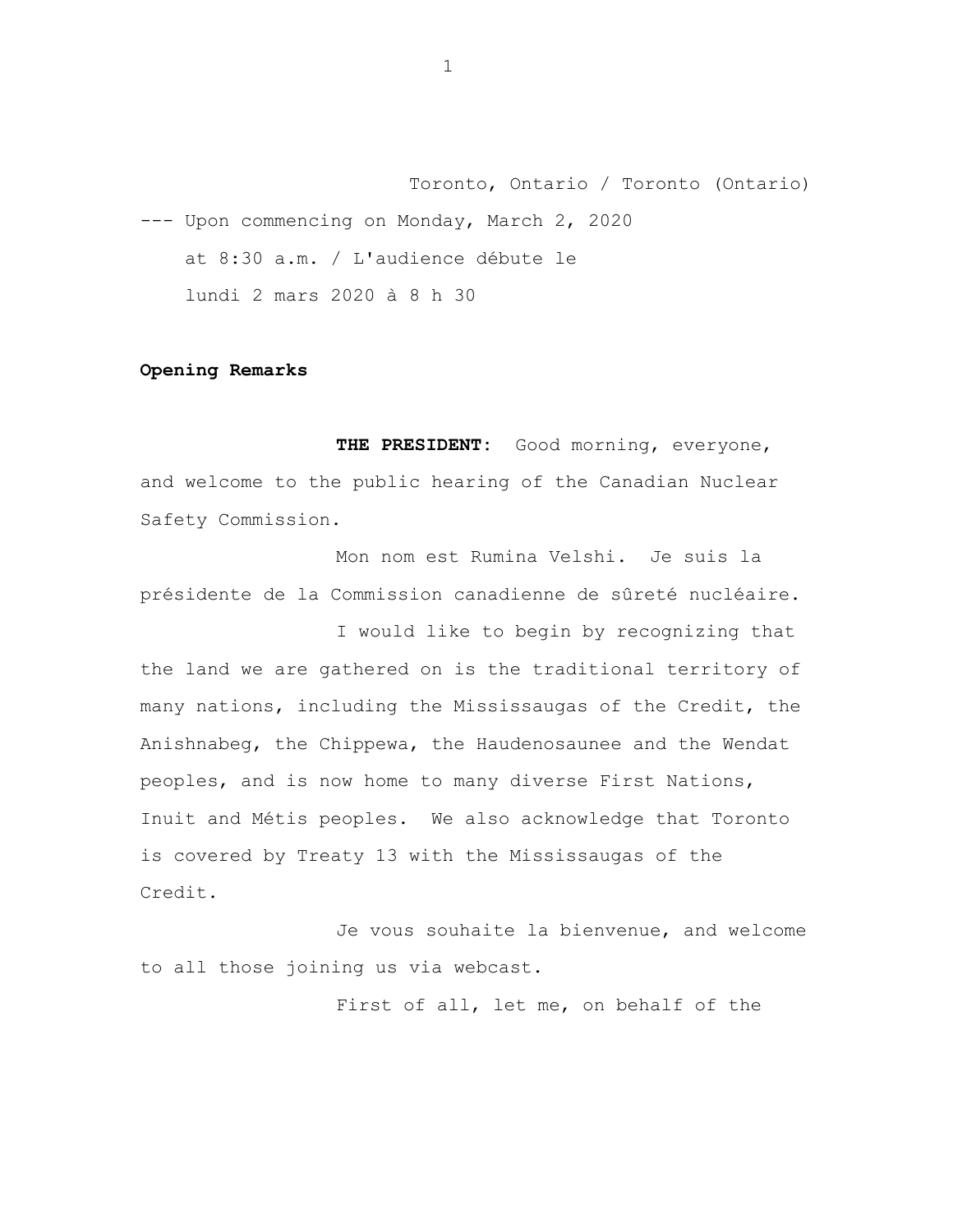Commission, tell you how delighted we are to be here for the next two days. We enjoy the opportunity to hold hearings in the community and provide citizens with the chance to participate by intervening or observing the hearing.

Thank you very much to all of those who have made our presence here possible and to the staff of the Casa Do Alentejo Community Centre for helping us in terms of accommodating our needs.

I would like to introduce the Members of the Commission that are with us today.

On my right is Dr. Sandor Demeter; to my left are Dr. Stephen McKinnon, Dr. Marcel Lacroix and Dr. Timothy Berube.

Ms Lisa Thiele, Senior General Counsel to the Commission, and Mr. Marc Leblanc, Secretary of the Commission, are also joining us on the podium today.

As we are conducting our Commission proceedings in a facility and environment that is new for many of us, I would like to take a moment to discuss a few safety considerations.

Please take note that in the event of an emergency there are exit doors at the main entrance as well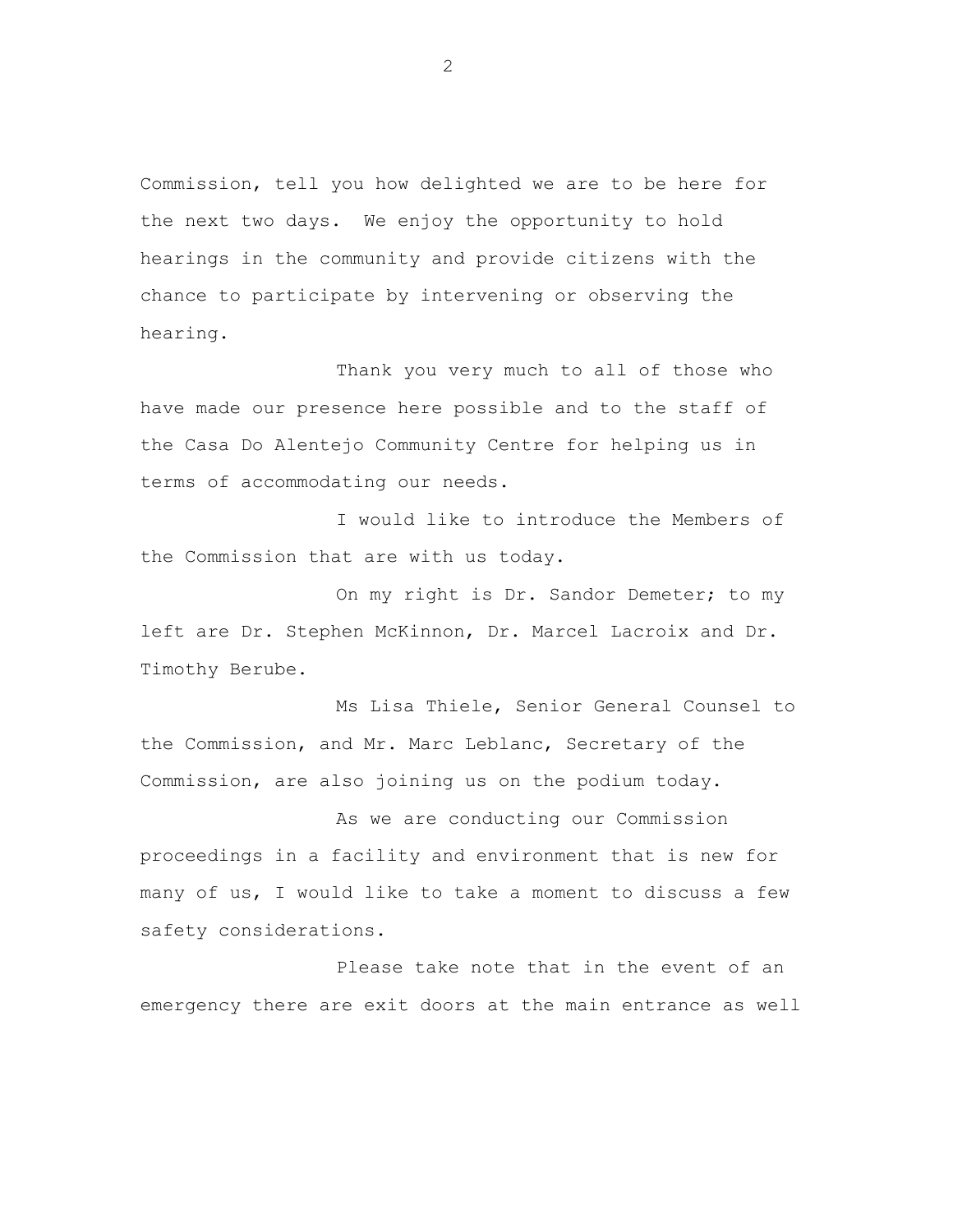as fire exit doors at the two corners of hall on my left-hand side.

In the event of a medical emergency, I would like to know by a show of hands if there are any medical doctors in the room? We have one. First responders? We have a couple. Holders of up-to-date first aid certification? Perfect. I think we are well covered and hopefully we won't need your services.

So I will now turn the floor to Mr. Leblanc for a few opening remarks.

Marc...?

**M. LEBLANC :** Merci, Madame la Présidente. Bonjour, Mesdames et Messieurs.

The Canadian Nuclear Safety Commission is about to start the public hearing on the application by BWXT Nuclear Energy Canada Inc., which we will refer to as BWXT, for the renewal of the licence for the Toronto and Peterborough facilities.

During today's business we have simultaneous interpretation. La version française est au poste 2 and the English version is on channel 1. Headsets are available at the reception.

I would ask that you please keep the pace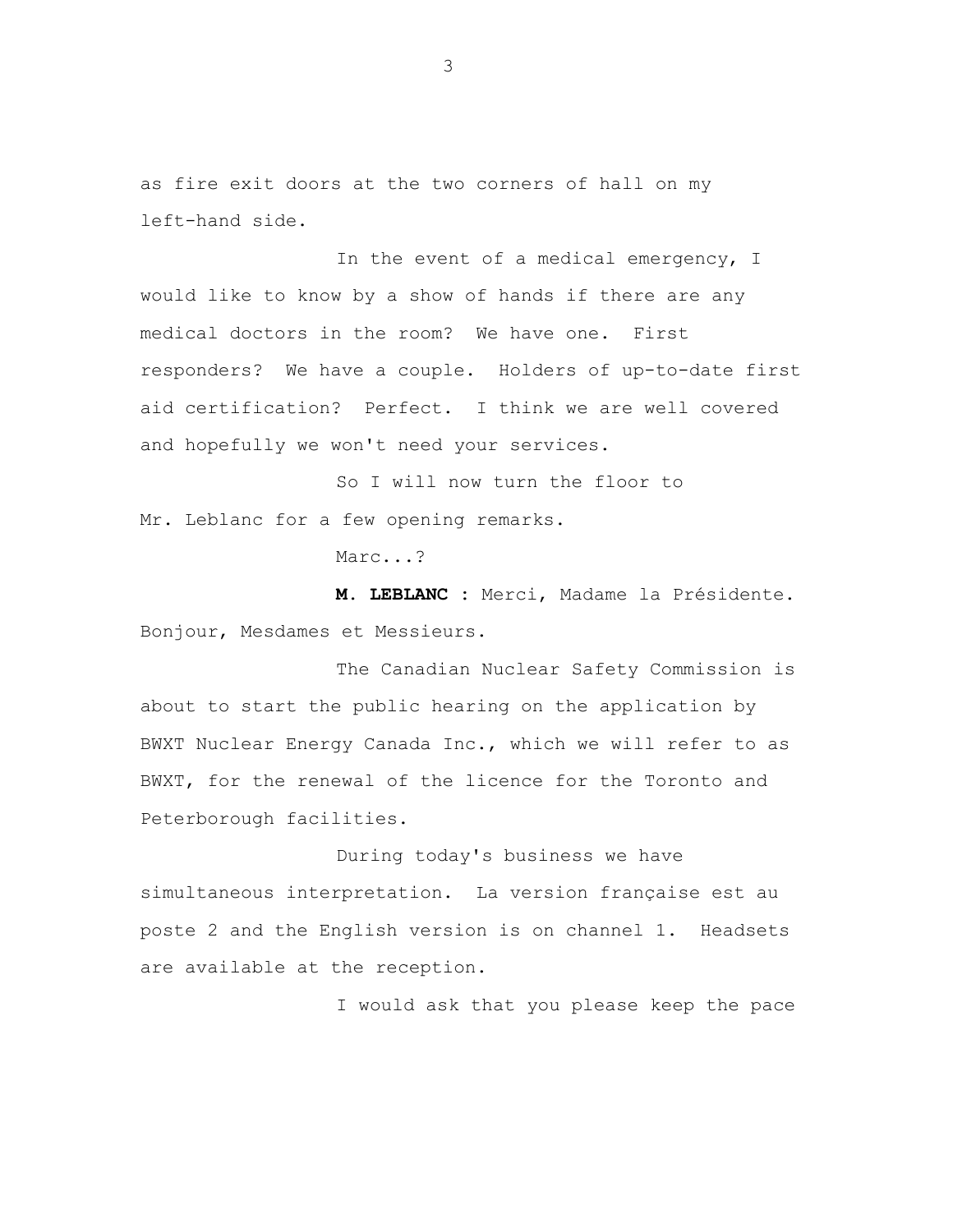of your speech relatively slow so that the interpreters have a chance to keep up.

The hearing is recorded in the language that people speak and to make these transcripts as meaningful as possible we would ask everyone to identify themselves before speaking.

I would also like to note that this proceeding is being video webcast live and that the proceeding is also archived on our website for a three-month period after the closure of the hearing.

As a courtesy to others in the room, please silence your cell phones and other electronic devices.

Madame Velshi, présidente et première dirigeante de la CCSN, présidera cette audience.

Ms Velshi...?

### **CMD 20-H1.A**

# **Adoption of Agenda**

**THE PRESIDENT:** With this information, I would now like to call for the adoption of the agenda by the Commission Members as outlined in Commission Member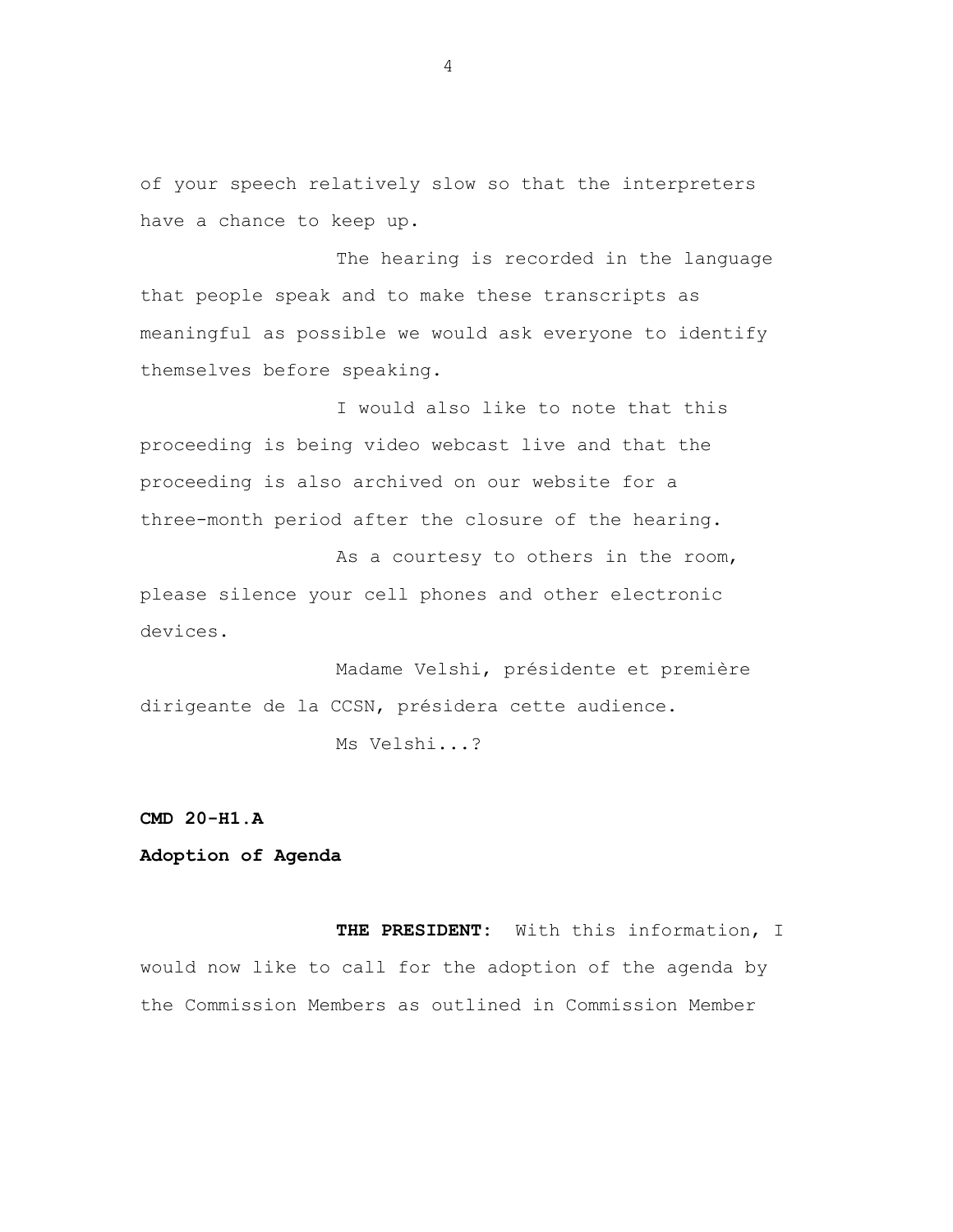Document 20-H1.A.

Do I have concurrence?

For the record, the agenda is adopted.

**MR. LEBLANC:** The first Notice of Public Hearing and Participant Funding on this matter was published on June 3rd, 2019. Subsequent versions were published to announce changes in the deadline for filing by members of the public and changes regarding the location and the schedule of the hearing.

The public was invited to participate in writing and by making oral presentations. January 27th was the deadline set for filing by intervenors. The Commission received 248 requests for intervention.

Supplementary submissions and presentations have been filed by CNSC staff, BWXT and several intervenors.

Participant funding was available to intervenors to prepare for and participate in this public hearing. Four groups are receiving funding. The funding decision is available on the CNSC website.

We will first hear the presentations by BWXT and CNSC staff.

After that, we will probably take a health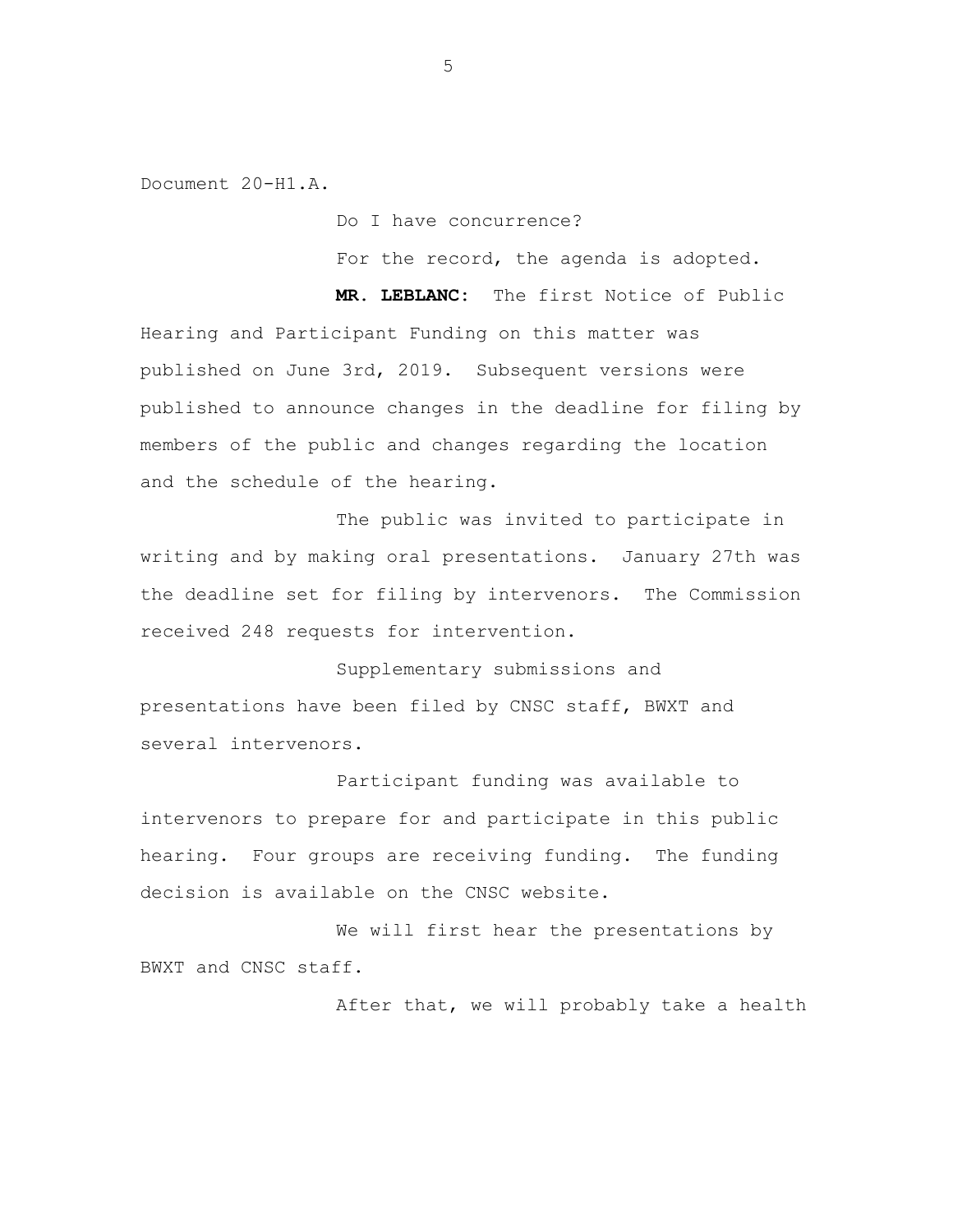break and reconvene for the presentations by the intervenors, following the order that is listed on the agenda.

After the oral presentations scheduled for today, we will proceed with the written interventions listed on the agenda for the hearing in Toronto.

To support the CNSC's efforts in being an environmentally responsible organization, paper copies of the submissions are no longer distributed as they are available electronically on our website.

I should indicate that this is a single hearing that is conducted with respect to a single licence in both Toronto and Peterborough. Evidence gathered in Toronto about the Peterborough facility and vice versa will all be part of the record.

Your key contact persons will be Ms Louise Levert and Ms Julie Bouchard. They are at the reception desk and you will see them going around the back of the room trying to coordinate the interventions and the timing of these proceedings.

Ms Velshi...?

**THE PRESIDENT:** I would like to start the hearing with the presentation from BWXT Nuclear Energy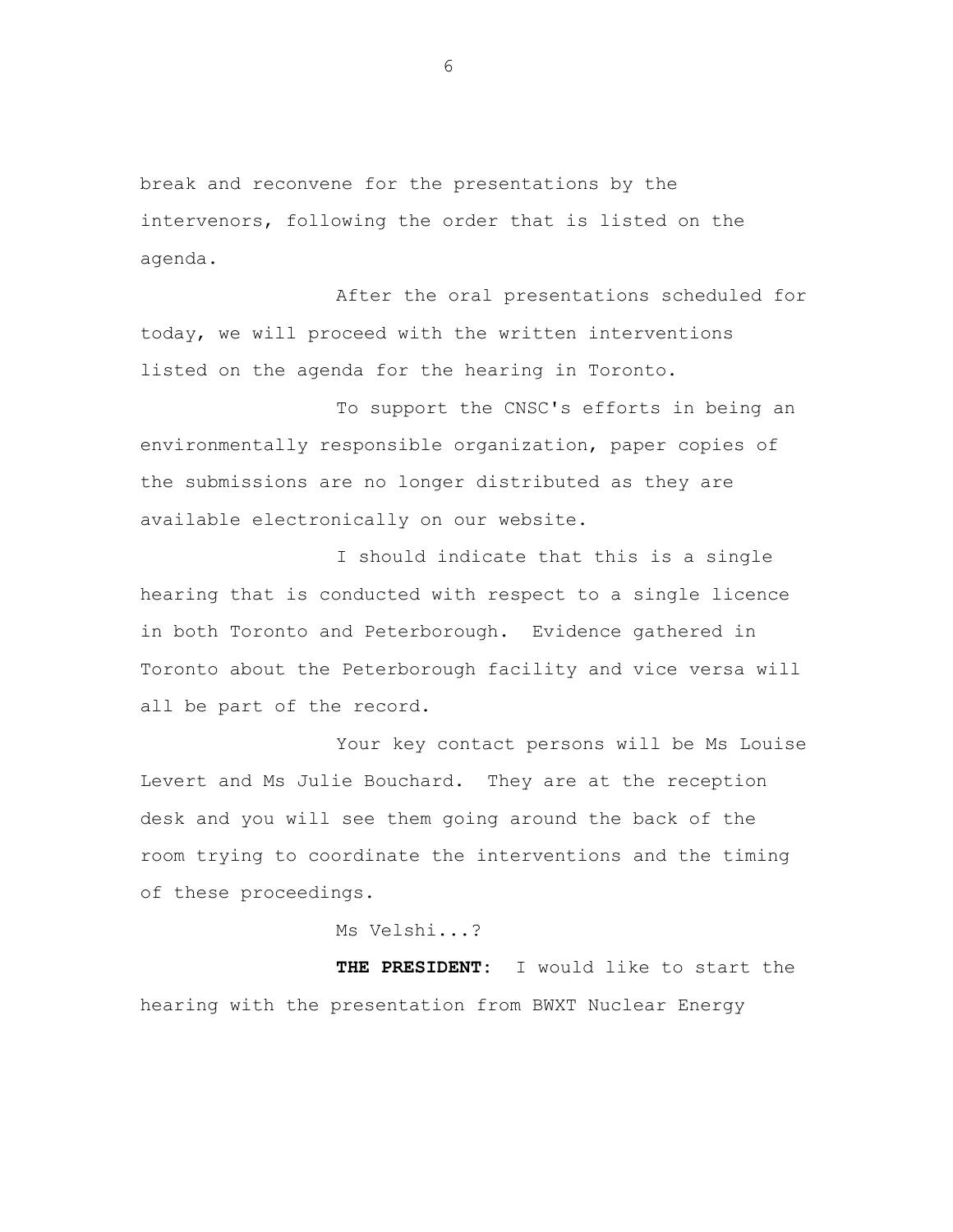Canada Inc., as outlined in CMDs 20-H2.1 and 20-H2.1A.

I will turn the floor to you,

Mr. MacQuarrie, for the presentation.

**CMD 20-H2.1/H2.1A**

**Oral presentation by**

**BWXT Nuclear Energy Canada Inc.**

**MR. MacQUARRIE:** Thank you and good morning.

My name is John MacQuarrie and I am President of BWXT Nuclear Energy Canada.

With me today, my colleagues from BWXT. To my left is Natalie Cutler, who is Director of Communications and Government Relations; to my right is David Snopek, who is Director of Environmental Health and Safety and Regulatory; behind me, to my left, is Min Lee, who is Director of Quality and Operational Excellence; directly behind me is Ted Richardson, who is Director of Fuel Operations; and behind me, to my right, is Doug Chambers who is a consultant to BWXT with Arcadis. He is a Vice President for Arcadis.

Thank you for the opportunity to present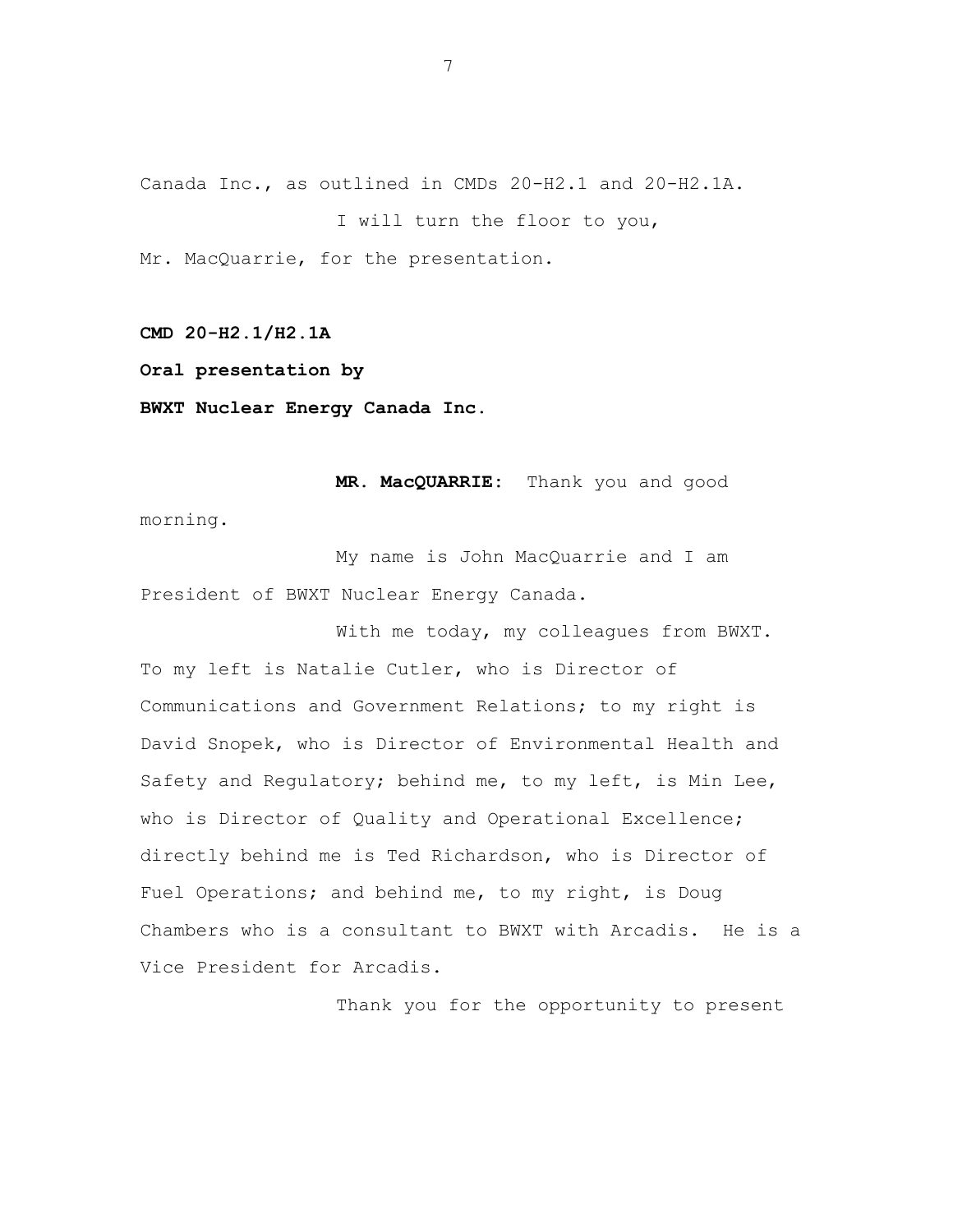about our business.

First off I would like to talk a little bit about our company and give you a brief overview of BWXT as a corporation.

In this graphic you can see a little bit about the entire operations of BWXT Corporation. We are a publicly traded company, traded on the York Stock Exchange. There is a great deal of information available about our company on our website.

As you can see, we are about 6,300 employees, all North-American-based, divided between the United States and Canada. In 2018 we are about \$1.8 billion U.S. in revenue; in 2019 we are just under \$2 billion.

We have 12 major manufacturing facilities in North America. About half of those are in Canada. And we have been in the nuclear business for many years, about six decades. In fact, we are entirely a nuclear-energy-focused company.

You can see here on the right part of this chart that we manufacture a lot of steam generators, a critical component in a nuclear power plant. Over 300 made in our facility in Cambridge, Ontario, which is significant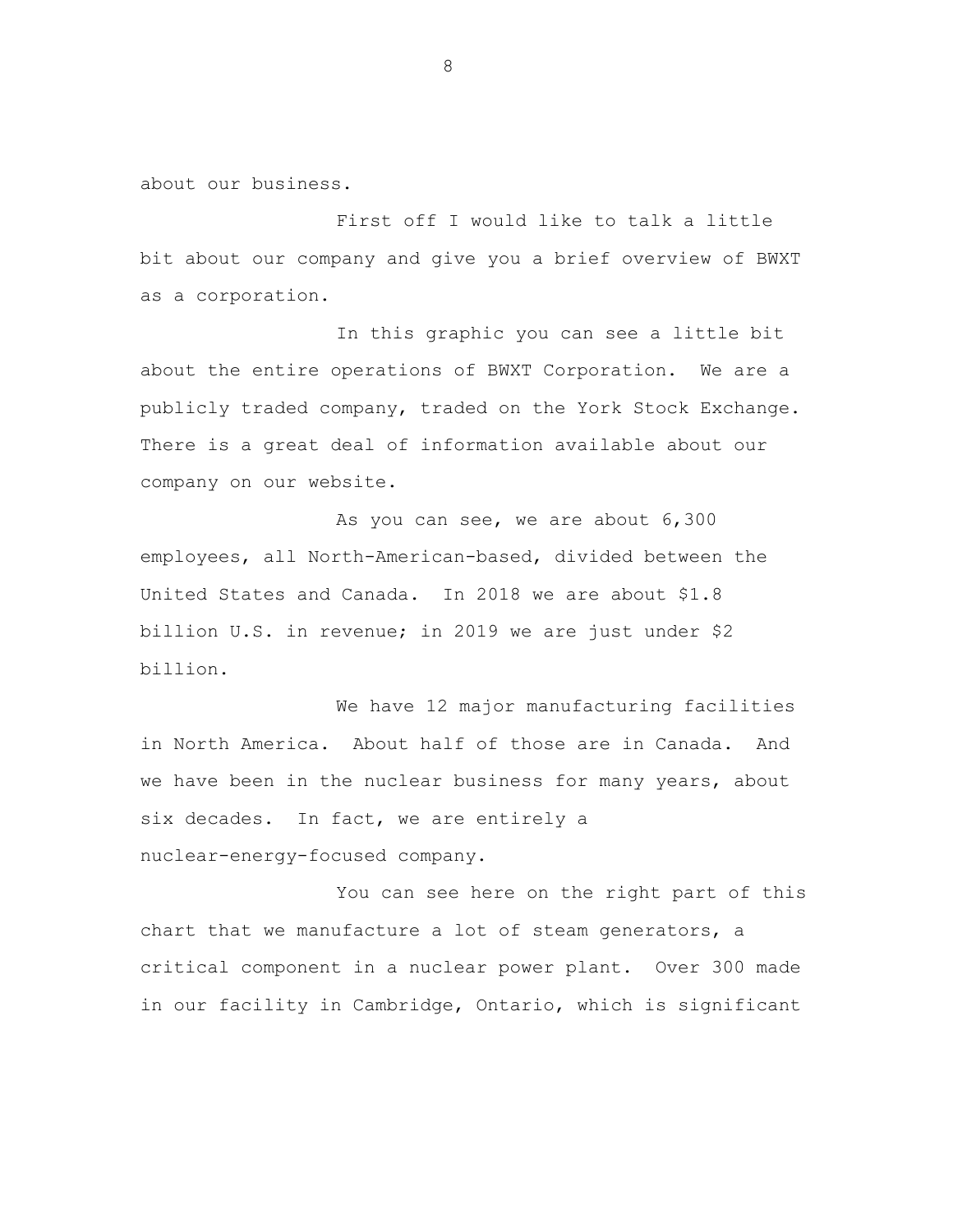for the nuclear industry.

We have also made over 1.5 million fuel bundles for the Canadian nuclear industry.

In the United States we operate typically as a joint venture on various government-owned sites where we are a contractor to manage those sites. You can see that there are about 14 sites that we are currently on.

We also make all of the fuel for the United States Navy and you can see we have made over 8,000 fuel elements for the Navy.

So we report our business in three segments. These are the three segments that are shown on this chart in front of you. The names of these segments are perhaps not so meaningful, but if you refer to the points made underneath each segment you can get a sense of what we do.

So first, our Nuclear Operations Group. We make all of the components essentially and fuel for naval nuclear reactors, for aircraft carriers and submarines. We make a couple of reactors a year equivalently. We also make research and test reactor fuel for research reactors around the world, many of which are involved in isotope production.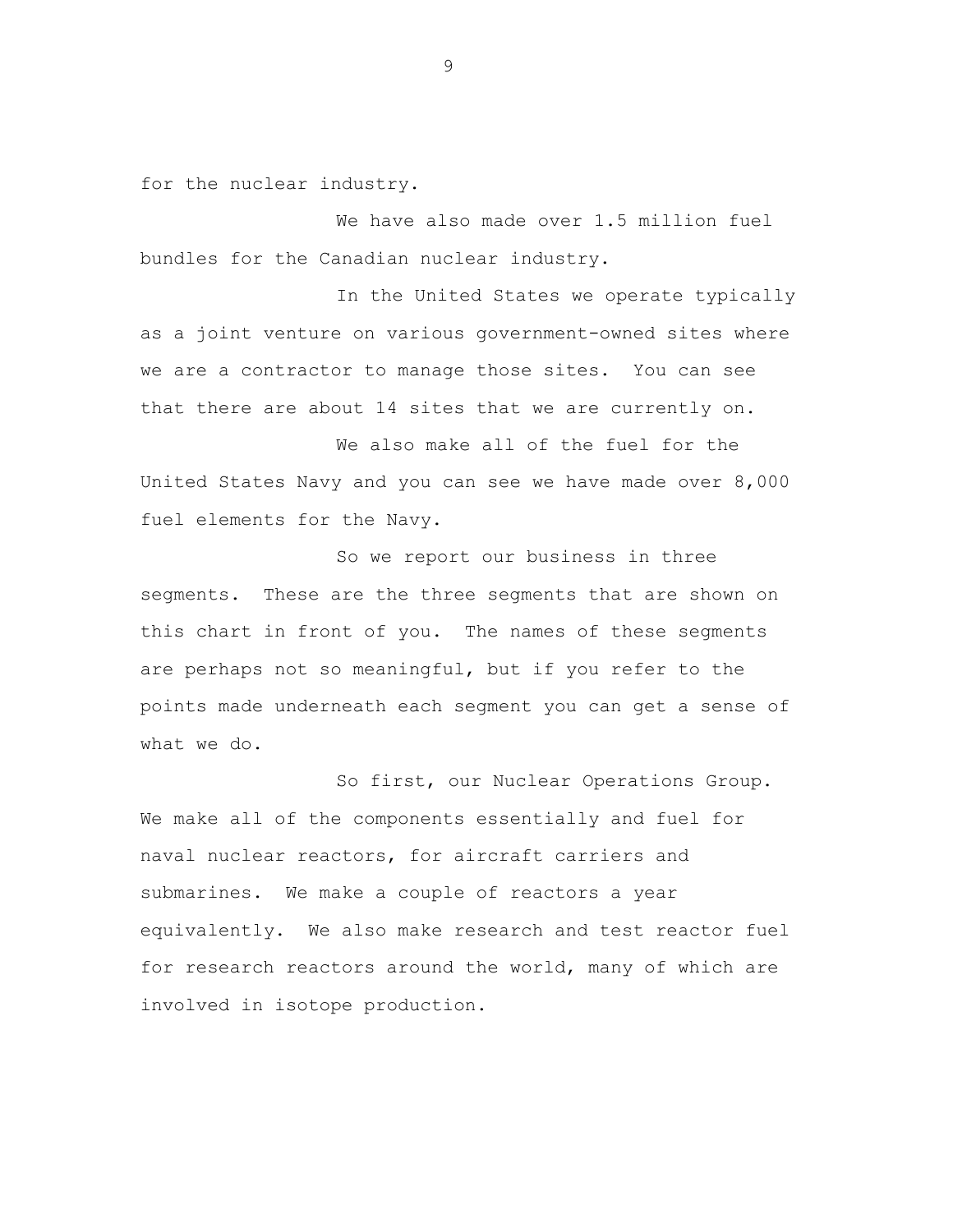The centre of this chart is the Nuclear Power Group. This is the group that I am President of. It includes a variety of legal entities. We make specialized products and services for commercial nuclear power plants and medical isotopes, and I will provide more detail about the Nuclear Power Group.

The third is what we call the Nuclear Services Group and this is the group that manages and operates nuclear sites primarily for the United States government.

So focusing in on the Nuclear Power Group, which all of us here today from BWXT are part of, we have three significant entities in Canada. I am President of all three.

First is BWXT Canada Limited. It is headquartered in Cambridge, Ontario. We are a designer and manufacturer of nuclear components, a variety of nuclear components, and we also provide field services for those components.

The centre, BWXT Nuclear Energy Canada, which is the subject of the licence hearing today, headquartered in Peterborough, Ontario, but also operates in Toronto and Arnprior. Obviously, we manufacture fuel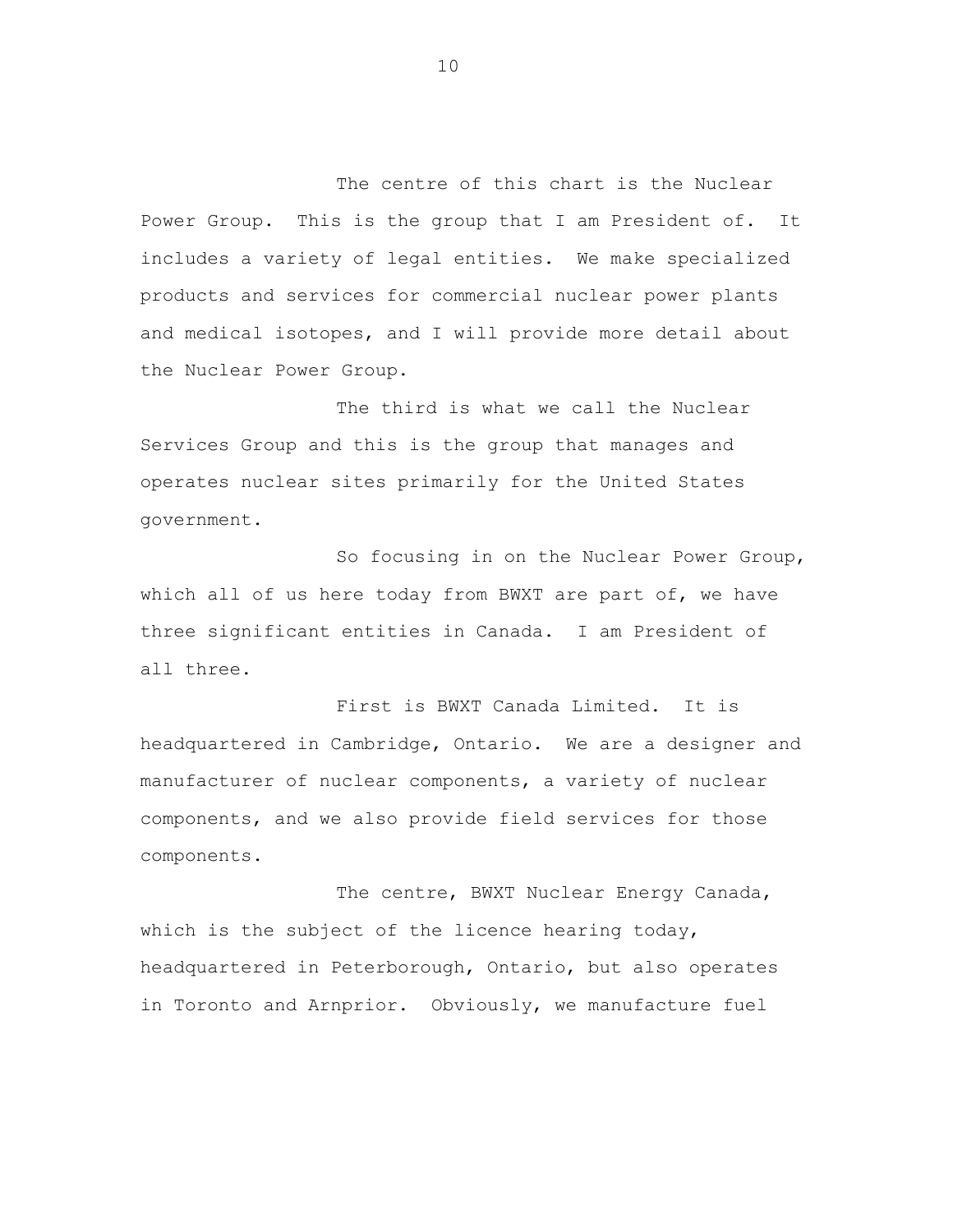but also are the designer of the fuel handling systems and provide a variety of engineering services.

And then finally, BWXT ITG Canada, which stands for Isotope Technology Group, headquartered in Ottawa, actually in Kanata, make medical isotopes, a variety of medical isotopes at that location as well as in Vancouver. And we also provide contract radiochemical manufacturing services.

So just to summarize our business, this chart shows the variety of products and services that we offer to the Canadian nuclear industry. I won't go through all of this, but you can see a range of products, from steam generators, waste containers, components for the reactor, including things like end fittings for fuel channels, heat exchangers, fuel obviously, and then services that essentially are associated with the products that we design and supply.

So that is a little bit about our company. Now I would like to talk about our licensed operations for fuel manufacture.

So first, here in Toronto, not very far from where we are today, we have our fuel nuclear pellet facility located in the Davenport neighbourhood. There is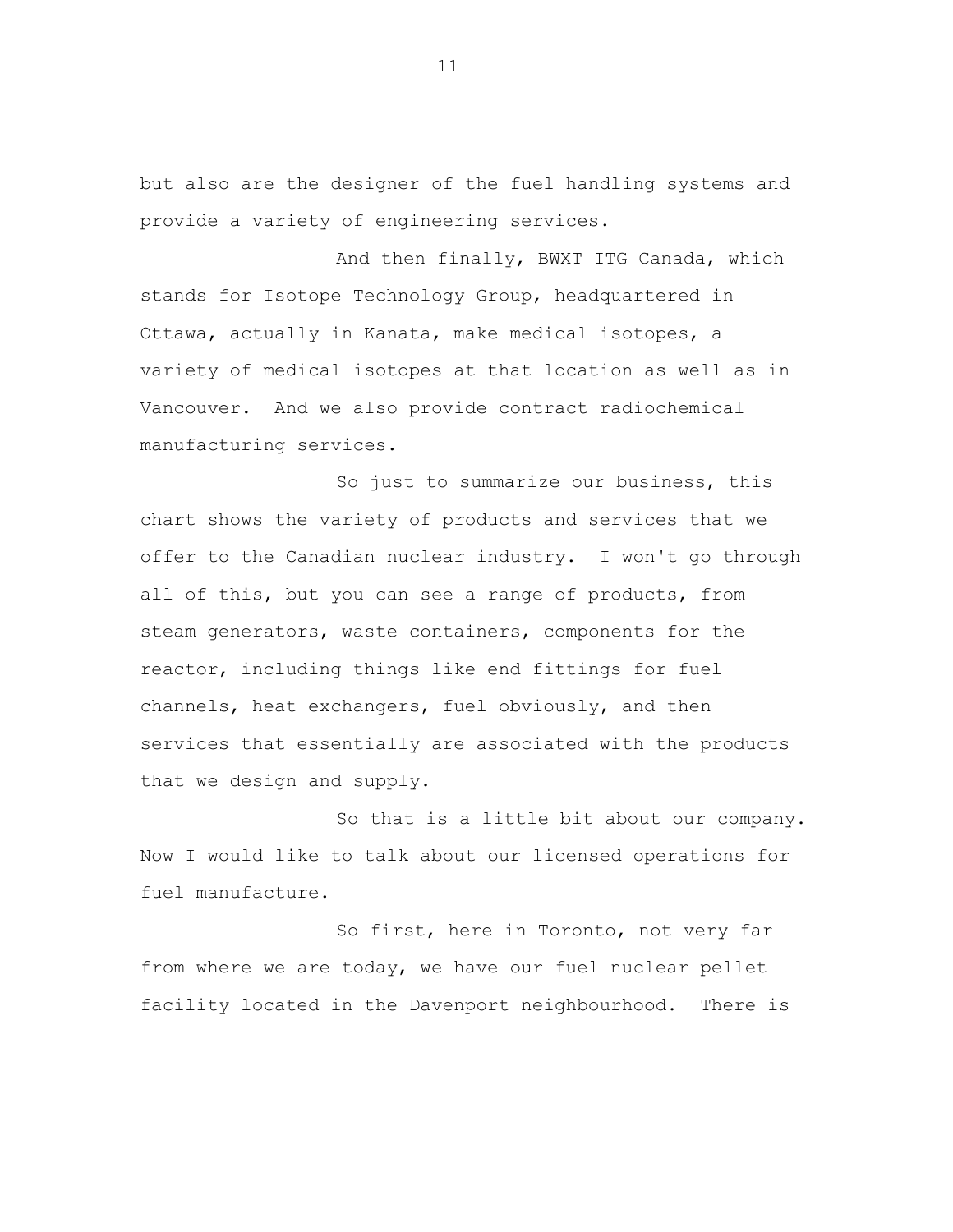an overview photograph here which shows a building in the forefront is where we actually produce the pellets. It is a four-storey building. And the building in the background is a warehouse on that site.

So at this facility, this is an overview of our operations.

So, first of all, UO<sup>2</sup> powder, uranium dioxide powder, arrives in the drums that you can see pictured there. It's labelled as receiving. Inside that drum is a bag that contains the  $UO_2$  material.

The first operation is to mix that with a compound called zinc stearate, which facilitates the subsequent operation of compacting and pressing that powdered material into pellet form.

Once it's in pellet form, it is put into a furnace, and you can see in that picture that is labelled "sintering". That is the process of putting pellets into the furnace and essentially baking them at high temperature. The boats that you see there, or what we refer to as a boat, it is a molybdenum boat that holds the pellets.

After they are completed sintering, we put them through a grinding operation which is used to control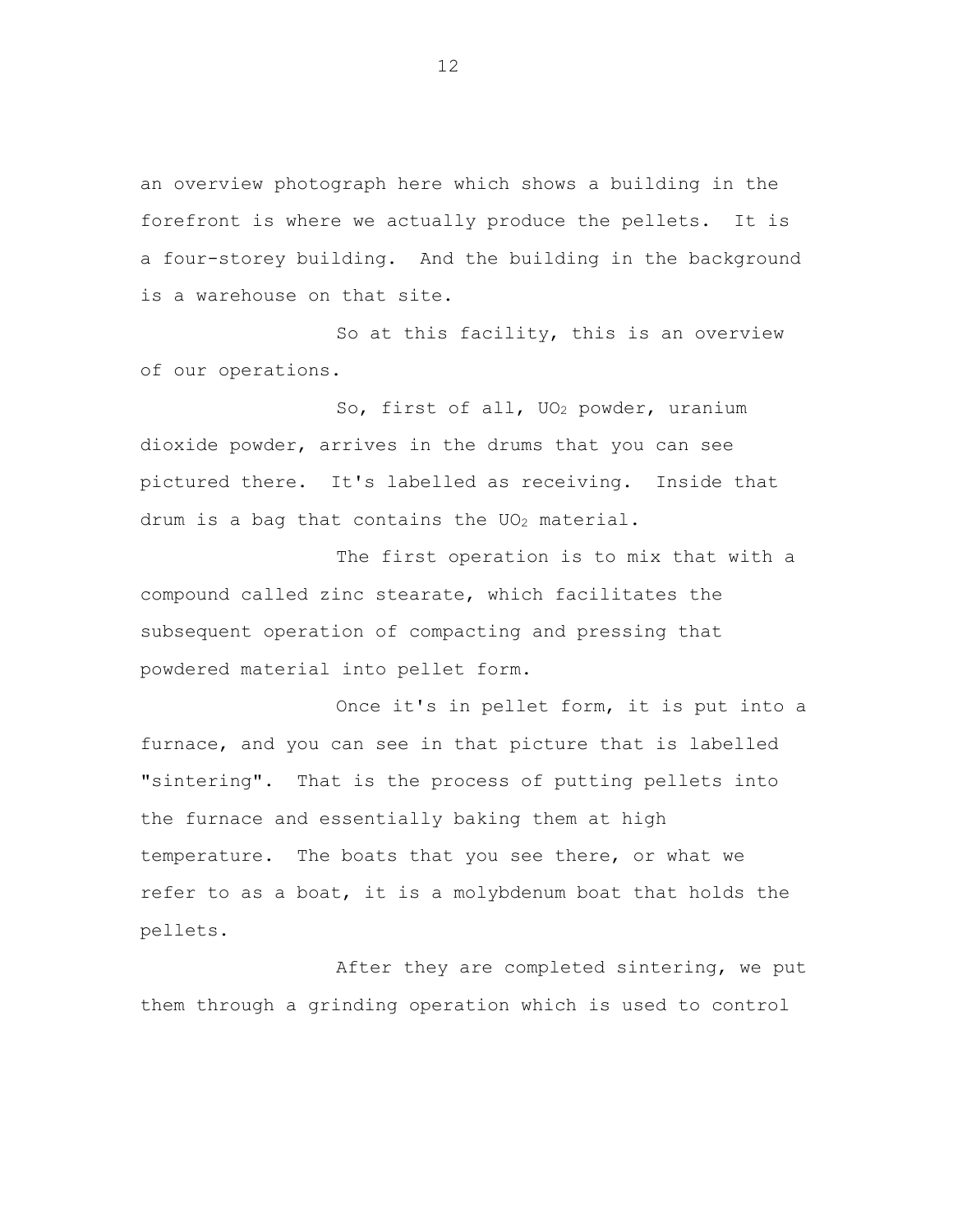the diameter of these pellets very carefully.

Once that grinding is complete, there is an inspection or a series of inspection operations. Essentially they are visually inspected. All pellets are visually inspected to look for damage or inconsistencies, and anything that is not acceptable is removed and recycled.

Most of the product is then placed on skids, as you can see, and they are stacked and wrapped and then loaded onto a specialized truck, which is then delivered to our other facility in Peterborough.

So that's the operations in Toronto.

In Peterborough of course you can see there where we are located, roughly in the centre of the city of Peterborough. We operate on a site that is owned by General Electric and we lease it. In the bottom part of this figure you can see a red circle around our part of the complex. It is quite a large complex in the central part of Peterborough.

In the expanded figure you can see our operations there. There is a red dot located on the building where we actually produce the fuel bundles. The other facilities are related to either storing bundles or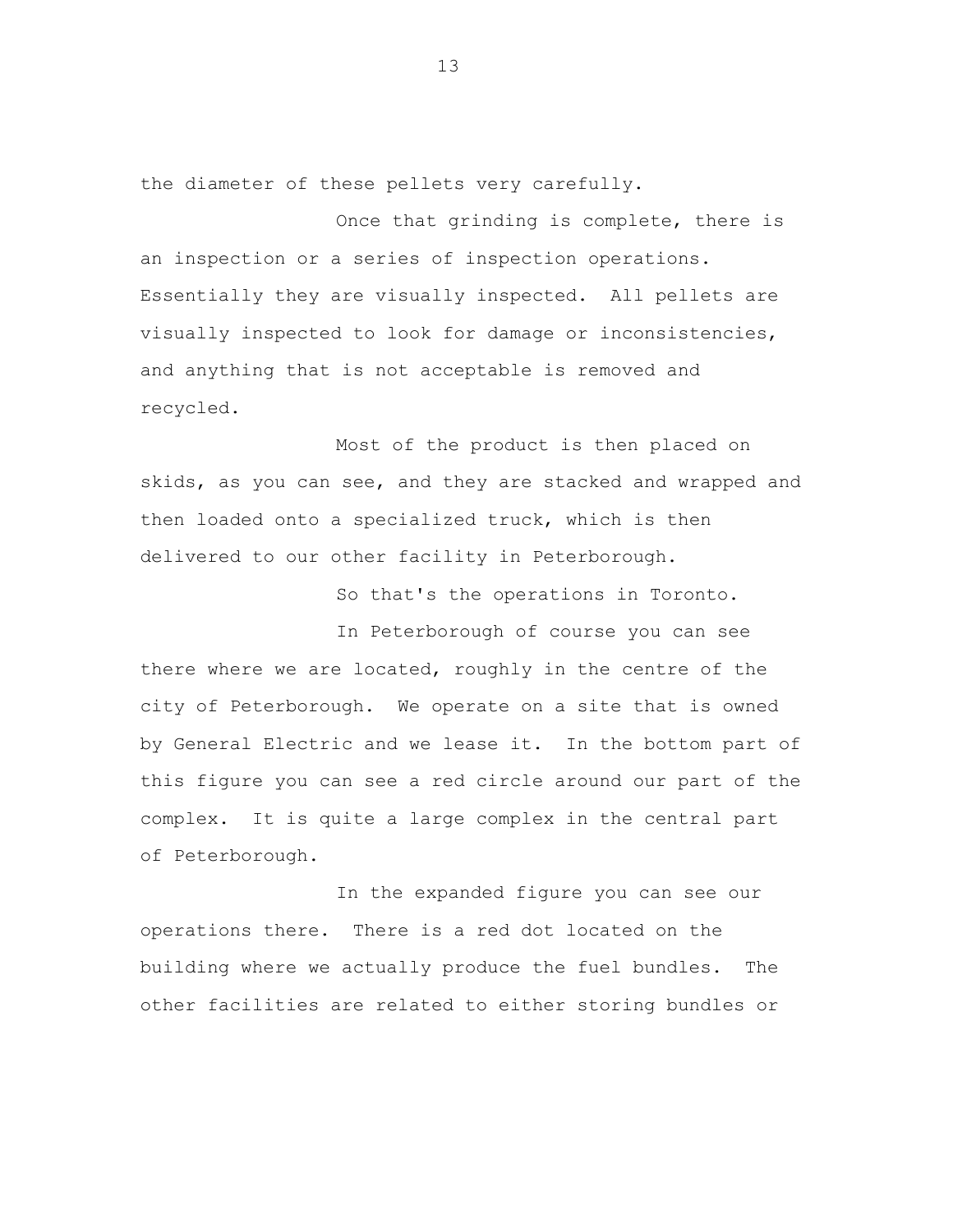our operation to support fuel handling for our customers.

So just to explain a little bit more about how we actually make fuel bundles in Peterborough. You can see in this simplified graphic essentially what we do there.

We receive tubes from our Arnprior facility that are already cut to length, close to their final length. We attach appendages to these tubes that are related to how they are needed to be configured in the final form.

These appendages are zirconium. All of the materials that are not uranium are zirconium in this image. There is a very thin layer of beryllium that's put on the appendages and that is used as a bonding agent to essentially form a eutectic between the zirconium material of the appendage and the zirconium material of the tube.

Once the tubes are prepared and ready and they are coated inside with a graphite coating, we install the pellets, which are shown there in the cylindrical grey form, and then we weld on end caps to seal it, seal the tubes.

All of those tubes then, which are unique, are placed into a fuel bundle configuration and they are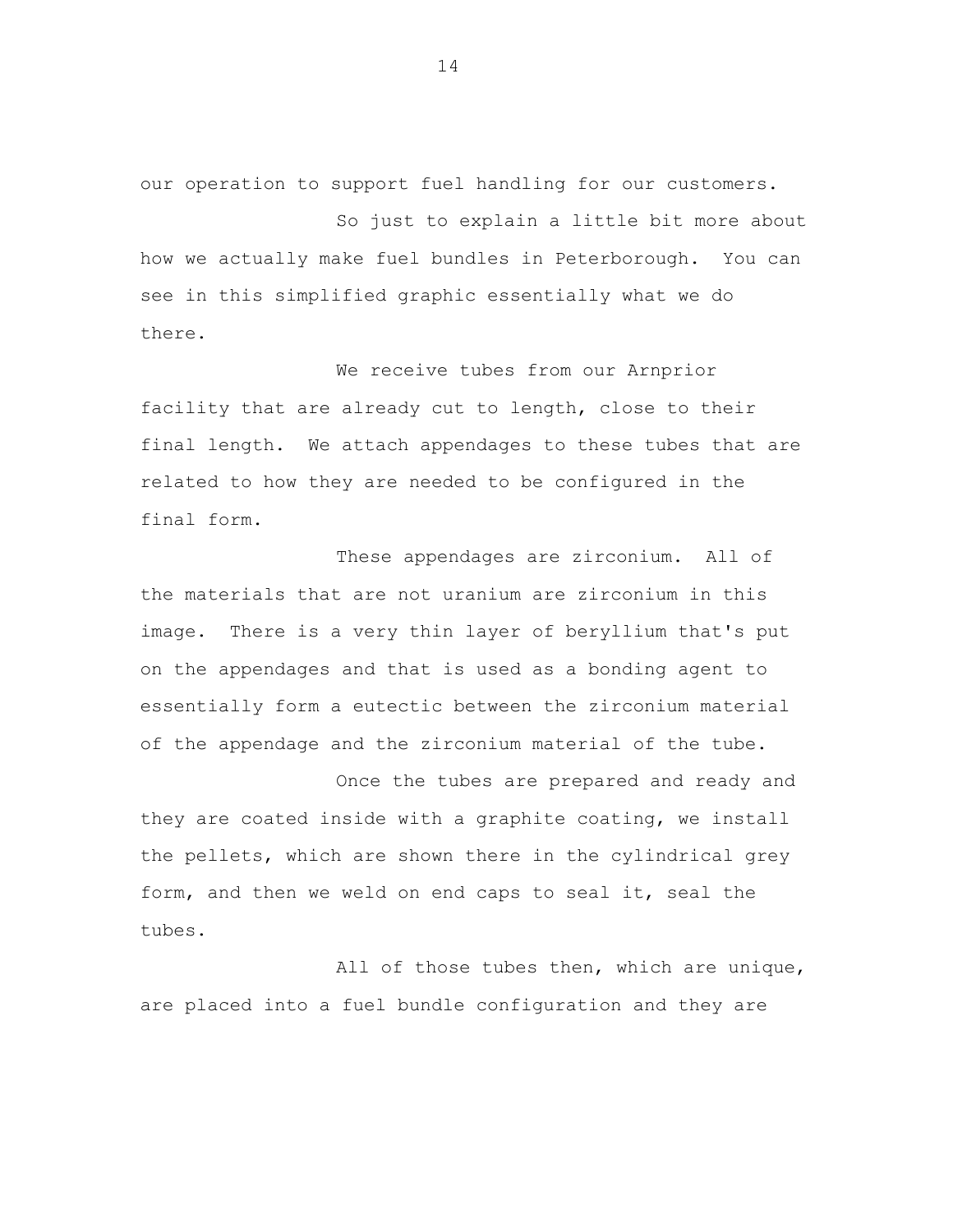joined together by an end support, again made of zirconium, to form the fuel bundle, which are then inspected and packaged and stored temporarily and then delivered to our customer.

> So that's the Peterborough operation. Now, I would like to move on to our

licence renewal.

So our current licence began January 1st, 2011 and expires at the end of this year. It authorizes us to produce natural and depleted uranium pellets in Toronto and produce fuel bundles in Peterborough. We are able to process up to 150 megagrams of uranium at each facility in any calendar month and possess up to 1500 megagrams in Peterborough and 700 megagrams in Toronto.

We receive, repair, modify and return contaminated equipment in our facility in Peterborough.

With regard to our renewal application, we have submitted our application seeking a 10-year licence renewal. That was submitted in November of 2018. We are not requesting any changes to possession or processing limits. We have requested a 10-year licence and we have also requested authorization to produce pellets in Peterborough.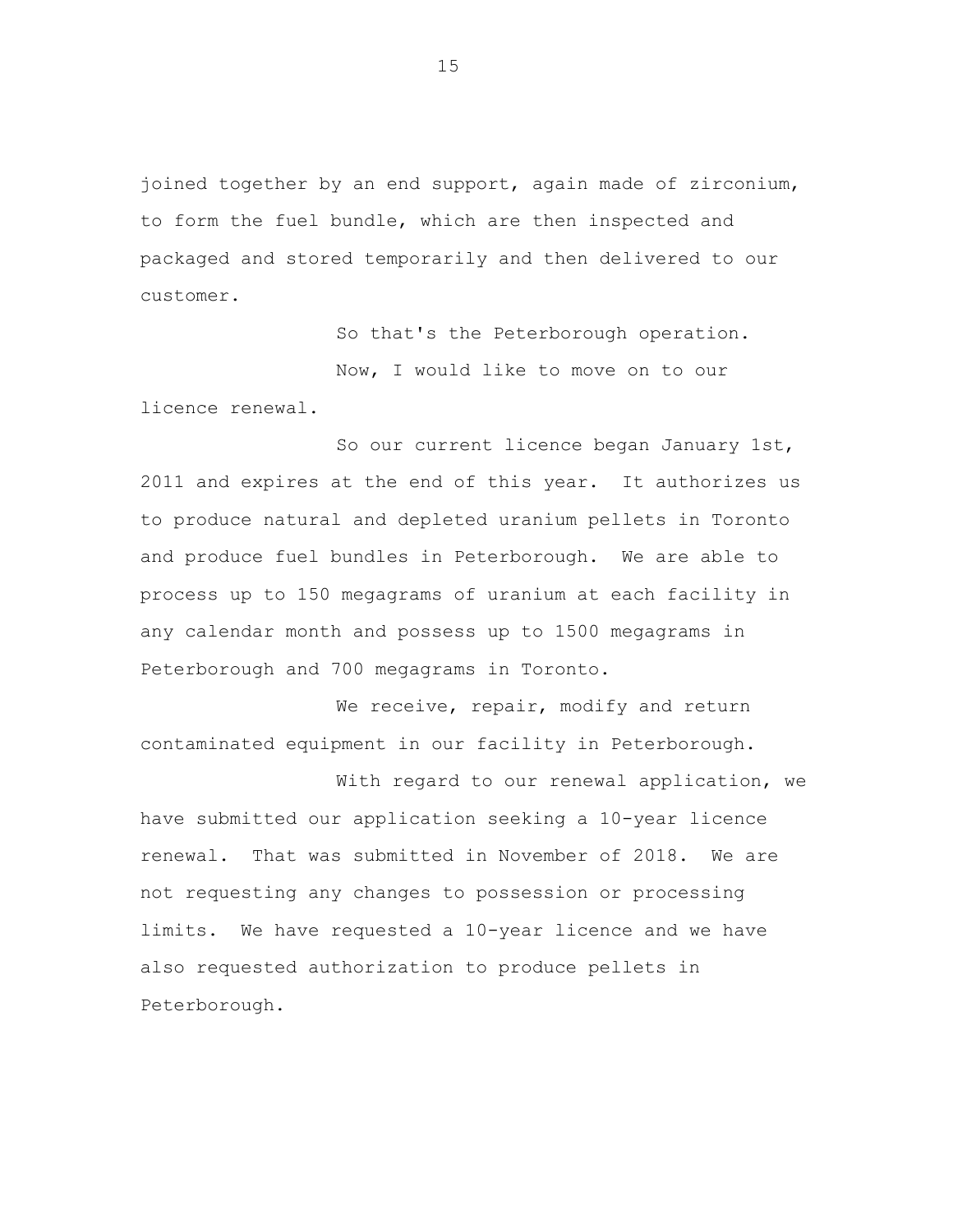I just wanted to explain why we are seeking a 10-year licence, why it's important to us, and talk a bit about why authorizing us to produce pellets in Peterborough is important.

So first of all, a 10-year licence provides us with the regulatory certainty that we need to operate our business and that our customers are also in need of. As you can imagine, it is a capital-intensive business to produce our fuel and it requires significant investments. Those investments require longer-term payback.

Our operations are very stable. We have been making fuel essentially the same way for many, many years, so I am not expecting any changes during that 10-year period of time, but it does allow our customers to enter into longer-term contracts for us for supply, which are important to them and us.

In terms of authorization to produce fuel pellets in Peterborough, the market as we see it today is fairly stable, but we expect there are changes coming.

Obviously there are going to be changes to Pickering plant in terms of reaching its end of life, as expected. We make all the fuel for Pickering. That is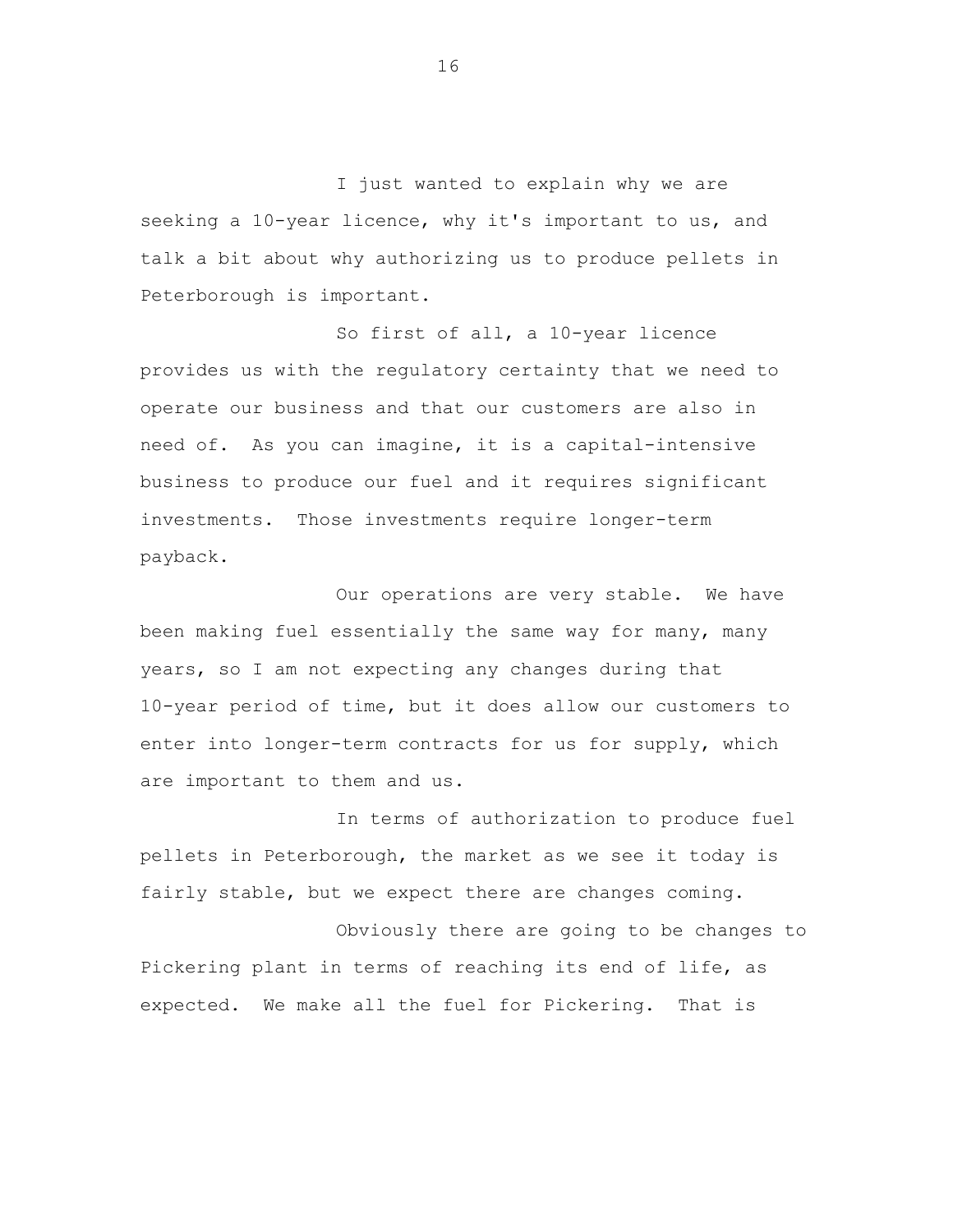something that we are factoring into our business plans. Although we seek to make fuel for others, other customers, there is a possibility that we will be only making fuel for Darlington and in order to address that situation it could be important for us to consolidate to a single facility. A decision has not been made, but that is on our minds as we think about the next 10-year period and so it could be important to our business to be able to have that option.

I wanted to spend a few minutes and talk about our operational performance during the tenure of our licence.

So first of all, we have a robust management system that fully addresses all of the 14 safety and control areas as defined in our licence and licence conditions. We have consistently been rated as satisfactory across all of those safety and control areas, and of course during the period of our licence there have been various changes to licence conditions and we have successfully adapted to all of those changes in the regulatory environment.

The subsequent charts that I'm going to present essentially address our performance in the three areas that you see depicted there in the circles: so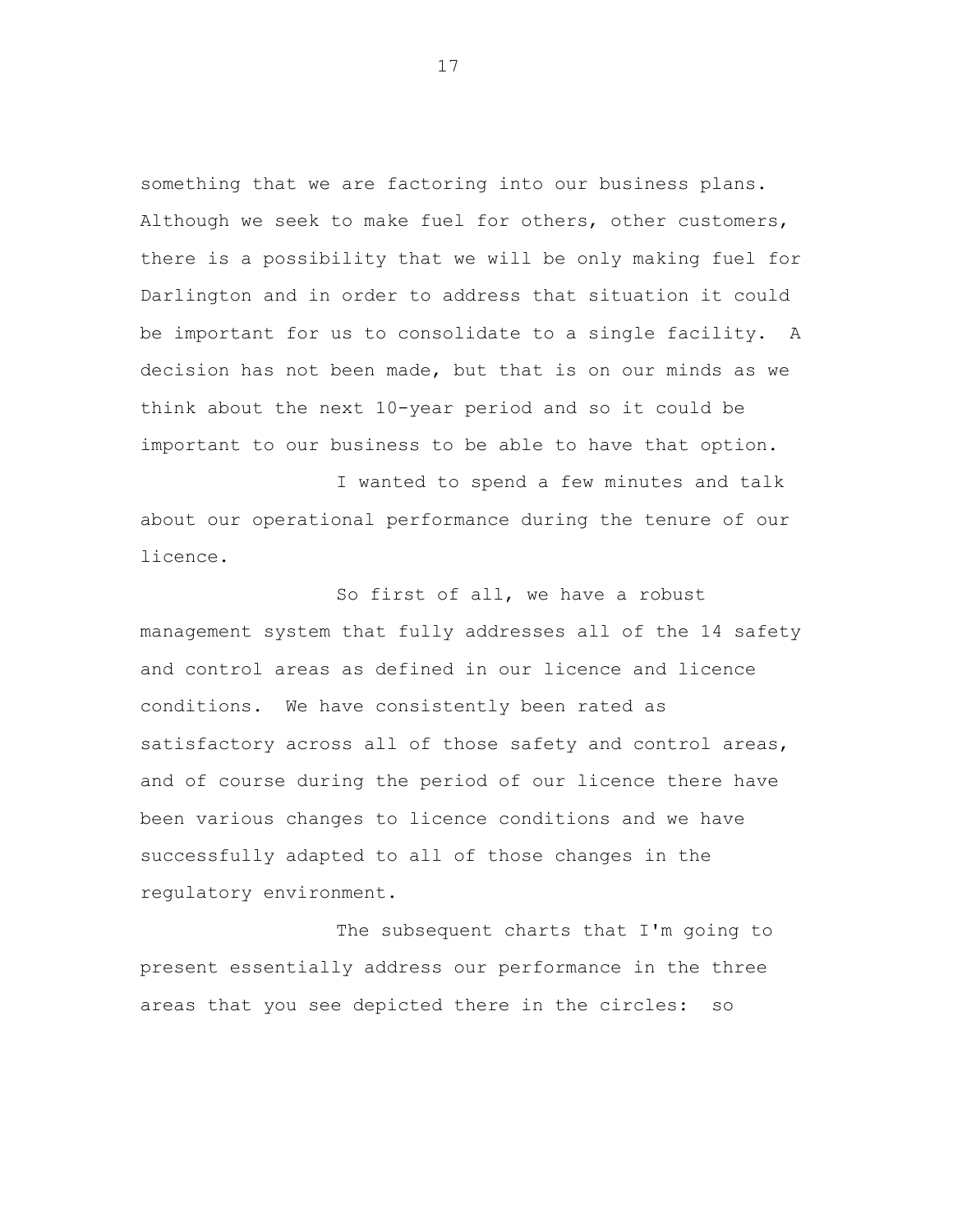radiation safety, environmental safety and industrial safety.

First, radiation protection of our people in Toronto, at the Toronto pellet plant.

So what you see on this chart is the radiation exposures depicted in the vertical axis as millisieverts. This is across the period of our licence, as you can see. In the bar form we have the maximum total effective equivalent dose for our people and then the green line is the average total effective dose. You can see that on average we are about 2 mSv per year and then for maximum we are on the order of just under 10.

The red line that is depicted here is our action level. So we have action levels that if we were to approach would trigger us to indicate that we have a change of control or an issue in our process. So that is the purpose of that.

And then, what is not shown on the chart because it would be difficult to show, it would make the data too small to present, is the annual limit for nuclear energy workers, which you can see in the textbox there is 50 mSv per year, so that would be off this chart.

The next chart is similar data for our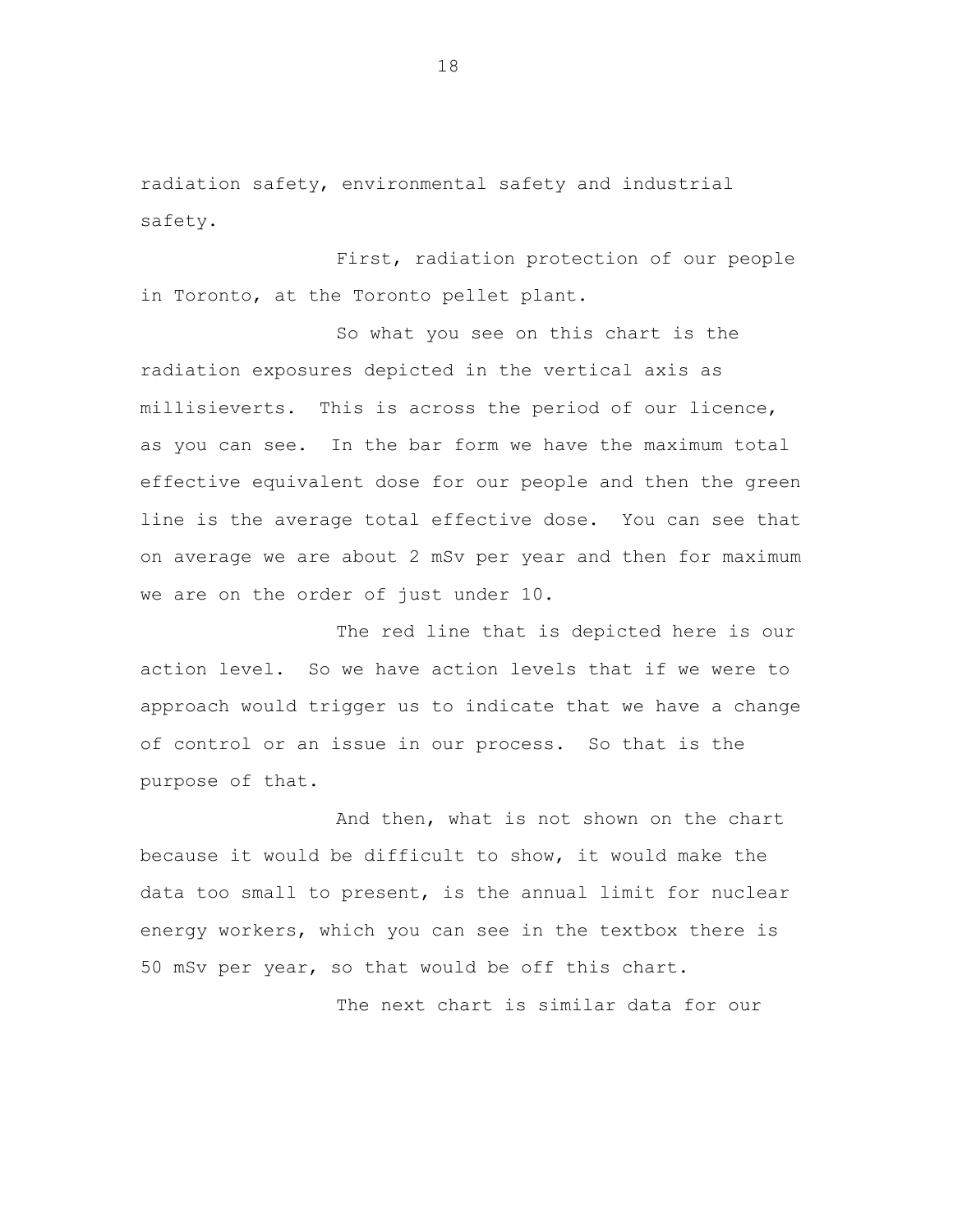people in Peterborough. And so, as you can see here, the average doses for workers in the green line are similar to what we see in Toronto and the maximums are a little bit less actually and there is a good trend over time. Again, we have a control internal action level there of 12 mSv and we have the same annual limit for nuclear energy workers, which is not shown on this chart.

Now, moving to radiation protection for the public, first in Toronto. So a similar chart here in terms of millisieverts over the period of the licence. Again, you can see in the bar form what the estimated dose to members of the public would be. It is difficult to show this on the chart, they are very small numbers, so we labelled each bar there so you can see in millisieverts. Again, we have a regulatory limit here which is at 1 mSv. You can see that we are well below that regulatory limit.

The next chart is for radiation protection of the public in Peterborough. The same format as the previous chart. In this case it is difficult to show the estimated dose by year on the chart in bar form because it's so low, but you can see the actual measurements there by year. Again, well below the 1 mSv regulatory limit across all of the licence period.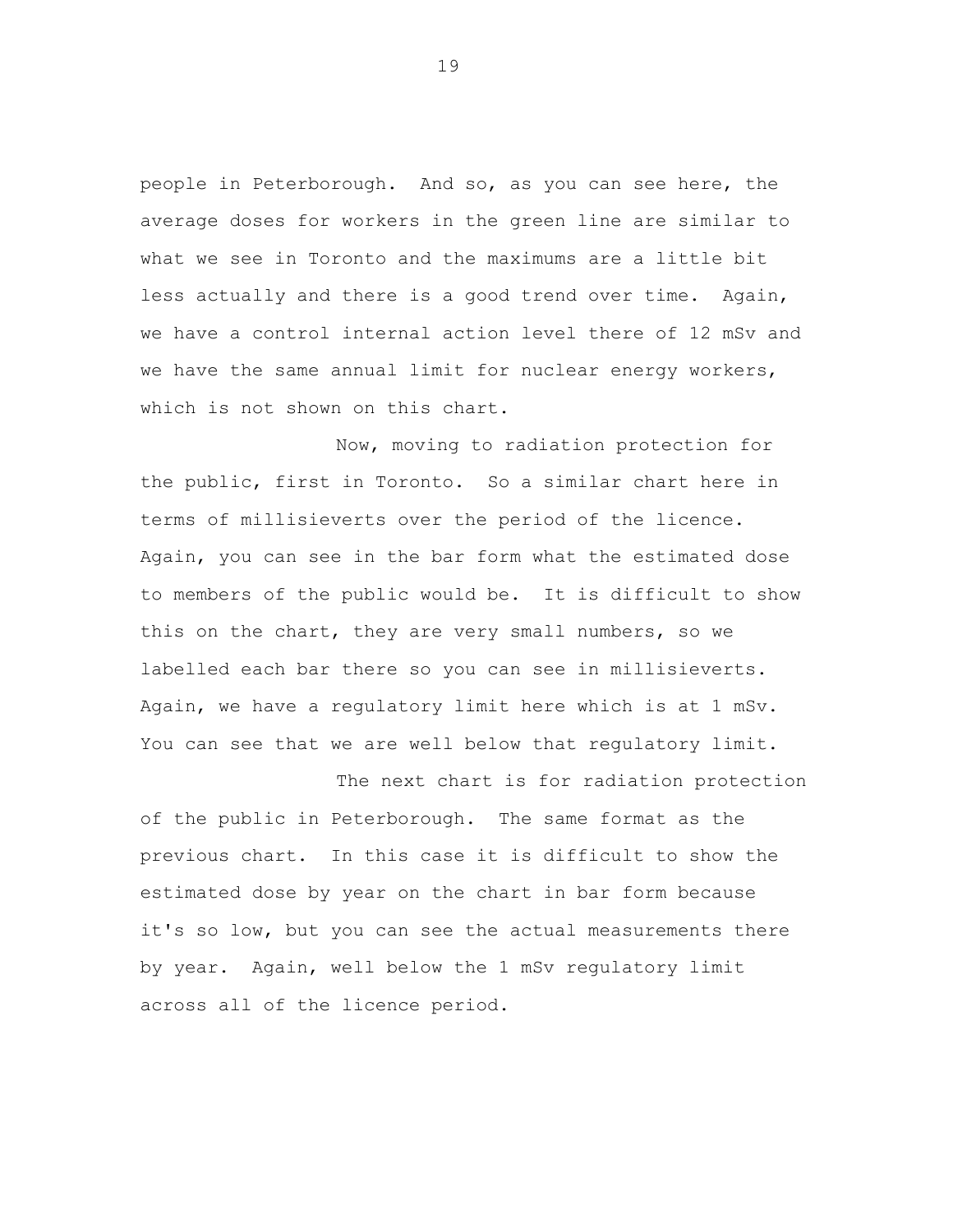Moving on to environmental protection, first in Toronto. So in this chart we are depicting our emissions of uranium to air. The measurement here is in grams of uranium. One thing I would like to point out about this chart, if you look at the vertical axis that is a logarithmic axis, and so again by year you can see the annual uranium emissions to air from the plant and they are trending downward nicely. The last few years have been 6 or 7 grams emitted to air. The licence release limit is 760 grams. It's the red line at the top of the chart. So we are well below that limit.

The next chart is again for the Toronto facility and now this is uranium emissions to water. So the units have changed here, these are in kilograms. Again, it's a logarithmic scale and the blue bars are the emissions that we have measured each year in kilograms. You can see that for example in 2018 we are just under a kilogram and the licence limit was 9000 kg, which is depicted by the red line.

Moving on to Peterborough, environmental protection in Peterborough. First, this chart is uranium emissions to air in Peterborough. This is in grams. Again, note the scale here, it is not a linear scale, and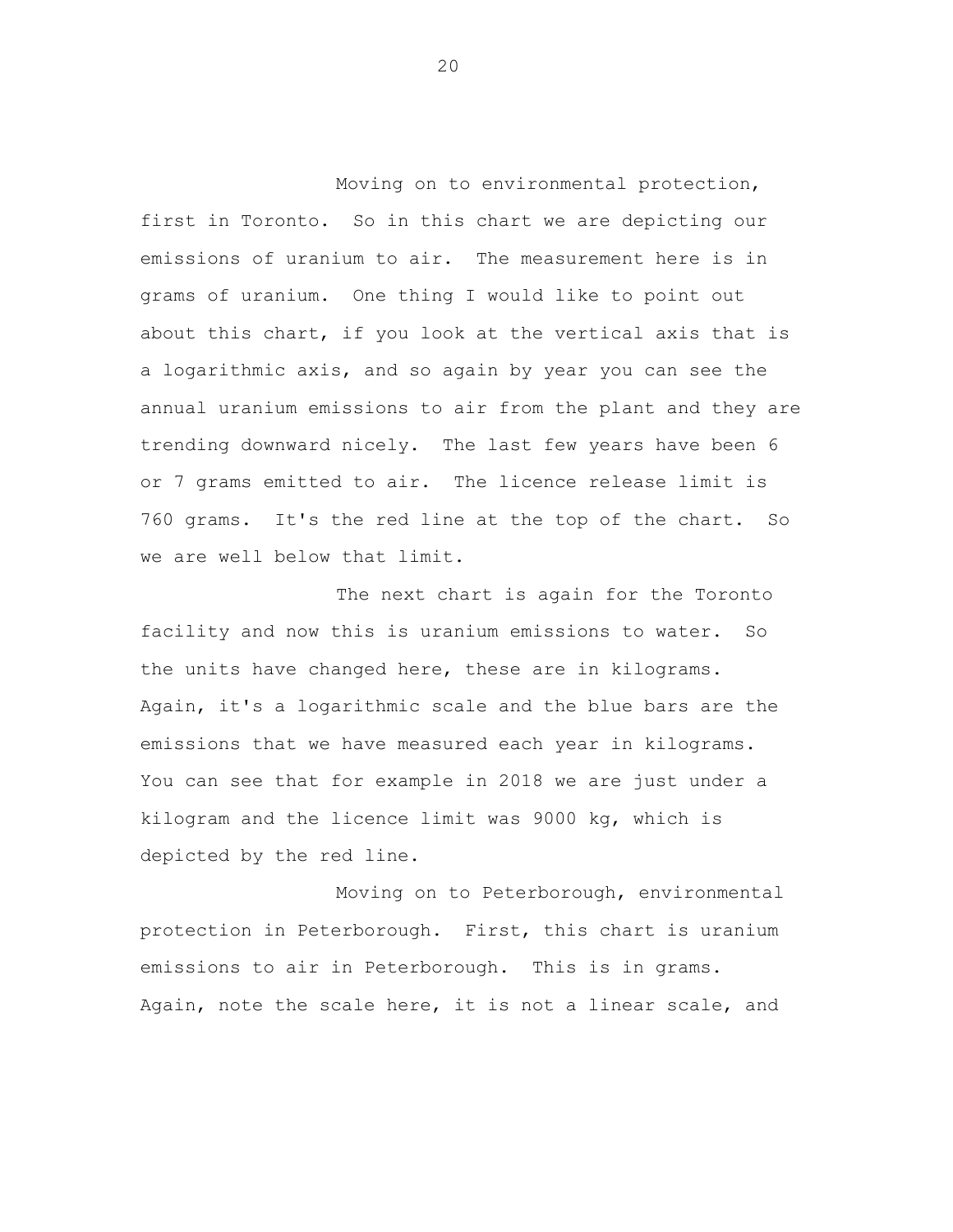you can see that our annual emissions have been a very small fraction of a gram and trending downward nicely. The release limit is shown in red on this chart, which is 550 grams. So we are well below that.

Also in Peterborough, but now looking at uranium release to water, again the scale is in grams logarithmic and you can see that in the last few years we have been a very small fraction, less than a gram that we are releasing into the municipal water system and our licence limit allows us a substantially higher release into that system.

And then in Peterborough I mentioned earlier that we use beryllium, a thin layer of beryllium on the appendages that are joined onto the tubes and so we monitor beryllium emissions, particularly beryllium to air first. So you can see what these have been over the licence period. Now, these are in micrograms per cubic metre in a linear scale.

We have a variety of data on this chart. The blue bars are maximum concentrations measured at our stack, so right in our stack. The green is average concentration in the stack, so we have maximum average on this chart. And then the red line that you see near the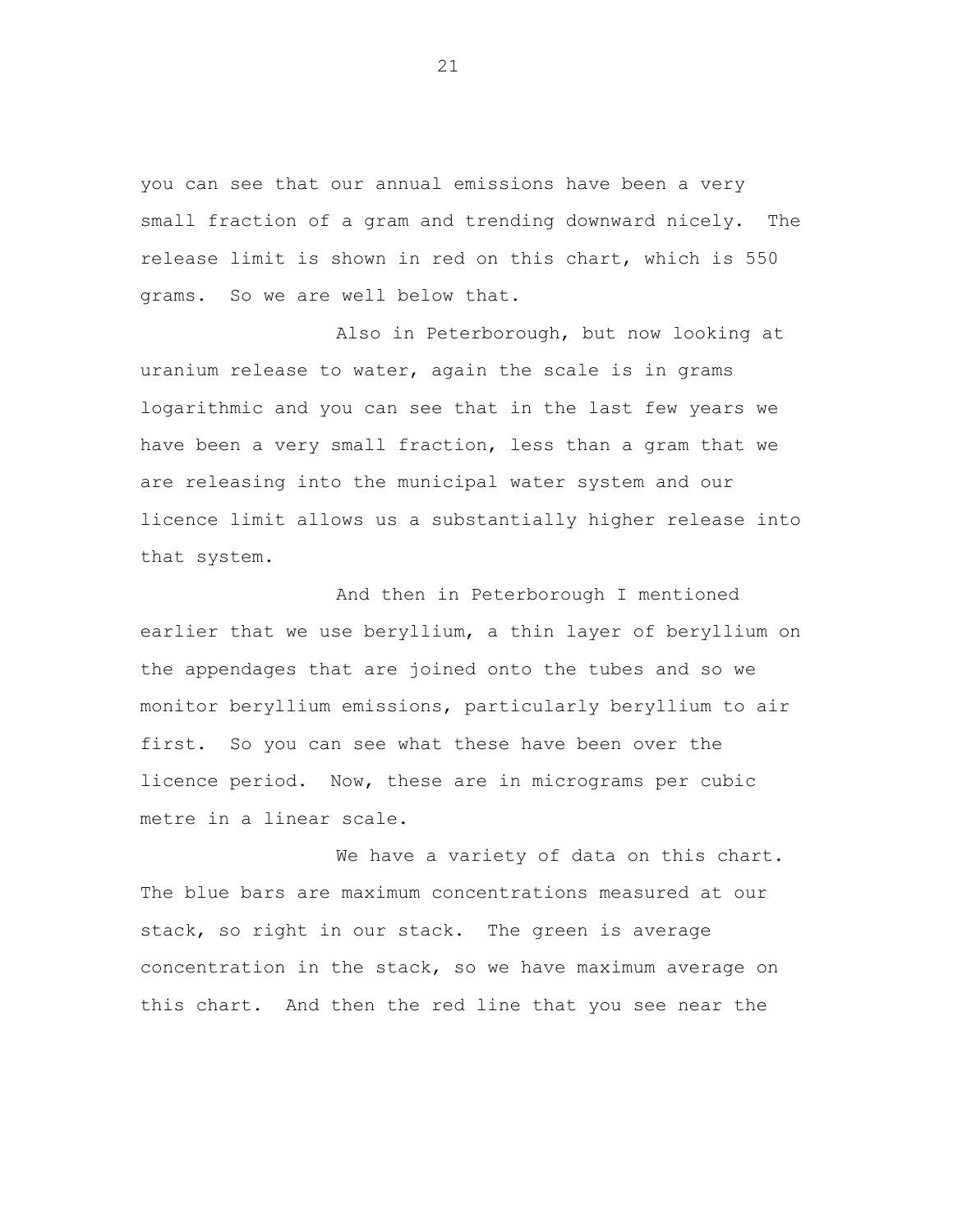top right part of this chart is an action level that was started in 2018, that is why it doesn't run across the entire chart. You can see very low emissions, well below our action level.

Then moving on to industrial health and safety. Here in this chart we are measuring the number of lost time injuries to our people over the licence period. You can see that during the period there have been two lost time events, one in 2012, one in 2014. Both of them were fewer than 10 days of lost time. And for the last five years we have had no lost time.

What is not shown here is we of course measure medically treated events and first aids and all of those have been significantly low and on target, so highly safe facilities for our staff.

We have made a number of improvements over the licence period, which are mentioned here.

So we have made updates to the facility safety analysis, decommissioning plans. The environmental risk assessment for each facility has been developed and maintained. We have also worked significantly on the emergency plan in Toronto and we are upgrading the same plan for Peterborough. Fully implemented a systematic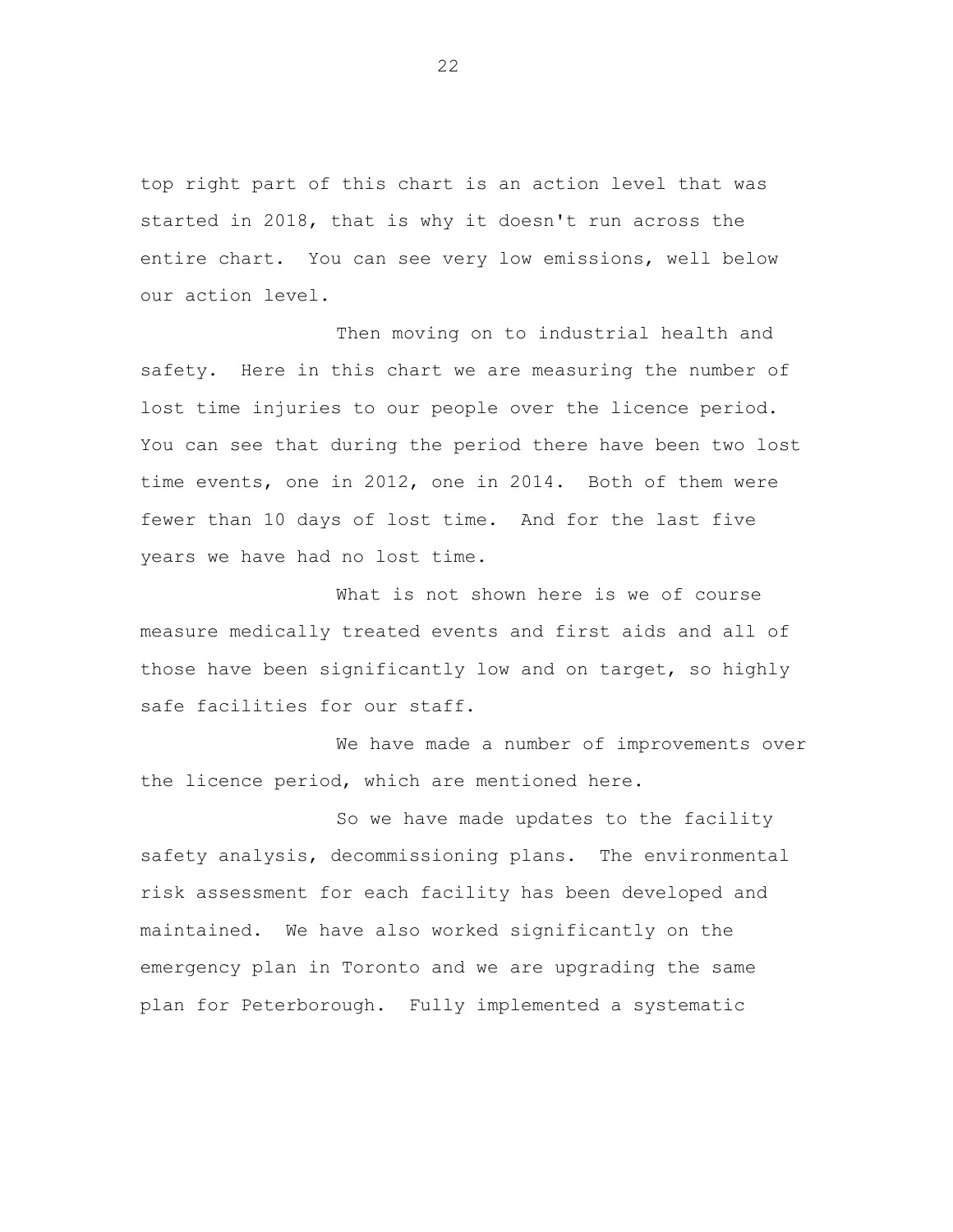approach to training program and then made improvements to our change management program. And all these programs are updated regularly and modified as necessary to address the changes in standards and regulatory environment.

So what we thought that we would focus on for the remainder of our presentation here are community concerns that we have noted through our various interactions with our community members.

This is just a summary page that identifies the concerns that we have noted in various forums from the community members and I am going to speak to each one of these in turn.

So first, transportation. Various community members have asked questions about the safety of our transportation of both uranium dioxide pellets and powder, and so I wanted to explain some aspects of the transportation of our product.

So we do have two forms of shipment of uranium: first, uranium powder coming into our facility in Toronto here and then, once they are processed in Toronto, pellets that are shipped from Toronto to our facility in Peterborough. All of these transportations occur by truck on road.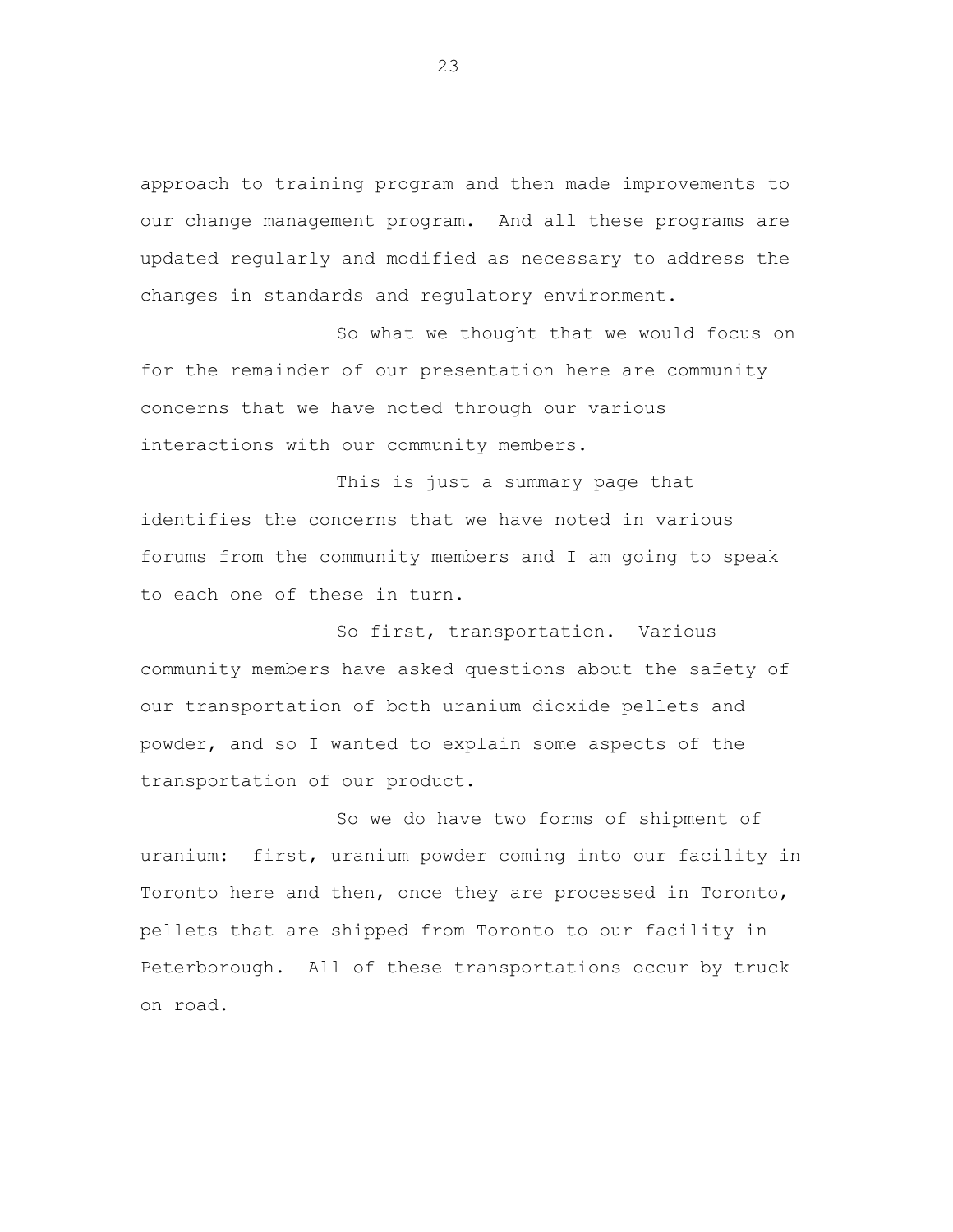Some community members have asked about the radiation exposure from these shipments. The dose, radiation dose from these shipments is essentially insignificant. It is very, very low.

We do have Emergency Response Assistance Plan with Transport Canada. It is used to assist emergency responders in effectively responding to a potential event or an accident.

In our view, the worst case transport event would be a very significant collision resulting in a severe fire and a spill. In our 50 years of operation of the business there has never been anything like that, nothing that has even come close to that, but when we analyzed that event we find that it would not result in any significant health consequences for a member of the public or the environment.

There have been a number of questions about decommissioning and what are our plans and how are we prepared for decommissioning, so I wanted to highlight that both the Toronto and Peterborough facilities are to be decommissioned when we cease operations.

We lease both of these facilities from General Electric and we are required to decommission,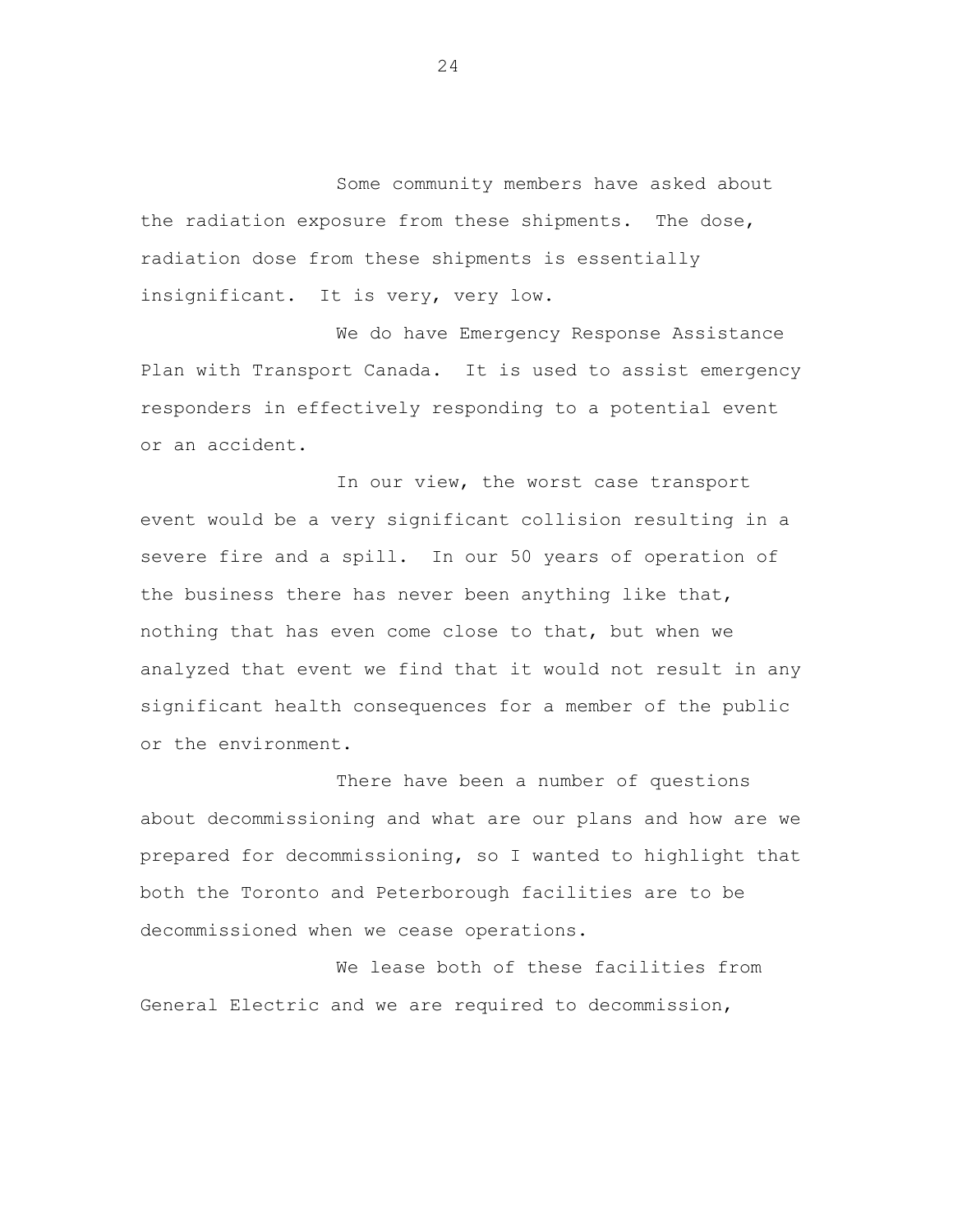decontaminate and return them to General Electric for their use.

Decommissioning involves removal of equipment and any hazardous materials, in particular uranium, so we've got preliminary decommissioning plans prepared by a third party for each facility. The effort has been cost estimated and we have a fully-funded and secure -- fully-funded amount of money for these decommissioning activities, and that's all secured by financial instruments with the CNSC.

Our objective is to bring these properties back to an unlicensed state for whatever future use, and after decommissioning the facility control would return to our landlord, who is General Electric, in both cases.

There's been a number of questions about our insurance.

So due to the nature of operations processing natural uranium, we're not required to maintain any type of nuclear liability insurance. But I would point out that we are a large, financially stable and capable organization. BDXT and our predecessor companies have operated in Canada for over 175 years successfully.

In the case of the fuel manufacturing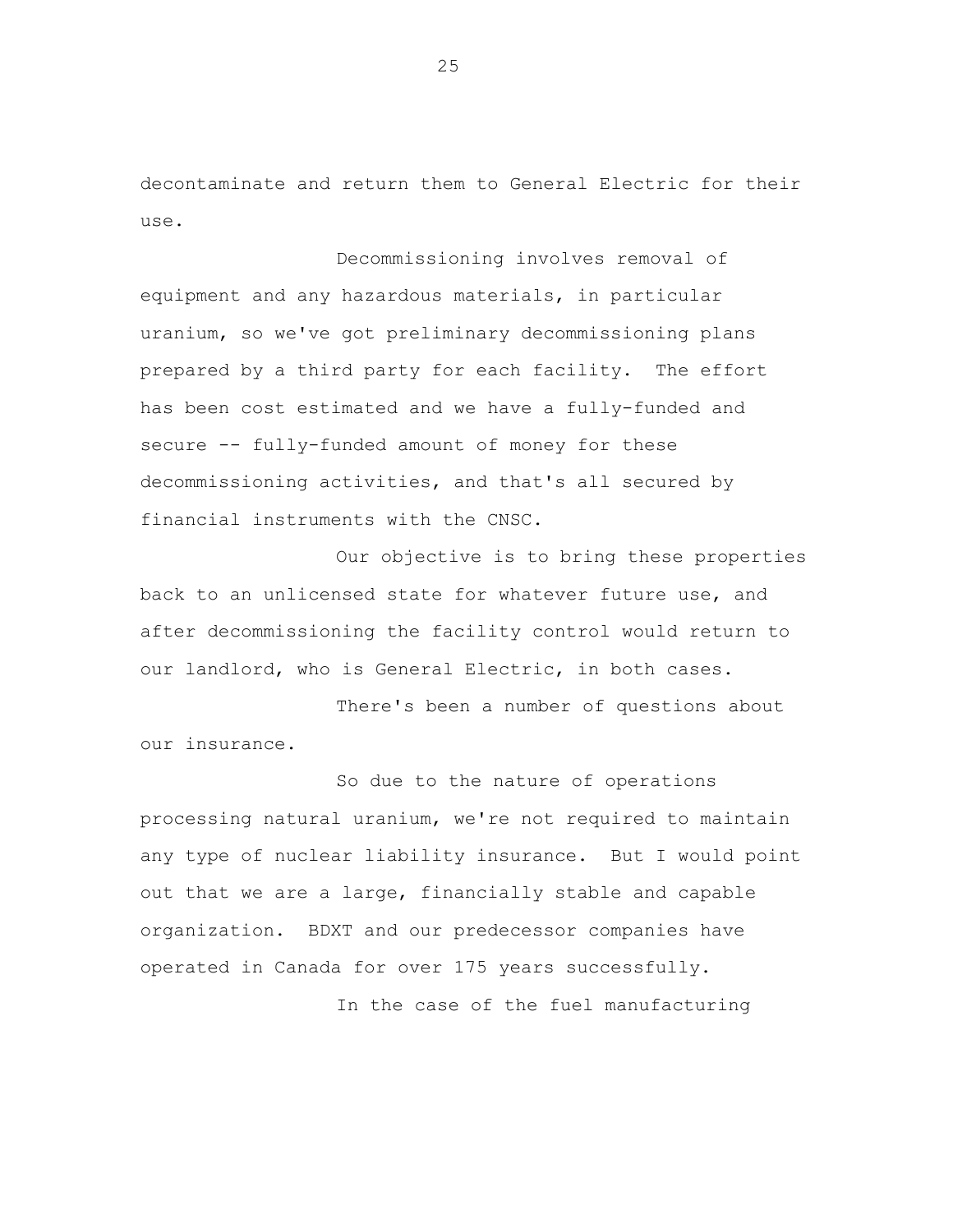business, we've had over 50 years of significant and event-free fuel manufacturing, so successful operations.

We do maintain a diversified portfolio of insurance like any large company which is appropriate for the operations that we -- that we have, and our insurance does include public liability for off-site injuries or damages.

Another concern area that we've noted, of course, is emergency preparedness, and so I have a bit of information here specific to our preparedness.

We've -- in our view, we're well prepared for any emergency. We have safety analysis reports updated for both facilities.

There -- we analyze for a wide variety of potential both internal and external events, things like, as noted on this page, severe weather, fire, airplane crash or train derailment, for example. There are others.

And of course, we analyze for the significant hazards that we have such as uranium, powder or pellet form, beryllium, hydrogen which is used at the pellet plant here in Toronto.

All hazards have been analyzed and screened and quantitatively analysis has been performed.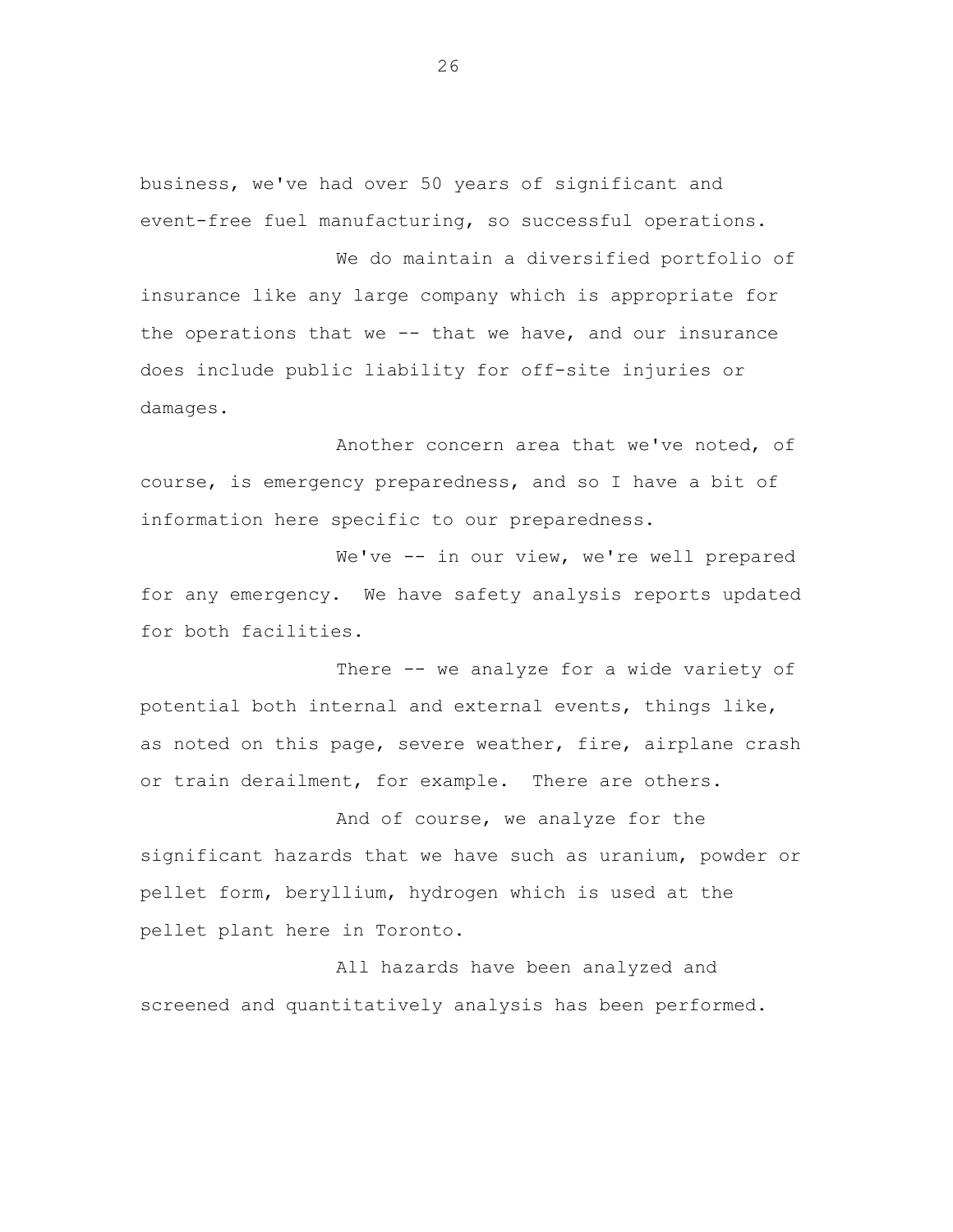And in all cases, the safety analysis has concluded that radiological facility risks are low. And there's no scenarios that require evacuation or sheltering the public due to radiological risk.

I wanted to expand on this a little bit. So on this chart, we're looking at the Toronto hazards that we have analyzed. There are two here.

The first, as you can see, is catastrophic fire, so this would be a large portion of the facility impacted by a very large fire.

And in that case, we analyzed for the frequency. You see that it would -- it's unlikely that perhaps once in 1,400 years that you would see something like that and that, in this case, the maximum concentration of uranium dioxide that we would expect to see off site would be about six milligrams per cubic metre.

When you evaluate that for emergency response plan guidelines, you see that doesn't meet the criteria for any sort of sheltering or evacuation of the public.

I'd note that in the case of fire, which is an event that, of course, we're particularly protecting for, that we have automated fire suppression systems. We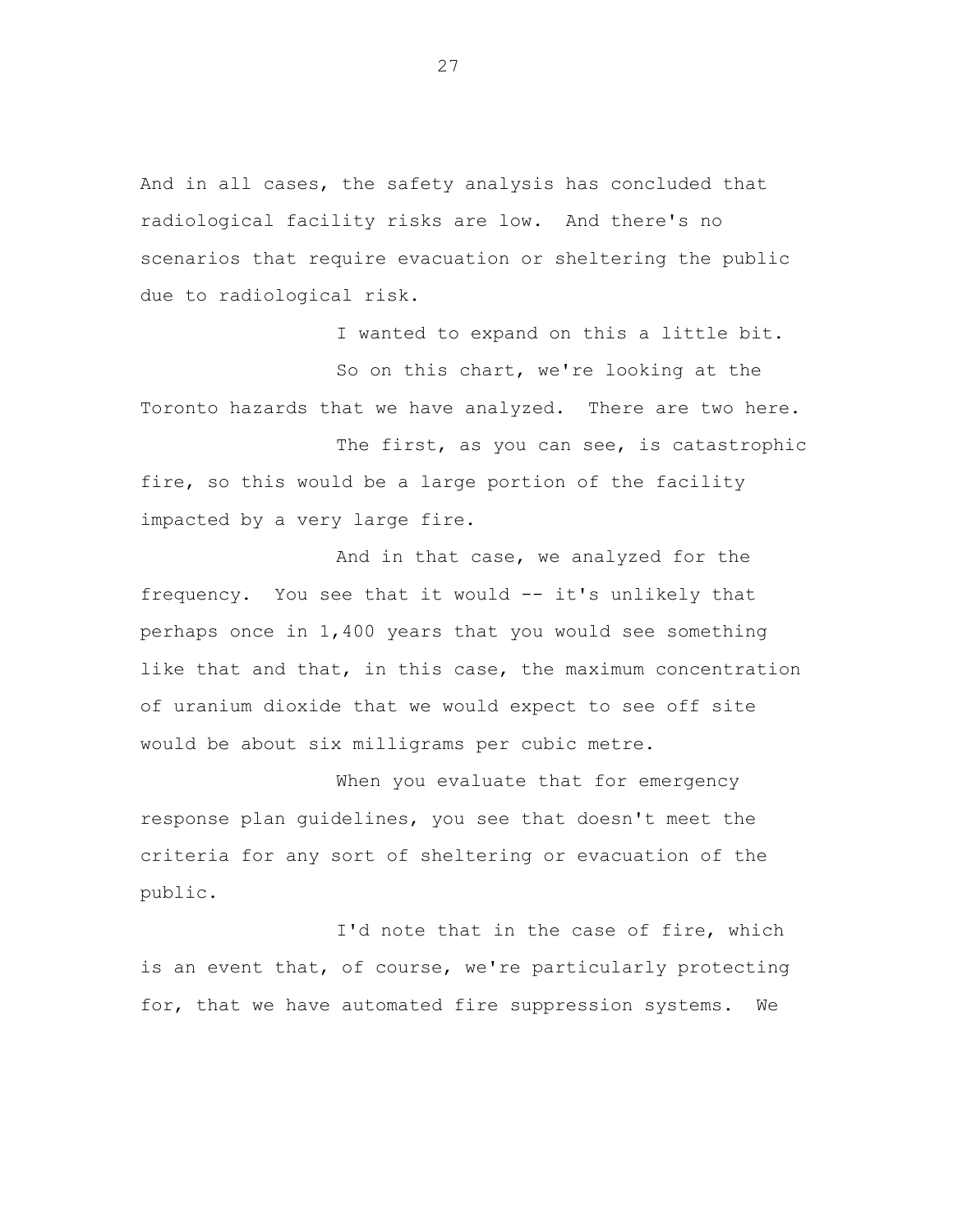have hose and standpipe systems. We have handheld fire extinguishers. And we have administrative controls to reduce the amount of combustibles that are in the environment, so there are many layers of defence in-depth related to fire.

The other scenario that we wanted to highlight -- there's many others, but the one that we all wanted to highlight is the structural collapse of the entire facility. So this, I suppose, could be something like a very severe earthquake that would cause a collapse.

Based on seismic activity, for example, in the area, something like unlikely frequency of occurrence, maybe once every 100 years, and in this case the concentration of the uranium dioxide that could possibly be emitted off-site in milligrams per cubic metre is about three. And again, this doesn't meet the criteria that - for international guidelines that would require sheltering or evacuation of the public.

The next page we've got similar events analyzed for our Peterborough facility, so again, the same two events, catastrophic fire where a significant portion of the facility -- all of those defences that we have fail and we have a significant fire or a structural collapsed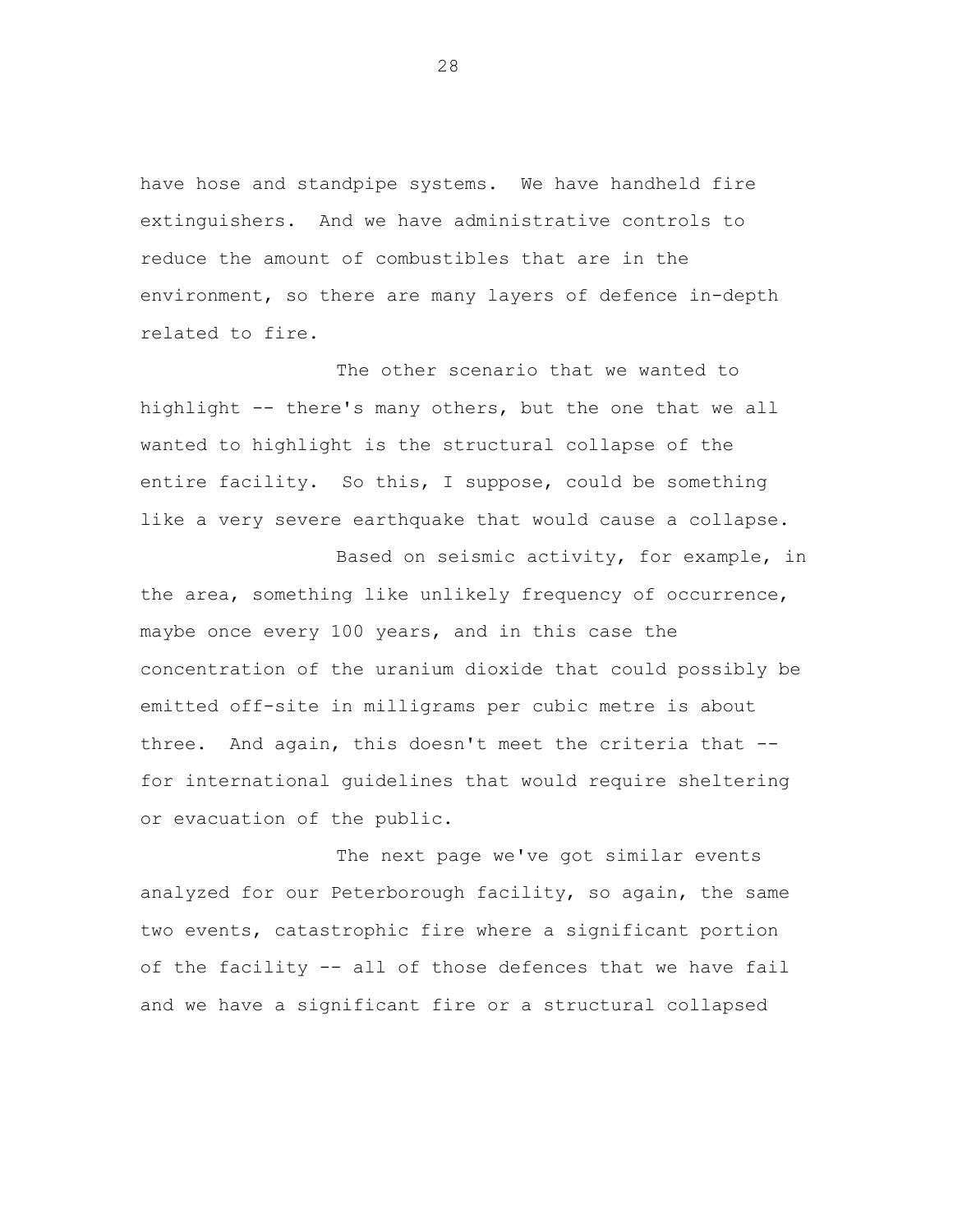caused by some significant external event.

Here you can see that the frequencies are very low.

In terms of the maximum concentrations of UO<sup>2</sup> off-site there, for catastrophic fire is seven milligrams per cubic metre and structural collapse would be 1.2 milligrams per cubic metre in our estimate.

And again, neither of these events meet the criteria for sheltering or evacuation off site.

We also, as noted at the bottom of this page, looked at beryllium releases in these types of emergency events. And due to the small quantities that we have on site, the off-site emissions in these events are essentially negligible.

Okay. Moving on to another concern that has been expressed by various members of our community is hydrogen storage. So I'll refer you to the figure that's shown there, which is an aerial photograph of our facility here in Toronto.

There's a blue arrow there pointing to a small white tank. That is our hydrogen storage tank, which is in the yard in our facility in Toronto.

So we store -- so first of all, hydrogen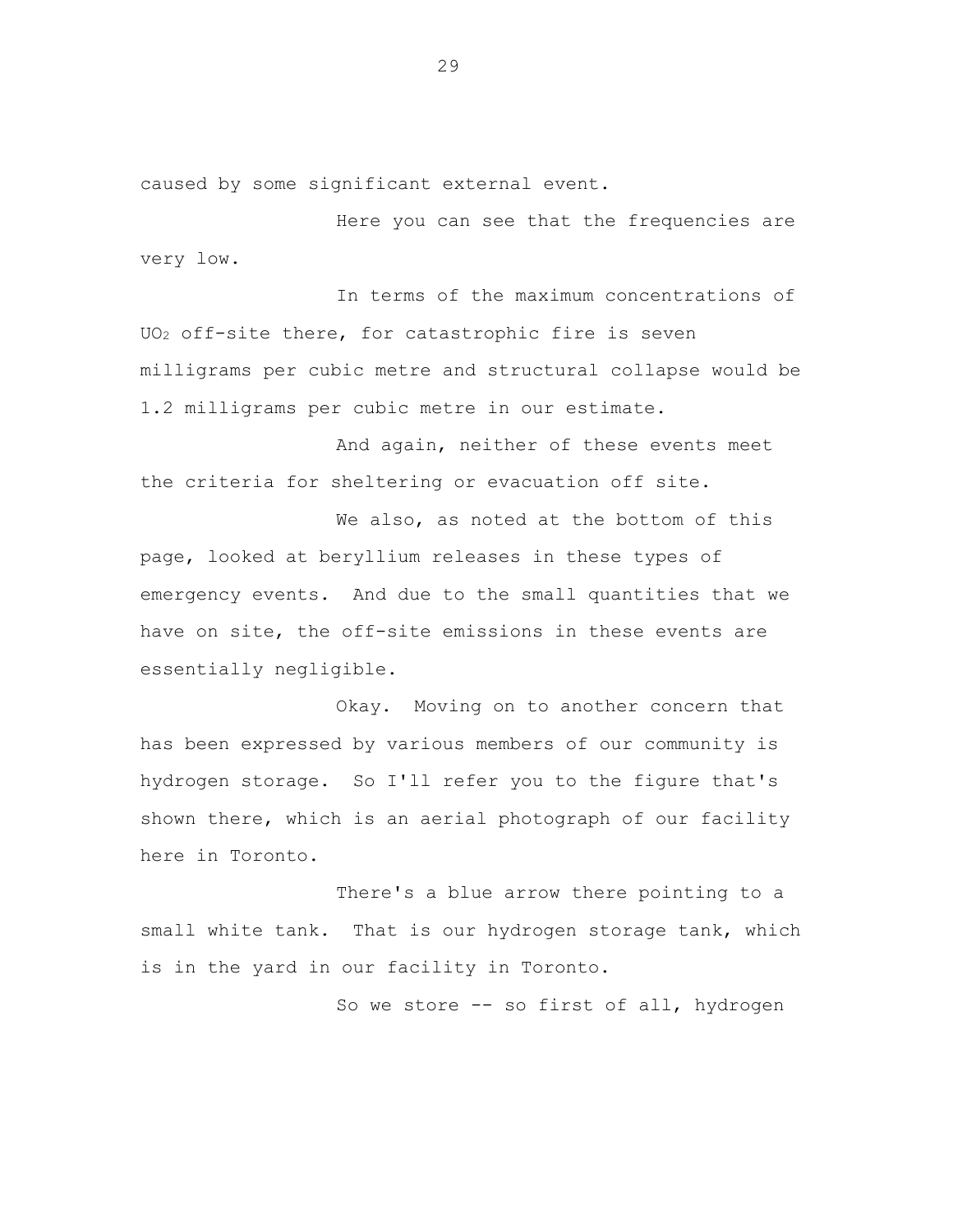is used in the centering of pellets. It's the environment that's inside the furnaces to control how we centre the uranium dioxide.

The hydrogen is stored as a liquid in a 9,000-gallon tank in our yard. Because it's a liquid, it's a lower pressure.

It's stored cryogenically, so very, very low temperature.

There's nothing in the yard around this tank. We don't allow vehicles to park very close to the tank.

And this tank meets all of the applicable safety regulations. It's designed to meet all of those regulations and it is inspected by a third party who supplies us hydrogen, owns the tank and maintains it for us, so they're experts in that field. And it is monitored by the Technical Standards and Safety Authority of Ontario.

We've looked at various accident scenarios here for this tank, including some very low probability events. And at the bottom of this page you can see the potential consequences of what I would consider a worst-case scenario where you have a significant failure of that -- of that tank.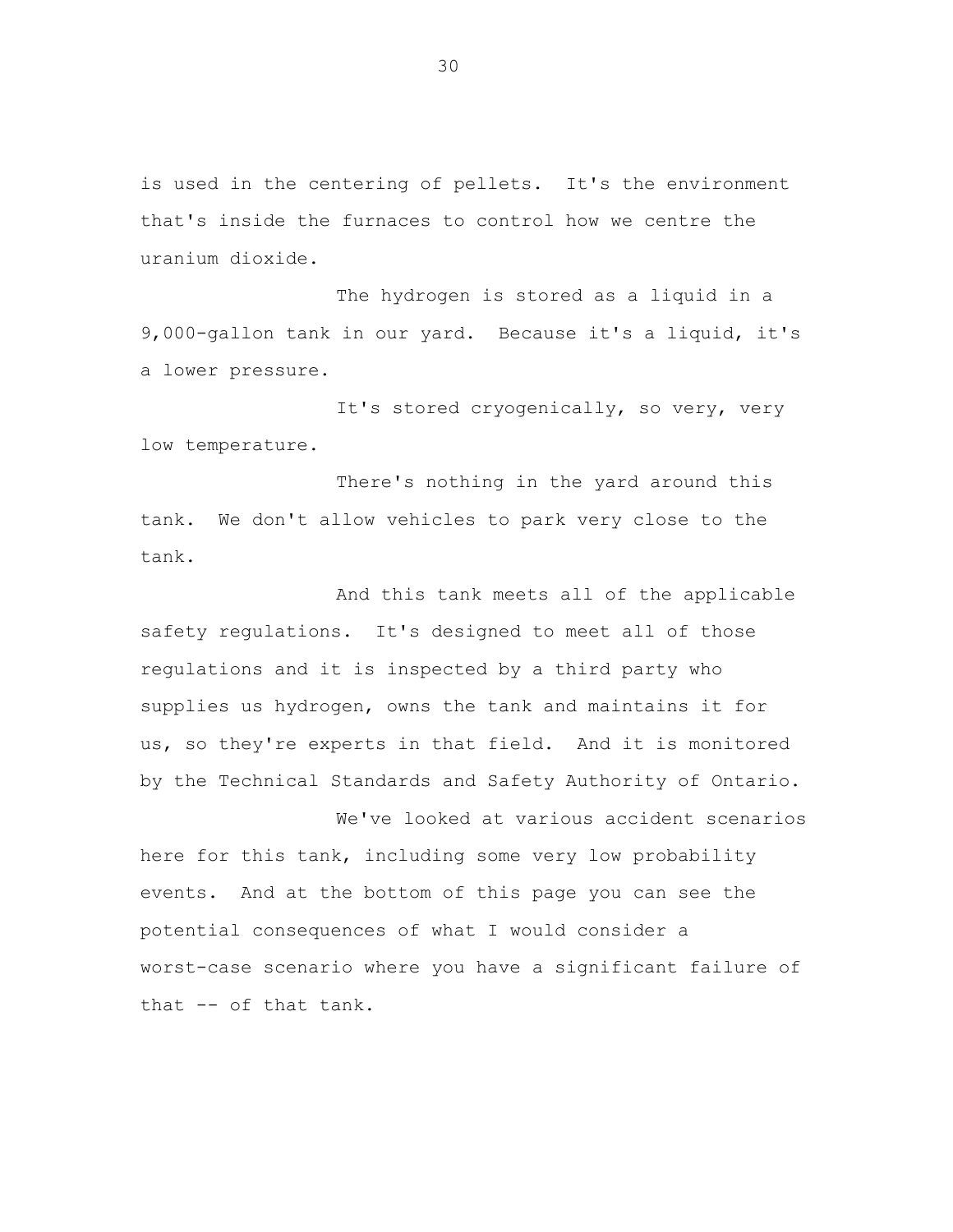And in all cases, there's no structural damage to any buildings, either our buildings on site or off site. None of these lead to any significant release of uranium and, generally speaking, if there was a significant event, there would be no injury to persons from a pressure wave. The pressure wave is relatively low.

There is the potential for broken windows, both on our facility and adjacent to our property, and there is the potential for injury from just exposure to heat if there's a fire because hydrogen is combustible.

With regard to uranium emissions, we've noted a number of concerns about uranium emissions.

First, we note that uranium's a naturally-occurring element present at low levels in our environment all around us. It's weakly radioactive and not known to be carcinogenic.

I think the primary concern is chemical toxicity, which in people could affect kidney function at their high exposures.

So Peterborough emissions are less than one percent of the regulatory limit and Toronto emissions are approximately one percent of that limit.

And we control uranium using significant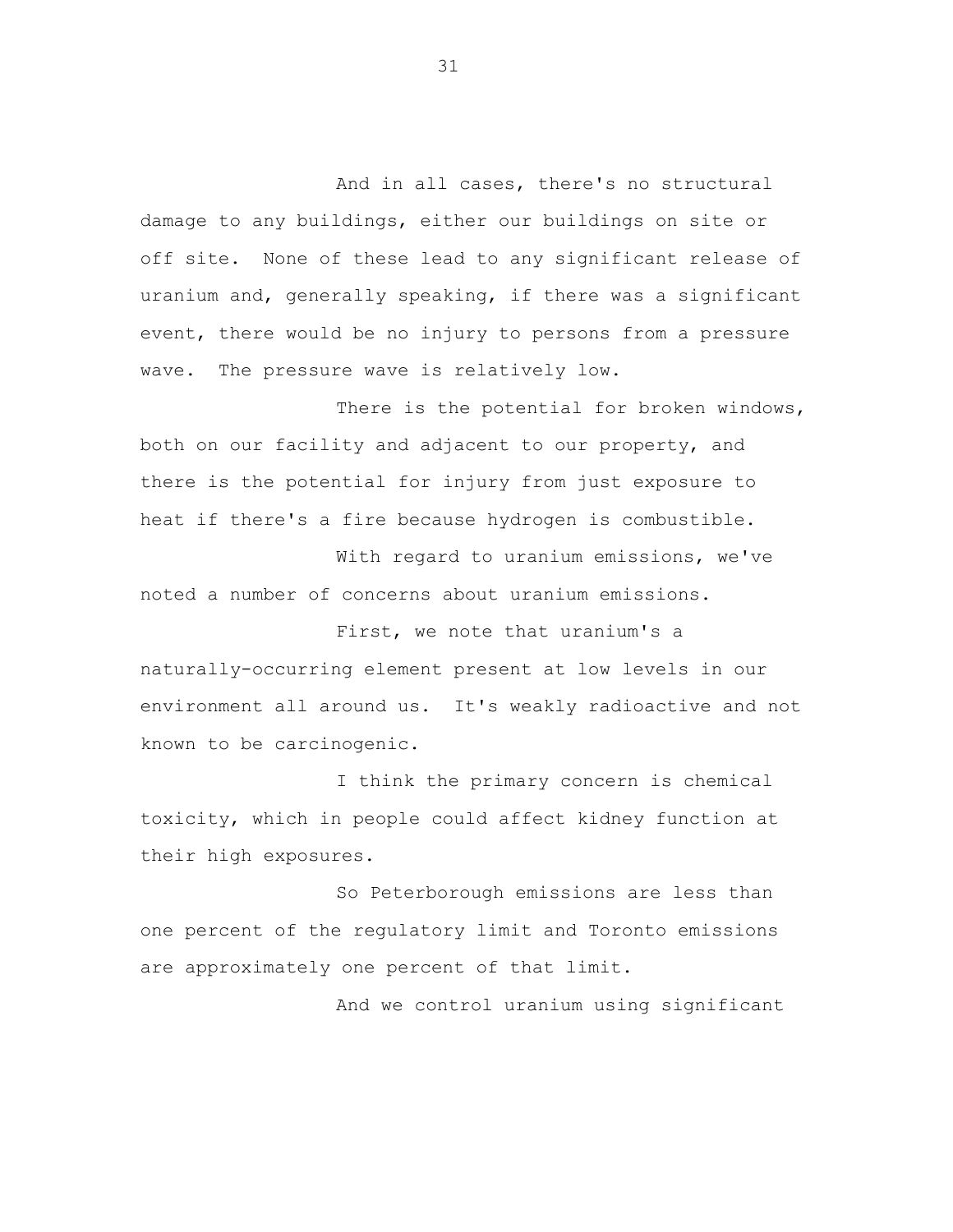defence in depth approach, which I will describe a little bit on the next chart.

So focusing in on our uranium emissions here in Toronto, you see again how we receive the  $UO<sub>2</sub>$  powder in drums, so we have a relatively small storage of that powder in our facility at any given time.

And then there are barriers that prevent the release of that material within our facility or certainly outside our facility.

And the first is that it is processed inside sealed equipment, so it's controlled inside that equipment and not allowed to escape inside of our facility.

All of that equipment is in various rooms in that facility that I showed you an earlier chart, so we control those rooms. They're at negative pressure with specialized ventilation. And then you can see the next period there is that ventilation system, so we'll use high-efficiency particulate air filters that filter - very, very effective at filtering out small particles.

And of course -- so those are our physical barriers, engineered barriers, but there are significant procedures and training for our staff that are involved in this that help us to ensure that we control emissions very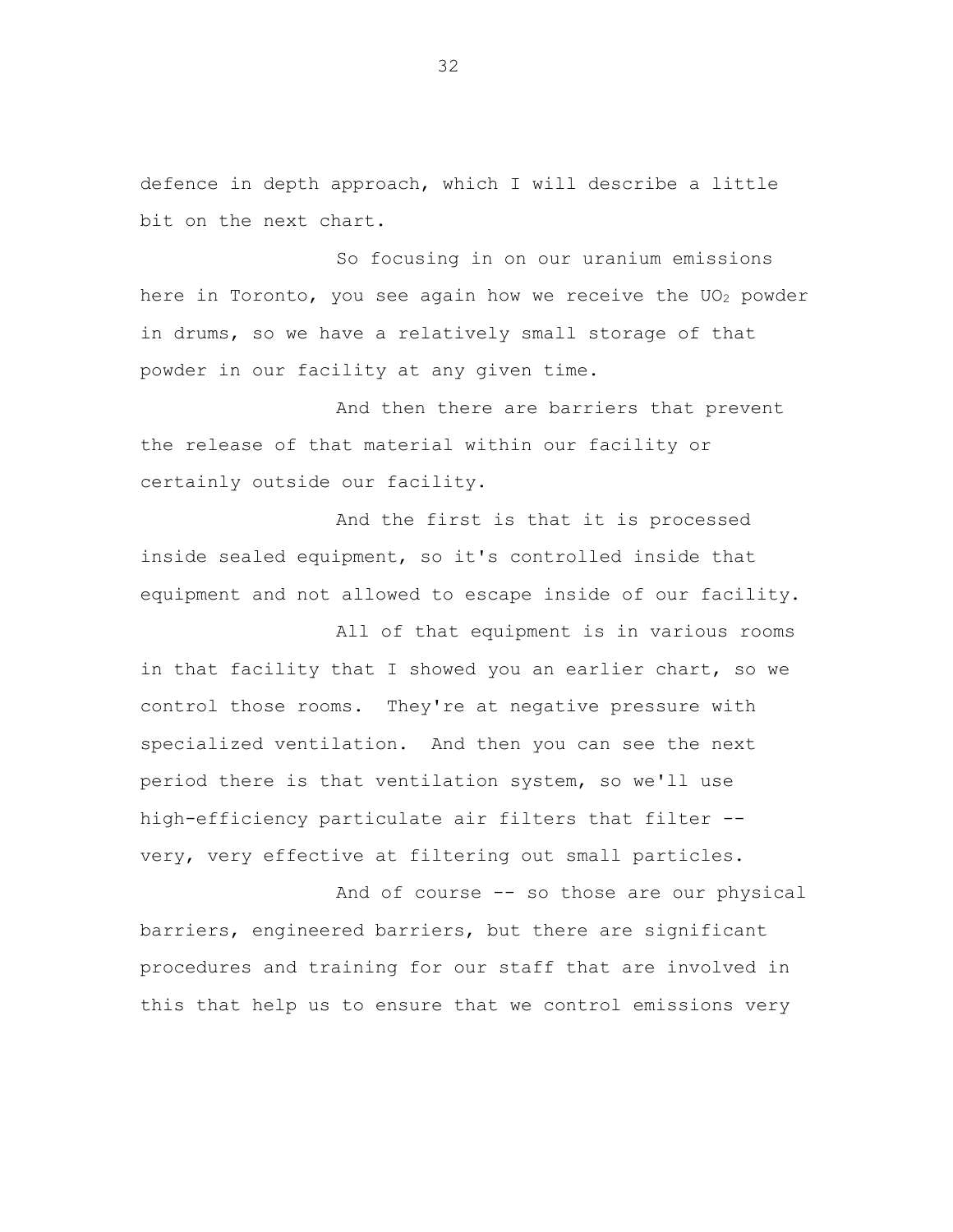carefully.

You can see in the blue on the right part of this chart there's various means to verify that we're not having any uncontrolled emissions from our facility, so we have the emission monitoring that's occurring daily within our facility.

We have boundary air monitors around our facility in Toronto. We are always continuously taking samples and we analyze those samples weekly.

And then we have the soil sampling that we perform annually at 49 sites around the facility.

Pellet production in Peterborough. So as I stated earlier, we've asked for authorization to be able to produce pellets in Peterborough.

So I wanted to note that although we don't have a detailed plan to do so and personally hope that we never do that, but in any case, if we would need to do that as a business that the production method would be the same as we currently use in Toronto.

That's a well-understood operation after 50 years of operation and we've managed safely for many years.

It would be conducted within existing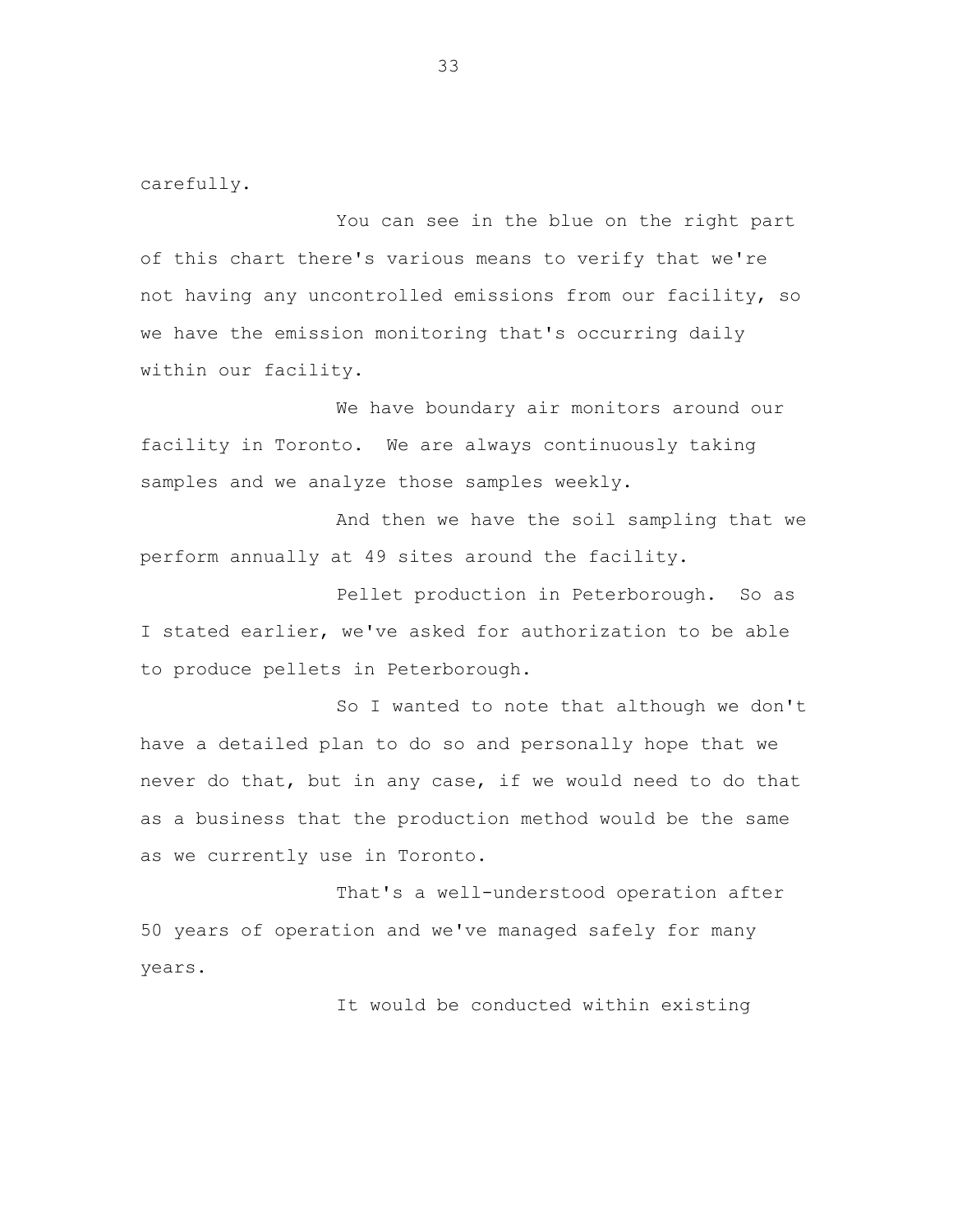buildings, existing licensed space in Peterborough. We have sufficient space. There's no need to construct any new buildings.

The environmental risk assessment that we have already conducted was conducted considering the possibility of manufacturing pellets in Peterborough. We found from those analysis that there's no adverse environmental or human health impact to making pellets in Peterborough.

Emissions would be expected to be similar to the Toronto operations, which are about one percent of our licence limit, and have been consistently for a long time.

Of course, environmental monitoring would be the same as what we use in Toronto, which we find to be an effective way to ensure that we're not having uncontrolled emissions from the facility due to pelleting.

There's been a number of concerns expressed about beryllium emissions.

So first I wanted to describe how we use beryllium and why we use it. This is only applicable to Peterborough where we manufacture the fuel bundles.

So first, the beryllium, as I mentioned,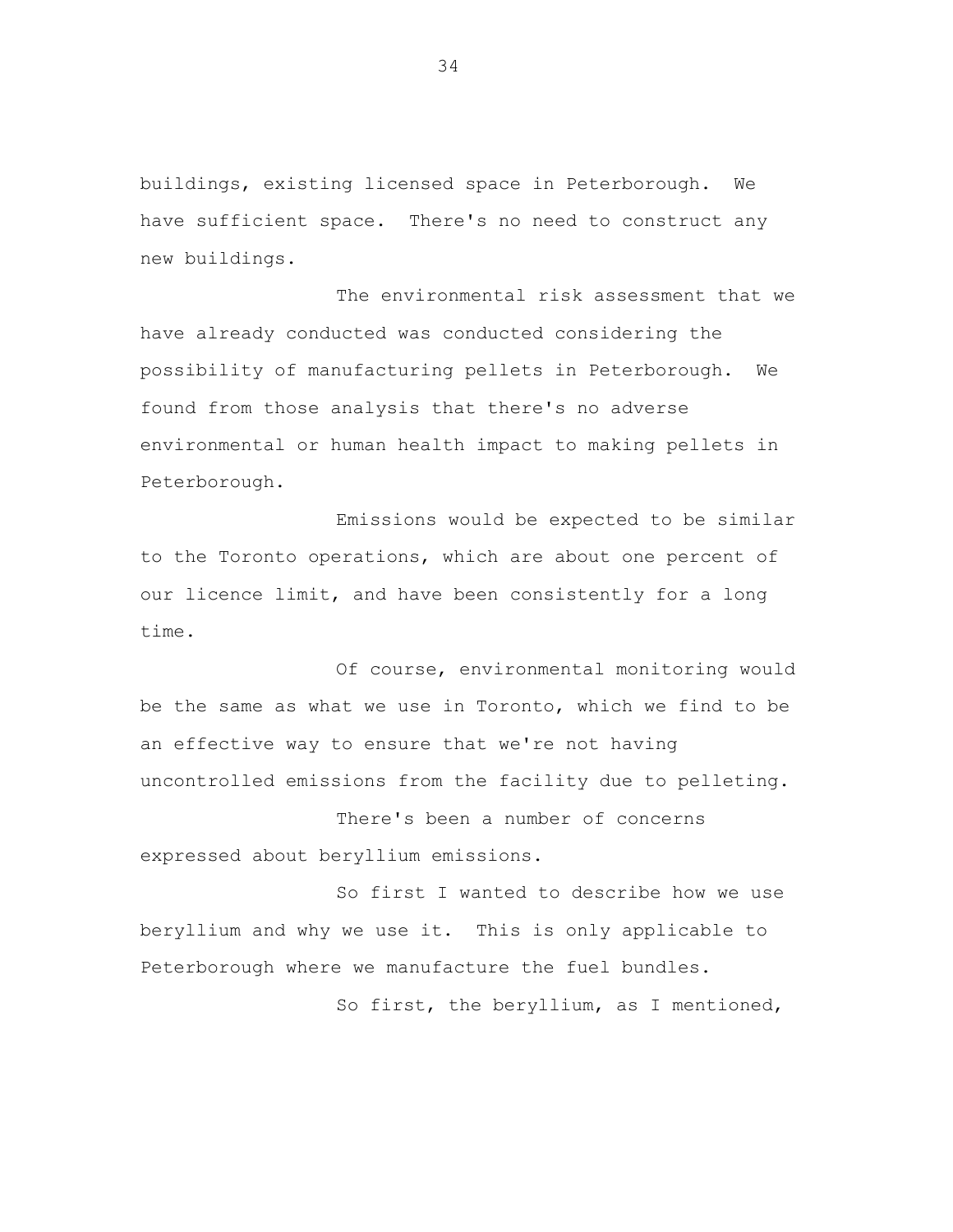is vapour deposited onto sheets of zirconium. These are small strips of zirconium.

And then -- so very, very thin layer of beryllium on those sheets of zirconium.

The zirconium sheets are then converted into appendages. Essentially, the appendages are punched out of those sheets and then those appendages are what we call braised onto the tubes, so essentially they're tacked onto the tubs and then it's heated up and that melts the beryllium and zirconium together to form a strong bond for those appendages.

We utilize about 20 kilograms of beryllium per year in Peterborough, or roughly 50 pounds.

So health concerns. Beryllium is known to be carcinogenic. Primary concern for people is inhalation. And the highest risk posed by our operations is when it's in a vapour form when we're depositing it on those appendages or if it's in a very fine particulate configuration and is in the air.

So first, how we control beryllium emissions. Again, we use a defence in depth approach.

So I mentioned that it's vaporized to deposit it into zirconium strips, and so that's done in a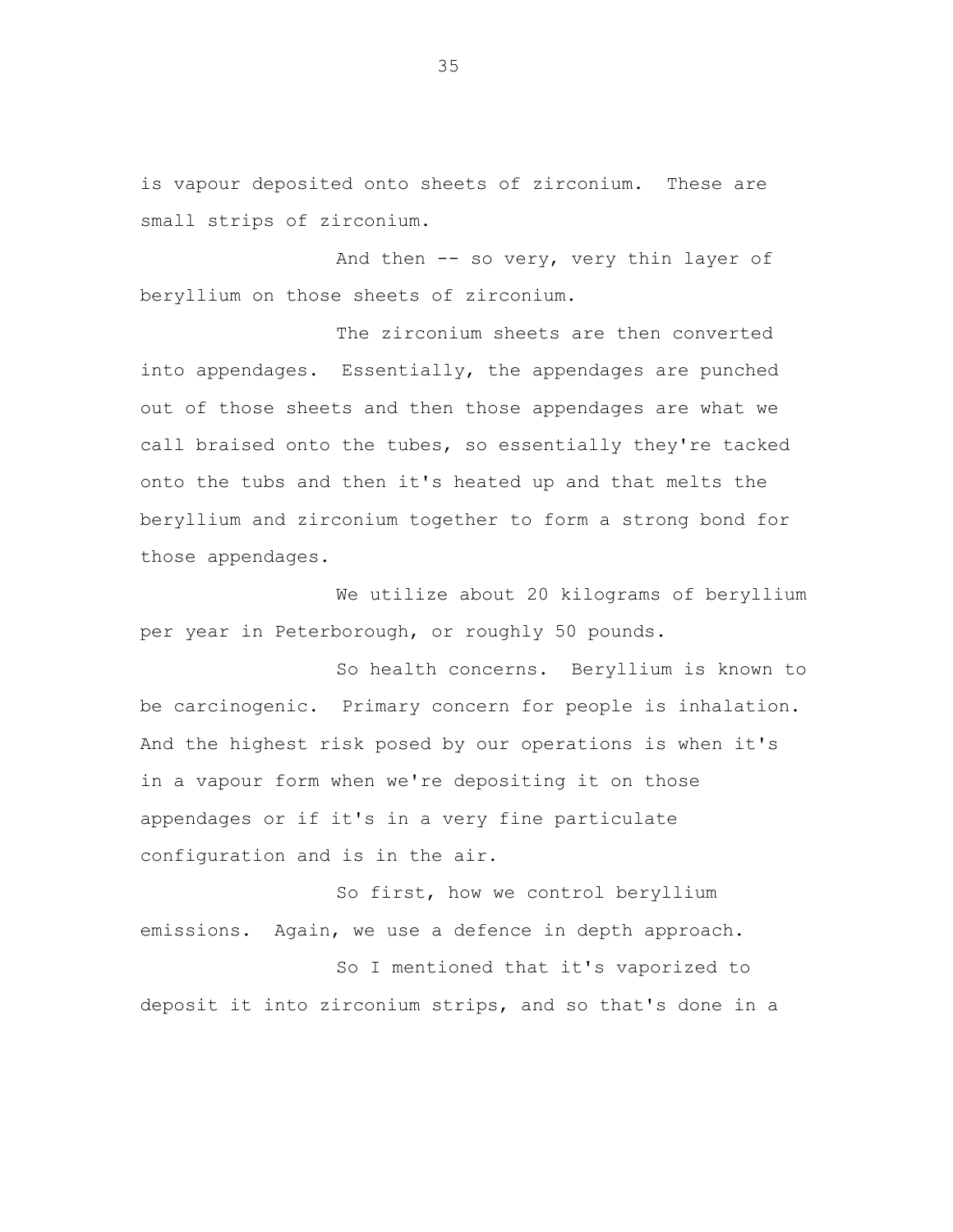highly secure part of our facility in Peterborough. It's about a 500 square foot room, very limited access to this part of our facility. And so only specially highly-trained employees are allowed to enter that area. And when they're there during operations, they have respirators that they're wearing.

That facility has specialized ventilation for that room as well as for the rest of our facility, so the air inside our facility in that room and around is sampled frequently for the presence of beryllium.

The ventilation in that facility is a two-stage ventilation, with the second stage being a high efficiency particulate air filter which is known to be capable of trapping almost 100 percent of the particles, very, very fine particles as well.

And then we continuously monitor after the filter, so after the filtration has occurred, we continuously monitor to determine what has passed by that filter.

So emissions from our facility in Peterborough are exceptionally low, about 15 milligrams into the air per year.

Concentrations in the stack are about 50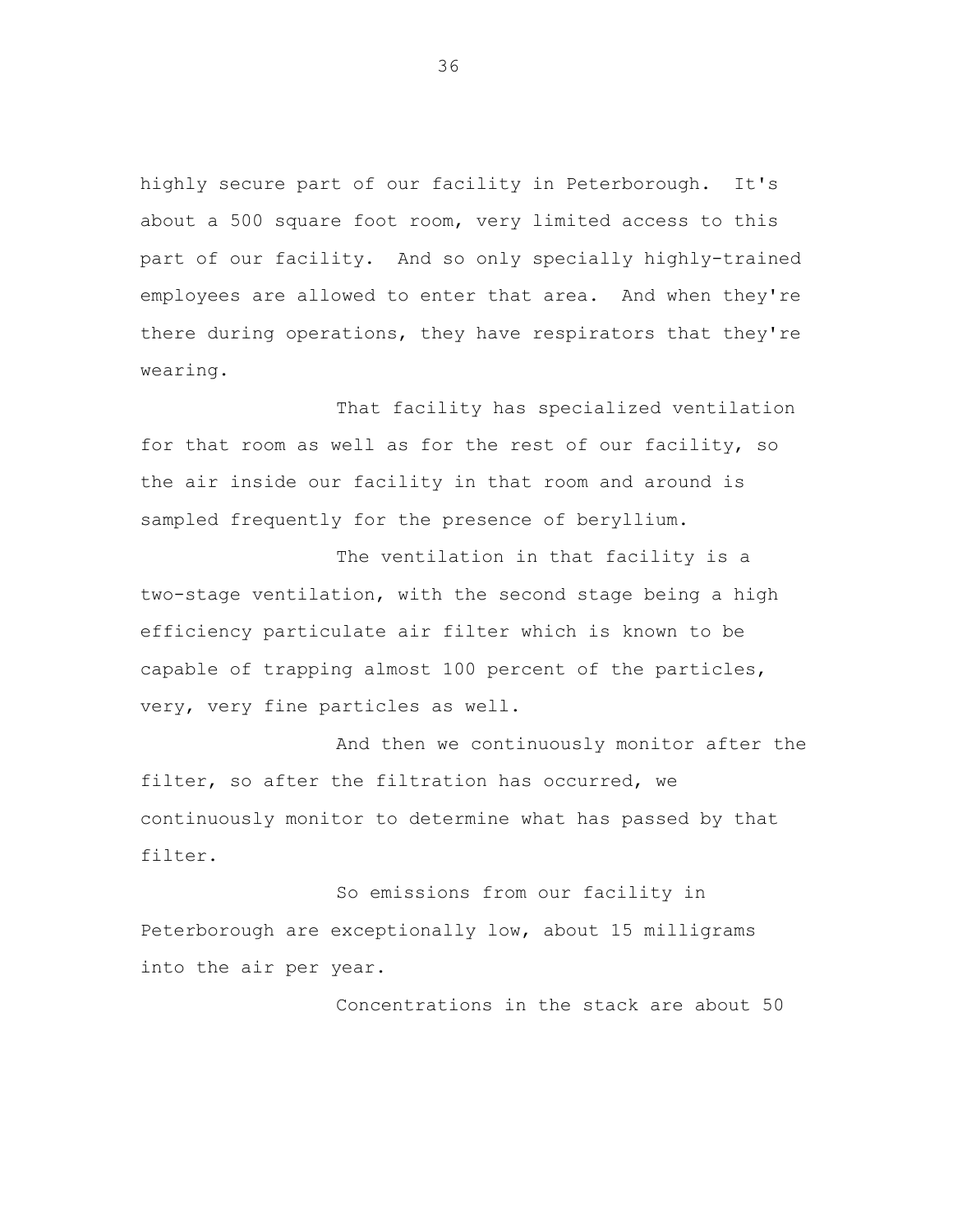times lower than what the Ministry of Environment would say is the limit at our fence line.

The CNSC Staff has performed environmental monitoring and samples in air, water and soil were taken in 2014, 2018, 2019. All results were below -- all air results in all years were below laboratory detection limits. Essentially, no beryllium was detected in the water samples that were taken.

With regard to soil samples, concentrations in soil are all below guideline limits.

We note that measurements at the Prince of Wales School, which is close to our facility in Peterborough, increased between 2018 and 2019 from basically 1.3 to 2.3 milligrams per cubic metre. We've looked carefully at these results and our operations, and we find these results to be inconsistent with the monitoring that we do in our business, including air monitoring the stack, roof samples that we've taken because we're presently replacing our roof.

We've confirmed our system is operating as intended, as designed, as engineered, and that emissions from our facility could not account for the apparent increase in these measurements.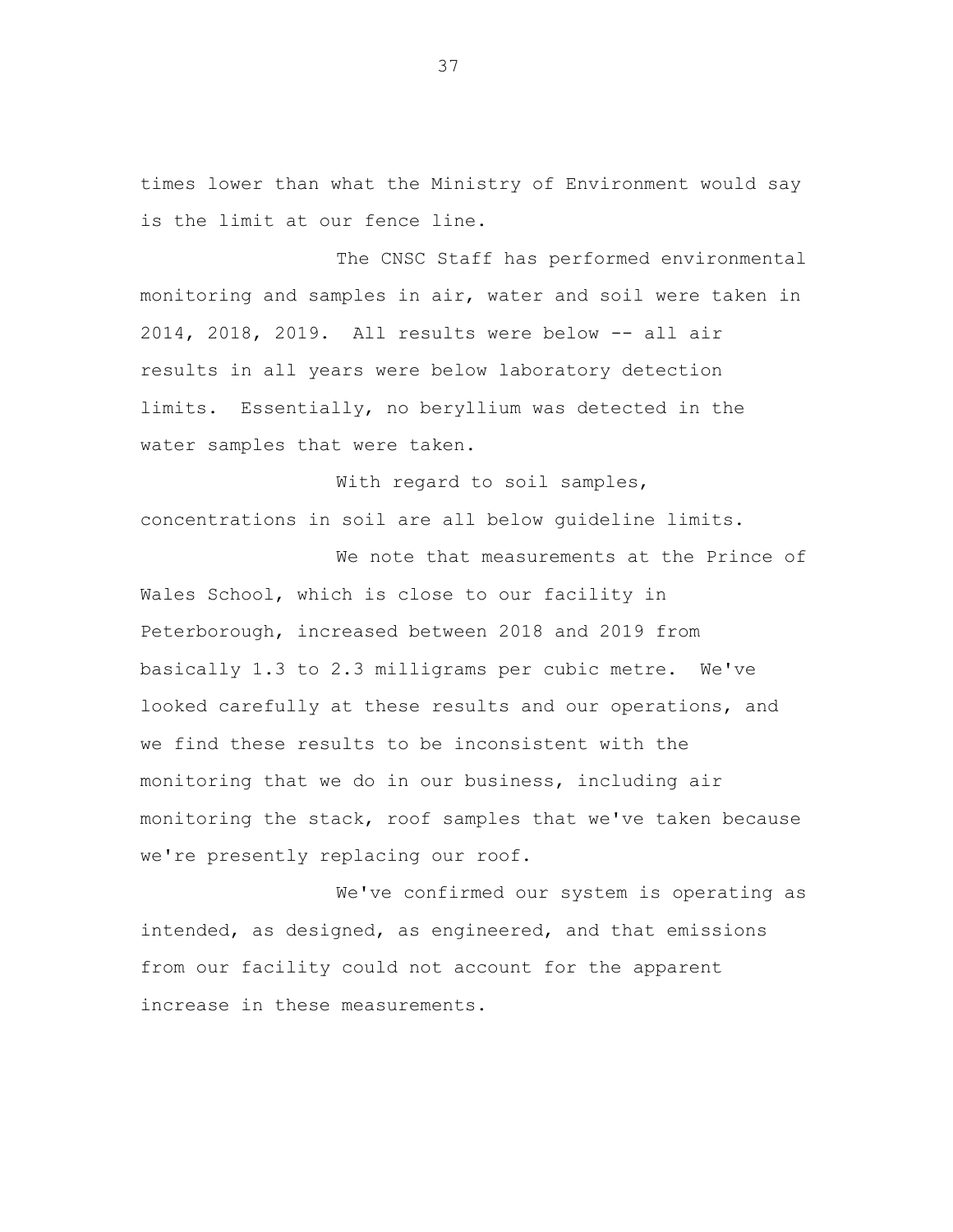Nevertheless, we understand there is concern, significant concern in some cases, and so we are committing to conduct our own soil monitoring using a third party, and we'll start that in the summer of this year. And we'll publish those results.

I wanted to turn to our public information program and describe that program.

We are committed to timely, transparent engagement in our communities. We have a dedicated web site and, for those that visit that site, they can see that there's an increasing amount of information on that site and that we are regularly adding to that based on the questions that we receive in various ways or concerns that have been expressed to us.

We've got toll-free numbers that we monitor. We have emails that we monitor. And we respond to all requests in short order.

We're building relationships in various ways. We give many tours of our facilities. Anybody that asks for a tour, will get a tour, either in Toronto or Peterborough. And during those tours, we describe our business as well as show the operations.

We have newsletters that we send out to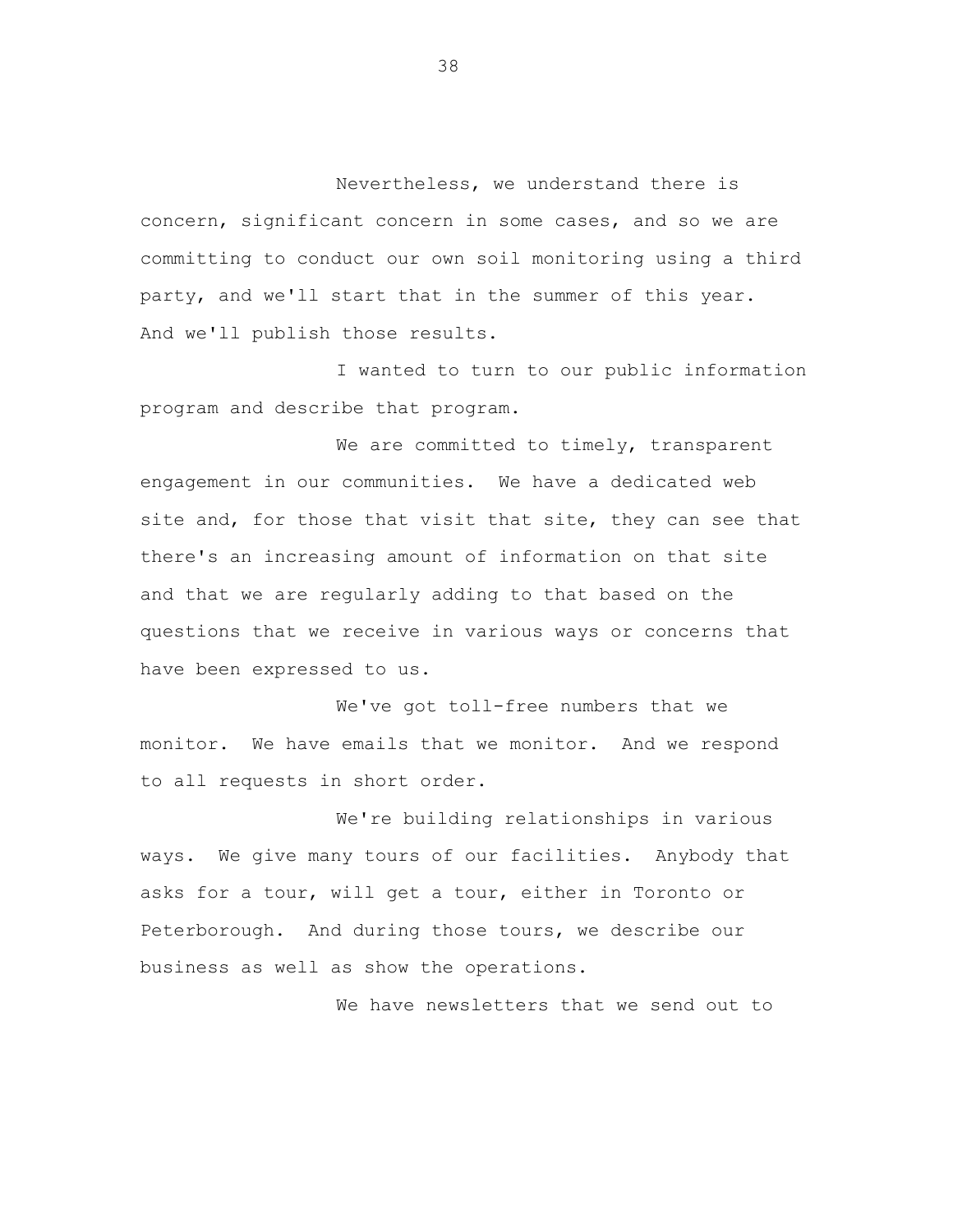the community. It's difficult to cover the entire community, but we do send out about 4,000 three times a year.

We also post them on our web site, which is easy to visit. We use social media.

We enjoy having barbecues in our communities, both in Toronto and Peterborough. We've had information nights and we sponsor various events and have information booths at those events. For example, the Peterborough air show and other events.

So we are committed to increasing transparency with our community members. We do recognize their concerns. We think we can address those concerns, and we're working hard to do that.

We do maintain relations with various indigenous organizations and nations. We're working to engage and build meaningful relationships with indigenous communities.

We've joined the Canadian Council for Aboriginal Business in 2017, and we're progressing through what's known as their Progressive Aboriginal Relations program.

We have committees of employees that meet.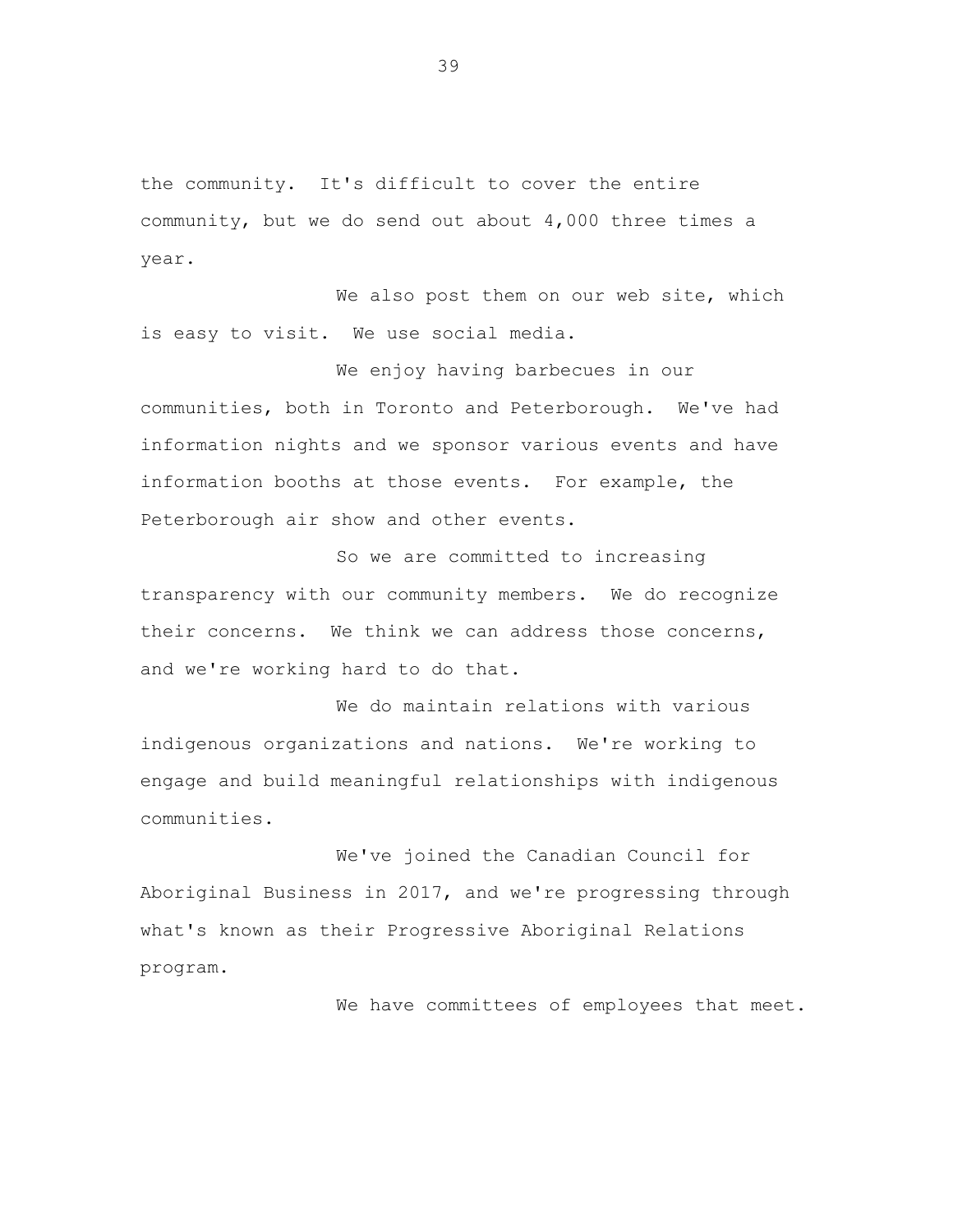We go through cultural awareness training, including the leadership team has been through that training. And we continue to diligently work on those relationships.

We're also a company that believes in giving back to our communities, and so we have volunteering activities and various investments that we make in our communities. So our employees are able to volunteer their time for various local causes.

We have committees, and those committees decide where they'll spend their time. And then the company also supports financially a range of community groups with initiatives, things like bursaries, scholarships for STEM, community events and various other things that we do in the community.

We have a community liaison committee in Toronto that's existed since 2013, and we are currently recruiting for a liaison committee in Peterborough.

We've seen increased interest in Peterborough, and so we want to address that with a liaison committee.

The committee in Toronto holds three to four meetings a year, typically at our facility. We'll do the same in Peterborough.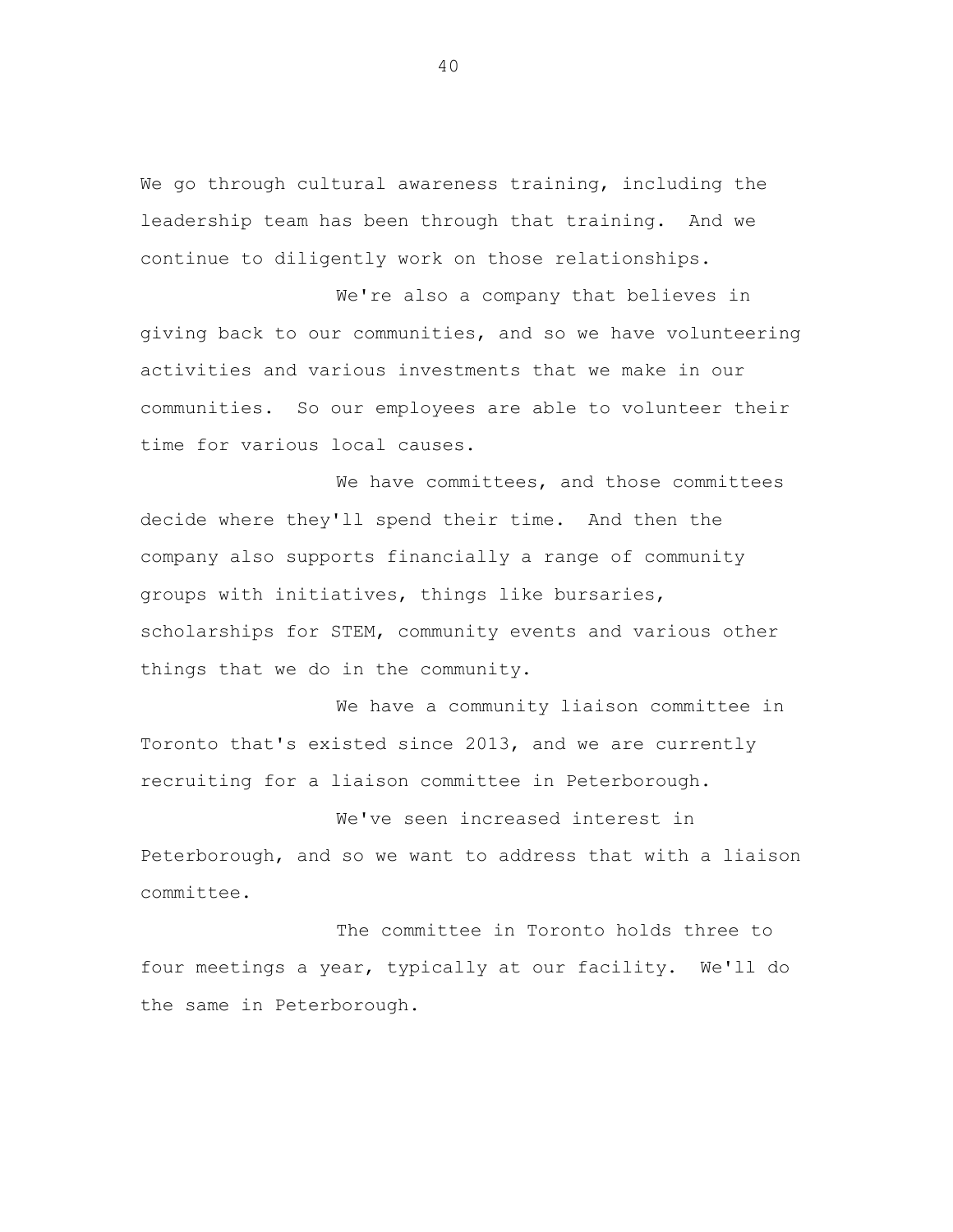We find it to be a productive exchange with community members who give us advice on what they're hearing in the community and ask questions. We share information about what's going on in our business, provide presentations from -- both from internal members of our company and other third parties.

All members of those committees receive an orientation to our business and a tour of our facilities. And there is turnover of those -- of that committee. We recruit new members annually.

We have conducted public -- a public attitude survey that was done in the October-November timeframe of 2018. This was done by both phone call and web survey to residents near our facilities, both in Toronto and Peterborough.

You can see from this chart that there was 352 surveys completed, 149 in Toronto, 203 in Peterborough. And results are shown here.

So in Toronto, about 30 percent of the people that were surveyed were knowledgeable about our business and recall that, at the time, we had just acquired the GE Hitachi facility, so BWXT was a new name in the community, but they were either familiar with our company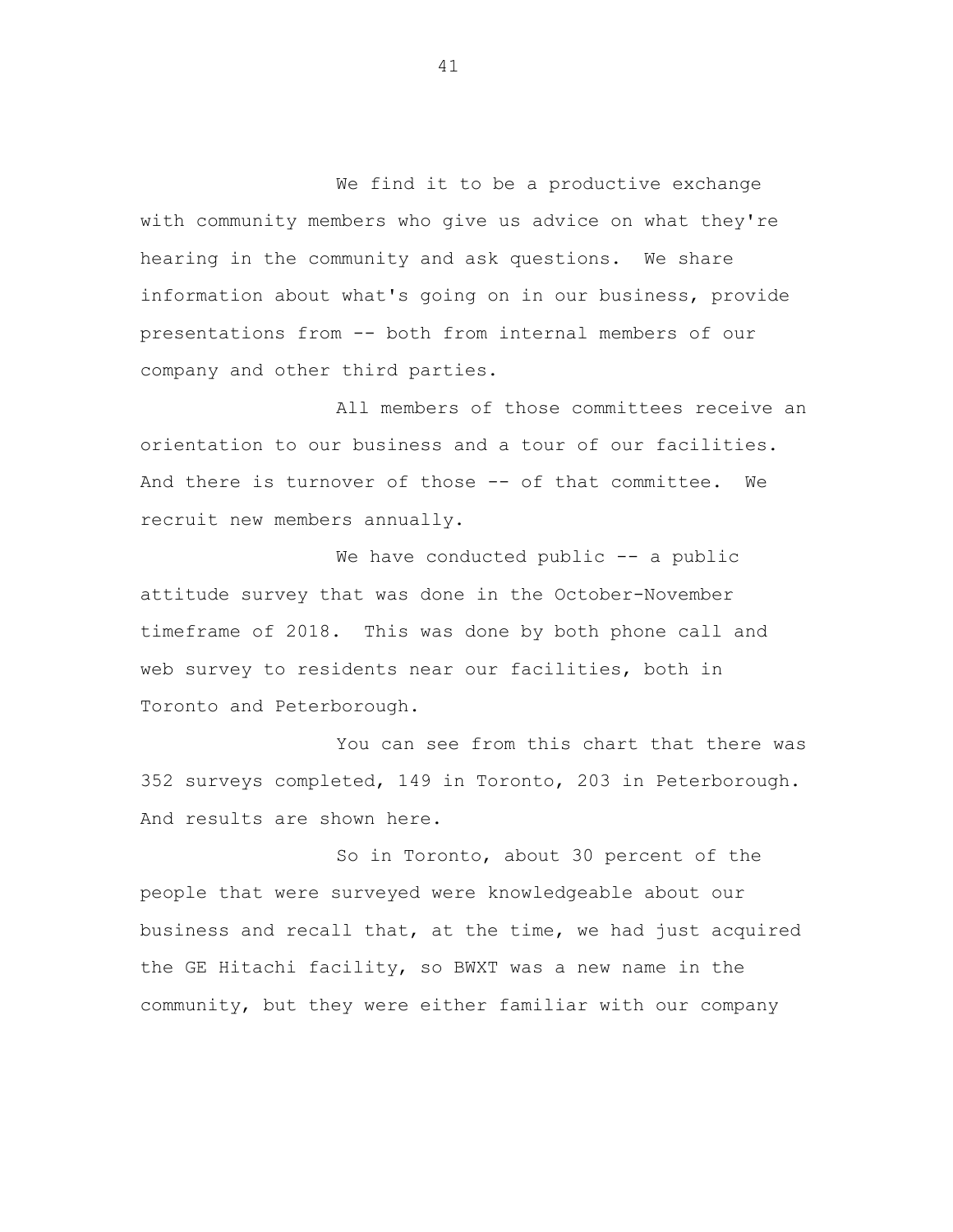or with the GE Hitachi operations.

So you can see in Toronto, about 17 percent had heard about the business through our newsletters or flyers or direct communication from our company, with the remainder hearing about it in some other way.

We found that the majority who were polled preferred information digitally, and so we're taking that into consideration. And that 40 percent of those in Toronto that were knowledgeable of the business rated as having sort of excellent, very good, good impression of the business.

Peterborough, 40 percent surveyed were knowledgeable about BWXT, 25 percent had heard about us through direct communications that we make to the community.

Again, while different here, in Peterborough majority of those polled preferred information by newsletter versus a digital means. And 50 percent of the respondents were knowledgeable and had an excellent, very good, good impression of the business.

So that's the first survey that we have conducted. We intend to resurvey. We'll do another one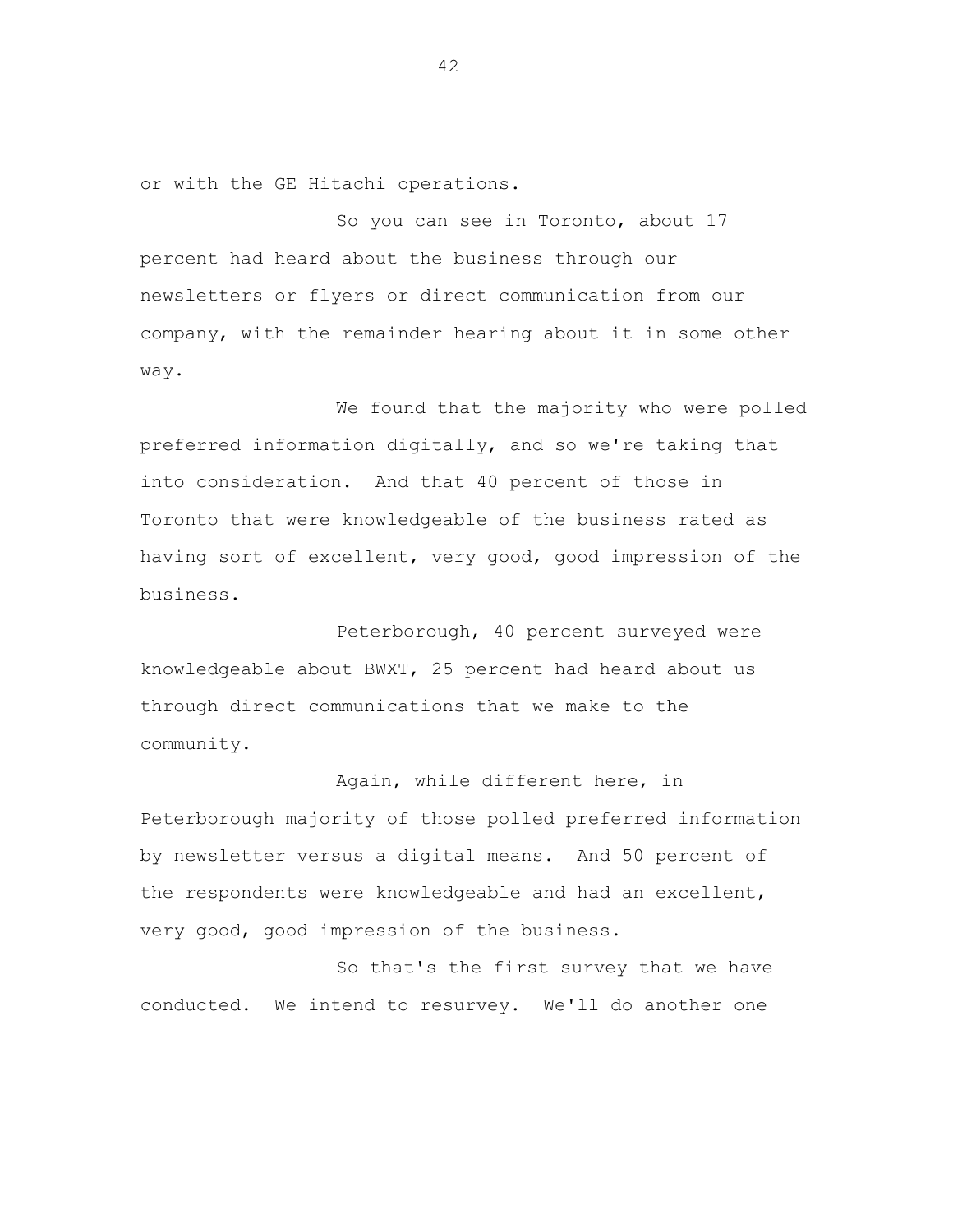again in 2021. And obviously we'll look to improve our - the knowledge of the community members about our business over time.

So now I'd like to conclude my presentation, summarize that we have demonstrated safe performance throughout our -- the licence period and prior to that, a very strong safety record and, as I noted earlier, we've been rated satisfactory across all safety control areas by the CNSC staff, compliant with all regulations applicable. We do have a very robust safety culture and human performance management system in our business with very dedicated employees who are committed to operating safely.

We do have I think an excellent continuous improvement environment in our business, and certainly pleased with how employees embrace that. Radiation exposures to workers have remained low, well, well below the limits that we are given on our licence. And emissions to the public also remains very small fractions of limits. And as I noted earlier, there's been no lost-time injuries in the last five years in these two operations in Toronto and Peterborough.

Finally, I'd like to point out the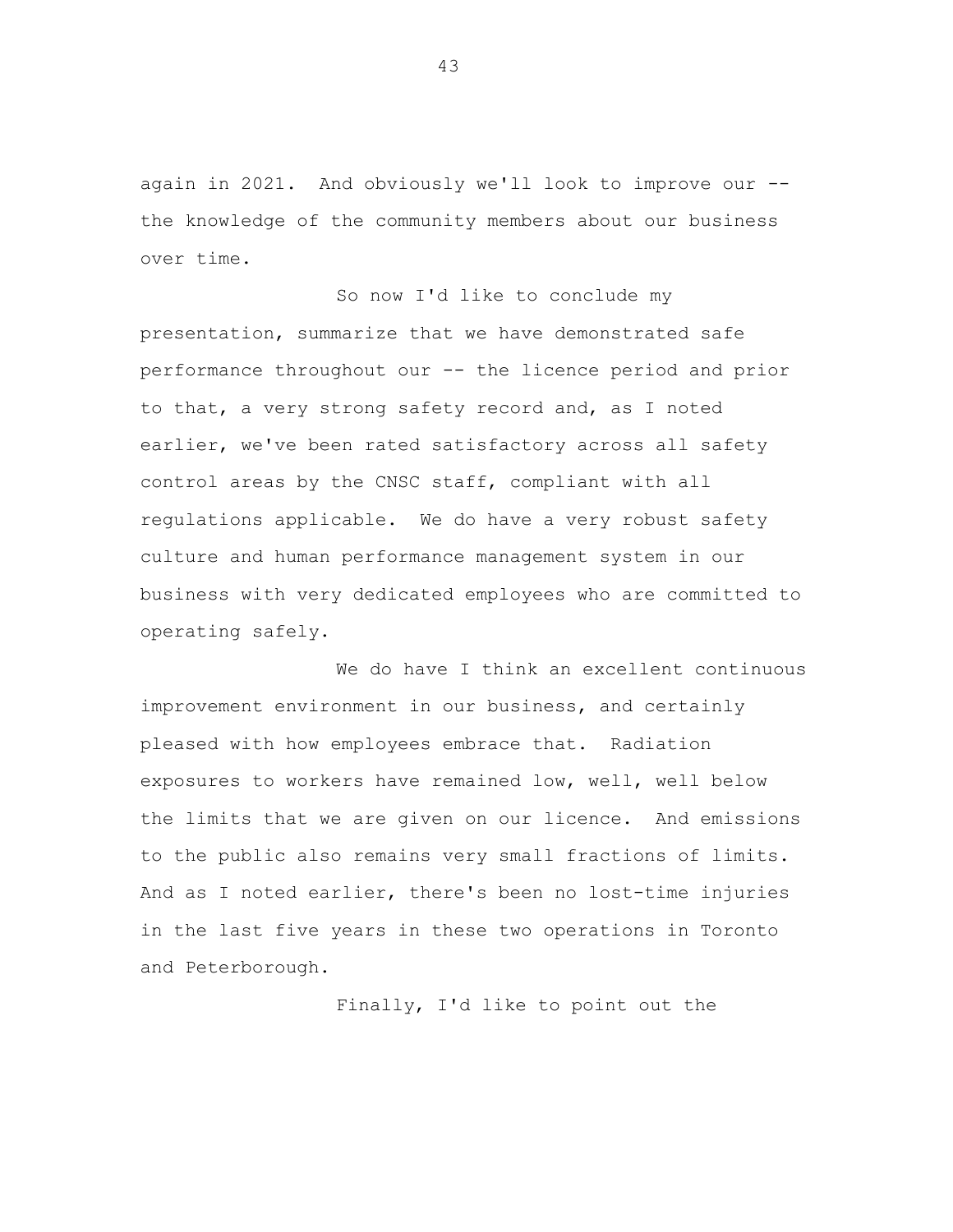benefits of our fuel fabrication business and nuclear energy generally in Ontario.

We're proud to be part of keeping the air clean in Ontario. Nuclear energy is essentially emissions-free, carbon emissions-free power that helps avoid about 45 million tonnes of  $CO<sup>2</sup>$  annually, which is equivalent to taking 10 million cars off the roads.

Nuclear power is a low-cost, reliable, and affordable form of electricity. We contribute to about 25 per cent of the low-cost electricity in Ontario with the fuel that we manufacture. It's the second-most affordable form of power in Ontario according to the IESO, after hydroelectric.

We're very pleased to have very highly skilled, highly committed people working for us in good jobs, often some of the highest-paid jobs in our community for the types of jobs that we have, and that boosts the economy. In Peterborough, Arnprior, Toronto we have over 400 workers in good jobs. These are engineering and highly skilled manufacturing jobs in these communities.

And we are a medical isotope company. We produce medical isotopes and we're one of the leading suppliers of medical isotopes in Canada. Right now, we're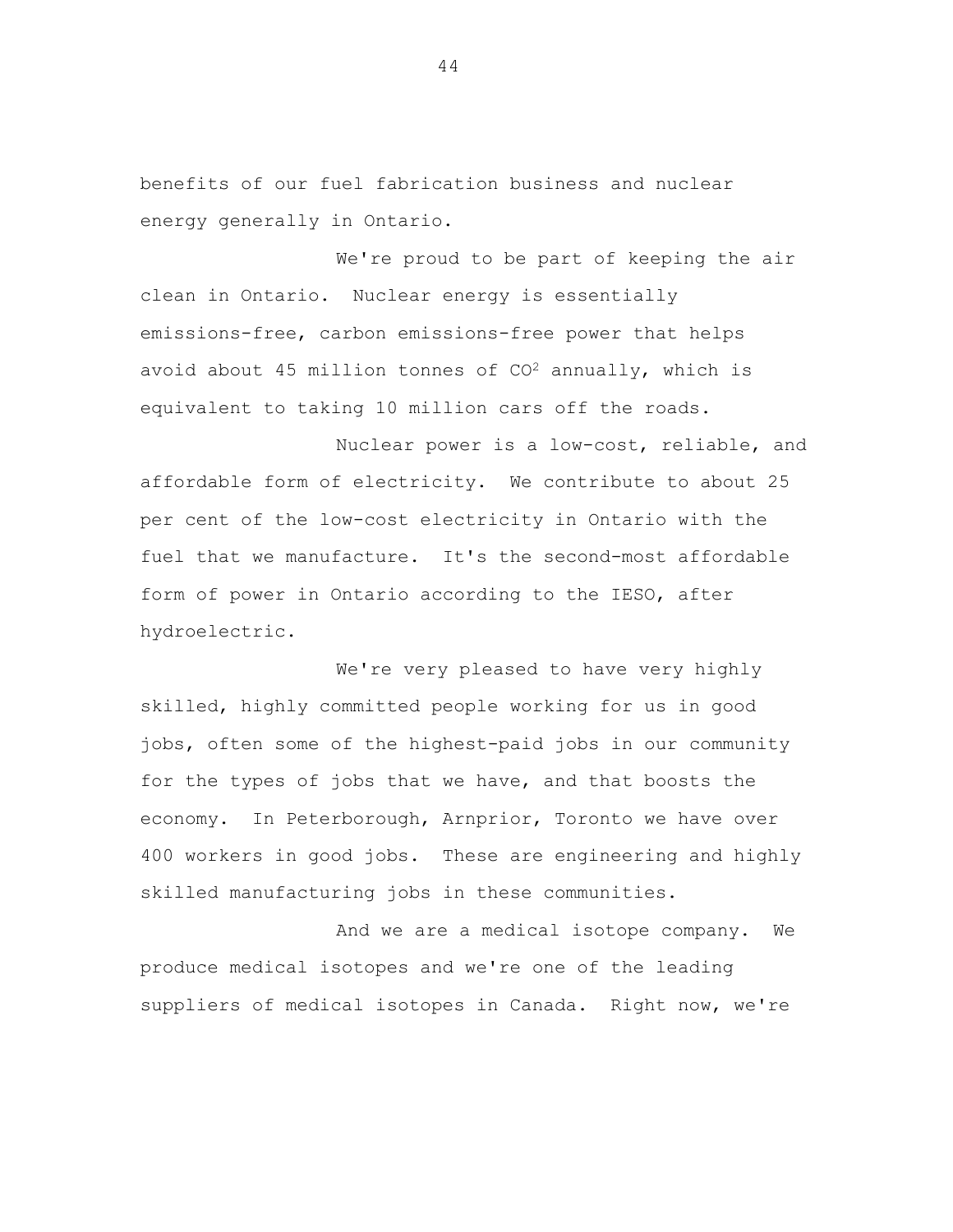working to supply North America with an indigenous supply of technetium-99, which is the most widely used medical isotope in the world for diagnostic purposes. And I won't go into a lot of details about that, but the Peterborough facility would be involved in manufacturing targets for that operation.

And so with that, I'd like to conclude my presentation and thank you for the opportunity to present about our business.

**THE PRESIDENT:** Thank you, Mr. MacQuarrie. I'd now like to move to the presentation from CNSC staff, as outlined in CMDs 20-H2, 20-H2.A, and 20-H2.B.

Dr. Ducros, the floor is yours.

## **CMD 20-H2/H2.A/H2.B**

## **Oral presentation by CNSC staff**

**MS TADROS:** Good morning, President Velshi, Members of the Commission. I'll begin before Dr. Ducros, but I will pass the presentation on to her.

For the record, my name is Haidy Tadros, and I am the director general of the Directorate of Nuclear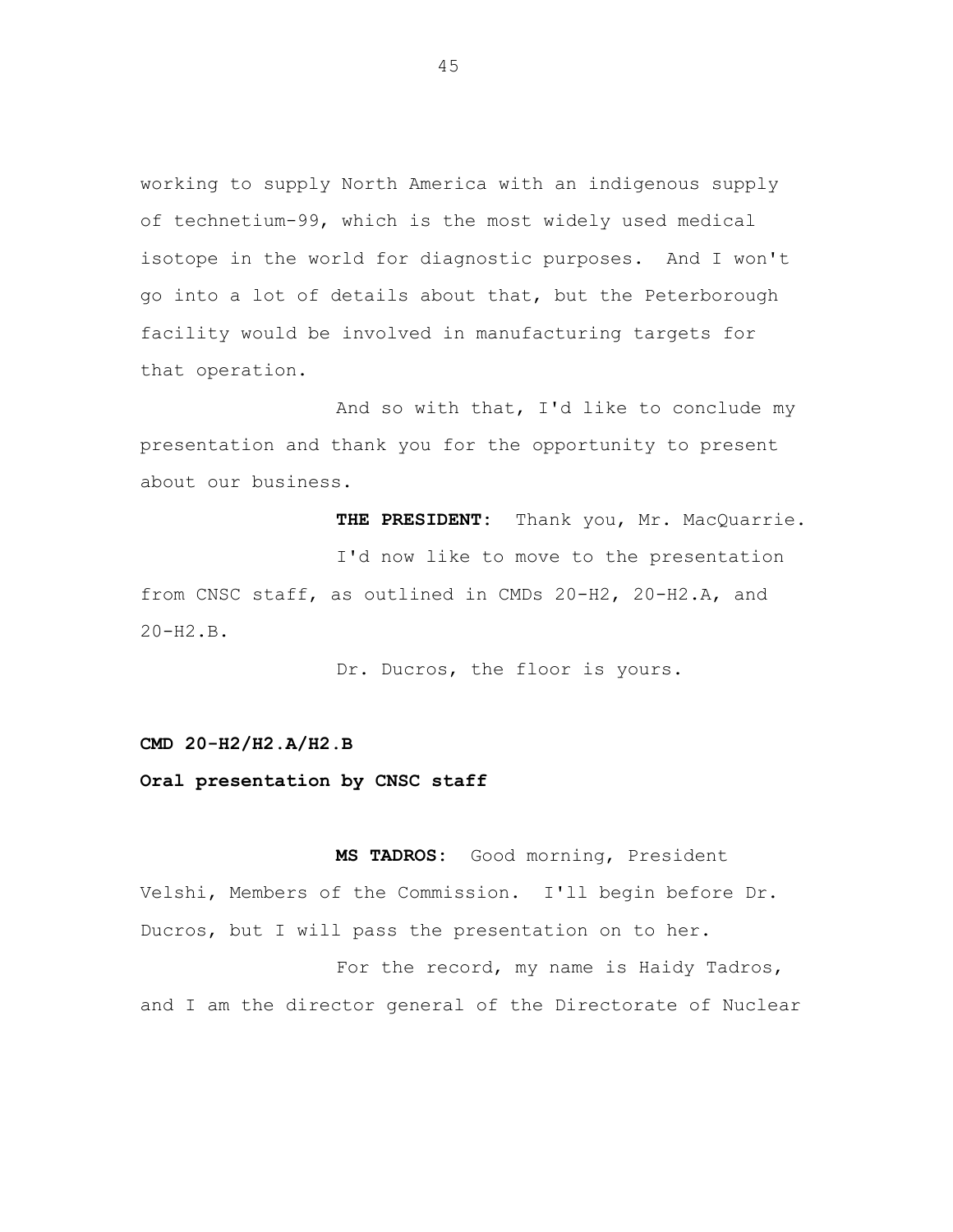Cycle and Facilities Regulation.

With me today for our presentation are my colleagues Dr. Ducros, director of the Nuclear Processing Facilities Division, and Mr. Julian Amalraj, senior project officer from the same division.

We are here to present CNSC staff's assessment of BWXT's application to renew its fuel fabrication operating licence for the Toronto and Peterborough facilities.

Also with us here in the room and in our Ottawa office are CNSC specialists who have been involved with the technical assessment, the environmental protection review, and the compliance oversight of BWXT. They are available to answer any questions the Commission will have for us.

Our presentation identified as CMD 20-H2.A summarizes CNSC staff's written submissions found in CMD 20-H2 and supplemental CMD 20-H2.B. Staff supplemental CMD provides our assessment and responses to the themes found in the interventions received.

At this time, CNSC staff would like to acknowledge the unprecedented number of interventions received on this file. We would like to thank all the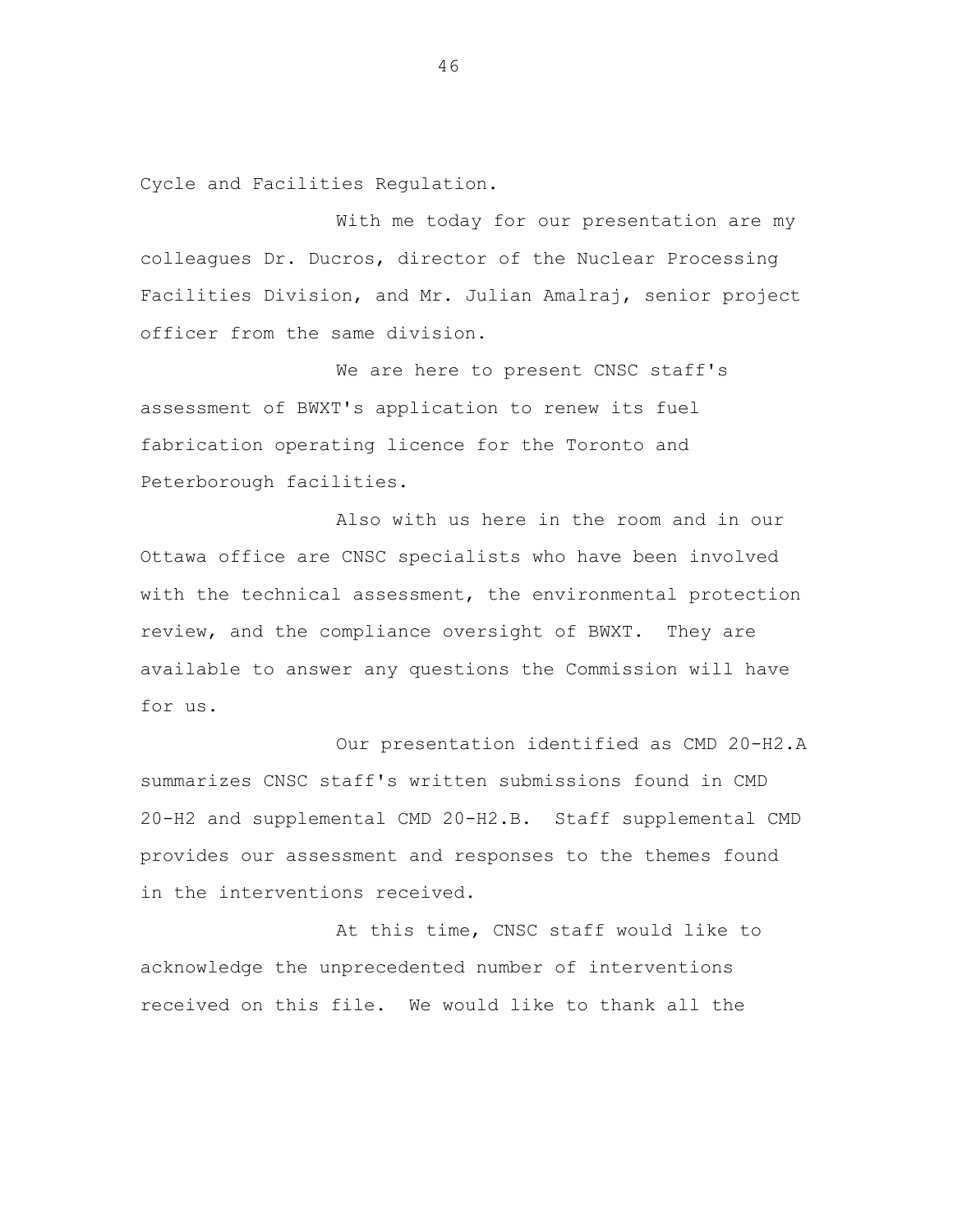intervenors for expressing their thoughts, ideas, and concerns on this file. We recognize the importance of respecting and not discounting people's thoughts of risk and fear levels. We all have different perspectives and perceptions of risk.

It is clear by the questions and concerns received that we need to bring more awareness and understanding for what we do as staff, how we do it, as well as better explain radiation and its health impacts using science and data.

On this slide, we would like to point out a couple of corrections to the published CMD 20-H2.

In section 3.5.5 on page 28, there is an error in the licence condition numbers. They should read 5.1 and 5.2, not 15.1 and 15.2.

Also in the licence change table on page 97, the wording of licence condition 15.1 should be the same as that provided in the draft proposed licence.

This slide provides an outline of our presentation. We still start by providing what has been requested by BWXT in their licence application, followed by a brief overview of BWXT's operations and CNSC staff's regulatory oversight activities. We will then provide a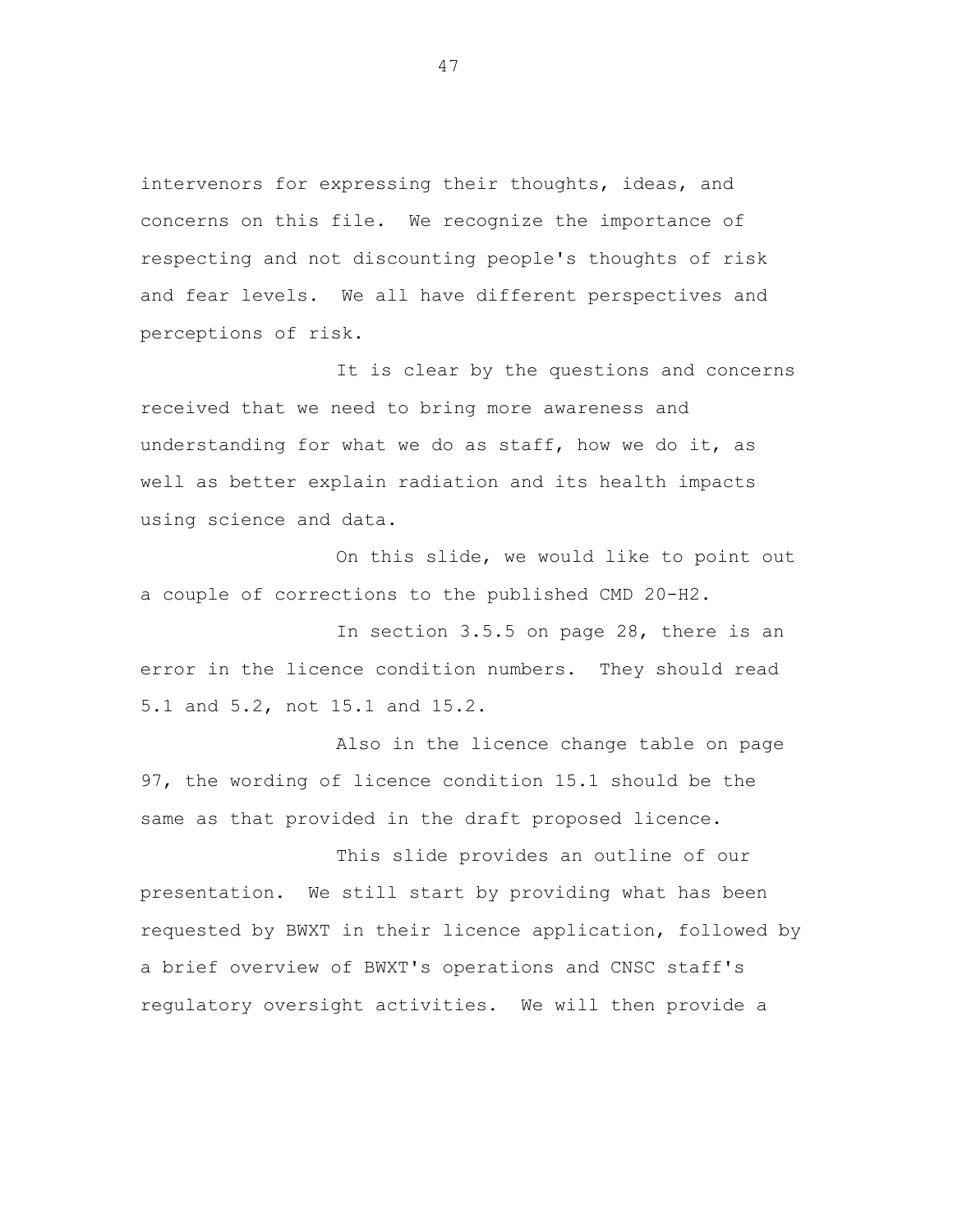summary of CNSC staff's technical assessment of BWXT's application.

In the next section of the presentation where we highlight CNSC staff's public engagement and funding provided under the participant funding program, we will outline the main themes from all the interventions we received.

The presentation will end with CNSC staff's overall conclusions and recommendations to the Commission on BWXT's licence renewal request.

As we've heard, in November 2018, BWXT submitted a licence renewal application for operating its fuel fabrication facilities. In its application, BWXT requested that the Commission renew its current operating licence to allow continued licensed activities for a period of 10 years. BWXT also requested that the Commission allow the production of fuel pellets at the Peterborough facility. This activity is currently licensed at the Toronto facility under the same licence. BWXT indicated that there will not be an increase in the production of fuel bundles at Peterborough if the request to conduct pelleting is authorized by the Commission.

BWXT also requested acceptance by the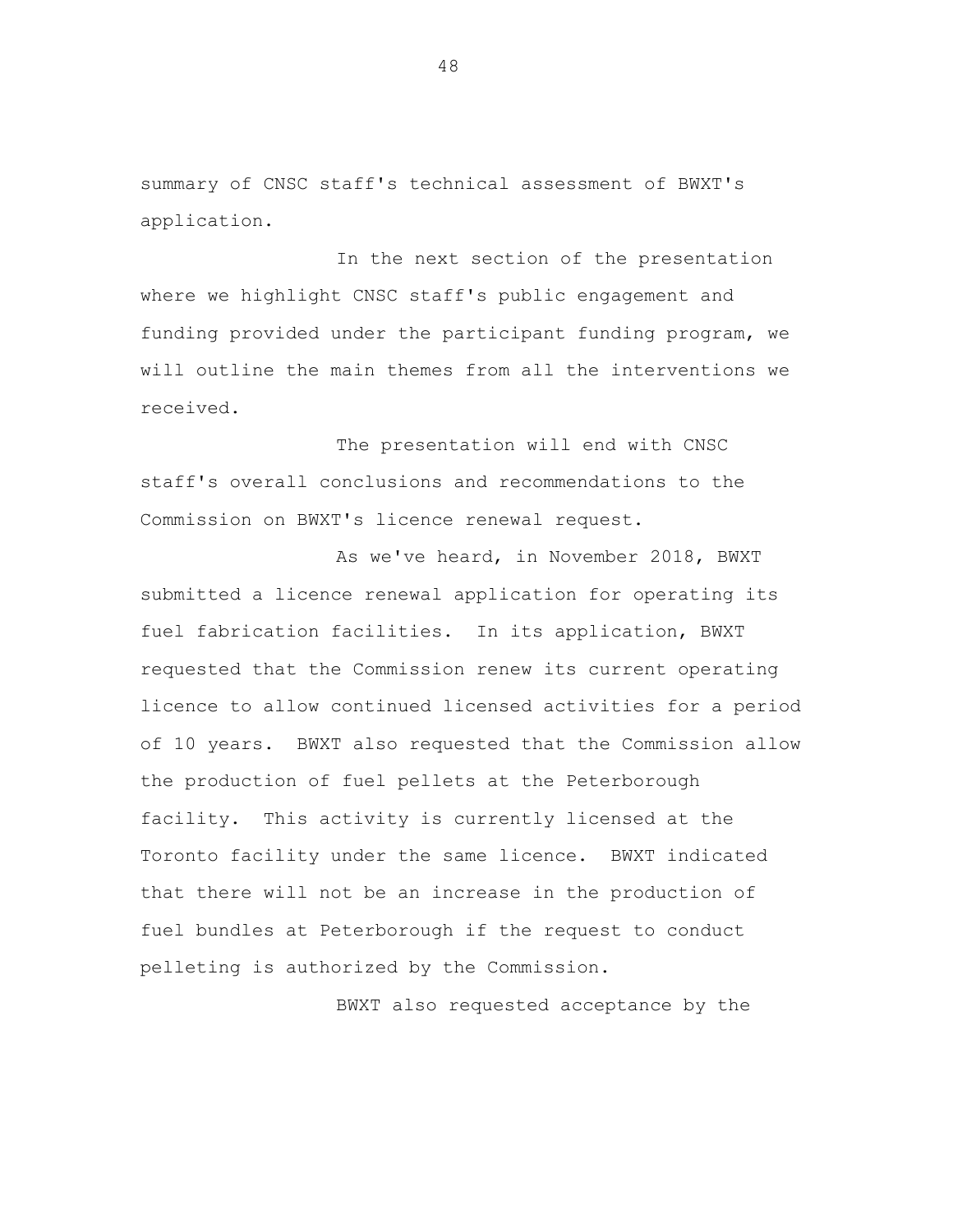Commission of a revised financial guarantee through two new instruments, a surety bond and a letter of credit.

I will now pass the presentation to Dr. Caroline Ducros.

**DR. DUCROS:** For the record, I'm Dr. Caroline Ducros. I'm the director of the Nuclear Processing Facilities Division.

I will continue the presentation with the facility overview and an overview of CNSC's regulatory oversight.

BWXT is a fuel fabrication facility that operates out of Toronto and Peterborough. The two facilities together manufacture CANDU fuel bundles. The fuel bundles are used in Canada's CANDU power reactors, specifically Pickering and Darlington nuclear power plants.

BWXT processes ceramic-grade natural and depleted uranium dioxide. The processing of uranium at BWXT is an industrial operation. In other words, the uranium is processed just like any other industrial substance, and the facility operations do not include any nuclear reactions. Also, there is no enriched uranium processing carried out, eliminating any possible criticality events.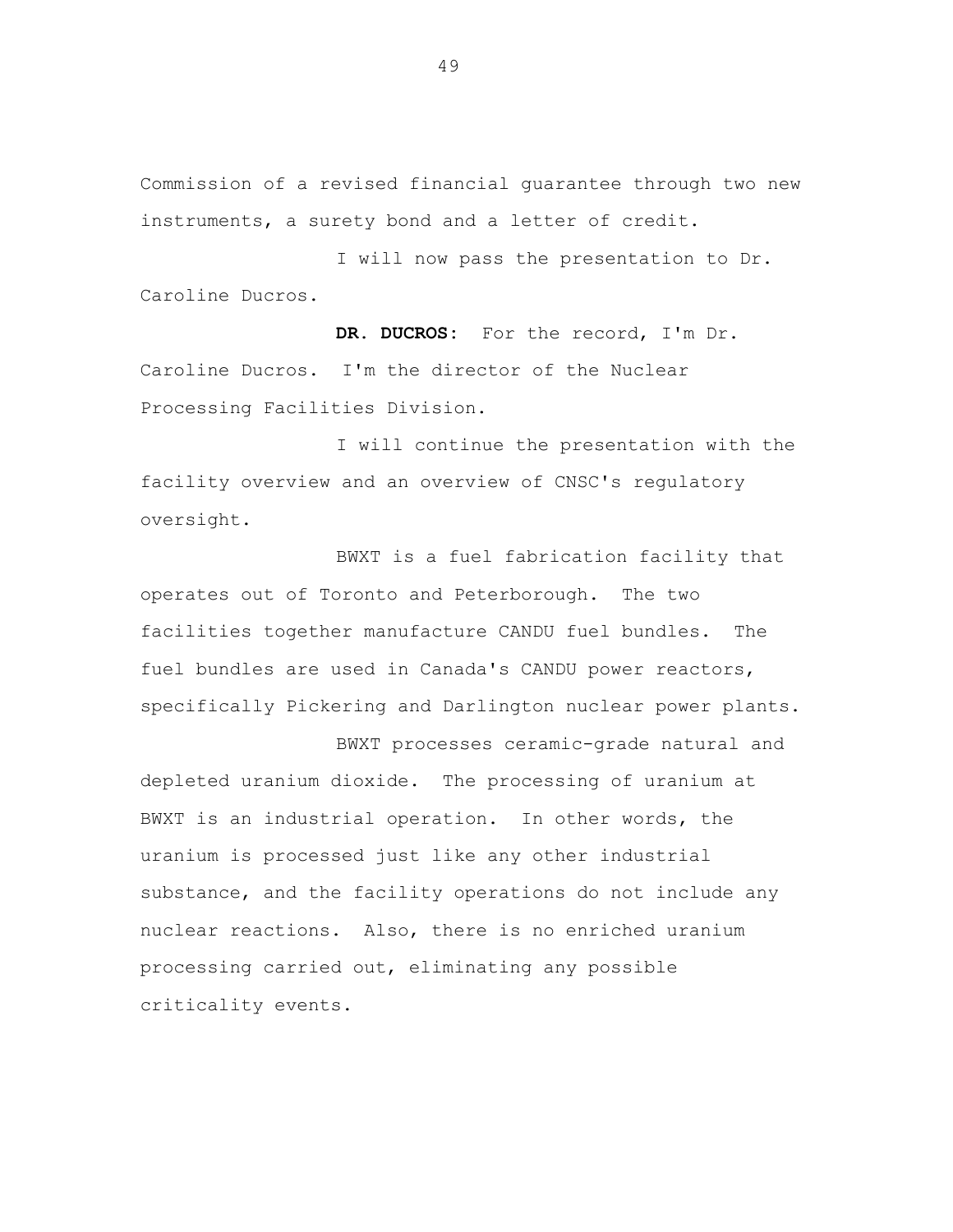As an industrial operation, the primary hazards are conventional hazards related to processing, namely fire, occupational injury and potential exposure to hazardous chemicals, and radiological hazards from exposure to natural uranium. All hazards from operations have mitigation measures in place to protect workers, the public, and the environment.

The Toronto facility consists of two buildings within a fenced site, with access control. The building marked 1 on the picture is the main processing plant, and the building marked 2 on the picture is a warehouse that stores, segregates, packages, and ships contaminated waste from BWXT's operations for disposal.

The Toronto facility processes natural and depleted uranium into pellets and is licensed to possess up to 700 megagrams of uranium and to process up to 150 megagrams of uranium per month.

The facility is located in an industrial zone surrounded by residential and commercial buildings, including several high-rise buildings. The site is owned by GE Canada and is leased by BWXT, and the lease requires the licensee to maintain the current industrial zone designation.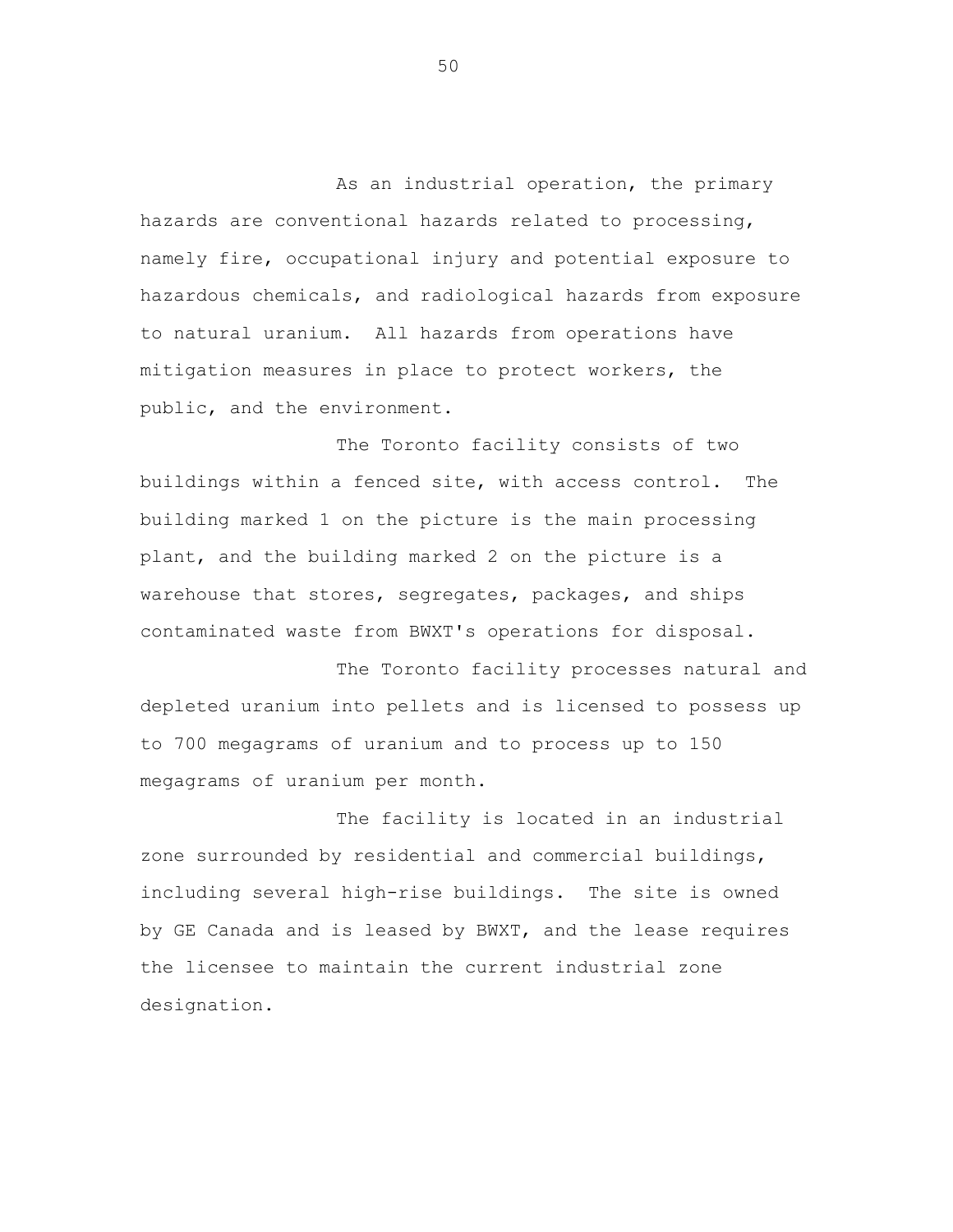The white tank in the middle, identified as number 3 in the picture, is a hydrogen tank that is located at a distance from all surrounding buildings. The hydrogen in this tank is used as part of BWXT's pelleting process.

The facility has operated safely at this location, with no impact to public and the environment, since 1965.

The Peterborough facility manufactures fuel bundles using pellets from Toronto and Zircaloy tubes manufactured in house. The buildings marked 1 on the picture are the main processing buildings. Building marked 2 is the main storage area, and the building marked 3 on the picture, with the long, green glass top, provides conventional reactor services which include handling contaminated equipment received from offsite nuclear facilities.

The Peterborough facility is licensed and capable of storing and handling up to 1,500 megagrams of uranium. Most of the uranium on site is stored uranium powder, for the purpose of ensuring continuity of operations, and finished fuel bundles, to ensure supply security to the nuclear power plants. The actual quantity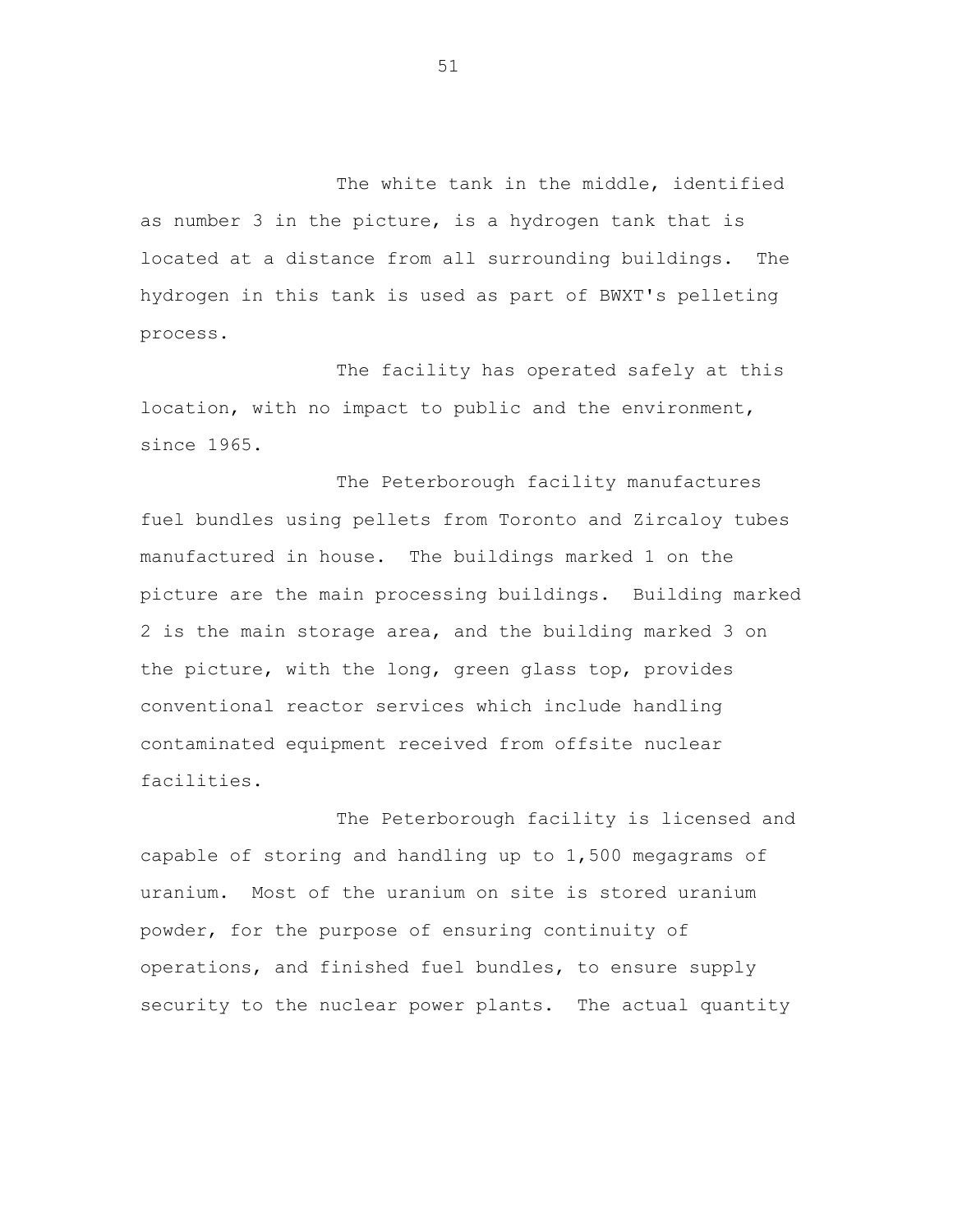of uranium processed on a daily basis into fuel bundles is well below the operational limits the site is licensed to handle.

The facility is located in a designated industrial zone with residential buildings and a school on one side and the GE industrial complex on all other sides. BWXT leases the facilities from GE Canada and the lease requires the licensee to maintain the current industrial zone designation.

The facility has operated safely, with no impacts to the public and the environment, since 1965.

In late December 2010, after a two-part renewal hearing, the Commission issued a single combined licence for both the Toronto and Peterborough facilities. The single licence was issued to provide greater consistency of regulatory oversight and to improve administrative efficiency. And in December 2016, the Commission transferred this single licence to BWXT.

The reasons for which the Commission issued a single combined licence continue to be valid today.

Both facilities operate under a single management system with clear responsibilities for the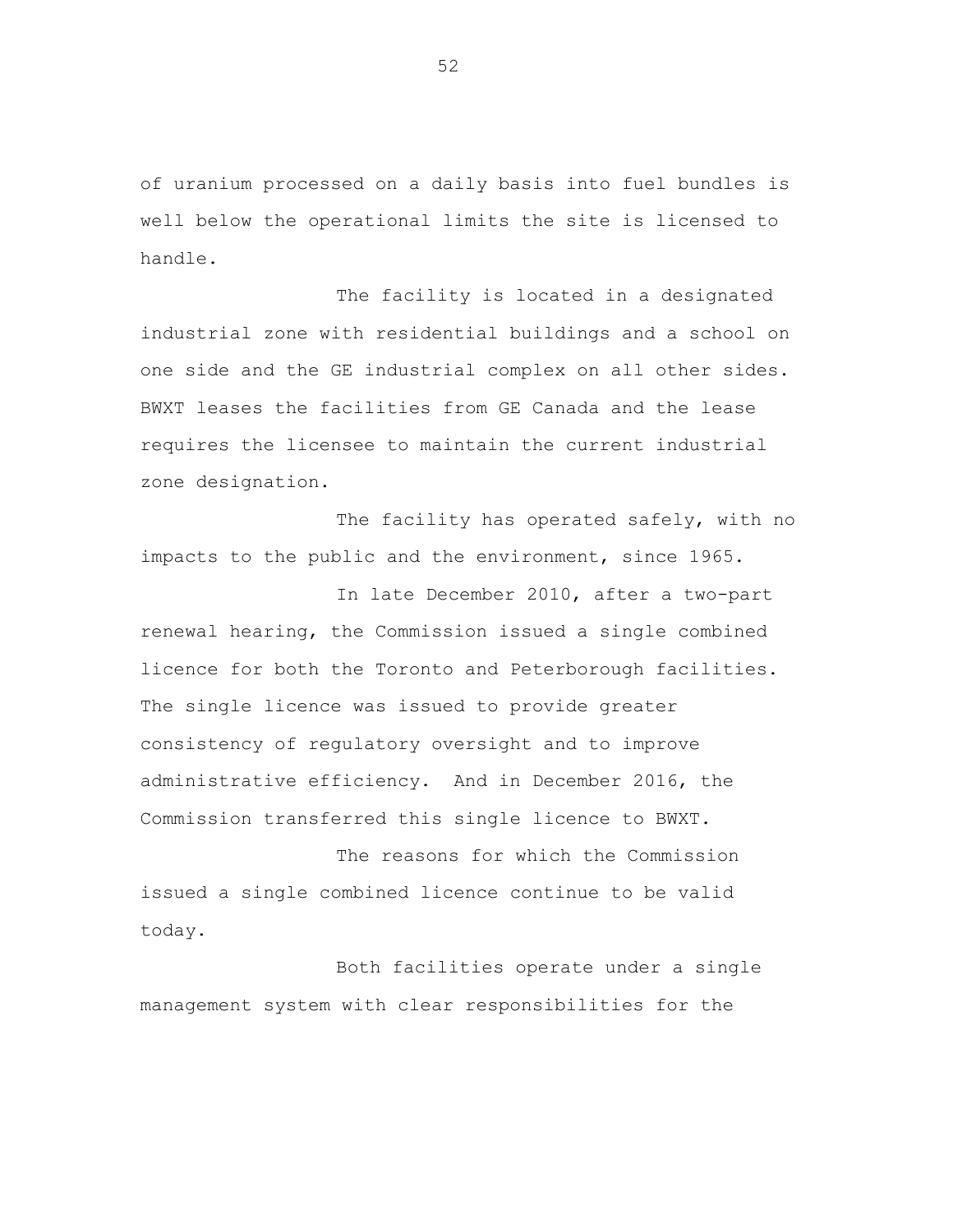licensed activities at both sites.

The CNSC's licence and *Licence Condition Handbook* framework requires the licensee to provide CNSC staff with prior notification of facility modifications in an efficient, documented, and transparent manner and provides common compliance verification.

Annual performance has been reported to the Commission in public meetings since 2012. These Commission proceedings provide information dissemination on operations, identify any changes at the facilities, and allow public participation.

Because of this, staff recommend that the Commission maintain a single licence for these two facilities.

The CNSC has a robust regulatory framework in place and regulatory oversight is provided by CNSC staff to verify that licensees operate in a safe manner and in compliance with the requirements of the *Nuclear Safety Control Act* and associated regulations, the licence, and the *Licence Condition Handbook*.

Regulatory documents include several CSA standards. These standards outline requirements for licensees' operations.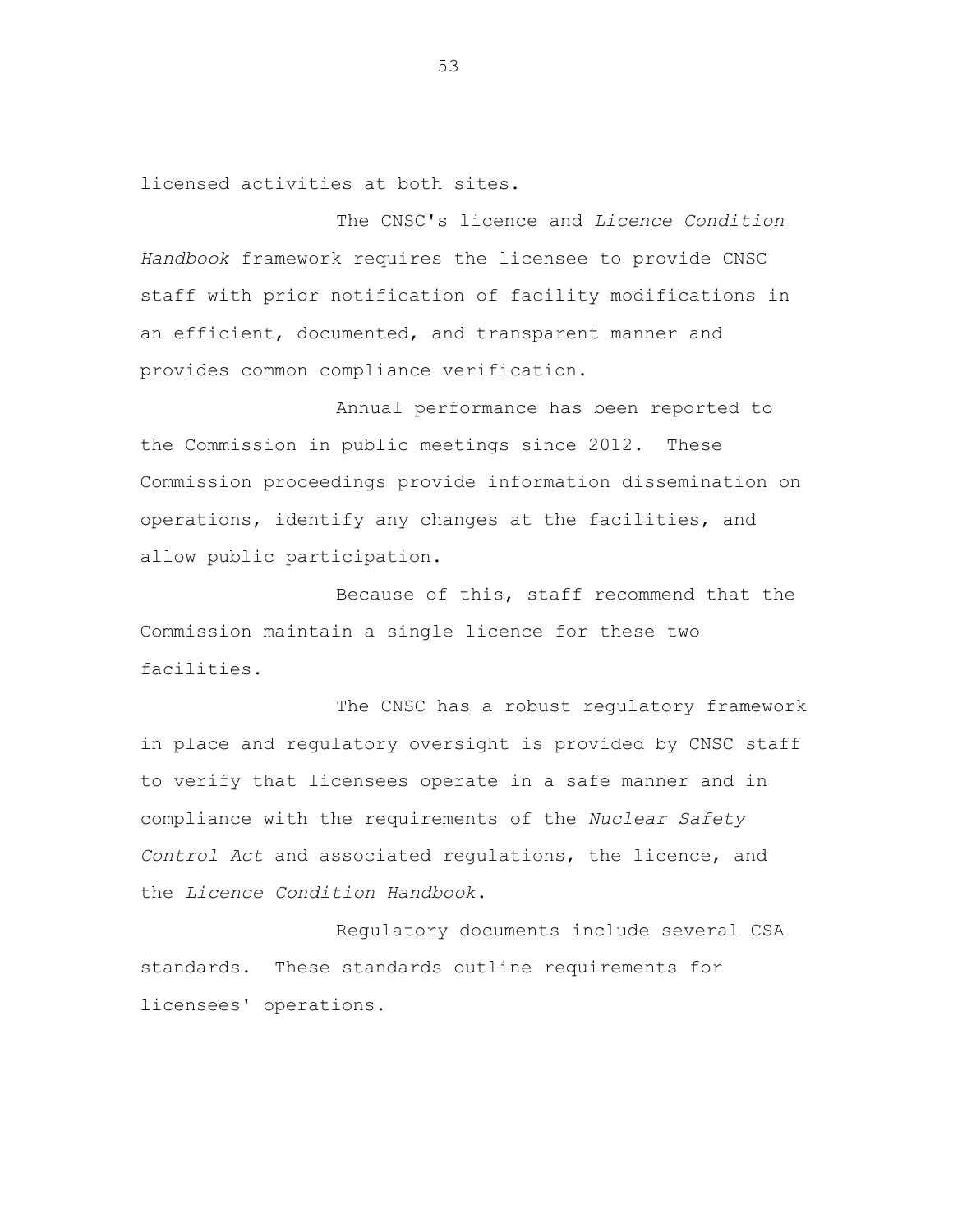International Atomic Energy Agency safety standards are incorporated in CNSC's regulatory documents and CSA standards to provide clarity on expectations with regard to the design and operation of fuel fabrication facilities like BWXT.

BWXT's performance is reported annually to the Commission through the regulatory oversight report for uranium processing and nuclear substance processing facilities. BWXT's performance for the last reported year, 2012 [sic], was rated as satisfactory.

CNSC compliance verification includes desktop reviews, inspections, event reviews, and the assessment of annual performance reports. The CNSC has a dedicated facility assessment and compliance team for the oversight of all licensed activities at these facilities. CNSC staff direct effort for compliance verification for the BWXT licence has been approximately 350 person days, or the equivalent of 1.5 full-time employees, per year.

This slide provides the breakdown of the compliance oversight activities carried out by CNSC staff, outside of desktop reviews, that were conducted at BWXT during the past licence period. These included 30 on-site inspections.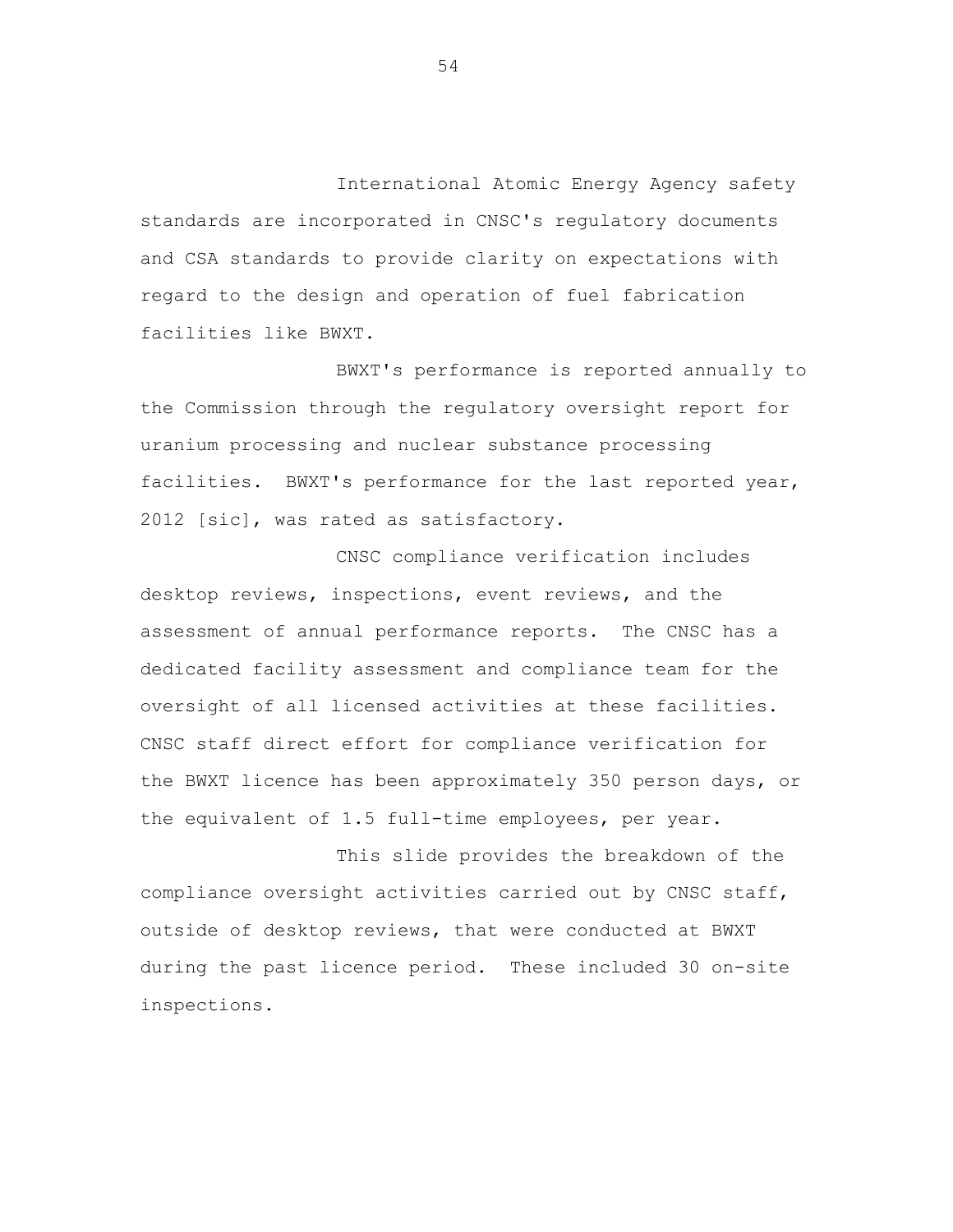CNSC inspections assessed all aspects of the facility operations in all 14 safety and control areas. The inspections included planned inspections as part of regular compliance and reactive inspections to address any specific event or issues.

The International Atomic Energy Agency, IAEA, conducted 38 safeguards inspections at the two facilities. The increased number of safeguards inspections in 2017, 2018, and 2019 was due to the revised state-level safeguards approach for bulk handling facilities.

BWXT reported a total of 21 events over this licence period. CNSC staff assessed the corrective actions taken by BWXT and the lessons learned from these events and found them to be satisfactory.

CNSC staff also issued three information requests to BWXT under paragraph 12(2) of the *General Nuclear Safety and Control Regulations*. The 12(2) information requests covered lessons learned from Fukushima in 2011, a review of reporting requirements in 2016, and improvements to beryllium handling as a response to the beryllium event reported by BWXT in 2017.

I will now pass the presentation to Mr. Julian Amalraj, senior project officer at the CNSC.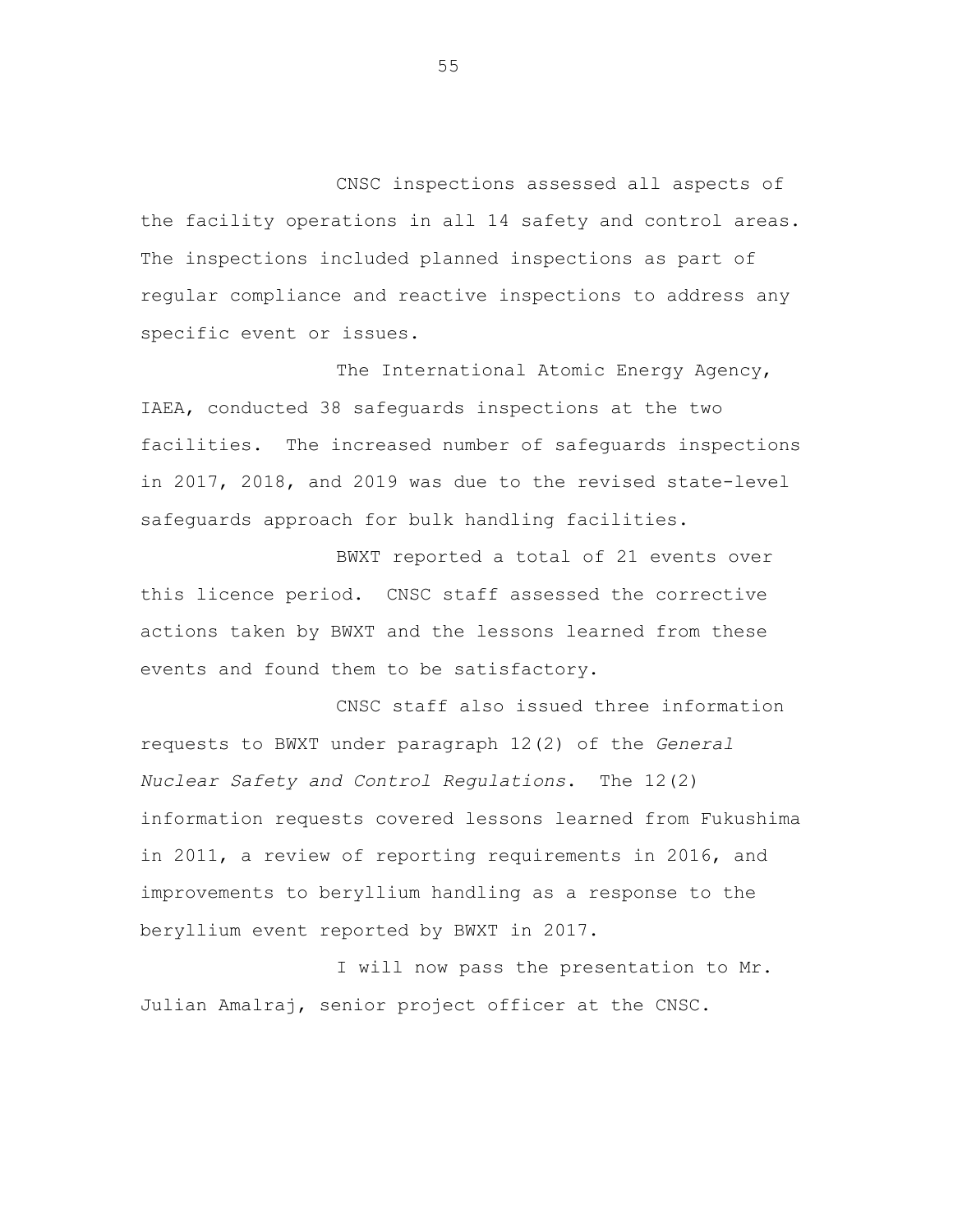**MR. AMALRAJ:** Good morning, President Velshi and Members of the Commission.

My name is Julian Amalraj. I'm a senior project officer and a designated inspector in the Nuclear Processing Facilities Division of the CNSC. I'm responsible for the licensing and compliance oversight of BWXT Nuclear Energy Canada and have been the single point of contact for this facility since 2014. I, along with the technical specialists assigned to this facility, form the facility assessment and compliance team that conducted the various technical assessments of BWXT's licence renewal application.

On this slide is an outline of the licensing process that has been followed by CNSC staff for BWXT's licence renewal.

The process begins with the licensee's submission of an application. CNSC staff review each licence application in the context of the *Nuclear Safety and Control Act* and the regulations that apply to the activities requested in the application. The review includes a sufficiency check, wherein CNSC staff ensure that the application contains all the information needed to meet the regulatory requirements of the Act and the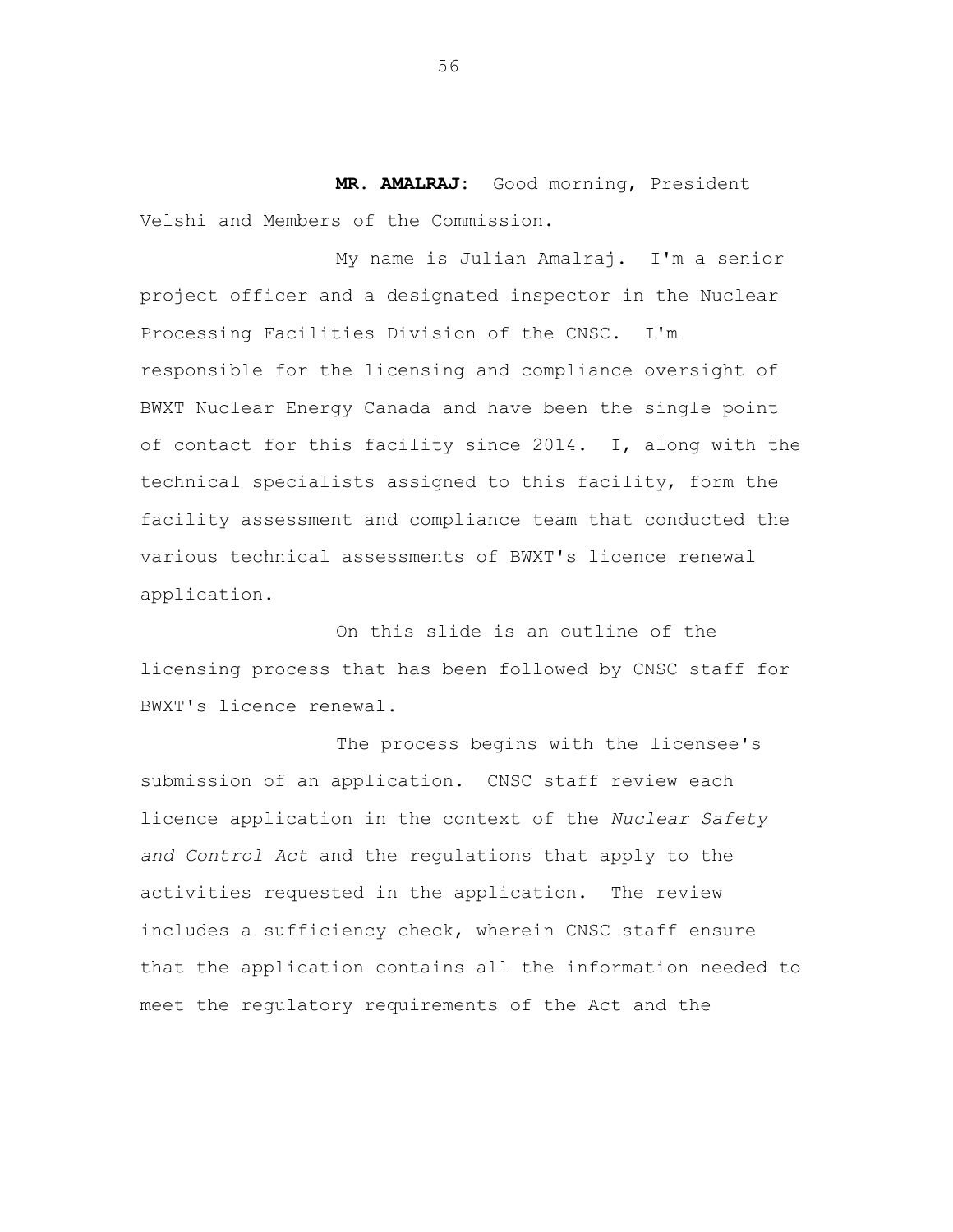associated regulations.

CNSC staff also undertake a determination as to whether the proposed activities require an environmental assessment under the applicable federal acts at the time of the application.

A full technical assessment of an application is only carried out by CNSC staff once it is satisfied that all information requirements are met and that the information is sufficient and of good quality.

Following the technical assessment, CNSC staff provide a commission member document with the results of its review of all aspects of the regulatory framework and recommendations to the Commission. The CMD includes a draft proposed licence and any facility-specific conditions for the Commission's consideration.

CNSC staff's assessment is risk informed and based on credible scientific evidence. It also includes other matters of regulatory interest, including Indigenous consultations and engagement, public consultations, financial guarantees, and cost recovery.

CNSC staff conducted an environmental protection review under the *Nuclear Safety and Control Act* and the associated regulations for this application. This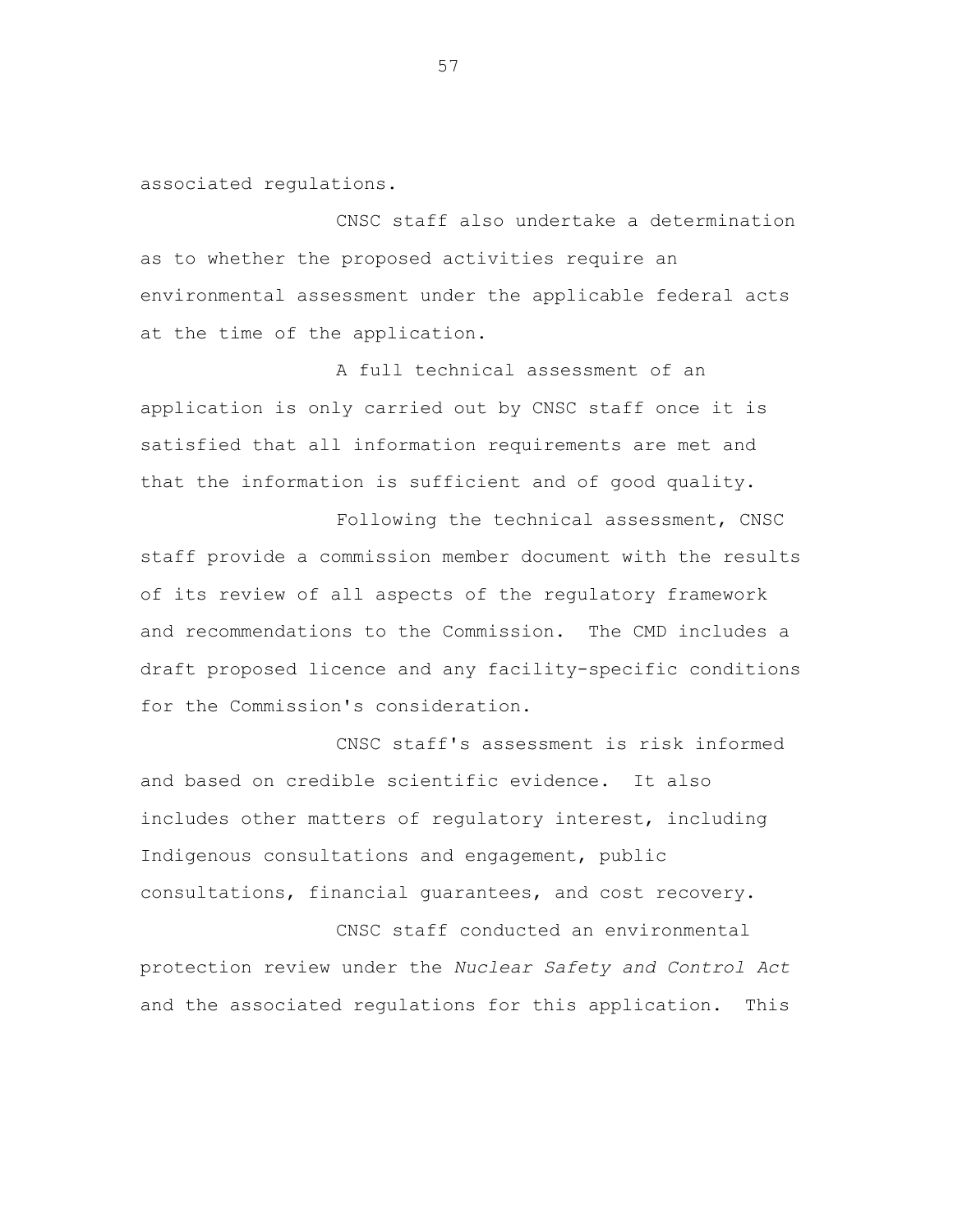report can be found in staff's Commission Member Document 20-H2, Appendix D.

The environmental protection review report included an assessment of the application, environmental effluent and emissions or releases, a site-specific environmental risk assessment that detailed the human health assessment and the ecological impact of the current operations, as well considers the consolidated impacts of the proposed pelleting operations and fuel bundle manufacturing at Peterborough. The assessment of human health inherently includes the most vulnerable critical receptors, like children.

The report also takes into consideration BWXT's compliance performance over the past licence period and results from CNSC's independent environmental monitoring program and other regional monitoring data in proximity to Toronto and Peterborough facility.

The environmental protection review concluded that BWXT has and will continue to make adequate provision for the protection of the environment and the health of persons.

CNSC staff used a well-established safety and control area framework to evaluate BWXT's licence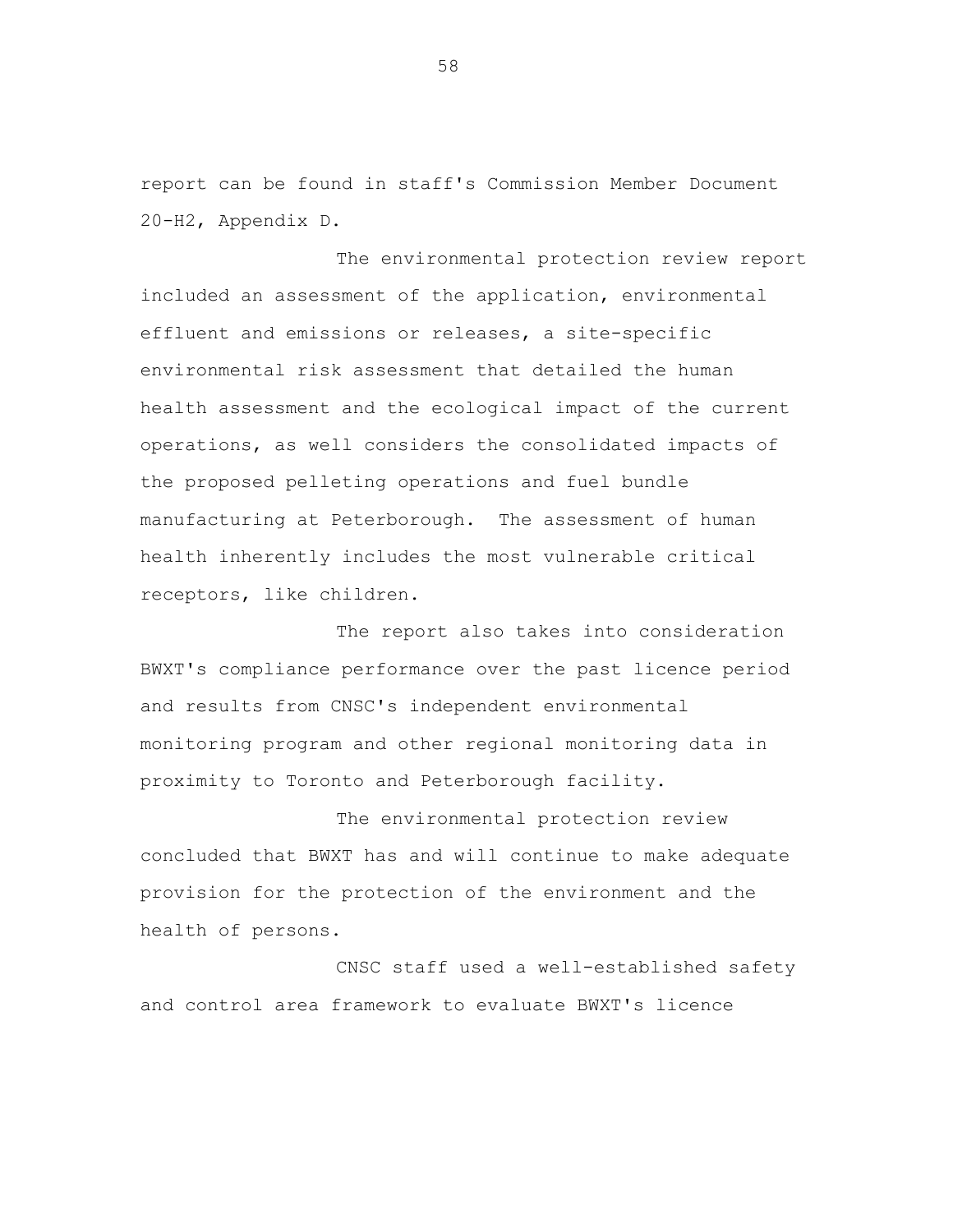application. CNSC staff's written submission CMD 20-H2, Appendix C, contains a description of the safety and control areas and the specific areas assessed for this application.

Appendix B1 of the CMD provides the regulatory basis of what the requirements are for a Class 1 fuel fabrication facility, and Appendix B2 of the CMD provides the technical basis of what standards and regulatory documents were used as references for the assessment itself.

CNSC staff assessed BWXT's implementation of all its programs and procedures against requirements and verified effectiveness through compliance performance over the current licence period. CNSC staff concluded that BWXT's programs in all safety and control areas met regulatory requirements.

CNSC staff will now provide a summary of selected safety and control areas that support the overall conclusions and recommendations of staff.

CNSC staff's assessment confirmed that BWXT has a robust management system that is compliant with the requirements of CSA N286-12: Management Systems of Nuclear Facilities.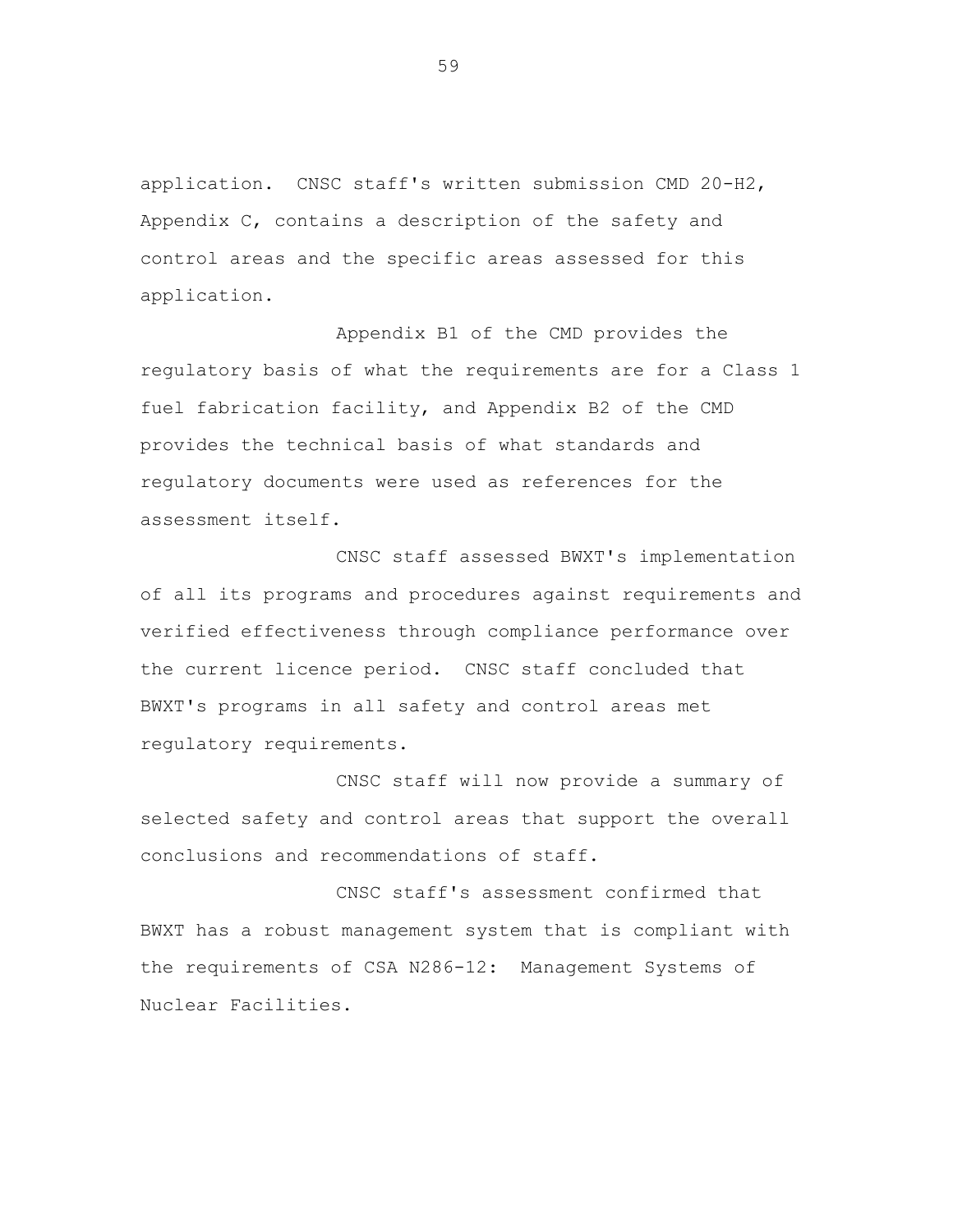CNSC staff verified that BWXT's management periodically reviews facility safety and performance. In addition, CNSC staff verified that internal audits were conducted on the performance of the BWXT management system and concluded that BWXT's management system and audits met CNSC requirements.

CNSC staff confirmed that BWXT maintains a robust change management and records management process that includes all aspects of changes to the facilities and equipment configurations.

CNSC staff concluded that BWXT also met requirements under Regulatory Document 2.1.2: Safety Culture and observed good practices while conducting inspections.

Overall, BWXT's management system meets requirements and governs all aspects of licensed activities.

BWXT's licence renewal application was supported by updated safety analysis reports for the Toronto and Peterborough facilities. These reports identified hazards along with the engineered barriers, administrative controls, and emergency procedures to detect, intercept, and mitigate any abnormal occurrences.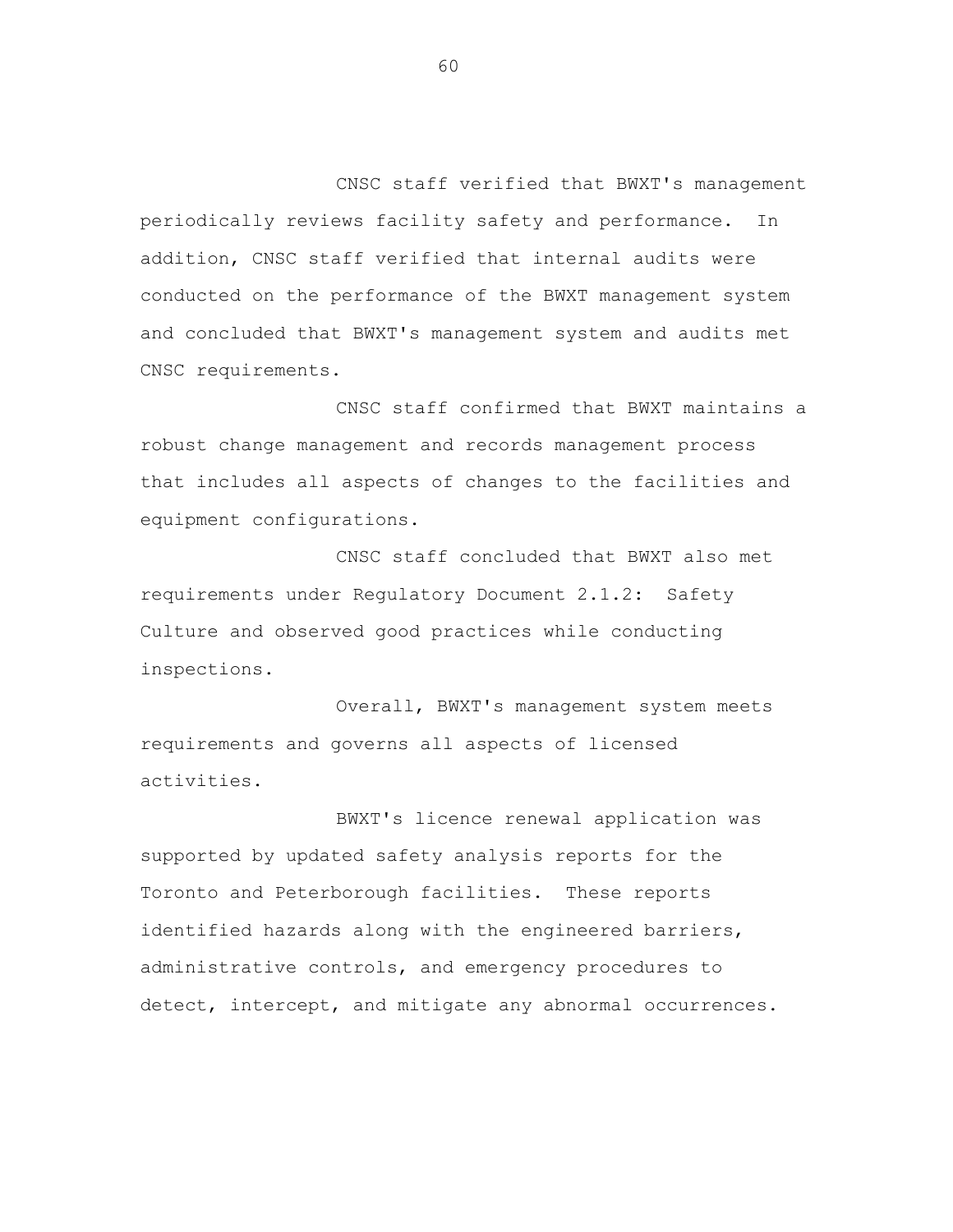In addition, BWXT analyzed the progression of postulated events, consequences and documented mitigation measures in place.

BWXT also conducted several related assessments and studies for externally initiating events including earthquakes, earthquake risk analysis, assessment for aircraft impacts, flooding risk analysis and potential events due to proximity of the railway line near its Toronto facility.

Accident conditions that have potentially severe consequences have been analyzed using probabilistic approaches to demonstrate safety in very unlikely scenarios, and mitigation measures are in place for adequate protection of the environment and health and safety of persons due to the operation of these facilities.

CNSC staff concluded that BWXT has adequately assessed the hazards associated with licensed activities and has demonstrated safety through defense-in depth.

The facilities' Safety Analysis Reports meet requirements and CNSC staff rated BWXT's safety analysis program performance as satisfactory.

CNSC staff confirm that BWXT's facility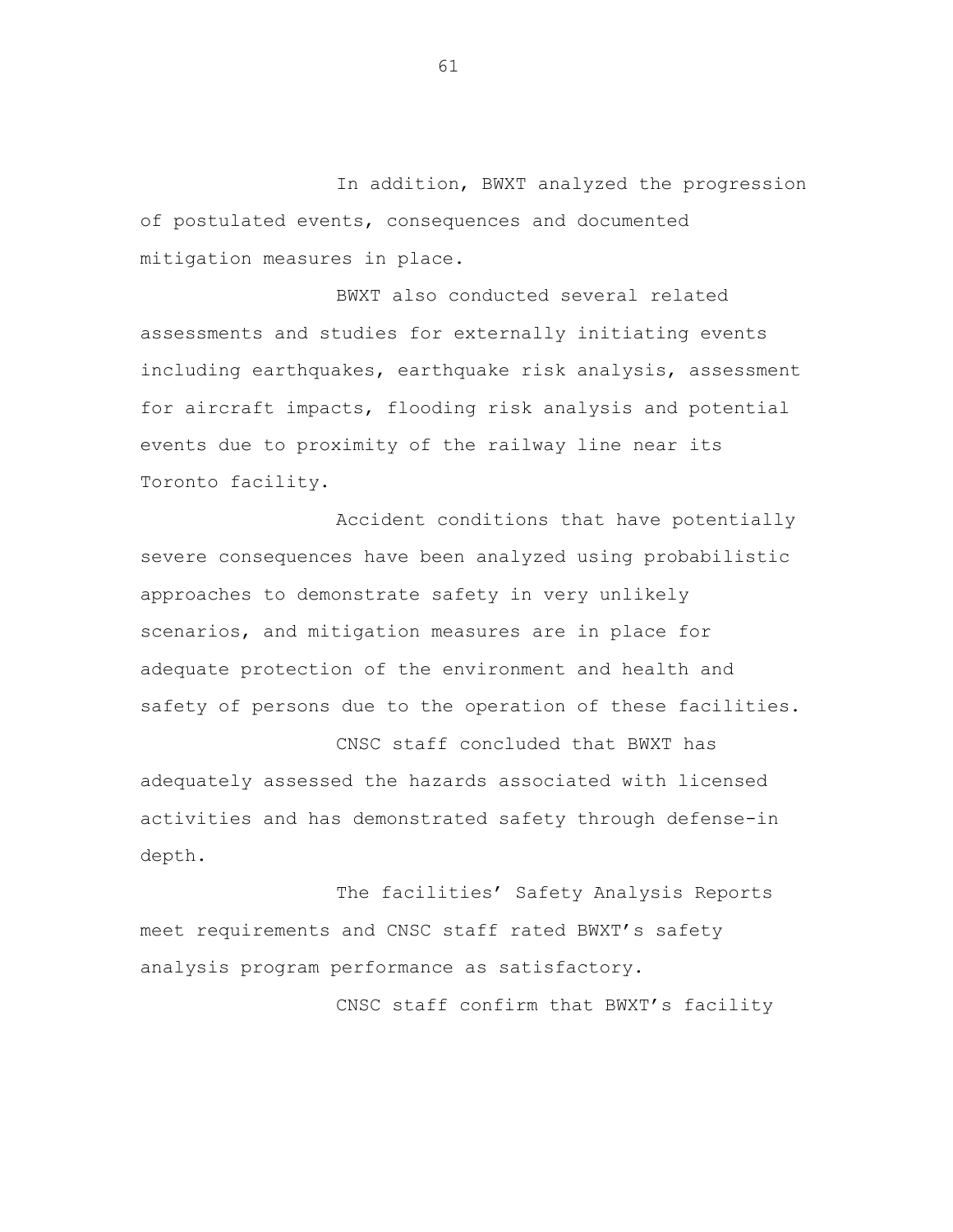physical design complies with all applicable codes and standards as listed in the CNSC Staff CMD.

These codes and standards ensure that building structures, heating, ventilation and equipment, including pressure bearing components are appropriately constructed, commissioned and operated.

BWXT's fuel fabrication facility design is in line with International Atomic Energy Agency documents, safety standard requirements for Safety of Fuel Cycle Facilities and safety standards guide Safety of Uranium Fuel Fabrication Facilities.

These standards and guides ensure consistency of operation with the latest operating experience gained internationally.

BWXT is required by its licence to notify the CNSC of significant changes to its fire protection program and to submit accompanying third party reviews for compliance with the applicable codes and standards.

CNSC staff confirm that all operational changes are assessed, managed and documented by BWXT through the change control program and procedures under its management system. All changes must remain within the licensing basis.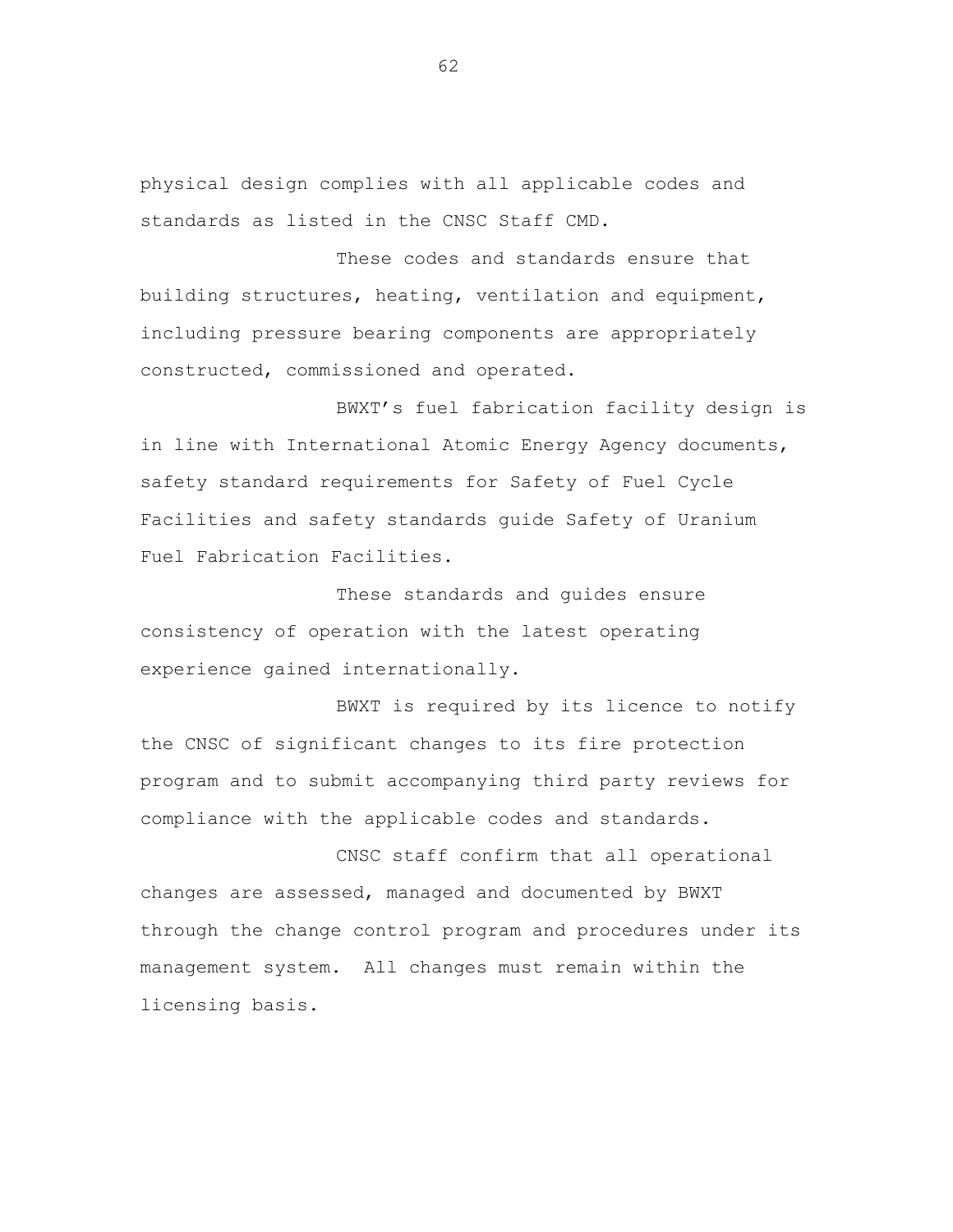CNSC Staff concluded that BWXT's physical design program meets requirements under the *Nuclear Safety and Control Act* and the associated *Regulations*.

If the Commission authorizes pelleting operations at the Peterborough facility and when BWXT is ready to proceed with pelleting at the Peterborough facility, BWXT would be required to make facility modifications to account for this.

Pelleting operations involve several sub-operations, for example, grinding, sintering and pellet pressing. These design and safety performance of these operations are well understood and documented.

CNSC staff assessed and concluded that the proposed activity can be conducted safely within the existing operating limits of the Peterborough facility.

CNSC staff recommend a facility specific licence condition 15.2 requiring BWXT to submit a commissioning report prior to conducting pelleting at the BWXT facility. Upon reviewing the commissioning report, CNSC staff would confirm that the safety measures associated with each sub-operation are present and that the pelleting activity remains within the licensing basis as approved by the Commission.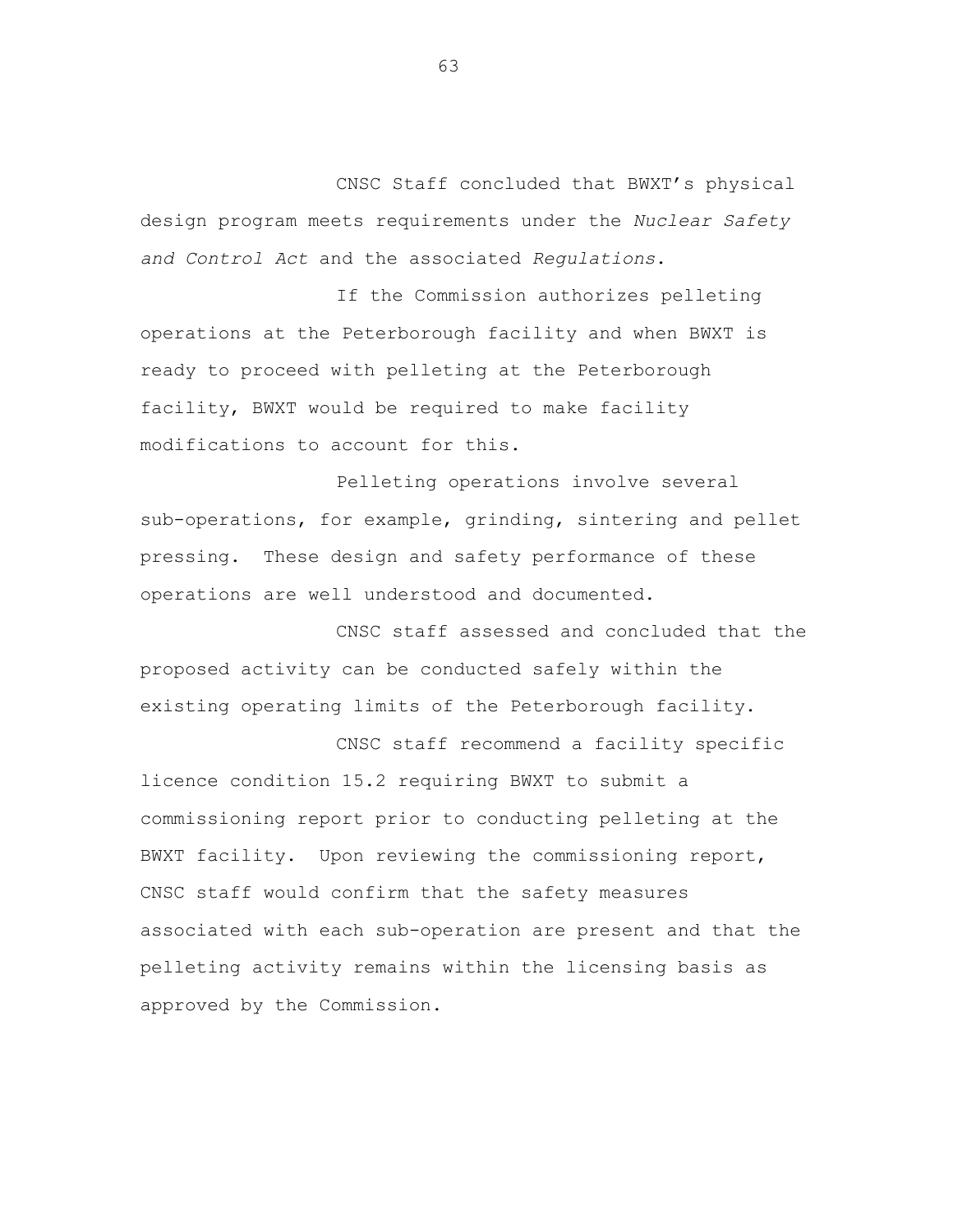CNSC staff have requested delegation of authority for this facility specific licence condition and would report on BWXT's facility modifications and associated verification to the Commission in the annual Regulatory Oversight Report in a public meeting.

CNSC staff confirm that BWXT has implemented and continues to maintain a radiation protection program that ensures contamination levels inside the licensed facilities and radiation doses received by individuals are monitored, controlled and maintained as low as reasonably achievable.

CNSC staff verified that BWXT's radiation protection program is implemented effectively, action levels are set appropriately with multiple levels of control with quarterly and annual action levels based on the type of exposure.

CNSC confirmed that BWXT has an ALARA Committee which establishes annual radiation protection program goals and initiatives for reducing worker doses.

CNSC staff conclude that the radiation protection program meets CNSC regulatory requirements and is protective of the workers at both facilities.

This graph shows the average and maximum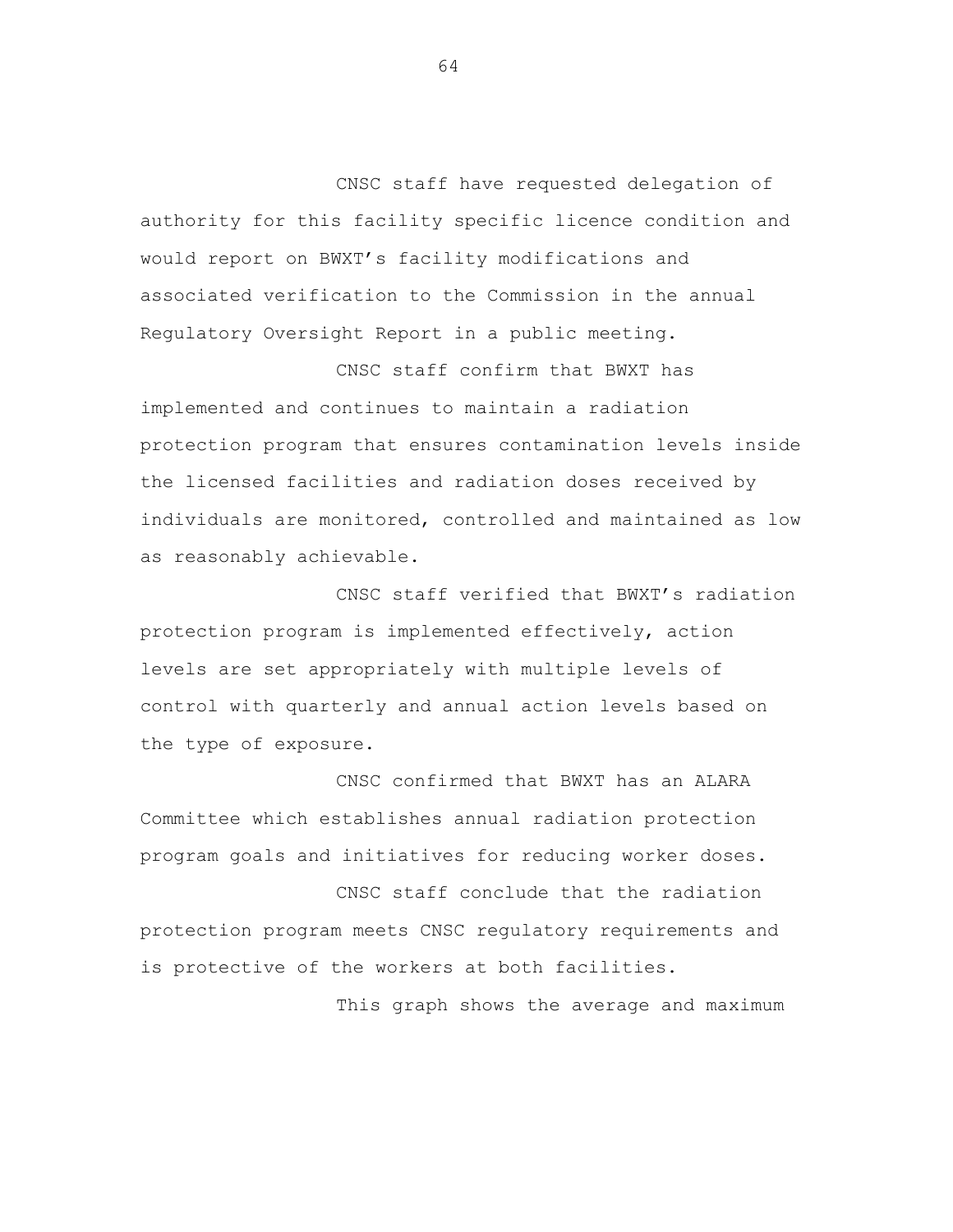doses of individuals at the Toronto and Peterborough facilities, along with the annual action levels at each facility against the red line, which is the regulatory dose limit for a nuclear energy worker.

The annual maximum individual doses over the current licence period were between 7.8 and 11.8 millisieverts, which is less than a quarter of the annual dose limits set in the *Radiation Protection Regulations*.

In general, the doses are proportional to the amount of nuclear material processed at any given time, with some variations that account for work activities. Exposure to workers can result from beta and gamma radiation sources outside the body and alpha, beta and gamma radiation taken into the body as a result of inhalation, ingestion or absorption of uranium through the skin.

The primary radiological hazard in BWXT's operations is the radiation dose due to external gamma radiation and dose to the lungs from inhalation of uranium dioxide, which is the insoluble form of uranium.

BWXT's dosimetry program includes assessment and monitoring techniques that account for both external and internal exposures and corresponding dose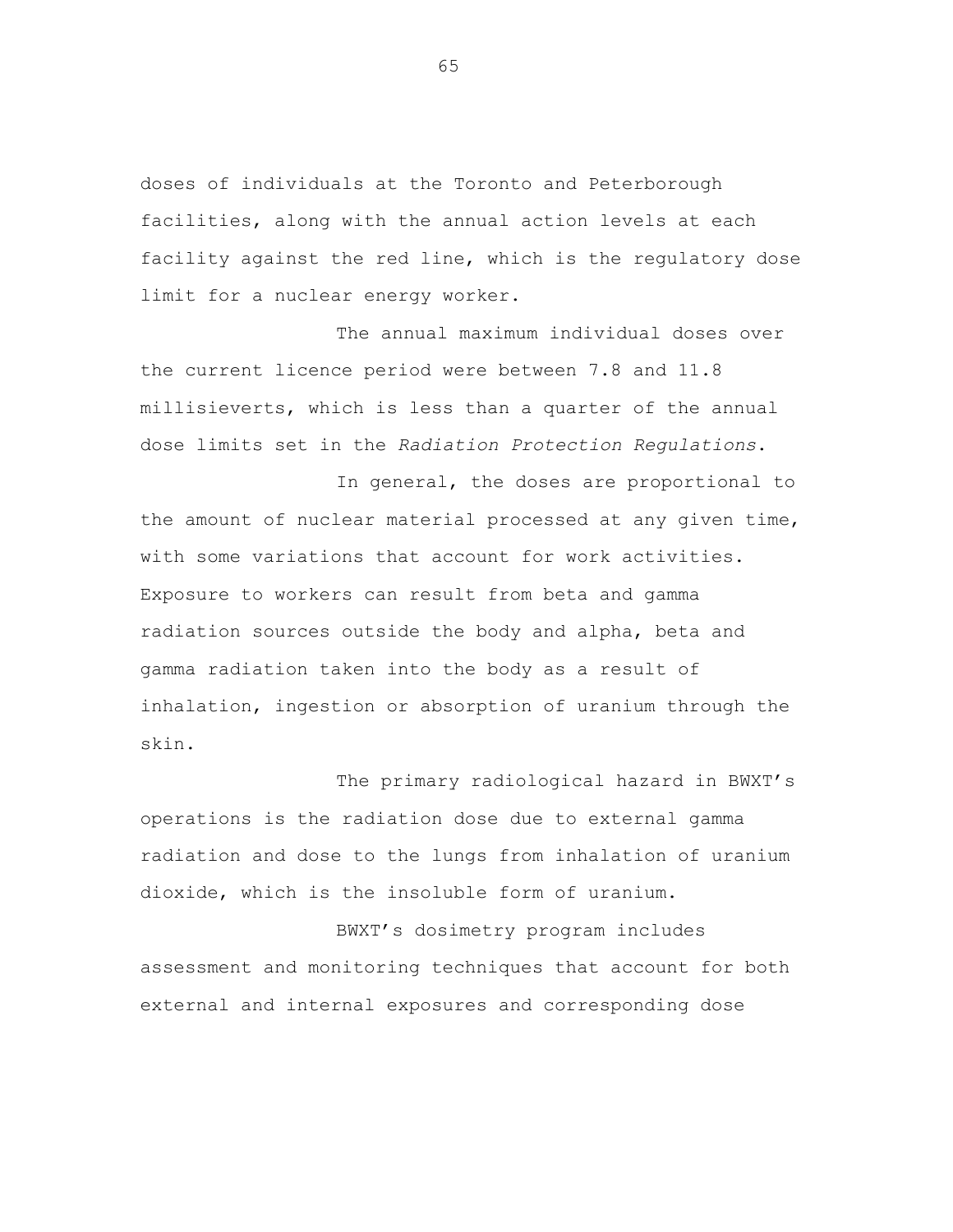assignments. The charts provide the total effective dose assigned to workers, which is the sum of the external whole body dose as measured by dosimeter and the internal dose determined by calculations for exposure.

This slide shows the estimated potential radiation doses received by the public from BWXT's facilities. Both the Toronto and Peterborough facilities have very little annual releases of any radioactive material into the environment. Both facilities monitor for the presence of gamma radiation above natural background by environmental dosimeters placed at the plant boundaries.

The Toronto facility also has receiving environment air samplers to measures releases from the facility. Since the inception of this monitoring program all the measured doses at the Peterborough facility boundary have been below detectable limits, and the Toronto facility measured doses have been very low.

To put the radiation dose to public from BWXT's operations into a broader context, CNSC staff would like to draw attention to a comparative schematic of various activities a member of the public might undertake and the associated radiation doses they might expect from these activities.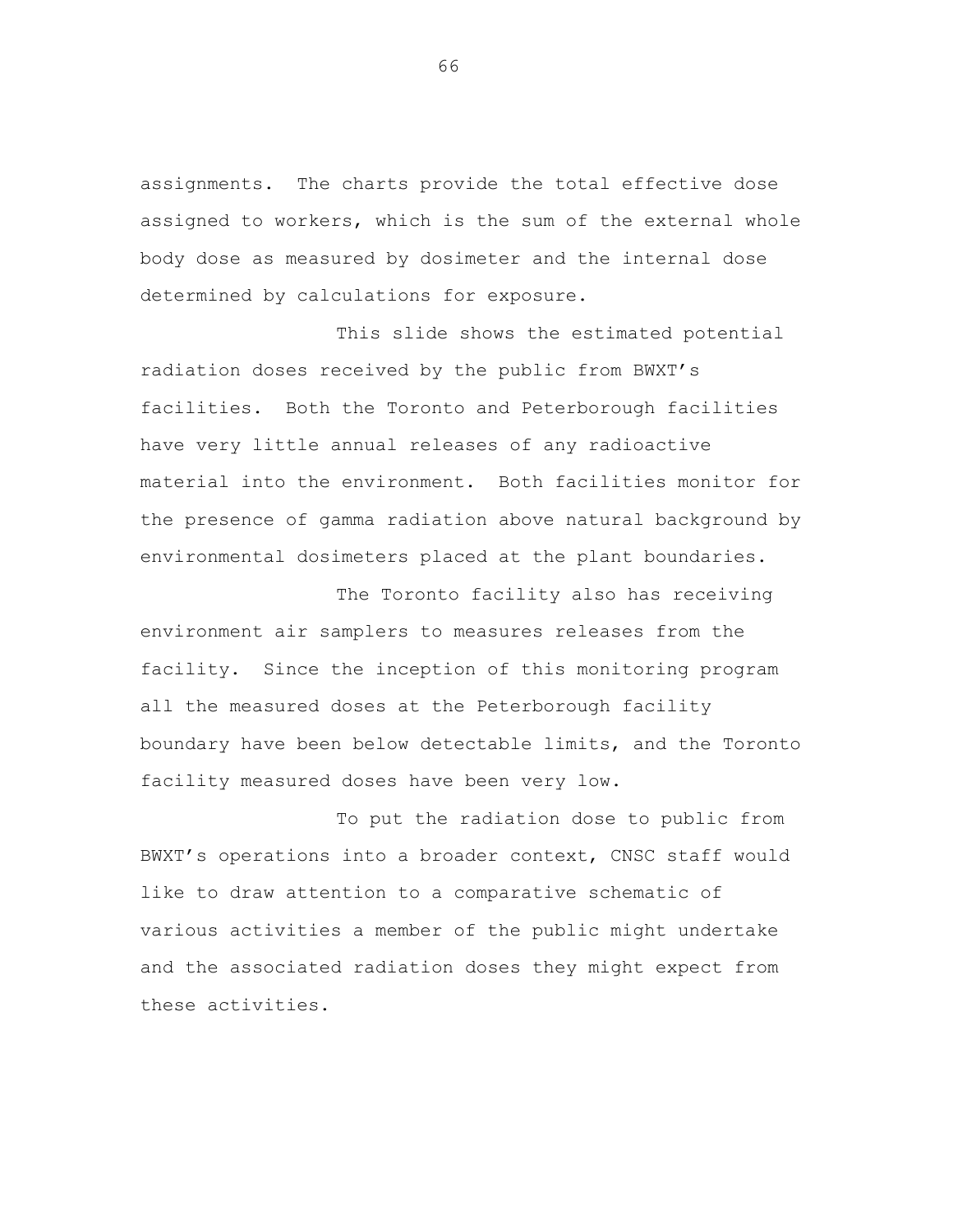The public dose limits prescribed in the *Radiation Protection Regulations* is one millisievert and the average dose from natural background radiation in Canada is 1.8 millisieverts. Comparatively, a member of the public living near a nuclear facility for a full year is predicated to get a radiation dose that is less than the dose received from a dental x-ray or a cross-Canada flight journey.

BWXT's dose to public from operations are typically one-hundredth of the public dose limits and well below natural background.

On this basis CNSC staff concluded that there is no impact nor health risks to public safety from BWXT's continued operations.

CNSC staff confirm that BWXT's conventional health and safety program is effectively implemented and complies with the *Canada Labour Code* and the associated *Canada Occupational Health and Safety Regulations* for hazardous chemical exposure.

CNSC staff confirm that BWXT monitors air concentrations inside its facility to assess occupational exposure to hazardous chemicals and uranium. In addition, workers performing operations with beryllium wear personal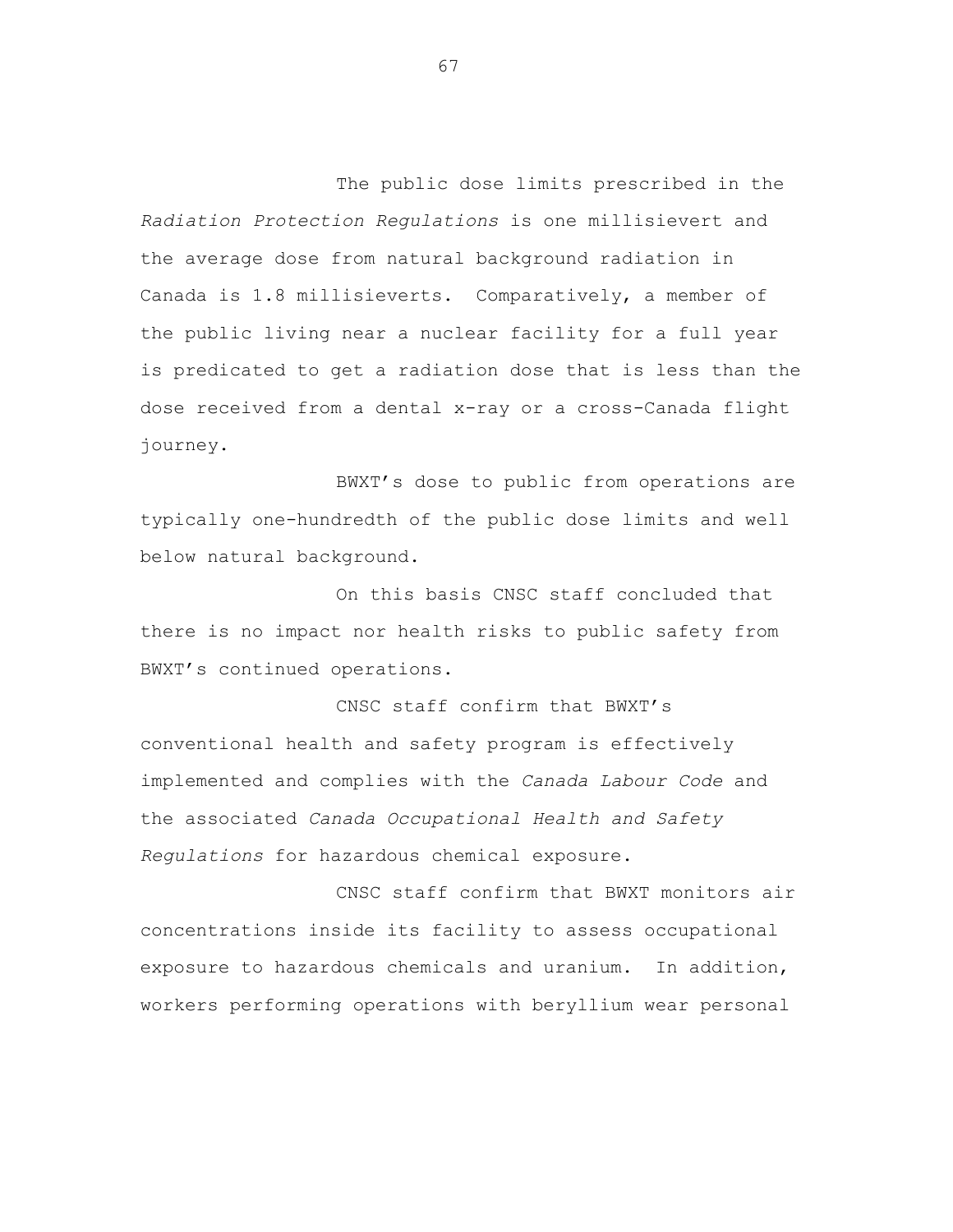protective equipment and personal air samplers for protection and to assess occupational exposure.

BWXT reported one significant event to the Commission during the current licence period, which involved an operational exposure limit exceedance of two works to beryllium. This event was presented to the Commission through CMD 17-M53.

CNSC staff verified that the BWXT addressed this event satisfactorily and the event was closed.

CNSC staff as part of this licence renewal evaluated and concluded that BWXT's program and performance for conventional health and safety meets requirements.

BWXT has developed, implemented and maintained an effective environmental protection program at the Peterborough and Toronto facilities that protects the environment and the public in accordance with CNSC regulatory requirements.

During the current licence period releases to the environment were well below the release limits specified in the CNSC licence. At Toronto the uranium releases along with ambient air and soil monitoring show that there is no health risk to the public from licensed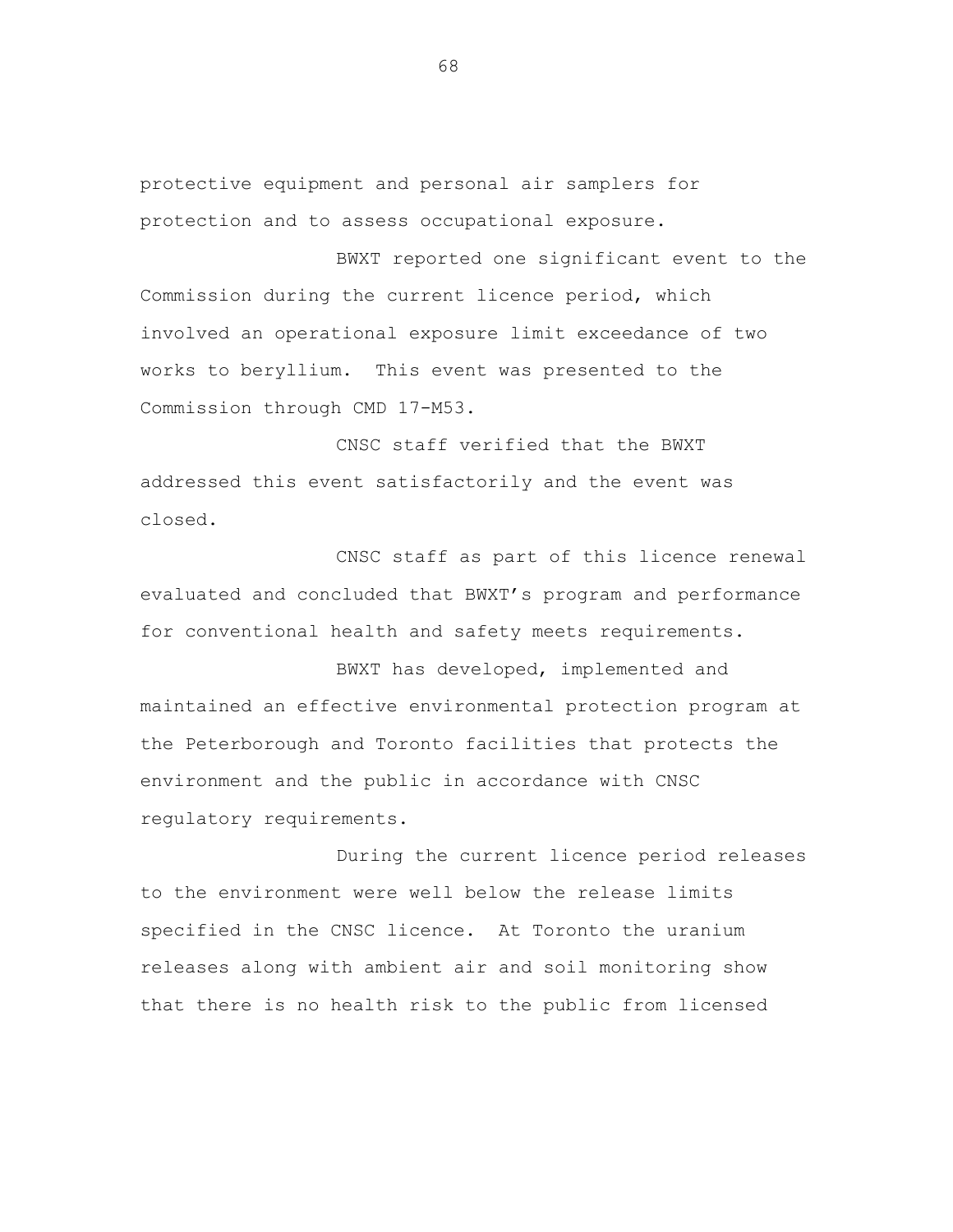activities. At Peterborough uranium and beryllium releases showed that there is no health risk to the public from licensed activities.

Uranium air emissions and liquid effluents from the Toronto and Peterborough facilities are provided on this slide.

Uranium air emission levels at the Peterborough facility are expected to increase to a similar level to those at the Toronto facility if pelleting operations are implemented. The monitoring results demonstrate that the uranium air emissions are effectively controlled and emissions from BWXT's operations have remained consistently low during the current licence period.

CNSC staff confirm that effluent releases from BWXT's operations remain well below licence limits.

It should be noted that water effluent releases have additional restrictions based on best available treatment of liquid effluents.

At BWXT's facilities wastewater is collected, treated, filtered and tested for uranium prior to its release into municipal sanitary sewers. Because of this, irrespective of the licence limits, all liquid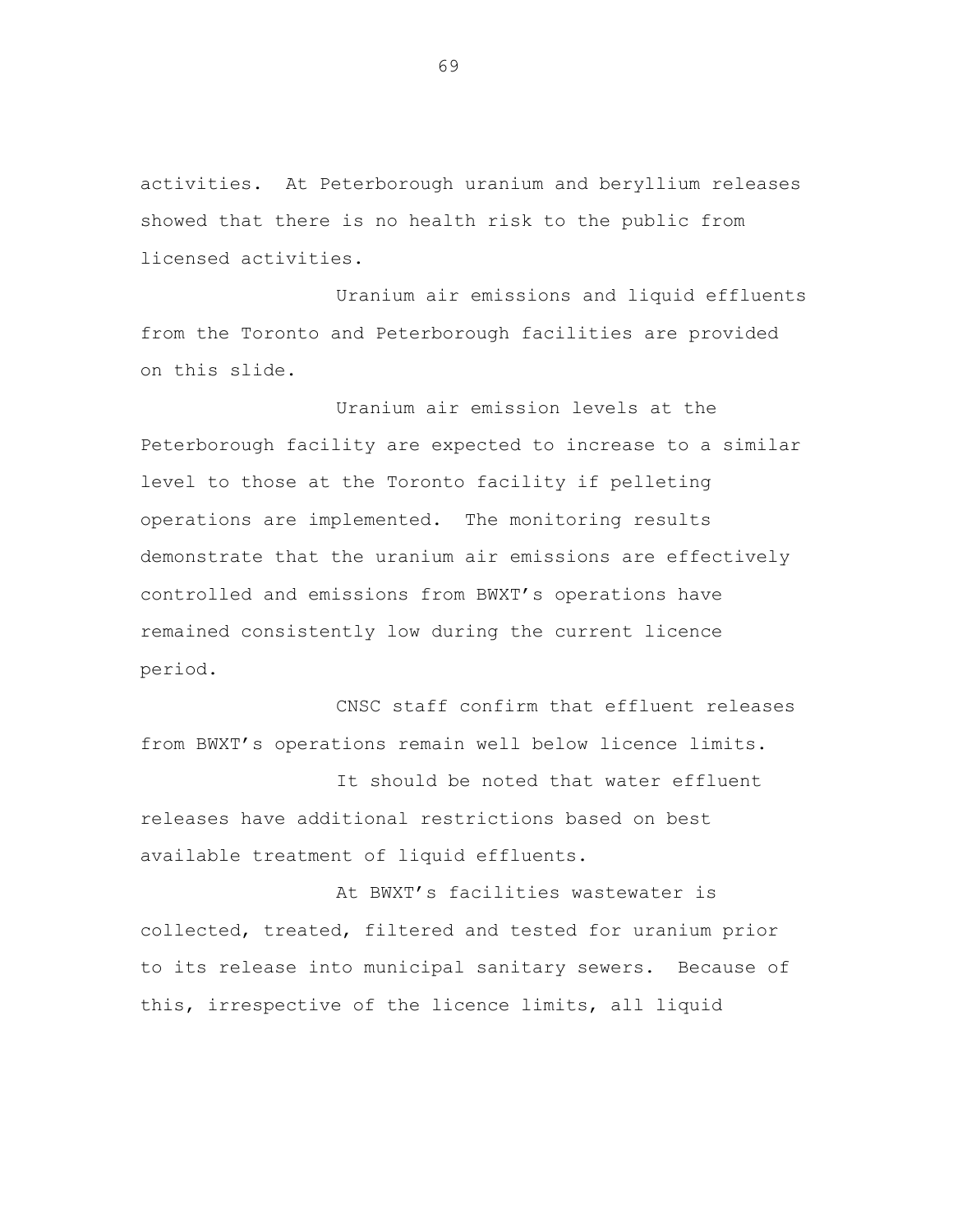effluent releases are kept as low as technologically possible and the facilities are designed to hold significant water to ensure that no uncontrolled releases happen.

Of note throughout the current licence period beryllium concentrations in air emissions and liquid effluents from the Peterborough facility have been negligible.

CNSC staff have reviewed the monitoring results of all releases from the licensed facilities and have found the levels to be consistently low, acceptable and conclude that the releases have no health risk to the public and the environment.

As part of this licence renewal CNSC required BWXT to propose new licence limits. The new limits, called Exposure Base Release Limits, or EBRL, take into consideration chemical toxicity and protection of aquatic life along with radiotoxicity.

The EBRLs impose the most stringent criteria for all releases. This slide provides the new EBRLs calculated for the two licensed facilities. The EBRLs are concentration based and are set at the point of release. There are no changes to the action levels for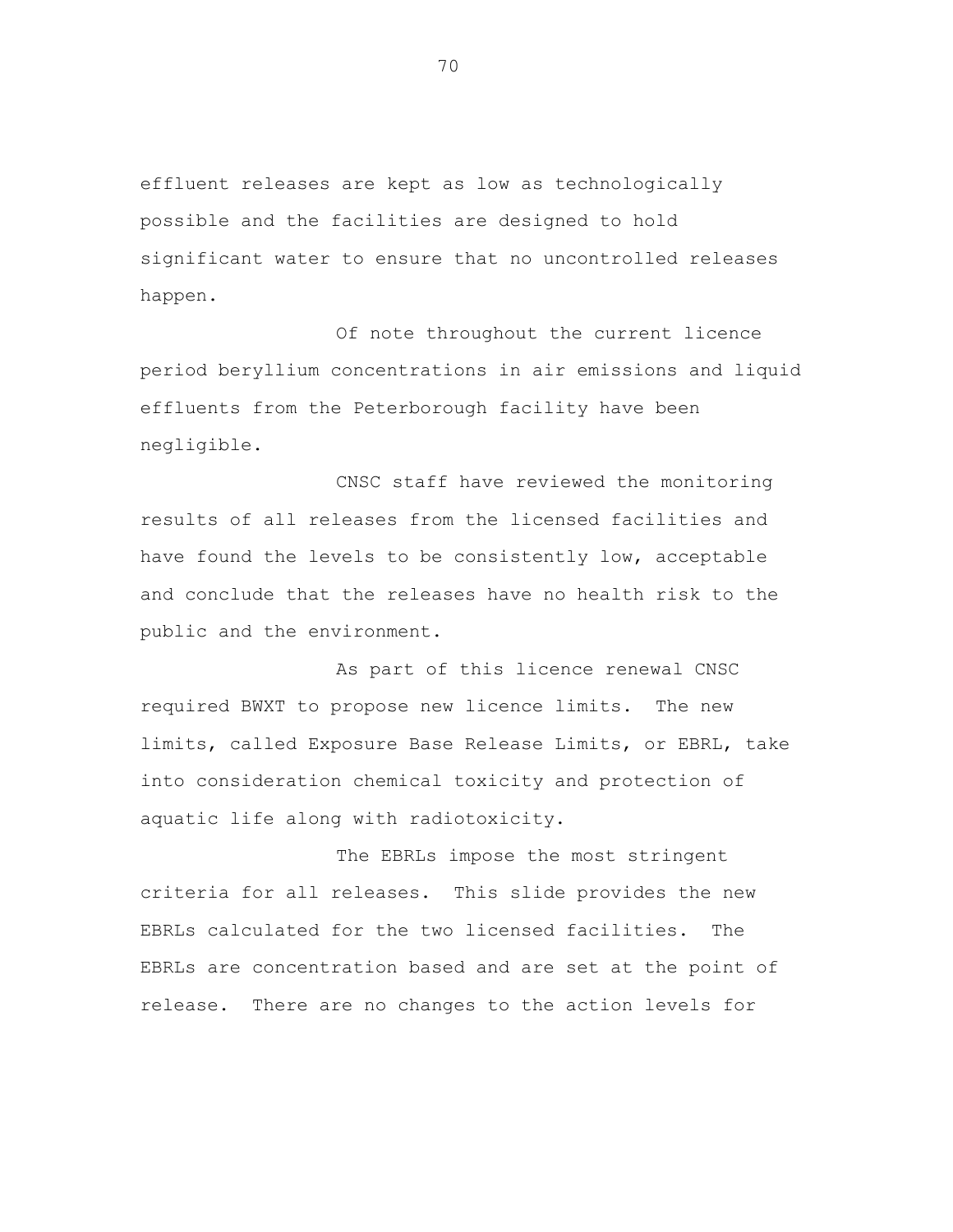releases from the current licence period and BWXT continues to implement a store, treat, test and release process for uranium liquid effluent. BWXT has sufficient capacity to store wastewater during upset conditions as earlier stated. BWXT only discharges batches when the sample results are below 3 milligrams per litre, significantly less than the Exposure Base Release Limits for uranium liquid effluents.

This slide provides additional information

on how the Exposure Based Release Limits were set. BWXT harmonized the air release limits with the provincial air quality standards under Ontario Regulation 419-2005 Air Pollution – Local Air Quality Standards and calculated Exposure Based Release Limits that apply at the stack, based on meeting the applicable air quality standards at the Point-of-Impingement (POI).

As earlier stated, for air emissions BWXT calculated release limits for each stack that are based on concentration per unit cubic meter of air emitted from the facility.

For releases to water, BWXT calculated Exposure Based Release Limits by deriving the release limit based on the Canadian Council of Ministers of the Environment (CCME) Protection of Aquatic Life Guidelines.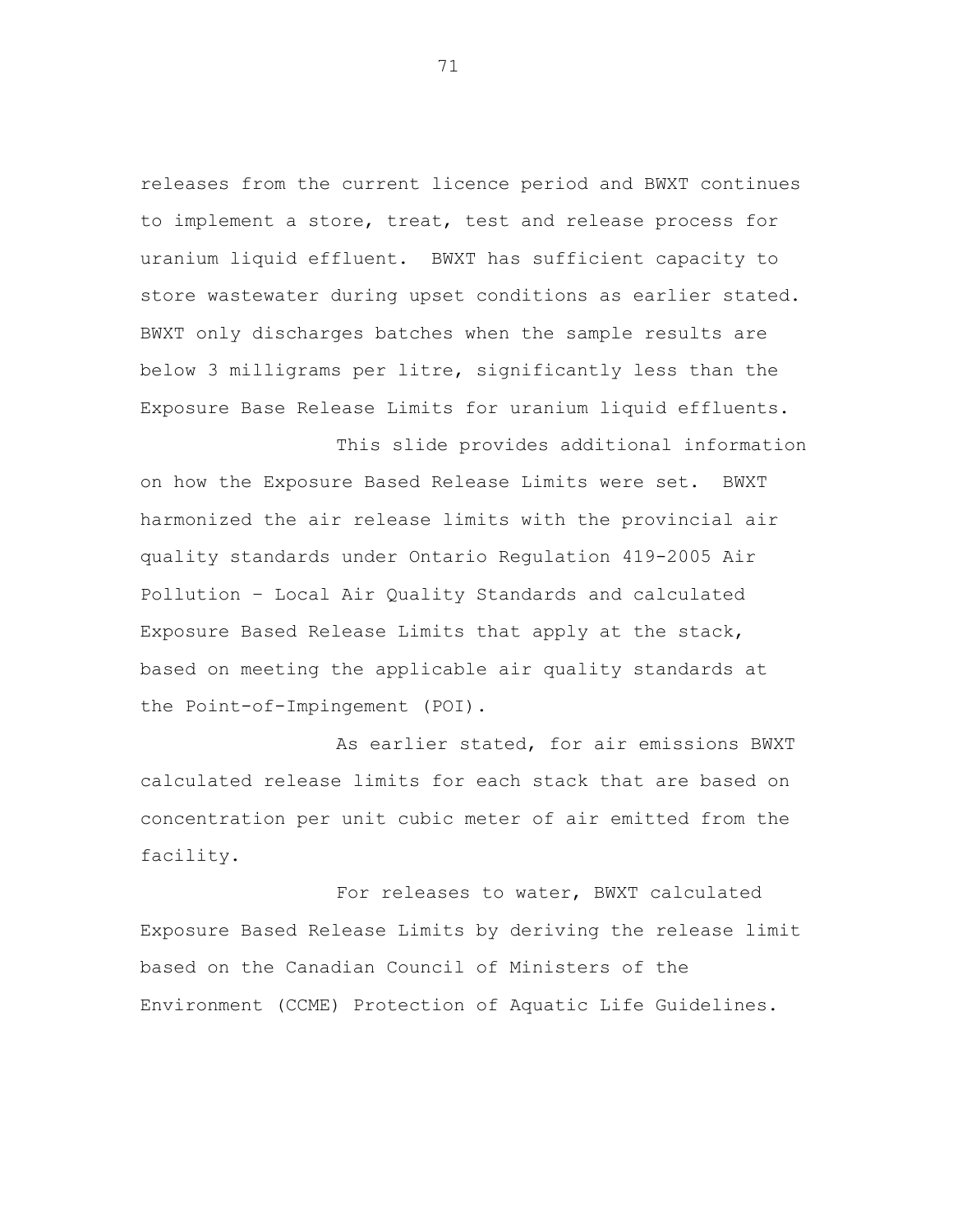The liquid effluent Exposure Based Release Limits also take into consideration the annual flows into the Toronto and Peterborough municipal wastewater treatment plants, as well as the annual average of treated water discharged from the Toronto, where discharges are routine and frequent, and from the Peterborough facility where discharges are infrequent.

The new limits in effect reduce the current limits by approximately one-fifth for liquid effluents and by one-half of the current air emissions release limit.

The Toronto facility measures uranium in ambient air at five locations around the facility to confirm the effectiveness of emissions abatement systems and to monitor the impact of the facility on the environment. The results from these monitoring locations show that uranium in air, as suspended particulates, has consistently remained very low throughout the current licence period.

The highest annual average concentration among the sampling stations of uranium in ambient air during the current licence period was 0.001 micrograms per meter cubed. This is well below the Ministry of Ontario's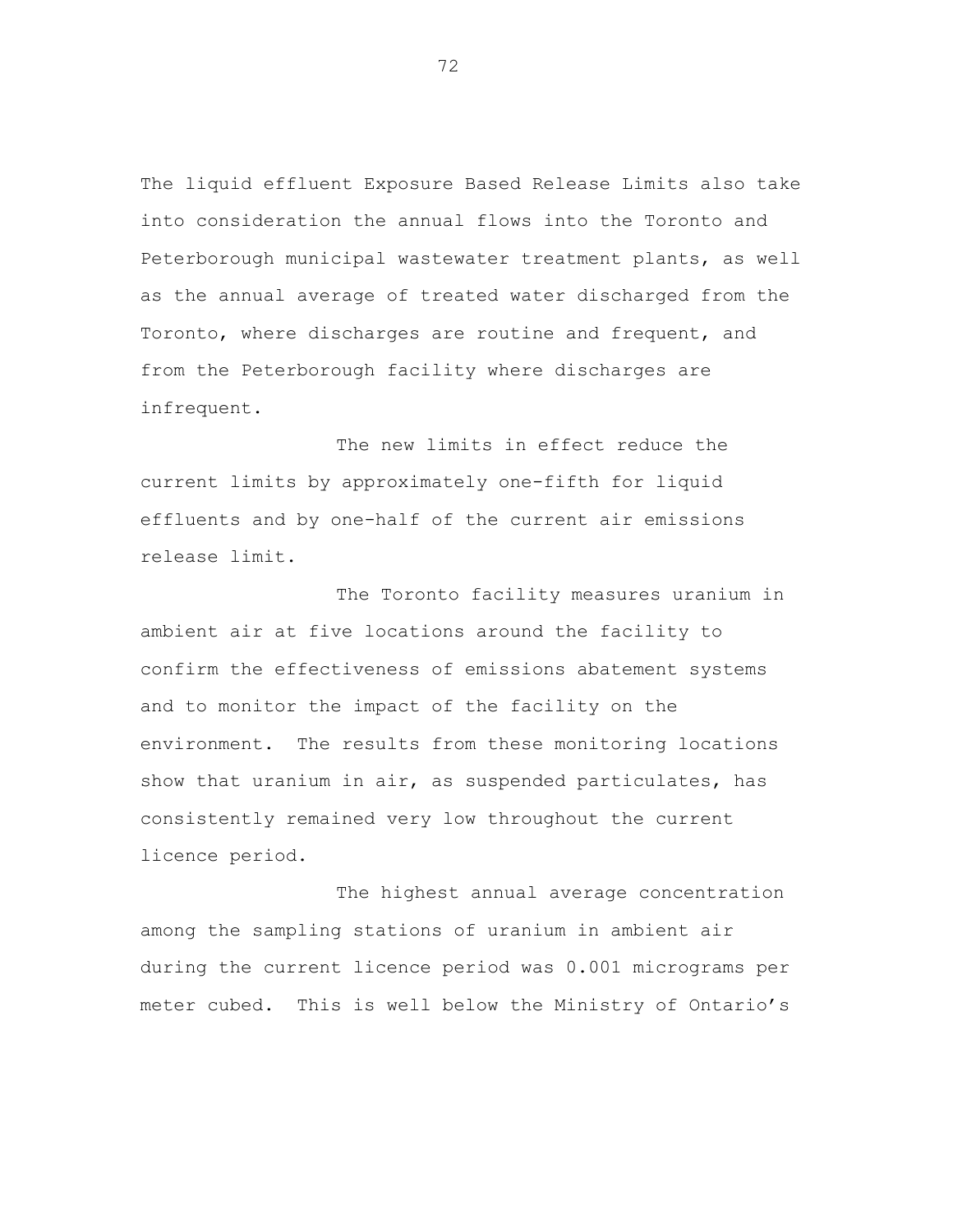Environment, Conservation and Parks' standard for uranium in ambient air of 0.03 micrograms per meter cubed.

BWXT also conducts soil sampling on an annual basis at 49 locations on the BWXT site, on commercial property located at the southern border of the site and in the nearby residential neighbourhoods. The average uranium-in-soil concentrations over the current licence period was well below the applicable Canadian Council of Ministers of the Environment's soil quality guidelines for the Protection of Environmental and Human Health for industrial, commercial and residential/park land use.

This data demonstrates that the Toronto facility's operations do not contribute to the accumulation of uranium in surrounding soil and that no adverse impacts to relevant human and environmental receptors are expected. The atmospheric emissions discharged from

the Peterborough facility already meet the Ministry's annual standard of 0.03 micrograms per meter cubed at the point of release, eliminating the need for additional ambient air and soil monitoring.

CNSC staff require BWXT to implement ambient air and soil monitoring at the Peterborough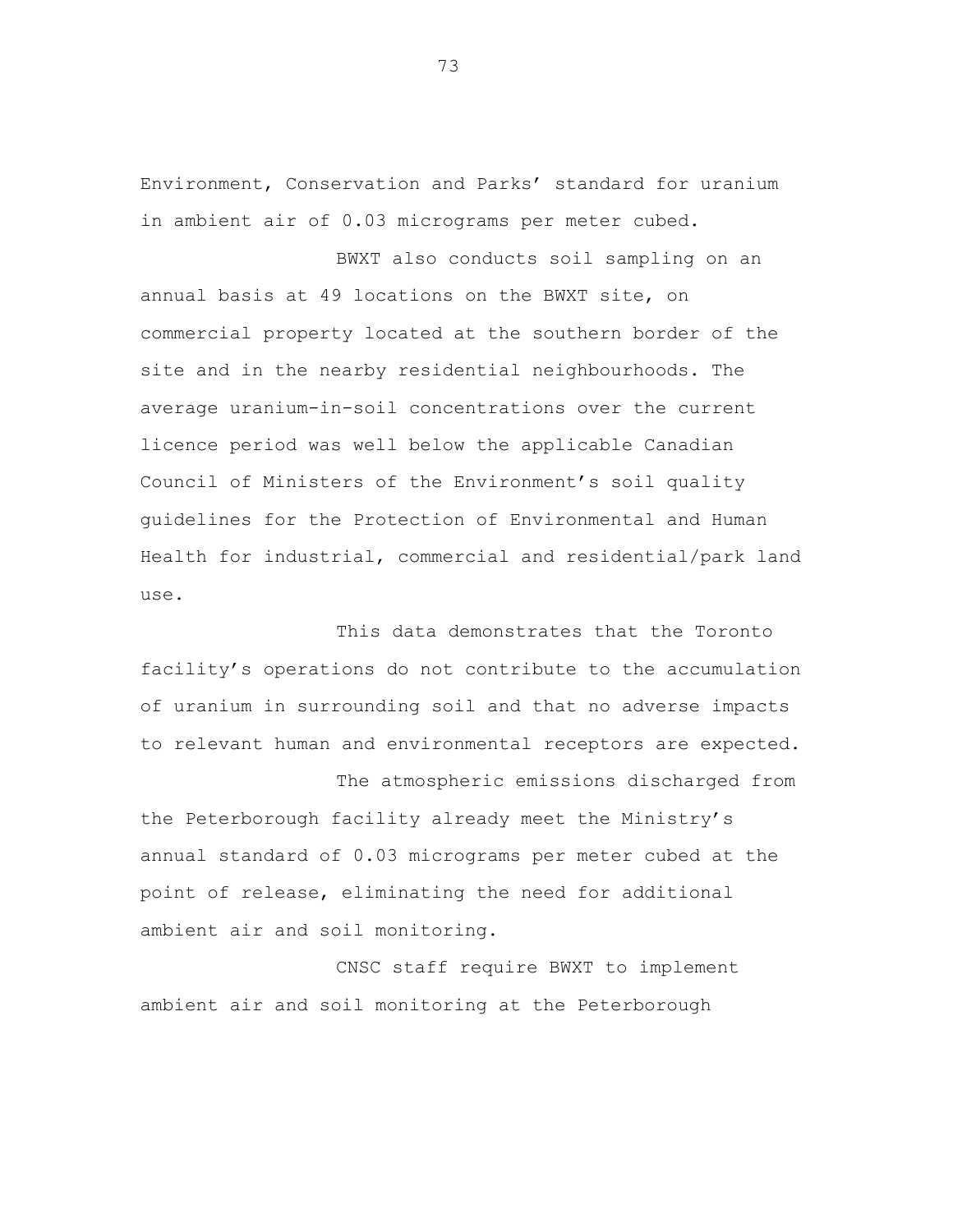facility, similar to the Toronto facility, if the Commission grants authorization for the addition of pelleting operations at the Peterborough facility.

A facility specific licence condition 15.1 has been included in the proposed licence for this purpose. The proposed conditions will ensure environmental monitoring continues to meet CNSC regulatory requirements.

A number of intervenors have raised concerns regarding an apparent trend of beryllium in soil from the CNSC's Independent Environmental Monitoring Program, IEMP, around the Peterborough facility.

The CNSC conducted its Independent Environmental Monitoring Program sampling campaign in 2014, 2018 and 2019 in Peterborough. Sampling included air, soil and water samples that were analyzed for uranium and beryllium content. The IEMP is a program that samples the ambient environment to confirm the effectiveness of existing data monitoring programs and provides a snapshot of air, soil and water quality around nuclear facilities.

CNSC staff review the data collected with established screening levels and take action where appropriate. This slide provides a graph of the data for beryllium in soil collected around Peterborough. The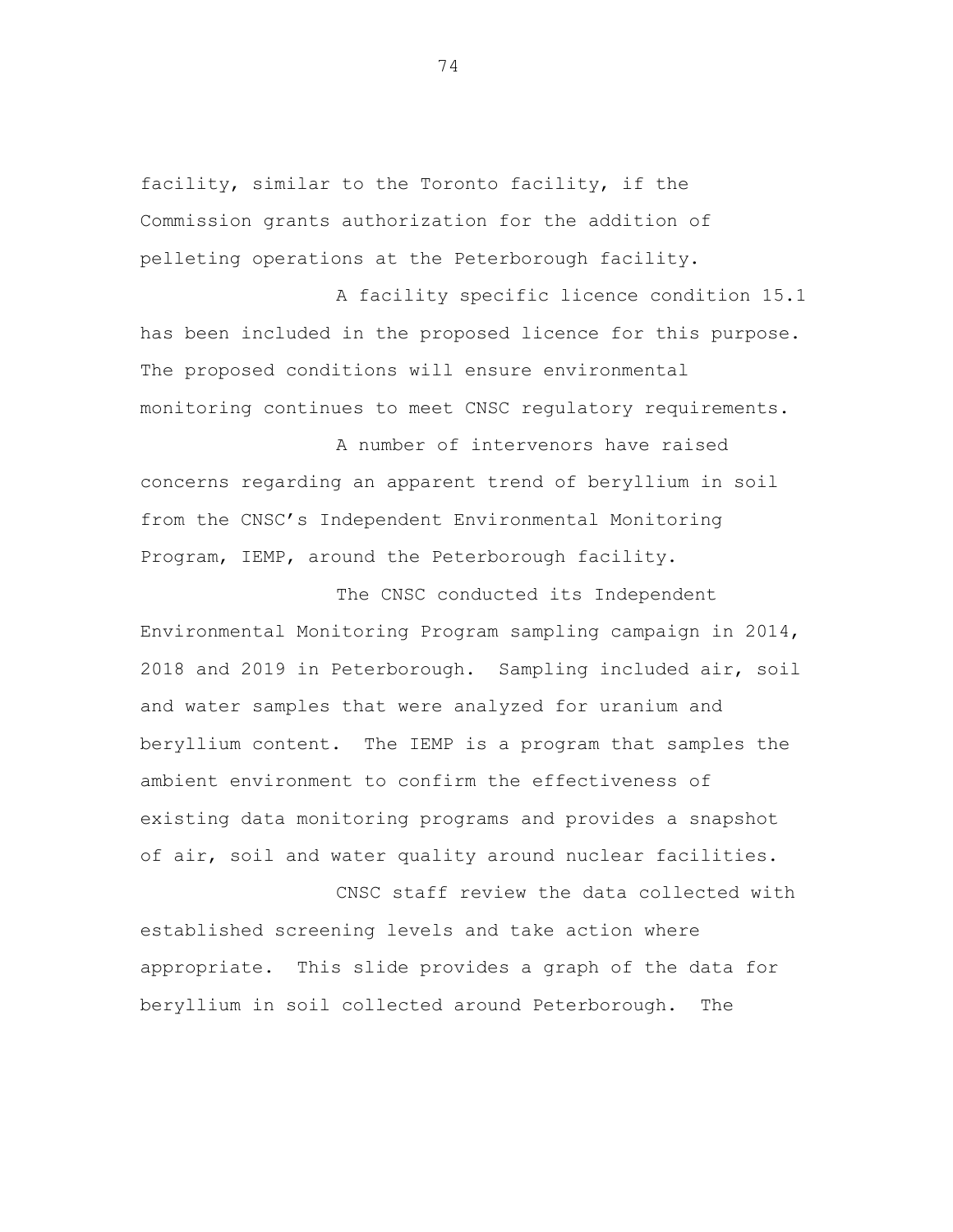actual values, the analytical uncertainties associated with each campaign and the range of measured values are provided in the table on the right-hand side.

The CNSC's sampling and analysis techniques have improved continuously over the years. Sampling collection techniques were improved after 2014. Furthermore, at the CNSC laboratory analysis methodologies were improved from a 40 percent uncertainty in 2014 to a 10 percent uncertainty in 2019. We also note that there is natural variation in soil as well potential deposition from BWXT's beryllium air emissions.

All of these factors have likely contributed to the values observed.

BWXT has in stack continuous monitoring for beryllium air emissions that show very little to no releases -- reported concentrations ranging from 0.000 micrograms per meter cubed to 0.009 micrograms per meter cubed -- of beryllium from this facility.

CNSC staff's review of all available data, including stack sampling data, and the IEMP air sampling data, demonstrate that there is no correlation between the air concentrations measured and the perceived increase in soil concentration.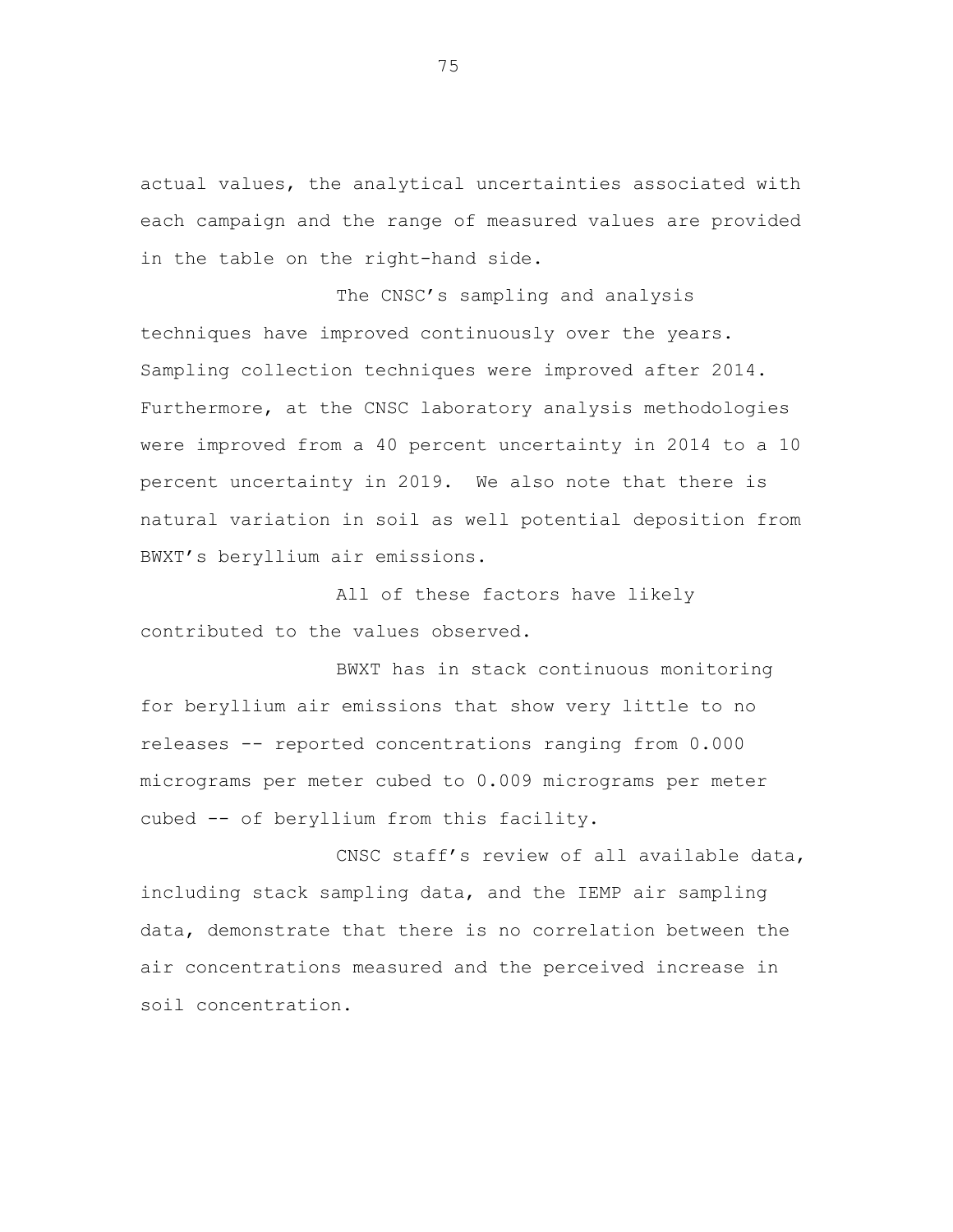BWXT's facilities are also under negative pressure at all times to ensure there are no fugitive emissions.

Finally, as evident from the graph, all values observed are within background values and generally in the same range as that observed 18 kilometers from the facility. These levels are protective of the environment and human health.

The IEMP data from the previous slide is graphically presented here to show the impact of beryllium in soil concentration values from a perspective of human health. As earlier mentioned, all soil sample results are within background levels and below the CCME environmental health guidelines of 4 milligrams per kilogram that is also used as a conservative screening level by CNSC staff to take any appropriate action with respect to IEMP results.

However, it is important to note that as per the CCME guidelines, the guideline for protection of human health is actually 75 milligram per kilogram. The observed values are at least an order of magnitude lower than this.

CNSC staff, based on this data, concluded that the health of persons at the locations sampled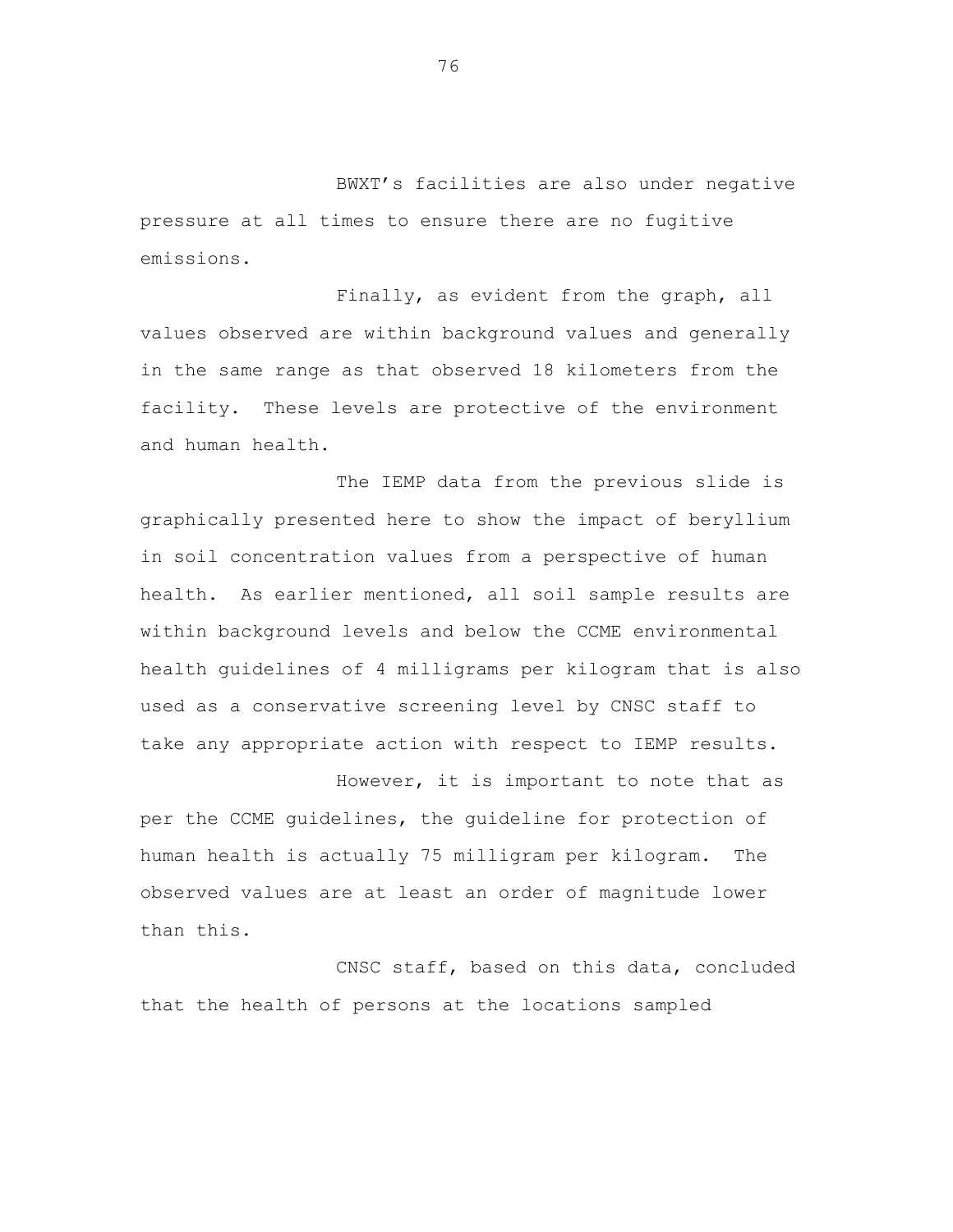continue to remain protected and there is no impact to human health or the environment due to beryllium concentrations observed in soil around BWXT's licensed facilities.

CNSC staff recognize and acknowledge the community concern around this issue, especially the single higher value of 2.34 milligrams per kilogram observed at the Prince of Wales School.

CNSC staff propose to take action in response to not only the need for additional environmental monitoring data to address that one point but also public inquiries and concerns regarding beryllium in soil.

To this effect CNSC staff will conduct additional IEMP soil sampling in 2020. Additional details will be finalized once CNSC staff take public feedback on this issue.

CNSC staff will work with BWXT on its commitment to conduct dedicated environmental testing for uranium and beryllium to confirm levels remain within background and are protective of the public and the environment.

As stated in the Peterborough Public Health intervention CMD 20-H139, CNSC staff support BWXT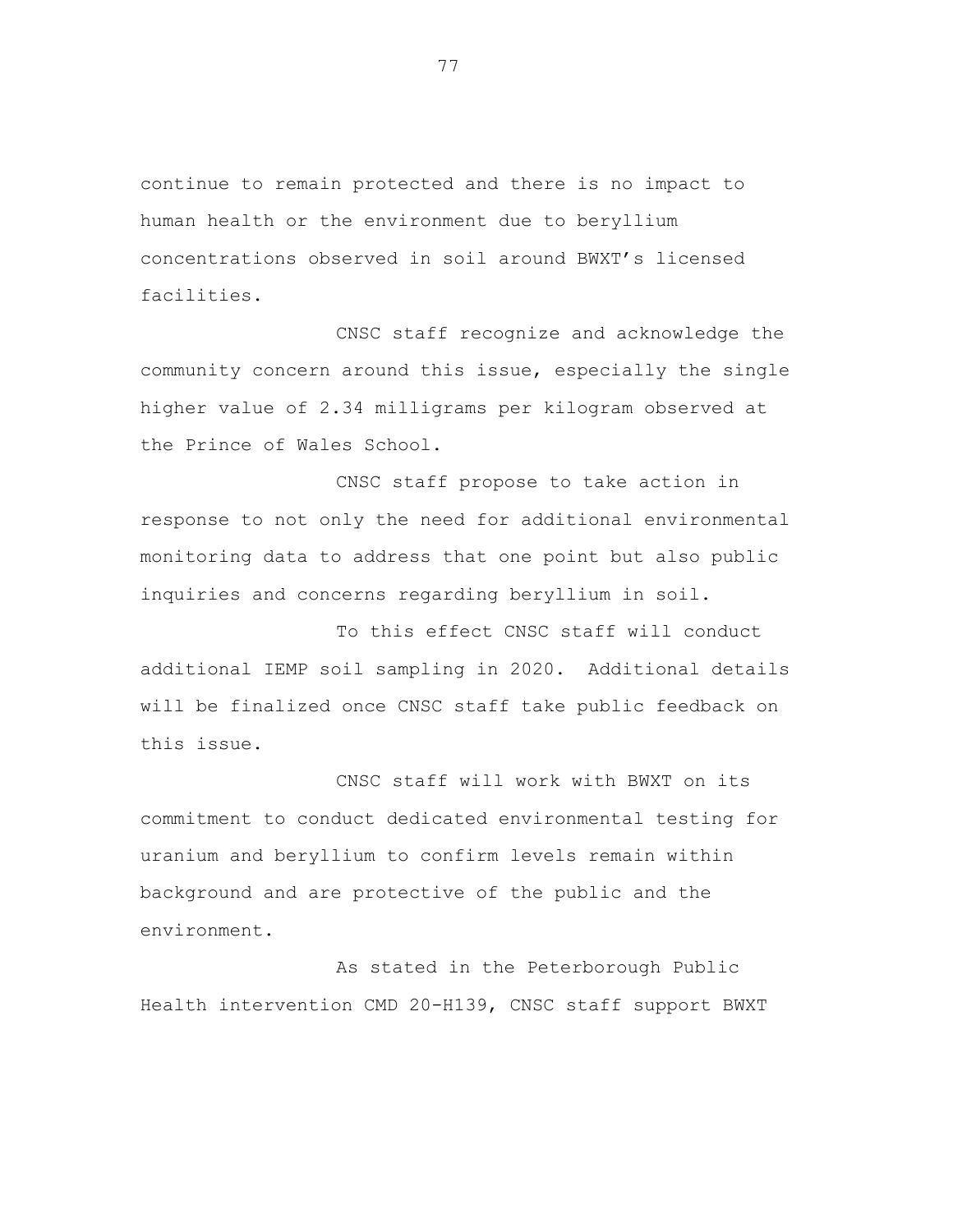establishing a Community Liaison Committee in Peterborough to improve public information and provide more active participation of the public towards information dissemination. CNSC staff have been active observers and participate in this mechanism at Toronto and will work with the Community Liaison Committee in Peterborough to improve and address public information needs of the local community.

Continuing with CNSC staff summary of the safety and control areas, CNSC staff assessed and concluded that BWXT's emergency preparedness program is in compliance with CNSC REGDOC-2.10.1: Emergency Response.

BWXT test emergency preparedness periodically as per requirement and has arrangements in place with local fire, Emergency Management Services and the local police for emergency response.

Off-site response organizations receive training and facility familiarization tours to ensure all response staff are familiar with the operations and hazards at the BWXT's facilities.

CNSC staff verified through inspections that BWXT has in place various fire protection systems that include detection, suppression systems and administrative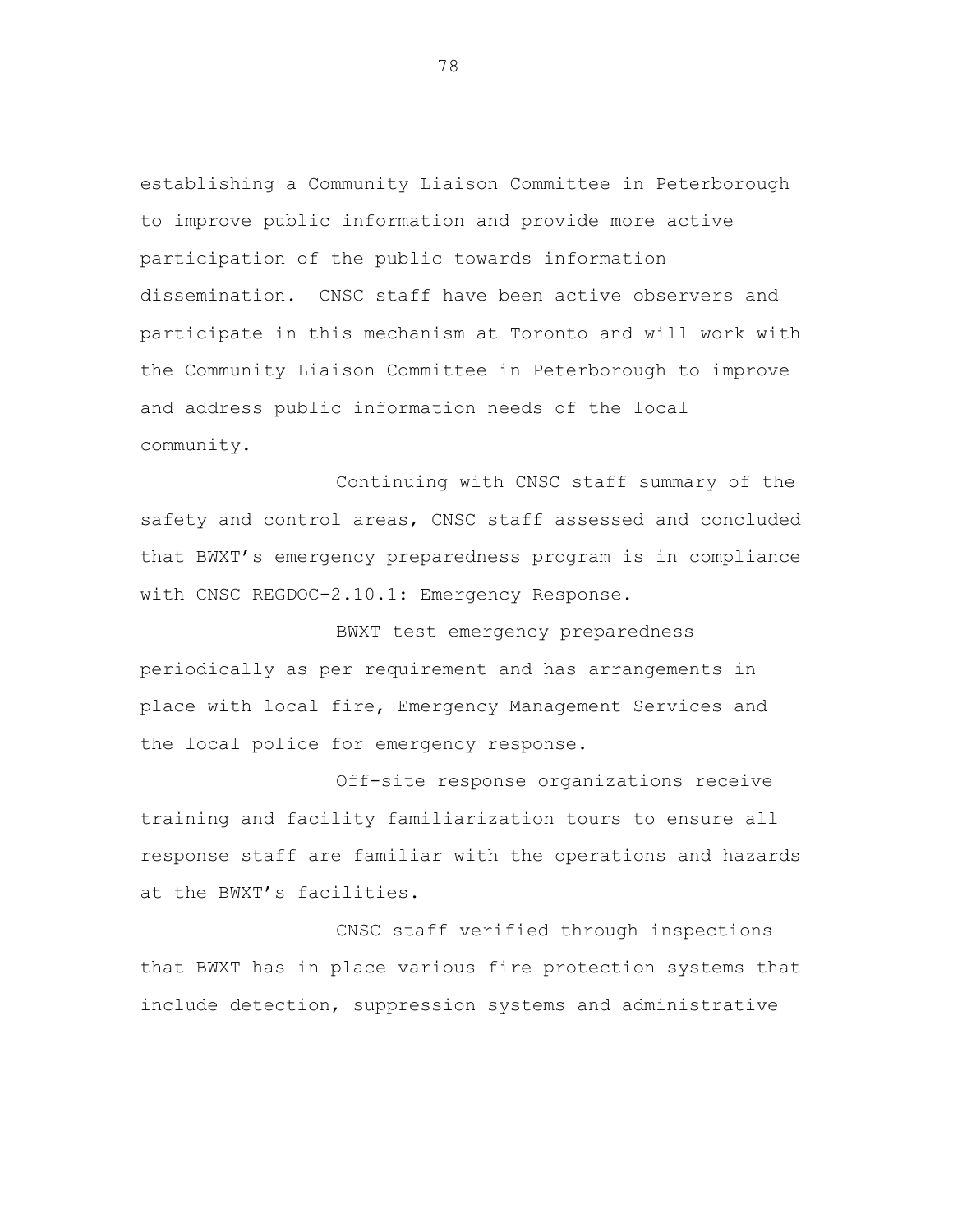controls to minimize the likelihood of a fire and its consequences, which is the most significant asset present due to licensed activities.

CNSC staff assessed and concluded that BWXT's fire protection program meets requirements.

CNSC staff conducted two full focused inspections on Emergency Preparedness in 2016 and 2018 on emergency response and verified that BWXT's emergency plan addressed all credible accidents and meets requirements for the type and risk of the facility licensed.

In March 2019 BWXT submitted an updated preliminary decommissioning plan for both the Peterborough and Toronto facilities as part of license renewal.

CNSC staff have assessed the updated submissions and find that it meets the applicable regulatory requirements and provides an acceptable decommissioning cost estimate.

BWXT's present decommissioning plan captures strategies, activities and cost estimates for decommissioning Toronto and Peterborough facilities. A targeted end state for the two facilities is unrestricted release for industrial use. The CNSC requires that BWXT submit a detailed decommissioning plan and obtain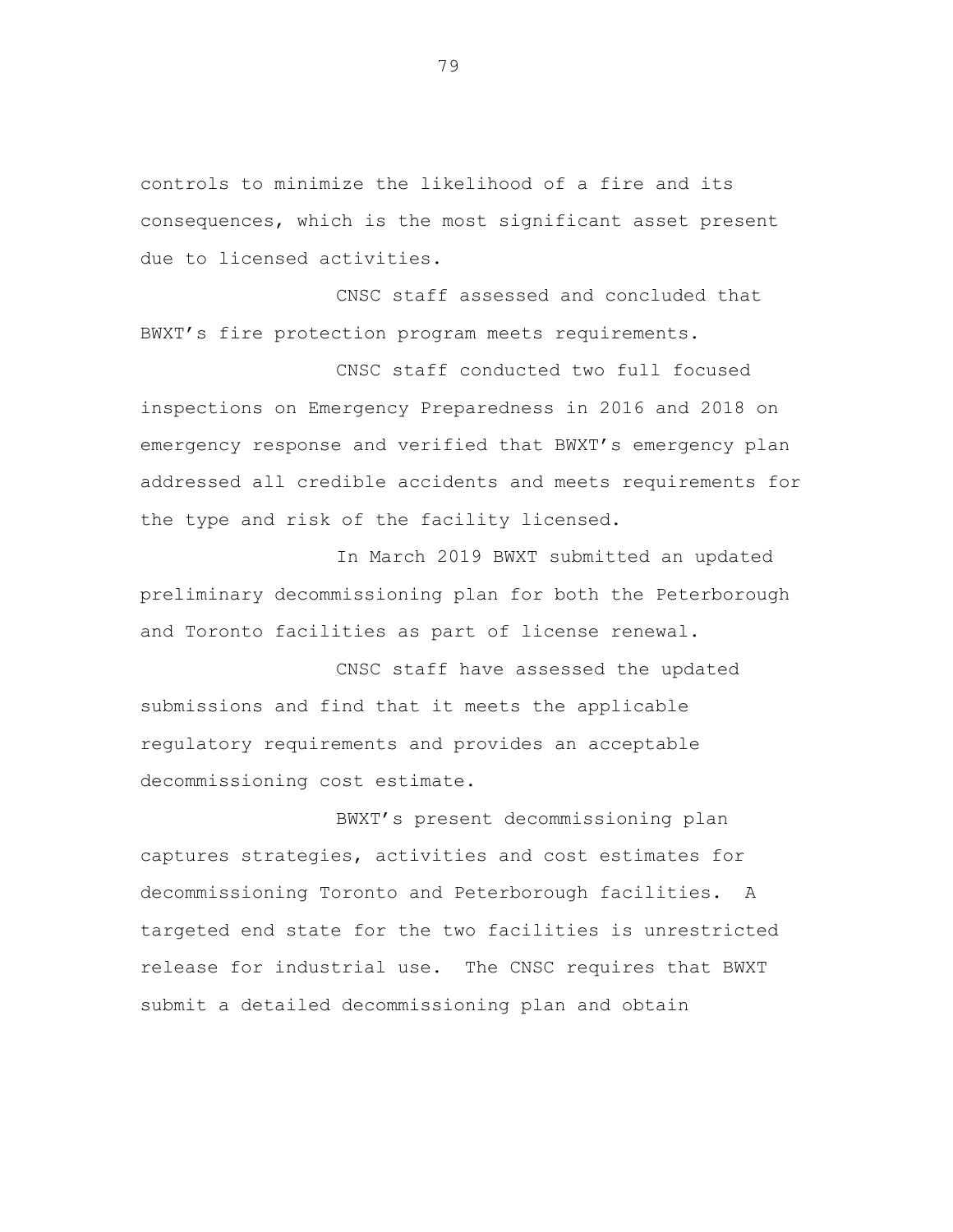authorizations from the Commission before any actual decommissioning of the two facilities can be conducted.

As part of this license application BWXT has proposed a financial guarantee of approximately \$48.1 million for the decommissioning of both licensed facilities combined.

CNSC staff have assessed the cost estimate against the requirements of CNSC Regulatory Guide G-206. Financial guarantees for the decommissioning of licensed activities and consider the proposed amount to be adequate and credible.

BWXT is proposing to use a combination of a letter of credit and a surety bond to fund its financial guarantee. A letter of credit in the amount of \$2 million payable immediately upon demand covers the cost of initial decommissioning activities as well as disposal costs of waste stored on site. And the remainder of the decommissioning is covered by the surety bond for approximately \$46.1 million.

CNSC staff find BWXT's estimates to be credible and recommend to the Commission that the proposed amounts and the proposed instruments be accepted.

Please note, in this light, there's a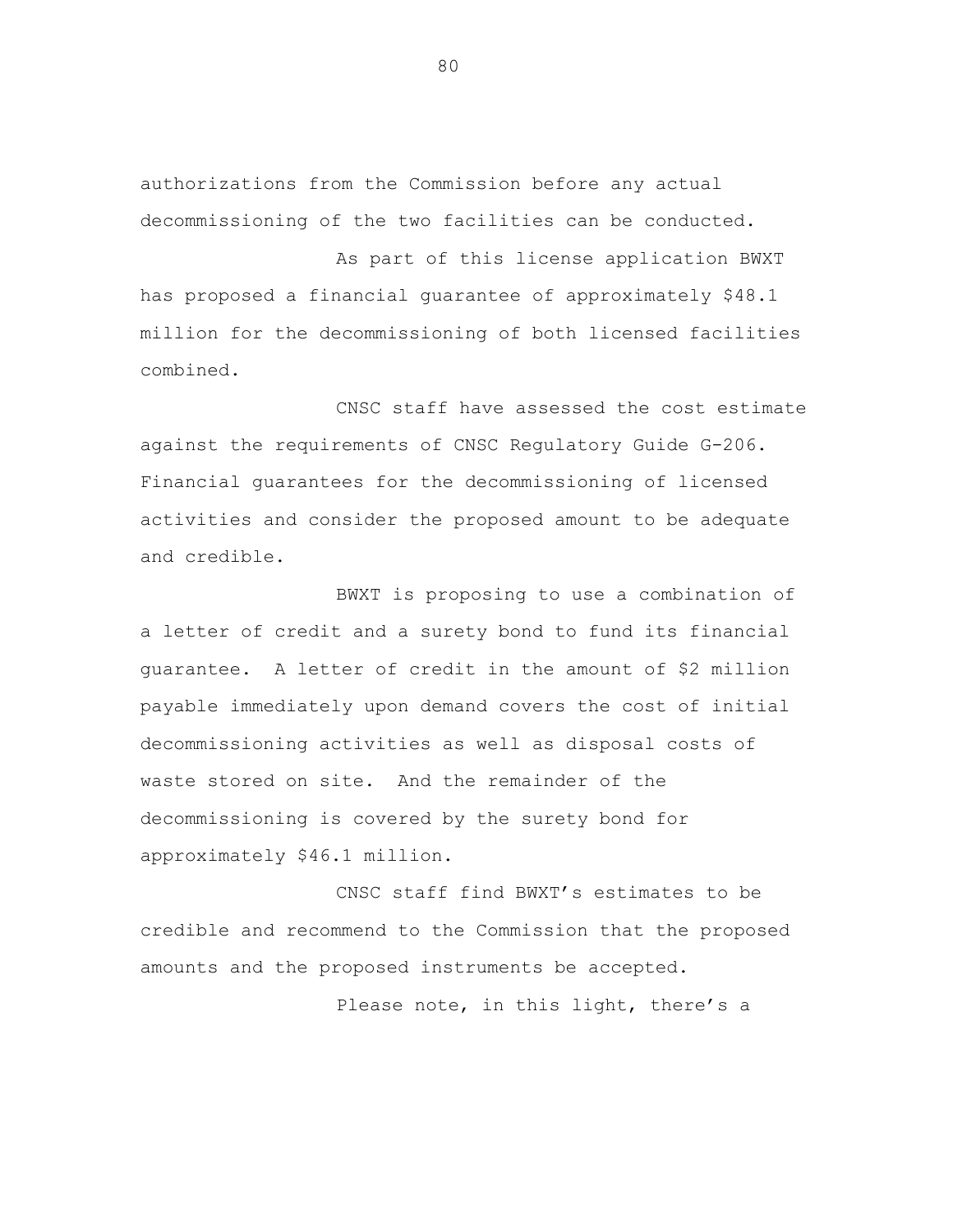transcription error in the second bullet of the slide which should state Subsection 24(6) and not Section 6.

A number of intervenors have raised concerns regarding accident coverage and liability insurance for off-site events.

BWXT is required to maintain industrial insurance to cover any liabilities from its operations. BWXT is not required to maintain insurance under the *Nuclear Liability and Compensation Act* as it processes natural and depleted uranium that is not capable of self-sustained nuclear reaction.

In a very unlikely scenario of an off-site event, BWXT is responsible under the *Nuclear Safety and Control Act* for any remediation.

The Commission reviewed this topic in detail during the December 2013 Commission Meeting and CNSC staff would like to point to the Minutes from this meeting, specifically paragraphs 100 to 106, which included an action for the licensee to provide confirmation of liability insurance. After the meeting the licensee provided a letter to the Commission confirming accident coverage.

CNSC staff note that accident coverage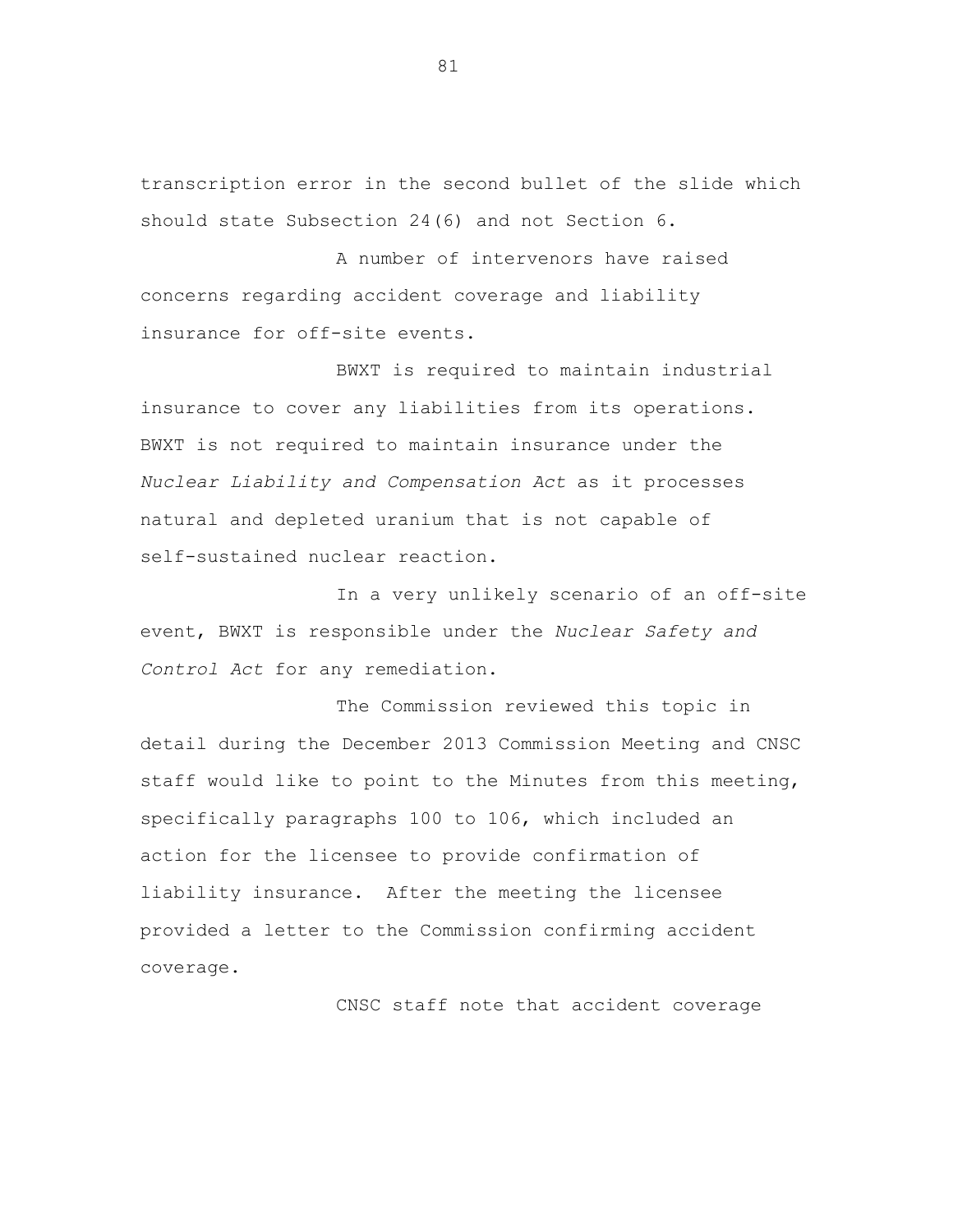should not be confused with the current financial guarantee in place, accepted by the Commission for the purpose of decommissioning the nuclear facilities at Peterborough and Toronto.

To complete our technical assessment portion of the presentation this slide provides a summary of CNSC staff's assessment of BWXT'S request for authorization to conduct pelleting at the Peterborough facility. CNSC staff assessed this request and concluded that the conduct of pelleting operations at the Peterborough facility would remain within the overall safety case for the Peterborough facility.

CNSC staff also assessed the potential effects to the environment from this operation and conclude that BWXT has and will continue to make adequate provisions for the production of the environment and the health of persons. CNSC staff assessed that BWXT is capable and qualified to safely implement these changes while ensuring the protection of public and the environment.

BWXT's current license allows it to design, modify, commission and operate new and existing equipment, including building structural modifications and supporting systems. BWXT regularly carries out equipment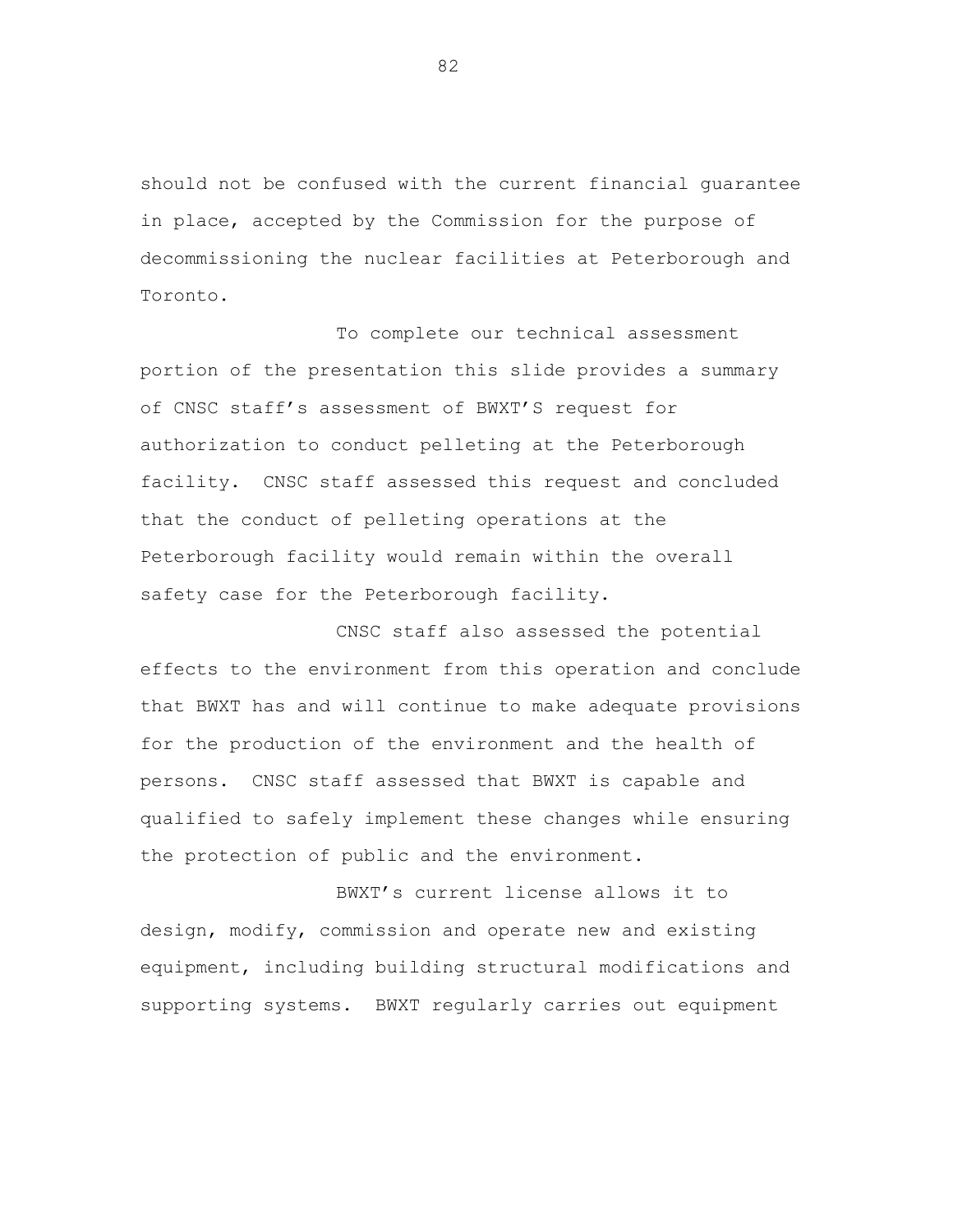maintenance and commissioning activities. These modifications and examples are listed in the staff's Commission Number Document 20-H2, including, for example, the addition of sintering furnace controllers for fitness for service and construction of a reactor refurbishment facility at the Peterborough facility. Both were conducted during the current license period.

The two facilities' specific license conditions that CNSC staff recommend for the Commission's consideration is based on the risk of these changes and the administrative aspects of maintaining adequate regulatory oversight. The two conditions will ensure additional environment monitoring as well as provide adequate regulatory oversight for the proposed changes if Peterborough's request is permitted by the Commission.

The conduct of pelleting is an authorized activity under BWXT's current license, and the licensee is capable of making the requisite changes at Peterborough safely.

With that, I will now pass this to Dr. Ducros who will continue with the presentation.

DR. DUCROS: Caroline Ducros, for the record.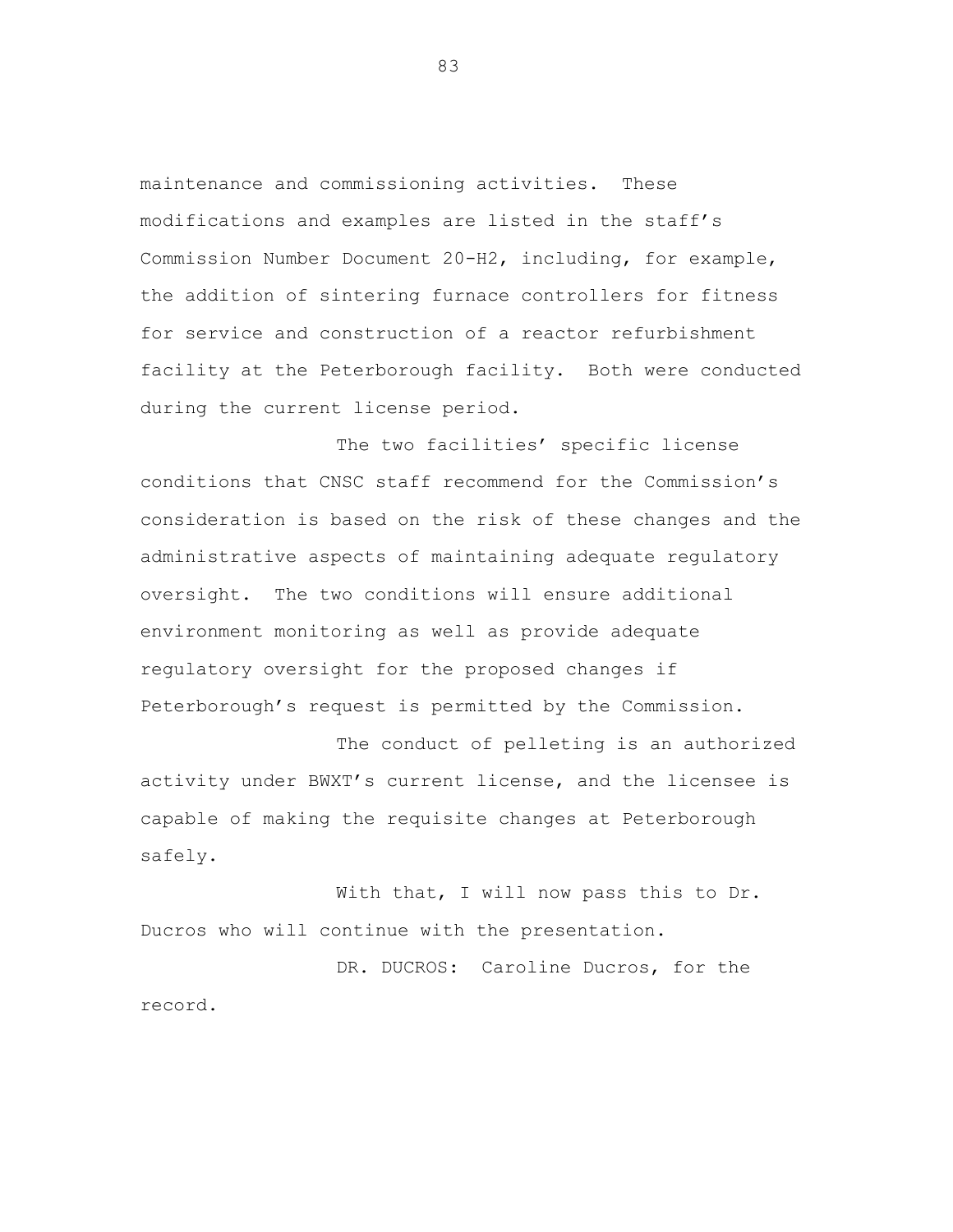We will now detail the public outreach and participant funding that was carried on by CNSC staff as part of this licence renewal.

I will also outline the key themes from the interventions that we received.

A Public Information and Disclosure Program is a regulatory requirement for licensed applicants and licensees of Class 1 nuclear facilities, uranium mines and mills, and certain Class 2 nuclear facilities. These requirements are found in *REGDOC-3.2.1, Public Information and Disclosure.* 

CNSC's expectation of a licensee's public information program and disclosure protocol are commensurate with the level of risk of the facility, as well as the level of public interest in the licensed activities. In December 2013 the Commission held a meeting in Toronto where the licensee's operational performance was discussed. A number of intervenors expressed concerns about the safety of the facility and a lack of public information and awareness. Having heard those concerns, the Commission directed the licensee to take action to improve its public information program.

CNSC staff conducted an inspection of the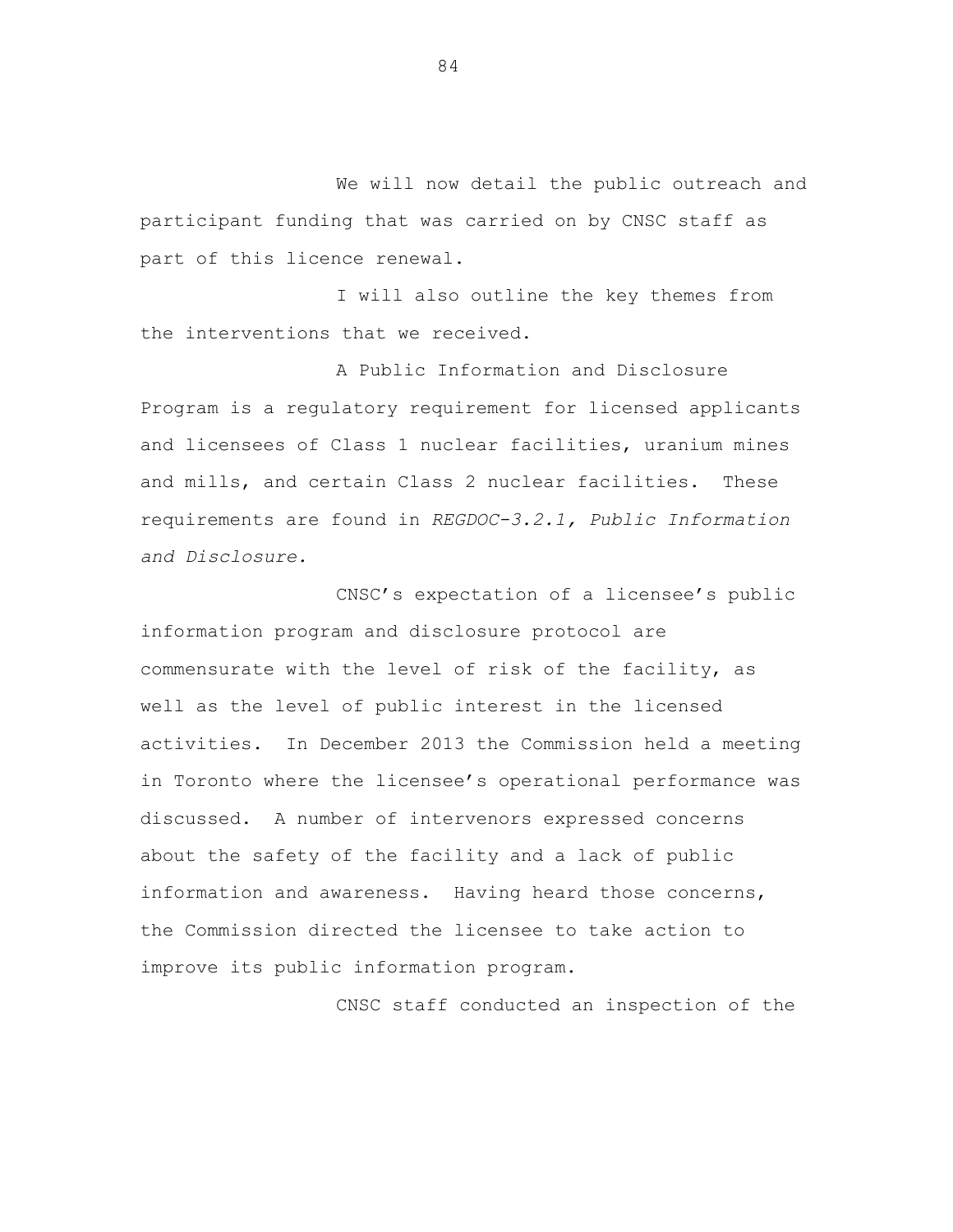licensee's public information program in June 2014 with enforcement actions directing the licensee to improve the assessment of target audience needs, improve communication products and their frequency and program improvements related to public feedback.

The licensee took several actions including appointing a dedicated communication manager, creating a new community liaison committee, organized public outrage and facility tours, additional newsletters targeting local community and an updated website with more information on activities.

The improved PIDP has been in place since 2015 and CNSC staff reported on the progress and subsequent closure of all actions to the Commission as part of the Regulatory Oversight Report in subsequent years.

CNSC staff continue to closely monitor the effectiveness of the public information program and the implementation of the action plan as per licensee commitments to the Commission in the December 2013 Commission Meeting.

Given the concerned citizens in the immediate community to operations in Toronto and Peterborough, CNSC staff have an active public engagement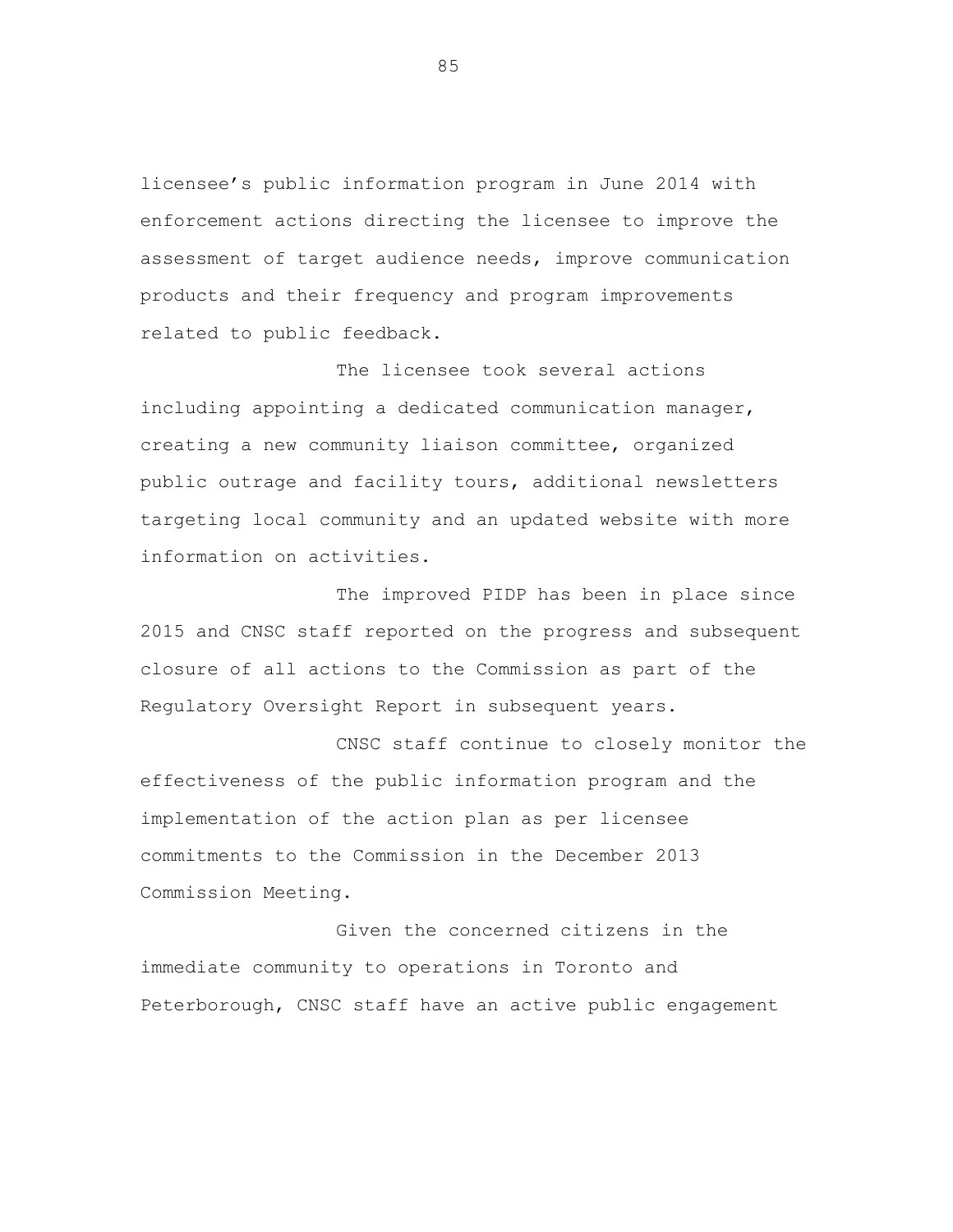plan including verification of licensees' activities and outreach through the annual compliance reports, participation in most licensee outreach activities including observing community liaison committee meetings, active participation with a dedicated space during licensee community outreach barbeques, visible independent environmental monitoring program campaigns and engagement with local public officials including the Toronto Public Health and the Peterborough Public Health and the MECP to ensure awareness and adequate response to public concerns.

CNSC staff will continue to ensure that BWXT's PIDP meets the change in public information requirements to address safety concerns and information requirements.

CNSC staff, as part of this license renewal, have been conducting regular public outreach throughout the renewal time period in 2019. This included notification of the renewal hearing in June 2019.

CNSC staff participated during licensee summer barbeques in June in Peterborough and Toronto, and again in October during the licensee's open houses in both Peterborough and Toronto.

CNSC staff met several of the intervenors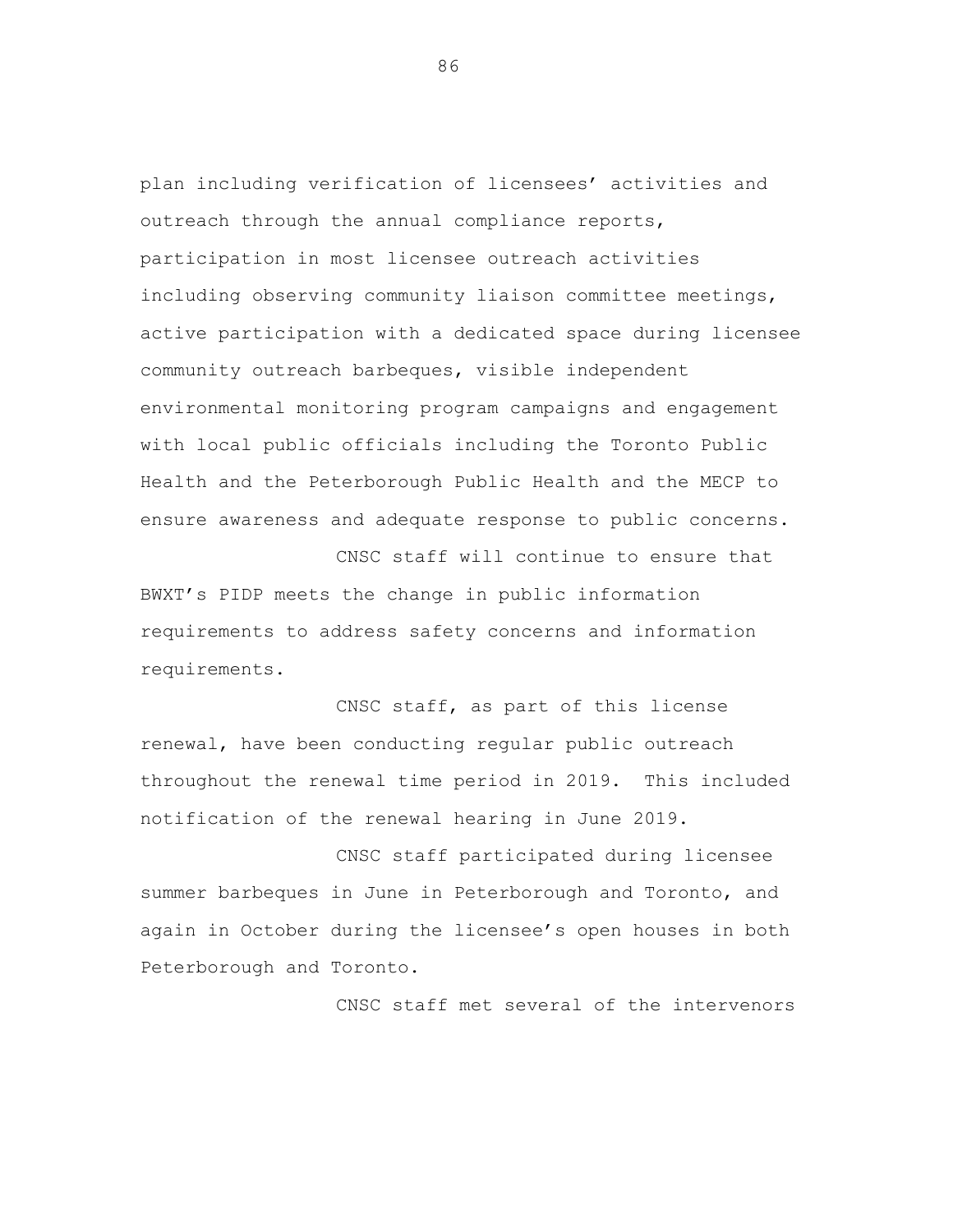and concerned citizens during these events and have answered questions and provided information on the operations and regulatory oversight of the two licensed facilities.

CNSC staff conducted a webinar in early January and hosted Meet The Nuclear Regulator sessions both in Toronto and Peterborough in the third week of January 2020.

Staff have also provided a significant volume of information through answering questions addressed directly to CNSC staff and provided information and document requests through the CNSC's information account and the Secretariat.

CNSC staff have been in regular contact with the staff of peer agencies like the Ministry of Environment, Conservation and Parks, and the Peterborough Public Health and Toronto Public Health authorities, providing information on any questions or concerns about BWXT's operations.

CNSC staff have regular communications and interactions with interested indigenous groups who have an interest in CNSC's regulated activities and facilities. The BWXT sites in Toronto and Peterborough are situated on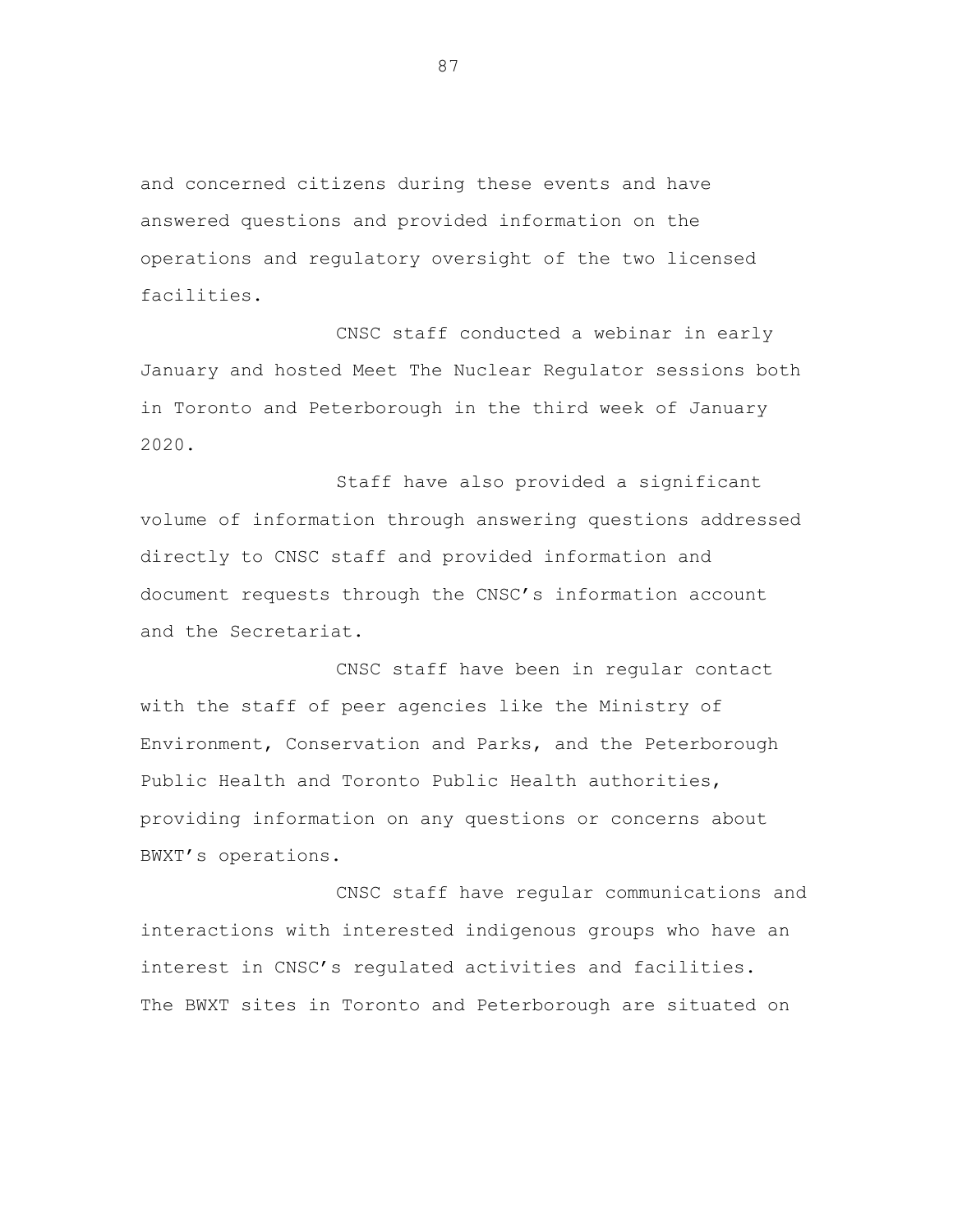the traditional and treaty territories of many indigenous groups, including the Williams Treaties First Nations, Mississaugas of the Credit First Nation, Mohawks of the Bay of Quinte, and the Metis Nation of Ontario.

CNSC concluded that the proposed renewal application would not result in any adverse impacts to any potential or established indigenous or treaty rights. However, CNSC staff conducted a number of engagement activities to ensure that interested indigenous groups could participate in a BWXT license renewal process, including the Commission hearings. This included letters sent to indigenous groups in April of 2019, meeting with interested groups and provision of a CMD and independent environmental monitoring program results, when available, to indigenous groups.

The CNSC participant funding program or PFP has been implemented to assist members of the public, indigenous groups and other stakeholders in providing value added information to the Commission, through informed and topic-specific interventions.

The CNSC awarded \$37,000 to the four funding recipients listed on this slide to participate in the BWXT license renewal process. The PSP recipients are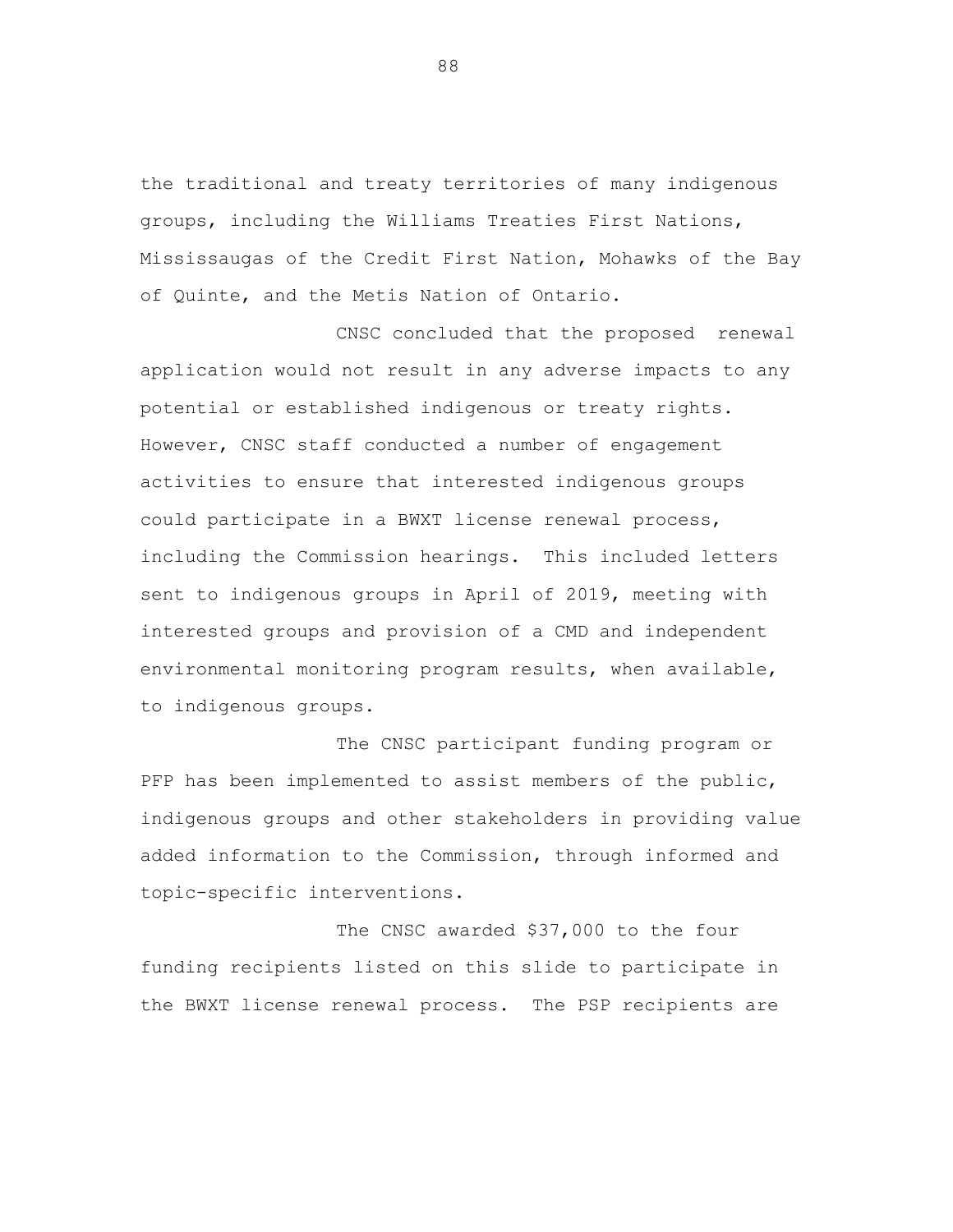Citizens Against Radioactive Neighbourhoods, Lake Ontario Waterkeeper, Curve Lake First Nation, Canadian Workers' Council.

The secretariat received 248 interventions for this license renewal application. CNSC staff reviewed each intervention carefully and created a supplemental CMD 20-H2A which identifies key themes present in many interventions. In the annex to the CMD CNSC staff provide responses for many of the key themes that were presented. The general themes noted are listed on this slide.

CNSC staff provided a supplemental CMD, CMD 20 H2B which outlines the general themes and specific recommendations by the intervenors and provides CNSC staff's responses.

I will now pass the presentation to Ms Haidy Tadros for CNSC staff conclusions and recommendations.

MS TADROS: For the record, my name is Haidy Tadros.

CNSC staff conclude, based on our technical assessment of BWXT's application and supporting information that BWXT is qualified to carry on the activities requested in its renewal application and that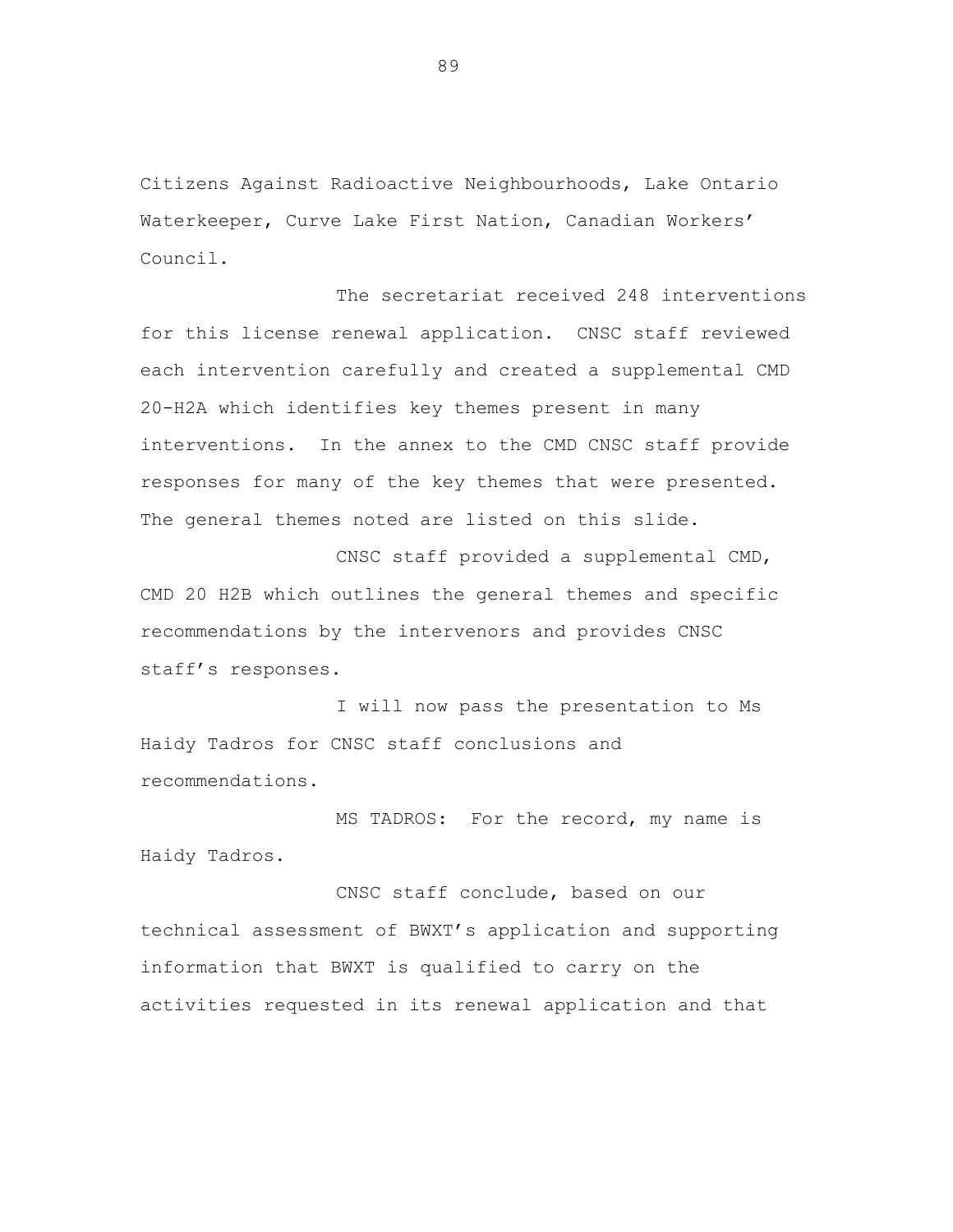BWXT's request for authorization to conduct pelleting operations at the Peterborough facility is acceptable.

We are confident this activity is acceptable for the purposes of the NSCA because the requested activities are within this facility's current operating limits. BWXT has the required management system to implement pelleting operations at the Peterborough facility. The hazards associated with the proposed activities are well categorized and controlled. And, BWXT's operations would remain protective of the public and the environment.

In addition, CNSC staff conclude that based on the cost estimates for the decommissioning plans that have been reviewed and accepted by CNSC staff, BWXT's proposed financial guarantee and the financial guarantee instruments are credible and acceptable.

Based on the aforementioned conclusions CNSC staff recommend that the Commission renew BWXT's nuclear fuel facility license for a 10-year period with the proposed license conditions; authorize the conduct of pelleting operations at the Peterborough facility; authorize the delegation of authority as set out in staff CMD 20 H2; as well as accept the proposed financial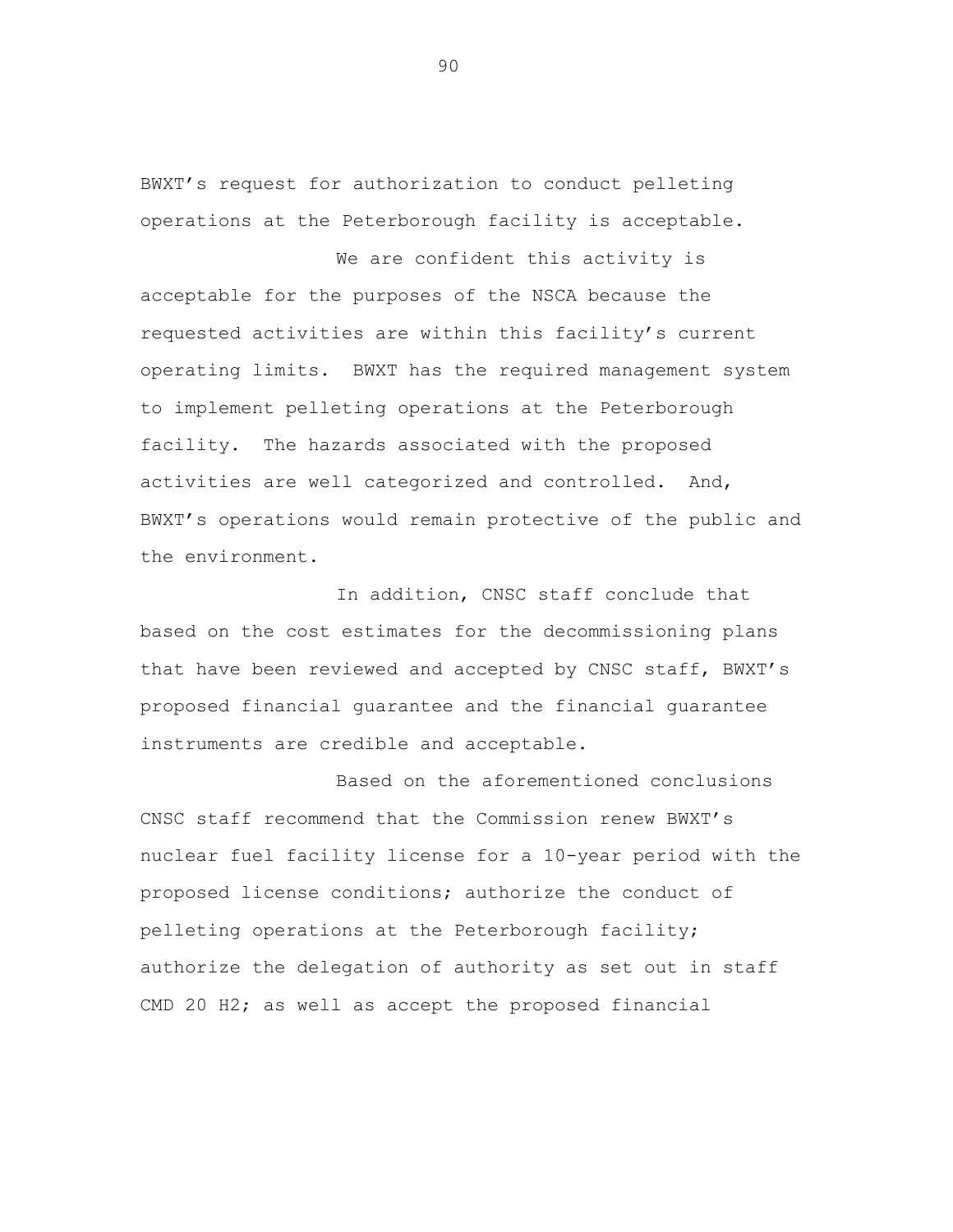guarantee and direct BWXT to provide the original financial instruments within 90 days of the issuance of a decision on this matter.

Thank you for your attention. We are available for any questions you will have.

THE PRESIDENT: Thank you very much for that. We'll now take a 15 minute break and resume at 10:45 with the interventions. Thank you.

--- Upon recessing at 10:28 a.m. / Suspension à 10 h 28

--- Upon resuming at 10:46 a.m. / Reprise à 10 h 46

**THE PRESIDENT:** Thank you for coming back. Before we move to the interventions I would like to make a few additional remarks and clarify a few things.

I wish to emphasize, the Commission is a quasi-judicial administrative tribunal and that consequently it is independent from any political, governmental or private sector or industry influence. In fact, each Commission Member is independent of one another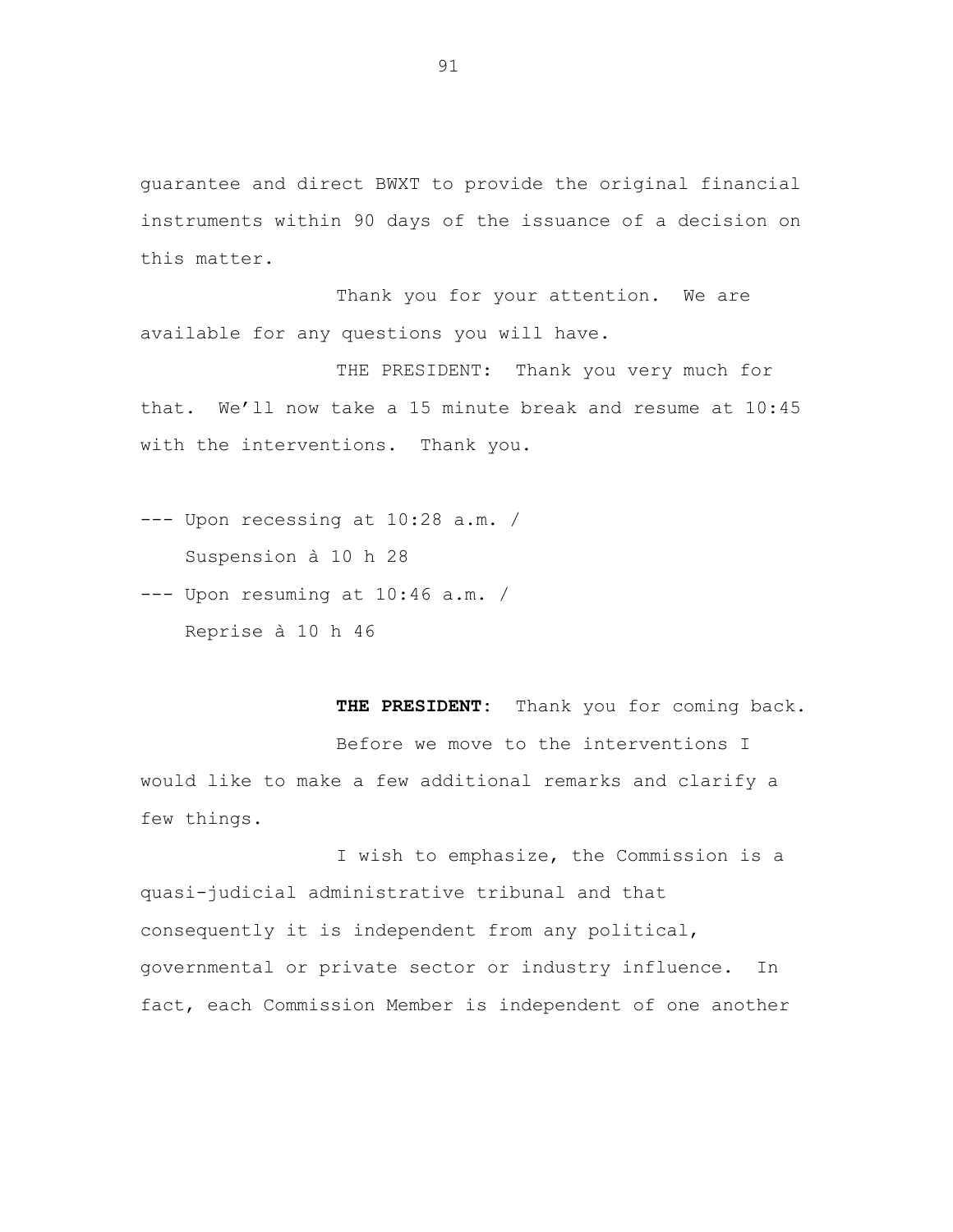and also independent of the CNSC staff.

Submissions filed for this hearing include recommendations to the Commission. CNSC staff also make recommendations to the Commission, but it is the Commission Members who will render a decision based on all the evidence presented in the context of the hearing process.

The Commission Members are appointed by the Governor in Council on the basis of their achievements in their respective fields of endeavour as well as their excellent reputation amongst their peers.

Our mandate is simple: ensure that the use of nuclear is done in a manner that protects the environment as well as the health, safety and security of the workers and the public.

I would also like to emphasize that the CNSC has no economic mandate and will not base its decision on the economic impact of a facility. The mandate of the Commission also does not include a requirement that licensed activities have community support, local buy-in, social licence or social acceptability.

While it can be understandable that certain intervenors would seek to require social licence from the companies who wish to operate in their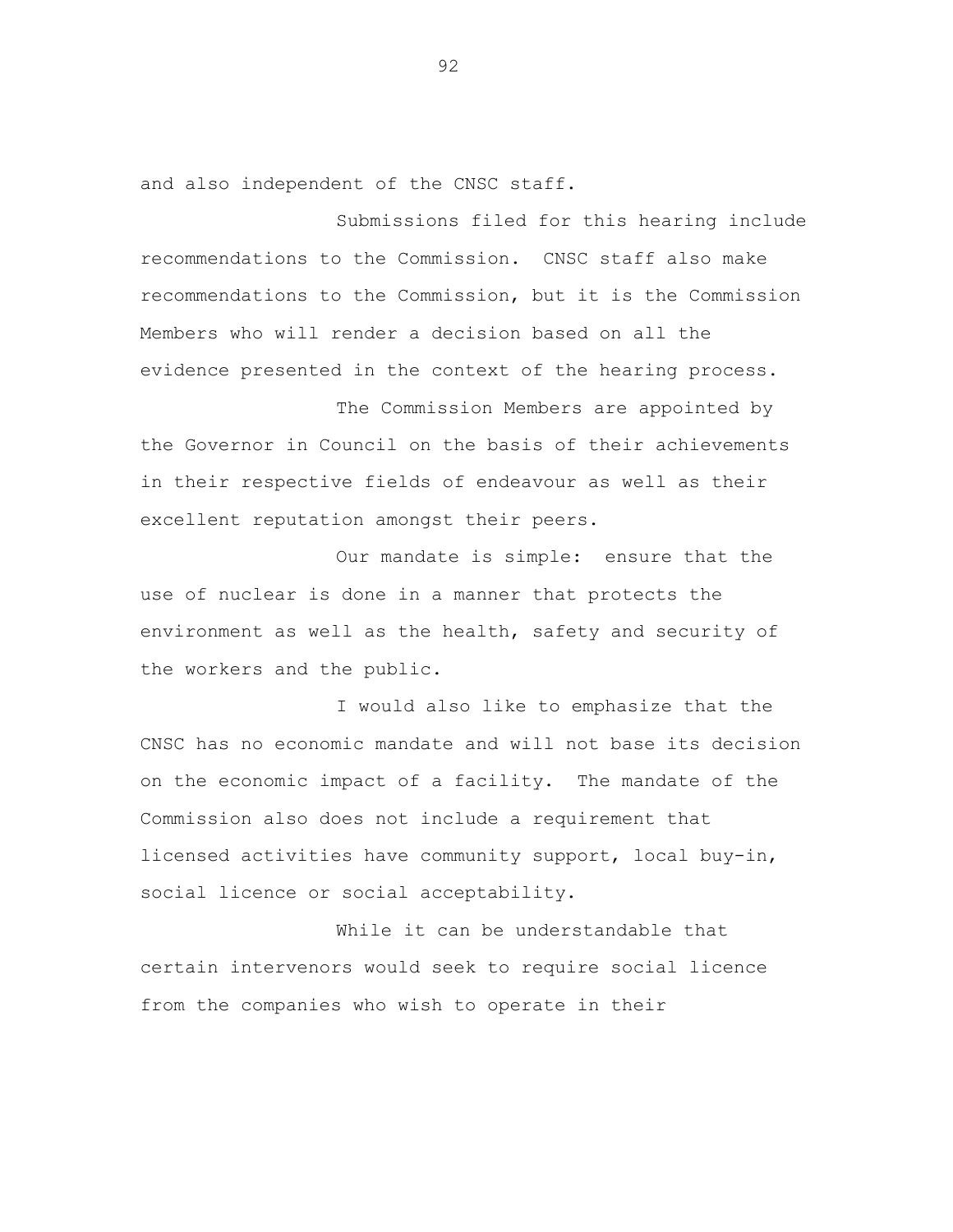communities, the Commission is not mandated to adjudicate social licence considerations. It is solely the health, safety and security of the public and the workers and the protection of the environment that guides the Commission's decisions.

Finally, as I stated earlier, the Commission is an administrative tribunal. We are pleased to conduct this hearing in the communities that host the facilities, where we can listen firsthand to the views and submissions by members of the public and interested persons and probe the issues on the matters we must decide.

The Commission means to conduct a fair, efficient and transparent hearing. To achieve this and in order to hear from everyone who wishes to be heard and to address the issues that the Commission must consider, the Commission will insist on a respectful process. As President of the Commission, I want to set the tone from the outset so that we can all be assured of this.

The Commission will treat all participants with respect and courtesy and expects the same from all hearing participants toward all other participants. Please respect the order of proceedings and the importance of one person speaking at a time. I will expect participants to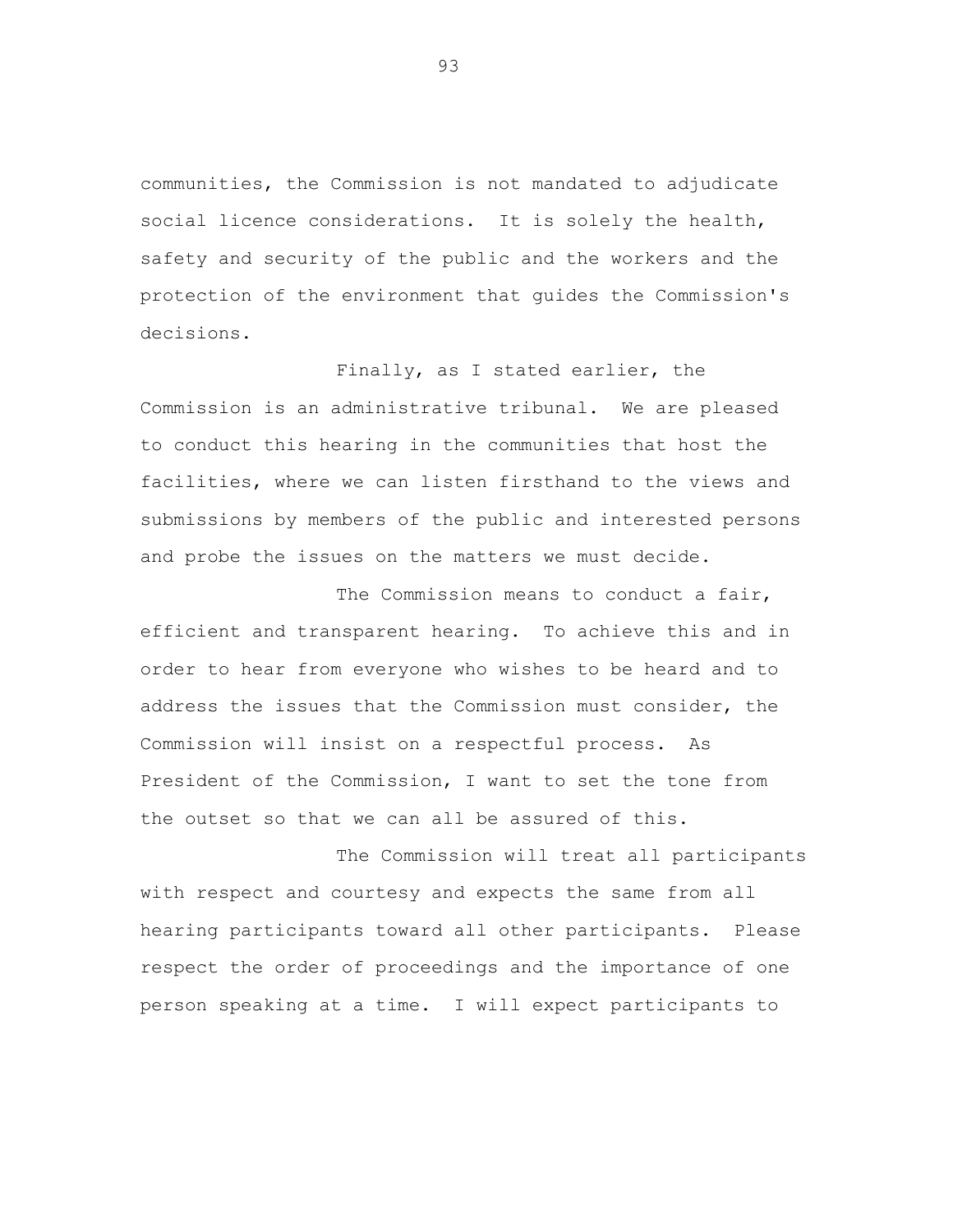address their questions and comments through me and not to address each other.

There is much ground to cover and the Commission will not tolerate clapping, disparaging personal remarks, disruptive or disrespectful behaviour. The Commission will take the measures it considers necessary to maintain order during this hearing, including limiting the participation of, or ejecting from the hearing room, any person who disrupts the hearing. The code of conduct for attendance at Commission proceedings is posted and provides clarity on how we will all conduct ourselves.

The important issues that have brought us all here will be best able to be fully addressed through an orderly and respectful hearing process.

I would like to remind the intervenors appearing before the Commission today that we have allocated 10 minutes for each oral presentation and I would appreciate your assistance in helping us to maintain that schedule. Your more detailed written submissions have already been read by the Members and will be duly considered. There will be time for questions from the Commission after each presentation and there is no time limit for the question period.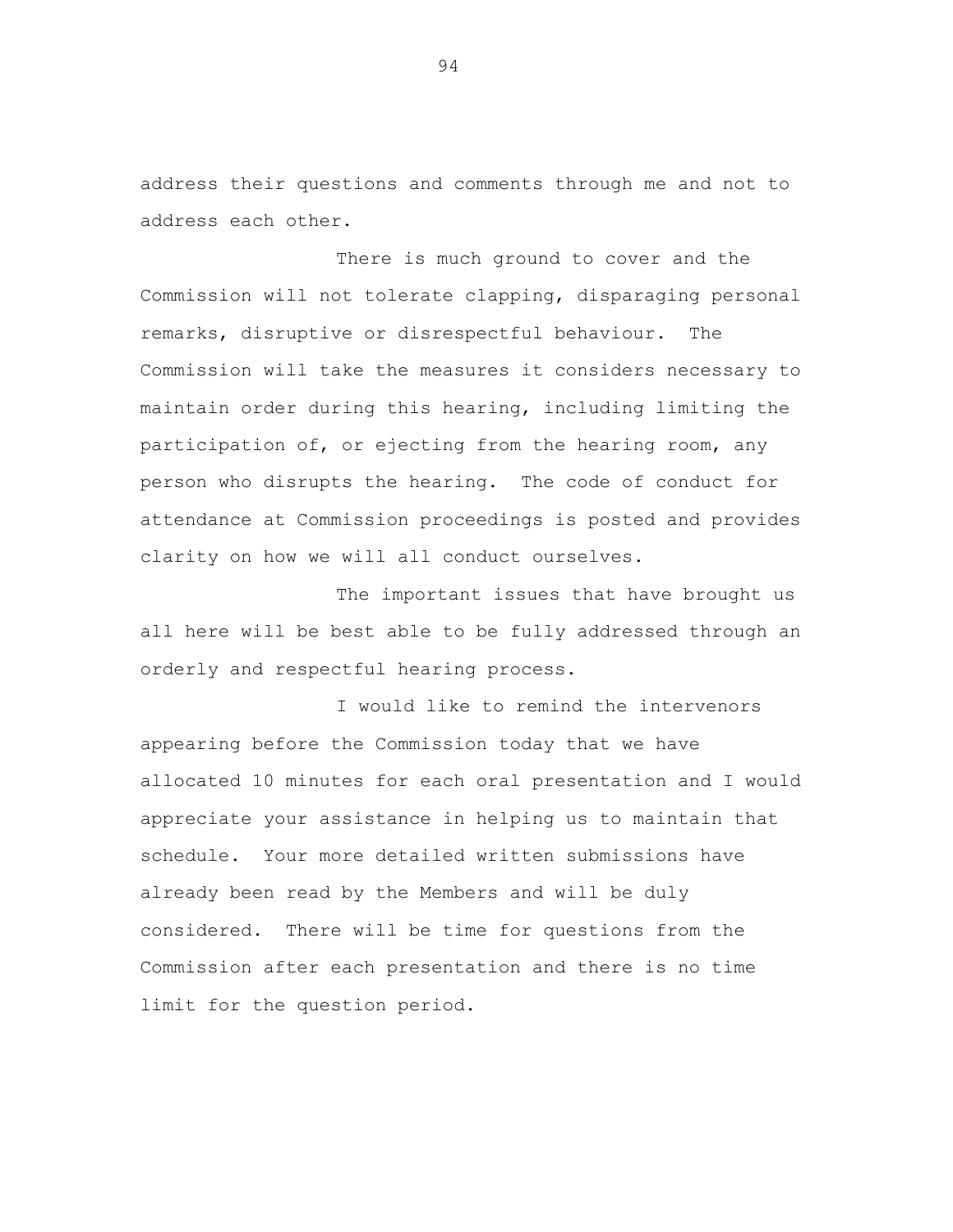To help you in managing your time, a timer system is being used today. The light will turn yellow when there is one minute left and turn red at the 10-minute mark.

The first presentation is from Ms Julie Dzerowicz, MP for Davenport, as outlined in CMD 20-H2.168. Ms Dzerowicz, the floor is yours. Thank

you.

**CMD 20-H2.168**

**Oral presentation by**

**Julie Dzerowicz, MP, Davenport**

**MS DZEROWICZ:** Thank you so much.

I just want to see, do I start the clock where do you start the clock? Okay, great.

Good morning. Before I begin my verbal presentation I want to thank the Canadian Nuclear Safety Commission, who I will now refer to as CNSC, for moving the location of the BWXT licensing renewal public hearings to the Davenport riding. My team and I worked really hard to make this happen. I just want to say thank you so much for listening to us. I wanted to make sure that this was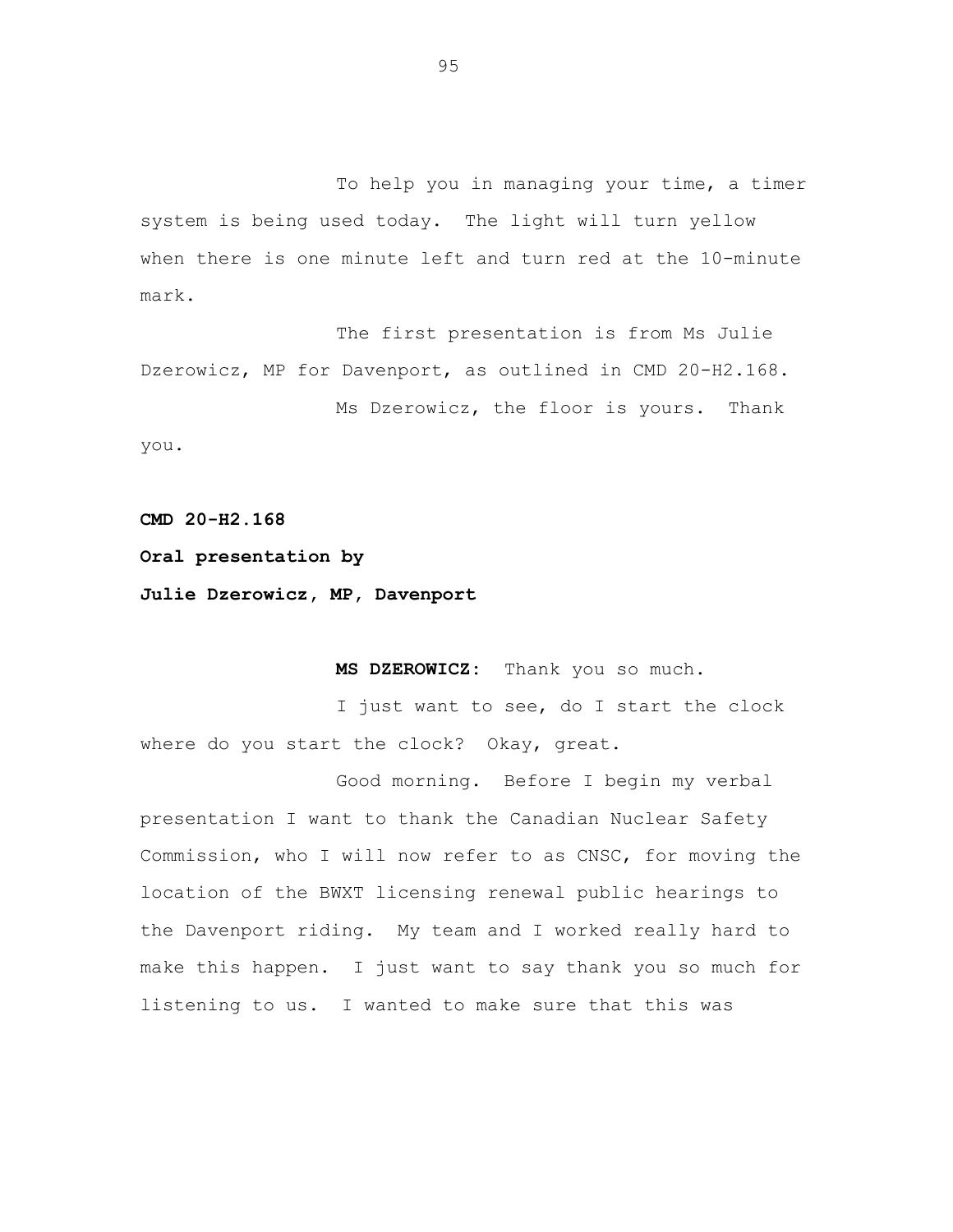accessible to the Davenport community. I am very, very but grateful for the extra efforts that were made by your team.

I also want to thank Casa Do Alentejo for agreeing to host the sessions here over the next two days. Casa Do Alentejo is part of the amazing Portuguese community that is the largest ethnic group in my riding of Davenport and the space is usually meant for big parties, but we are really happy that it is being used today for something far more important -- well, serious and very important, not far more important, but important and serious.

And finally, I want to warmly welcome the Commission and the entire CNSC team here today and thank you for the opportunity to be an intervenor this morning.

I will spend the majority of my next 8 minutes and 56 seconds outlining my recommendation re the BWXT request to renew their licence based on key concerns raised by the Davenport community.

My recommendation is that should CNSC renew BWXT's licence, it is the final renewal of the licence and that BWXT begins thinking about their shift to a different location.

Since I moved into this riding over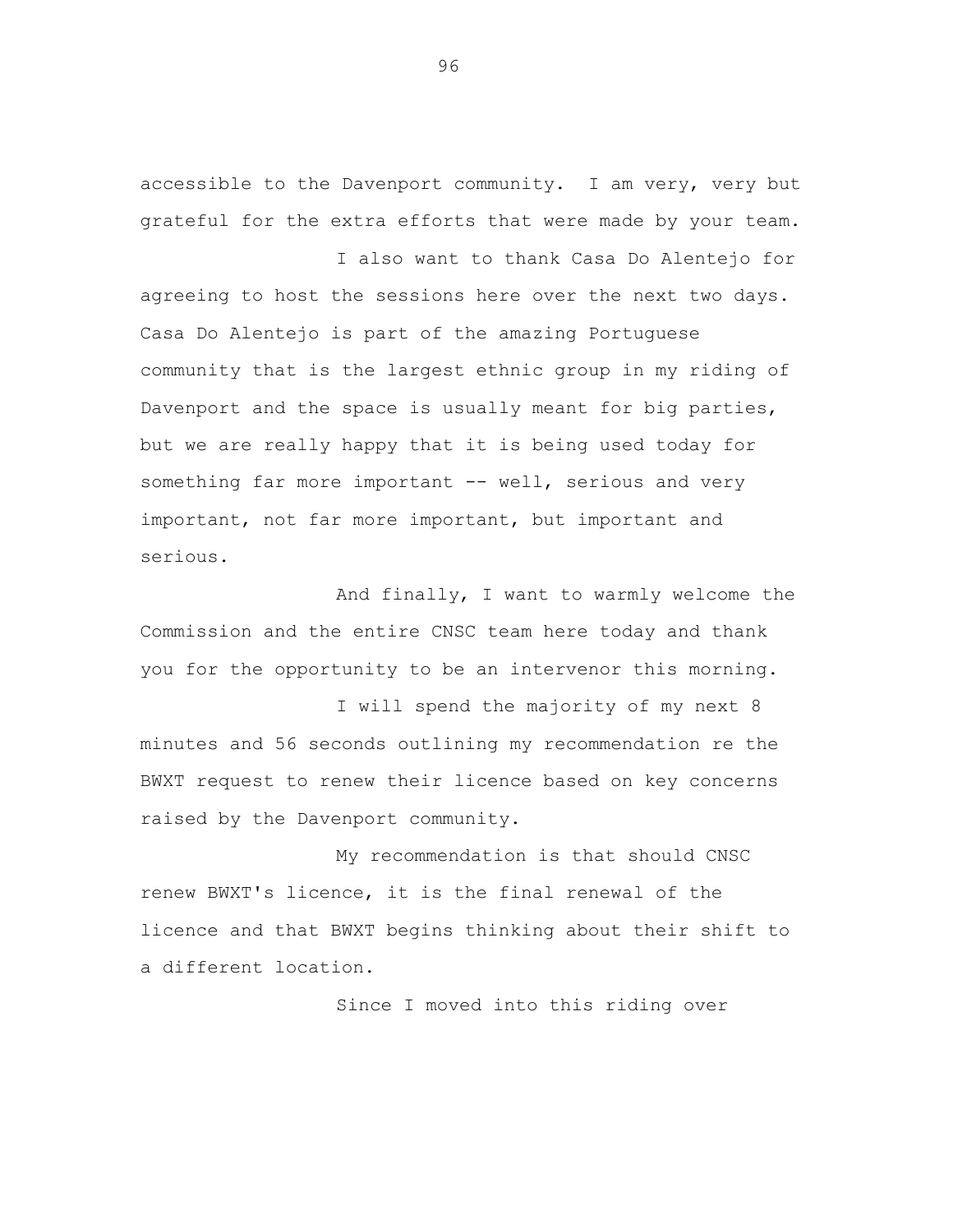15 years ago, this facility has been a source of anxiety for the community and since I was elected over four and a half years ago I have heard over the years a steady stream of concerns about the safety of pollutants by local residents.

I have met with the company, with BWXT, I have met with its leadership, with its representatives. I have inquired about safety standards, about the monitoring of pollutants. I have inquired about the safety of the facility and its operations and asked after any emissions testing being done, whether it's at the federal, provincial and municipal levels.

Any and all testing that has been done, to my knowledge, has shown that any emissions released is miniscule and well below designated safety levels. There have been no major or minor safety incidents and the company has operated safely in this community for over 50 years.

And so why am I recommending that should the licence be renewed by CNSC this be the last renewal? Due to the nature of the industry, the BWXT plant triggers anxiety in the surrounding community as it is in a dense urban area. Residents do not see it as a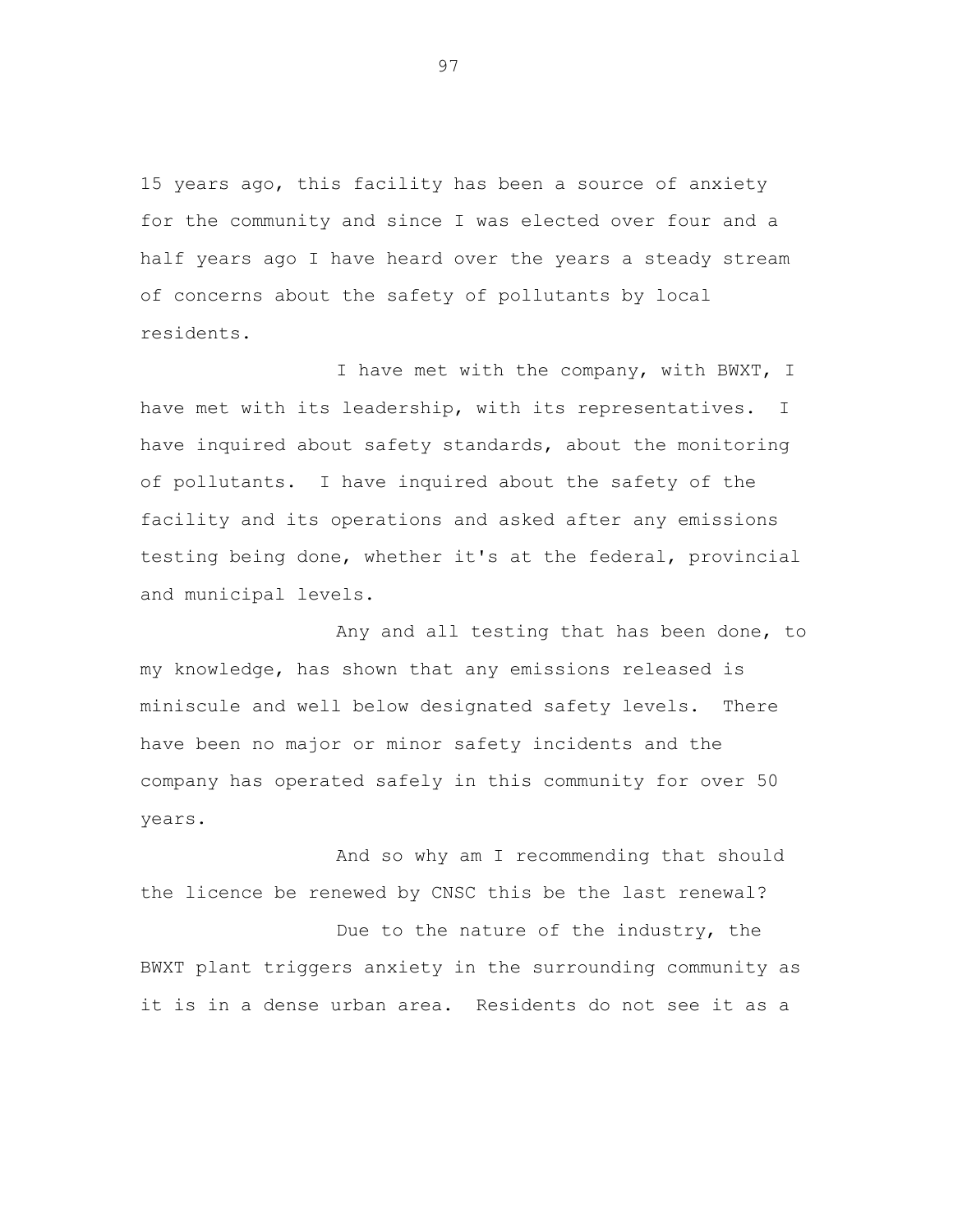regular manufacturing plant but as a nuclear facility.

They worry about the one time when an accident happens and something that shouldn't be released into the air is released into the air, or they worry about the one major safety mishap and how it will impact themselves, their health, the health of their family, the health of the community.

They worry about the increase of diseases and wonder about the collective impact of pollutants in our community and our city on our health and on our children's health. And just in my lifetime, cancer has moved from being one in a hundred to now being one in two.

These fears are perfectly understandable and no amount of information and placating will alleviate these fears.

I am not challenging the science and believe that there are strong safety standards and procedures in place to protect the public and workers. As mentioned before, every government level I have approached that has done any type of air, soil or emissions testing has indicated that any emissions results were minuscule and well within all and any safety standards.

Secondly, I also believe that where BWXT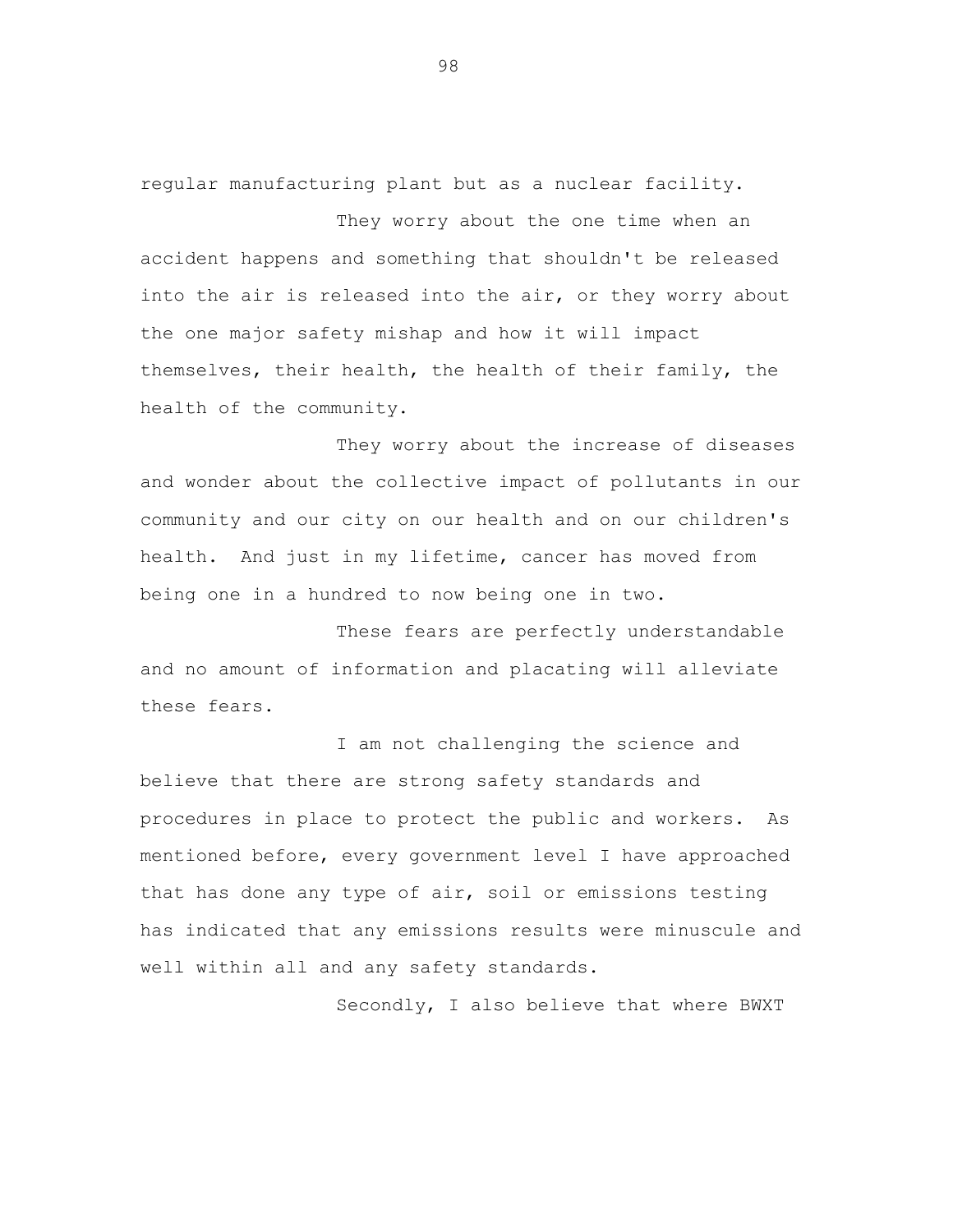is situated it is no longer the best use of the land and that the property is less suited as use as a uranium processing facility. The plant no longer makes the best sense in its current location and as the area continues to densify over time and it becomes less and less appropriate, especially with the new GO station hub coming into the area and greater expected residential density and growth, I believe it is in everyone's interest to search for a better location for this facility.

Also, it is important to plan ahead and give notice to BWXT as it does employ approximately 50 people and it is important for there to be a plan on how to transition workers to other jobs and opportunities.

Regardless of whether CNSC agrees to give just one more term to BWXT, or should BWXT continue to hold their licence in the many years to come, I ask for the following:

- Maximum transparency. BWXT has to be much better than they are right now in terms of information. A lack of information and understanding of what happens at BWXT breeds the anxiety already seen within the community and what I suspect you will largely hear over the course of today and tomorrow, and BWXT must make the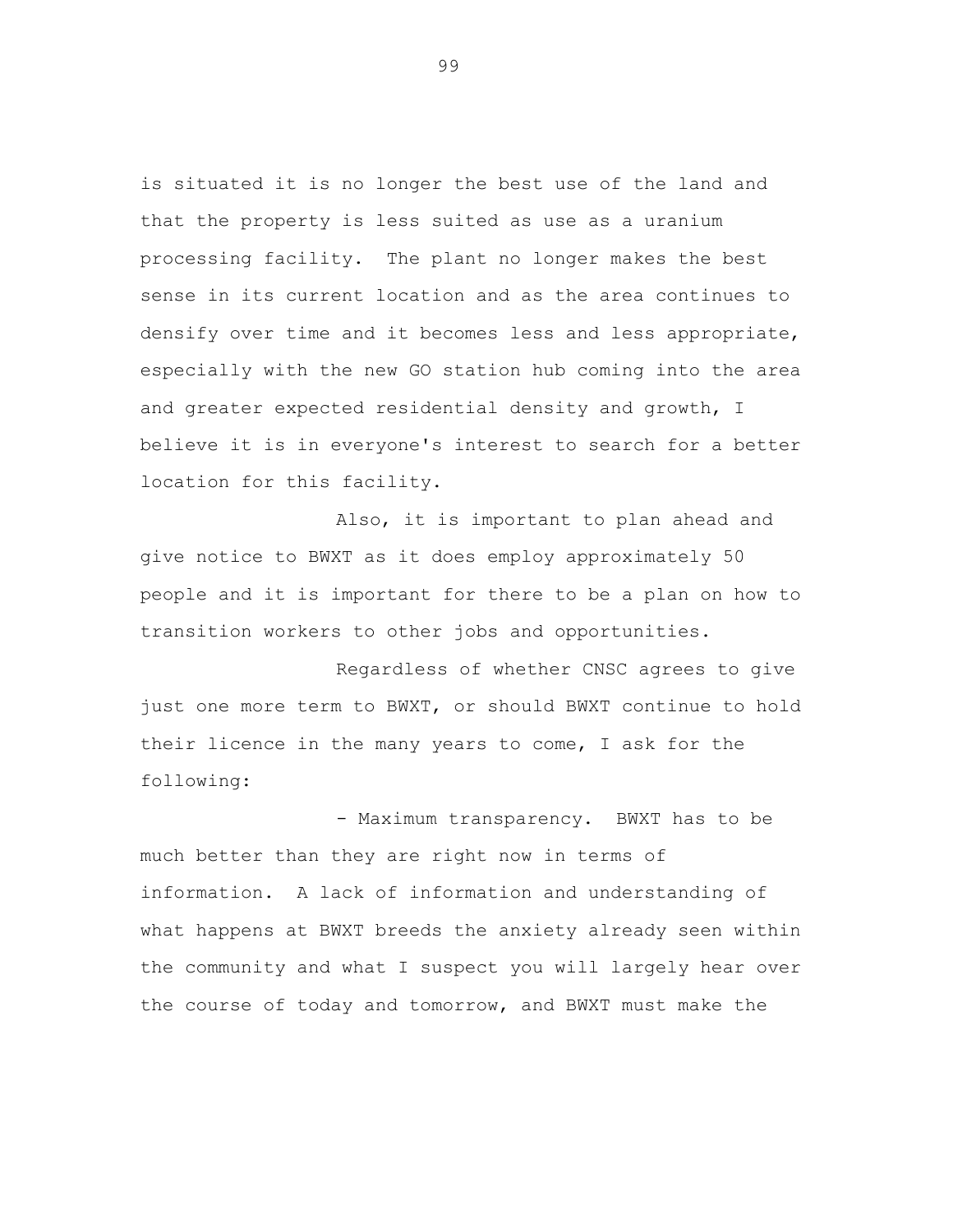effort to find ways of abating the community's concerns. - Fight against the misinformation that

arises in any information vacuum. All emissions testing and results and any epidemiological testing or results should be accessible and easy for the community to access and read and any other relevant information should be made easy and available to find.

The second thing that needs to be in place should there continue to be a licence is rigorous open discussion and outreach with the community.

I want to acknowledge BWXT's efforts thus far and they have been significant. They put out community newsletters to around 4,000 local residents; they host community barbecues; they have initiated the Toronto Community Liaison Committee with members from the local community, and I know that there is at least one member in the audience today and they have some outstanding members.

This is a great start, but much more needs to be done on an ongoing basis. There are still improvements that could be made to assure the community it is safe, given the unconventional location and nature of the BWXT facility.

CNSC also has a role to play here. It has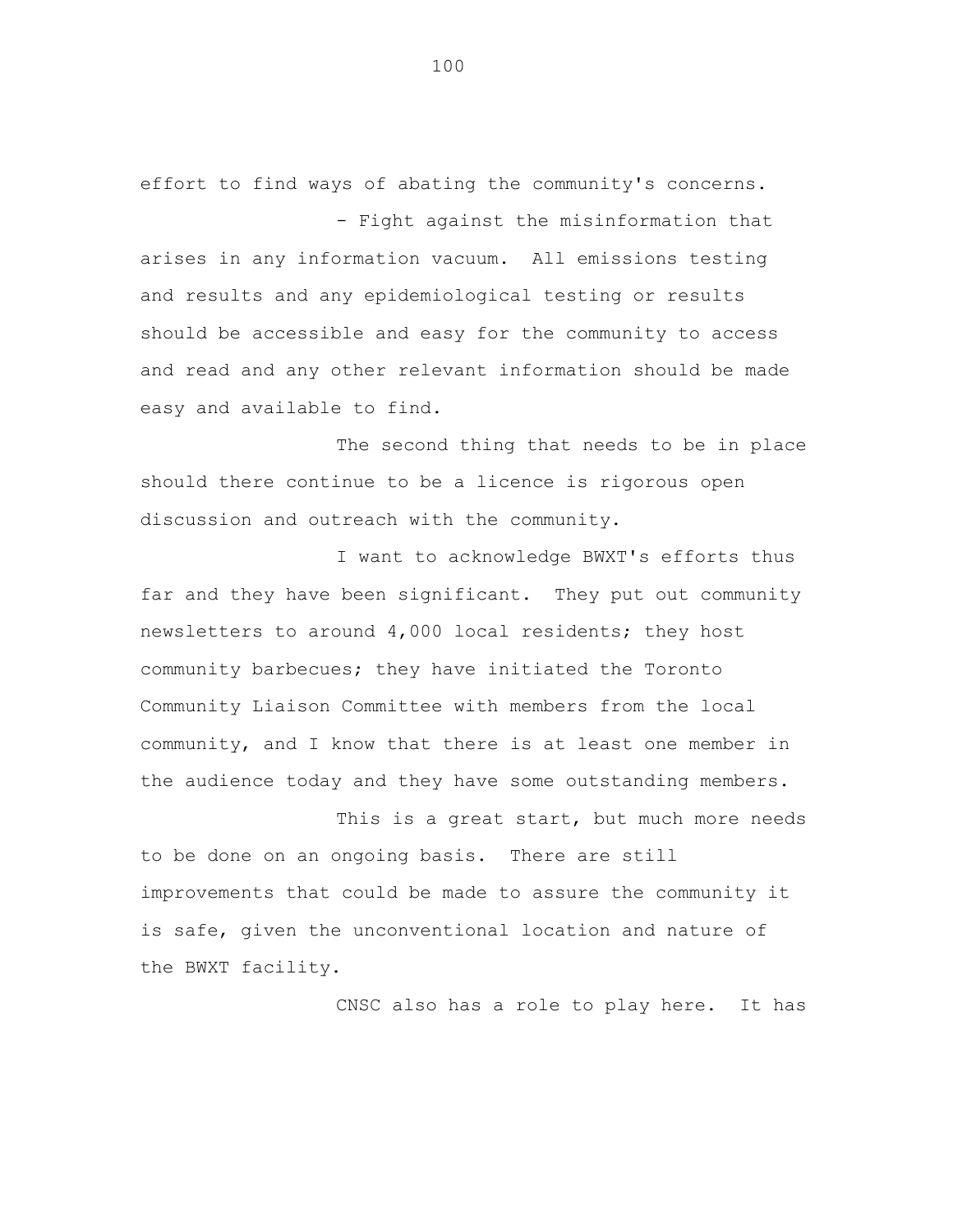begun, as mentioned in the earlier presentation, information sessions in affected communities, which are a good start, but they can be more robust, more community and resident-focused, so not so technical, explanations in plain language and done on a semi-annual or annual basis. The communications and outreach that the information sessions are also occurring could also be improved.

And the third part is accessible emergency planning. I understand that the details of the emergency plan might not be shareable with the general public for security reasons, but surely, BWXT and the CNSC should be able to share high-level details of the emergency plan with the community that will ensure the following:

> - that it has been signed off by the CNSC; - that it has been reviewed and signed off

by the fire department, the police department, the Minister of the Environment and any other key bodies that need to be signing off and are part of the creation of these types of plans.

The community should be assured that any type of emergency plan is best in class and is able to deal with any safety incident, big or small, and that they are protected and their homes are protected.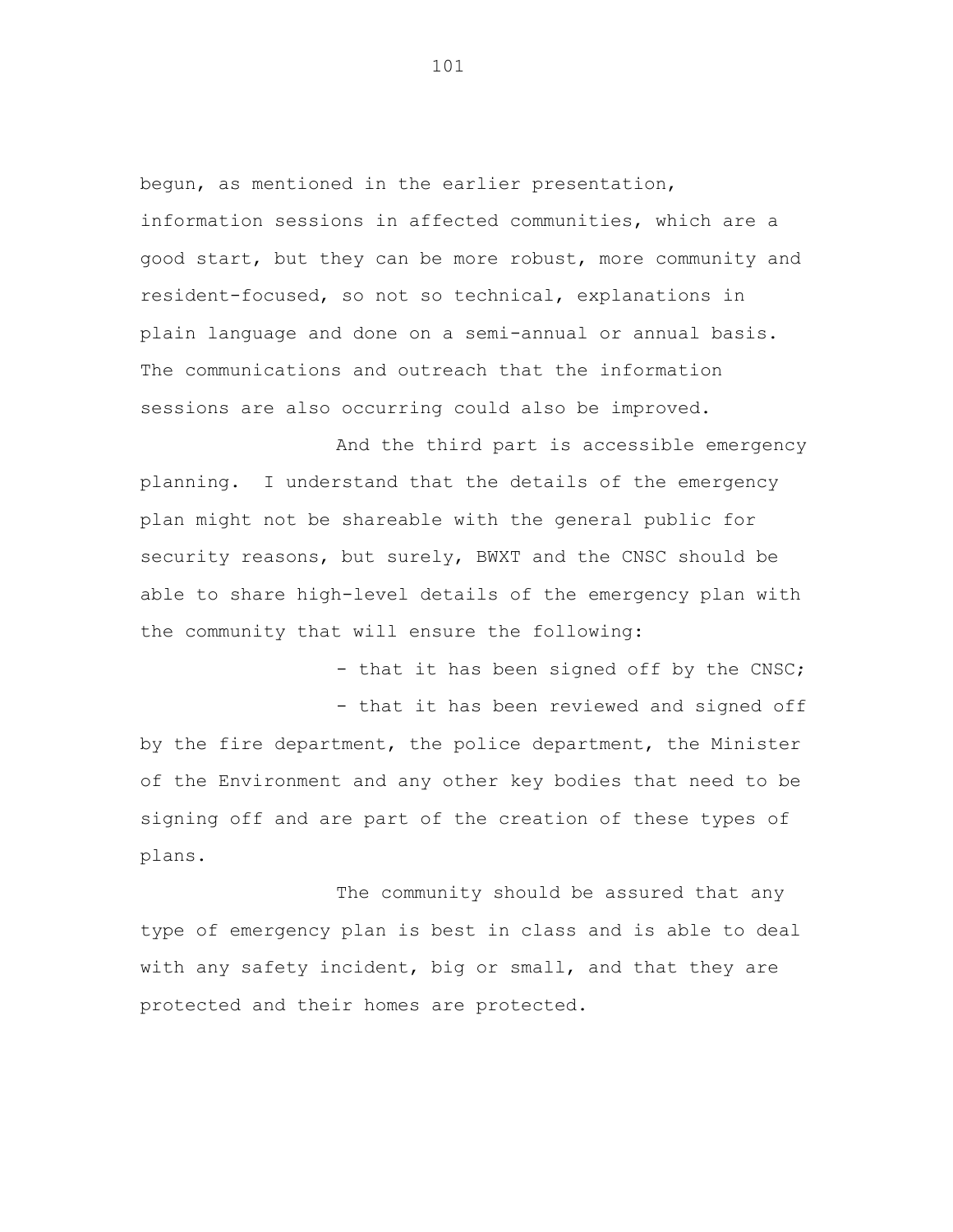So, in closing, there is no scientific evidence to show that BWXT poses a safety risk to the local community. I'm part of a federal government that believes in evidence-based decision-making and informing the public as clearly and as transparently as possible, but BWXT no longer makes sense in its current location as the area continues to densify and the property is less suited for use as a uranium processing facility.

For whatever period of time it continues to be in Davenport, it is important to ensure maximum transparency from BWXT and CNSC, rigorous open discussion and outreach with the community, and accessible emergency planning.

I want to thank you for the opportunity to present this morning. I want to thank you for your efforts and for the important work that you do and I am now happy to take any questions that you may have.

**THE PRESIDENT:** Thank you very much. And a special thank you for facilitating our hearing in this particular facility that allows us to be within the community. So thank you.

We will open the floor for questions. Dr. Demeter...?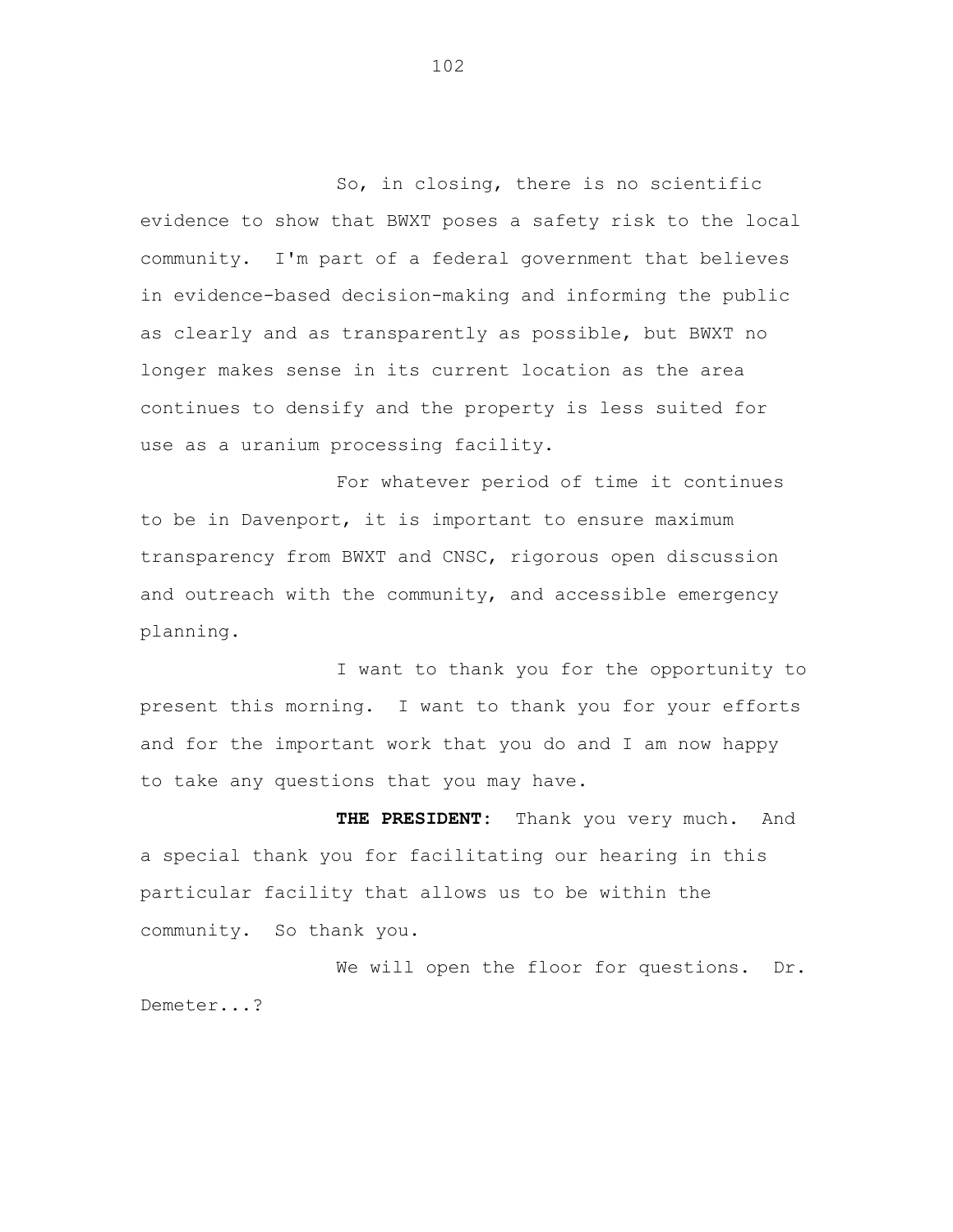**MEMBER DEMETER:** Thank you very much for your intervention.

You raise a point that is threaded throughout all the interventions and I am looking as well for how to deal with that issue or think about it and I think as an MP you may have some unique insight. So you made two statements, one that there is no scientific evidence of significant risk --

**MS DZEROWICZ:** Yes.

**MEMBER DEMETER:** -- and then the other time you said there is a huge anxiety issue related to the location.

**MS DZEROWICZ:** Yes.

**MEMBER DEMETER:** You may know better than others the jurisdictional issues of the *Nuclear Safety and Control Act*, what our parameters are. How do we deal with -- how would you suggest we deal with the anxiety component, given the parameters of what our mandate is?

**MS DZEROWICZ:** So to be very fair, I probably don't know -- I think there was a wonderful reading of the scope and the mandate of the Commission today by Ms Velshi at the beginning, so I will confess I am not as clear on all the parameters, but I will answer your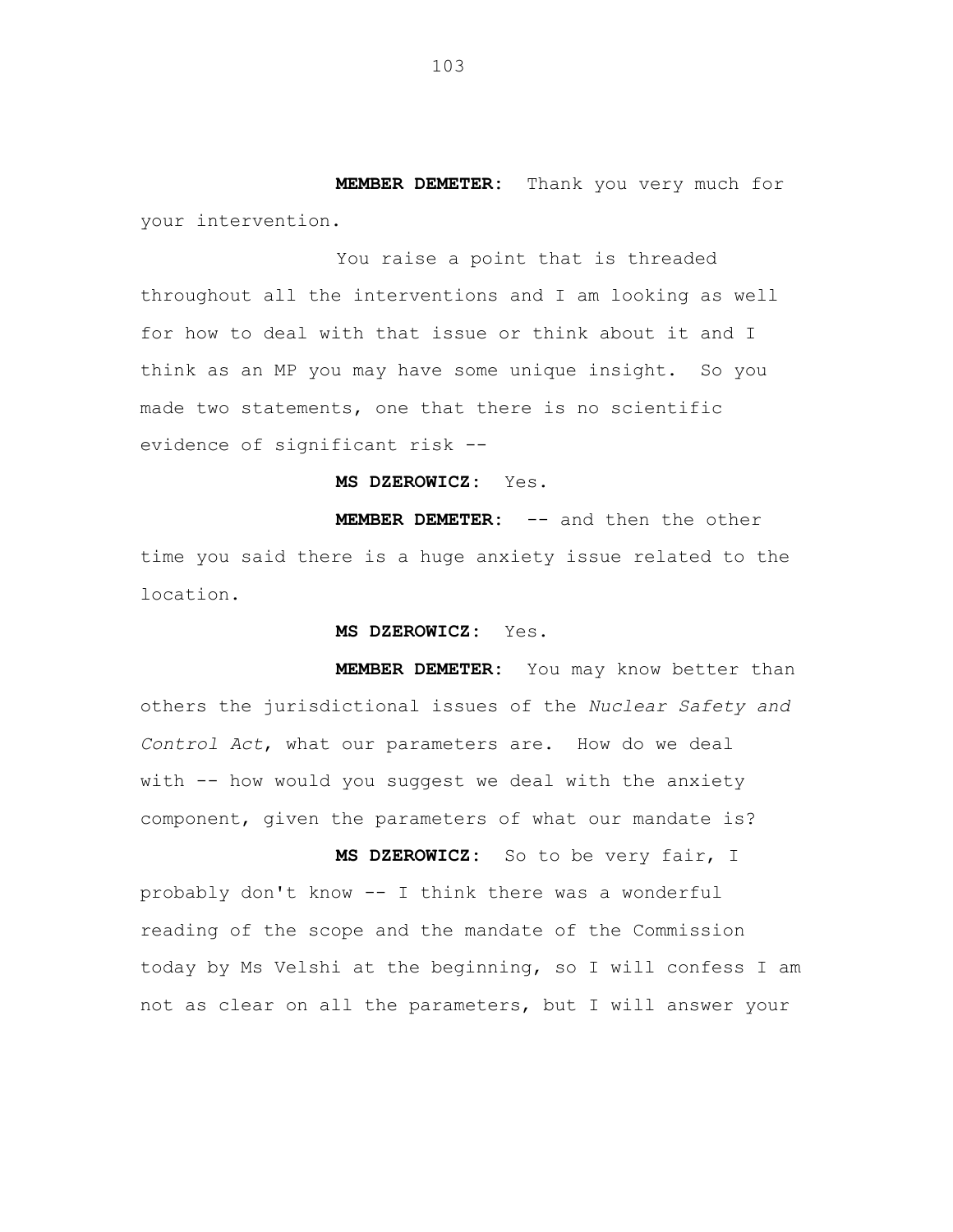question to the best of my ability.

I think we have to make the results as plainly -- as accessible and as plainly spoken to the community. So I don't know whether it's on the CNSC website, I don't know whether it's on the BWXT website, whether it's on both websites, whether it's something I can even put on my own website. I can say, "Here are all the soil/air testing that's done on an ongoing basis, here is how often it actually happens, here is..."

I'm not saying this correctly, but I grew up in this community, by the way, so I actually grew up at a time where this community was mostly industrial. It was paint factories and chemical companies and there were really bad smells here. My grade school was exactly a kilometre away from BWXT on Franklin Avenue. So I know this area. And it was a time where there was a lot of worry around the pollutants in the air.

I mention all of that because I think generally the public is right to be concerned when they say, "Well, what is the collection of all the pollutants that are in the air and is anyone actually doing a study of all the pollutants in the air and how is it that they make sure that all of these things are taken into consideration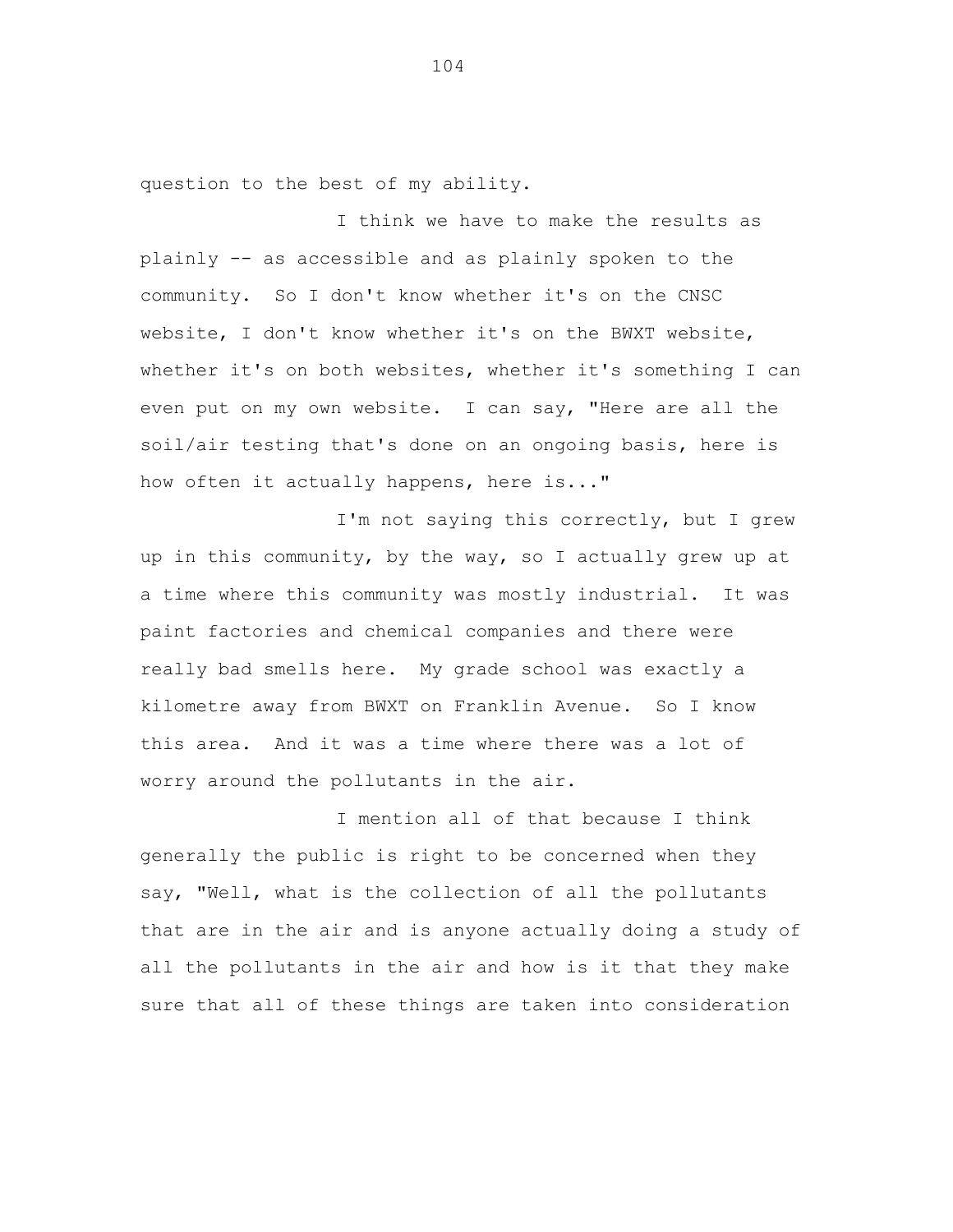and not individually just looked at?"

So for me it's just full transparency, as clear language as possible and as accessible as possible for the public. I think that's the best answer I can provide right now and I am happy to provide more answers if you have more specific questions.

**THE PRESIDENT:** Dr. Berube...?

**MEMBER BERUBE:** I just want to expand on the request for further communication. Is it a problem with the volume of communication? Because what we are hearing is that quite a bit is being communicated by both CNSC and the operator here in this case. What types of communication do you think are suitable for your constituents?

**MS DZEROWICZ:** So I think I mentioned a few of them. There was an information session that the Canadian Nuclear Safety Commission had here in January, had in the riding -- when I say "here", Casa Da Madeira -- and one of the key questions was the emergency plan. So they said, "Well, why can't we access the emergency plan?"

And so we followed up with that question. I believe we followed up with CNSC on that and the response back to us, "Well, from a security perspective we are not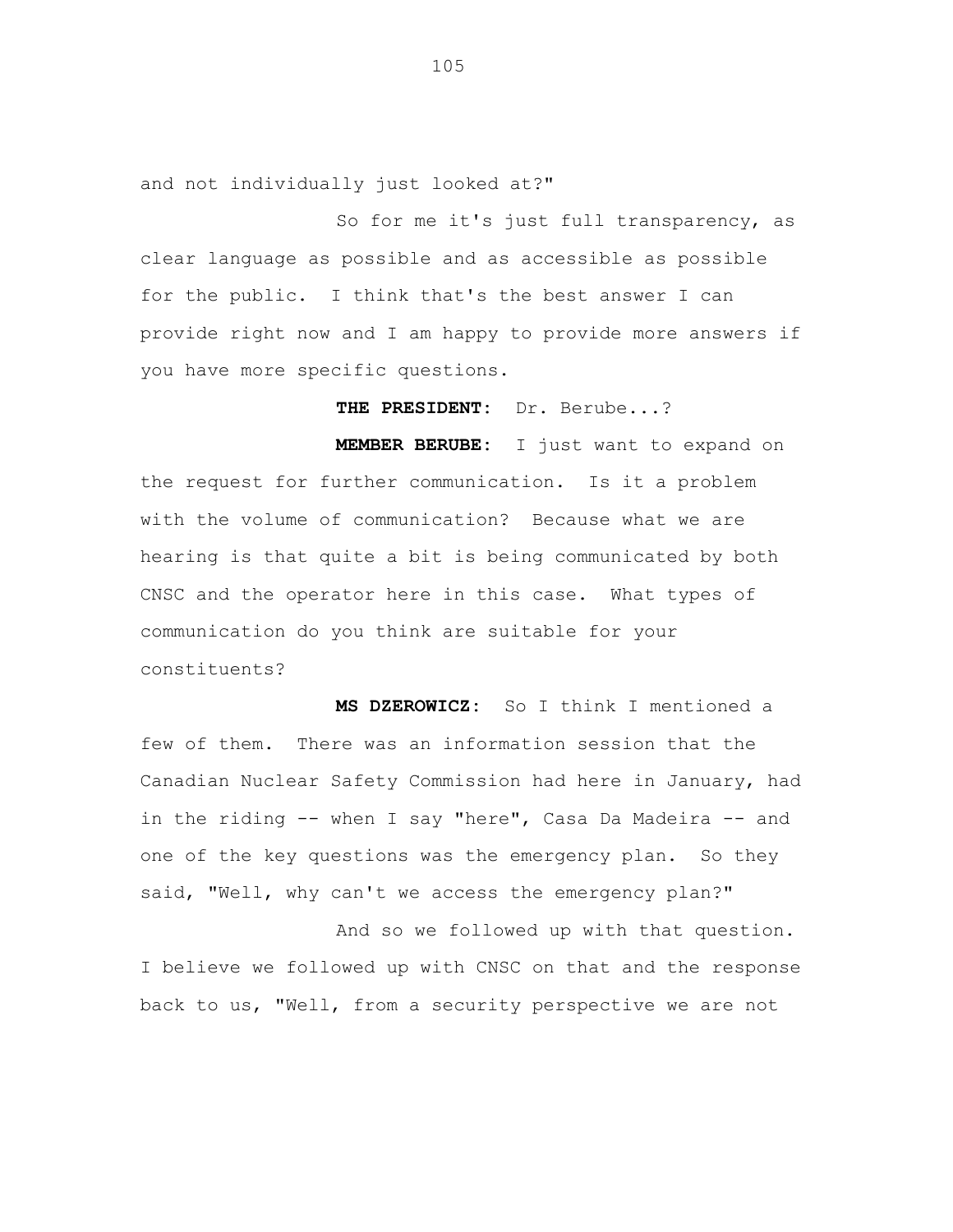able to divulge that information." And that's fine, but I do think that the community should be able to say, "Here is everybody that we actually engaged in coming up with an emergency plan for the community, here is everybody that has actually signed off on it. We have -- it is a best in class plan, emergency plan for the community and we have taken into account anything that has to do with fire, possible accidents, anything that might impact your families and anything that might impact your homes." I honestly think that as much information as you can give.

So if we can't give for security reasons the full emergency plan, I think that we should ask ourselves what information can we give to the public that would alleviate their concerns, that would let them know that it has been thought about, it has been fully planned, we have used every possible person that needs to be involved in this type of planning, it is best in class and it is updated on an annual basis, if that is what is actually done.

So that's just an example. I didn't know there was an epidemi... How do you say it, epidemiology? If you say it once, I will say it properly.

**THE PRESIDENT:** Epidemiological.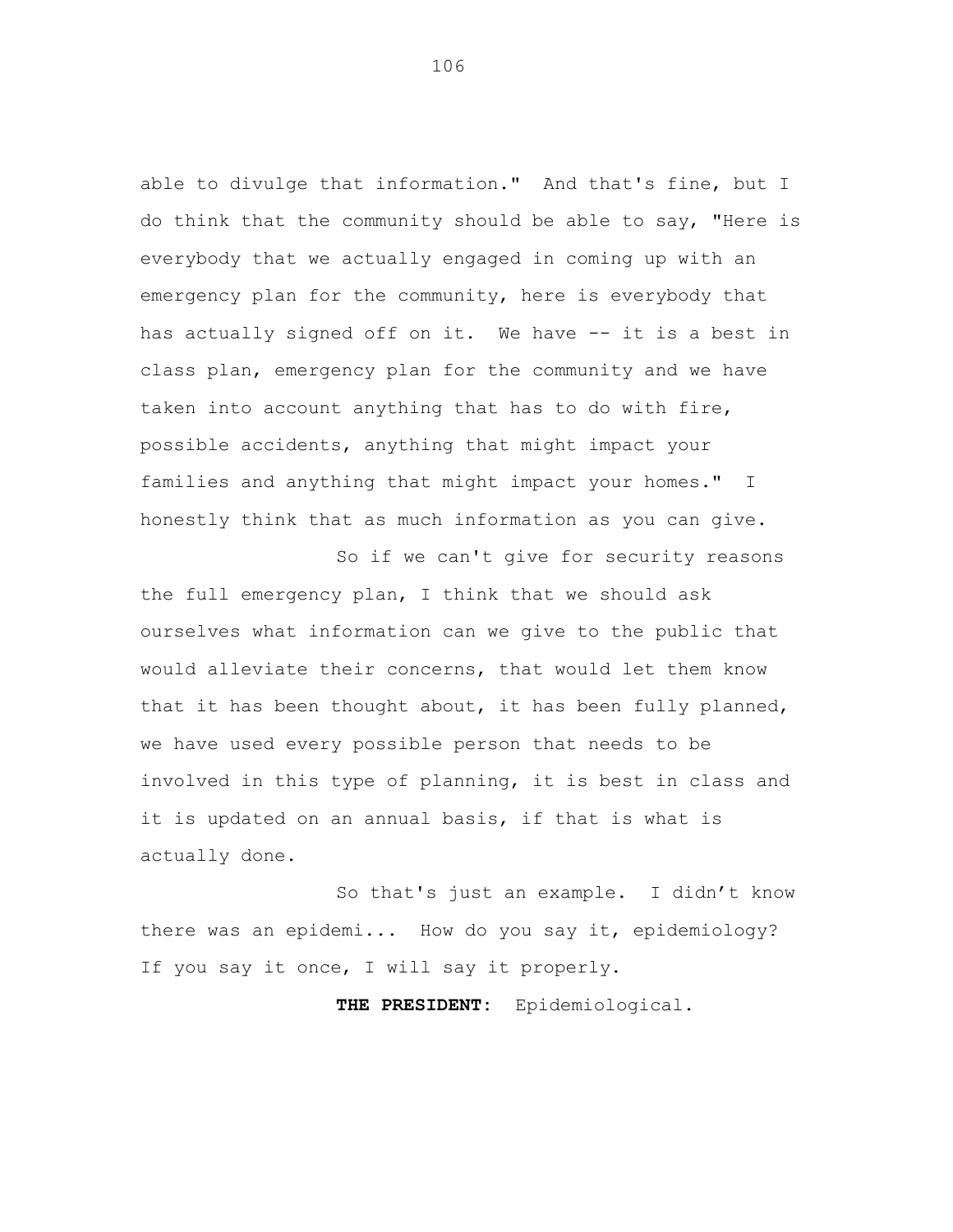**MS DZEROWICZ:** Epidemiological test. I didn't know that that was happening. I'm glad that is happening, but I think the public would love to know that, that we are actually thinking about that. And we should first define it for the public, which the way I define it is we are looking at the collective amount of pollutants that are in the air and we are looking at what might be the impact on humans sort of in the area. So I didn't know that was happening.

I think that as much as we can make available to the public -- and the questions are the same. The questions that I heard 15 years ago are still the same questions that I heard four years ago, the questions I hear now. You know, are you testing the air, are you testing the soil, what happens if there is a big fire at BWXT, you know, what is the emergency plan that is in place? It is all the same questions.

So to me, if we just have those very plainly put out, again at CNSC, at BWXT, even on my own website, I think as accessible as possible to the community, I think that that would be helpful.

**THE PRESIDENT:** I think those seem very reasonable requests. Maybe I will start with BWXT on your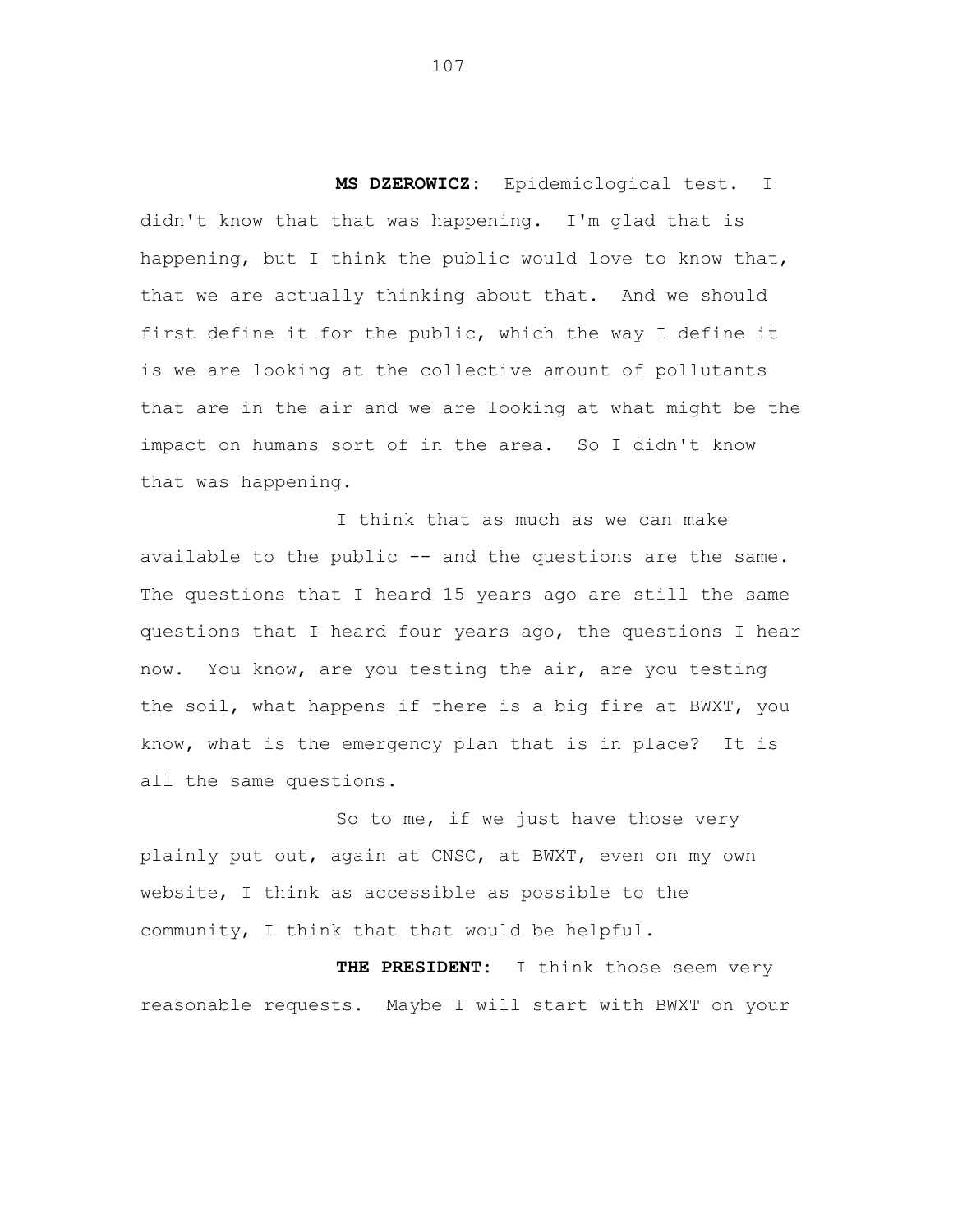response, particularly around emergency plans and what can be made available to the public.

**MR. MacQUARRIE:** It's John MacQuarrie, for the record.

So we agree that we can do a better job at being more transparent about our operations in general and specifically with regard to emergency planning. We think we can do a better job and I think recently we are doing a better job of adding that information into our information sessions and website. So as long as it doesn't compromise security, we will commit to maximum transparency of that type of information about our operation.

**THE PRESIDENT:** Can we use the emergency plan as a specific example and what is it that you can have made available. The intervenor has identified some basic elements that would provide reassurance to members of the public and, as I said, to me that sounded pretty reasonable. Is there kind of a summary document that you can provide and put it on your website or the different websites, that can provide that reassurance?

**MR. MacQUARRIE:** Yes. There is already a summary document on our website that has been recently added to our website, so I think that addresses most of the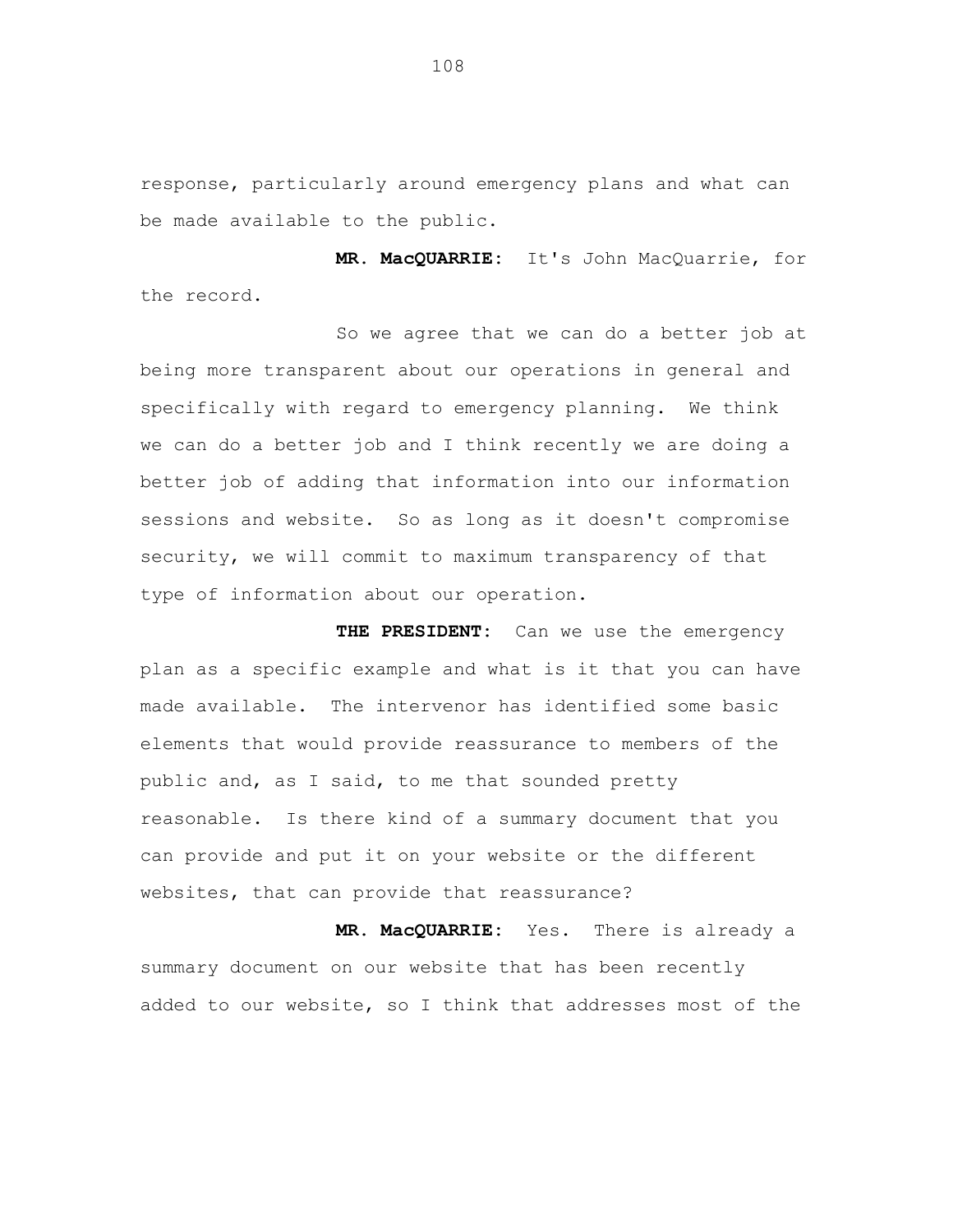points that have been raised, but we will confirm that.

**THE PRESIDENT:** I'm sorry, how long has that been on your website?

**MR. MacQUARRIE:** It was just added recently. I can't remember.

**THE PRESIDENT:** Okay.

**MR. MacQUARRIE:** Yes, just very recently.

THE PRESIDENT: Okay. So it's in response to the concerns that have been raised then?

**MR. MacQUARRIE:** It is. It is. And, you know, if that is not sufficient, then we are willing to look at what else we need to do to address any concerns that the community has.

**THE PRESIDENT:** And staff, any comments from you on the recommendations made about making the CNSC's information more accessible and understandable?

record.

**DR. DUCROS:** Caroline Ducros, for the

Yes, I agree it's a very sound recommendation. It's something that we are always trying to improve upon. There are certain tools that we have on our website. We have videos about radiation and the health of people in very public-friendly language, but evidently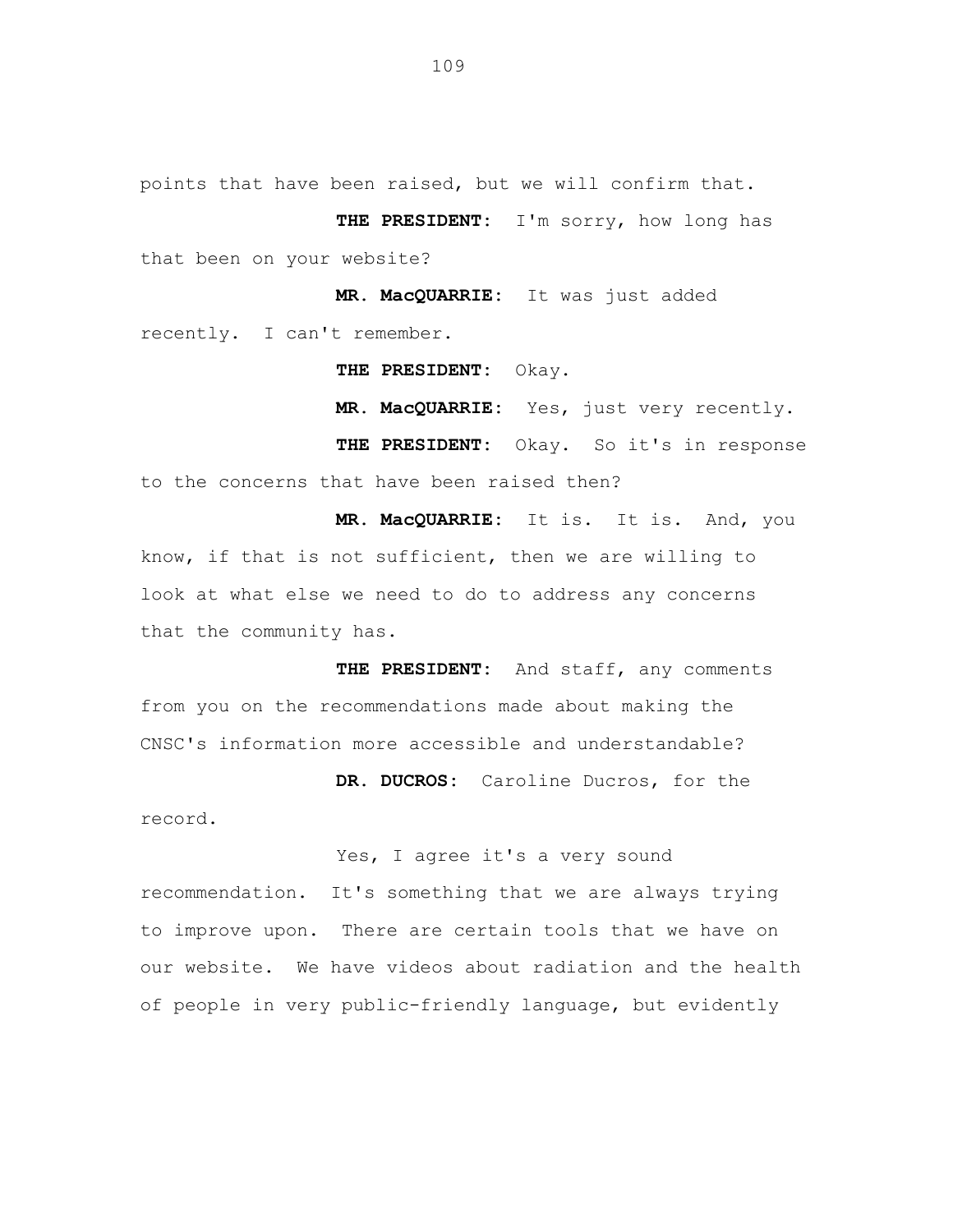that is not getting out to the people that it needs to get out to in a way that is working. So we will look to this hearing and the feedback that we have received to see how we can get more information.

But in terms of the epidemiological studies, they are all on our website and maybe we can encourage the licensee to have links to our website for that.

And in terms of the accessible documents such as the safety analysis or the emergency plans, we have encouraged BWXT to put versions of those that are not privacy-limited on their website. So we are happy to see that that has been done.

**THE PRESIDENT:** And is this something that you engage the Community Liaison Committee members on for them to review what has been considered and they provide their feedback in saying, "Yes, I think this will meet the community's needs," or maybe you need to make it simpler or easier to access?

**DR. DUCROS:** So CNSC staff do attend the Community Liaison Committee meetings. To answer your question, I am not sure whether we have received that specific feedback, but I think that would be an excellent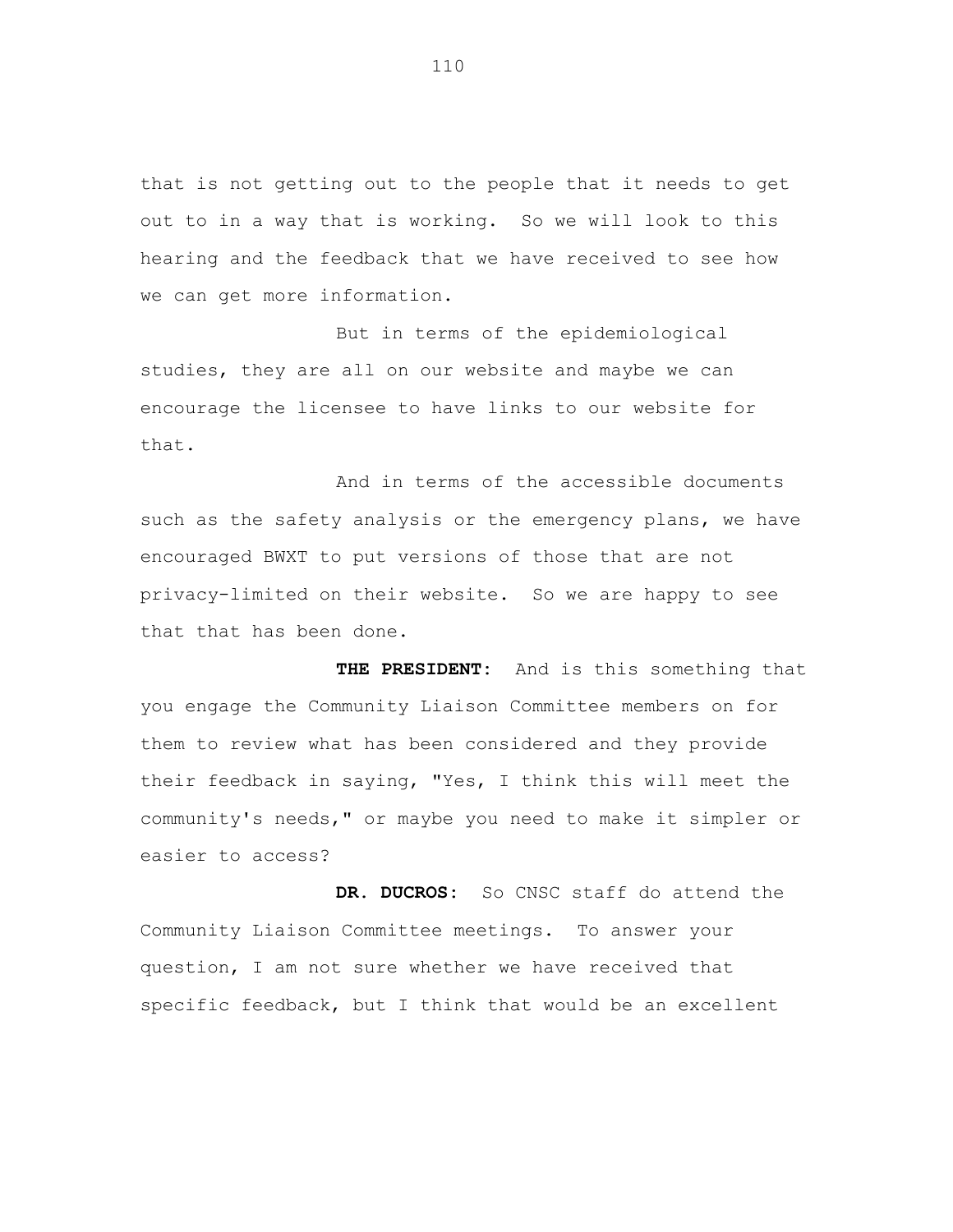mechanism for us to accept feedback on what methods would be best used.

**THE PRESIDENT:** Thank you.

Dr. Lacroix...?

**MEMBER LACROIX:** Thank you very much, Madam Dzerowicz, for this presentation. I enjoyed it.

My question is for CNSC staff. Is it possible to renew a licence and in the licence renewal to specify that is the last time that you renew the licence for this specific location? And the reason why I am asking this question is that I put myself in the shoes of a local resident and if I hear that this is the last time you renew this licence for this location, well, I may rejoice, I may say, "Well, that's a good thing", but on the other hand I might say -- I might suspect that there is something wrong with this installation and why didn't they shut it down right away? So I'm just curious.

**MS TADROS:** Haidy Tadros, for the record. So currently in our licence structure we do not specify if this is the last renewal of the licence. A licence is a permissible instrument, so we give permission to do something, an authorized activity for a period of time, and when that period of time runs out,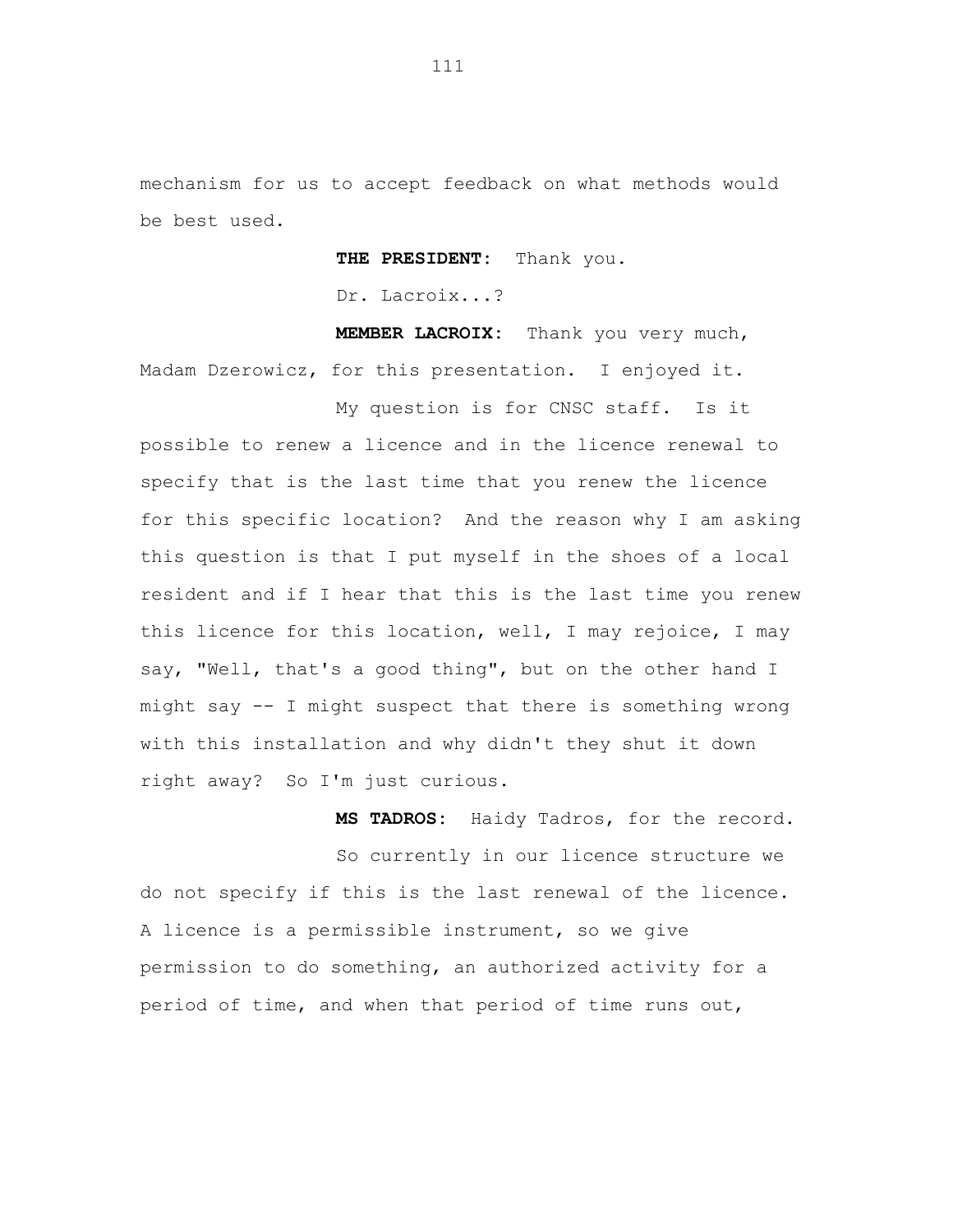depending on an application according to the Act, we would look at that information and assess what further instruments are needed through the licence.

> **THE PRESIDENT:** Dr. McKinnon...? **MEMBER McKINNON:** Yes, thank you.

We hear many times about the general fear of the public of most things nuclear, but on the other hand we will hear some interventions later about people who work at the plant and they don't share those fears and so there probably is common ground about, you know, what kind of information.

So I actually direct my question to the company. When you take on new employees and you show them the safety procedures and everything in the plant, they probably come from a stage of being generally fearful because they don't understand what is happening to one where they understand and a lot of those fears have been alleviated.

So the question is: Do you have any feedback that might be useful in this instance as to the type of information that does help to alleviate some of those fears of nuclear facilities that might be useful to share?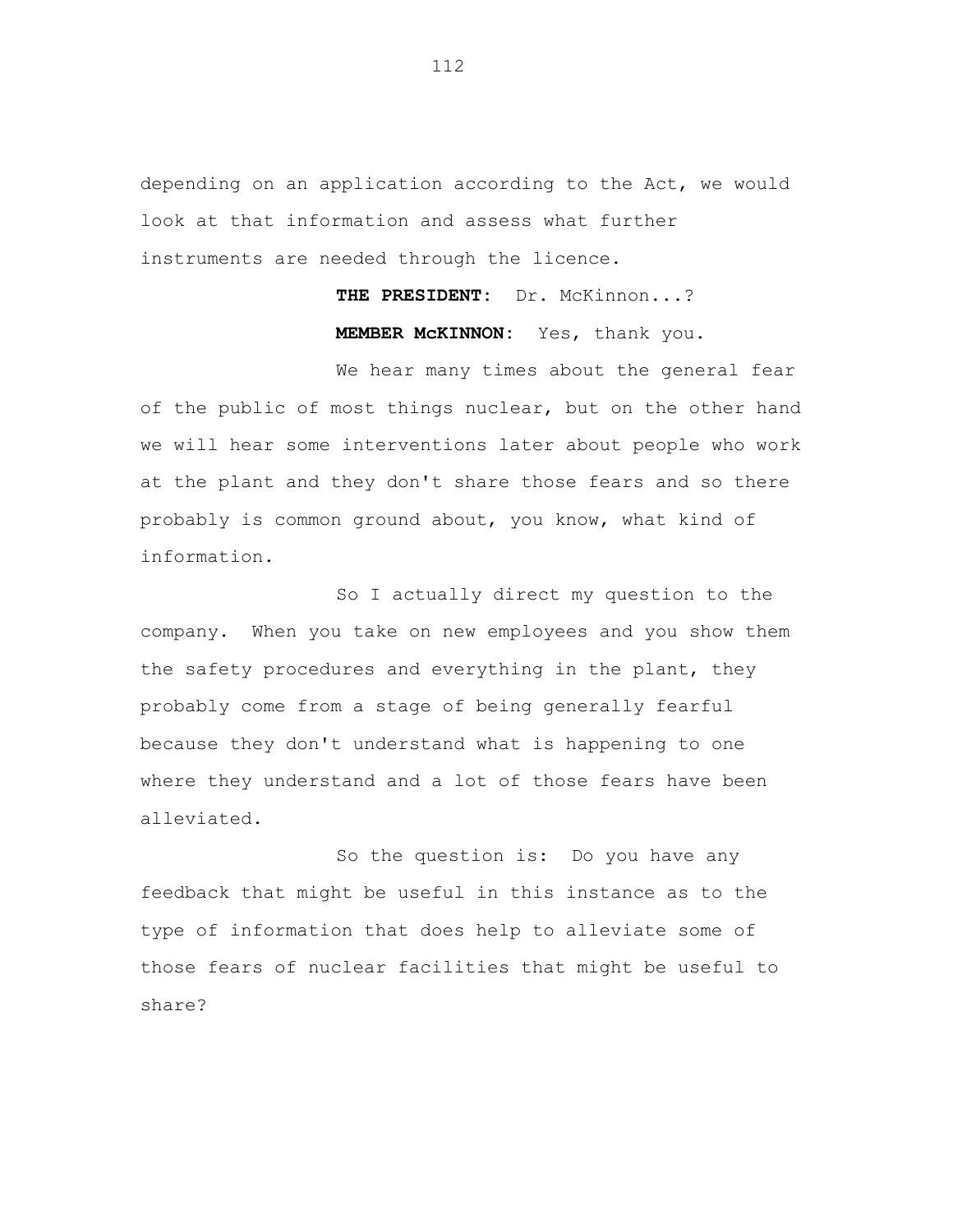**MR. MacQUARRIE:** It's John MacQuarrie for BWXT.

Yes, we do find that our employees are quite comfortable with our operations and they have many ways if they are not comfortable to express concerns with our operations, including internal mechanisms that are anonymous and there are external mechanisms. All our employees that are working doing manual operations are unionized and so they have union communication paths if they have concerns. So we feel we have a good environment to hear about any such concerns one way or another and we don't -- with regard to radiological issues or toxicological issues, we don't see those concerns.

It's difficult to say when employees apply and come to our company what they come with, so it's a little bit difficult for me to answer that part of your question, but we do find after we train them and give them the education they are quite comfortable with it. So I think there is, perhaps to your point, something there that we can use to better inform members of our community to give them the same comfort that our employees have. Thank you.

**MS DZEROWICZ:** Can I make a comment to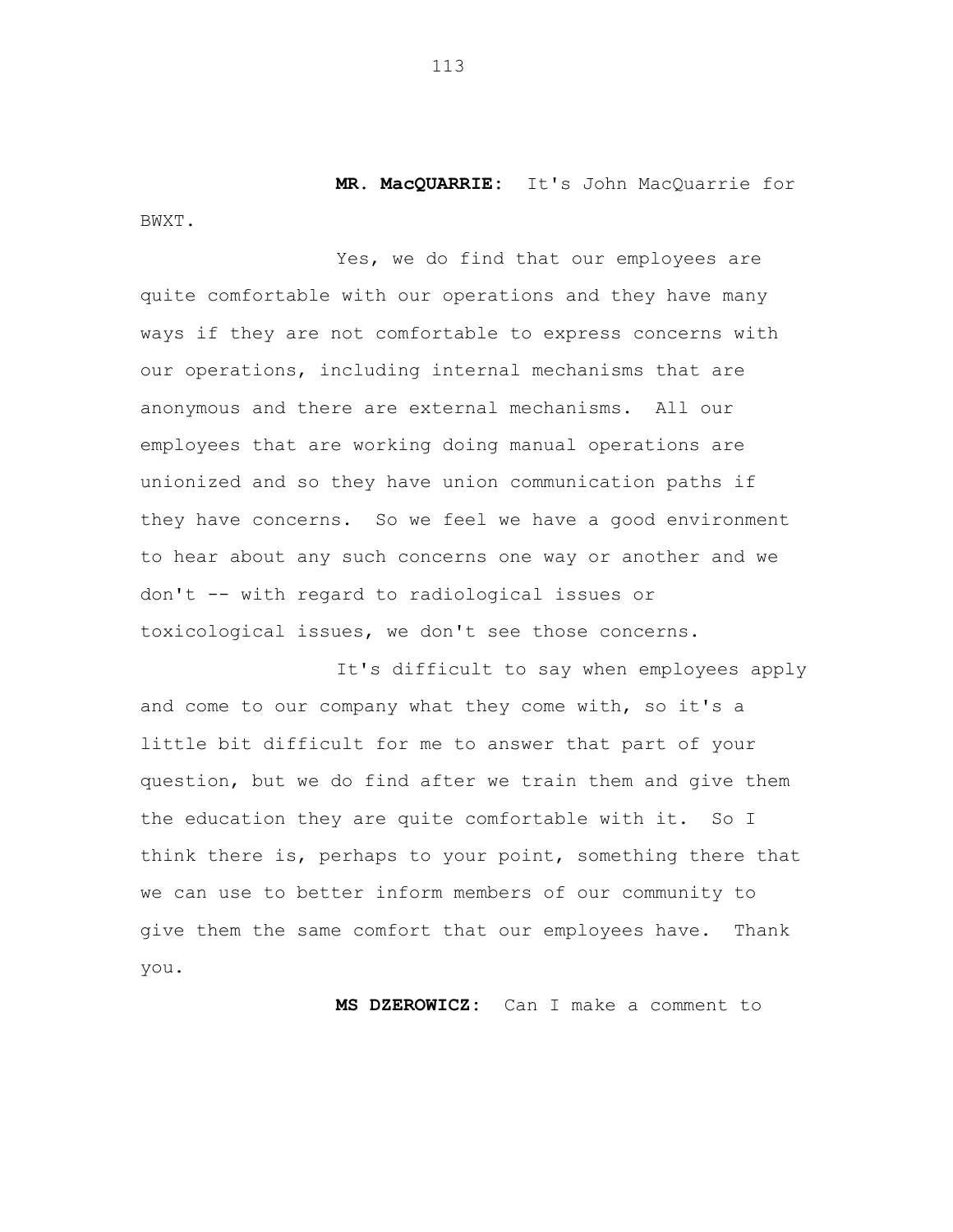that?

## **THE PRESIDENT:** Of course.

**MS DZEROWICZ:** I think the other point around information is -- and this is something I'm realizing also just in general as a politician, and I mentioned this point, fighting against misinformation that arises in an information vacuum. It is almost -- when there is misinformation that comes out, you almost have to be immediate in terms of tackling it. No longer can you just sit by the wayside and allow it to proliferate. It actually really breeds anxiety and fear, and I think we are just in an era right now.

I think part of my point also, it's not just, "Hi, we've posted some questions and answers on the website." It's also actively being on top of any misinformation or new news that are coming into the facility that needs to be distributed back out to the community. I think there is an active element that also needs to be identified here as well and it is important.

## **THE PRESIDENT:** Thank you.

A question for you, Mr. MacQuarrie. You shared with us your public polling results and I wanted to get your reaction to the fact that I think it was 30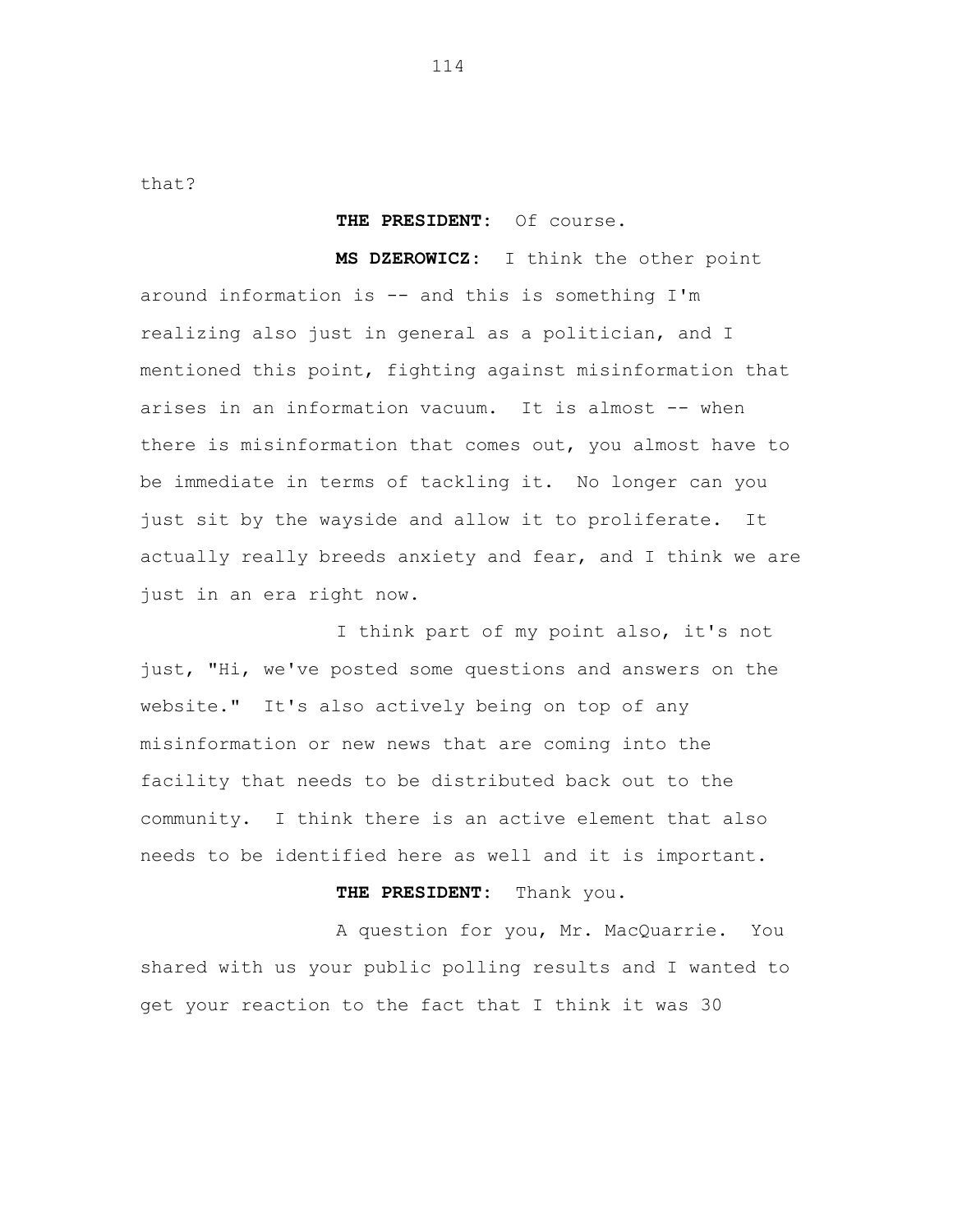percent for the Toronto area that were even aware of your facilities. What are you doing differently? Because you talked about your public information program, but you didn't say what you are going to do differently as a result of those public polling results. Anything you can share with us on how do you make sure there is greater awareness of your business and its operations?

**MR. MacQUARRIE:** It's John MacQuarrie, for the record.

So with regard to what we plan to do differently, we see an opportunity to utilize more communication channels better. So things like social media that have been mentioned I think are something that we could do a bit better job with. We think we can use our Community Liaison Committee more effectively in terms of who we can encourage to participate in that and how those individuals can reach broader groups more effectively and perhaps advise us better on how we can go about better informing the community. So those are a few of the things that we are working on to do better.

## **THE PRESIDENT:** Thank you.

Anyone with any more questions? You have the last word. Anything else?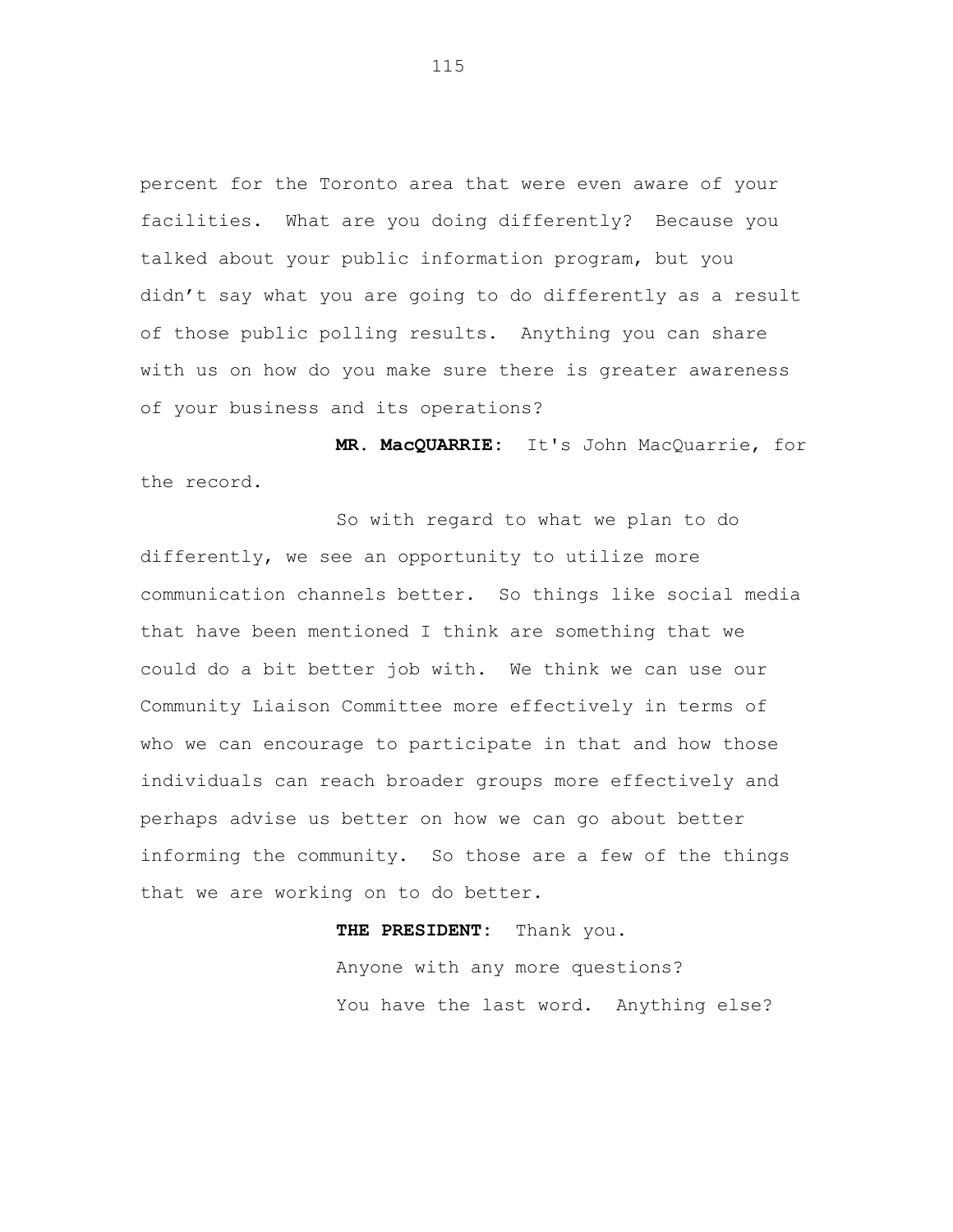**MS DZEROWICZ:** I think that, you know, based on your -- you made a statement at the beginning in terms of what the Commission can address and part of my presentation was around the plant no longer makes the best sense in its current location and my sense is that you are not able to really address that issue.

I just want to say to you as someone who personally grew up here, I went to grade school in this area, I saw it go from largely industrial to now largely urbanized and mostly it's residents. So the BWXT is a very rare case left in our community here, but I do think that is an important point to make. As much as it might not be a consideration of CNSC, I know that if there was a new application of BWXT into this community, it wouldn't even be considered. So I ask myself, if it wouldn't even be considered if it was just new into the community, why is it that we would consider renewing it on an ongoing basis?

So I appreciate you can't consider that, but I think it's important for me to mention. And I just thank you so much for your intelligent questions and everyone for their responses. Thank you.

**THE PRESIDENT:** Thank you. Thank you for your intervention.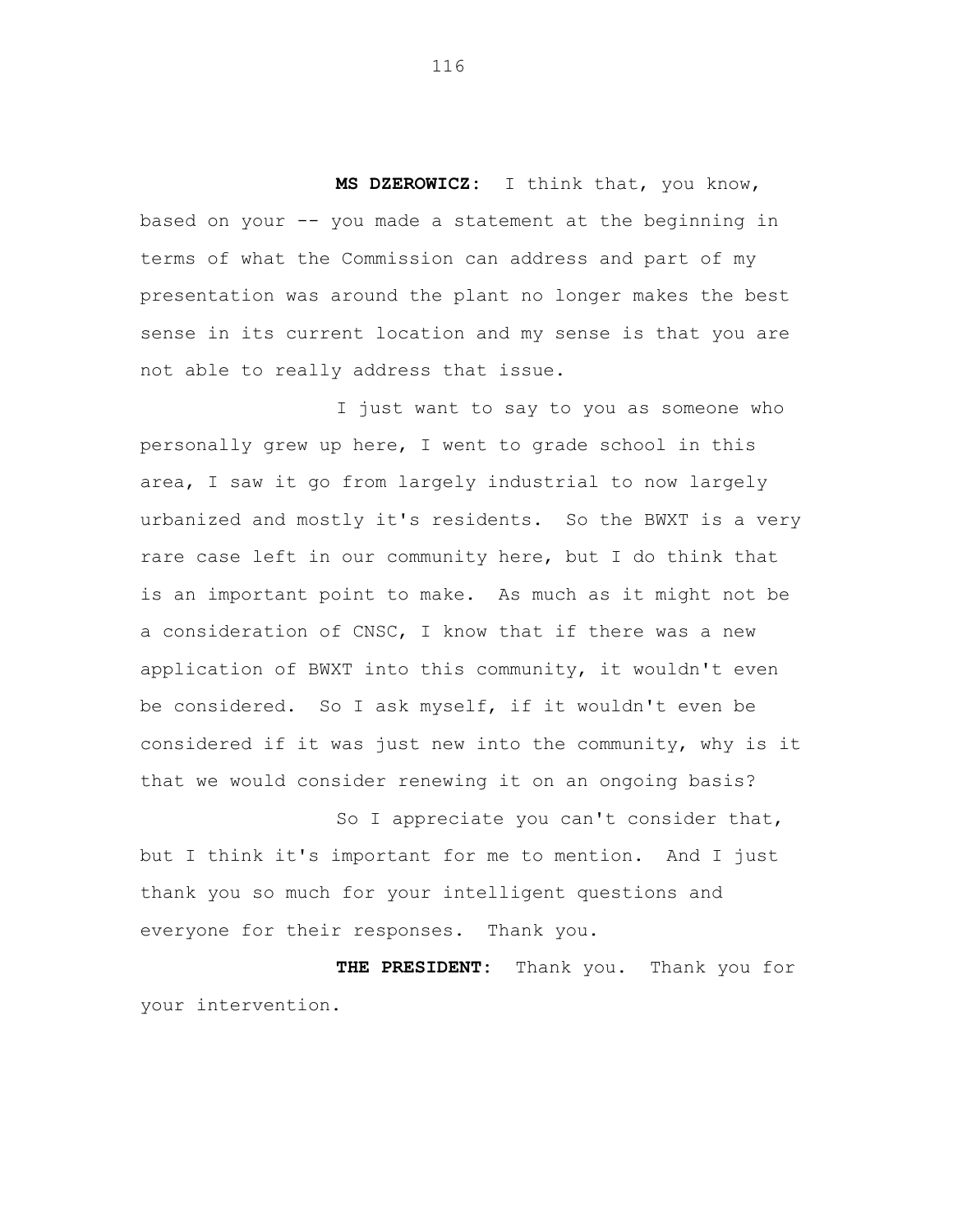--- Pause

**THE PRESIDENT:** The next presentation is from Safety Probe International, as outlined in CMDs 20-H2.33 and 20-H2.33A.

Dr. Helmy Ragheb will make this presentation.

The floor is yours, Dr. Ragheb.

**CMD 20-H2.33/H2.33A**

**Oral presentation by**

**Safety Probe International**

**DR. RAGHEB:** Thank you, Ms Velshi.

Thank you for the opportunity to speak before the Commission. For the record, I am Helmy Ragheb, a nuclear safety consultant with Safety Probe International. I am here to provide comments on the application to renew the licence for the Toronto and Peterborough BWXT facilities.

I have a 40-year career in nuclear safety in Canada, with contributions to nuclear safety research, nuclear safety design, and extensively in nuclear incident and accident investigations. I was also honoured to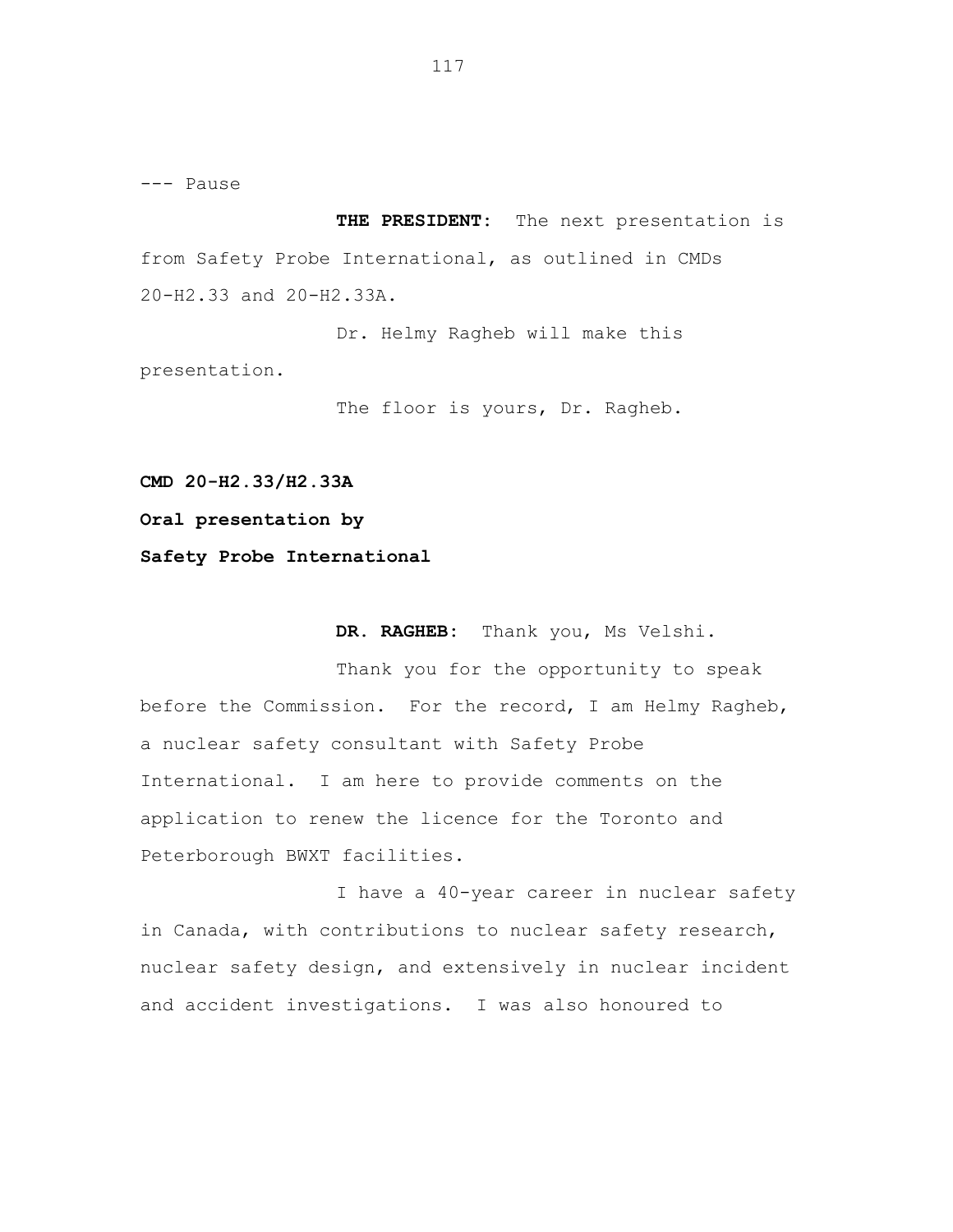represent Canada as a consultant for a period of 20 years in the international forums on operating experience such as the OECD and the IAEA.

In my presentation I will begin with my observations and comments on the information presented in the BWXT application regarding the Toronto facility, followed by observations on the proposed pelleting process at the Peterborough facility. I will then list the issues arising from my review of the submissions, followed by my recommendations for the Commission's consideration.

First, the Toronto facility. My first observation is on page 7 of the application, application of the BWXT, Item 2.2. There is a statement that reads:

> "...BWXT NEC also can periodically ship pellets to the United States of America for use in Boiling Water ... reactors"

If indeed BWXT intends to ship pellets for use in BWRs, these pellets need to be enriched since boiling water reactors can only operate using enriched fuel, possibly between 2 and 5 percent.

> This raises two questions: - Will the applicant within the requested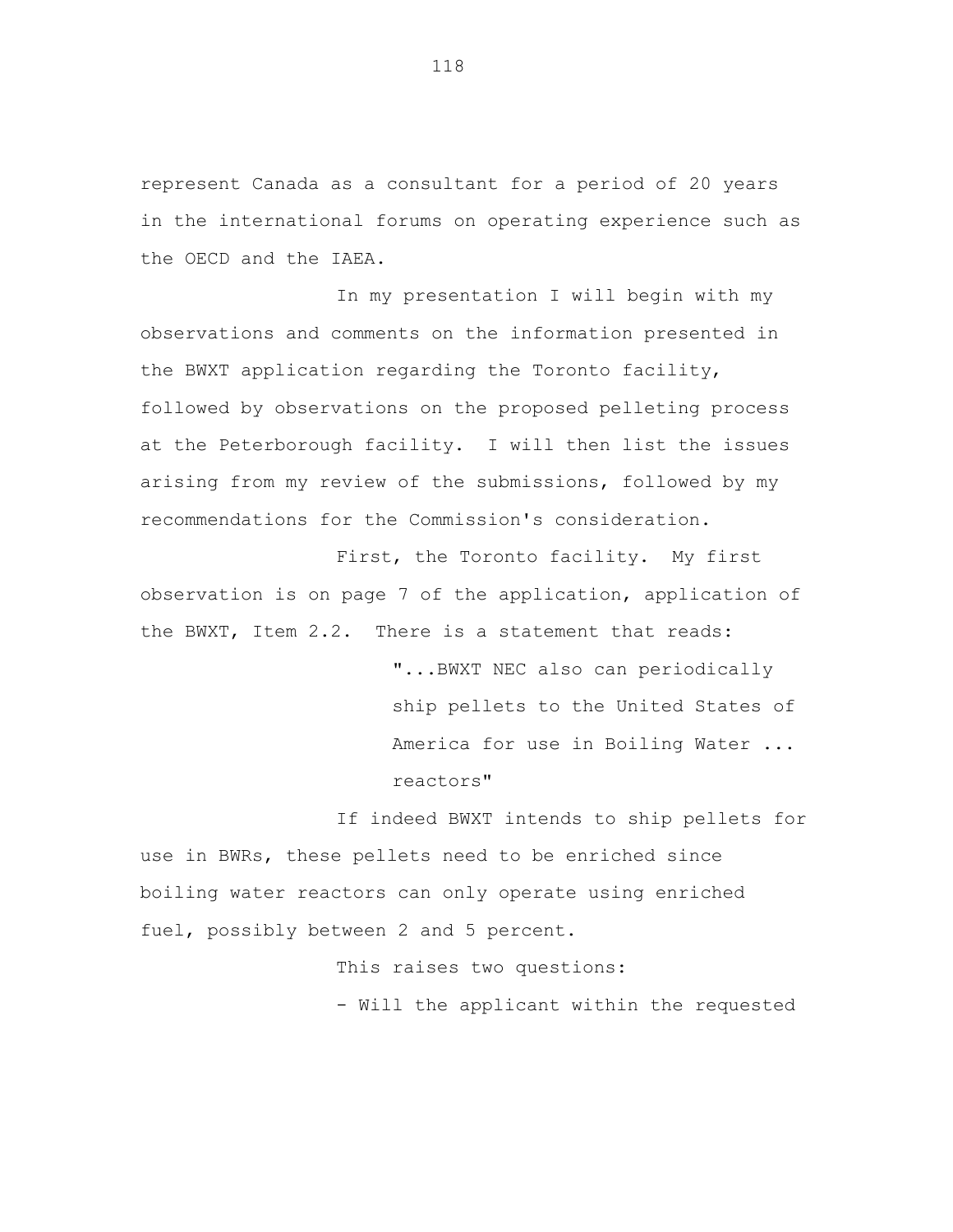10-year licensing period manufacture enriched pellets and ship them to the U.S.?

- Two, if enrichment is planned, will be renewed licence stipulate explicitly that enriched fuel shall not be manufactured at any of the two facilities in Toronto and Peterborough?

My second observation is that both BWXT and CNSC staff submissions place great emphasis on the normal releases from the facility, but little is mentioned, as we heard earlier from the Honourable MP for Davenport, little is mentioned about the unusual and higher releases that could result from incidents and accidents.

Only the titles of a few accidents are listed in BWXT's application, alluding to two unplanned events involving -- among these events are two events involving potential for fire in 2017 and flooding coincident with prolonged power outage in 2018. The lack of details on the flooding accident, for example, raises questions as to where this contaminated water was released. Has it been released to the city's sewer and storage system? Was the public informed of the methods or techniques of disposing of this contaminated effluent? I will now move on to comment on the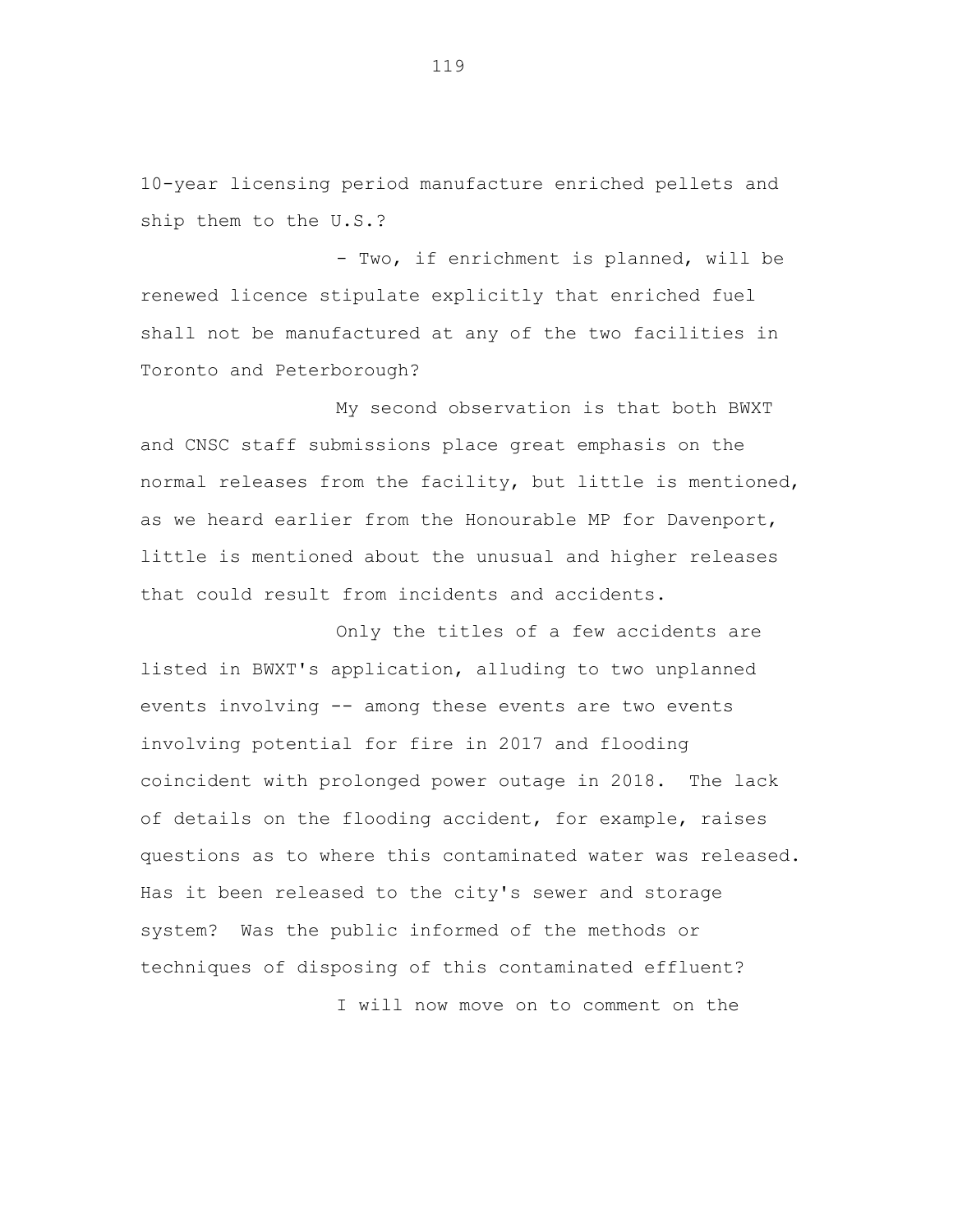Peterborough facility.

My first observation is that the proposed pelleting operation at Peterborough is assumed to produce emissions equal to that at the Toronto facility. This assumption is difficult to support since emissions in the new facility will depend on the new design of the combined pelleting and fuel bundling process on the same site. Will this new design have mitigating features to bring releases from accidents to acceptable levels? The applicant has not submitted such design.

My second observation is on the need for safety analysis. Given that the pelleting operation constitutes new construction, the *Class I Nuclear Facilities Regulations* should apply. On the screen I have listed two sections: section  $5(f)$  and section  $6(c)$ . They require that the application to construct a Class I nuclear facility include a preliminary safety analysis report. Section 6(c) also requires that an application for a licence to operate include a final safety analysis report. You will note here the timing of submitting the safety analysis report. It should be included with the application.

The IAEA safety standard further explains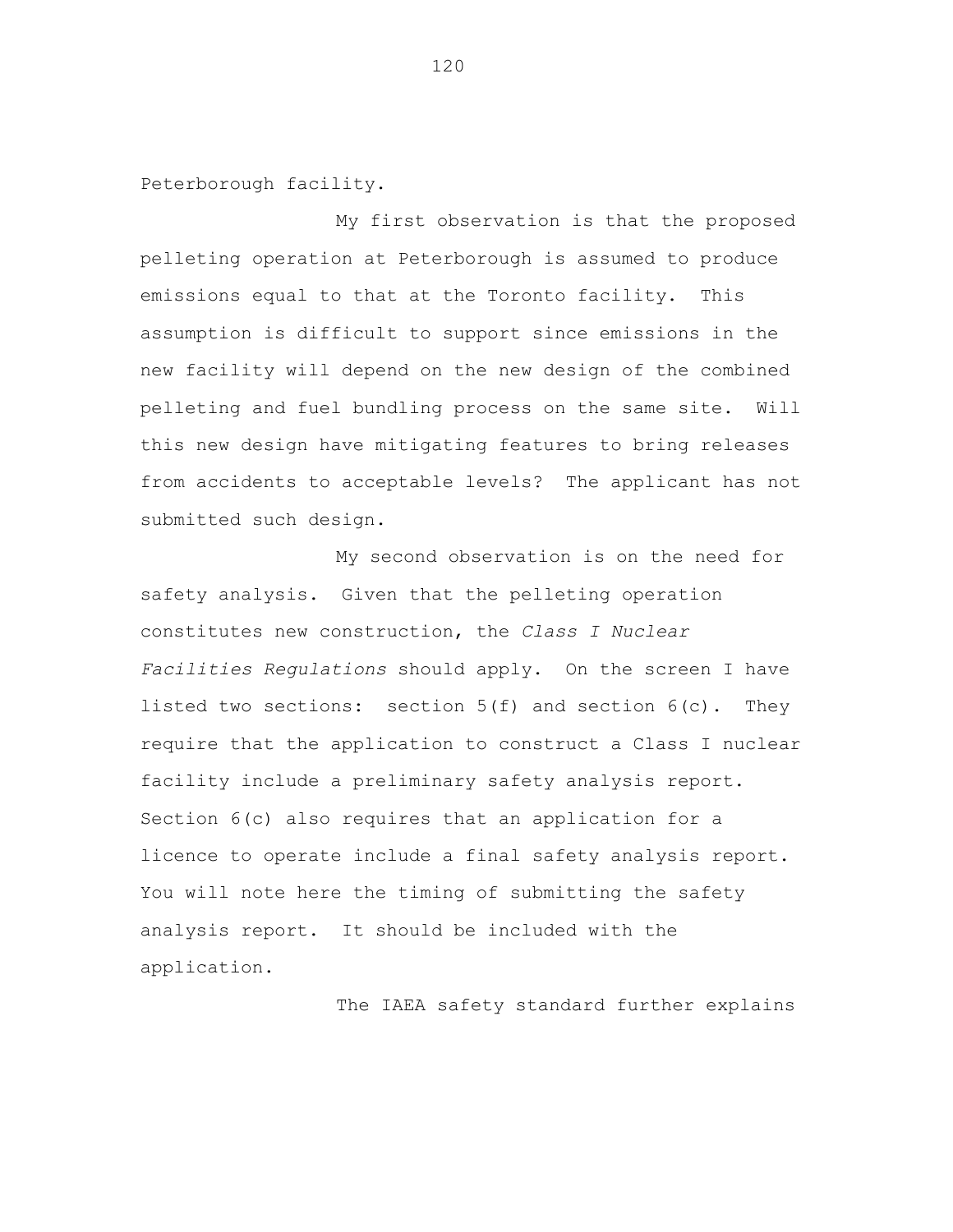that the safety analysis is performed early at the stage of design and is undertaken in an interactive and iterative manner to ensure adequate safety.

You can see here on this diagram I have jotted down here a few notes on -- designed this diagram to show that safety analysis is performed simultaneously with the design and is done at an early stage, well before commissioning and operation, in order to identify any weaknesses in the design before proceeding with construction when design changes become difficult.

My third observation is on the appropriate authorization for establishing the new pelleting process. Should it be treated as a modification or a new design?

The IAEA safety standard says that modifications in some cases are considered separate stages in the authorization process. I am therefore of the view that the proposed pelleting at Peterborough should not be authorized as a modification since there is no existing physical process to be modified, but rather a new line of production.

My fourth observation is that the authorization has been recommended by the CNSC staff before the completion and submission of the safety analysis report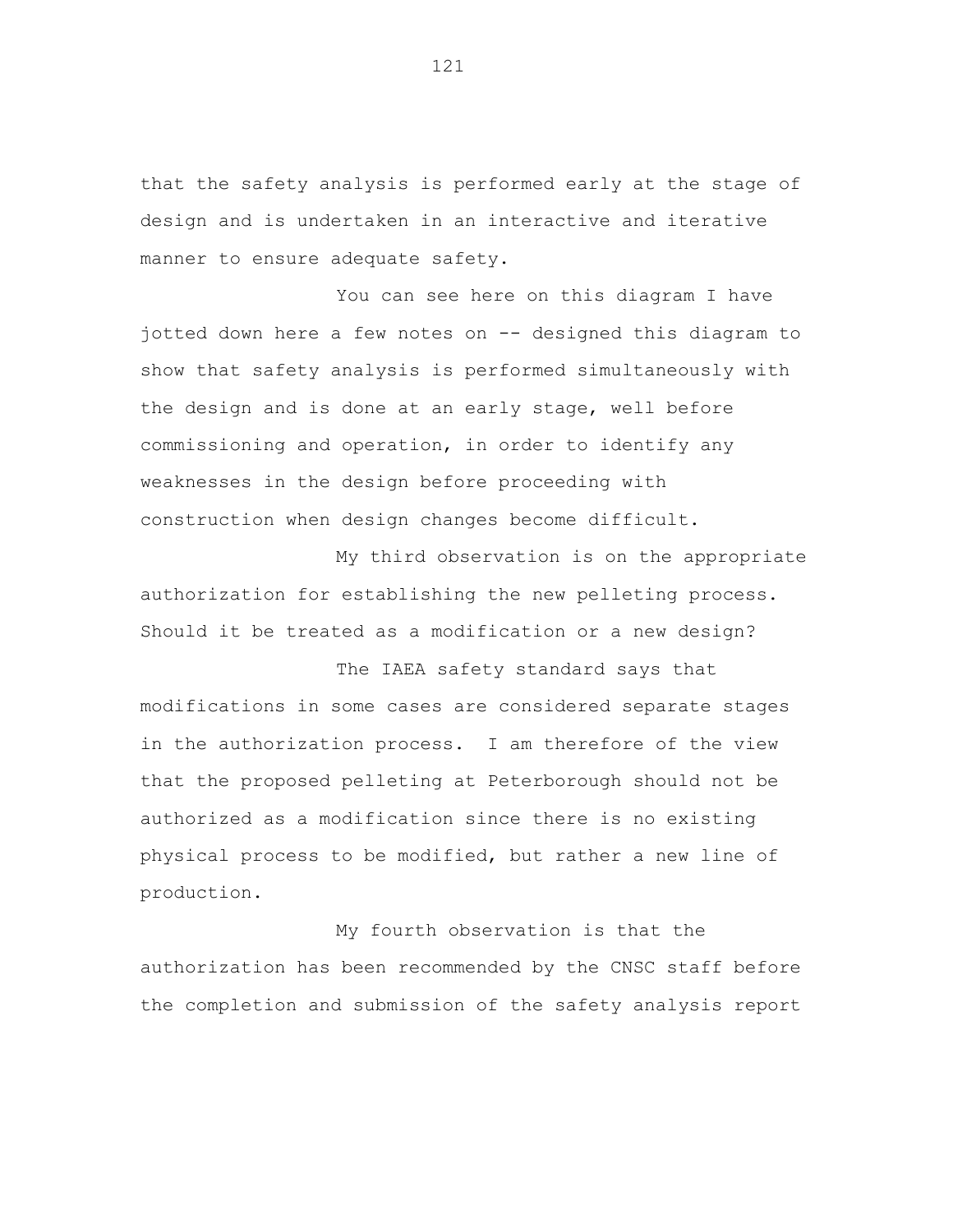for the proposed new activities at Peterborough.

The issues that arise from these observations -- based on these observations, I listed here issues that I believe need to be looked at.

Briefly, the first issue is that the BWXT application does not include a safety analysis report for the proposed new constructed or modified facility at Peterborough that combines two distinct processes. Instead, the application included updated safety analysis reports for two separate facilities at Toronto and Peterborough.

Secondly, the proposed authorization by the CNSC was not based on the results of a safety analysis for the new facility, but rather on the unsupported assumption that its hazard, emissions and management system programs will remain the same as in the older facility in Toronto.

Third, the quoted text on the screen from section 3.4.2, page 23 of the CNSC staff assessment, indicates that the assessment was based on two old existing design configurations at Toronto and Peterborough and not on the new integrated or combined configuration to be built in Peterborough.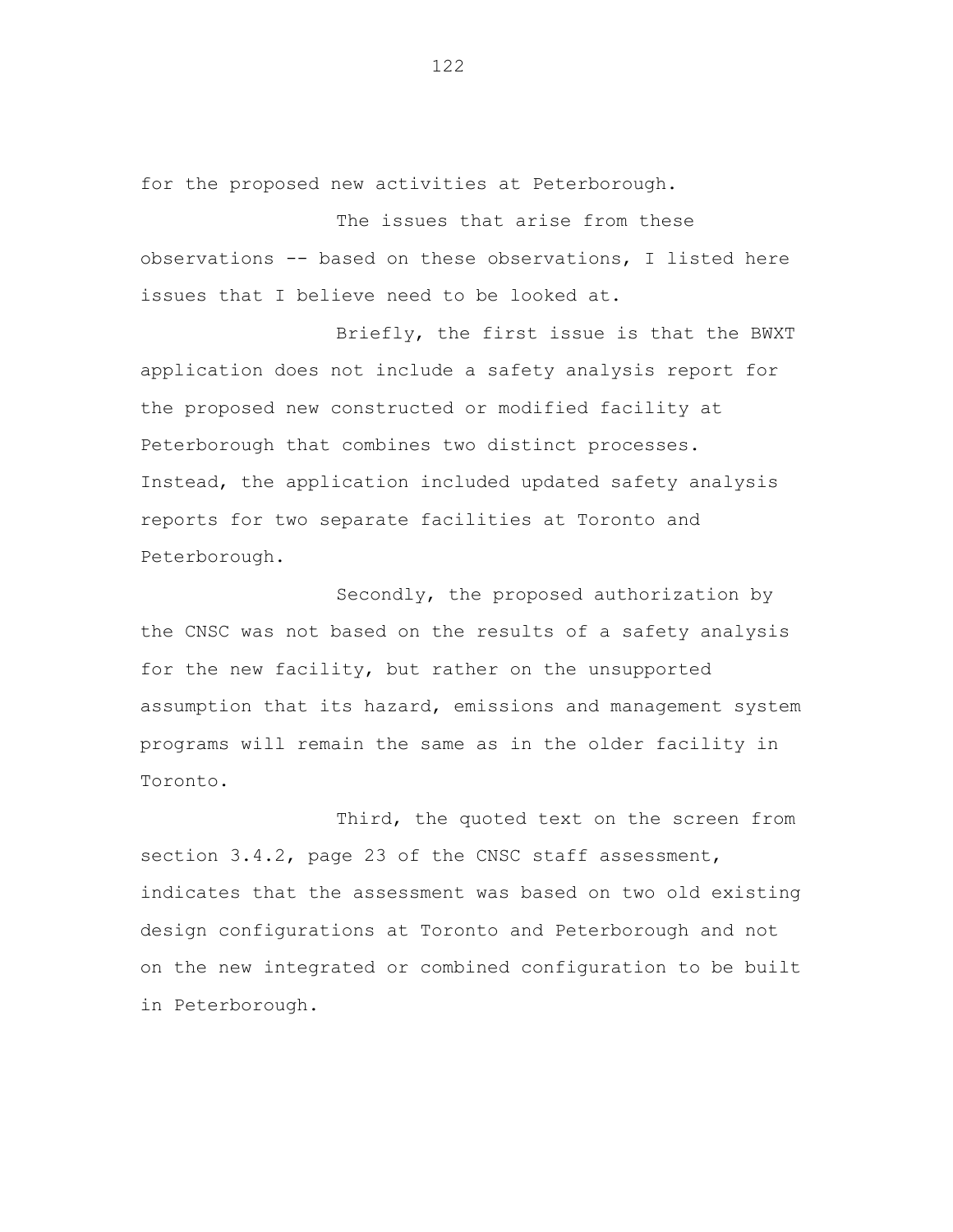Fourth, the quoted text on the screen from section 3.11, page 18 of the CNSC staff assessment, indicates that the reevaluation of the stacks will be concluded just prior to the operation phase. This does not allow the correction of any design deficiencies that may be identified at that time. So evaluations should be done much earlier at the design stage.

I have listed here a summary of the issues and here are the recommendations I am making to address the issues that I just listed.

I am recommending the following: - one, modify the proposed licence condition 5.2 to require the applicant to submit two things:

(a) A preliminary safety analysis report for the Peterborough Plant covering the new configuration that includes the pelleting process. The safety analysis report is to be submitted for approval by the CNSC 90 days before the implementation of any modifications to the existing facility at Peterborough.

(b) A final safety analysis report for approval by the CNSC following the commissioning and prior to the operation of the facility.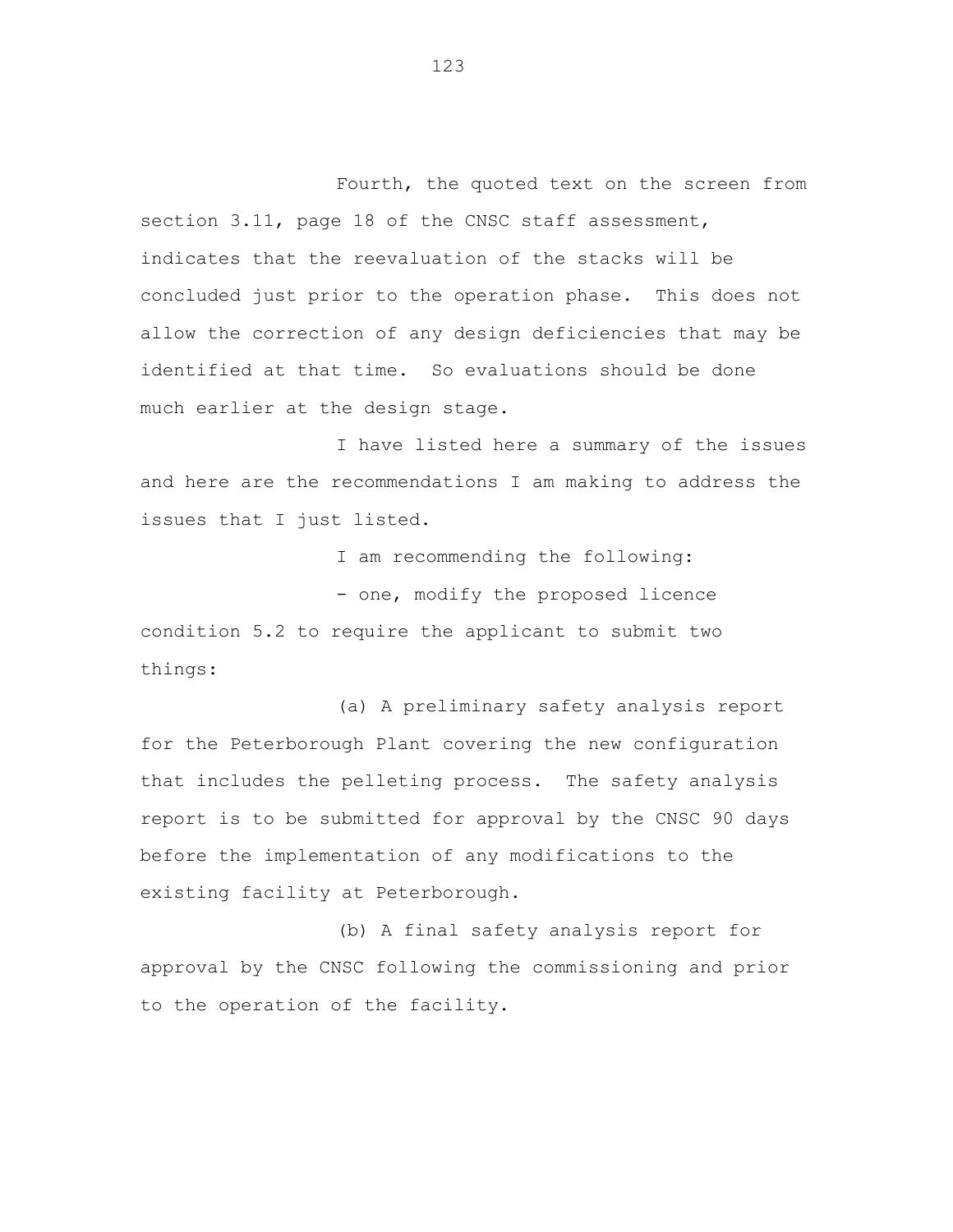I also recommend that the CNSC has to expedite the issuing of REGDOC-2.4.4, Safety Analysis for Class 1B Facilities.

Finally, I would like to thank the Commission for the opportunity to comment on the licensing of the BWXT fuel processing facility.

**THE PRESIDENT:** Thank you very much, Dr. Ragheb.

Let's start with Dr. Berube.

**MEMBER BERUBE:** Well, first of all, I would like to thank you for your presentation. Very informative, very well put together and I appreciate your input to the process. It is valued, very valued to us.

You raised some very interesting points and I would like to bring that up and let's talk about them between the CNSC and the operator to try and understand and get some clarity on what the intention here of including pelletization in the Peterborough office looks like.

Are you looking to actually transplant your existing process or are you looking at considering a new design for this in the Peterborough facility?

**MR. MacQUARRIE:** It's John MacQuarrie, for the record.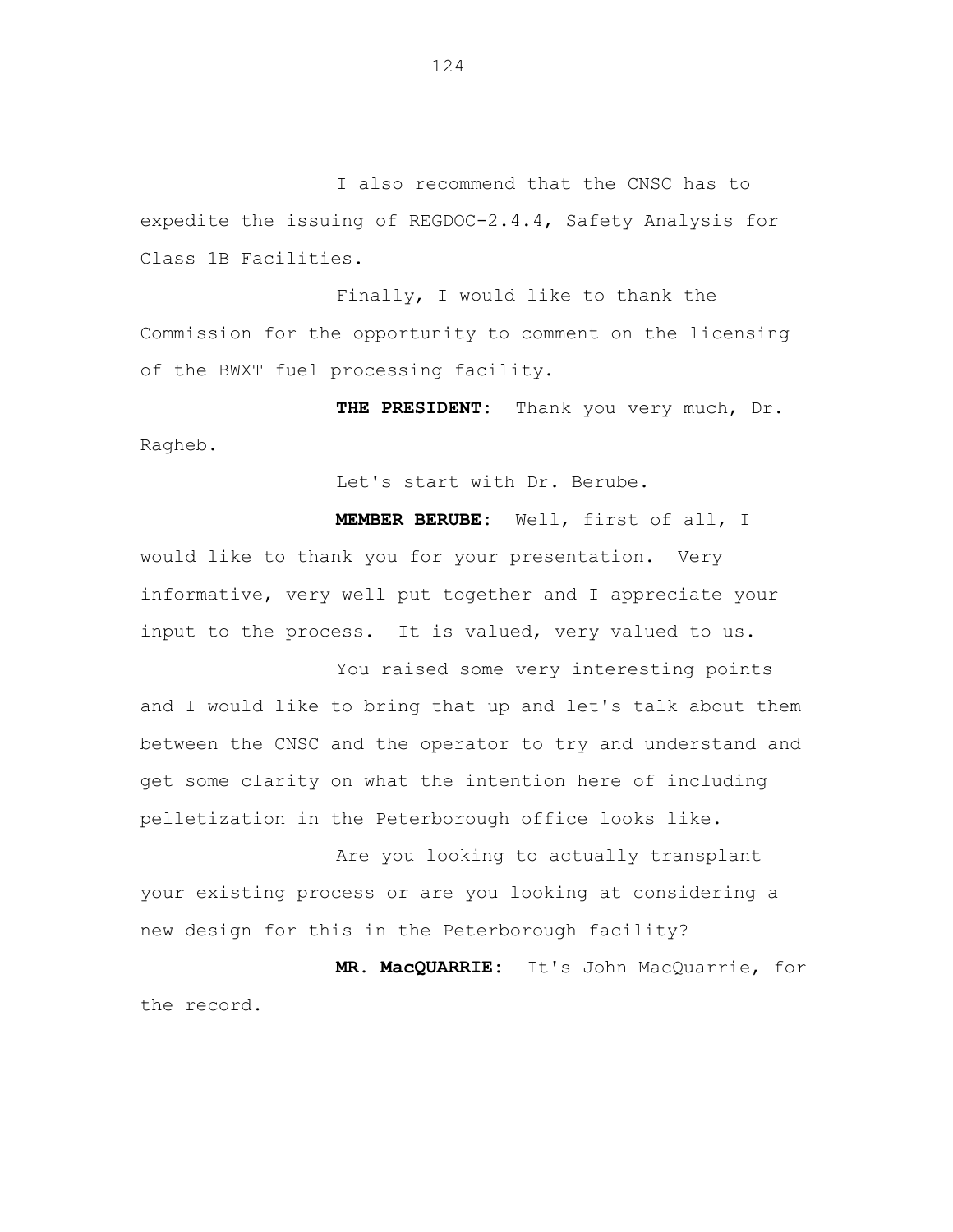We are looking to transplant or move our existing process. We are not planning to change or redesign.

**MEMBER BERUBE:** So just basically you are going to pick up the existing process, move it over, hook it up. So there will be two independent lines then, one is for pelletization, the other one is for fuel; is that correct?

**MR. MacQUARRIE:** That is correct. **THE PRESIDENT:** Dr. Lacroix...? **MEMBER LACROIX:** Thank you, Dr. Ragheb, for this presentation.

This question is for CNSC staff. Among the issues raised by Dr. Ragheb, he says that the CNSC staff evaluation of stack is not based on a safety analysis for a specific plant. Could you comment on this?

**MS TADROS:** Haidy Tadros, for the record. I would ask Julian Amalraj to answer that question. He looked through the safety analysis report that was submitted by BWXT.

**MR. AMALRAJ:** Julian Amalraj, for the record.

So CNSC staff evaluate all aspects of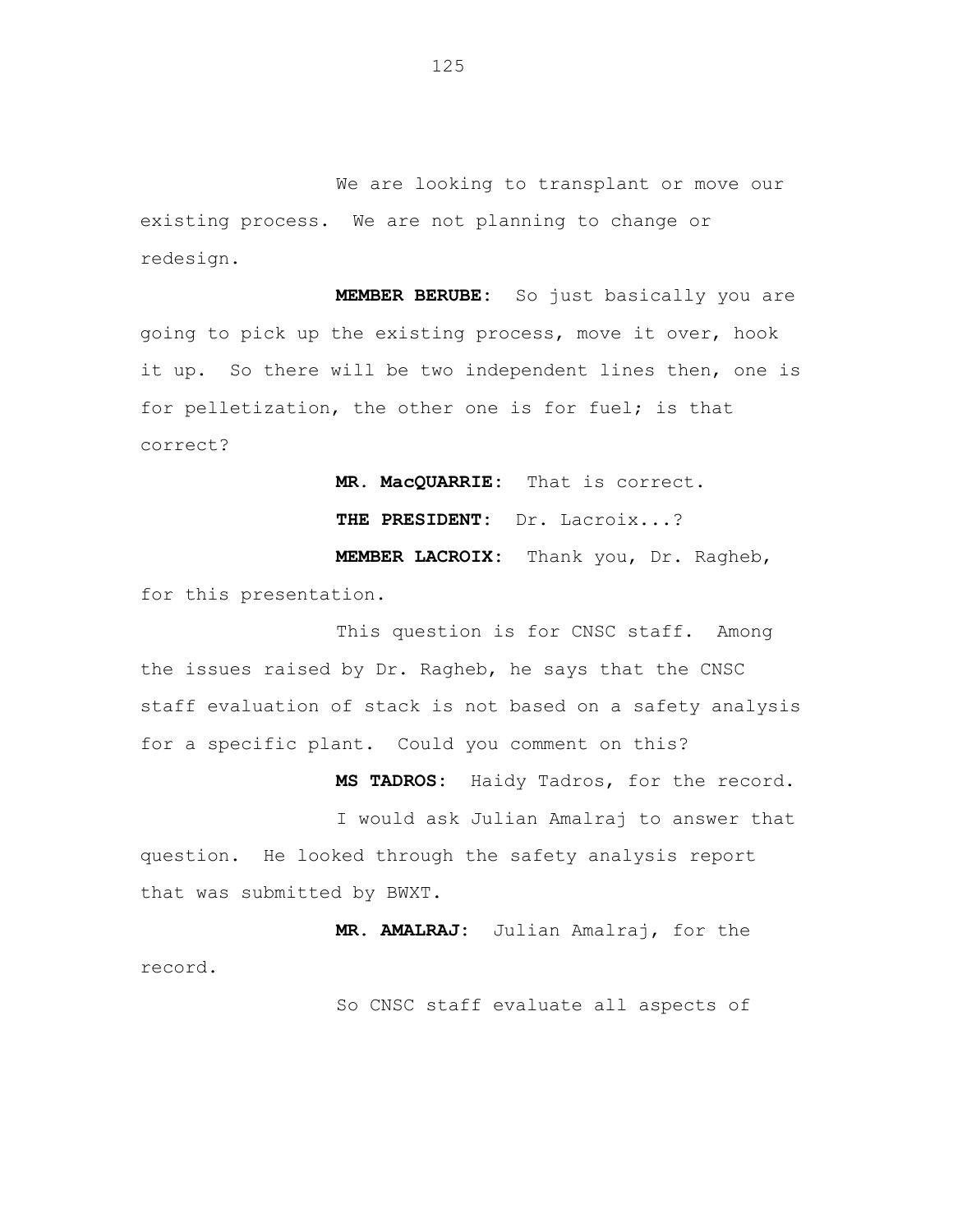facility emissions. We evaluate the facility emissions during normal operations; we evaluate impact to the public in terms of any accidents or any events. The operator submitted an environmental risk assessment that actually analyzes the consolidated operations of both pelleting and the fuel pelleting operations and what the impact is to the public associated with it. The safety analysis that was submitted as part of the licence renewal studies what the impact to the public and the environment would be under accident conditions for the maximum possible uranium that the facility would process and the maximum uranium that can be stored for all particular hazards and it analyzes individual situations to demonstrate through defence in depth that safety is guaranteed.

**THE PRESIDENT:** Dr. McKinnon...? **MEMBER McKINNON:** Yes. Thank you for your questions.

I would like to follow up something about the safety analysis report issues, so my question is for BWXT.

There was some concern about the lack of a safety analysis report and I'm wondering if there is just an issue of terminology, because in your own application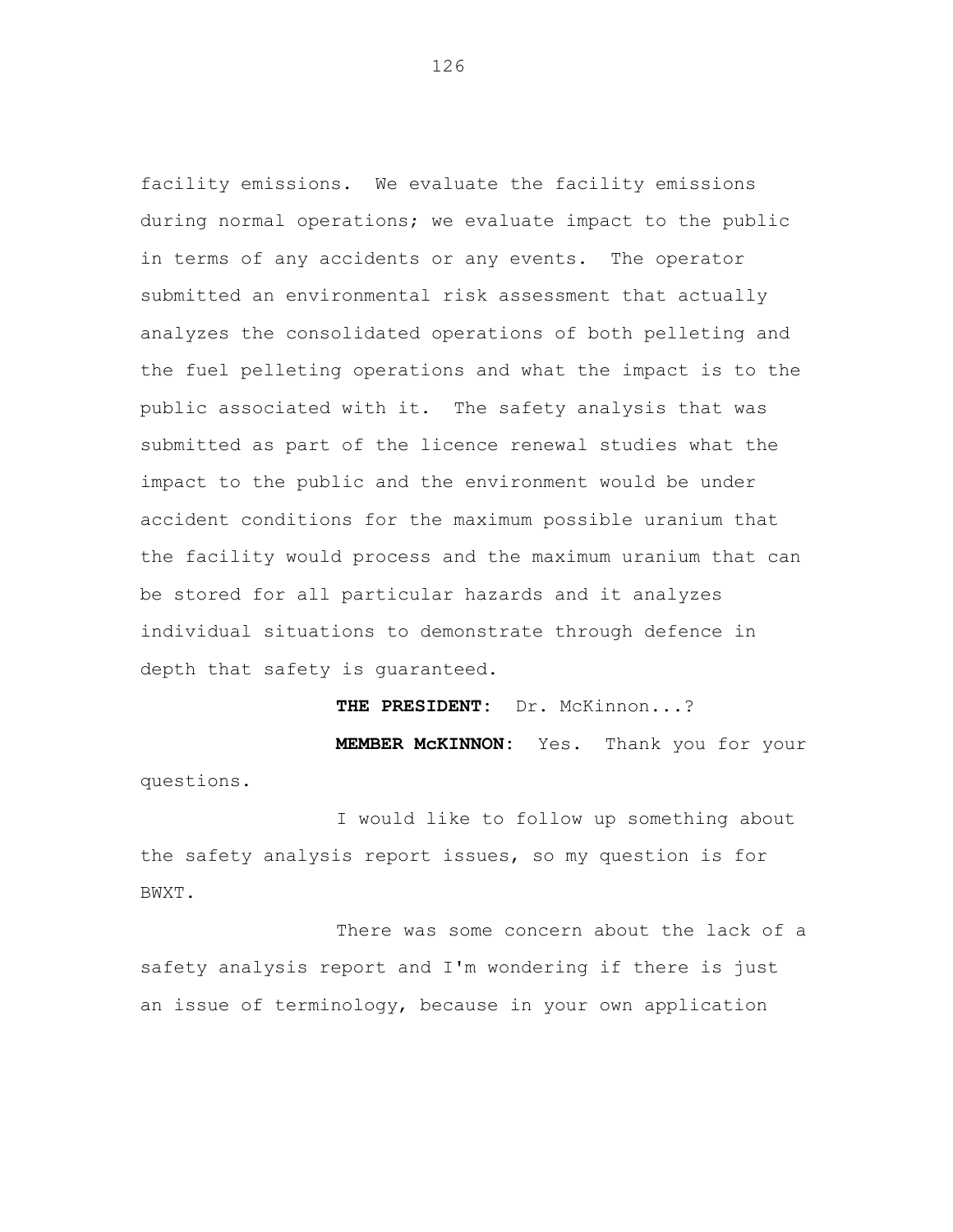you talk about the emergency plan and also the environmental risk assessment, in which areas risks are assessed and you come up with mitigation measures, scenarios and so on. So could you comment on any similarities between those reports and the safety analysis report that has been mentioned?

**MR. MacQUARRIE:** It's John MacQuarrie, for the record.

So there are safety analysis reports, environmental assessment reports in place for both facilities, Toronto and Peterborough, so for pellet-making and for fuel bundle-making. Those cover the operations as they exist today. The only change that we are requesting authorization for is movement of the pellet operations. So while we would update the safety analysis report for being housed in a single facility in Peterborough, if we were to do that we believe that, you know, the safety analysis report for Peterborough -- for Toronto, rather, for pellet operations is very representative of what the report would be like if we were to make pellets in Peterborough.

**MEMBER McKINNON:** I note also you have a physical design change control process. So would risk assessment be part of that process also?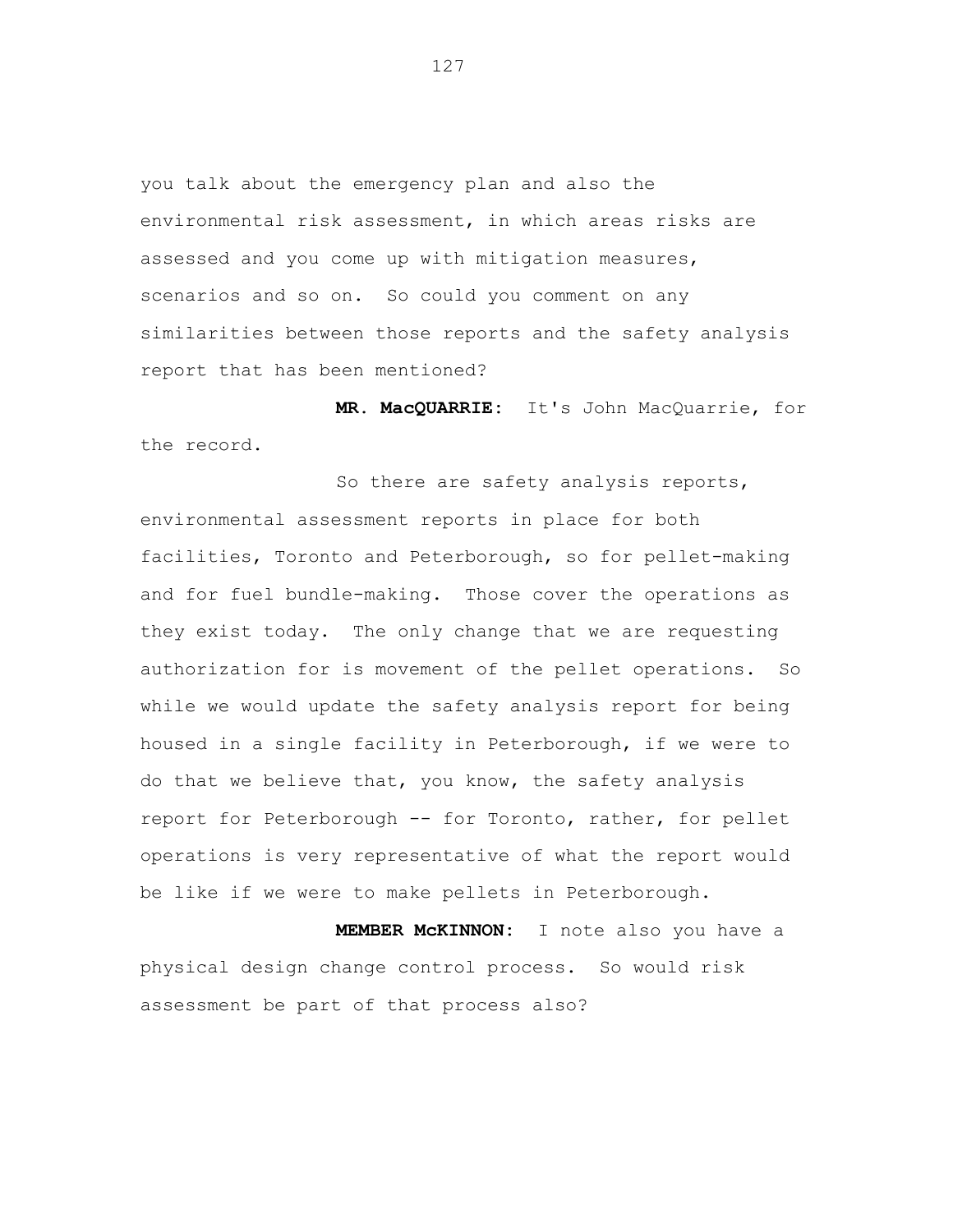**MR. MacQUARRIE:** Yes. So whenever we are making a change to our operations, we have a procedure for change management and risk assessment is a fundamental part of that procedure. So in this case, because movement would be considered a change, we would evaluate all of that through our existing change management process.

> **THE PRESIDENT:** Dr. Demeter...? **MEMBER DEMETER:** Thank you.

I'm going to drill a little bit more into the safety analysis. So I understand from previous responses that the process will be transferred. What I haven't heard clarity on is the facility configuration and I suspect that you are not going to do a cookie-cutter where the exact same facility configuration, ventilation, emissions are going to be transported to Peterborough. So if you change the physical configuration, irrespective of keeping the process the same, that is going to lead to a different analysis. So just confirm that your facility configuration will be different in Peterborough than it is in Toronto.

**MR. MacQUARRIE:** This is John MacQuarrie. Yes, the facility configuration would be somewhat different.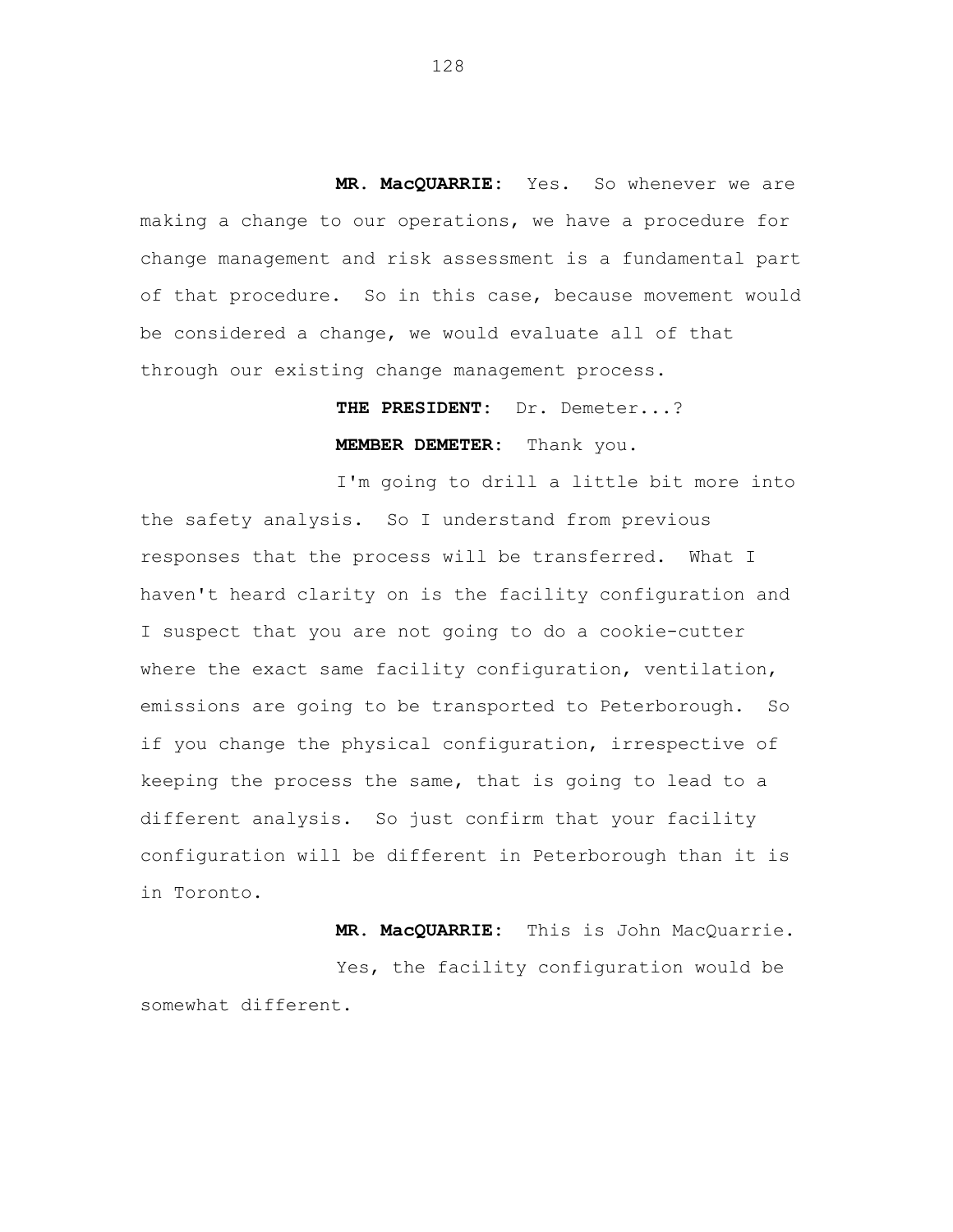## **MEMBER DEMETER:** Okay.

**MR. MacQUARRIE:** As you note perhaps from my presentation, we are in a facility that is a four-storey building here in Toronto. The facility that if we were to move we would go into is a single-storey facility and so there would be differences, not in how we execute the processes but perhaps in ventilation layouts and things like that. So absolutely there would be a design that would be done and the safety analysis would take that into account.

**MEMBER DEMETER:** So a question for CNSC. Have you received documentation on the updated facility configuration to do a safety analysis on because of the differences?

> **MS TADROS:** Haidy Tadros, for the record. I will ask Julian Amalraj to take that

question.

**MR. AMALRAJ:** Julian Amalraj, for the

record.

So it is important to note -- and the intervenor makes reference to this too -- the safety aspects are guaranteed by design at the equipment level and the suboperation level. The configuration of the plant in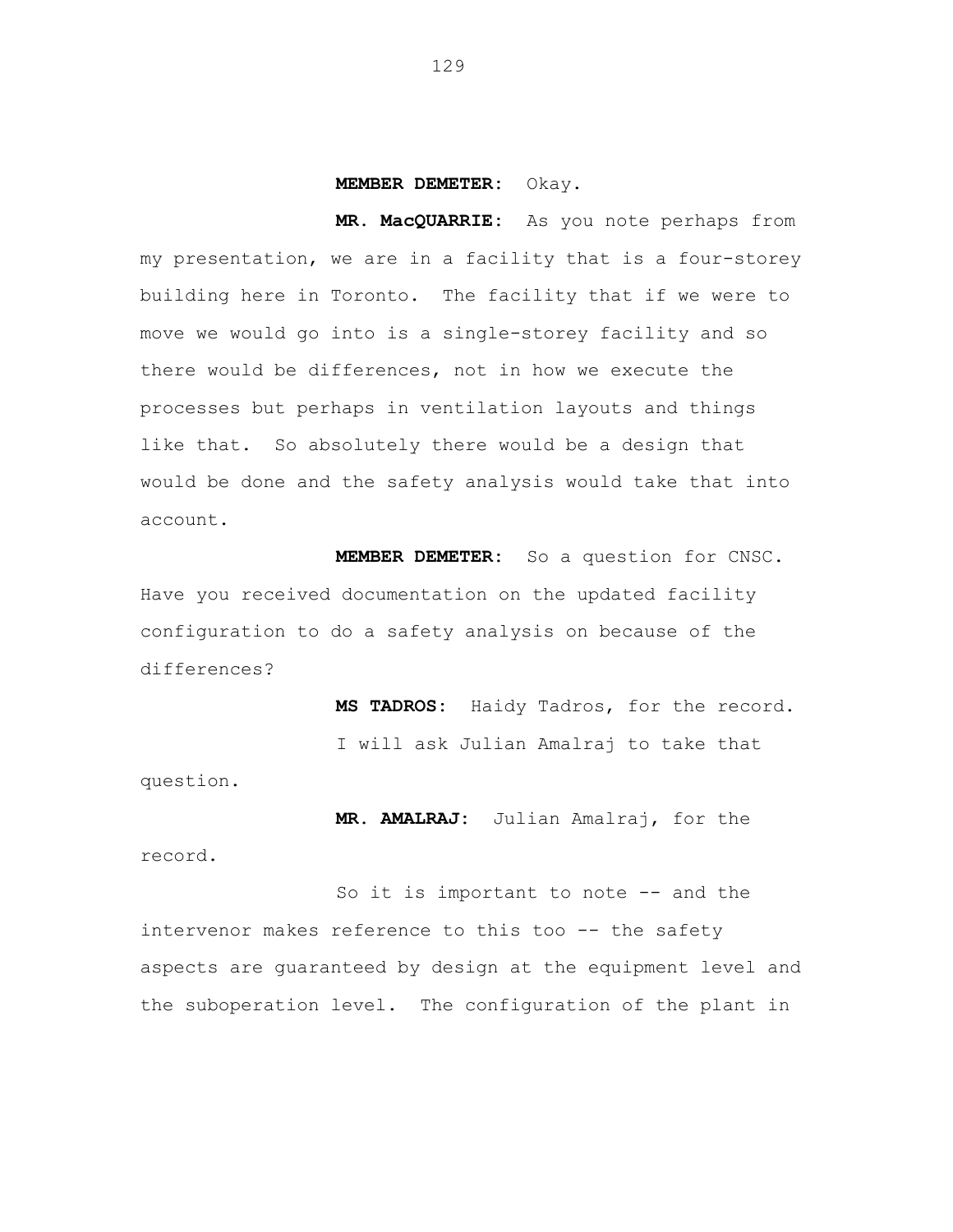terms of where -- it's a question of where the equipment is located and what the barriers would look like in terms of the safety systems.

And again, the design aspects or the configuration aspects are extremely prescribed. There is international guidance available associated with this. For example, the room where the negative pressures are created, there are set requirements in terms of how much negative pressure should be there and what is expected out of it. Whether the shape of the room is square or rectangular is something that the licensee can decide during the setup and the differences are actually accounted for because the change control processes have the adequate ability to account for these things.

> **MS TADROS:** Haidy Tadros, for the record. So to answer your specific question, which

I believe was have we received the physical changes analysis that will then lead to a safety analysis report, that is why we have Licence Condition 15.2 in place, so that that assures that when the physical changes occur according to the design that needs to be put in place in Peterborough, CNSC Staff will review the commissioning report of those changes.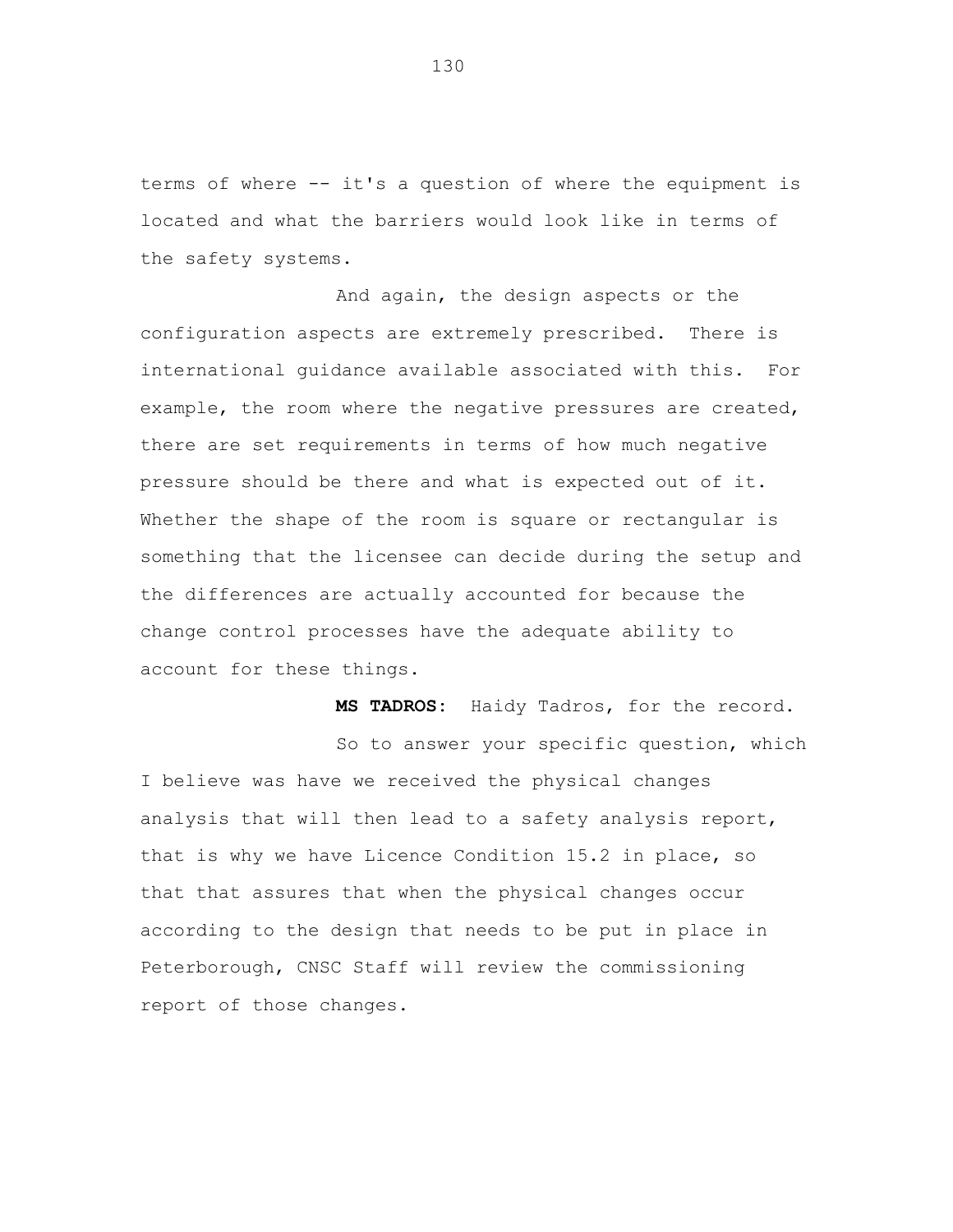Perhaps I could ask our specialist in safety analysis in the Toronto office -- in the Ottawa office to provide some details on that.

**MR. BURTON:** Director of the Physics and Fuel Division.

Oh, I'm seeing head shakes. Am I being heard?

Okay. There we go. I guess I'm going to assume that everyone in Toronto can hear me.

I'm the Acting Director of the Physics and Fuel Division here at the CNSC, and that is the division that has primary responsibility for the safety analysis, safety and control area.

And I'll just quickly reiterate what Ms Tadros said, that we have not yet received such a report and, when we do receive it, it will be undergoing a thorough assessment by CNSC Staff to make sure that the updated report adequately incorporates the aspects of pelleting operations into the Peterborough site.

And I might ask if Dr. Vladimir Khotylev has anything. Nothing to add to that.

Thank you very much.

**THE PRESIDENT:** Thank you.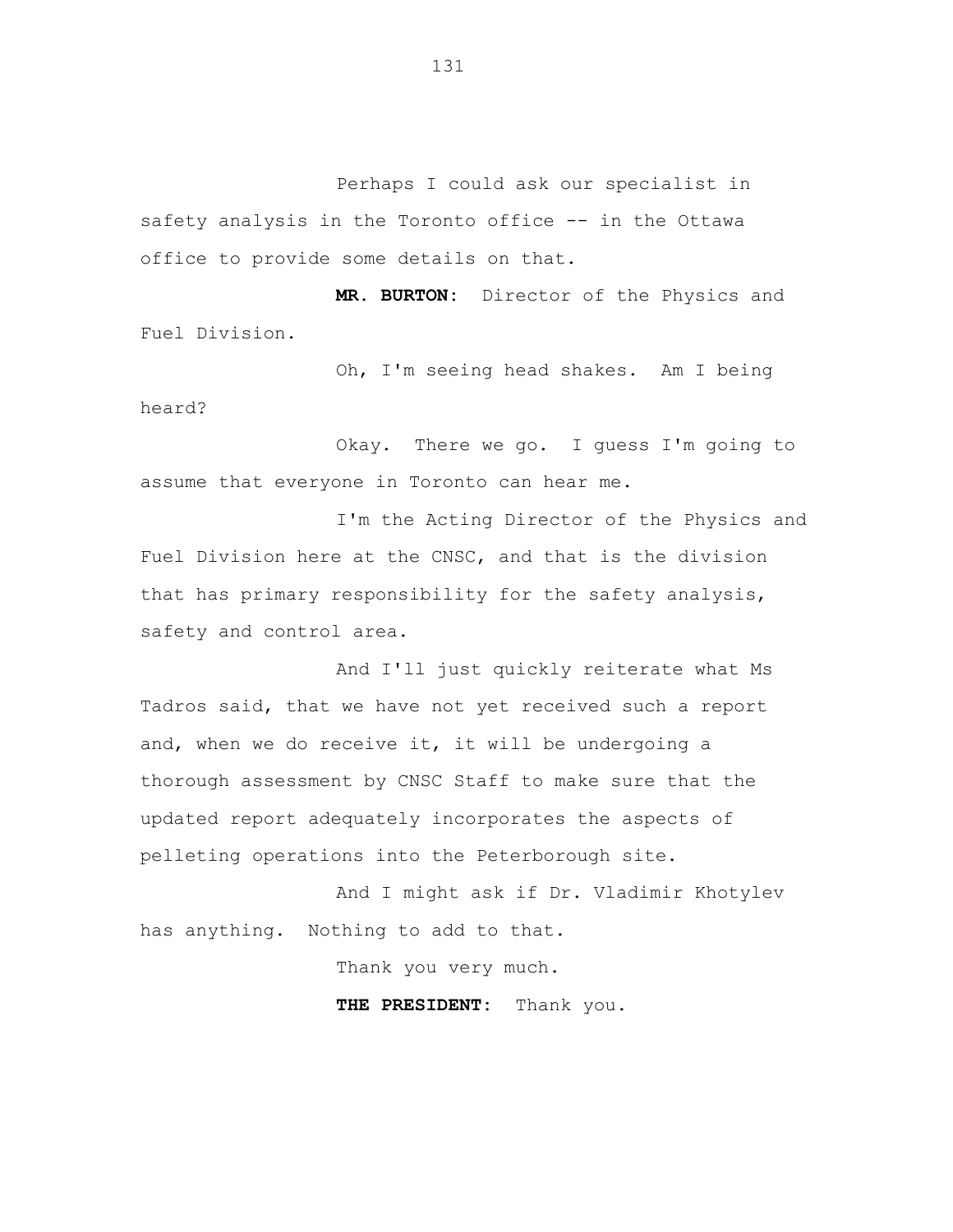Let me get to the questions the intervenors posed that are not safety analysis report related.

On slide 4 of his presentation, he talks about whether the fuel pellets that are going to -- that are being produced or will be -- may be produced in Peterborough have enriched fuel in them.

> BWXT, can you comment on that, please? **MR. MacQUARRIE:** It's John MacQuarrie.

So we do, on occasion, make pellets in Toronto for our boiling water reactor fuel manufacturer. I want to clarity that although much of the fuel used in boiling water reactors is enriched, the pellets we make is natural uranium, same natural uranium that goes into our CANDU fuel.

We don't -- do not possess or process enriched uranium, and we have no intention to do so.

So I think I just want to make sure that we understand that that fuel is not enriched.

**THE PRESIDENT:** Okay. Thank you.

And then on slide number 5, a couple of questions around flooding and release of contaminated water, and was the public informed after the incident that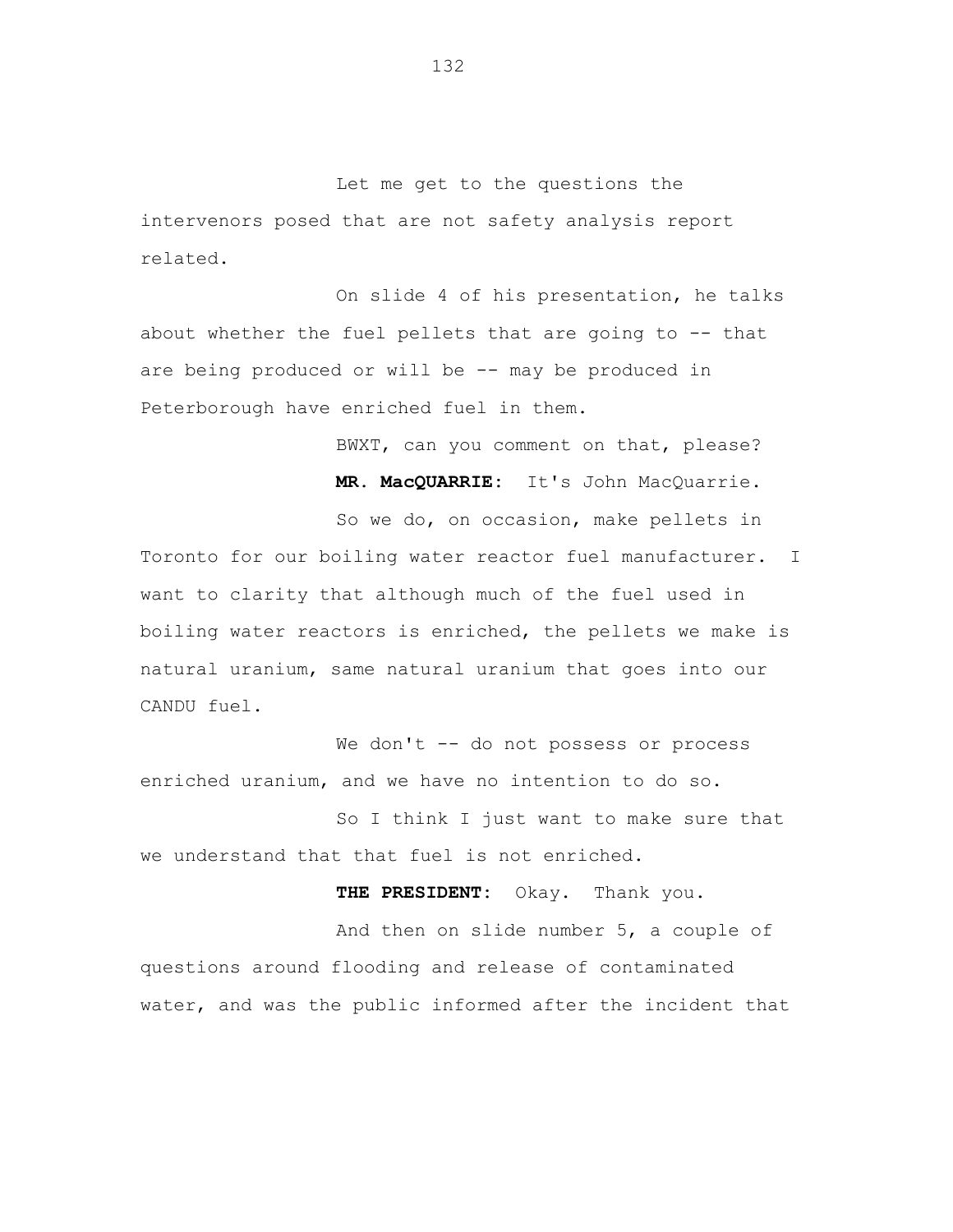you had in 2017-2018. Could you please respond to those? **MR. MacQUARRIE:** Yes. So the public was

informed about both events, so just taking both of them in turn for a moment.

So in the case of the questions related to the water, so contaminated water was contained entirely within the facility. We have a -- essentially a sump that was able to contain all of that water, and we were able to treat it and release it in the way that we treat all water in the facility, which is through a system where we sample before we release any so we know exactly what we're releasing.

That does into the city sewer system, does not go into the storm system. No water was released.

It was a significant storm and power was lost, but we were able to process all water in the way that we normally do during normal operations.

With regard to the first event, the fire, the community was informed or the public were informed.

It was essentially a fitting that failed on a bit of the hydrogen piping to one of the furnaces, and all of the emergency response systems operated as expected and our employees reacted as expected and the fire was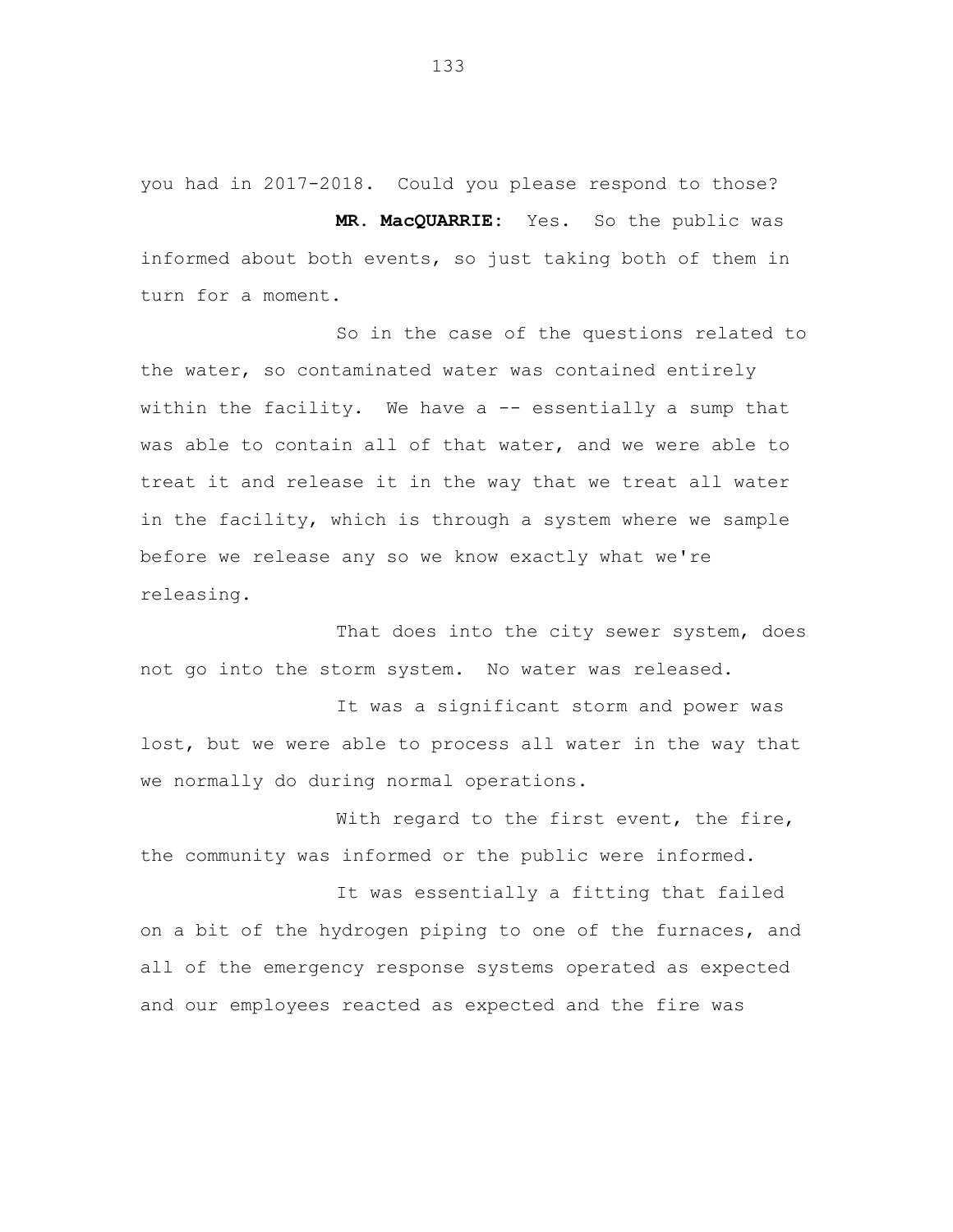quickly extinguished.

**THE PRESIDENT:** How was the public

informed?

**MR. MacQUARRIE:** Through our web site. **THE PRESIDENT:** Thank you. Dr. Berube? No.

Dr. Lacroix.

Dr. McKinnon.

**MEMBER McKINNON:** My question's related to, again, the differences between the Toronto and the Peterborough site and the environmental monitoring.

So I have a question for, I quess that would be CNSC. In the review of any proposed monitoring, would the differences between the two sites be required to -- for the design of any new instrumentation program, for example, taking into account the different weather systems, wind directions, dispersion modelling and so on, and would you be reviewing the proposal of the company prior to providing any approval for operation?

**MS TADROS:** Haidy Tadros, for the record.

In short, the answer is yes, but I'll ask our environmental protection specialist to inform you on the details of our review.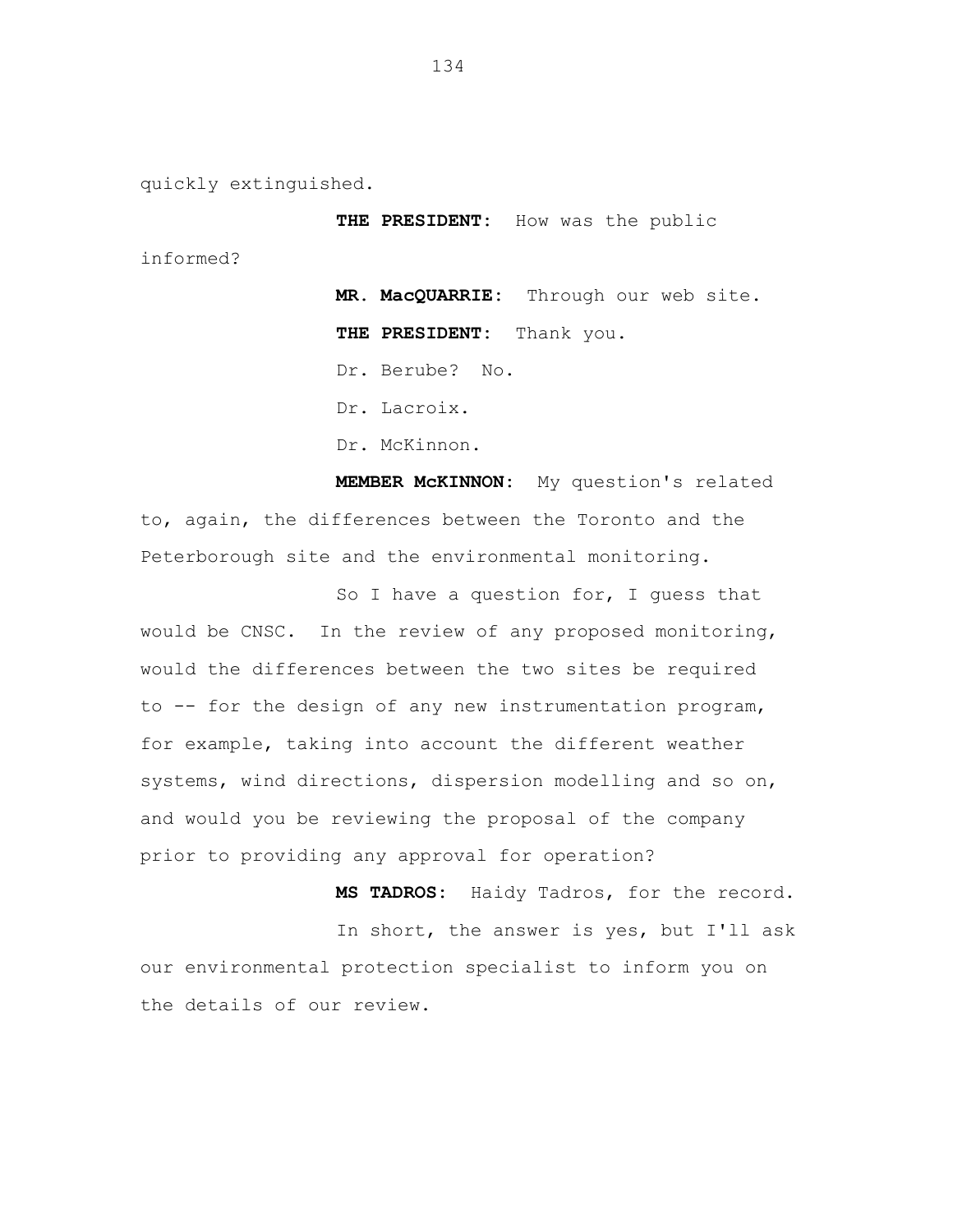**MS SAUVÉ:** Good morning. I'm Kiza Sauvé. I'm the Director of the Health Science and Environmental Compliance Division.

The environmental monitoring program would be submitted to the CNSC and it would be reviewed under CSA Standard N288.4, so that's for environmental monitoring programs, so it would need to take into account the local environment, as you mention, the weather patterns and whatnot. And so we would expect it to be similar to the Toronto in what was being monitored because the effluent would be similar to Toronto, but of course, Peterborough environment would be taken into consideration.

So yes, it would be submitted to the CNSC first.

> **THE PRESIDENT:** Dr. Demeter. **MEMBER DEMETER:** Thank you very much. This is a question for WXT.

So you've had 10 years of a licence. You're coming to the end of that 10 years, and you've made a decision to perhaps change production at Peterborough facility for pelleting. And that has led to two conditions that, before you do that, the environmental monitoring program will have to be reviewed and the safety analysis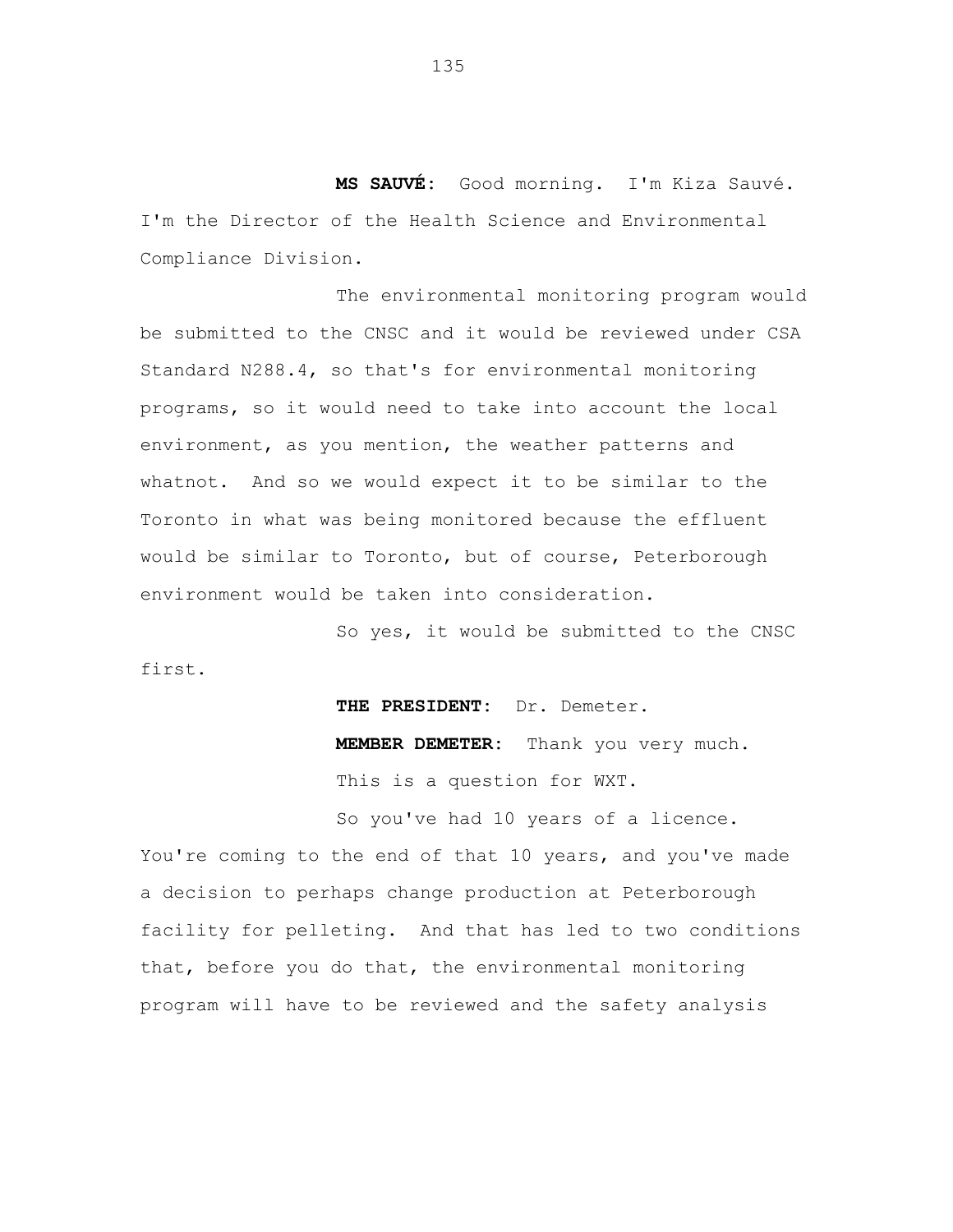will have to be reviewed.

Given the period of time you had to think about this and consider that, it would have been really helpful to inform decisions for us if you'd done this ahead of time so that when you say we might want to do this and present that so that, at this Commission hearing, we can see the evidence for those two things.

So why -- why make the decision to perhaps do this at this site but not have this information available to get all your ducks in a row?

**MR. MacQUARRIE:** It's John MacQuarrie, for the record.

So I want to emphasize that there has been no decision made to move any operations and, in fact, it's not our plan to move any operations.

But we do recognize that there are changes in our marketplace and that we may need to do so at some point in time over the next 10-year period, and so that's why we're asking for authorization so that we can know that -- whether that's possible or not and then, at that time, we would do the analyses and engineering that is needed to be able to make that movement if we decide to do that.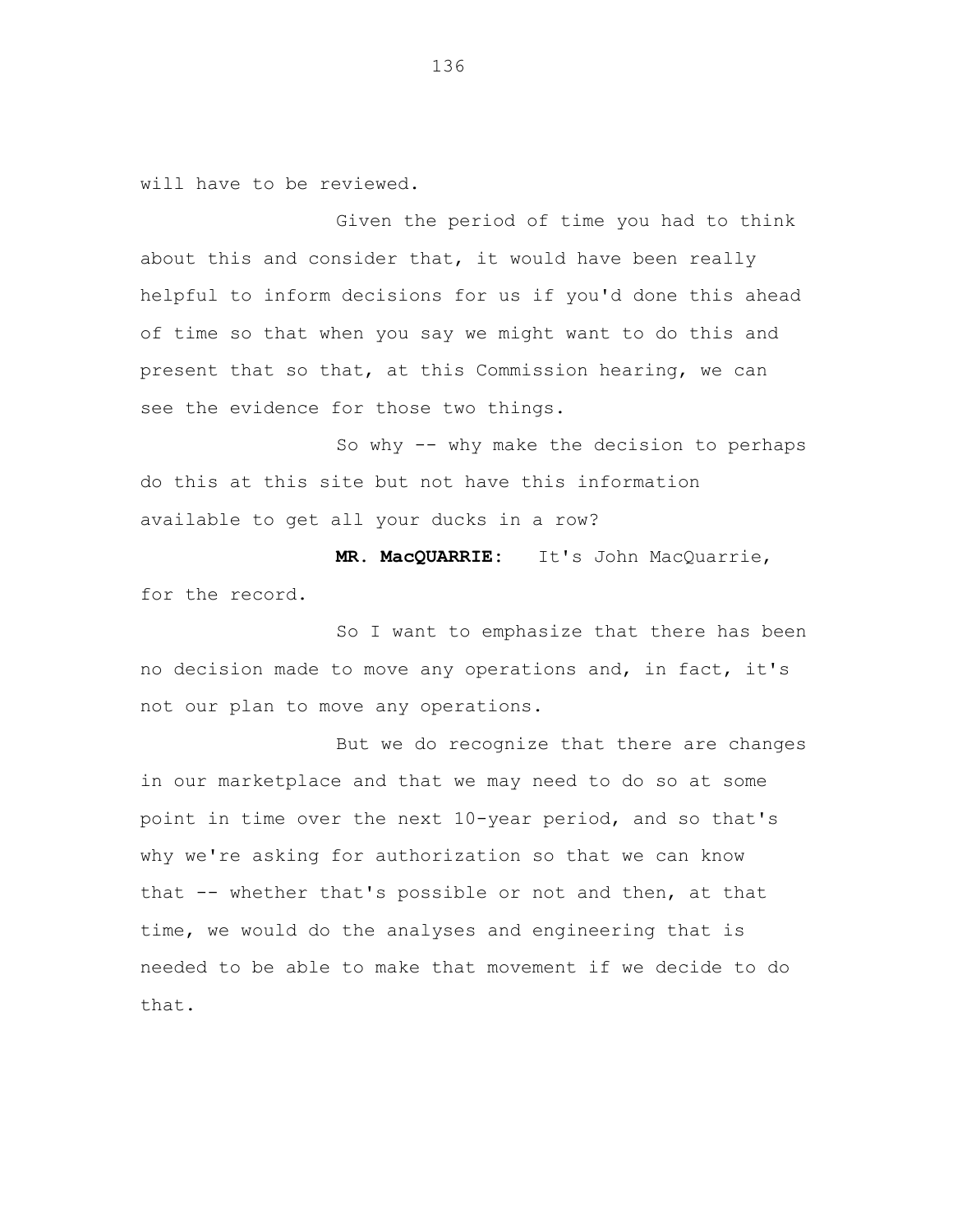And so that's the reason why we haven't done a design, we don't have any details about the layout because we made no decision to do it at this point in time. And therefore, we don't have any of the analysis, either.

**THE PRESIDENT:** And a quick question for staff. What's the status of RegDoc 2.4.4, Safety Analysis for Class 1B Facilities?

**MS TADROS:** Haidy Tadros, for the record. I'll ask Julian Amalraj, who was on the committee to write that report, to answer the question. **MR. AMALRAJ:** Julian Amalraj, for the record.

The regulatory document currently is available, just finished consultation for public consultations.

**THE PRESIDENT:** I'm sorry. I didn't hear that.

**MR. AMALRAJ:** The regulatory document has just finished internal consultations and it is just now being put out for public consultations.

**THE PRESIDENT:** So when do you expect it to be issued?

**MR. AMALRAJ:** Yes. So we'd have to get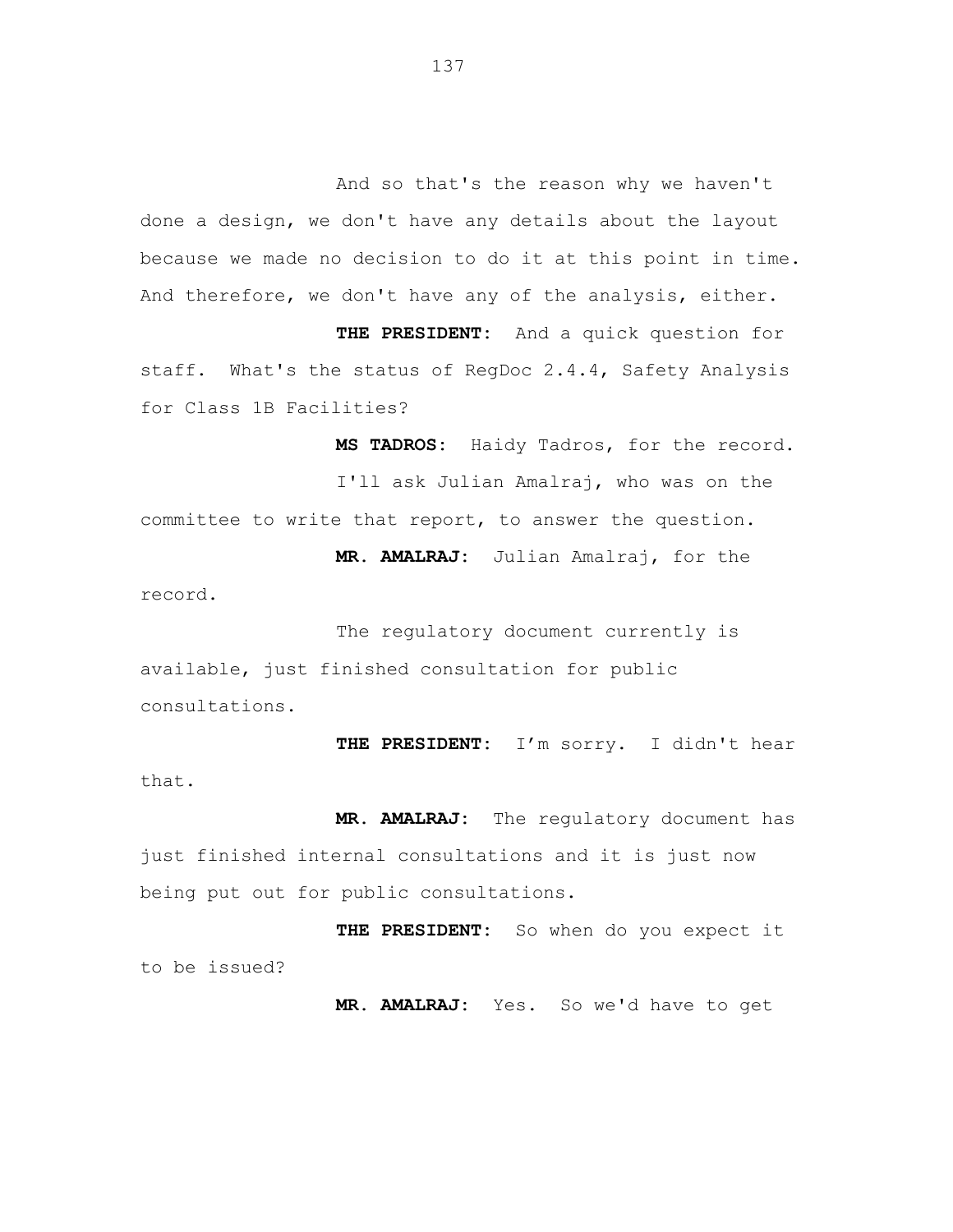back to you on that.

**THE PRESIDENT:** Thank you. Last word of -- is yours.

**DR. RAGHEB:** I just have a comment on two or three points from what I heard from both CNSC Staff and the BWXT.

I just wanted to note that the transferring -- the production line or the process from Toronto to Peterborough, this is an undertaking, is significant undertaking, and from what we saw in the nuclear power industry, for example, this is equivalent to saying that I have a single unit in Gentille-2 or in New Brunswick and I'm going to construct the multiple units. And there shouldn't be any problem building eight units the same copy.

Why? Because once you put things together, there are common services to be made.

We know, for example, there are six stacks for emissions in Toronto. There's one stack for beryllium emission in Peterborough.

Once you put things together, you have the choice of making them separate completely or designers sometimes opt for making common services. Once you put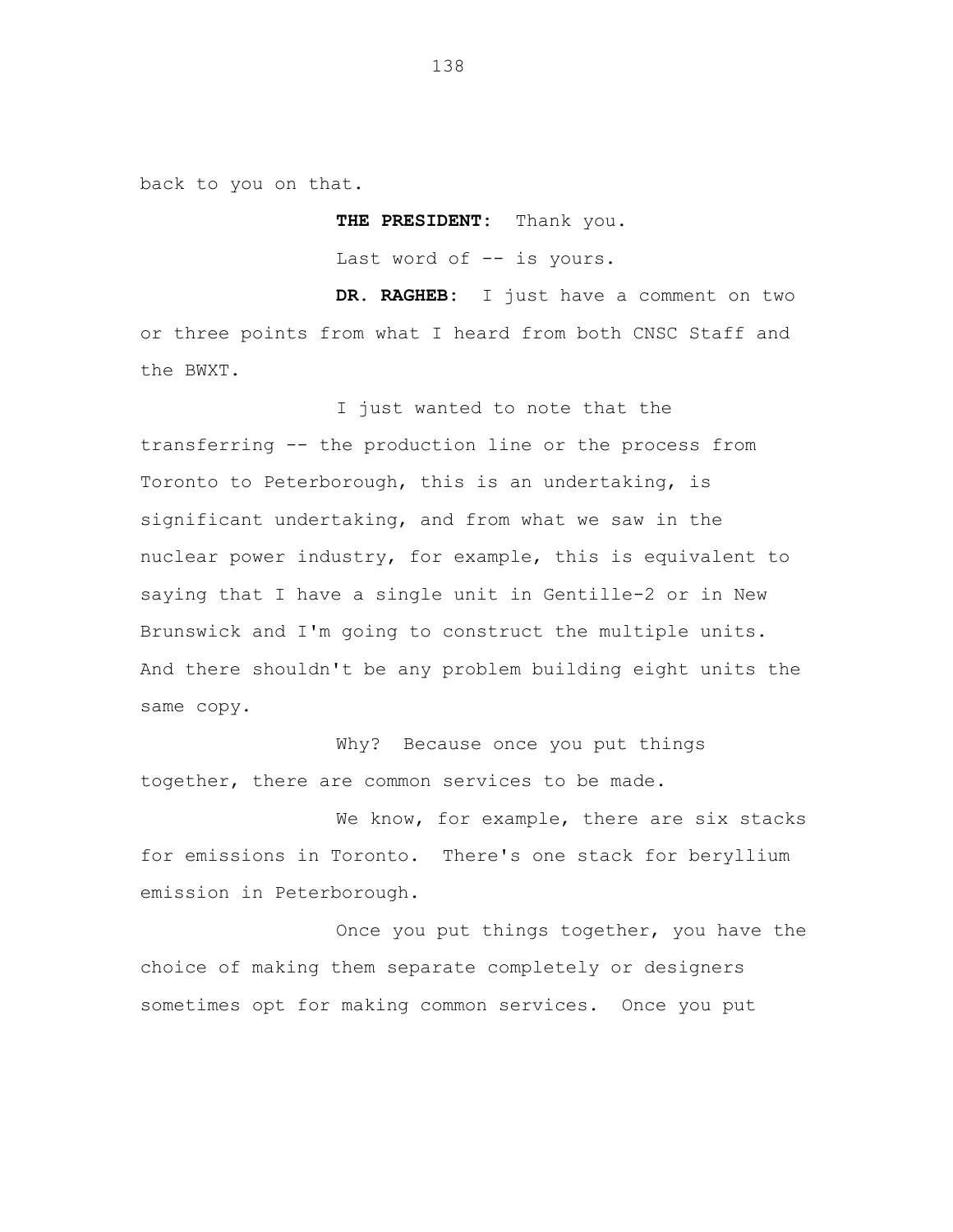common services, then you can have problems, and you cannot foresee these problems until you have a blueprint, a design, and do a safety analysis for what you have.

Secondly, the second challenge is, nowadays, if you try to copy a technology, you put it in a different place, this is old technology.

We know we have now new technology, and the challenge, then, is to put new technology in Peterborough side by side by old technology, and we try to make common services.

There's a lot of challenges. It's not a simple thing to say that emissions coming from Toronto, it's going to be the same. Just comply with the limits here and the limits here. It's not a simple exercise.

And secondly, about Condition 5.2 of the CNSC had requested the submission of the safety analysis report, and that's fine. And I'm talking here about the timing.

According to the wording in the proposed authorization that it -- this safety analysis report is to be submitted just before commissioning, that is to say, after the construction, after we make everything faut accompli. There will be very little opportunity to make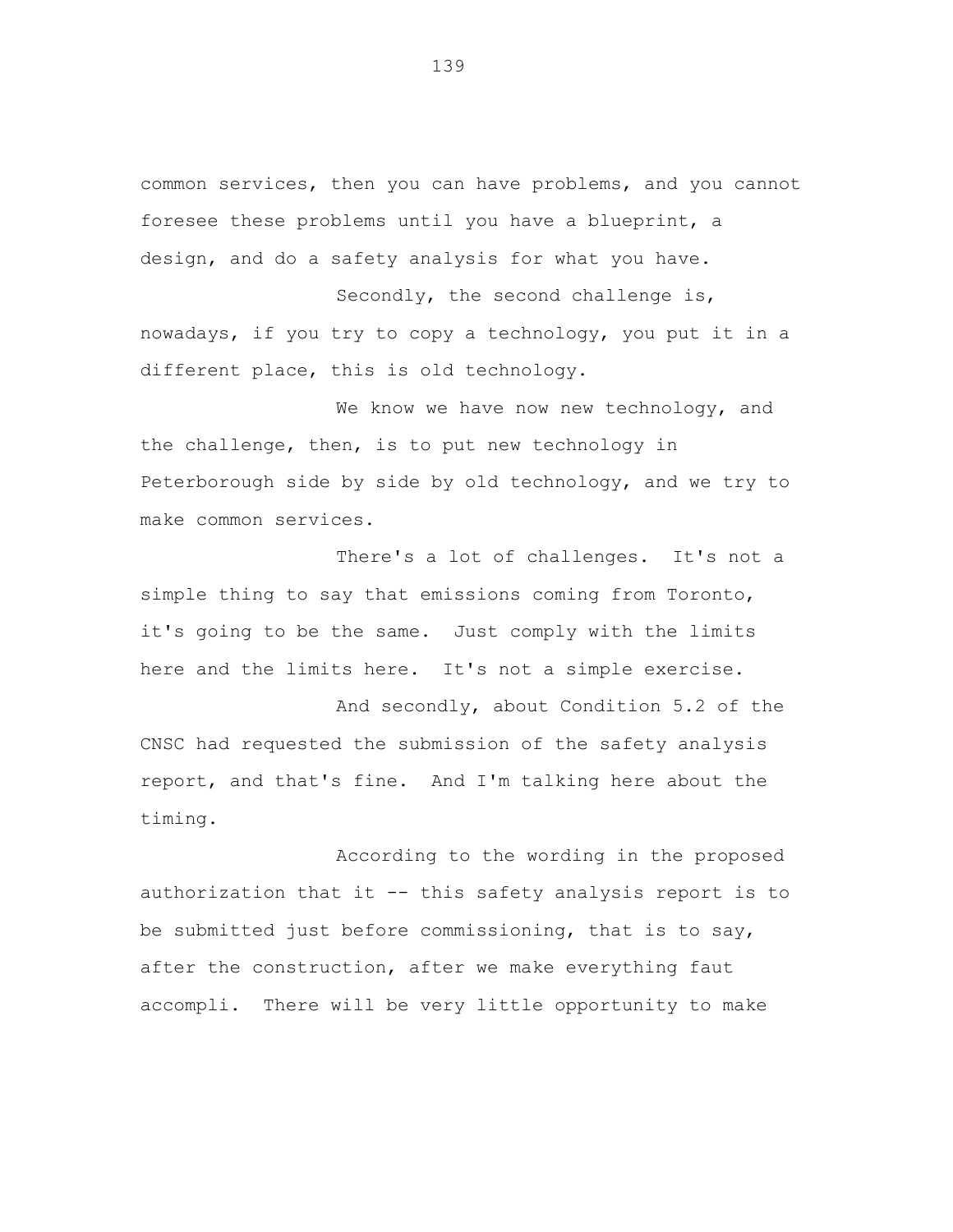any changes.

That's why the wisdom is to have the safety analysis done much earlier simultaneously with the design. In fact, I've been part of this 40 years ago when I designed Pickering B, Bruce B and Gentilly. And part of the safety analyst, we break things.

The designer make complete systems. We safety analysts break them. And we see the consequences and we propose design -- changes of design to the system. We feed it back to the designer. They come up in the end with the final design for approval by the regulator.

So the wisdom is to have the safety analysis submitted much, much earlier, not waiting till commissioning -- till the commissioning stage.

I guess that's all I need to say. Thank you very much.

**THE PRESIDENT:** Thank you. Thank you for your intervention.

Moving on, then, the next presentation is by Mr. Arthur Blomme as outlined in CMD 20-H2.45.

Mr. Blomme, the floor is yours.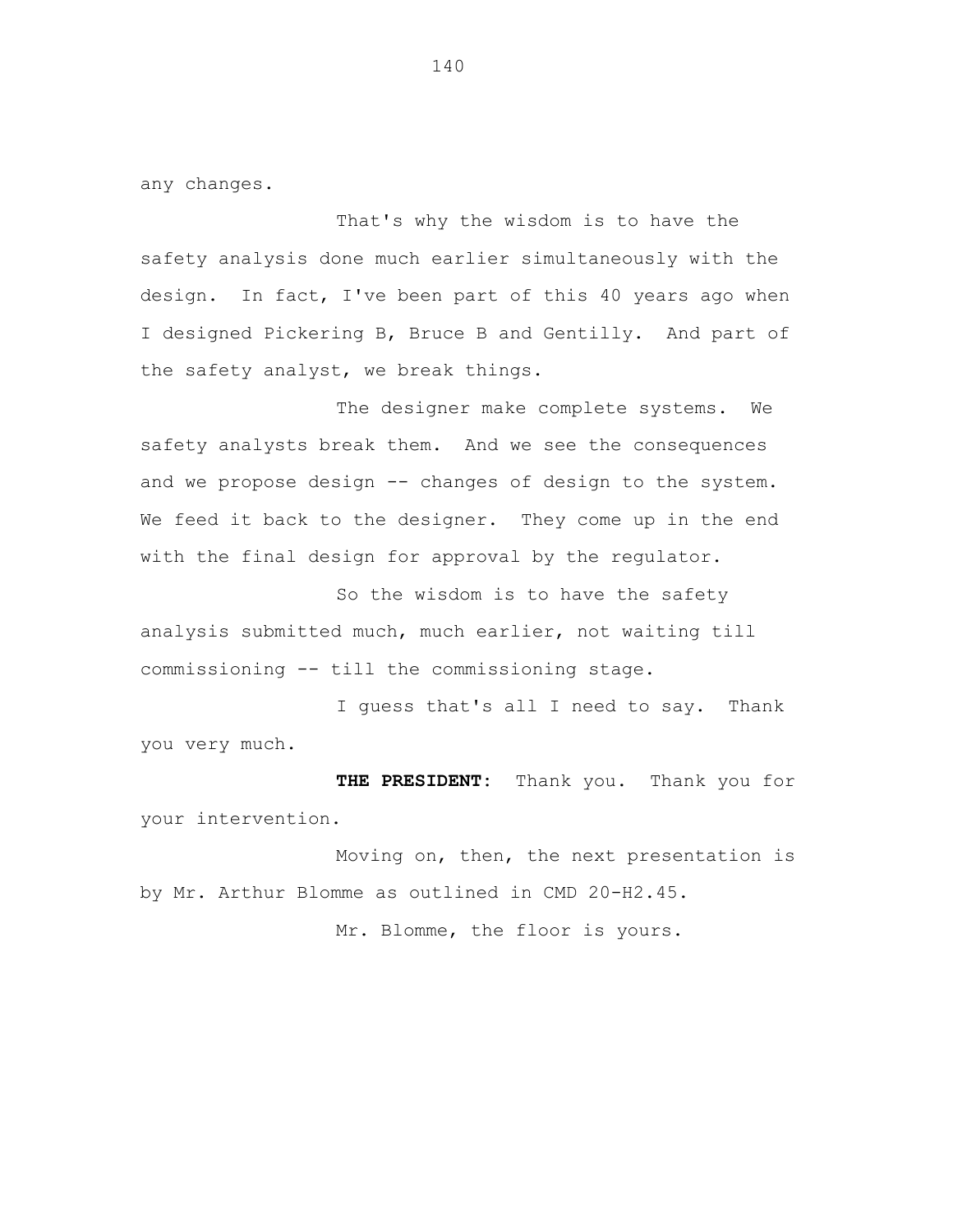## **CMD 20-H2.45**

**Oral presentation by Arthur Blomme**

**MR. BLOMME:** Thank you.

I'm presenting this on behalf of my grandchild, who didn't want to come up front here, but he's sitting in the back there in the red shirt.

In this high-priced, inflated real estate market, my son has recently purchased at great expense and a large mortgage a home on Millicent Street, which is less than a kilometre from the BWX facility. This exposes my grandchild to radiation and potential nuclear related accidents in the plant.

Future generations are taking the bulk of the risks associated with the plant because a failure will -- probably a failure will happen in the future. And honestly, the more time that you spend with -- spend waiting for the failure, the more likely it'll happen.

And the baby boomer generation, of which I am a part, has seemed to grab all the benefits from all this industry and the consequences are kind of being passed on into the future.

No consideration is being given to the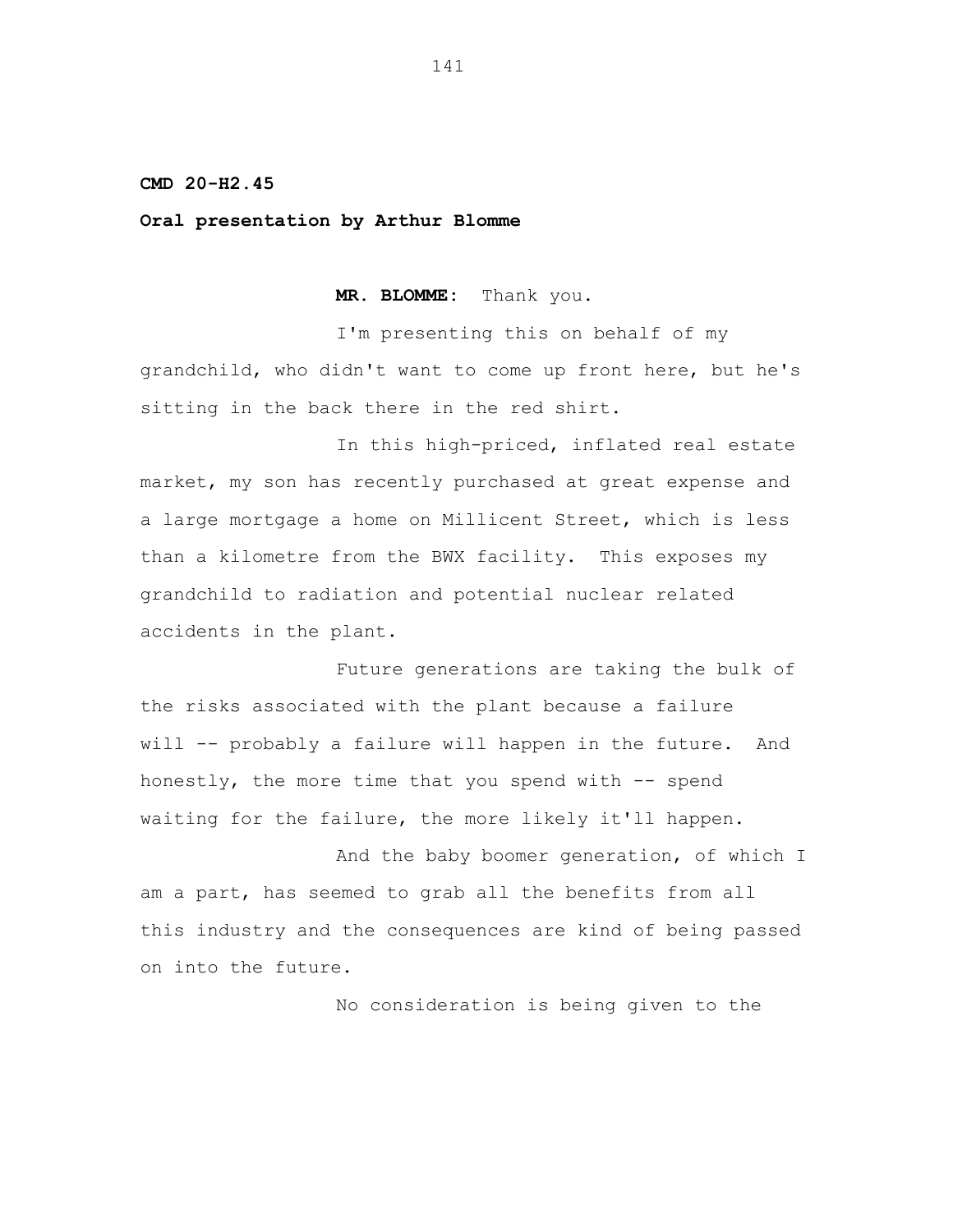next generation as BWXT operates in apparent stealth because -- generating profits while exposing my grandchild and other children in this community to the unreasonable hazards promulgated by the facility.

I was shocked to learn through social media that such a dangerous facility operates so close to the homes of young families. This is indicative of an egregious afront to the well-being of future generations of Canadians.

As I think about my grandchild living in such proximity, it becomes particularly worrying. My understand is that the BWXT facility located at 1025 Lansdowne Avenue is a uranium processing facility where 150 tonnes of uranium dioxide are baked into pellets every month and that 700 tonnes of uranium powder are warehoused on site. I think it's the other way around.

I was further alarmed when I learned that BWXT at their discretion and regulation can dump nine metric tonnes of uranium into the sewer. Even more alarming is that they self-govern their emission levels into the air with an allowable limit of 760 grams each year.

They seem to me to have been given licence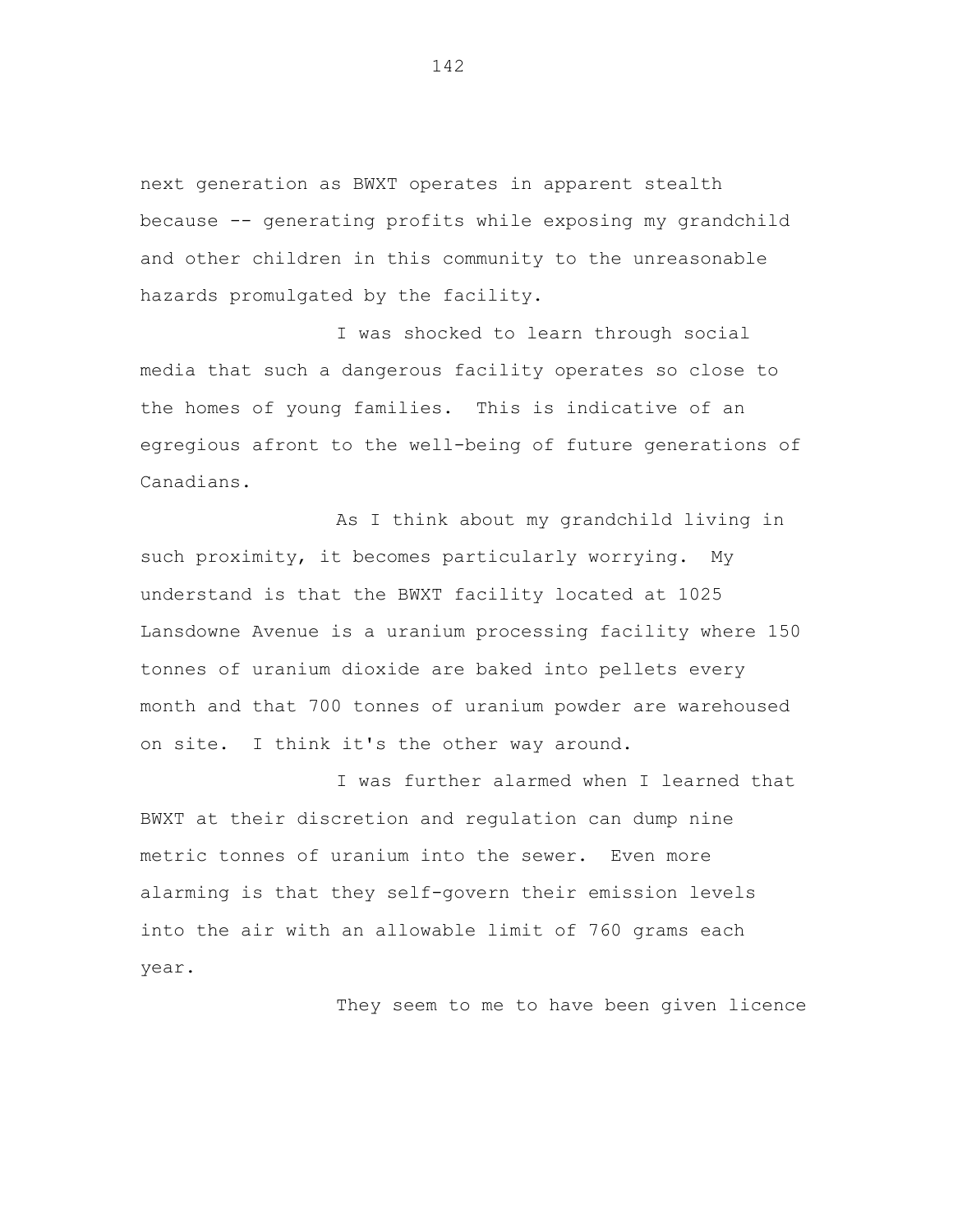to expose children in the vicinity over prolonged periods of time to toxic uranium dust. This exposure to uranium radiation is compounded by the above-ground 9,000 gallon tank of highly flammable liquid hydrogen. Not only is the hydrogen an incendiary, but so, too, is the uranium dioxide.

Ignition of uranium dioxide can occur even in the event of exposure to air.

These two substances in such proximity to each other heighten the potential for fire, explosion or any sort of nuclear accident at the facility.

Do the Commissioners consider that the possible outcomes that my grandchildren and other children in nearby schools face in the event of an accident? Their futures would likely be terminated because of their proximity to the BWXT facility. Without an accident, they are still at risk to the danger of exposure of high levels of radiation from the plant.

The facility has been in the neighbourhood for many years, yet relatively few people know about the facility. Considering the number of years that they have been in operating this community  $-$  in this community, they have built no relationship with the community.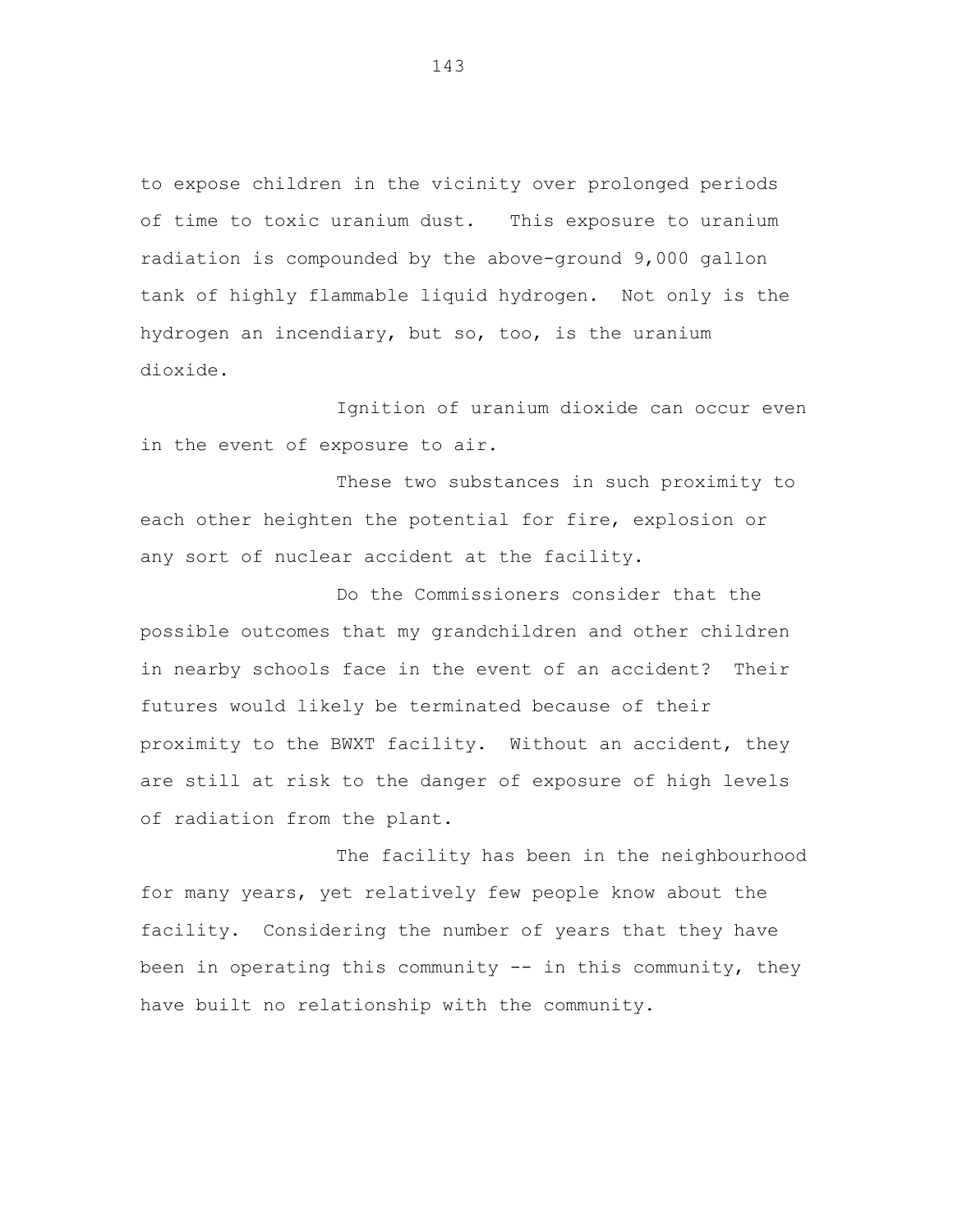With the risks that this facility is imposing on the neighbourhood, I expect that there should be greater awareness.

I believe that this lack of transparency could only be achieved through the wilful intent to hide the dangers being risked from the public.

It is this anti-social spirit that BWXT continues to operate. They apparently, like their predecessors, have no empathy for the children in this neighbourhood who they are exposing to these needless dangers.

They prefer to manipulate the public by their deceitful silence on the dangers that they pose to the community. My understanding is that they have lied about their compliance with notification rules for the licence renewal.

They obviously prefer to keep hidden from the public their activities in the plant.

If an accident were to occur, I'm wondering if they would be there to take responsibility for their actions. They have not made a risk assessment on the hazards of their operation available to the public and there's no safety or evacuation plan available to the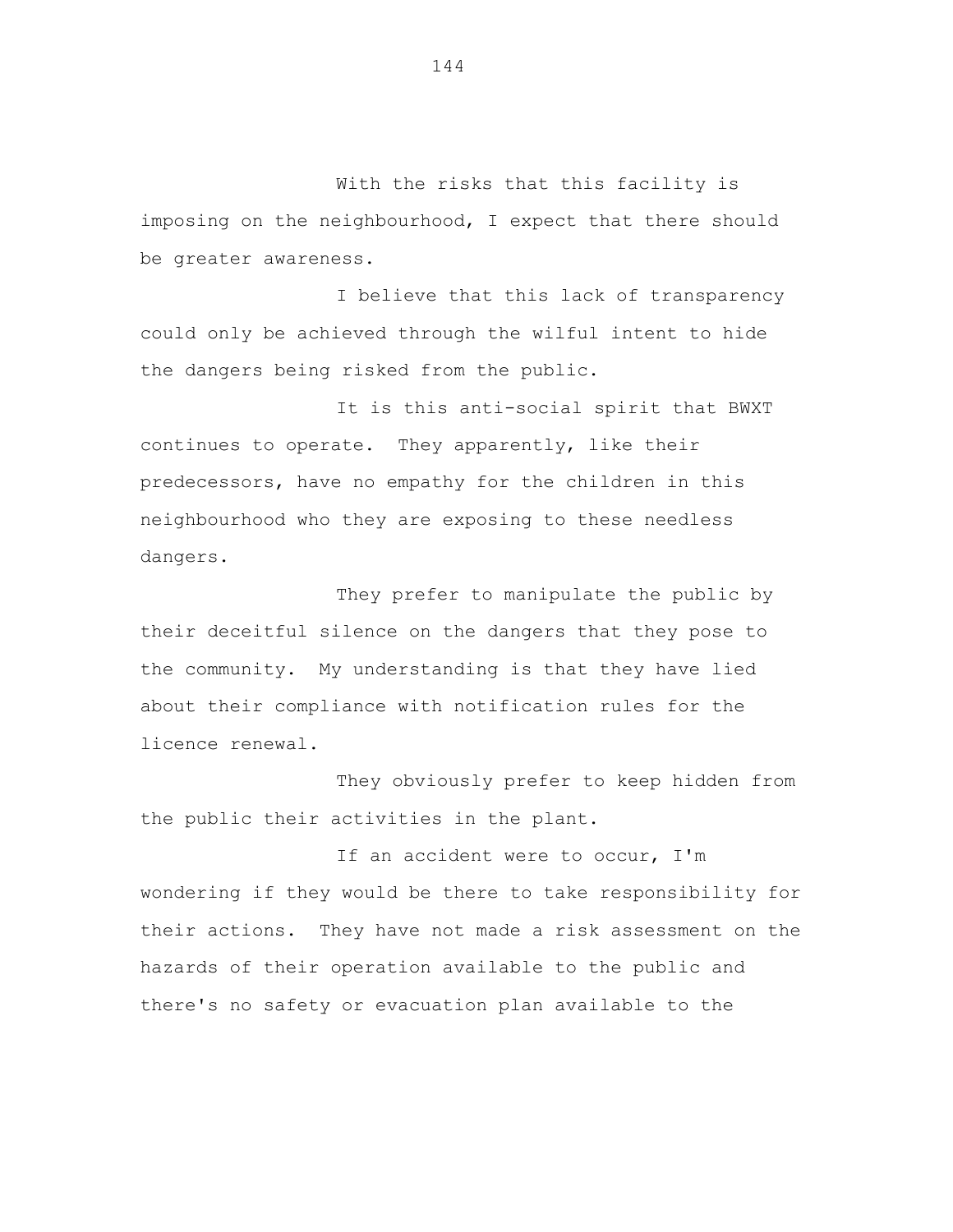public. Finally, they do not inform the public on the adequacy of their insurance obligations.

Does BWXT consider themselves -- I'm going to leave that out.

My children and grandchildren are being held hostages by the callous -- by BWXT. They settled in the area unaware of the dangers they are being exposed to. Now, the high price they paid for their property hinders their capacity facility to move to a safer environment.

The sustained value of their property is suspect. As the public become more aware of the dangers of the facility, the value of their property is jeopardized.

People do not want to buy property that is exposed to radiation.

The time has come to abandon the corporate-led trajectory that disregards the natural environment and the people upon for -- that people depend upon for their continued life on the planet.

And we see this existence with Wet'suwet'en currently. It's a new world.

Whereas our civilization, the 21st century, considered nature at something to dominate for our own ends, many of us now realize that we must live in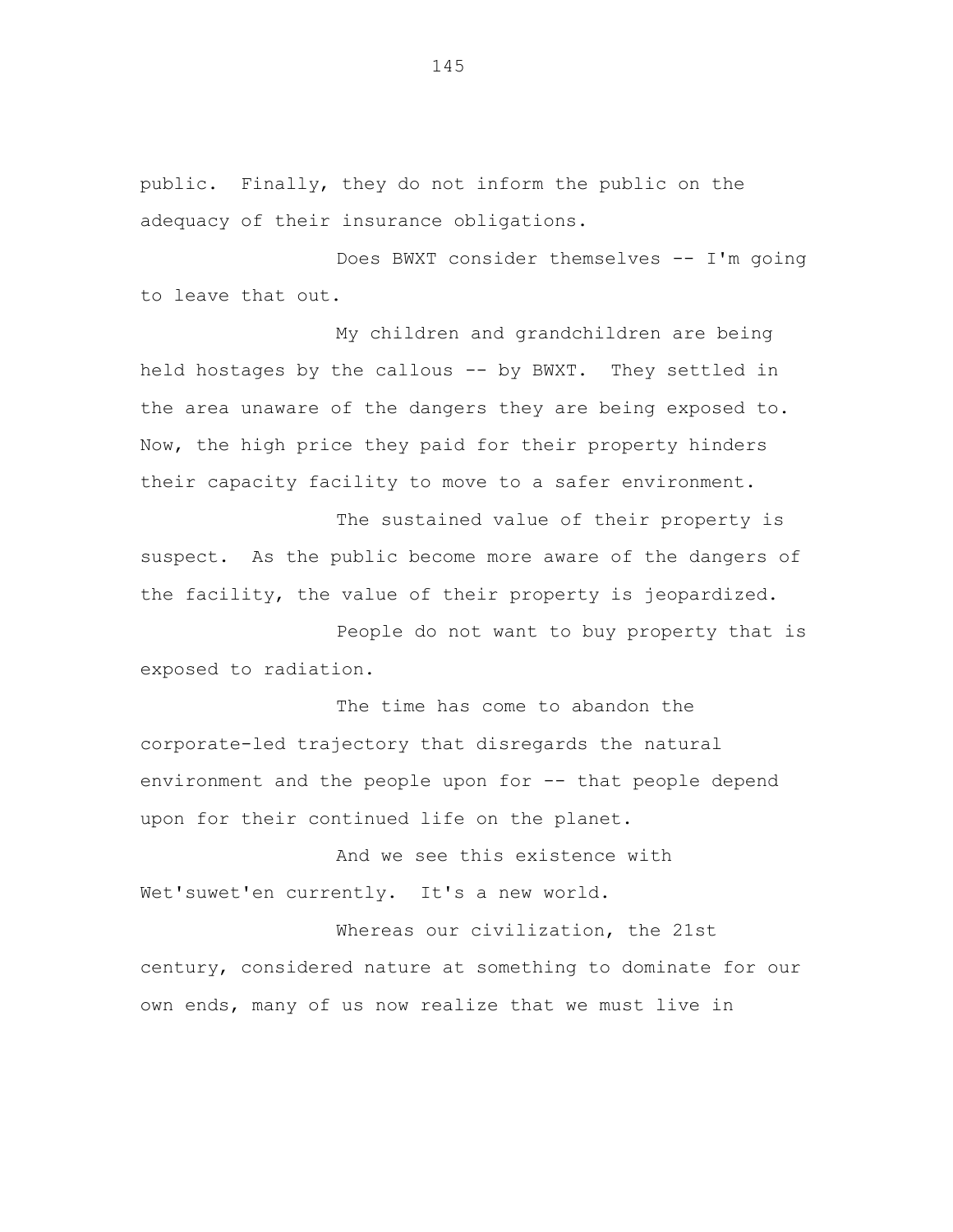harmony with nature and with each other.

We, in like manner -- our neighbours have to band together to fight the dangerous activities of corporations like BWXT to ensure that our grandchildren have a possibility of life in the future.

We must build up our community cognizant of the future of the next seven generations. That is the way of the 21st century.

It is time for BWXT to pack up and move their facility to a venue where they are not endangering our grandchildren.

If this opinion is in error, BWXT should prove to us that it is a conscientious organization. They should let this community know the emergency plans BWXT has in place for when -- for when one of their transportation vehicles is involved in a vehicular accident or another 10, 20 deaths at 1023 Lansdowne, so close to our homes.

Further, what are the insurance requirements for BWXT? How will they be held accountable if there is an accident?

Finally, will the CNSC confirm that the actual radioactive emissions of the plant are and demonstrate the level of risk they pose to my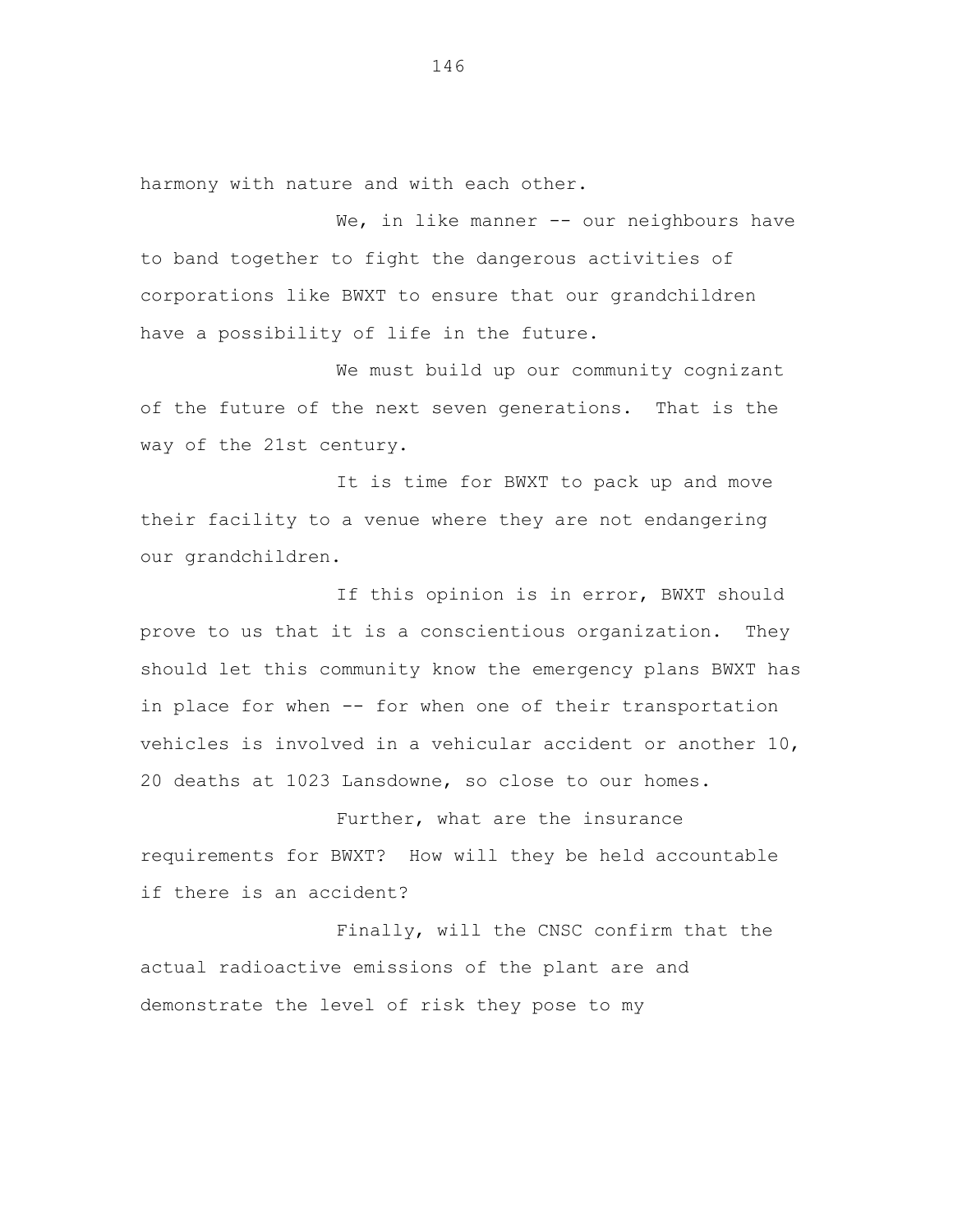grandchildren?

Just another little note was, when I asked my grandson, he seems to get the problem here. When I was explaining to him the plant, the dangers of fire in the plant, he says, "Well, what -- what would happen if a train went off the tracks like it did in Quebec?" And the consequence there would be catastrophic, of course.

In conclusion, I do not give consent to BWXT and the Nuclear Safety Commission to allow a renewed licence for BWXT.

**THE PRESIDENT:** Thank you, Mr. Blomme, for your intervention.

Dr. Lacroix.

**MEMBER LACROIX:** I appreciate your concern, Mr. Blomme. You've raised a number of issues that are certainly, I would say, legitimate, and we are also concerned about many of these activities.

And I'll pick just one. Let say, for a moment, that there is a serious road accident and uranium dioxide is dispersed into the environment and they catch fire.

And I would like to know from BWXT, how would the emergency plan be deployed? Take us step by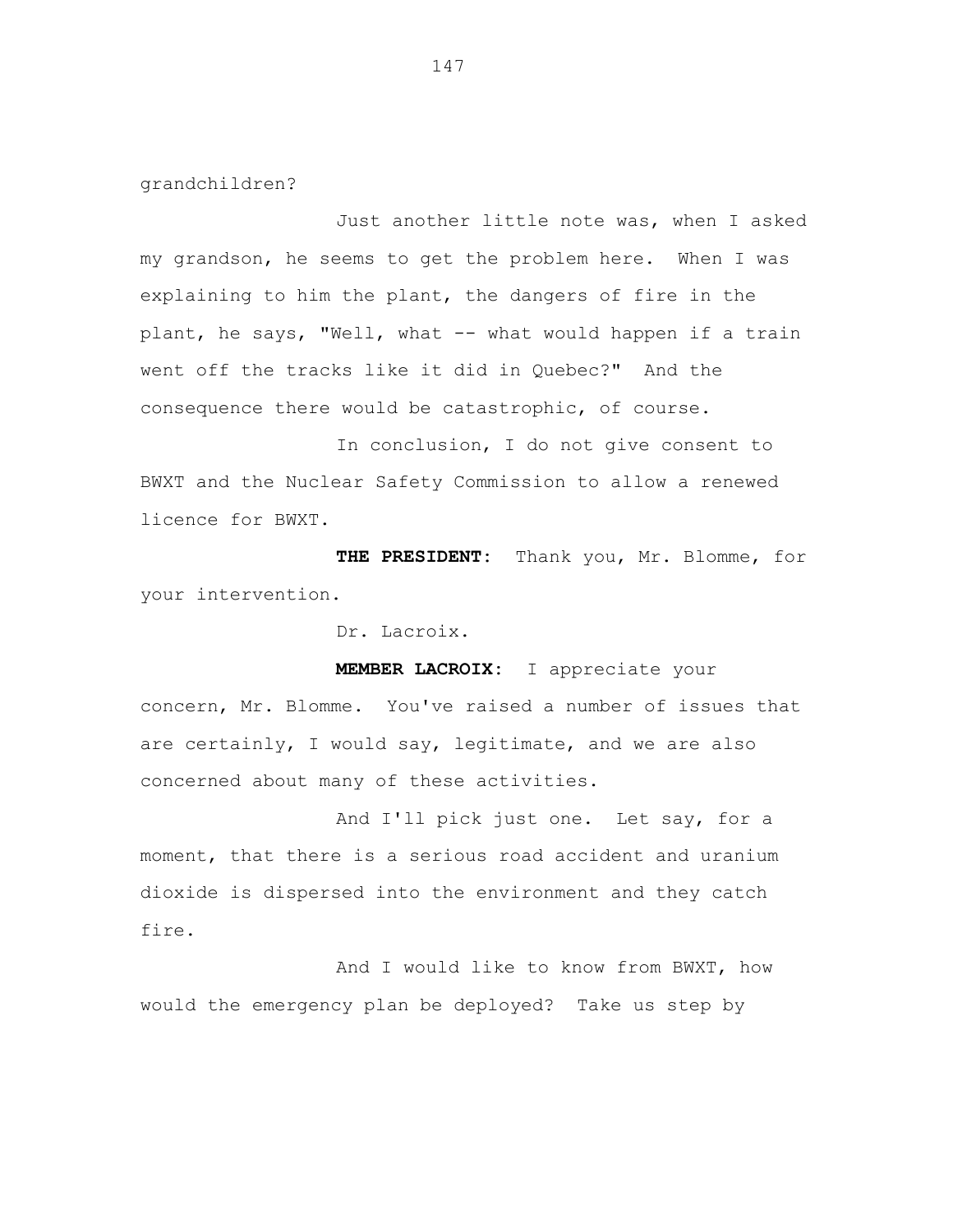step, who's doing what?

**MR. SNOPEK:** Good morning. Dave Snopek, for the record.

We have a fully-developed emergency plan for the transport of uranium, which is classified as a dangerous good, so we have an emergency response assistance plan filed with Transport Canada. And that defines the different types of accidents that are considered. It also defines the response plan that BWXT has to support first responders in responding to a motor vehicle accident scene.

So we've looked at all types of potential accidents. There can be minor motor vehicle accidents where containment is maintained. There can be more serious motor vehicle accidents where perhaps there's a tip-over and spilled contents, potentially even spilled, let's say, drums of material.

I just want to correct one thing that I heard. The uranium that we have is not a flammable material. So it itself will not burn. So the dispersal would basically be to go and recover that material. It doesn't burn itself.

So we have, to be able to further assist emergency responders, we have on contract responders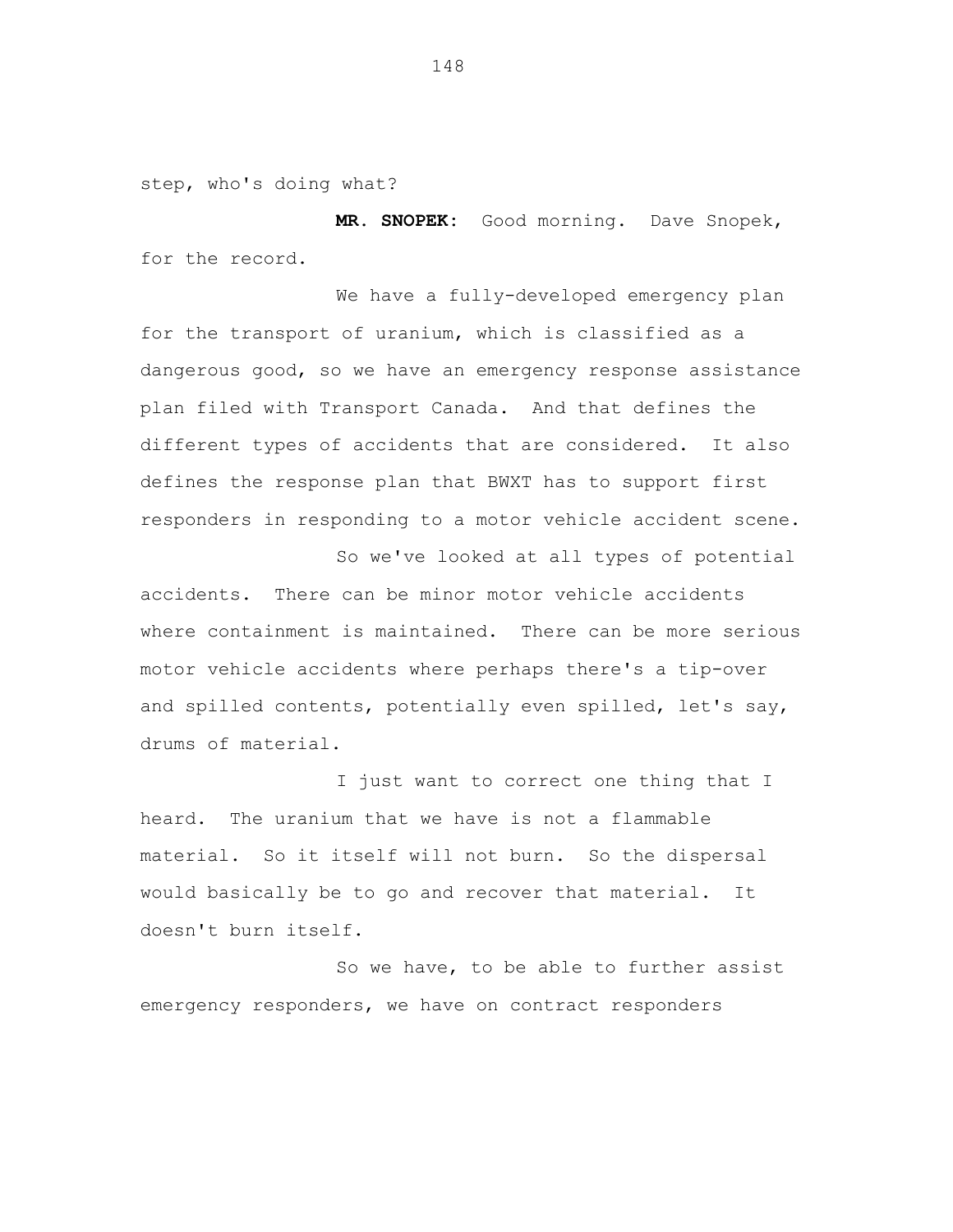ourselves that can go to accident scenes to recover that material and then safely transport it to an off-site location.

## **THE PRESIDENT:** Dr. McKinnon?

**MEMBER McKINNON:** Yes, thank you for your concerns. Your know, we've heard also many times the issue of communication.

So you haven't heard anything prior to seeing on social media about the operations in the plant?

**MR. BLOMME:** (indiscernible - speaking off mic) my son's purchase. I'm sure he would have considered it, had he known. So it was not something that he was aware of when he purchased the house.

**MEMBER McKINNON:** Yeah. And so I have a question for the company in terms of we saw in your presentation the public attitude survey, which was a very interesting result, so it's a very good step to see what the effectiveness is.

Do you have any other means of judging the effectiveness of your outreach programs? And what are your plans to -- how do you plan on responding to that, to make improvements?

**MR. MacQUARRIE:** It's John MacQuarrie.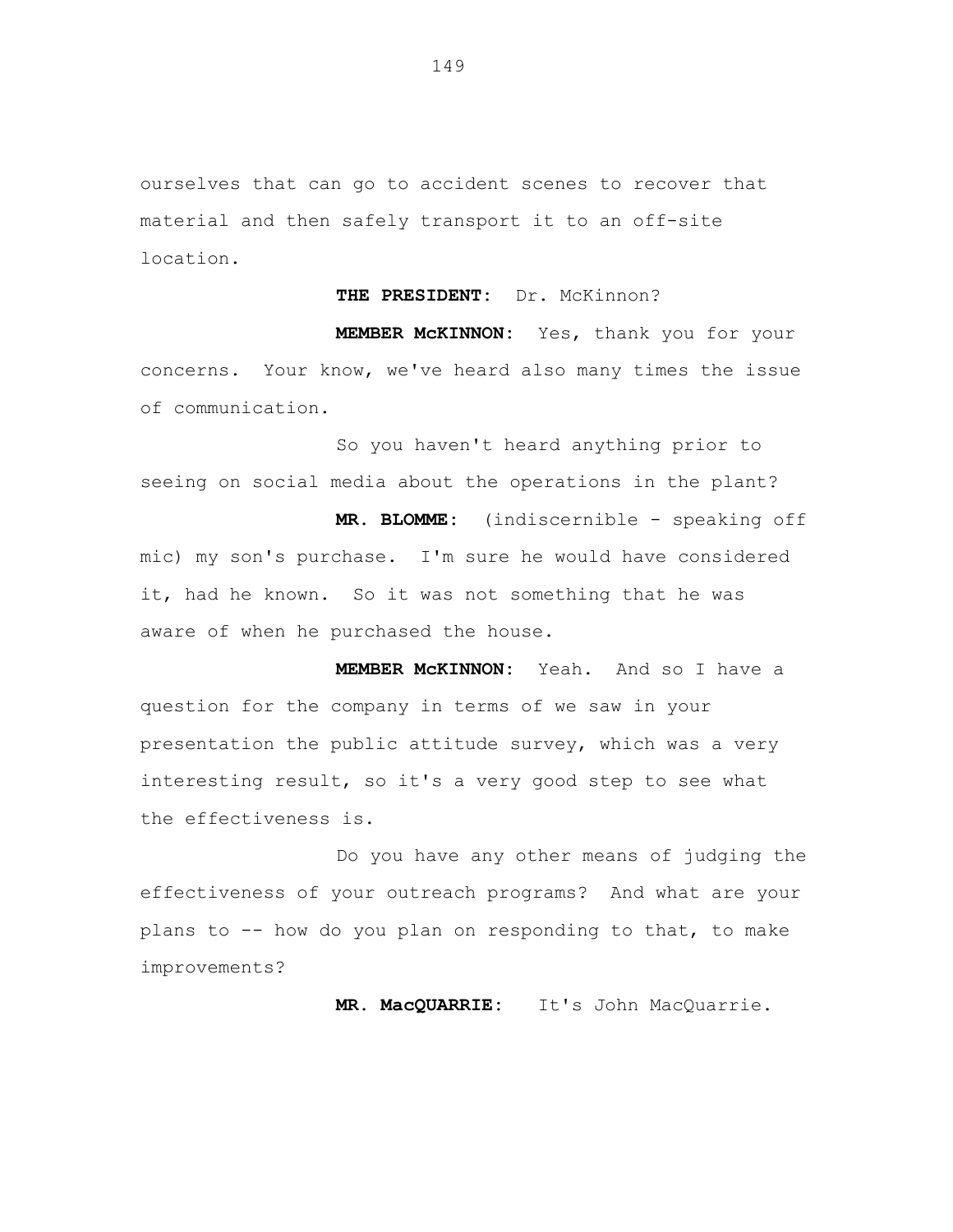Yes, we do have other means for judging effectiveness. So we have a variety of ways of communicating with our community. So our community liaison committee, where we'll ask if the members of the community are hearing about us in some way or another, and they give us feedback and advice on that.

We get calls or emails to our system and usually we'll from that interaction find out what they know about our company.

We have barbecues where people just drop in, and we have displays about what we do and how we do it. And we take that opportunity to ask people what they know about our business, you know, what their concerns are, and try to address those concerns.

So those are the primary ways that we get feedback about our business.

**THE PRESIDENT:** And clearly that's not adequate, from what we're hearing, and more needs to be done. I think your suggestion of engaging your community liaison committee more, some of the feedback that you've got from your polling on different ways of reaching out to the community -- my sense is you need to do that a lot more aggressively so that people don't use adjectives like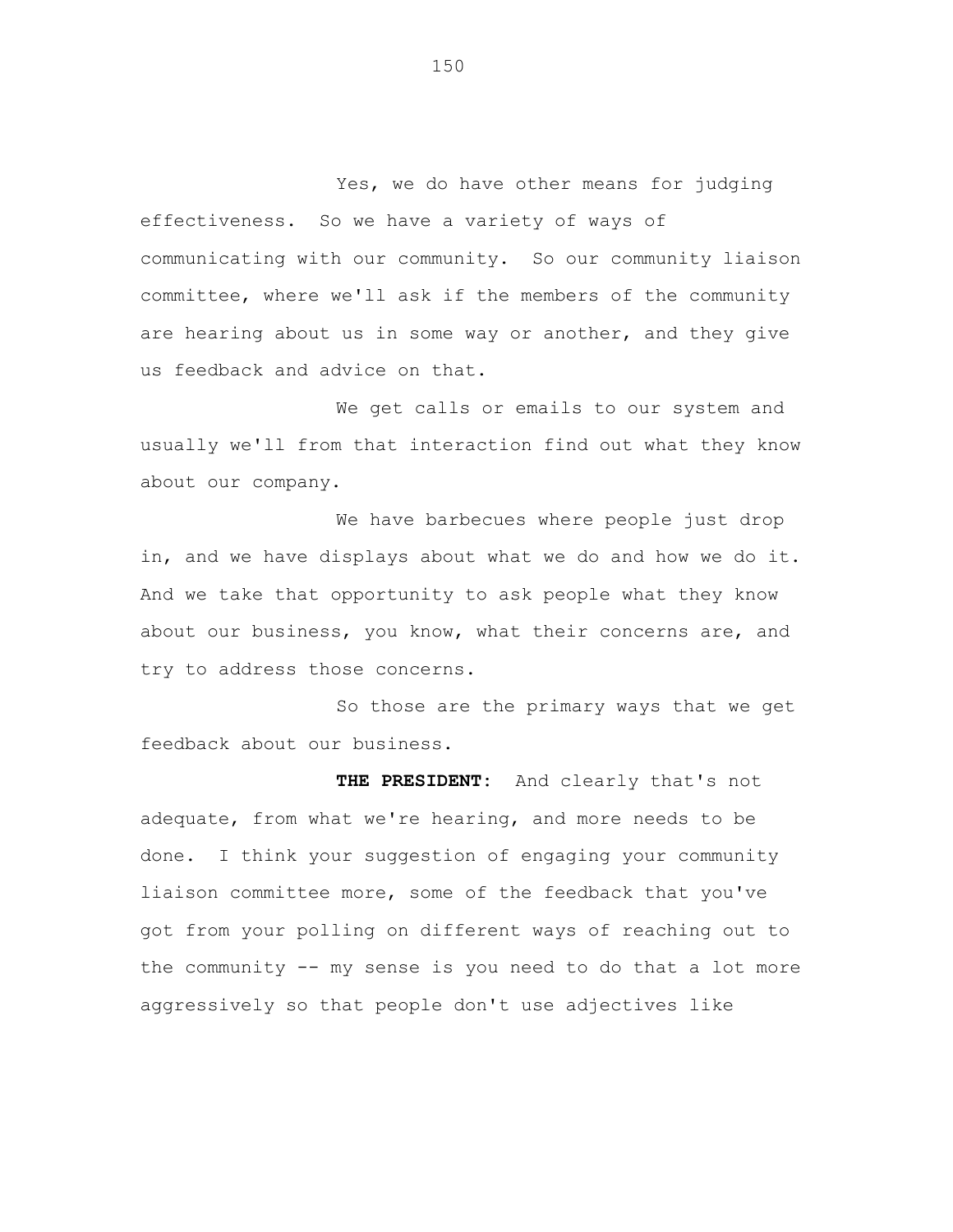you're operating "in stealth" and so on. But you know, that seems to be a message that we've been hearing with many of these interventions.

Dr. Demeter?

**MEMBER DEMETER:** Thank you very much for your intervention.

I have a number of questions that deal with emergency planning that I will ask, based on your intervention, when Emergency Planning and Health are here I think this afternoon. So they're not going to be forgotten. I just want to put them in a parking lot.

Thank you for the clarification on flammability for uranium dioxide. I think part of the confusion is that some forms of uranium, like metallic elemental uranium, may actually have an ignition in it's - you know, so people looking at information might see that and immediately think it's the same. It's different. So I think that's part of the miscommunication is to understand that this particular form of uranium is not flammable.

You know, when I pick up my mail every Thursday, I get all these flyers I don't want, but I get them every Thursday. And I'm kind of wondering how the disconnect is here that other marketers can get me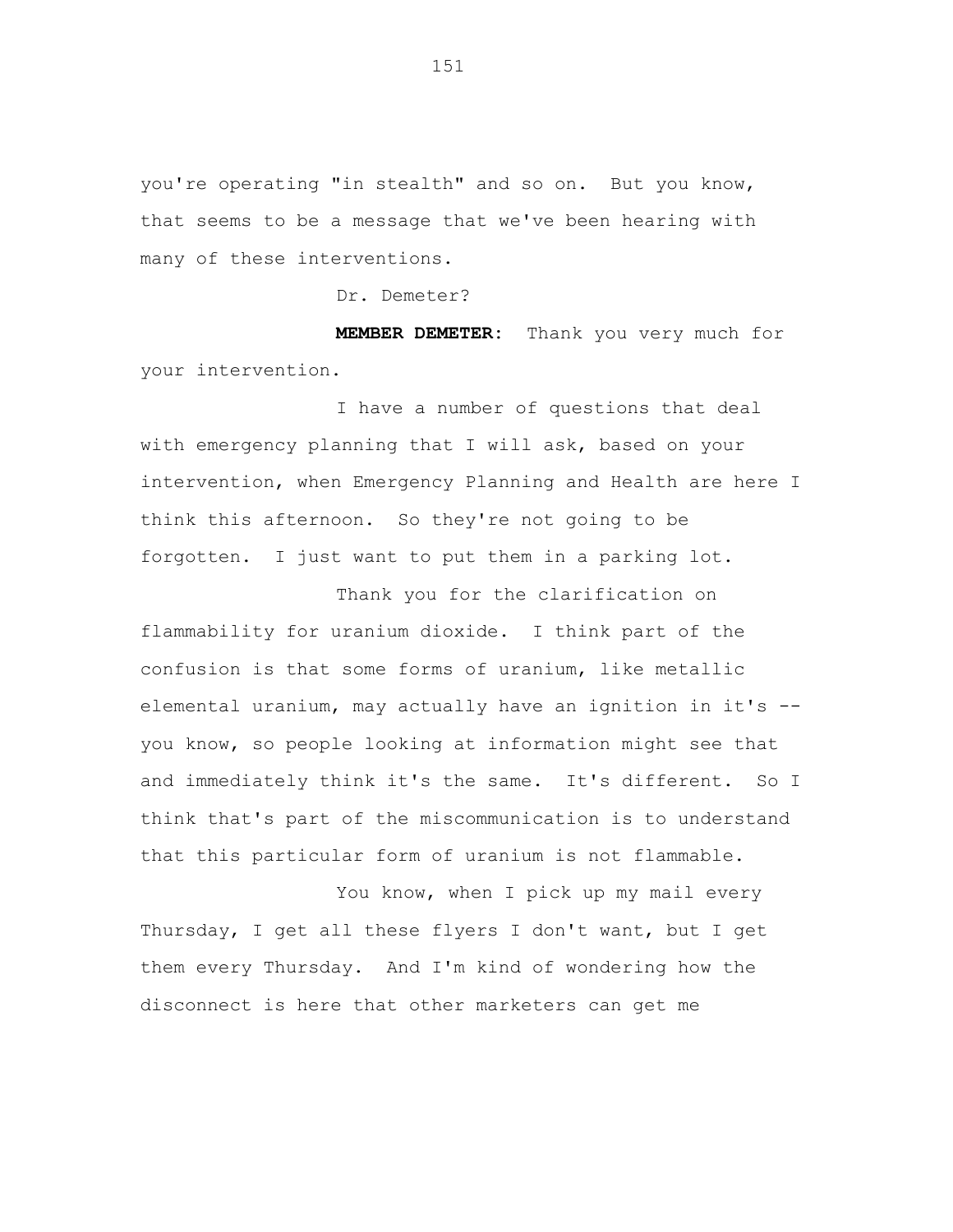information on a regular weekly basis. I'm still trying to figure out where the disconnect is.

There's a huge number of intervenors who say that I wasn't notified. I didn't know about it 'til this. And we talked about social media and more complicated ways of communicating. But I'm still not understanding where the disconnect is between giving simple information to the neighbours around you even by a weekly mail-out or flyer. Help me out with the disconnect. For Canadian Tire it's really easy. I get the thing every Thursday. I'm not promoting Canadian Tire, but.

**MS CUTLER:** Natalie Cutler, for the record.

We engage with our community using a multi-prong approach. The newsletters go out not weekly but three times a year. They include quite a bit of information that's occurred during that period leading up to it.

**MEMBER DEMETER:** So how do they go out? **MS CUTLER:** So those go out using the postal Canada maildrop. And so they would be in that collection of flyers you're referring to. We know that a lot of those are recycled and we can't count on all of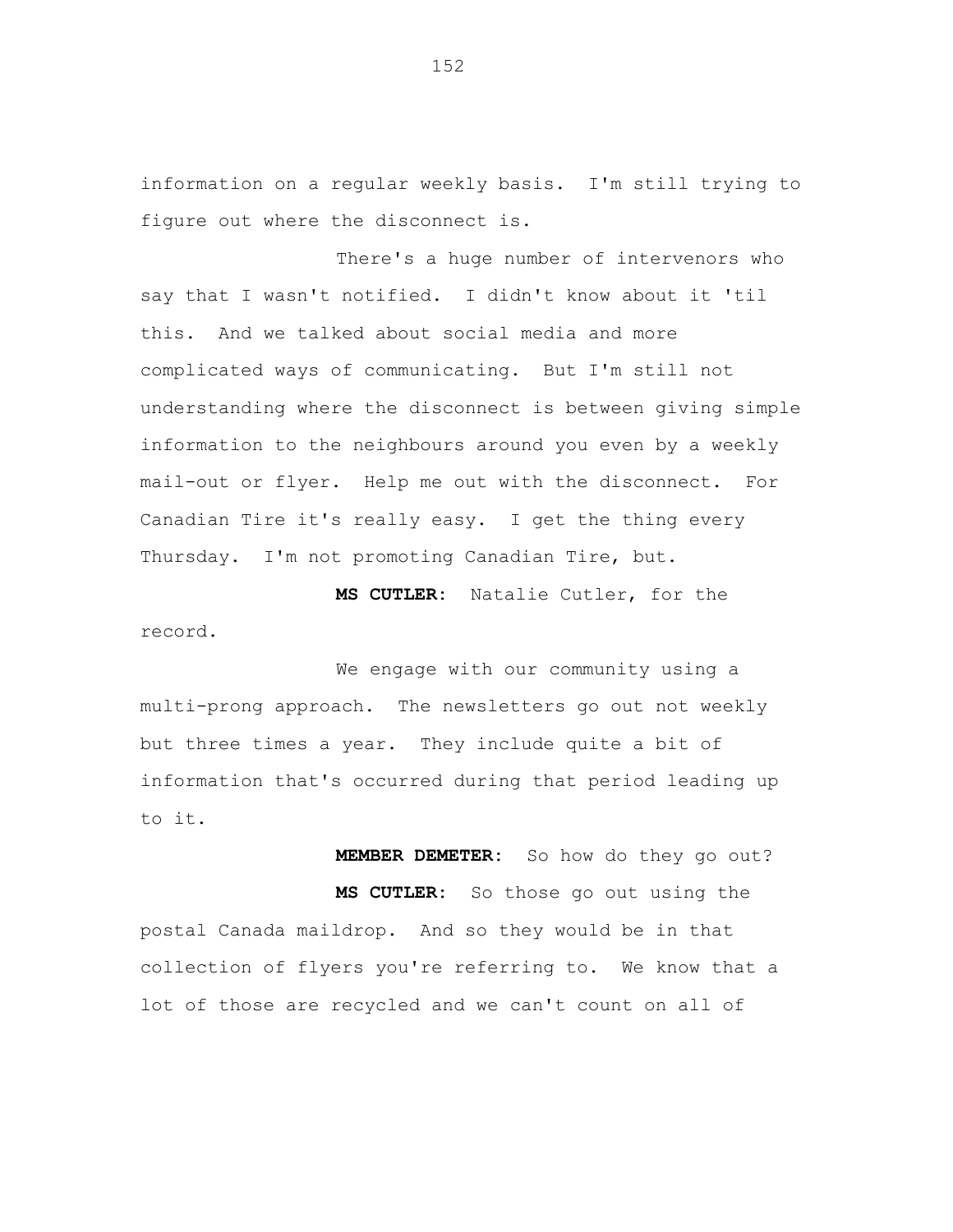those being read every time.

That's why we do use a multi-prong approach, like having a very comprehensive website, prominent signage on our facility, and you know, if you Google the name of our company, we come up right away, a dedicated website. That dedicated website is just for Toronto and Peterborough, and it's very easy to navigate and full of information. We do that for the purposes of demonstrating transparency.

We also do flyer mail as well for events. For example, we'll send 4,000 newsletters three times a year, and we'll also send to that same 4,000 distribution list flyers to barbecues, invites to sign on to our community liaison committee, and in 2019 we also had an info night that we sent to that same 4,000 distribution list.

We know that 4,000 folks where we operate is not sufficiently notifying everybody that considers themselves a neighbour, and we know that. And that's why we're trying to improve with looking at social media, targeted ads. We have heard that Toronto specifically prefers their information digitally, and so we're looking at ways that we can use social media to get in front of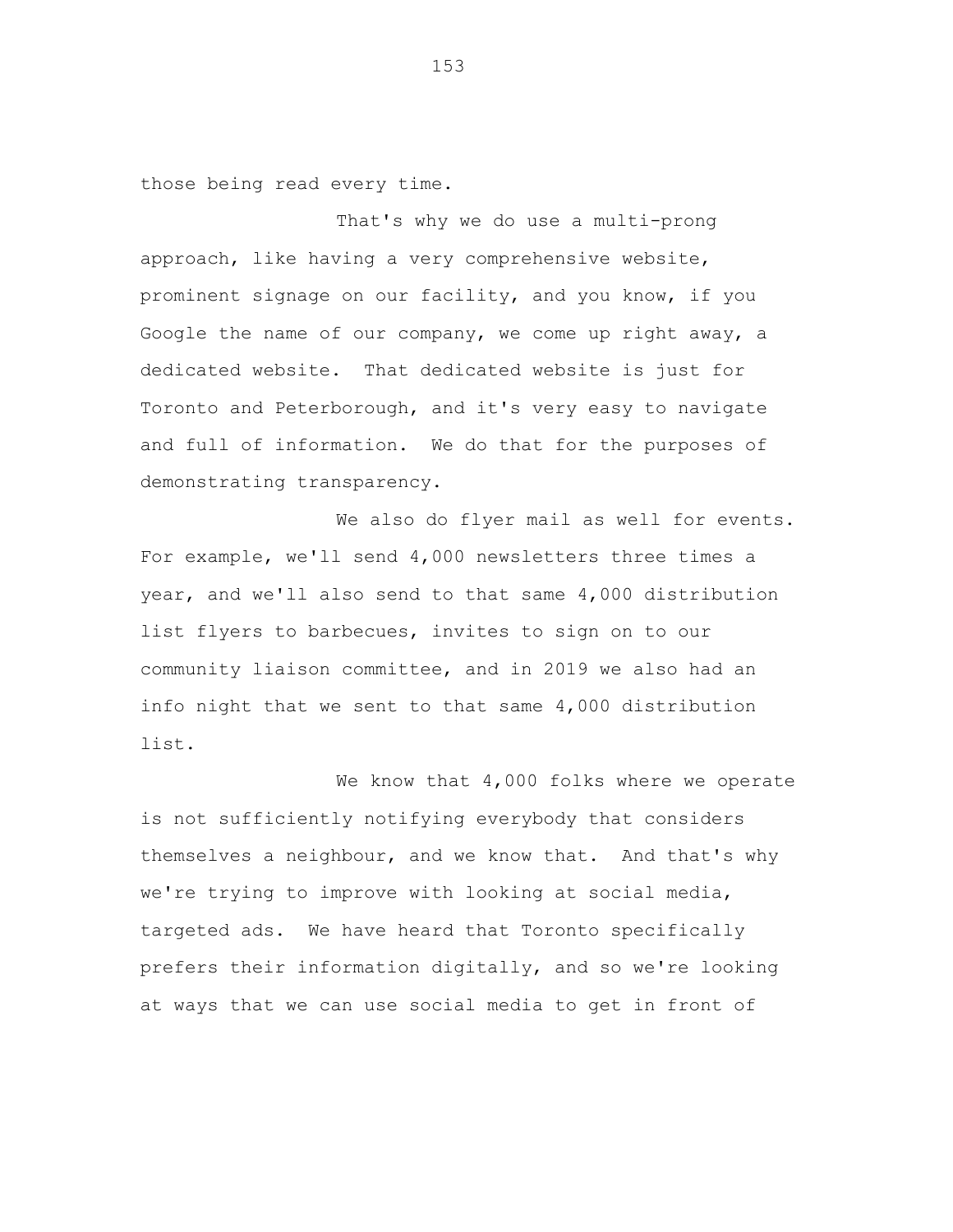those digitally and that we think we think we can achieve using social media channels.

**THE PRESIDENT:** Mr. Blomme, in your opinion, how could BWXT demonstrate that it is more conscientious, as you put it?

**MR. BLOMME:** Well, I just see sort of a disconnect, because I'm not sure that their activity - they should be doing the activity in a population where there are all these young families, this kind of -- maybe at one time there was that those kind of things were allowed, but we think about how we want to plan our cities. Should we have a facility that has dangers attached to it in the centre of the city?

So I think that if they were really honest, it would work contrary to their interests. And I don't know if they really published it, had meetings, and discussed it openly in a very democratic situation, I don't know, would they get a democratic response in favour of their plant? I don't ...

**THE PRESIDENT:** So you've been here since this morning, and you describe this as a dangerous facility. But we've heard from the licensee, from staff, also from the MP that all the evidence seems to indicate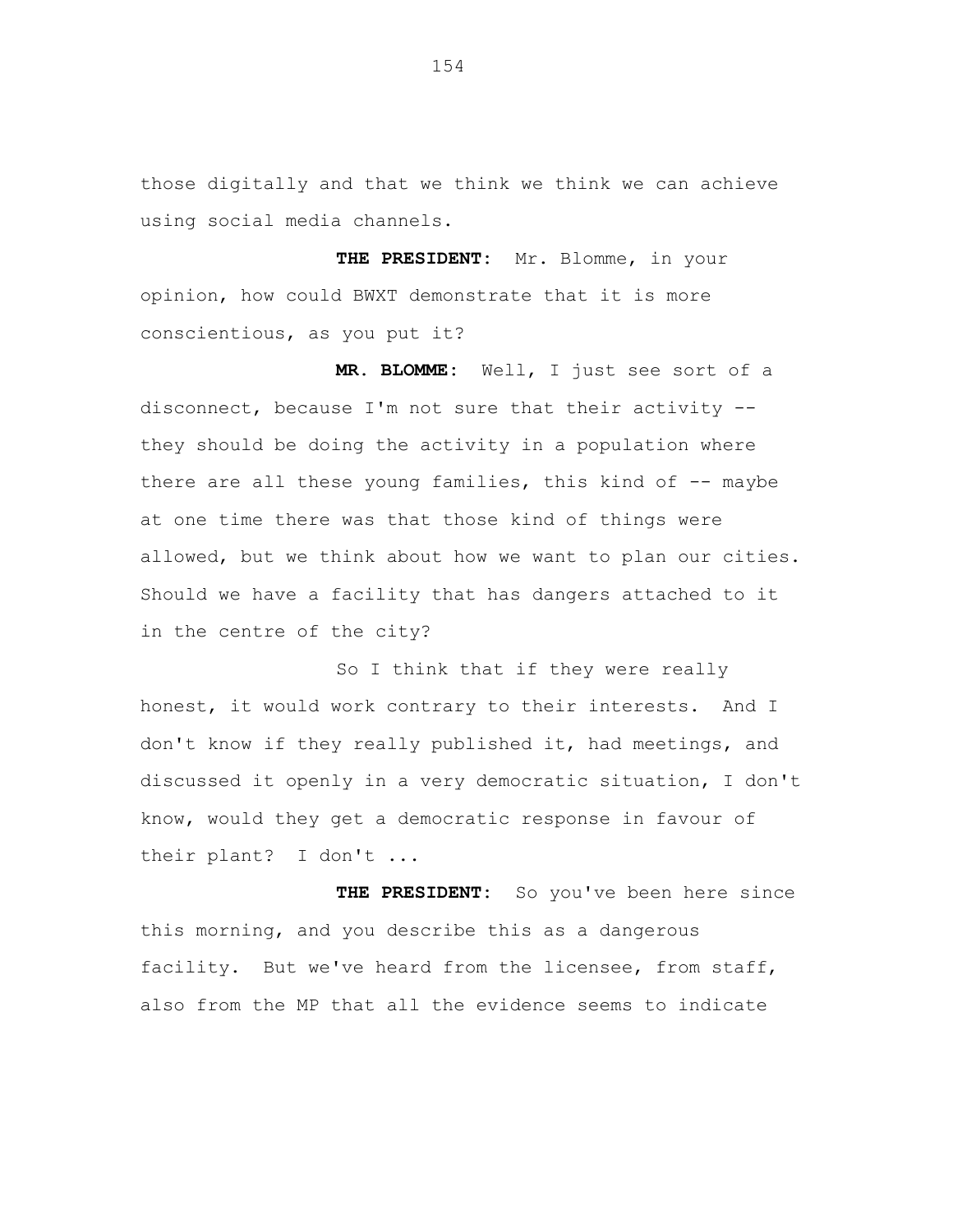the facility's operating safely, well, well below limits - allowable limits. Does that give you reassurance?

**MR. BLOMME:** Yeah, well, like I mean our science changes too. We become more and more aware of things that affect us. And my sense is to keep things as natural as possible and then to use that as a baseline to move out from. I'm just thinking of like our society seems to have so many things that we don't really want to investigate and we want to accept, like 5G. Like there's not even any test to study the radiation effects of 5G. It seems to be a foregone conclusion that we have to have 5G. And the health effects of it seem to be totally out of conscious.

And so I'm just thinking, so now with all these cumulative radiations, I guess that someone mentioned about doing global tests on radiation levels, somehow compounding the different things. But a little bit of radiation here, and a little bit of radiation here, some chemical stuff going on here -- in the end what kind of toxic soup are we creating with that? Maybe we can survive a little bit of radiation, but if we can survive a little bit of radiation here and a little bit of radiation here, but when you put them all together, what kind of results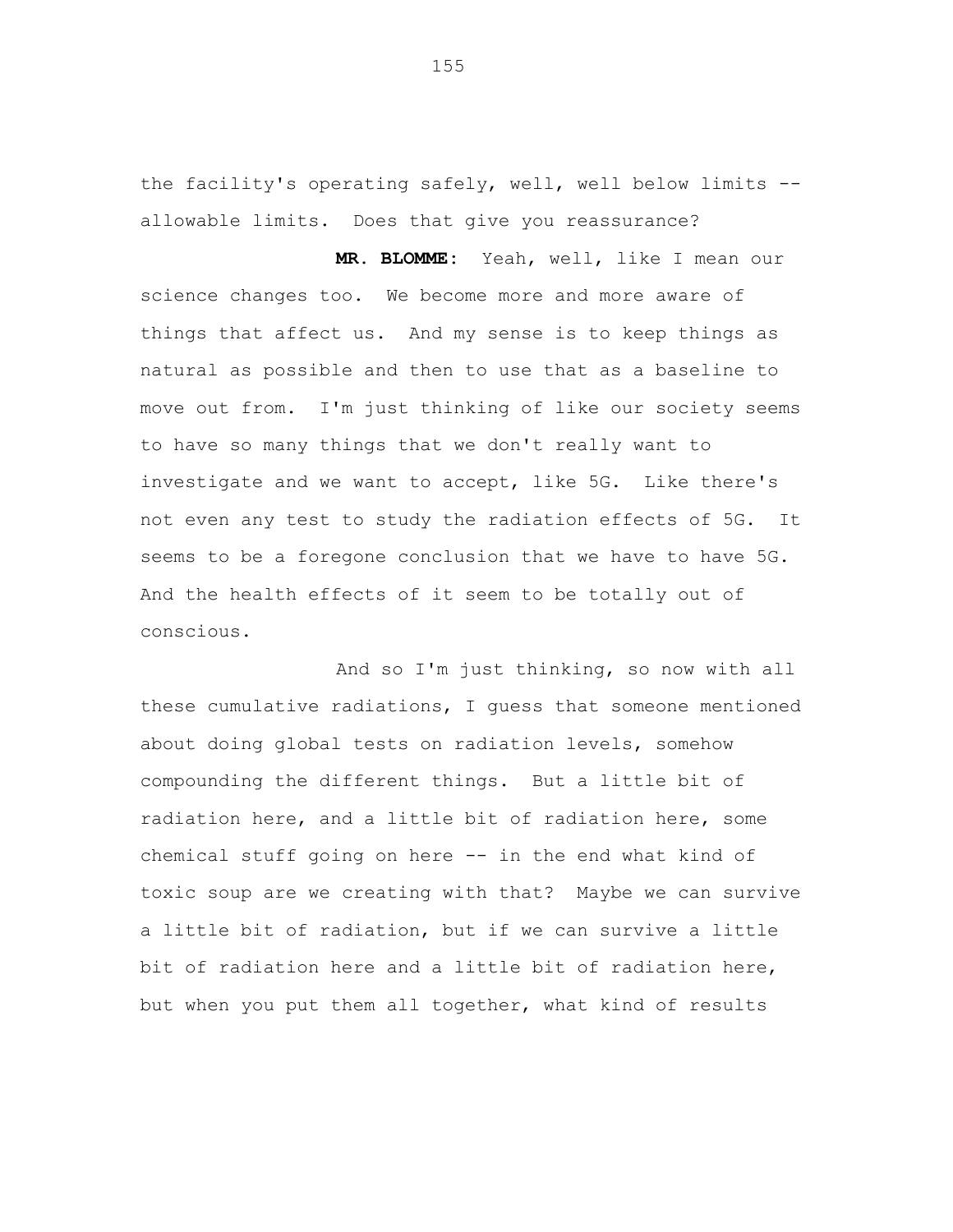are we getting?

**THE PRESIDENT:** Thank you. You know, so there are a number of issues that you've raised that we will definitely be addressing over the next few days because other intervenors have raised, whether it's around insurance, whether it's around cumulative effects.

But I'll ask you if you've got any other final comments.

**MR. BLOMME:** I'm good.

**THE PRESIDENT:** Well, thank you very much for your intervention and bringing your grandson with you. Our next presentation is by Mr. David Fernandes, as outlined in CMD 20-H2.55.

Mr. Fernandes, the floor is yours.

**CMD 20-H2.55**

**Oral presentation by David Fernandes**

**MR. FERNANDES:** Good morning. My name is David Fernandes. Thank you for allowing me the opportunity to speak today and voice my concerns and plead to reject BWXT's licence renewal application.

I am married, with a five-year-old son.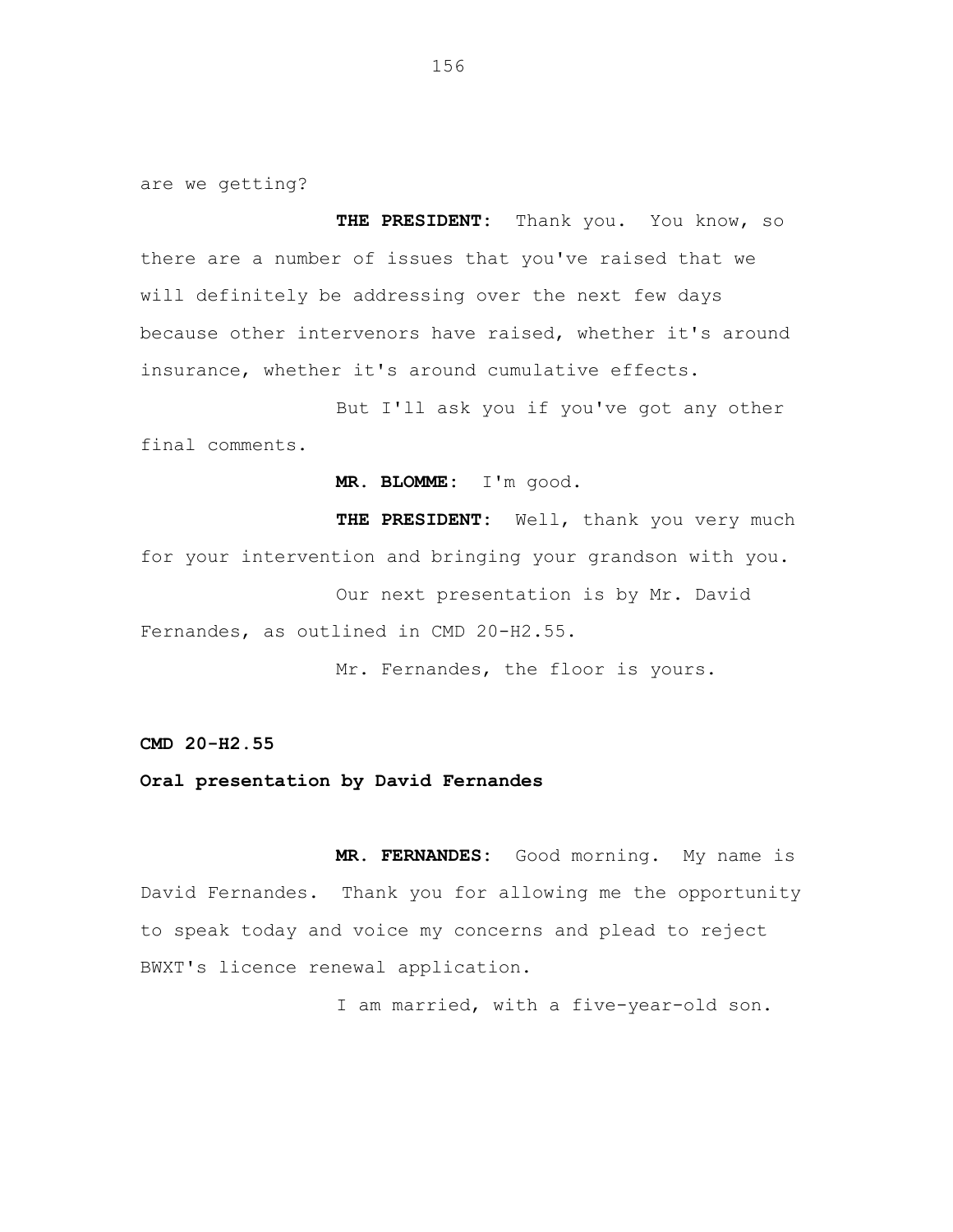We live 800 metres away from the BWXT Toronto site. I have lived here for approximately 15 years, and I was never aware that I lived near a nuclear fuel manufacturing facility. I have known of the building, but did not know what it or the former GE Hitachi did. I was not aware there was radioactive material on site, let alone 700 tonnes of it. Honestly, I naively assumed that such a facility would not be operating or be allowed to operate in a densely populated city. Had I known, I would not have purchased my home.

I became aware of BWXT's processing of uranium from a fellow concerned citizen outside the Lansdowne subway station. I was and still am shocked to know that such a facility is operating and granted permission to operate in the middle of a dense and growing residential neighbourhood within the most populated city in Canada. This is just not acceptable.

Despite any statistical analysis and opinions of how safe BWXT claims to be or what their emissions are within safety limits, the fact that manmade or factory-made uranium emissions are released into our water and air is increasing risk of exposure. Exposing me, the residents of this densely populated area, including my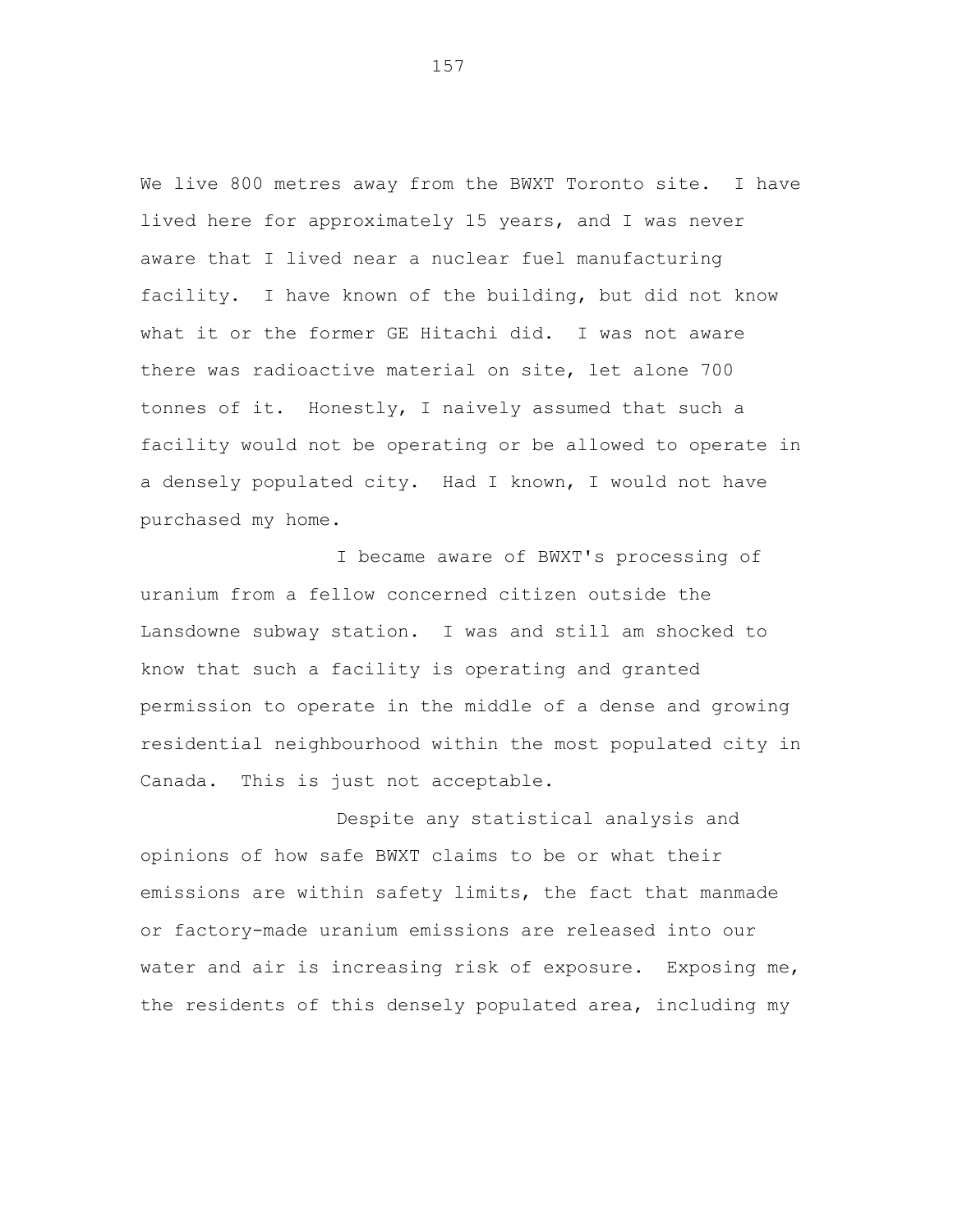five-year-old son and countless other children, to the risks of consuming and inhaling uranium particles is simply unacceptable, and in my opinion, it would be selfish and irresponsible of the Commission if it were to allow it.

I work downtown Toronto and travel by subway. Aiming to stay healthy, I routinely opt to walk home from Lansdowne station rather than take the bus. This walk home takes me past BWXT. I must have walked past BWXT over a thousand times, just walking home from work.

Since learning I have been walking past radioactive material storage at a scale that supports a quarter or more of all nuclear power in the province, I have stopped walking.

I have also routinely taken my son to Davenport Village Park. It is approximately 350 metres from the nuclear fuel manufacturing facility. We have not been back to the park since, and I will not be returning as the weather gets better.

Common sense tells me that if a factory is emitting uranium into the air and water, there is a heightened chance that I will inhale or ingest it. The same goes for my wife, my son, and countless other residents and children in surrounding schools, parks, and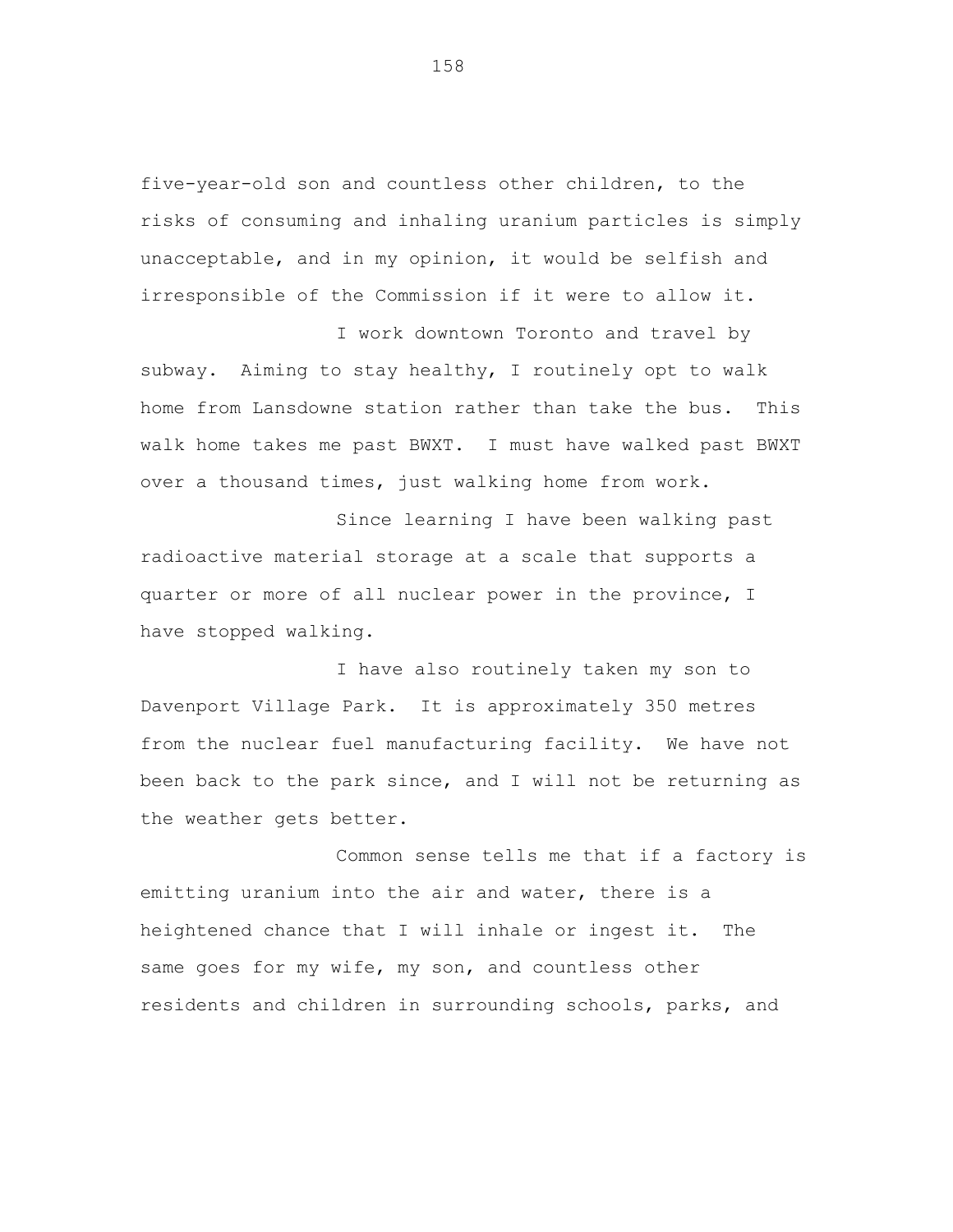homes every day.

The feelings that arise from the thought of my five-year-old son having a harmful uranium particle lodged in his lungs is difficult for me to express.

I ask the Panel: Do you feel it's okay for my five-year-old sold to ingest a harmful uranium particle which escapes BWXT's facility -- any particle, including one of the particles within the legal limits? Can you ignore this same threat if the victim of this radioactive exposure is your own child?

Is it just that I, my wife, my family, my fellow residents have an increased risk of ingesting radioactive particles? For all the other children in the area, being such a densely populated area, I believe there are five or more schools within a 1.5-kilometre radius, many parks, balconies, back yards, gardens, and public spaces that should be safe for residents and taxpayers to use.

I do not want BWXT to continue operating in my neighbourhood or anywhere in Toronto. The risk is too great. Beyond the simple risk of residents inhaling harmful particles, there is also the risk of accidents within or outside the facility, including fire, vehicular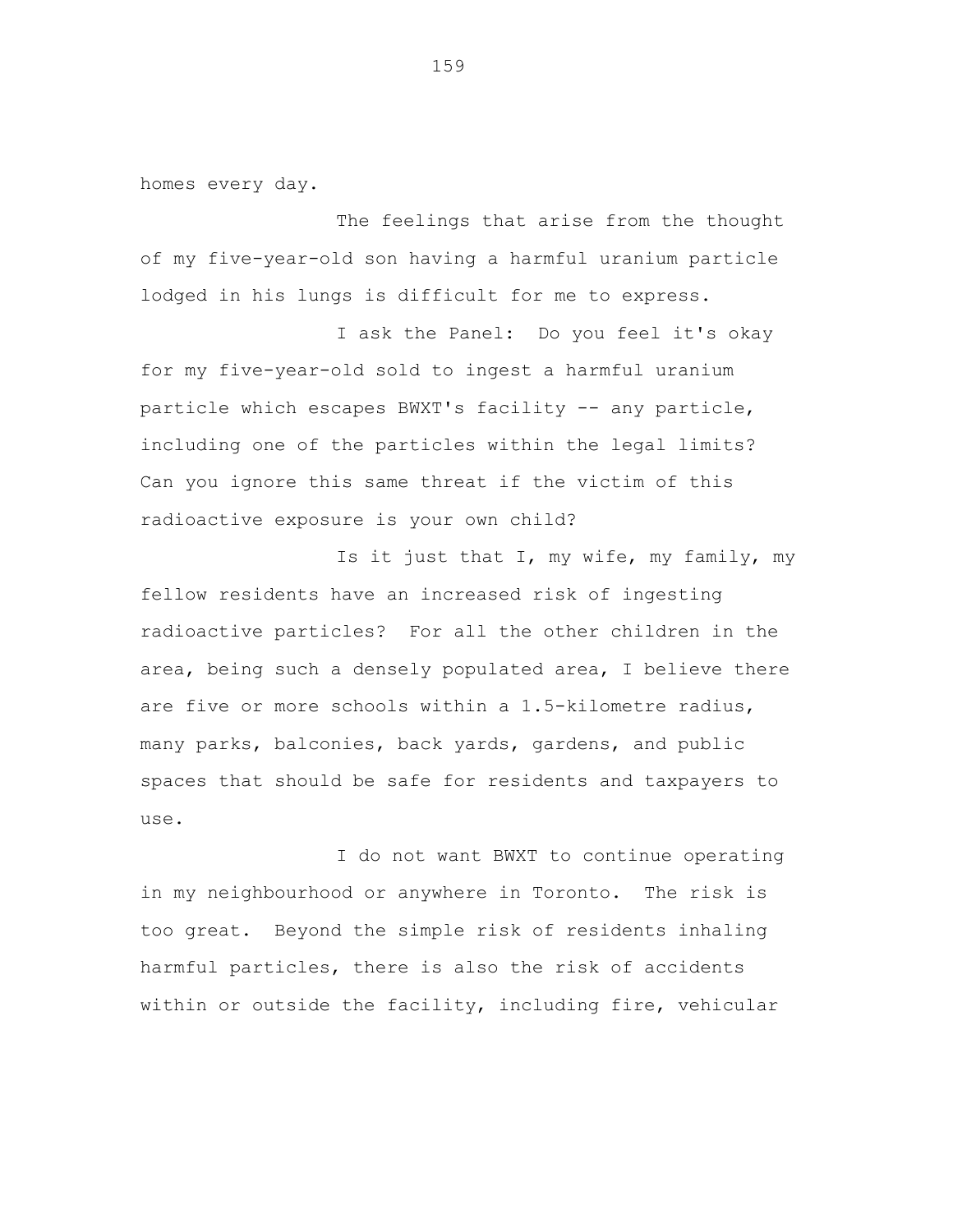accidents during transportation, train accidents or derailments as the facility is directly beside a major track.

As I was thinking about submitting my intervention, I received an emergency alert on my cellphone January 12th, informing me of a nuclear incident at the Pickering Nuclear Generating Station. It was reported as an error. I can understand that, as mistakes do happen. Things happen. Accidents happen, even with people's best efforts, intentions, and safeguards to prevent them.

A question to the Panel: What are some of the worst-case scenarios? And what impact would it have in the area? For example, an explosion, fire, faulty technology or human error, a terrorist attack, train derailment.

And a question I would have for BWXT as well is that, you know, given the challenges or the difficulty of communication, if something were to happen, how would I know that I need to evacuate my family?

I do not want BWXT or any other nuclear fuel manufacturing facility operating in my neighbourhood. And we would sincerely appreciate if you have the well-being of your citizens as the absolute and only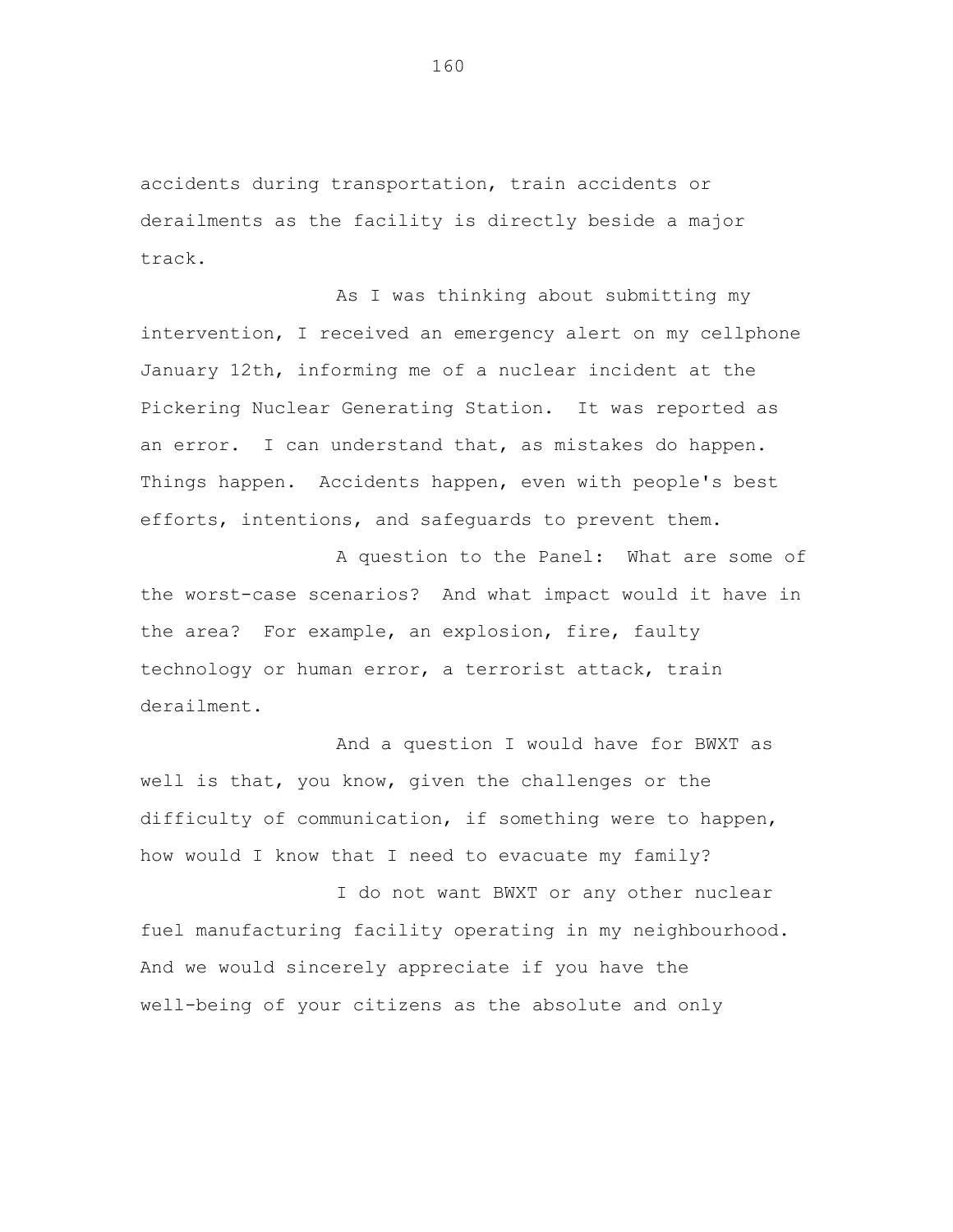priority in your decision-making. There are more isolated, less-densely populated locations for BWXT to operate. They must move.

Thank you.

THE PRESIDENT: Thank you, Mr. Fernandes. I hear your concerns and your anxiety.

Did you attend the Meet the Regulators session that the CNSC had arranged?

**MR. FERNANDES:** No, I was planning to make it, but I was not able to attend.

THE PRESIDENT: Okay. Dr. McKinnon?

**MEMBER McKINNON:** Yes. Thank you very much for your comments.

I'd like to address the concern you have about inhaling particles. So I'd like to ask the CNSC staff: What are the health effects of inhaling one or very low levels of uranium particles?

And related to that, just as we have natural background levels of radioactive materials in soils and rocks and so on, what are the background levels in air, or if they can be measured, can you comment on that?

> **MS TADROS:** Haidy Tadros, for the record. So I will ask our environmental protection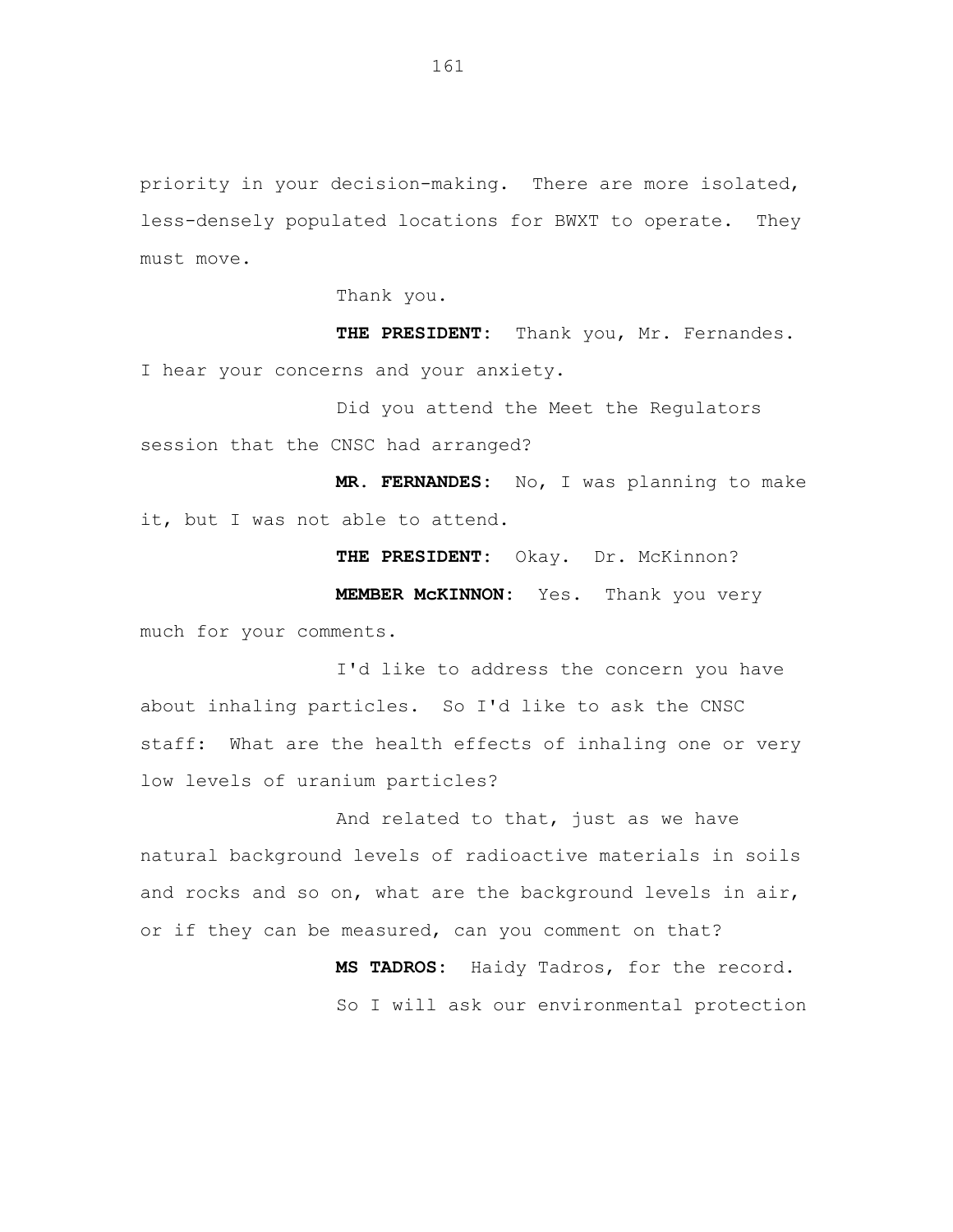specialists, human health specialists who are in Ottawa to take both your questions with regards to the health effects and the background effects.

Just a point of note, we have about a 15-second delay between when I ask Ottawa to speak, and then when we hear them. So they're not -- they're standing by.

Ottawa, please go ahead.

**MS RANDHAWA:** Kristi Randhawa, Radiation and Health Science officer, for the record.

So your first question was regarding the effect of inhaling one particle of uranium. So if we look at the dose of inhaling one particle of uranium, or even the probability of that one particle uranium getting lodged within the lungs, the dose over a long period of time would be very, very small. We're speaking to less than 0.001 microsieverts. And the cancer risks at these very small doses would be negligible.

When we look at studies of workers who are exposed to uranium, we see very weak associations between uranium exposure and lung cancer, and there's no evidence that there's a causal association between this exposure. For other types of cancers, there is no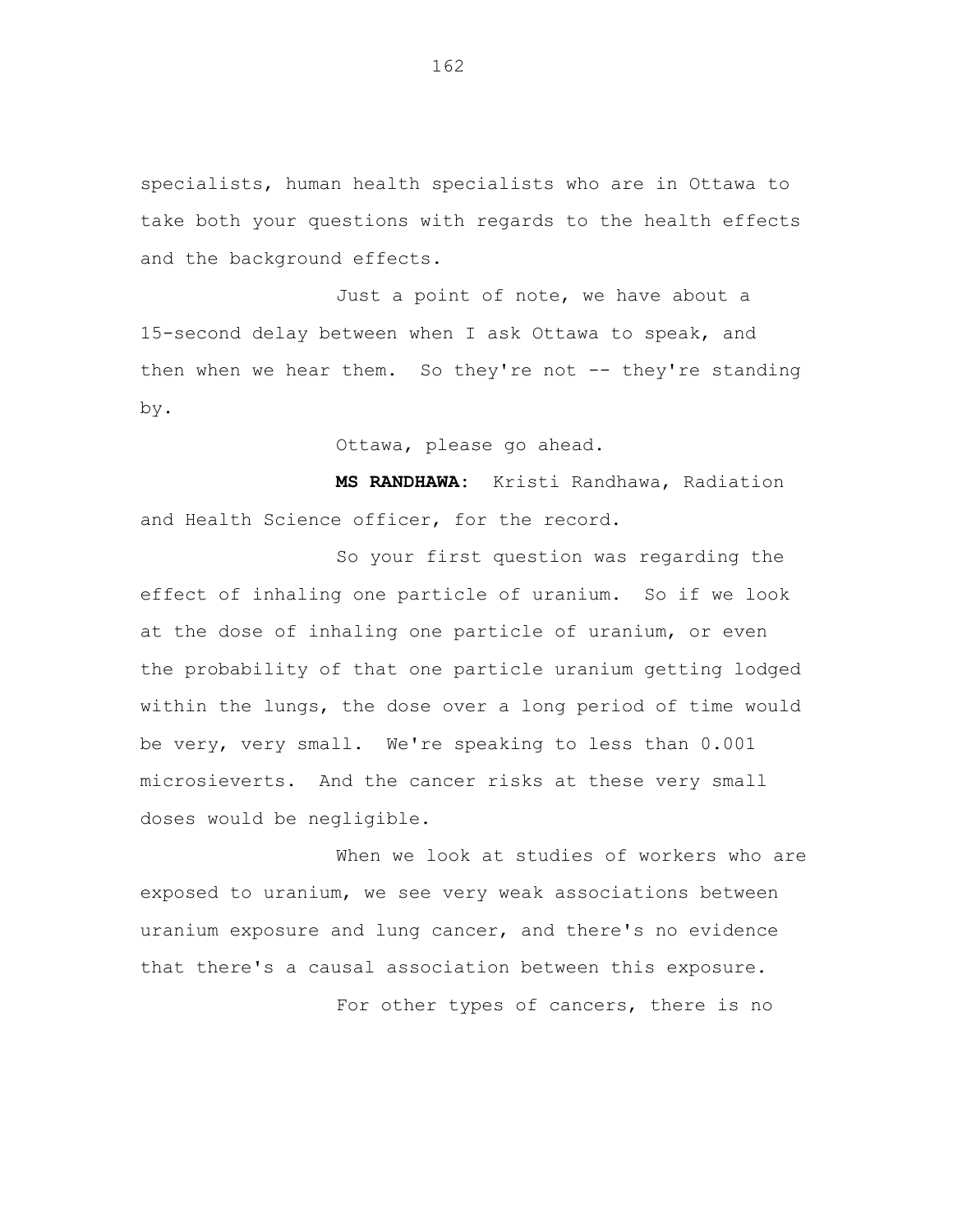evidence to support an association, as well as for non-malignant diseases, there is no evidence to support that as well.

And can I ask for some clarification on the second question? It was regarding background levels or background doses.

**MEMBER McKINNON:** Yes, it was my curiosity, because in the reports we are shown levels of background concentrations of uranium in soils, for example. But I didn't see anything to indicate what the general background level -- if there was no plant here, are there measurable background levels of uranium in the air.

**MS RANDHAWA:** I would like to pass that question to one of the environmental protection specialists in Toronto.

**MS SAUVÉ:** Kiza Sauvé, for the record.

So my first response was that we know that the background dose in Canada is about 1.8 millisieverts.

To get the air number, actually, I went just quickly to the CNSC website, where it breaks it down. And so I can tell you in Canada the inhalation dose is on average 0.9 millisieverts, so almost the same as our dose limit that licensees have. And that's just from living in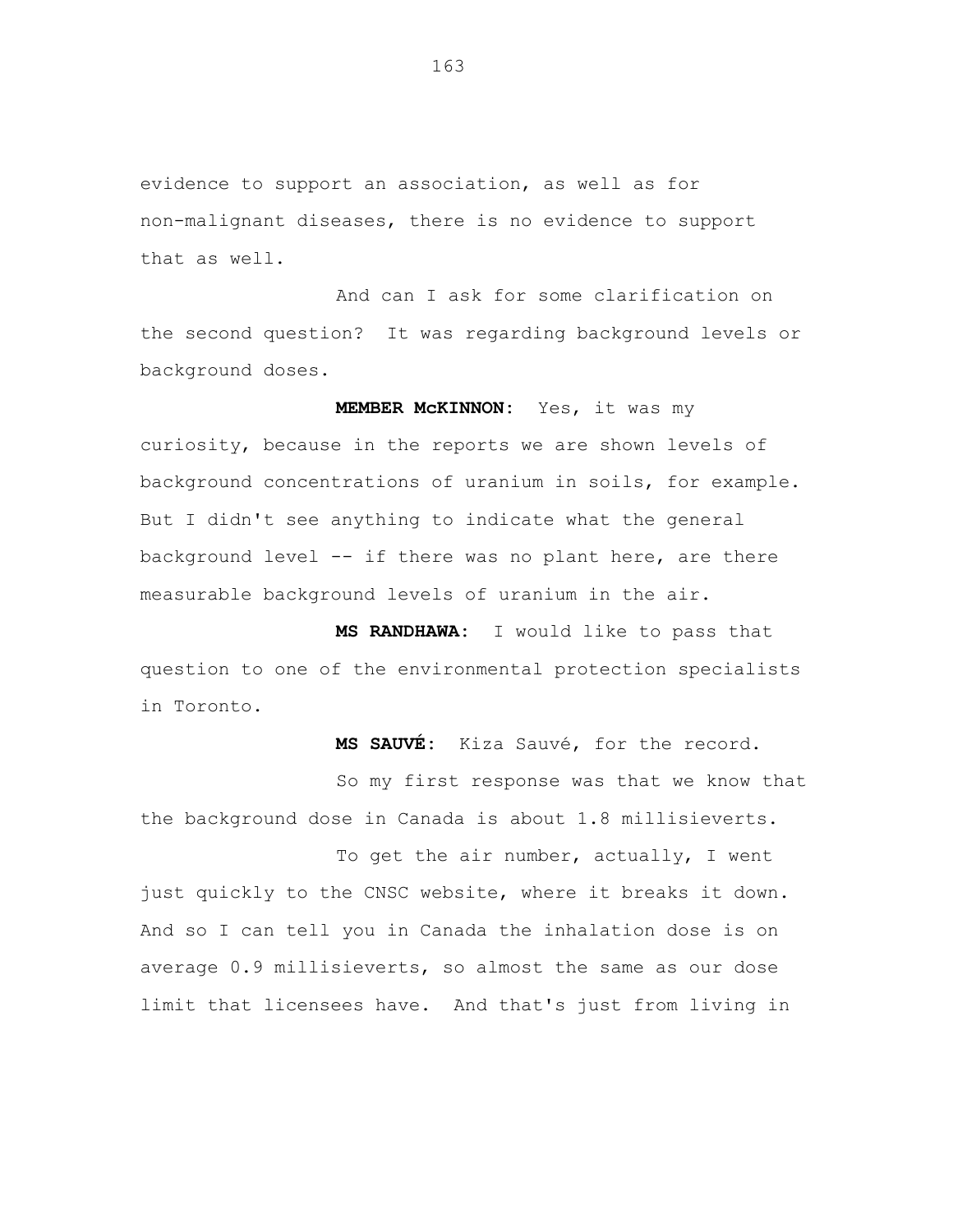Canada, from the inhalation dose. There's also cosmic radiation, terrestrial background, and just your natural radionuclides in the body that add up to that 1.8.

So 0.9 is the inhalation dose.

**MEMBER LACROIX:** So what you're saying is that if you walked by that plant, you would be getting no more exposure than anywhere else in the city?

> **MS SAUVE:** Kiza Sauvé, for the record. That's correct.

**THE PRESIDENT:** Dr. Demeter?

**MEMBER DEMETER:** Okay, thank you very much for your intervention.

I will address all the emergency questions when we have emergency services available and fire this afternoon, because I want to know as well worst-case scenario and so forth.

I just wanted to know from you whether you ever received any of these flyers that had been discussed that are being sent out three times a year?

**MR. FERNANDES:** I have received a flyer. I received one recently. And to be honest, I don't know if I've received them in the past. I do look at all my mail, even the junk mail, Canadian Tire flyers included. Nothing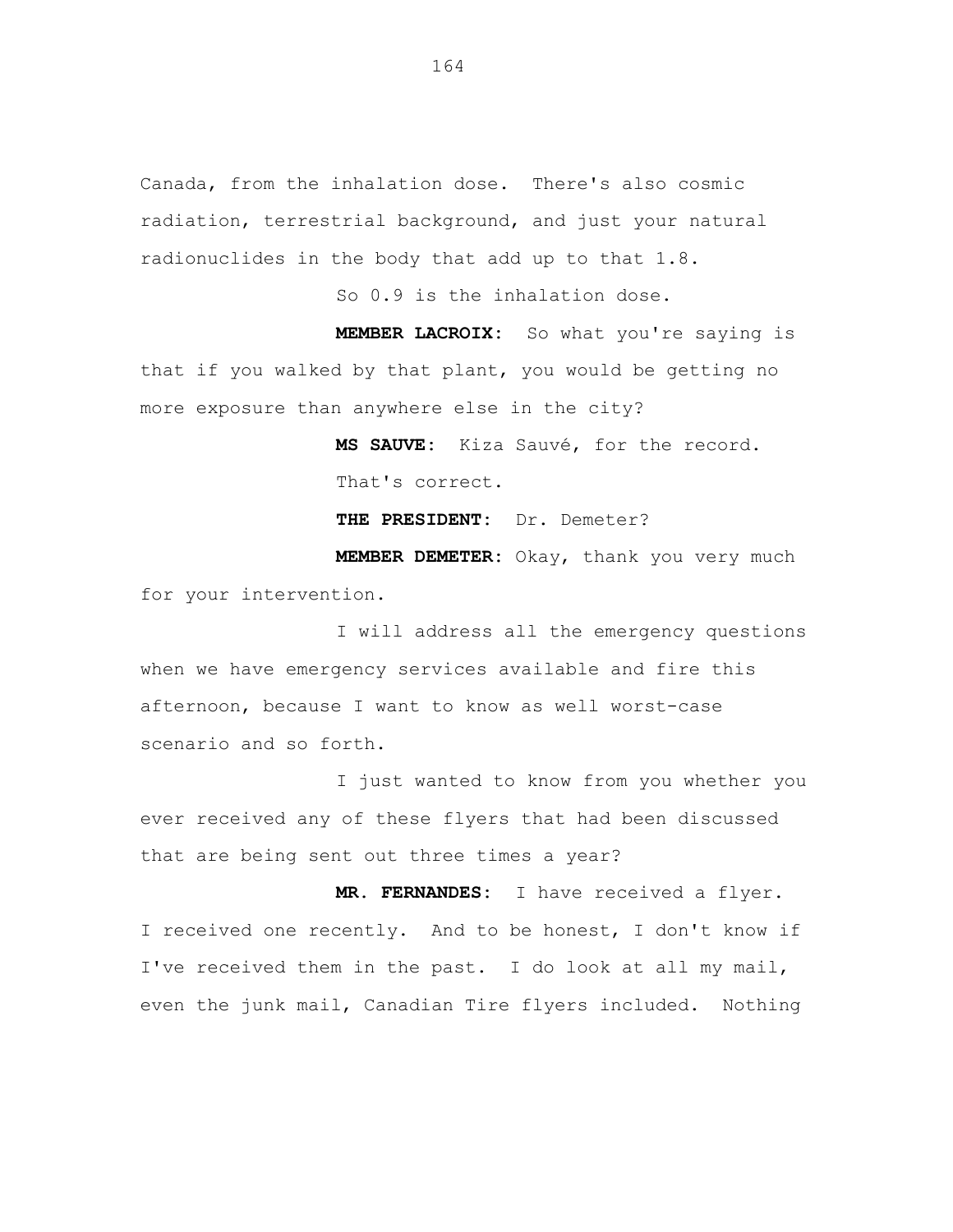from my memory.

I know it would not have given me the notice that I think as a resident I would need. I mean, sure, it's nice to know about barbecues, but I need to know just plain facts, you know. We are a facility that stores  $700$  tonnes of  $-$ 

> **MEMBER DEMETER:** Well, again, thank you -- **MR. FERNANDES:** -- radioactive material. **MEMBER DEMETER:** -- for taking the time

to --

**MR. FERNANDES:** So I have received one --

**MEMBER DEMETER:** -- come. I appreciate your intervention.

**MR. FERNANDES:** -- recently that I know of, to answer your question.

**THE PRESIDENT:** Before I turn to Dr. Berube, you know, the 700 tonnes and the 150 are your limits. What are your actual levels kind of like?

**MR. SNOPEK:** Dave Snopek, for the record.

I don't have that number right in front of me, but it's much smaller than the 700. It of course varies with production, but it's much small than the 700 number in actuality.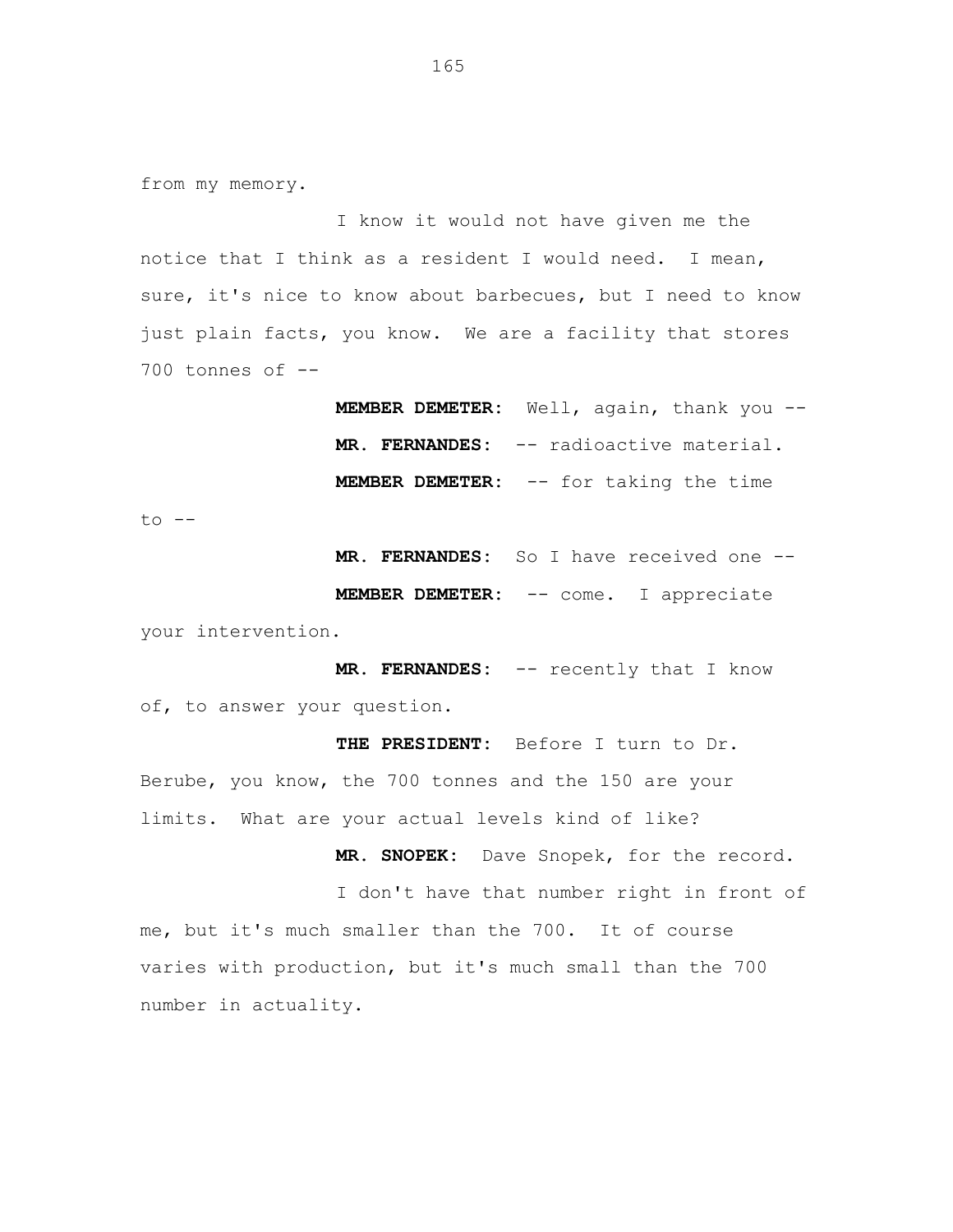**THE PRESIDENT:** When you say "much smaller," it is like 10 per cent of it or 50 per cent of it? Just --

**MR. SNOPEK:** Approximately 10 or maybe 20 per cent.

**THE PRESIDENT:** Thank you.

**MS TADROS:** President Velshi, if you'd

like the numbers, Julian Amalraj has those numbers.

**THE PRESIDENT:** Thank you.

**MR. AMALRAJ:** Julian Amalraj, for the

record.

BWXT processes approximately at 50 per cent capacity for -- of the 150 megagrams. And in terms of the storage on a monthly basis, they are around 10 and 20 per cent typically that they keep.

**THE PRESIDENT:** Right, thank you.

Dr. Berube?

**MEMBER BERUBE:** Thank you for your intervention. I take it this is your son here. So

welcome. I will just wave to him.

My question is for CNSC staff.

Looking at the safety case analysis for the facilities, you are obviously very aware of what the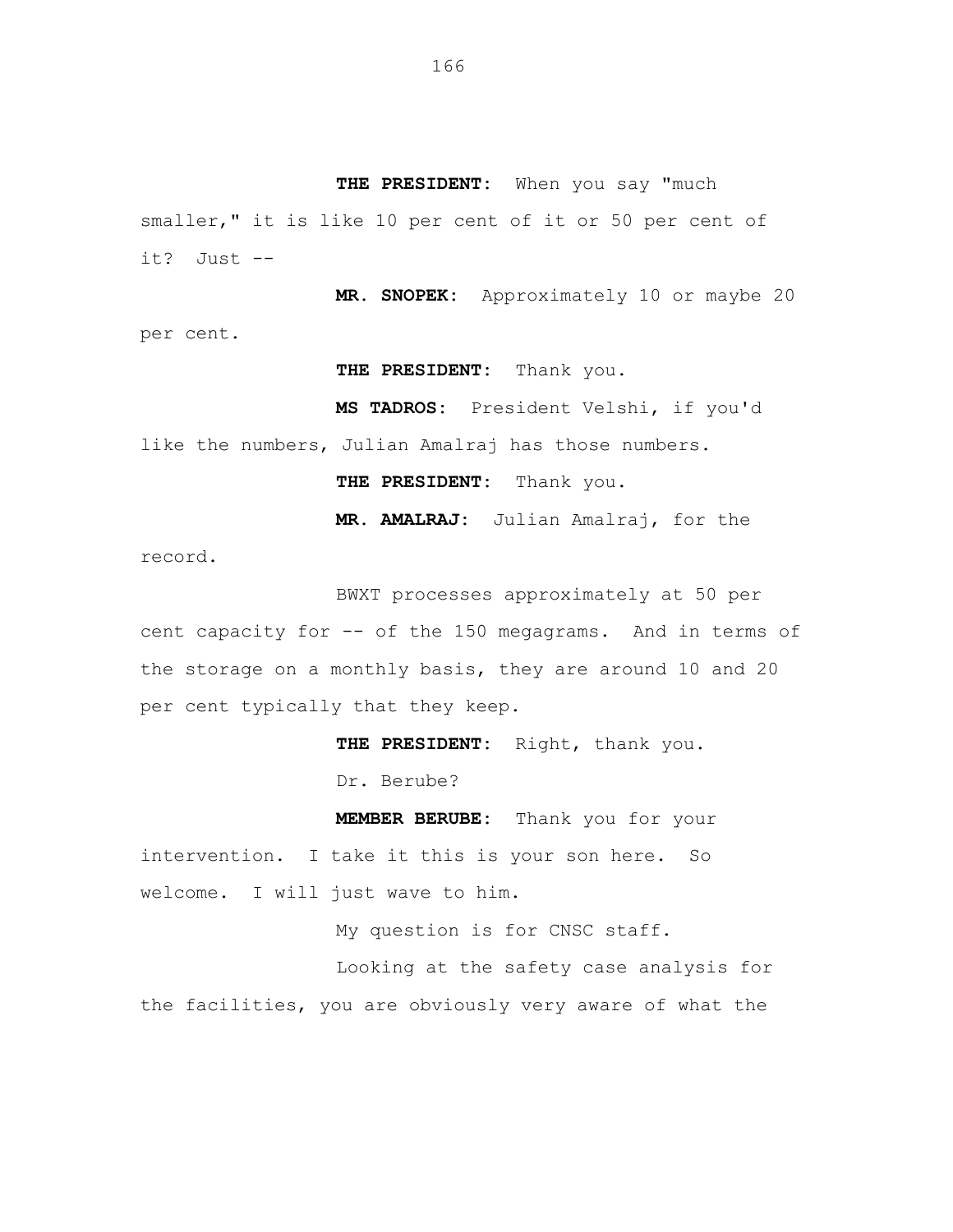risk hazards are and probably the worst case scenarios and also the probabilistic outcomes of that.

Looking at the Toronto facility, what is the worst case scenario and what is the probabilistic outcome of that?

**MS TADROS:** Haidy Tadros, for the record. I will pass this question to our safety analysis specialist in Ottawa, who have done exactly that. **MR. BURTON:** It is Patrick Burton, for the

record.

If we had to put out one single worst case scenario, I would say that that is a large fire. So any time that we're talking about risk, there are two components to that. There is the probability of that event occurring and then there are the consequences of that event occurring.

So looking at the values that are in BWXT's Safety Analysis Report for the Toronto facility, the assessment of a large fire is about one in every 5,000 years. I believe they in fact had some numbers in their presentation regarding the emissions that could take place if such an event occurred.

In our assessment those numbers are at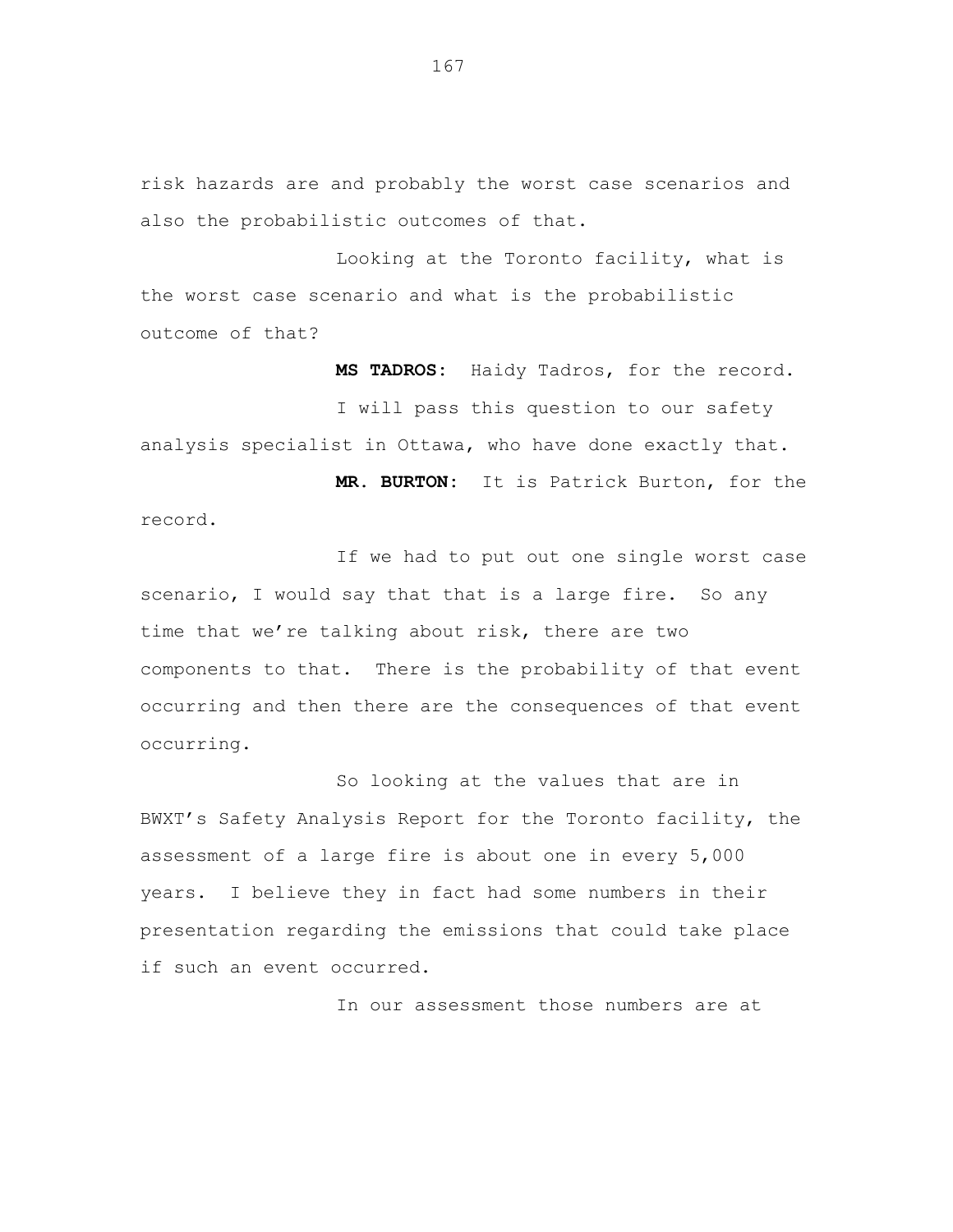levels that remain protective of human health as workers and the public and the environment should such an event occur.

**MEMBER BERUBE:** Just to expand on that a bit, in the event that such an event did happen what training do you give your on-site firefighting staff to actually deal with this kind of a situation.

**MR. SNOPEK:** Dave Snopek, for the record. So we have a fully developed emergency response plan that involves both immediate and continued response by our staff, but also the involvement of the Toronto Fire Department.

We work very closely with the Fire Department. We did a lot of work in the last couple of years in developing the program alongside the Toronto Fire Department, and we did several exercises with them to practise the response of the new plan.

So internally we do support with our staff doing several functions within what we call our Emergency Response Organization, and all of that staff is trained to the specific tasks that they are going to be assigned to do, or that they could potentially be assigned to do over the course of the emergency.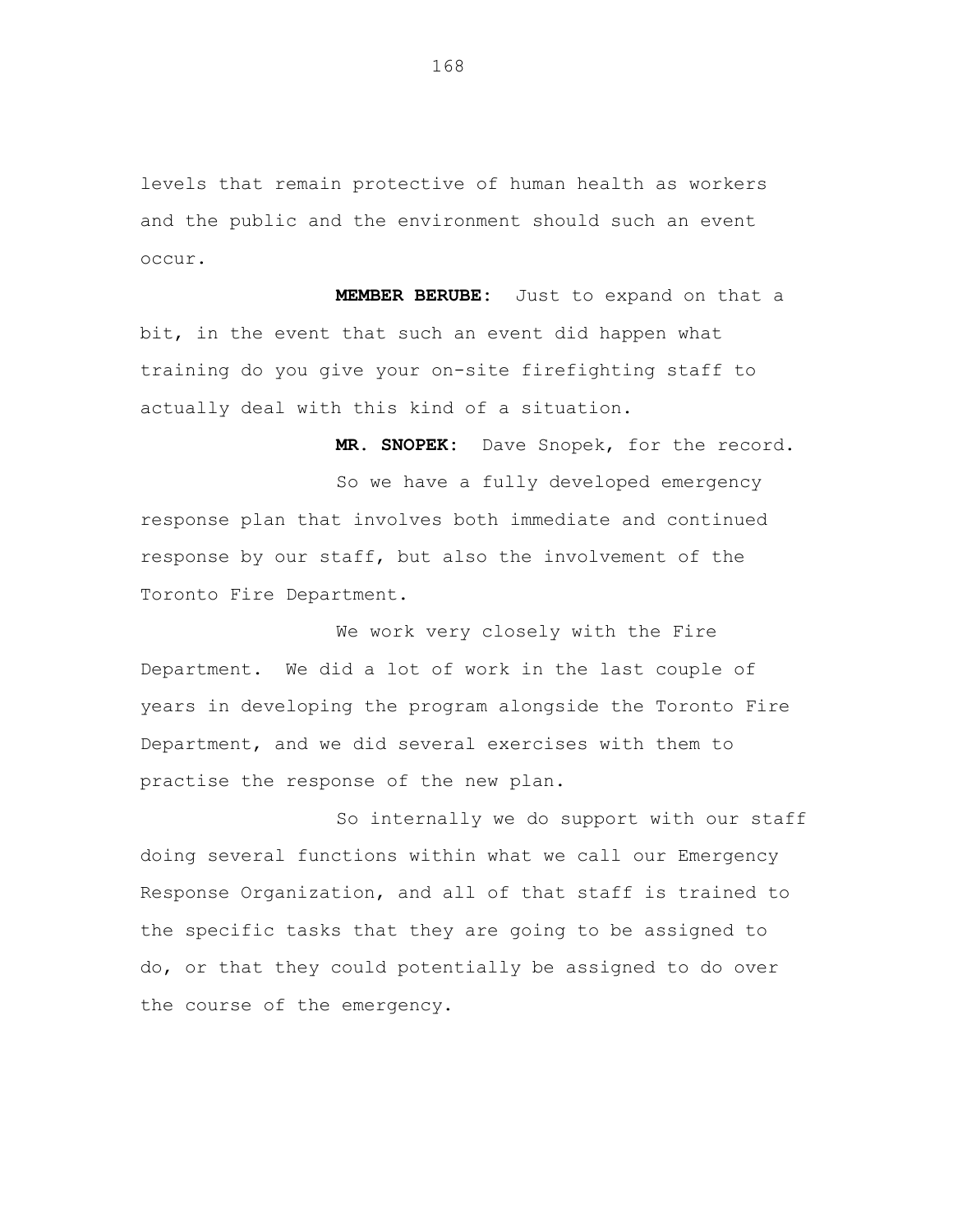**MEMBER LACROIX:** Thank you, Mr. Fernandes, for your presentation.

In your submission you seem to be concerned about what insurance is currently in place. What are you referring to: commercial insurance or liability?

**MR. FERNANDES:** Insurance in general, liability mainly. If something were to happen to me, my home, what kind of coverage, what kind of protection do I have?

I purposely left that out of my verbal piece. But yes, that was my concern.

**MEMBER LACROIX:** BWXT, could you answer this question?

**MR. MacQUARRIE:** It's John MacQuarrie.

Just to clarify, is the question: What insurance do we have in place?

**MEMBER LACROIX:** I presume that you do have commercial insurance.

Also, are you under the NLCA, the *Nuclear Liability and Compensation Act*?

**THE PRESIDENT:** Let me clarify the question that many intervenors have asked.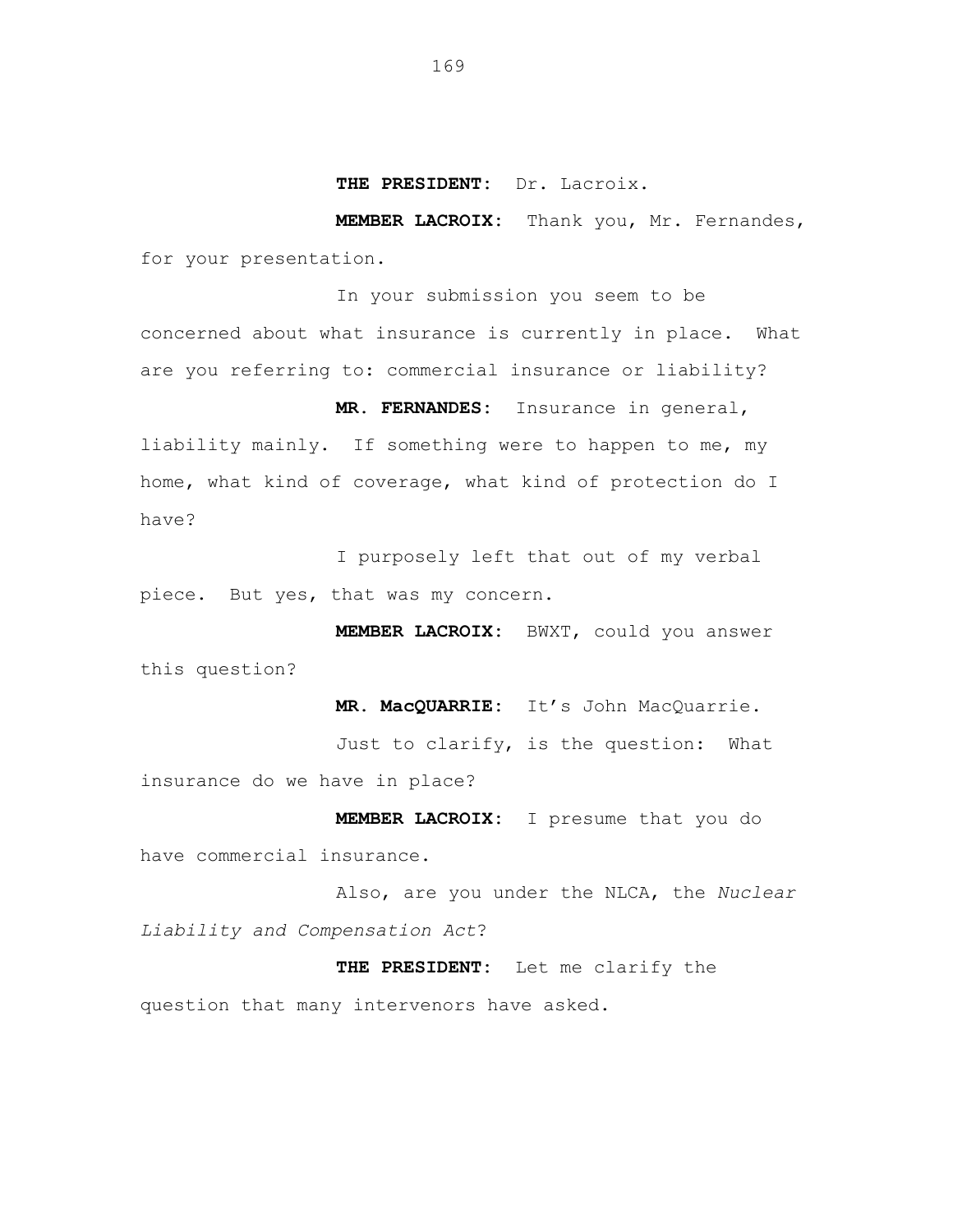In the event there is contamination that goes off site, what kind of remedies can the public expect as far as clean-up and what would your liability be for making sure that happens?

**MR. MacQUARRIE:** So we are responsible, if there was an event, to clean up the event. We do maintain insurance for liability for off-site injuries or damage to property. It is considerable. We also, regardless of that insurance, are a substantial corporation that maintains a capability to respond to that type of situation.

So we feel we are quite well protected for any postulated event that could happen.

**THE PRESIDENT:** Mr. MacQuarrie, you mentioned a letter that got issued after the last hearing because this had been an issue that was raised then too.

> Is that what this letter says as well? I think staff made reference to it.

Is that what is covered in the letter as to what BWXT's liability is and how they would honour that obligation of clean-up?

**MS TADROS:** Haidy Tadros, for the record. So the letter that CNSC staff received was a confirmation that BWXT has liability insurance through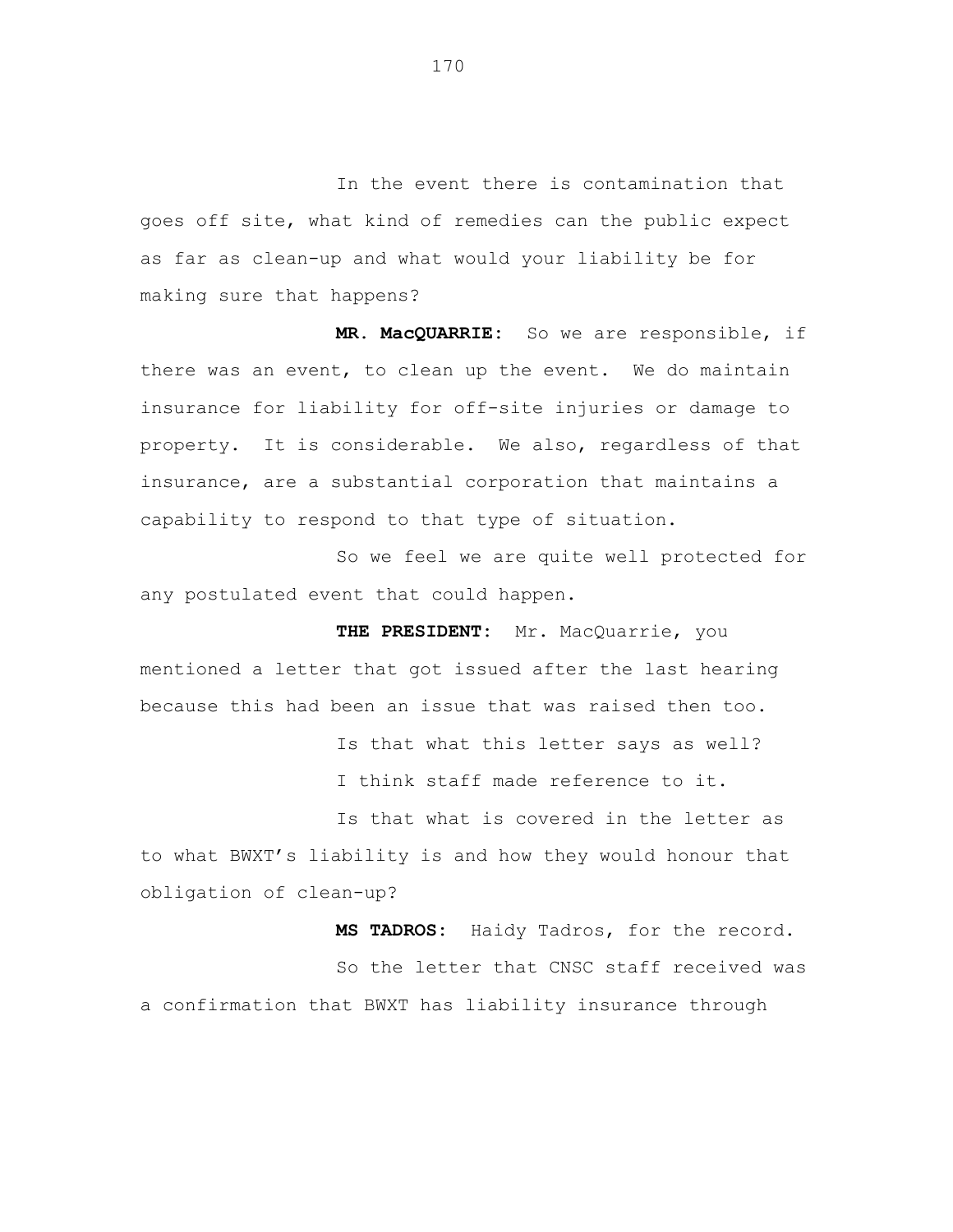their corporation and that that liability insurance has been estimated by a third party to be accurate for the businesses that they currently conduct.

It does not give a number because that is for BWXT's information, but it does provide assurances to staff that from a corporate perspective BWXT is covered in any situation with regard to on-site/off-site liabilities.

**THE PRESIDENT:** So given how extensive this is an area of concern, would it not be worthwhile for BWXT, for you to put it on your website and whatever other means of communication you have, and CNSC for us also – and maybe it is a frequently asked question and here is the response: that in the event, in the unlikely event that there is off-site contamination that you would look after remediating that and give the public reassurance that they are looked after?

**MR. MacQUARRIE:** It is John MacQuarrie.

Yes, it is reasonable for us to put that on our website and to provide the information we provided in the letter to the CNSC staff.

**THE PRESIDENT:** Thank you for that. And staff, maybe a clarification for something you had on one of your slides around financial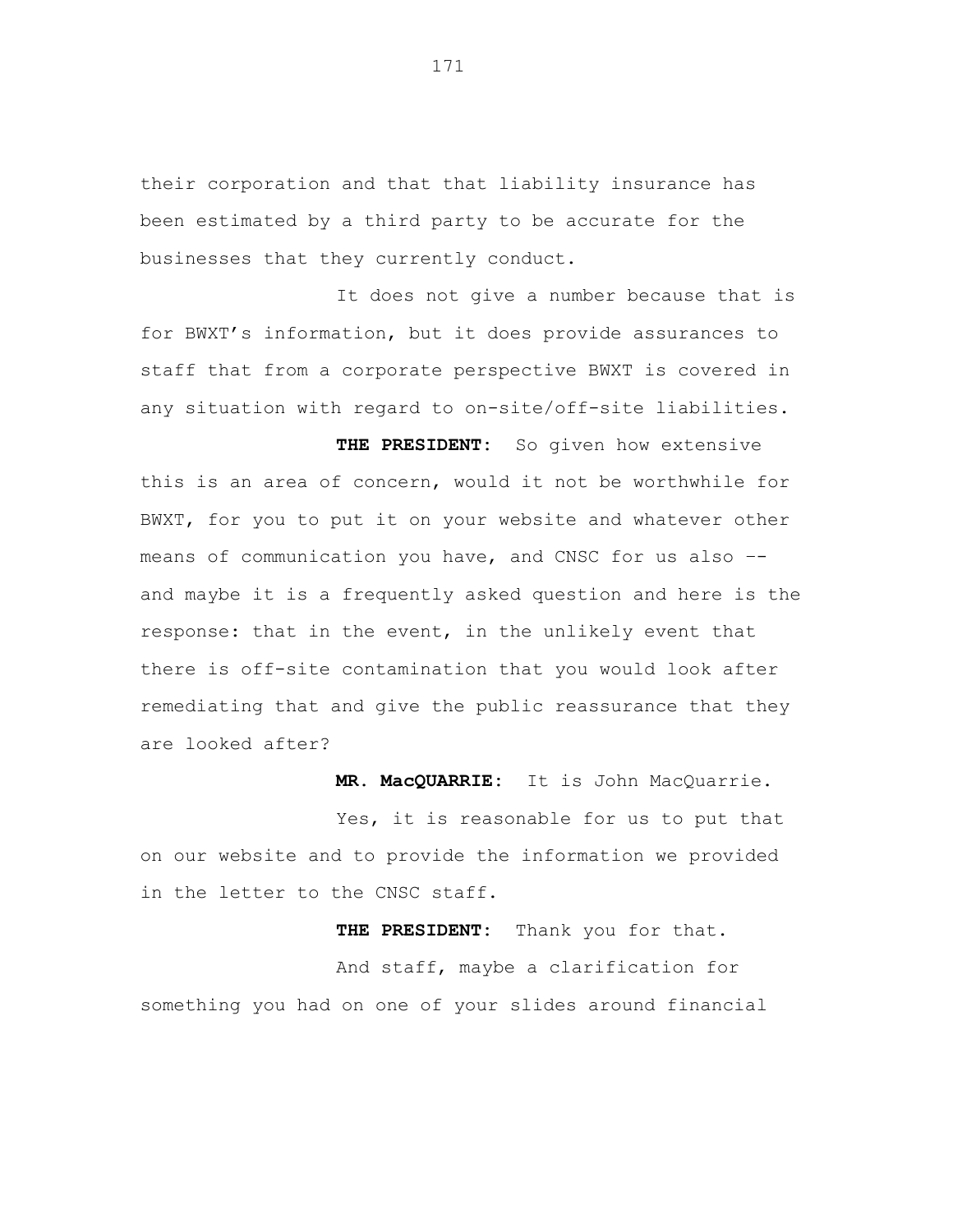guarantees and that the Commission could order BWXT.

But I somehow read in the slide  $-$ - it's not in your written CMD –- that we could actually access the financial guarantee to do that clean-up in the event BWXT didn't honour that obligation.

And I don't think that is quite correct. They are financial quarantees for decommissioning only. Isn't that correct?

**MS TADROS:** Haidy Tadros, for the record. That is correct. The financial guarantee that is in place for BWXT and the proposed financial guarantee that is before the Commission is for just that: decommissioning and decommissioning alone.

The reference to the NSCA was to provide confidence that for whatever situation, hypothetical as it may, the *Act* provides authorities to the Commission to be able to access financial guarantees, perhaps not this one, to ensure that there is moneys available for the purposes of the *Act*.

**THE PRESIDENT:** Yes, it was confusing. I found it confusing.

> Mr. Fernandes, you have the last word. **MR. FERNANDES:** So I can't speak for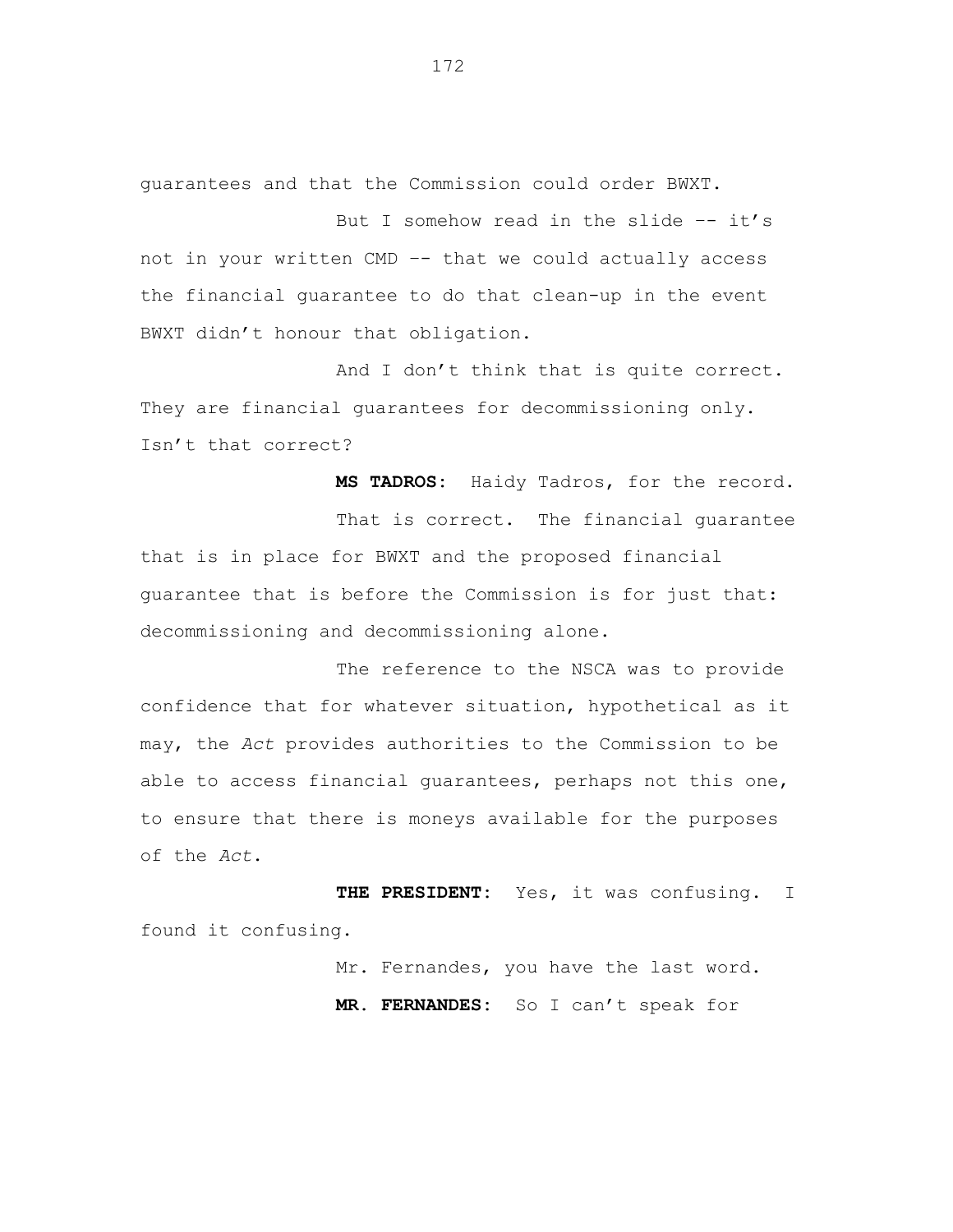everybody in my neighbourhood, but I know for certain that a lot of people just don't know. And if they did know, I'm sure that the number of interventions you would have received would have been much higher. I'm certain of that.

I mean, I'm not questioning BWXT's efficacy or their ability to function. I'm sure they do a great job. I just don't think it's the right place to do it. To me, it just doesn't make sense.

I understand that probabilities are low. Even if one particle goes in the chances of cancer are very, very low. I understand and respect that. I am sceptical of some of it, for sure. It's just a particle that would be in my lungs that would not be there if they were not there, should not be there.

It's just a basic concept of it just not being in the right spot. It's such a hugely densely populated area. It may have been okay or acceptable 50 or 60 years ago, however long ago, but it just isn't right now.

I can only imagine the number of financial implications here, given that BWXT earns well over \$1 billion a year and political influences and pressures. Madam President, you mentioned that the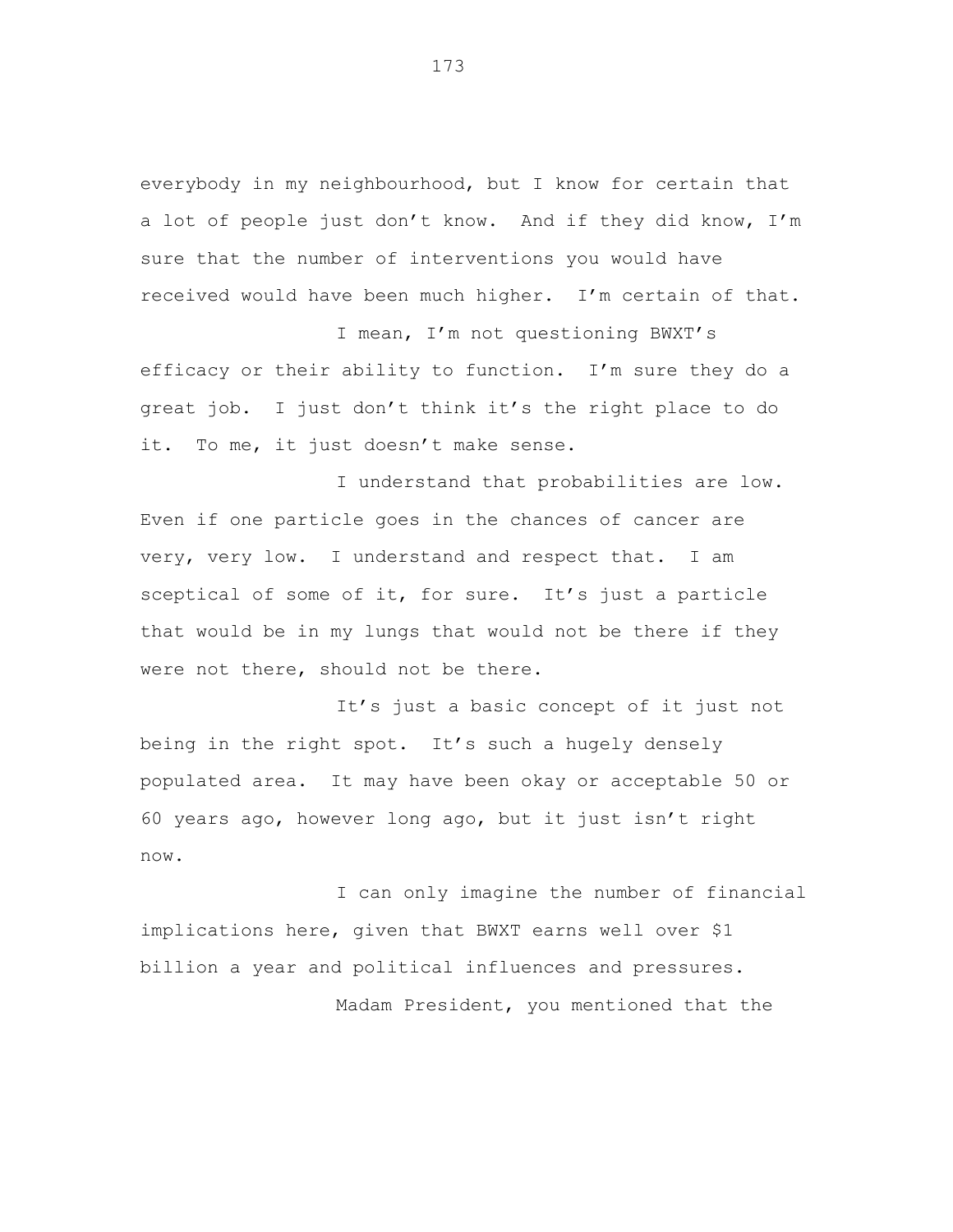sole purpose of the Commission was to represent the community and the public. So in my mind it's a very clear decision. I hope that you will keep what I say in mind and make the right choice.

**THE PRESIDENT:** Thank you and thank you for your intervention.

I think your son is getting a bit

impatient.

--- Laughter / Rires

**MR. FERNANDES**: Yes. Thank you.

**THE PRESIDENT:** Okay. The next

presentation is by Ms Janine Carter, as outlined in CMD 20-H2.65.

I guess Ms Carter isn't here. Is our next one –- okay. Then moving right along. We have Ms Ursula Medeiros, as outlined in CMD 20-H2.215, as our next intervenor. We will turn the floor over to you once

you have settled in. Thank you.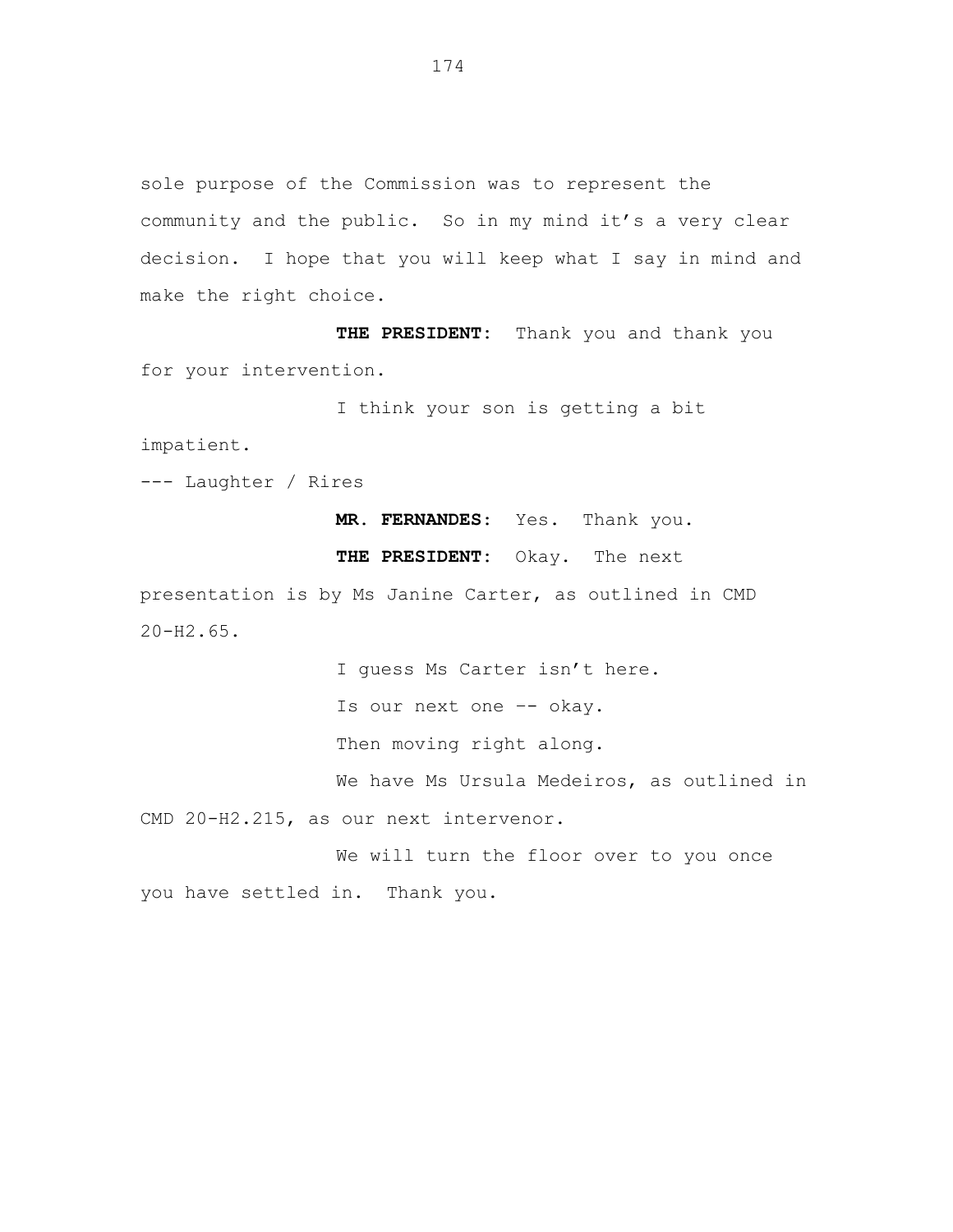**CMD 20-H2.215**

**Oral presentation by Ms Ursula Medeiros**

**MS MEDEIROS:** Good morning. I don't know if it's still morning here or is it afternoon?

**THE PRESIDENT:** Afternoon now.

**MS MEDEIROS:** My name is Ursula Medeiros and I'm here to just voice my concerns as to why I feel BWXT's licence should not be renewed.

I have lived in the City of Toronto for over 30 years, and it was alarming for me to learn that BWXT, a uranium processing plant, is in my neighbourhood and I did not even know that it existed.

I have also worked for GE and I didn't even know that a plant labelled or listed as GE Hitachi was a uranium processing plant.

It was through fliers that I was handed out at the bus stop, a young gentleman who raised the awareness to me. A greater concern is that my daughter -– a greater concern is that my daughter and my granddaughter recently moved to the neighbourhood and her condo is kitty-corner to the uranium plant.

She would not have purchased her dwelling,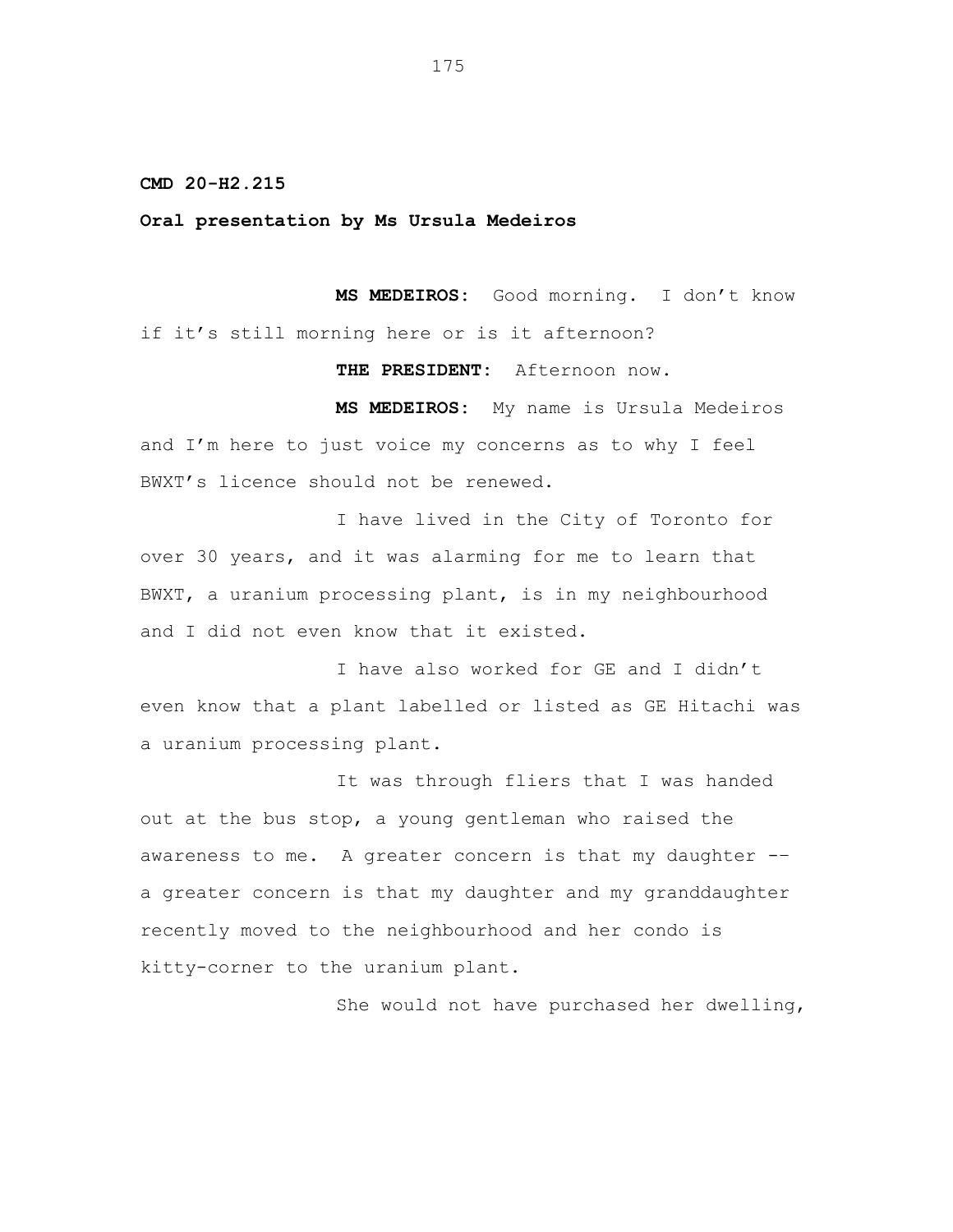just like many other folks have said, if she knew this plant existed.

When visiting my granddaughter a fun thing she loved to do with me was to go to the park to play and show off her strength on the monkey bars and her cartwheels. Now going to the park within the area concerns me and I'm scared and I'm confused as her health is now at risk.

She recently was diagnosed with diabetes and she is only a child. I will never know if this is the cause of the uranium plant, and I'm sorry to have her go through this in her young years as a five-year old child.

The majority of the neighbourhood is made up of families and schools, meaning BWXT is exposing children to these risks. Can BWXT guarantee 100 percent that no risk is involved to the health of the community, of the children and the people who live in this neighbourhood?

Yes, the statistics that are provided indicate that the levels are safe, although I am not 100 percent confident and exposure to contaminated air and inhaling the powder of the uranium has been confirmed that it could be, could be, health issues by entering the lungs and damage to other organs, kidneys, even causing cancer.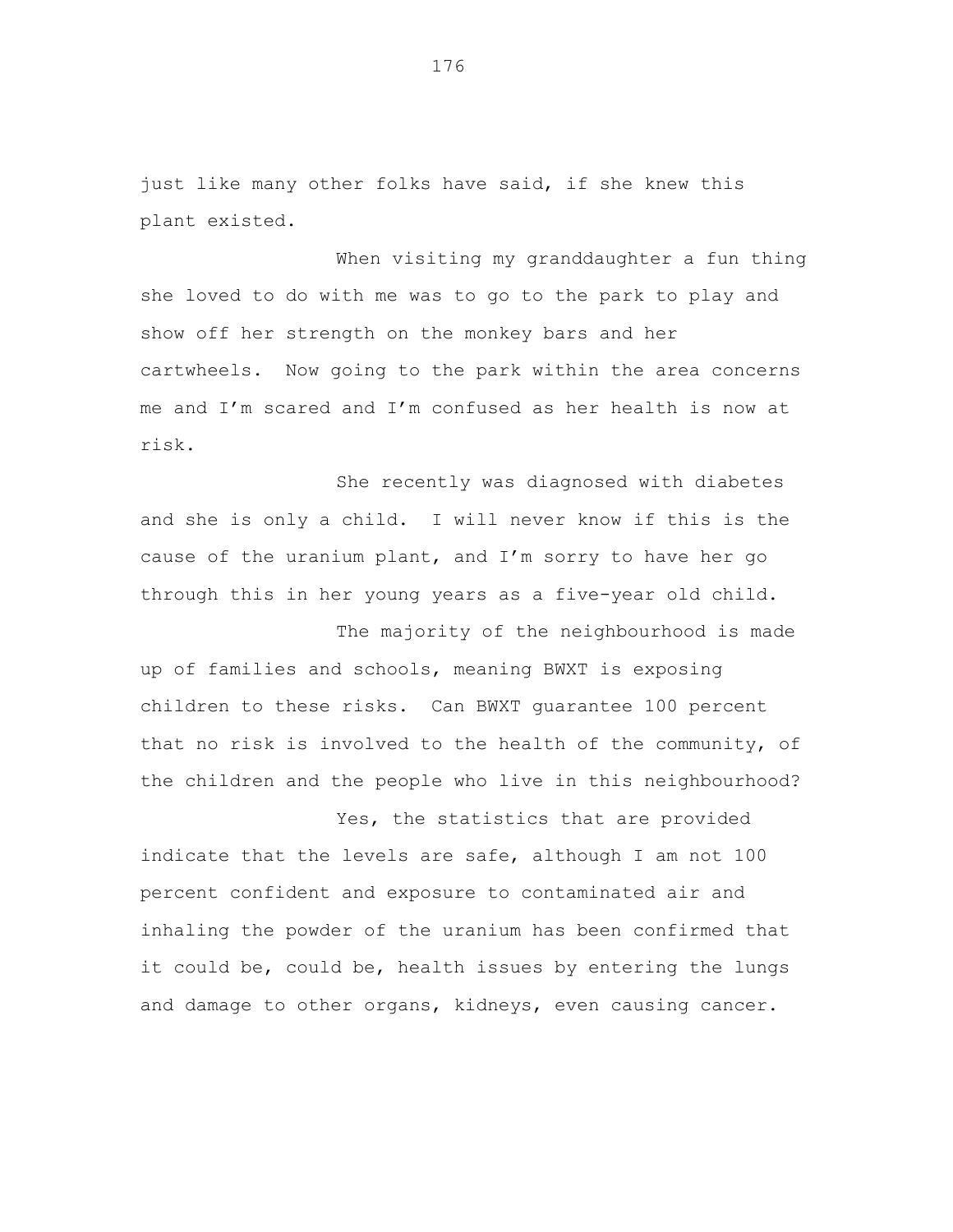Inhalation, I know it was indicated that the one particle cannot completely, the levels are so low, but I still do not believe in this. The inhalation of uranium dust, even the one particle, who is to say that that cannot affect the child or the adult. Depending on the person's health to begin with, it could be.

Even though the stats indicate they are safe, exponentially on a daily basis for those who live within the area, especially my daughter who lives kitty-corner, I believe it increases these risks.

How can the government allow people in this city to be exposed to the possibility of toxicity in our water, soil and air? The dangers that come from over-exposures or repeated exposure are dangerous and can be fatal.

Also the other condos, but my daughter's condo, overlooks the railroad tracks. It has been mentioned that there are emergency processes in place. What would happen if the train derailed because her condo right overlooks the railroad track?

How safe are the people within these condos? What would happen if there is a train derailment to the people living in these condos? Are they aware of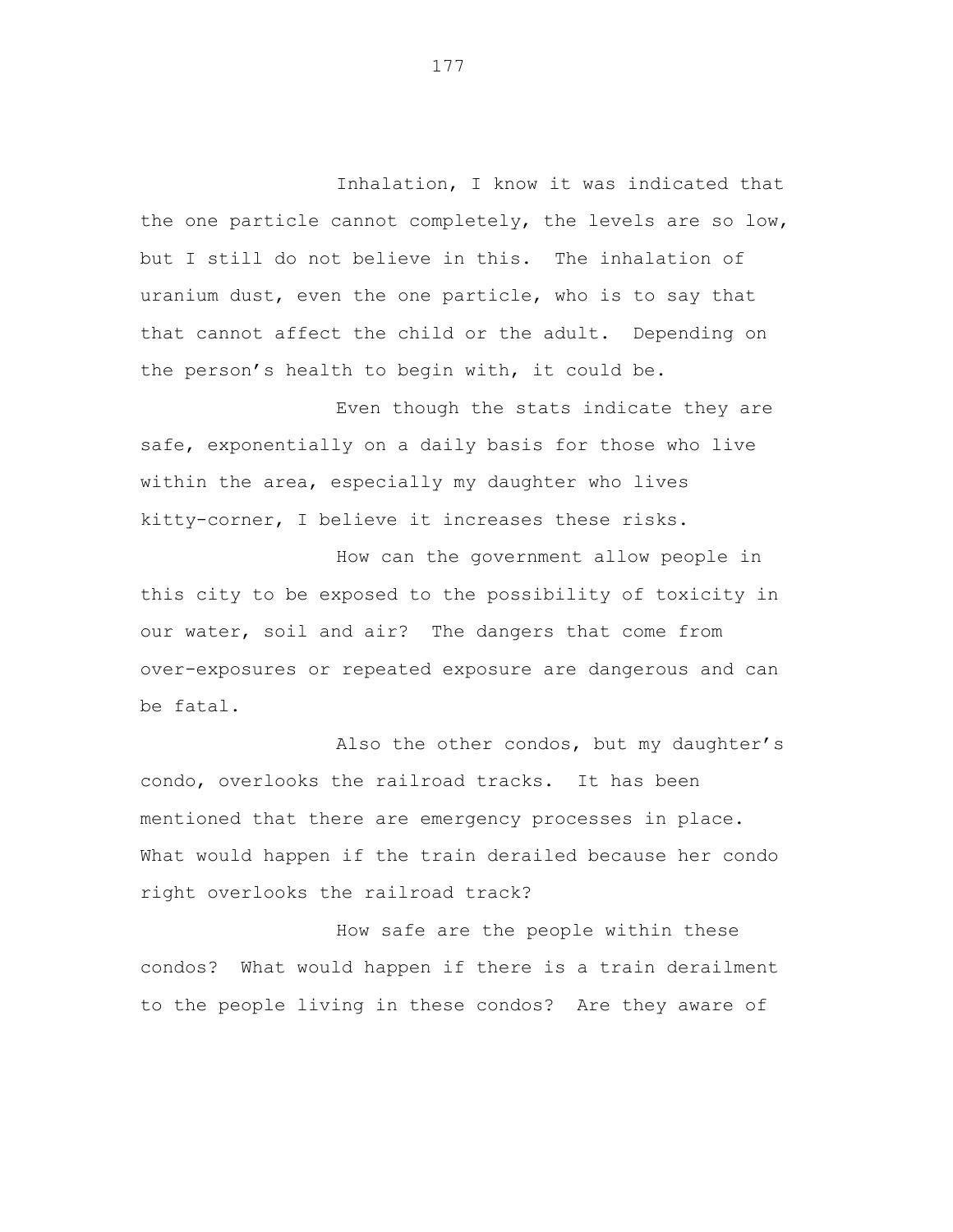the transportation routes? Does BWXT provide communication to residents about how the materials are transported, if it's via truck, if it's via train?

If it is via train, you indicated that there is emergency processes in place. I do not believe that people are aware of this.

And secondly if there is deliveries by truck, how frequent are these deliveries made and are the tests for the air quality done at the time when there is completely no deliveries for a long duration? What would happen if the air quality tests would be done when the deliveries are made and materials are distributed into the plant on that day? How high would the levels be? Would they be any different?

Or even if they did tests of the levels in the air within a week from there, would the levels be the same?

There is many uncertainties, I think, from the tests, I believe just from my own belief. I do believe that these tests that are done, are they done only by BWXT or is there outsourcing done by other companies?

If it's only done by BWXT, then are these tests hiding something from the public?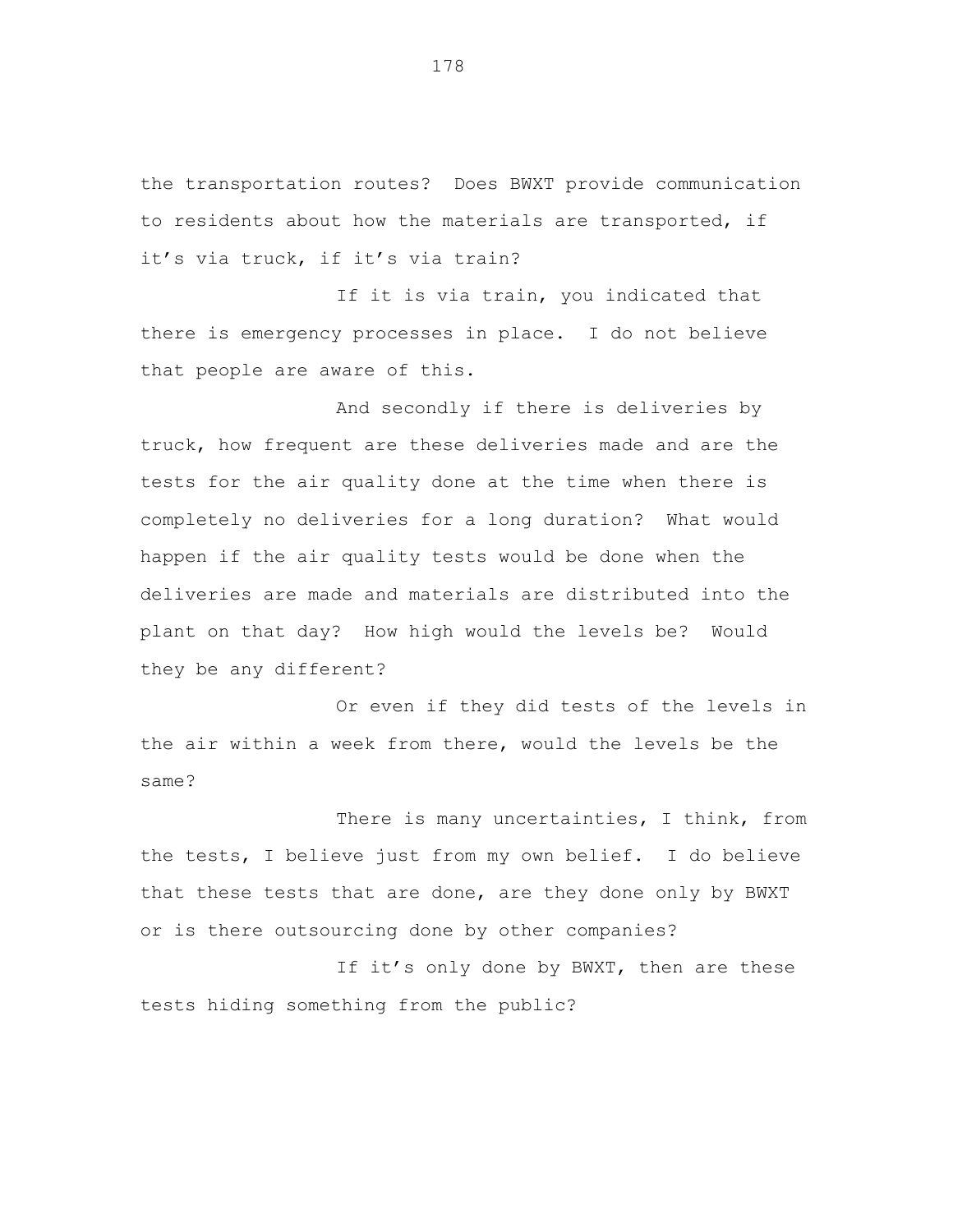I do believe also that with the emergency procedures that are in place, yes, all these measures and precautions are taken. But there's always a chance of human error, even with expert skilled employees and environmental factors that can also affect chances of let's say explosions.

We are not safe with this plant being so close to our community, but as well as such a big city as Toronto.

I was wondering, it would be interesting to find out if a poll was done within just the residents within the community, how many of them are aware, because I've been living here for so many years and everyone I speak to, no one is even aware that this plant exists in the City of Toronto.

I personally would like the Commission to review the renewal of this contract. I do not welcome BWXT to stay. I would be pleased to hear that this plant would be shut down and moved to another location.

> Thank you. **THE PRESIDENT:** Thank you. Dr. McKinnon.

**MEMBER McKINNON:** Yes. I would like to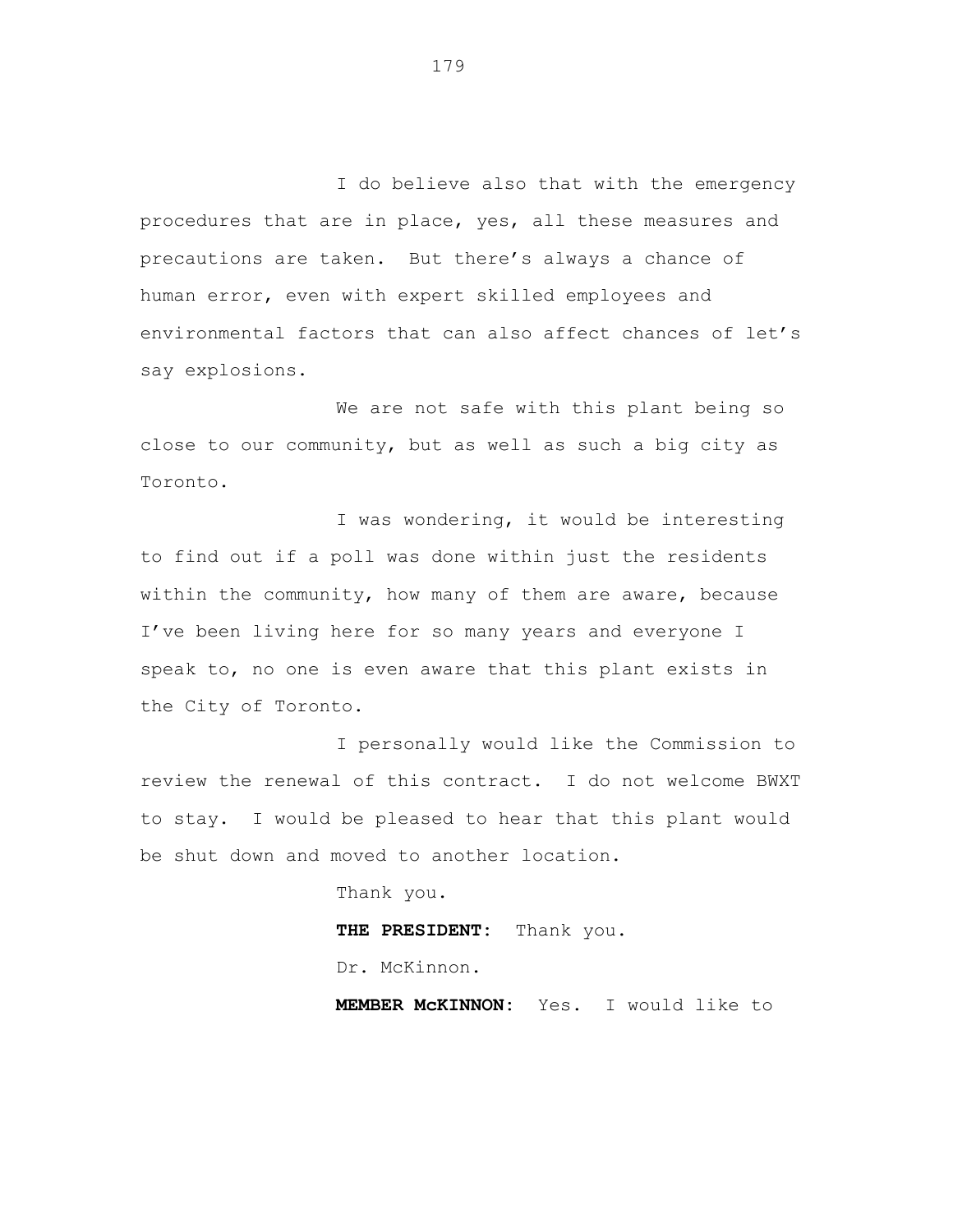ask a question of the company.

Thank you. You raised a number of very interesting points. One of them is communication and another is emergency preparedness and emergency planning.

We heard that in the community many members are unaware of the plant. However, if there were to be, in your worst case scenario, planning any incident, would it involve any required response or impact on any of the neighbours?

In other words, would they be stakeholders in the response?

I'm just wondering how you would plan to communicate to them if such an event were to occur.

**MR. MacQUARRIE:** It's John MacQuarrie, for the record.

In all of the accident scenarios that we have analysed, we have not seen the impact of those to be such that the community members would be required to either shelter in place or evacuate. So no need to take action by the community members.

So in our planning for those events and in preparedness for those events we haven't seen the need to involve the community because they are not required to take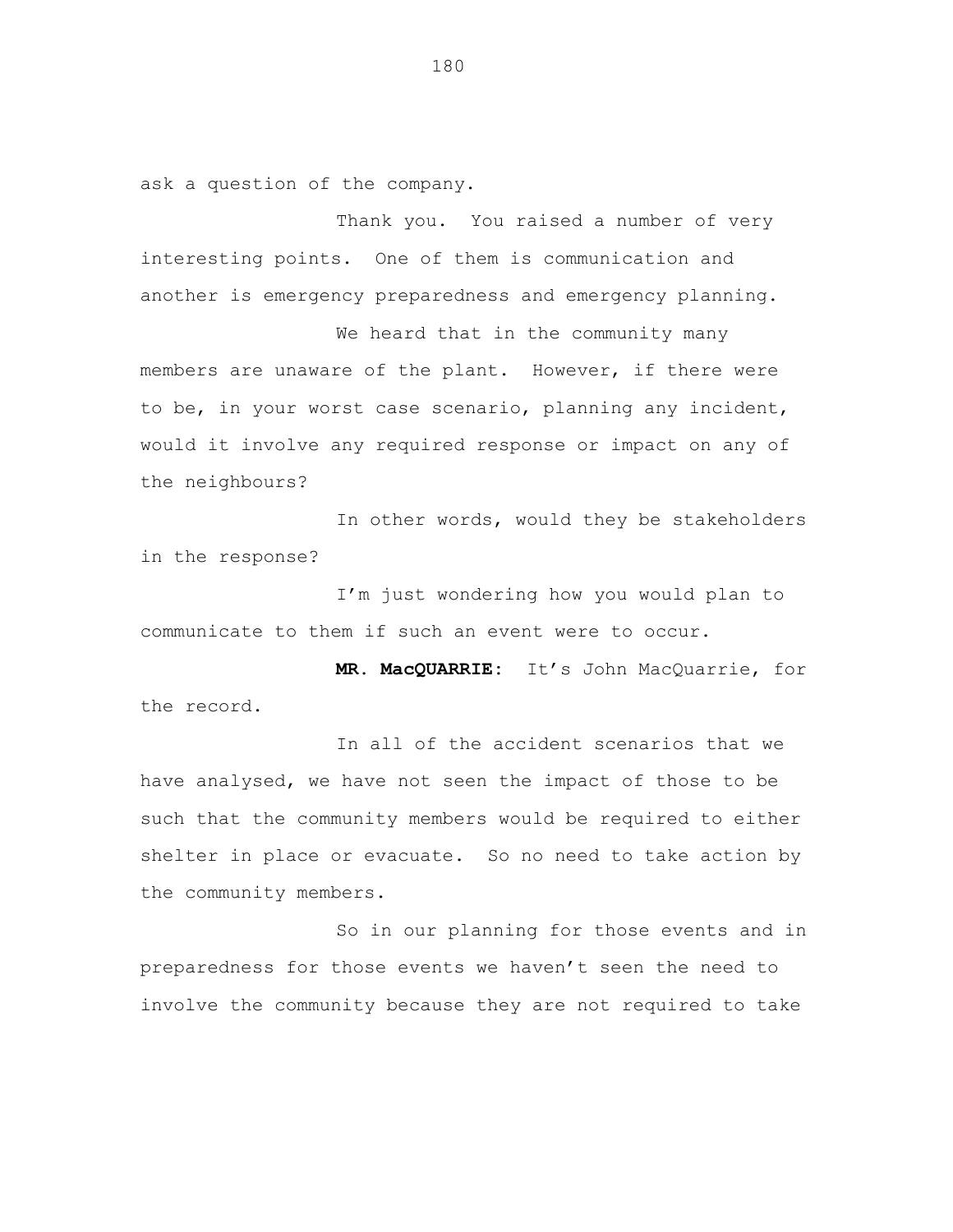any action.

**MEMBER McKINNON:** Even for something like the train derailment that you mentioned in the presentation?

**MR. MacQUARRIE:** Yes, that's correct. So in the case we've analysed a train derailment we've looked at how such an event might happen. We worked with CP Rail, who manages that rail line, to understand how an accident may happen.

We consider that our building where we actually process the pellets is close to that rail line, so there could be an impact to our building there. Probably the worst case that we can foresee would be considerable structural damage to that facility, perhaps a fire.

And those events, as I presented in my presentation this morning, can cause a small release of uranium into the community. But in those cases, by our analysis, it's not significant enough to cause the community members to have to take action.

**MEMBER McKINNON:** Okay. And I guess the other side of that is that if something does happen, even if it's contained and doesn't involve the community members, they are probably very aware that something has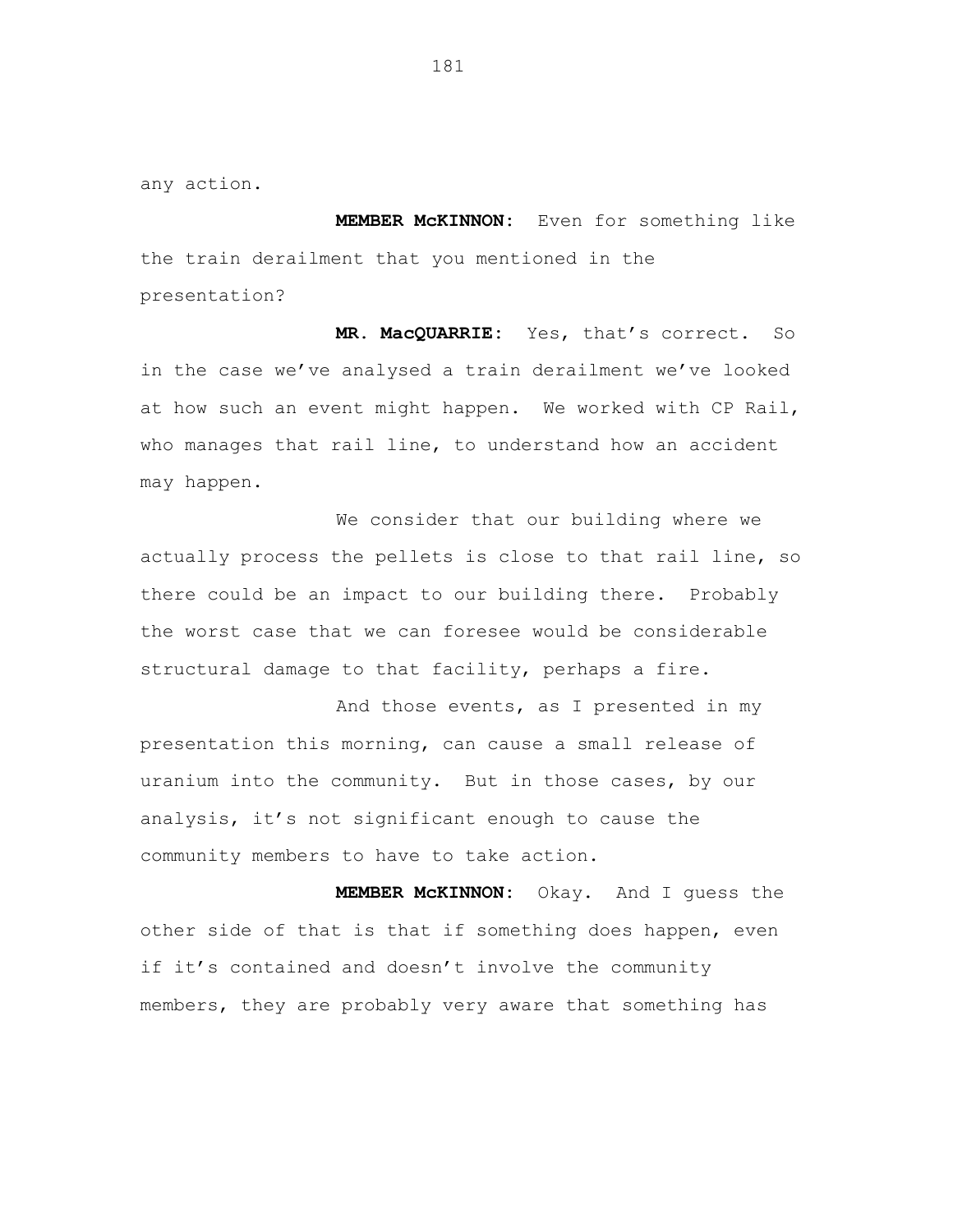happened. Some of them are aware that you are a nuclear facility so they might be even more concerned.

Would you have any plan in place to assure them, communicate to the neighbours and assure them of what happened? In other words, do you have a post incident plan of communicating to the neighbourhood?

**MR. MacQUARRIE:** So under our public information program we do communicate events. Certainly something like that would be communicated in various ways.

So yes, the answer to your question is we would communicate that.

> **THE PRESIDENT:** Dr. Demeter. **MEMBER DEMETER:** Thank you for your

intervention.

Again I will reserve some of my questions on an emergency fire here to deal specifically with incidence evacuation scenarios.

For CNSC staff, could you confirm that the potential initiating event for an accident at the BWXT plant is related to a train derailment that impacts - that's been factored into your emergency planning to include root causes that are related to train derailments, potential -- what's being carried, whether it's flammable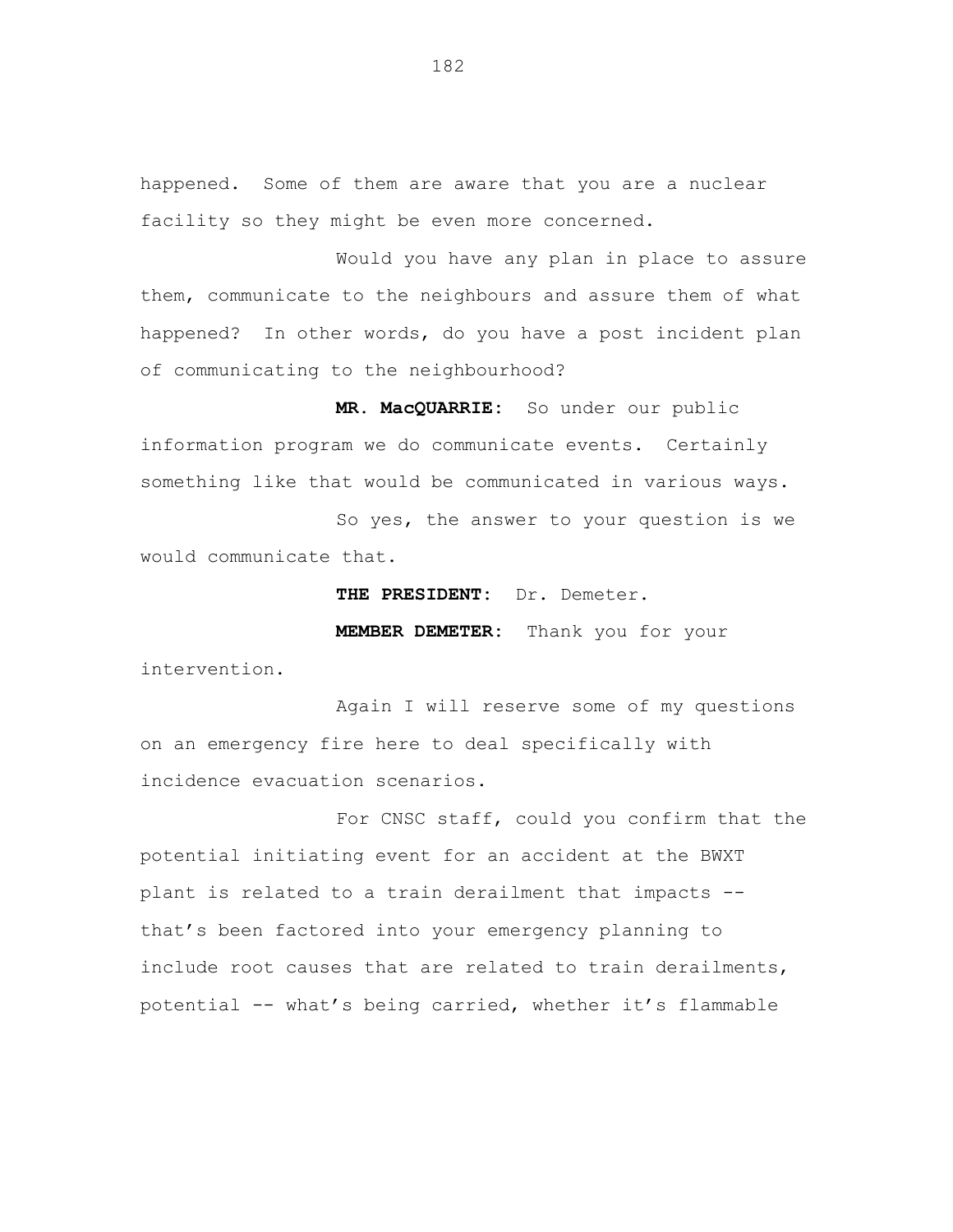or inflammable, that's part of the picture?

So, yes, rail derailment, rail accidents were factored into the safety analysis report and I would ask our specialist in Ottawa to speak exactly to the kinds of scenarios that were looked at.

**MS TADROS:** Haidy Tadros, for the record.

**MR. BURTON:** I can confirm that train derailment scenario impacting Building 7 were considered in BWXT's safety analysis report. And I'll draw everyone's attention back to BWXT's deck where they actually have the table which lists complete building collapse as one of the scenarios that is a possible outcome, so that's a linkage to the analysis that was done in terms of the train derailment scenario and we assessed that as being conservative.

It's difficult to know what type of damage might result from a train derailment scenario and so BWXT has done the right thing and assumed the worst case.

**THE PRESIDENT:** Dr. Berube.

**MEMBER BERUBE:** First of all, thank you for coming. We appreciate that it takes a tremendous amount of courage to walk in and speak in this kind of environment and it can be quite daunting, so we appreciate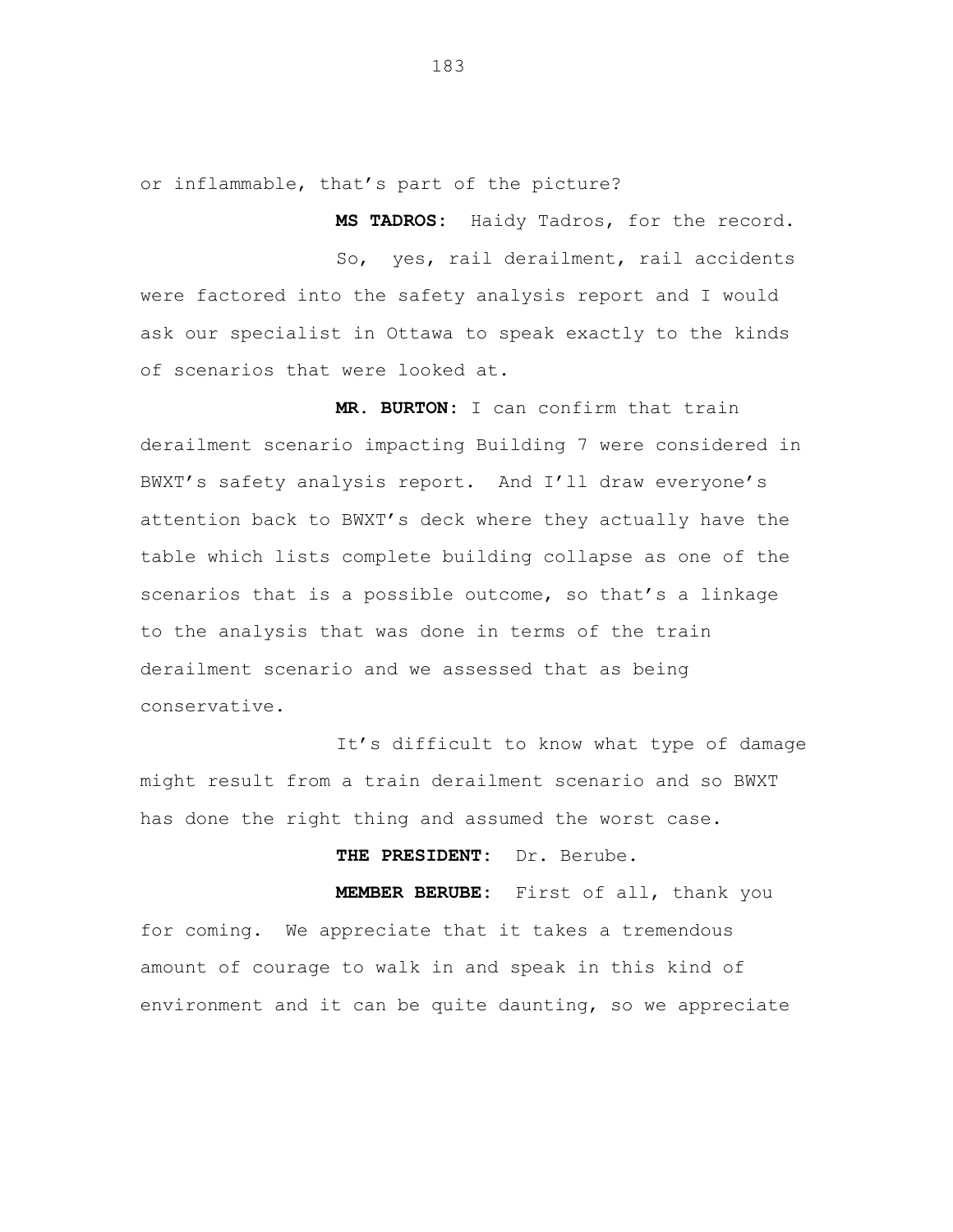that you've made the effort and taken the time to come and speak to us; it's deeply appreciated.

The questions I have are about general operations, I think. We're looking at worst case scenarios and stuff like this but every day in and out of BWXT you're taking materials in and you're moving materials out. Could you describe to me basically what your primary transport systems are for bringing in uranium and exporting pellets, which is what you're doing?

**MR. MacQUARRIE:** It's John MacQuarrie, for the record.

So, uranium comes to our facility via road, via transport truck, a tractor-trailer. It's delivered in, if you recall my presentation, the drums that are sealed drums and inside those drums there's a bag, such as a plastic bag that has the  $UO_2$  powder inside that. It's received into our facility and stored in a protected area in that part of the facility. So, that's how we receive.

Then, once the pellets are finished and ready for transport to Peterborough they leave in the same area, via transport truck. They are packaged in trays and stacked on top of each other and then wrapped and sealed, stored on a special transport truck and they are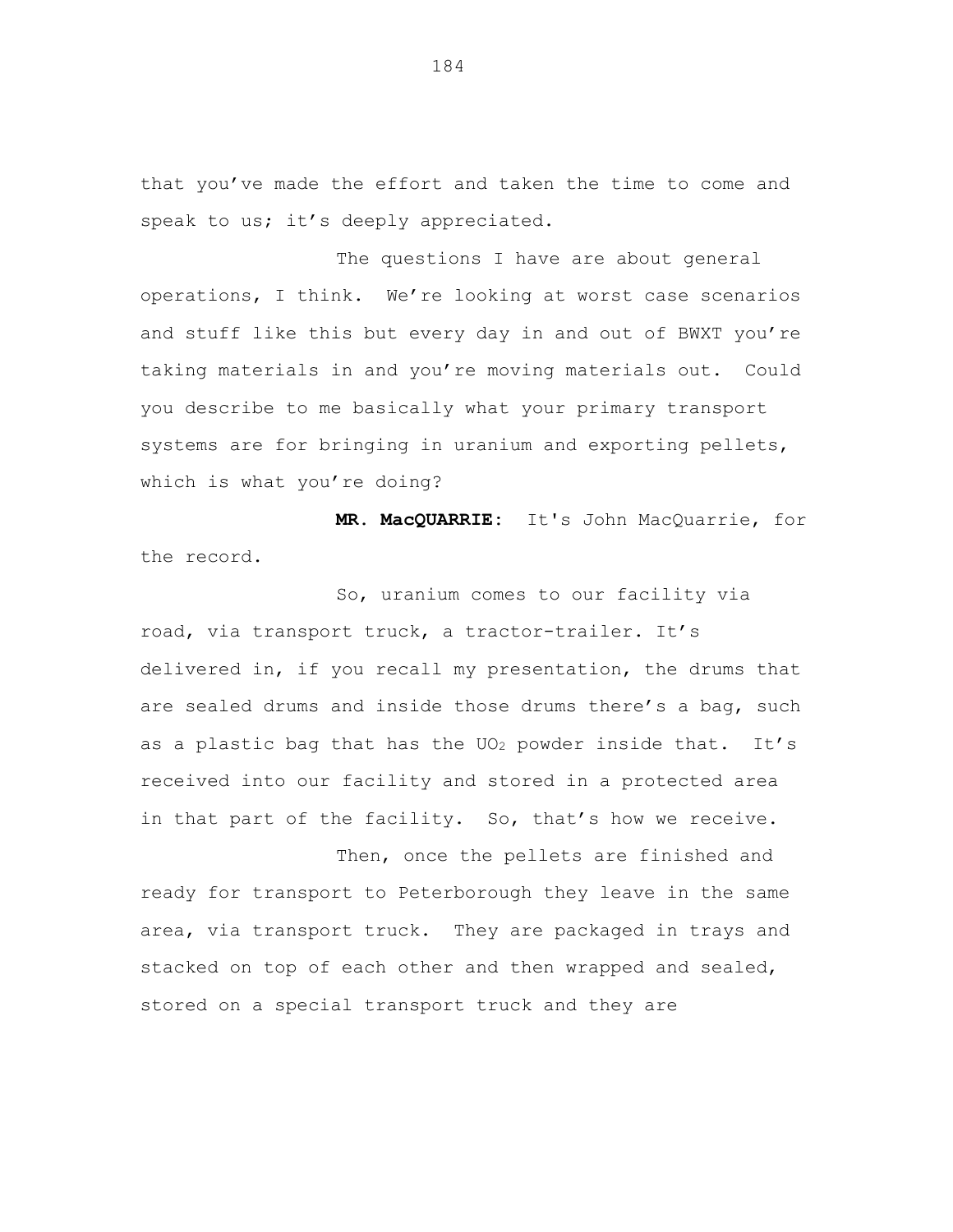transported by road to the facility in Peterborough.

**MEMBER BERUBE:** CNSC, if you would please, could you give me some understanding of how safe these containers are in terms of transport?

**MS TADROS:** Haidy Tadros, for the record. We have our transport specialists who are standing by in Ottawa, as well, to give a perspective of how the containers are certified and how they are used from a safety perspective.

**MS OWEN-WHITRED:** Karen Owen-Whitred, for the record. I'm the director of the Transport Licensing and Strategic Support Division.

Transport is governed, first of all, by Canadian regulations which are themselves based on international regulations which have been around for many decades and are periodically reviewed and if necessary updated by the international community, and then Canada, in turn, reflects those requirements within our domestic regulations.

In terms of the safety, it's the underlying principle is that we address safety based on the nature of the material being transported. The requirements get more strict as the risk presented by the material being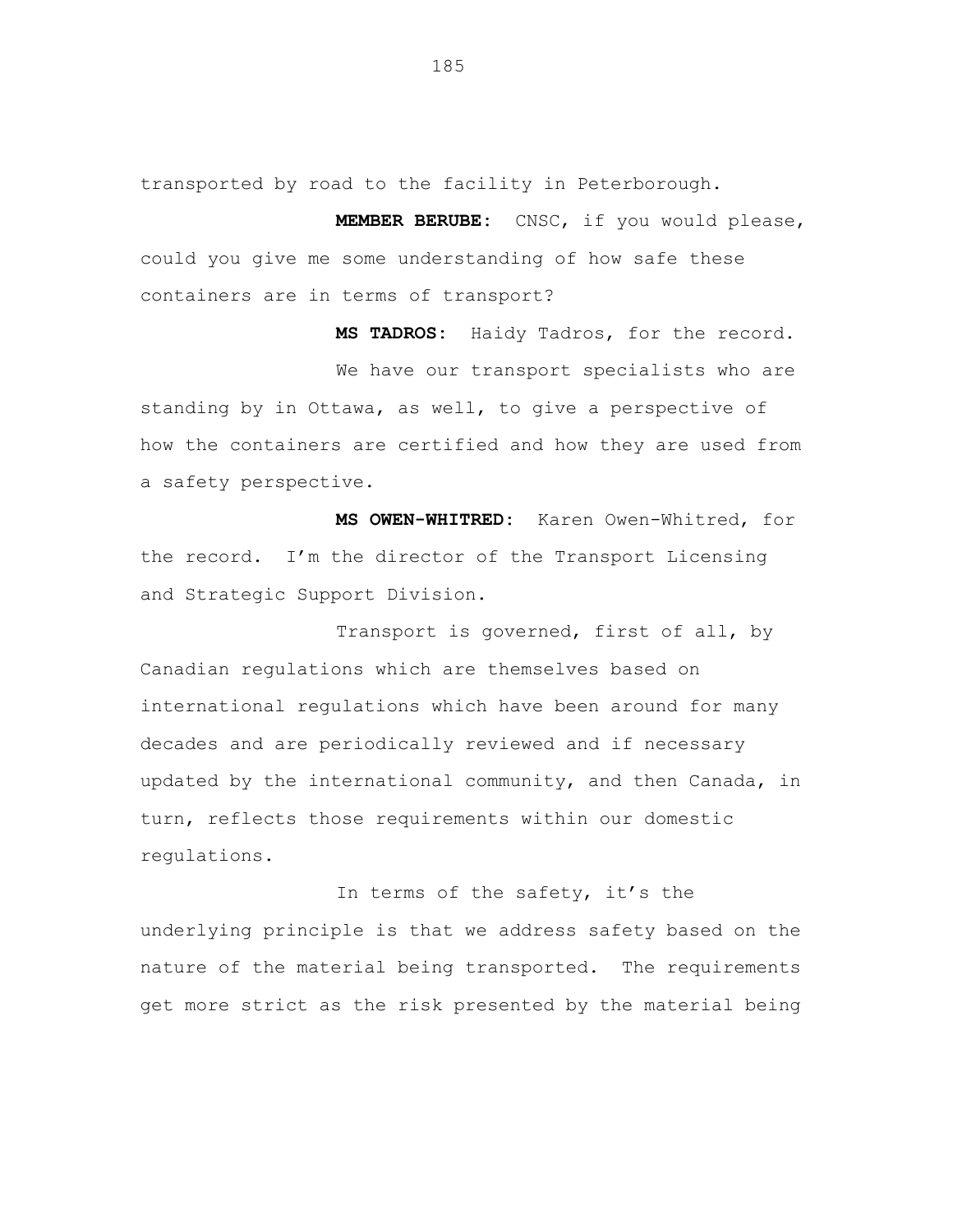transported increases.

In the case of the material being transported by BWXT it's actually one of the lower risk materials that you would consider transporting. So, as has already been discussed, it is transported effectively in drums. And the analysis that's done shows that under normal conditions as well as under accident conditions the radioactive risk posed by that material is extremely low.

**THE PRESIDENT:** What has been the track record of BWXT when it comes to transportation? Have you had any incidents?

**MR. MacQUARRIE:** John MacQuarrie, for the record.

We're had no significant incidents. In recent past the transport truck was in a minor collision but there was no significant damage to either vehicle. And as far as I'm aware, there has been no other transportation events in our history.

**THE PRESIDENT:** Thank you. Dr. Lacroix. **MEMBER LACROIX:** Staff, you discussed the possibility of a derailment, so that means that there is a railroad that passes near the facility; am I right? **MS TADROS:** Haidy Tadros, for the record.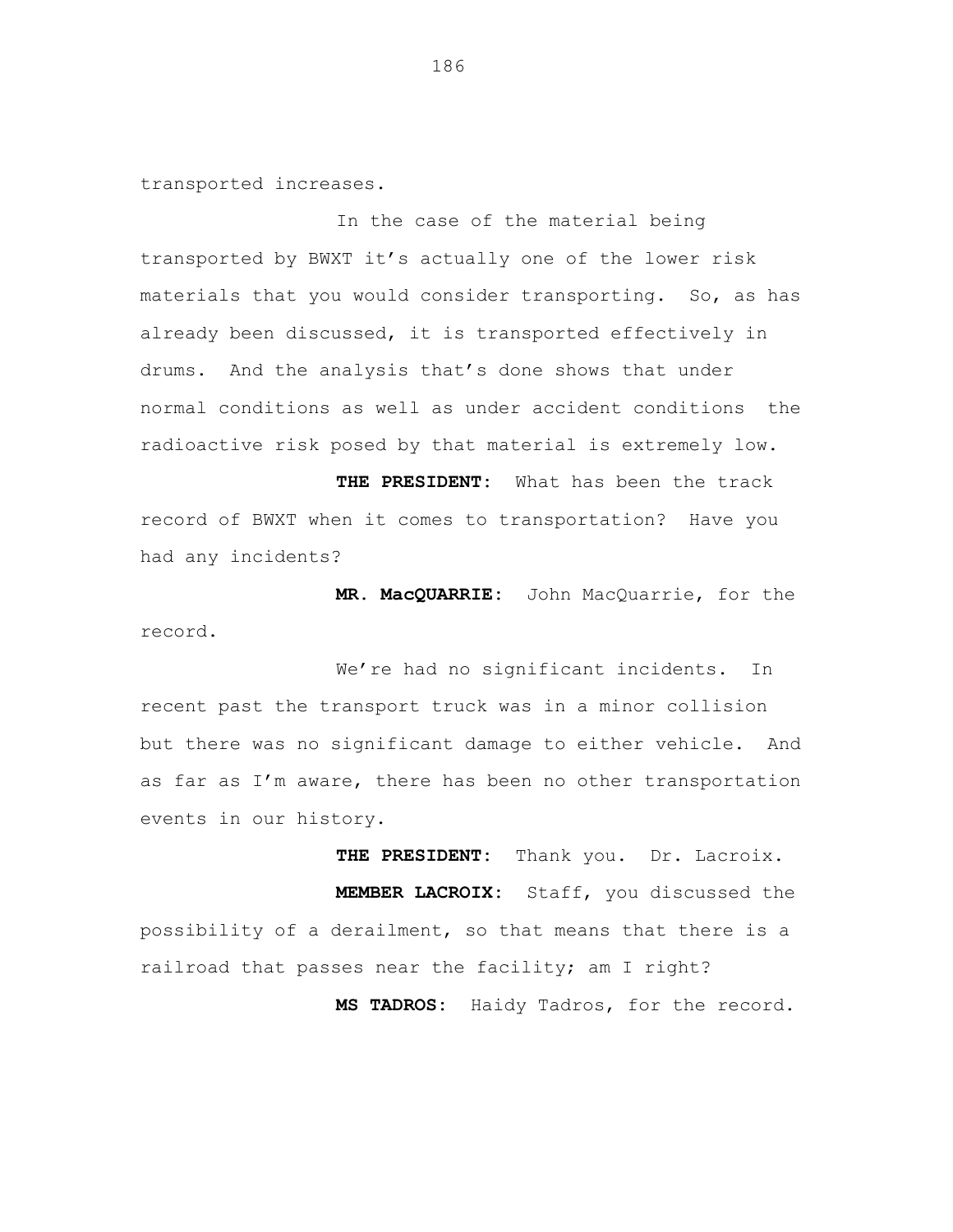That is correct. It was actually in one of the pictures when we showed an aerial view of the facility itself.

**MEMBER LACROIX:** And on this railroad circulates trains that transport all sorts of substances, chemical substances?

> **MS TADROS:** Haidy Tadros, for the record. That is correct.

**MEMBER LACROIX:** So that has nothing to do with BWXT per se; it's a public railroad?

**MS TADROS:** Haidy Tadros, for the record.

That is correct, it is a commercial

railroad that brings goods in and brings goods out.

**MEMBER LACROIX:** And are there

hydrocarbons that circulate on this railroad?

**MR. AMALRAJ:** Julian Amalraj, for the

record.

Yes, you could have hydrocarbons

transported on that railroad. It is operated by Canadian Pacific.

**MEMBER LACROIX:** So it poses a risk to anybody in the City of Toronto? I mean, it could derail anywhere?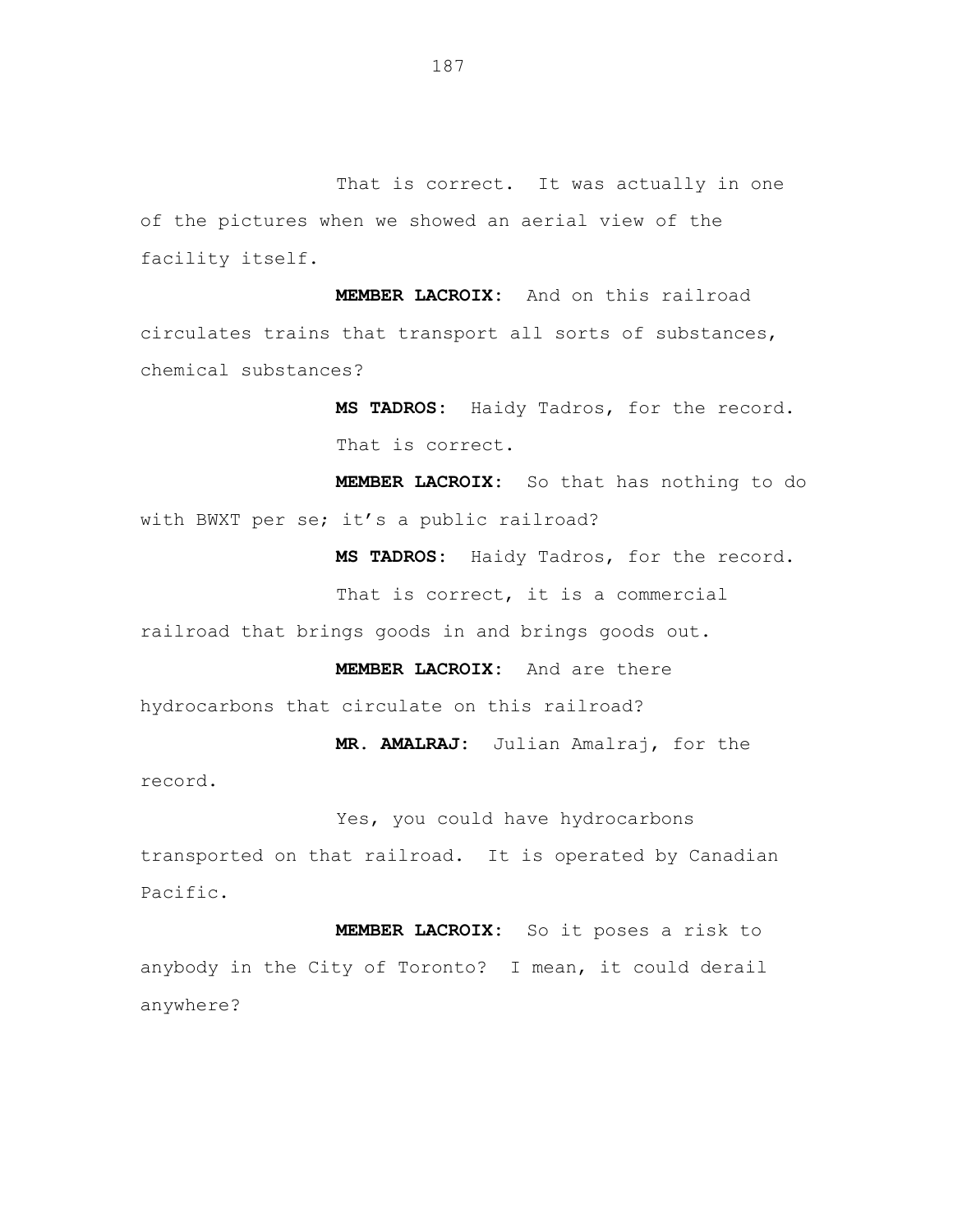### **MR. AMALRAJ:** That is correct.

**MEMBER LACROIX:** Okay. Okay, thank you.

**THE PRESIDENT:** Okay, anyone with an - maybe a question for staff. Ms Medeiros has raised a concern about her granddaughter being diagnosed with diabetes and if that was in any way related to the BWXRT operation. Can you folks comment on that, please?

> **MS TADROS:** Haidy Tadros, for the record. We will have a public health authority

available to us at one-thirty and definitely something for them. But, perhaps I'd ask our specialist in health and radiation effects in Ottawa to potentially talk about what the science is telling us.

**MS RANDHAWA:** Kristi Randhawa, Radiation and Health Science specialist.

So, no health effects other than kidney damage have been consistently found in humans after inhaling or ingesting uranium compounds. And this is only at very significant exposures. So diabetes is not associated with these exposures or radiation exposure.

**THE PRESIDENT:** Thank you. Ms Medeiros, over to you for any final comments.

**MS MEDEIROS:** Just about the air testing.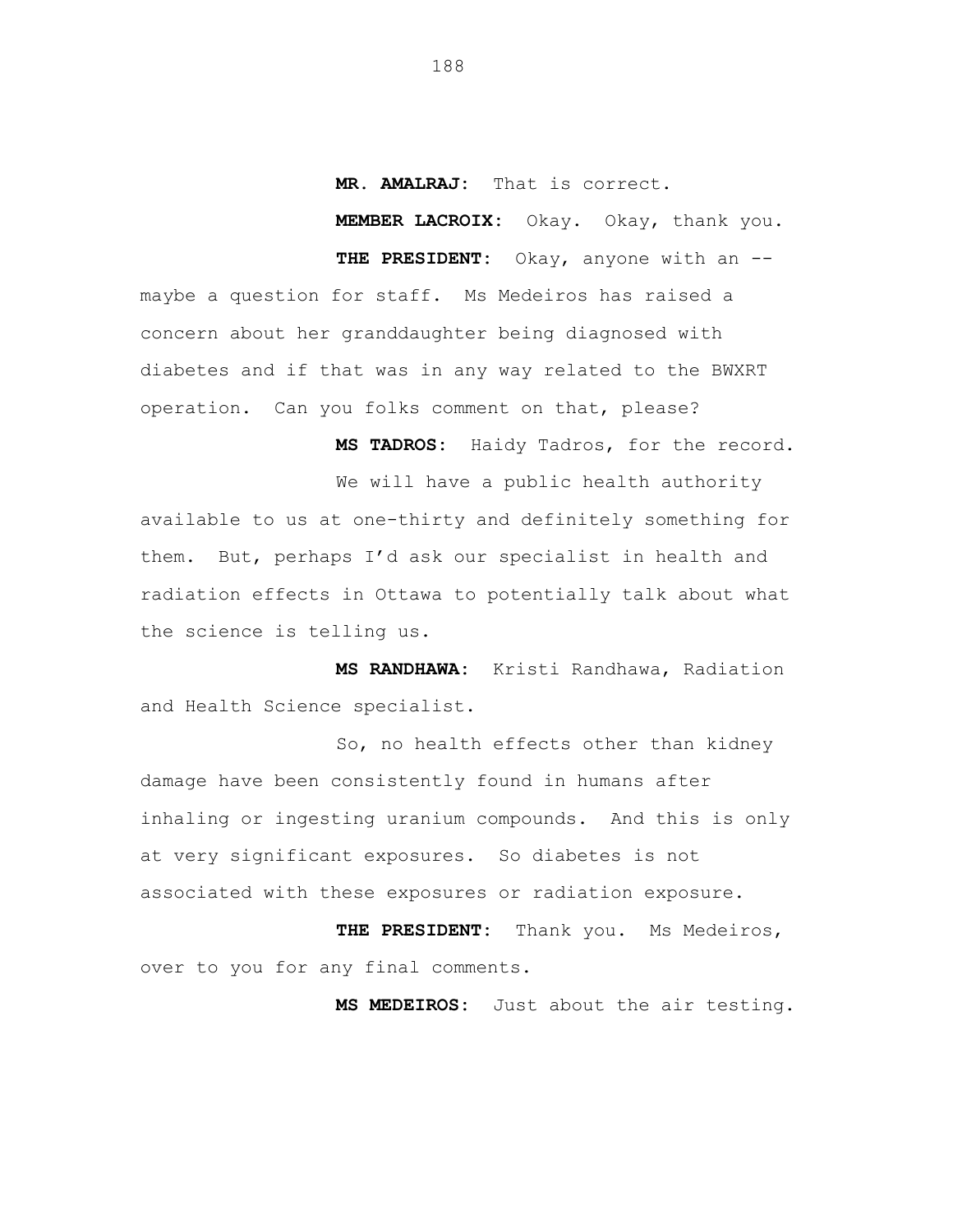In the transportation, like how frequent is the air quality tested once materials are being uploaded or brought into the premises? Have testing been done at that particular time and what would the levels be versus having the air emissions tested at periods where not -- where the materials are not being loaded or unloaded at the premises? Have these tests been done at very specific times at the - or at various times within the --

> **THE PRESIDENT:** Okay, question for BWXT. **MR. SNOPEK:** Dave Snopek, for the record.

With respect to transportation I just want

to paint a little bit of a picture. These aren't bulk materials that are being delivered by like a rail car, open-top dump truck. These are in non-dispersible form inside a transport truck. So, for example, we receive powder in drums. The transport truck connects to our loading dock right directly to our building, at which point it is opened and the material is offloaded drum by drum. So, there's really not potential for dust generating processes associated with transportation of raw materials into the plant, and similarly with pellets being transported out of the plant.

That said, we do air monitoring both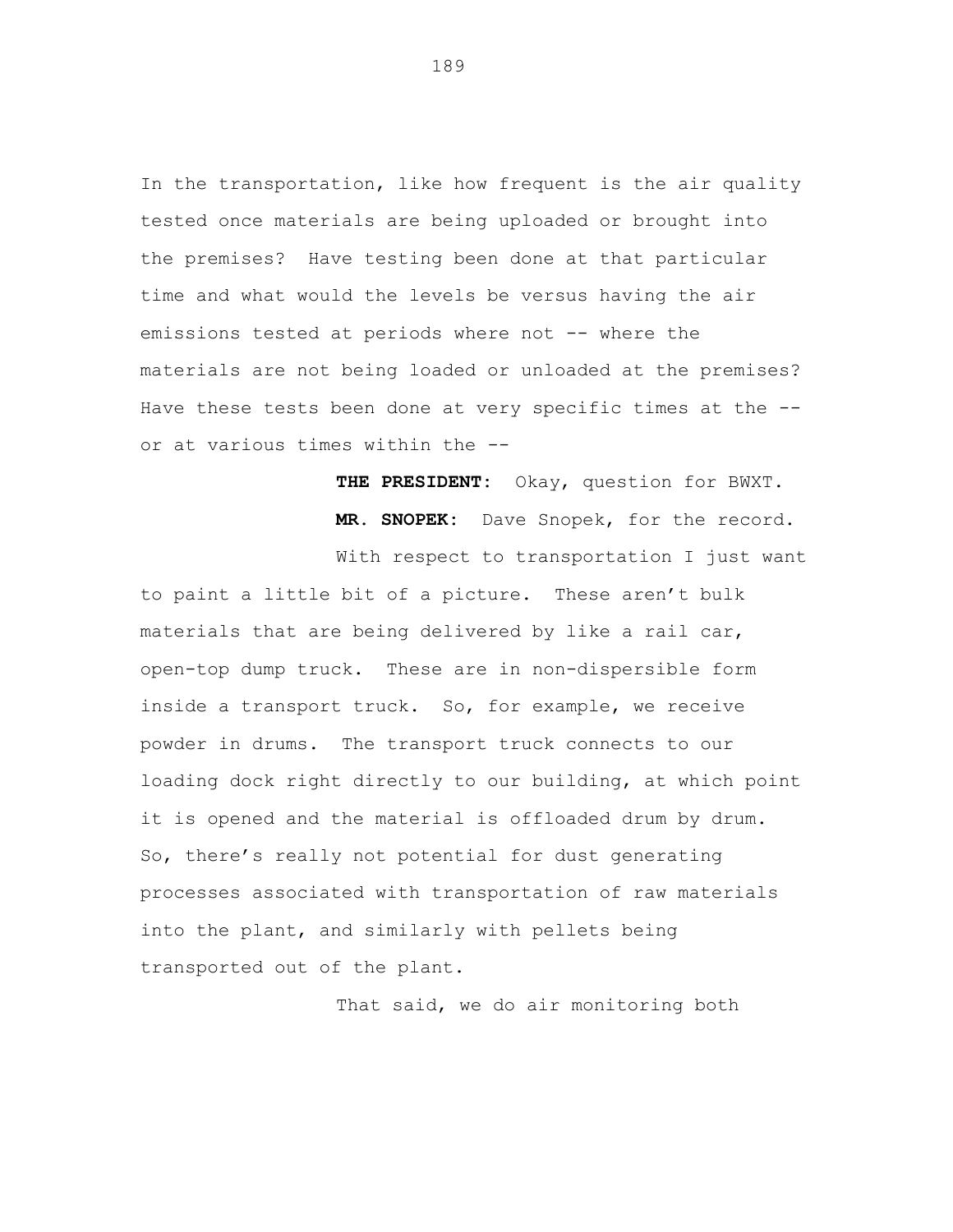inside the plant and we do air monitoring at the perimeter of the plant with our boundary air samplers, and those are run 24/7. So, through all operations we're doing that air monitoring.

**THE PRESIDENT:** Okay, thank you. Thank you very much for your intervention.

We'll now break for lunch and we'll resume at two o'clock. Thank you.

--- Upon recessing at 12:58 p.m. / Suspension à 12 h 58

--- Upon resuming at 2:01 p.m. / Reprise à 14 h 01

**THE PRESIDENT:** Good afternoon. And we are ready to start moving again.

The next presentation is by Dr. James Deutsch, as outlined in CMD 20-H2.81. Dr. Deutsch, the floor is yours.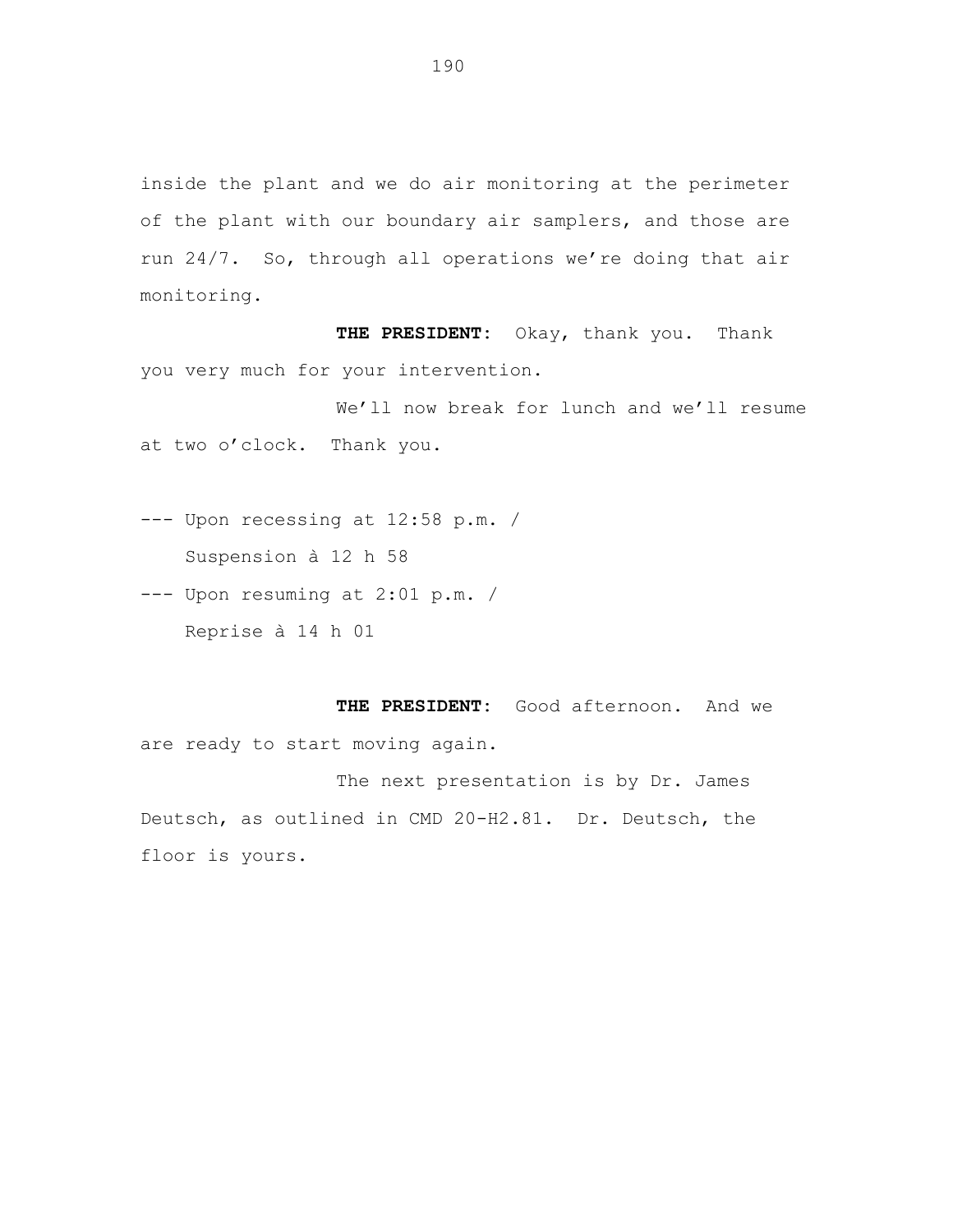**CMD 20-H2.81**

## **Oral presentation by James Deutsch**

**DR. DEUTSCH:** Thank you. I appreciate the opportunity.

So I'll apologize to the translators that I'm -- really I've been thinking about things up until this morning, so I don't have a text that I'm going to read from entirely.

And I have to rush back to the clinic shortly after this, so I appreciate those of you allowing me to go in front of them.

So first, a bit about my background in science. I'm not an expert on the current subject but my experience has been literally hands-on. In my PhD and post-doctoral studies in biochemistry at Cal Tech and the University of California at San Francisco Medical Centre I was working regularly with radio isotopes mainly Alpha and Beta emitting, so the point being that measuring that with a Geiger counter doesn't get you very far.

I had first-hand experience of lab accidents that happened from time to time over the years with these radioactive compounds. And more recently, in my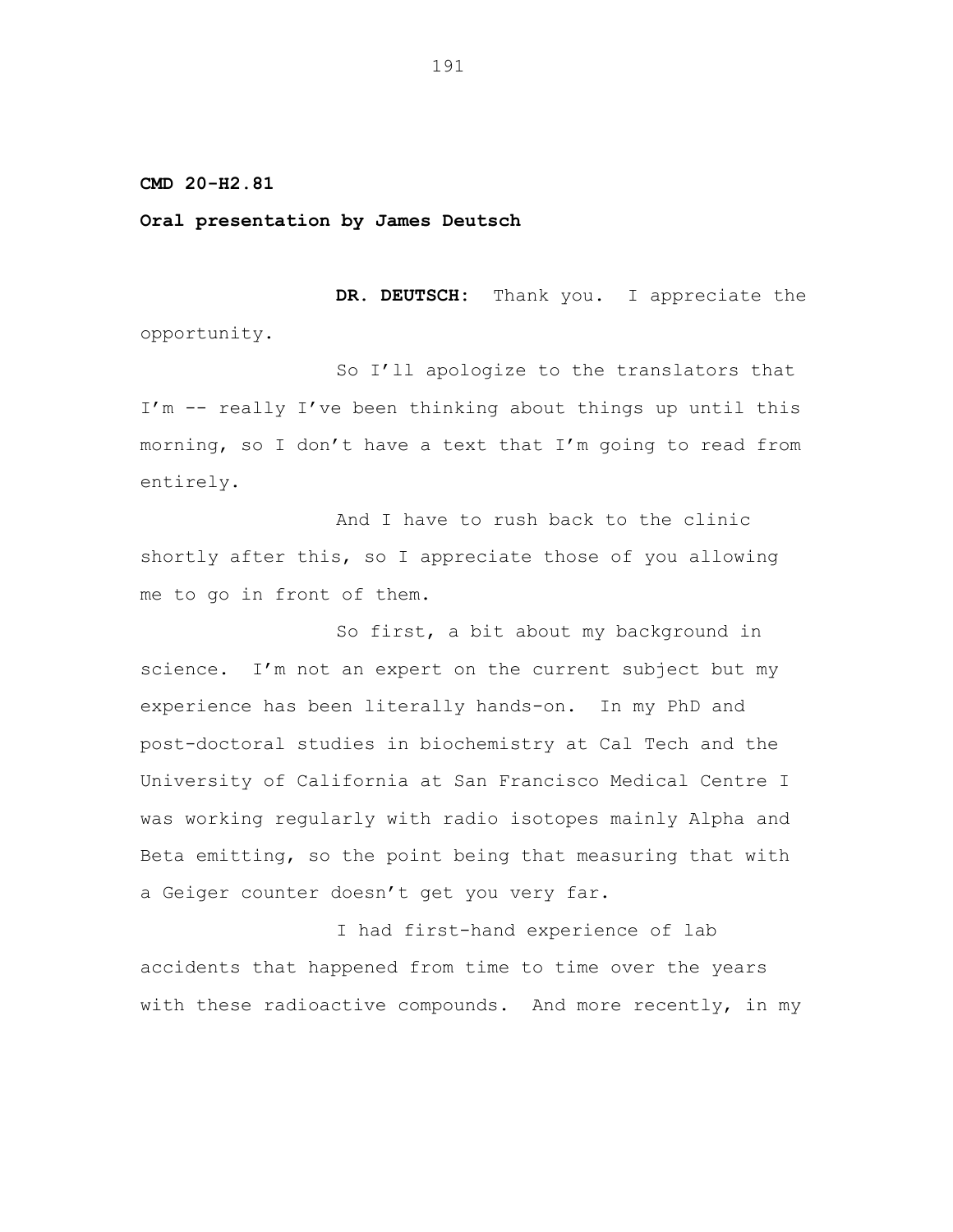MD and post-MD work I've been involved in the critical review of policies and procedures and medical ethics. The issue of trust is central to my work.

Also, I live not far downwind from this plant and I have an adult child who lives also not far downwind.

In 2013 I requested a meeting with Toronto Public Health and the chair of the Board of Health of Toronto about this plant when it was under the ownership of GE Hitachi. They would explain basically there are standards, therefore, it must be safe it they are under the standards. They didn't really seem to engage on how do these standards arise. So it's like some diagnostic categories in my own medical field, standards are often decided upon by committees, by consensus.

Globally, the International Atomic Energy Agency and the World Health Organization colluded -- this was in 1959 -- in restricting the research and dissemination of information that could interfere with the nuclear industry. So, this kind of - this is a big red flag for me.

There are similar things going on in the medical field about the reproducibility crisis and the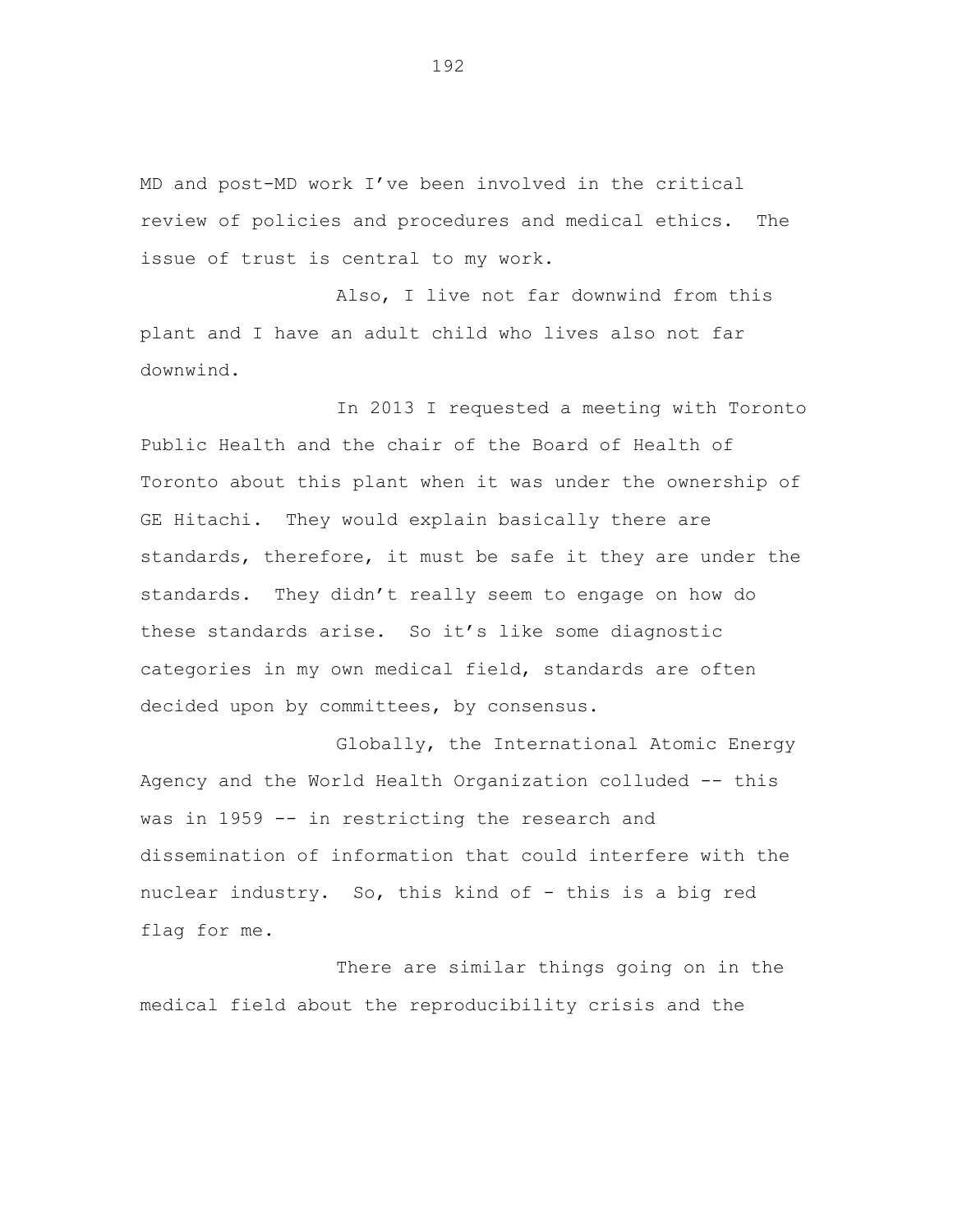availability of research that's published.

Today, I feel, is a pro forma exercise; I've been to this kind of thing before and I'm not expecting very much to come out of it. And I've got to stay within my time but I'd like to ask for a moment of silence for all the victims of the nuclear and weapons industry thus far and for the thousands of generations after us who will have to suffer the consequences of the decisions that have been made in a relatively short period of human history.

--- Pause

# **DR. DEUTSCH:** Thank you.

I'll speak to the good and caring people who have come here to witness this proceeding and to support each other, as well.

I'd like to talk about the nuclear fuel chain. It's not a cycle because it doesn't go around to the beginning again. It's a chain from mining on indigenous lands that have not been involved in free prior and fully informed consent. It passes through various communities. It ends up here and then it goes on elsewhere and ends up in reactors, and over 200 new radioactive isotopes or elements are created from the process.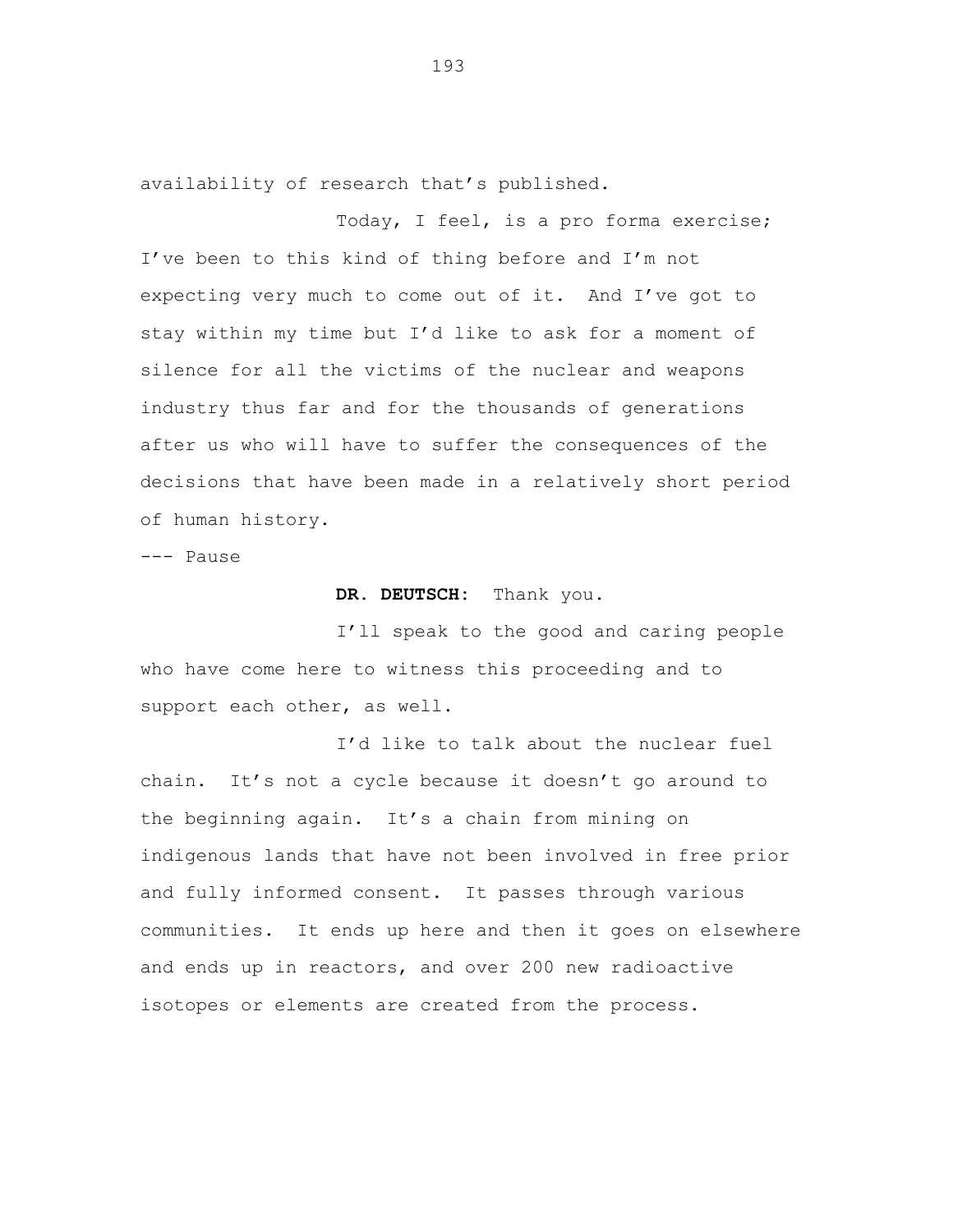There is no safe plan for the waste. Someone likened it to building a skyscraper without toilets.

Further, and I'll get to this around BWXT, but the nuclear weapons are being revived and redesigned and the Bulletin of the Atomic Scientists puts us at 100 seconds to midnight, the closest it has ever been.

I'd like to talk about disinformation and misleading information. The industry regulatory complex exploits the cognitive and emotional vulnerabilities in the public in all of us, namely, that radiation is invisible; what you can't see can't really hurt you; that the lifetimes of radioactive elements are vastly greater than our imaginations can comprehend so it kind of overwhelms our ability to think about that sometimes. It confuses us between radiation from outside the body and radiation from inside the body. And these terms of high dose and low dose or high level and low level, etcetera, and that uranium is natural, that kind of implies it's organic, you know, it's good for you; you get it at the health food store. That kind of word is not meaningful.

Further, one of the public health agencies focussed on our collective anxiety, that that's the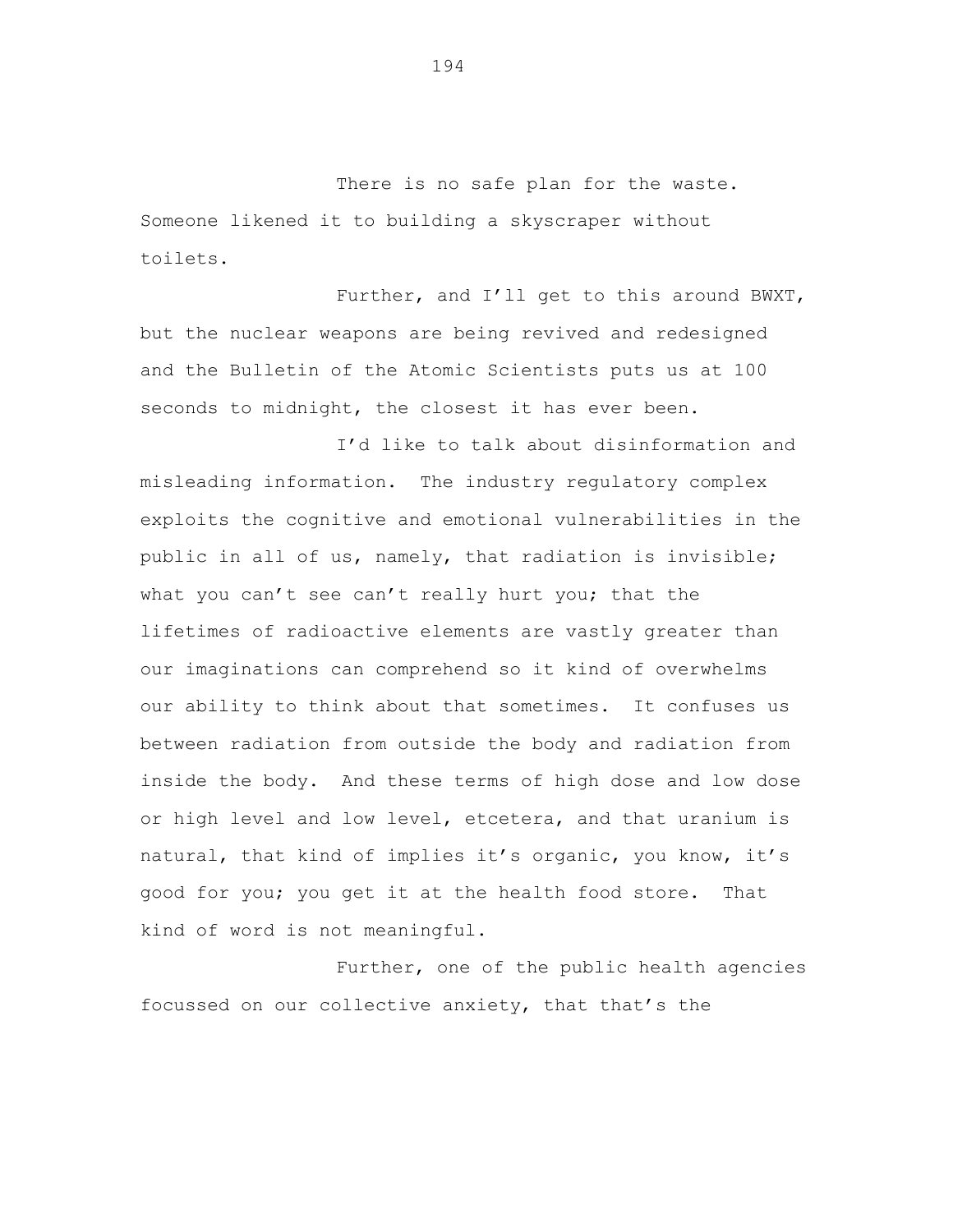problem; it's not the actual radiation but it's the anxiety that we have about it. And their job is focus on real biological safety.

I came across this book in the library at U of T where I teach, it's called *Building, Measuring and Improving Public Confidence in the Nuclear Regulatory Workshop Proceedings,* Ottawa Canada*,* May 2004. And a very young chair, Linda Keen, at that time emphasized to the international group that was collected together that public confidence is the main emphasis that they need to think about.

There are many examples of communities that have been falsely reassured and deceived and I won't go over all the history. But, the history of nuclear science is, I think, good to touch on briefly.

In terms of our own bodies and whether we're safe or not, it was physicists in the field of health physics who pioneered that area, but they weren't biologists. There were also geologists and this comes up when you think of what to do with the nuclear waste. And, then the life sciences which I have participated in.

Since the last hearing there have been spectacular advances in the understanding of complex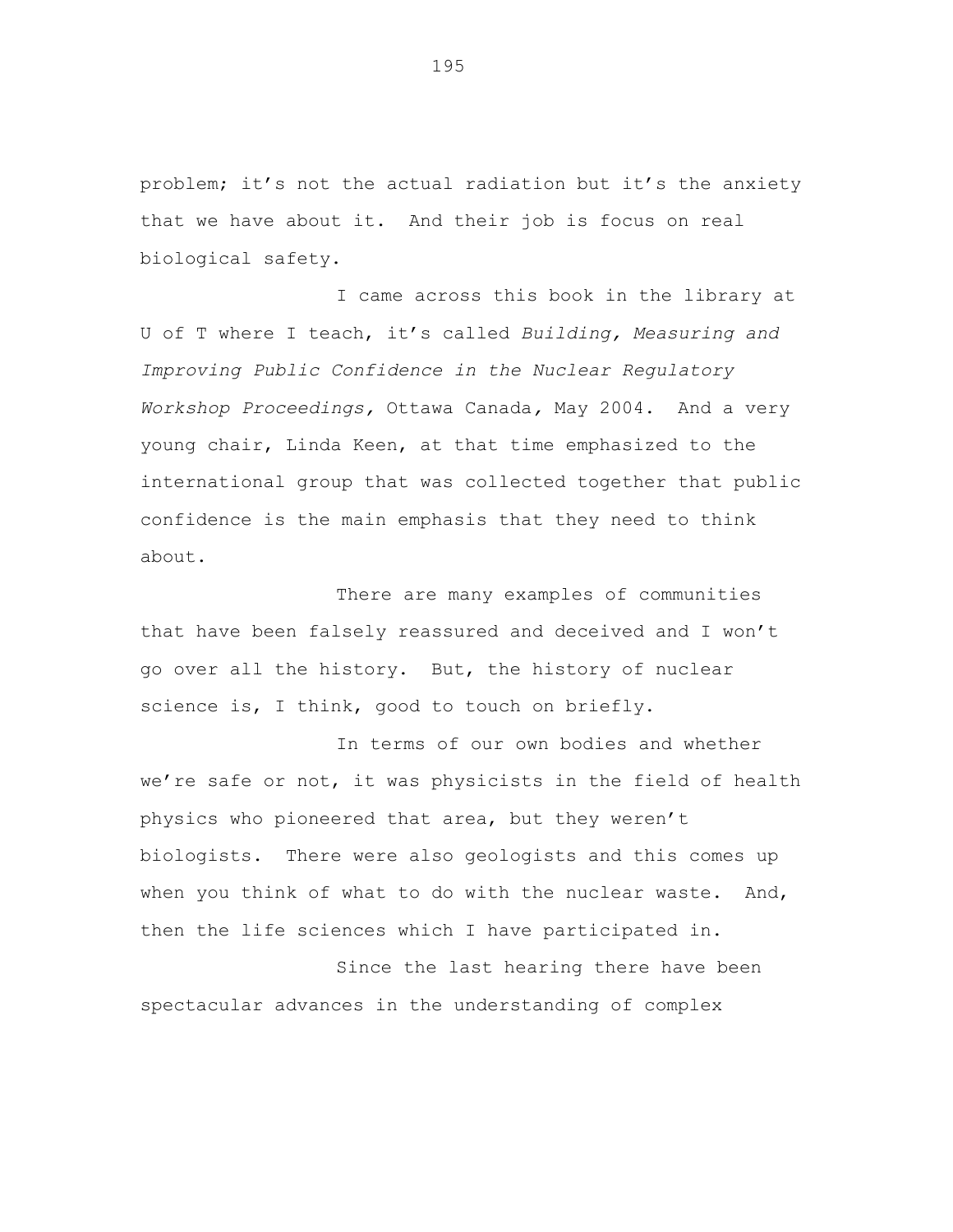biological systems, the genetic repair mechanisms, epigenetics, immune function and regulation and the weakening of bodily defences and transgenerational effects. And also the notion that sometimes radiation exposure can be synergistic with other processes that are going on so you get a kind of more than additive effect.

In this era of the Corona virus I think it alerts us all to think about what actually happens in biology? What happens in our bodies? What can we do about it? Human lives and health are at stake. How much of this knowledge has been incorporated, the new knowledge I refer to?

In my view, the present site here, the BWXT plant can be seen as a case study in medical ethics on a large scale.

Now, to the community concerns, a lot of people have been talking about that it's a growing residential area. It wasn't at the beginning. The railway tracks go right by. The oil trains from the shale go by, the one that derailed in Lac Megantic passed by here. So, basically, this neighbourhood is a profit centre for an American corporation with the neighbourhood absorbing the externalities, especially in the event of such a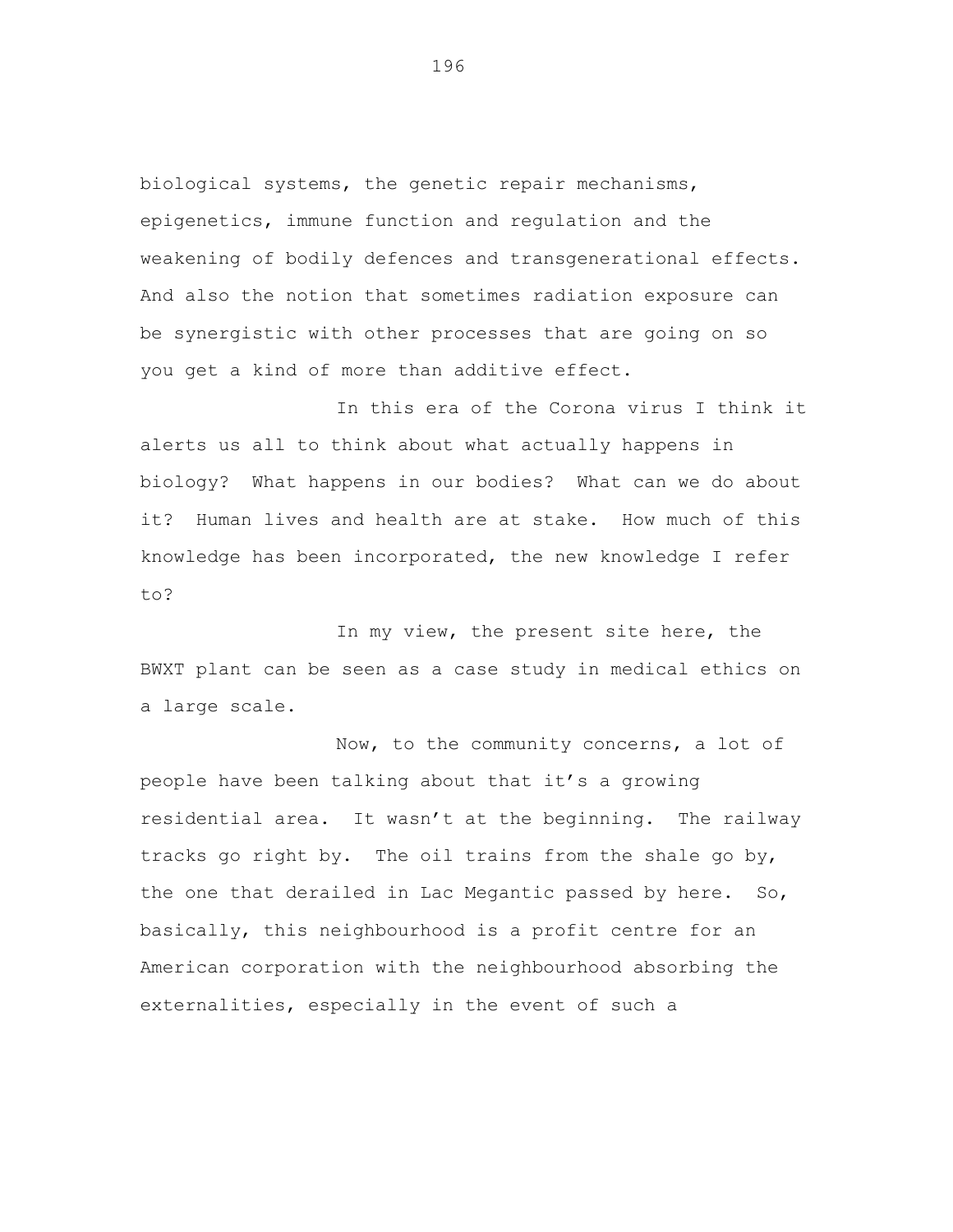catastrophic accident.

With regard to BWXT, they're involved in nuclear power and the nuclear weapons industry. None of this is safe. And nuclear power is not helpful for the climate emergency -- and I won't go into the small modular reactors; there's a lot on that, as well.

Safety standards that have been provided by BWXT look to me like boiler plate and generic.

In terms of regulation, there's CNSC, Occupational Health, Public Health and the Courts; they all deal with a mandate to monitor and to control and to make rulings and decisions in a climate of political and other pressures and expectations.

In terms of the environment and regulation in general, regulatory bodies, I'll quote from an organization in the States,

> "The current environmental regulatory structures are mostly about permitting certain harms to occur. They act more to legalize the harmful." (As read) And this is not just your body, it's any

regulatory structure. In other words, rather than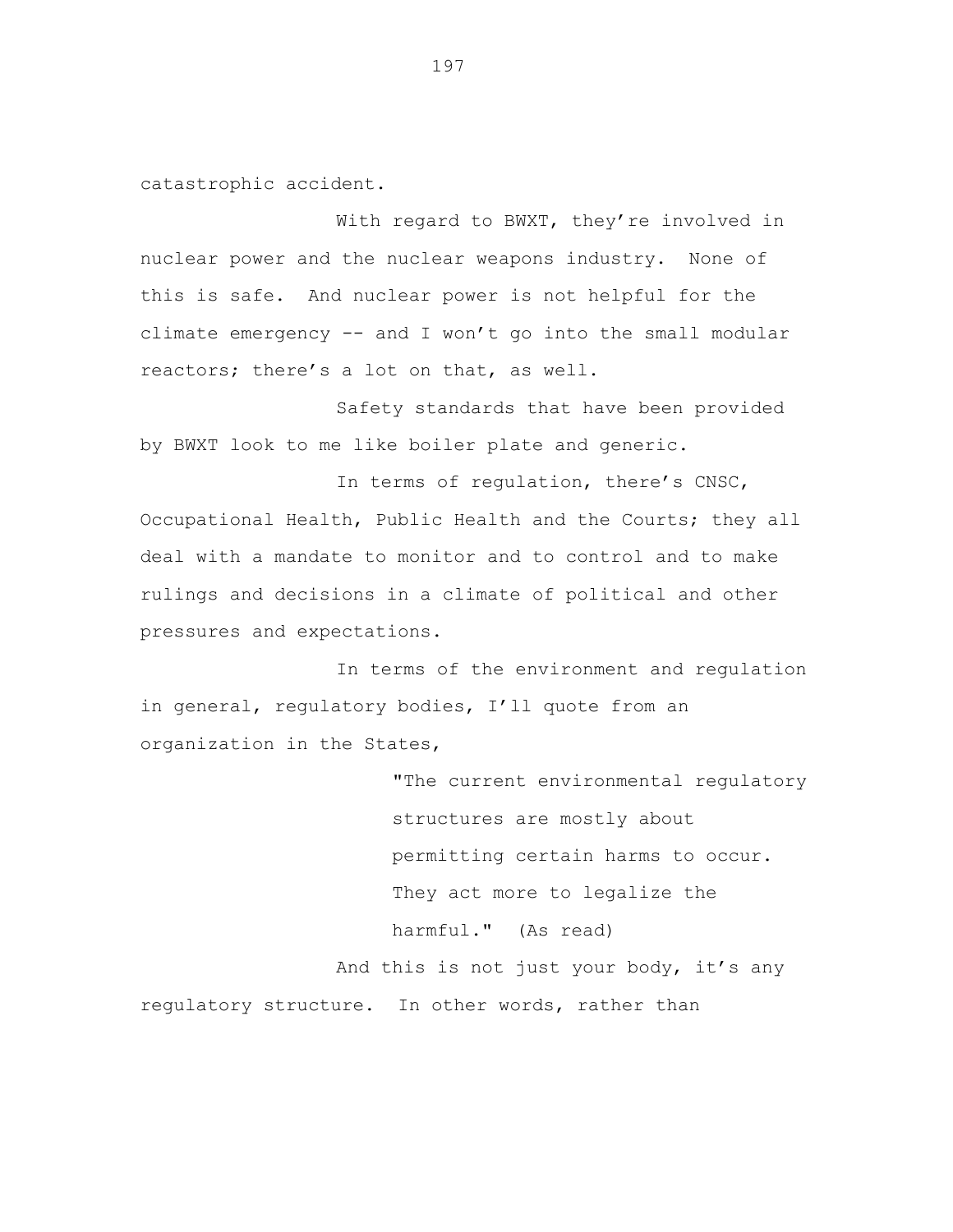preventing harm, your job is deciding how much harm is acceptable based on what I would call inadequate information.

So my time is running down, but regulatory agencies deal in standards under government and industry influence and public scrutiny. What can result is a defensive identification with a professional class -- and I've been part of this, too -- whistleblowers are often outcasts.

I would remind you of the precautionary principle and the responsibility, and I think the whole situation has the makings of a Shakespearian tragedy. You, the Panel, as tasked with three contradictory missions:

1) To promote nuclear power;

2) To facilitate Canada's role in its global marketing and disseminating of what I would say are bomb capable nuclear reactors; and

3) To regulate and keep us safe.

Now, 3) is the one that I feel is most important. As a doctor, that's my primary goal, but I have to adhere to hospital procedures and everything else.

I am out of time now, but I want to talk about and just basically remind you of fully informed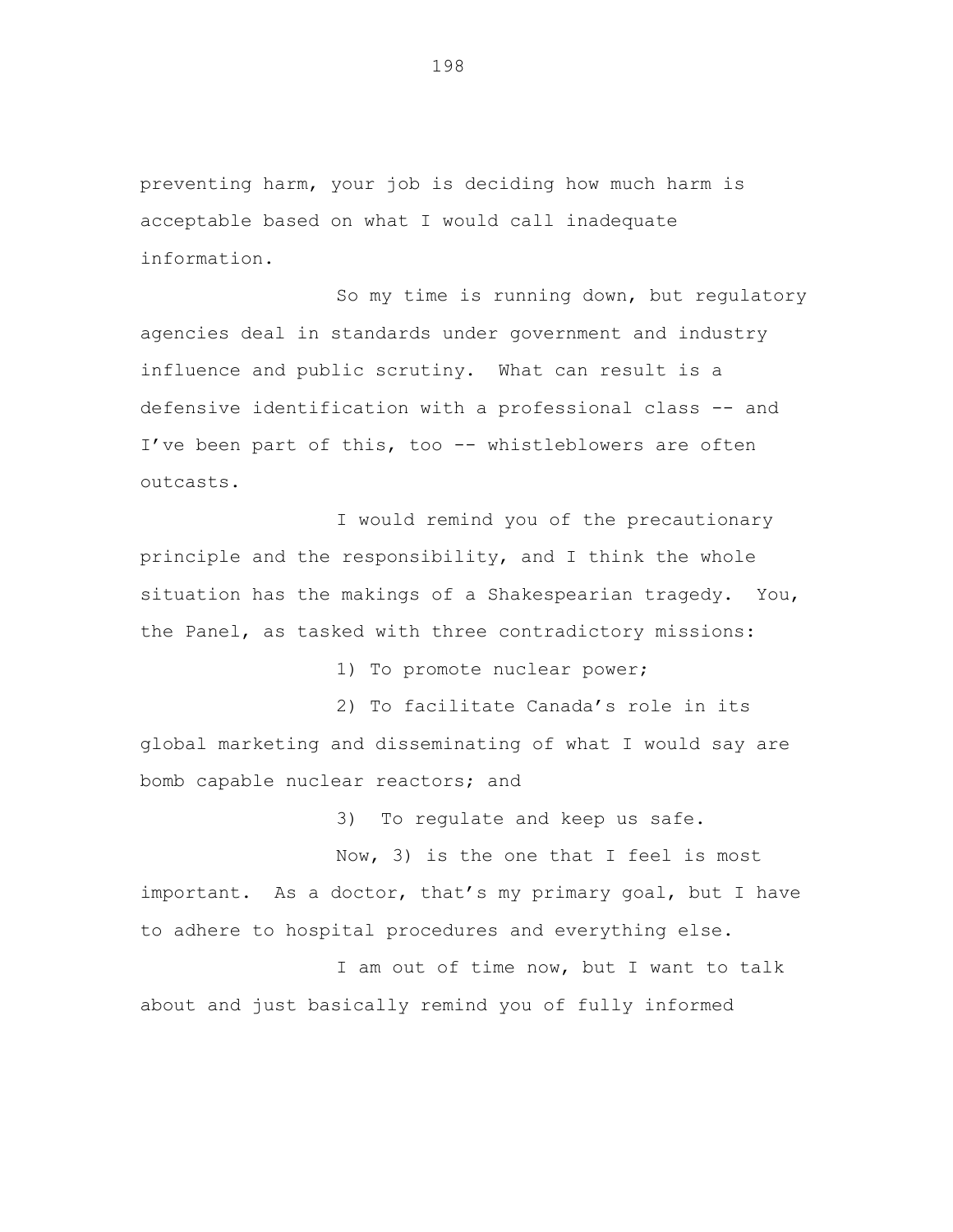consent and don't just move it elsewhere. This whole nuclear chain is harmful to humanity and future generations and needs to stop.

And the jobs, well, there are so many things to be done in this climate emergency and they should be good paying and have benefits and all of that. So thank you.

--- Applause / Applaudissements

**THE PRESIDENT:** If you didn't hear me this morning, no applauding, please.

Let's start with Dr. Demeter.

**MEMBER DEMETER:** Thank you very much. I have a question for the presenter. Thank you very much.

But first of all I will get some confirmation from CNSC staff of how you calculate the public dose and whether that includes both external and internal radiation sources. And then I will ask a question to the engineer.

**MS TADROS:** Haidy Tadros, for the record. I would like to ask our environmental protection specialist to take the question on public dose. **MS SAUVÉ:** Kiza Sauvé. I'm the Director of Health Science and Environmental Compliance Division.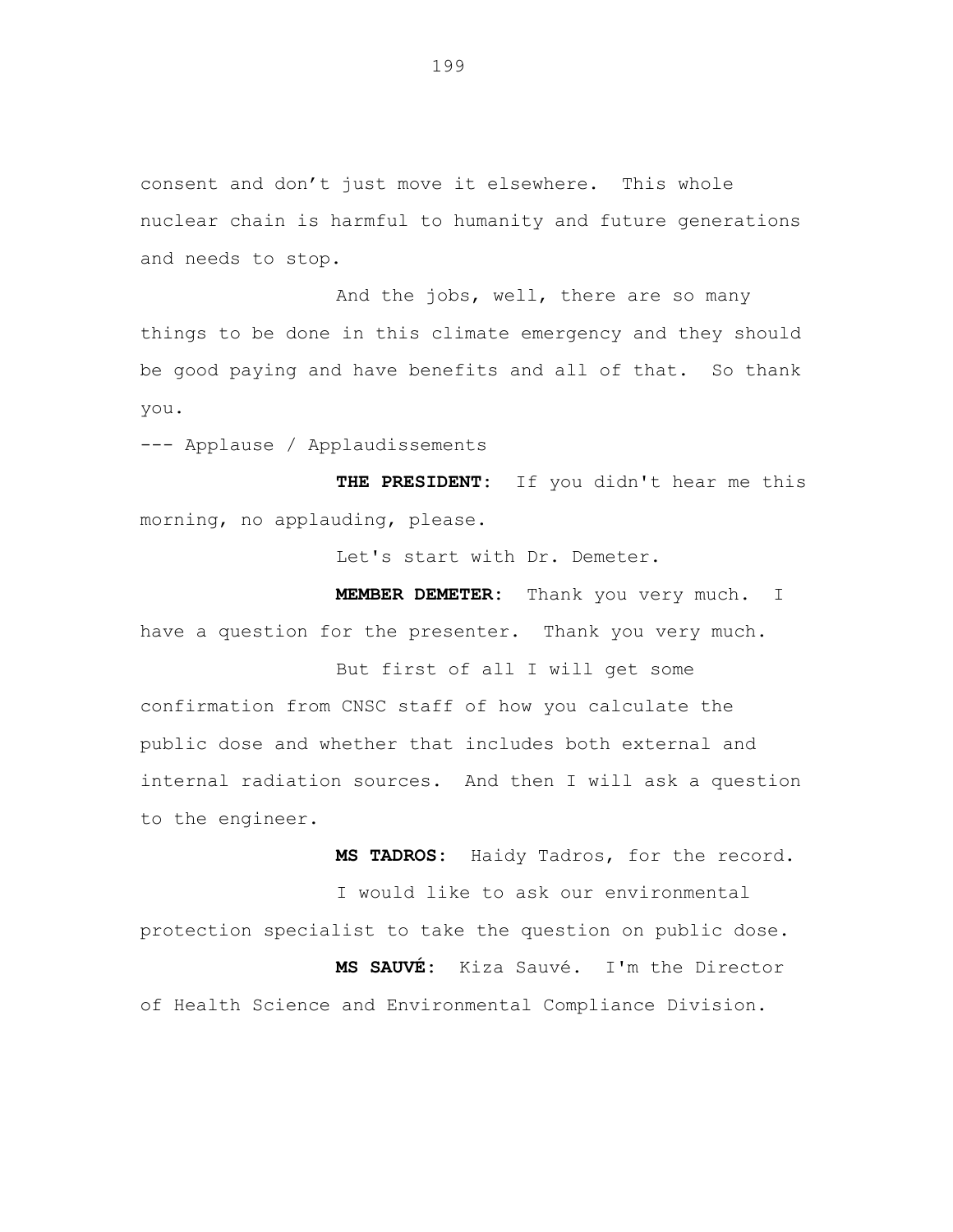The public dose at the Toronto facility includes gamma and air. So the air is an inhalation, so both external and internal, yes.

**MEMBER DEMETER:** So for the intervenor, the public dose to the public based on estimated internal and external exposures are .001 to .01 let's say, which is equal to 1/10th to 1/100th of a dose of a chest X-ray. So what risk are you -- I mean we have to limit -- I mean I am limiting my question to this intervention and this licence before us. This is the risk to the public. Can you put that into some perspective with your intervention, 1/10th to 1/100th of a chest X-ray?

**DR. DEUTSCH:** I know what that means and I also have to say I don't know what that means. We are in an environment where there is so much confusion of terms and how things are measured, but I'll use someone else's analogy. It's like, you know, you have a nice warm fire and you are sitting in front of it and it's warming you up. So let's say that somebody says, "I want you to swallow one of the coals from this fire, one of the hot coals", well, that is going to go to a certain part of your body. So I don't even know what that means.

And I don't really trust health physicists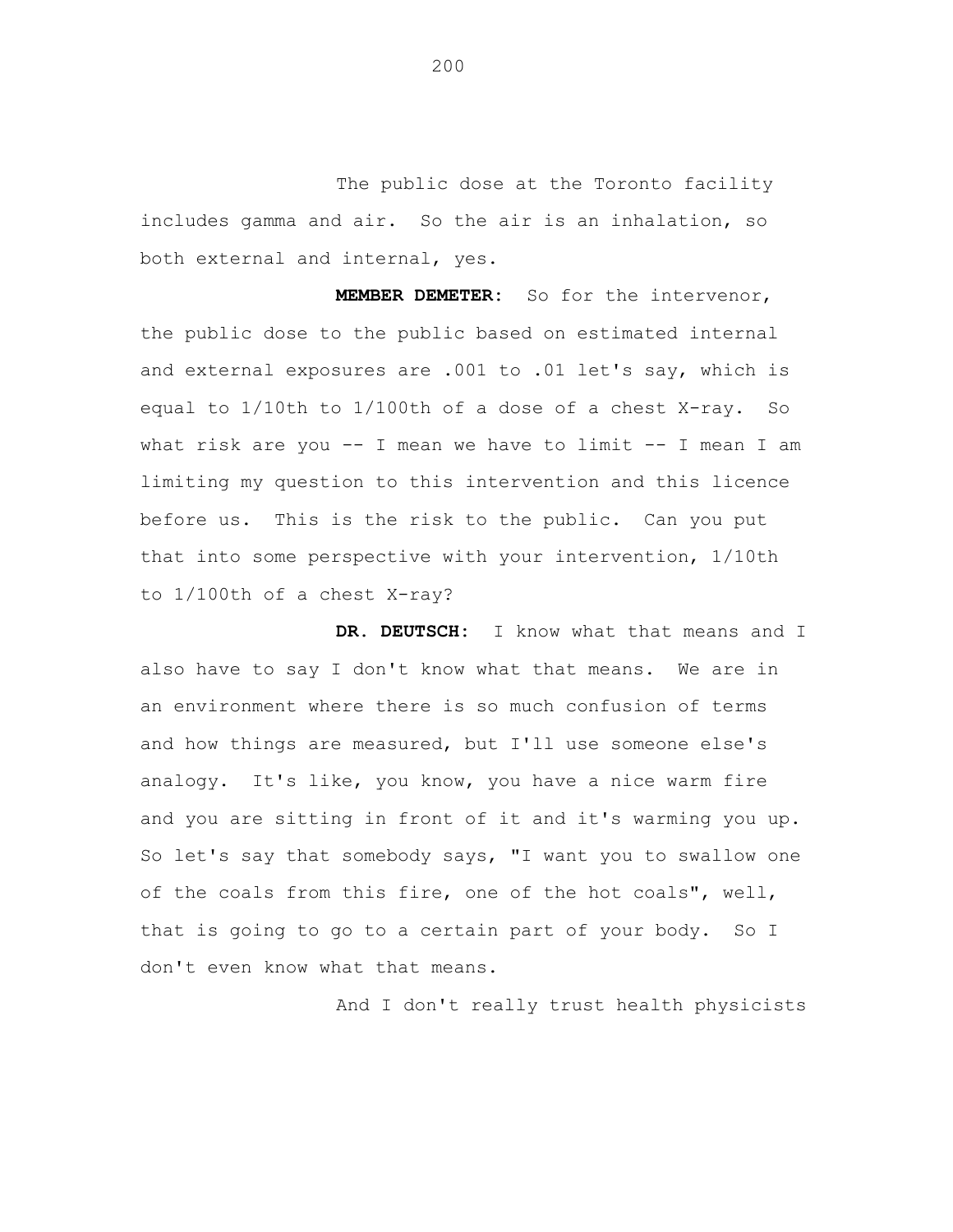who consider a body as kind of a unit of mass that would -you know, in a sense, by implication, that the internal dose would be kind of distributed through that mass. You really have to look at where that particle goes, what is going on there physiologically, what is going on in that person in terms of DNA repair mechanisms, immunity and, you know, what else is going on healthwise for them.

We do know that we live in an environment where we are in generally a weaker state of bodily defences than we were in the past. Of course there were other pathogens back then that we had no defence against and we are a lot better off now, but in general you are seeing a lot of autoimmune diseases, unexplained illness, you know, undiagnosed syndromes in patients. I see a lot of that in my work. I am at Sick Kids and at another centre as well.

**MEMBER DEMETER:** Just to follow up with staff for a second. Your modelling for the internalized dose, does it include characterization by isotope and biodistribution?

**MS SAUVÉ:** Kiza Sauvé, for the record.

So I am getting that yes it does. I'm hoping that we can go to Ottawa and we can get Bert Thériault, who might be in the room, to give you some more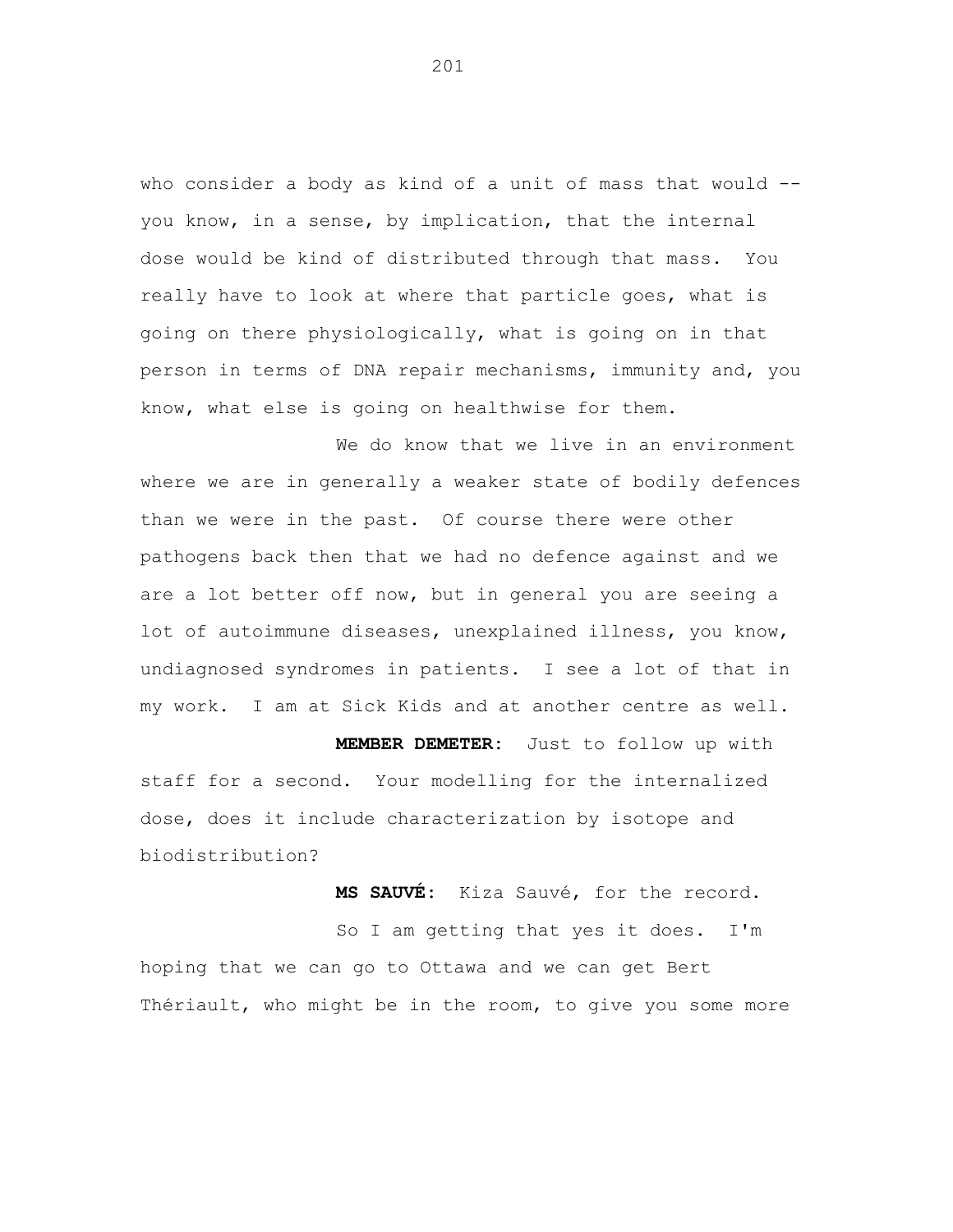information, but my understanding is that it does.

**MR. THÉRIAULT:** Bertrand Thériault, for the record.

So the way that the dose to the public is calculated, first of all, is that an individual -- they look at all age groups. Infants, children and adults are standing at the fence line of the facility 24 hours a day, 365 days a year. For the BWXT facilities, about 90 percent of the dose is actually from external dose from material on site and about 10 percent from material taken into the body. The dose from internal -- the internal dose takes into account the amount of UO<sub>2</sub> that is taken into the body, the amount that is deposited in the respiratory tract, the amount that is deposited in all tissues and organs up until age 70 for infants and adults, and for 50 years after the intakes for adults.

**MEMBER DEMETER:** So as I understand, the internal dose that is calculated takes into account biodistribution in specific organ or tissue weighting components. Does that give you any more comfort?

**DR. DEUTSCH:** No, it doesn't, because, first of all, I would really be interested in how you come up with such a measurement. That is a pretty complicated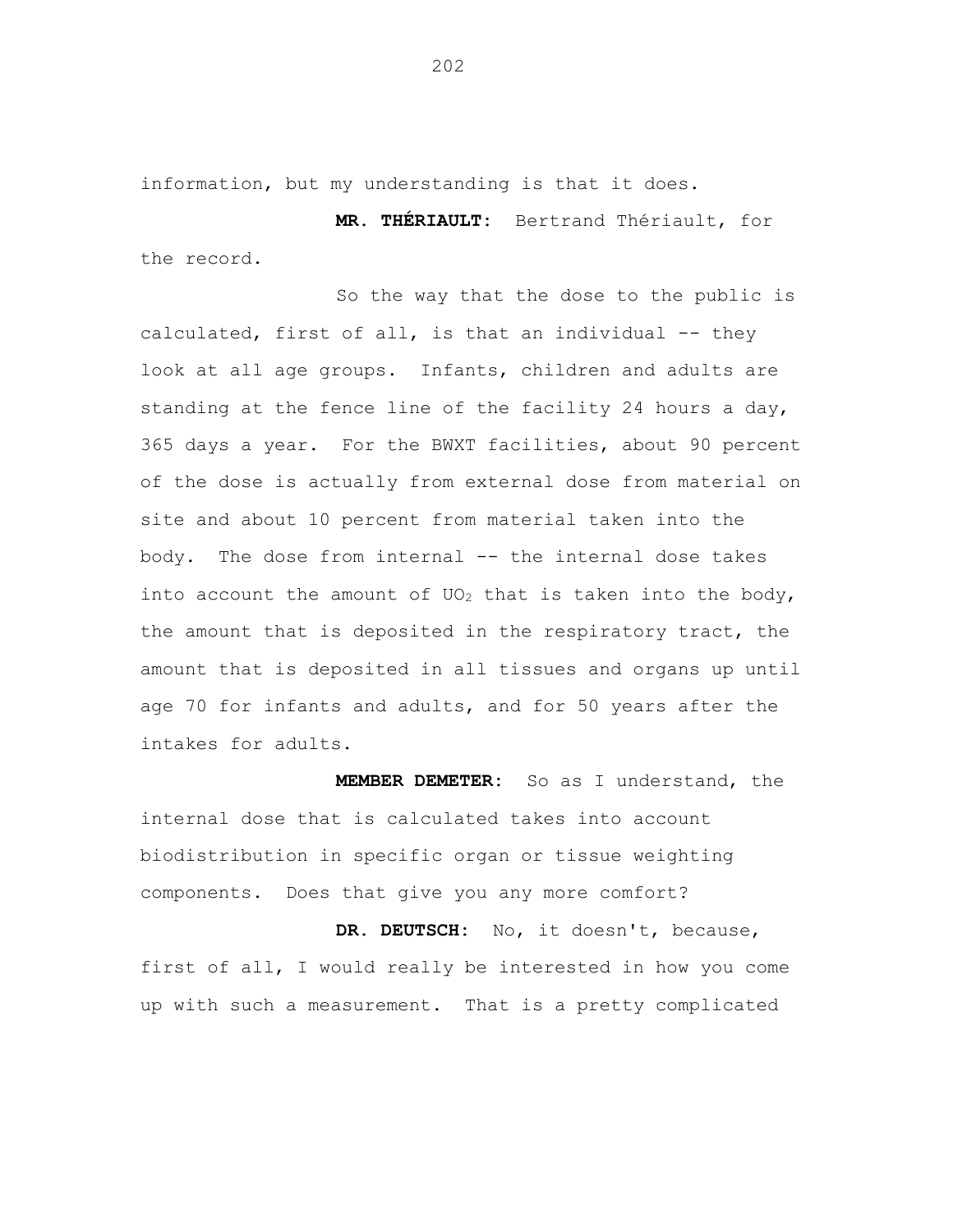thing.

But secondly, I am talking about a person who happens somewhere and something gets inside. That's what counts. And it is not averaged over a year, but at that particular time. So let's say there was a specific release on a particular day and a person is going by.

I also note I am missing something about the decay products, specifically radon. And also, what about pregnant women? And women and girls, as we know, are more susceptible for various biological, physiological and genetic reasons. So, you know, you can go through the exercise of breaking that all down, but good luck, I don't think you are going to come up with a meaningful number for a particular person who happens to be living there or, you know, living there or walking by.

**MEMBER DEMETER:** My understanding is that the calculations are based on the most critical, vulnerable person and the biokinetic models are well established by international agencies such as ACRP and deal with all the decay products, as I understand from the answer, and deal with them up to 50 years decay in your body. So that is the science and that is what used, as I understand from the deliberations, to calculate these total doses.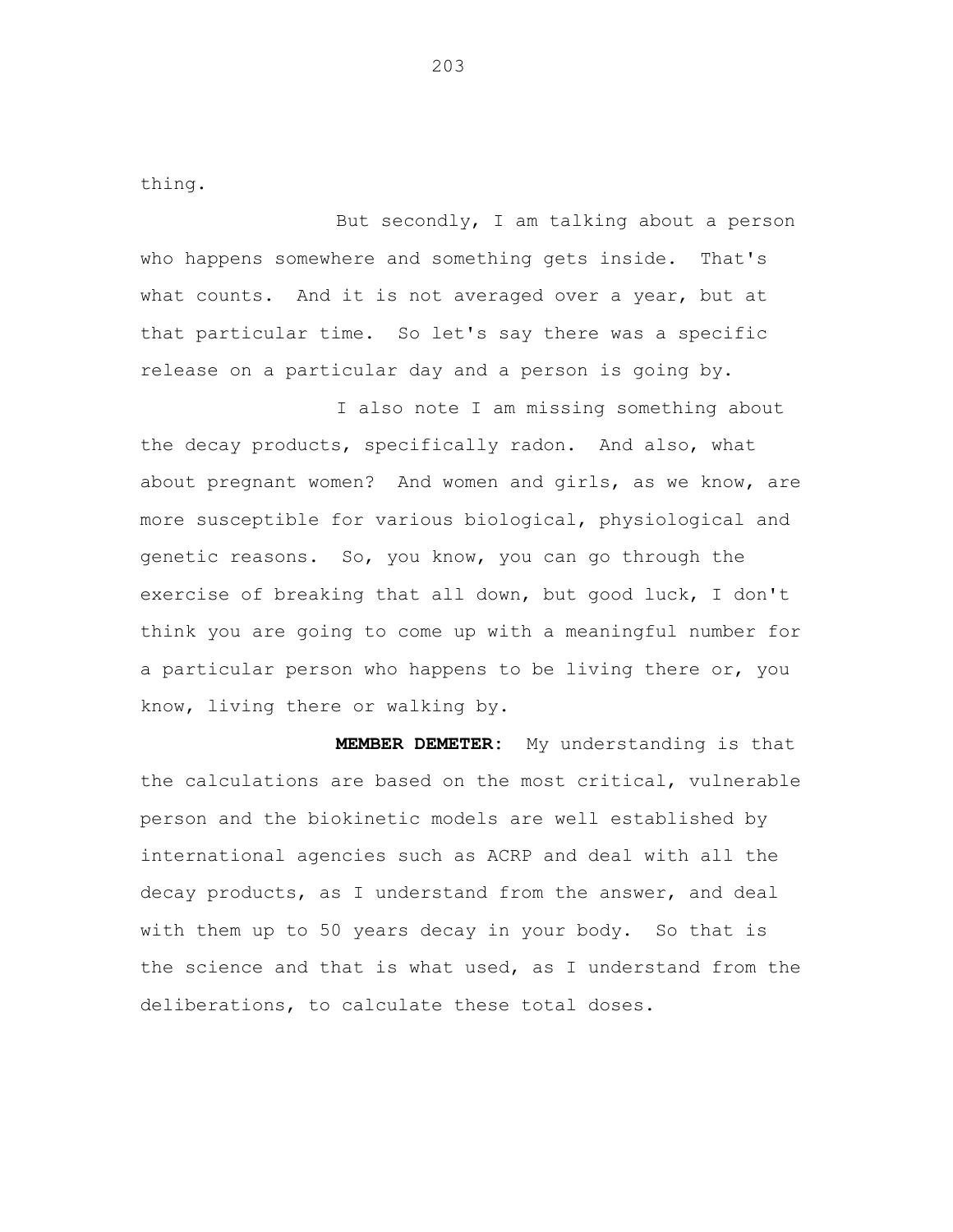**THE PRESIDENT:** Dr. Berube...?

Dr. Lacroix...?

**MEMBER LACROIX:** Speaking of radon, what is the contribution of radon in  $UO_2$  -- the dose contribution from UO<sup>2</sup> coming from radon?

> **MS TADROS:** Haidy Tadros, for the record. I will ask our internal dosimetry

specialist in Ottawa if he has the answer to that.

**MR. THÉRIAULT:** Bertrand Thériault, for the record.

So the dose from  $UO<sub>2</sub>$  consists of the dose from the three isotopes of uranium: uranium-235, -234 and -238. Now, as uranium-238 decays, it produces other radionuclides. The two short-lived ones, protactinium-234m and uranium-234, their doses are taken into account in the dose to the public. The next one after U-235 is thorium-230, but its half life is in the order of 100,000 years, so it would not build up in any significant amount. Whatever thorium-230 is formed, some decays to radium-226, again long-lived at 1600 years half-life, and then radon is produced from that. So the amount of radon produced is extremely small. There would be essentially no radon dose in this case.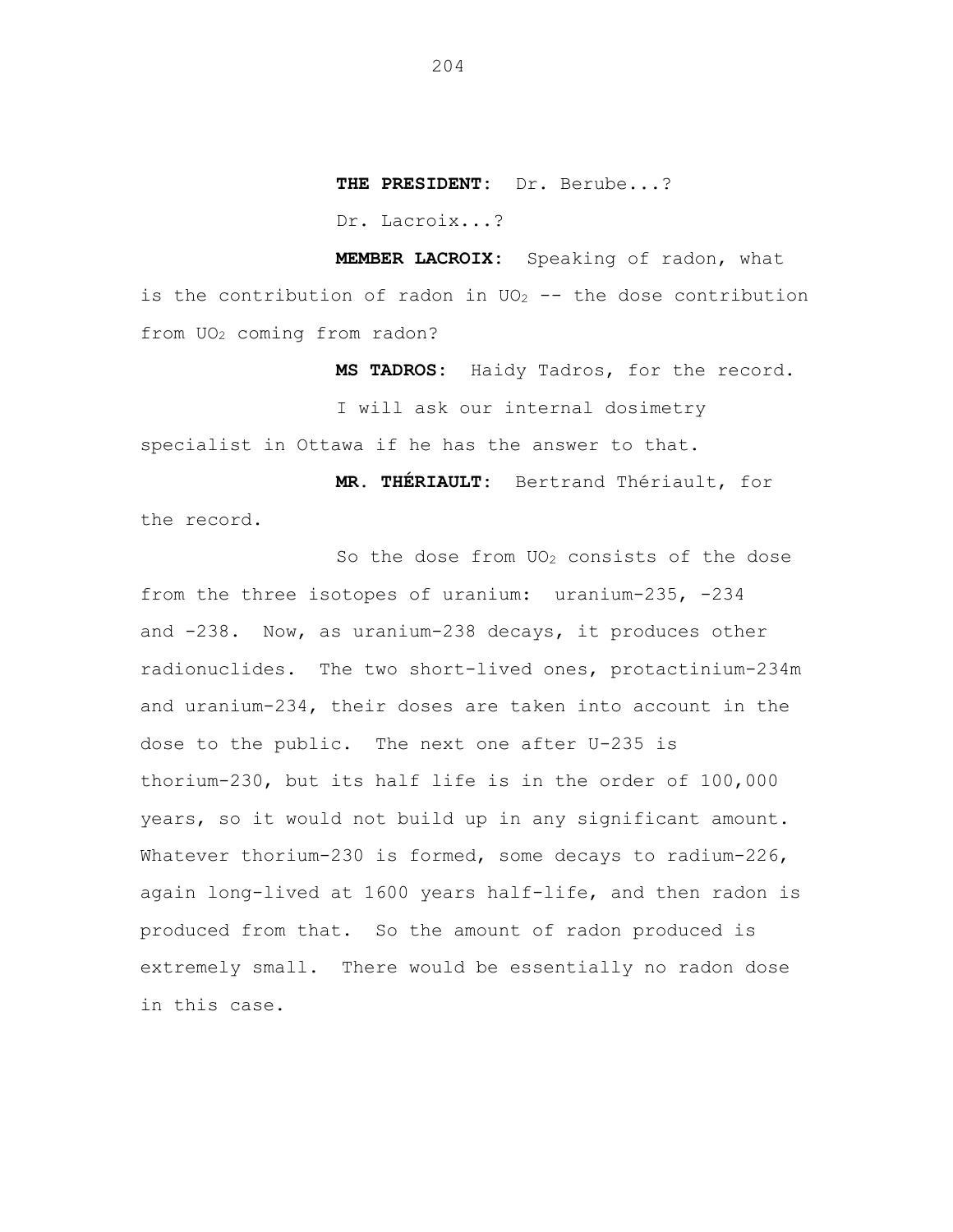## **MEMBER LACROIX:** Thank you.

**THE PRESIDENT:** Dr. McKinnon...?

**MEMBER McKINNON:** In your presentation you mentioned the precautionary principle and I think it's a very important one because there are certainly uncertainties in many things that we are dealing with. So I would like to ask CNSC staff to perhaps explain what the principle is briefly and if they could give a couple of examples of how it is used in setting limits and other factors.

**MS TADROS:** Haidy Tadros, for the record.

CNSC staff have spoken about this and we would be happy to provide a description. I would ask our environmental protection specialist to take that.

**MR. RINKER:** Mike Rinker, for the record. I am the Director General responsible for Environmental and Radiation Protection at the CNSC.

So in general terms the precautionary principle is established in the *Canadian Environmental Protection Act, 1999* and it states that should an important or significant effect be predicted, one should not use scientific uncertainty to avoid mitigating that effect. An example of where we would use that in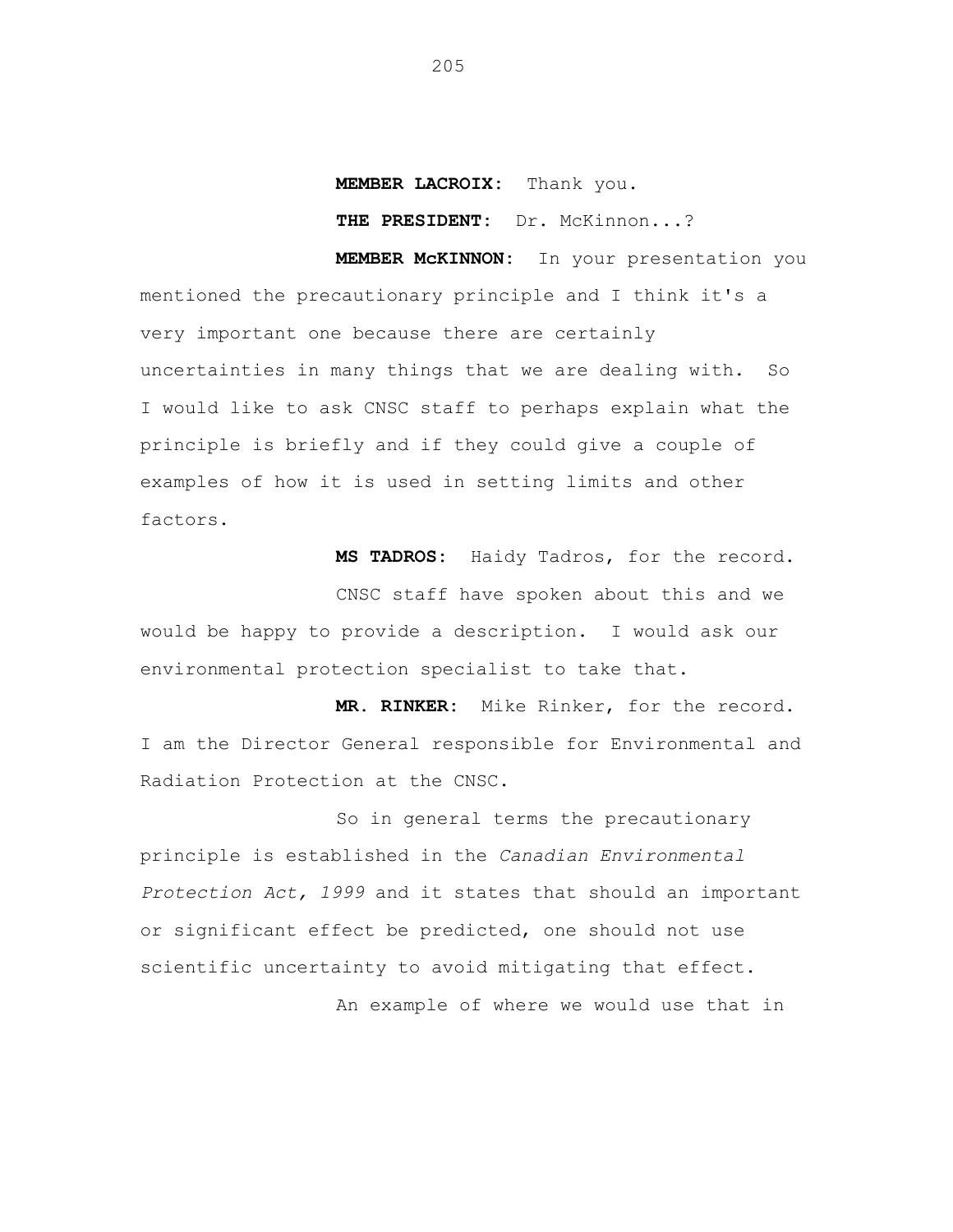setting limits, we have evidence mostly through United Nations Scientific Committee on the Effects of Atomic Radiation, UNSCEAR, who has looked at levels of effects that would cause known carcinogens for example and you would see from epidemiological evidence that, you know, at roughly around 100 mSv in a year you certainly see the risk of dose versus health effects. Through precaution we have set out in our regulation a limit of 100 times lower than that, 1 millisievert per year per member of the public.

In addition, an extra level of precaution is the concept of ALARA, as low as reasonably achievable, where we require licensees to implement a program to further minimize and to continually optimize their facility to reduce exposures to as low as reasonably achievable.

It is through those programs that you see releases from a facility like BWXT in Toronto and in Peterborough to have dose consequences down in a few microsieverts per year. And so those requirements are our institutionalizing the notion of precaution.

**THE PRESIDENT:** I think we have someone from Public Health, Toronto Public Health.

Besides Dr. Deutsch, this morning we have heard concerns from other intervenors on things like there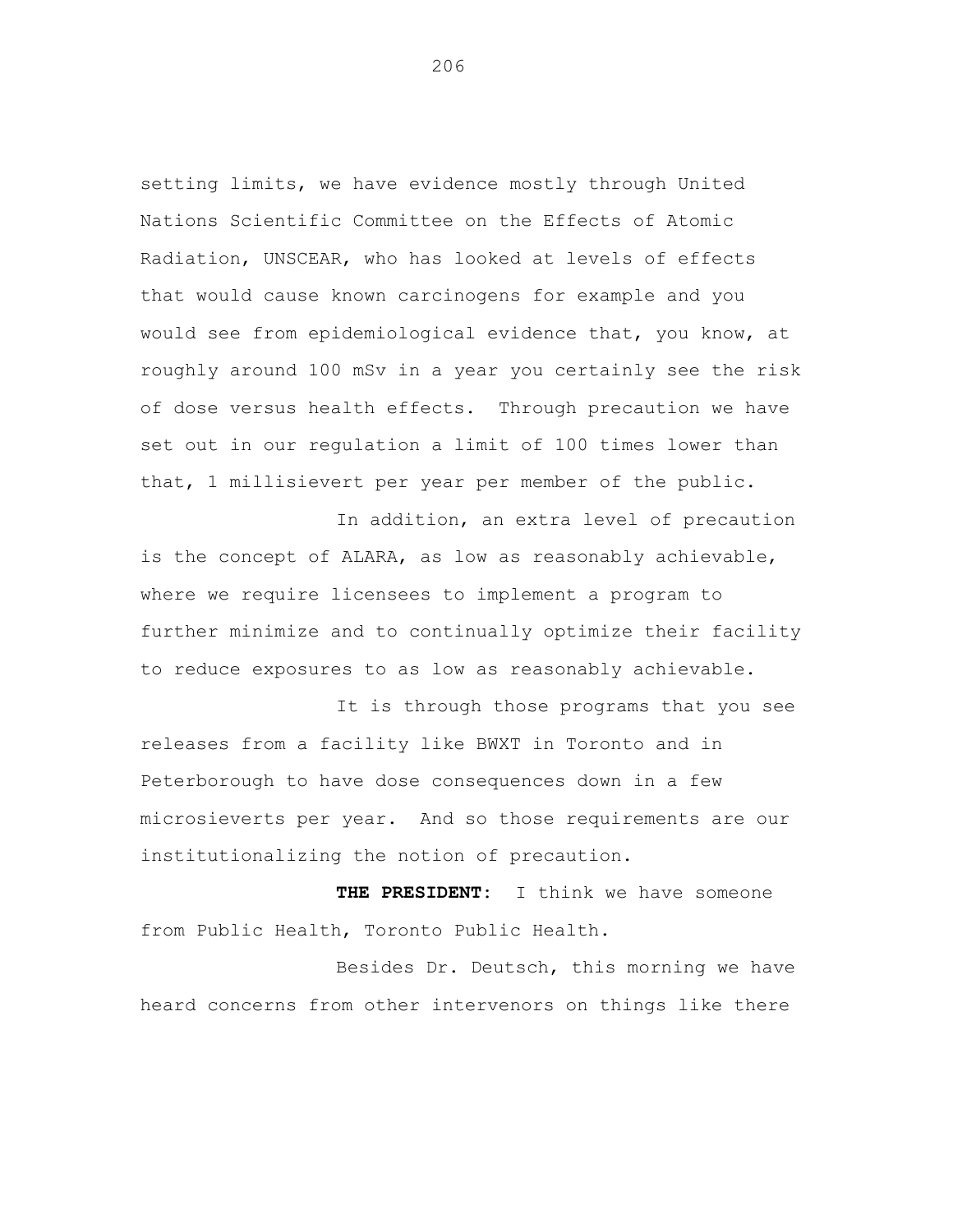is no safe level of radiation or inhalation of uranium dust at even really low levels could cause harm or even one single particle of uranium dust could cause lung cancer. Staff have commented on it. I wanted to get your perspective on how you would try to address those concerns, please.

# **DR. NAVARRO:** Thank you.

My name is Christine Navarro, I am an Associate Medical Officer of Health and Healthy Environments at Toronto Public Health.

As we have discussed already, uranium is a naturally occurring substance in rocks and ores. You are going to have exposure to uranium and exposure to radiation in your day-to-day lives from background emissions. What is most important is always the dose, how much you are exposed to it, how long you are exposed to it before you start seeing any important health effects. With uranium, the health effects are associated with its chemical properties and not its radiological properties and particularly with natural uranium.

With the chemical properties, you will see the health effects more -- I'm sorry, you will see the exposures more with ingestion than with inhalation, and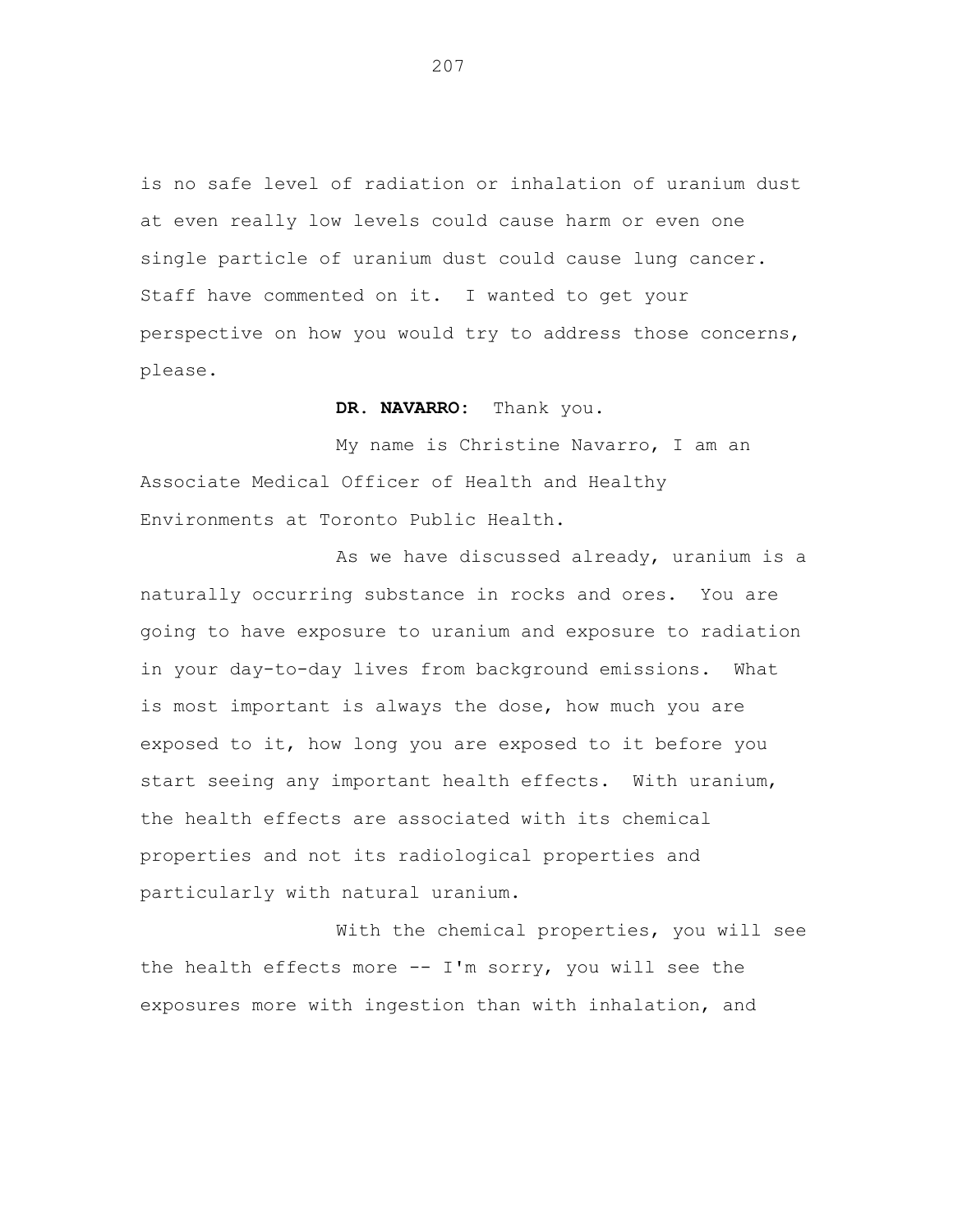really the most important health effect would be on the kidneys. You may see some change in kidney function in terms of like biomarkers like protein in the urine or glucose in the urine. Actually, this is on the balance of all of the information.

All of this information is available through an extensive review of the scientific literature. This is publicly available. If people would like to look at what the health effects of uranium are, they can look at the United States Health and Human Services website, the Agency for Toxic Substances and Disease database, and there is an excellent summary there available on the health effects of uranium.

**THE PRESIDENT:** Thank you.

Staff, do we -- I don't know how reasonable it is to expect members of the public to try to access that website. Do we have something on our website that would make it easy for folks to see? Independent of what the CNSC's is, it's research from other established scientific organizations on the effects of uranium.

**MS TADROS:** Haidy Tadros, for the record. Yes, we do. We have countless scientific articles and abstracts, and CNSC staff in their expertise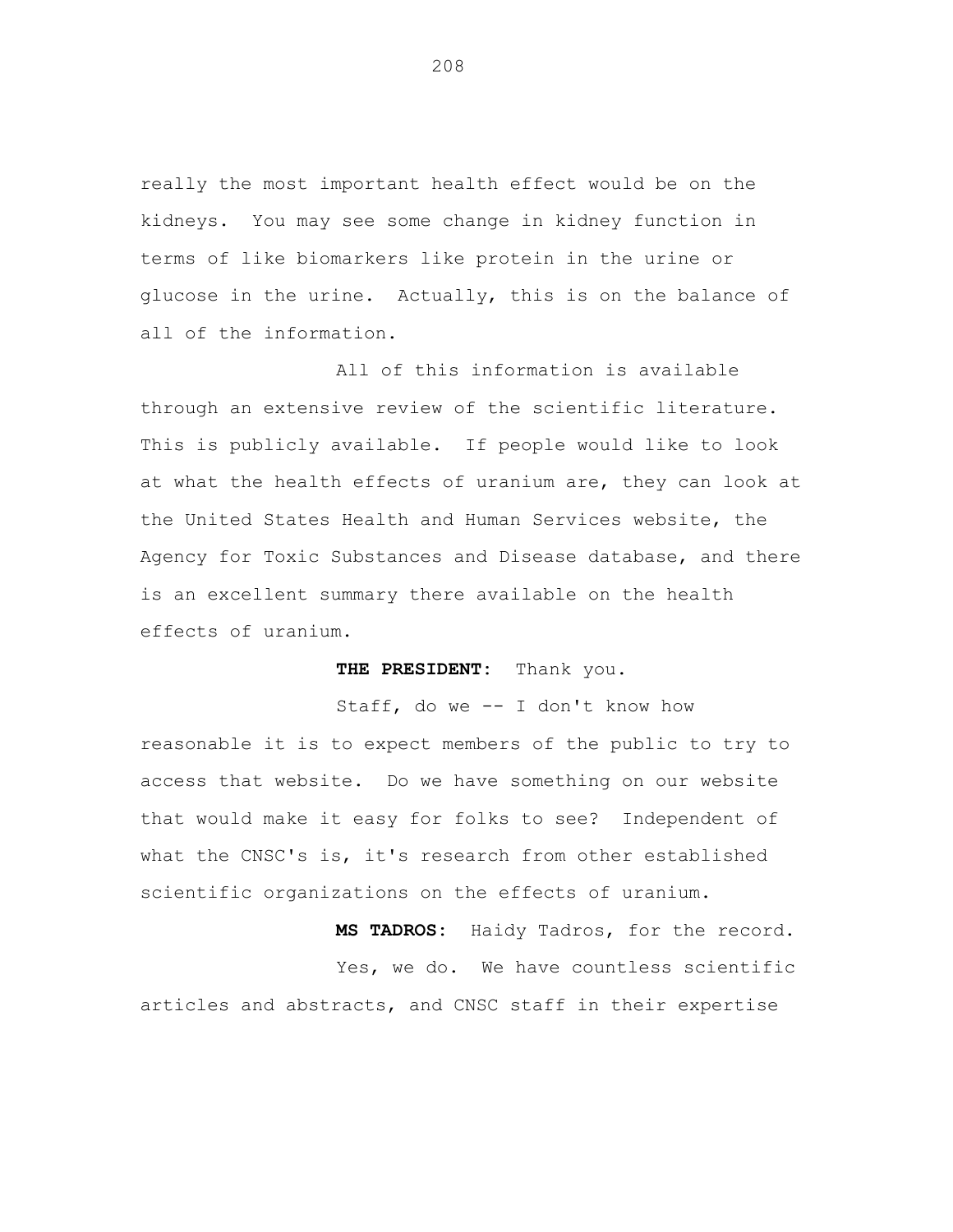and knowledge do participate in a lot of this research. Perhaps I will ask our health specialist in Ottawa if she can provide some detail as to what exactly is found on our website and how the public can access it.

**MS RANDHAWA:** Kristi Randhawa, for the record, Radiation Health Science Specialist.

So we do have epidemiological studies on our website that do include workers who work at these facilities. Specific to uranium exposure, we don't have studies that specifically look at outcomes such as kidney toxicity. So I don't know -- I'm trying to think if there is anything that would be relevant there. But if you look under Port Hope studies, those would be the studies were you would find those workers who work at those facilities.

report. It does have an annex that provides all the evidence on uranium, worker studies in there and provides a good synopsis and conclusions of those health effects.

Another good document is the UNSCEAR 2016

**THE PRESIDENT:** So I guess the short answer is there is nothing easily accessible on our website on effects of uranium, whether it's inhaled or ingested? **DR. DUCROS:** Caroline Ducros, for the record.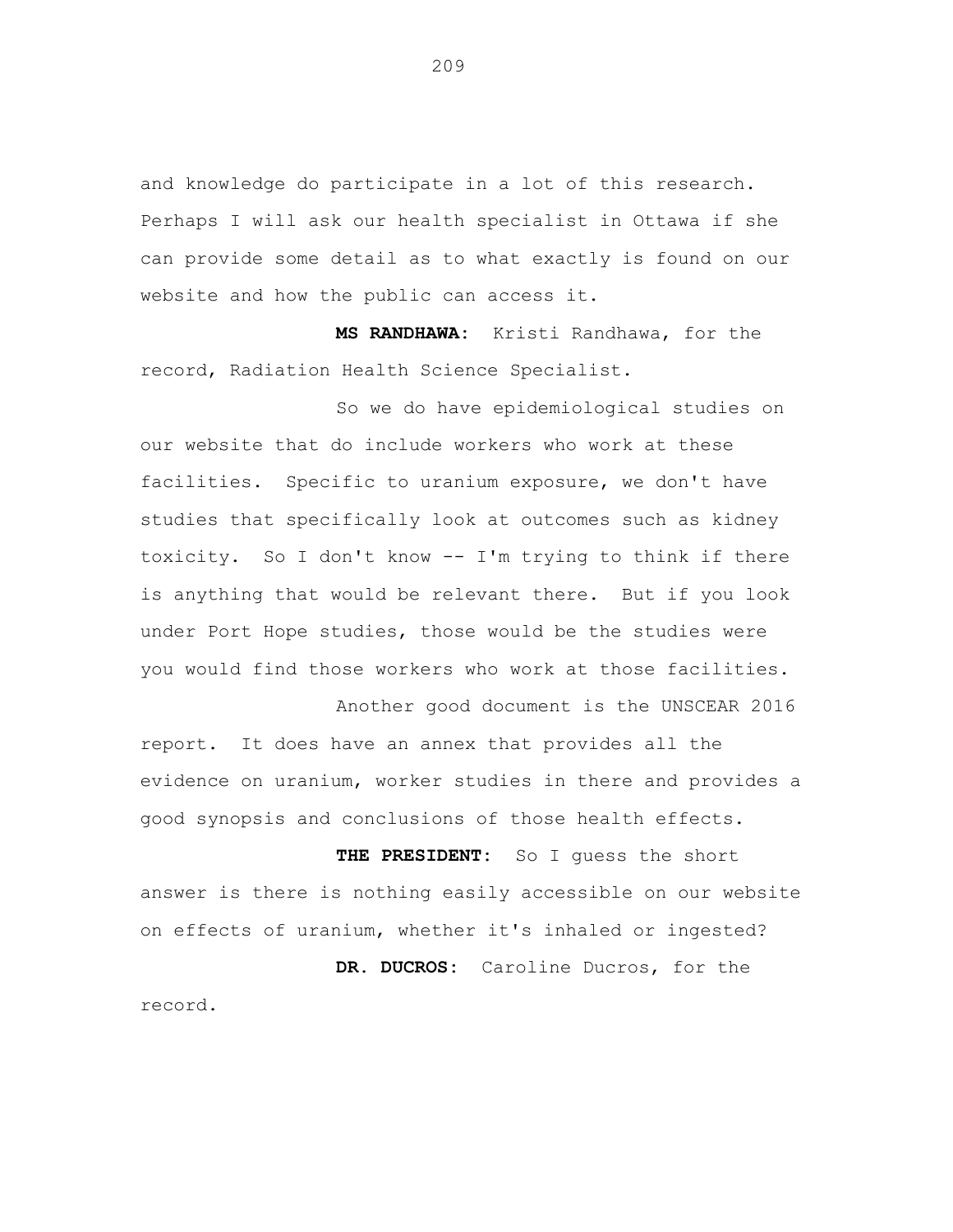Other than UNSCEAR, no, there is not, but that is a good suggestion that we can add. We can link to what the Public Health Authority has just identified and make that more available.

**THE PRESIDENT:** Thank you.

Dr. Deutsch, final comments from you,

please.

**DR. DEUTSCH:** I have to say that my silence doesn't mean that I agree. I think there are many well-meaning people who work in this field and do the studies. What I am familiar with in my field of medicine is how much tunnel vision we can have in the specialties without -- you know, which keeps us from looking at the bigger picture.

You have numbers, you have studies that have been funded. The question is who funded them, how reliable are they. Again, we are experiencing a crisis in medicine looking at actually who funded studies and what other money is involved for the people who do the studies or ghostwrite them or sign on as authors who haven't read the data. So, you know, all of these studies would have to be looked at with this lens, and again, going back to the IAEA and the World Health Organization in 1959, the kind of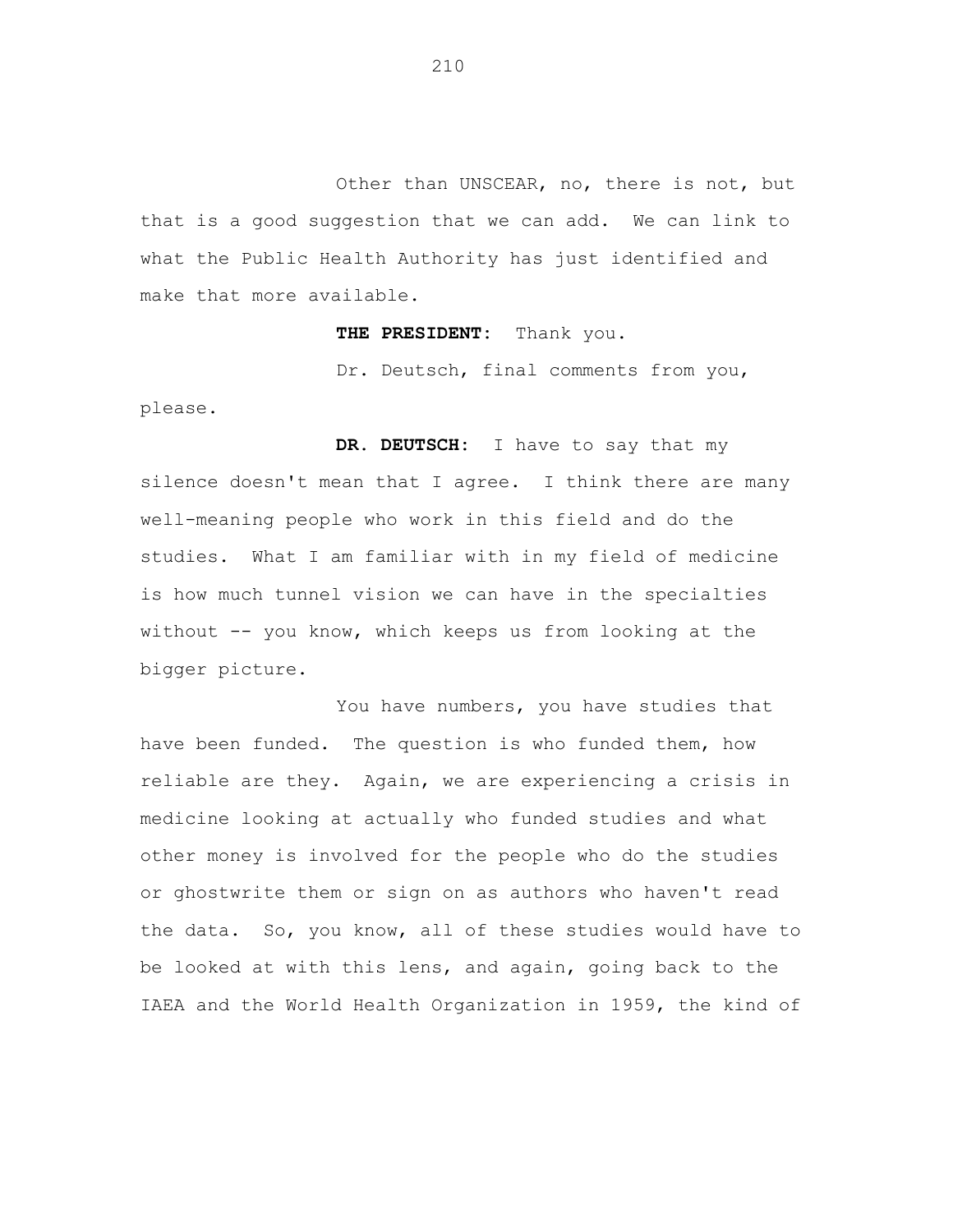grand bargain that we are not going to look too closely at this stuff and we are not going to connect the dots too well.

I would leave it at that and I would echo -- I am not this kind of person, but my hero/shero Greta Thunberg who asks collectively of all the people who participate in this and they know that this stuff is dangerous all the way through the nuclear chain, as she said, "How dare you?"

## **THE PRESIDENT:** Thank you.

--- Applause / Applaudissements

**THE PRESIDENT:** Please don't make me remind you, no clapping. We need to move on with our proceedings.

The next presentation is by Ms Priscilla Medeiros, as outlined in CMD 20-H2.206.

Ms Medeiros, the floor is yours.

**CMD 20-H2.206**

**Oral presentation by Priscilla Medeiros**

**MS P. MEDEIROS:** Hi. My name is Priscilla Medeiros. I am a single mother with a 5-year-old daughter.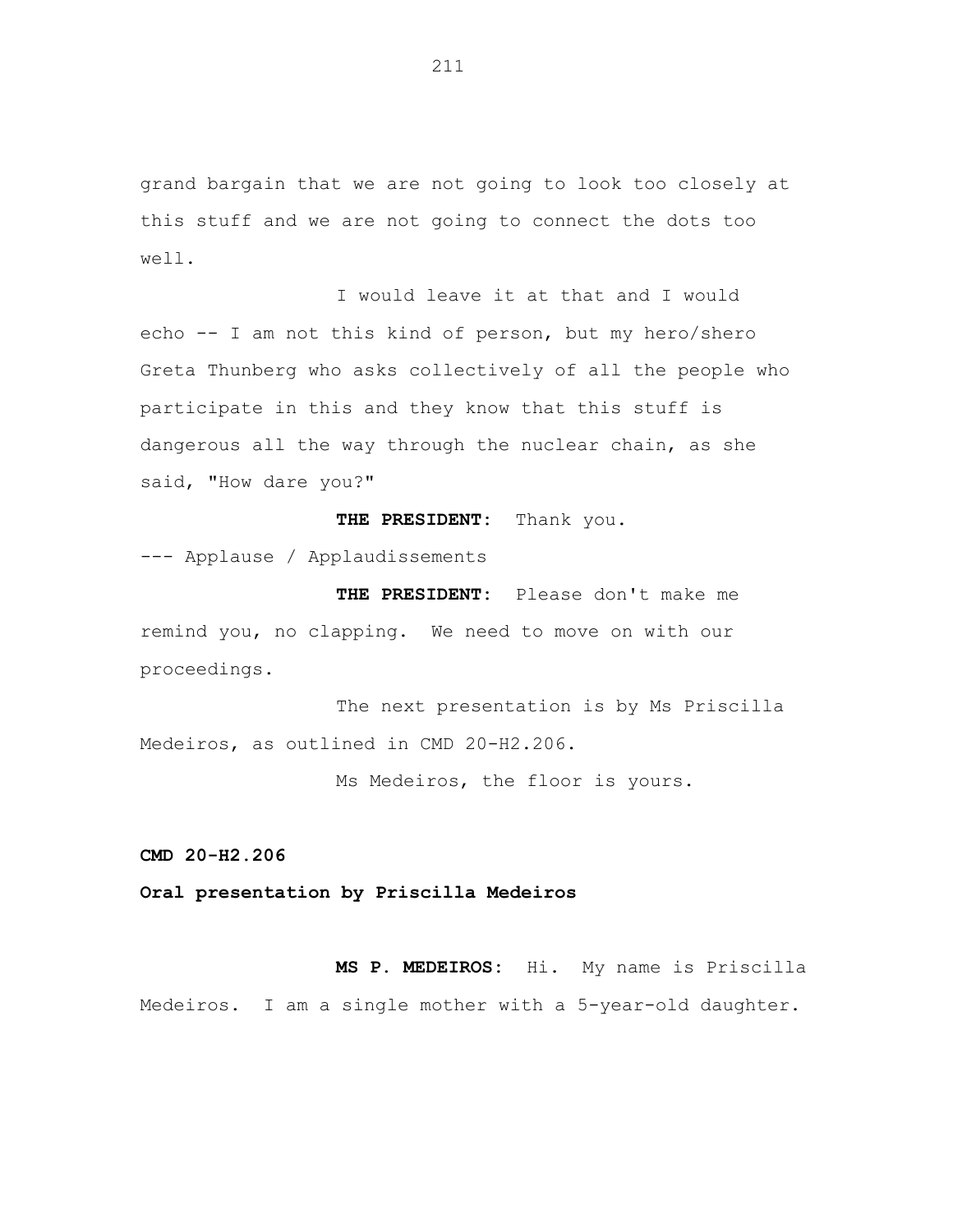I purchased my first property here at 1410 Lansdowne three years ago in hopes of creating a better quality of life for myself and my daughter. Two years after living here I found out that the building I look at from my balcony is a uranium plant.

What does this mean? Why wasn't I notified about this? Why is there a uranium processing plant in a densely populated city that is growing?

I began to spend some time researching this and I found some alarming information. Power plants, including the BWXT, produce uranium dust. The dust particles are emitted into our air supply and are highly toxic and carcinogenic. When inhaled, they can attack and impact our health in rapid ways, especially in children.

The Centre for Disease Control states, and I quote:

> "Uranium is a toxic chemical that when ingested can cause kidney damage and its chemical properties way faster than its radioactive properties would cause cancer to the bone or livers." (As read) This toxicity is what my daughter, myself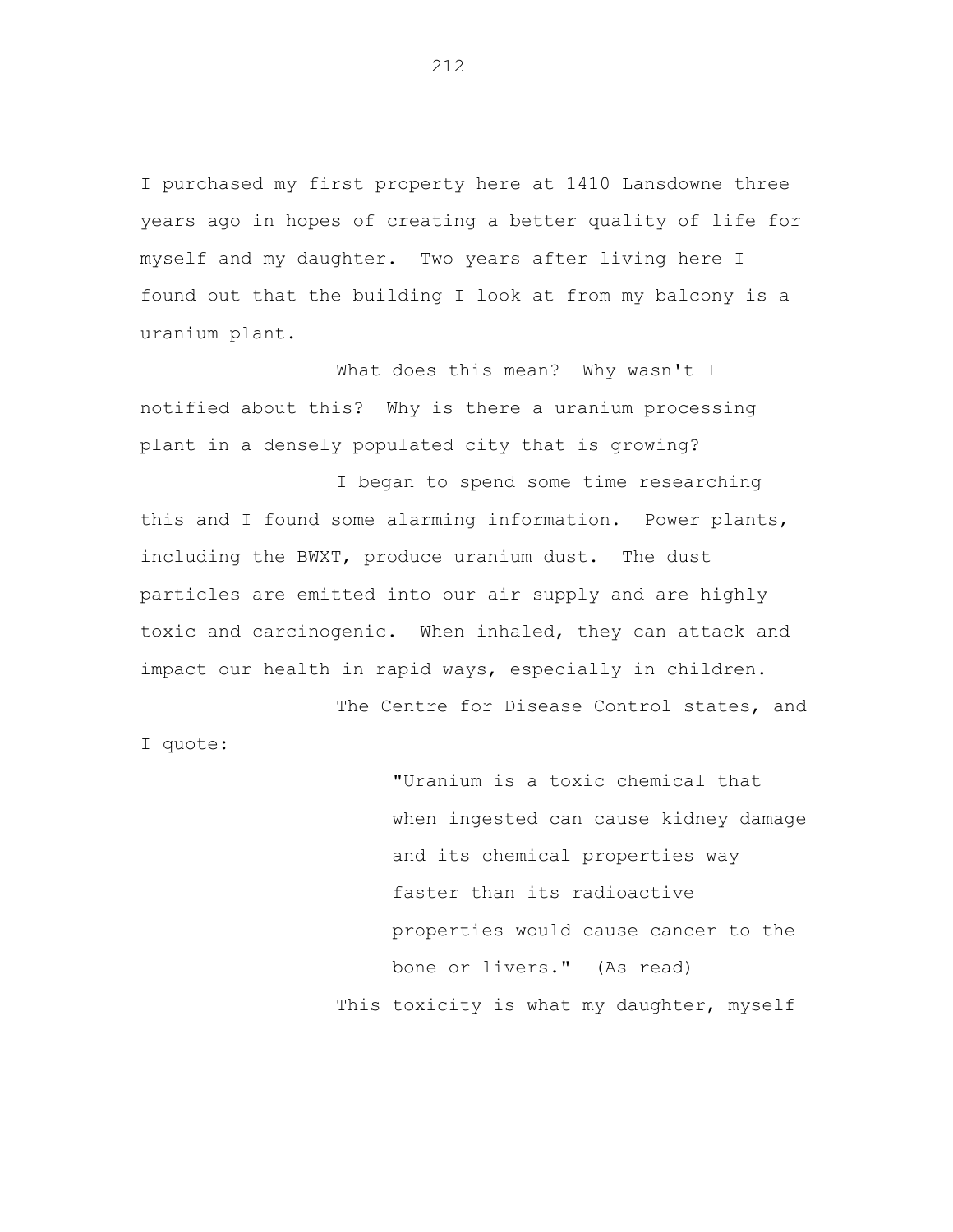and other families in the area are breathing. On July 26th of 2019 my daughter was rushed to St. Joseph's Emergency (crying) (indiscernible) state. Her father and I were shocked when Dr. Sutton diagnosed her that she had developed type I diabetes. Since we have no family history of this illness/disease, we were told that environmental causes can trigger an onset of diabetes. I will never know if this was caused by the plant, but what I do know is that this could have been a contributing factor to a lifelong disease that my poor child has to endure that robs her of her innocence and a carefree childhood. I think the toxic plant in our community infecting our air will not by any means help her or any child, especially with an already compromised immune system. It will only make matters worse.

During my research I came across the story of another family who is similar to me, moved into the area with the knowledge of the presence of BWXT. They did not want to wait and take the risk to see what could potentially happen to their family's health, so they moved. But not everybody can do this. I constantly live in fear every day when I walk my daughter to school, Perth Public School, or play at the park or go grocery shopping that we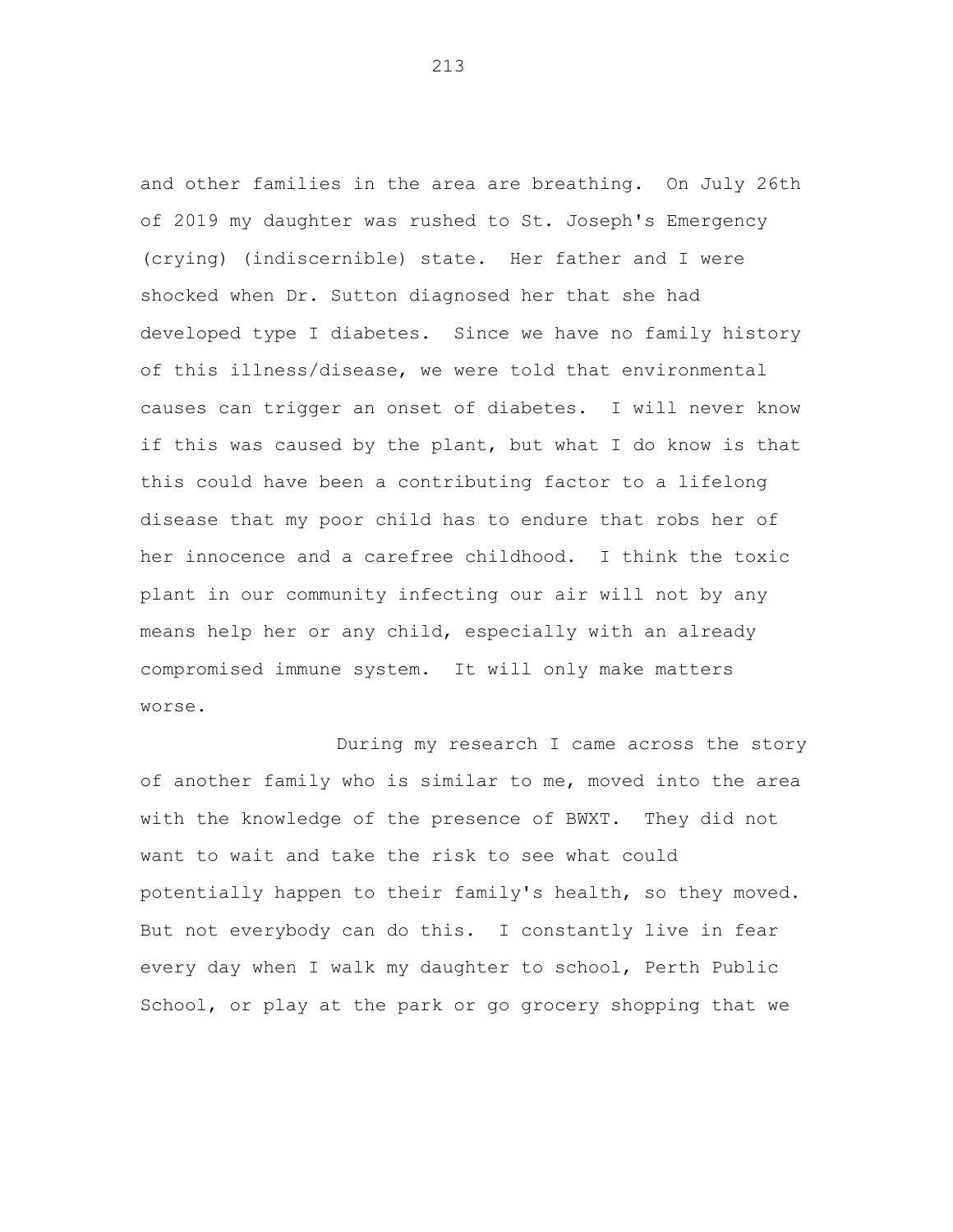are breathing in chemicals that can cause serious illnesses that are irreversible and fatal.

I met other mothers in the schoolyard and informed them of the uranium plant in our community. Some had been living there for 14 years and had no idea. We have not even been given the knowledge or option to make a better choice for our families. How is this safe in our city? What proof do we have that your plant doesn't cause harmful chemicals in the air? What are the risks you are putting in our community?

Do any of you here on the Panel have children or grandchildren? How would you feel about letting your innocent children play in the neighbourhood park, knowing very well that they are potentially breathing in toxic air? All it takes is one fine dust particle to get into their lungs and there is no turning back.

This can all be prevented if BWXT leaves our city. As a community, we deserve to feel safe. We deserve to know the truth. Thank you.

> **THE PRESIDENT:** Thank you. Dr. Lacroix...? Dr. McKinnon...? **MEMBER McKINNON:** I'm very sorry to hear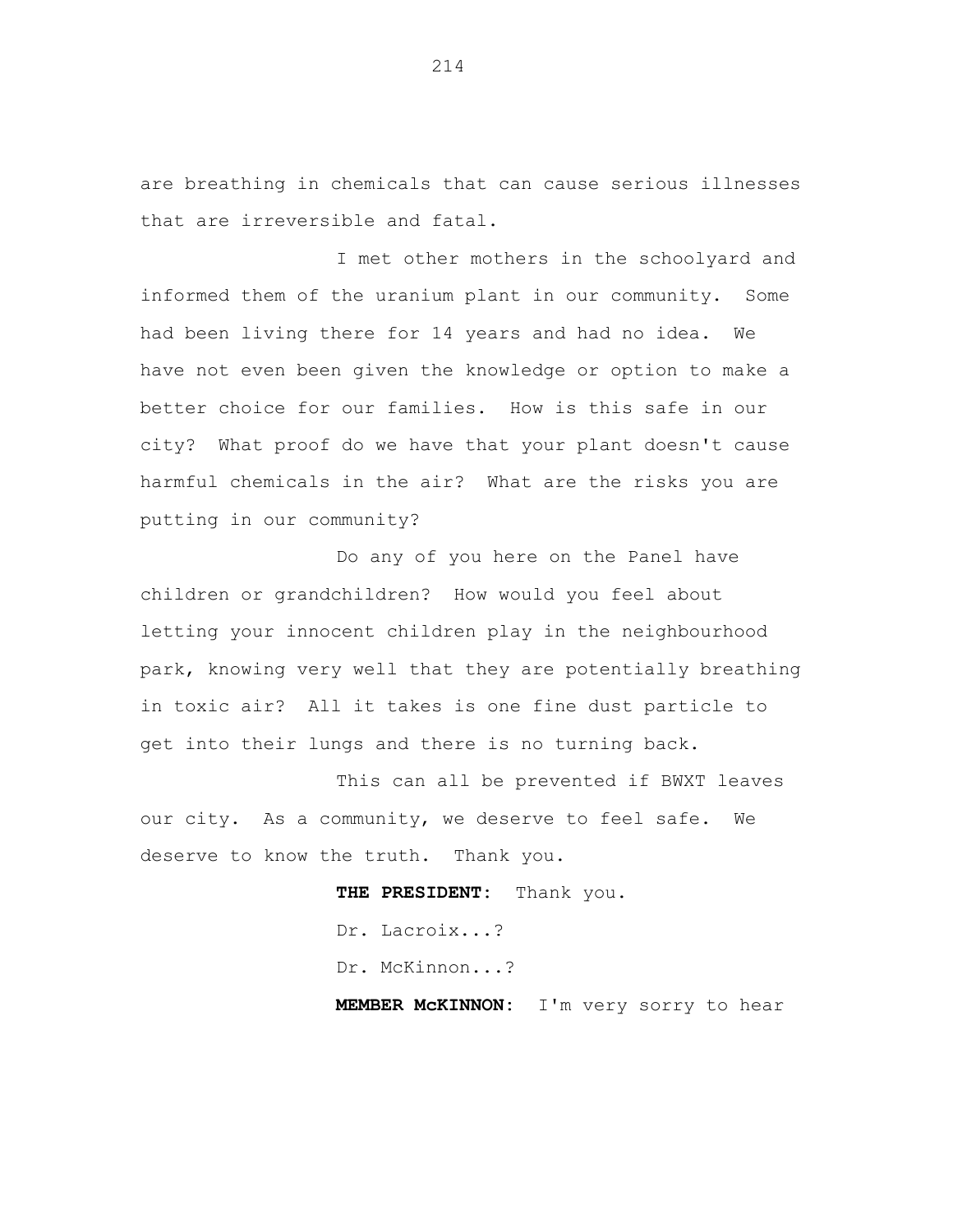of the condition of your daughter, which brings me to my question for CNSC staff. Is there any -- are there any studies which would indicate if there is an underlying health issue whether there would be an increased susceptibility to any radiation exposure?

**MS TADROS:** Haidy Tadros, for the record.

So I will ask our health expert in Ottawa to take that question and perhaps we could hear from the Toronto Public Health Authority as well with regards to that. And I believe our Director General, Mike Rinker, may have something to add on the uranium as well to complete the picture of exposures and risk.

**MS RANDHAWA:** Kristi Randhawa, Radiation and Health Science Specialist, for the record.

In terms of susceptibility, we do know that children are more susceptible to some types of tumours. However, not all types of tumours are types of cancers. If you are speaking to other disorders -- is that what you are speaking to?

**MEMBER McKINNON:** Yes. If there is an underlying condition, in this case diabetes. The question was more general, if it does increase if the body is ill by any means, if there is an increased susceptibility to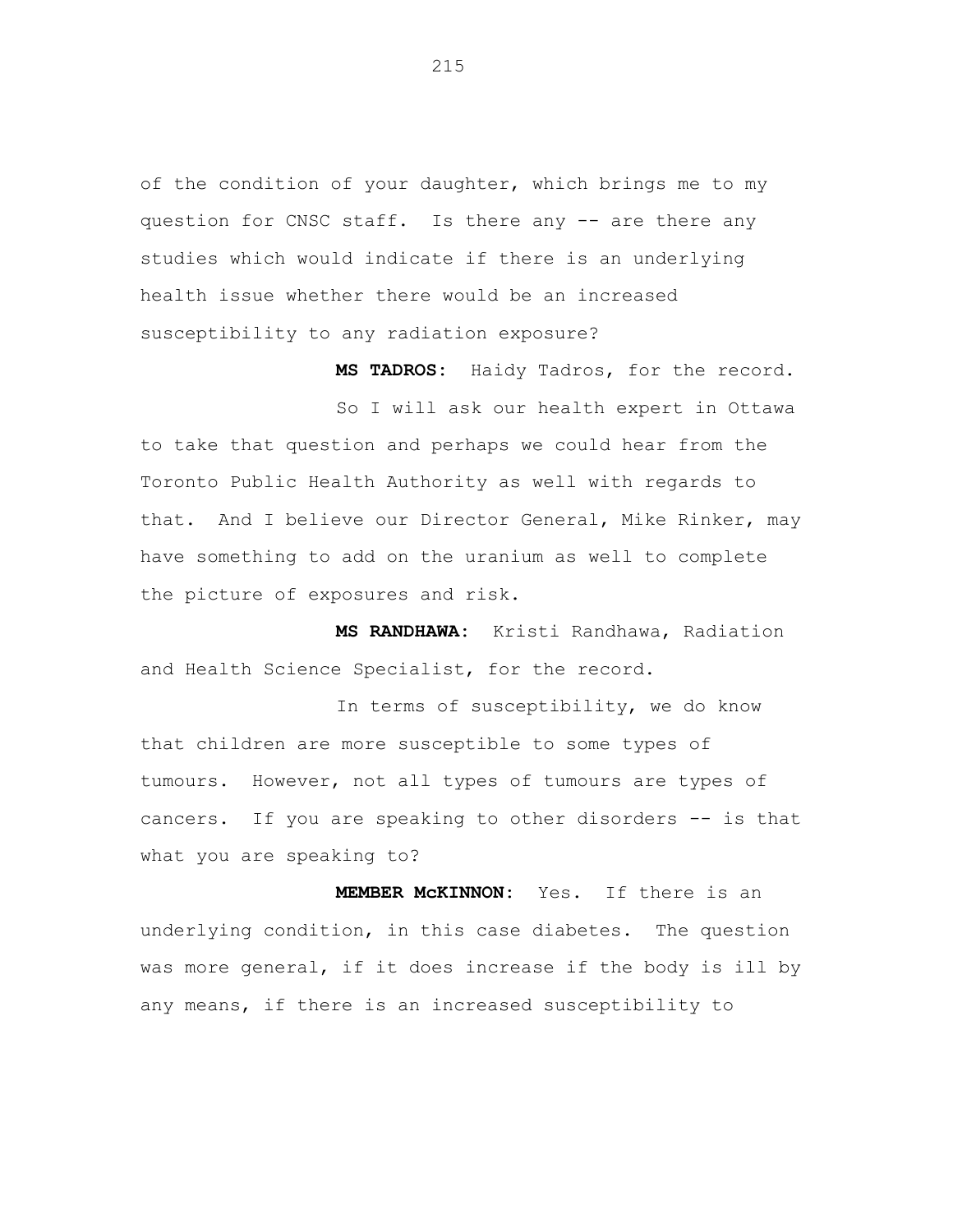radiation exposure.

**MS RANDHAWA:** Kristi Randhawa, for the record.

There is no evidence that I am aware of that there would be an increased susceptibility.

**DR. NAVARRO:** First of all, thank you, Ms Medeiros, for sharing your story with us. I am sorry that you have had to go through this. I know it is very difficult, so I appreciate you expressing your concerns here in this setting.

Likewise, I am also not aware of any evidence that would suggest that there would be increased risk for health effects with, say, an immune disorder or other immune suppression.

**THE PRESIDENT:** Mr. Rinker, did you have anything to add?

**MR. RINKER:** Mike Rinker, for the record.

So what I was going to contribute -- and I am not 100 percent certain it's relevant to this particular intervenor who raised some important concerns -- was more on the development of the uranium standards that help us understand that the public is protected.

**THE PRESIDENT:** Maybe I will just add to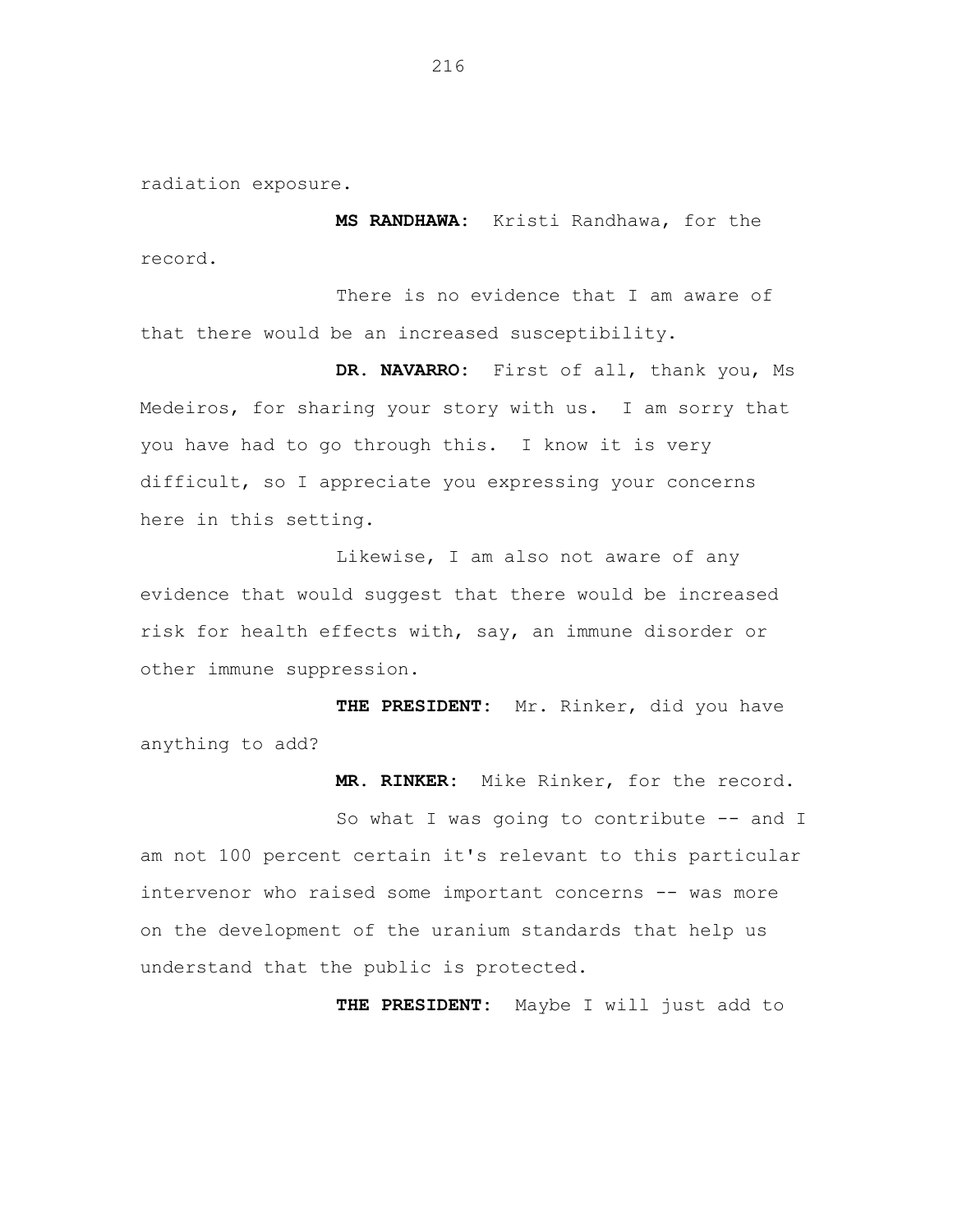what has been discussed. The intervenor asks what proof do we have or do you have that the emissions from the BWXT facility is not causing any harmful effect?

**MS TADROS:** Haidy Tadros, for the record. So one of the slides that CNSC staff had used was to try to bring a bit of perspective around sort of the health effects in terms of uranium and beryllium and the levels that are found from these facilities.

Perhaps Dr. Ducros can add as well.

**DR. DUCROS:** Caroline Ducros, for the

record.

When we talk about evidence, we talk about the data that is submitted as part of annual compliance report and that data comes from continuous monitoring at the stack as well as perimeter monitoring. In Toronto there is also a more enhanced environmental protection program for the soils. So that is the evidence that we look at and assess and conclude upon to say that the levels that were presented in our slide where the emissions are quite negligible is based on that evidence. We check that through inspections and through desktop reviews that the reported numbers that we are getting are in fact what is happening. So we will do an inspection at the stack. And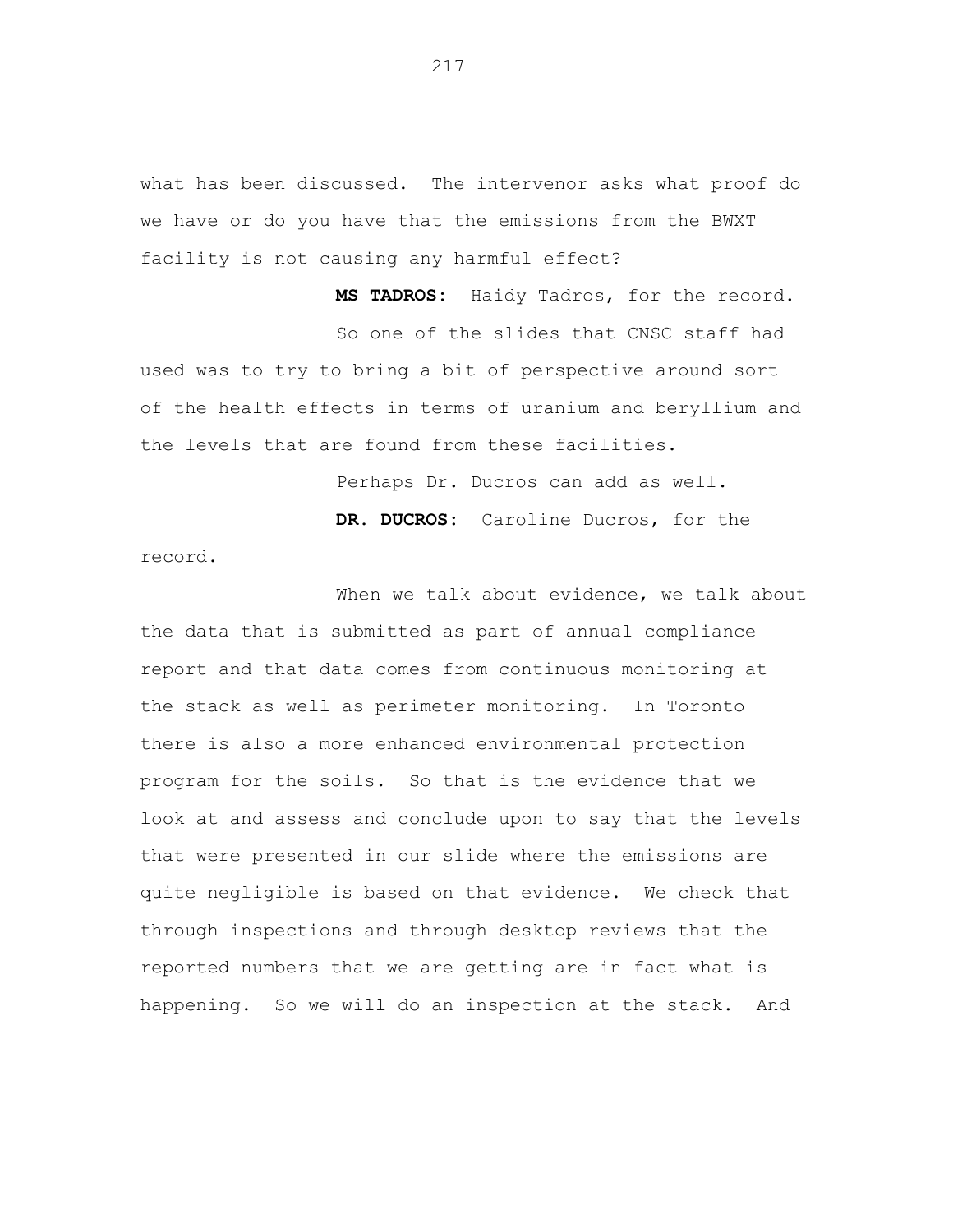BWXT can talk also about third-party reviews of their program.

**THE PRESIDENT:** And as I looked at the staff CMD, you talk about the Environment Impact Statement and the health studies and the incidence of different cancers and disease in the neighbourhood around the BWXT facility as compared to other areas in Toronto. Can you comment on that?

**DR. DUCROS:** Caroline Ducros, for the record. We can comment on that.

If you want a more in-depth response, Kristi Randhawa in Ottawa can talk about the comparisons with cancers in other areas, but we are not seeing any elevated levels in the surrounding areas for the Peterborough or Toronto facilities.

I don't know if you want to pass it to Ottawa.

--- Pause

**MS RANDHAWA:** Kristi Randhawa, for the record.

So we have in our EPRR report specific summaries that include the health data for the Davenport area compared to other areas of Toronto and we don't see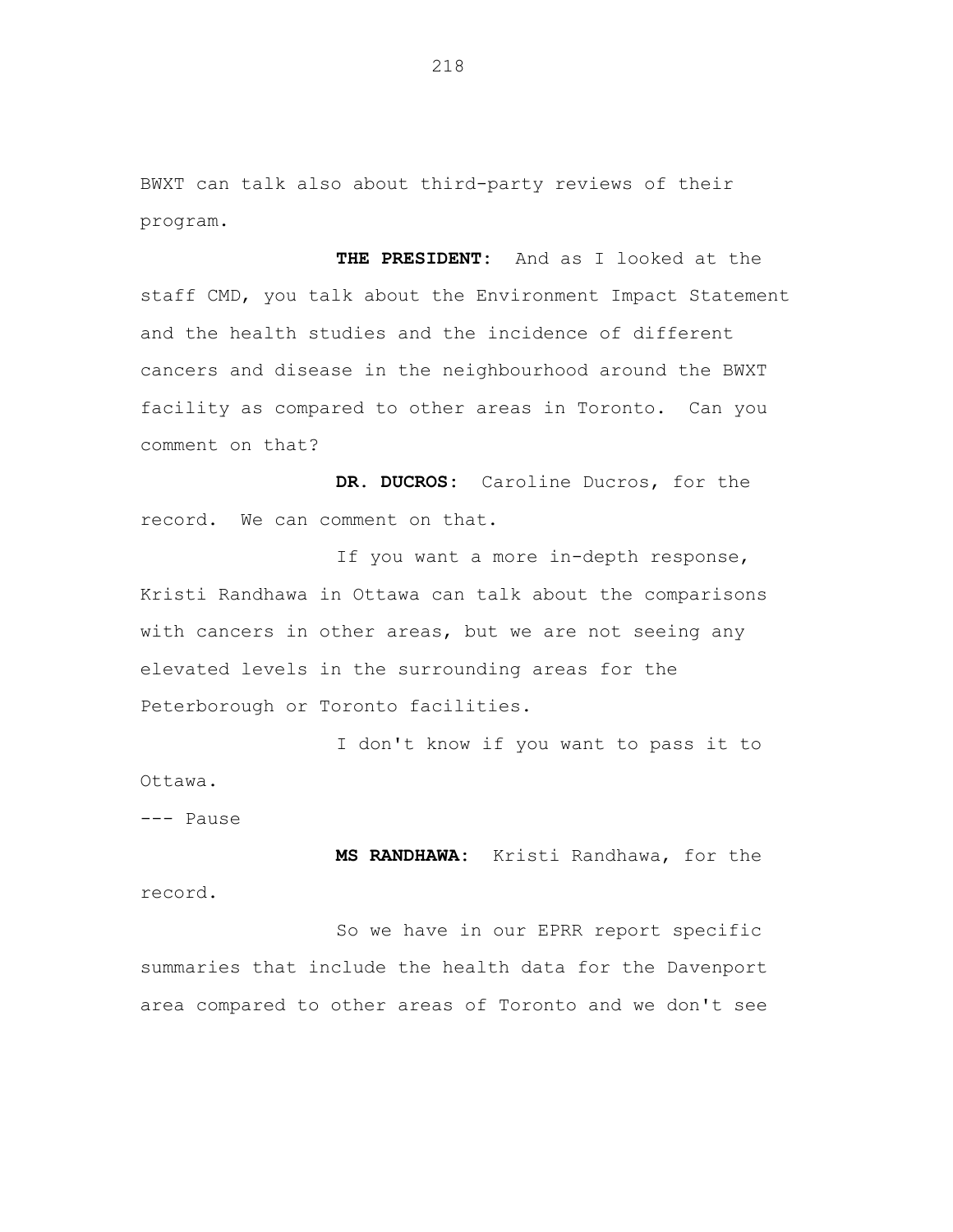any significant differences in terms of cancer rates within this area compared to other areas in Toronto.

And I don't know, maybe Public Health Toronto, if they want to speak more to some of the surveillance that's done or some of the health monitoring that is done in the area.

**THE PRESIDENT:** Thank you.

**DR. NAVARRO:** So Toronto Public Health monitors a number of health status indicators across all neighbourhoods of the city. This is also available on Toronto Public Health's website. You just have to go to "Inspections and Monitoring" and then "Population Health Status Indicators" and you can search by your neighbourhood. This is just for the benefit of the intervenors.

So when we look at cancer incidence in Toronto overall, it has been decreasing since 2003 and it's lower actually than the rest of the GTA -- sorry, it's similar to the rest of GTA and lower than the rest of Ontario.

When we look at the age-specific rates, we see that for Dovercourt-Wallace Emerson-Junction the age-standardized mortality for all cancers is actually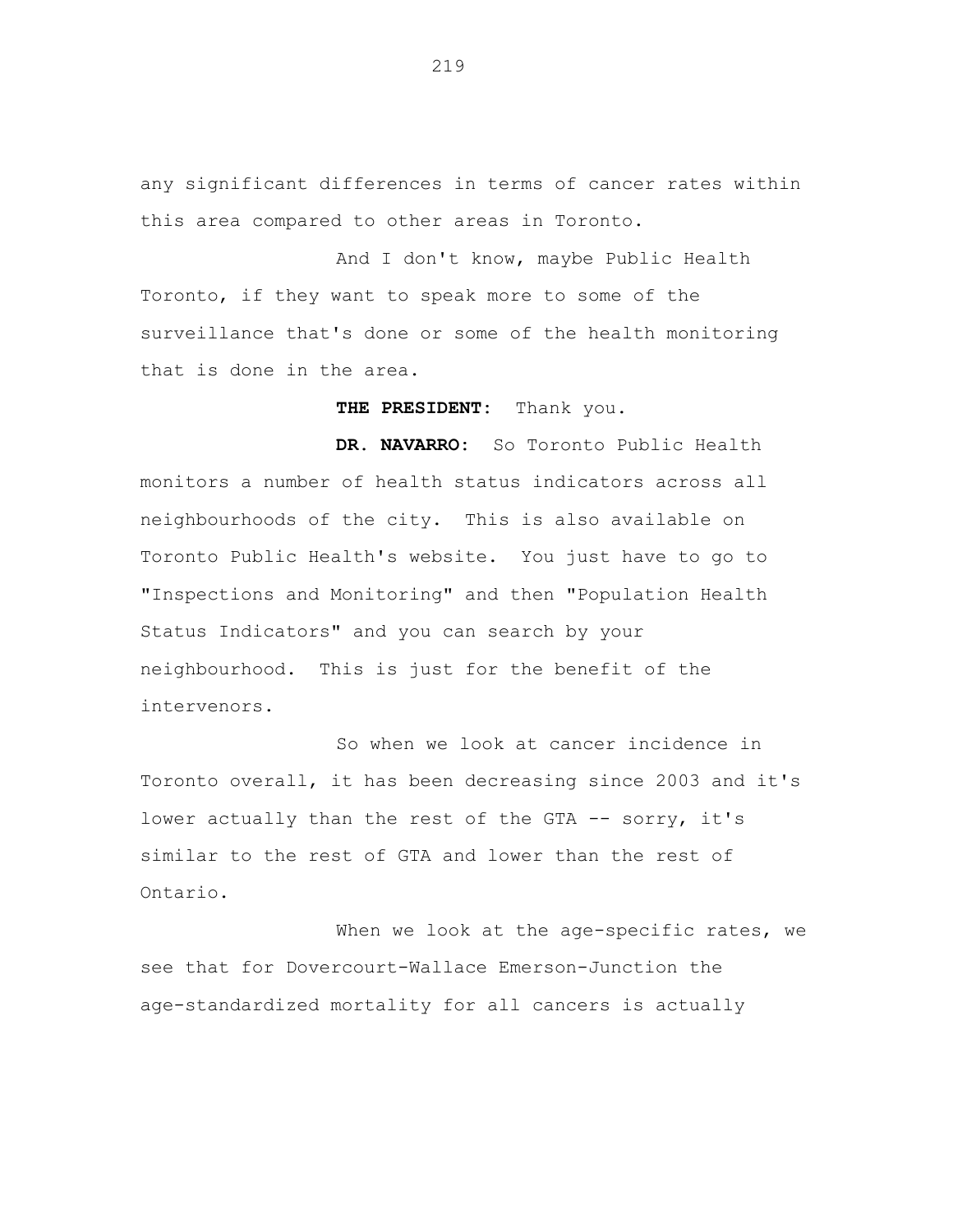lower than in the rest of Toronto as well as for the rest of Ontario. So it is also lower than in the rest of Toronto for lung cancer as well as other lower respiratory disease, hospitalizations and mortality.

**THE PRESIDENT:** Thank you.

Dr. Demeter...?

**MEMBER DEMETER:** Thank you very much for your intervention and thanks for sharing the story. I can understand the challenges of managing diabetes in a young child is not easy all the time.

I wanted to ask a question about another part of your intervention now that we have fire and emergency people here, about the hydrogen tank and I wanted to get a sense a worst-case scenario and impact on the neighbourhood. So the scenario being what is the worst-case scenario if that explodes -- in a way that's the worst-case scenario -- and given the blast radius, what is the impact on the neighbourhood?

**MR. JESSOP:** Good afternoon. My name is Jim Jessop, I am the Deputy Fire Chief of Operations for Toronto Fire Service.

We do not have nor have we calculated that information. What we have are standard operating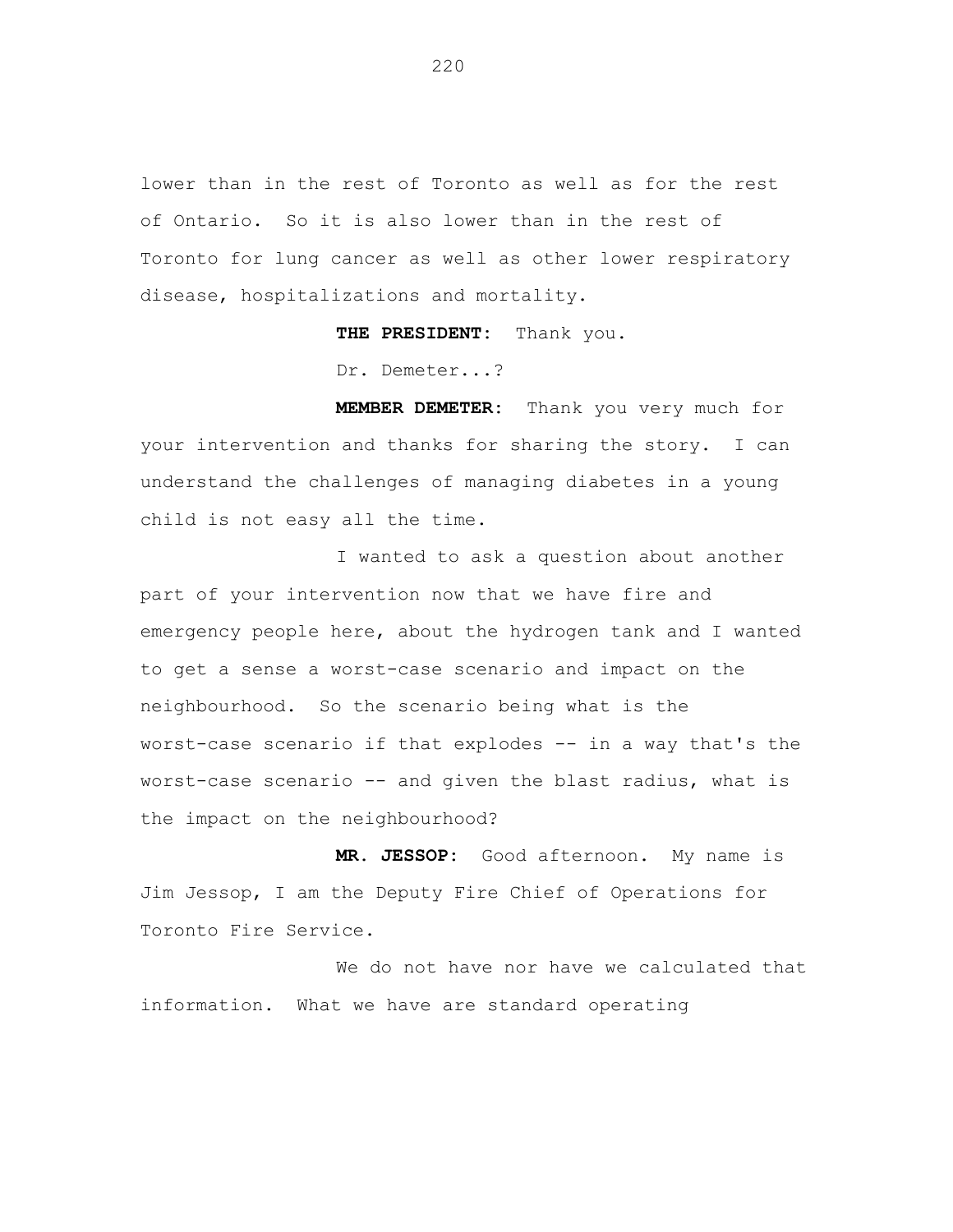guidelines and training procedures on how to mitigate if a fire did occur with that tank, but I do not have the specific calculations you're asking me for.

**MEMBER DEMETER:** Then to BWXT, does anyone have that information, the worst-case scenario if that thank would explode through either a projectile or being set on fire? What is the worst-case scenario and the blast radius and the impact on the neighbourhood?

**MR. SNOPEK:** Dave Snopek, for the record.

So we have reviewed the hydrogen storage tank as part of our safety assessment report for the facility and that looks at what are the potential accidents that could take place. For those that are -- all of them are very highly unlikely.

The hydrogen tank is sited, installed, it complies with all the relevant codes, it is maintained in accordance with the codes and it is inspected routinely by the TSSA. So any events associated with the hydrogen tank in terms of leaks and fire, that sort of thing, are exceptionally unlikely events, in the neighbourhood of less than one in 10,000 years.

However, we have analyzed even low likelihood events and in terms of consequence, as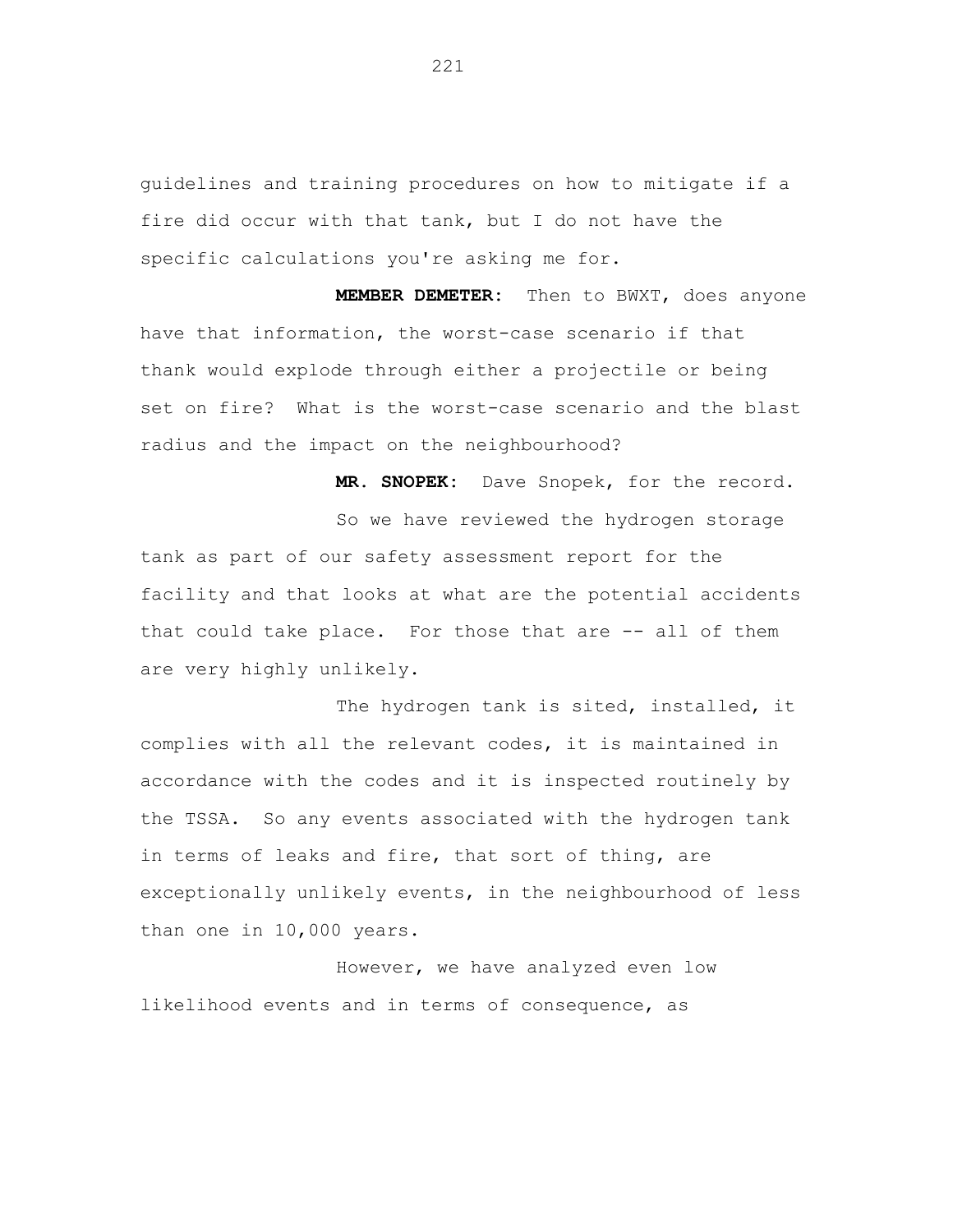Mr. MacQuarrie said during the presentation, there are no events where there is structural damage to buildings onsite or offsite. So there are no uranium release consequences associated with the hydrogen tank.

In addition, there is no pressure wave that has the potential to injure persons, both onsite and offsite. There is a potential that there are broken windows as a result of a low pressure wave onsite and in the immediate area around the facility.

There is also, in the event of a fire -so this is not an explosion of the tank, but if there is spilled material and there is a fire, there is a potential from heat from that fire, you know, it being hot. So there is a potential for exposure to heat both onsite and offsite, but the natural aversion reaction to the heat would be to go in increased distance, so we wouldn't expect serious injury as a result of that offsite.

**MEMBER DEMETER:** And again to CNSC staff, is there a way that we can have third-party validation that the worst-case scenario is as the licensee has stated? I thought that would maybe perhaps come from Emergency Measures and Fire that you have this huge tank, but to be honest I don't want to take their word for it, I want it to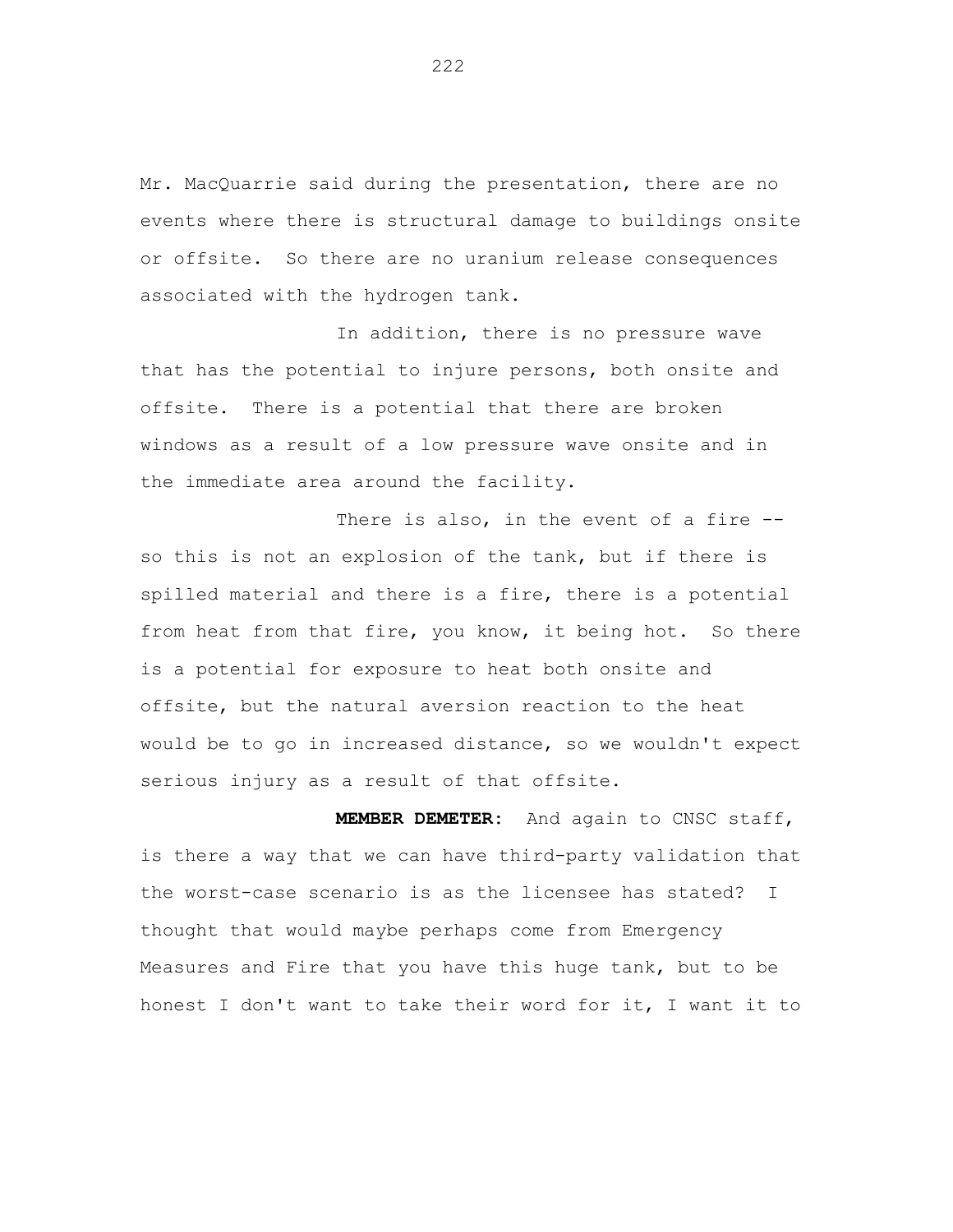be validated. I mean I know they have put the safety analysis to you, but how do we validate that?

**DR. DUCROS:** Caroline Ducros, for the record. I will begin and I will pass it to the safety specialist in Ottawa.

But the tank, its location, its construction, its design is all under the purview of the Technical Standards and Safety Authority, the TSSA. So they do the inspections of the tanks and they verify that it's still in good condition.

In terms of having that third-party assessment, I am going to pass it to the specialist in Ottawa to see how that's done or if that's done.

**MR. BURTON:** So it's Patrick Burton, for the record.

I will just reiterate what BWXT said about the tank being built to the appropriate codes and standards and being licensed and inspected by the Technical Safety Standards Authority. I will note that their safety analysis report, and specifically including the areas related to the hydrogen tank, was in fact prepared by an outside contractor, it wasn't BWXT who prepared that themselves. And I will just reiterate that when we receive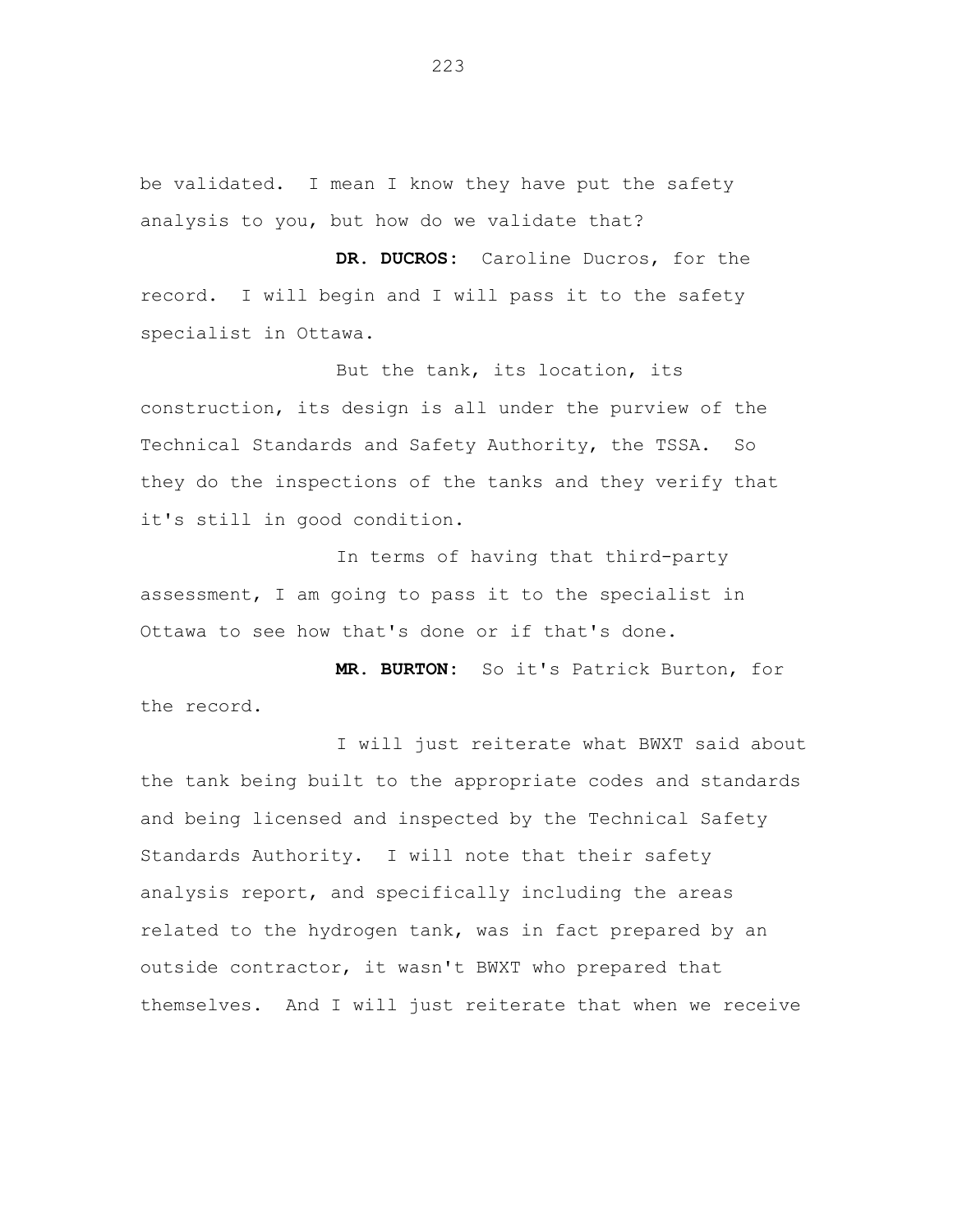that type of report we carry out our own thorough technical assessment to make sure that we consider the information inside to be credible. So with respect to validation, I think that we fulfil that role.

**MEMBER DEMETER:** Thank you.

**THE PRESIDENT:** Dr. Berube.

**MEMBER BERUBE:** So I'm going to talk to the intervenor here. First of all, thanks for your presentation. I am going to ask you some questions that pertain to your heartfelt beliefs, which is something that is really important to get to here.

Is it your belief that this plant has had deleterious effects to yourself and your family's health and well-being?

**MS P. MEDEIROS:** I believe that every body is different, so we can't really say what is going to affect you is going to affect me, but if there is something that's toxic in the air like this and it takes one little particle, especially when you are a little child and everything is developing, you are more sensitive and then you don't even know in years to come if that is going to affect me still.

**MEMBER BERUBE:** So your general concern is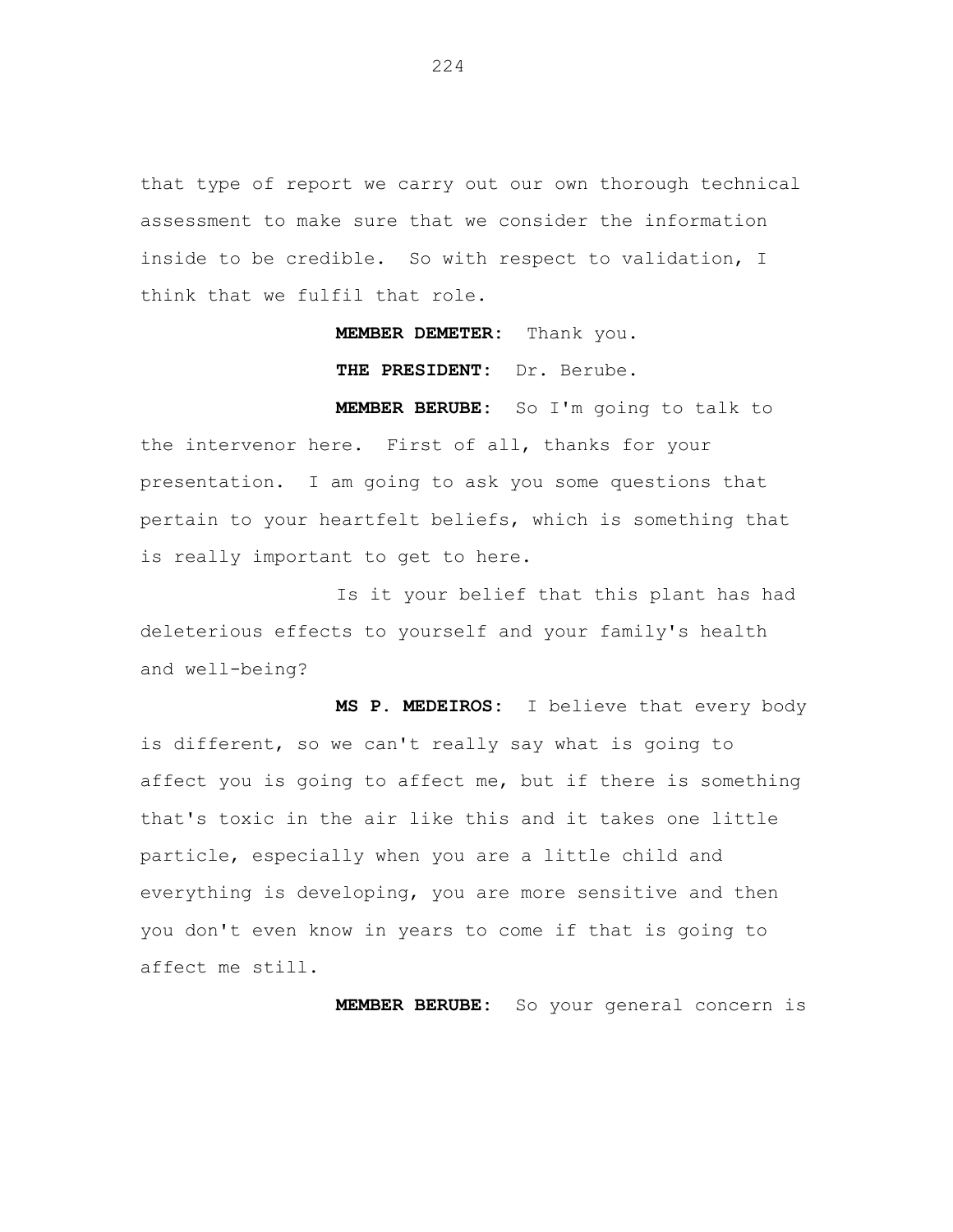you just don't know what the impacts really are?

## **MS P. MEDEIROS:** I don't.

**MEMBER BERUBE:** Okay. And let me ask you another question. I know you have been here all morning. Has any of this discussion actually helped assuage, reduce those fears, that concern?

**MS P. MEDEIROS:** Say that again.

**MEMBER BERUBE:** Has your experience this morning with all of these answers and all this questioning helped to reduce your concern or your anxiety over it?

**MS P. MEDEIROS:** Not really, no.

**MEMBER BERUBE:** Okay. And why is that?

**MS P. MEDEIROS:** I just don't -- I just

don't believe all of it. I don't believe that, you know, if I am in the park for two hours a day or an hour a day that that chemical that we are breathing in doesn't impact the body in some way, especially if you are little and maybe you just were born a little bit more sensitive and then you don't get the chance to maybe outgrow that sensitivity.

> **MEMBER BERUBE:** Okay. Thank you. **THE PRESIDENT:** Dr. McKinnon, any

questions?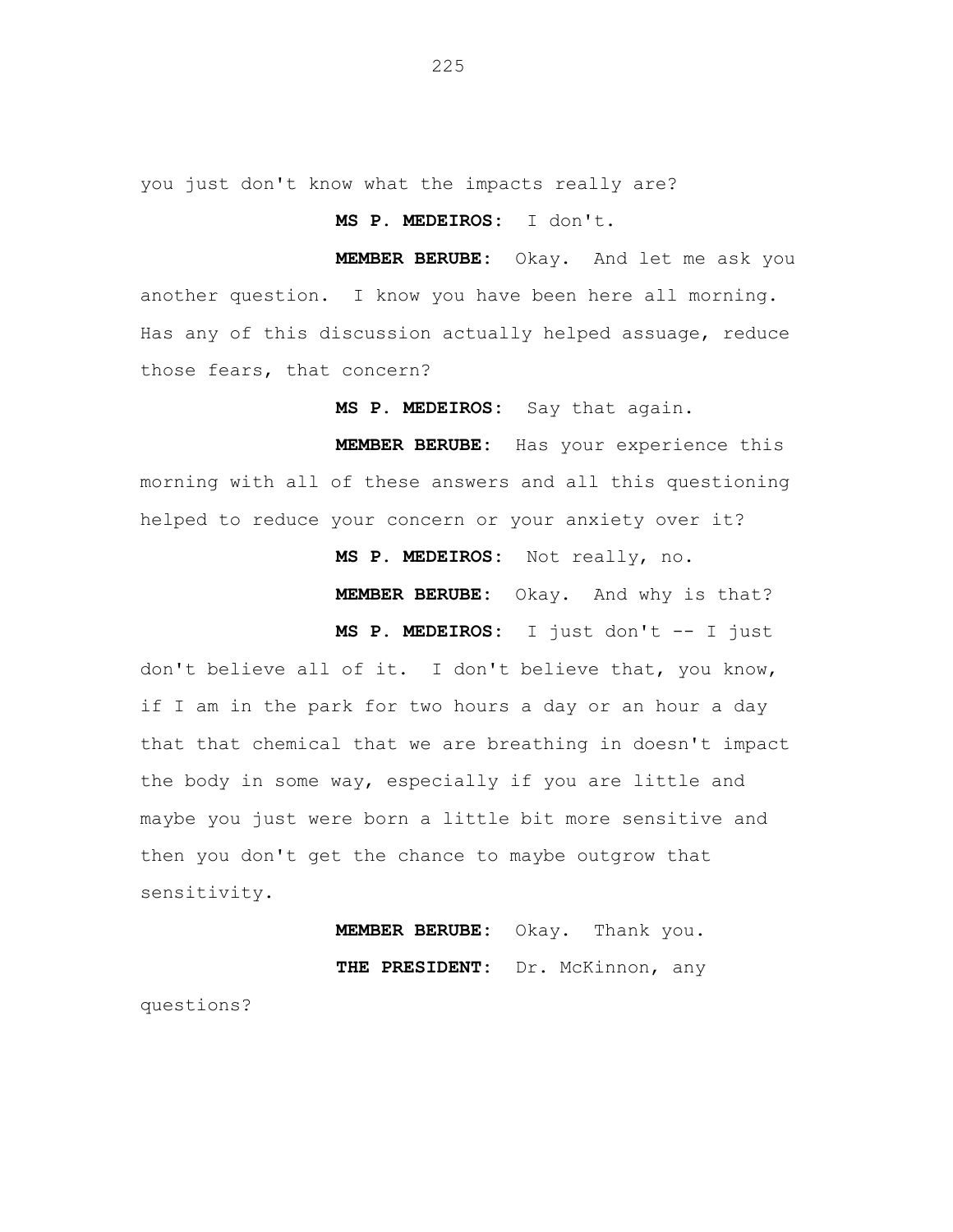**MEMBER McKINNON:** Yes, just a follow-up question to what Dr. Demeter was talking about, while the Fire Chief is here for a limited time.

So my question is to the company and also to the Fire Chief and it is really in recognizing that, you know, changes in organizations do occur over time. So I was wondering, you know, are there any measures in place that you would routinely update each other on, your preparedness and what plans you have, so that something doesn't sit on a shelf and the new guy doesn't know about it? Do you communicate regularly?

**MR. JESSOP:** So again, Jim Jessop, Deputy Chief, Toronto Fire, in charge of the Operations Division.

So the answer, sir, is yes. In fact, the Emergency Response Plan, that is jointly prepared by Toronto Fire Service and BWXT, calls for what you are suggesting, that it occur annually, which it does. Our standard operating guideline that was developed specifically for this building -- and that's not to say we don't have standard operating guidelines for other particular buildings in the City of Toronto -- is reviewed annually. And the other matter that occurs is our first in response area, those firefighters and the first in trucks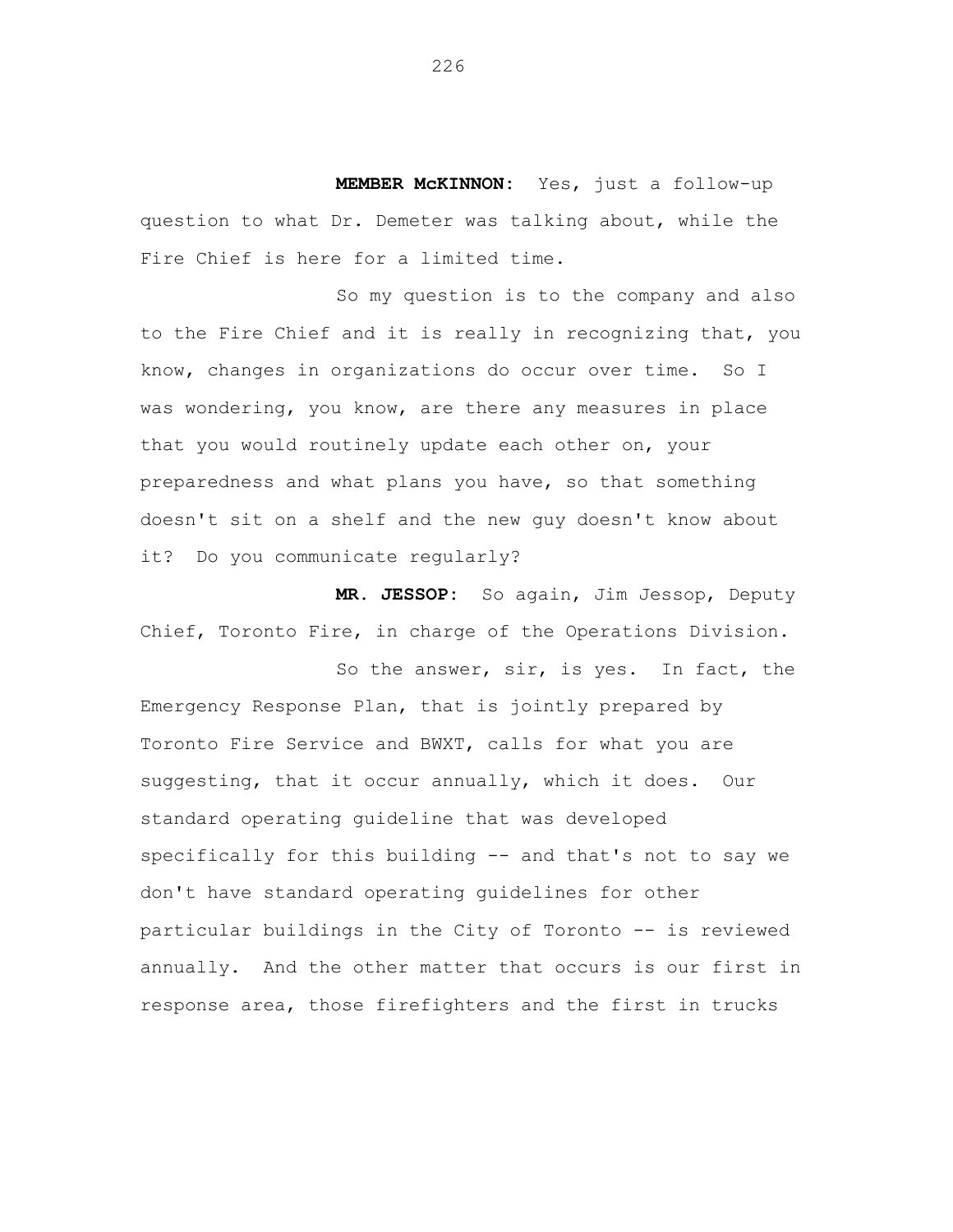get a tour of that facility every year and I can confirm the last one was actually October 31st, 2019.

So in answer to your question, we absolutely look at this every year.

Myself, now that I am in charge of this, this was one of the first briefings I actually did have when I took over and it is something that, you know, candidly to answer the question, it doesn't just sit but it is constantly refreshed and reviewed.

**THE PRESIDENT:** So on a follow-up to that, what we heard from BWXT this morning is in their worst-case scenario if there was a hydrogen tank and there was an explosion, the worst thing that would happen offsite would be broken windows. Is that what your assessment would be too?

**MR. JESSOP:** So again, we have not done that assessment. That wouldn't be fair for me to comment on. What I can say is this. We actually have a specific guideline on actually what to do in the event of (a) a leak of the hydrogen tank and/or (b) in the event of a fire in the hydrogen tank and we take our guidance from the Emergency Response Guide which is produced and CANUTEC as well, which is available for our assistance in the event of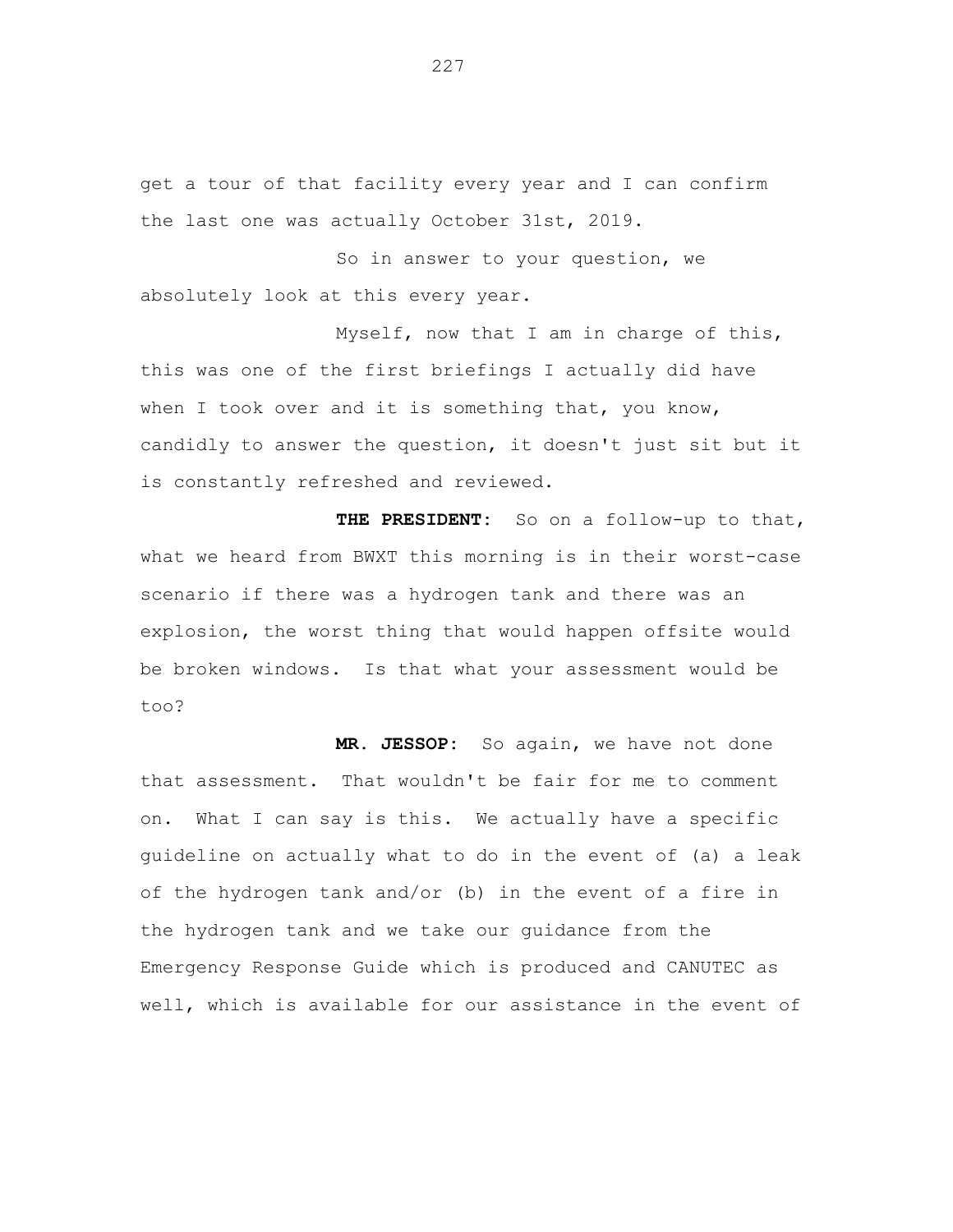such a thing.

It is important to note that, you know, if there ever was, the first thing we do is actually we shut the fuel source down. So this is something, you know, we have dealt with this with propane tanks and other types of pressurized gas cylinders. Yes, the volume, you know, sounds larger, but really, gas pressurized fires are not unusual for any large metro fire service to deal with. I just can't be specific, ma'am, in terms of, you know, radiuses or potential damage. I just don't think that would be fair for me to comment on.

**THE PRESIDENT:** Thank you.

Dr. Demeter, any more? Okay.

Thank you very much for your intervention. Did you have any final comments you wanted to make, Ms Medeiros?

**MS P. MEDEIROS:** No, but I have a

question.

So I have been living there for three years and I just started getting communications via mail last year before the upcoming hearing. In terms of the communication sent out, what is the radius in kilometres of the 4,000 households you try to reach?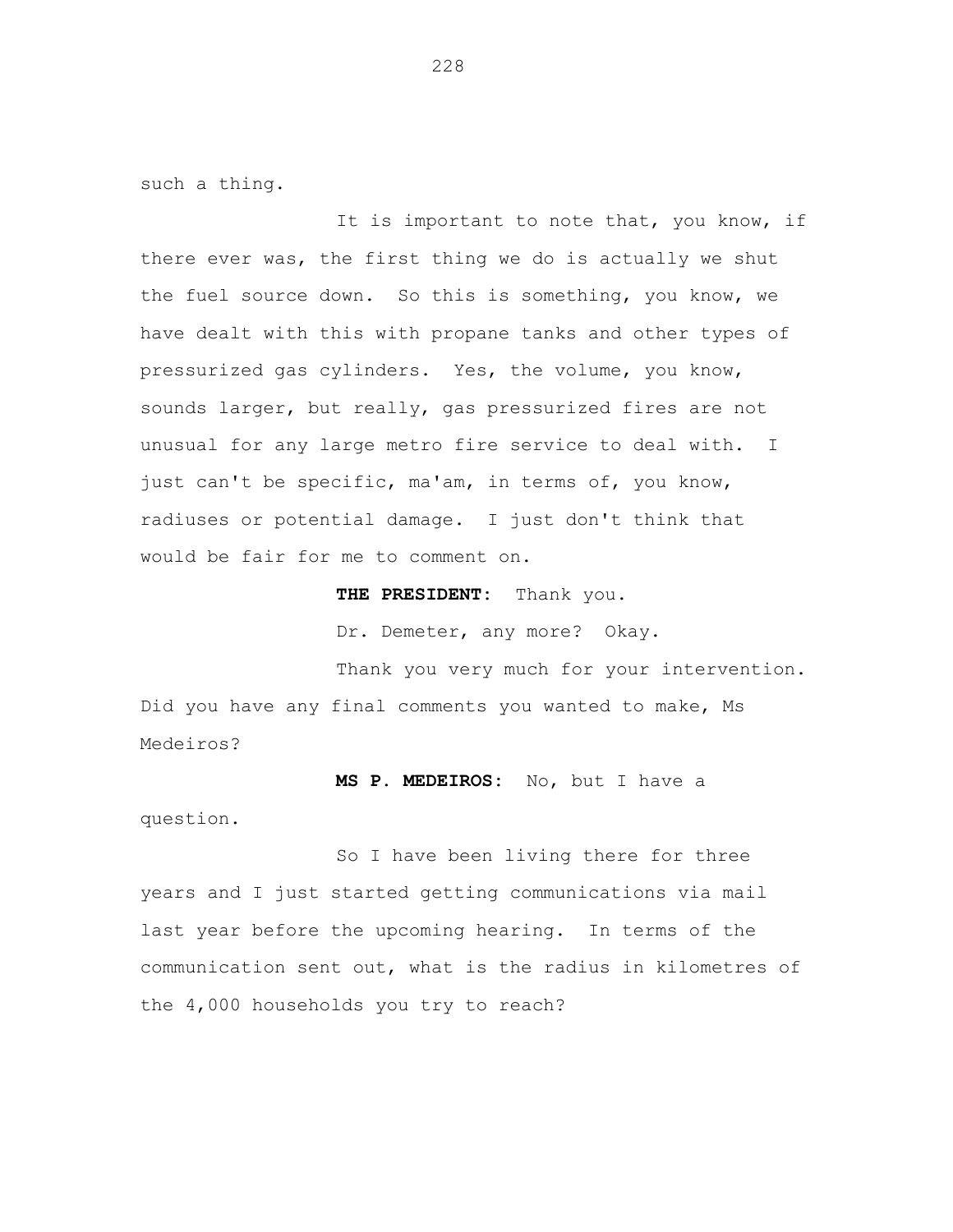**THE PRESIDENT:** Okay. Question for BWXT. **MS CUTLER:** Natalie Cutler, for the

record.

We distribute mailers to approximately 1500 metres around our site. Not all of the homes within that 1500-metre distance are covered, but that is the approximate distance that we distribute within. Thanks.

**THE PRESIDENT:** Okay. Thank you very much.

The next presentation is by Mr. Rob Mound, as outlined in CMD 20-H2.241.

Mr. Mound, over to you.

**CMD 20-H2.241**

**Oral presentation by Rob Mound**

**MR. MOUND:** Thank you. And thank you for inviting me to the suit side of the barrier. It's really nice up here. It's pretty good. I like the tables.

I would like to say that historically I have always been pro-nuclear energy and pro-medical isotopes and to move me to oppose this application by BWXT has actually taken some work. You all seem like honest and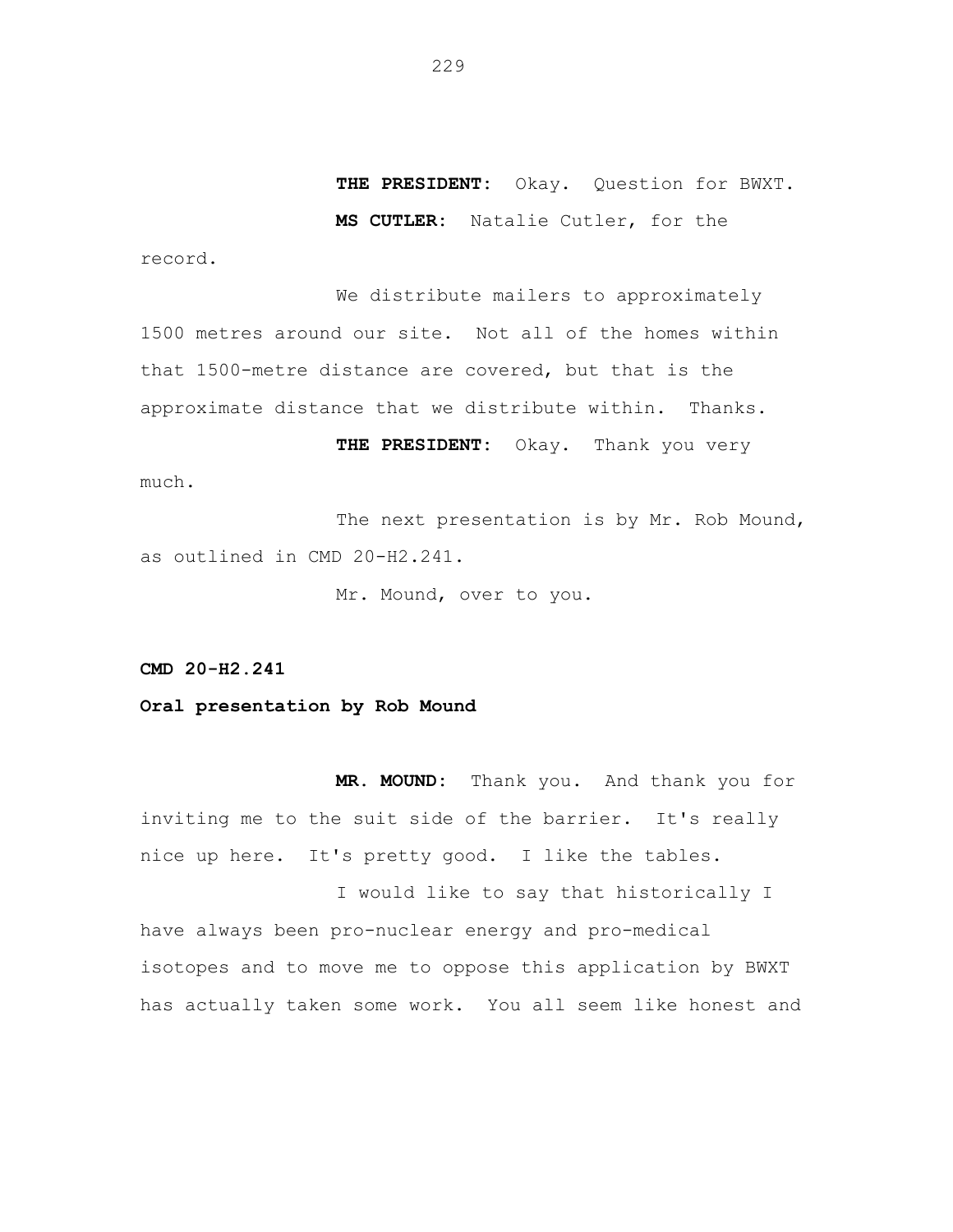good people and I might even take John up on his hotdog offer someday. I have been impressed by the consideration you have given to many of the speakers, but I fundamentally don't trust you. I don't trust BWXT, I don't trust CNSC and I don't trust that there is not regulatory capture going on here. I hope you don't take it personally, this lack of trust is due to historical circumstances that we can't change and I will go into later in this presentation, but it is not because you don't seem like nice people.

I also know that it's mutual, because the police searched me multiple times to come in here, so I know you assume that I am a potential threat. I can assure you that I have operated safely in this community for decades. I can tell you that the probability of a negative event involving me is something like one in every 5000 years that might happen, and I can tell you what is in my bag, but I understand that that is not going to be good enough for you because you care about safety at this event and therefore I have to do better than that and I have to provide more than that if I'm even going to get in the door. So I understand that you assume I am a potential threat and likewise I assume that at least some of you are capable of covering up potential threats in my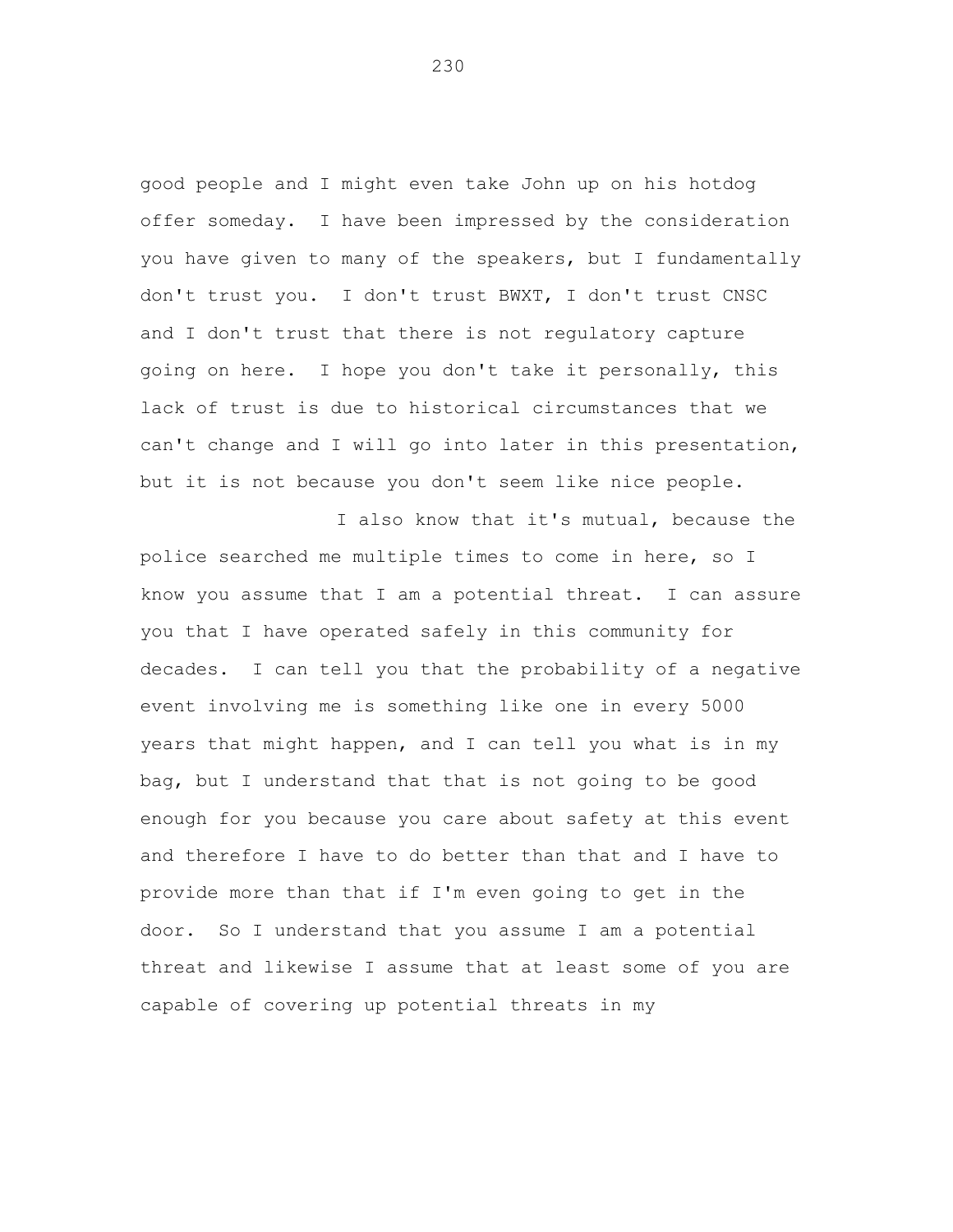neighbourhood, but most of you do really seem like nice people.

Relevance. I have been an immediate neighbour to the plant for 15 years. The plant backs onto St. Clarens and Primrose is the next street, so it is hard to be much closer to the site than I am.

Communication. Once again, communication has been poor. The only reason that I knew 10 years ago is the same reason I know this year that there is a 10-year review, is because community activists went door to door and leafleted the subways. There has not been communication by the company or whatever organization is supposed to oversee the company or, more specifically, their procedures don't get to me. This is how we found out a decade ago and this is how we found out today.

With less than a week's notice I had to put in a request to speak by following a link a neighbour sent to me. I was told that without having it in writing ahead of time they would not accept me and I had to request an extension and it was provided in an email, et cetera, et cetera. It's not easy to find out about this or to participate in this hearing and those are important barriers that should be considered.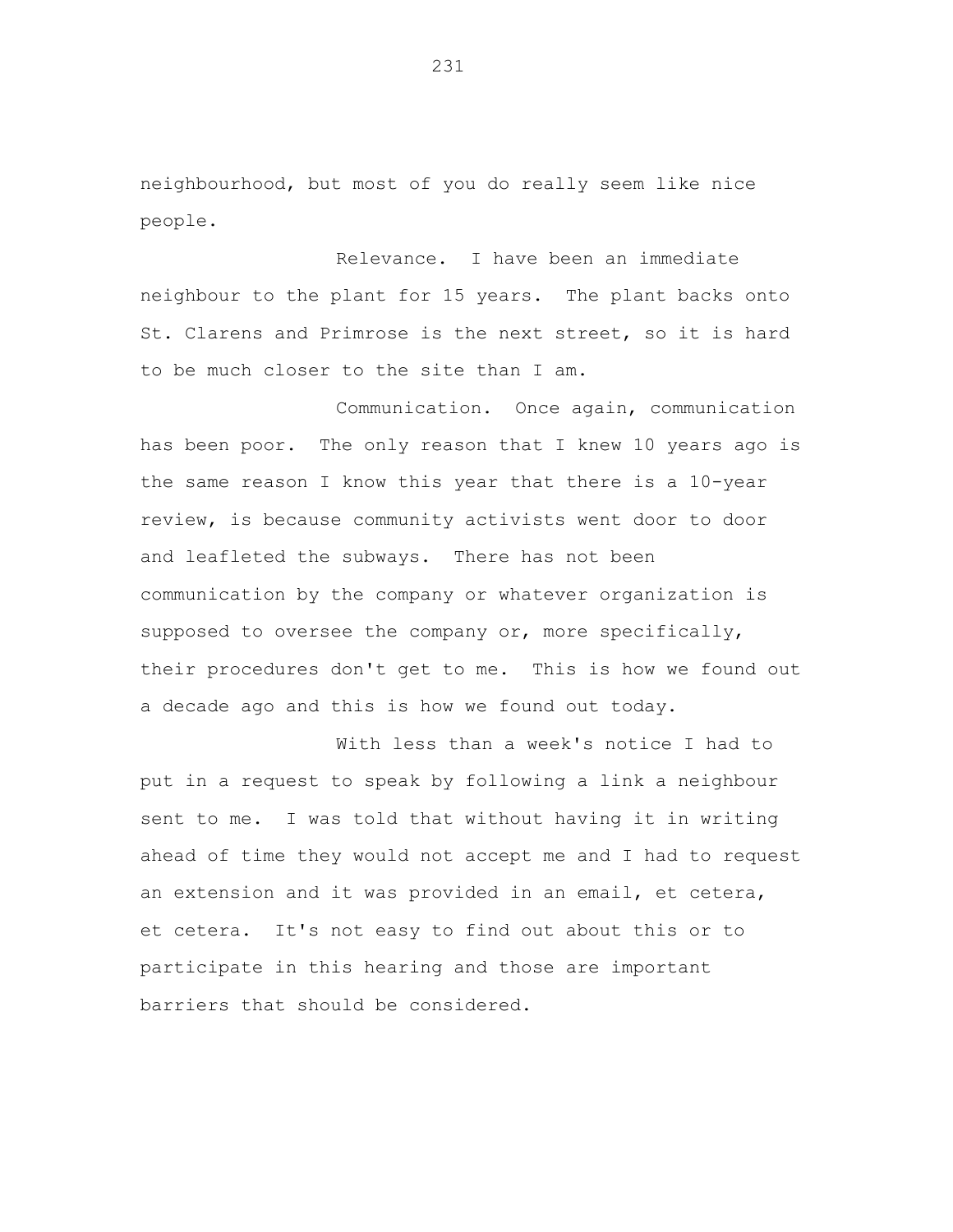The newsletters allegedly mailed -- no, I don't mean allegedly, I believe you. When you say you mail them three times a year for the last 10 years, that would be 30. I have received one invitation to a barbecue. It might be that I have a no junk mail sign up, so I don't get them. I'm not sure why I don't get them, and I am not saying you're lying, but I am saying that I don't get the flyers. That is a 97 percent failure rate on flyer delivery and that is not a good standard.

You present data in odd ways. Thirty percent of Toronto are informed and 40 percent of those say that you are doing a good, very good or excellent job. Thirty percent times 40 percent is 12 percent. That means 88 percent are either uninformed or think you are doing a poor, very poor or maybe abysmal -- I'm not sure with the opposite of excellent is.

This comes back to the historical and fundamental problem and the reason for the heavy lack of trust, which is secrecy, past and present. When I moved here 15 years ago and I was in the neighbourhood there were some people doing construction on the building in the northeast corner. I understand that BWXT is inheriting problems caused by General Electric, but I assume that many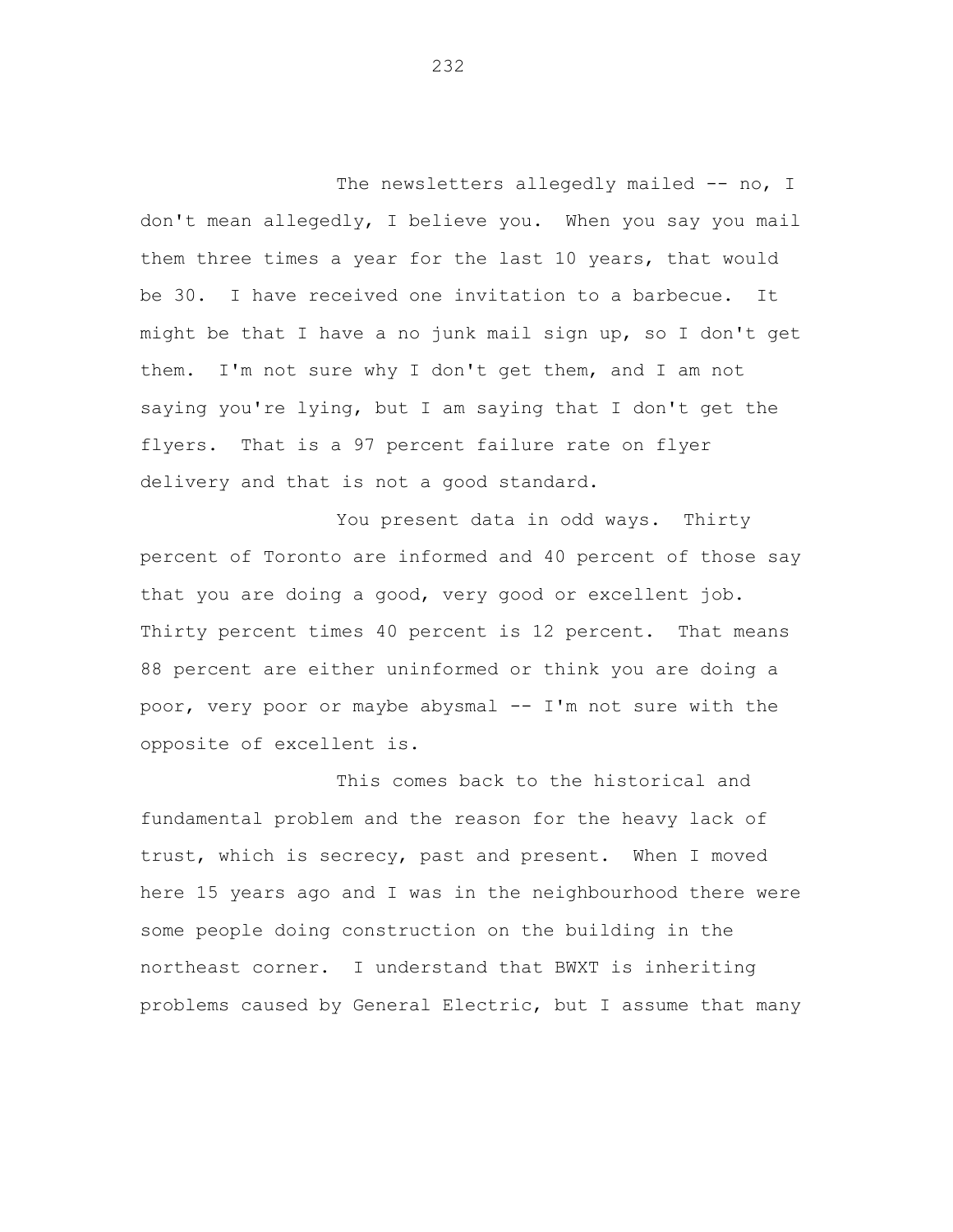of the workers are the same people. Regardless, people were on break and we struck up a conversation. At some point I asked the contractors what they were doing, they told me. I asked what the plant did and they immediately shut up. They told me that if I wanted any information I would have to contact the plant at the buzzer at the security fence, which I did not do, but it made me curious, so I asked a friend.

A neighbour said, "I don't know what happens there, but I have a friend at the Dufferin Fire Station and they wouldn't tell me what they do either, but they said if there is a fire you need to get out of neighbourhood." There was more swearing than that, but that is a summary.

Then -- and this is a key thing for me -about a decade ago a video was released by a community activist who asked a worker on film what they do in the plant. The person lied outright and said they make ceramic plates. There is a video of that, I am sure you have seen it. I assume that secretive people have something to hide.

The fact that historically contractors have been told not to speak to neighbours, that firefighters appear to have been informed of risk, but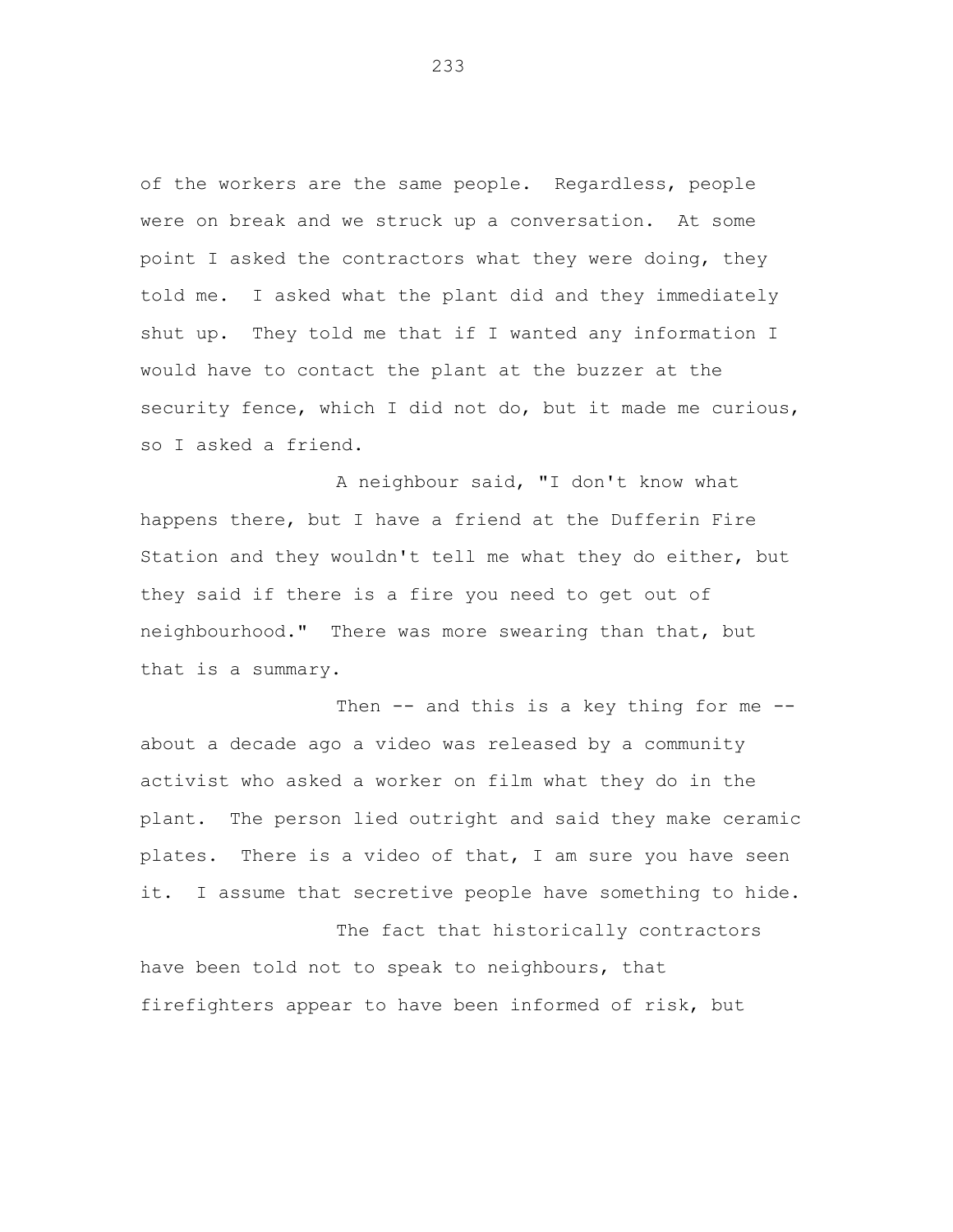again not to tell people the details, that a worker's first instinct was to lie, suggest to me that there is a lack of transparency which has been historically and intentionally created. Whatever hotdog event or screened community consultation the company puts on I believe is cover for this.

So all self-reported data, all self-monitoring data I don't trust. I don't trust that calibration is done properly; I don't trust when units are given in kilograms instead of milligrams as if they are trying to minimize numbers; I don't trust comparisons to background radiation and background threats. These threats all add and I don't consent to them. If I have background radiation plus an X-ray plus a plane flight, it doesn't mean that we are not adding to that risk. Having abusive parents doesn't mean an abusive relationship is okay because it's less than the regular background abuse, you still have more bruises.

This is the original problem with BWXT and General Electric in the neighbourhood and it's why I can't take seriously some of the claims that have been made to date, because I just don't trust them and I don't know how to fix that.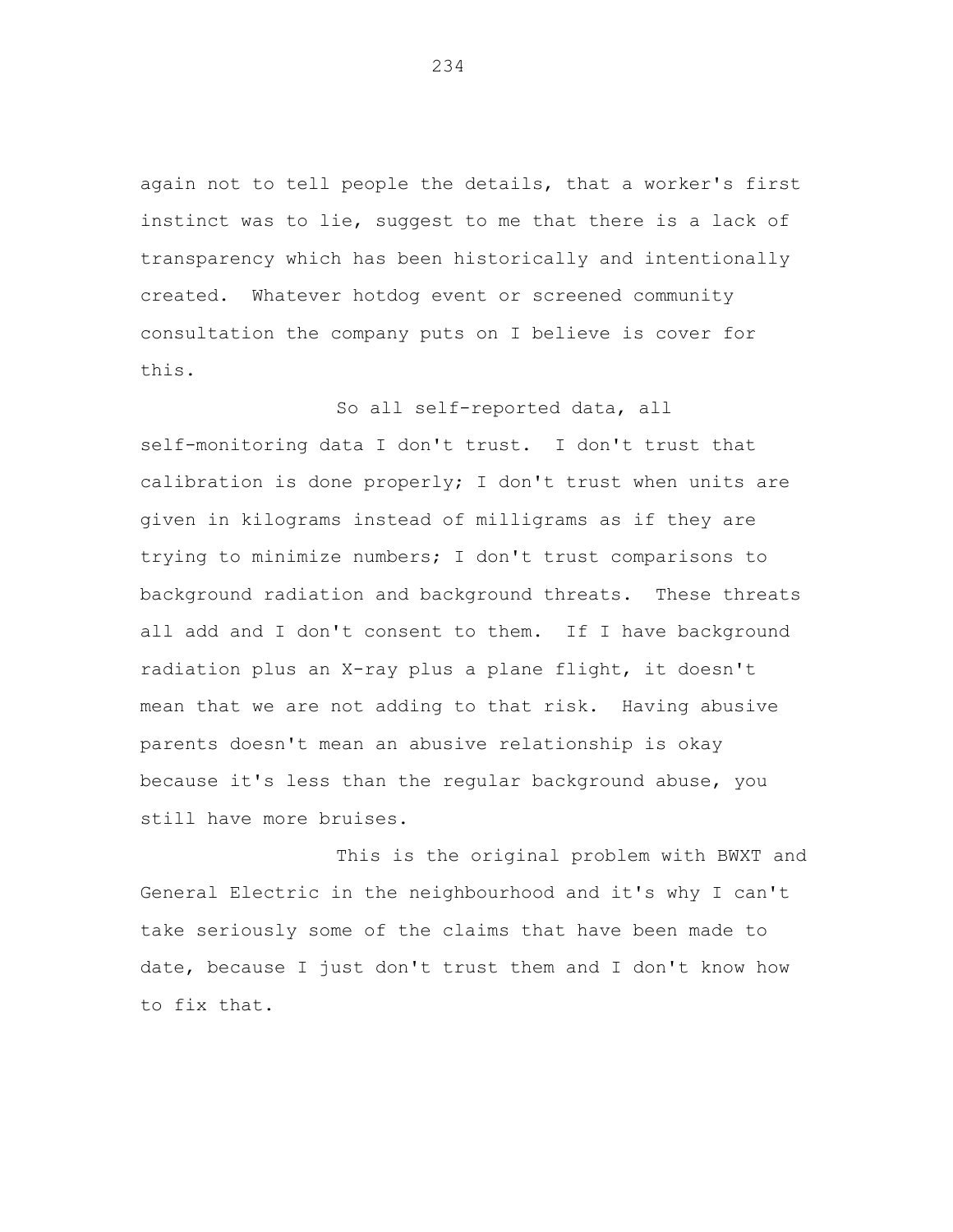As far as a safety plan, as far as I know there is none. No information has ever come to people that live around the plant if there is a catastrophic engineering failure. Maybe there is a plan, but it seems to be a secret.

At a community meeting a couple weeks ago when people asked about that information, it wasn't available.

I also don't trust safety plans using data created by the company.

Rail risks. There are train tracks and a rail intersection nearby. In 2013, the train crash in Quebec that killed 42 people and destroyed 30 buildings, that's a train that went through the same place that we were. I wonder how much worse it would have been if it had included a uranium plant, and I wonder if this has actually been considered.

I don't accept the probabilities created by the company, and I'm sorry because like  $I - - it's$  not personal.

The risks related to the hydrogen tank. It's obviously explosive and, while we were told that the tank meets all standards, I believe that's true of the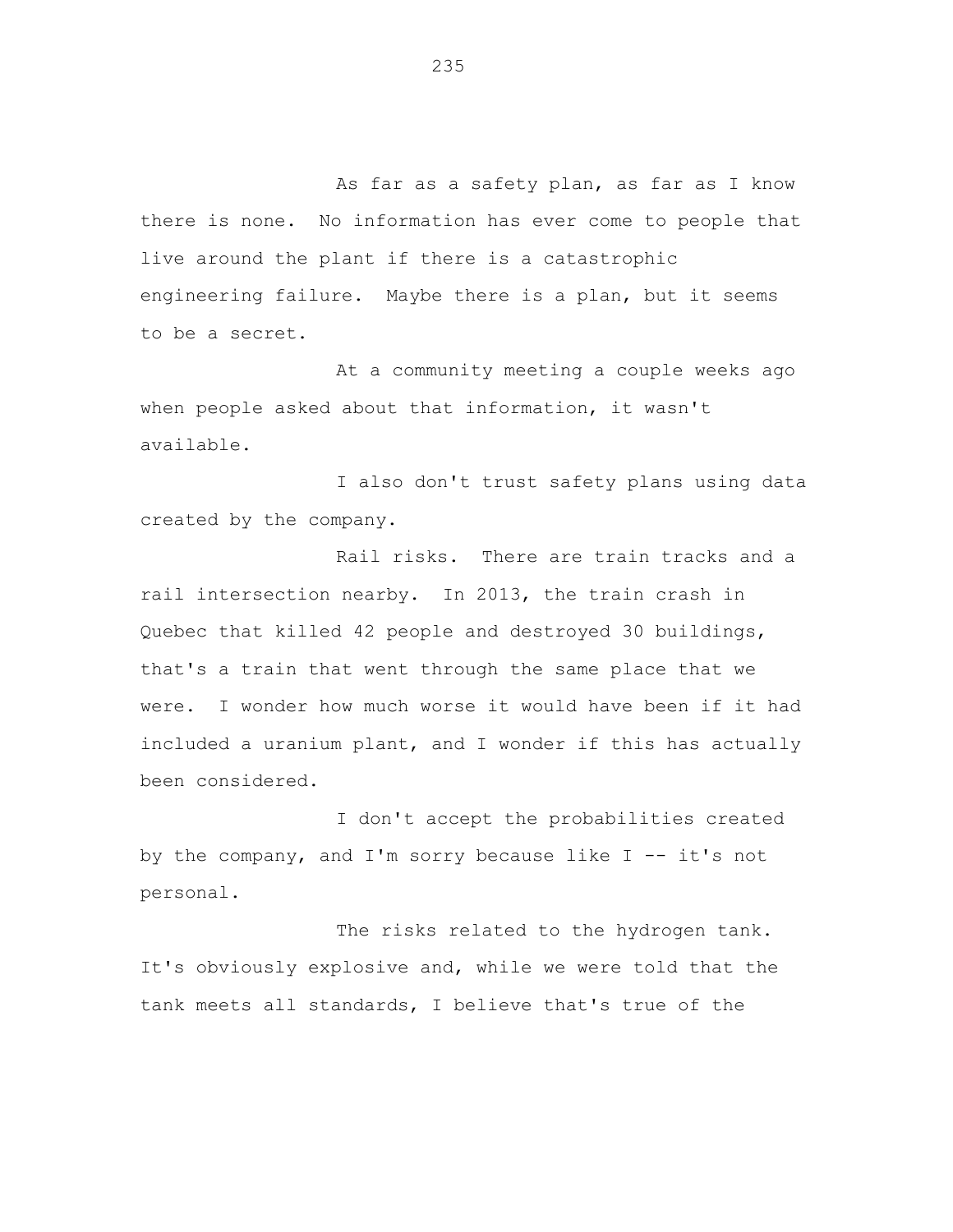propane tanks that exploded in Toronto a decade ago. The Sunrise Propane tank disaster in Toronto in 2008 resulted in two deaths and millions in damages.

I wonder how much worse it would have been if it had included a uranium plant. I wonder if this type of worst-case scenario has been done. Nine thousand (9,000) gallons is less than 36,000 litres, and I wonder why we use such an archaic unit when we describe it, as if it's just to make it smaller.

Earlier this morning, we were told that people don't park by it. And while that's true as a rule, I'm sure, I've seen trucks park beside it.

I know that they clear snow in there, run snowploughs right beside it. I wonder if there's a truck with uranium in it beside a plant that's hit by a snowplough what the effects of that will be.

The -- I don't know.

I worry about things other than buildings being damaged. I worry about the trucks that are transporting the waste out of the building, which I asked about 15 years ago, or into the buildings.

Risks in the neighbourhood. Toronto has changed a lot in the last decade, and the neighbourhood in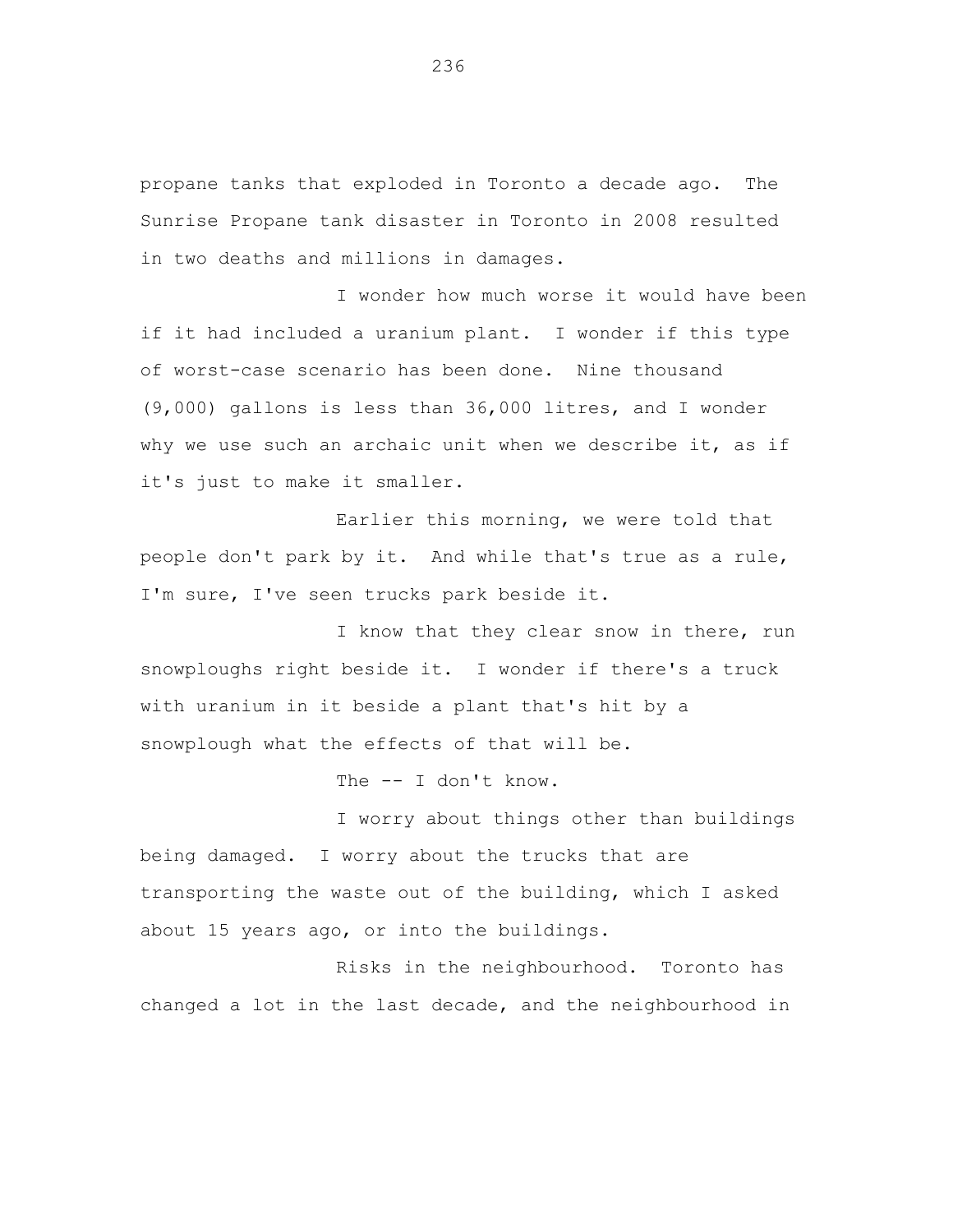which the uranium plant hid is no exception.

There are 3,000 at Lansdowne and Dufferin, multiple new condos to the north, south, east, families, et cetera. Obviously, if this site was going to be suited today, you wouldn't put it in a sea of condos.

The safety risks related to catastrophic failure has to increase with increased population. The concern is not what will happen when everything works. I believe when everything works it's probably okay. But the concern is always what will happen when everything fails.

And I don't really believe that this is considered or communicated, and it comes after decades of secrecy and disinformation, so the licence, I believe, should not be renewed and you should shut it down.

Since I got two minutes left, I noticed several things this morning.

Page 30 to 31 about the beryllium and the schoolyard in Peterborough, if you just put averages on those things and then standard deviations and then ran a T-test, you can see probably that those are statistically significant increases. If they're not statistically significant increases, then I wonder why you produce data that doesn't allow you to do statistical tests that could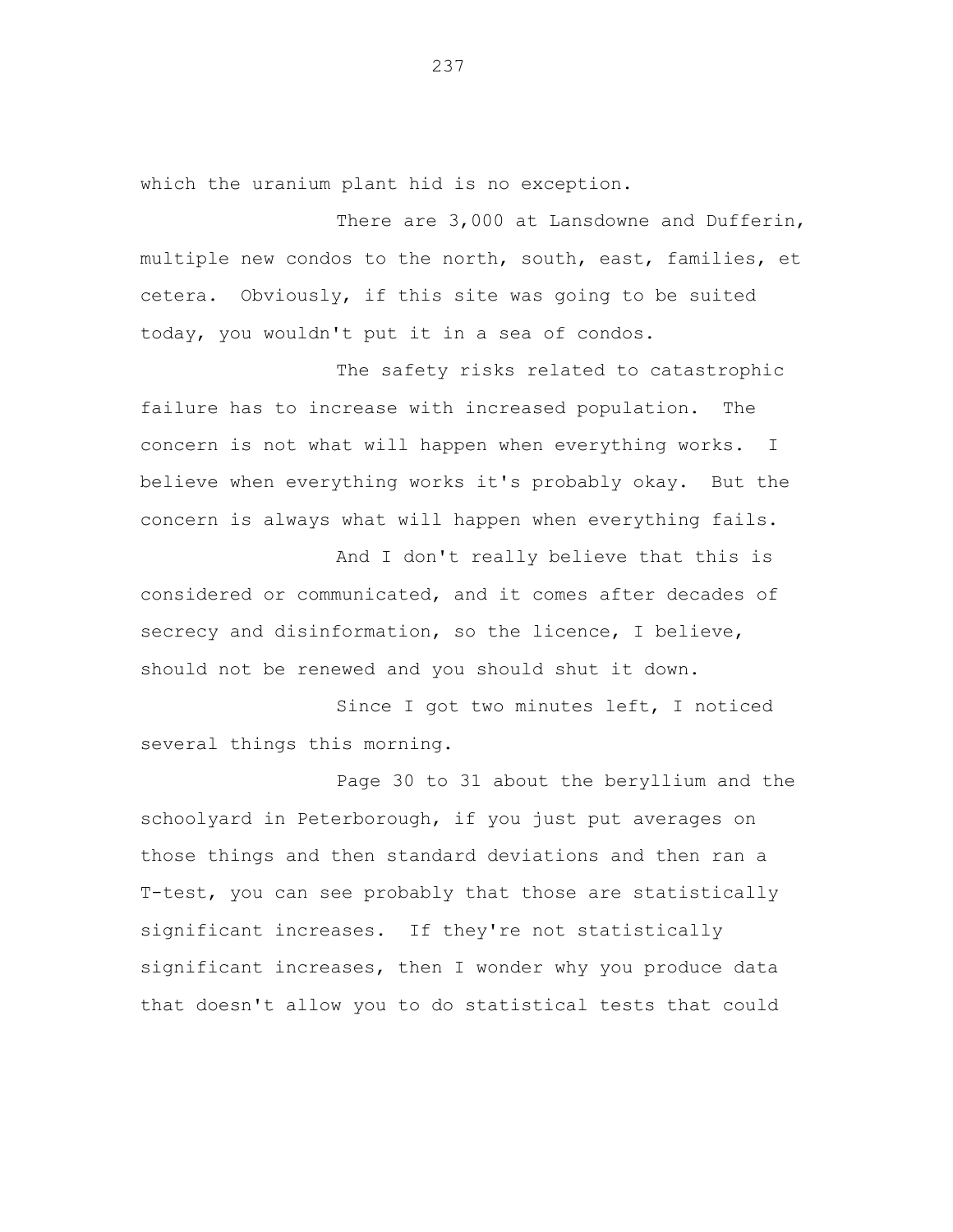prove it if the sample size is too small to prove it.

But it looked pretty clear to me that if you were to put those things with averages and standard deviations and run a T-test that there's been a clear increase, which needs an explanation, in Peterborough.

I also wonder why the releases are so much higher in Toronto compared to Peterborough by many orders of magnitude into both water and air. That was in the presentation this morning.

I wonder if either the technology used in Peterborough could come to Toronto so that we have lower releases or if Peterborough can expect orders of magnitude greater increases in releases if they move operations there. And I think those are questions that should be answered.

I would also just like to say thank you for your time. I've had a good day.

**THE PRESIDENT:** Thank you. Thank you for your submission.

Dr. McKinnon.

**MEMBER McKINNON:** Yes, thank you. You've raised a lot of points.

I guess the hydrogen tank keeps coming up,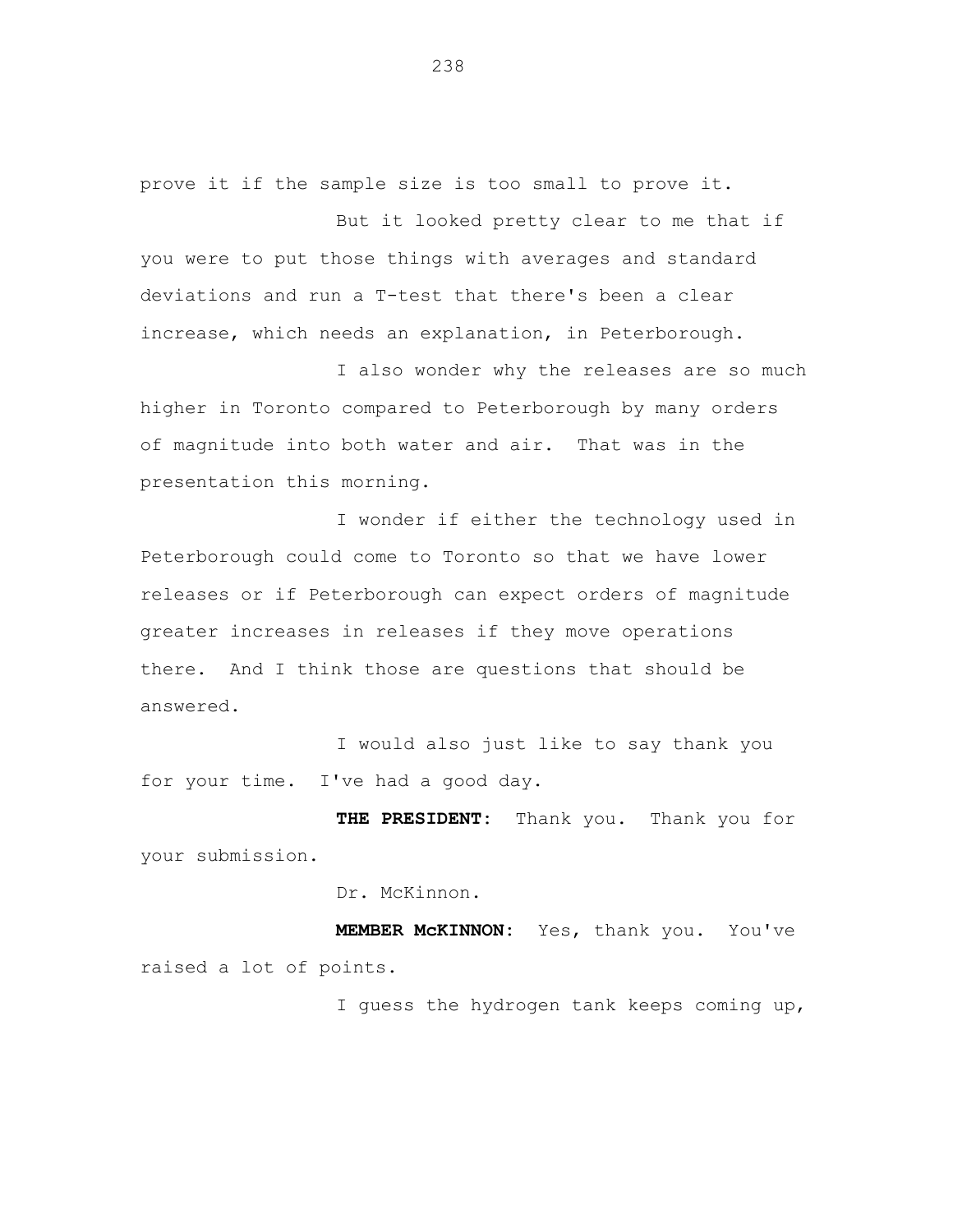and you mentioned a possible collision with a snowplough is one possibility, so I'd like to ask BWXT. There's obviously some protection around the tank.

Could you discuss the type of incident that it would be capable of withstanding, including collisions with large vehicles such as snowploughs?

**MR. MacQUARRIE:** It's John MacQuarrie, for the record.

The tank has protection around it in the form of a curb that is around it entirely, and then there are posts known as bollards that are around that tank as well, so it would take, in my estimation, a fairly significant collision to actually reach the tank.

I don't know that we've ever studied that in particular, so -- as far as I know, we haven't studied that.

**THE PRESIDENT:** Dr. Demeter.

Dr. Berube.

**MEMBER BERUBE:** One of the points the intervenor brought up we haven't actually dealt with too much this morning. It is actually waste handling at your facility in Toronto.

How much of it is produced and, actually,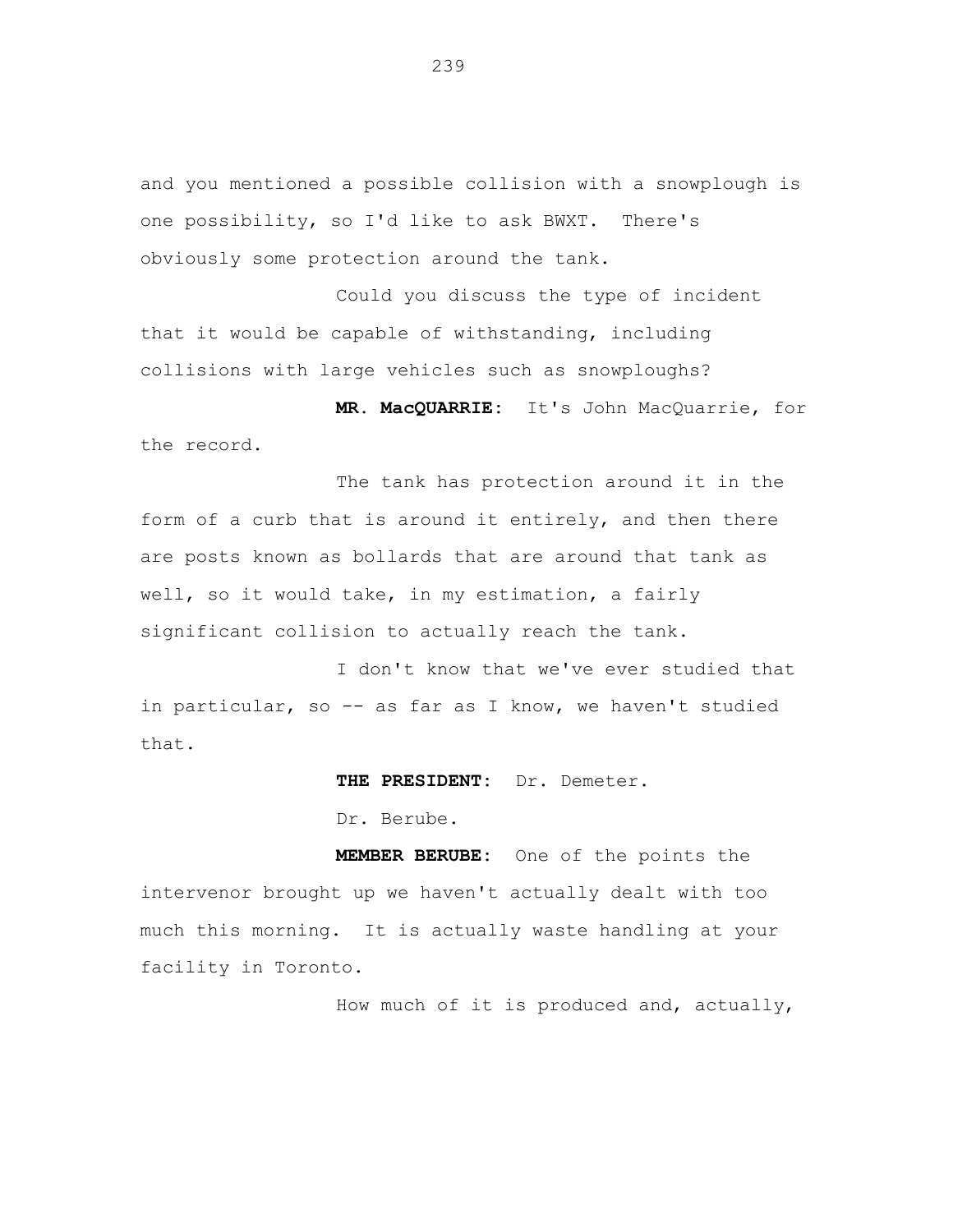where does it actually end up?

**MR. SNOPEK:** Dave Snopek, for the record.

There's several types of waste that are produced, and the first kind, actually, isn't waste at all. It's material that goes back to the supplier for recycle, so this can be material that's just non-conforming in terms of pellets that are chipped or perhaps were dropped or became dirty. Those go back for recycling.

But there are other wastes in the form of things like material that's been removed -- needs to be removed from the area and can't be cleaned down. Our first attempt is always to clean down, let's say, a piece of equipment that's no longer required to get it to the point where it can be free released. Where we can't do that, however, it becomes a waste.

So we have those types of wastes which would be metal, solid wastes, and we also have soft compactible wastes.

In most cases, those go to a waste vendor for processing, either incineration or metal melt. And then those come back to -- for storage in Canada by the waste vendor.

**MEMBER BERUBE:** So you're recovering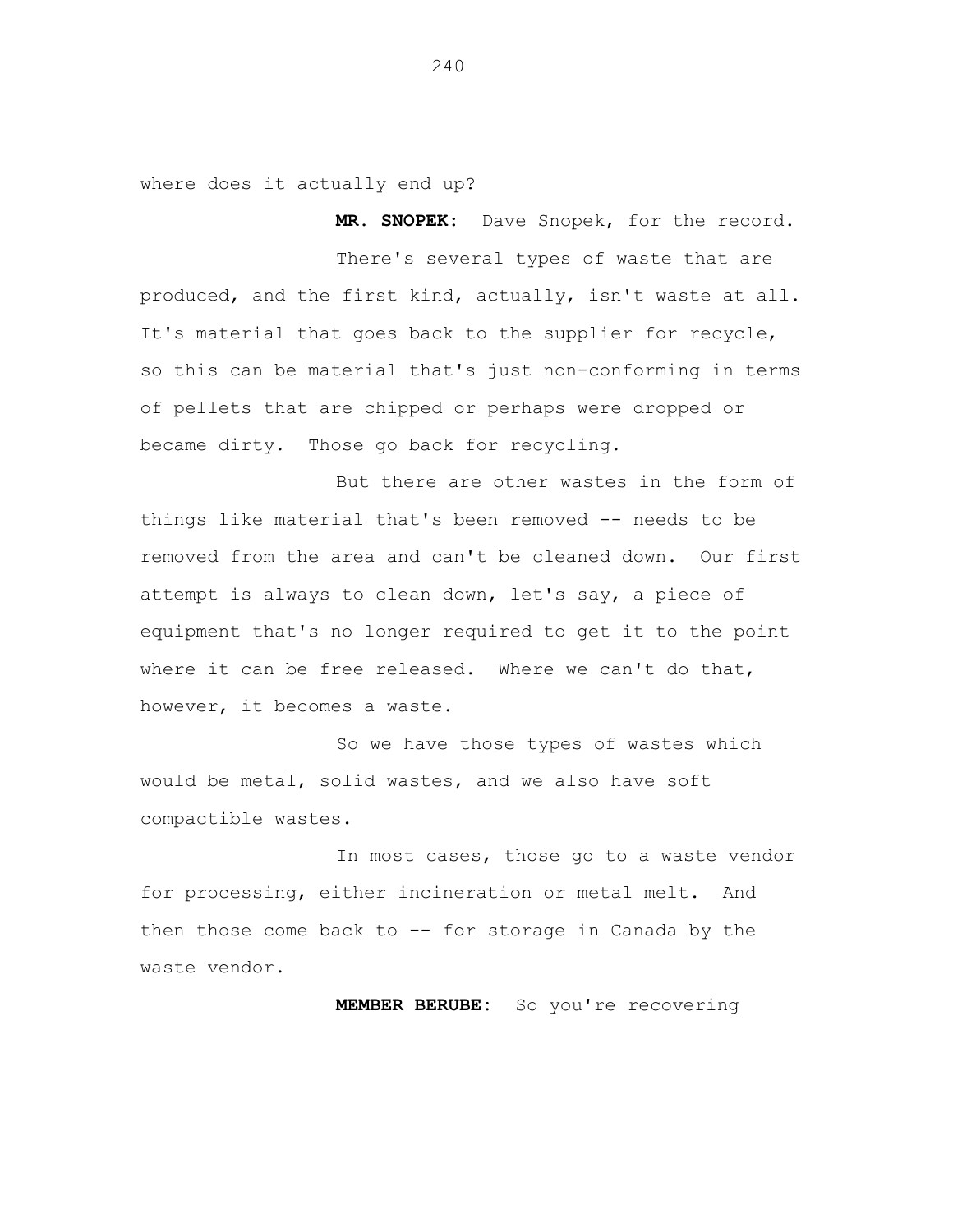almost 100 percent of the uranium, then. Is that the case? **MR. SNOPEK:** Dave Snopek, for the record.

It's very high proportion of the uranium that is actually retained in the process or gone back for recycle. It's not a lot of material that is actually in the form of waste.

**MEMBER BERUBE:** Can you give me a number? Do you know what your ---

**MR. SNOPEK:** Dave Snopek, for the record. I don't have the number in terms of the kilograms of waste material right. I can get that.

**THE PRESIDENT:** Dr. Lacroix.

**MEMBER LACROIX:** Coming back to the

hydrogen reservoir, Fire Chief, are you aware of an hydrogen explosion in a reservoir in an unconfined space and, if so, what were the conditions that led to the explosion?

**MR. JESSOP:** Jim Jessop, Deputy Fire Chief, Operations.

I am not aware of an explosion with that type of a vessel. Certainly the deponent reference Sunrise Propane that happened a number of years ago.

You know, the Office of the Fire Marshal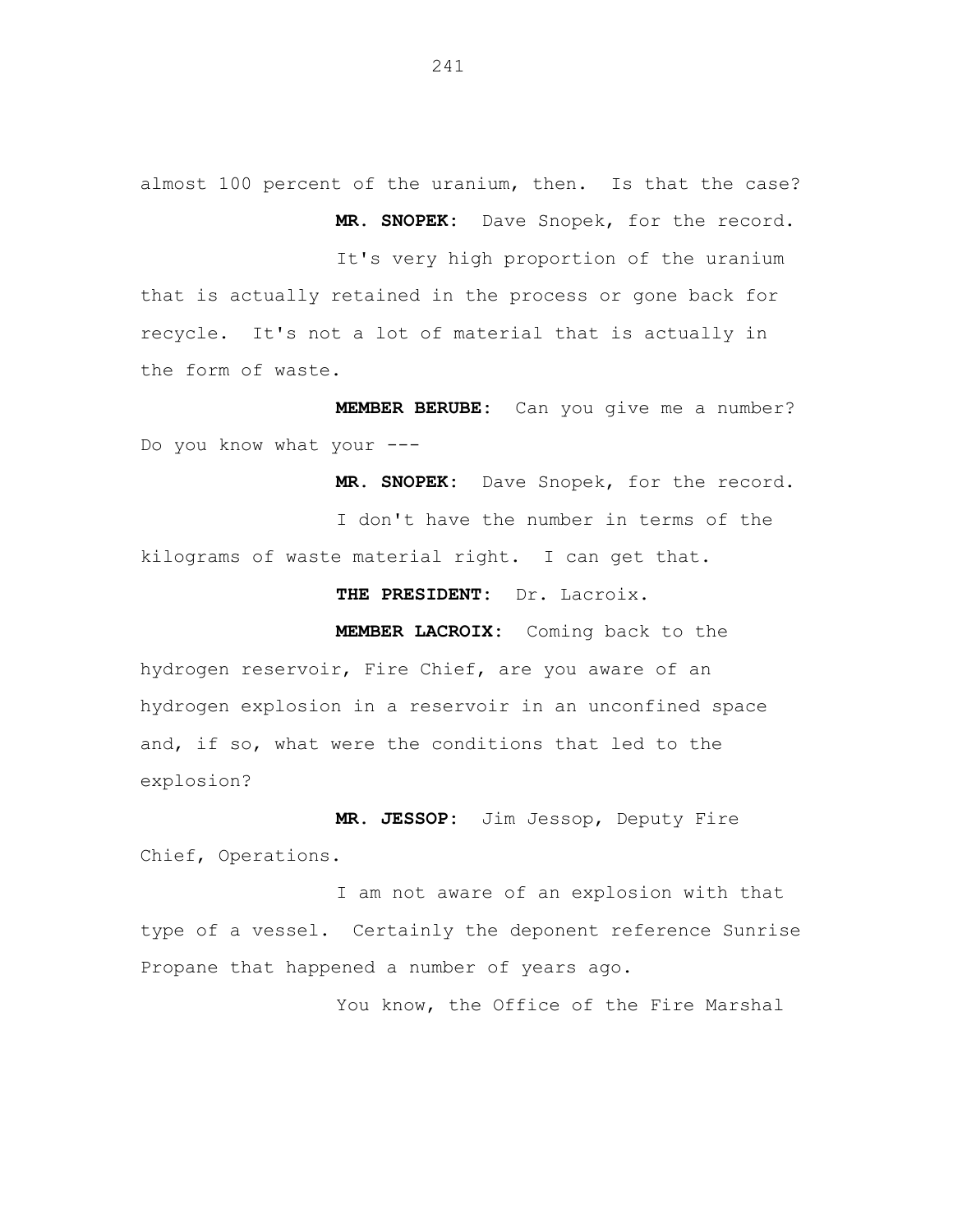conclusively reached the determination that occurred because of an illegal transfer to the tank. It had nothing to do with the tank itself, but it had to do with the illegal way that the propane was being loaded and unloaded.

So in answer to your question, I have never in my 25 years seen nor heard of an explosion of a hydrogen cylinder of this size.

**MEMBER LACROIX:** Thank you.

**THE PRESIDENT:** A couple of questions. I'll start with BWXT first.

Mr. Mound talks about lack of trust, and there were two specific examples he gave. One was the secrecy around the operations and people not being forthcoming on what actually happens in there.

Have you had open houses for your facility where the public is invited to come and walk around?

**MR. MacQUARRIE:** It's John MacQuarrie, for the record.

What we do is during our annual barbecue, for example, we have a sign-up sheet for anybody that would like a tour of the facility, and people do want tours so we provide those.

We also offer tours for others who request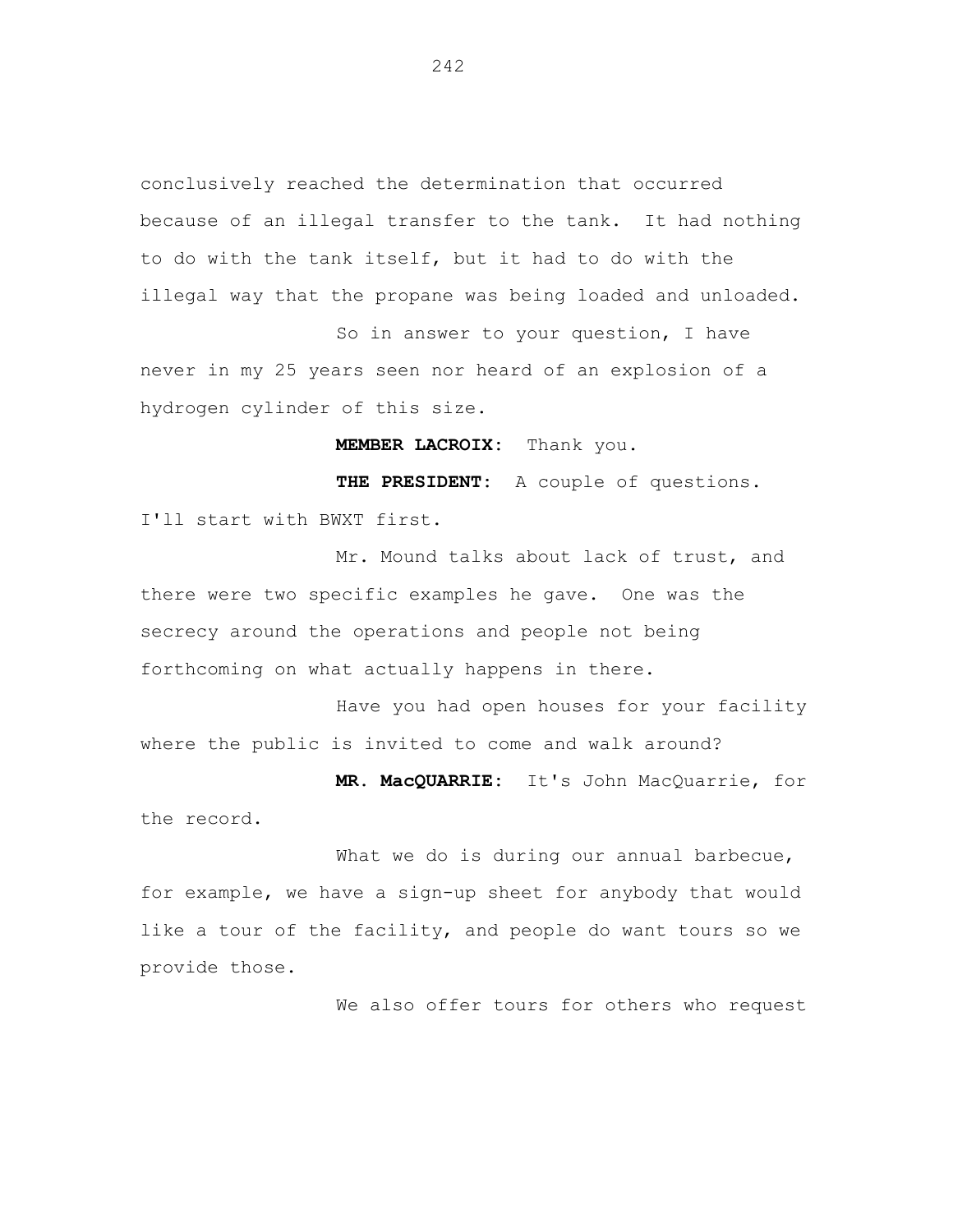it at any time.

**THE PRESIDENT:** And the second one was around your emission results and is there any third party verification that what you're reporting is actually correct. And maybe I'll get CNSC to comment on it first but then come back to you and see if you get any third party verification of that.

Staff.

**MS TADROS:** Haidy Tadros, for the record. Perhaps we can ask our specialist in emergency management at Ottawa to begin and, based on their

answer, we can complement that.

**DR. DUCROS:** Pardon me. Can you rephrase the question, please?

I think maybe I thought -- is it emergency planning or emissions?

**THE PRESIDENT:** No. It was on emissions and air monitoring around that.

Is there any third party verification that's done of that?

**DR. DUCROS:** Oh, okay. Pardon me, then. We will retract sending it to Ottawa in that case. So I'll pass it to the environmental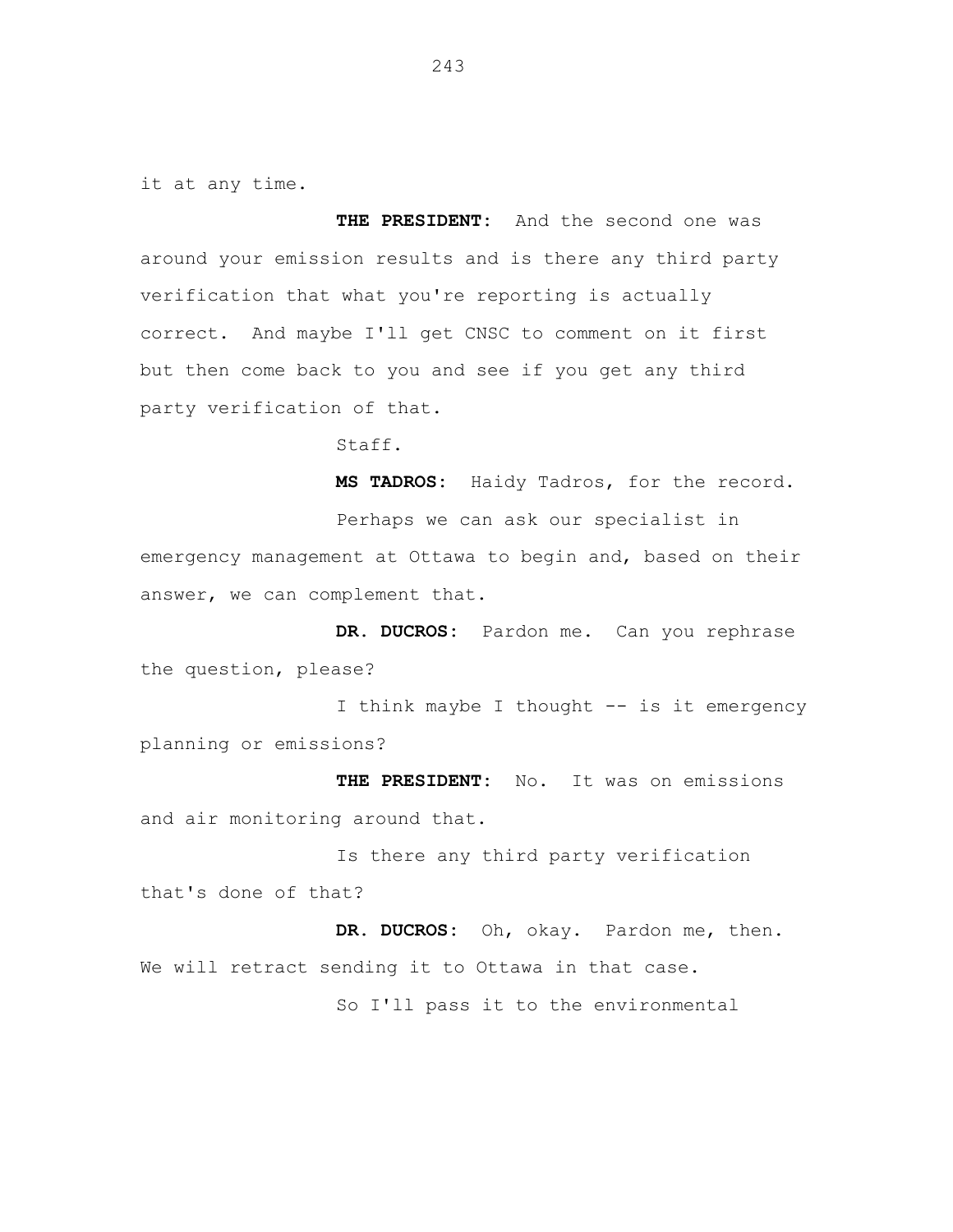protection specialists.

**THE PRESIDENT:** Sorry. And I meant more than the IEMP.

**MS SAUVÉ:** Kiza Sauvé, for the record.

So for uranium air emissions at BWXT Toronto, HEPA filters are sampled and analyzed daily and also verified externally by an independent laboratory for testing by delayed neutron activation analysis.

So they're both sampled in-house and third party. And during inspections, CNSC Staff could verify those third party reports.

**THE PRESIDENT:** And have you ever come across inconsistencies between the two?

> **MS SAUVÉ:** Kiza Sauvé, for the record. No, we have not.

**THE PRESIDENT:** So Mr. Mound, I hope that gives you a bit of reassurance that there's an independent set of eyes that looks at that as well.

> Anyone with any more questions? If not, Mr. Mound, over to you. Any final

words?

**MR. MOUND:** I'll pass.

**THE PRESIDENT:** Thank you for your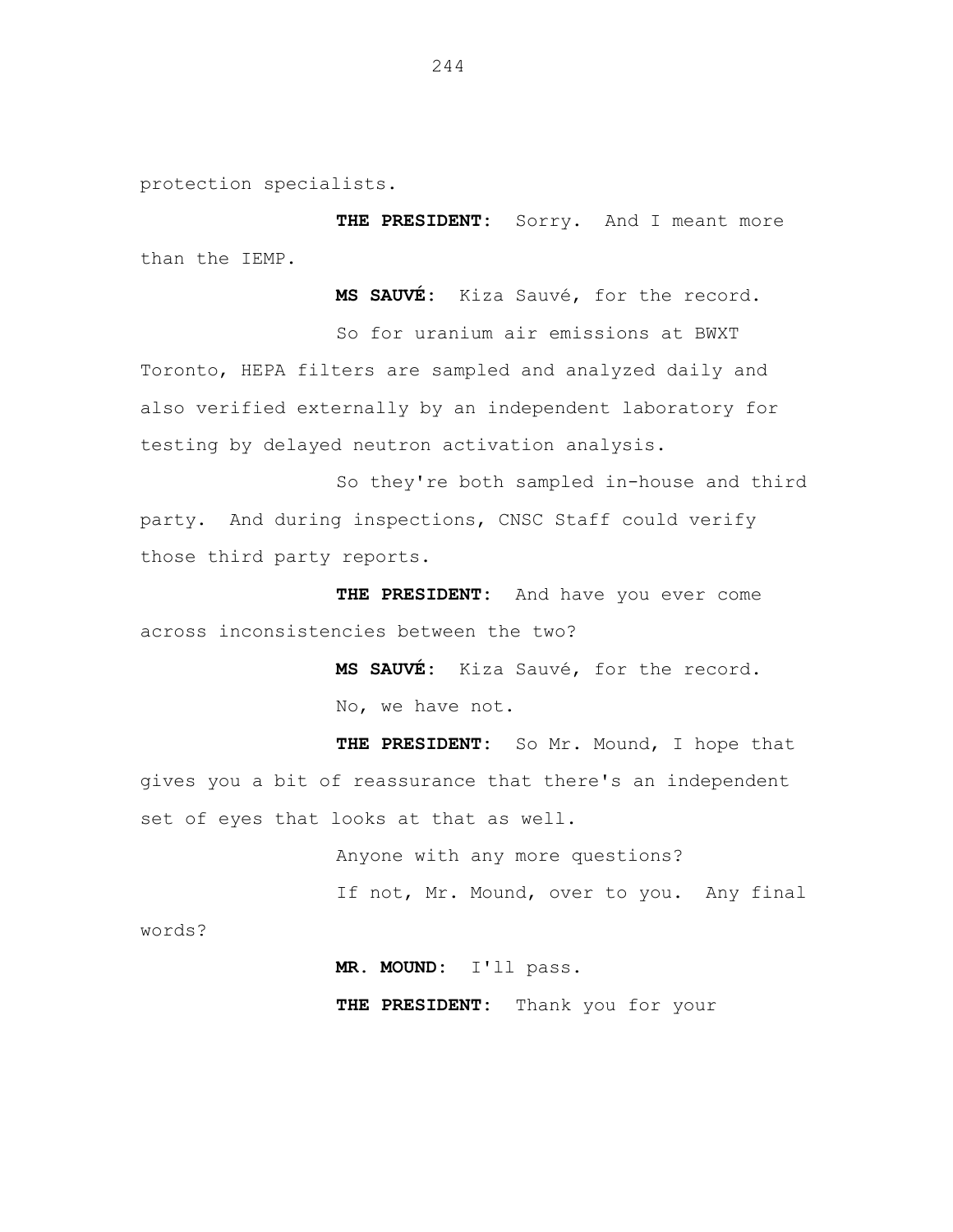intervention.

The next presentation is by Mr. John D'Orsay as outlined in CMD 20-H2.176.

Mr. D'Orsay, over to you.

**CMD 20-H2.176**

**Oral presentation by John D'Orsay**

**MR. D'ORSAY:** Thank you.

I start off much like Mr. Mound, as somebody who is generally positively disposed towards atomic energy. Some of that comes from the fact that my father was a nuclear biological chemical decontamination instructor, so had a chance early in my life to see lots of stuff about the development of atomic energy.

I've also had cancer, but that doesn't make me an expert on cancer and radiation therapy.

One of the other pieces that shapes my presentation or orientation to this area is back in 1997, I assisted Albert MacLean in planning a grievance because he'd been terminated. Albert MacLean was the mine inspector that was responsible for the Westray Mine where 26 miners died because he didn't take a prevention approach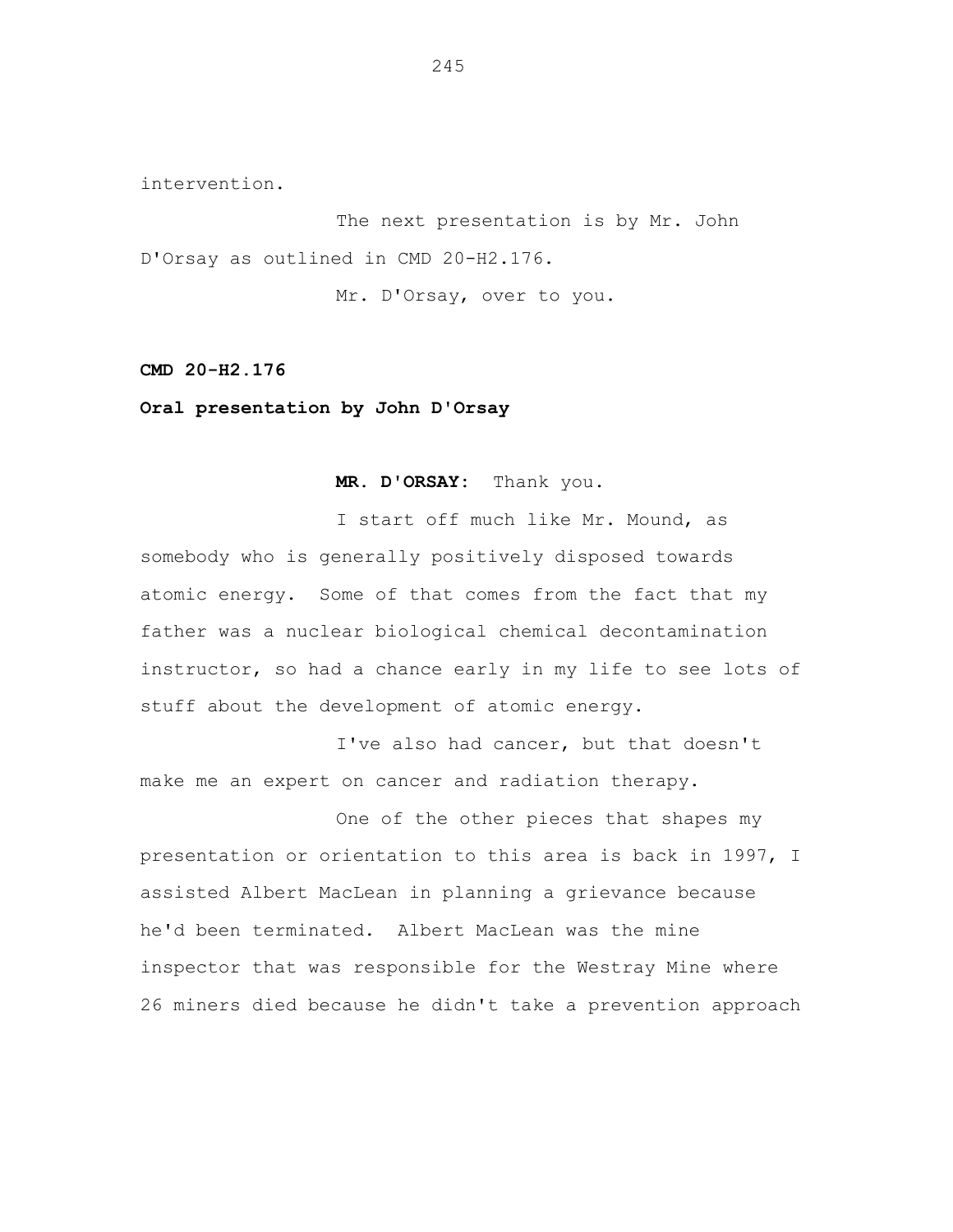to his work.

So I come away from that looking at what's the record here, and that's one of the things I want to address with you is what is going on here with -- when incidents occur, how are they being followed up, what's the role of the Commission and are they taking steps to make us all safer.

My first concern when I came to this application was quickly looking up in the agency that was referred to, the United States agency on dangerous -- Agency for Toxic Substances and Disease Registry, which very quickly took me from uranium to radon.

And I went through the 237 pages of the staff report, and the word "radon" occurred in one sentence. They said, well, Health Canada's doing a study on that. That's it.

But when I looked at the World Health Organization Handbook on Public Health and Radon, it talks about how low levels of radon are precisely where the risk is, that the regression line does not go through the origin, it's above the origin because the low level's where the enhanced risk is that tends to plateau with larger amounts.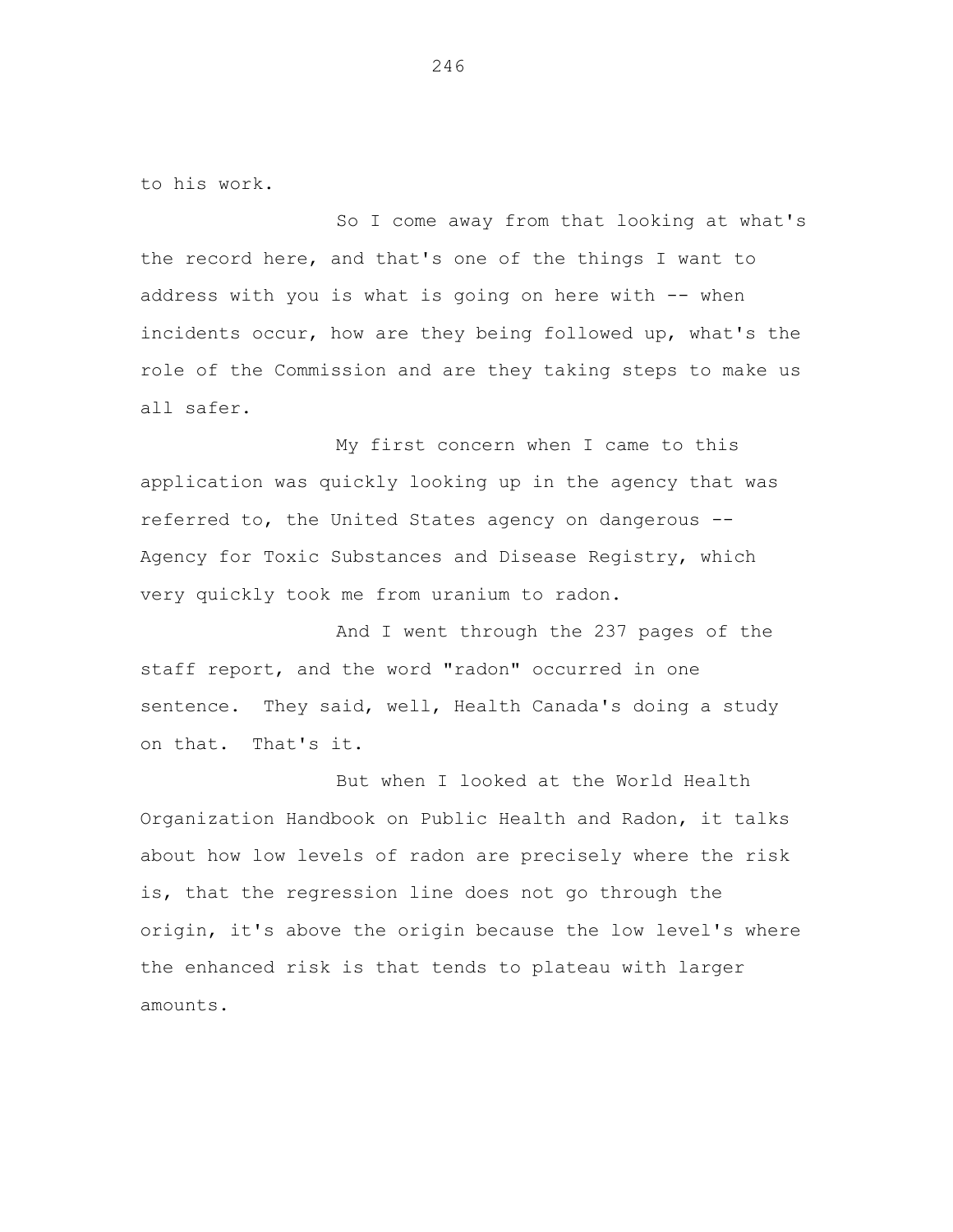So part of this became for me that you can't manage what you don't monitor. And I'm hearing about that.

And the materials out there seem to have a consensus that the yellow cake uranium did generate radon. There seems to be a risk there that should be addressed.

And I think another part of that is, for example, when they had an incident -- it was, in fact, in Blind River, so it wasn't this operator's facility, they had barrels which were -- had pressurized gas in them and when they opened the barrel, workers got covered in uranium, okay. And they had several of those.

But the response that was approved by Nuclear Safety Commission was to have the workers wear respirators and open the rest of the barrels.

In the account that I read of this, there was no account of what was the gas. The only part of that scenario that was reassuring to me was that the barrels were initially sealed, all right, and that continues to be the case. We saw that in the slides this morning, that the material is received in a sealed manner.

In my world, you have a hierarchy of health and safety interventions, and they were reflected in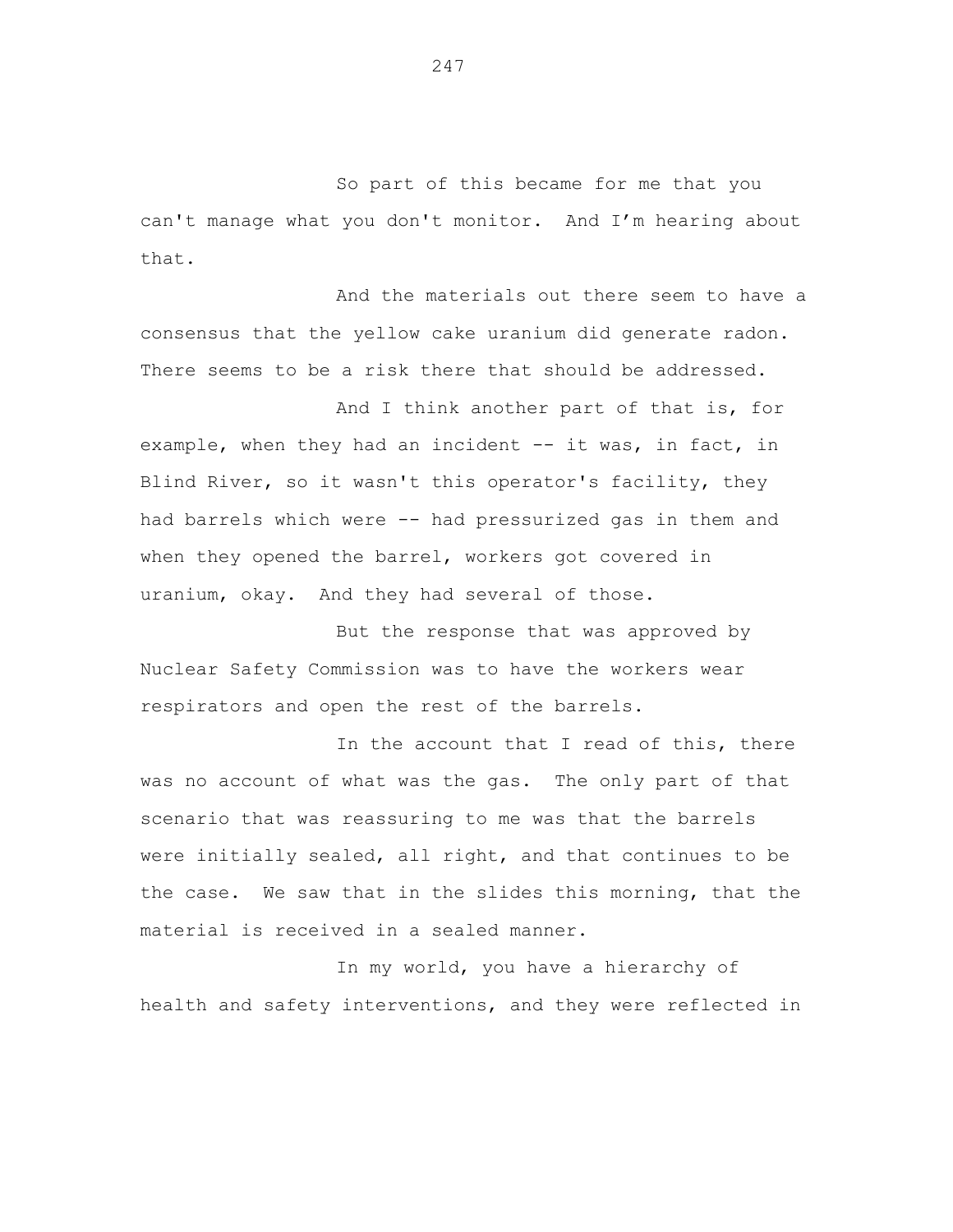the materials that we got this morning as well. You start with the engineering interventions, all right. Then you move on to the administrative and then you move to the personal protective equipment.

And those things are embedded in the Ontario *Occupational Health and Safety Act* as the response. I'm expecting the same thing happens with the Canada Code that you should be applying.

That led me to go through the various incidents that were outlined in the various reports from all of the processing facilities, sort of a meta review of what's going on here, all right, and whether you can be said that people are looking at incidents and near misses and saying, "Oh, what's our engineering response to that?", right.

On the one with the barrel discharging uranium into the air, it seemed to me that the engineering response is, well, we better get an isolated room and - with negative pressure, and we should probably use some kind of remote manipulation to open the barrels in order to protect even the workers on site. But also, if we think there's gases there so that we can use that facility to capture the gases so it doesn't become an emission.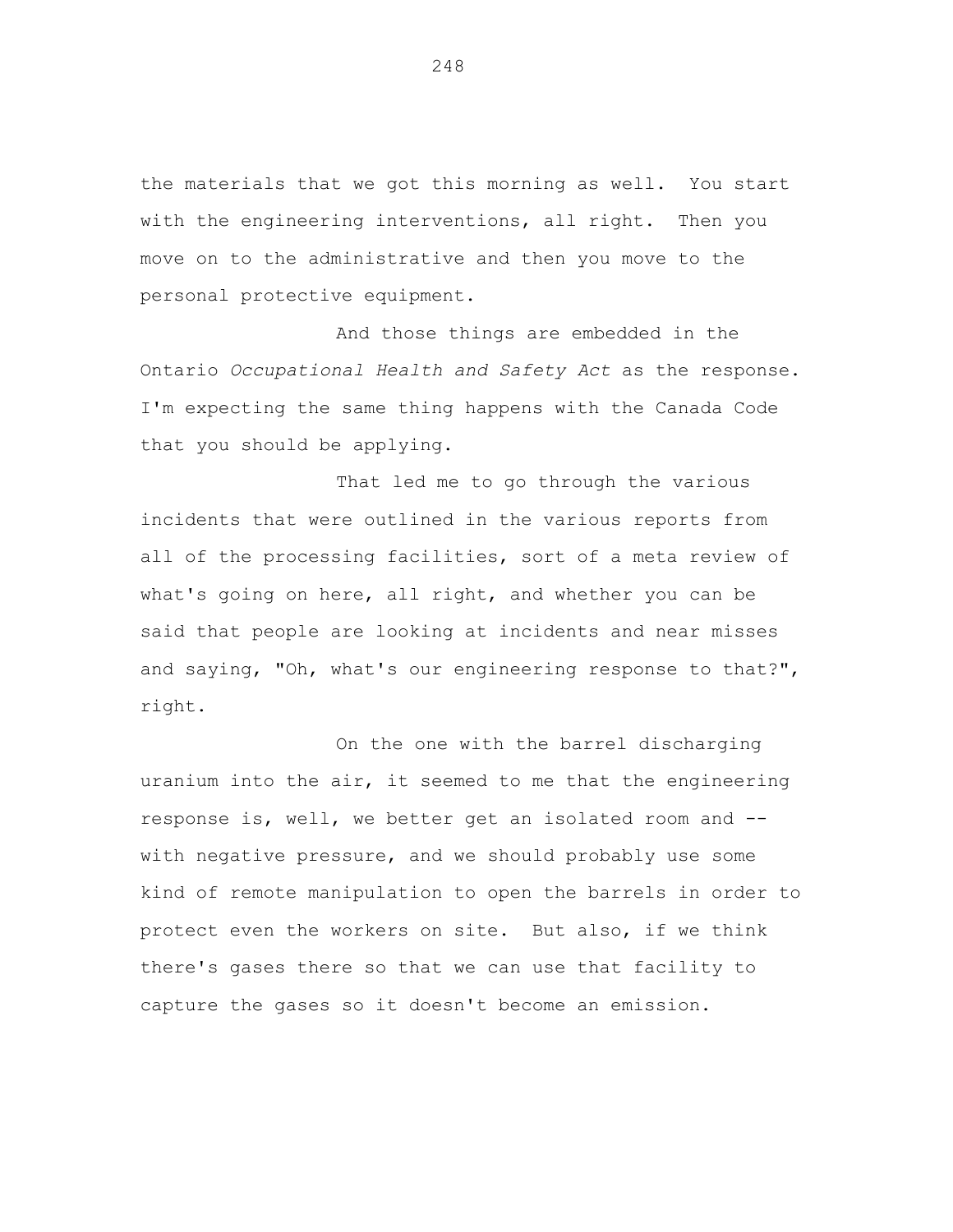That was just a simple example of that.

I moved on from there to -- it was interesting this morning, then, to hear about how the beryllium has exactly those protections in place in Peterborough, but we don't seem to have the concern around the radon in the other environments.

Similarly with the flood in the Peterborough facility, and we heard a little bit this morning about that, that there was a rainstorm and the first floor of the building where the uranium was stored got flooded. Cleaning up the water meant accumulating a lot of water contaminated with uranium which was then stored in barrels and eventually put into the sewage system.

My issue here is one that -- a couple of ones, is one is that the Commission's standard, the release that's allow at 9,000 kilograms per year, which is nowhere what the company's actually achieved, so how do you have a standard that reflects as low as reasonably attainable if the standard you give the company is, you know, 9,000 times what they're actually doing. It's not pushing people to do things more safely, all right.

Secondly, that when I looked at the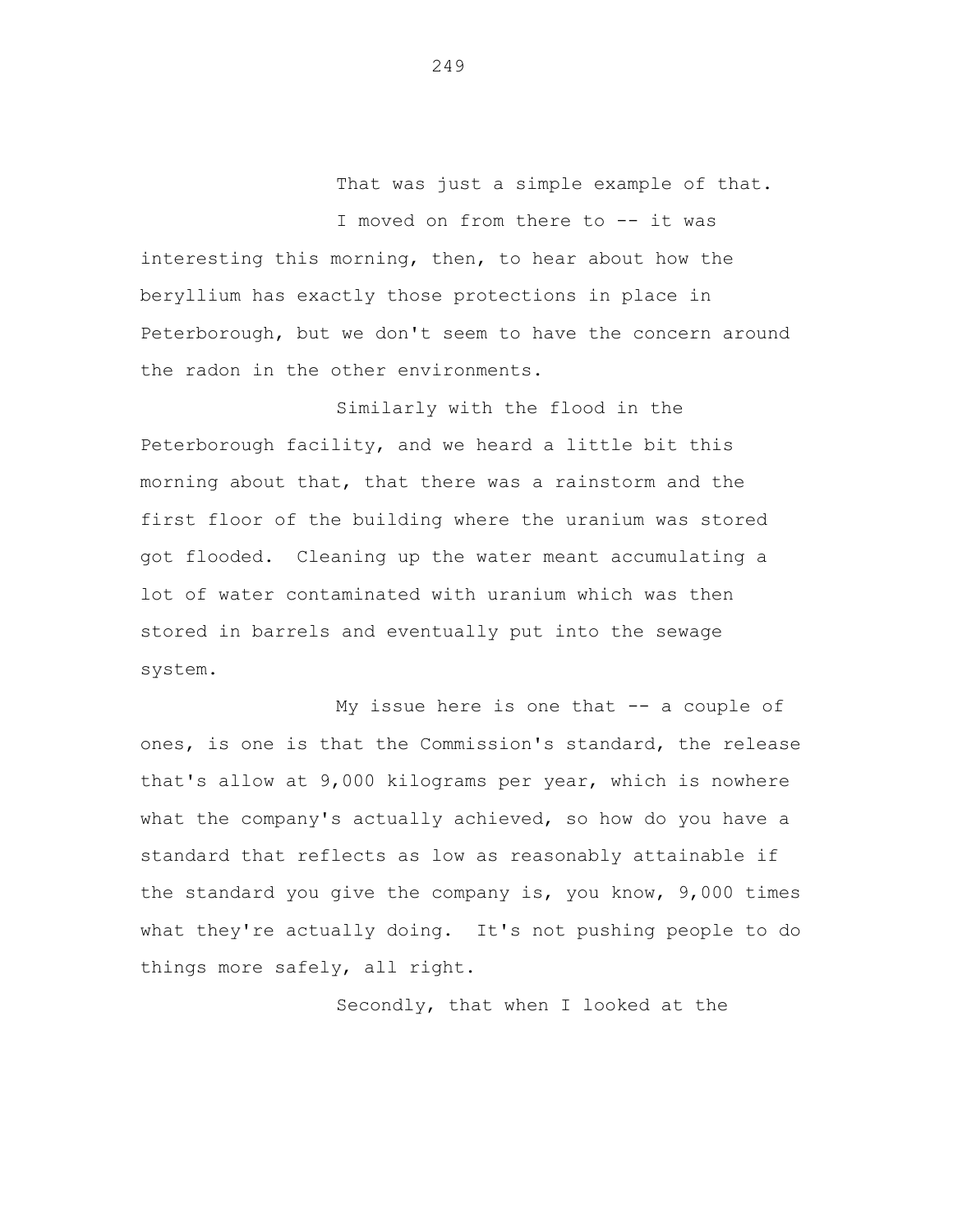supplemental staff report, you see that there was a concern there about did rainwater just go into the sewage system. Was it a sudden, you know, flushing out?

And no, we're assured that there's a standard for the release, and it's .6 milligrams per litre. When I look at that, I'm trying to imagine

why you'd have that level of discharge in water because, after all, you've got something that's higher than most of the uranium composition on the ores, it would be easily recovered by eliminating the water, right.

Takes us back to the other areas that I had where a barrel of grindings, the material that happens when you grind the uranium pellets, and that's something that's recycled, as I understand it. I noted that because there was an incident where the barrel that it was being shipped in was -- had a hole in it, all right.

But that took me to that -- the strangest words that I heard this morning or the most difficult ones for me were, we're doing things here the way we have been doing them for the past decades.

There's been a whole lot of development in precision manufacturing in the last 60 years, right. If you're -- you shouldn't actually be in a position where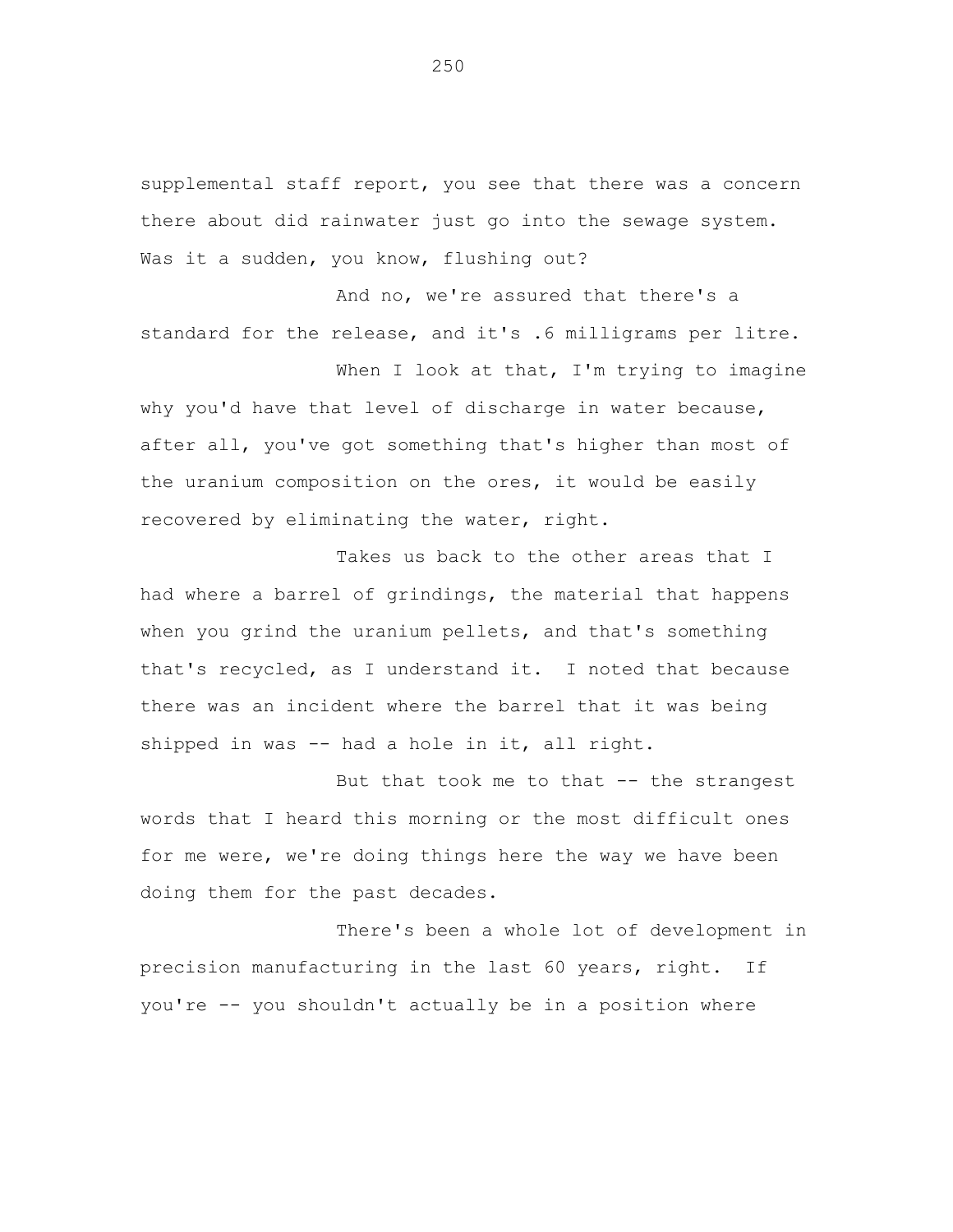you're still grinding your pellets to make them meet your standards. You should be changing your moulds, right.

So if they're going to pack up and go to Peterborough, that's one occasion where they ought to be changing their moulds, but they should be incorporating these things into their own -- into the facility that they have.

There'd be less dust going up their stacks or going into the air, right, if they did less grinding.

These are engineering interventions to try to control what are some of the hazards.

There was among the things documented an incident where a truck driver who expended -- a contracted truck driver who exceeded the annual level for exposure, right. There was no response to that about how do we protect truck drivers that are dealing with transporting these materials.

I'm really pleased to see that somebody, that would be the transportation safety authorities, recognizes that uranium is hazardous.

Okay. There was fire in the furnace area of the Toronto facility, right. This is caused by loose fittings, we're told.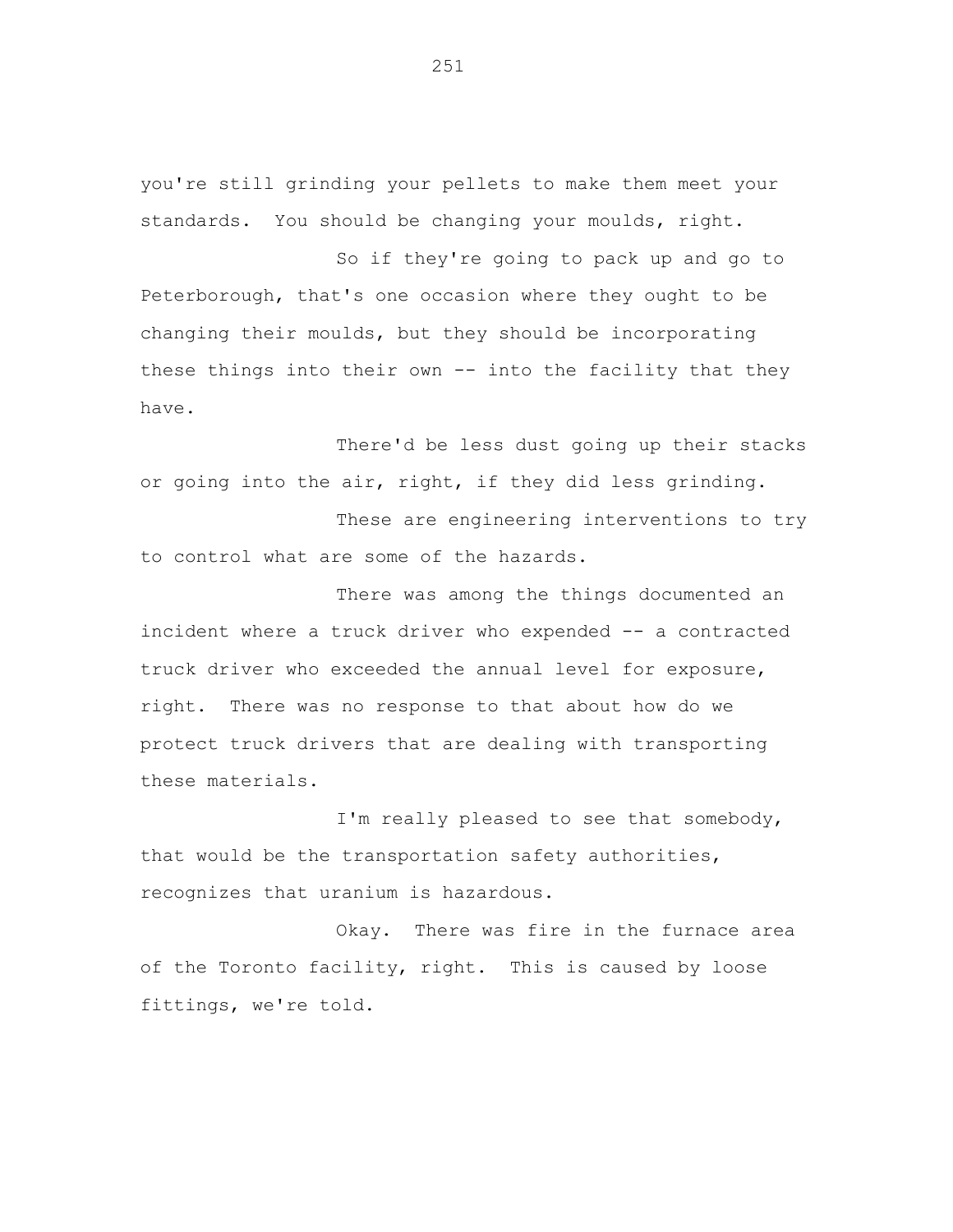Now, again, an engineering response. I found an engineering response. It's on the GE Hitachi web site. And it was one-piece ceramic fittings rather than multiple pieces.

One other one that had a lot of attention in my initial submission, and I paid some attention to the hydrogen tank, which was an immediate worry to me, and there was a hydrogen tank that exploded in a South Korean research facility, right, where they're doing a lot of research in how to use hydrogen for powering their communities, that type of thing.

I don't know the size of it. That wasn't included in the reports. What I do know -- did notice was that it destroyed two buildings, right.

It seems to me that it's something that some agency has to follow up to find out what's the blast radius. I'm taking it it's South Korea. They're a well-regulated environment. We ought to be able to have some case that they installed similar equipment.

And I think the last thing I want to say was I'm concerned about something did happen. I spent some time going through the shareholders' reports, and I'm puzzled by this thing about the insurance, right.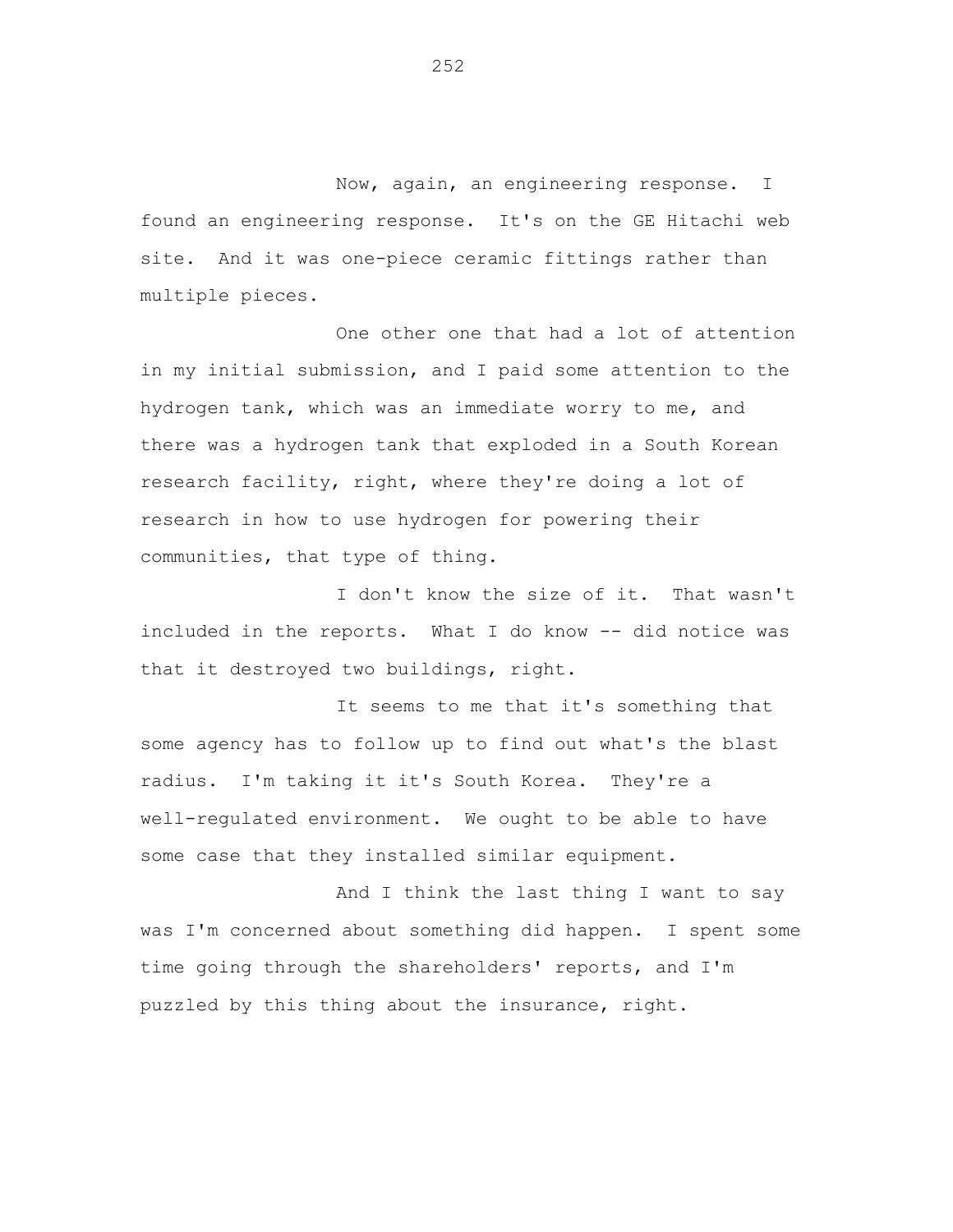I pay my \$65, I buy a share, I go to the annual meeting of the company in Akron and I'm allowed to get -- I'm a shareholder. What's going to happen to my equity if there's an accident in Toronto, and they'll tell me, right.

They won't tell us here. Troubles me.

When I read the rest of the reports, I'm concerned because the equity of BWXT because of \$600 million of equity take-outs that they've had in 2016 to 2018 is very small. It's on the order of \$250 million. They can't stand a big shock, right.

So I'd like to hear -- and they do say in the report, they spend several pages on it, that we have trouble getting insurance. We can't make assurances.

So I can't rely on this being a big company. They seem to be maybe too small to actually run a company with this kind of risk.

Thank you.

**THE PRESIDENT:** Thank you. We'll open the floor for questions, and start with Dr. Berube.

**MEMBER BERUBE:** So we've been talking about this hydrogen tank quite a bit this morning. So let's just look at the safety devices that are in play to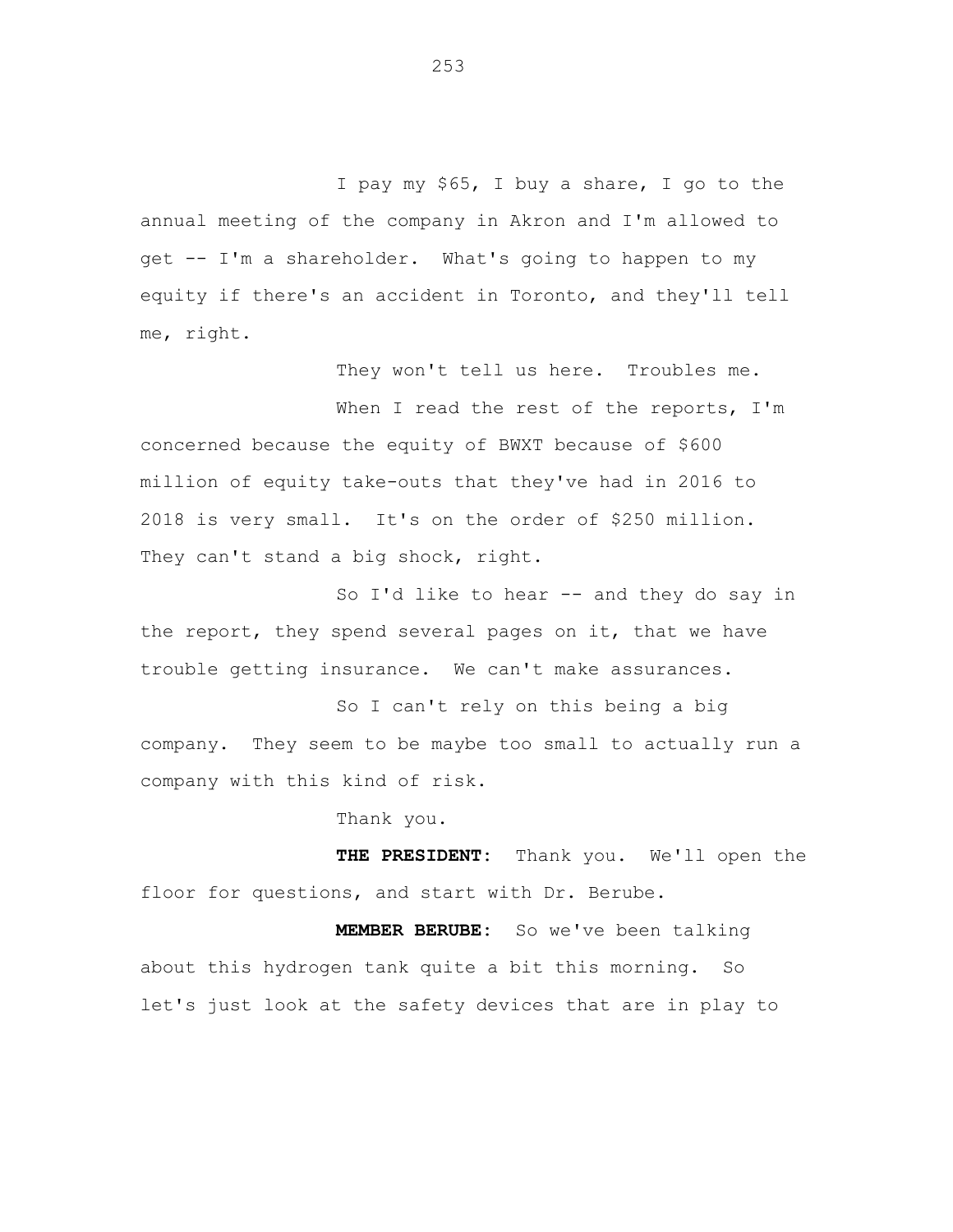actually keep this thing from blowing up. Let's talk specifically about the design of the pressure-release valves, how many are there, secondary devices to do this. Also, if you would, did BWXT talk about the nature of the compressors, whether they're fully redundant or not, to keep the tank energized and how that's all set up, please.

The hydrogen tank is a liquid hydrogen tank, as you mentioned. So it's under low pressure. So the design pressure of the tank's only 150 psi.

**MR. SNOPEK:** Dave Snopek, for the record.

It is a double-walled tank. It's vacuum insulated between those two inner and outer layers, and that's what provides the insulation.

In the event that the tank over-pressurizes, which could happen upon loss of vacuum or loss of coolant, there are two pressure-relief stacks. On each stack, there is a pressure-relief valve. So if the tank over-pressurizes, that valve will open and release the pressure.

Alongside that, there's also a pressure relief, what's called a burst disk, which is set slightly higher than the pressure-relief valve. So if the valve fails to operate, the disk breaks and relieves the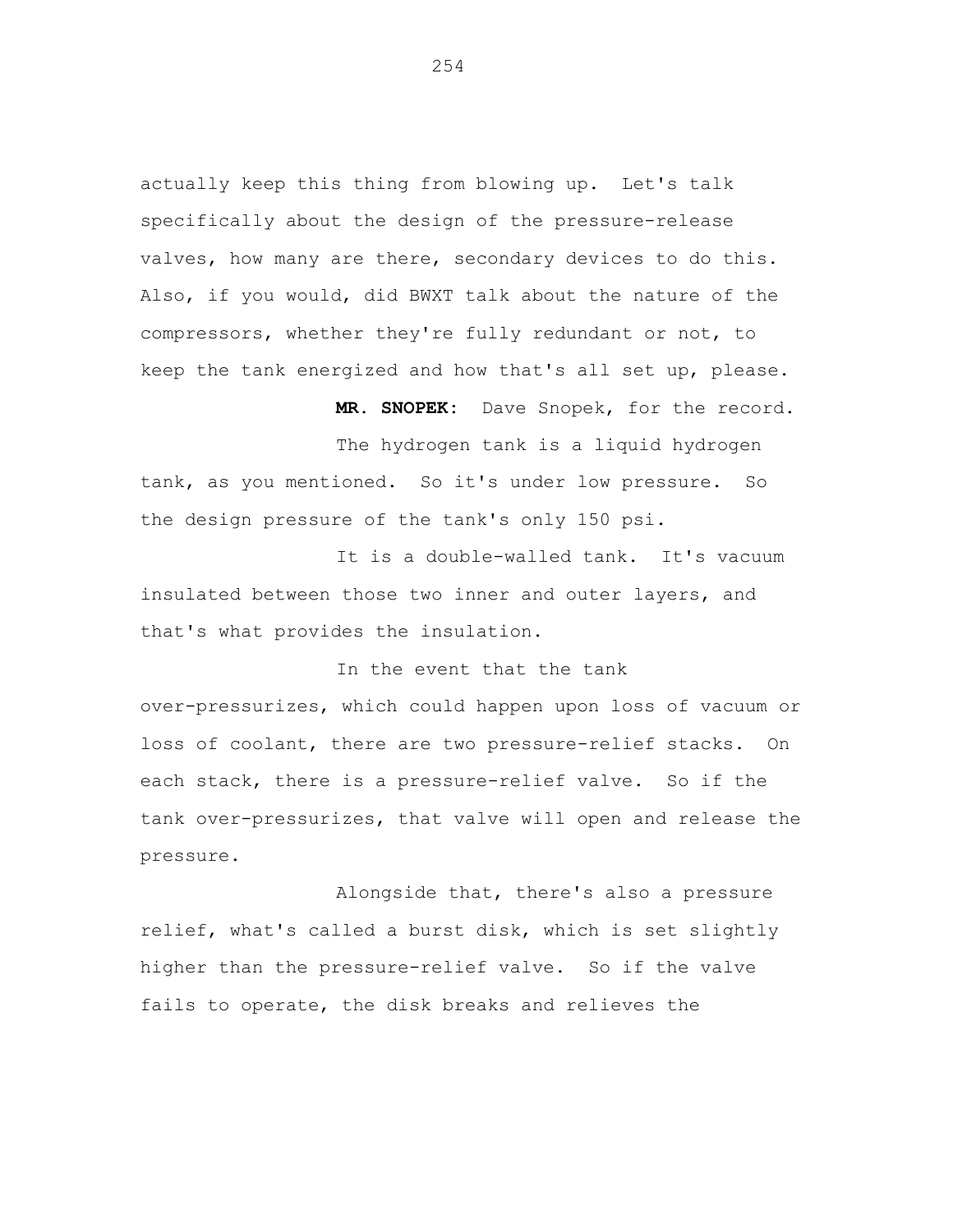pressure. That is duplicated, so we've got two of those.

So there's actually four devices that are available to provide pressure relief from the tank to avoid an over-pressure situation for whatever cause.

**MEMBER BERUBE:** Obviously, you've done a calculation on the reliability of this in terms of probability of four-fold failure. What is it?

**MR. SNOPEK:** I think the type of event - sorry, Dave Snopek, for the record.

I think the type of event you're talking about is an over-pressurization of the tank that leads to tank failure. And I'll pass that back to Doug Chambers to discuss that.

**MR. CHAMBERS:** Doug Chambers, for the record. Thank you very much.

Before we get into our calculations, want to mention that Air Products, who provide the tank, did a very full and does a very full routine hazard assessment both on the location of the tank, is it suitable, and on the safety systems associated. And I would not pretend to be as familiar with hydrogen systems as Air Products.

And the other thing I want to mention is hydrogen is the lightest element. If it's not contained,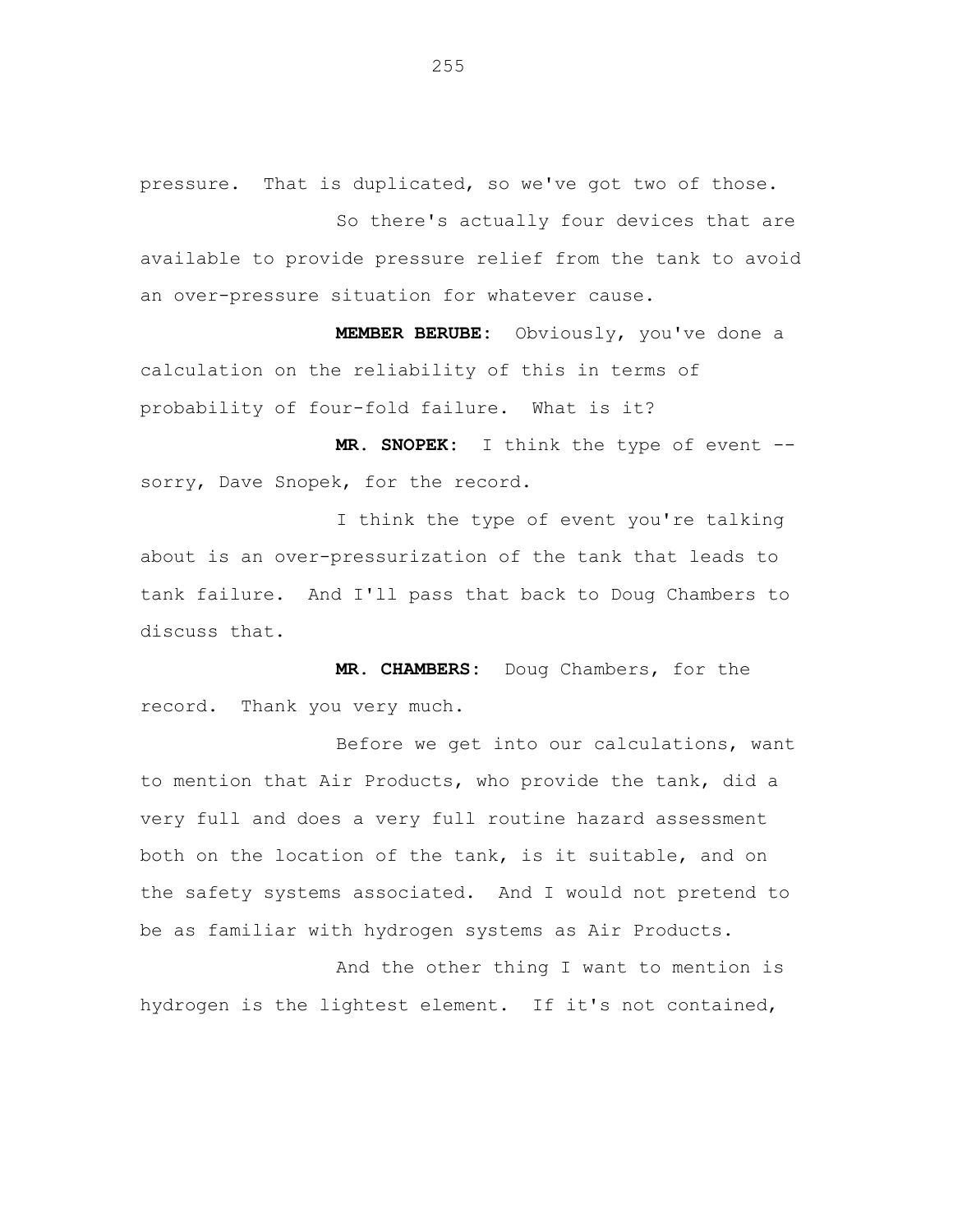it will rise very quickly; it will disappear very quickly. And we're all familiar with parties and children's parties and balloons filled with helium. If you let go of that balloon, it rises and disappears very quickly. Hydrogen dissipates even faster.

So first of all, it's very important that the hydrogen tank is stored in an open area where you have no confinement. And secondly, it's important -- I think Dave already mentioned -- this tank is not highly pressurized. It's a cryogenic tank. And the only situations I'm aware of for a BLEVE, for example, which is probably the worst scenario, are in pressurized tanks. And there are examples where welds on pressurized tanks fail.

And there also is a requirement to check and replace, actually, the rupture disk and the safety valves on a regular basis.

So these are all part of the background.

Any event, we looked at the literature and we think something like a BLEVE is an extremely rare event, less than one in a million. And even if it were to occur, because it's cryogenic, not pressurized, it would be a subsonic pressure wave as opposed to a supersonic pressure wave. All that means the pressures are much less.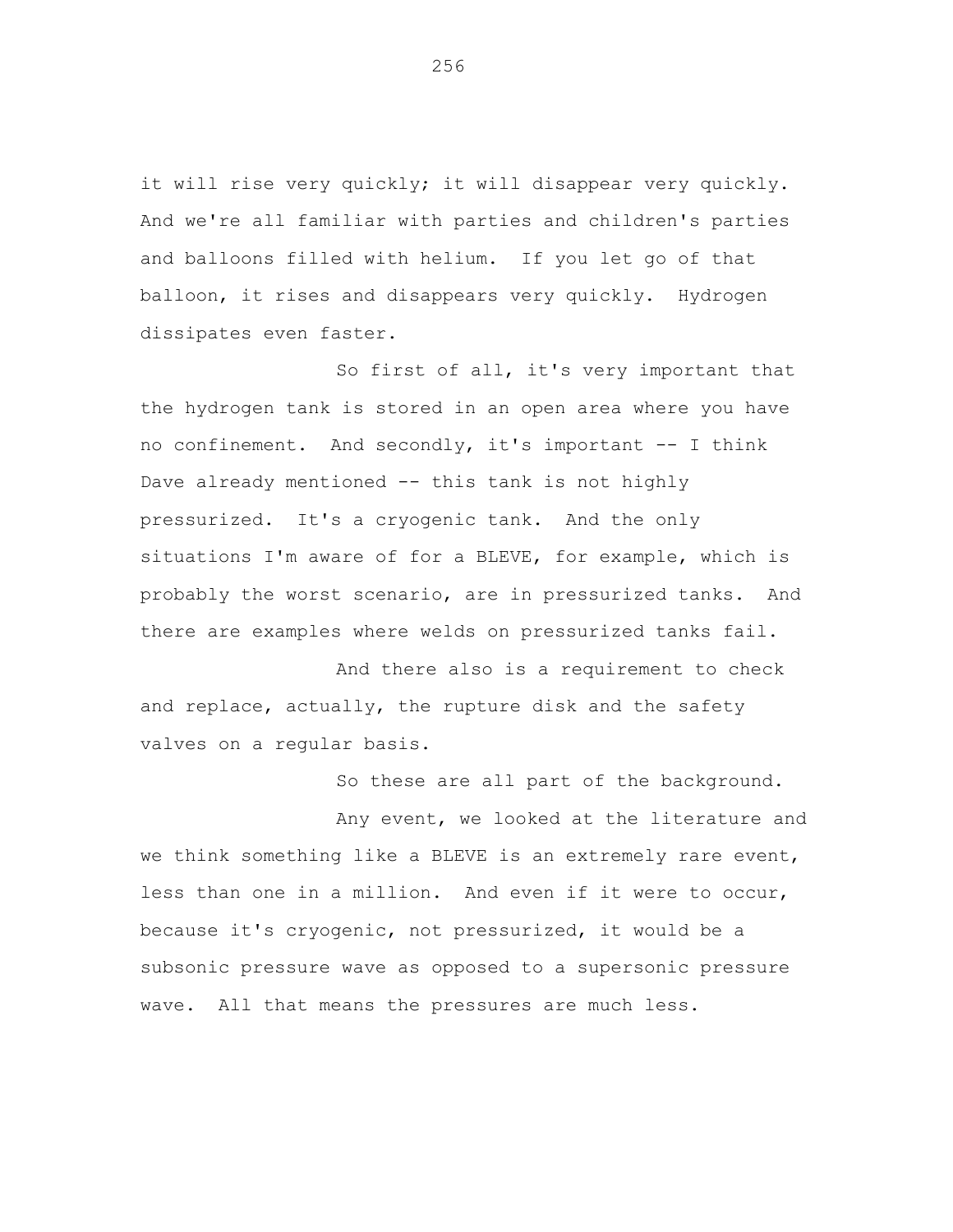And we predict, using very acceptable models that are used by US EPA and US emergency planners for looking at these kind of scenarios, that basically yes, you would expect some broken windows, possibly people could get cut from the broken glass. But you would not expect the situation where buildings fall down or get knocked down. And so it's not just our assessment, as I say, but also the hazard assessment by the people that design and operate these facilities that are very important.

I'm only aware of one BLEVE with a liquid hydrogen tank system, and basically that was associated with firemen putting water in a safety valve. And basically it's very important, and it's been discussed several times, that the fire department and BWXT are very familiar with the systems, any changes to the systems in terms of responding to a fire if it's an event at the facility.

So I feel very comfortable that the situations we looked at in our safety report, which your staff has reviewed, are quite conservative, frankly, and sort of the worst-case scenario we could visualize, at least.

So thank you very much.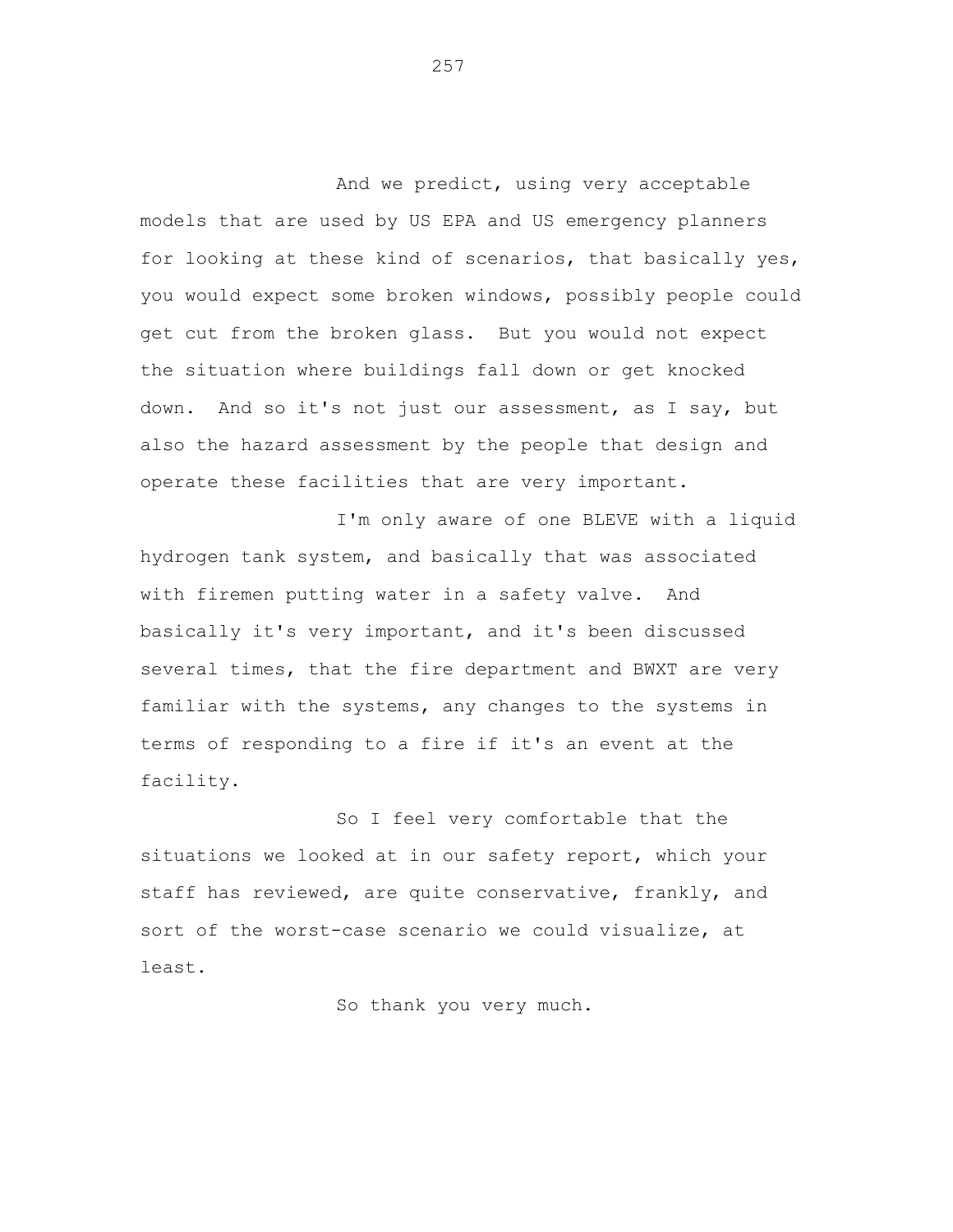**MEMBER BERUBE:** Still one question on the one-in-a-million event. Is that one event in a million years? Or how do you define that?

**MR. CHAMBERS:** Yes, you would not expect this to occur more often than a return period of one in a million years.

**THE PRESIDENT:** Okay. Dr. Lacroix? **MEMBER LACROIX:** Thank you, Mr. D'Orsay, for your presentation. You seem concerned with the presence of radon in Yellowknife -- in Yellowknife? -- in yellowcake. I'm sorry, what a mishap!

The staff have prepared a document in which they address most of the concerns of the intervenors. And if you look at this document, comment number 6, staff could provide you with an explanation concerning the presence of radon or not in UO<sub>2</sub>. Staff, could you reply, could you comment on this, please? It is on page 1112.

**MS TADROS:** Thank you, Haidy Tadros, for the record.

I believe it was our internal dosimetrists in Ottawa who provided us with that clear explanation in our supplemental.

**MEMBER LACROIX:** This is document CMD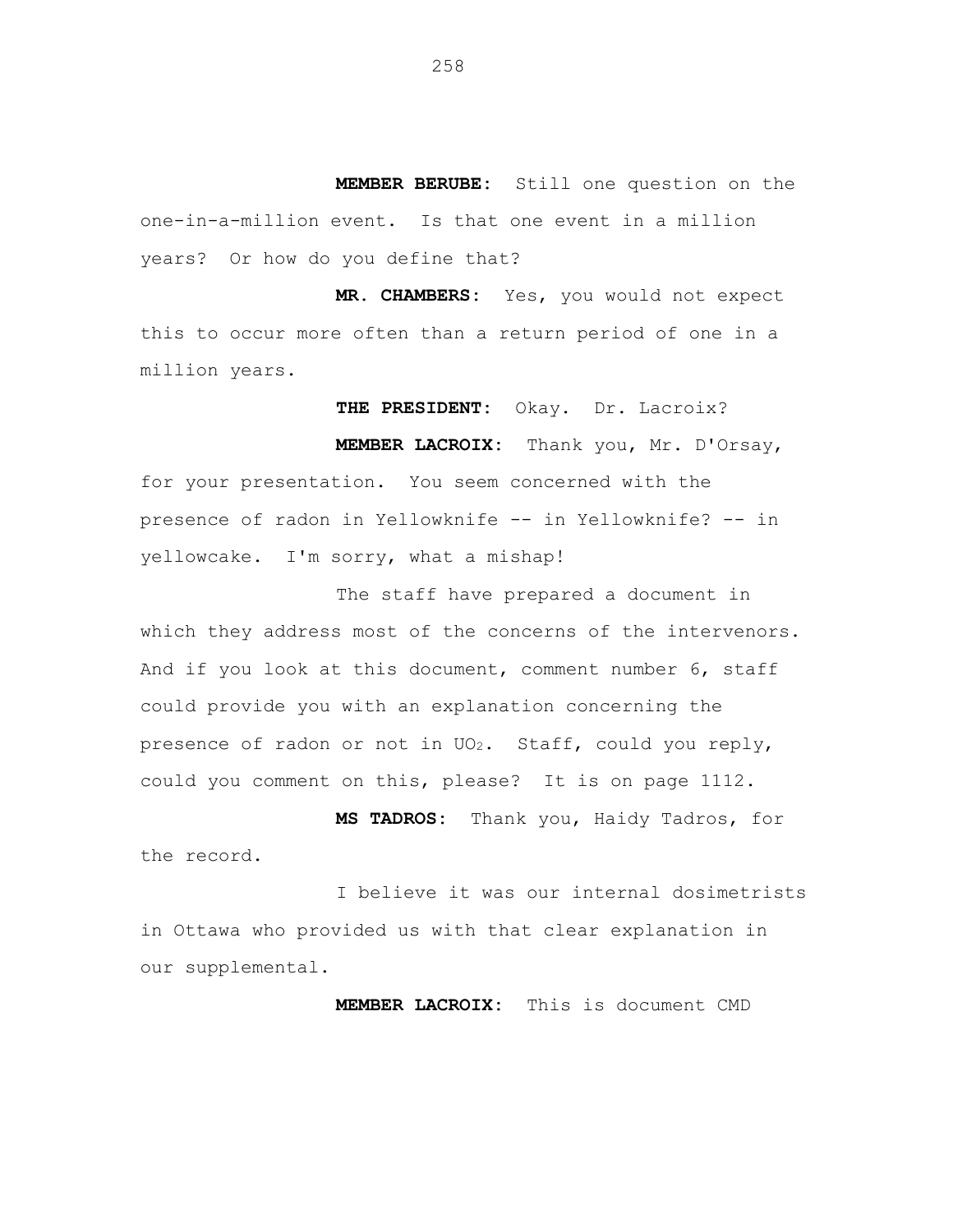20-H2.B.

**MS TADROS:** Thank you, that is correct. Haidy Tadros, for the record.

I would ask Bert Thériault to again provide an explanation of the radon.

**MR. THERIAULT:** Bertrand Thériault, for the record. I'm a dosimetry specialist with the Radiation Protection Division.

So this response is very similar to the response I gave earlier today. So in the CMD, it states that only  $UO<sub>2</sub>$  is received by BWXT for pelleting operations, not yellowcake. No detectible radon is released from UO<sub>2</sub> powder or pellets. Radon is produced by the decay of radium-226, which is part of the uranium decay series for uranium ore. At the milling stage, all progeny of uranium, including radium, are removed and concentrated in the tailings. Therefore, there's such little radon activity in UO2 pellets and powder that it is undetectable.

**MEMBER LACROIX:** Thank you.

**THE PRESIDENT:** Dr. McKinnon?

**MEMBER McKINNON:** Yes, thank you for your comments. I was, as you were speaking, trying to categorize some of your general concerns such as, you know,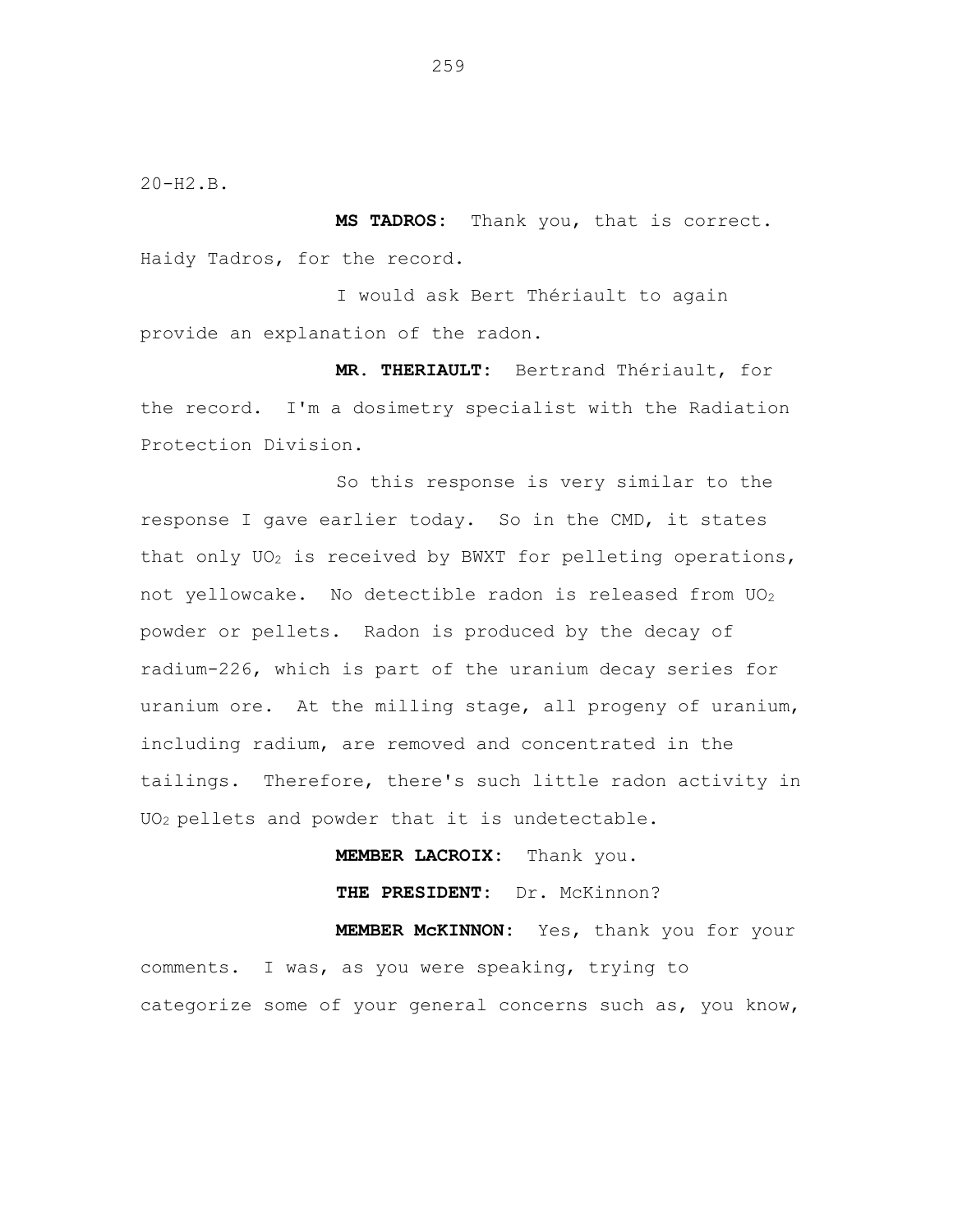the engineering design and what do you do when you encounter a problem. And maybe one way of doing that would be to talk about the safety culture, you know, which is the general response of people to solving problems and so on.

So I would like to ask the company: How do you differentiate between safety culture and safety performance?

**MR. MacQUARRIE:** It's John MacQuarrie, for the record.

So my view of differentiation between safety culture and performance is the way that our people go about addressing our operations, not necessarily as an after-the-fact prevention, but how they think about it preventing it from happening in the first place. So you know, it's more about how we use leading indicators in our business to address concerns that we may see and make sure that we have a preventative mindset to that.

And so in my view, I see a great deal of that in the way that our organization operates. There is a culture there to look at and understand the fact that people make mistakes and that we have to design systems and processes to recognize that those things happen and make sure that there is a robust defence, in-depth way of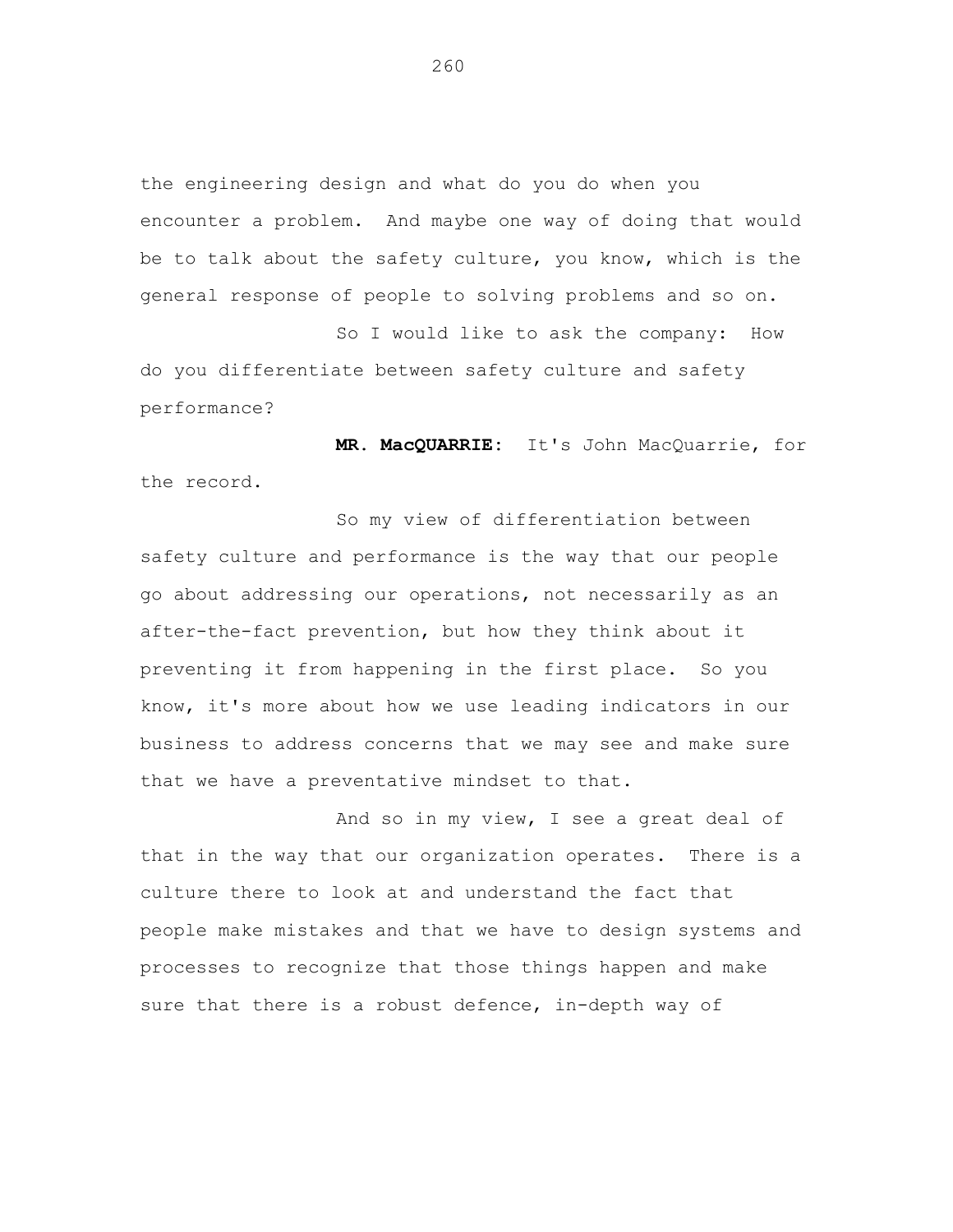performing our operations to ensure that we get the result that we expect.

And I think our safety record, which is the output of that preventative safety culture mindset, is a good indicator that we have a fairly strong safety culture.

**MEMBER McKINNON:** I'm also just curious when there was a change of management from GE in the buyout in 2016, was there a significant change in the management structure and any change in safety culture and practice?

**MR. MacQUARRIE:** So we acquired the business late in that year, in December, and so a little over three years ago.

There's been some management changes at the senior executive level, but generally, other than normal changes that happen in the course of a business, there hasn't been any significant changes in the management organization. And the processes that we use are essentially the same with, you know, continuous improvement that happens over the course of time.

## **THE PRESIDENT:** Dr. Demeter?

**MEMBER DEMETER:** Thank you for your intervention.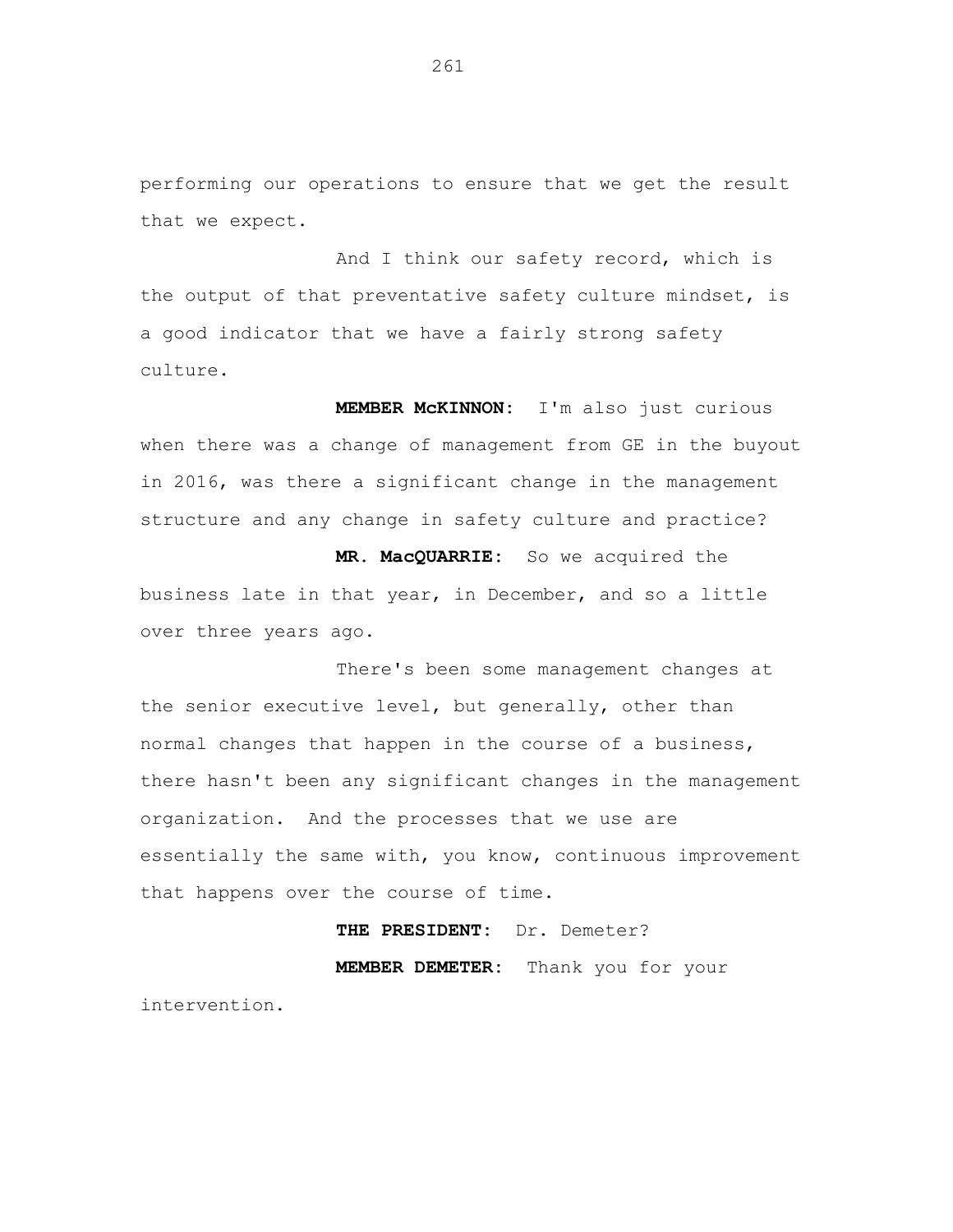You've brought up an issue that has been brought up by other intervenors, and I think it's a good time to ask BWXT what they do in the aftermath of a very heavy rain or overland flooding. Is there any monitoring you do to look at the impact beyond your fence of the water that runs off from your property to monitor it to make sure it didn't contaminate the surrounding area? What's done in the usual aftermath of an overland flooding type of situation or an extremely heavy rain that exceeds your storm sewer capacity?

**MR. MacQUARRIE:** It's John MacQuarrie, for the record.

So the heaviest rain that we've experienced in Toronto was in 2018 during a significant storm. We did not do any monitoring of groundwater off our site outside of our fence or outside of our buildings. We were able to contain all the water to inside of our facility that entered our facility. We have a significant sump capacity there, and we're able to treat it through our normal treatment process. So we didn't do any monitoring, because we didn't see any pathway for that water to get out of our site.

**MEMBER DEMETER:** And CNSC staff, is this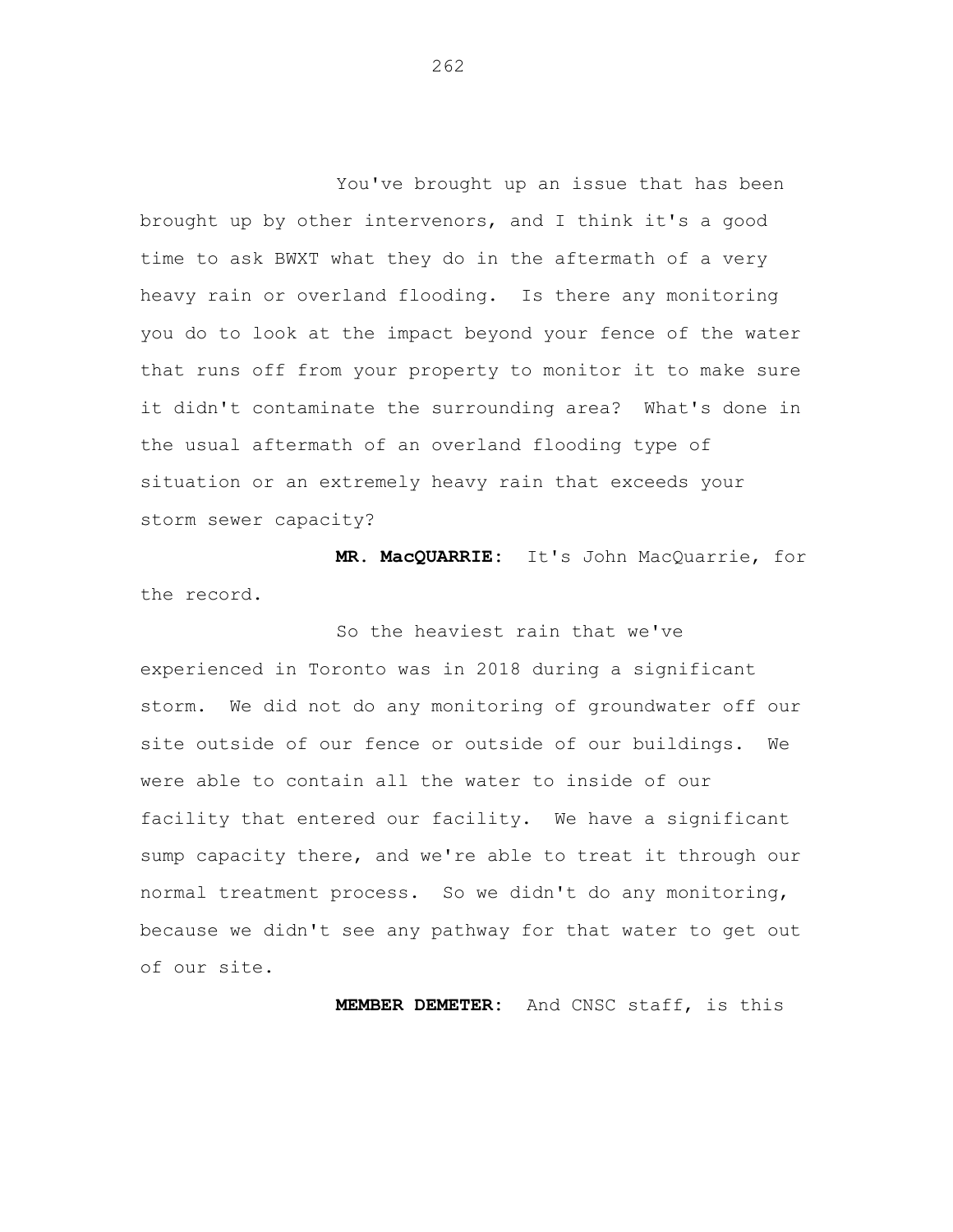correct, that there's no evidence of overland flooding and picking up contaminants from the site and going off site in a heavy-rain situation?

**MS TADROS:** Haidy Tadros, for the record. So flooding, again, is looked at from a risk perspective when we look at our environmental risk assessment, so I'll ask our environmental protection specialist to look at that.

It is noteworthy, though, that the emissions currently don't have any detectable amount, so even in a rain and flooding scenario, we would not expect to see any detectable amount. So our monitoring results have shown as such with regards to the data that we have.

But maybe our environmental protectionist staff can speak to the flooding scenarios.

**MR. McALLISTER:** Andrew McAllister, director of the Environmental Risk Assessment Division.

So the example that was used here was an example where they were able to contain the flood waters through the mechanisms that were described.

In the event that they weren't, we would expect something similar -- I'm going to use Port Hope and Port Granby as an example, where they had a situation where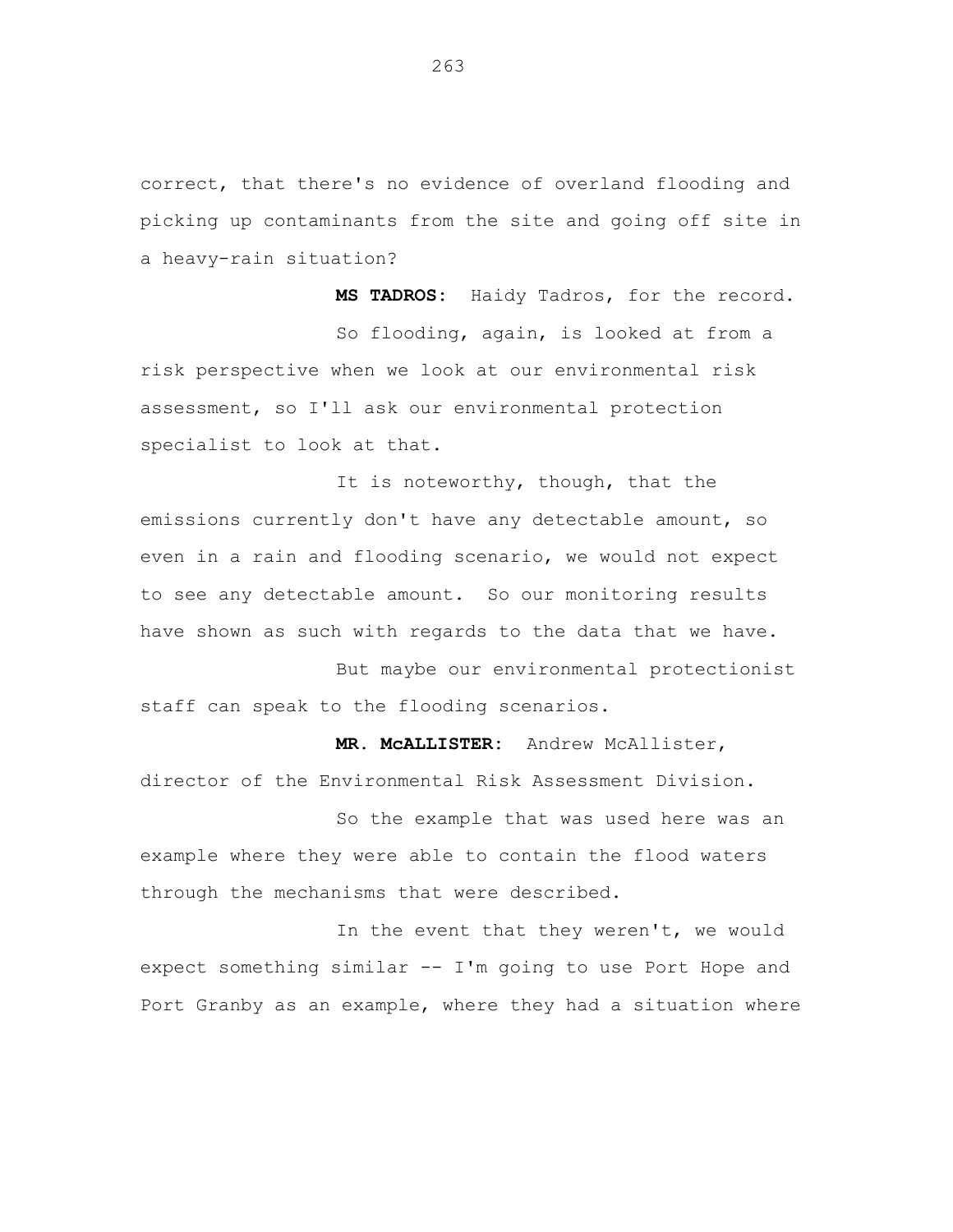the flooding exceeded some of the water management structures that they had, resulted in off-site releases of water. That became a reportable incident. They had to go subsequently do testing where those waters went to verify that the environment and human health were protected.

So in the hypothetical situation here, if something were to be breached in that sort of manner, we would expect something similar to unfold.

**THE PRESIDENT:** Question for BWXT: One of the issues the intervenors raised is how your facilities are rather old. How have you introduced -- give us examples of some new technology that you've introduced that would enhanced your safety performance. He spoke specifically about grinding and, you know, kind of taken aback that you still have a process that may seem kind of archaic.

**MR. MacQUARRIE:** It's John MacQuarrie, for the record.

I would say that it's generally true that we're using similar processes that have been used for decades.

In terms of why we grind pellets, it's important to have a precise diameter, which is important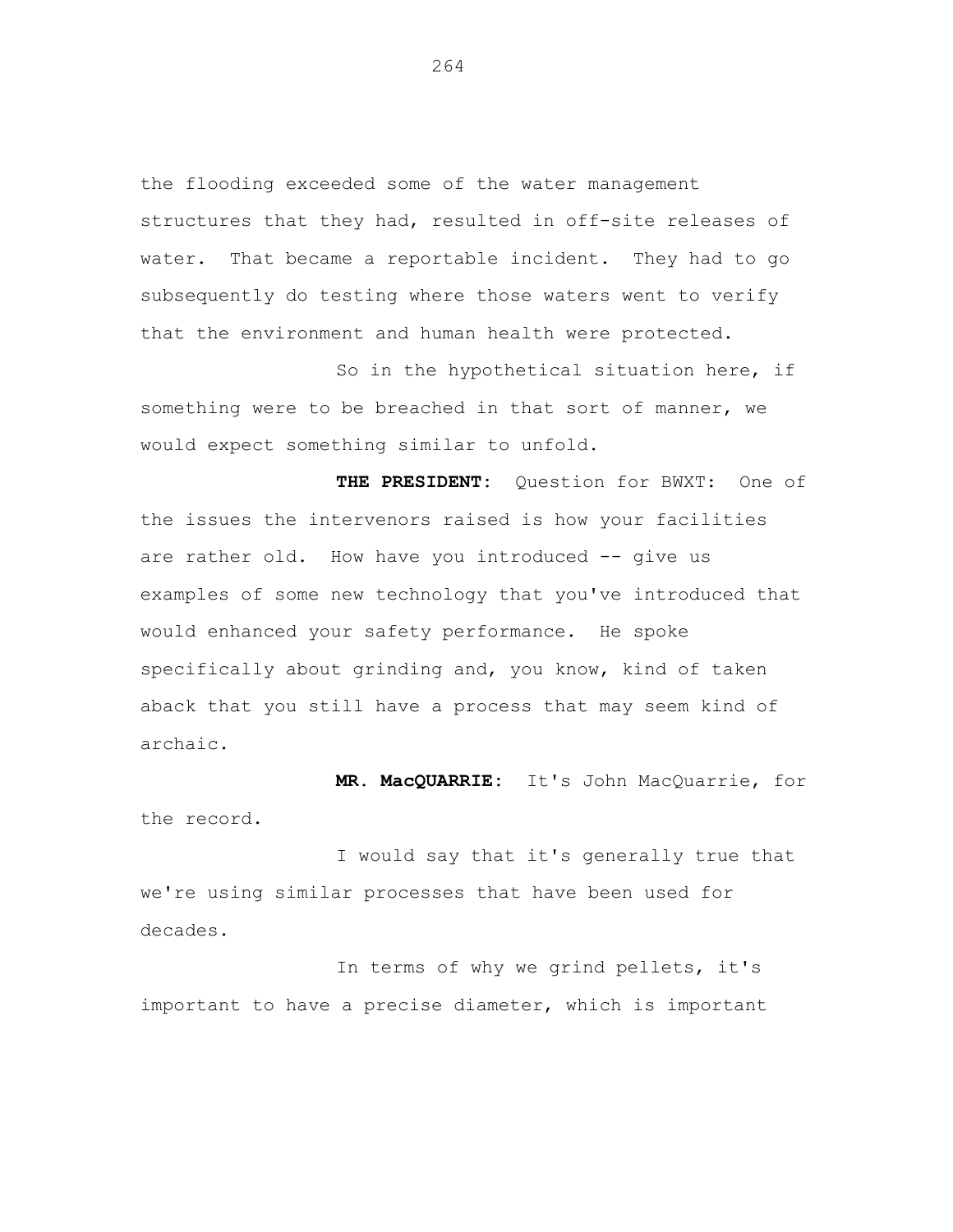for the fuel operation once it's in a reactor. Once you press a pellet and it goes into a furnace, it changes diameter, and it's very difficult to control how much it changes diameter. So the only way to get the outcome diameter is to precisely grind it.

We have made improvements to how we do that to know exactly what we're getting and to minimize waste. We've looked at different technologies in terms of how we minimize our waste and filters and what we can do to reduce the amount of filters we use and things like that.

So there's been -- you know, where we can find technology to improve our operations, we do that. But on the other hand, our operations have worked very well and have a very high throughput and very low scrap, and so there isn't a great deal of reason to change our processes in significant ways.

**THE PRESIDENT:** Okay. Mr. D'Orsay, over to you. Any final comments?

**MR. D'ORSAY:** I think I just want to reiterate Justice Campbell's comments on prevention and where, you know, you have scientific uncertainty, you might have the possibility of a hazard, you plan for and work around the possibility until you've proven that you don't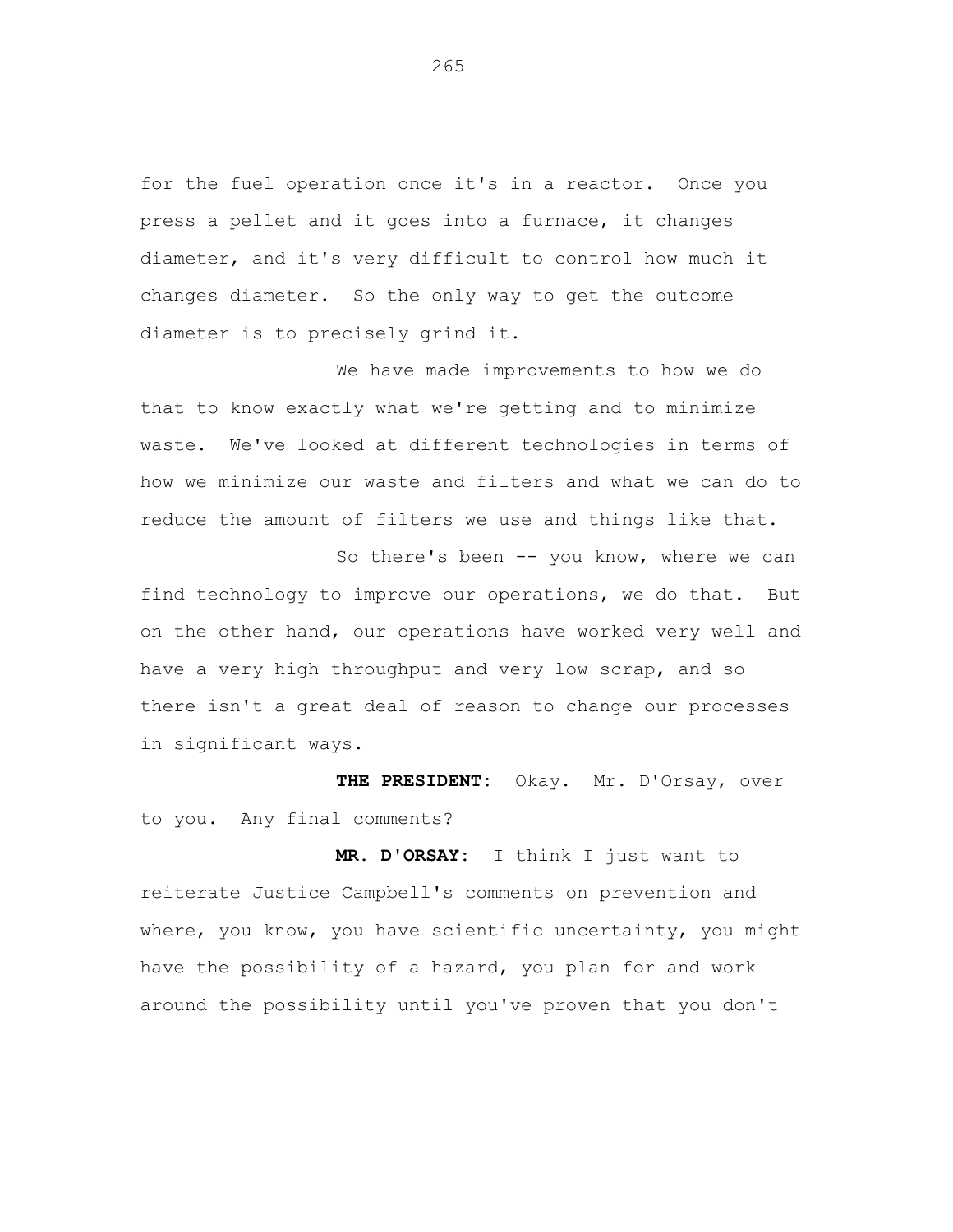have a hazard. So that's the take that I have on a preventative approach. And that's one that the documents here weren't encouraging me to see that, okay.

And that's it. Thank you.

**THE PRESIDENT:** Thank you very much.

Our next presentation is by the Ontario Clean Air Alliance, as outlined in CMD 20-H2.154.

Ms Angela Bischoff will present this submission. Ms Bischoff, over to you.

**CMD 20-H2.154**

## **Oral presentation by Ontario Clean Air Alliance**

**MS BISCHOFF:** Thank you. Thank you to Members of the CNSC, BWXT, and the public.

The Ontario Clean Air Alliance is an environmental NGO working for a hundred per cent renewably powered Ontario. And I live in central Toronto, and I spend time in the vicinity of the BWXT, so I'm personally invested as well.

Uranium is an alpha-emitting nuclide, radionuclide, harmless outside the body, but can be harmful inside the body. And I know there's been some conversation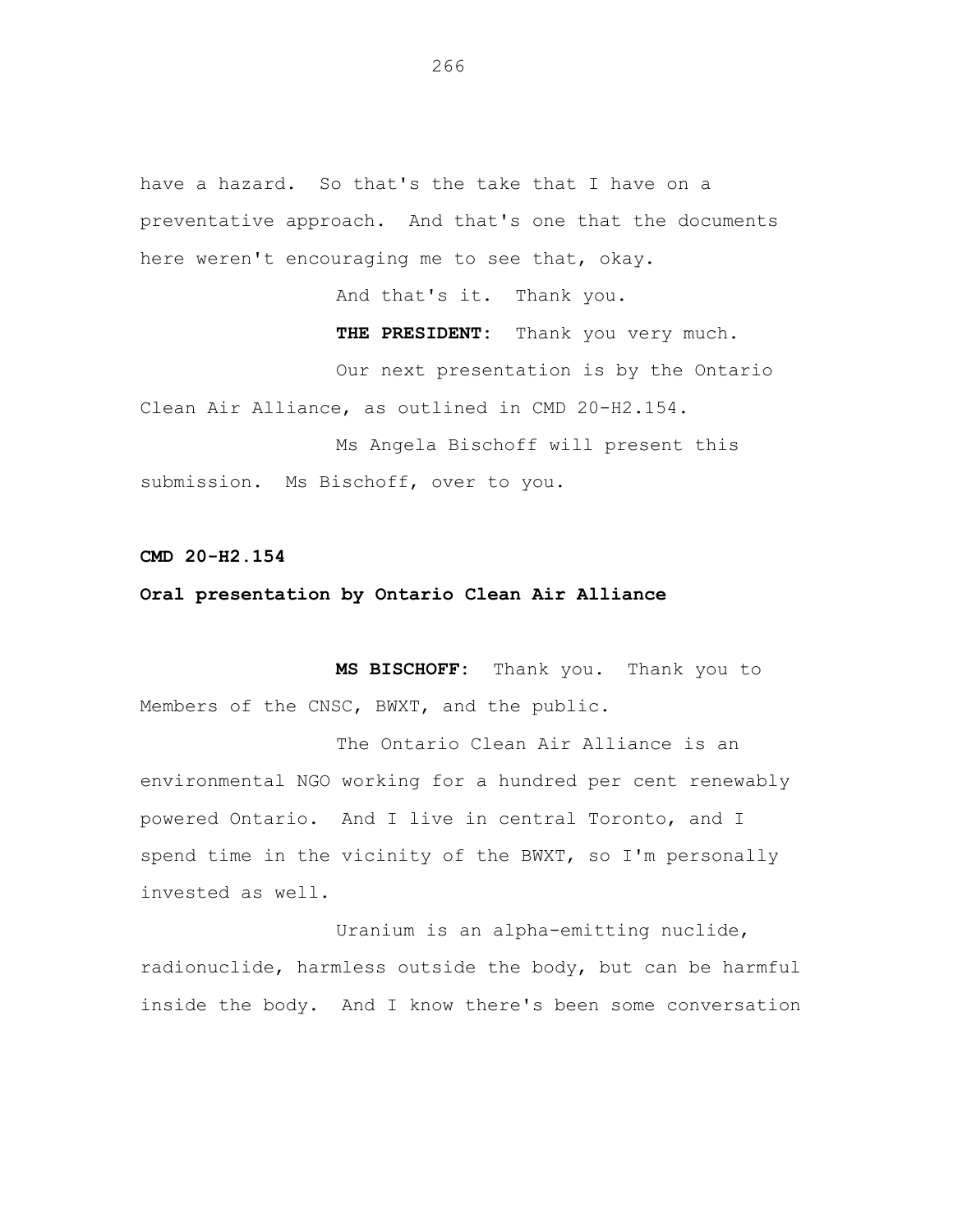about that this morning. I would like to quote or reference my statement there that uranium is an alpha-emitting radionuclide.

I'd like to quote the International Agency for Cancer Research. It operates under the aegis of the World Health Organization. And it says this about alpha-emitting materials:

> "Internalized radionuclides that emit alpha particles are carcinogenic to humans. All radionuclides that emit alpha particles and that have been adequately studied have been shown to cause cancer in humans and in experimental animals. Alpha particles emitted by radionuclides, irrespective of their source, have been shown to cause chromosomal aberrations in circulating lymphocytes and gene mutations in humans *in vivo*." (as read)

And it goes on and on.

But this statement for me clarifies the basic scientific fact that all alpha-emitters are human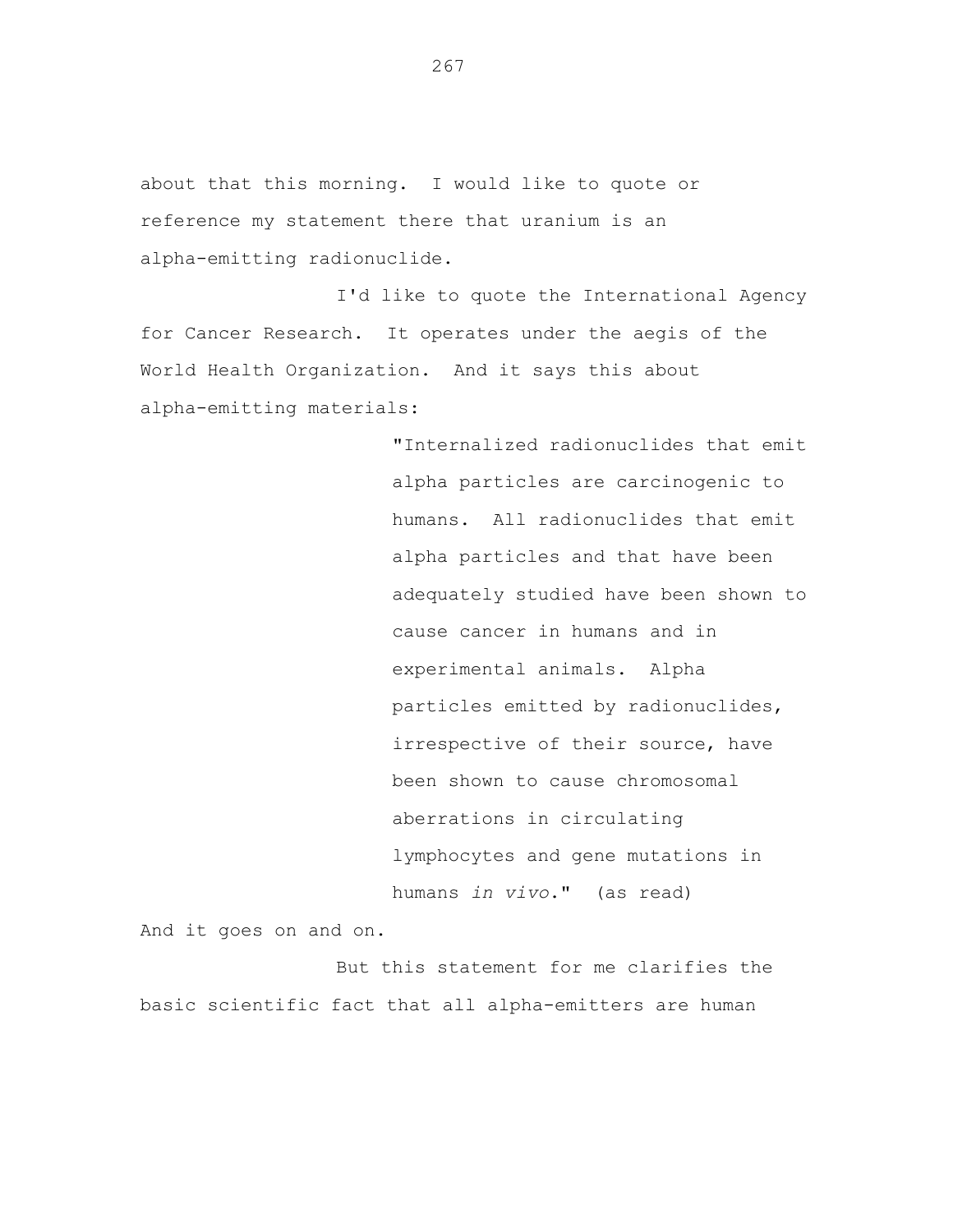carcinogens when they become internalized.

In 2016, air at the perimeter of the BWXT Toronto factory was tested at 390 times the natural background of uranium concentrations. In 2017, soil around the Toronto factory was tested at 10 times natural background levels.

Given that every gram of uranium released contains trillions of small radioactive uranium particles which can be inhaled or ingested, and given that hundreds of epidemiological reports and cell and animal studies indicate that uranium is a potent carcinogen and mutagen due to its chemical and radiological toxicities, and given that it only takes one uranium particle lodged inside the body to cause cancer, impaired immune systems, heart disease, birth defects, damage to a developing embryo, can cause spontaneous abortions and miscarriage, how can it be that these uranium emissions are being allowed in a residential neighbourhood in the middle of Toronto, Canada's largest city?

The CNSC allows 9,000 kilograms of uranium released annually into the sewer and 760 grams into the air from this plant. Are you suggesting that the company could be within the CNSC guidelines if they released 8,900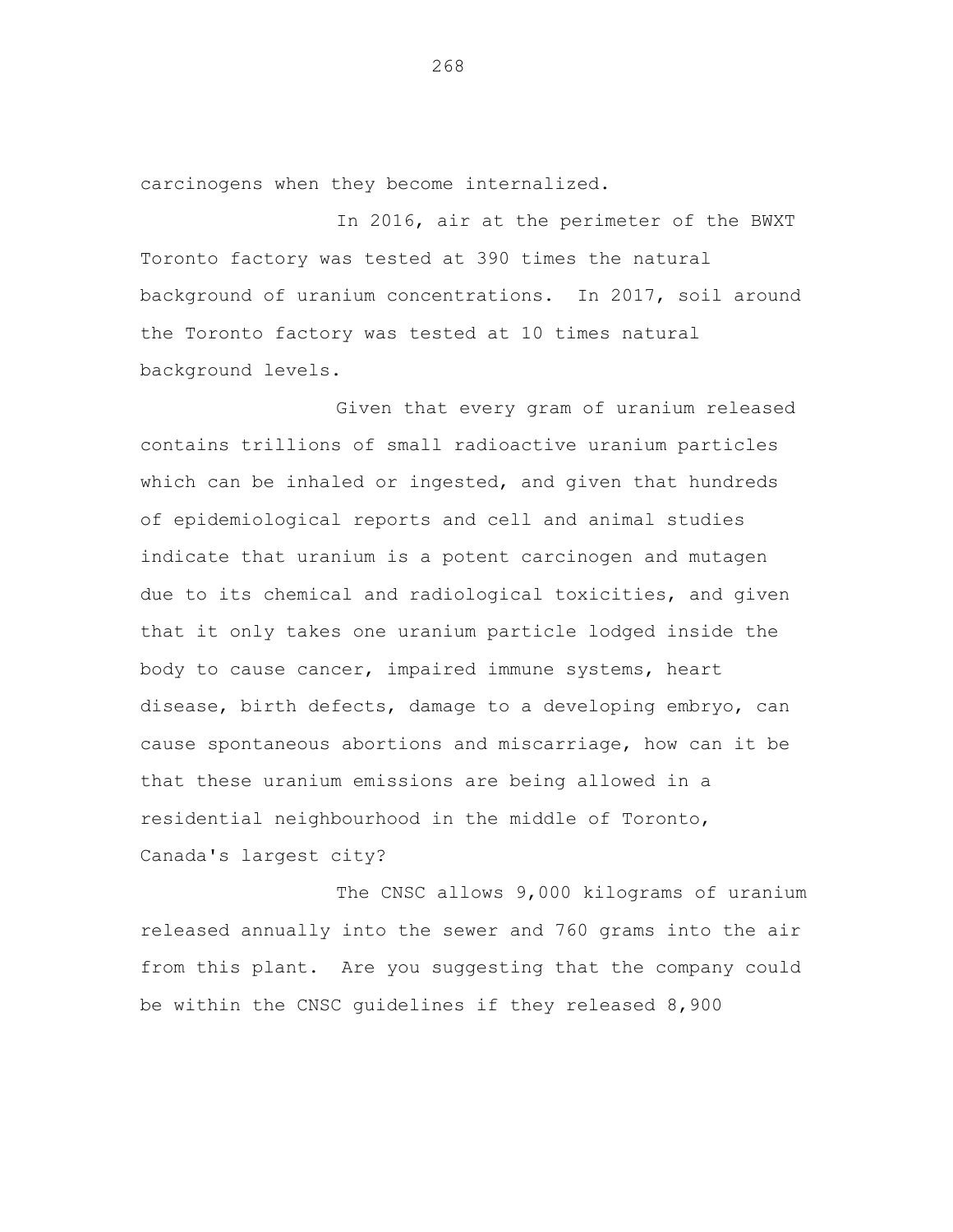kilograms of uranium into the sewer and 700 grams into the air per year? This is not a rhetorical question. I'm trying to understand if the CNSC standards are set with residents' health in mind, especially the most vulnerable members of our society such as pregnant women, fetuses, and young children, who are all more radio-sensitive than adult males.

BWXT claims this plant has released 46.2 grams of uranium into the air and 3.62 kilograms of uranium into the sewer system over the past five years; however, according to advice received from Dr. Ian Fairlie, radiation biologist, these figures, which are likely to be estimates, appear to be very low, given the millions of grams of uranium processed each year by this facility.

We have seen no documentary evidence that these estimates are correct, nor evidence of the models used to produce these estimates, nor uncertainty ranges for them. Can you provide these to us?

We understand the plant does its own radiation monitoring. I would like to see 24/7 independent monitoring of the plant, publicly available in real time. Would the CNSC consider this request if only to allay public fears that the company isn't providing accurate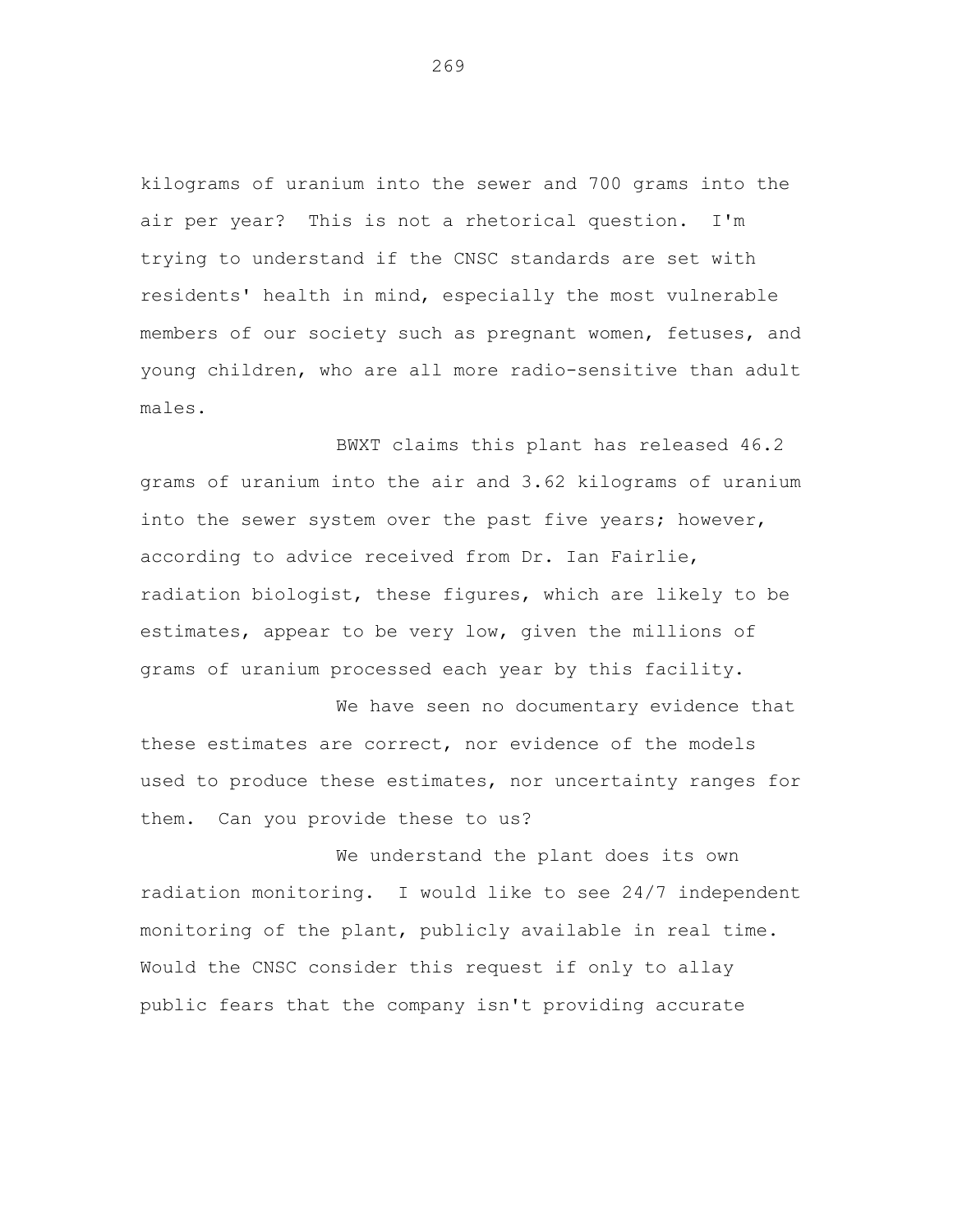information, as was the case of the SSI tritium plant in Peterborough, that for 18 years under-represented substantially their emissions?

Can you provide us with a full report for the 1999 fire that caused the evacuations of area homes? We asked Toronto fire department, and they said we had to do a freedom of information request.

Given that the Pickering Nuclear Station is set to close in 2024, and Pickering is only one of two nuclear stations that BWXT supplies, we'd like to know why BWXT hopes to increase their production as outlined in their application. What is their market?

The company flow chart on page 7 of their application says they're providing fuel pellets for Canadian CANDUs and boiling water reactors in the US and/or other countries. Are Toronto residents taking health and safety risks for American nuclear stations? What percentage of their business is to be used in Ontario versus the US?

While the likelihood of an accident may be small, it is greater than zero. We understand the liability insurance policy of the plant is proprietary information. We also understand that a Cameco uranium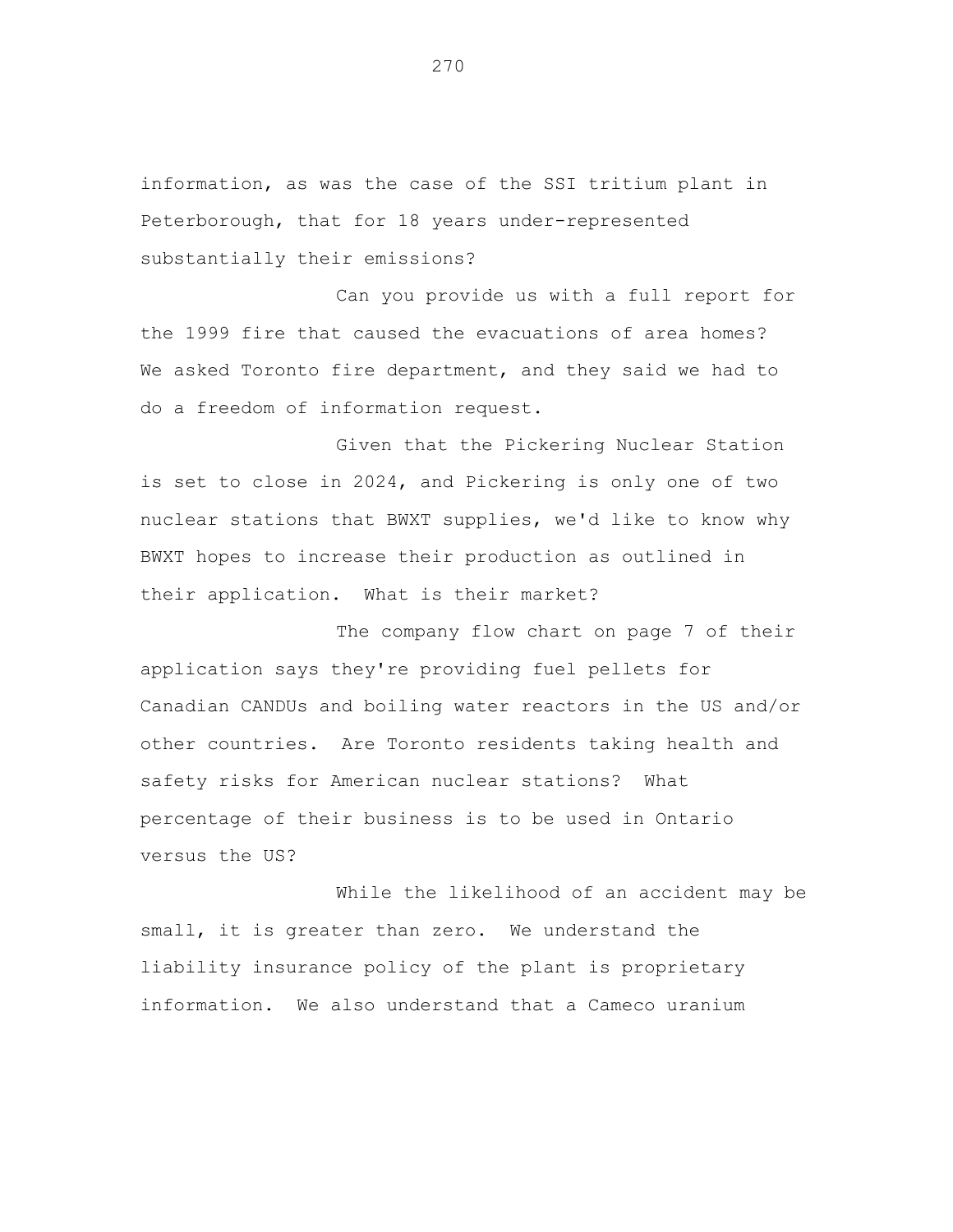pelleting plant in Port Hope, similar to the BWXT Toronto plant, has \$4 million liability insurance. That is less than what most people have on their individual homes.

We the citizens would like to know what this company's insurance coverage is in the case of an accident which could be catastrophic.

The same facility hosts a 9,000 gallon tank of liquid nitrogen, a highly explosive gas. So I understood from the gentleman earlier that it's not highly pressurized, but I imagine it's still an explosive gas.

In our view putting a Class I nuclear facility in a densely populated residential area next to a 9,000 gallon hydrogen tank, beside 700 tonnes of powdered uranium dioxide powder in barrels, poses serious risks to the local residents.

In the event of explosion, which the risk is greater than zero, could we have a dirty nuclear bomb in downtown Toronto, in which a radiological release could contaminate the local neighbourhood?

The group Citizens Against Radioactive Neighbourhoods in Peterborough listed on their website 11 uranium pelleting plants around the world that they could find. Only one of them, Toronto, was situated in the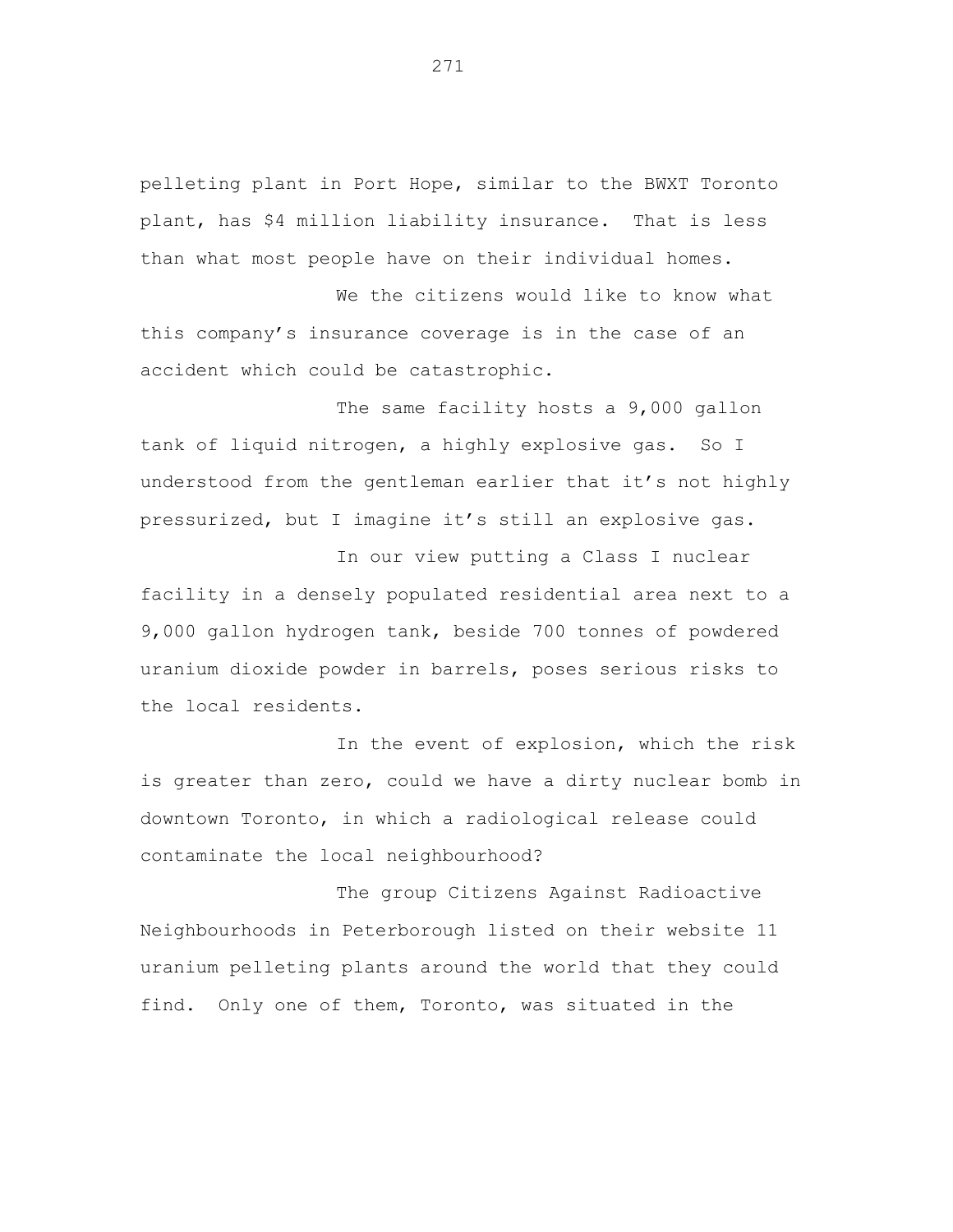middle of a densely populated urban centre.

Even the industry knows it does not belong in a residential neighbourhood. Accidents happen and when nuclear accidents happen they can be catastrophic.

I wonder, would BWXT get permission to build this dangerous plant in the middle of Toronto today? I think not. Nor do I believe they should get an extension to run another ten years in the middle of a dense urban neighbourhood. This is just common sense. It's not worth the risk.

It's not worth the risk in the middle of Toronto or really anywhere. Peterborough doesn't want the plant. No one wants the plant. It's time to adopt non-radioactive policies for making electricity.

Ontario should de-nuclearize its power generation and move to a 100 percent renewable power system with a combination of conservation, water power from Quebec and made-in-Ontario green energy. The whole world is moving to a renewable future. Ontario is being left behind, using last century's high-cost polluting and dangerous nuclear technology.

Thank you.

**THE PRESIDENT:** Dr. Lacroix.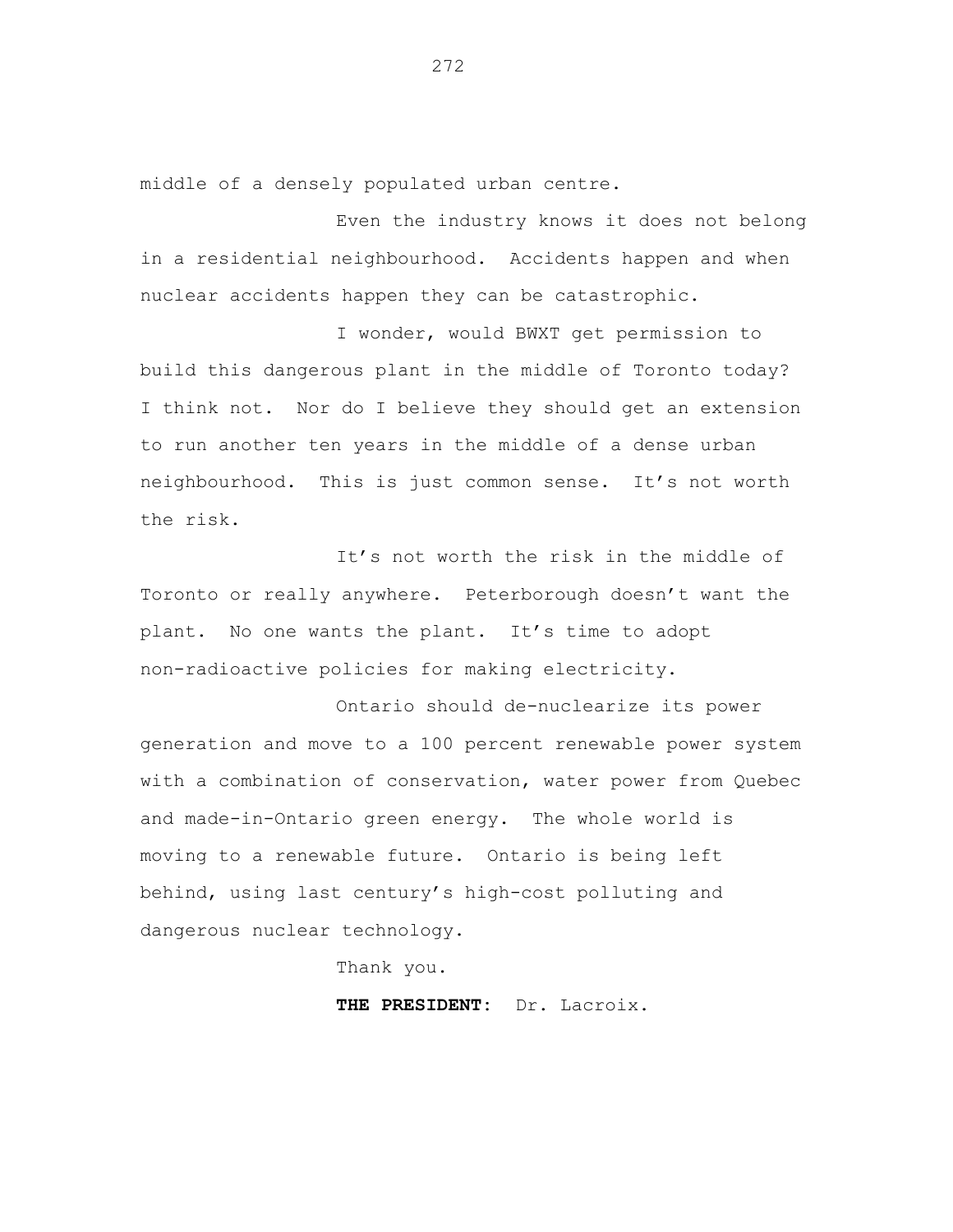**MEMBER LACROIX:** Thank you very much for your presentation. You have raised a number of issues that have already been discussed this morning and this afternoon.

I will focus on one comment that you made, which is in bold character. You say that there is no safe dose of ionizing radiation.

I read the document prepared by CNSC staff, Document CMD 20-H2.B, Comment No. 2 on page 9, and they address specifically this question.

So I would like to ask staff to reply on this matter. Thank you.

**MS DUCROS:** Caroline Ducros, for the record.

There is no nuclear reactions at this plant. This is a non-criticality facility and there is no ionizing radiation, which is why we don't look at an evacuation program like you would if it were a nuclear power plant. It's a very different level of risk and different types of risks.

So there is no risk of ionizing radiation as it's not used.

**MS BISCHOFF:** No risk of ionizing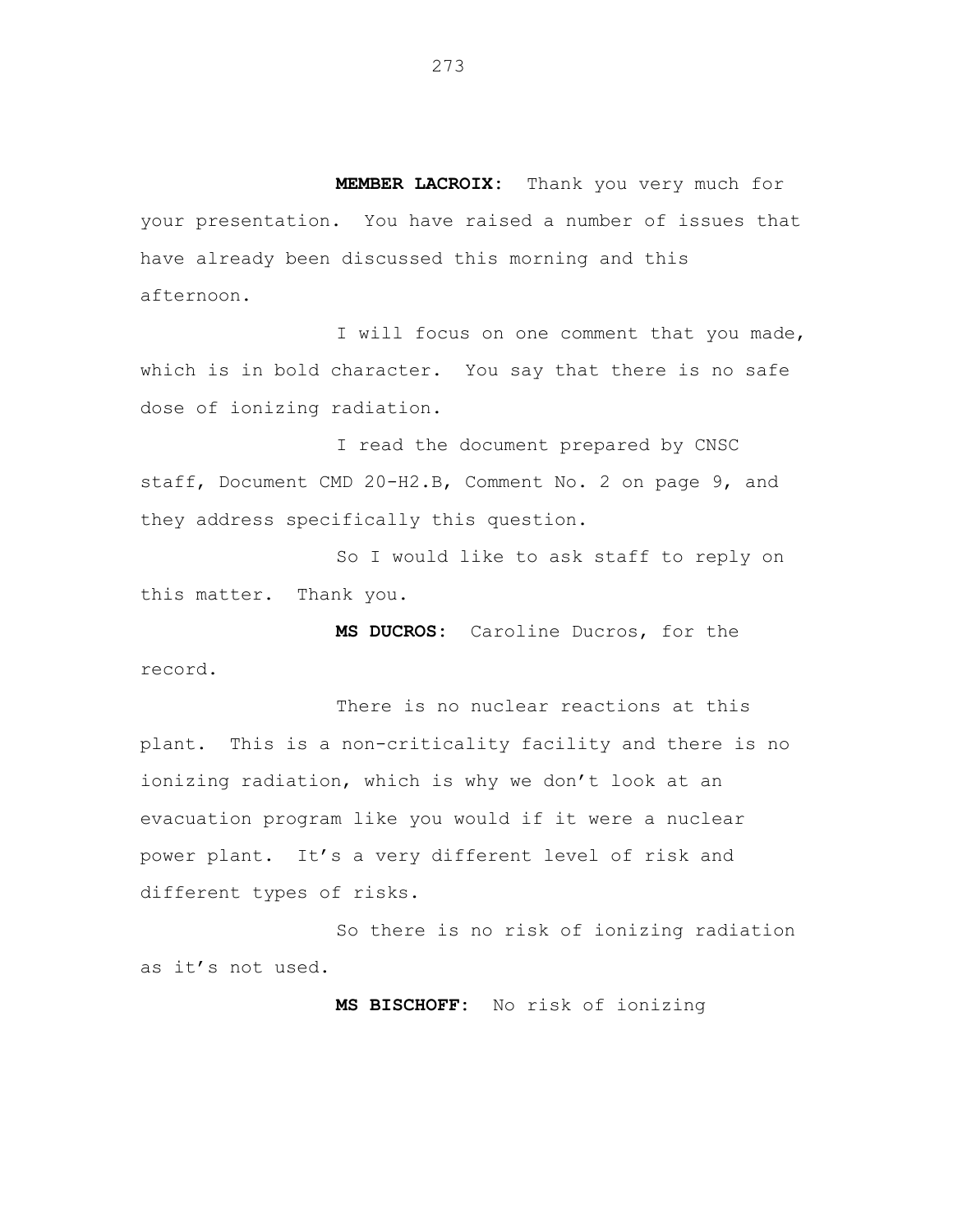radiation at this plant from the uranium?

**THE PRESIDENT:** Dr. Lacroix, did you have a follow-up question?

**MEMBER LACROIX:** No. Do you have page 9 in your document? It's Comment No. 2.

> **MS TADROS**: Haidy Tadros, for the record. Yes, we do have it. Thank you very much.

What we are trying to express in our

disposition of this is radiation comes in many forms and we have in our website an opportunity to provide awareness to the public. There is a video on what radiation is and we have tried to present that in our slide as well with regards to the effects of radiation.

There are forms of radiation. What our explanation in our CMD indicates is that scientifically it is unfounded that there are any effects from ionizing radiation over a certain threshold. So while we as a regulatory body use a linear non-threshold model that is towards the ALARA principle, As Low As Reasonably Achievable, the science and the data that we currently have that we currently participate in, based on international work and international research, has demonstrated in countless scientific evidence that there is no effects to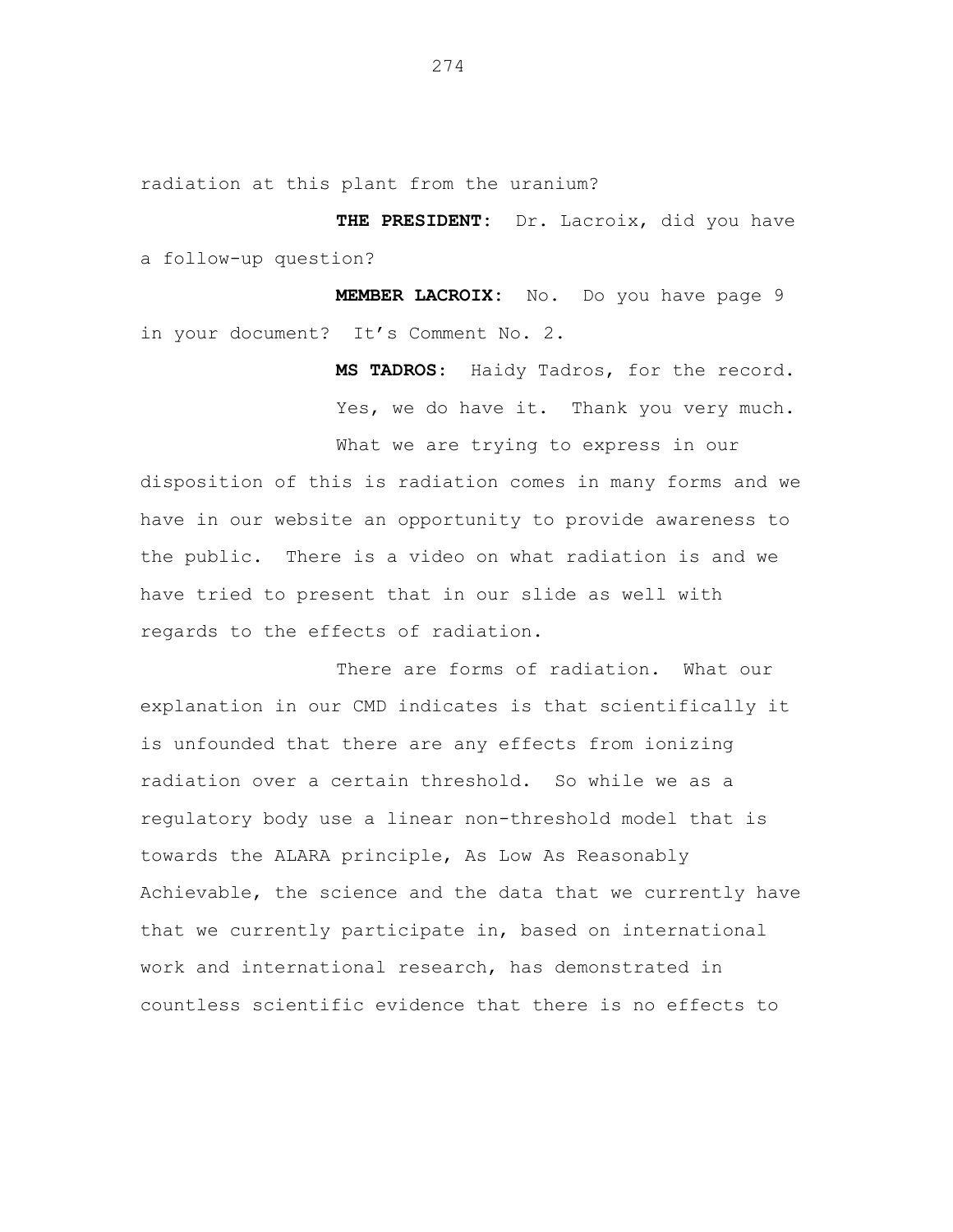radiation beyond a certain threshold.

So that is how we are able to look at the data and we are able to look at the information and provide the standards that we use and the ability to monitor, the ability to regulate and the ability to use the information from a science perspective to assure that the regulatory requirements are met.

So our response there is in effect trying to project all of this work from a science perspective on the effects of radiation, because radiation is everywhere. It's in everything we do. We have it inside our bodies. It's in Brazilian nuts that we eat. It's in the bananas that we eat. It's in the air that we breathe.

So to think of a world that has zero radiation is just not founded on anything scientific that we currently have.

The reason why we regulate is because there are opportunities for this radiation to be used toward a beneficial effect. We don't prohibit it; we regulate it.

So it's in effect that we can use the radiation that is all around us to some good in the world. So our job is to be objective, to look at the science, to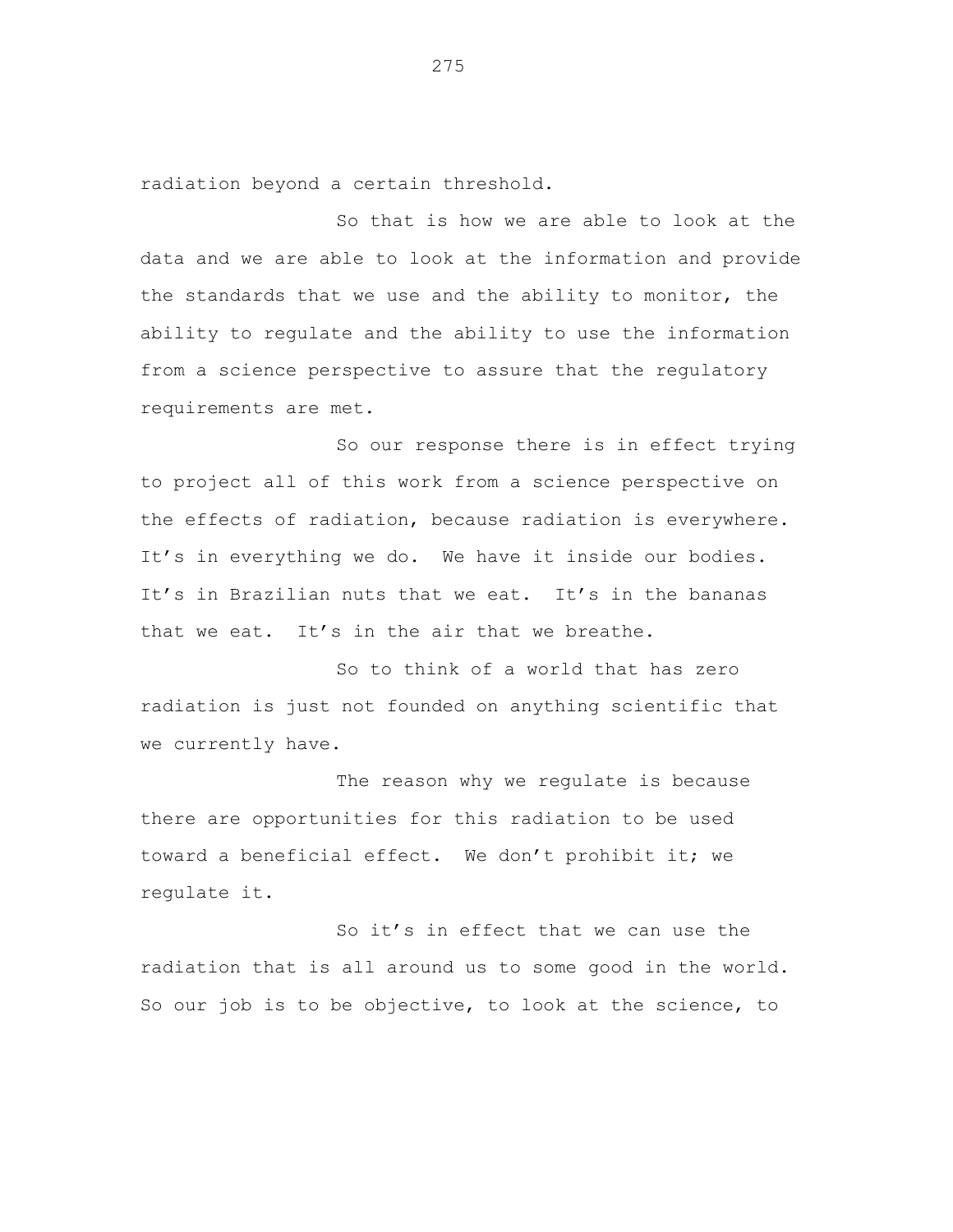look at the monitoring and the verification that we use and to put forward information and recommendations to the Commission such that when you deliberate, you look at all of this evidence based on the science that is there and you make your determination using the precautionary principle.

**MEMBER LACROIX:** Thank you very much for elucidating this matter. Thank you.

**MS BISCHOFF:** Can I respond to that? **THE PRESIDENT:** No, that's not how it works. You will get a chance at the end to say your piece. Dr. McKinnon.

**MEMBER McKINNON:** Yes, thank you for your questions.

You brought up again the safety of the hydrogen tank and in this case it was a scenario involving an impact on the uranium dioxide drums and the potential release of that material into the air.

So my question to the company is: Has that been one of the scenarios that has been examined? How vulnerable would the uranium storage barrels be to such an event?

> **MR. SNOPEK:** Dave Snopek, for the record. Yes, to answer the question, the potential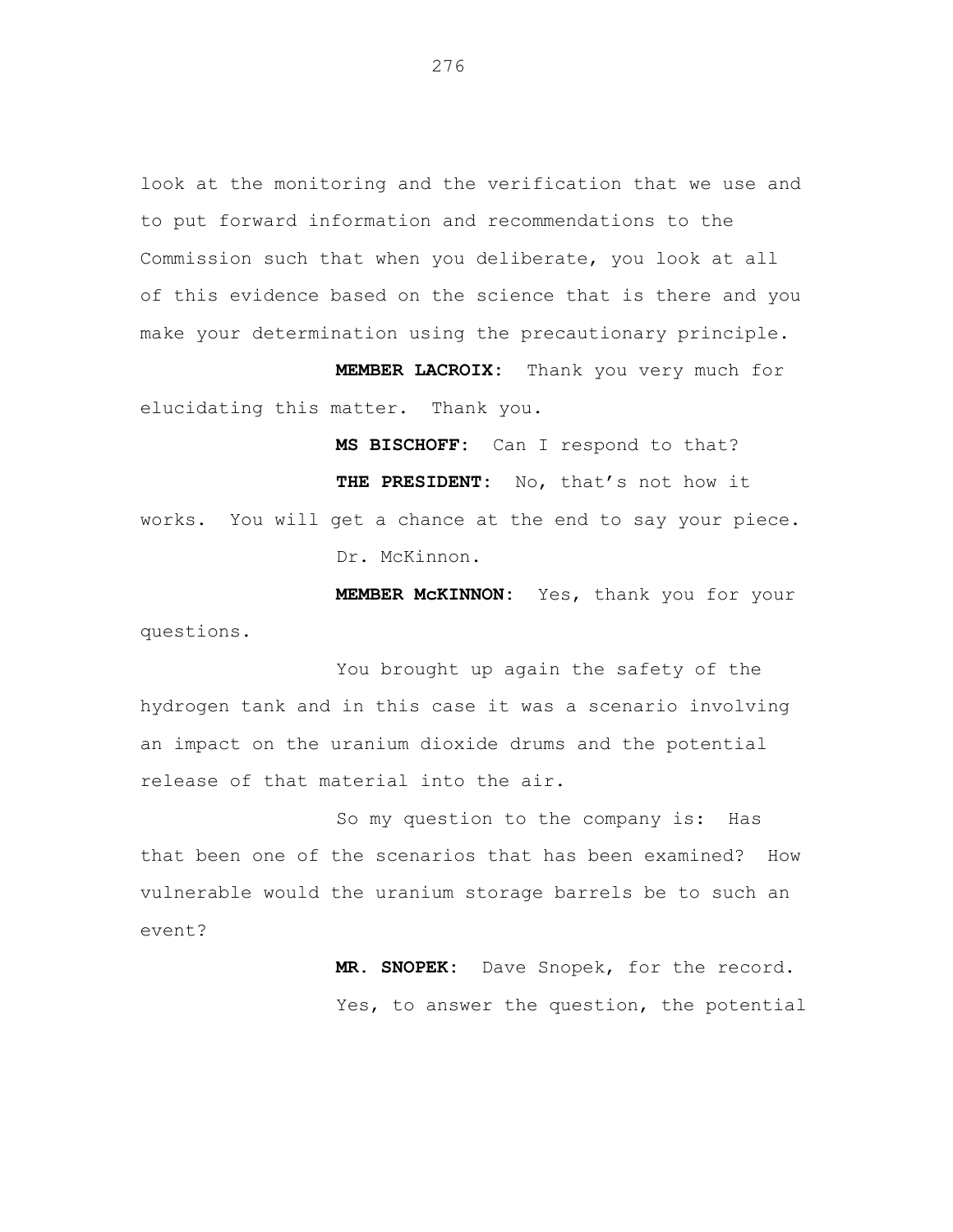impact that the hydrogen storage tank could have on the facility and then lead to a release of radiation has been looked at.

There are no hydrogen tank scenarios that lead to damage to the building and therefore there are no scenarios that lead to release of radioactivity.

As a matter of fact, all of the scenarios associated with the hydrogen tank are the same as you would have in any industrial application of hydrogen.

**THE PRESIDENT:** Dr. Demeter. **MEMBER DEMETER:** Thank you for your intervention.

I wanted to talk to staff about the perimeter measurements where the natural background radiation was exceeded by 390 times in the air and ten times by the soil.

I did have a chance to look at the independent Environmental Monitoring Report in the CMDs and I'm trying to figure out are those figures accurate, the 390 and the ten?

And then depending on the answer we will figure out where we will go from there.

**MS TADROS:** Haidy Tadros, for the record.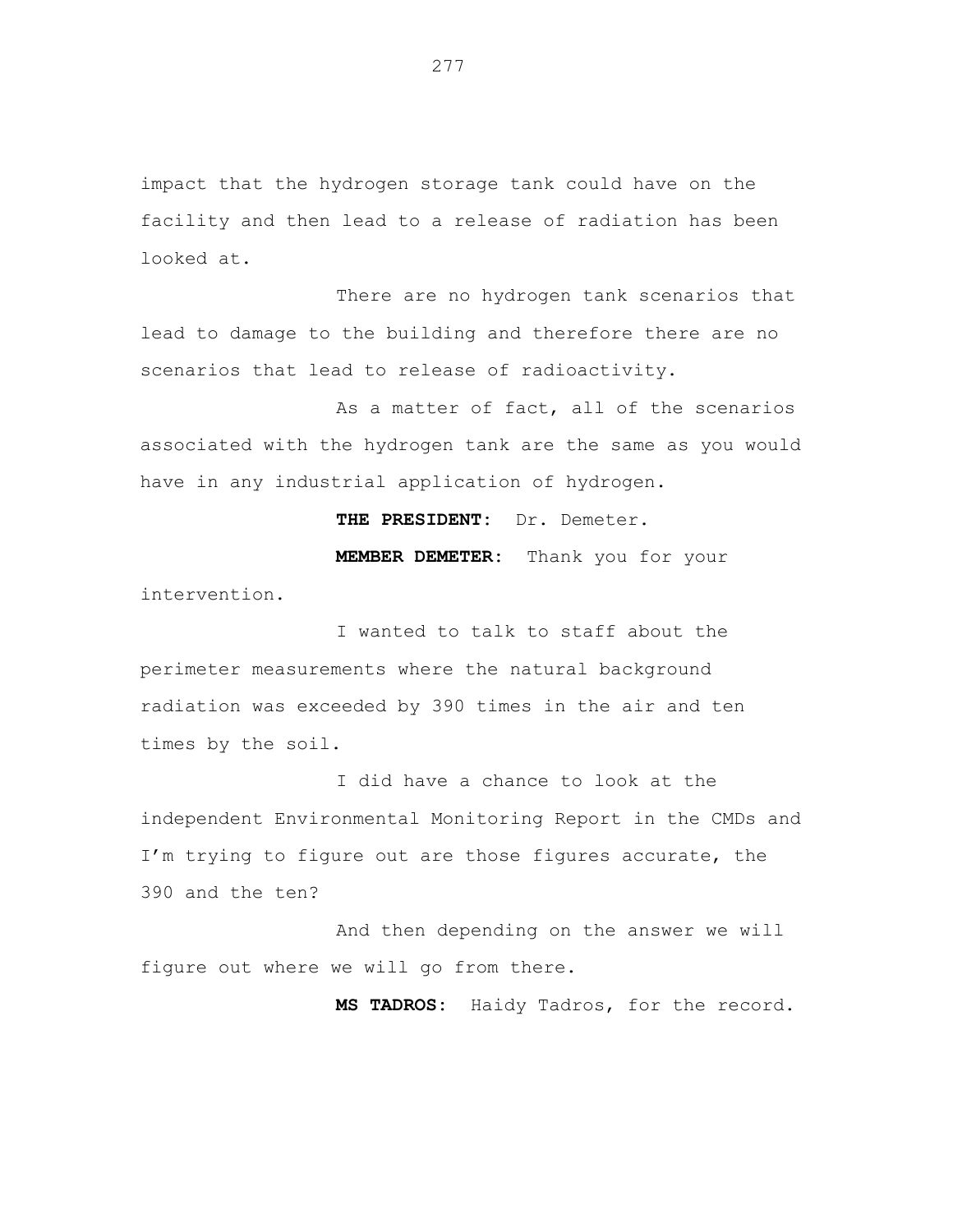I will ask our environmental specialist to answer that question.

**MS SAUVE:** Kiza Sauvé, for the record.

When we reviewed this intervention we also were looking for where the 390 came from. We have been really trying to find that. So we haven't been able to find the 390 for the air.

In terms of the liquid, the water, one of the maximum releases was about five times natural background but still less than half of a guideline level where you might see any type of impacts to soil.

We haven't found those numbers. We would be happy to hear where the intervenor found them.

**MEMBER DEMETER:** Okay. And on the same –- **THE PRESIDENT:** Sorry, Dr. Demeter, maybe we can ask the intervenor to tell us what the source of those numbers is.

**MS BISCHOFF**: I see in my deputation I quoted BWXT compliance reports, and I guess I must have gotten that either from the No Pellets folks or from one of the other deputants.

So I didn't actually dig that up myself. So I can't answer in all honesty.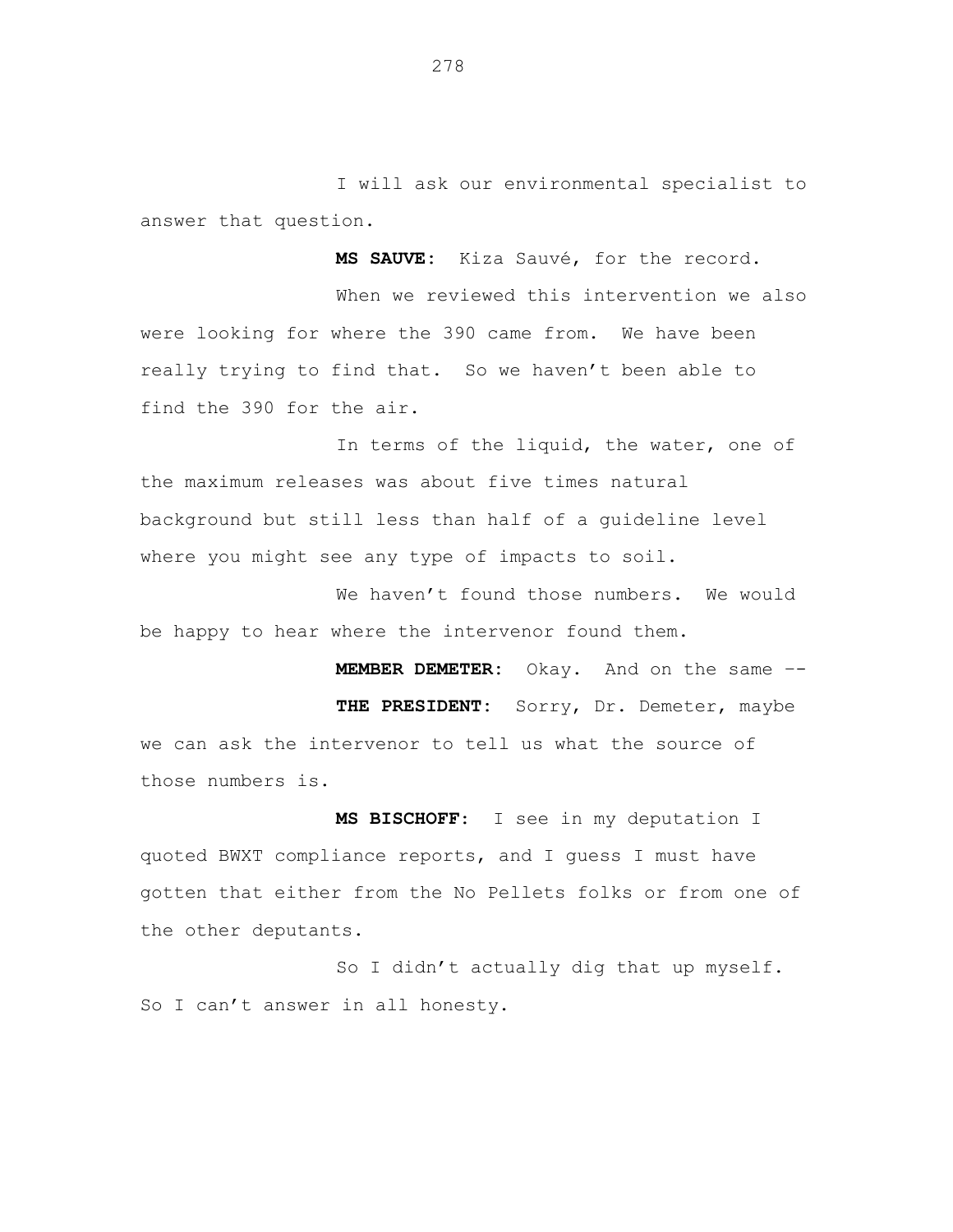## **THE PRESIDENT:** Thank you.

**MEMBER DEMETER:** In the BWXT report, page 38 of 59, there are two graphs that deal with Figures 16 and 17. And what I'm most interested in is the uranium boundary air sampling of licence period.

There is one outlier in 2016 which has maximum single measurement at a spike.

It might be good to maybe explain to the group what happened there and why it had such a spike in 2016, from BWXT.

> **MR. SNOPEK**: Dave Snopek, for the record. In 2016 –- let me back up.

We have five boundary monitors around the periphery of the Toronto facility. We change filters on those boundary monitors once a week. So in between filter changes they are accumulating material on the filter. That filter is then sent off site to a lab to determine the amount of uranium that's on it.

In this particular case we discovered that the boundary monitor appeared to have potentially stopped drawing air across it. After only one day it had failed. So we believe it only drew air for -- it's unclear whether it drew air for the whole time or for a portion of the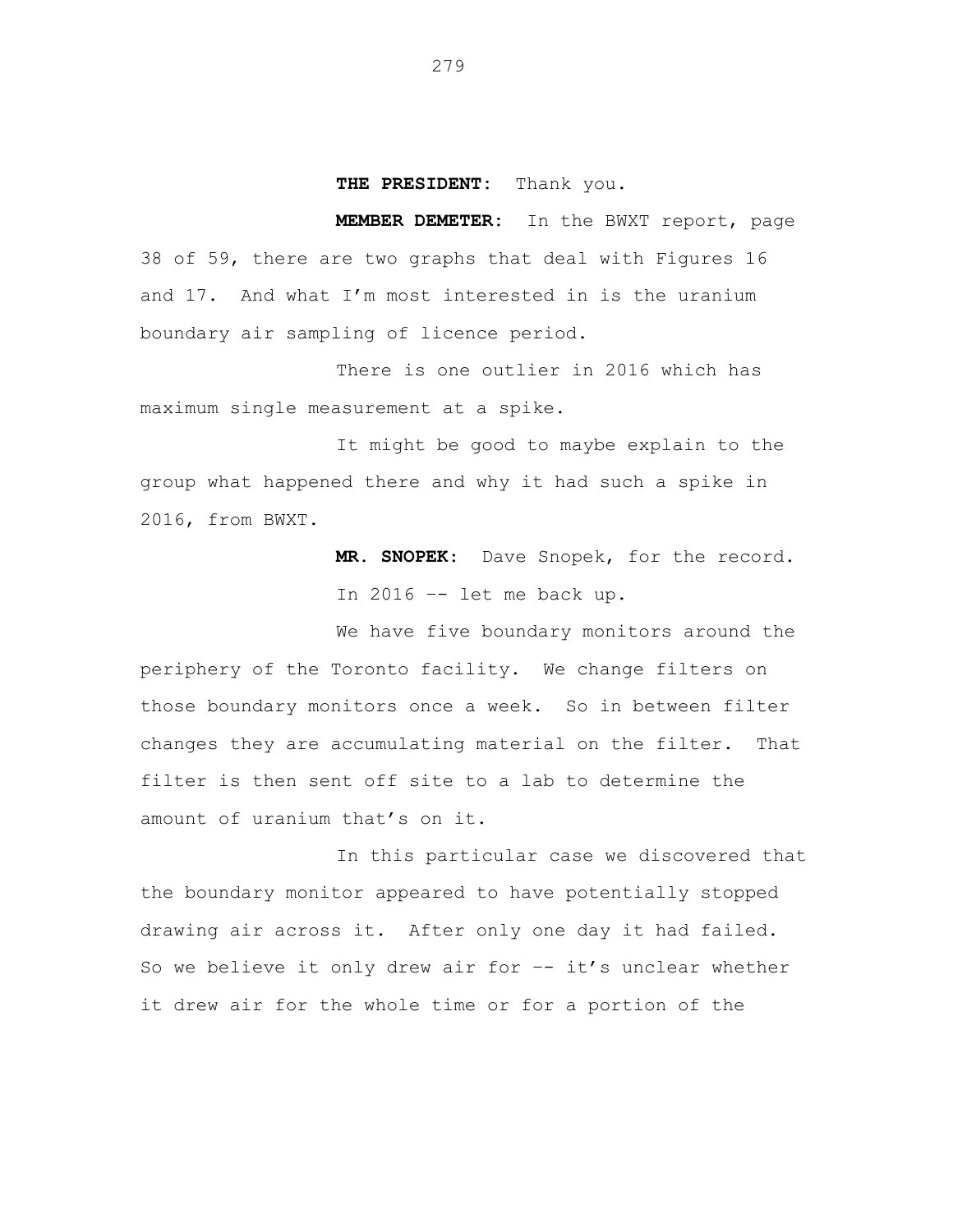time.

It also was a very odd result in terms of the amount.

We likely should have discounted that because of the failure of the monitor over the course of that period. We did not. We wanted to make sure we weren't discounting data and we included it.

That result occurred when the monitor itself had failed.

I will say that we looked at the other results, both in the week before and the week after, and the same week for the other four boundary monitors, as well as our operations. There was no odd operational events and there was no indication on any of the other monitors that there was something real that was happening there.

Like I said, we probably should have discounted that upon discovery that the boundary monitor had failed in that period, but we didn't. We included it in the dataset.

I believe that's the result you are talking about that stands out.

**THE PRESIDENT:** Dr. Berube.

**MEMBER BERUBE:** Just to expand on that,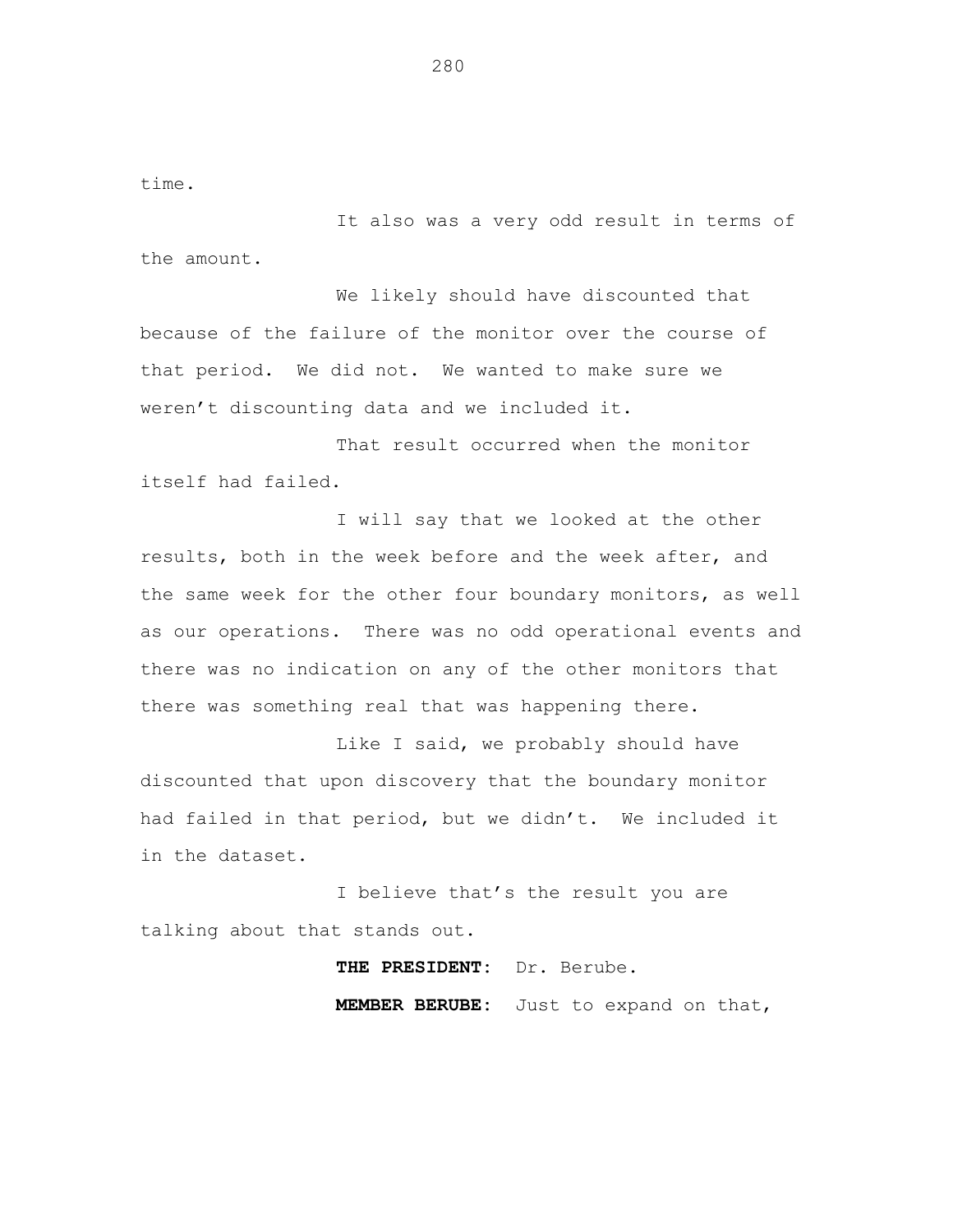your remote air monitoring. Obviously they are a suction type device that's pulling air through a fan type of thing.

You don't have any remote telemetry on those devices to tell you whether they are operating or not, just operator intervention to check them on a weekly basis? That's how you do it?

**MR. SNOPEK:** That's correct. An operator goes I believe Monday mornings and goes and does all the filter changes. So they are

But there is not a remote telemetry on them.

touching each of the machines once a week.

**MEMBER BERUBE:** You don't have operator routines that they actually go and check these things on a daily basis to make sure they are functioning?

**MR. SNOPEK:** I'm not aware if they do any additional inspections over the course of the week. This is a rather unusual event. I think this is the only one that I'm aware of in approximately 250 samples that we take in a year over the last four years. So about one in a thousand. So it's not a very common thing for these to fail.

**MEMBER BERUBE:** Just out of curiosity, how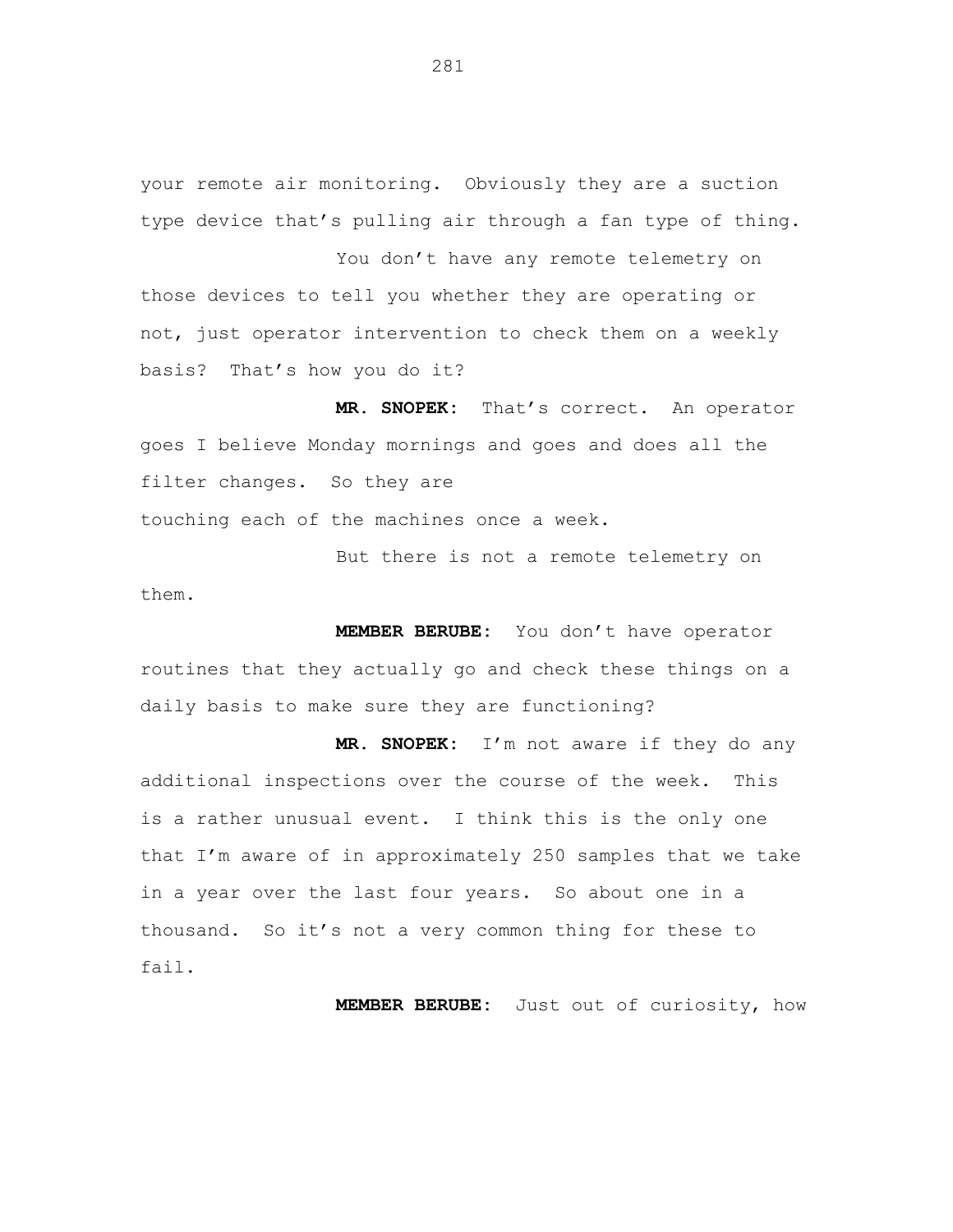hard would it be to put an alarm on these things, because they are so critical to basically monitoring releases from the facility?

Is it an overbearing ask to actually put some kind of remote telemetry on these things?

**MR. SNOPEK:** That's something we haven't considered that we could look at. The distribution of these around the facility doesn't make it terribly easy to get wiring, cabling, additional wiring and cabling to them. It's something we could look at.

I think the redundancy of them, the fact that there's five of them around the periphery of the facility, gives us some redundancy and therefore insensitivity to the infrequent occurrence of a pump failing on one of them.

**MEMBER BERUBE:** My only concern with that is prevailing winds of course are going to affect the monitoring characteristics. So if the wind is blowing from the east the whole week and the monitor is down for whatever reason, then you have no idea. Right?

**MR. SNOPEK:** And that's something we can look at.

**MR. MacQUARRIE:** I would just add, though,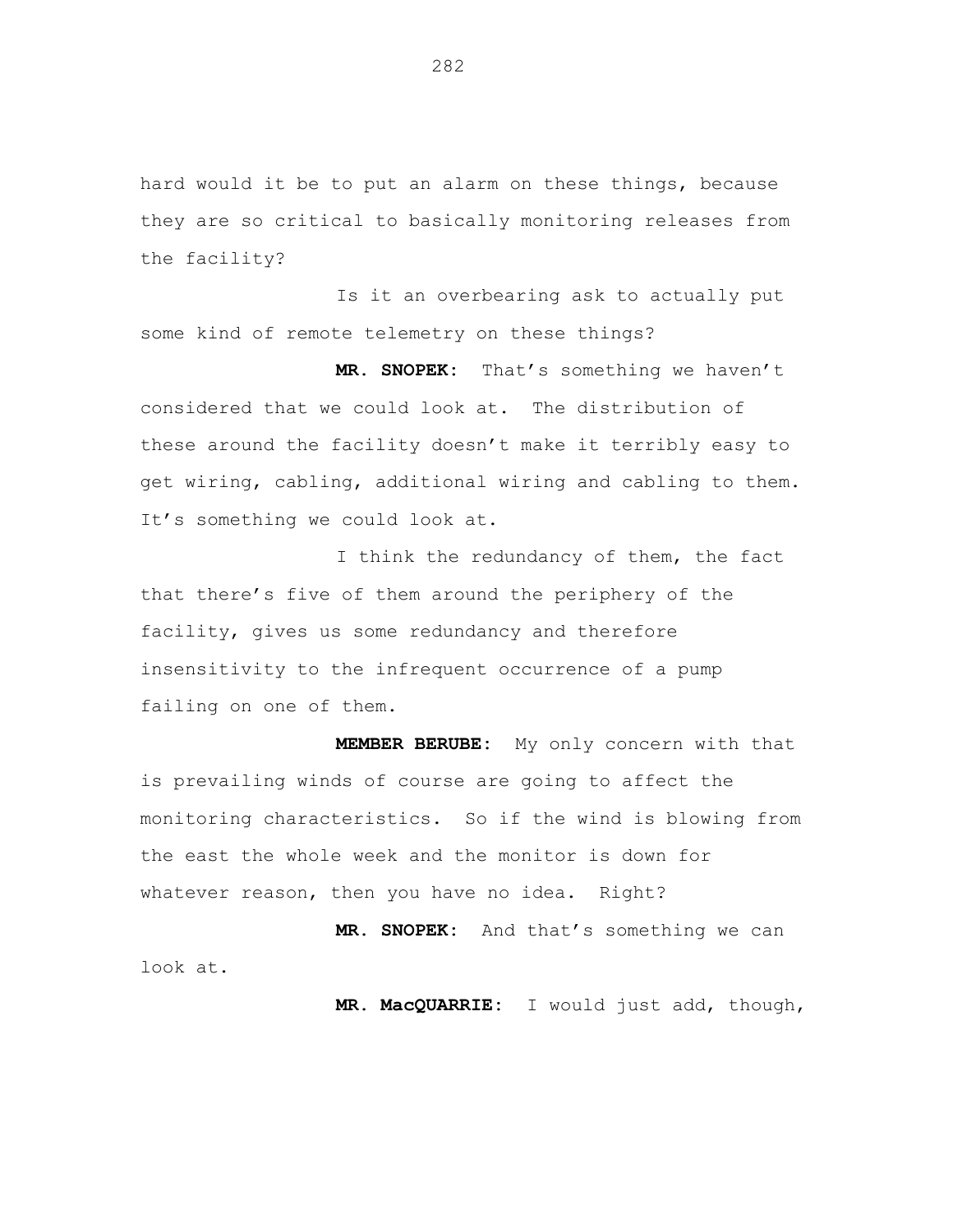that we are monitoring the stacks. So the boundary monitors are a secondary measure. The primary measure is the stack monitoring.

**THE PRESIDENT:** A question to staff.

The intervenor mentions that what BWXT has reported as far as emissions into the air and into the sewer system questions the veracity of the numbers, the 46.2 grams and the 3.62 kilograms.

Do you verify those? And if you do, is there a way to make that information available to members of the public on how you have done that and the kind of modelling that's used so that there is greater confidence in those numbers?

**MS TADROS:** Haidy Tadros, for the record. So yes, we do verify and we have our Regulatory Oversight Reports that we present to the Commission every year with how these numbers come together.

I would ask our environmental protection specialist to provide a detailed answer.

**MS SAUVE:** Kiza Sauvé, for the record.

I hope I hit the mark but let me know if I missed part of your question.

As Ms Tadros said, we do report on them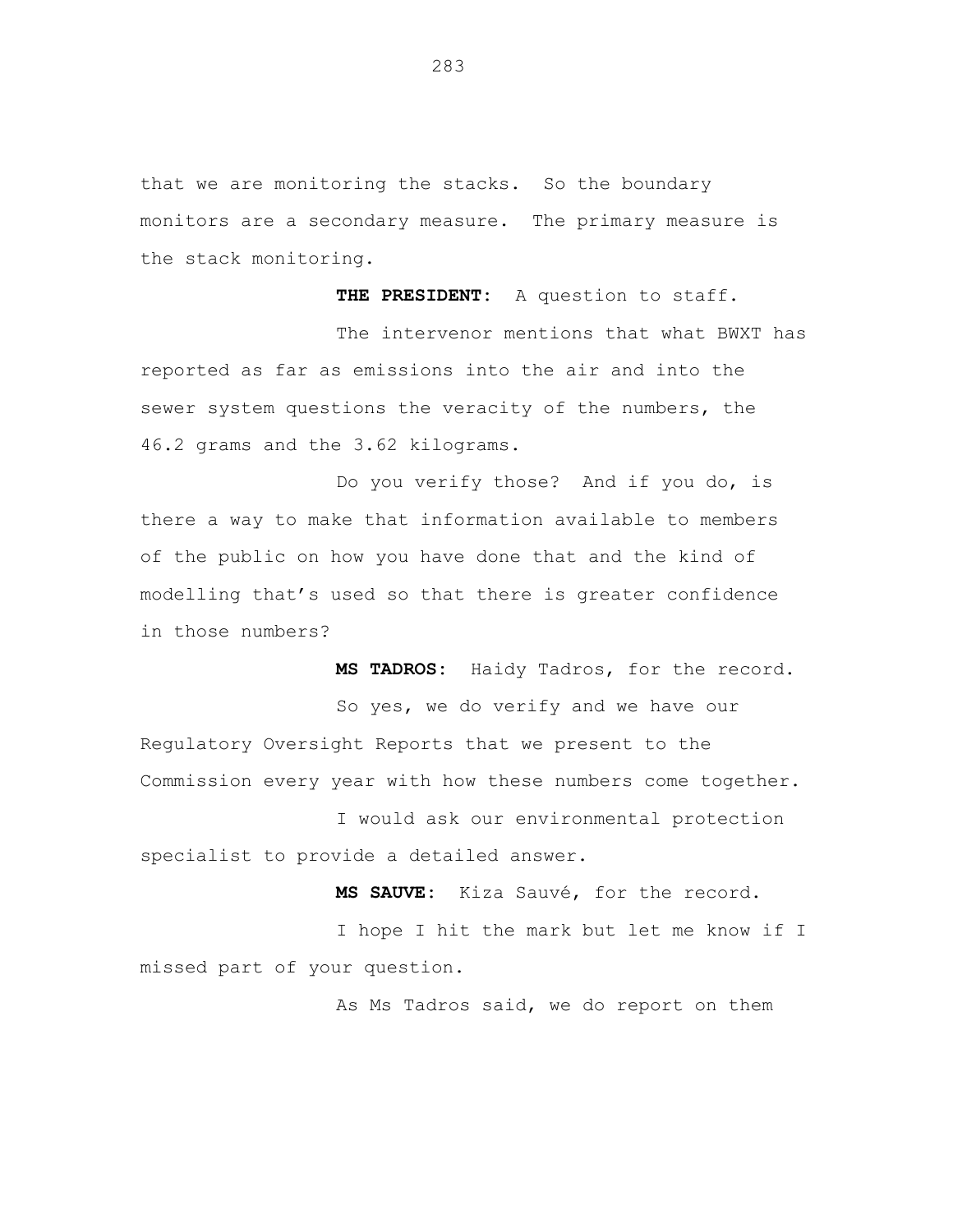annually. The actual numbers are right now included in our Regulatory Oversight Report, so they are available to the public, the actual discharges.

In terms of verifying them, the way that we verify those numbers is through programs. So we do inspections on the program. We review the monitoring program. We inspect the facility.

We wouldn't have a way to go in and count each particle in order to verify them.

**THE PRESIDENT:** Right. But if there was a way to say here are the emissions, here is what was measured on the filters, here is the model that was used and here is how they have come up with 3.62 kilograms, is there a way to follow that sequence of events just to say yep, we can trust this?

**MR. LEROUX:** Adam Leroux, Environmental Program Officer, for the record.

So BWXT, they do verify both their air emissions and liquid effluent results via an external laboratory. So those labs are independently verified.

**THE PRESIDENT:** So the labs not only say yes, here is what the filter has shown but this actually translates into so many grams of uranium?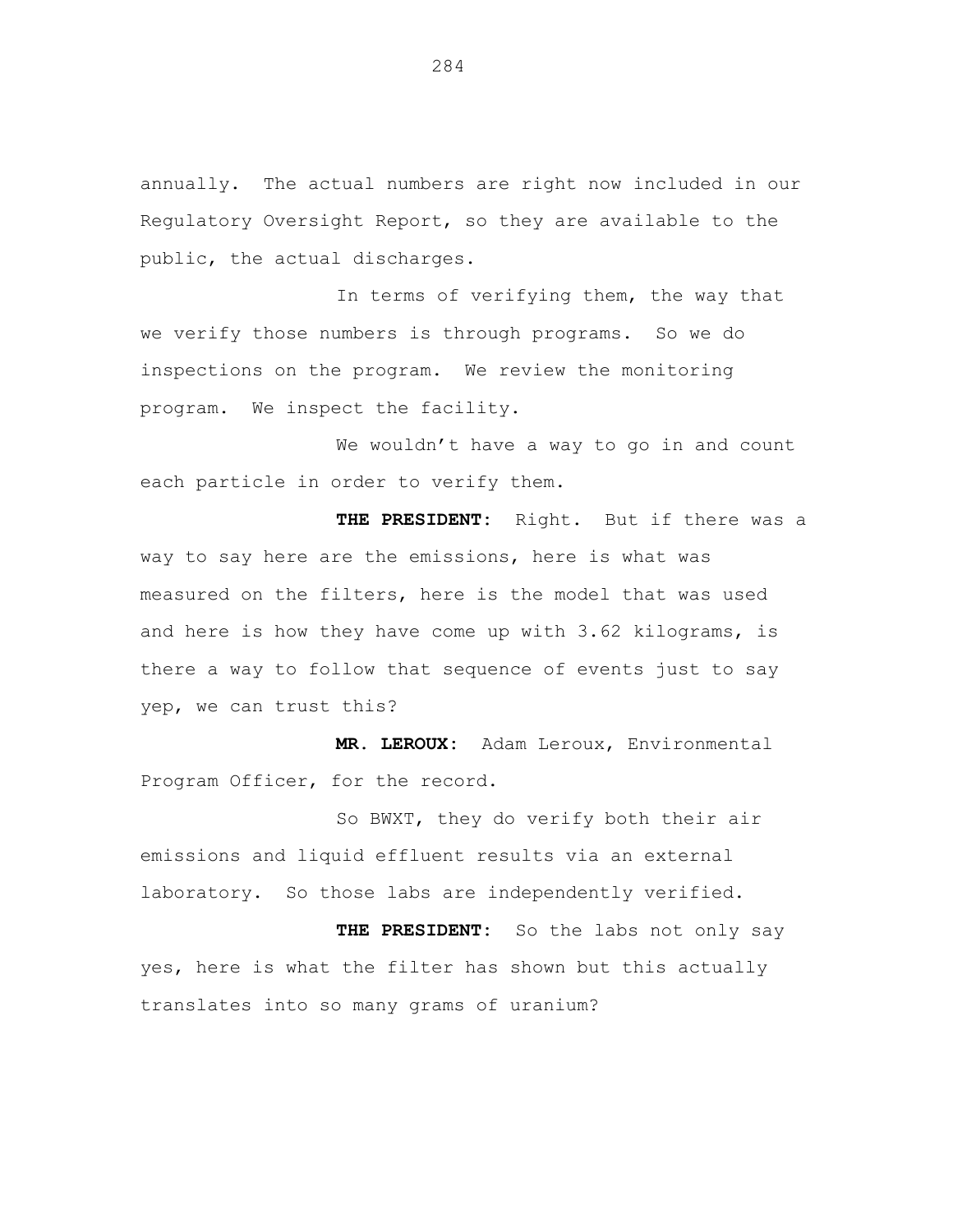I think that's what the intervenor was getting at or what Dr. Fairlie was saying; that is the numbers seem a bit too low.

**MR. AMALRAJ:** Julian Amalraj, for the record.

I'm the designated inspector for the facility and for most inspections I inspect the facility.

So part of our review in terms of the implementation and effectiveness of the program involves going through the entire program and the instruments, the calibration. So in this particular case the air flow rates, the calibration associated with the equipment.

So the air flowing through these ducts are pretty much standard in the speed in which they emit. So you are capturing the uranium and the third party calibration with the delayed neutron basically gives you what the reactivity is and it gives you an independent benchmark.

The air flows are verified with the calibration units that they have, and CNSC staff during our inspections independently verify that the calibrations are done accordingly and they are maintained accordingly to what the prescribed standards are.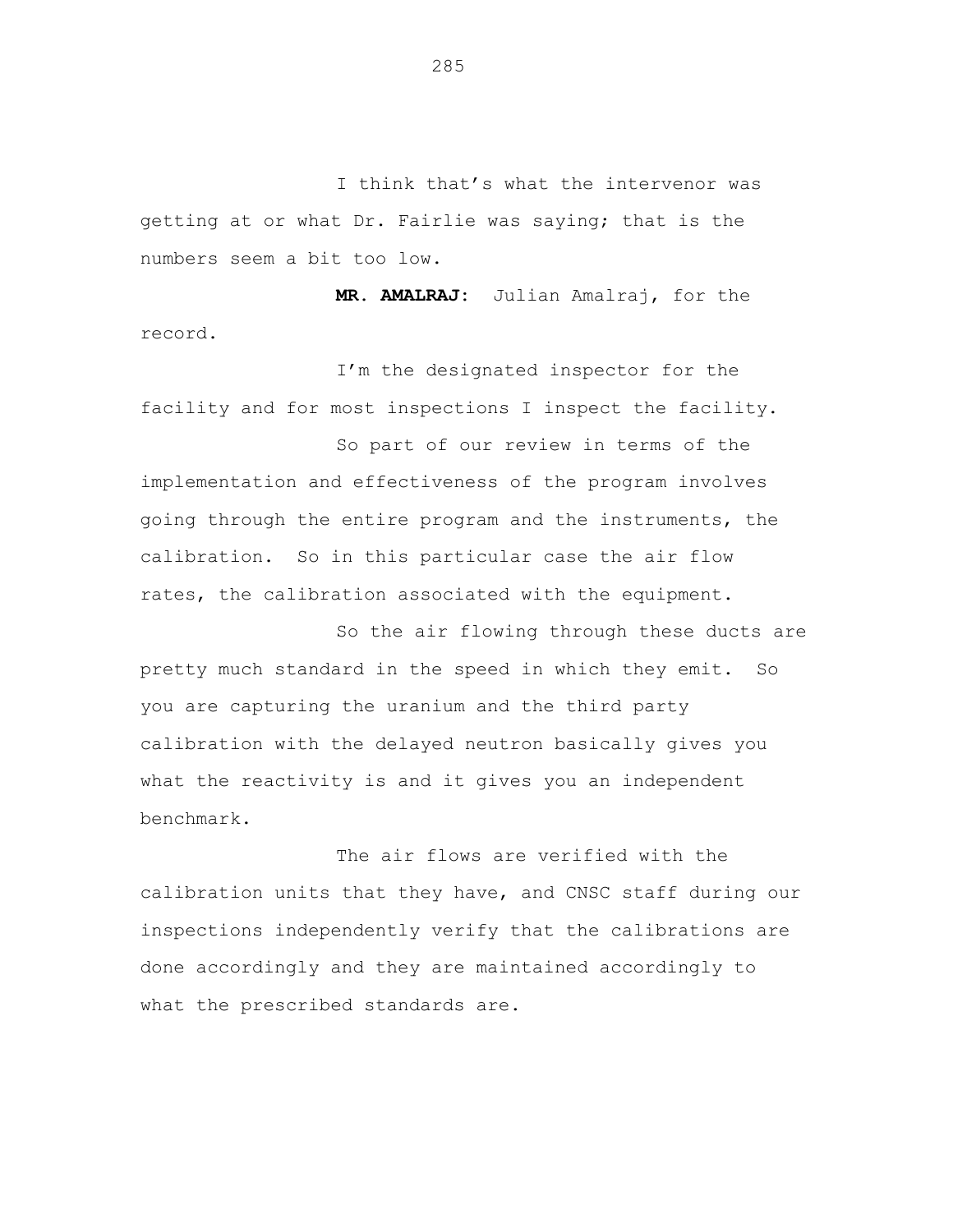**THE PRESIDENT:** So if the intervenor was interested enough, they could sit down with one of you and you could actually walk them through the steps.

**MR. AMALRAJ:** Yes, if necessary.

**THE PRESIDENT:** Or given the Peterborough experience at another facility where the numbers were not supposedly reported accurately.

I think it's a legitimate question and they just want to know where is the evidence to show that this is happening.

So if you did want to follow up on that, Ms Bischoff, staff would be happy to sit down with you.

Anyone with any further questions?

If not, Ms Bischoff to you for any final comments.

**MS BISCHOFF:** Thank you. That was good. Some good things came out in that discussion. I still have some questions that weren't answered, and I guess I have to go back to the drawing board.

For example, what's the process? Can I ask questions that were identified in my presentation that were not asked of staff? Great.

For example, what percentage of the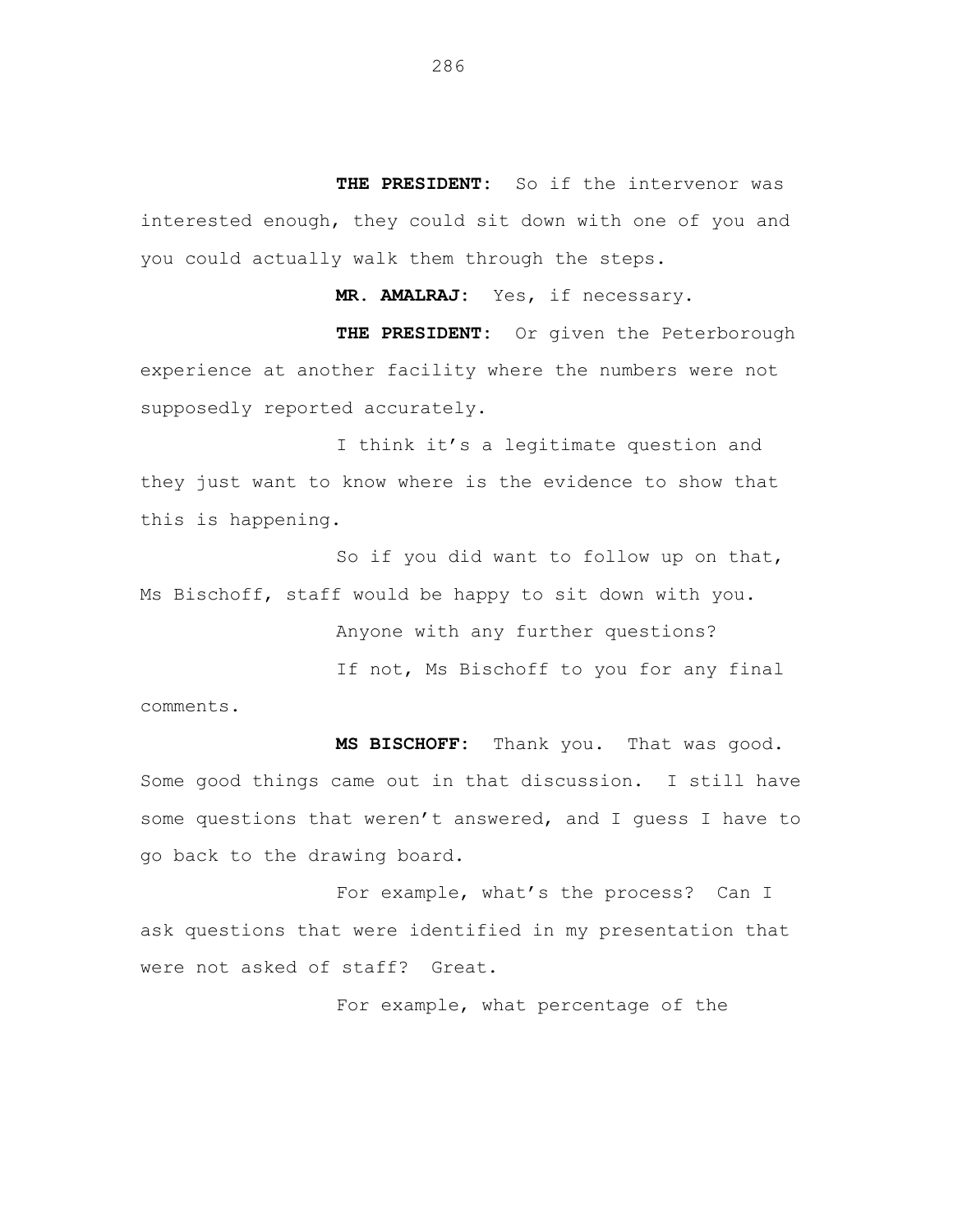pelleting plant's business is for Ontario reactors versus American reactors?

## **THE PRESIDENT:** BWXT?

**MR. MacQUARRIE:** It's John MacQuarrie, for the record.

We have not been producing any pellets for American customers for some time. At this point we don't see any demand for that. So right now 100 percent of the facility is for Canadian fuel.

**MS BISCHOFF:** Okay. But given that we are going to be closing Pickering, as I had said in my presentation, why do you want to expand the amount of pellets that you are able to produce?

**THE PRESIDENT:** So maybe you weren't here for the morning. They are not planning on expanding. It's a question of consolidating their operations in one facility.

**MS BISCHOFF:** Okay. I thought it was in the licence as an expansion.

Well, then, I quess -- the other one that a colleague has asked me to see if I can ask for is the report of the 1999 fire that caused the evacuation of area homes, how can I track that one down?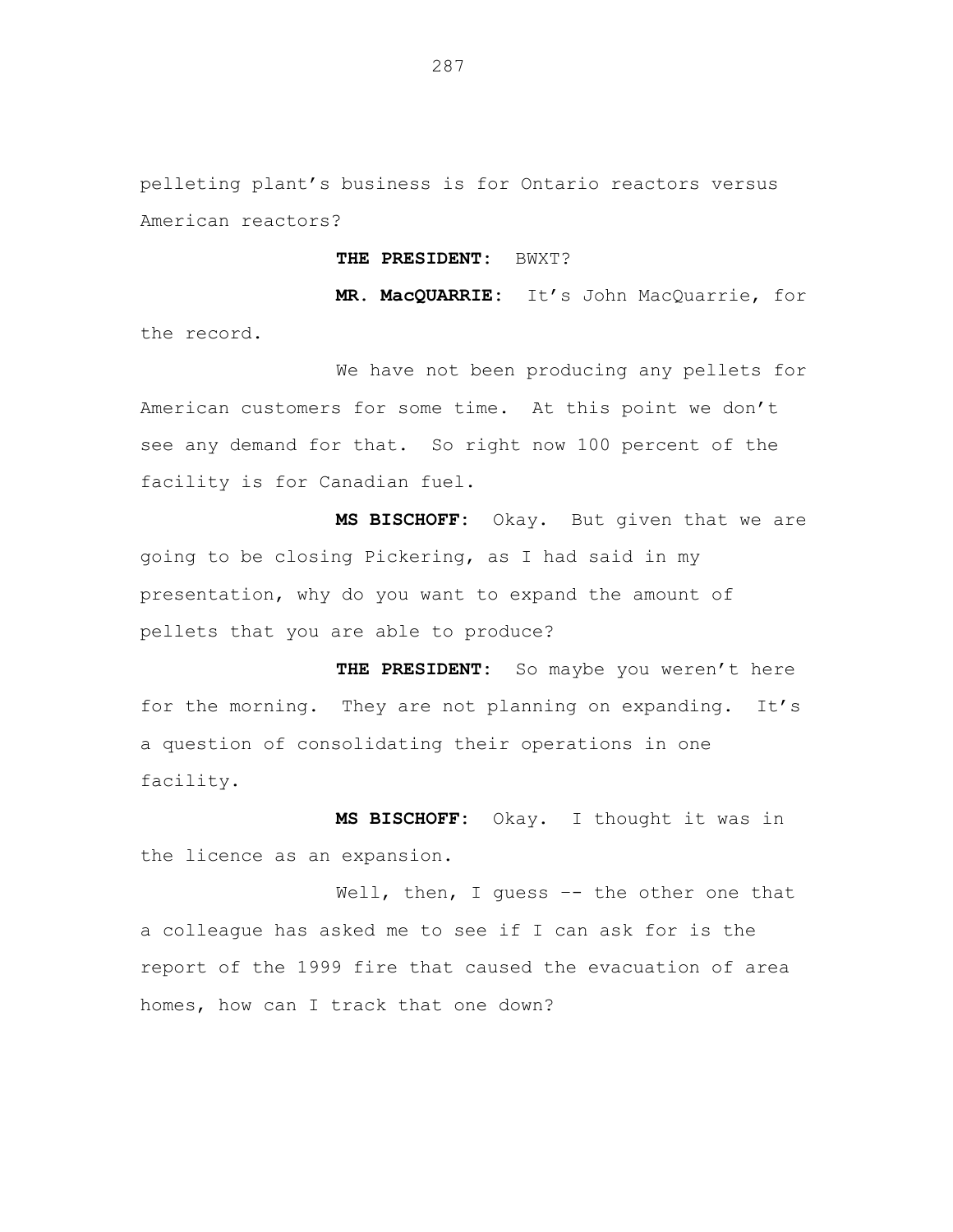**THE PRESIDENT:** Was that a fire at your facility, Mr. MacQuarrie?

**MR. SNOPEK:** Dave Snopek, for the record.

In 1999 we've been talking a lot about the hydrogen tank. Prior to the year 2000 we didn't use a liquid hydrogen storage tank. We used gaseous storage tanks.

In 1999 there was a pressure relief device, a safety device, on one of those tanks released and because of the friction of the gas the gas ignited, which is what it is intended to do.

So these pressure relief devices are intended to release to a safe area. It is expected that there will be combustion upon release, and they are in an area where there is nothing else to burn. So they just burn safely.

That happened in 1999. There was, I believe, at the time –- I wasn't there but I believe at the time there was an evacuation as a precaution of the immediate homes in the area. But the system was actually operating as it was intended to. It was relieving pressure. It was venting to a safe location and at that safe location combustion of the hydrogen was safe.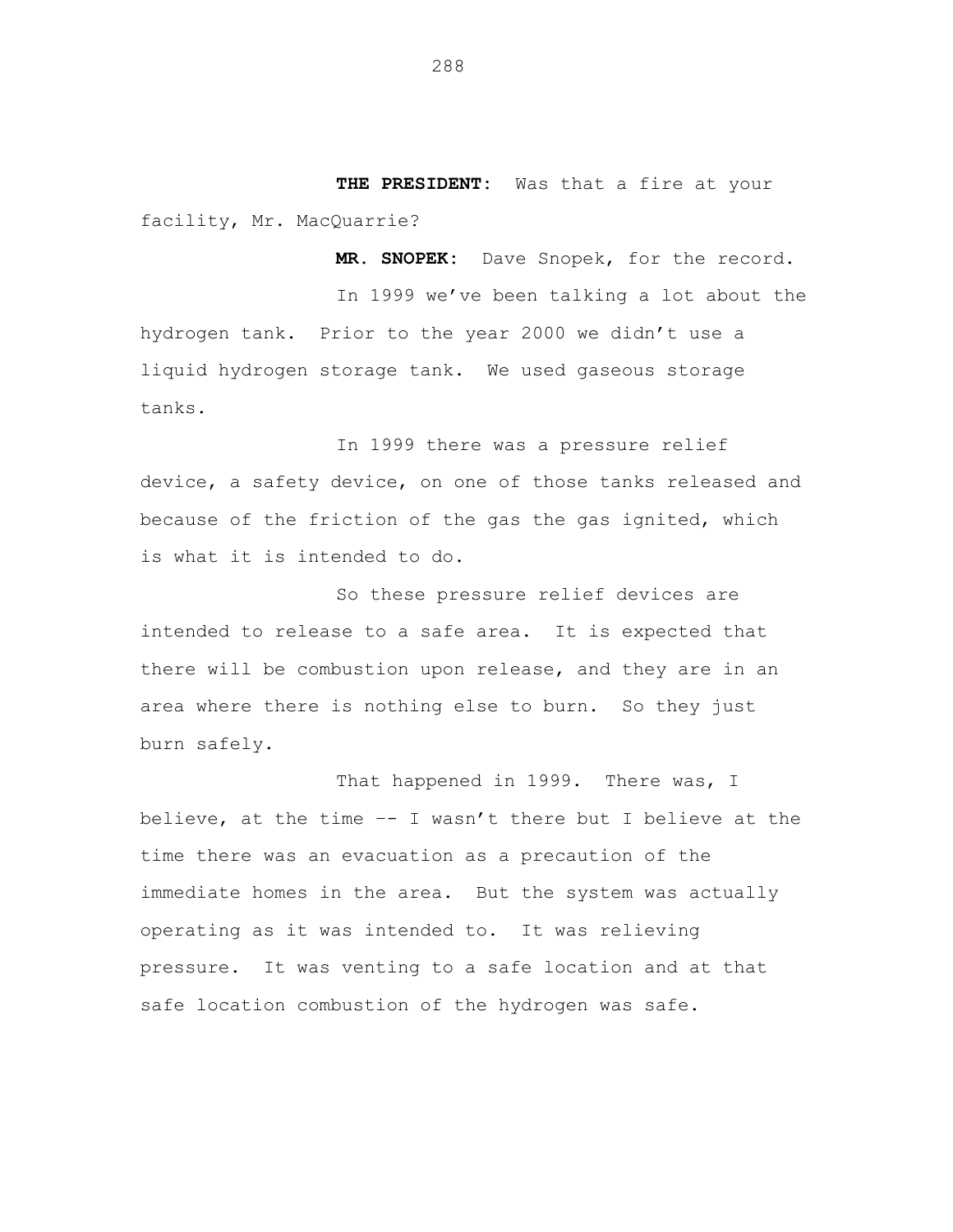**THE PRESIDENT:** So are there details of that incident available to members of the public who want to get that?

It's a while ago.

**MR. SNOPEK:** Dave Snopek, for the record. I'm not aware of that, from 1999.

**THE PRESIDENT:** CNSC, do we have details of that incident?

**MS TADROS**: Haidy Tadros, for the record.

Not to our knowledge but what we can do is maybe look at it, and if there is information we have a facility-specific page that as part of our initiative to ensure that we are more transparent with the information we have, we might be able to put that on that facility-specific page and make it available to anyone who is interested.

**THE PRESIDENT:** Thank you. I mean, they were a licensed facility of ours in 1999. So if you could take that as an undertaking.

question.

Okay, anything else, Ms Bischoff? **MS BISCHOFF**: Yes, a quick little

I appreciate that what the company has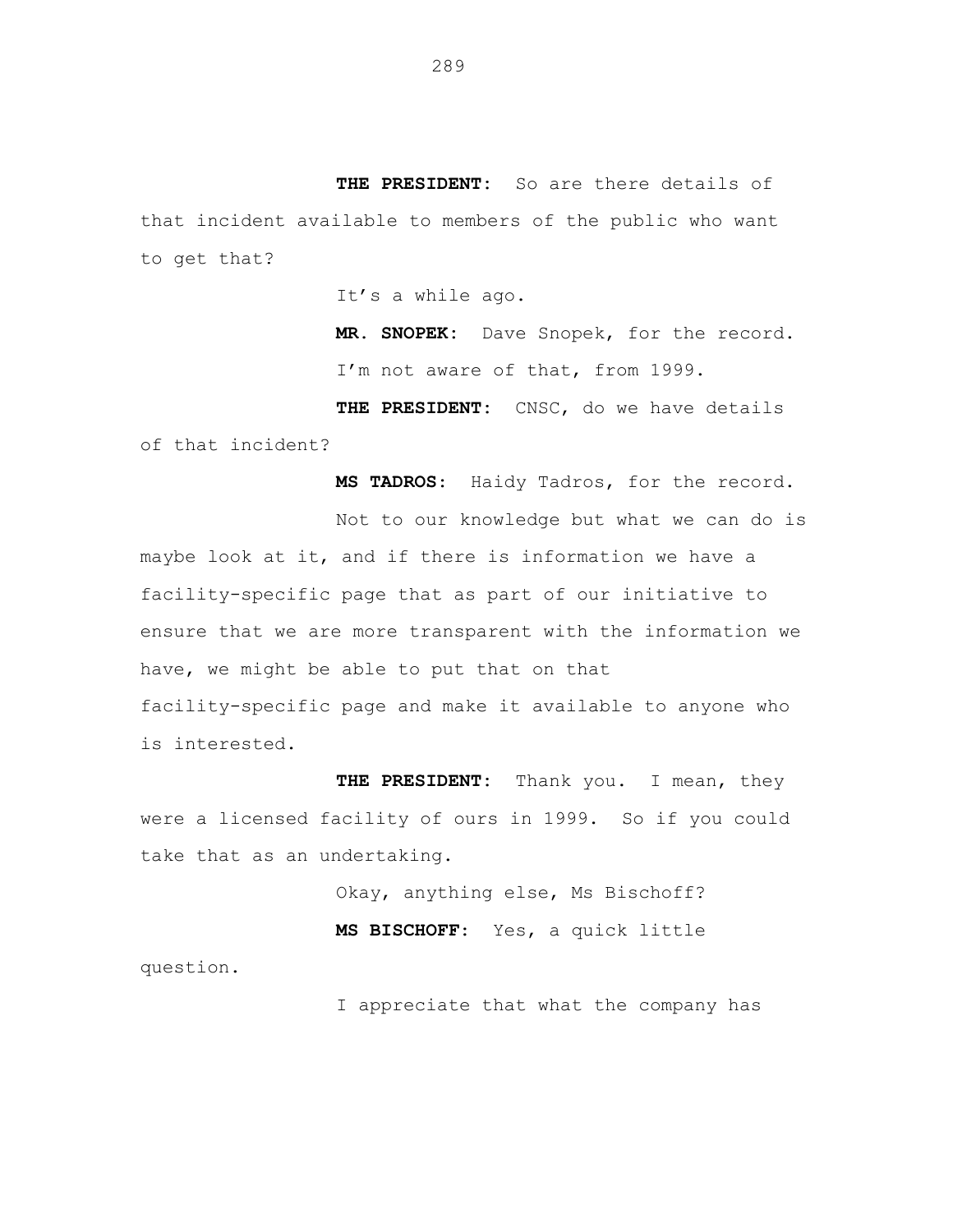released is well below what the CNSC allows as safe release. But I understand that the CNSC allows 9,000 kilograms of uranium could be released annually into the sewer, and 760 grams into the air from this plant.

Does that mean if they were to release – like is it for real that the CNSC believes they can release 8900 kilograms of uranium into the sewer or 750 grams of uranium into the air and that the residents would still be safe?

**THE PRESIDENT:** Again, I think you have missed a lot of discussion that was held this morning around emissions and now a new way of approaching that. So I suggest you look at the webcast and hopefully that will answer your questions.

**MS BISCHOFF:** Okay.

**THE PRESIDENT:** Any final comment? **MS BISCHOFF:** Yes, just in closing.

**THE PRESIDENT:** So this isn't for you to go through all your questions. The Commission has asked those questions they wanted to get more information on.

**MS BISCHOFF:** Okay, thank you.

Just to close, I just can't imagine this station would ever be approved today in the middle of an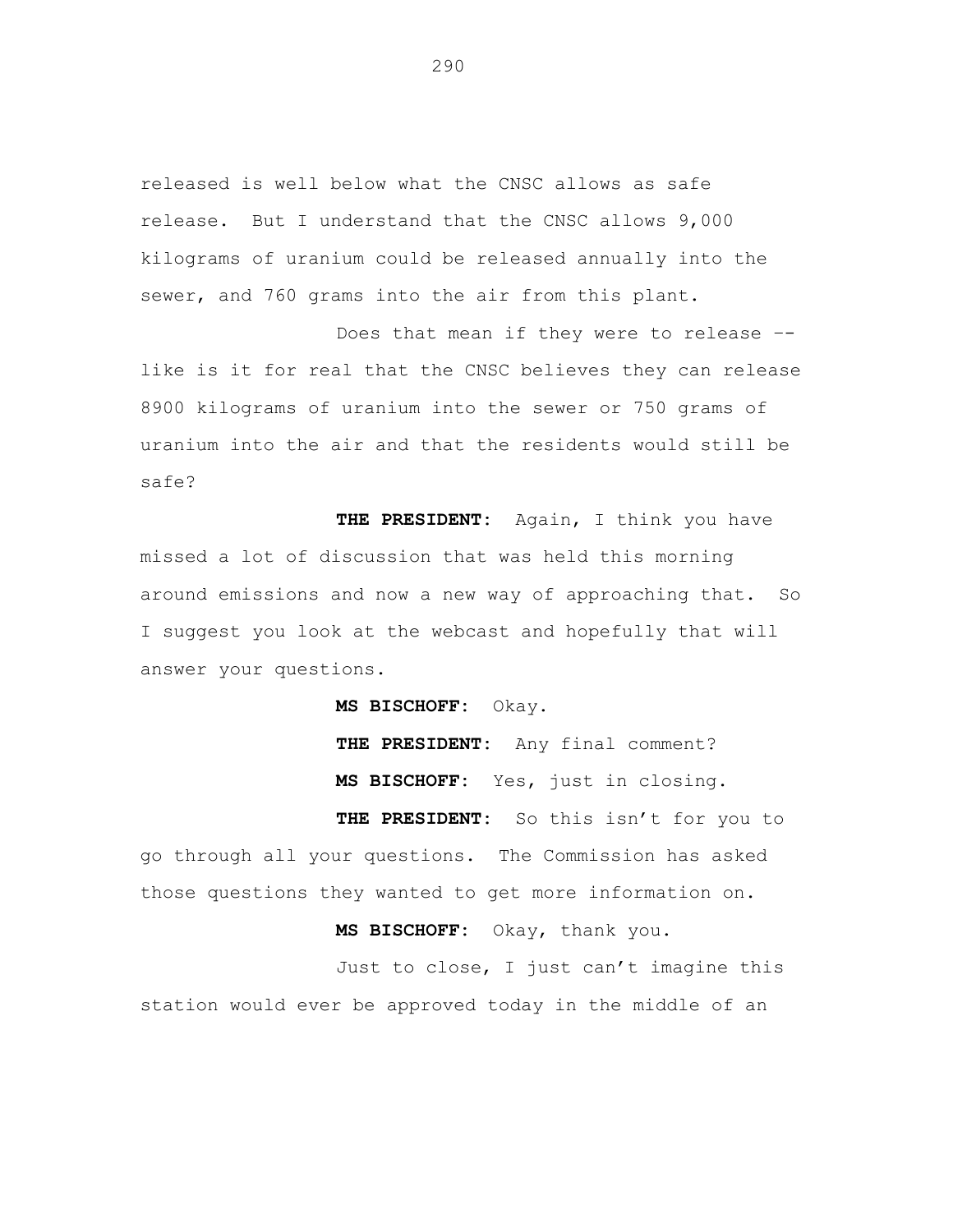urban population, and that's exactly why I don't think it should get the extension.

Thank you.

**THE PRESIDENT:** Thank you.

We will now take a 15-or-so minute break and resume at 4:30 p.m. Thank you.

--- Upon recessing at 4:12 p.m. / Suspension à 16 h 12

--- Upon resuming at 4:31 p.m. /

Reprise à 16 h 31

**MR. LEBLANC:** We will be resuming. Please take your seats.

**THE PRESIDENT:** The next presentation is by Ms. Julia Tuer, as outlined in CMD 20-H2.105 and 105A. Ms. Tuer, the floor is yours.

**CMD 20-H2.105/H2.105A**

**Oral presentation by Julia Tuer**

**MS TUER:** Thank you. Hi, there, I'm Julia Tuer, I am a local resident. I live at the corner of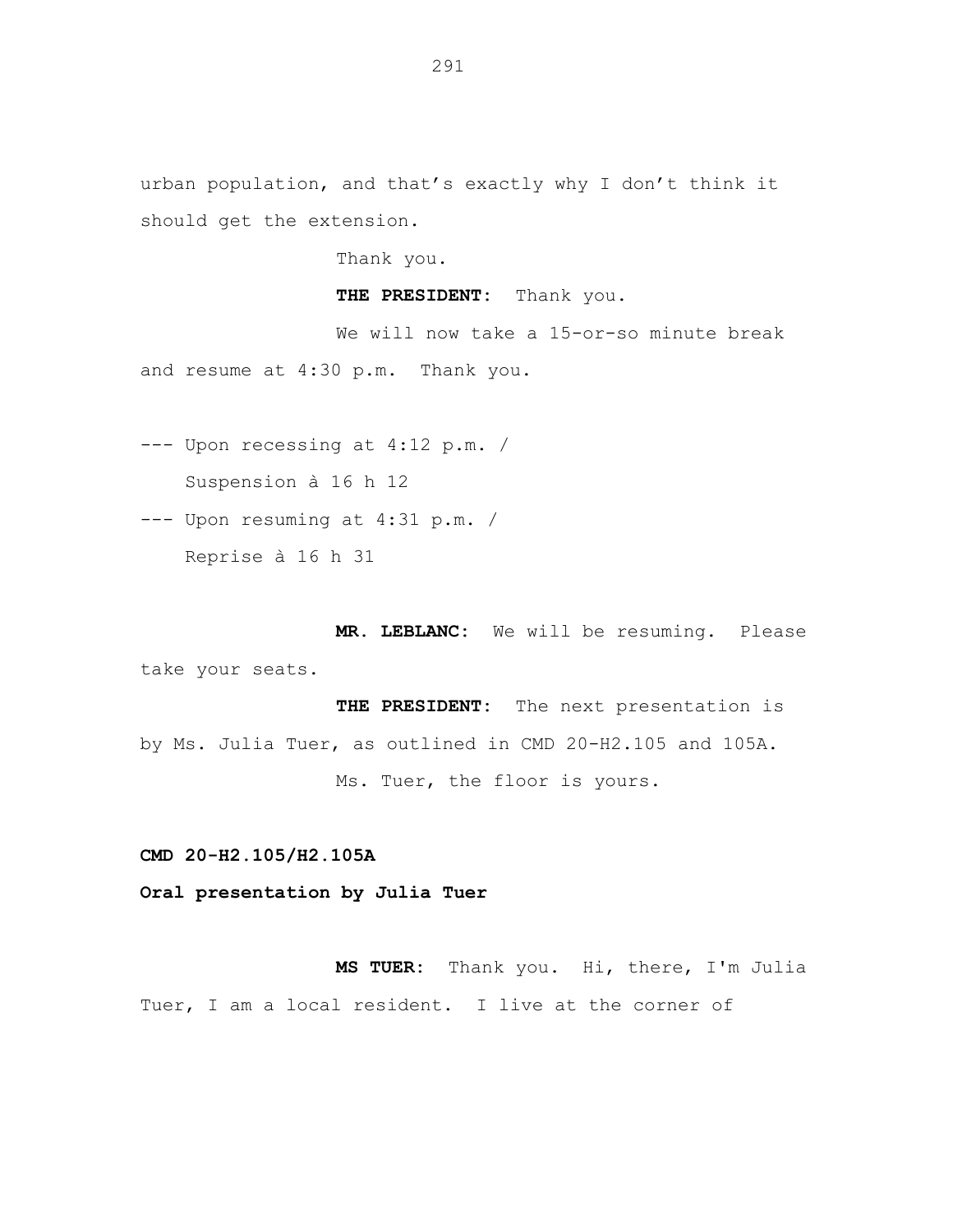Brandon and Primrose, putting me approximately 190 meters away from the BWXT facility.

I have never done anything like this before. I'm not an expert on the issue, but I am a concerned neighbour and mother. And, as a mother I feel the wellbeing of kids in a community is the responsibility of the adults in that community. And as we are all here today with the same addressing questions, you are now all my community today, as well.

I am not here to talk about the day-to-day effects of radiation or the carcinogens that may or may not present; other people have done this. But, rather, I want to talk about something that I feel BWXT has been skirting around, and that is simply that accidents happen.

All data that I am sourcing is from the International Atomic Energy Agency report titled *Protecting People and the Environment.* It outlines all the issues that should be considered when building and selecting a location for any type of nuclear facility.

I would be in what is called the critical group, those are those of us who live close to the BWXT facility who would be maximumly exposed in the event of a catastrophe. And what might those events be? We have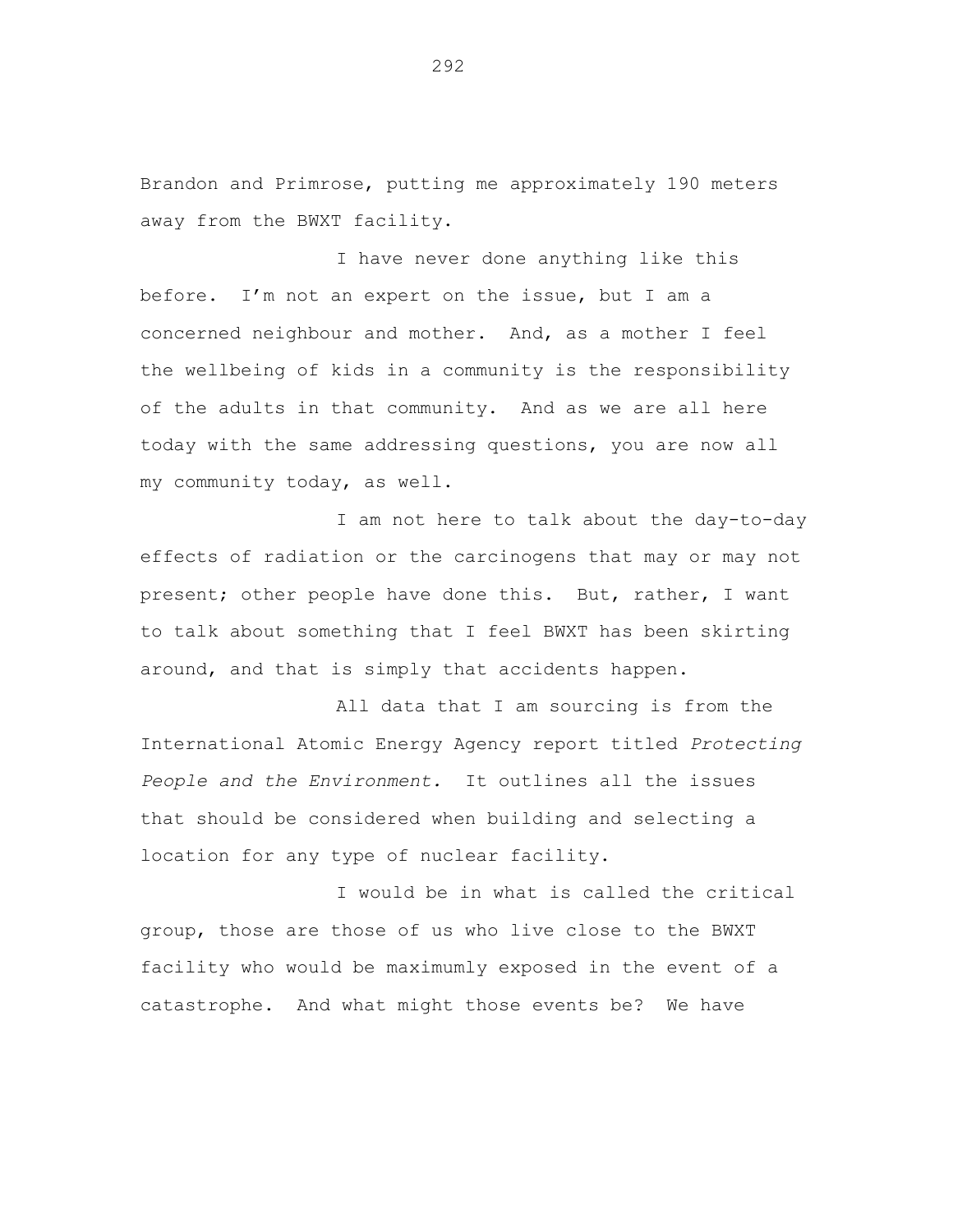talked a lot about them today so some of this may be a repeat but bear with me.

One of those initiating events could be a fire. Of course these fires could lead to the dispersion of radioactive material or toxic material. Someone earlier mentioned that there is an impossibility of any uranium being released if a fire were to happen and, I'm sorry, I feel like that's a wonderful work of fiction. I don't know that you could say that it's categorically true that no uranium could be released from a fire. The fire could breach containment barriers.

So my question here is, what is the evacuation plan in the event of a fire that could potentially release radiation into the air? Who will tell five-year-old Dean and three-year-old Beau, my neighbours who live approximately 180 meters away from the facility, to leave their home? Who will help Jill and Maria, my elderly next-door neighbours with severe mobility issues, evacuate their home in time? What is in time?

The next event could be an explosion that could be induced by that fire that I spoke of earlier, or it could be the initiating event that results in a fire. We also have possible sources of explosive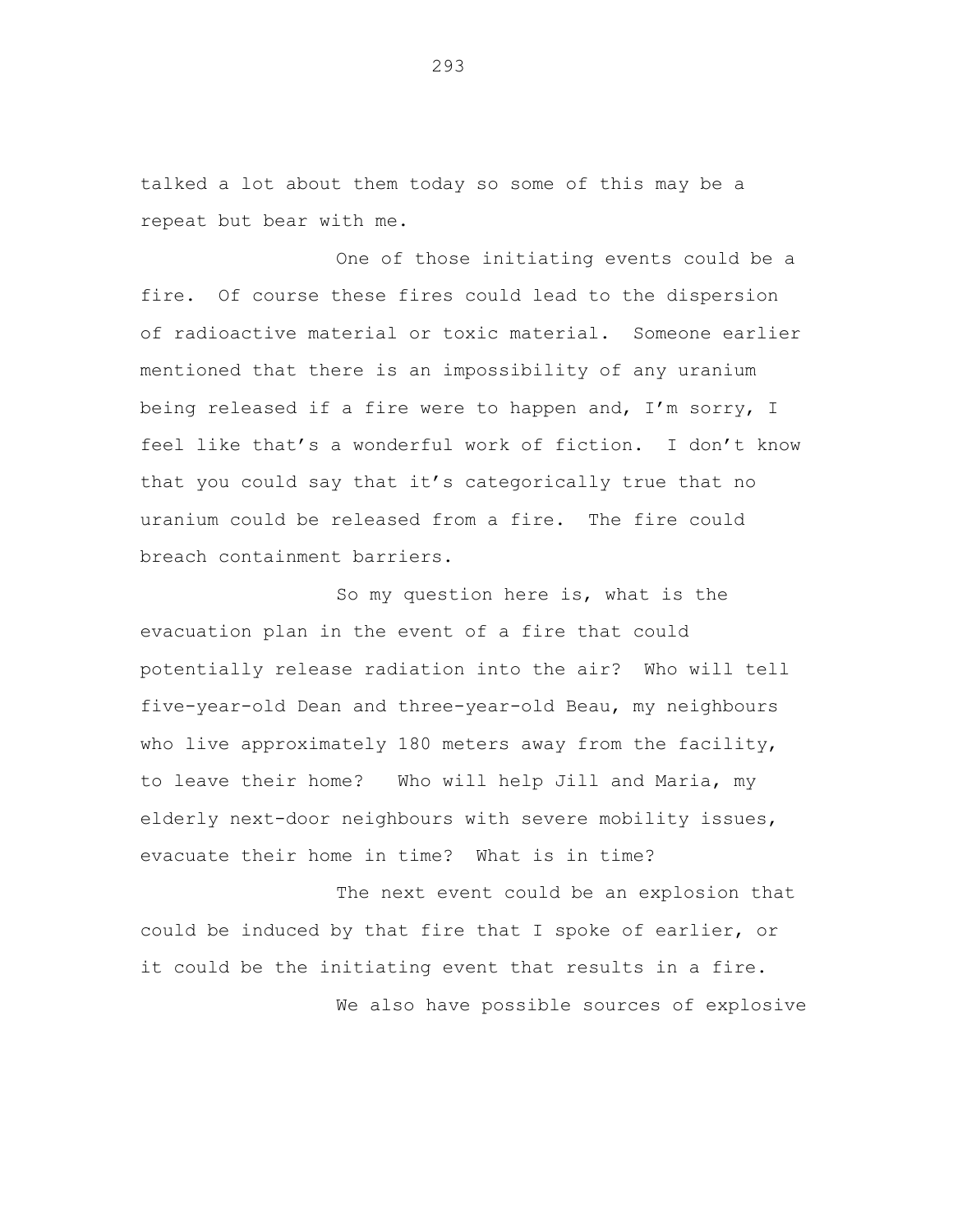materials on site, mainly being H2 -- yes, I'm going to talk about that tank again. We all know that there's a tank right there on the property adjacent to St. Clarins Avenue.

Liquid hydrogen, of course is rocket fuel. And it's rocket fuel because it burns at such a high intensity. It has a wide flammability range of when mixed with oxygen, and it requires a miniscule amount of energy to ignite a hydrogen air mixture and actually statically charged air can be all it takes to ignite liquid hydrogen. So, on a cold winter's day, when our air is most statically charged, that's a pretty good mix for an explosion or for an ignition.

So I have a question here; it was asked earlier and we all know that it cannot be answered at this point; what is the blast radius should the tank housing 34,000 litres of liquid hydrogen explode?

Now, you have told us you don't know the radius, but you have told us that you have modelled the explosion and that it might blow out some windows or shatter some glass, but what if me and my children are walking by the plant at the moment of explosion? Do you know that there is actually a gymnastics studio right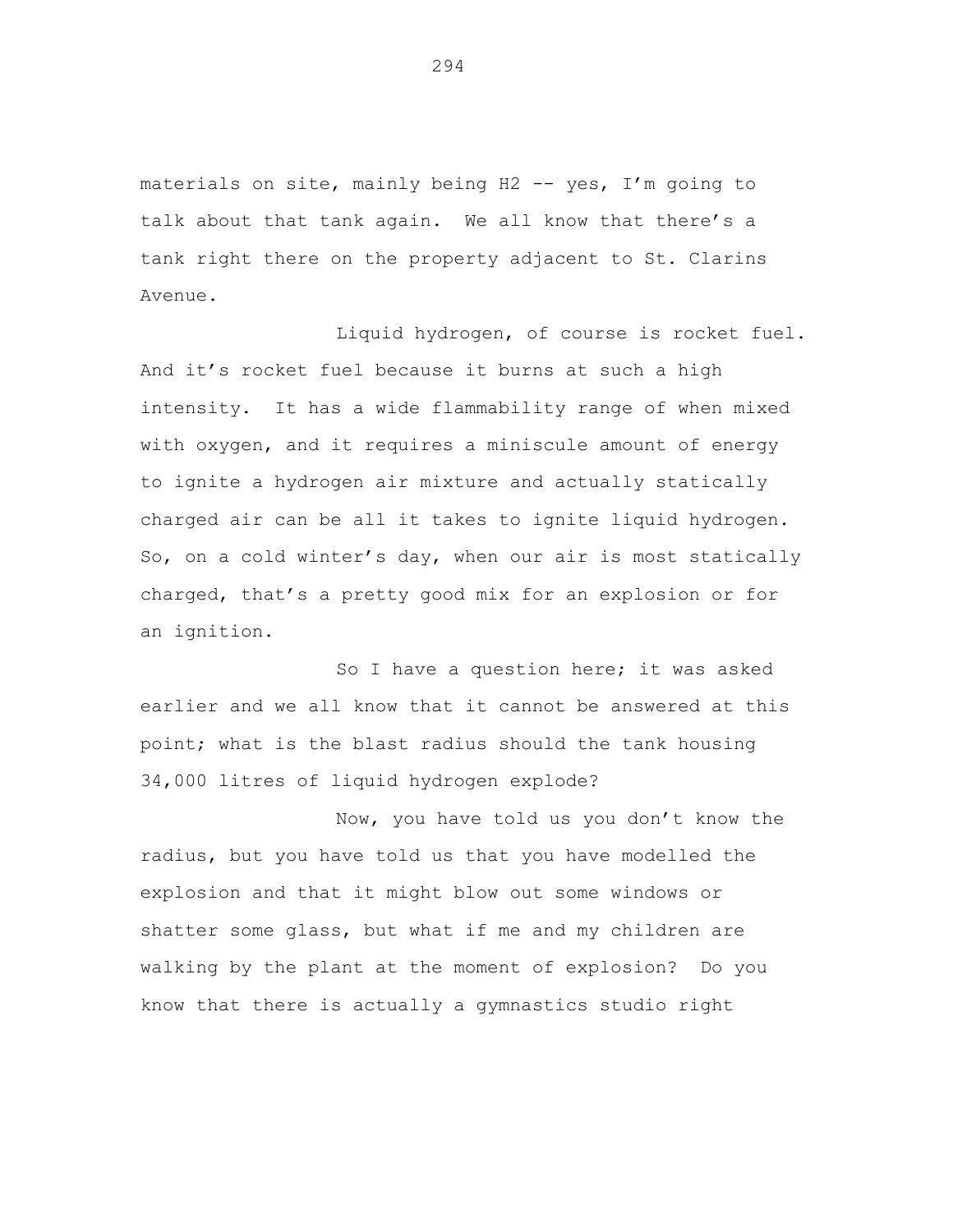across the street from the tank on St. Clarins Avenue? What about the children going in and out there? What if they are caught in the middle of an explosion; are they susceptible to some sort of injury in that case? It may not - the explosion may not take down houses but will it take down a three-year-old across the street?

You also park trucks carrying uranium right next to tank. What happens in the event of an explosion and one of those trucks is sitting right there? Again, not enough to bring down a building, but is it enough to bring down a truck housing uranium?

The next initiating event would be leaks and spills. So, of course, again dispersion of radioactive material or toxic chemicals. But those leaks and spills can also lead to flames or explosions themselves. So my question here is that in the event of an accident what is the plan, and where is this plan communicated to the community? Who will tell four-year-old Alex and six-month-old Madeline that they need to evacuate their home in time? They live about 190 meters from the address. Or, what about two-year-old Gracie, across the street on Lansdowne; who is going to tell her and her family they need to leave?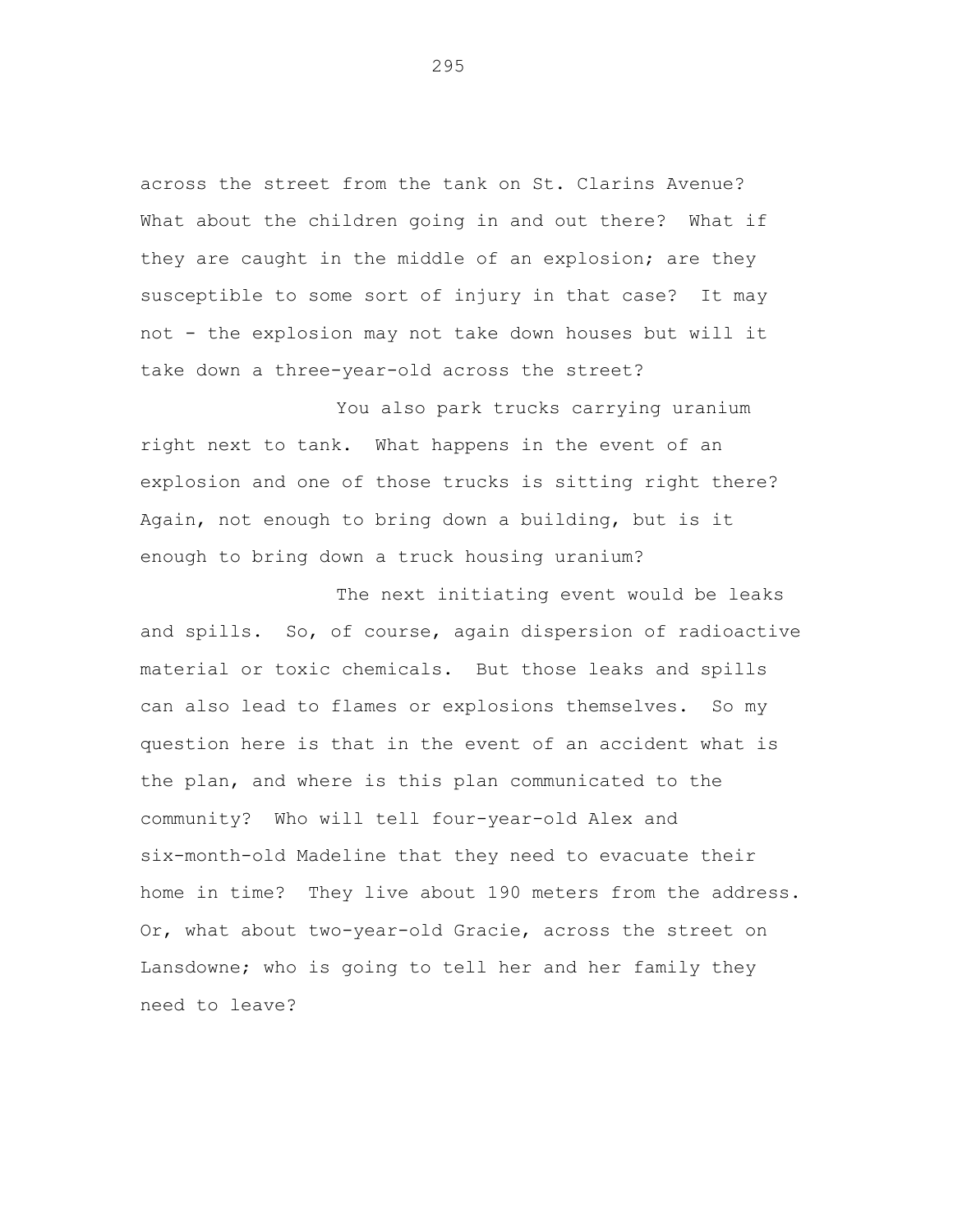There's also external fires and explosions. So these are events happening outside the facility that could negatively affect the facility itself. We all know about that rail line right next-door, just meters away. What happens if there's a derailment? What happens if there's a projectile from that derailment and it hits the building, or it hits one of those trucks holding the uranium or, again, that hydrogen tank?

To quote the report itself:

"To demonstrate that the risks associated with such external hazards are below acceptable levels the operating organization should first identify all potential sources of hazards and then estimate the associated event sequences affecting the facility." (As read)

So, in short, what is the domino effect of every single possible event that could impact the facility? Does anyone know for every possible event?

> "The operating organization should carry out a survey of potentially hazardous installations in transport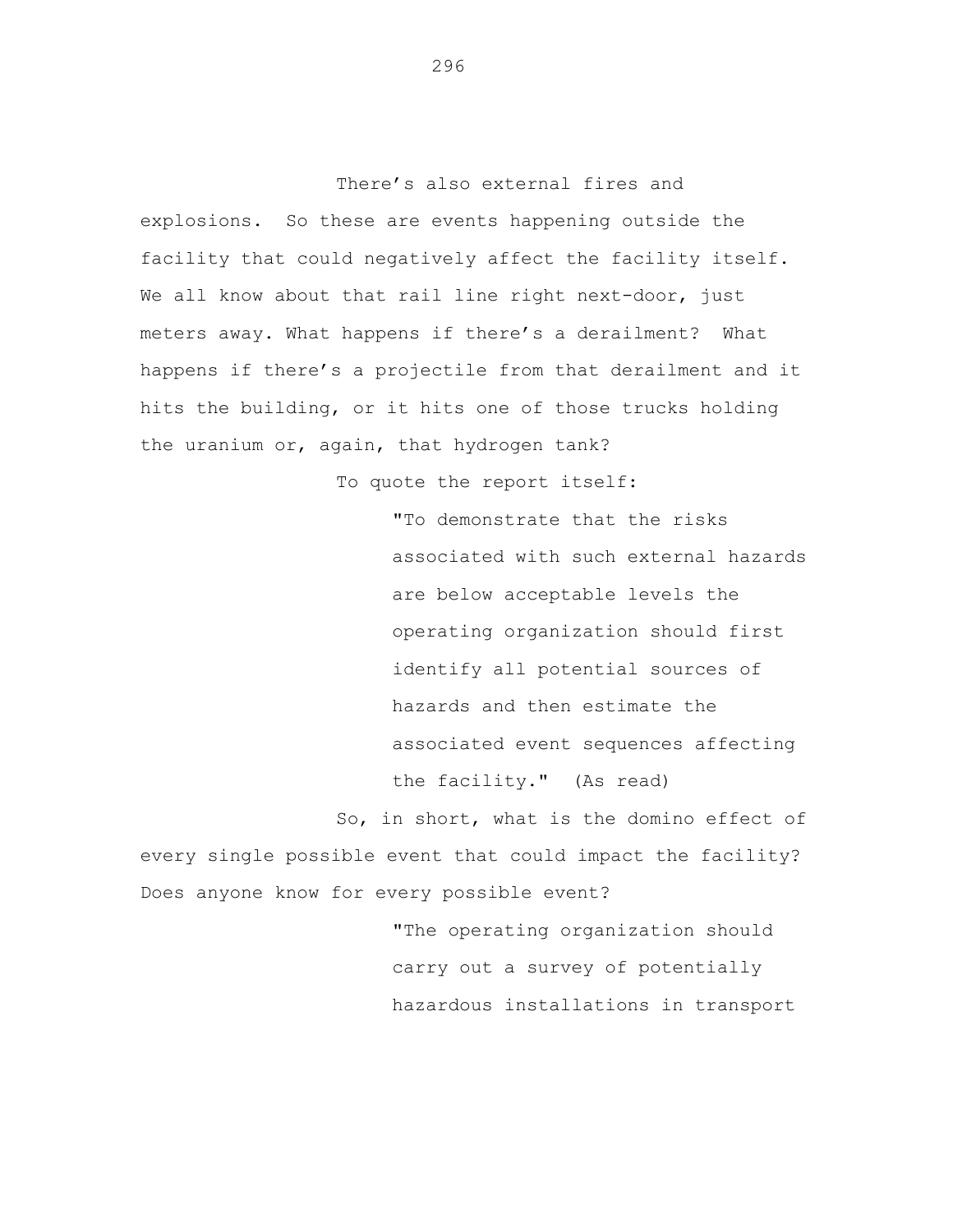operations for hazardous material in the vicinity of the facility."

We all know that that rail line does carry hazardous materials daily.

Has BWXT modelled all the possible event scenarios of a busy urban environment, of a train derailment, of an accident happening on busy Lansdowne Avenue?

We live in a city with gun violence. What if a bullet hits that H2 tank? I know that these are improbabilities, that they are a very small percentage of likelihood but the fact of the matter is that the percentage is not zero; the number is not zero, and anything above zero, in my opinion, is too much; that is too much of a risk.

And the next human factor, you all here may tell me that you have stringent safety measures, and I do believe you  $-$ - I do. But the fact of the matter is, there's a human element in all of this and as events of the past have shown us, human shortcomings can lead to big consequences. So, my last and most important and burning question is, who is responsible for keeping my family safe? The BWXT appears to shirk or at least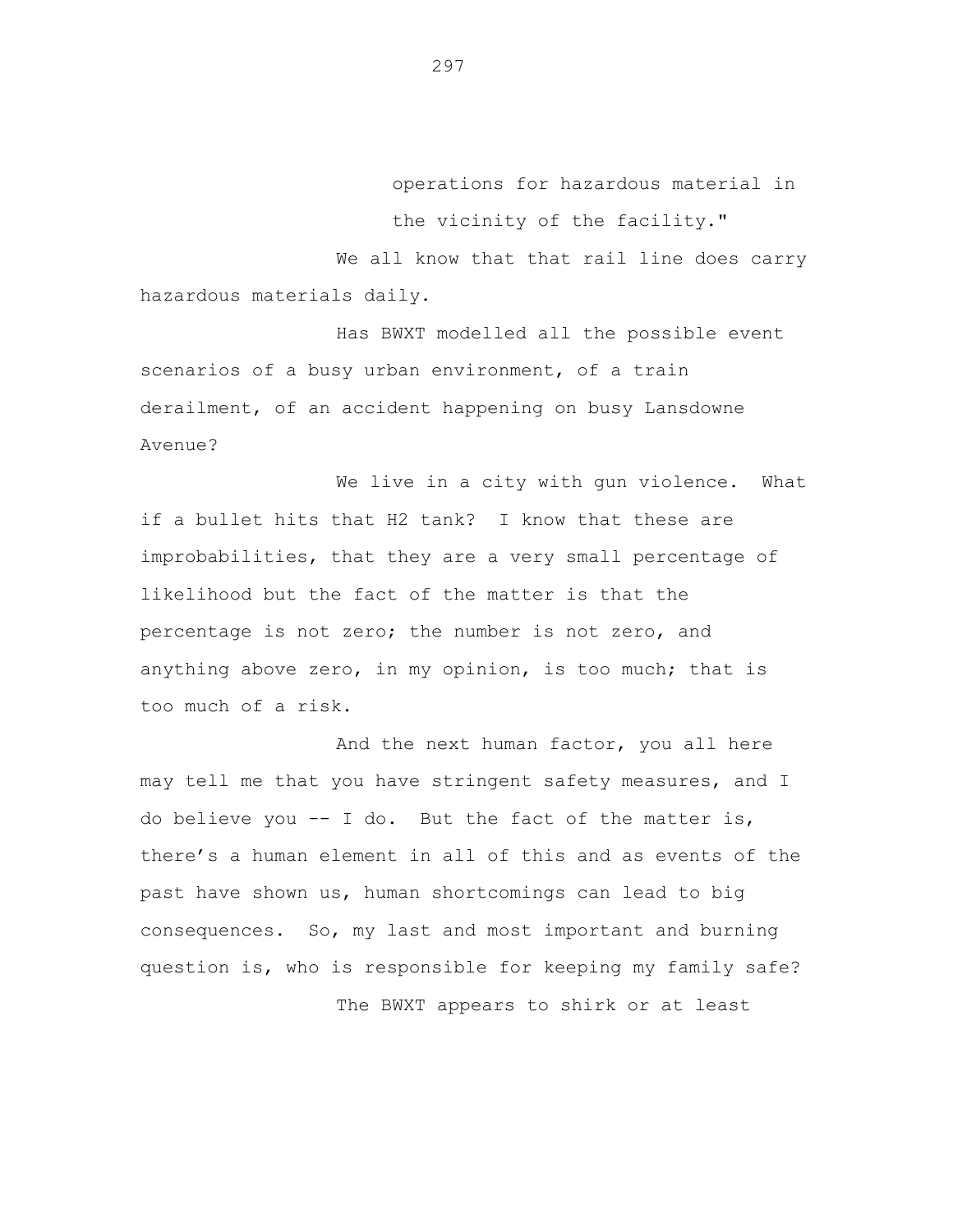dance around the answers when pressed about these issues. They have not shared any action plan in the event of an emergency. In the past, in fact, when issues like those that I spoke of, representatives have responded that these events are impossibilities, or near impossibilities. This is an irresponsible response and communicates to the community that they have either not modelled all possible events or that they have and the effects of an accident will be so catastrophic that we wouldn't stand a chance of surviving it.

This is a community filled with children and if the events could be catastrophic, if they could cause loss of life, just one life, then the risk is too high to be in such a densely populated area that's only growing.

Thank you.

**THE PRESIDENT:** Thank you. Dr. Demeter. **MEMBER DEMETER:** Thank you for your

intervention.

I won't touch on some of the areas that were discussed before, but I think the one scenario I would like BWXT to talk about is if there is a cannister that spills over, or if there's free uranium powder on the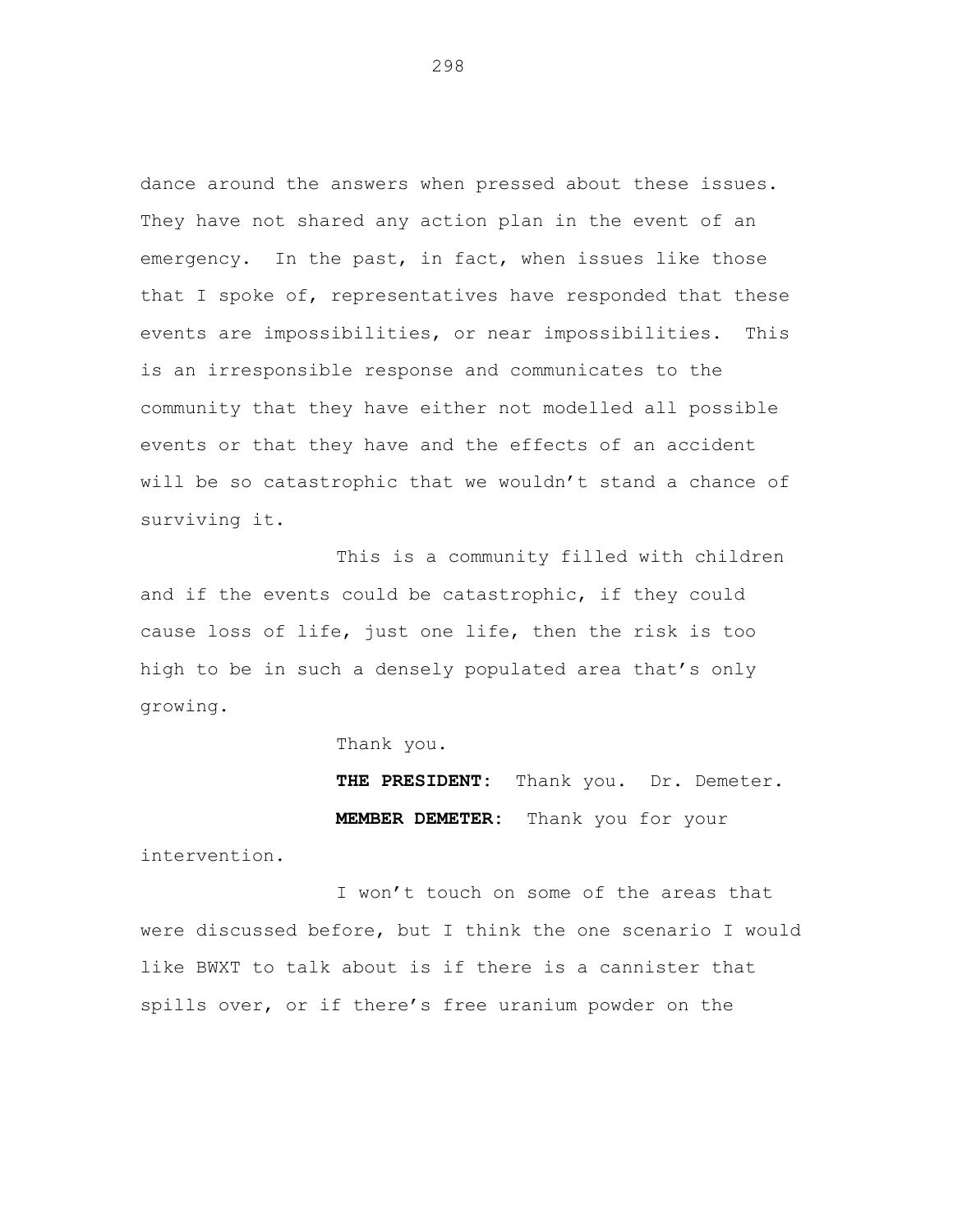ground outside; with the winds how do you manage that kind of risk from dispersal? Is there a scenario where you look at there's a truck hydrogen tank explodes, knocks cannisters off the truck, they spill the content onto the ground. How do you manage with heavy winds -- how do you manage dispersal in that kind of situation?

**MR. SNOPEK:** Dave Snopek, for the record.

First, I'll say when we do shipping of material the truck connects directly to the building, so there's not a lot of outside activities. As a matter of fact, even when we transfer waste from our main Building 7 to Building 9, it's through transport truck. However, if there were to be a spill we have spill response protocols where we've got a team that goes out to clean up that spill. That would involve several steps: isolating the area, cleaning the spills, using appropriate PPE, and then surveying the ground to ensure that it has been brought back to a clean or a pre-release state. But, again, very low likelihood because all of our activities are taking place actually in the buildings.

> **MEMBER DEMETER:** Okay, thank you. **THE PRESIDENT:** Dr. Berube? Dr. Lacroix? **MEMBER LACROIX:** It seems that the bone of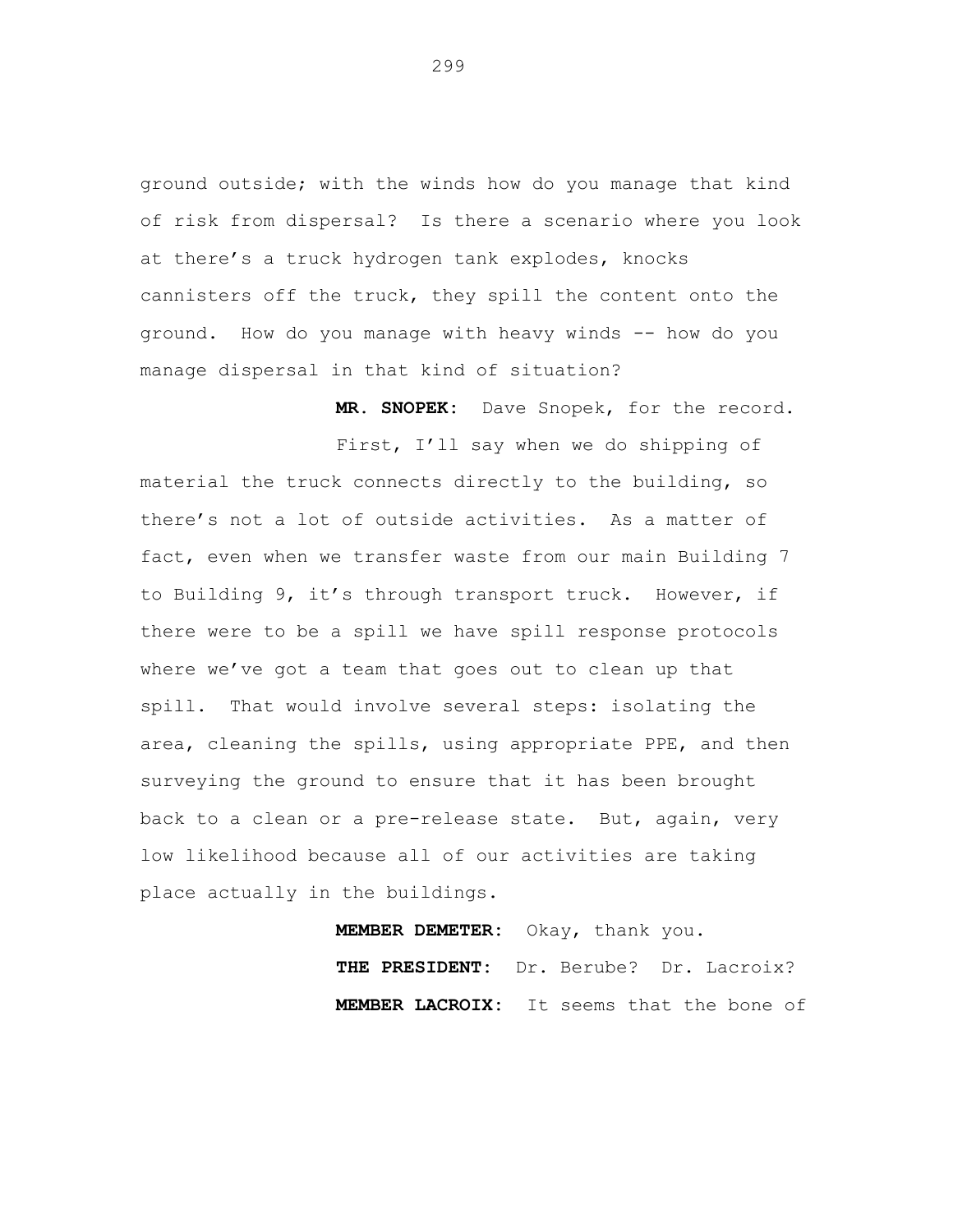safety contention here is the gas tank, and I was wondering from BWXT's point of view, what are the advantages and the drawbacks of storing hydrogen in the form of a liquified gas versus compressed gas or maybe in some sort of another chemical, for instance ammonia, for instance?

**MR. SNOPEK:** Dave Snopek, for the record.

I can talk to two of those three options. I have mentioned we previously stored gas under high pressure, and it's just that, it is high pressure tanks. They are about 2600 psi, so it's a high pressure system.

Inherently, the liquid system is a low pressure system that operates at less than 150 psi. As a matter of fact, that's the pressure at which that pressure relief would take over, so it's a very low pressure system. By comparison, household water supply is about 75 psi, it's low pressure, so inherently it's a low pressure safer system. There's not a lot of energy in terms of its storage. That's probably the biggest difference.

The other thing I'd say is, the liquid hydrogen tank that we have on site, the number has come up a few times, 9000 gallons. The supplier of liquid hydrogen does bring it to site and brings it to every other site where liquid hydrogen is used in tanker trucks that are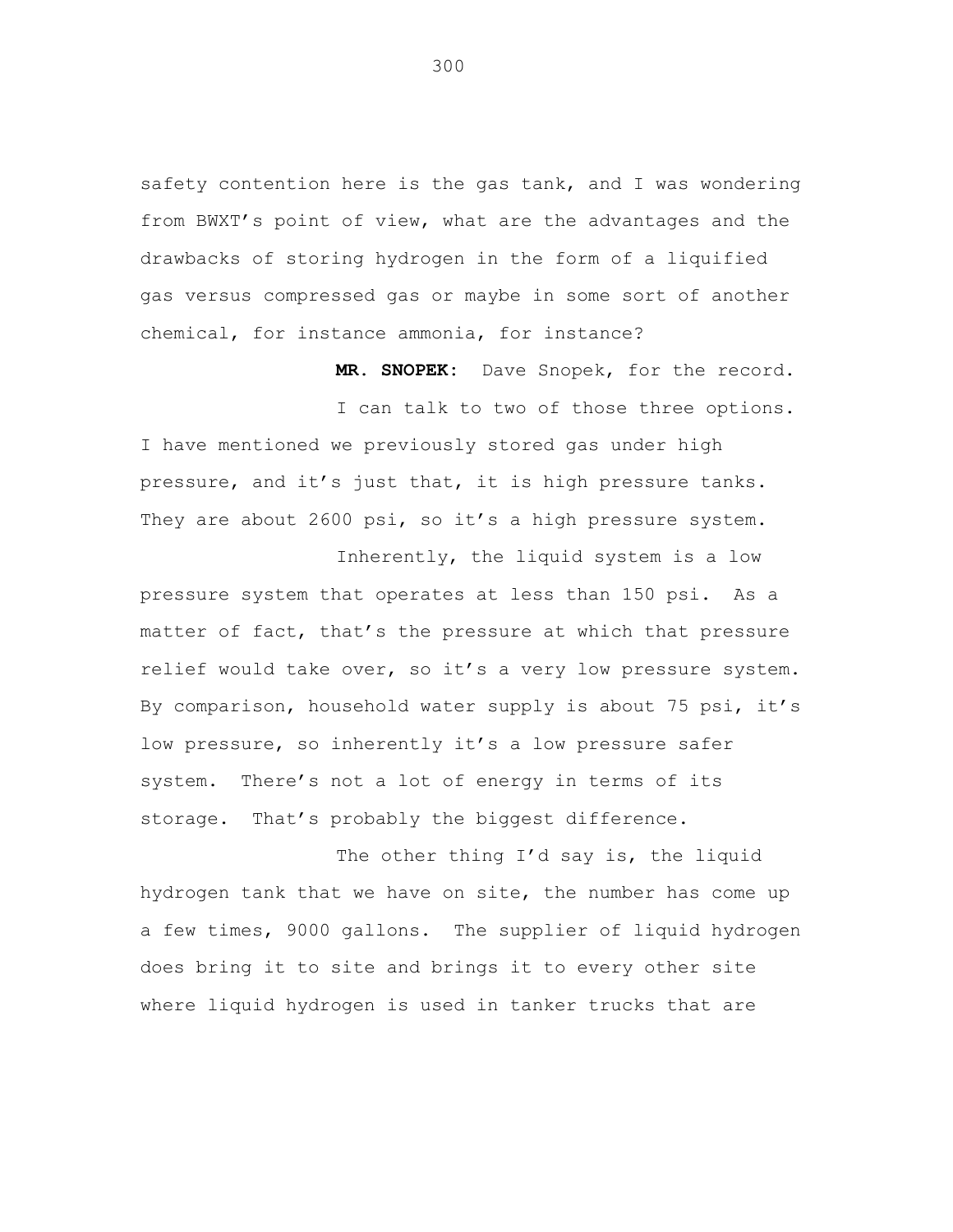largely the same sort of tank except on wheels. And the capacity of those transport trucks is actually greater than 9000, they tend to be 12,000 to 17,000. So, just kind of as a comparison these things are driving around on the roads all the time and are exposed to all sorts of other hazards and in larger quantities potentially. So, the tank that we have, you know, is kind of more inherently safe. And we made that decision in 2000 to go to a liquid system for that reason.

**MEMBER LACROIX:** Thank you for this information.

## **THE PRESIDENT:** Dr. McKinnon?

**MEMBER McKINNON:** Yes, I have a question about the drums that are used to store the uranium dioxide. We have seen pictures and they look like oil barrels. How fireproof are they, is one question. And, also, are they the same containers that are used during transportation?

> **MR. SNOPEK:** Dave Snopek, for the record. Yes, the pictures that we had on the

slides are used both to transport the U02 powder from the supplier to the site and are used to store. Storage is not terribly long-term, it's kind of in the process storage, so when we receive something it's not very long until it's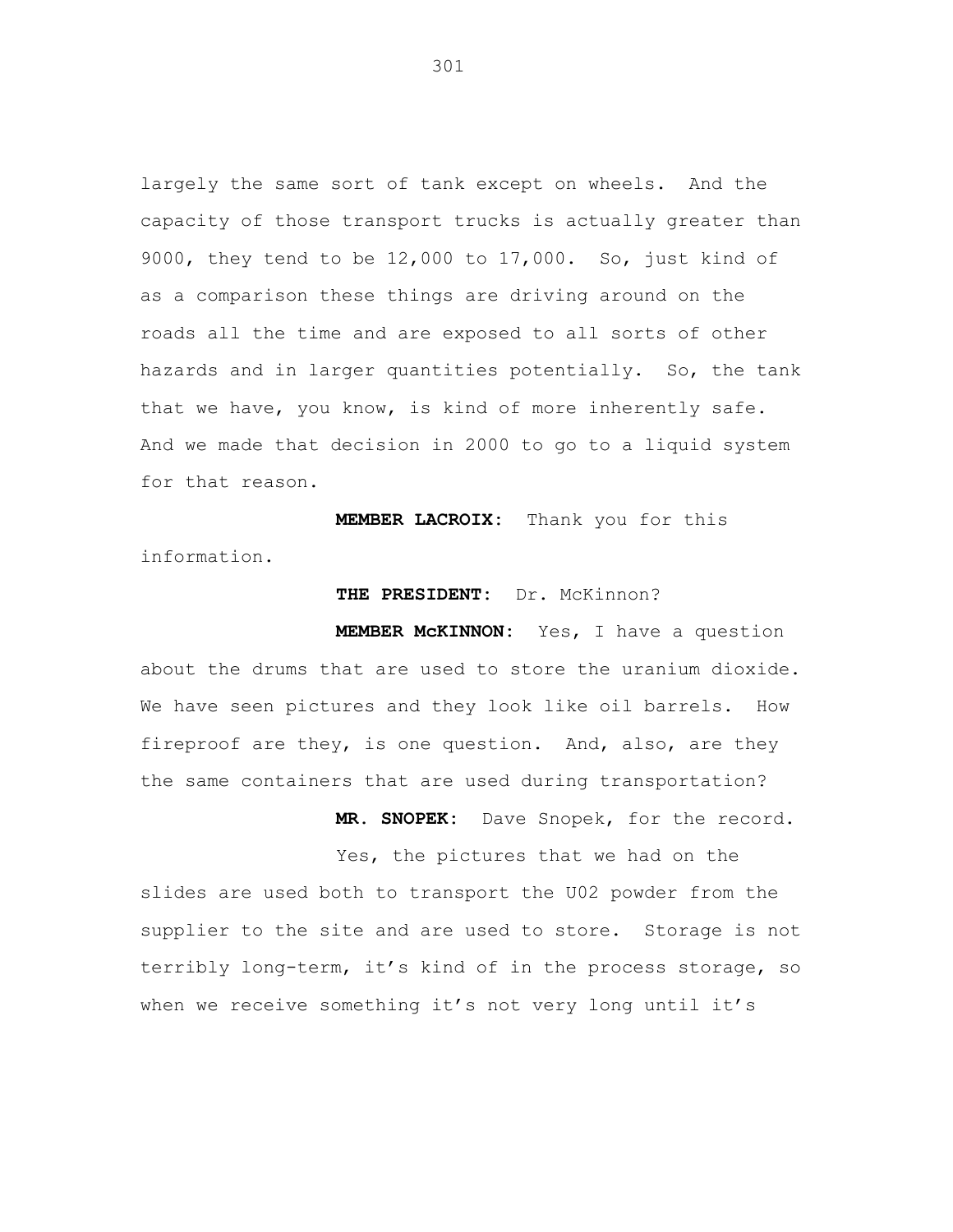actually used in the process.

Your question is, how susceptible are they to fire? As part of our safety analysis reports we have looked at drum -- general drum exposure to fire. Generally drums that are sealed the way ours are with a very robust ring around them to hold the top on, generally they survive quite well in fire and very few drums actually eject their lids when exposed to fire.

**THE PRESIDENT:** A question around your evacuation plans and notifications. Do your emergency plans consider or cover evacuation plans and notifications?

**MR. SNOPEK:** Dave Snopek, for the record.

From a radiological perspective the safety analysis report looks at off site releases, and there are off site releases in the event of a fire within the facility. I think the distinction is when we're talking about hydrogen tanks there are hydrogen tank events that result in off site release of radio activity in the form of uranium. However, if there is a fire in the facility there is potential for release of uranium from the facility.

On the slides that we showed this morning we took kind of the worst case events and showed some of the data on that, and that was off site concentrations.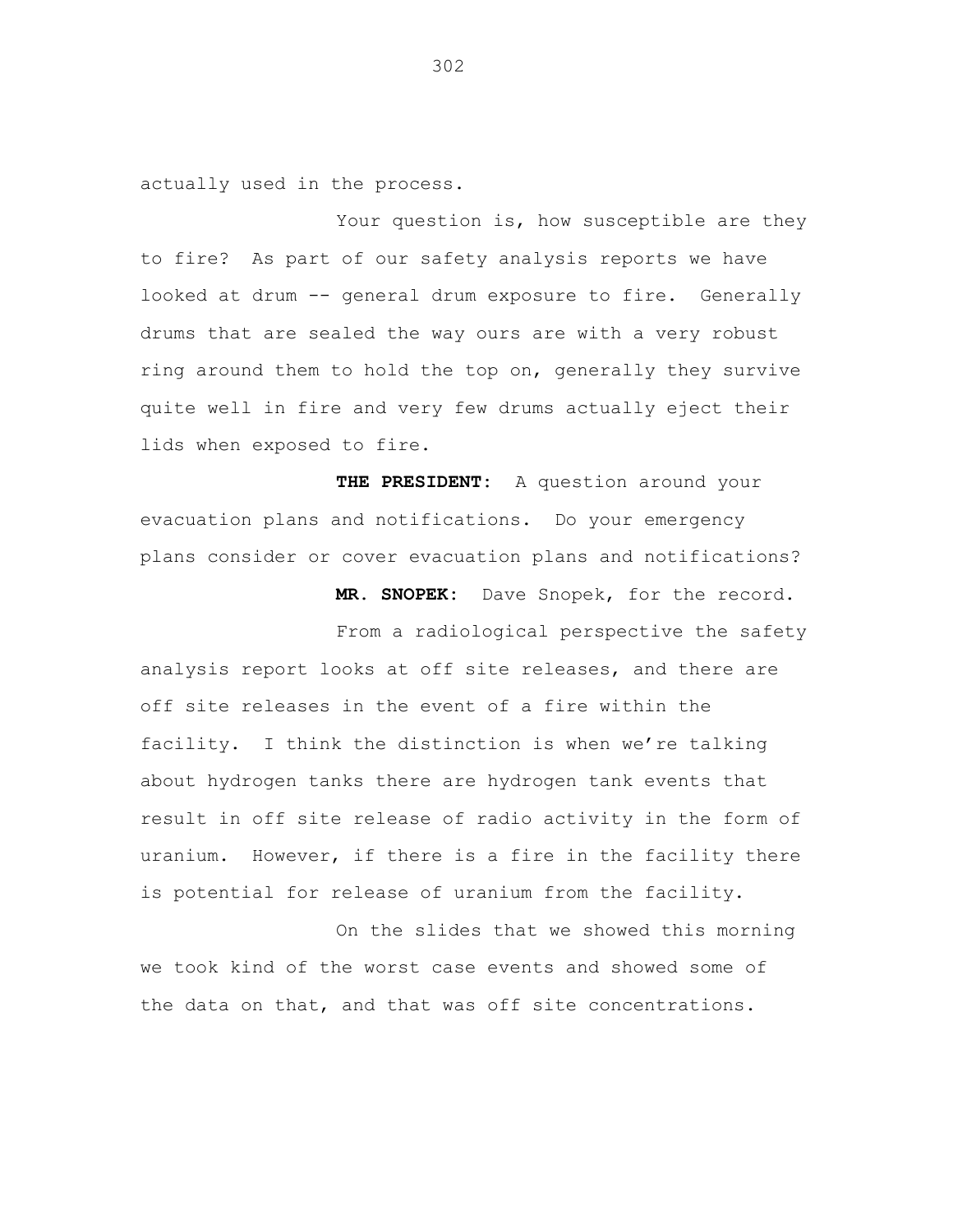For smaller events, the releases are much, much lower. But in all cases there is no radiological release that leads to the criteria for public sheltering or public evacuation according to the provincial *Nuclear Emergency Response Plan*.

**THE PRESIDENT:** And from a non-nuclear hazard perspective, would you ever see a possibility of requiring that?

**MR. SNOPEK:** Dave Snopek, for the record.

We have identified in our Emergency Response Plan that for some events with the tank which are very, very unlikely, that there may be a need to do an evacuation. However, the controls on those conditions, for example the tank is sited in such a way that there's no combustibles in the area.

And really the largest hazard would be if there's a fire burning impinging on the tank and that's for reason the tank is sited according to NFPA 55, which has certain stand-off distances to combustibles so that we don't have that material available to generate that condition. However, if that condition existed at that point we'd be looking at evacuating off site to some level. But, again, very, very unlikely.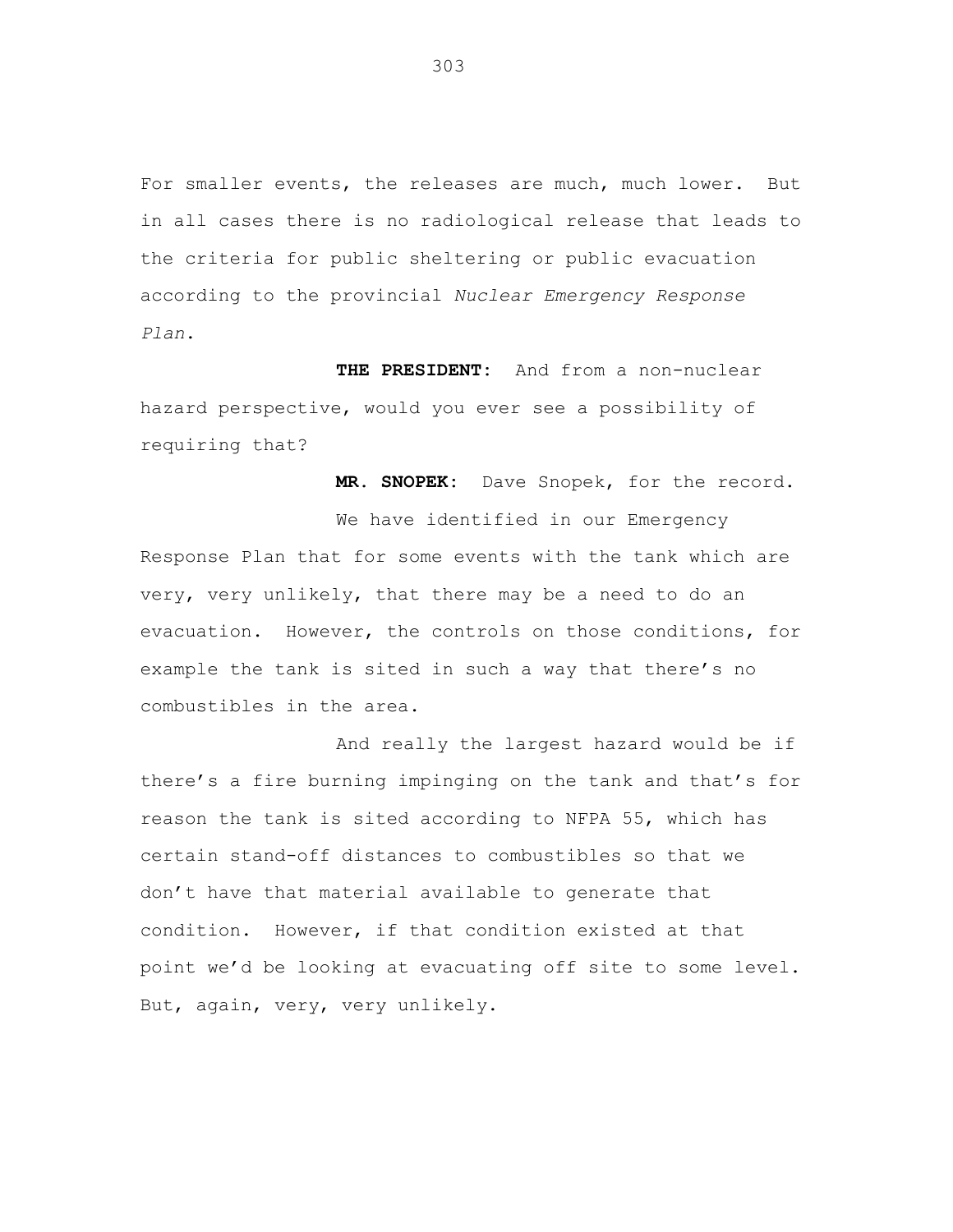**THE PRESIDENT:** And so in that very, very unlikely event, I mean that was one of the lessons learned from the Fukushima incident, have you thought through how you would carry out that evacuation?

**MR. SNOPEK:** This event - Dave Snopek, for the record.

This event would be entirely an industrial safety type of hazard. It would be similar to an industrial safety hazard at any facility and the Fire Department would be following the protocols that they would for any industrial facility to initiate that community response.

**THE PRESIDENT:** Okay, thank you. Over to you for any final comments.

**MS TUER:** No final comments other than thank you for the opportunity to voice my concerns.

**THE PRESIDENT:** Thank you for your intervention. The next presentation is by Mr. James Tuer as outlined in CMD20-H2.180.

Mr. Tuer, the floor is yours.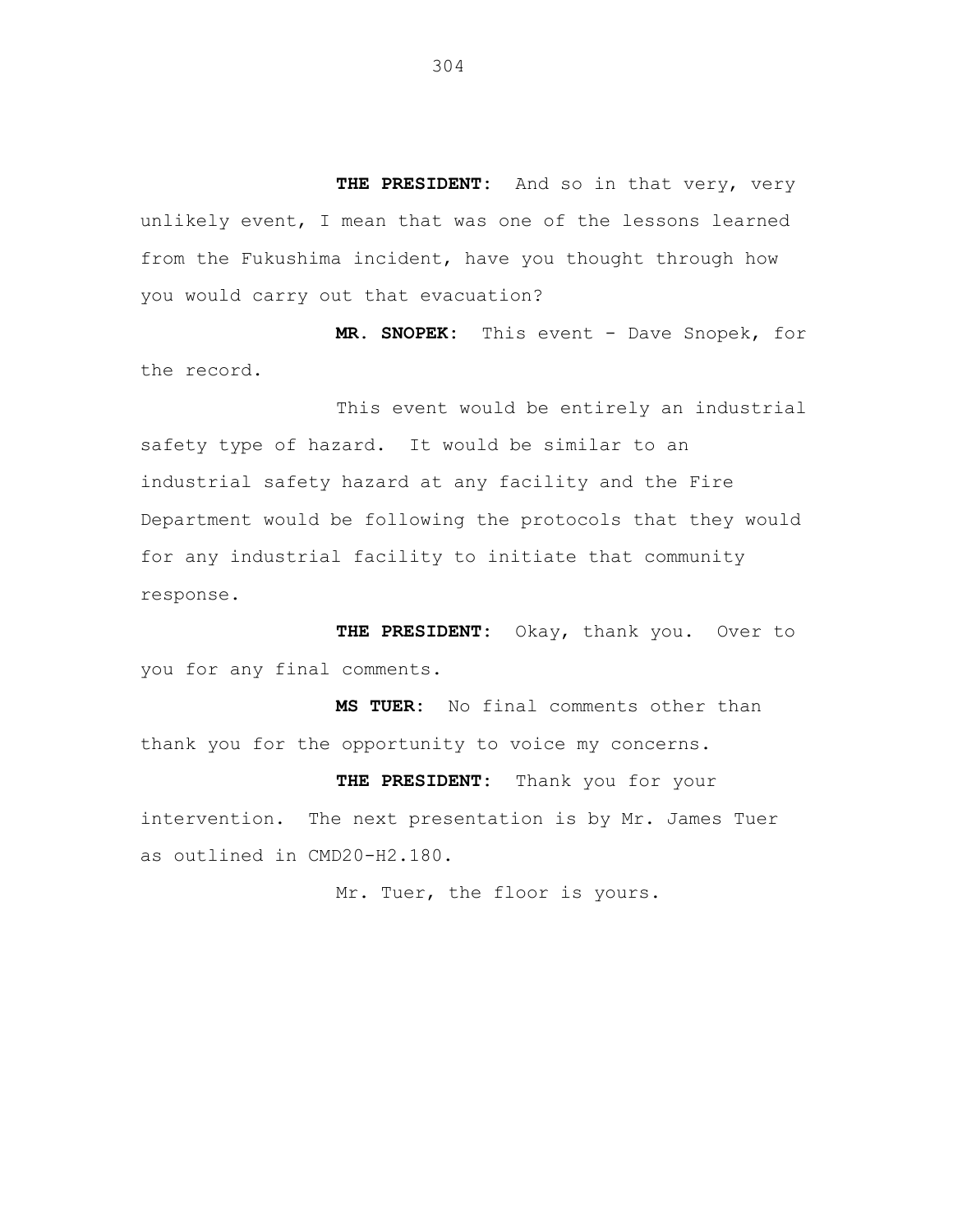## **CMD 20-H2.180**

## **Oral presentation by James Tuer**

**MR. TUER:** Thank you very much. To start, I realize most if not all of the concerns I'm about to address or bring up have likely already been addressed in documents or presentations that have been released in anticipation of this hearing. But I'm coming at this issue from the standpoint of a person who lives around the corner from the plant, who would like to expect information, expect important safety information about the plant be delivered to my mailbox as opposed to me having to look things up online on my own volition.

So if I raise questions about issues that BWXT has addressed on their website or in documents provided here, it's because I feel there should be a more open dialogue with the neighbourhood on an ongoing basis, to keep us informed about the goings on in our backyard.

I live one block east of the Lansdowne BWXT plant, with my young family, and I am personally not comfortable with the building being granted a license renewal for another ten years. Admittedly, we were unaware of the function of the facility when we moved to the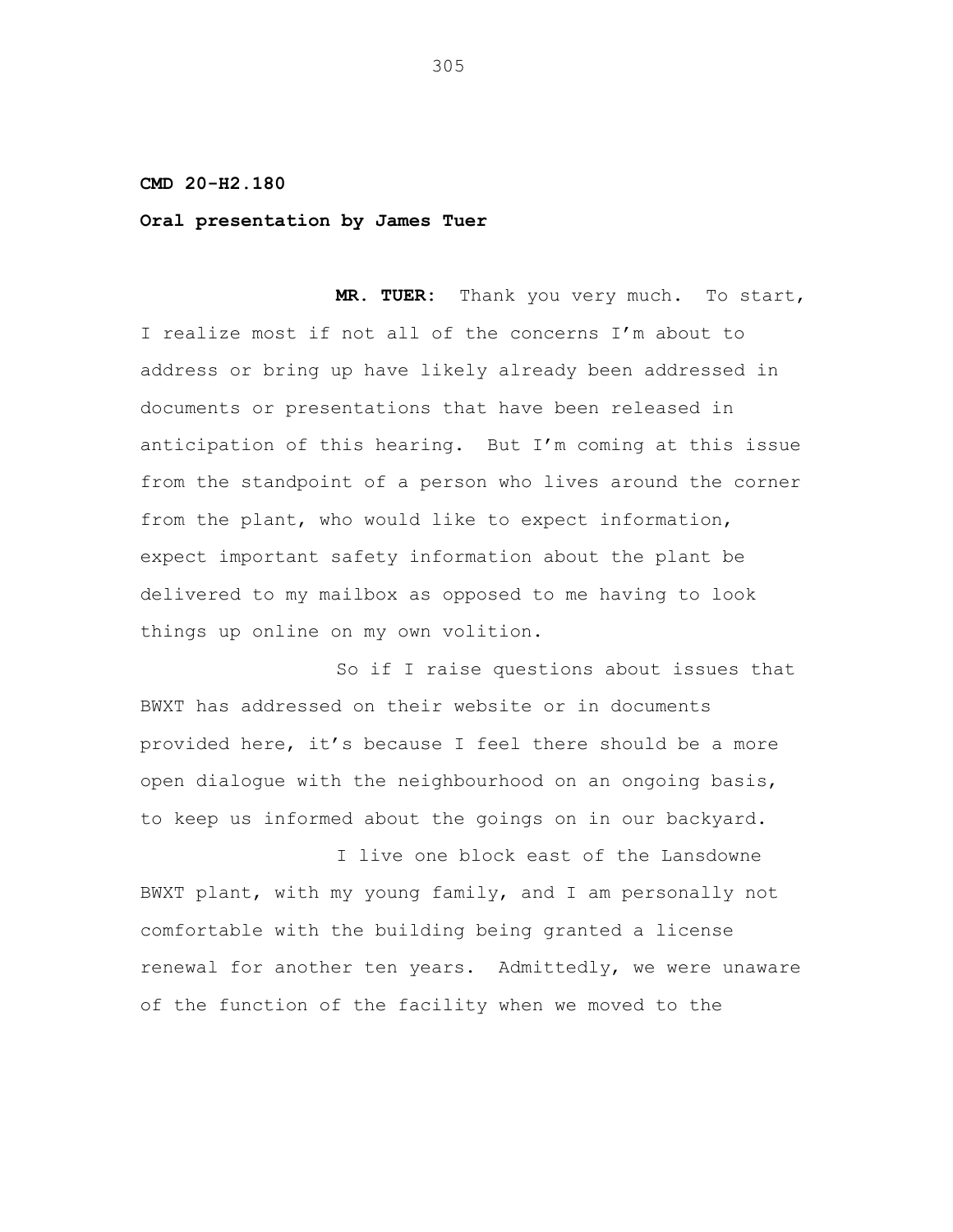neighbourhood in 2013 and were alarmed to learn sometime later that we're living in close proximity to such large amounts of powdered uranium oxide.

I'm not against nuclear power generation and have no reason to doubt the skill and professionalism of the people that work at the plant, but it seems inappropriate to have this kind of facility in the middle of a densely populated and soon to be drastically more populated part of the city.

I'm aware of the neighbourhood's industrial past and that it might have once made sense for this building to have been located here. But the growth that Toronto has seen in the 55 years since the plant began operations means its presence in the current location of no longer tenable.

The main concerns I have with the BWXT plan are these: A facility housing powdered uranium dioxide simply should not be located within such a heavily populated area. It has been in the neighbourhood longer than many of the residents have but that does not mean it deserves to remain.

I'm aware that the danger from uranium dioxide particles escaping from the facility and making it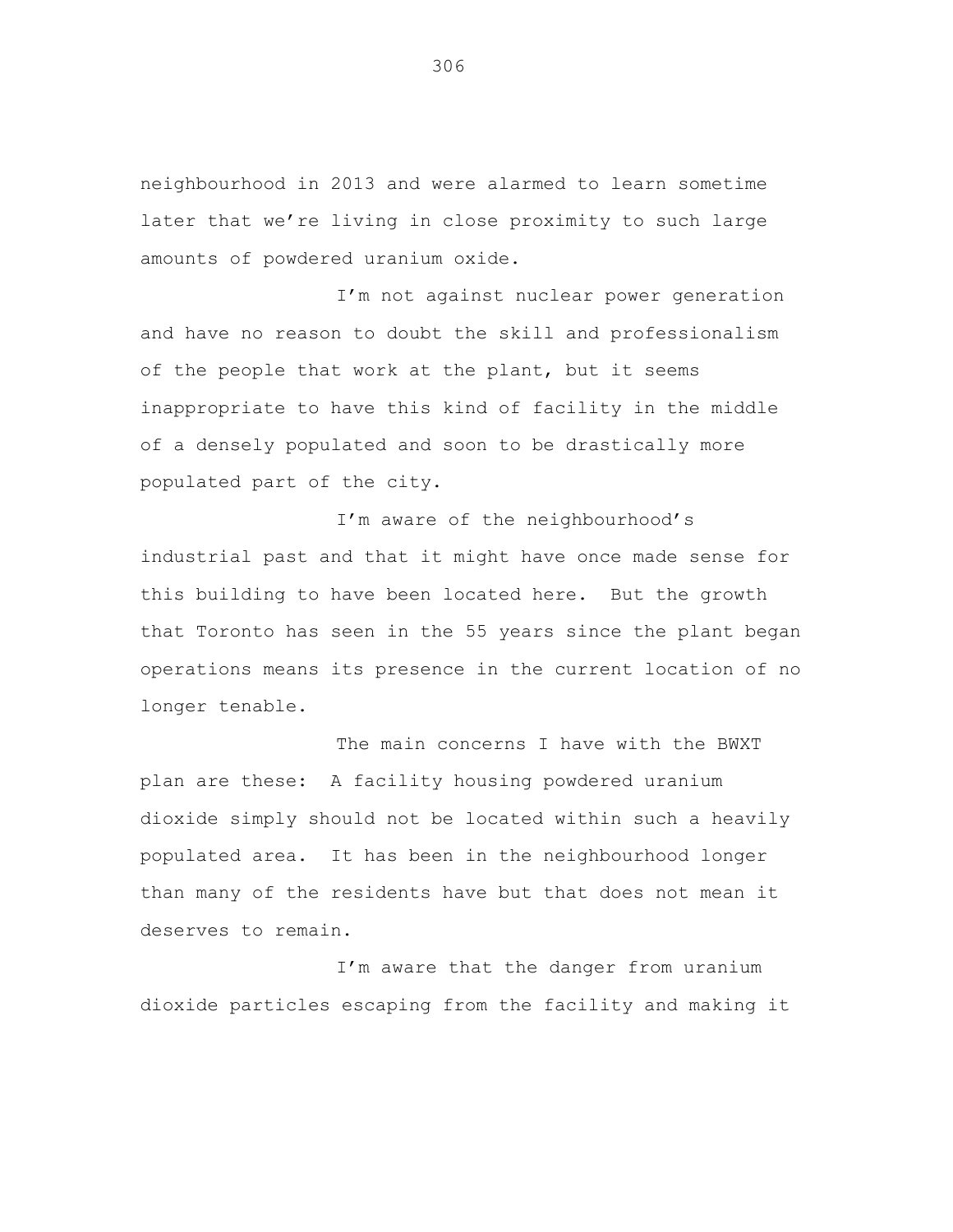into my body is very low. But living within such close proximity to a building that stores hundreds of tonnes of the stuff obviously creates a much higher risk of breathing it in than if it were not be there at all. I hate taking a stance that essentially equates to nimbyism but this facility should be relocated far away from anybody's backyard, not just my own. It belongs in an industrial park alongside other facilities that deal with hazardous materials instead of across the street from townhouses and apartments.

As someone who lives a block away, I'm upset that I haven't been told of a contingency plan outlining what me and my neighbours should do in a worst case scenario emergency at the facility, or how we would even be notified of such an emergency. Is there a siren that will go off?

I'm further bothered to hear that when such concerns have been raised at meetings in the community they were met with responses implying that such emergencies were essentially impossible; that they just wouldn't happen, as if ruling out human error or freak accidents is a reasonable and responsible thing to do. The plant is directly next to train tracks, as we've talked about lots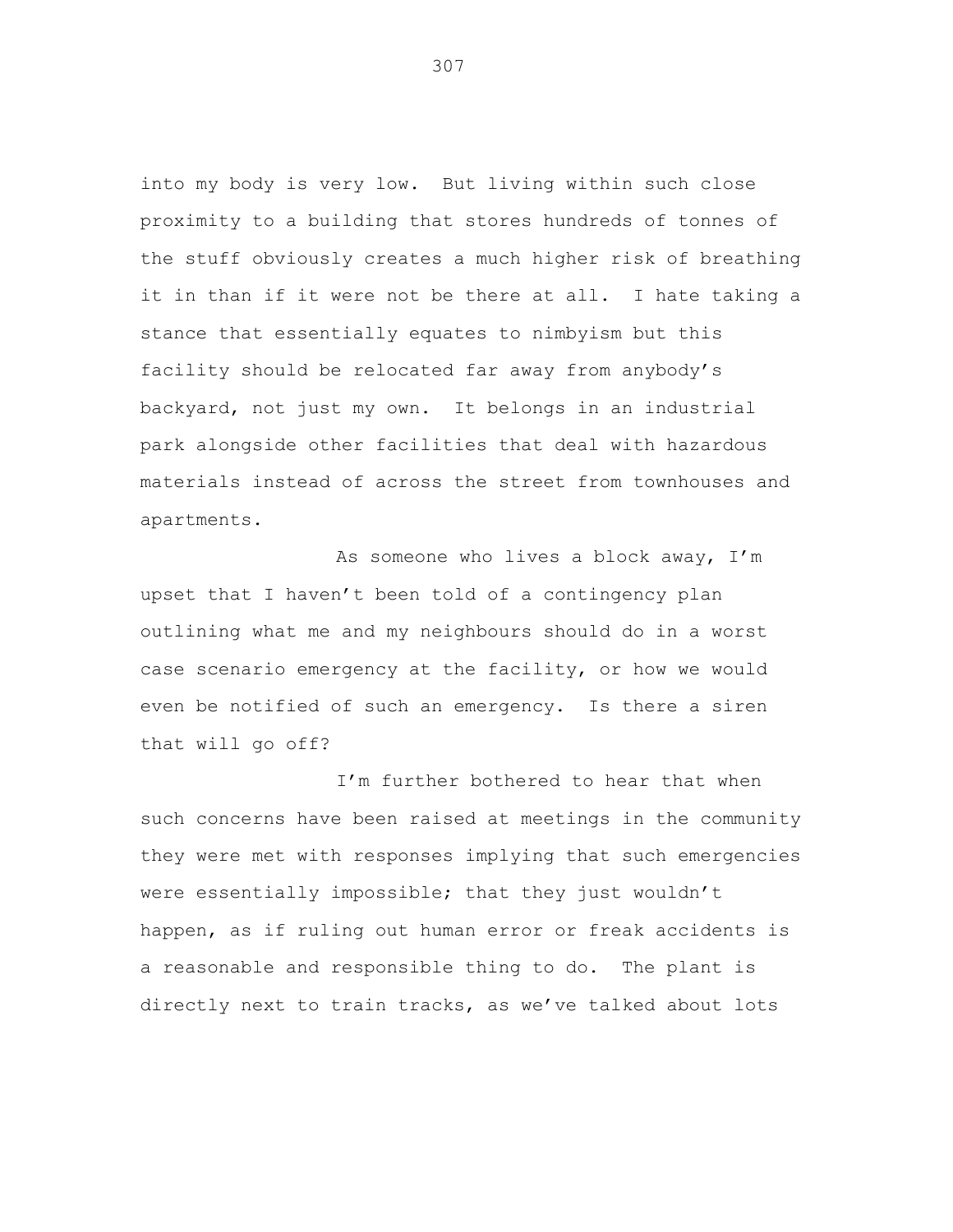here. As safe as it is, nobody can say a derailment is impossible.

If we have not been told an emergency plan because such a worst case scenario wouldn't allow time for evacuation then that's all the more reason for it to be far away from any area people live.

On another note, the facility is detrimental to the further development of our neighbourhood with the entire west side of Lansdowne being turned into residential units over the last decade and a half, the blossoming, dining, retail business scene on Geary Avenue, and the massive Gallery on the Park project, the writing is on the wall. Davenport, Dovercourt, Wallace, Emmerson, has become a hotspot for young families such as my own who are excited to join this growing part of the city. It will be far better for the future of the community and the city itself if we were able to utilize this location for more housing and retail purposes.

I have several questions for BWXT and the CNSC:

Have there been any long-term studies looking at cancer rates or other illnesses related to powdered uranium dioxide in the neighbourhoods surrounding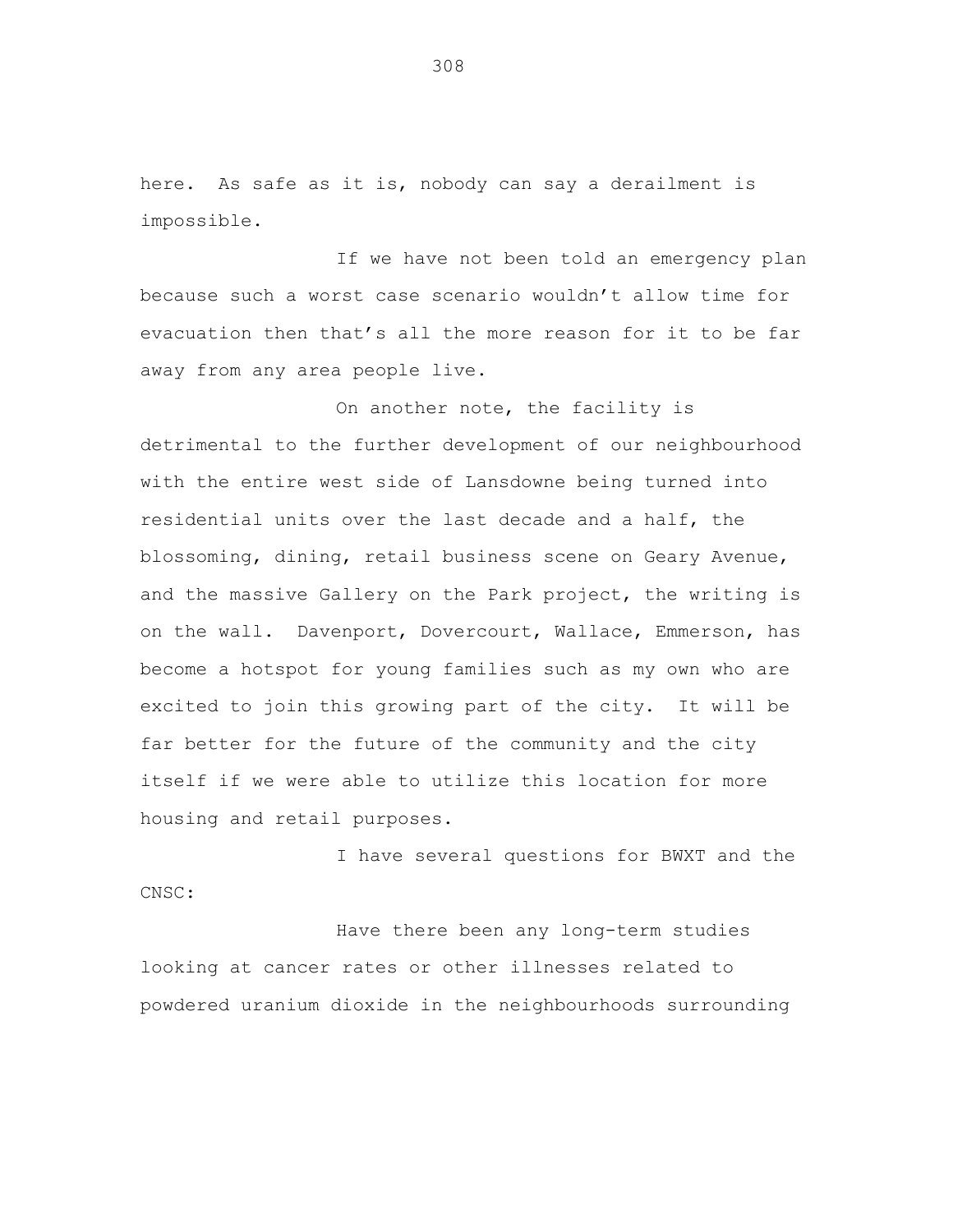the plant? And how will the community be notified in the event of an accident?

I don't feel that the community has been sufficiently notified of this hearing process and what we as community members are to do in the event of a disaster, regardless of how unlikely those disasters may be.

I understand communicating these issues more openly with the neighbourhood will raise awareness of the plant's function to those currently oblivious which may create more resistance to your continued use to the Lansdowne property but it's something that simply must be done.

I am not against the existence of this plant, only its location. This kind of facility does not belong in a residential area. And for these reasons, I feel that their license should not be renewed.

Thank you for your time.

**THE PRESIDENT:** Thank you very much for your intervention. Dr. Lacroix?

**MEMBER LACROIX:** Thank you very much, Mr. Tuer for this intervention. You have raised a number of very interesting questions, and one of these questions I will direct -- re-direct it to staff. It concerned have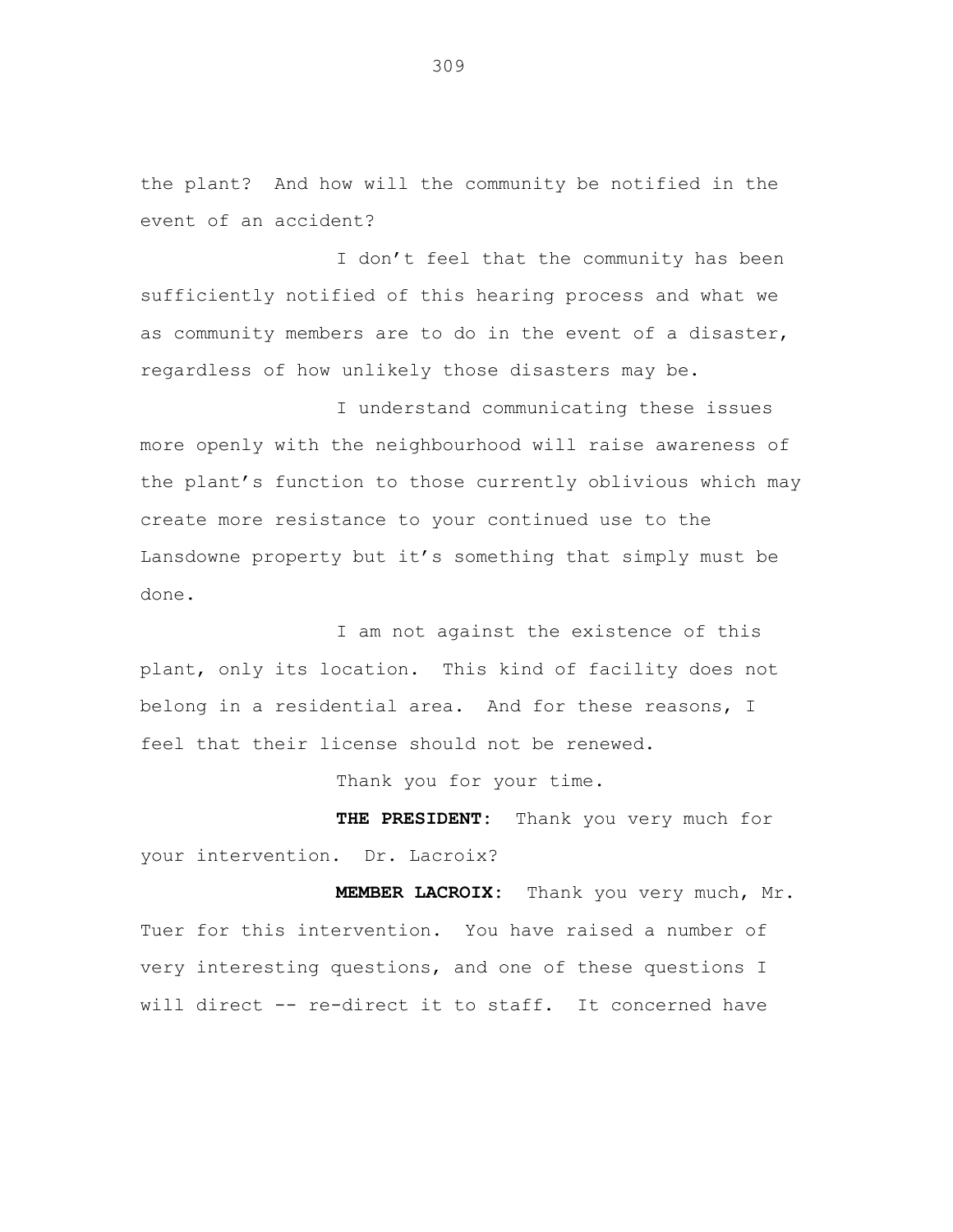there been studies looking at cancer rates in the neighbourhood of the facility?

**MS TADROS:** Haidy Tadros, for the record. I'd ask our health specialist in Ottawa to take that question.

**MS RANDHAWA:** Kristi Randhawa, Radiation Health Sciences officer, for the record.

So as noted previously, and by the Toronto Public Health Unit, there is monitoring of cancer rates within this area. There have been studies carried out over several decades that have repeatedly demonstrated that people who live near nuclear facilities are as healthy as the rest of the general population. So, for example, there have been many studies in the Port Hope, Ontario, where there was the radium and uranium processing and fabrication industry; it's been there since 1932, and we have synthesized all these studies and used a weight of evidence approach to show that  $--$  or, which has shown that there are no adverse health effects that are attributable to the nuclear industry in Port Hope.

Port Hope has a little bit of a different story too where some of the waste was improperly disposed of throughout the town, which is unlike the BWXT sites, so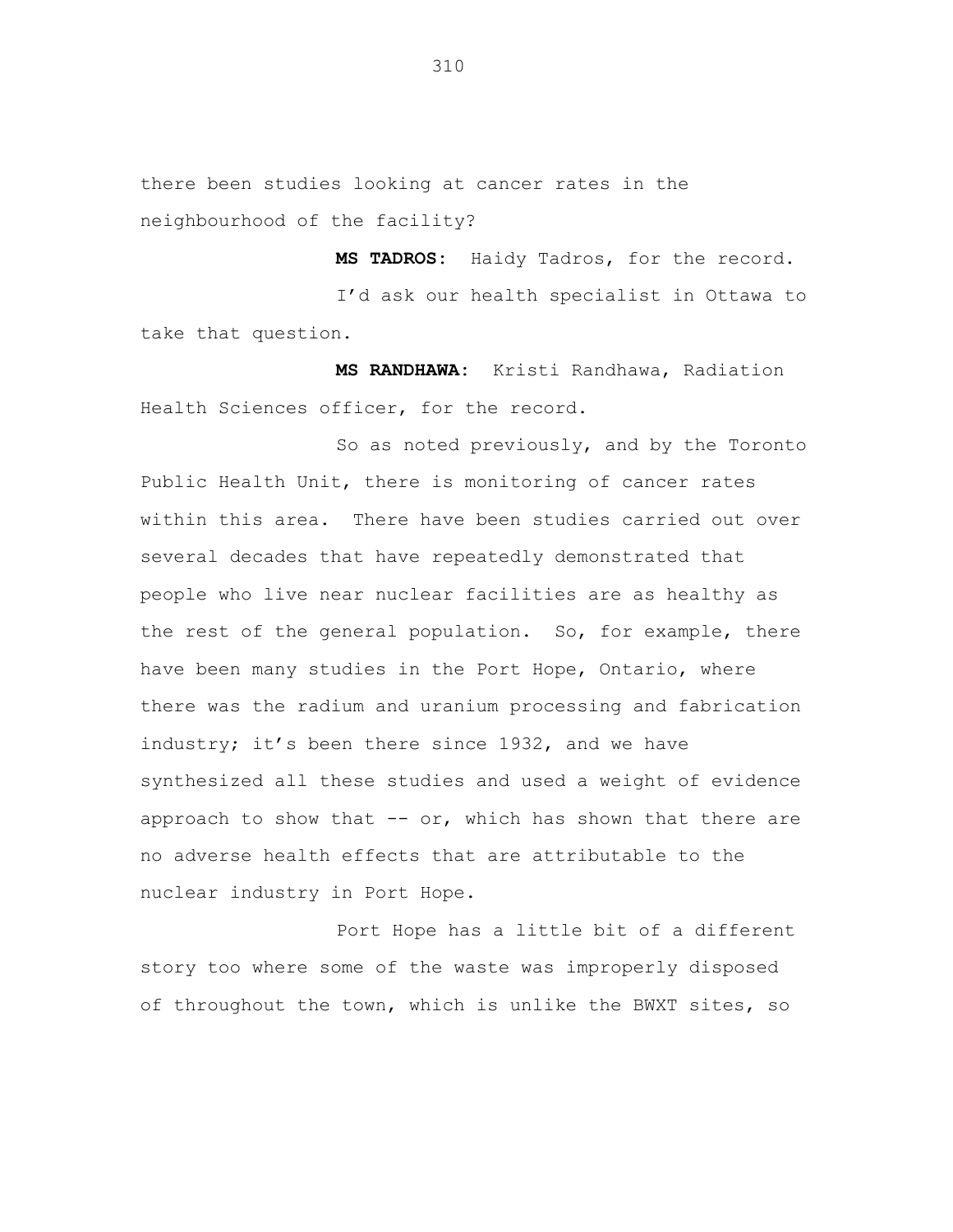we see no risk in that population.

On top of that, with the environmental monitoring and the wealth of information that we know about the health effects of radiation exposure at these very low doses, we would not expect any increase in the likelihood of health effects.

**MEMBER LACROIX:** Thank you. Thank you for these explanations.

**THE PRESIDENT:** Dr. McKinnon? Dr. Demeter? Dr. Berube?

**MEMBER BERUBE:** Just one question that the intervenor brought up with regard to warning systems from BWXT in the event of an emergency situation. What kind of warning systems do you have? How do you employ them, and are the auditory or are they visual? What are they exactly?

**MR. SNOPEK:** Dave Snopek, for the record.

So within the plant they are auditory systems. We have a fire alarm as well as other alarms that are enunciated within the building. But there aren't external alarms in the yard or alarms for the general population for the reasons that we've talked about.

**THE PRESIDENT:** Mr. Tuer, a question for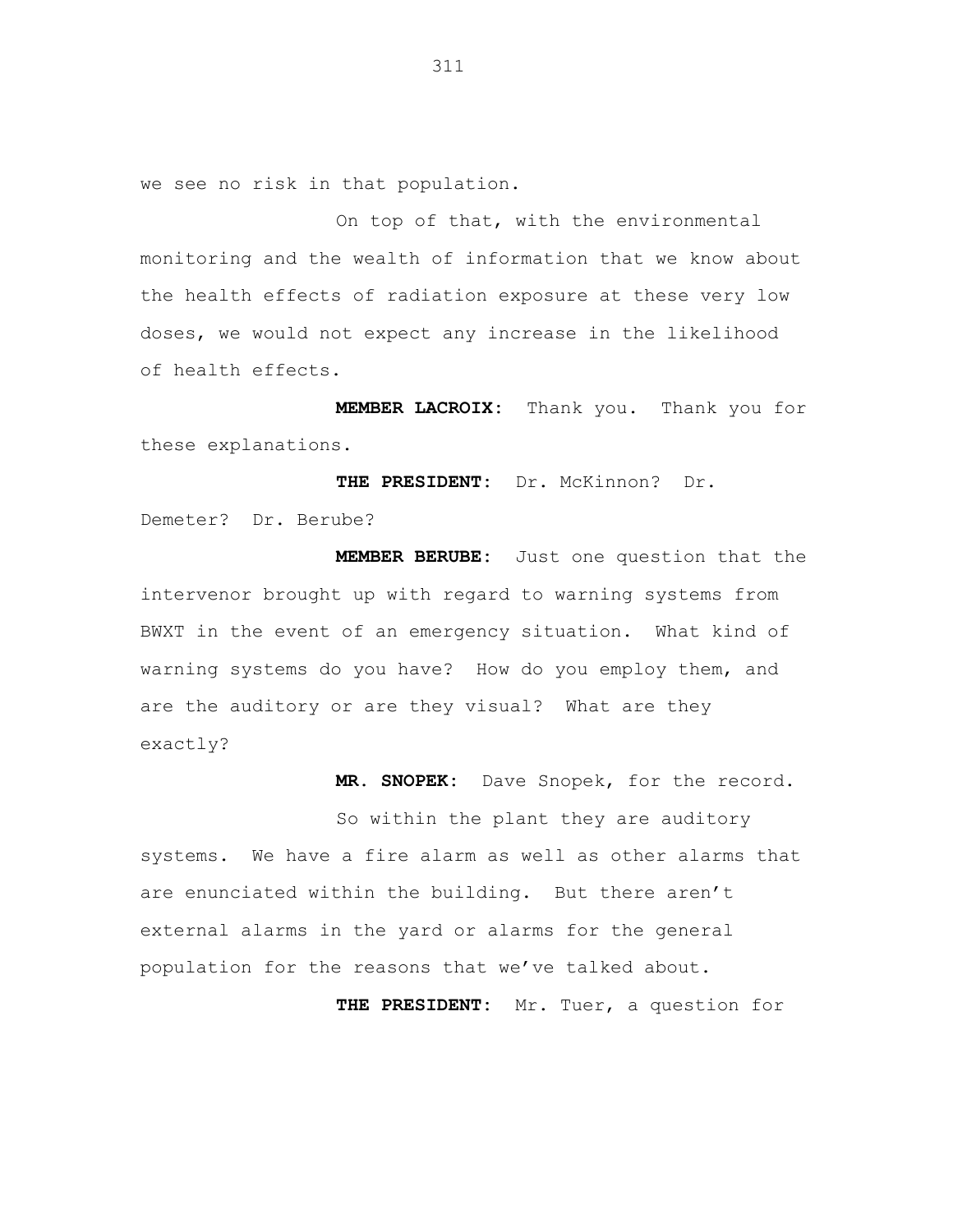you. How were you notified of this hearing process? How did you get to know about it?

**MR. TUER:** At first it was door-to-door activists coming and alerting me to -- just making sure I know about what the facility was doing and then sort of like letting me know about the process. But it wasn't until a close neighbour of mine decided to take it a step further and got involved and felt like our voices would help to be added that really convinced us both to get involved. But it wasn't from BWXT outright.

**THE PRESIDENT:** And so from the CNSC about the hearing itself, how would you have liked to have been notified of it?

**MR. TUER:** Someone at the door, or something in the mail. Something that was simple, that wasn't too text heavy that just laid it out in simple terms and is easy to understand, and wasn't too -- that felt like it was more inviting; didn't feel like when you look at it that you could tell that it -- like I would be trying to be held back by the amount of information I'm being provided with -- just something simple and to the point.

**THE PRESIDENT:** Thank you. And did you come to this session underneath the Regulator?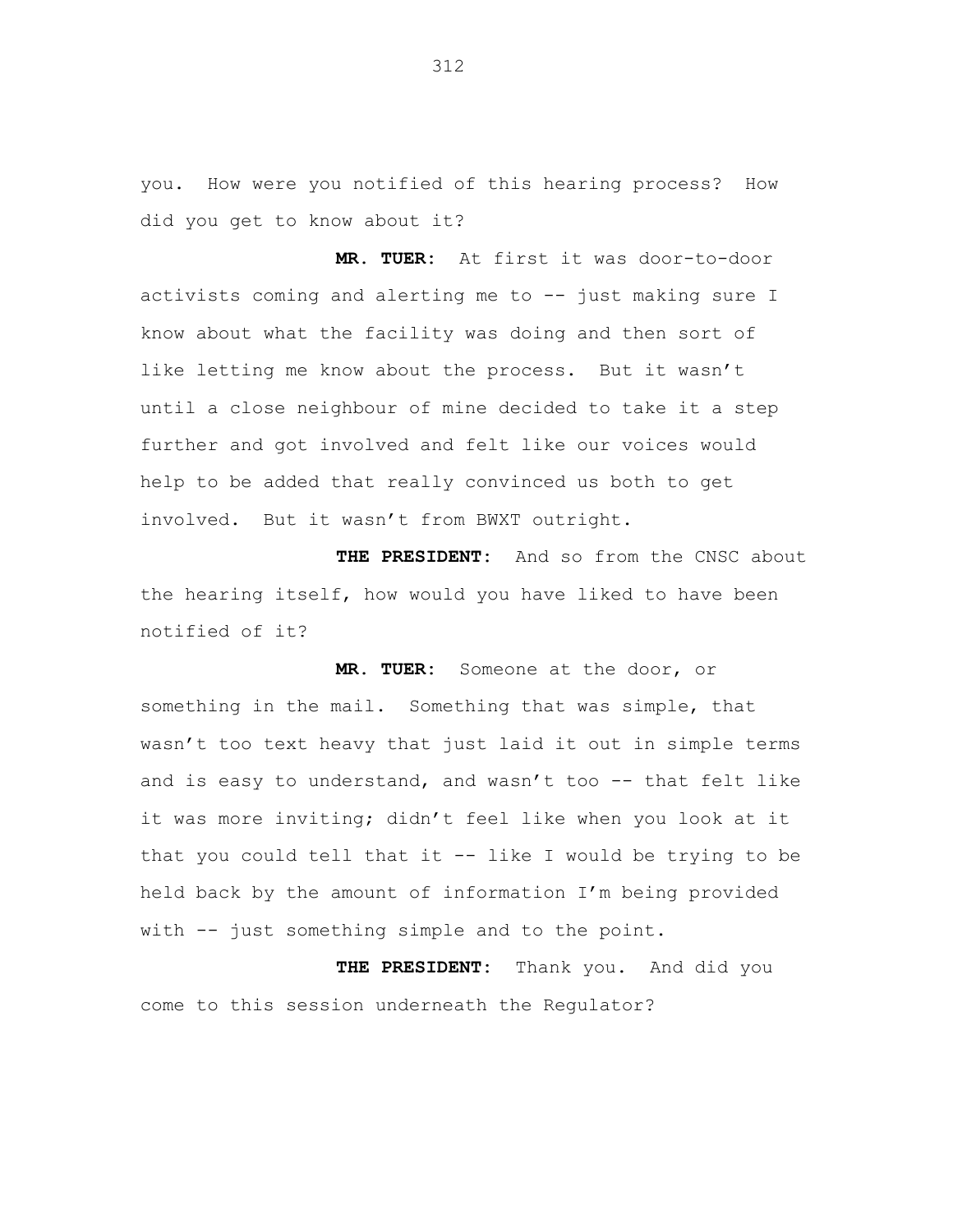**MR. TUER:** I did not.

**THE PRESIDENT:** A question for BWXT, how do you find members for your community liaison committee? **MS CUTLER:** Nathalie Cutler, for the

We issue a mailer to 4000 individuals or

record.

4000 residents in our communities to advertise the fact that we have a committee and we're looking for new members. We do that every fall. And we also put out a social media post. We also include that on our website. And, we also hang fence banners along Lansdowne so that folks that don't get out mailers or read our mailers see that when they walk by.

**THE PRESIDENT:** Good. And then I think just from the intervenors that we've seen for this hearing who have shown a great deal of interest, if they're not on your distribution list you may want to include them as wanting to participate.

Mr. Tuer, any final words from you, please?

**MR. TUER:** Yeah. Just based on what I've heard since I've been here, that a lot of neighbourhood fears I feel could be dealt with or handled a little better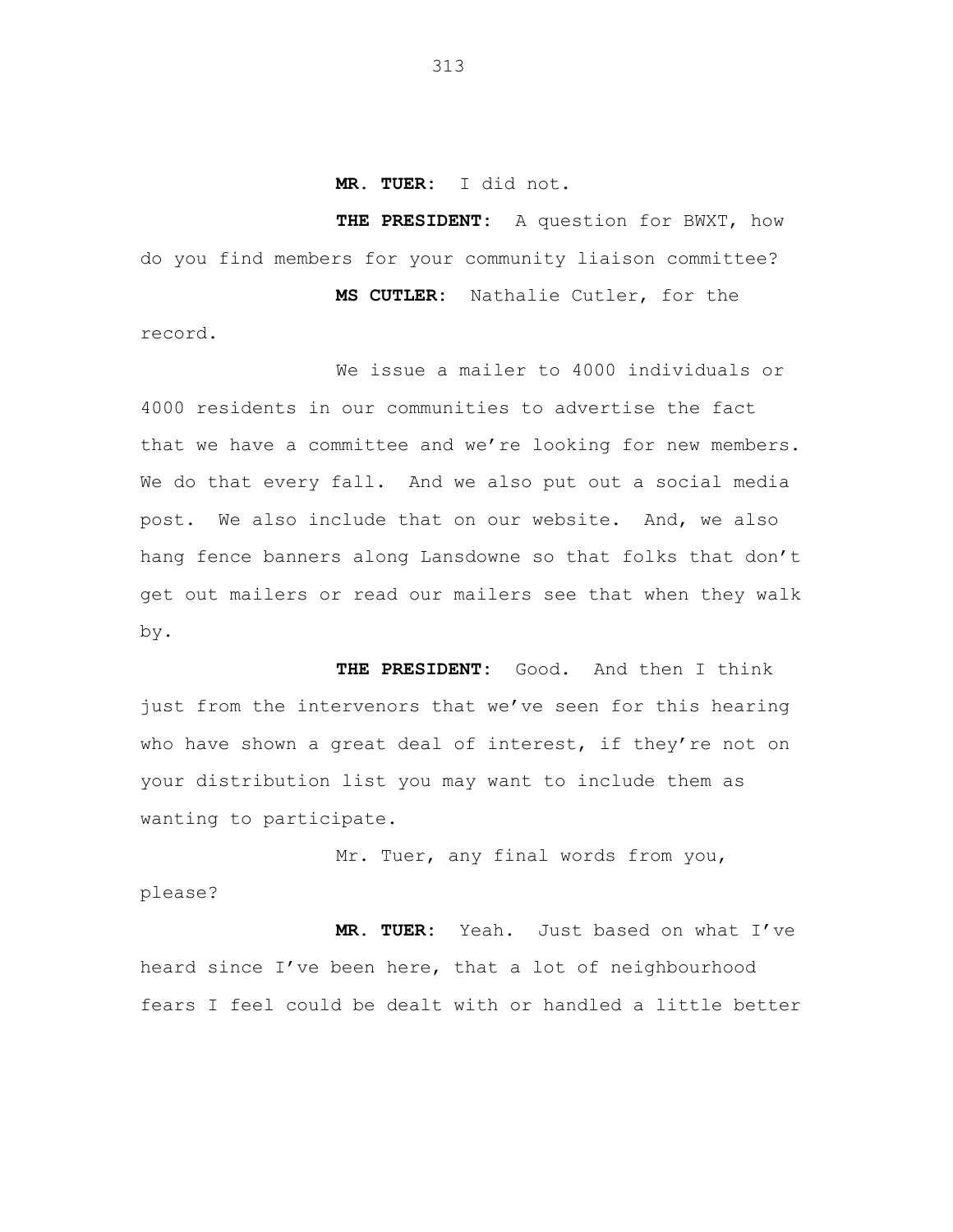if there was just a little more sort of openness where just say like the hydrogen tank, for example, that seems to be a very recurring thing where there's a -- we see it and are fearful of it. Where, maybe if we knew some of these issues, like if there was a message being like 'Hey, we know you're probably -- you see this giant tank in our parking lot, and here are the facts. Like, this is why you don't need to be afraid of it. This is what's going to happen.' If there's something, as opposed to just not saying anything and letting it sort of fester amongst the neighbourhood and then spreading rumours and things like that.

So just more openness in addressing things and say like, "If there is something that happens, you will probably be addressed by the fire station, like it's not going to be like a huge mushroom cloud if something goes up here." Just something to sort of ease our minds.

**THE PRESIDENT:** Thank you. **MR. TUER:** Thank you. **THE PRESIDENT:** And thank you for your intervention, both of you.

> **MR. TUER:** Thank you very much. **THE PRESIDENT:** Okay. The next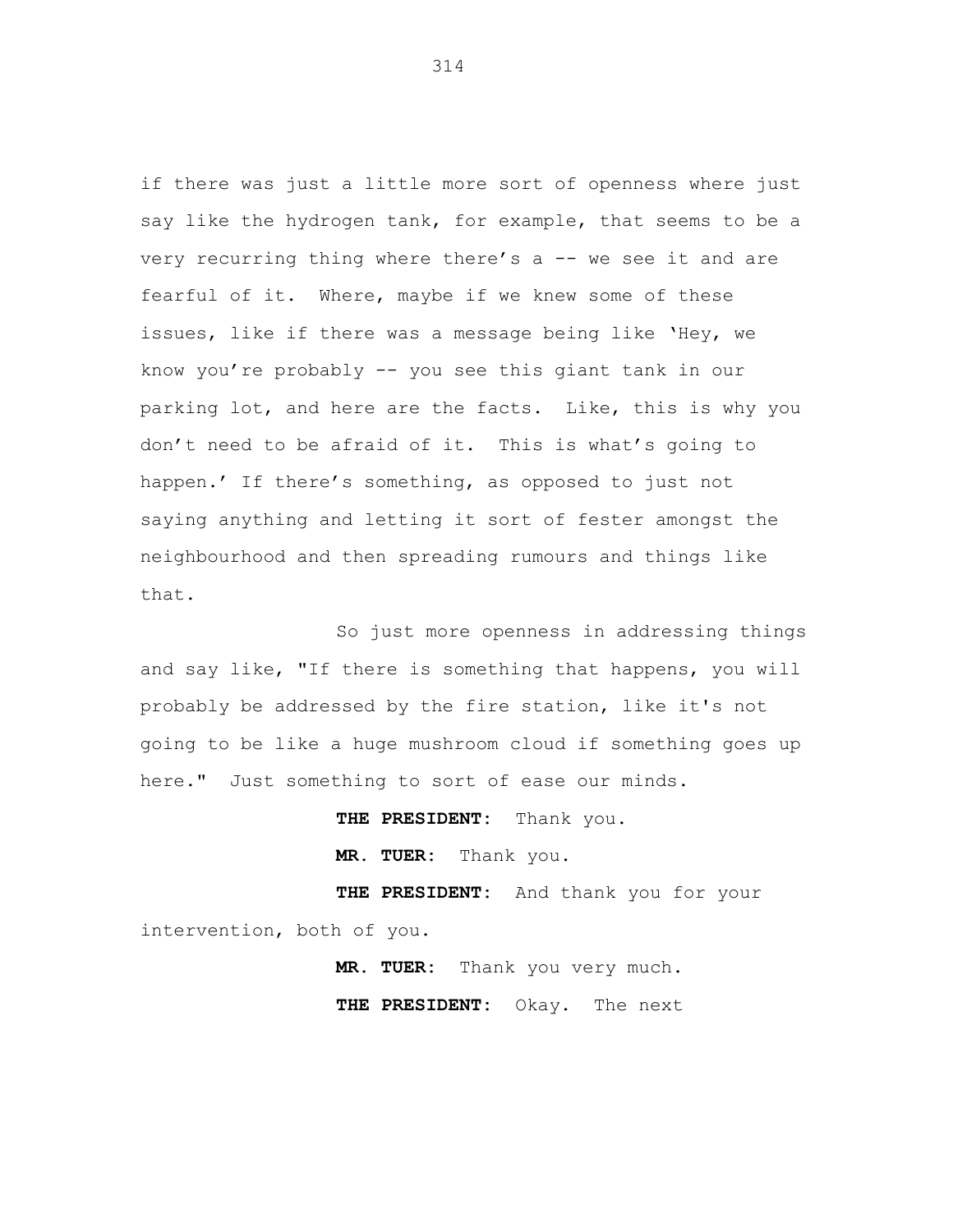presentation is by Mr. Adrian Currie, as outlined in CMD 20-H2.125.

Mr. Currie, the floor is yours.

**CMD 20-H2.125**

**Oral presentation by Adrian Currie**

**MR. CURRIE:** Thank you very much.

As has been said, my name is Adrian Currie and I live at 54 Osler Street. I live less than 1 kilometre away from the BWXT uranium factory located at 1025 Lansdowne Avenue. I found out about this uranium factory a few years ago when it was in the news. To my knowledge, BWXT has not communicated with the community or at the very least I missed the communication.

When I moved into the neighbourhood six years ago, I did not know that the factory made uranium pellets. If I had known, I probably would not have moved into my home, knowing that there was a uranium factory which produces 50 percent of the uranium used in Canada so close.

People have the right to be informed before they move that there is a factory located at 1025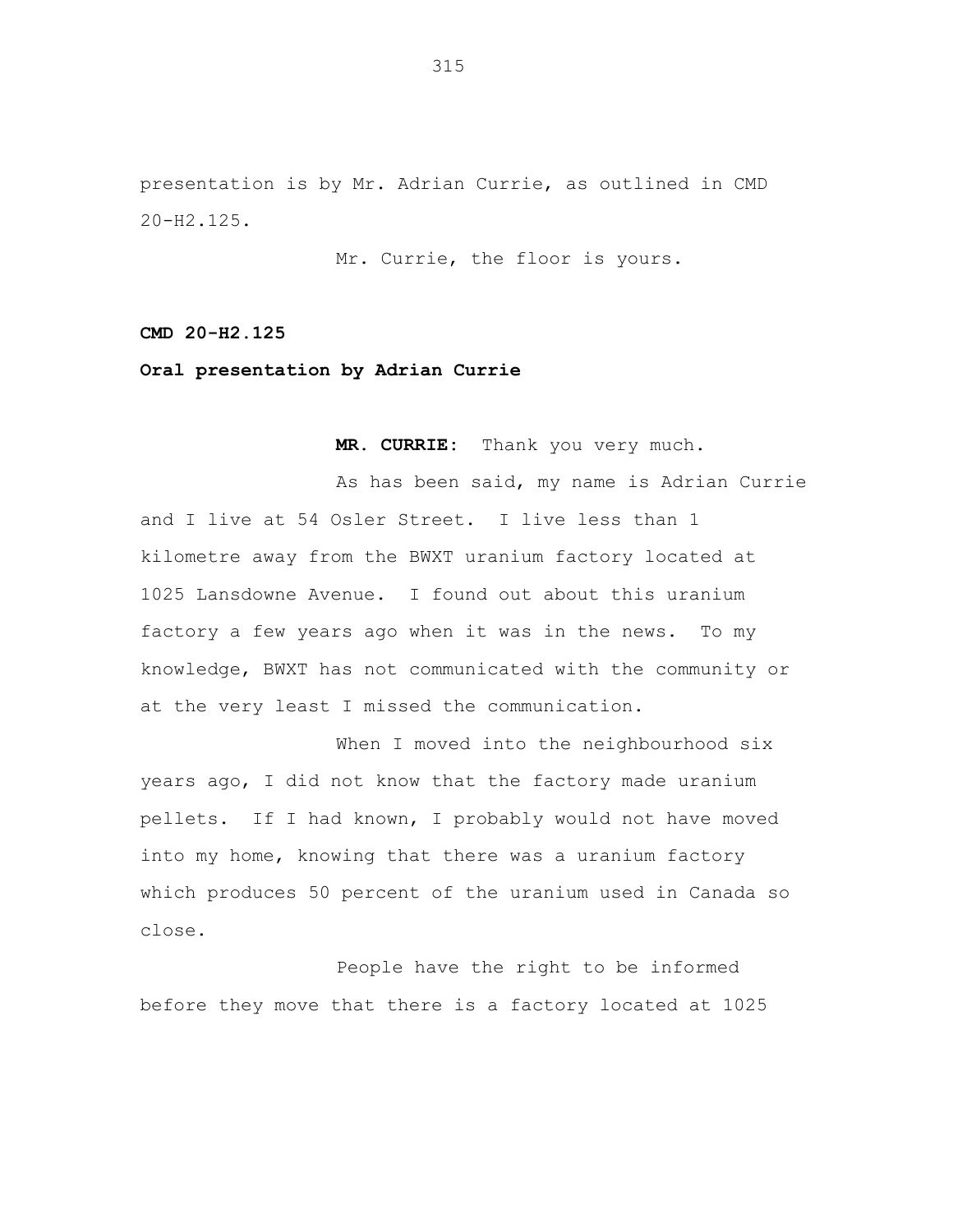Lansdowne Avenue. I feel that it is highly inappropriate to have a factory -- have this factory in an urban setting because it is not worth the risk of inhaling particles of uranium. Not only that, it is unfair and foolish, in my opinion, to create high-level nuclear waste that will remain lethal for millions of years.

I am angry that this factory is allowed to produce five tons a day of uranium in our community. It is my opinion that BWXT should not have its licence renewed because the risk of an accident is unacceptable.

In addition, I do not believe that working with 700,000 tons of uranium onsite is safe and that none of this will accidentally escape into the air.

The public has a right to know what the worst-case scenario is and if BWXT is insured.

An issue of trust. Respectfully, I do not trust CNSC. I am not a scientist nor a specialist on the topic, but I am a concerned citizen. If you remember, cigarettes were causing cancer for many, many desperate decades before citizen groups started taking the cigarette companies to court and started to win. Where was the government to protect our citizens?

Times have changed. A plant built 50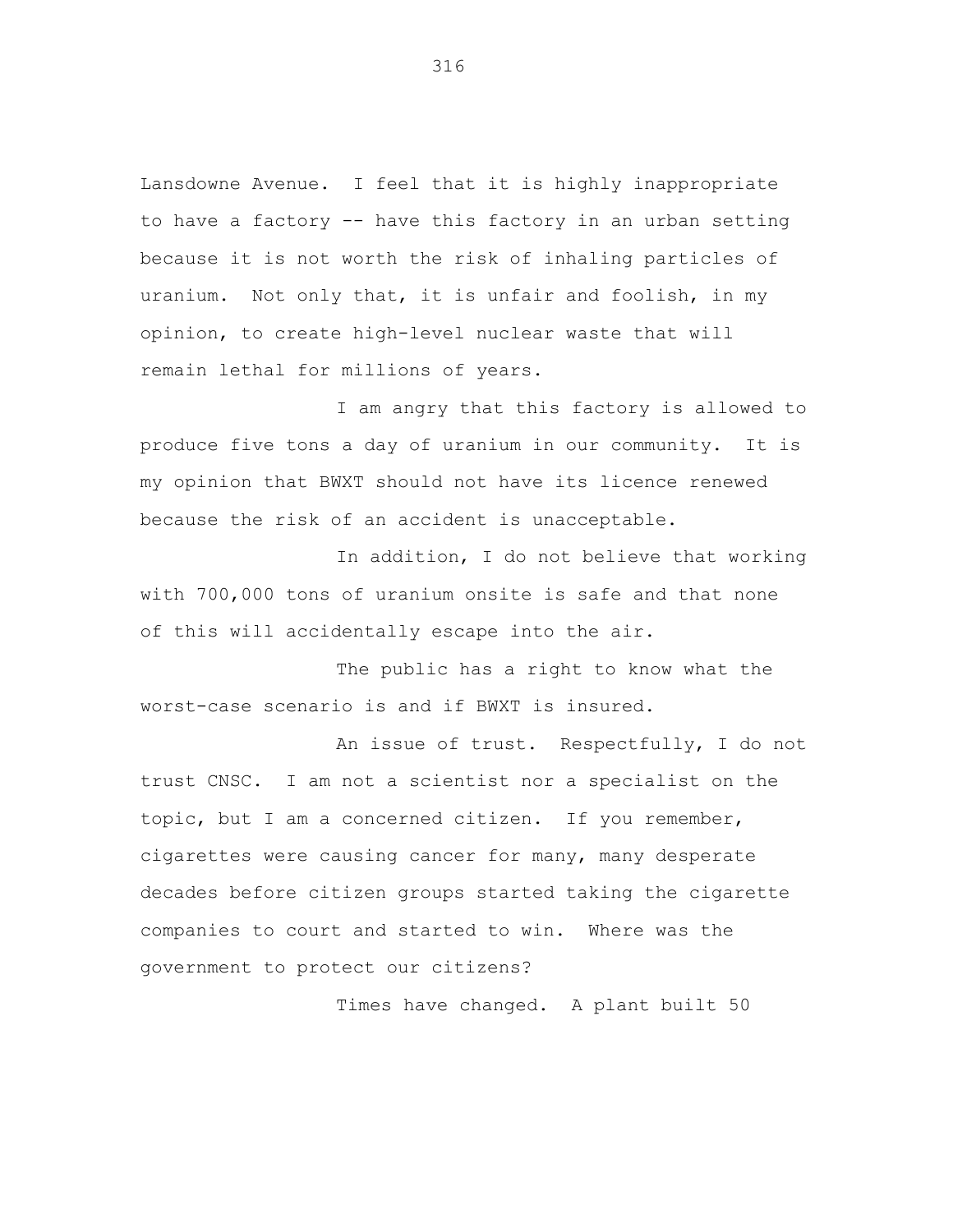years ago when the population was much lower may have been acceptable, but it is not now, not in my opinion.

People over profits. I appreciate that you, the members of the committee, the CNSC, and the employees of BWXT have families and need to provide for them, but let's put people before profits and learn as we live.

I am Jamaican by background. In Jamaica we have a saying in, "You live, you learn." We have lived through Fukushima and we must learn from this accident which became a tragedy.

Sunrise Propane. Whatever the cause, it happened and a life was lost. Two lives were lost. We do not need an explosion of this hydrogen tank immediately beside an apartment building surrounded by thousands of citizens.

The hydrogen tank. I have heard testimony about guidelines. Guidelines are okay in theory, but assessments are necessary. Not having an assessment by the Toronto Fire Department is unacceptable considering the risk to human life, whatever the reasons.

BWXT. To shut down this plant and to move to a more remote area for the benefit of citizens would be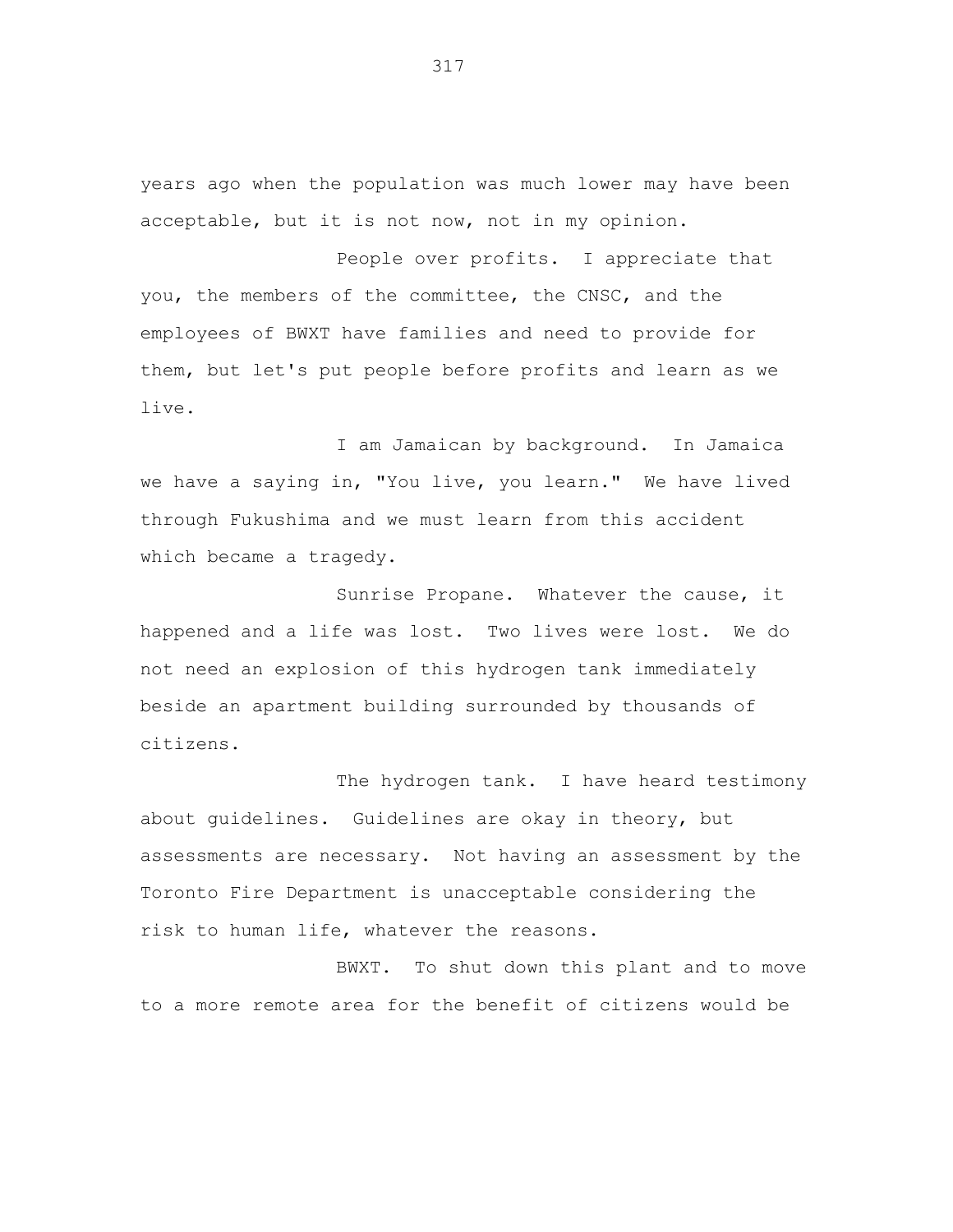costly to you, I appreciate that, but can you put a price on a human life? Can you put a price on two human lives? New technology and safety precautions are

all good in theory, but the risk to the surrounding community and the citizens, to the people -- we are all people -- the risk is unacceptable. We as a modern society living in the 21st Century and as a democracy can and must do better.

Thank you.

**THE PRESIDENT:** Thank you.

Dr. Berube...?

Dr. Lacroix...?

**MEMBER LACROIX:** Yes, I do have a question for you. Thank you for your presentation.

You said that you do not trust the CNSC. What could the CNSC do to win your confidence?

**MR. CURRIE:** That will take some time. What needs to be done is to not put the corporation's interests before the citizen's interests, before the people's interests. It is a pattern now in our democracy and our Western world that the corporations have way more influence over the government and our regulatory bodies than in my opinion they should. We tend to put the profits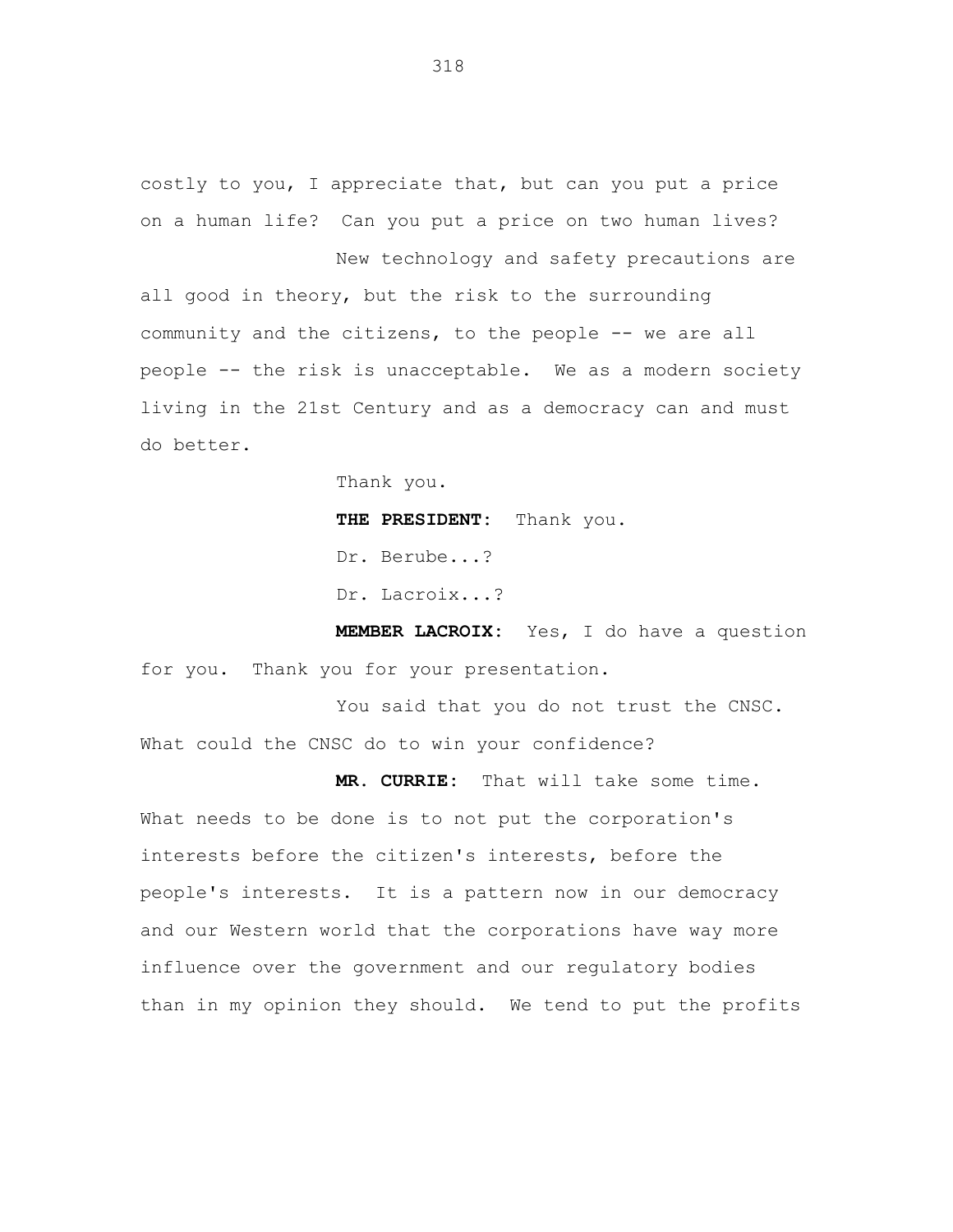and the maximizing of shareholders' interest above the needs and the lives of citizens. That must change.

There are far too many instances on this planet right now where individuals are a second thought, where the lives of citizens are a second thought. Why? Because corporations have been able to convince our political leaders and our regulatory bodies that maximizing shareholders' interest is more important than the lives and safety of citizens.

In this 21st Century, in this democracy, that must change and we must start today and move forward with that change. That is why I do not trust the CNSC, respectfully. And I appreciate the fact that you have lives and you have jobs to do.

**THE PRESIDENT:** Dr. McKinnon...?

Dr. Demeter...?

I have a question and I don't know who to direct it to, so maybe I will start with you, CNSC.

We have had a few intervenors talk about them having moved into this neighbourhood not being aware that there is a nuclear facility and that that should have been an obligation on someone to inform them of that and they may have actually not moved in had they known about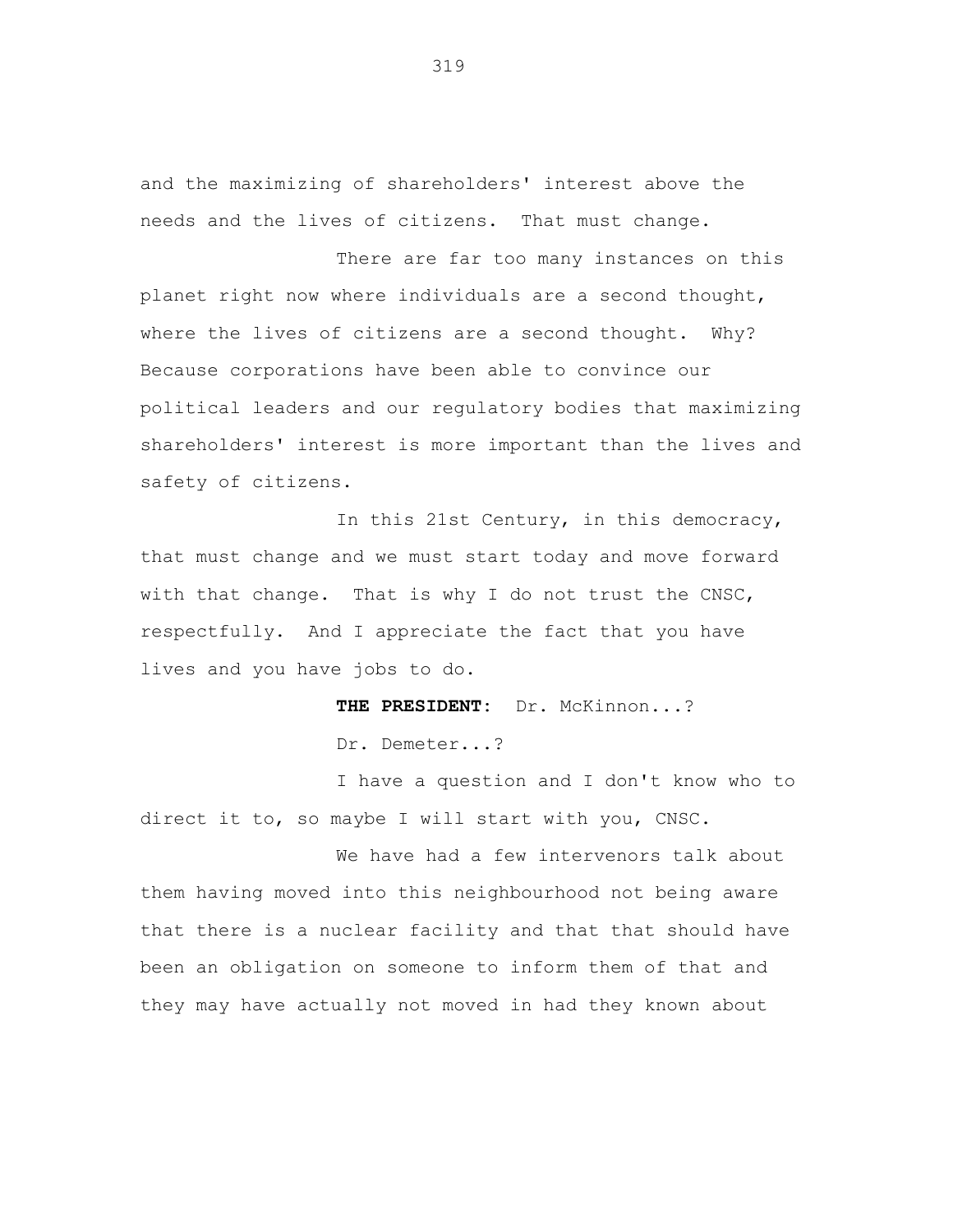it. Can you comment on that? Like does that happen in any other jurisdictions and who would, other than, you know, the person moving in trying to do their own due diligence?

**MS TADROS:** Haidy Tadros, for the record.

So from our opinion, based on the requirements put on BWXT or any nuclear facility, we have the public information and disclosure protocols that are a requirement of these facilities and we would look to the licensees to know what their community's needs are, to be more proactive in providing information to their community needs on a regular basis, to update those public information and disclosure protocols and to stay I guess abreast of what the concerns and the issues are. So that would be on the facilities.

As a regulator, as an organization and an agency that is responsible for safety, part of our role is to also ensure that we communicate regularly. We have done so in this case, it was before the licensing hearing. We have talked about this matter about more communications to the Commission on a regular basis when we go before you for regulatory oversight reports. We as well need to look at our mechanisms and how we would provide more information, whether it be through our website. I mentioned earlier the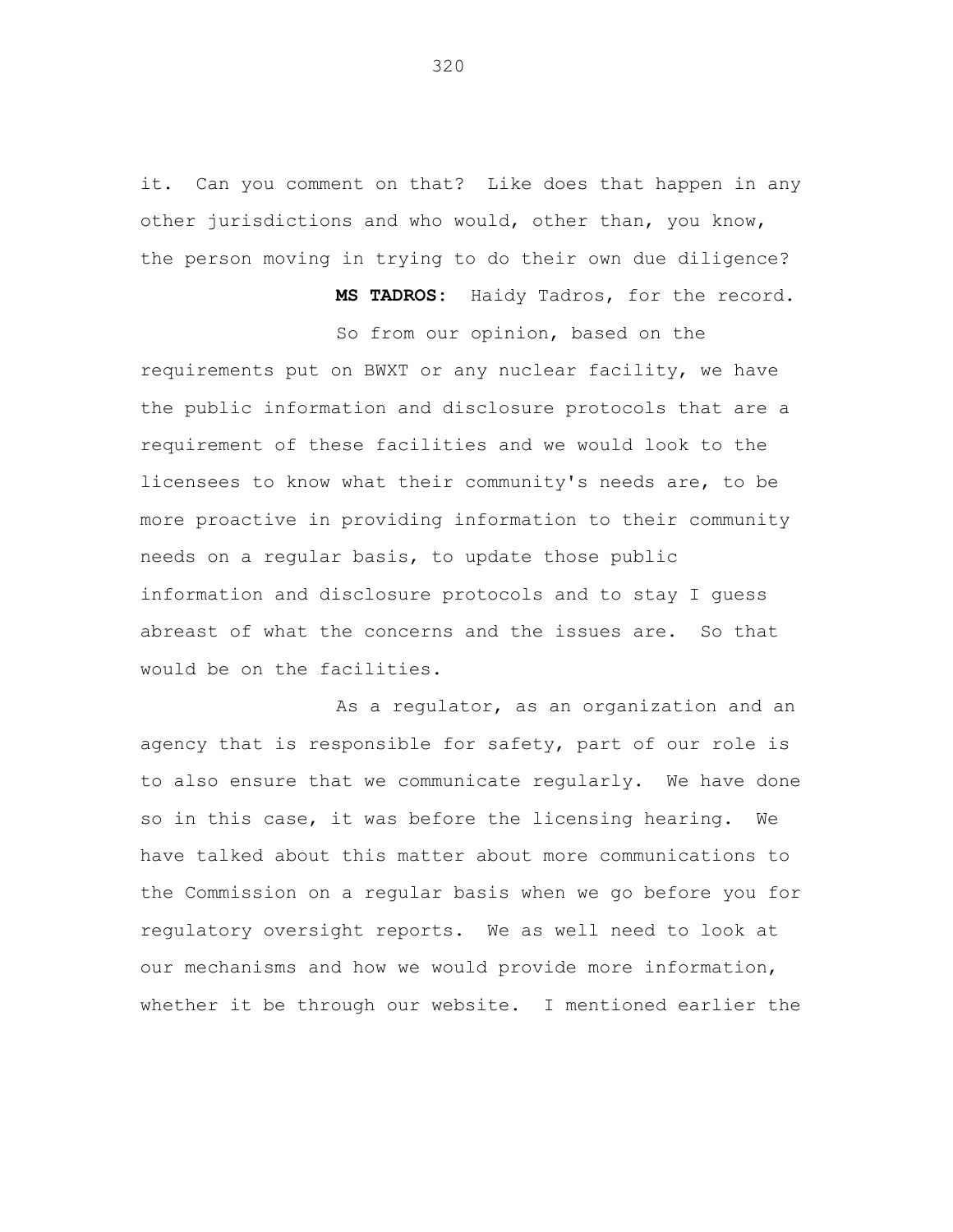facility-specific pages.

So I think it is not on one individual or one organization, it is a responsibility that is shared in terms of communication. Communication goes two ways.

We do reflect on all of the interventions received here today and from the themes that are coming out, a lot of them have come here today with either a knock on their door or a phone call person to person. We would need to look at that mechanism and see how we can potentially provide that to the communities potentially in advance of a licensing hearing to make sure that they are informed about the information that we have.

So these are sort of initial thoughts about communication and how to I guess do better.

We have our communications experts who look at BWXT's public information disclosure program if you would like a bit more detail on what we look at.

**THE PRESIDENT:** Have we looked at, say, the City of Toronto's website and honed in on this particular neighbourhood and it will show all the industrial installations that are in there and BWXT's facility would be there? Like does that exist, do you know?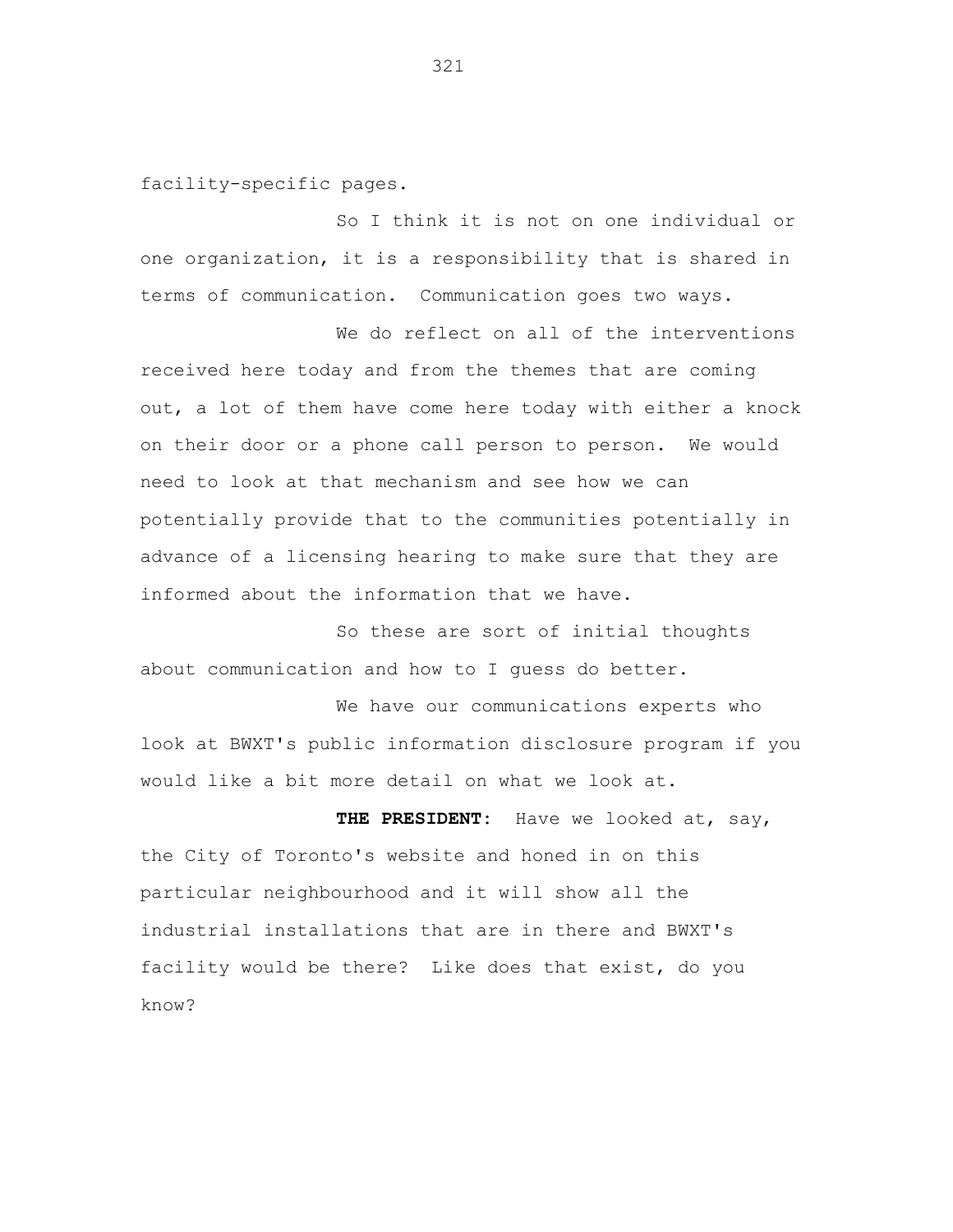**MS TADROS:** Haidy Tadros, for the record. To my knowledge, I do not believe that that exists at this point.

**THE PRESIDENT:** We will save that for tomorrow when they are back with us.

Back to you. Any final words?

**MR. CURRIE:** Yes. Fukushima, nuclear

technology, it was a great idea 60, maybe 70 years ago, but we have learned. Accidents happen, human error is unavoidable. Safety precautions, no matter how good and well-intentioned, gaskets blow, seals leak, accidents happen, people's lives are in danger. This facility is in the middle of a dense residential neighbourhood. Fifty years ago it might have been acceptable. In my opinion, I don't think it is and I think that whatever the cost to move this facility, it should be endured, it should be taken because we cannot put a price on one person's life, much less a community's safety. We must live and we must learn and we must put people before profits. Thank you.

**THE PRESIDENT:** Thank you very much for your intervention.

The next presentation is by North American Young Generation in Nuclear, as outlined in CMDs 20-H2.92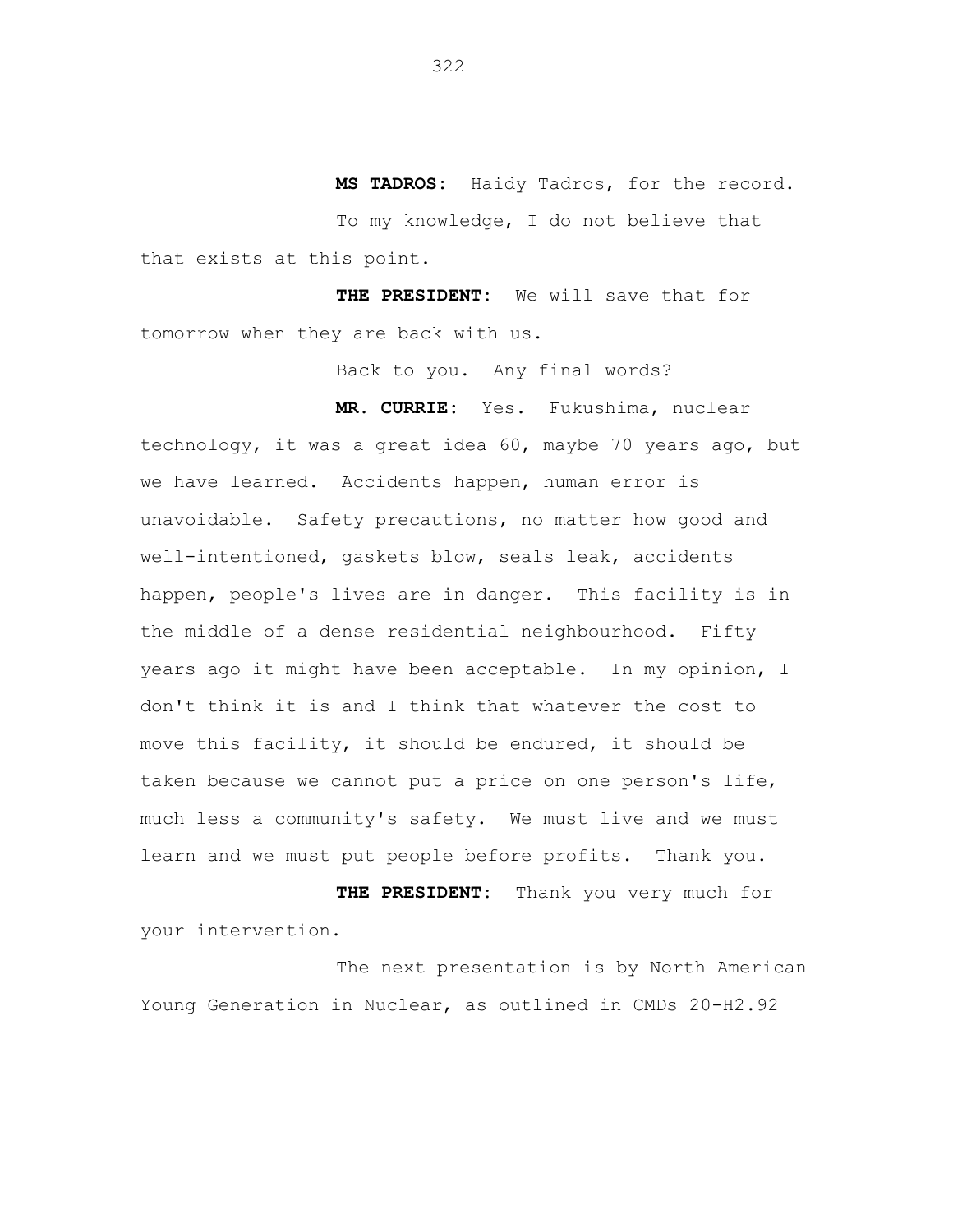and H2.92A.

Mr. Sunassy, the floor is yours.

**CMD 20-H2.92/H2.92A**

**Oral presentation by**

**North American Young Generation in Nuclear,**

**Durham Chapter**

**MR. SUNASSY:** That is correct. Veeshesh Sunassy, for the record.

First of all, thank you for the opportunity to intervene in this matter. I am the Vice President of the North American Young Generation in Nuclear, Durham Chapter, NAYGN in short.

The vision of NAYGN is to develop and shape leaders to energize the future of the nuclear industry. Today we are here to extend our support to BWXT licence extension application.

I work for the Darlington Refurbishment Project. I can see the key role that BWXT plays in ensuring that Ontario is being provided with clean and reliable energy safely.

Sixty-two percent of electricity in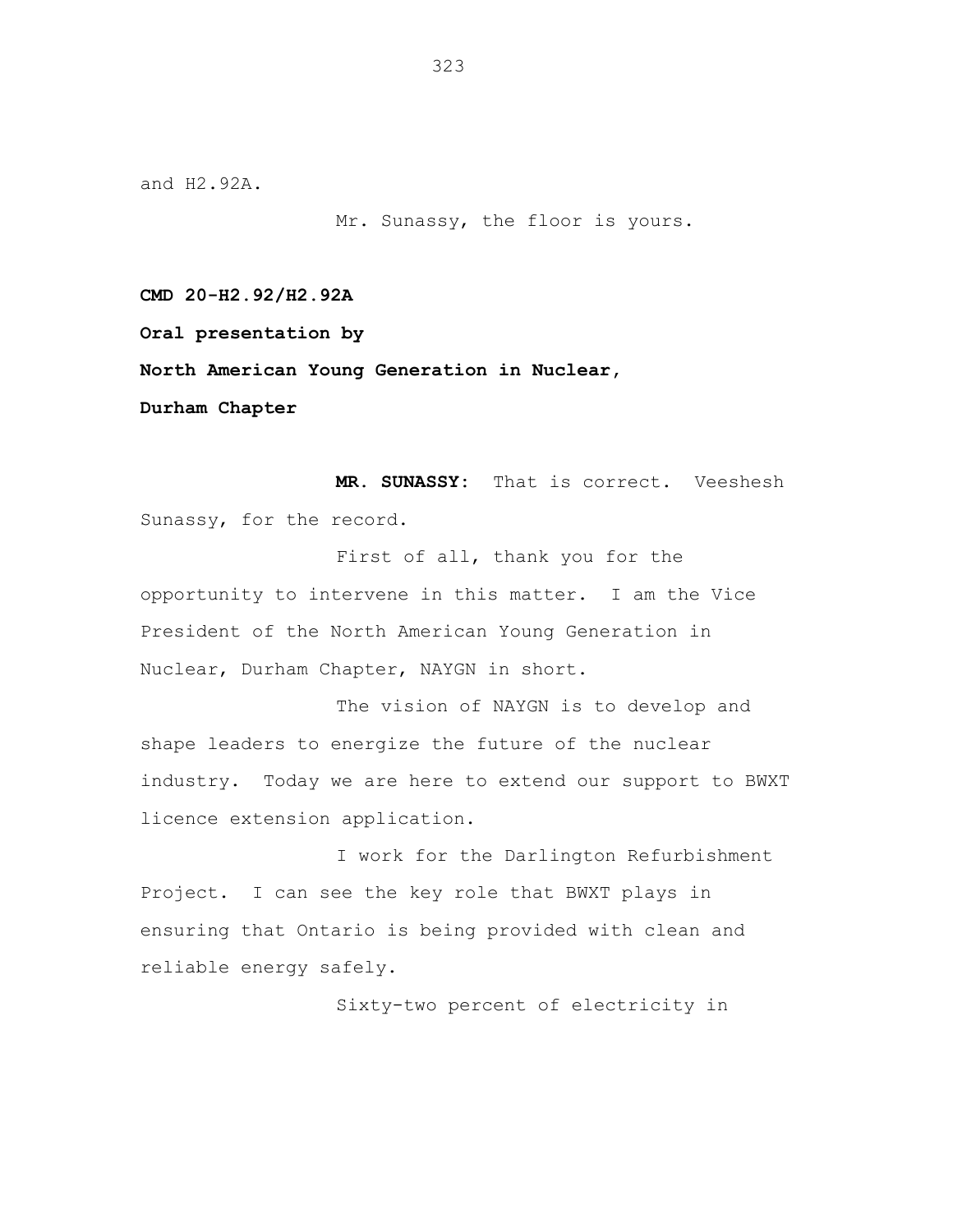Ontario is provided by nuclear energy. That is about 15 percent for Canada. That helps remove about 15 million tons of CO2 in the atmosphere. That is equivalent to 3 million cars.

In November 2019, the refurbishment project reached a major milestone as 480 new fuel channels were placed in Unit 2. These fuel bundles were provided by BWXT, manufactured at both the Toronto and Peterborough facilities. As future units undergo refurbishment, both at Darlington and at Bruce, we have a need for new fuel which BWXT can supply safely and with quality.

This year our organization had to boost the Toronto and Peterborough facility. Based on what we show and some of the concerns we have heard today from members, we will be addressing three areas in our intervention: safety, environment and community impact.

I will talk about safety, because safety

is first.

Since the 1950s, BWXT has supplied the Candu nuclear fleet with reliable fuel and demonstrated their commitment to the industry, community, environment and public safety. CNSC staff has consistently rated BWXT's performance as satisfactory in all safety and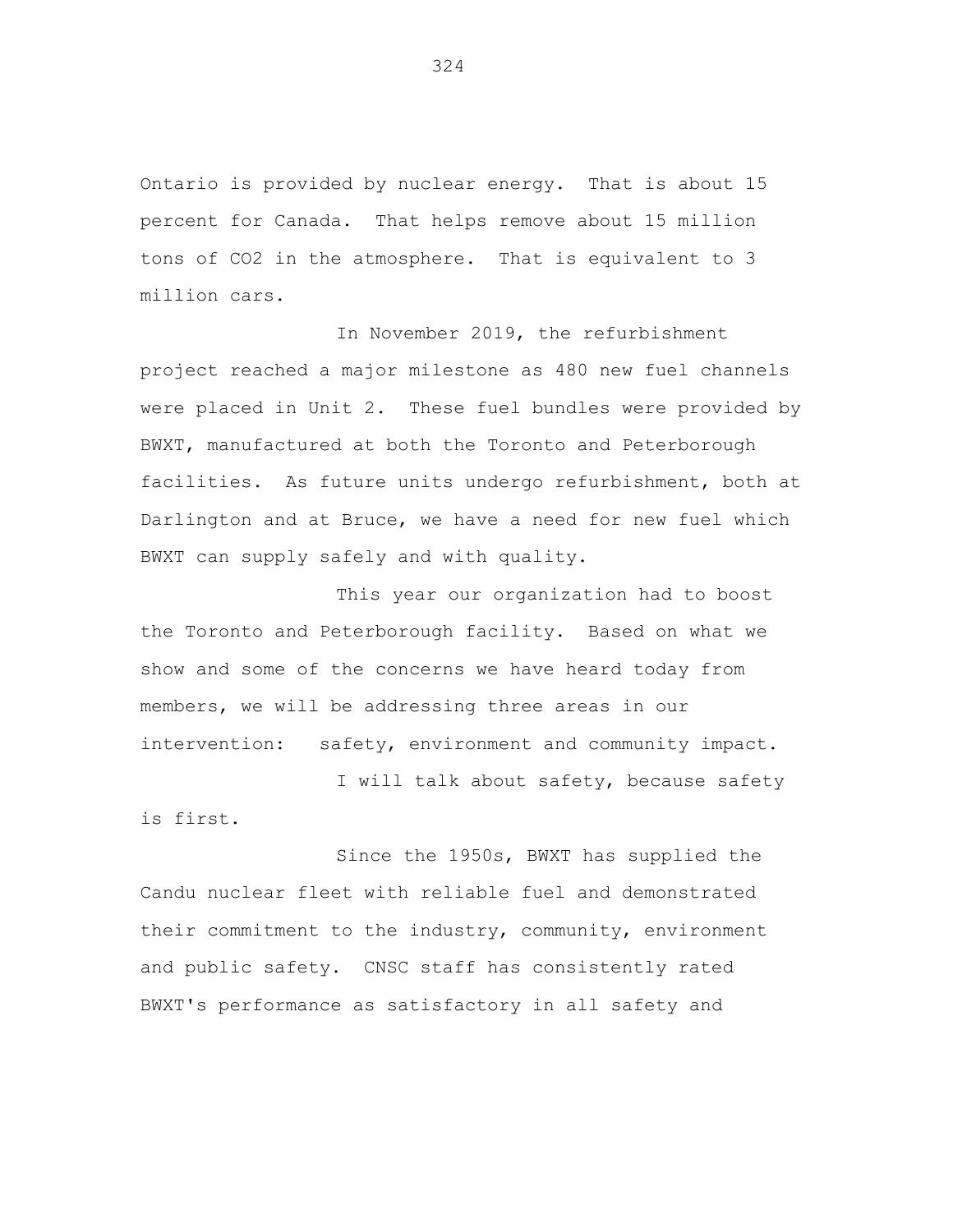control areas, with zero lost time incidents for the latest reporting period at its Toronto and Peterborough facilities.

When my colleagues and myself toured both the Toronto and Peterborough facilities this year, we saw firsthand that their trained and competent staff have safety in the forefront of their minds. From their multiple environmental release safeguards to the general cleanliness of their production facilities, we were impressed on all counts.

For this reason, among the others to be discussed by my colleagues, I strongly believe that BWXT has earned the opportunity to continue being a pillar of safety in the growing Peterborough and Toronto communities.

**MR. AWAD:** Dany Awad, for the record. Thank you so much for the opportunity to let us speak today.

I am the current Professional Development Chair of the NAYGN, Durham Chapter and I am here to speak today about BWXT's role in protecting the environment and conserving it.

BWXT contributes to the continuous efforts of preserving the environment as they implement a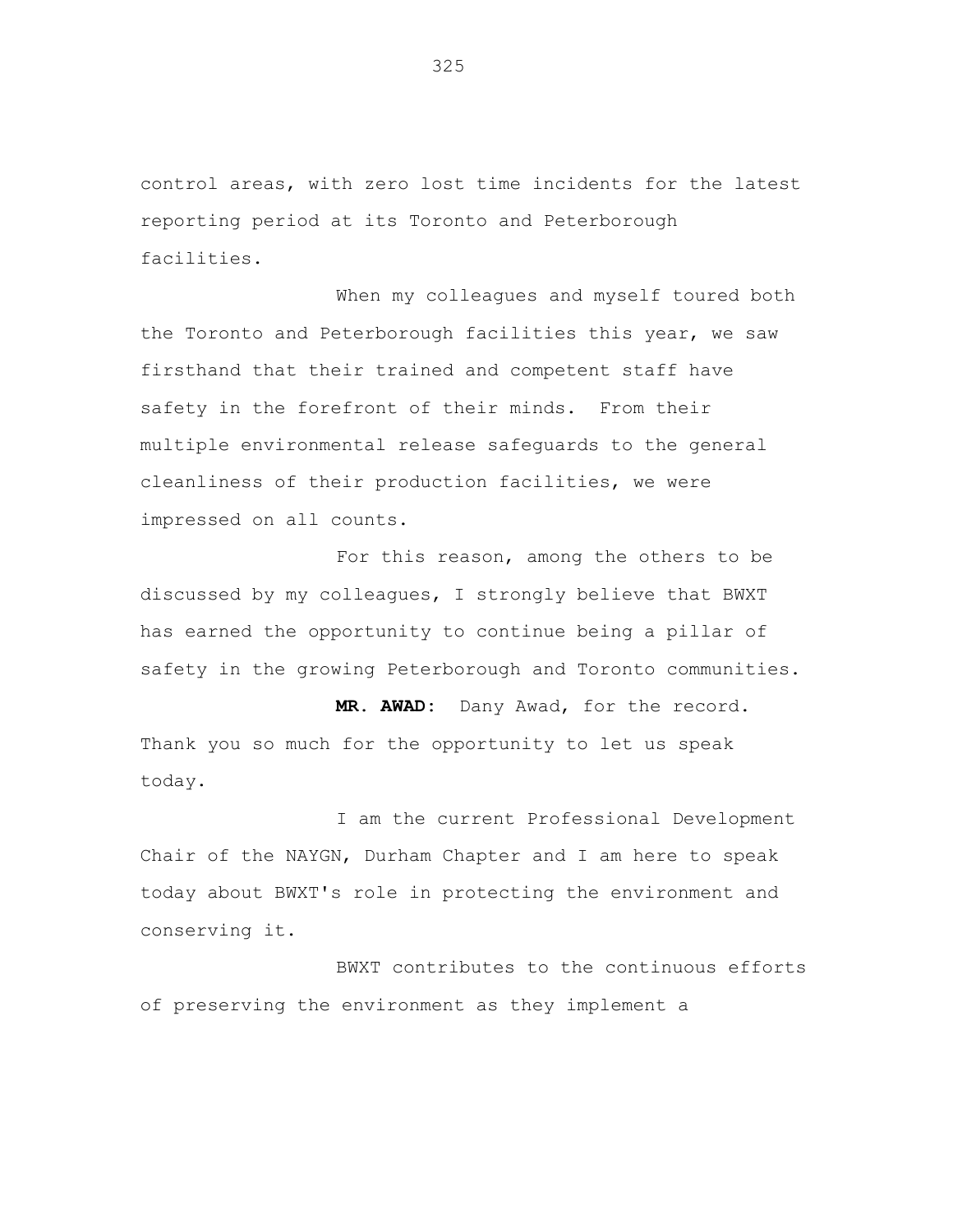comprehensive environmental protection program geared towards monitoring and controlling radioactive and hazardous substances emitted from the facilities. The program is meant to identify concentrations in the environment and to assess exposure to the public.

During our facility tour, the level of rigour in terms of the facilities' waste management was visible, ensuring complete isolation between clean and dirty zones. In terms of facility design and procedural adherence, the implementation of the safety culture was evident with pre-job briefs, safety moments, ensuring the correct PPU was on, the handrails were used throughout the tour, clean floors and rooms with no clutter and appropriate safety signage present where needed, the use of negative pressure in rooms where uranium powder might be airborne. Additionally there is a water treatment facility onsite used to treat all the irradiated water used in the fuel pellet manufacturing process.

The efficacy of this program is reflected in the 2014, '16, '18 and '19 results of the Independent Environmental Monitoring Program. This, along with the conclusions of available health studies for uranium processing facilities, confirms that the public and the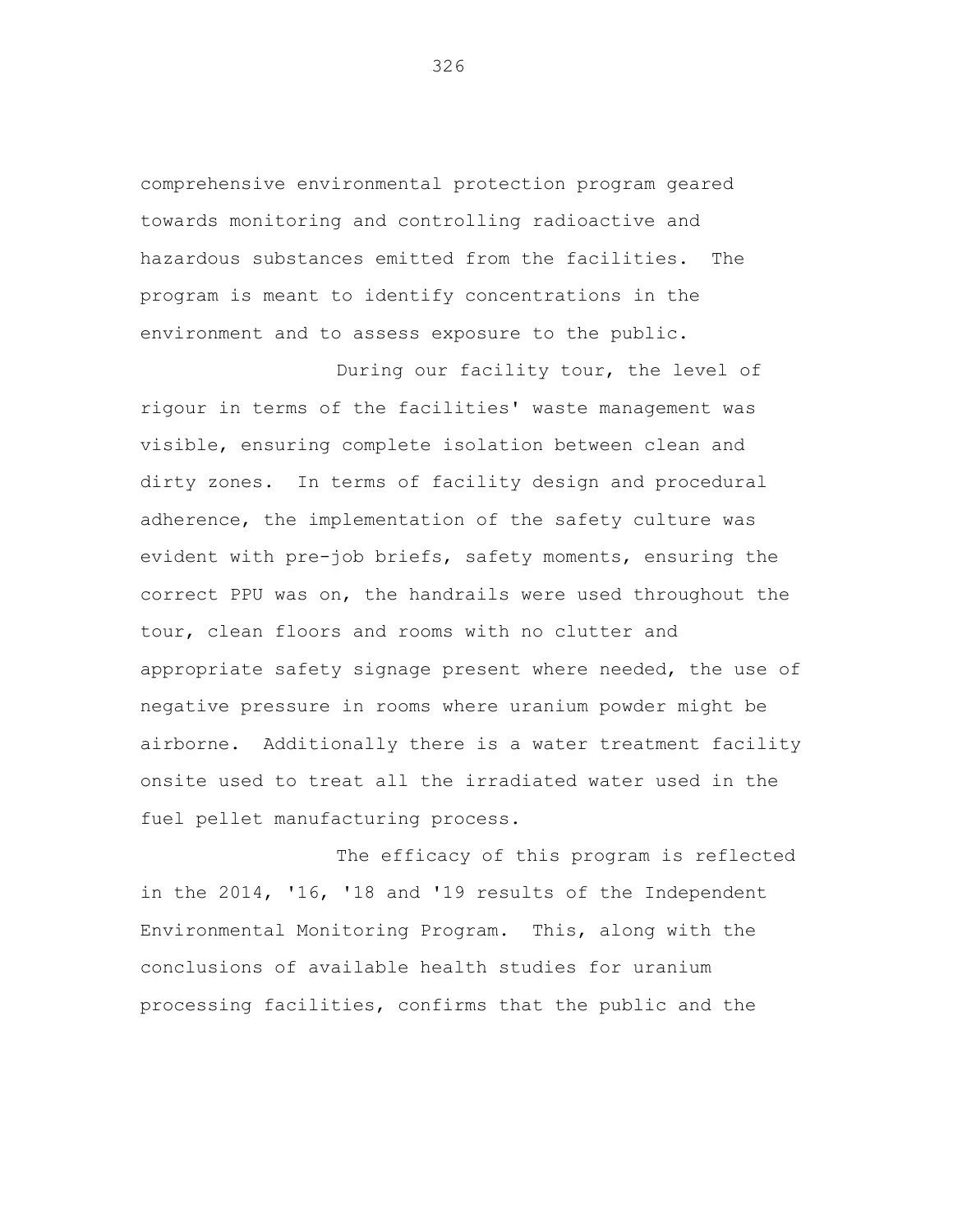environment in the vicinity of the BWXT Toronto facility are protected and there are no expected health impacts.

That addresses the environmental impact of the facility itself. However, by being one of the main suppliers of uranium fuel pellets, BWXT also plays a key role in minimizing carbon production and generating emission-free electricity.

Uranium is an abundant natural resource with considerable energy density. One uranium fuel pellet is capable of creating as much energy as 400 kilograms of coal, 41 litres of oil or 350 cubic metres of natural gas. Shifting away from fossil fuel and to renewable and emission-free sources of energy factors heavily into sustaining a clean and eco-friendly environment. Thank you.

**MR. MATACHNIOUK:** Danil Matachniouk, for the record. I am the current Communications Committee Chair of North American Young Generation in Nuclear, Durham Chapter. I am actually outside of the automotive industry.

BWXT Nuclear Energy Canada has supplied fuel and robotic technologies to Candu power stations for over 60 years and provides approximately 400 highly skilled positions in the Peterborough and Toronto regions.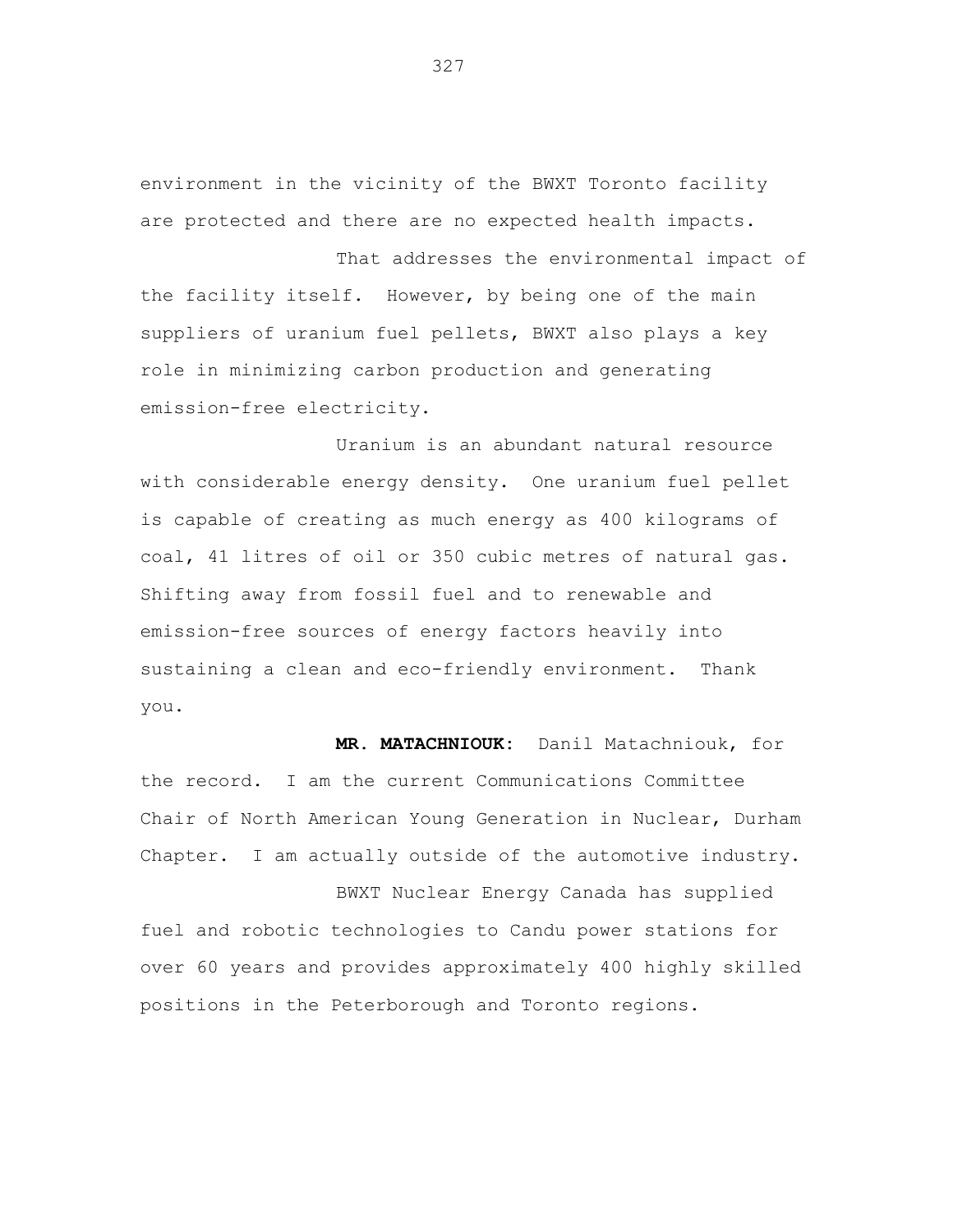I have spoken to the nuclear professionals at BWXT during my site visit to both their Peterborough and Toronto facilities and know first-hand their commitment to safety and professionalism. We discussed their public information initiatives and were pleased to learn about their 24/7 toll-free telephone line, local newsletter and postcard communications, yearly community barbecues, public tours, and much more. I think BWXT's transparency and desire to educate the public on their business is a quality that other organizations should strive for. It goes above and beyond their requirements.

I also believe it is healthy to have competition in fuel production as one corporation cannot have a monopoly on the industry. Currently, Cameco and BWXT are the sole manufacturers of nuclear fuel for all Candu nuclear power stations in Canada. If BWXT was to not renew its licence, Cameco would be the sole producer of nuclear fuel, making it a single point vulnerability.

Furthermore, given the recent Minister of Natural Resources' announcement regarding the federal government's commitment to the development of small modular reactors announced last week at the Canadian Nuclear Association 2020 Conference, BWXT is well positioned to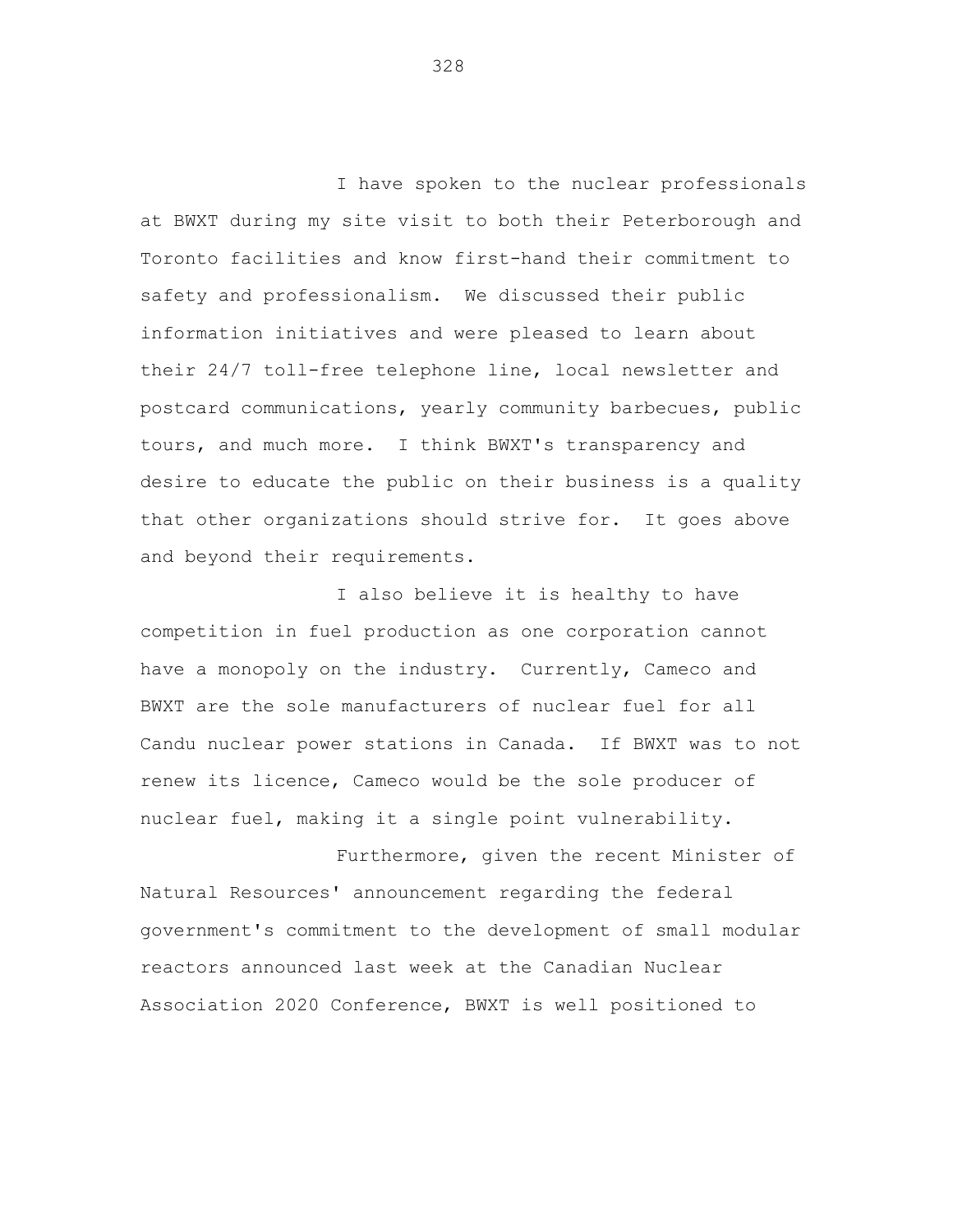support the Canadian nuclear industry in the development of these technologies. I am confident that BWXT will be able to deliver its role as a safe and responsible supplier of nuclear fuel and robotic technologies for the Canadian nuclear industry.

In summary, we believe BWTX is qualified and competent to continue to run their facility in a safe, clean and transparent manner.

Two, we believe BWTX represents a new model of an outstanding corporate citizen.

Three, we believe BWXT can continue to deliver low-cost, clean, dependable fuel and engineering solutions to our current and future nuclear energy fleet.

On behalf of North American Young Generation in Nuclear, Durham Chapter, we strongly support the continued operation of BWXT Nuclear Fuel Processing Facility in Toronto and Peterborough and the renewal of their nuclear fuel facility operating licence. Thank you.

> **THE PRESIDENT:** Thank you. Dr. McKinnon...?

**MEMBER McKINNON:** Thank you for your perspective.

So as a committee, do you have any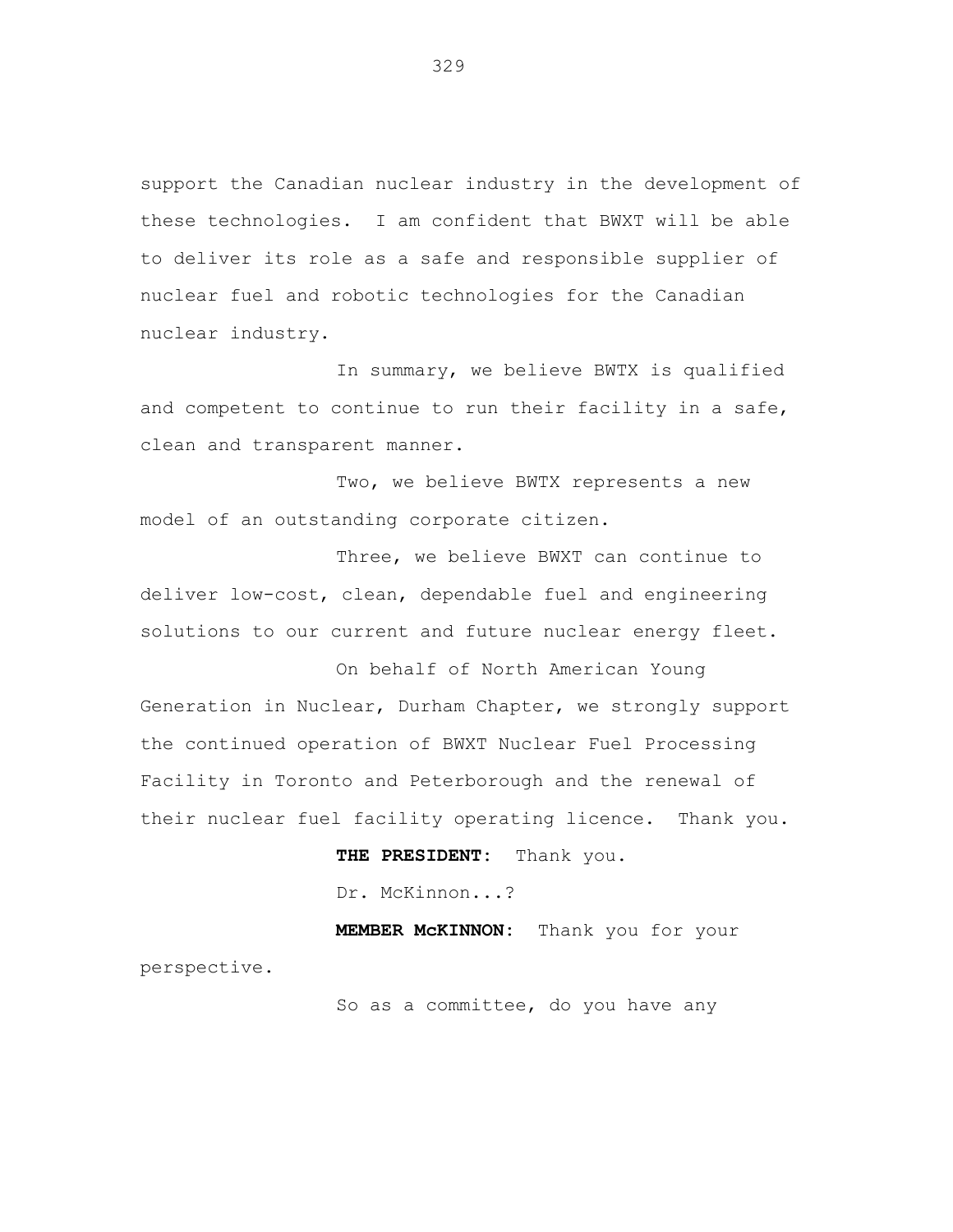outreach activities to the public?

**MR. SUNASSY:** Thank you. Veeshesh Sunassy, for the record.

Yes. As part of our mission we engage and inform the public about the benefits of nuclear technology. One of the things we will do in April, we also go to schools to advertise about nuclear technology. We have issued -- we have a book that explains the benefits of nuclear technology which is on sale on Amazon. That's one way we do it.

The second way we do it, we do lunch and learns, where any development that happens in the nuclear business, we put that forward to the public and to the members and also through our website. Thank you.

**MEMBER McKINNON:** Okay. Because I am quite interested to know what you found, you know, as a committee has been most effective that you might be able to share with the company.

**MR. SUNASSY:** Definitely. Personally, I was at the Canadian Nuclear Association's 2020 Conference this week. One thing that was very beneficial is we presented to students who came to the conference and a lot of them expressed interest in opening new NAYGN chapters.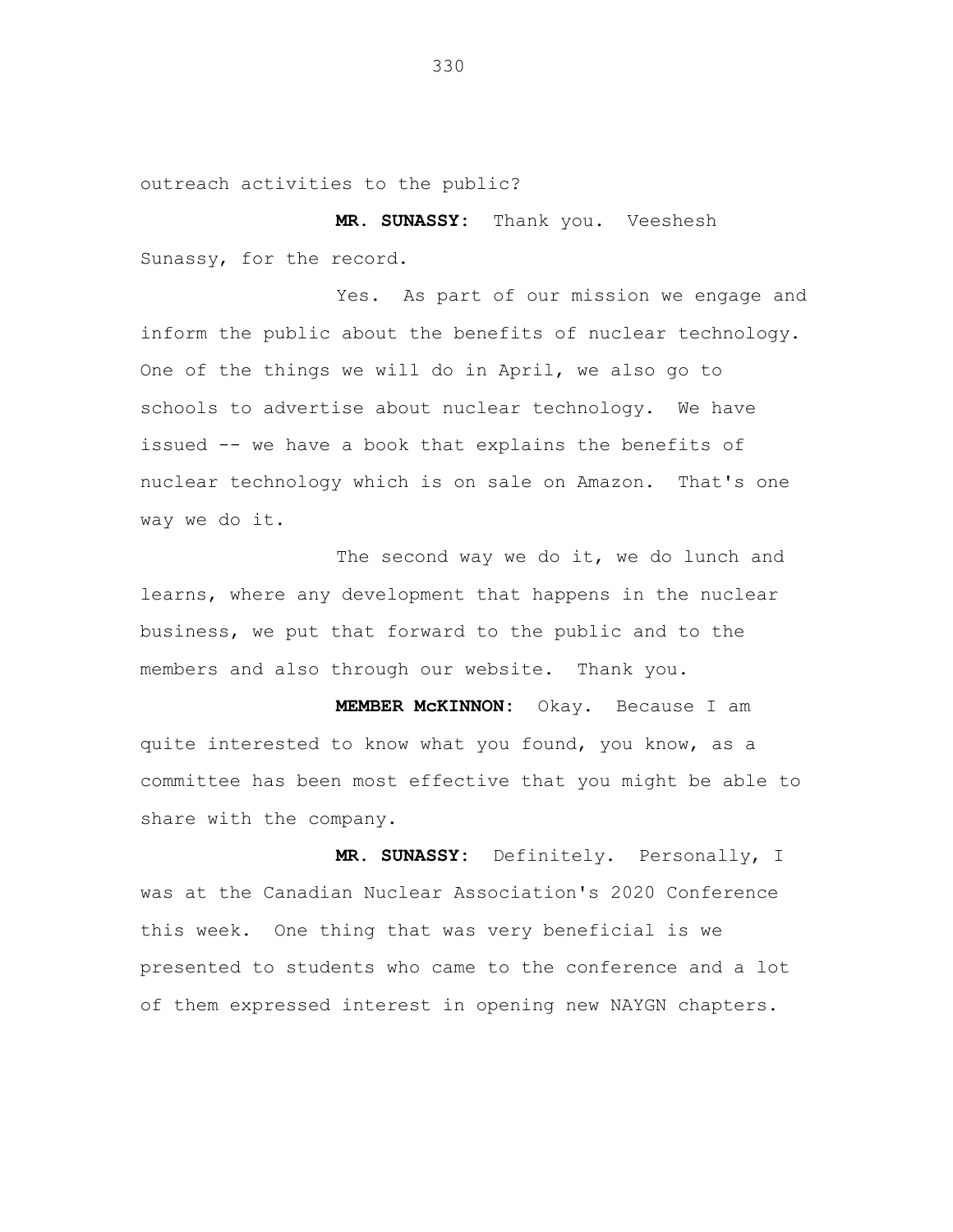For example, Point Lepreau, New Brunswick didn't have a chapter; Western University didn't have a chapter. They were very interested in opening chapters.

So going out to universities, we are presenting ourselves and explaining what we do, what we are advocating for. This is what we have seen has been most beneficial. Because our target is mostly young professionals who want to get into the nuclear industry or the energy business as a whole and putting our name more there is one of the things we found was most effective.

Dany is our Professional Development Chair. Maybe he can comment on the professional development aspect of that.

**MR. AWAD:** Well, in terms of professional development, we are always looking to support all the students and all the new professionals, help them transition from the student life into the professional industry life, moving from academics to industry. So we do that in a variety of ways.

We believe that there is definitely value added in having technical seminars which we focus on, but we also believe that there is not as much attention being given to soft skills, communication skills within the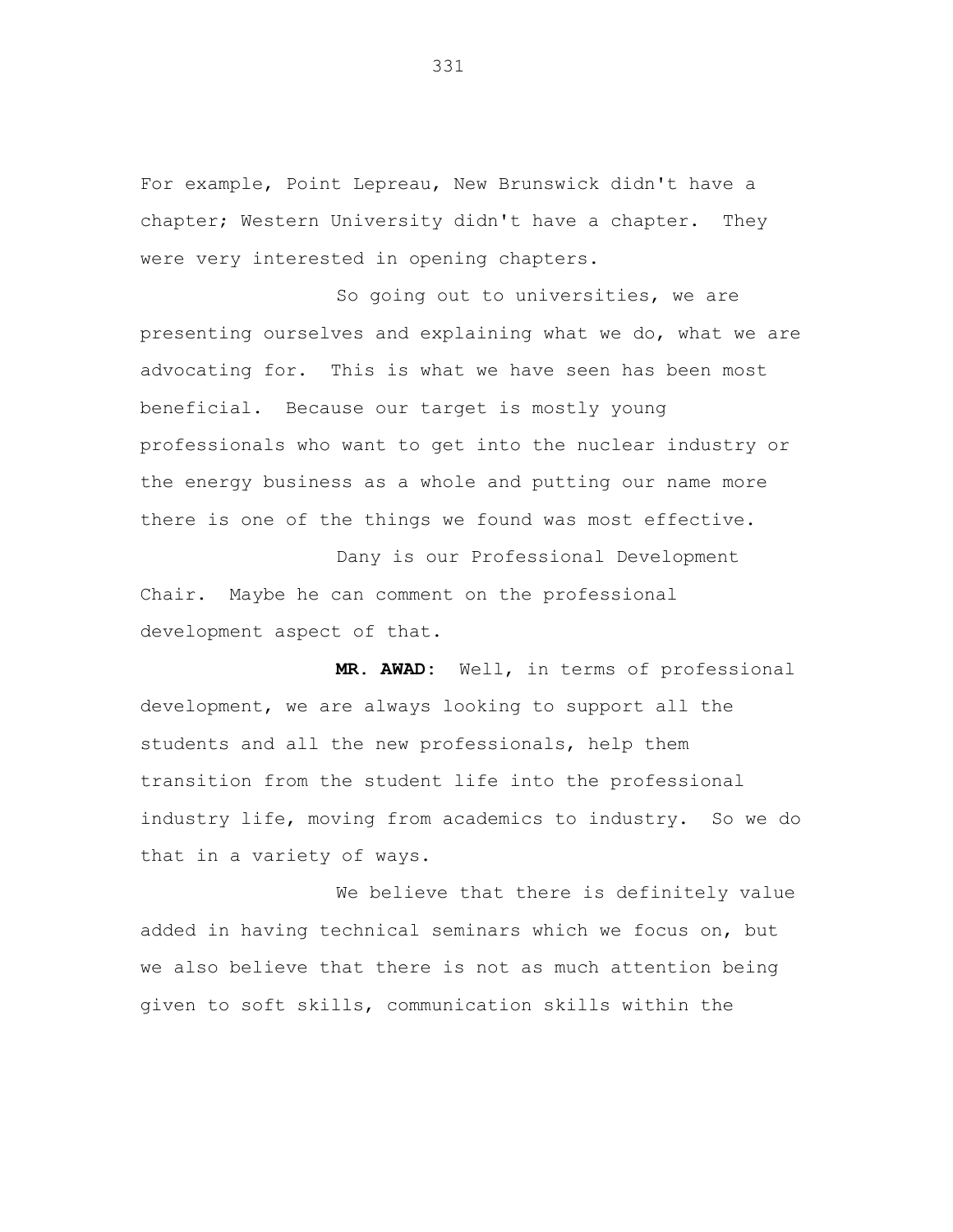engineering and the technical world really. So that is something that we are also trying to focus on a lot by having soft skill seminars, allowing -- giving opportunities to network, creating networking events. So that is one thing that we try to focus on.

Additionally, we also do a lot of facility tours. One of the tours was actually with the BWXT facility, which we learned a lot from. And yes, so that covers essentially what we do, between lunch and learns, professional development workshops, soft skills and technical skills, as well as networking events. So thank you.

**THE PRESIDENT:** Dr. Demeter...?

**MEMBER DEMETER:** Thank you very much for your presentation. I appreciate the general discussion about communication and how you talk to young professionals. I'm interested if you have any advice for this setting specifically on how to communicate to your generation who are not necessarily professionals in the nuclear industry. So how would you communicate to the members of the public around this facility in your generation? What do you think are effective communication strategies to inform individuals of your generation?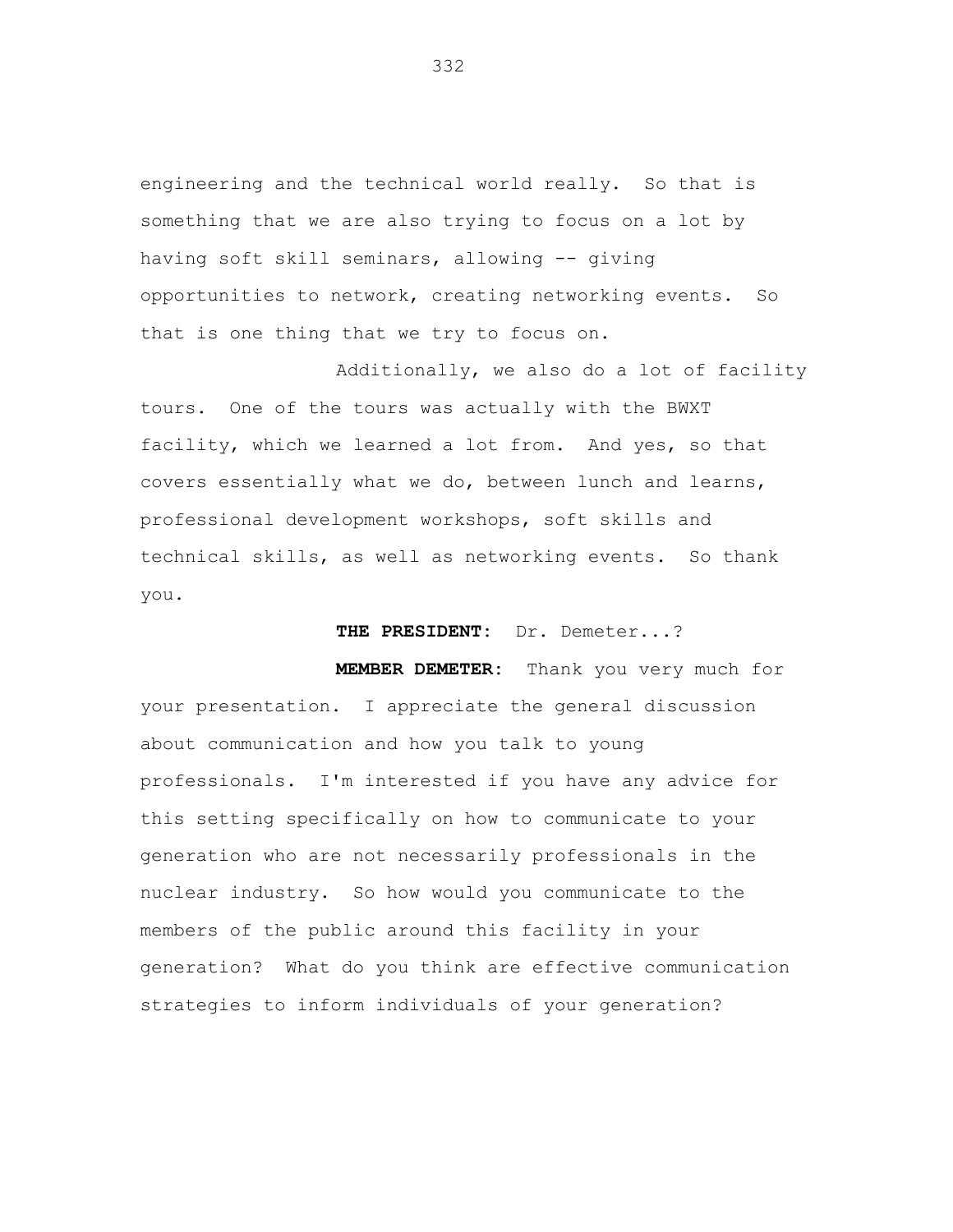**MR. AWAD:** Dany Awad, for the record.

Well, there are a lot of ways we can go about it, but I do know that the younger generation is very much in touch with social media, so that is something that we try to, you know, focus on a lot. The idea here is that there is a lot of knowledge gap, so most of the questions that we run into tend to be very fundamental in nature. So what we try to do is to reach out through social media accounts and also we do certain events where we present ourselves.

We kind of have certain setups where we encourage different students, different members of the public, to come out to us and ask us questions in a very casual manner. That can be in different social events or it could be on campus. It could be any place really where we know students would be eager to be or have to be. So that is what we try to do, just raising awareness in general through the channels that we have, be it in person or in social media, but we do know that in person tends to be the most effective strategy.

**THE PRESIDENT:** Dr. Berube...?

**MR. MATACHNIOUK:** I'm sorry, can I just add to the last point? I just wanted to add to Dany's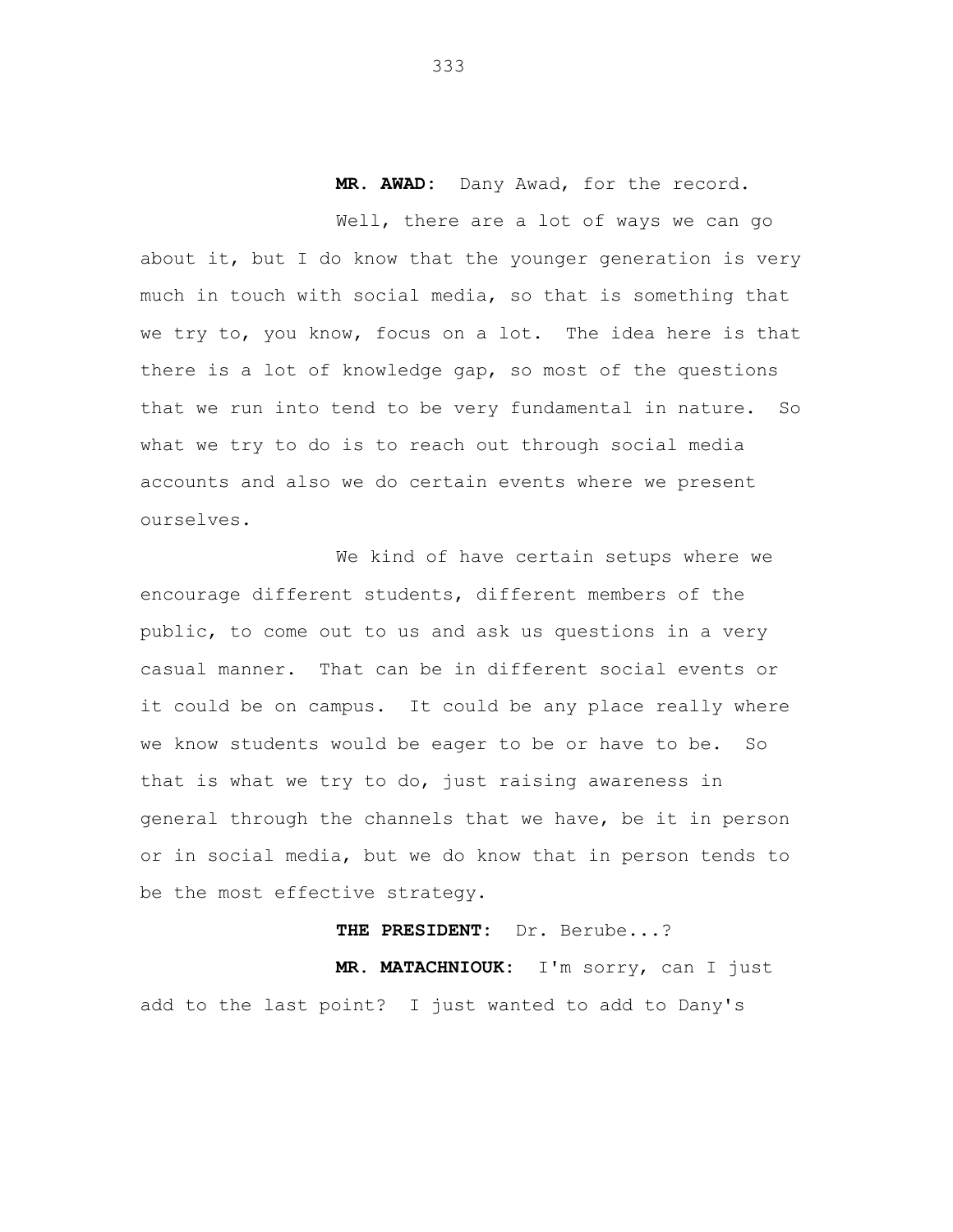comments.

Danil Matachniouk, for the record.

Another great way that is already set up to reach out to the young generation of nuclear professionals is to join us at lunch and learns and technical seminars that we have to develop as young professionals.

Just to add to Dany's point, just that there is a knowledge gap for young professionals and by having that direct contact with senior nuclear professionals and learning about technical seminars or lunch and learns for the supply chain, or the facility tours that are provided by BWXT and other organizations, that is one of the best ways to reach us because that gives us a lot of knowledge that we require to continue to support the industry going forward. Thank you.

**THE PRESIDENT:** So let me follow up on Dr. Demeter's point, which is -- we will talk about BWXT's facility in Toronto specifically. What outreach can you do amongst the young professionals or the young members in this community to get them better informed about the aspects of their particular facility, what the risks are, how they are managing it and try to address their concerns?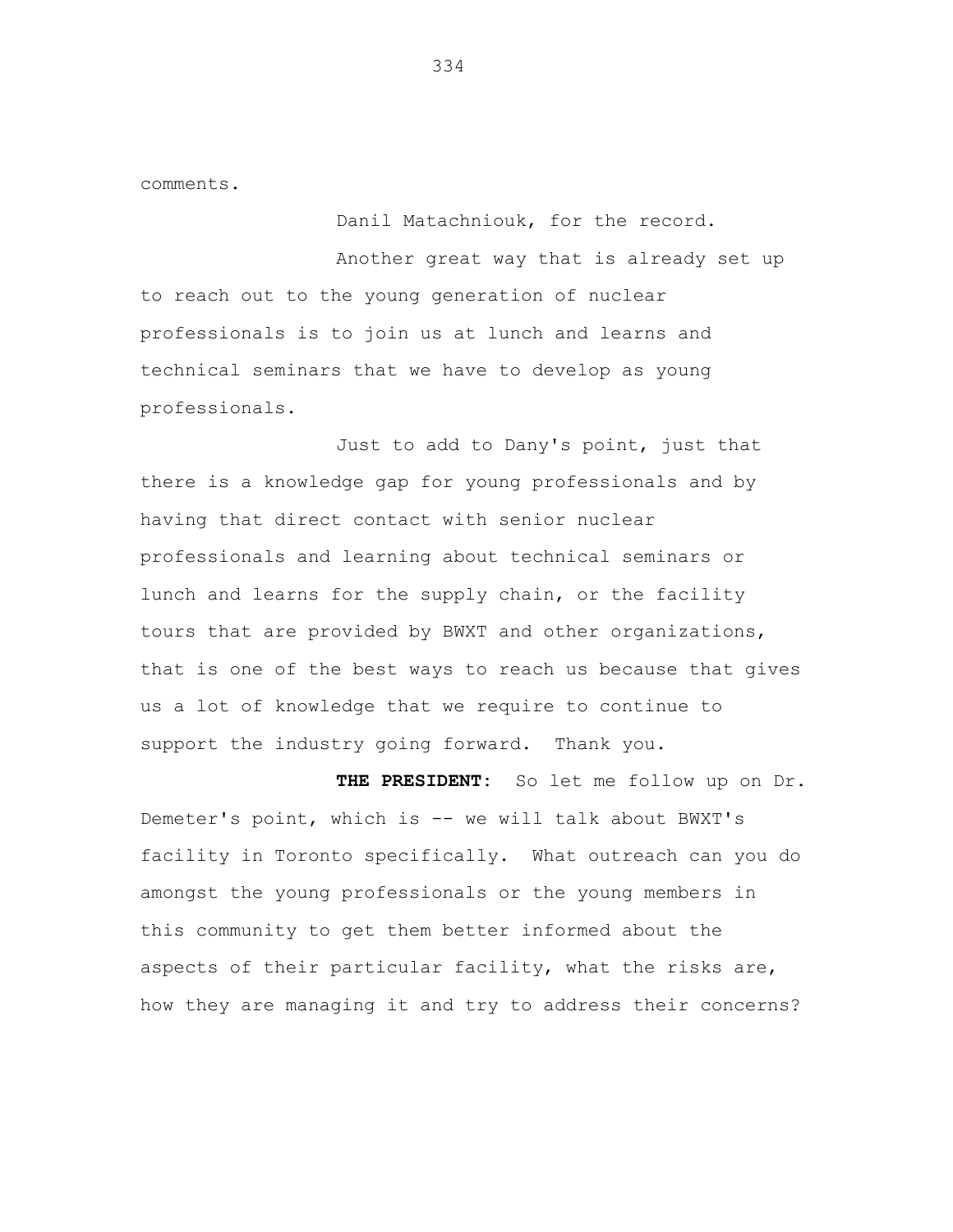Do you see yourselves playing a role in that at all?

**MR. SUNASSY:** Veeshesh Sunassy, for the record.

Definitely. Just for the record, the facility tour we had in Peterborough was something that was open to our members. We had about 25 members who went. So just by having 25 members going and them sharing their experience with their colleagues, that is one way of reaching out to the general public.

Another way that we could help is again by these lunch and learns, so by covering diverse aspects. So for example, future events can focus on safety and then even the licence extension. That was something personally I wasn't familiar with. So having a lunch and learn and events that explain these processes, what companies have to do to extend their licence and what is important for them. To me, the regulatory requirements, that is another way we can do it. And we also --

THE PRESIDENT: But my question is: How do you engage members of the community, not your professional community, I meant members of the public here in addressing their concerns?

**MR. SUNASSY:** Definitely. Our events are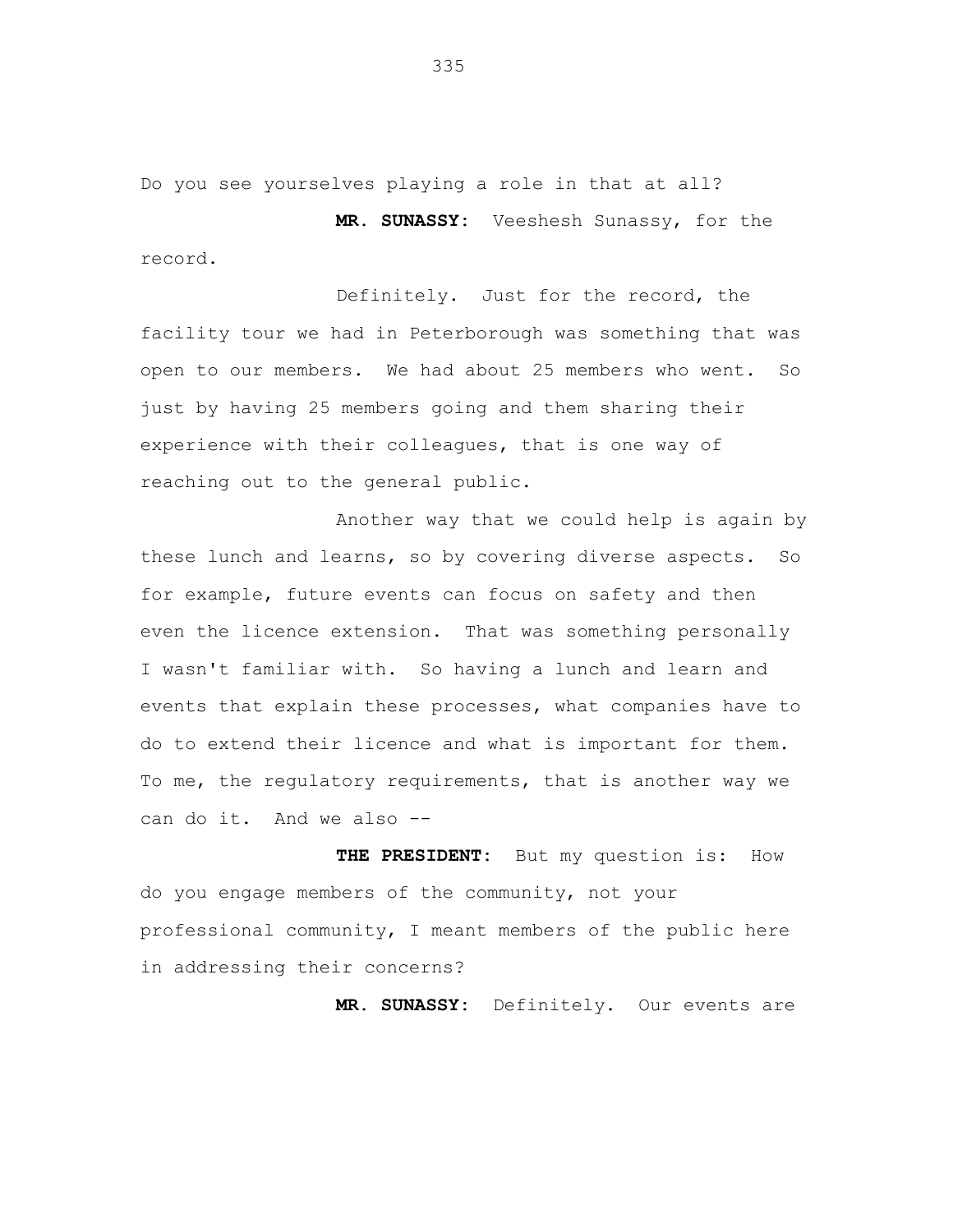open not only to our members, we advertise it through our social media and through our events, but the challenge we have in this particular scenario is they don't have access, they haven't heard of our organization. So if we do events, we are already targeting people who know about our organization. So far this is what we have noticed. So people like here don't come to our events just because they don't know that we hold these events where we explain. For example, once a month, every month, we have a meet and greet with an executive with the Board of NAYGN where people can come and talk to us, ask us questions about safety, about what we are doing for the future, but that is something we could take back so that we not only include our members or people who know about our organization, so for example putting it in newspapers so that we could reach out to a bigger audience.

**THE PRESIDENT:** Thank you.

Dr. Berube...?

**MEMBER BERUBE:** Yes. Thank you for your presentation. I'm curious as to your experience during your tour of BWXT's facility. I guess you said Peterborough, right, with 25 people? Could you just summarize the impression, did any of you personally go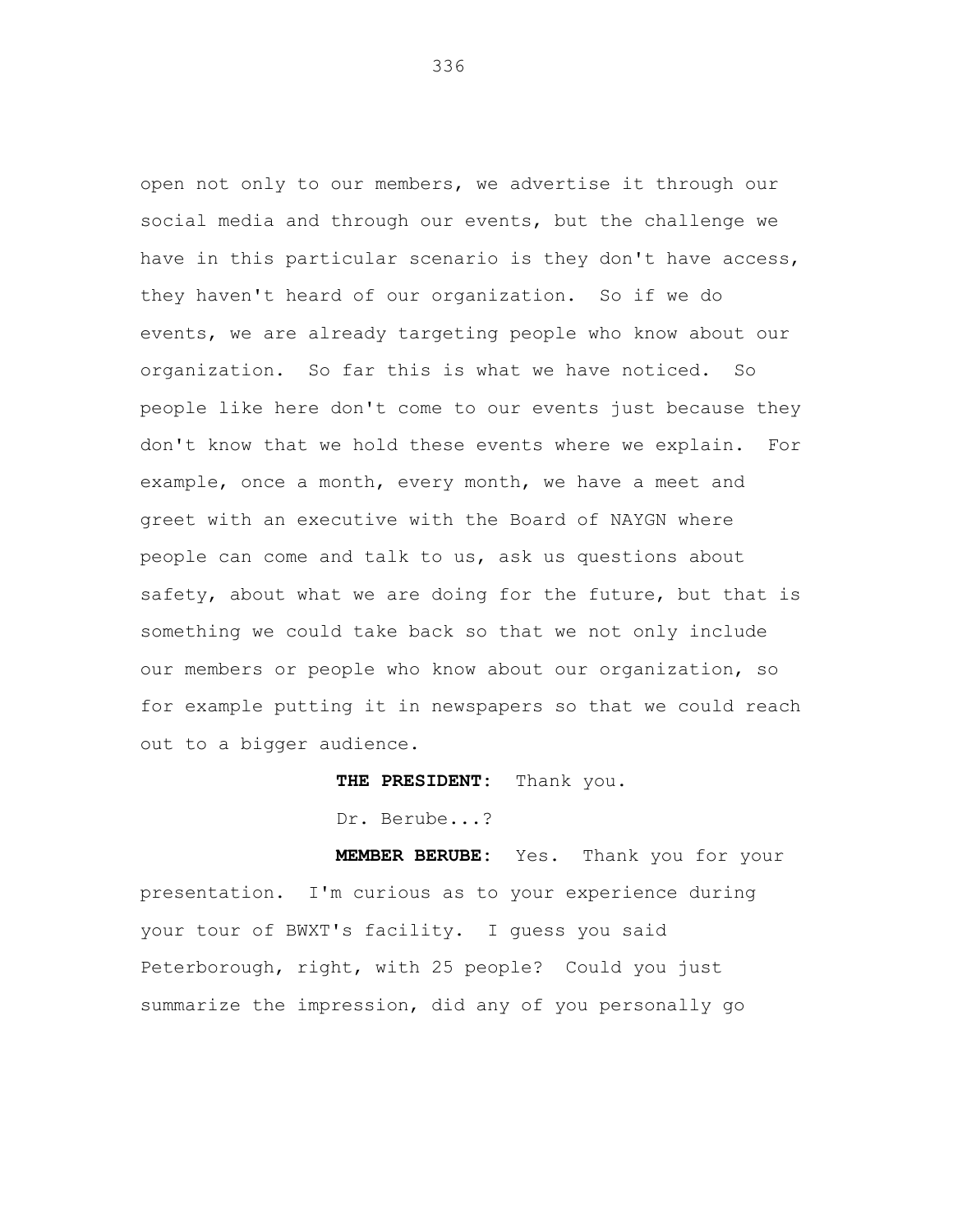through that, what were your impressions, what do you walk away with after that kind of an event?

**MR. AWAD:** Dany Awad, for the record.

Well, the first thing I noticed -- well, just to give you an idea, I do work in a nuclear facility and I am familiar with the level of rigour they have in these types of facilities. So that being said, when I was walking through the BWXT facility I was very pleased to get a very familiar sense of, well, a similar level of rigour in terms of procedural adherence and safety compliance and being very mindful of really everything from safety culture to having your PPE on and everything. And the most interesting part was once we started to get into the details associated with the manufacturing process and the waste management, so that was really interesting to me, well for multiple reasons, and what was amusing to me was that they had a water treatment facility onsite to treat all the irradiated water which is a byproduct of the manufacturing process. So having a water treatment facility onsite and having negative pressure rooms where uranium powder might be airborne, all these measures were very eye-opening to me, kind of explained a lot of details that I needed to know personally, also gave me a sense of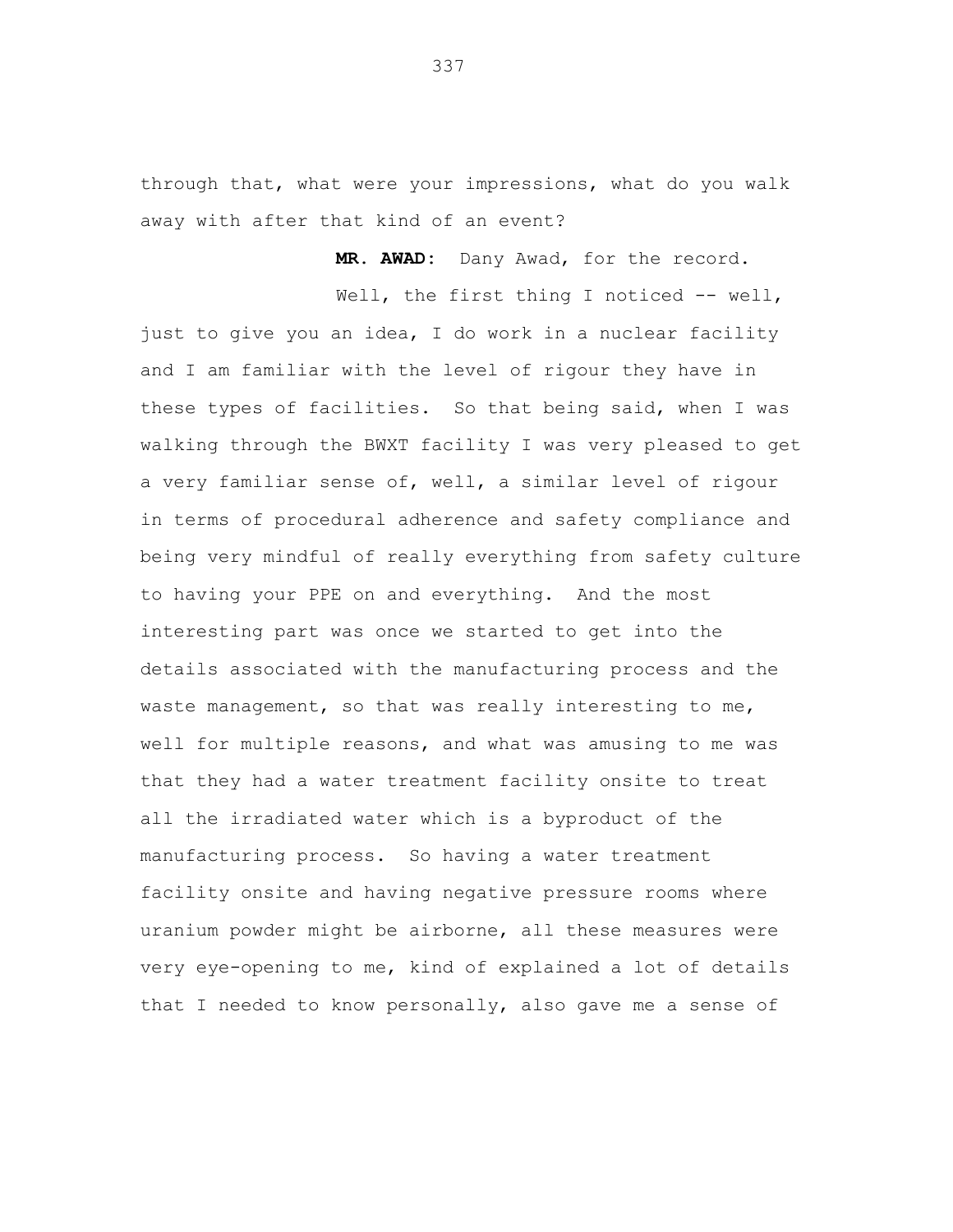comfort I would say. So that was my impression from the tour of BWXT in Toronto. Thank you.

**THE PRESIDENT:** Dr. Lacroix...?

**MEMBER LACROIX:** Thank you for your

presentation and your engagement. I have no questions, thank you.

**THE PRESIDENT:** Okay. Well, thank you for your intervention and your flexibility in allowing the other intervenors to get ahead of you. So thank you.

Moving on.

--- Pause

**THE PRESIDENT:** The next presentation is by the Committee for Future Generations, as outlined in CMD 20-H2.216.

Mr. Kotango Maburingo Kimura will be presenting this submission.

Over to you.

**CMD 20-H2.216**

**Oral presentation by**

**Committee for Future Generations**

**MR. KIMURA:** I just wanted to say that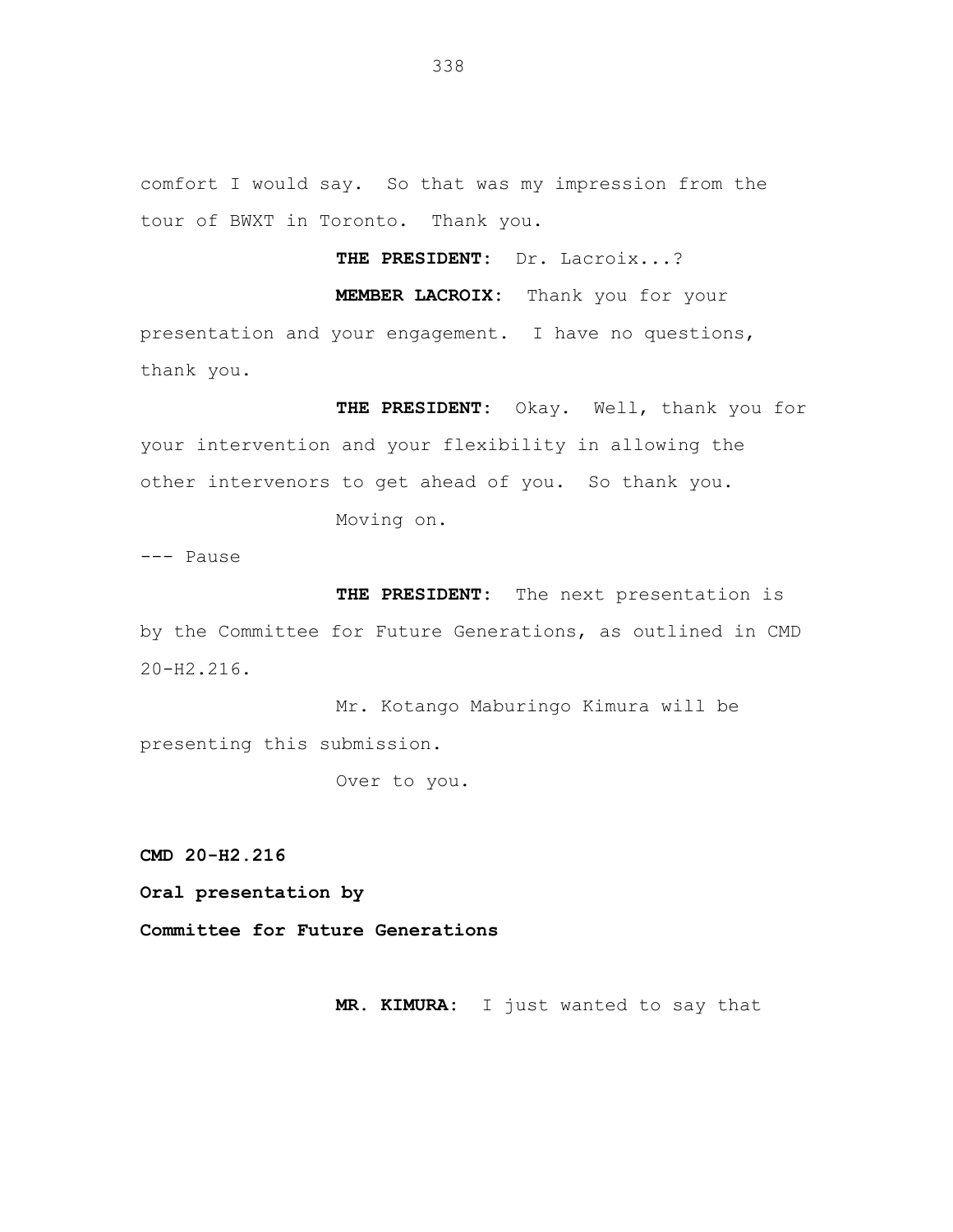that name is actually not correct.

**THE PRESIDENT:** So sorry about that.

**MR. KIMURA:** It's okay. That is actually my old Facebook name.

My name is Kota Kimura. I am here on behalf of the Committee for Future Generations, which is a group of residents in Northern Saskatchewan who are mainly Cree, Dene and Métis Indigenous peoples.

The BWXT Technologies Inc. uranium processing facility is not a stand-alone concern, it is only one part of the nuclear fuel chain, beginning with uranium mining and milling and ending with uncertain dilemma of nuclear waste storage and reprocessing. The impacts along every link of the nuclear industry chain are affecting us now and will continue to create hazardous risk far into the future.

The uranium dioxide that is transported to this facility on busy public highways will be required to avoid going through other cities and it would have to take the hazardous goods route. How is it allowed to be transported into downtown Toronto on residential streets if it is considered too hazardous everywhere else? Uranium U208 is mined in Northern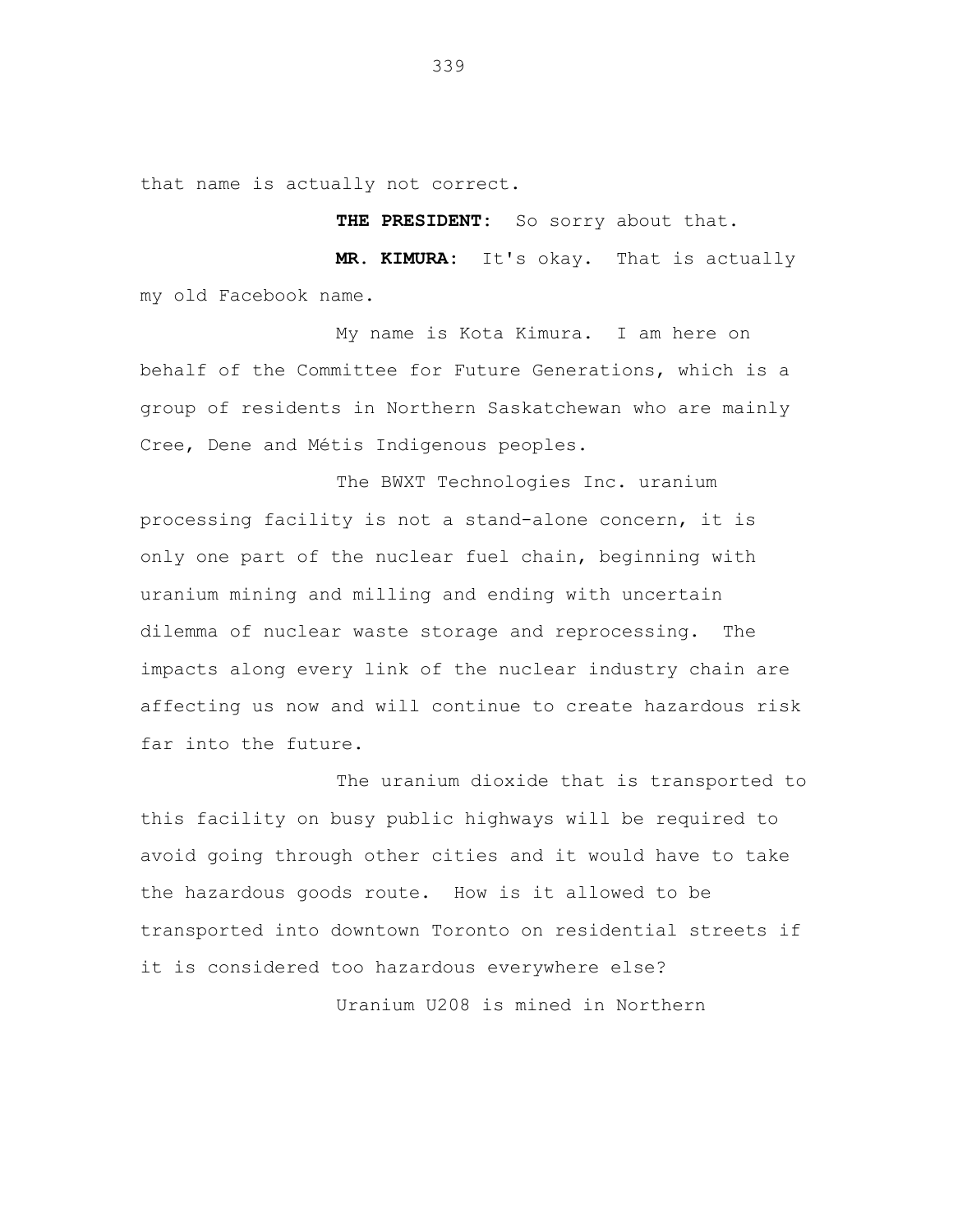Saskatchewan at remote mine sites. Not since the uranium mines near Uranium City, now nearly a ghost town, and Elliot Lake, Ontario has a uranium mine being located near a community where it would have obvious health impacts on the public. These places are so hazardous to work at that employees are only allowed onsite for two weeks in and then away for two weeks. They are required to wear radiation monitoring devices to determine how much radiation they are exposed to. Even so, there are studies which show that the radionuclides and heavy metals are not remaining confined to the mine sites. These are known to be entering the traditional food chain of the mainly Indigenous people of the region. Since BWXT Technologies Inc. is located in a high-density population residential area, it is questionable how its continued operation is justified.

There is a documented uranium spill at the Key Lake Mill site in 2018 where uranium which had absorbed into the concrete floor of the molybdenum extraction plant seeped through the porous concrete. It was eventually discovered that there were elevated levels of uranium in the groundwater that had flowed several metres from the building. The company's experts and engineers are still not forthcoming with a plan to clean up the site.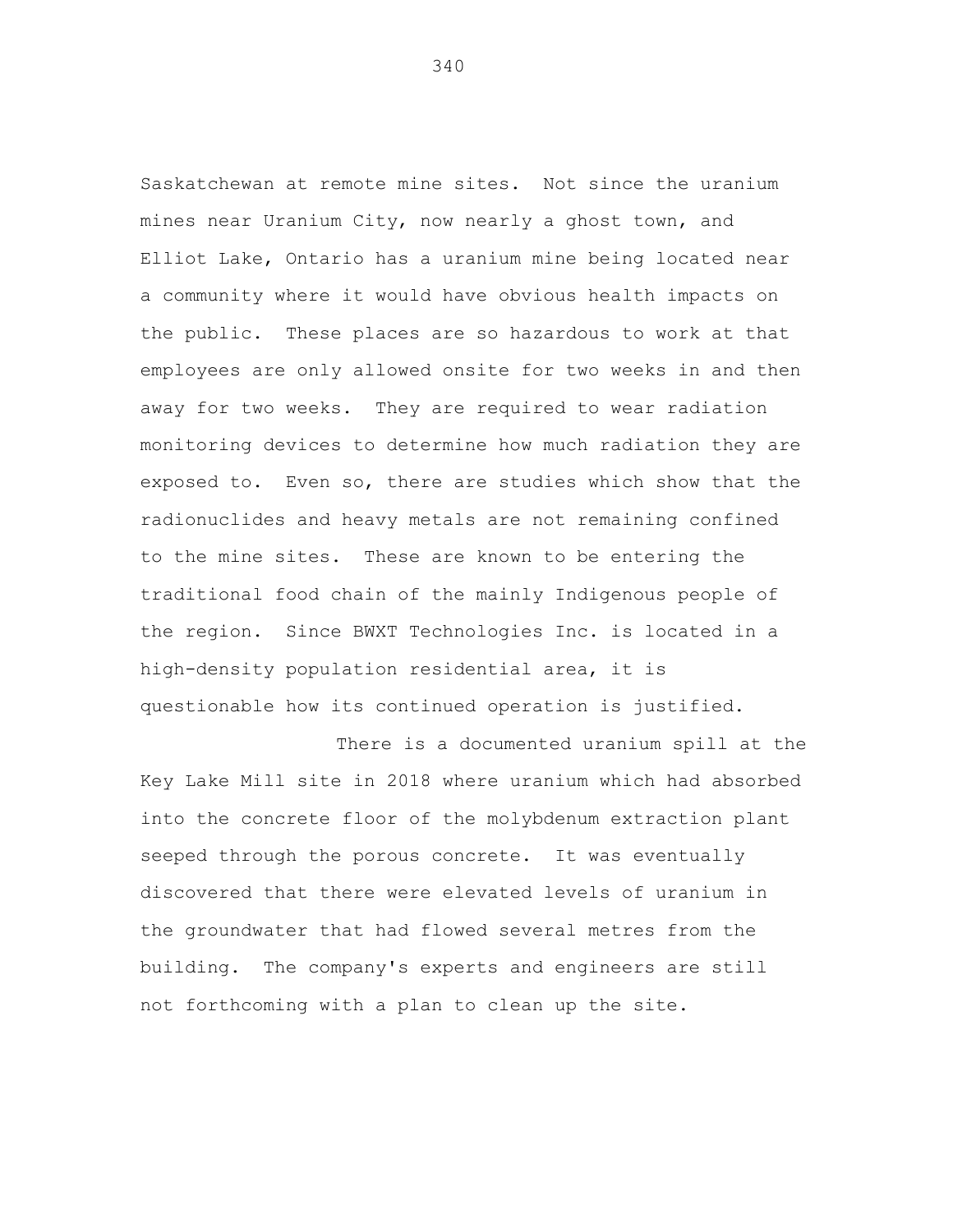When the CNSC was asked what regulations they have regarding building materials using such facilities where radioactive and other toxic materials are, the CNSC response was that they do not regulate the building materials, they depend solely on the Canada Building Code, which gives guidelines that set minimum standards.

In light of this revelation, the public in the vicinity of BWXT Technologies should be very concerned. The IEMP done by the CNSC does not show any monitoring is being done beneath the building. How contaminated is the building? What is the plan for protecting the public of the residential area when this business closes and the building must be decommissioned and demolished? These are serious concerns that must be addressed, the sooner the better.

Port Hope is another example of poorly regulated facilities that contaminated many homes at great cost to clean up and even greater cost to the health of many citizens of that town. It would be irresponsible of the CNSC to allow BWXT Technologies to continue to operate, store and produce these risky hazardous materials in the residential area around 1025 Lansdowne Avenue in Toronto,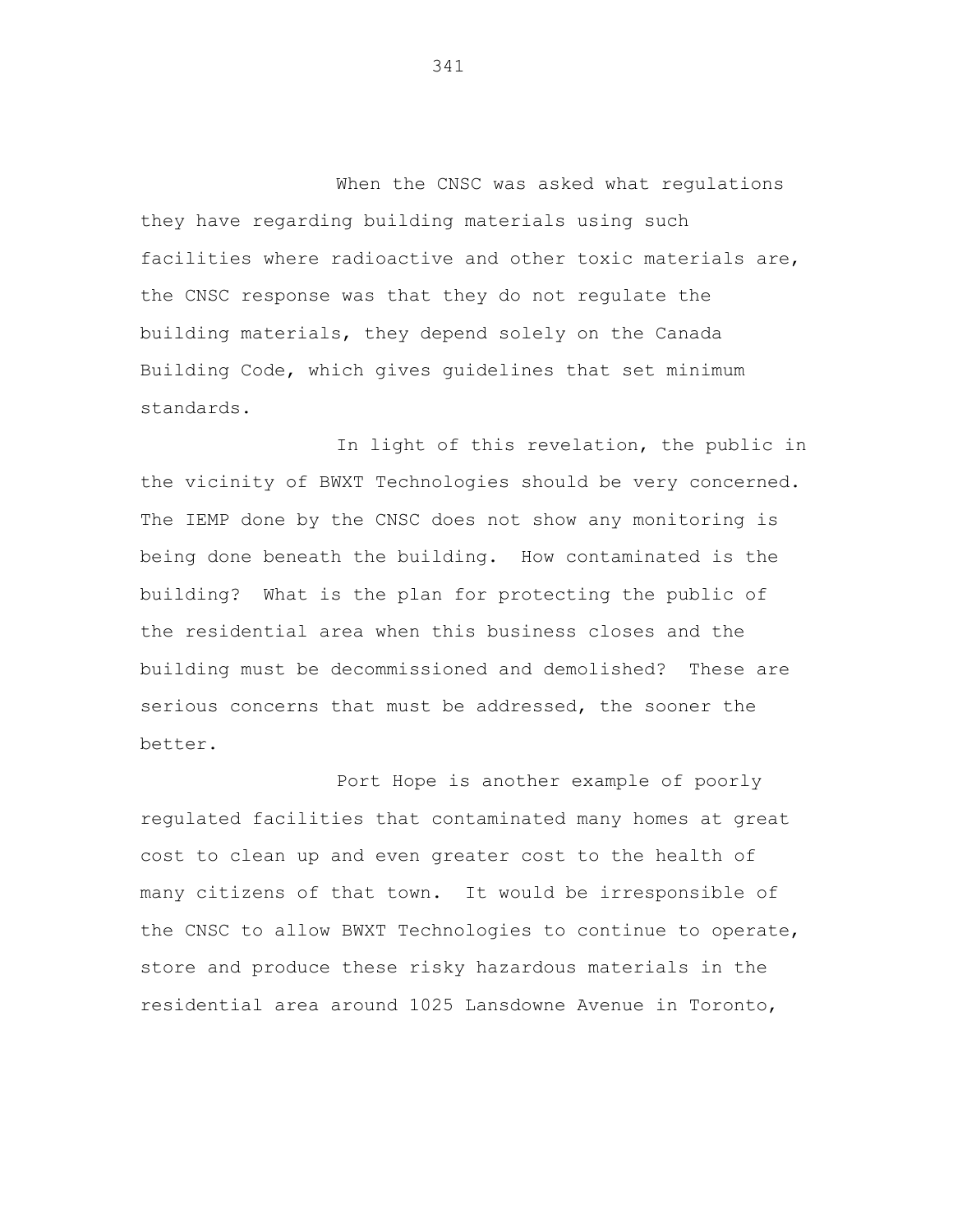Ontario.

It is time that CNSC and BWXT do the right thing, close and decommission this uranium processing facility with the greatest of care. The impacts are no longer unknown. The people should not be expected to live with the risks any longer. One mechanical failure, one accident is all it takes.

Thank you for having me here.

**THE PRESIDENT:** Thank you for your intervention.

Dr. Demeter...?

**MEMBER DEMETER:** Thank you very much for your intervention. It leads to a question that I have had as well and it gives me an opportunity to ask it.

A number of intervenors have alluded to how long the plant has been there. It's an old plant, it has changed hands and management. I wanted to ask if there are legacy issues related to the plant's operations through its decades. Has there been source characterization of those legacy issues and have they been built into the decommissioning plan such that the funding for decommissioning, the guaranteed funding, takes into account those legacy issues? And maybe if there is significance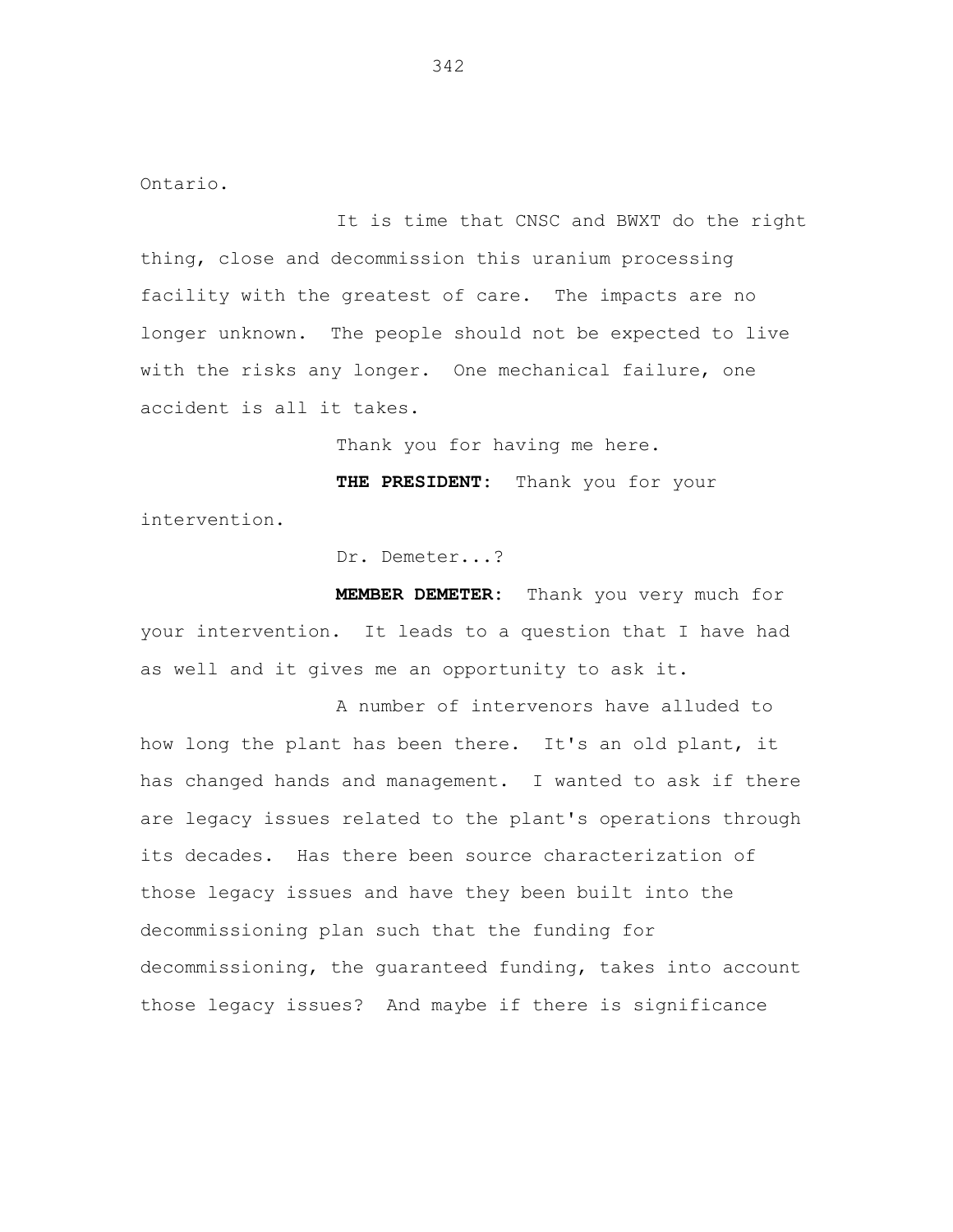between Peterborough and Toronto for those kinds of issues, maybe you can just kind of summarize it that way.

**MR. MacQUARRIE:** It's John MacQuarrie, for the record.

So by legacy issues I'm assuming you mean uranium specifically in the case of Toronto and Peterborough, and perhaps beryllium in the case of Peterborough?

**MEMBER DEMETER:** Yes. One thing I am not aware of is a lot of these operations had very different applications in the past, I'm not sure of the whole history of what was produced there, but if it's just uranium, then that's what it is, but are there legacy issues with areas that are contaminated that would need special cleanup in the buildings for example?

**MR. MacQUARRIE:** If you are referring to these facilities' use before they were used for making nuclear fuel, so prior to that by General Electric, we don't have knowledge of that as BWXT. That would be a question for General Electric to answer.

Our focus is the nuclear operations on these site, which are both GE sites that we lease from. So we have well characterized what uranium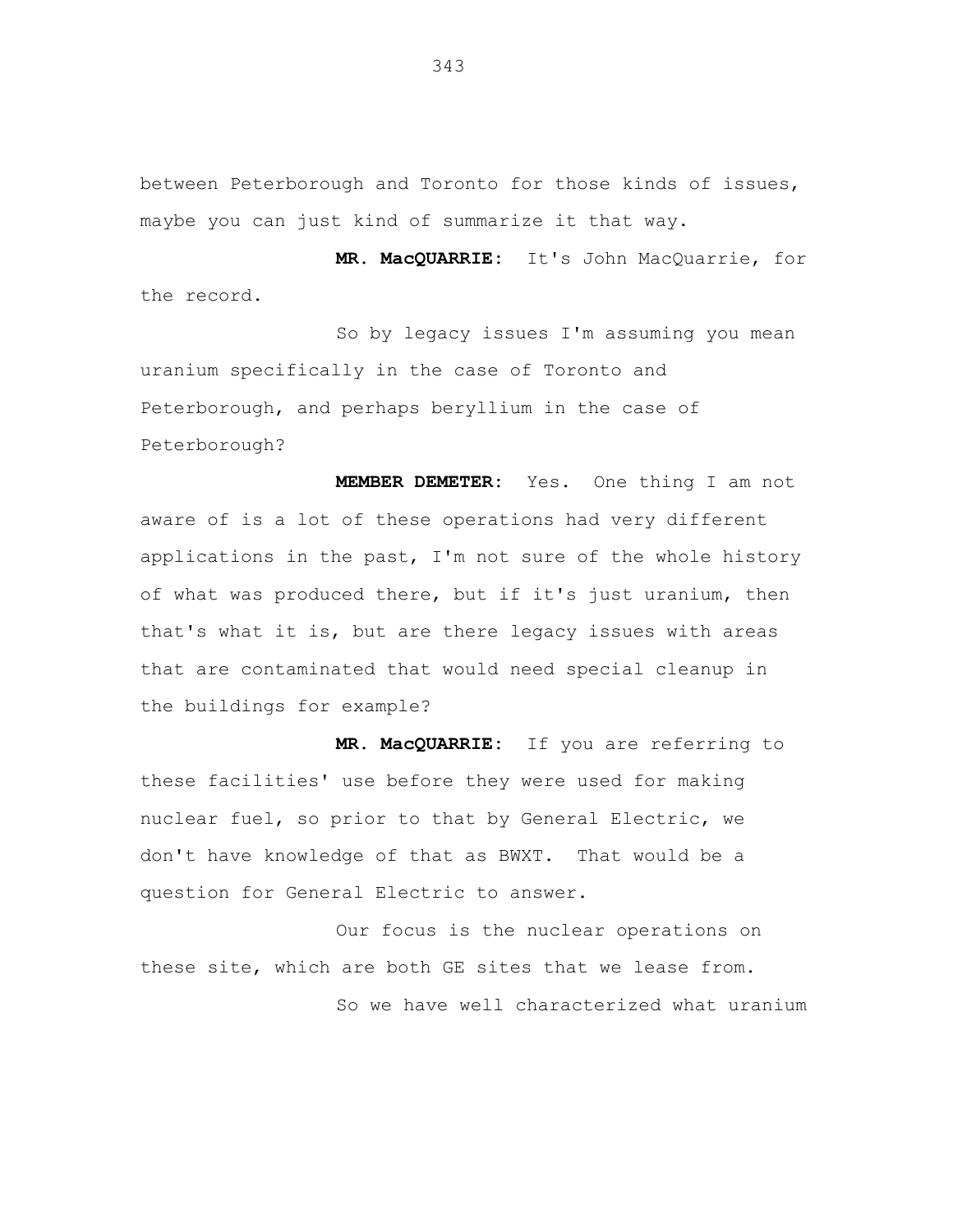is in these facilities and beryllium in the case of Peterborough. That is reflected in the decommissioning plans that we have.

Just to be clear, so in Toronto where we make pellets, we have cleaning staff there that are cleaning the facility. We know that we don't have loose uranium around the facility. We know that there is no substantial uranium that we are aware of on the floor, the ceiling, the walls. Part of the decommissioning, though, would be to methodically survey all of those materials and remove them, and to the extent that they are contaminated and need to go to a special waste stream, that would be done, because it is easy to detect and characterize those materials.

So in the case of decommissioning, the fund for Toronto is a bit higher because we suspect that there will be more material removed from walls and perhaps floors and that that would go into a nuclear waste stream.

In the case of Peterborough where we are manufacturing bundles with pellets, sintered pellets, we expect there is less material that would have to be removed from the facility. Again, similar situation, we have cleaners maintaining that, we know they are clean. We know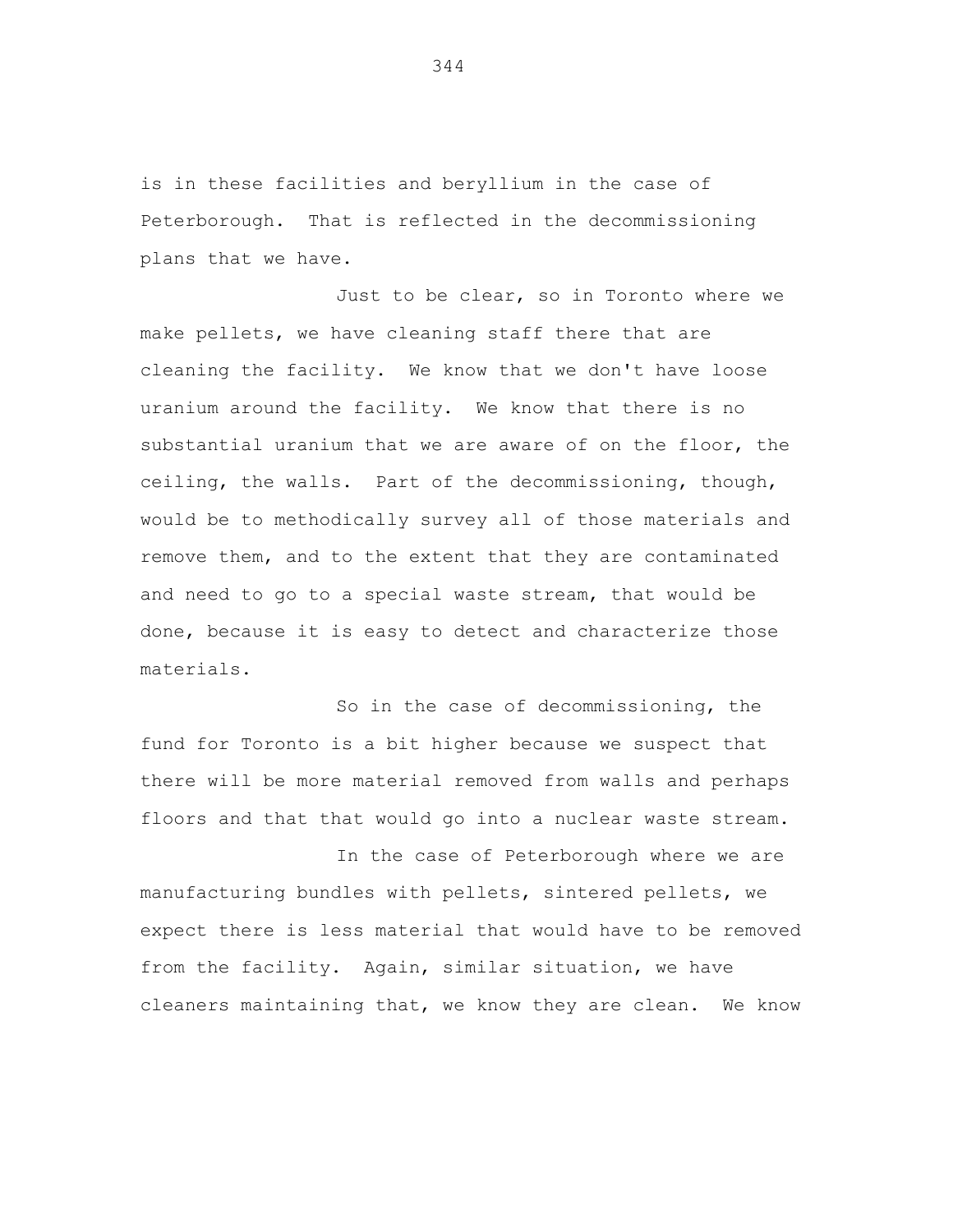that the presence of beryllium is very low in the facility and we continue to clean for that. And all of that is reflected and built into the decommissioning plans, preliminary plans that we have.

**MEMBER DEMETER:** Thank you for that.

And for staff, maybe you can help me out. If there are legacy issues that aren't related to the current process but still have contamination issues that are non-radiologic, let's say lead from previous -- is the current licensee responsible for all remediation for legacy issues in those buildings or is that under a different jurisdiction or a different scheme?

**MS TADROS:** Haidy Tadros, for the record.

So we can confirm that there are no radiological legacy issues from the old GE Hitachi. What we do know is that there are dioxins and PCBs that potentially might be on the premises.

With regards to the preliminary decommissioning plan, I would ask Ms Karine Glenn, who reviews the preliminary decommissioning plans and cost estimates associated with the cleanup of the current site.

**MS GLENN:** Good afternoon. My name is Karine Glenn and I am the Director of the Waste and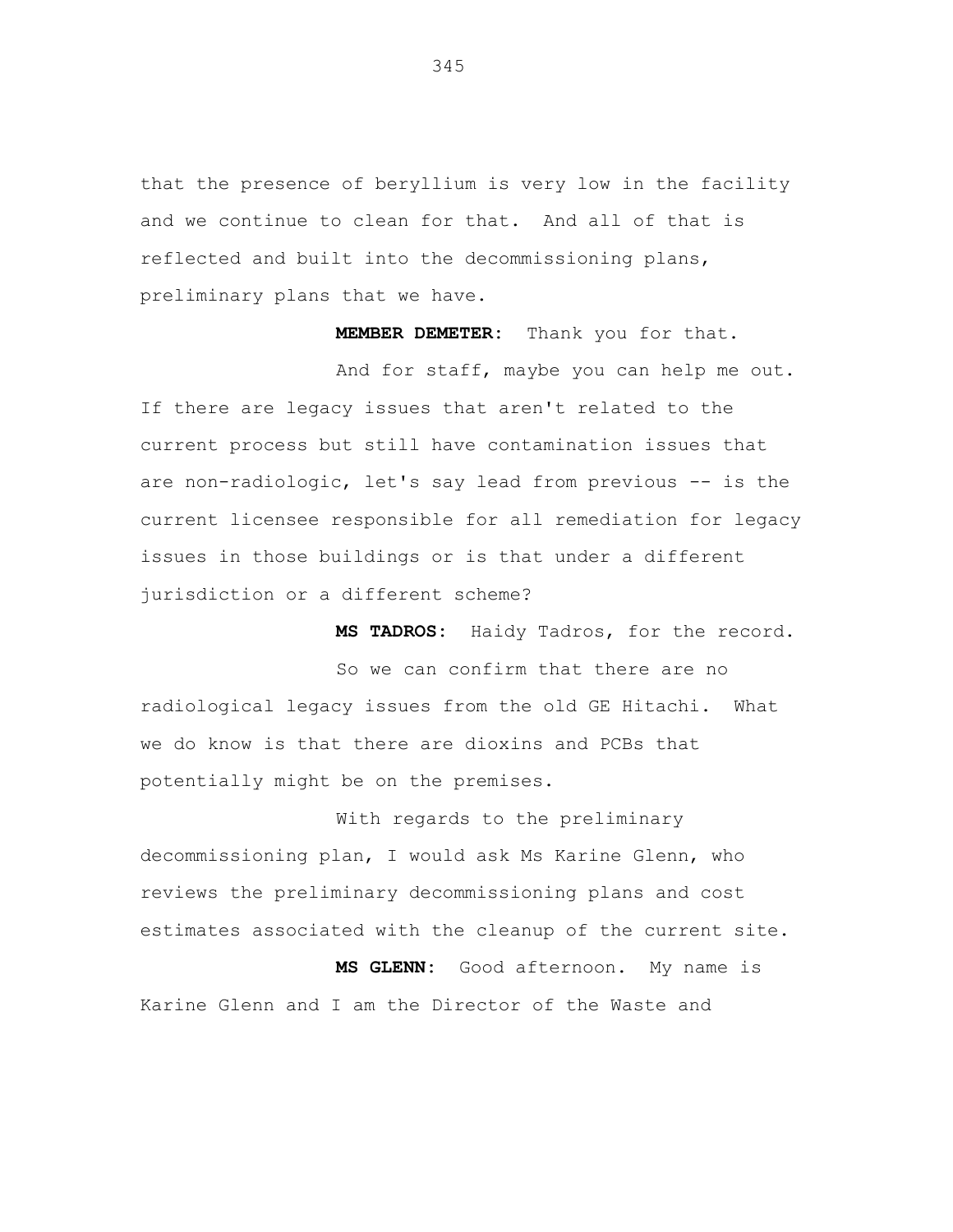Decommissioning Division at the CNSC.

I confirm that in putting together the decommissioning plans the licensee must consider any hazardous waste that may be non-radiological in addition to any waste that is radiological. So they need to consider both non-radiological hazardous waste and radiological hazardous waste, so we look at that in their preliminary decommissioning plans.

It is also important to note that the level of certainty that the licensee has towards characterization and knowledge of their site and knowing what's there and what's not, how certain they are will affect the level of contingency that they apply and it is per activity. And so that is all taken into consideration in our evaluation and they have, as BWXT pointed out, identified areas that would be removed from the buildings and disposed of as waste.

So yes, they do need to take into account not only radiological but also hazardous waste.

**MEMBER DEMETER:** So I just want to clarify. The non-hazardous waste that you are referring to includes legacy issues from the plant that they are currently operating in that may have been the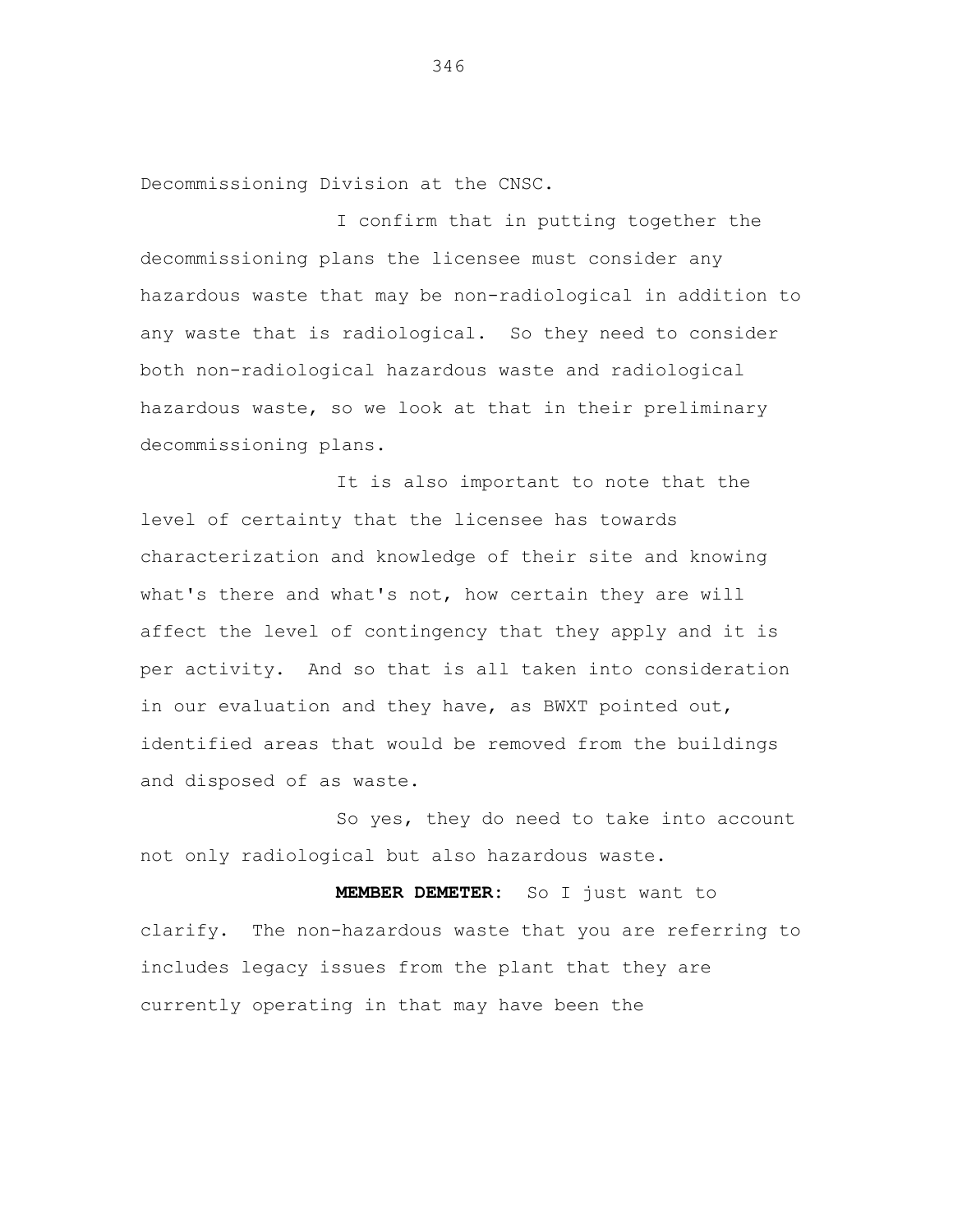responsibility of previous owners/occupants?

**MR. JAMMAL:** It's Ramzi Jammal, for the record.

**MS GLENN:** Karine Glenn, for --

**MR. JAMMAL:** A cleanup is a cleanup and PDP with respect to the preliminary decommissioning plan and the work that they have to do, it's depending with respect to the end use of the site. But a cleanup is a cleanup. In other words, if it's going to be a greenfield or a brownfield, that is what the PDP is set up to do.

As Ms Glenn mentioned, they take into consideration hazardous and non-hazardous substances to include any legacy. So once it is determined to be a greenfield, then it's cleaned up to that level; if it's determined to be industrial brownfield, then it's cleaned up to that level.

**MEMBER DEMETER:** Thank you very much. That clarifies it.

**THE PRESIDENT:** So I'm kind of finding it a little challenging reconciling that with what I heard you say, that you are not sure what legacy waste may have been left by GE, but you are still liable for cleaning that up. Is that correct?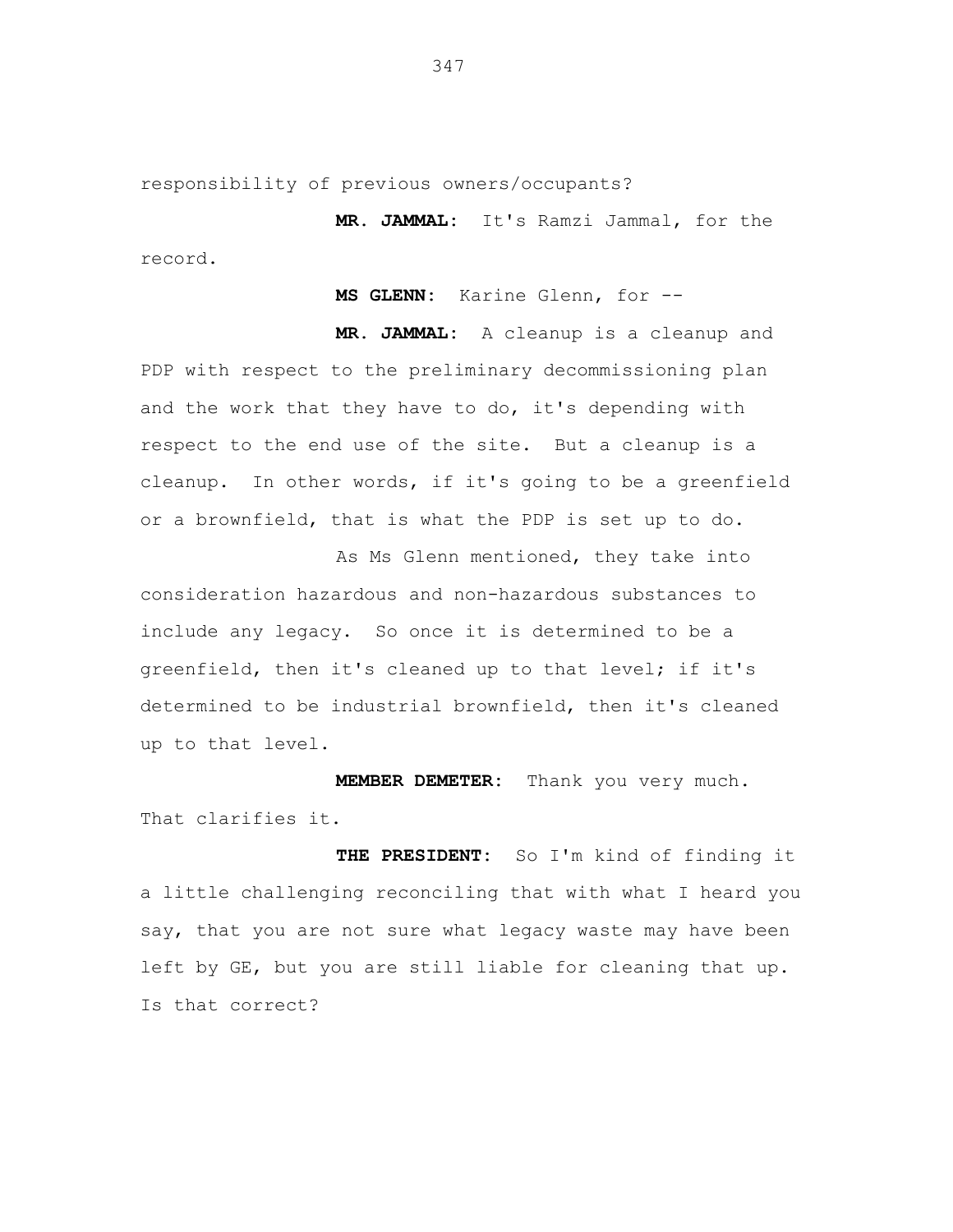**MR. MacQUARRIE:** It's John MacQuarrie, for the record.

So yes, we are liable to clean it up, but we do have a lease agreement with GE that makes them liable to us for anything other than the materials I discussed.

**THE PRESIDENT:** And if I look at the revised preliminary decommissioning plan estimates, how much -- I didn't know what the previous ones were. Do you have that? How much did they change from five years ago?

**MS TADROS:** I will pass this to Ottawa to the financial guarantee expert.

**MS GLENN:** Karine Glenn, for the record.

The difference for the current financial guarantee is a decrease of approximately \$4 million from the previous value of financial guarantee. And that's because they've gotten greater precision as to what the contamination is onsite and what they would have to decontaminate as well as greater accuracy of the cost of certain activities that they would need to do.

And so we did look at that, and certain - only certain activities they were able to decrease the contingency on. And that's what contributed to the decrease in the value of the financial guarantee.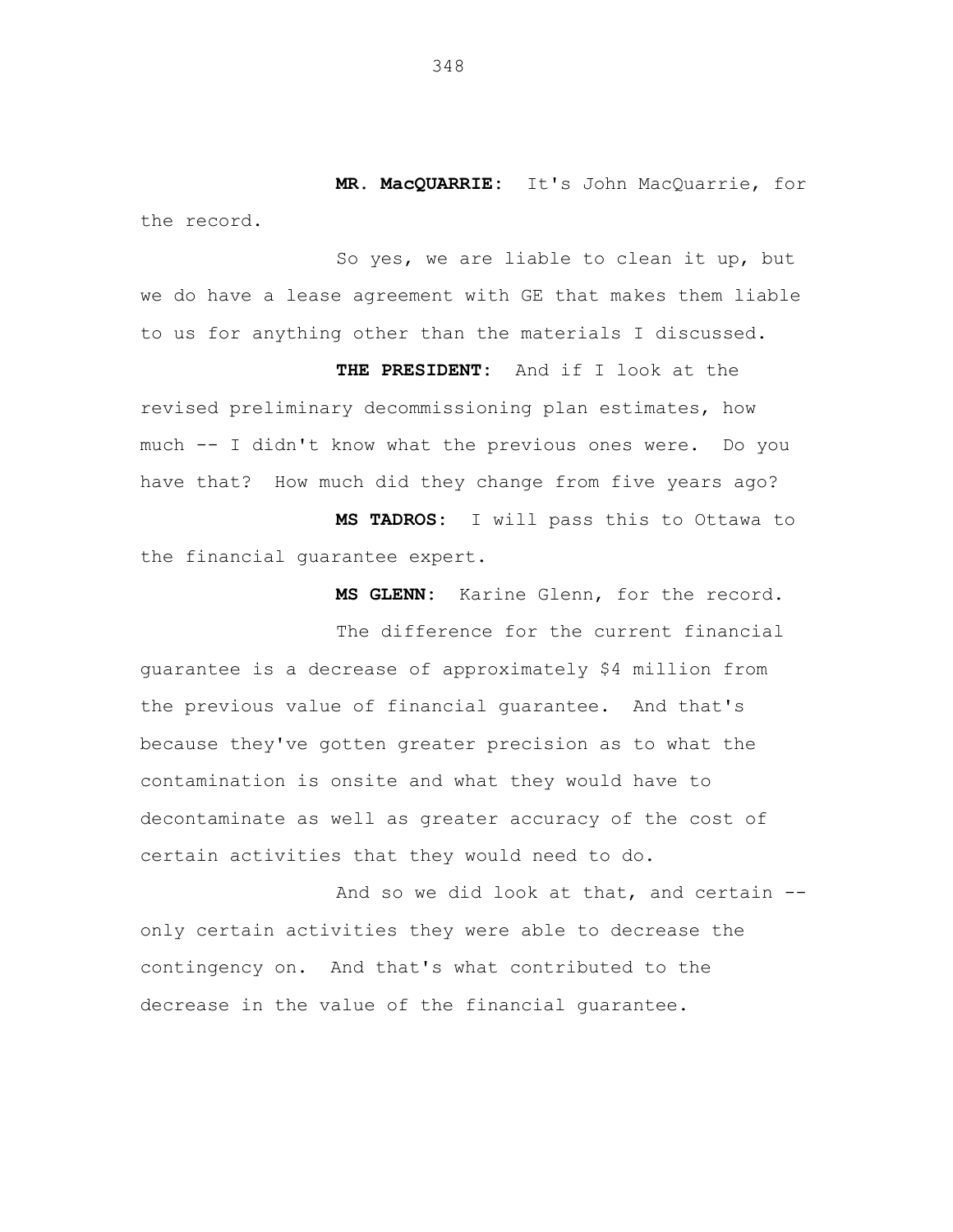And just to complement Mr. Jamal's answer, just so we all understand what the end state for this facility is for this decommissioning plan is release as an industrial site. So it's not a green field, it's what we would call a brown field. But again, it would be unrestricted use for industrial reuse.

**THE PRESIDENT:** Thank you.

Dr. Berube?

**MEMBER BERUBE:** So just to follow up on this, these facilities are leased facilities; right?

**MR. MacQUARRIE:** Yes, that's correct.

**MEMBER BERUBE:** Right. So the

decommissioning plan is to return them back to the leaseholder, which would be GE in this case?

**MR. MacQUARRIE:** That is correct.

**MEMBER BERUBE:** Right. So this

decommissioning does not include razing these facilities to the ground. It's just basically clearing yourself out, cleaning them up, giving them back to GE?

> **MR. MacQUARRIE:** That's correct. **MEMBER BERUBE:** Okay. Thank you. **THE PRESIDENT:** Dr. Lacroix? **MEMBER LACROIX:** Thank you for your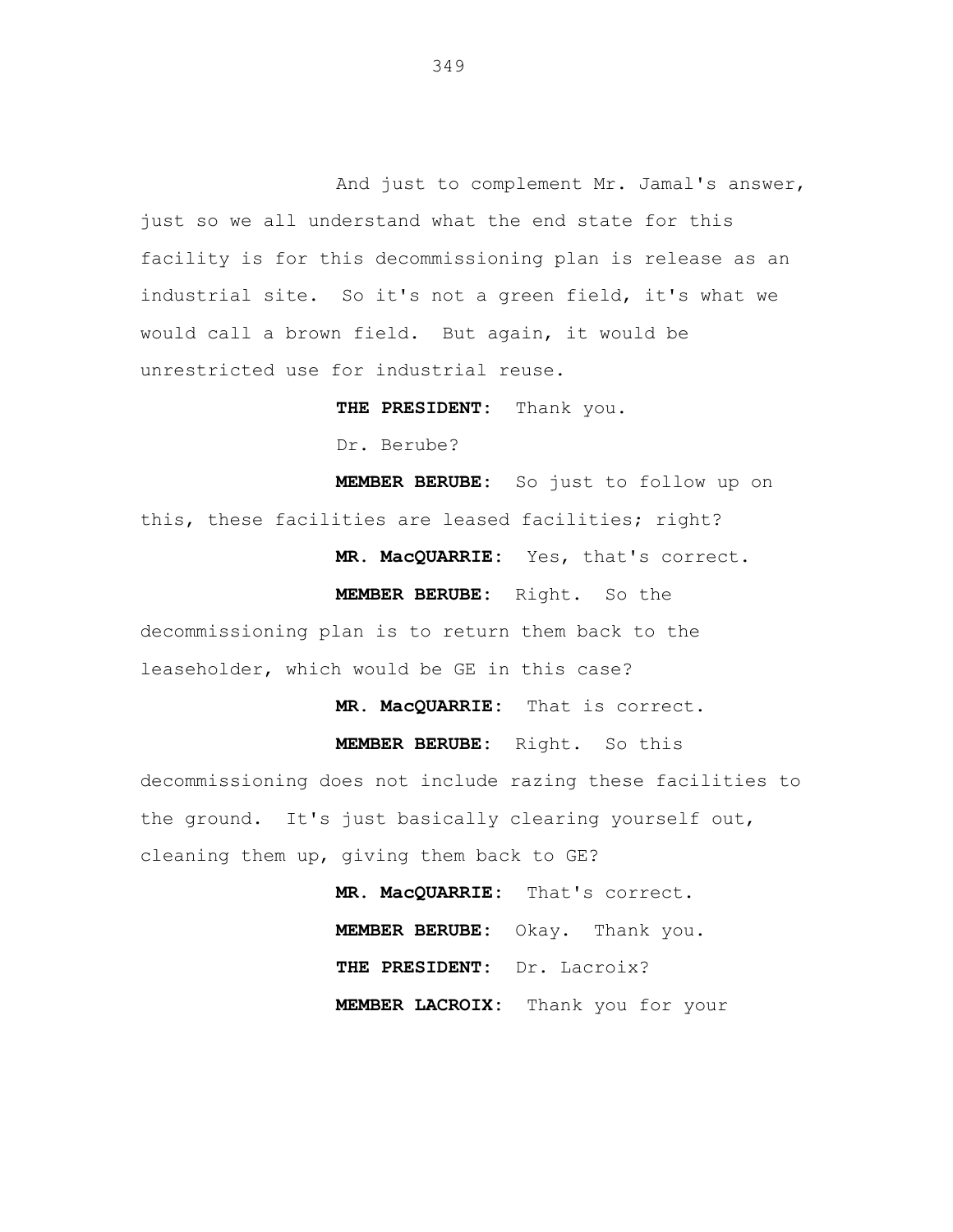presentation. An interesting question that you raise is the transportation route, and I would like to know, is it confidential or is it of the public domain?

**MR. MacQUARRIE:** This is John MacQuarrie, for the record.

Yes, we view that as confidential

information. It is known to the people that it needs to be known to, but we don't publish that.

**MEMBER LACROIX:** Thank you.

**THE PRESIDENT:** Dr. McKinnon?

**MEMBER McKINNON:** Yes, I want to address a question you had on the contamination of the building, and it's related to an issue that has been raised before about the discharge into the sewer system.

When you're cleaning up and using the water to flush and clean the floor or if there's an overland rainfall and so on, there's a release into the sewer system. But my understanding is you also control that in the building with a settling tank, and you measure the concentrations of radionuclides in that before releasing.

So my question, actually to CNSC: In the settling period, these are heavy elements we're talking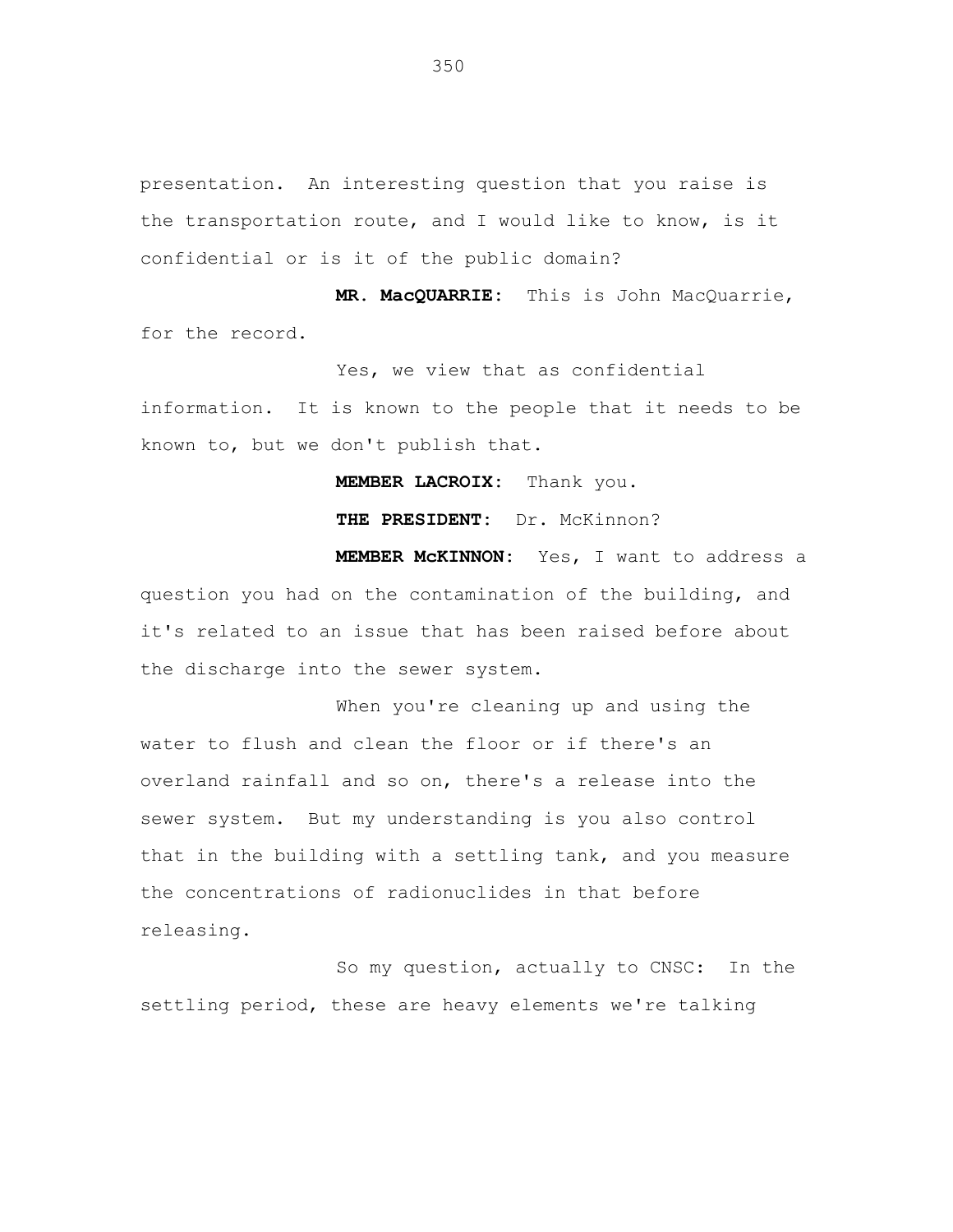about, is there any chance of these settling out? Or once the discharge into the sewer system takes place, would heavier particles have any risk of accumulating through settlement at any point? Is that a risk factor?

**MR. AMALRAJ:** Julian Amalraj, for the record.

So that is accounted for. They have a flocculant that actually helps with the settling. And the heavier particles, along with the flocculants, actually get to the bottom of the tank. And the cleaner water is continuously sampled, and when it reaches the level that it can be released, that is when it is released.

**MEMBER McKINNON:** Okay, so that's all taken care of before it's actually discharged?

> **MR. AMALRAJ:** That is right. **MEMBER McKINNON:** Okay, thank you.

**THE PRESIDENT:** Okay, thank you. Thank you very much for your intervention. Any final comments from you?

**MR. KIMURA:** I have a question, actually. In regards to the transportation, the response, you know, the route, it's confidential. And the previous responder said only people who need to be informed. Who are these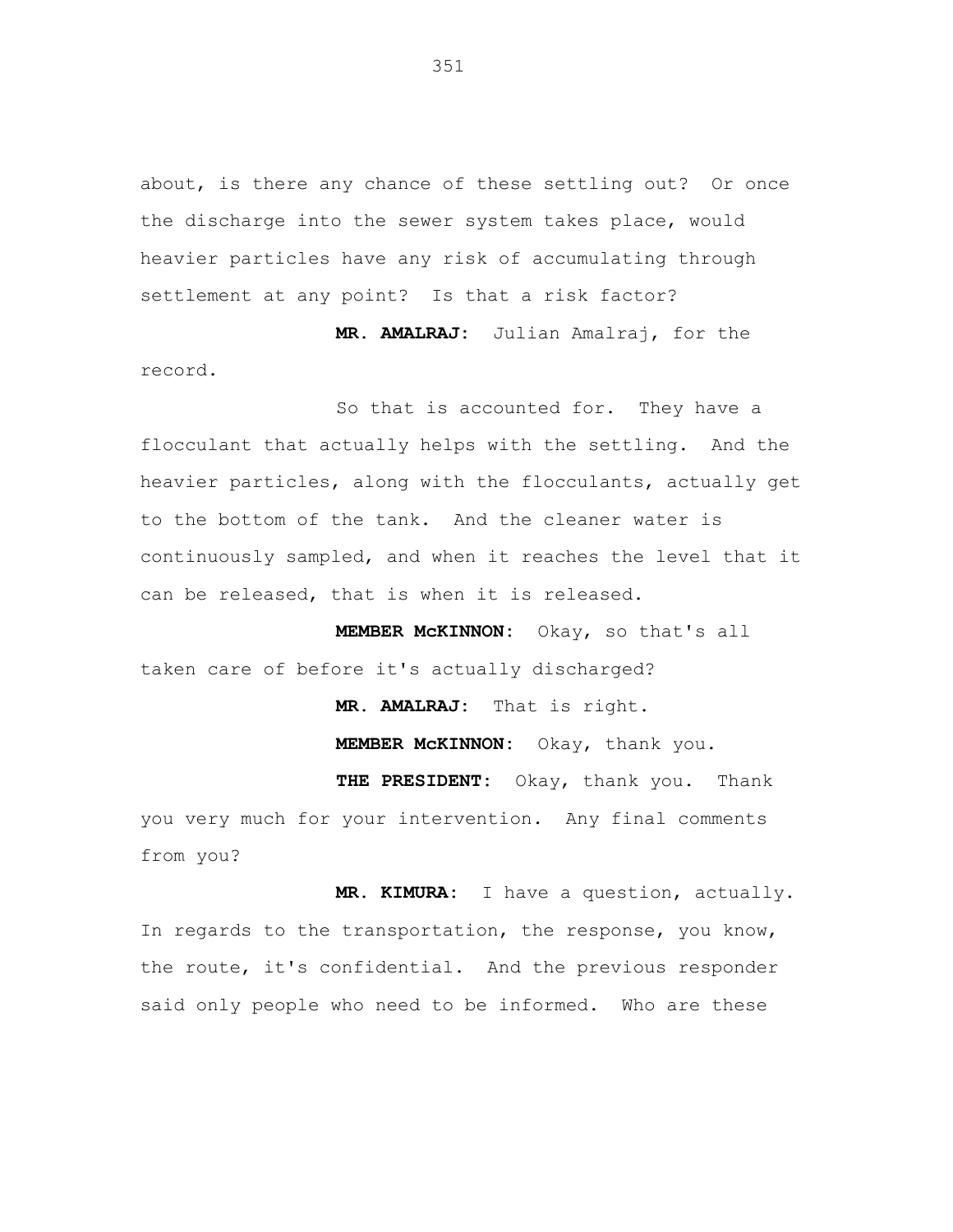people?

## **THE PRESIDENT:** BWXT?

**MR. MacQUARRIE:** It's John MacQuarrie.

I'm not sure I entirely understood the question. But in terms of the transportation route that we follow, the -- so our people involved in the operation know that, the trucking company knows that, that's  $-$  Transport Canada, I believe, knows that, CNSC I believe knows that route, so that we view that that's sufficient. Nobody else in our view is needed to know that.

And I'm sorry if there's another part of the question, I didn't understand it.

**THE PRESIDENT:** Yeah, that was the question, who needs -- because you said the route for transportation is confidential and only those who need to know, know it, and he wanted to know who needs to know it.

Thank you very much for your intervention.

**MR. KIMURA:** Thank you.

**THE PRESIDENT:** Okay, the next

presentation is by Ms. Sarah Mancini, as outlined in CMD 20-H2.219.

Ms. Mancini, the floor is yours.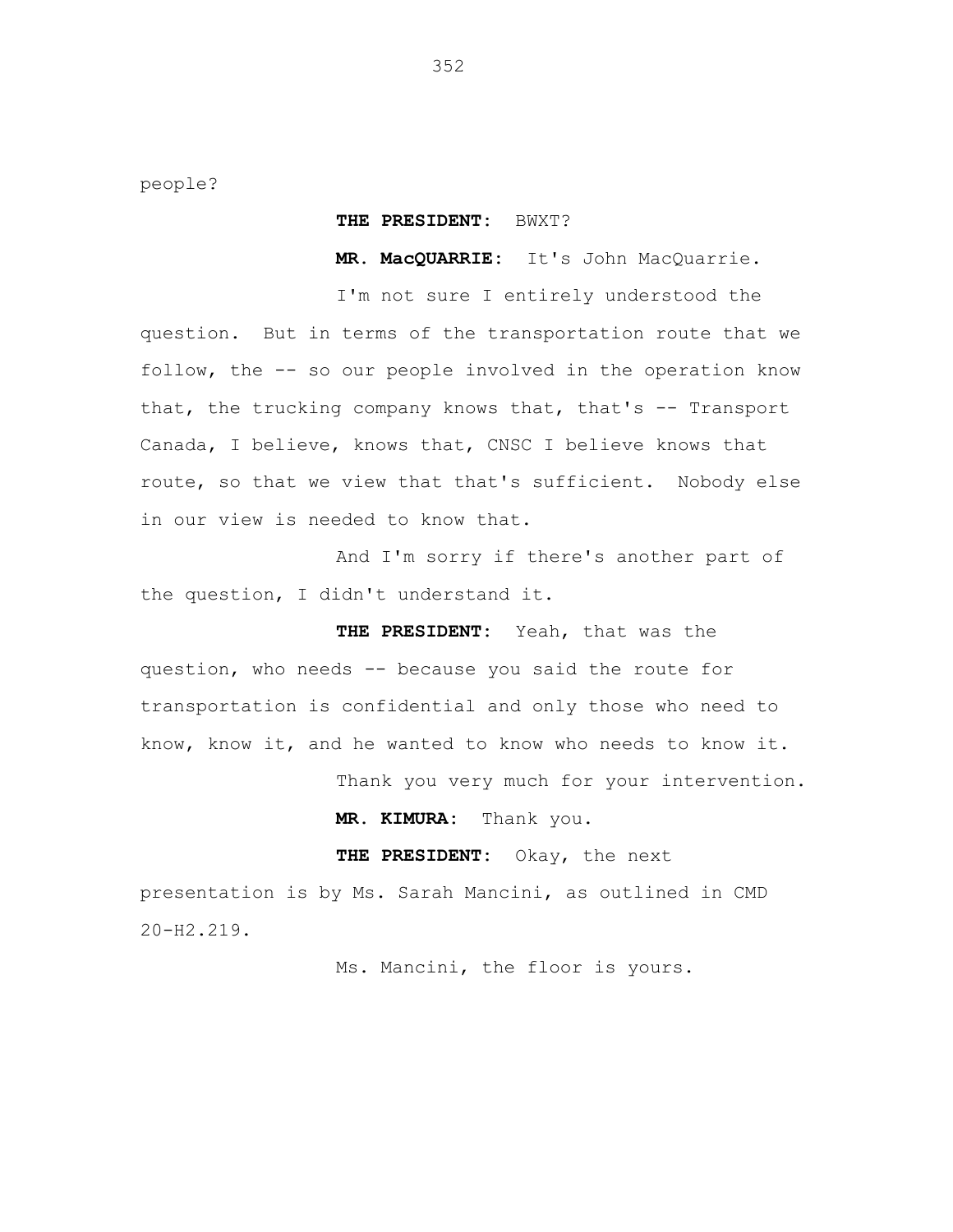**CMD 20-H2.219**

**Oral presentation by Sarah Mancini**

**MS MANCINI:** Hi there. My name is Sarah Avery Mancini. I am 24 years old, and I am one of the 1,966 concerned individuals who have signed the petition to stop BWXT's licence renewal.

First I would like to thank you for moving this hearing as part of the petition from the original location at Yorkdale and closer to the facility.

I did not grow up in Toronto, nor do I have any family within 365 kilometres of the city. For the past four years, I have been looking out for myself in the city with skyrocketing rent and a housing crisis. Like all the interventions before me, I have simply been trying to build a home and a life here.

I have lived and worked within 600 metres of this plant since 2017. I was even excited when developers bought my old rental, as that meant more people were going to see the potential in community this area has to offer.

Last year I found the perfect spot to call my home on Brandon Avenue. One night, while exiting the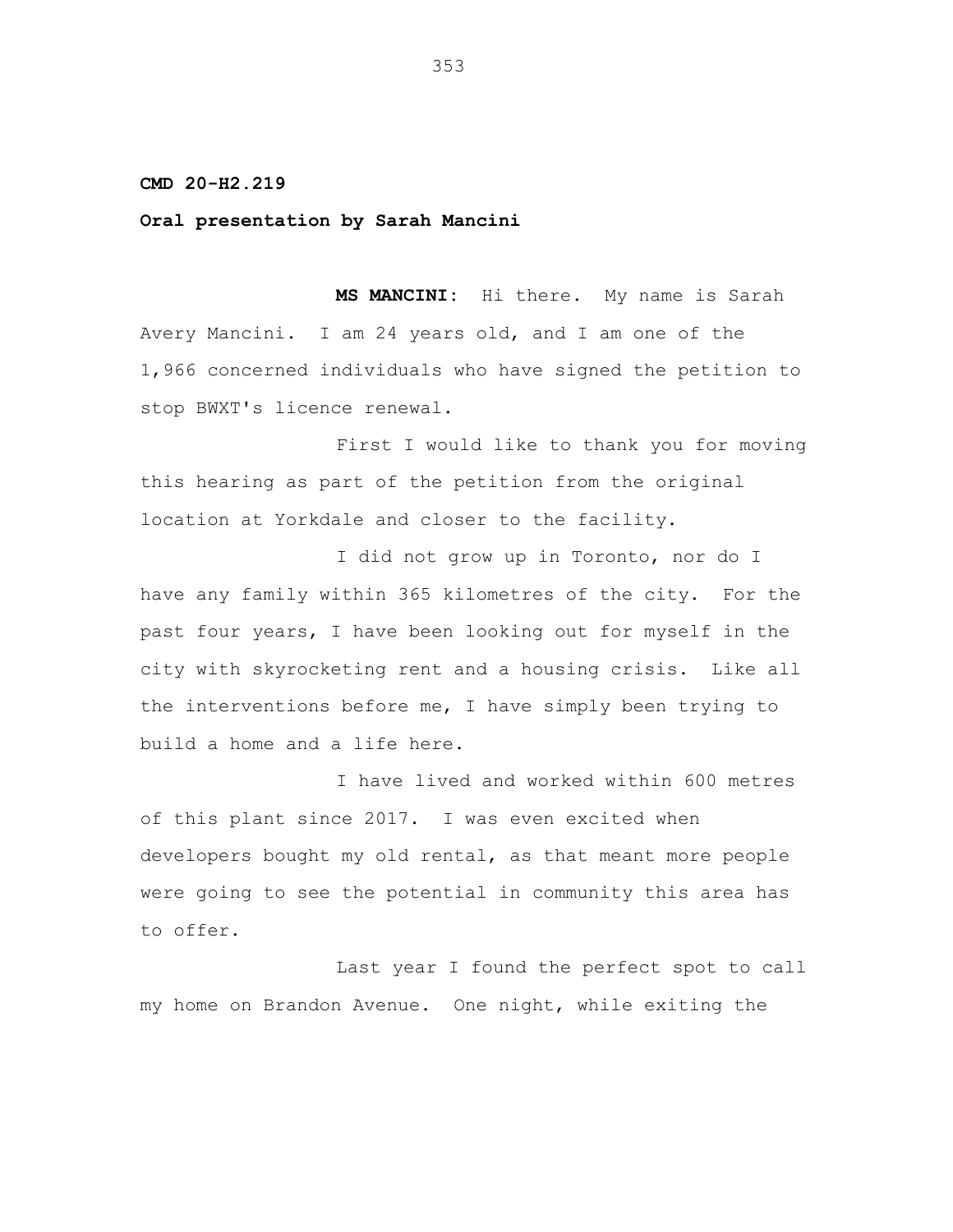subway from work, I was politely approached by someone asking if I knew there was a uranium processing plant in this area. This is how I, and many hardworking individuals, found out about BWXT.

Did you know on an iPhone map, the building comes up still as GE Canada, with the subcategory industry? There is no website linked. For a company that claims on their website to have a public disclosure protocol providing information on the licensed activities to persons living near the site, why is their website not updated? Why is their name not listed? Especially on modern map applications like Waze?

In the initial presentation by BWXT, they stated 352 people were surveyed, 149 of which were regarding the Toronto facility -- that is less than half of that number -- of which 30 per cent knew of the facility's activities. If my math is correct, that is 45 people.

When I step out my front door every day to go to work, I have to stare at this facility -- the storage building, according to the photo diagram. Do you know what this makes me think? At the beginning of this intervention, I mentioned I'm not from here. I'm from Windsor, which shares a border with Detroit, where my mum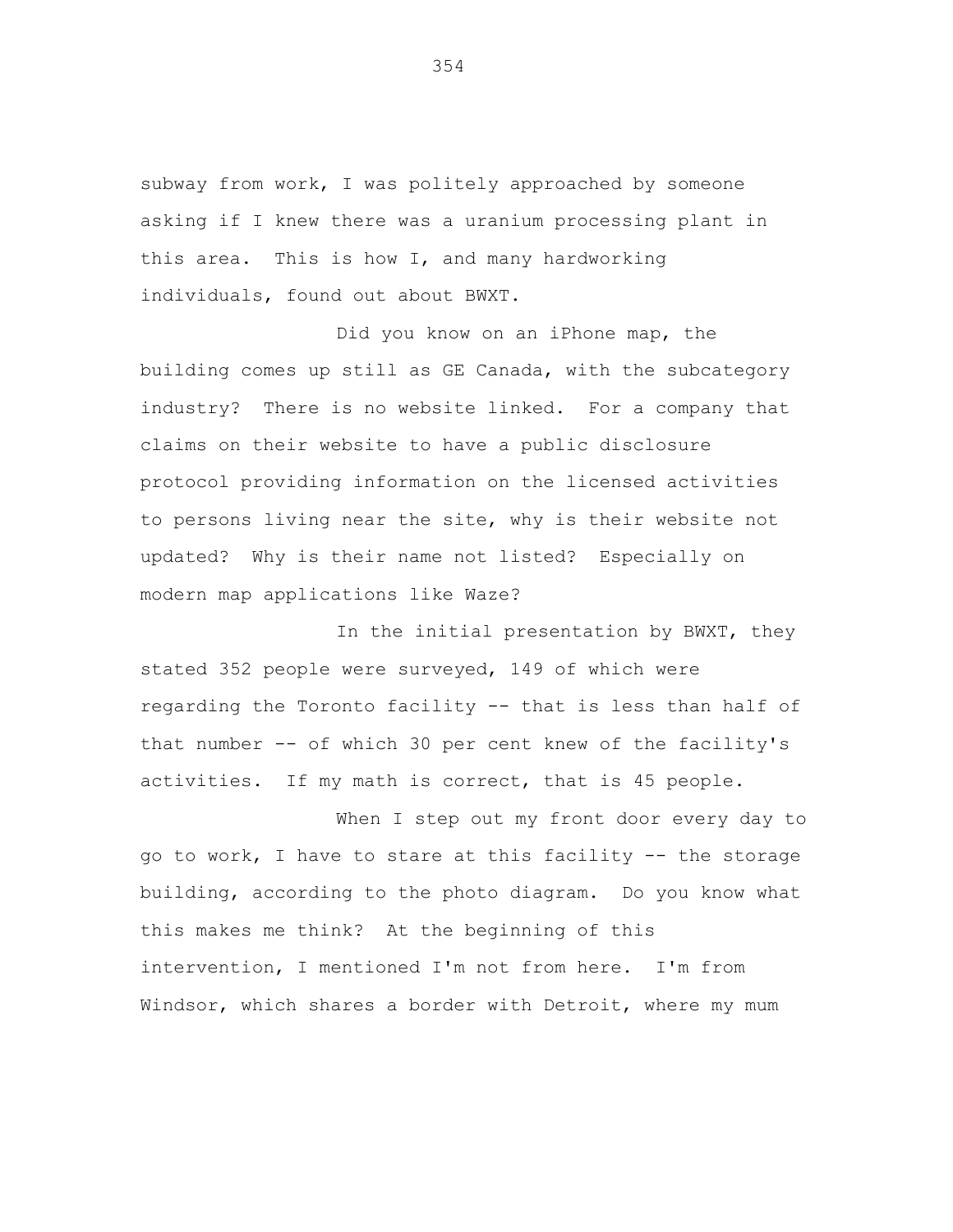is from.

On December 5th, 2019, a property called Rivere Copper and Brass collapsed into the Detroit River, a river that flows 24 nautical miles directly to Lake Sinclair and Lake Erie. Before I am objected for relevancy, let me tell you why this matters. In the 1940s, Rivere Copper was subcontracted under the Manhattan Project, where it spent many years constructing uranium rods. During a holiday weekend, this site crumbled into the Detroit River.

Both Detroit and Amherstburg have drinking water intakes, and both the American and Canadian environmental alliances and health and safety institutes are concerned with the significant residual radiation contamination and the resettlement of contaminated sediment. In fact, one of the specific chemicals found was just confirmed by Ms. Haidy in the last legacy discussion, PCBs.

As Julie mentioned earlier today, this is an area living as a chemical cocktail from past industrial sites. I am well aware of the testing done internally by BWXT to ensure they have met environmental standards. But as Dr. James said, standards are often set by committees.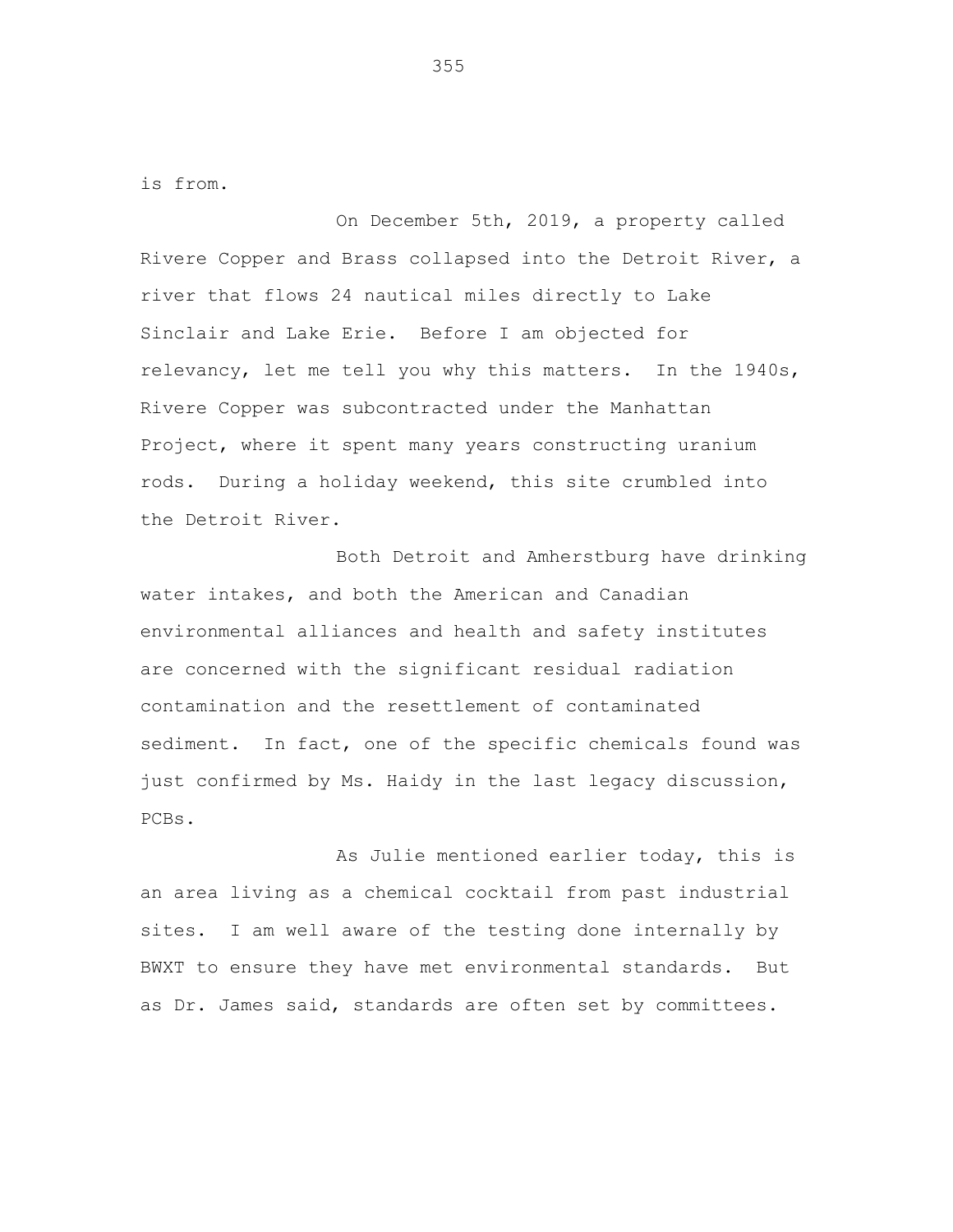Too often we confuse a scientific result and its albeit correct facts as doctrine rather than exploring other results or variables to that controlled environment - example: human error.

Your slideshow was dedicated to showing the public that you are meeting those standards, and that is great for BWXT. But this meeting is showing you a growing number of individuals who don't accept or agree with those standards. So I'd like to ask some critical questions.

1. I believe it was John MacQuarrie who confirmed earlier that BWXT's Toronto location is an existing facility. In document REGDOC-2.10.1, it says: "REGDOC-2.10.1 is intended to form part of the licensing basis for a regulated facility ... as either part of the conditions and safety and control measures in a licence ..." Furthermore, in the document it says: "For existing facilities: The requirements contained in this document do not apply unless they have been included, in whole or in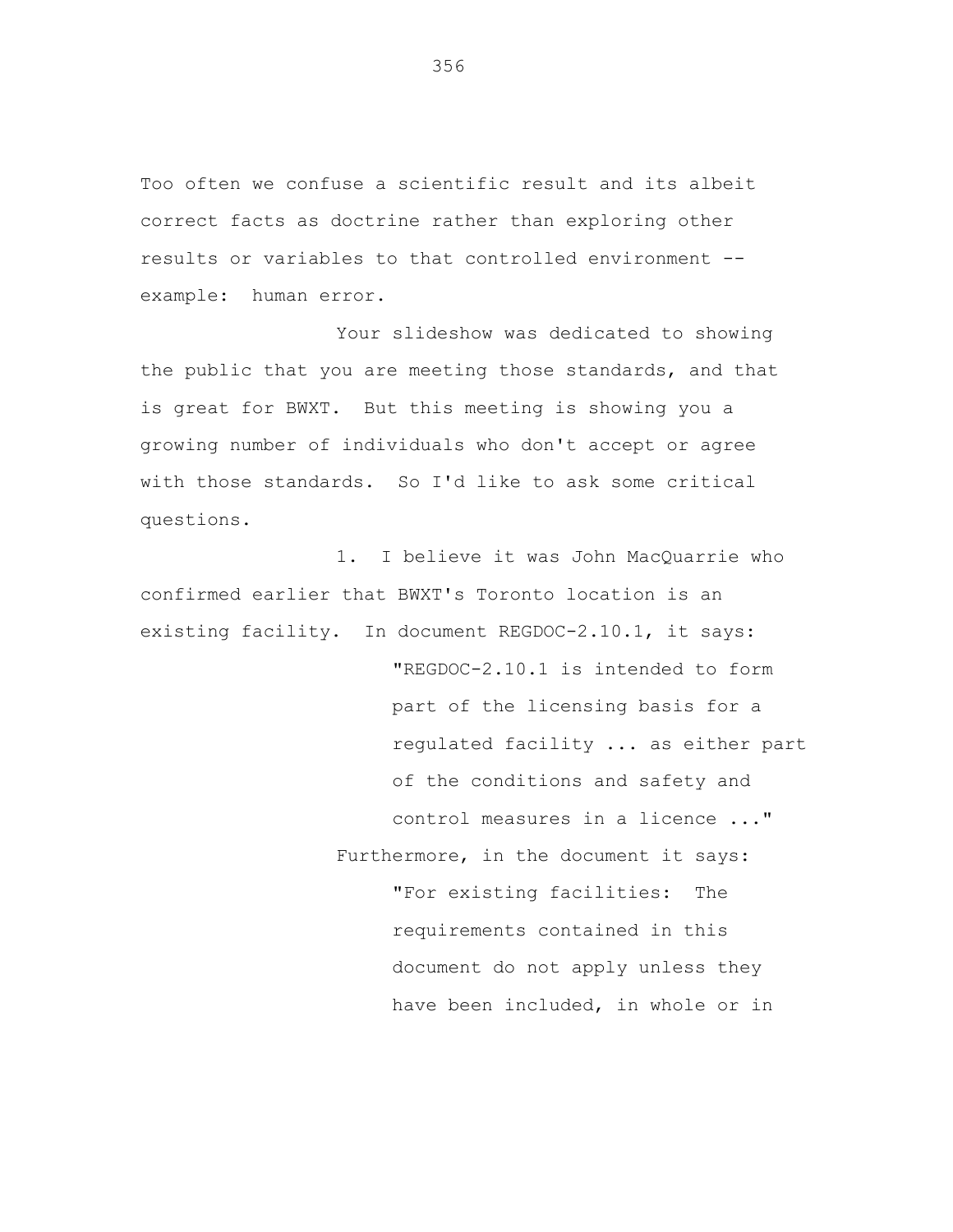part in the licensing or licensing basis."

"Should they ... not ... follow it, they should explain how their ... approach meets [regulations]."

My question is: Does the Toronto location follow the REGDOC-2.10.1 as a guideline? If not, can you specify your approach?

2. In the initial presentation by BWXT, it was stated your functioning is satisfactory. Is that a pass-fail system or is it a more tiered grading system?

3. Have you ever done testing on the inside of the transport trucks, specifically in the trailers transporting these drums, for any particles or anything potentially harmful that could transfer through clothing or other things?

4. In regards to Mr. Fernandes' presentation, you discussed insurance as it was transactional: how to get product out; how to repair homes; how to expect an explosion. But what price do you account for someone's life, someone's health?

# **THE PRESIDENT:** Thank you.

Dr. Berube? Dr. Lacroix? Dr. McKinnon?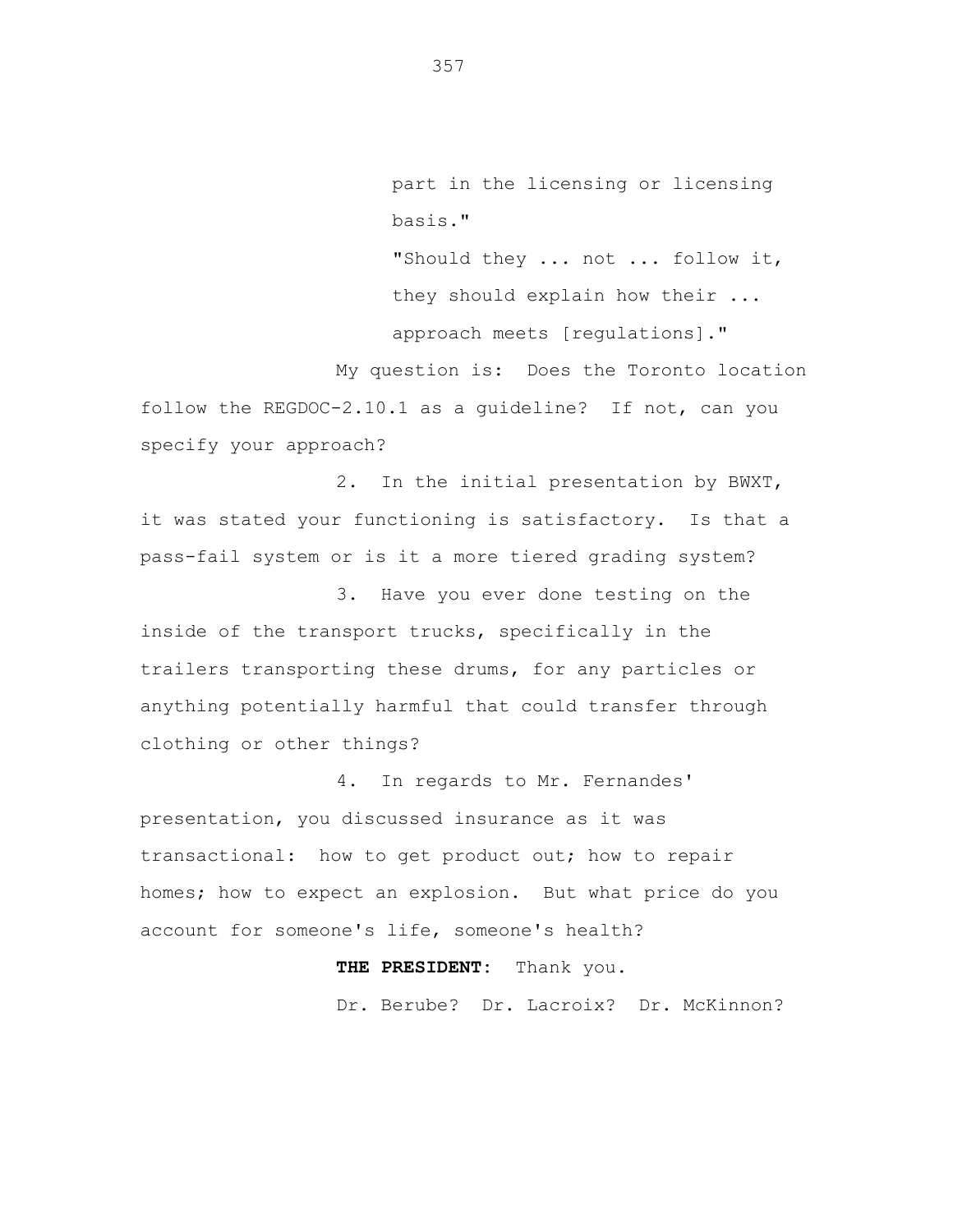**MEMBER McKINNON:** Yes, thank you for your comments. I have a question on that basis for the company.

So when the drums are transported and received in your facility, the intervenor mentioned, you know, possibility of dust escaping. Do you have any control measures to, you know, prevent anything or detect anything in trucks or prevent any loose dust from getting into the local environment?

**MR. SNOPEK:** David Snopek, for the record.

Yes. When trucks dock at either of our facilities -- in the case of Peterborough it's inside the facility, in the case of Toronto, it's connected to the facility -- and there are requirements for cleanliness of drums when they're packaged, as part of the load when they're going back empty as well as when they're coming to the facility.

We also survey the inside of the trailer periodically to ensure that the levels are acceptable on the floor, for example, where floor trucks are going on and off of the trailer itself. So we do survey those to make sure that they are maintained within levels.

> **THE PRESIDENT:** Dr. Demeter? **MEMBER DEMETER:** Thank you. Just to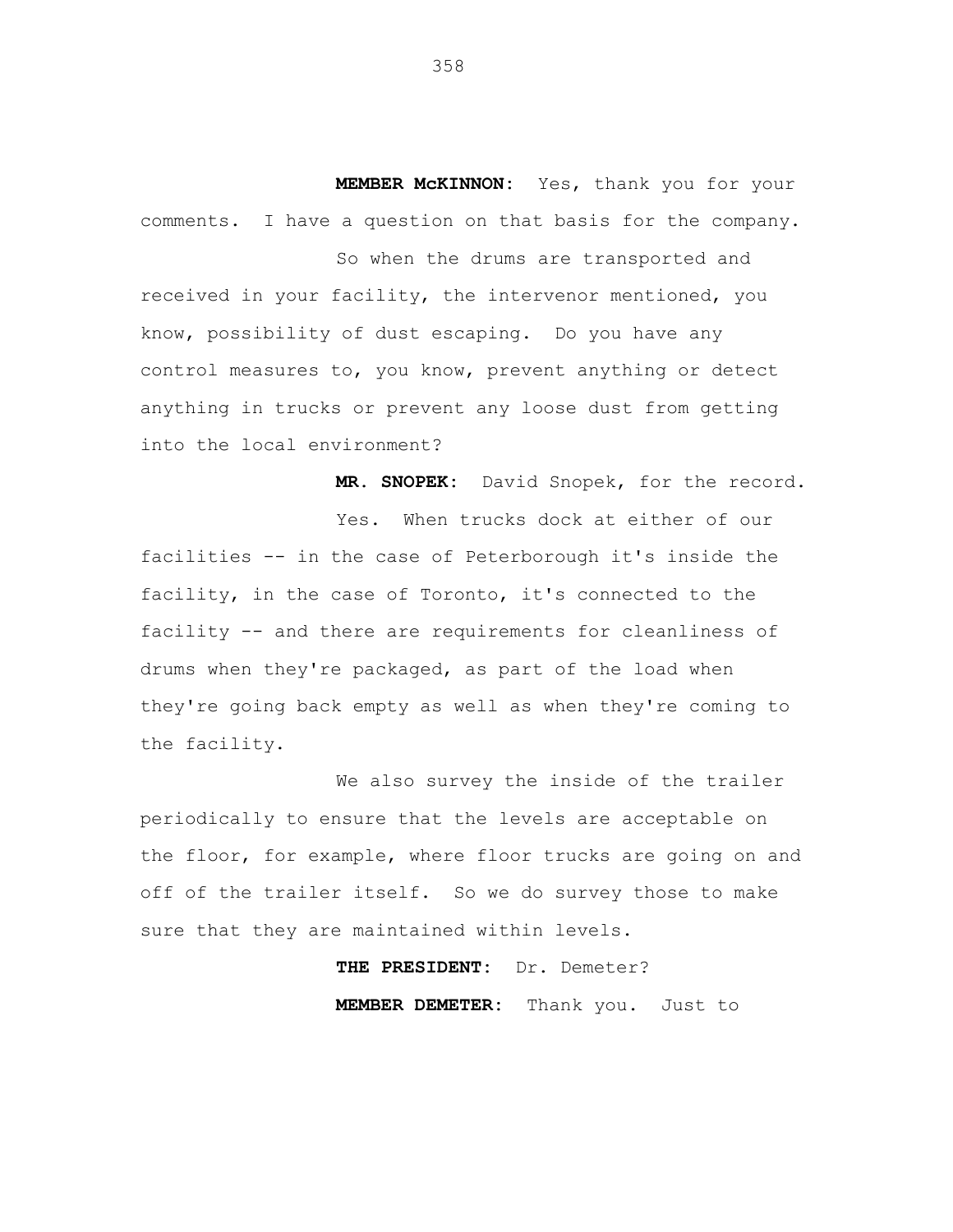follow up with that question about the trucks. Are the transport people designated as nuclear energy workers and do you badge them, do your analysis? What's the extent of the occupational protection for the transport people who may handle the drums at some point but not what's in the plant itself?

**MR. SNOPEK:** Dave Snopek, for the record. The transport truck drivers don't handle the product. It's both loaded and offloaded by our people. So there's no potential for direct contact in handling of packages, for example.

In terms of external dose rate, that's been looked at, and the dose rate in the cab of the truck is very low. There's no potential that the transport truck drivers can go over a public dose limit. So they're not classified as nuclear energy workers.

#### **MEMBER DEMETER:** Thank you.

**THE PRESIDENT:** Staff, question for you around REGDOC-2.10.1. Can you elaborate on that concern, please?

**MS TADROS:** Haidy Tadros, for the record. So as staff supplemental indicates, REGDOC-2.10.1 is the Nuclear Emergency Preparedness and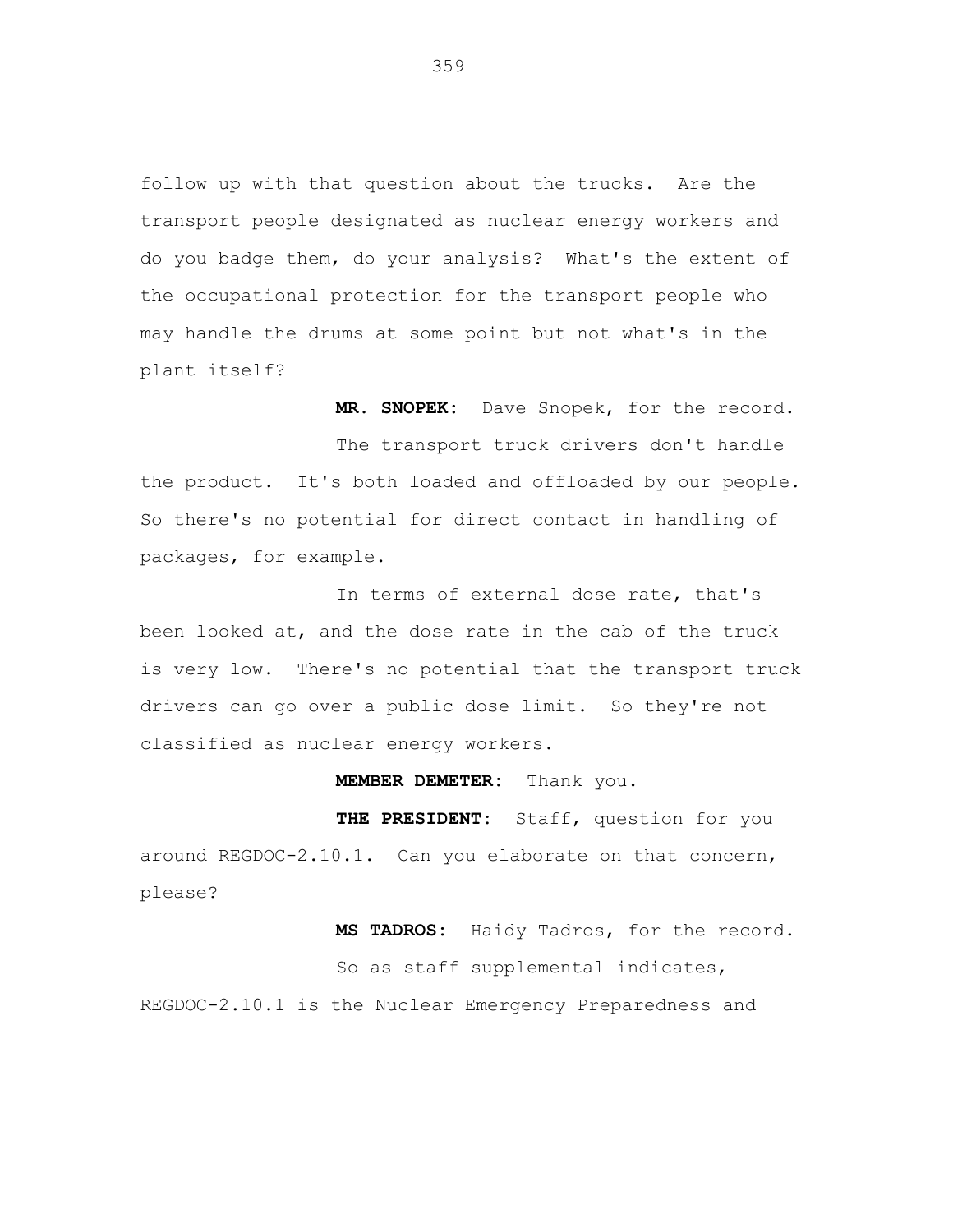Response REGDOC. And I will ask our colleagues in Ottawa on emergency preparedness to talk about their assessment of BWXT with regards to requirements in this REGDOC.

**MR. COLE:** For the record, my name is Christopher Cole. I'm the director of the Emergency Management Programs Division of the CNSC.

I want to thank the intervenor for this question, because at CNSC we do take emergency response very seriously. And as such, we have a very robust regulatory system in place to ensure that the facilities are safe and are ready to respond in the event of emergency.

This particular REGDOC, 2.10.1, is in the *Licence Condition Handbook* for the licensee. We've done inspections to ensure they are in full compliance, and yes, indeed, they are in full compliance with that regulatory requirement.

**THE PRESIDENT:** Thank you.

Last word from you, Ms. Mancini?

**MS MANCINI:** I guess all I have left to say is that I feel the discussion of how to better reach the public has been quite exhausted today, yet it seems to be disregarded that the fact that almost every intervention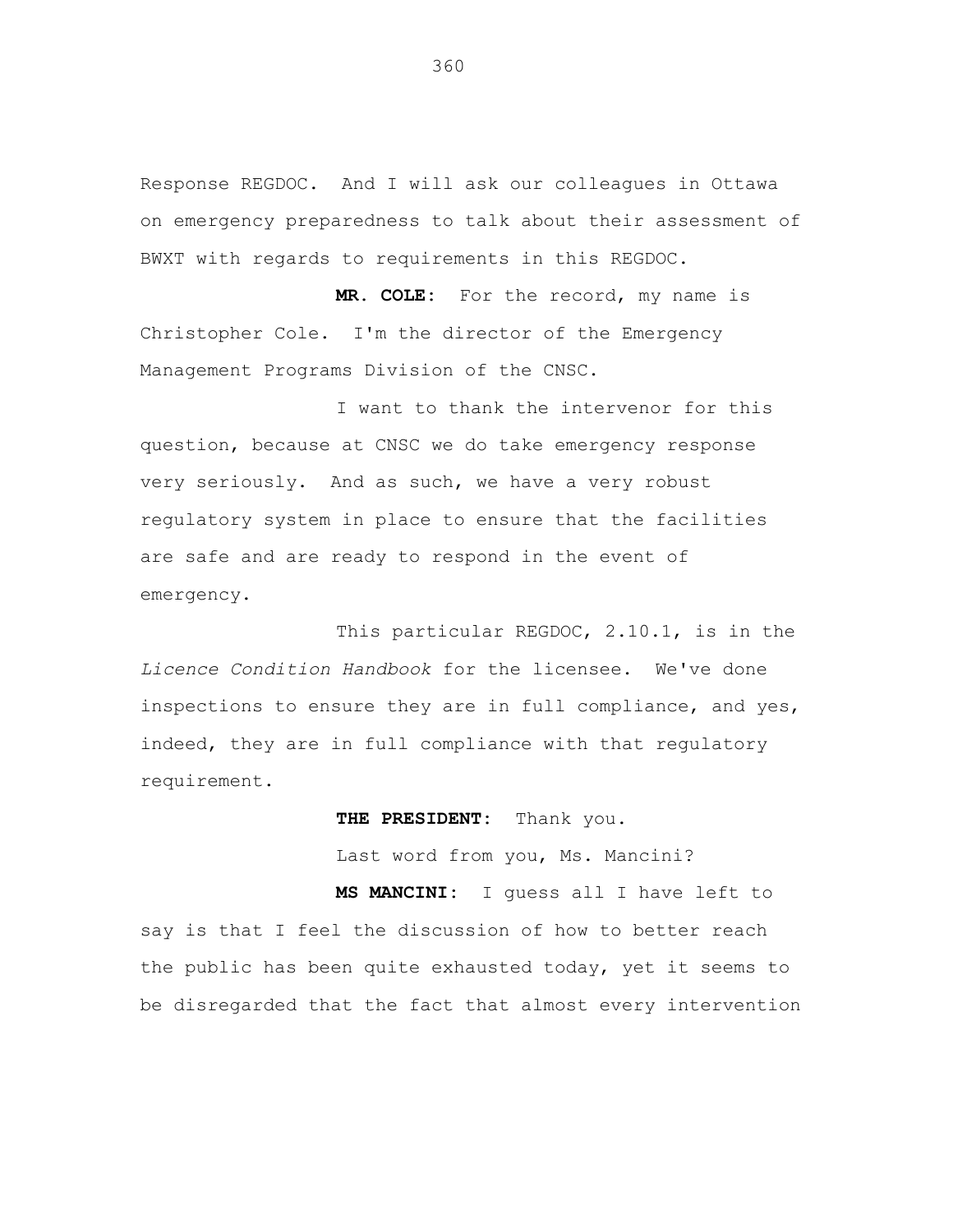has stated that they would not have moved into this area had they known previously. So I just find it interesting that this question has been bypassed, this remark has been bypassed by the Panel asking ways to better reach the public through social media after they have moved in.

I think it's quite clear that it's not welcome in this dense area, especially with all the expansions in the area. But as Julie said today, we can only strongly urge you to do what we think is best.

**THE PRESIDENT:** I do want to correct you on that. We have spent a whole lot of time today talking about how the community can be engaged better and better informed, and we actually did even talk about when the representatives from the City of Toronto are here tomorrow we can find out from them how do they do anything that may help individuals who are considering moving into this neighbourhood to find out what industrial installations are in the neighbourhood.

So I just wanted to let you know we've actually spent a whole lot of time. I don't know whether you've been following us today, but it's on our webcast. So thank you --

**MS MANCINI:** I've been here since 8:30.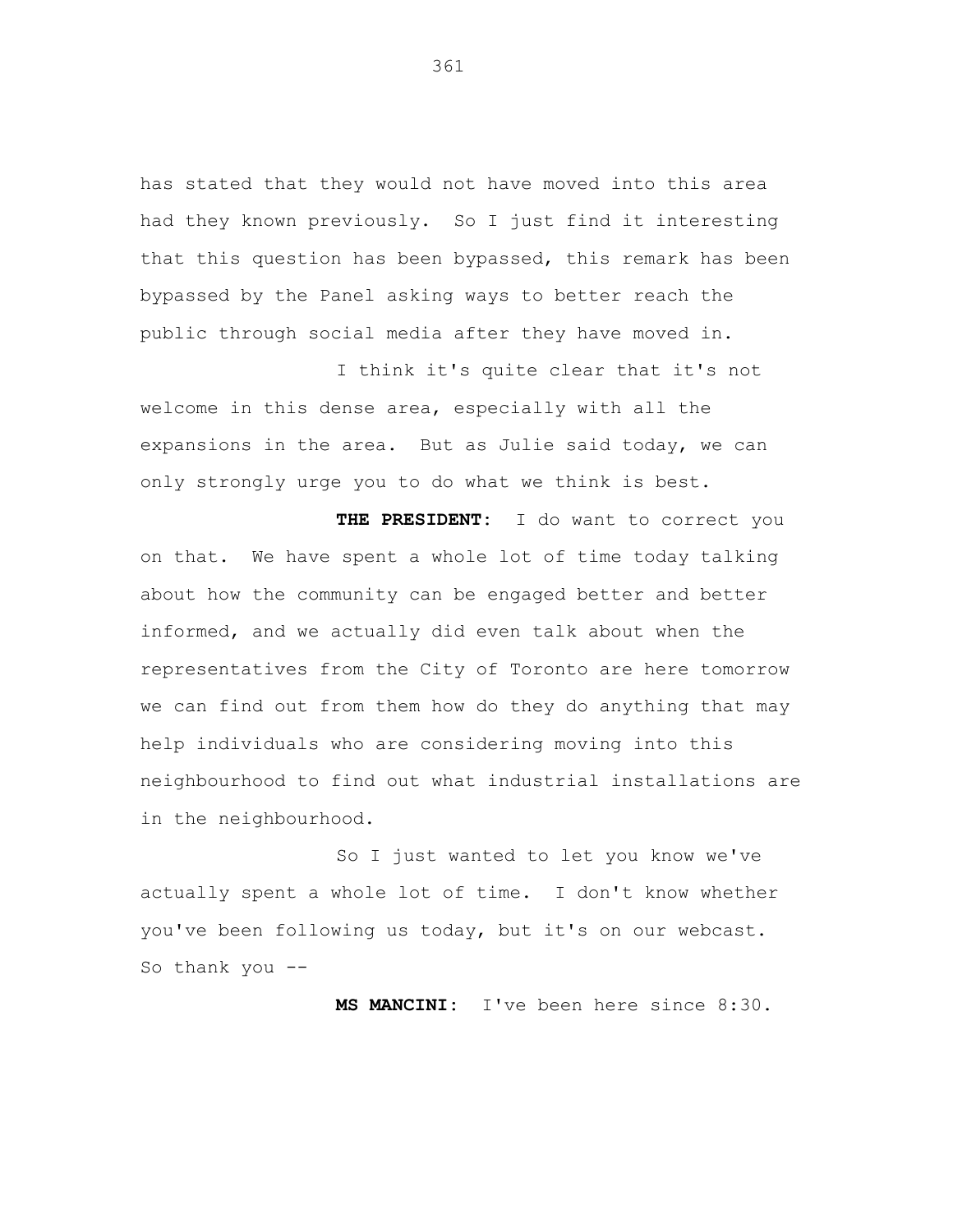I'm aware. Thank you.

#### **THE PRESIDENT:** Thank you.

So moving on to our next presentation, it's by Ms. Kyoko Sato, as outlined in CMD 20-H2.243. Ms. Sato, the floor is yours.

## **CMD 20-H2.243**

# **Oral presentation by Kyoko Sato**

**MS SATO:** Hello, my name is Kyoko Sato. Today I'd like to present specific

questions and comments with regard to the contents of a written application submitted by BWXT NEC. In doing so, I seek clarifications of the grounds on which CNSC has made a recommendation to the Commission to approve BWXT NEC's application for renewal and to question such a decision.

> So page 4 of the application, it reads: "BWXT NEC continuously improved engagement with the communities in Toronto and Peterborough through timely, transparent and meaningful discussion in an effort to develop an atmosphere of openness and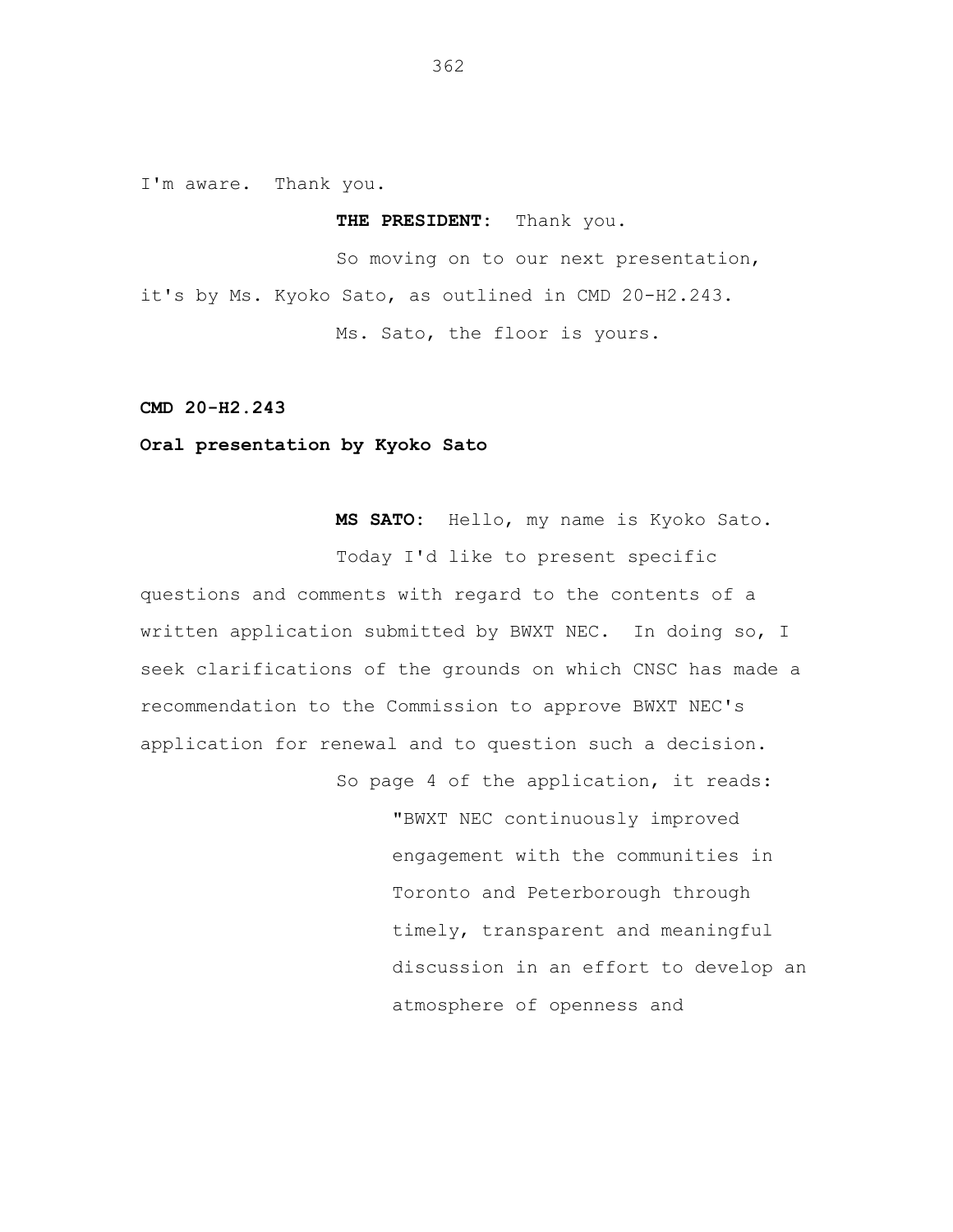transparency with members of the public, elected officials and Indigenous groups."

By this, do they mean those community barbecue events? I am not convinced that the company has done anything other than such nominal gestures of outreach to be open and transparent about what it is actually doing in its facility.

I've seen increased police presence around the facility at some point. It did not create an atmosphere of openness, to be sure.

So same page, page 4:

"Sharing information concerning anticipated effects on the environment, [and the] health and safety of persons that may result from the activity."

We never received such information. Where is it? How did they provide it? Who measured "anticipated effects" and concerns, and how?

And I have to apologize that some of the questions I raise or about to raise might have been addressed partly, but I was not able to be here all day for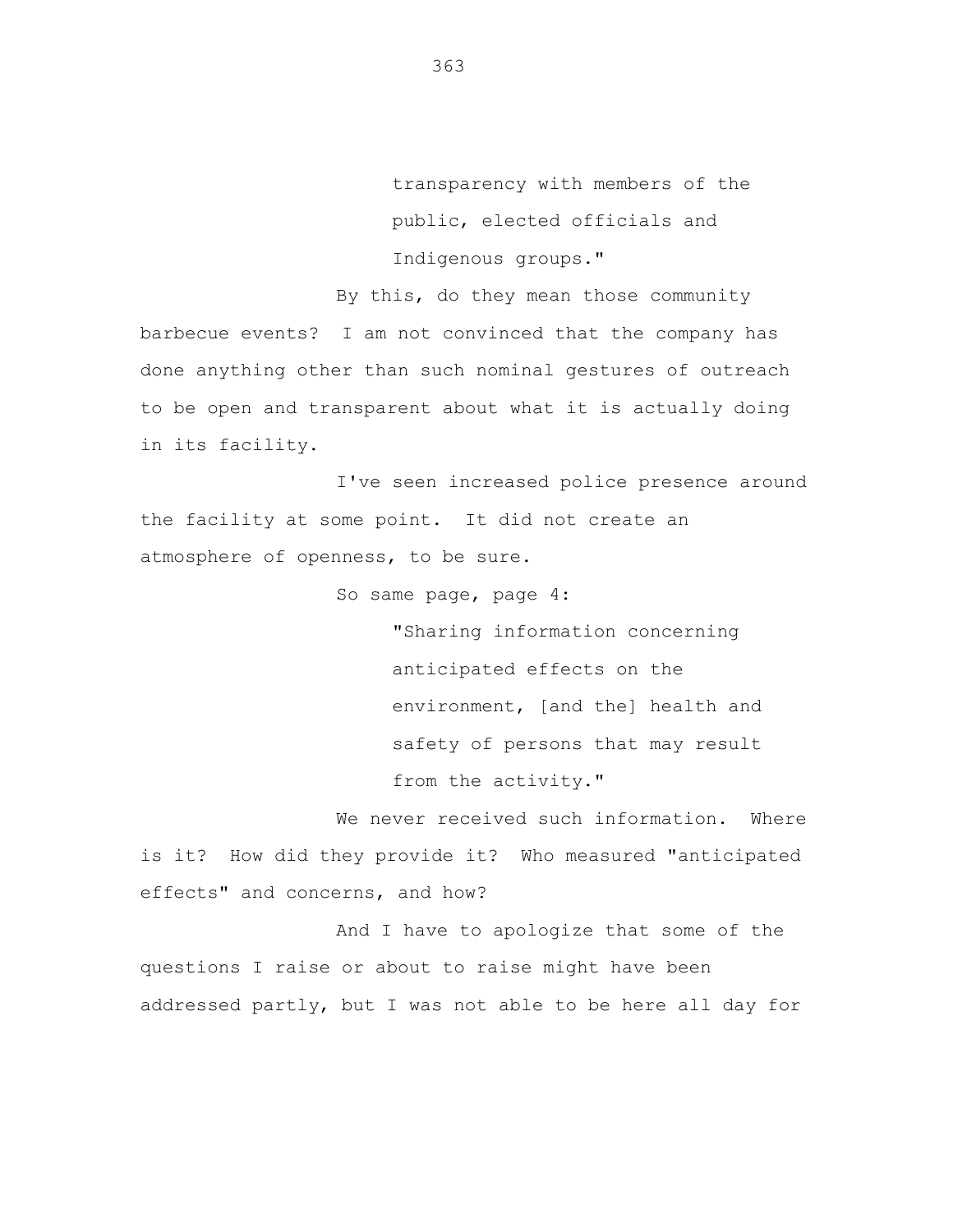work and other reasons. So I apologize for that, but I think some of us who were not able to be here earlier would benefit re-addressing some of the questions I might raise.

So page 14:

"Human performance indicators such as Near Misses or First Aids are tracked as a measure of performance improvement."

What were such adverse outcomes and experiences being recorded at BWXT NEC Lansdowne site? What risks and incidents have been experienced and predicted at this site? And how have they been managed? What are the turnover rates of employees? Reported cases of problems had apparently been resolved each time, but the application does not state exactly how they have been resolved.

Page 22:

"Internal radiation hazards exist at both the Toronto and Peterborough facilities in the form of loose Uranium which may enter the body by inhalation, ingestion or absorption." Is loose uranium released outside the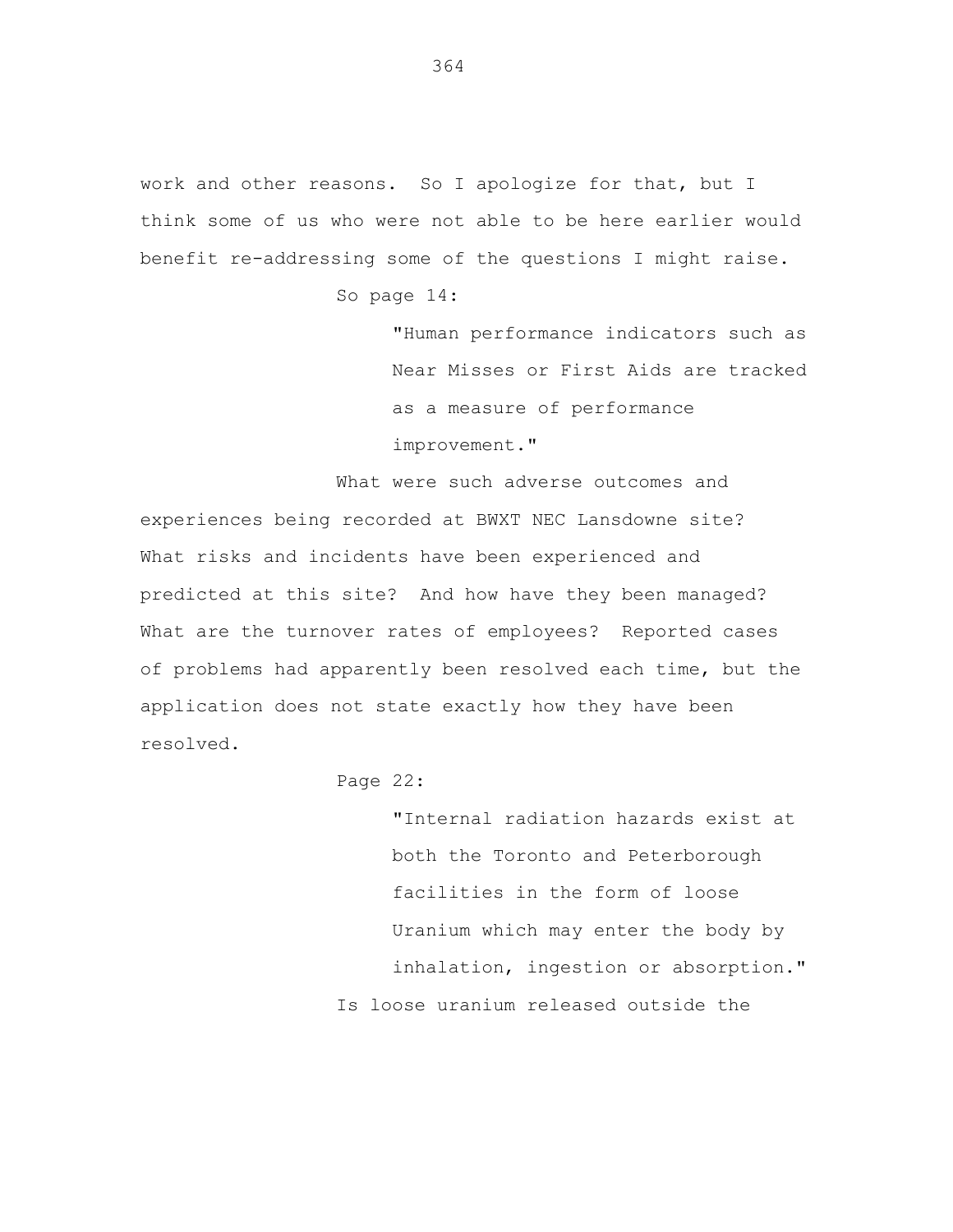facility, potentially exposing the residents and pedestrians to uranium powder, which is a radioactive material? If so, who monitors and how is it done?

Page 24: Action levels for the radiation protection program at Toronto facility are set much higher than for its Peterborough counterpart, and I'm curious as to know why.

According to the application, BWXT NEC routinely measures workers' possible radiation exposure levels. The levels seem very high, but presumably they have protective gears on them. But us, the members of the public, do not walk around in protective gears. We did not sign up for living in such a close proximity to the uranium processing plant. We did not have shields installed in our house. We do not have a specialized filtering system to ensure that we are not inhaling uranium dust.

How come nobody in the past 10 years of our residence here have come to knock on the door -- and I think some other presenters have asked the same question - asking to measure radiation levels of the air, water, or soil of our home as well as on our skin? Has it ever been a public health concern? Whose responsibility is it, I would like to know. And without those actions being taken,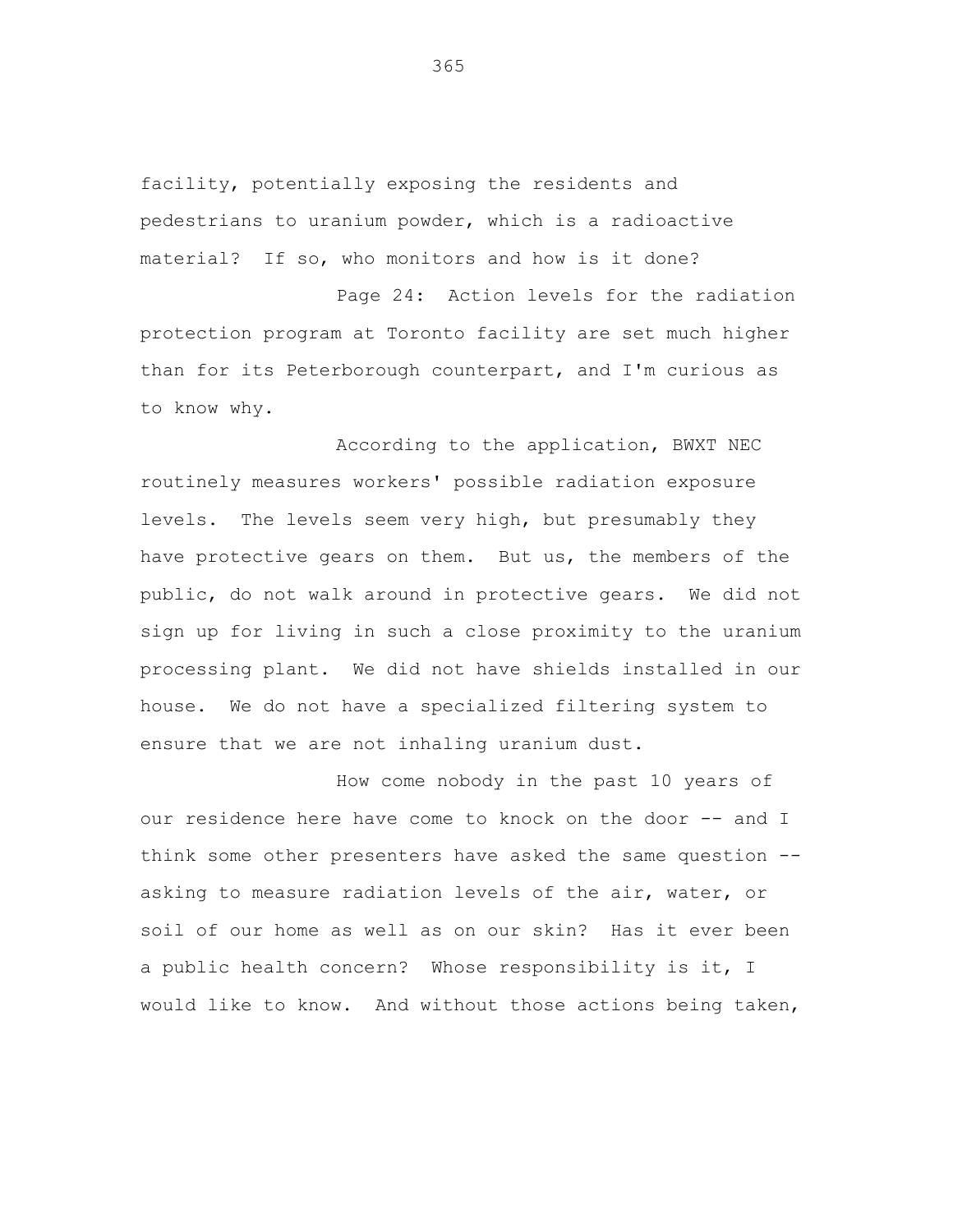I'm surprised that CNSC had made a recommendation to approve the application anyway, and I feel it's a little irresponsible on the part of CNSC.

Page 28: The application shows the estimated radiation doses to the member of the public, but it is estimation. What are the actual measurements in water, air, and on skin of the public in the area?

Where exactly is the boundary of the BWXT NEC? And I have looked at the map that they provide.

Page 28: The upper limit of 1,000 unit mSv per year is indeed a higher level than the normal level of absorbed radiation in the air of Fukushima Daiichi before its nuclear meltdown. It seems rather lenient to me, and I'm glad that the estimated level is nowhere near the upper limit. But I would like to have the actual hourly measured level of radiation in the surrounding areas of the facilities reported to the public until the hearing or further actions be taken.

Page 35: BWXT NEC purportedly never exceeded the action level of emission of uranium in the environment in the last licence period. But if it ever did exceed any, made report to CNSC, then who would ensure residents' safety? Once emitted, it would be extremely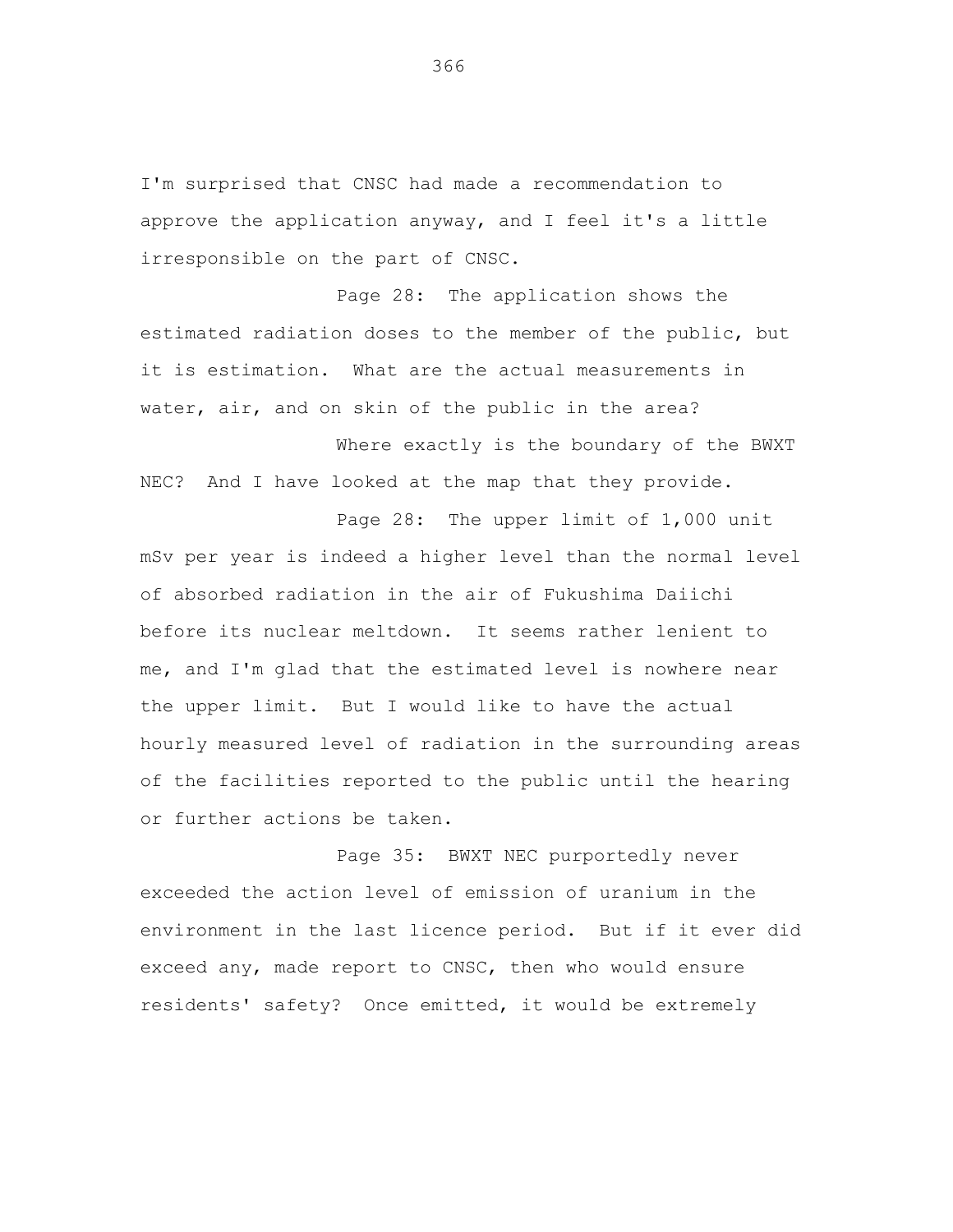difficult to contain the uranium dust. Also how far does the dust travel with the wind? Or is it on the move, it would no longer be a localized concern, it would affect a wider area of Toronto and beyond, so the public of Toronto needs to be informed of it.

Page 38: According to BWXT NEC's record, uranium in boundary air sampling shot up in 2016. What happened?

And I find that the City government, I would say, has to address something like this, because it presumably authorized developers to further develop the Dupont Corridor without informing prospective residents or taking any action to intervene in the continued operation of the facility or the company.

The effects of radiation are not only the concerns of those who reside in close proximity to the facility, but should also be of the entire city, as uranium dust travels widely.

We have witnessed the global reach of nuclear meltdown of Fukushima Daiichi. It should be in the best interests of both the City of Toronto and developers to remove the BWXT NEC from downtown Toronto.

Page 42: What were the exercise scenarios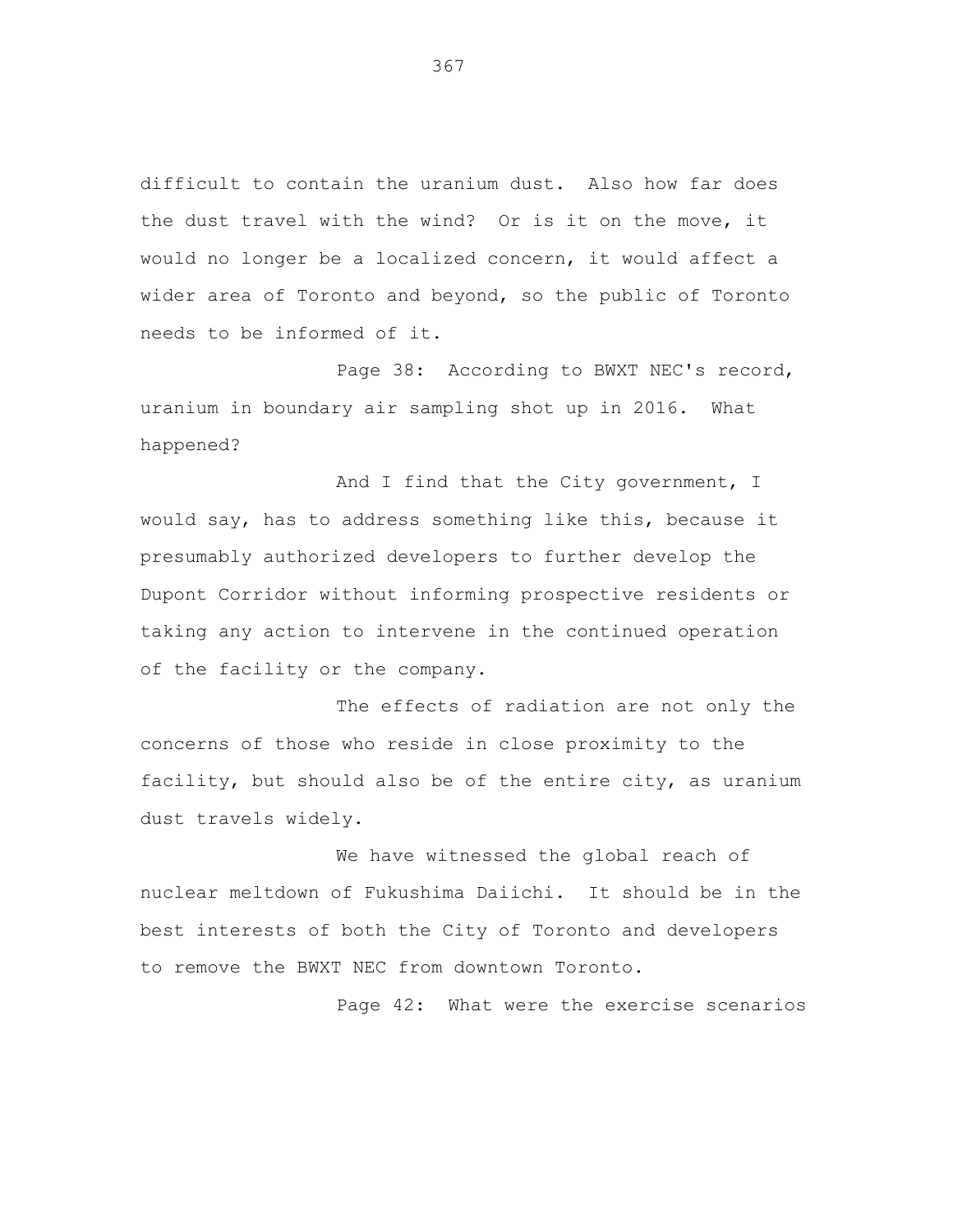used in training? In other words, do they include all potential scenarios that are specific to each site? Should all residents not be informed of what kind of scenarios they should be prepared for and how, because these are not specified in the document?

Page 46: There have been four reported events related to transportation over the current licence period. Two were related to classification, one related to damaged packaging and a fourth was a minor motor vehicle accident.

As a result of damaged packaging, what happened? Where did the motor vehicle accident occur?

Please consider the non-viability of having uranium dioxide being transported through the City of Toronto where motor accidents are occurring frequently.

> I think I'm running out of time here. I will continue.

Page 47: I have not been a beneficiary of the public information program of the company. For instance, I have not received a single copy of a community newsletter that the application mentions in the past ten years of my residence in the neighbourhood.

The application includes the following: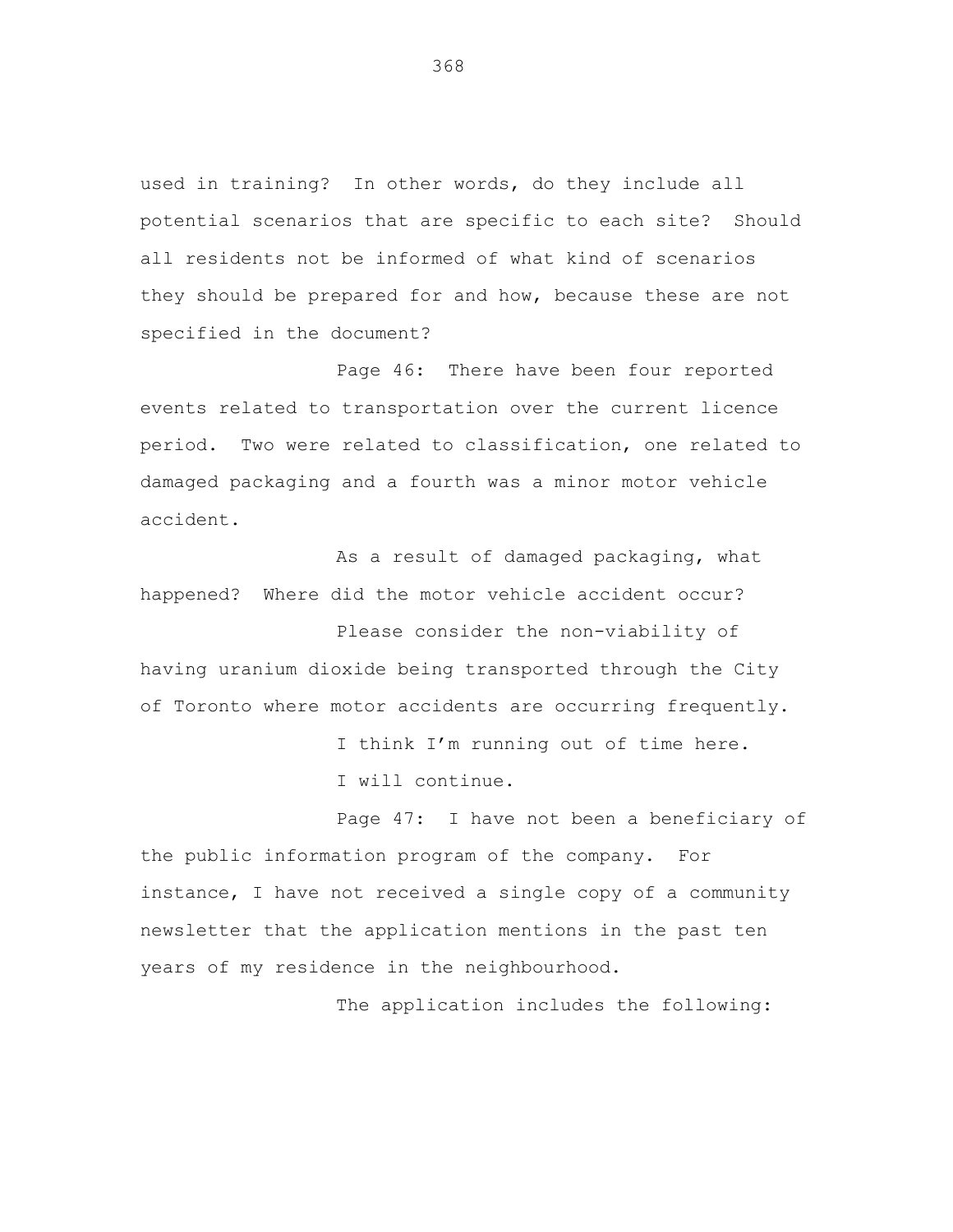"Maintaining information pamphlets with current information about the facilities of interest to the members of the public". But I never received any such pamphlets.

Page 48: I have no knowledge of the following events taking place: holding or participating in public community meetings and open houses.

Having said that, I would say if we were to be better -– had we been better informed, would we be advocating the continued existence of BMXT? I would say no.

But I would like to underline that I don't want anybody to assume that the member of the public are opposed because we don't know any better.

If BWXT had included with -– sorry, I'm running out of time.

I would like to conclude by the following. As the application states, the facility has been in operation since the 1950s, the same vintage as the TDC, which is constantly having signal and other problems. It is not the case that the hard structure of the facility is outdated? I am concerned that such a high risk operation as uranium pelleting is carried out in an aged structure.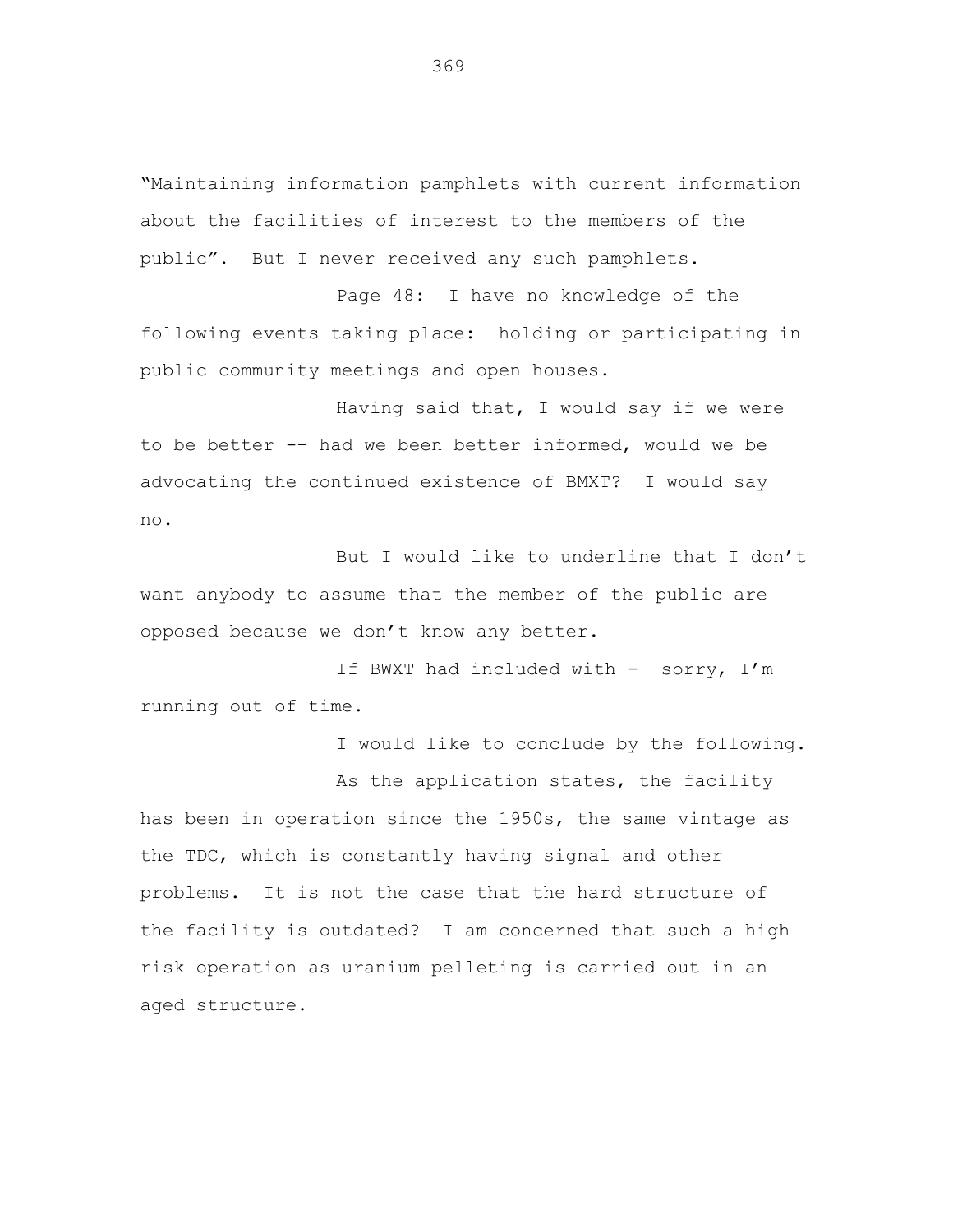Finally, I would like to state that I am very alarmed that it has been approved and recommended for continued existence. I really urge the Commission to move forward and do the right thing, and please do not renew the application.

Thank you.

**THE PRESIDENT:** Thank you very much for your intervention. You have raised a number of issues, many of which we have discussed earlier today. And as I have told previous intervenors, I direct you to go to our website and review those.

There are some new ones that you have raised, so we will go around and have our Commission Members ask questions.

Starting with Dr. Lacroix.

**MEMBER LACROIX:** Thank you for your presentation.

You have raised your concern with regard to action level and my question is directed to CNSC staff.

Once an action level is exceeded, the licensee must correct the situation and report the event to CNSC.

But what does CNSC do next?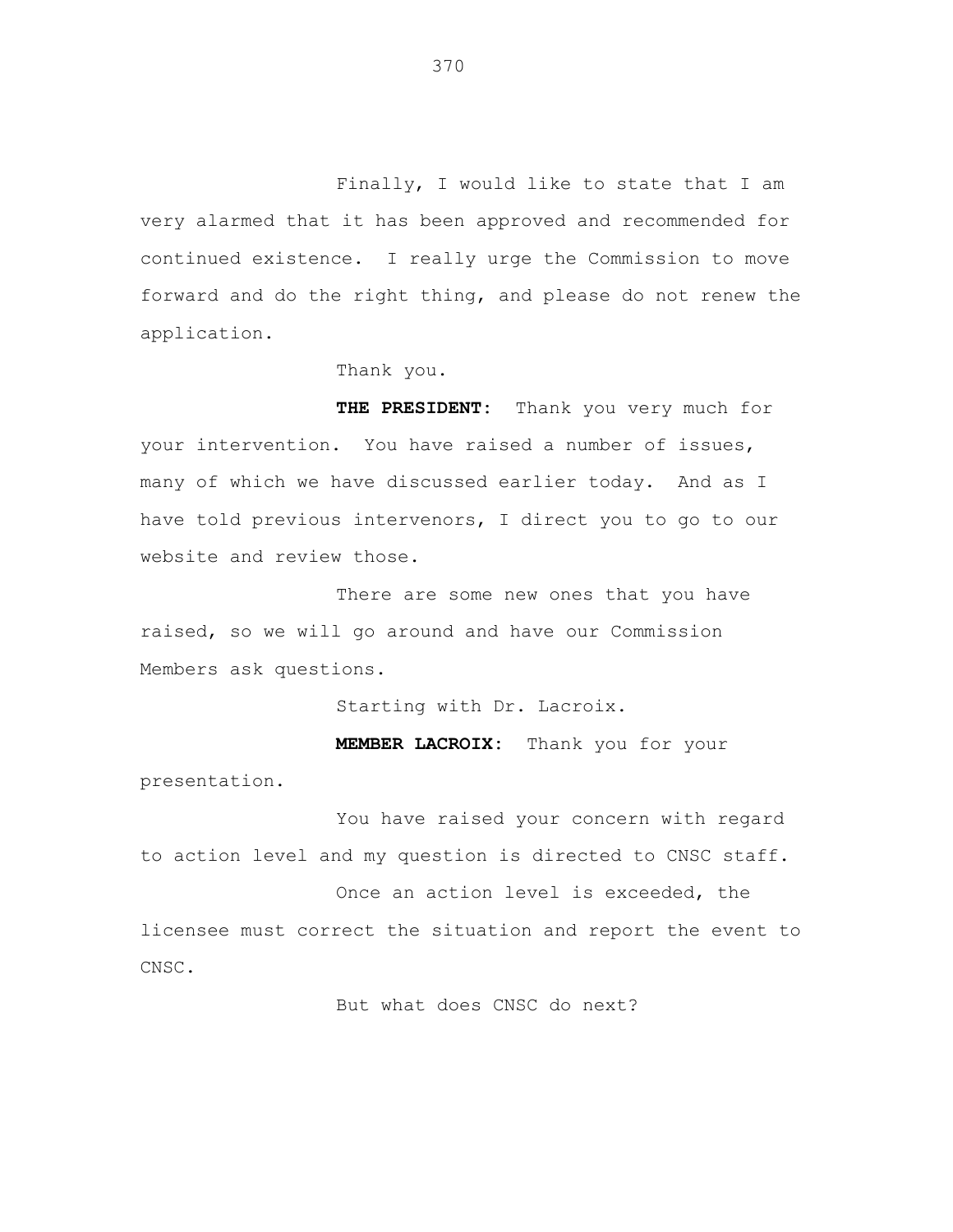**MS TADROS:** Haidy Tadros, for the record. Just to be clear, your question pertains to occupational radiation protection action levels?

**MEMBER LACROIX:** Well, it's based on one of the issues raised by the intervenor, on page 35. It says that once an action level is exceeded -- concerning the emission of uranium -– the situation is corrected by the licensee and then they report to CNSC.

But what does CNSC do next?

**MS TADROS:** Thank you. Haidy Tadros, for the record.

We have our radiation protection

specialists in Ottawa who can describe exactly the steps we take once an action level has been exceeded.

**MS SAUVE:** Kiza Sauvé. I'm going to jump in because the quote was the emissions.

There was another previous in the intervention about radiation protection, which is why we thought it might be a radiation protection one.

On page 35 the quote in the intervention, once an action level is exceeded, I just want to remind the Commission and intervenors that an action level is set much lower than a release limit, and in fact licensees often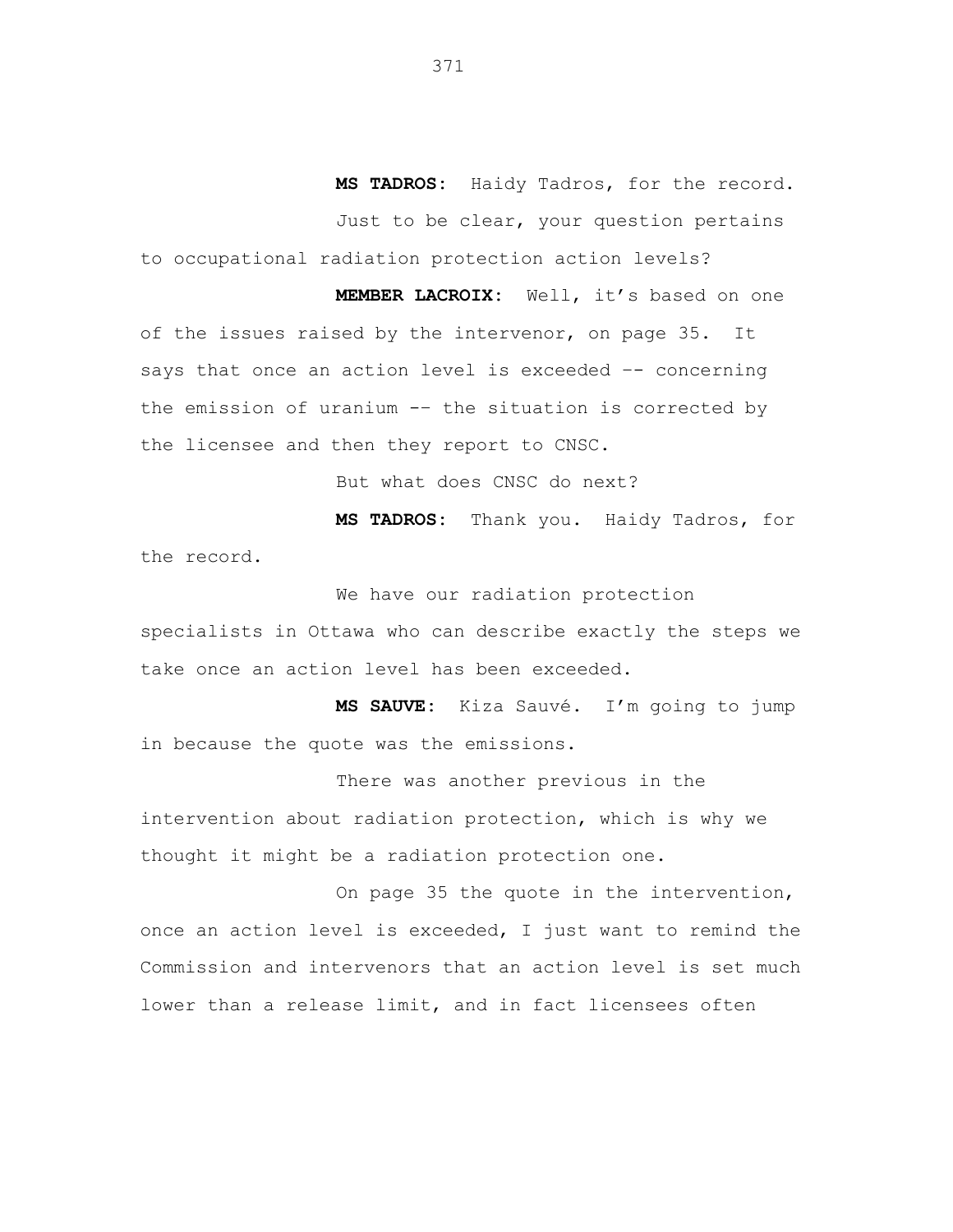have the administrative level in-house as well.

So an action level, what that means is that there is a possibility that there could be a loss of control.

So the licensee is required to report to the CNSC when an action level is exceeded. It does not mean that a release limit was exceeded.

What the CNSC is then looking for is a report from the licensee about what happened and what they are going to do to fix that to ensure that it doesn't happen again. So that report is reviewed. Often there is an original report that comes in and then maybe a seven or 21-day report once the licensee has done the investigation.

So CNSC will follow up on those reports and continue watching to ensure that it doesn't happen again.

Should an action level be exceeded many times in one year, then more stringent enforcement will happen. So either more inspections will happen or CNSC will be looking at the program to see what's happening and why that is happening.

But I remind you that it does not mean that a release limit was exceeded, and we will always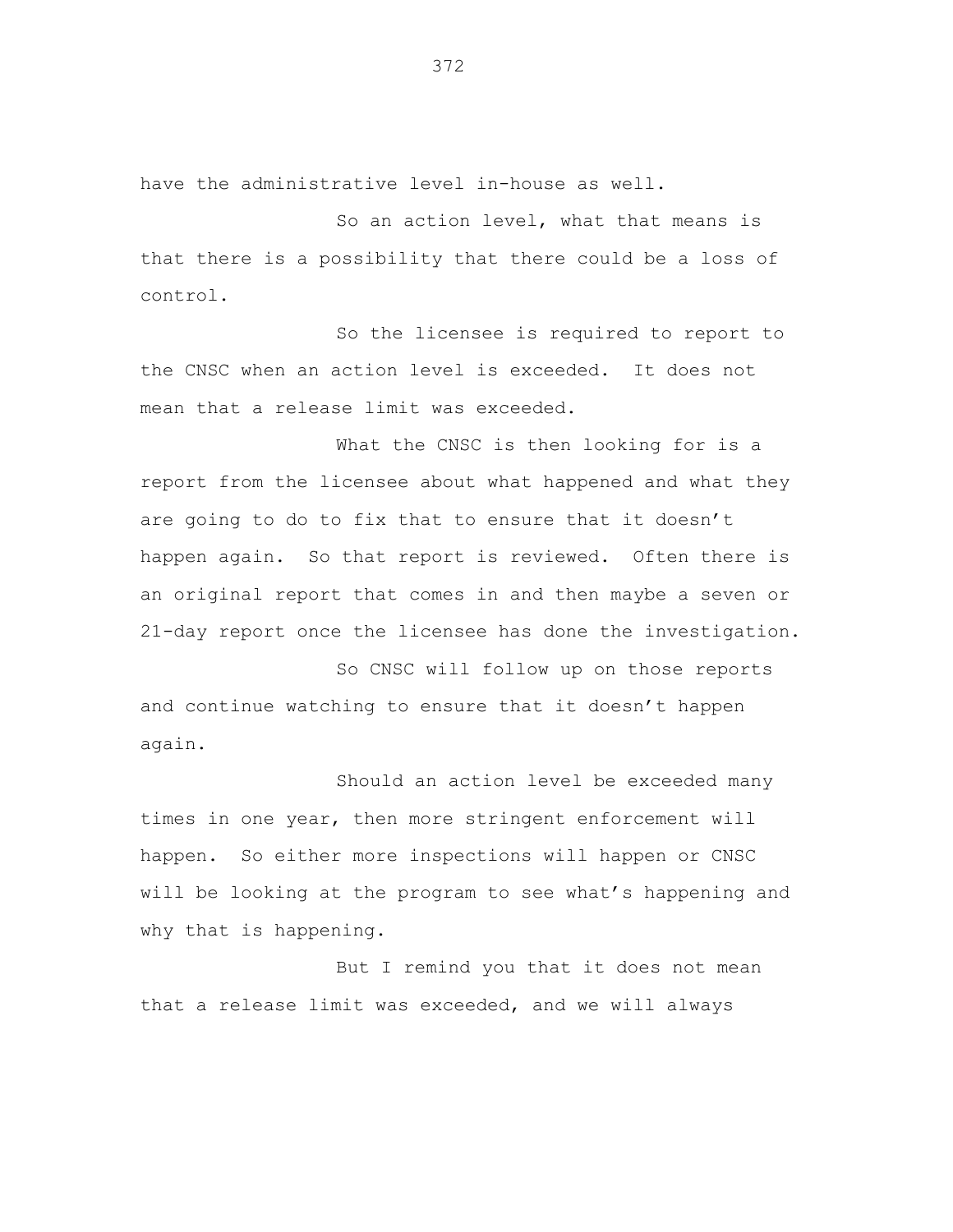confirm that the environment and the public remains protected.

**MEMBER LACROIX:** Thank you.

**THE PRESIDENT:** Dr. McKinnon.

**MEMBER McKINNON:** Yes, thank you for your intervention. Lots of new points.

I also want to ask a question about action levels.

You mentioned that they were different in the Peterborough and Toronto facilities.

I just would like to ask the company why would they be not equal? So these are the action levels at the two sites. Just some of them.

**MR. SNOPEK:** Dave Snopek, for the record.

Action levels are set based on the specific process that's happening and the performance that's generated from that process.

As was mentioned, they are used to identify potential losses of control for a process, so they are very process-specific, given the difference between the operations between the two facilities. Therefore, some of the action levels are different.

**THE PRESIDENT:** Dr. Demeter.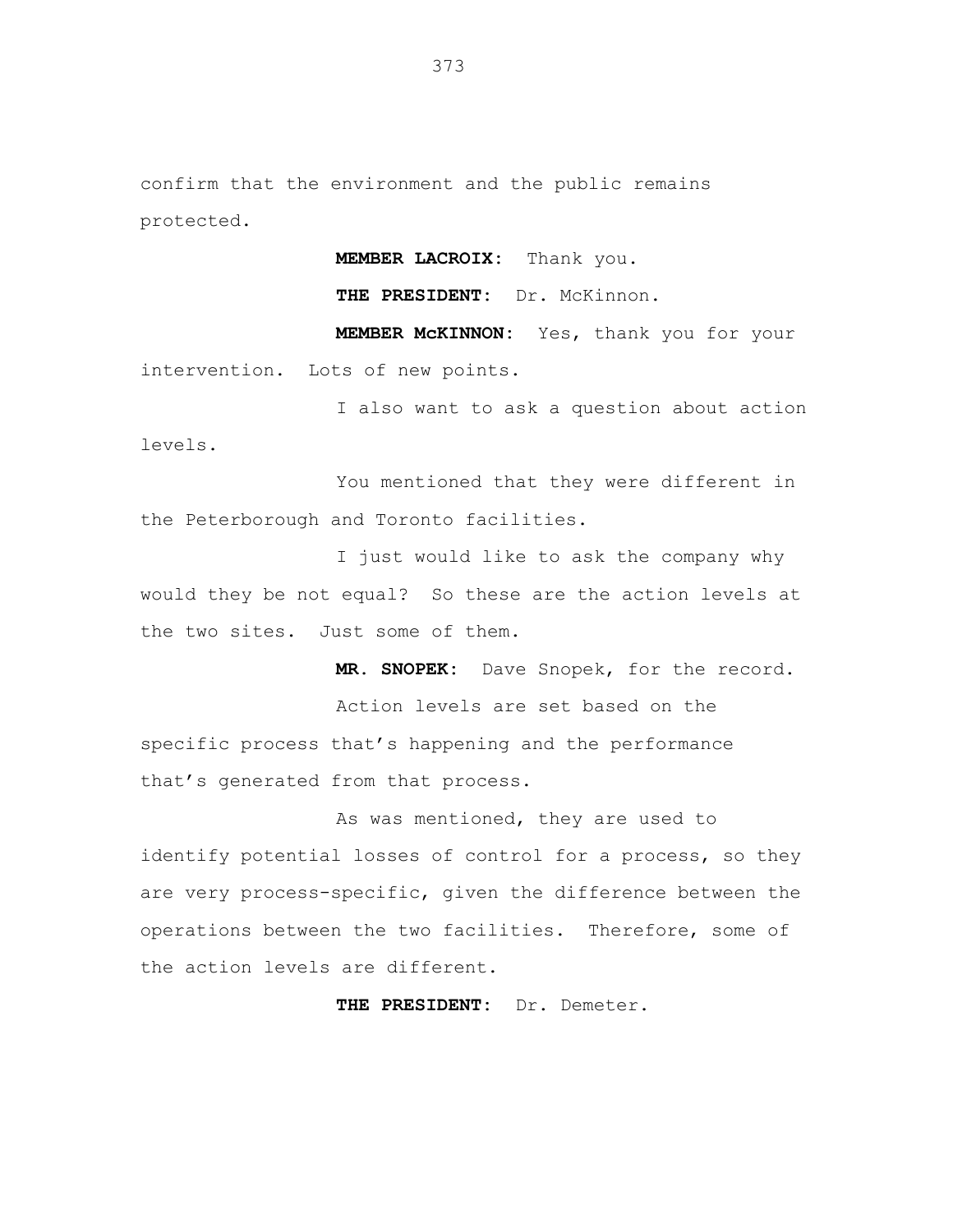**MEMBER DEMETER:** Thank you very much.

I will stay on a theme. Sometimes I think we get stuck on the status quo level and we're looking at efficiency of an operation relative to safety based on the status quo. We have heard a lot of intervenors talk about the age of this building.

If we were to benchmark and compare this operation to a state-of-the-art new facility that does what they do, does the age of their building and the infrastructure and the ventilation, does that hamper us at all in saying it would still meet the standard? There is not a lot of gain to go to a whole new building relative to the safety case that they have presented.

I know there are other facilities that do what they do in Canada; there's other ones that do in the world. How are we doing benchmark-wise compared to other facilities, to get out of the bubble?

**MS TADROS:** Haidy Tadros, for the record. I will start and I will pass it to Mr. Julian Amalraj just to make sure there is a note on the record.

CNSC staff use the most updated codes and standards, so when we talk about buildings the current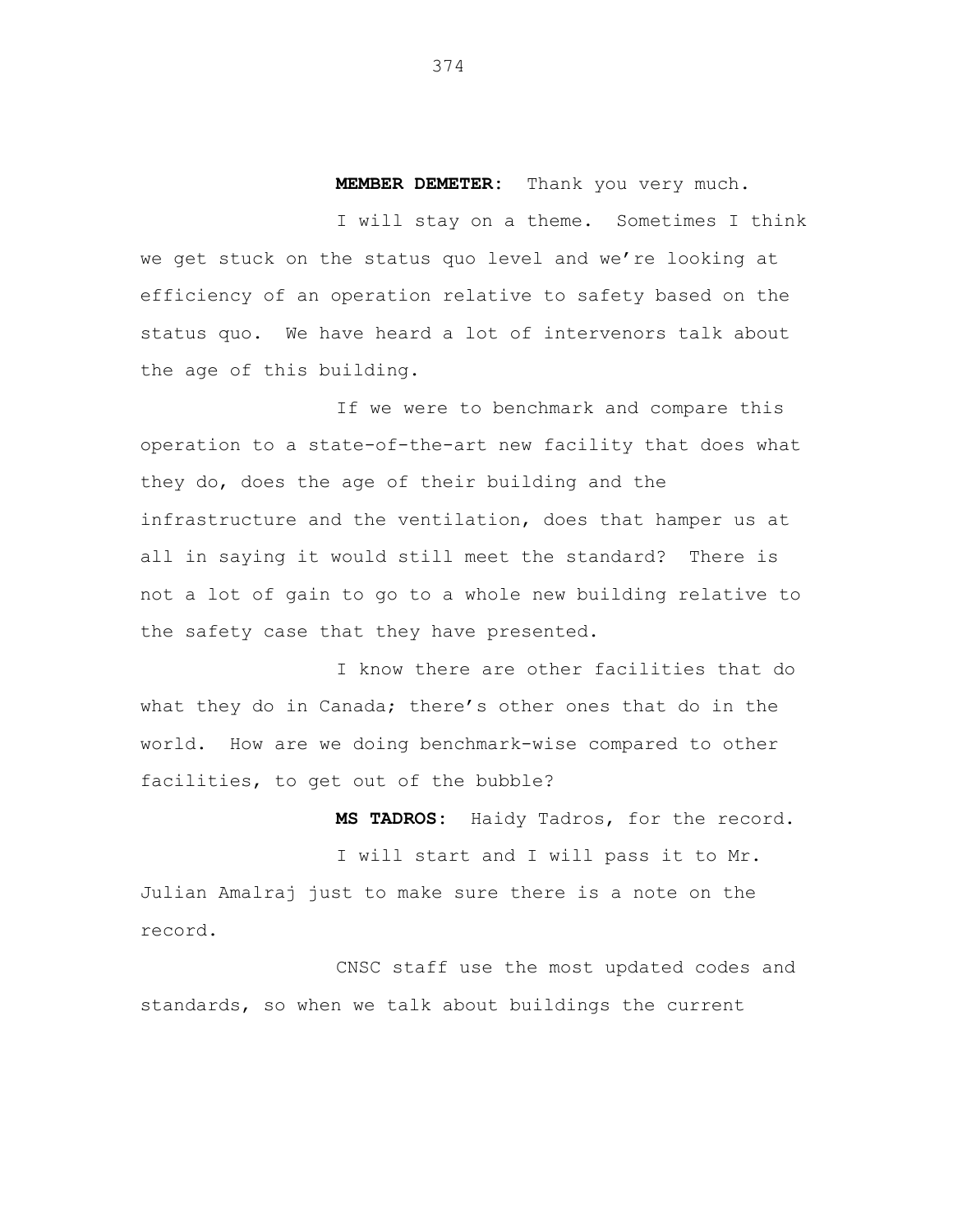building needs to meet the current codes and standards. So it's not a question that we're living with an old building and we have to make do. It is per requirements in their *Licence Condition Handbook* that we conduct inspections to ensure any upgrades to that building need to happen so that the codes and standards of today are met.

Mr. Julian Amalraj can maybe address the question of benchmarking.

**MEMBER DEMETER:** So I just want to reflect. What I'm hearing you say is that despite the age of the building it doesn't limit them from meeting current standards for building code and the safety measures that are required for their operations.

**MS TADROS:** That is correct.

Haidy Tadros, for the record.

**MEMBER DEMETER:** I'm good with that, thank

you.

**THE PRESIDENT:** Dr. Berube.

**MEMBER BERUBE:** So we've covered basically looking at the difference between the two facilities in Peterborough and Toronto.

The question is for CNSC and I believe the intervenor actually referred to the release limits.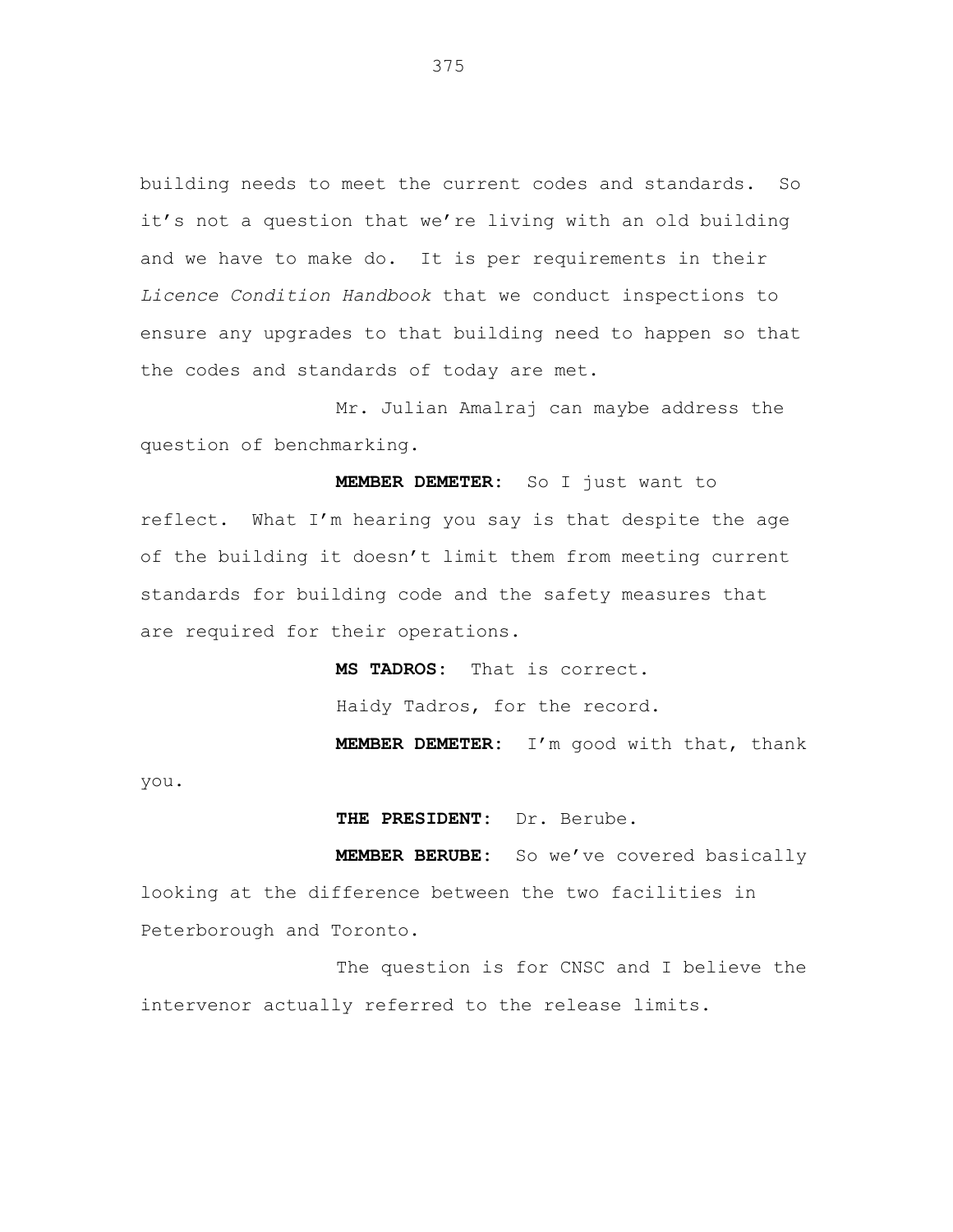Are the release limits between the two buildings different and what would be the reason for this?

> **MS TADROS:** Haidy Tadros, for the record. I know this one will go to our

environmental protection specialists who are sitting behind me.

**MS SAUVE:** Kiza Sauvé, for the record.

So yes, the release limits are different at the facilities. And again we are looking at the processes that are happening.

We are also looking at where the release is going. So in terms of liquid releases the receiving environment is different in Toronto versus Peterborough. So that would make a change for the release as well.

I would note that the current release limits are based on a 50-microsievert dose, so much lower than the one millisievert. And going forward we are looking at making those release limits even lower and base them on exposure-based release limits, so how they would impact the environment as opposed to just people.

**MEMBER BERUBE:** Just to expand on that idea, right now the operator here is asking to move the pellet production into Peterborough. Obviously that would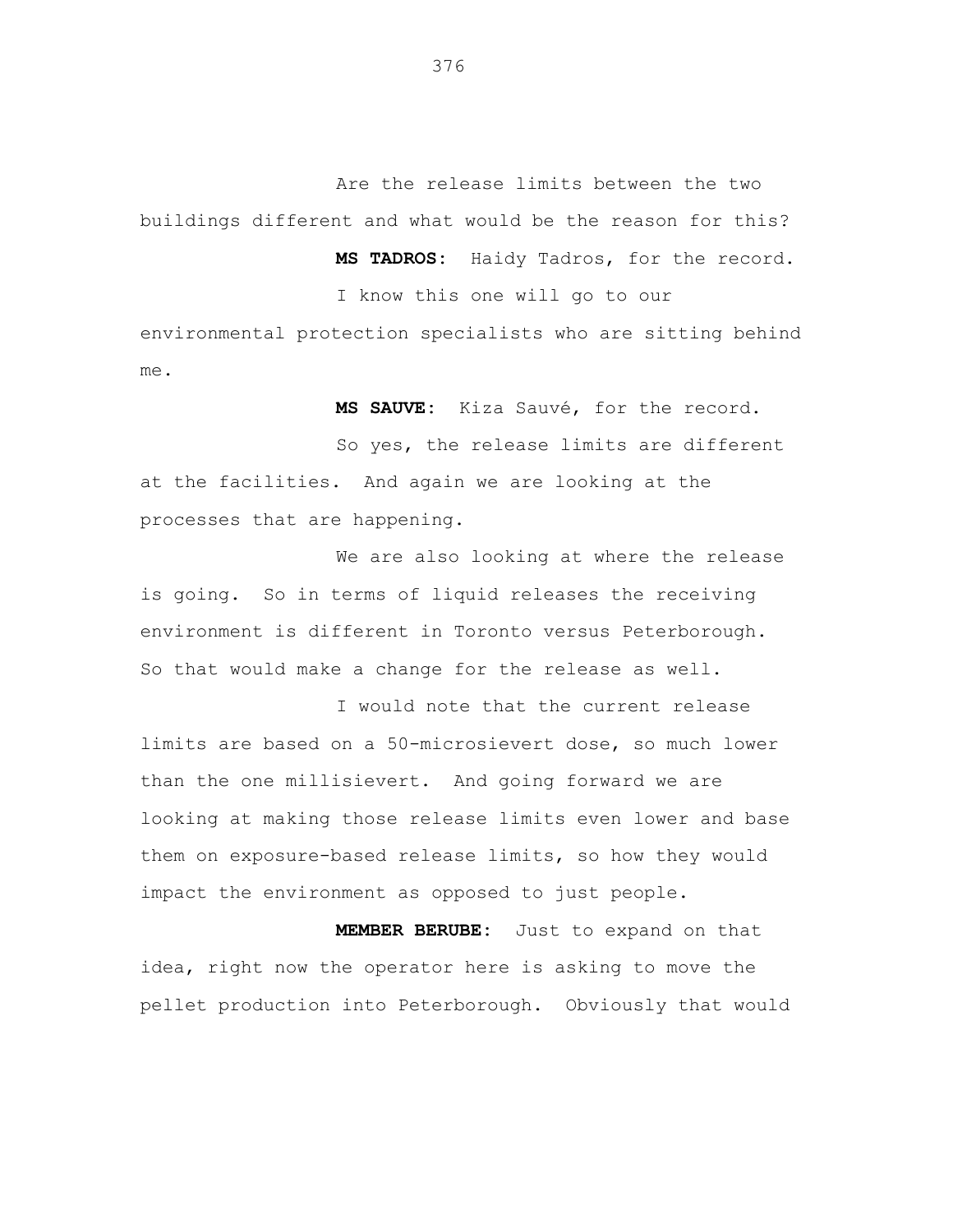affect the release limits on that facility as well?

**MS SAUVE:** Kiza Sauvé, for the record. That is correct.

**THE PRESIDENT:** Anyone else? A quick question for you. How would you like to be informed of

BWXT's operations and facility?

**MS SATO:** The method of communication you are asking?

I mean, I guess the earlier intervenor had suggested that they could have come to the door-to-door kind of, face-to-face kind of communication. But what I'm actually disappointed in terms of the whole process, how it went, was that we were given such little time to make an intervention, any meaningful intervention, hardly any time to educate myself. This is not my expertise in any way.

But I feel like a member of the public has been left without sufficient knowledge to make a meaningful intervention and that seems like it was not an accidental thing. It could have been prevented so that we would have the opportunity to make a more informed intervention, I guess.

But I mean maybe I'm just speaking for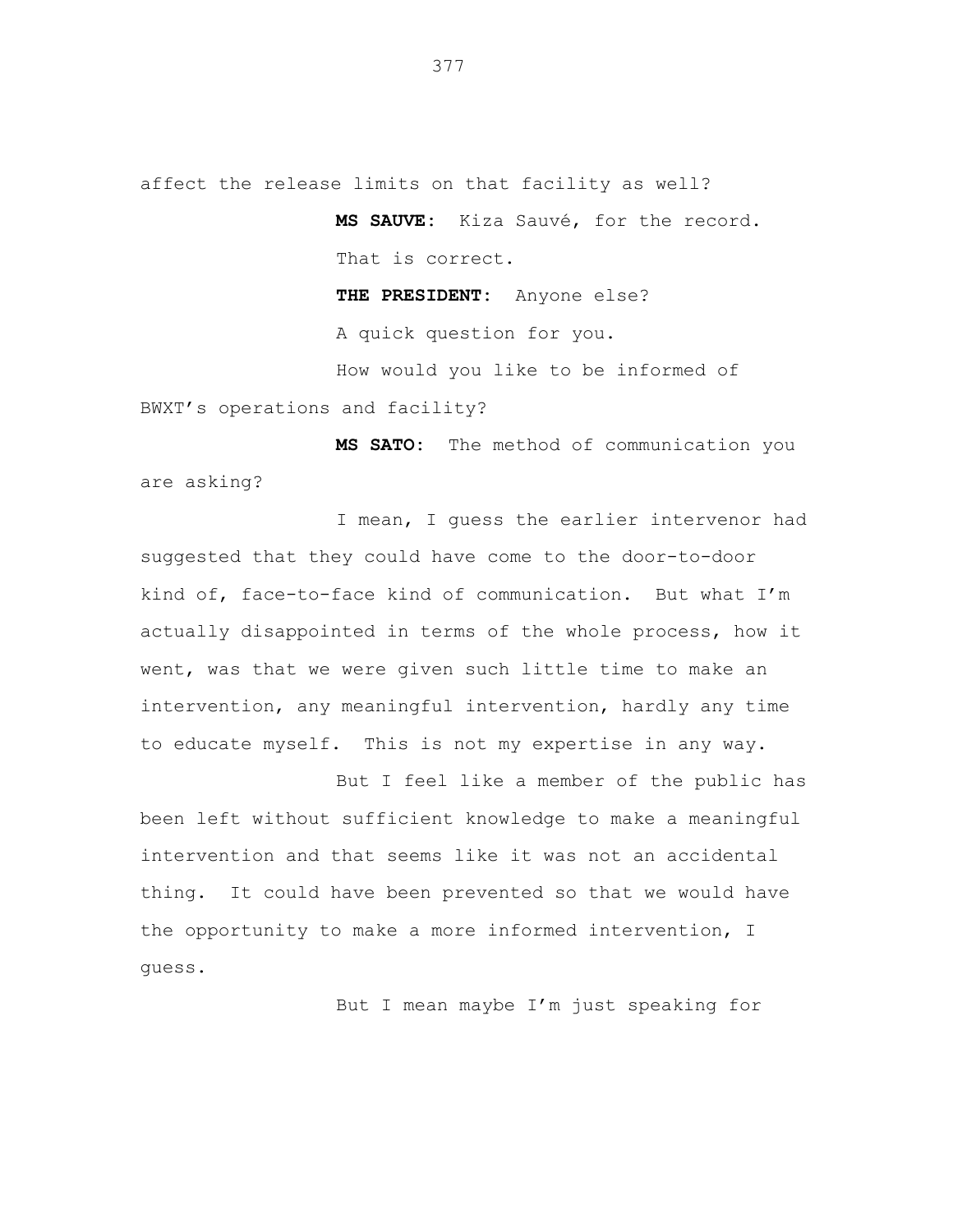myself because I've noticed that a lot of the previous intervenors do have considerable knowledge in this area.

But it feels like there has been a politics of disinformation going on. And despite the alleged openness, I never felt that way in the past ten years of residence here.

If the facility were to continue to exist in our neighbourhood, then the same kind of resentment will stay with me. I don't have means to move out of the area even though I'm very resentful of the fact that this facility exists in such close proximity.

Yes, door-to-door information session is sort of communication. But it doesn't mean that the better communication -- there is more collaboration we could provide. I don't mean it that way.

**THE PRESIDENT:** Thank you very much for your very thoughtful submission.

Any final comments?

**MS SATO:** No, I've said enough.

**THE PRESIDENT:** All right.

So we will move to our final oral presentation for today, and it is by the CANDU Owners Group, as outlined in CMD 20-H2.10.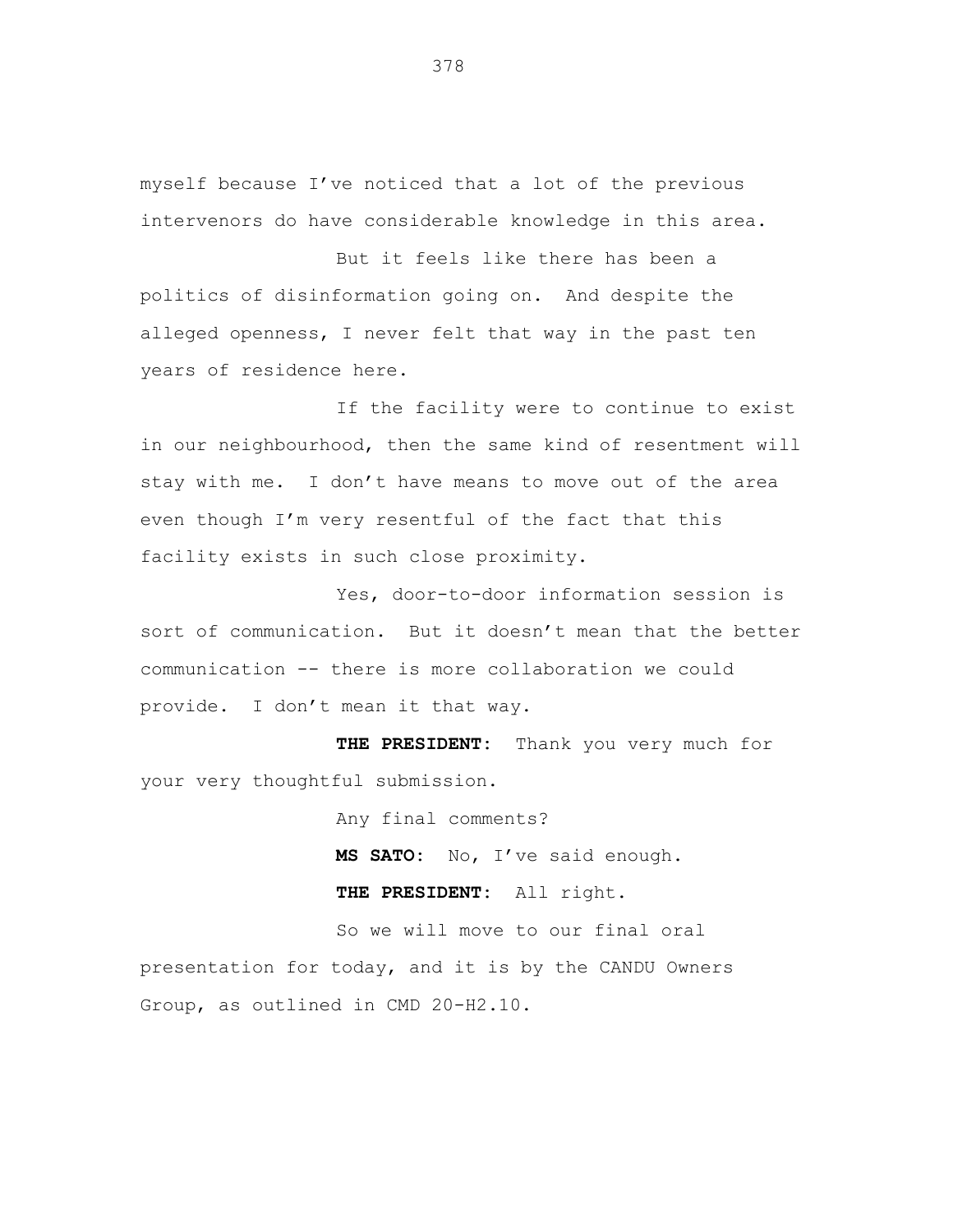Mr. Fred Dermarkar is here to make that submission.

Mr. Dermarkar.

**CMD 20-H2.10**

### **Oral presentation by the CANDU Owners Group**

**MR. DERMARKAR:** For the record, my name is Fred Dermarkar. I am the President and CEO of the CANDU Owners Group.

I would offer some opening remarks focusing primarily on BWXT's activities with the CANDU Owners Group, and I will be available to answer questions from the Commission.

I would like to thank President Velshi and Members of the Commission for giving the CANDU Owners Group, or COG as we are often referred to, the opportunity to present our support for the renewal of BWXT's licence to operate their Toronto and Peterborough facilities.

COG is a private not for profit corporation whose mission is to achieve CANDU excellence through collaboration. It achieves this through the sharing of operating experience and best practices and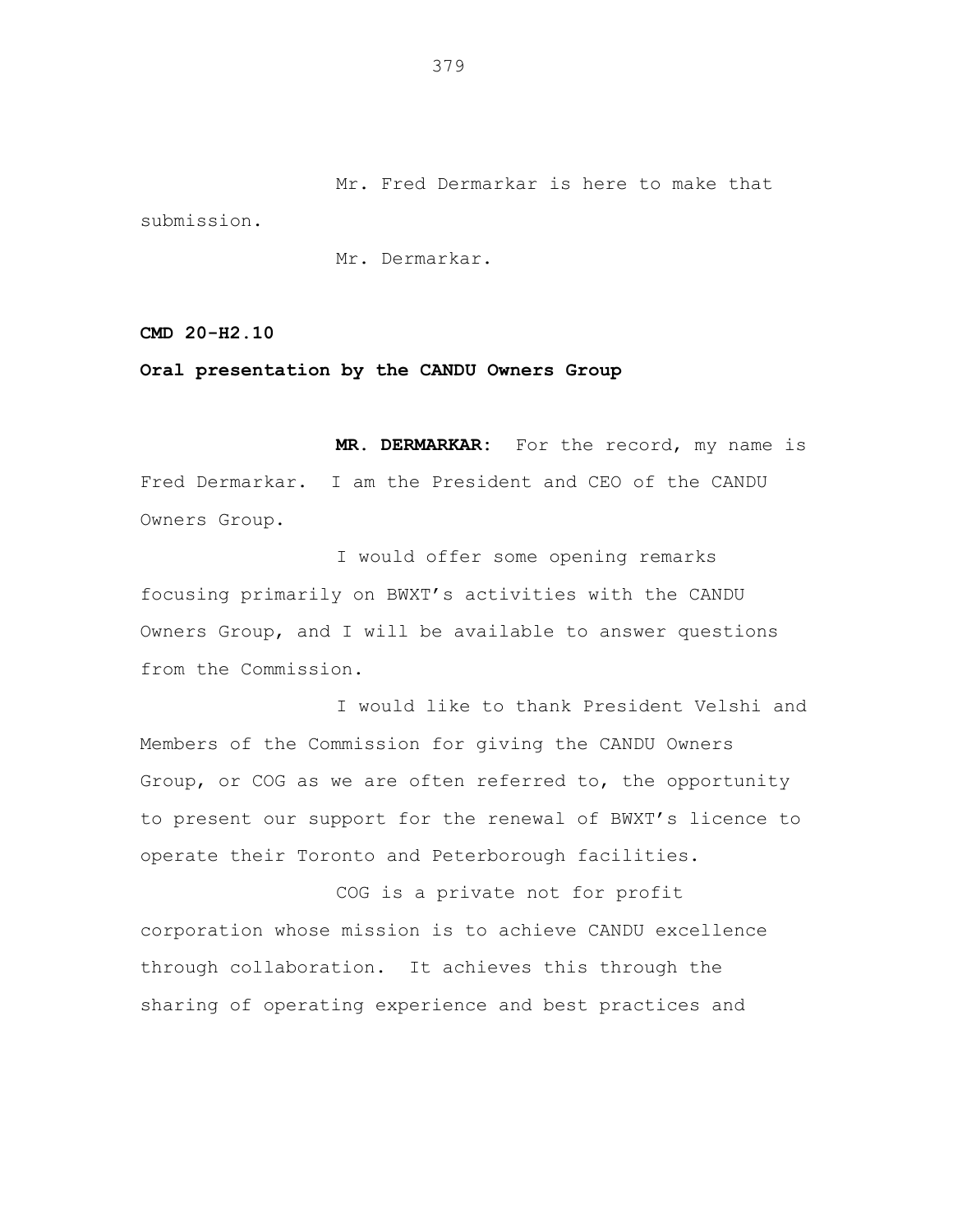through collaboration in research and development, joint projects and training.

COG's funding comes primarily from its members, which are the operators of CANDU reactors in seven countries worldwide and Canadian nuclear labs.

Recognizing the increasing role suppliers play at CANDU plants, COG established a supplier participant program whose objective to help suppliers achieve the same high standards of human performance, product quality and nuclear safety culture as the utilities.

As I will describe in a moment, this program is built on the same foundations as programs targeted to the utility operators of nuclear power plants.

BWXT has been an engaged supplier to the CANDU industry and through its actions has demonstrated it is strongly committed to safety and quality. For example, they became one of the first suppliers to join the COG supplier participant program in 2005, and in 2014 BWXT challenged COG to enhance its program by providing opportunities to suppliers similar to those available to utility operators, particularly in regard to leadership training.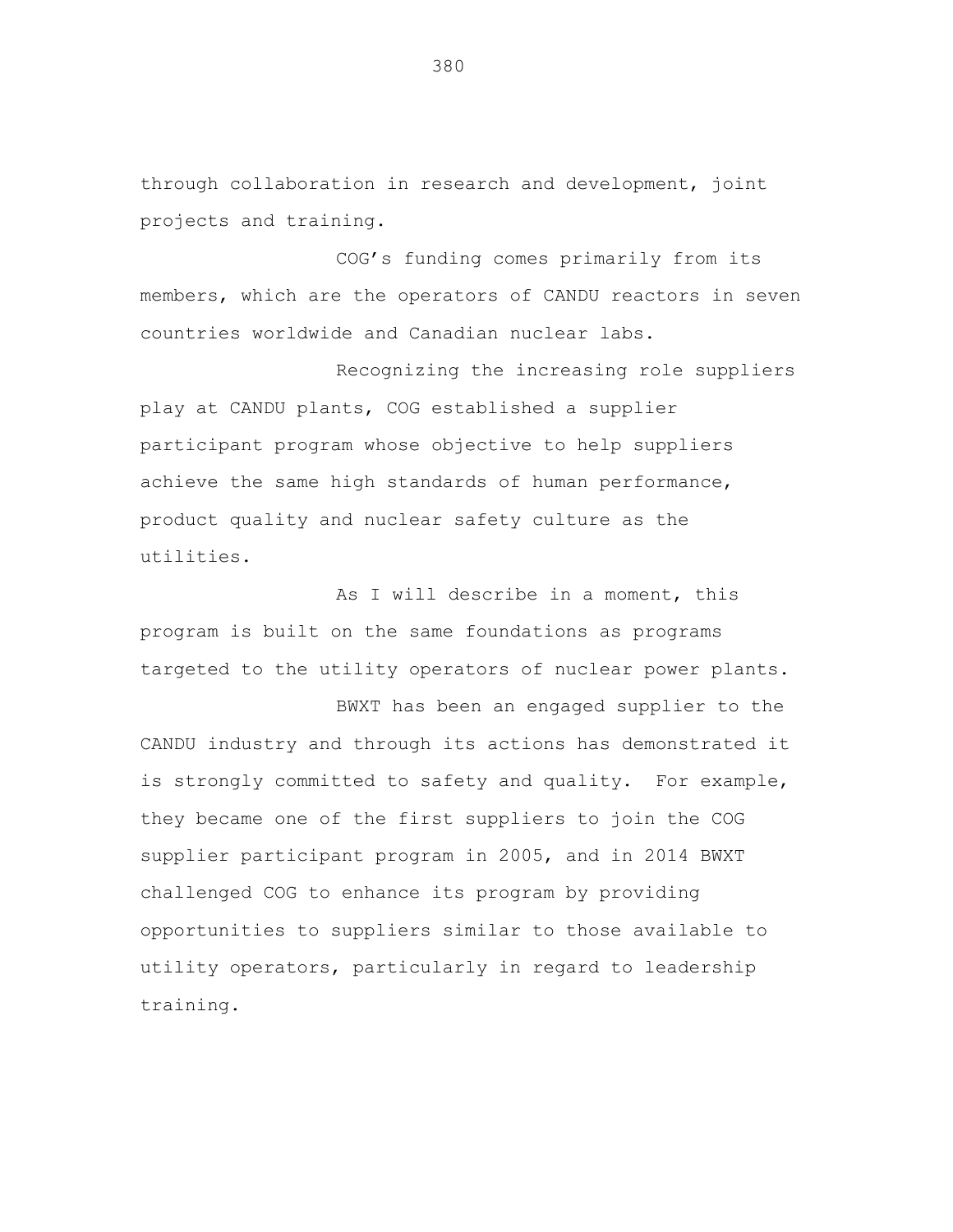Starting in 2015 COG expanded its supplier participant program to include the sharing of operating experience between suppliers. Since the inception of this sharing of supplier operating experience BWXT has consistently been one of the top three contributors of its own operating experience.

Screening meetings to review operating experience are held approximately every two months and provide an opportunity for suppliers to review low level events that have occurred at their respective facilities.

The objective of this screening process is to allow other suppliers to identify actions they can take pre-emptively to prevent the reoccurrence of similar events. This in turn accelerates the pace of learning and continuous improvement across the broader supplier community, particularly with respect to nuclear safety and performance.

While it is not uncommon for industries to learn from high profile events, I am not aware of a forum similar to the one at COG that provides opportunity for discussion of lower significance issues that utilities and suppliers face on a day-to-day basis.

And that's because it is not intuitive for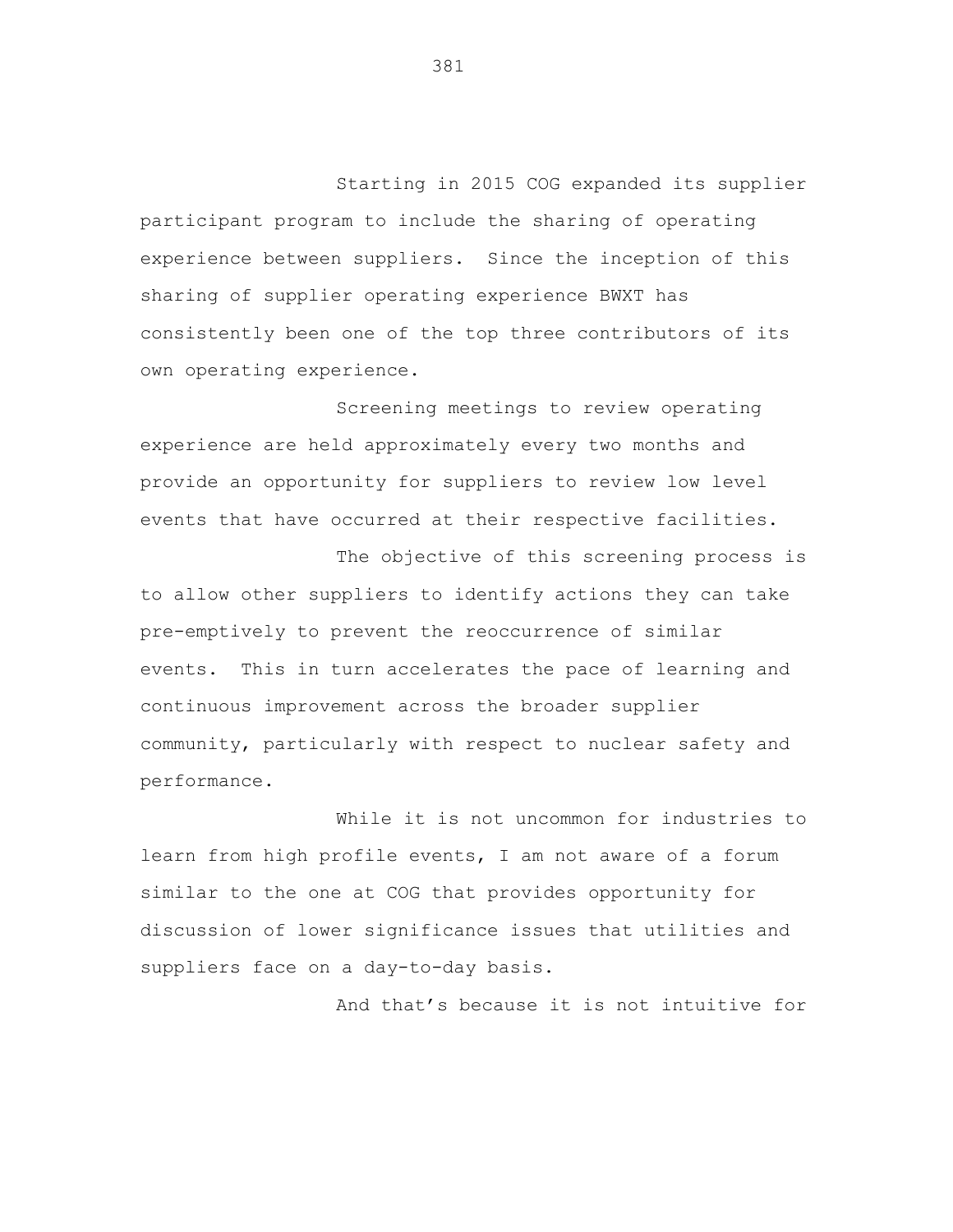suppliers to share with their competitors challenges they have experienced and lessons they have learned. In the world of competition such knowledge gained from experience would be viewed as competitive advantage.

The suppliers who participate in this exchange of operating experience have demonstrated by their actions that striving to improve nuclear safety at nuclear power plants is paramount and takes priority over competitive advantage. Through its commitment to nuclear safety BWXT is setting an example for other suppliers to follow.

In addition to these bi-monthly supplier participant meetings, COG hosts more than 100 events each year where industry comes together to develop new approaches for continuous improvement.

One series of such meetings focused on the development of principles and guidelines to guide the journey to human performance excellence at supplier controlled locations. BWXT was a major contributor to this initiative, together with other suppliers as well as utilities.

The document they produced will assist BWXT and the broader supplier community to monitor and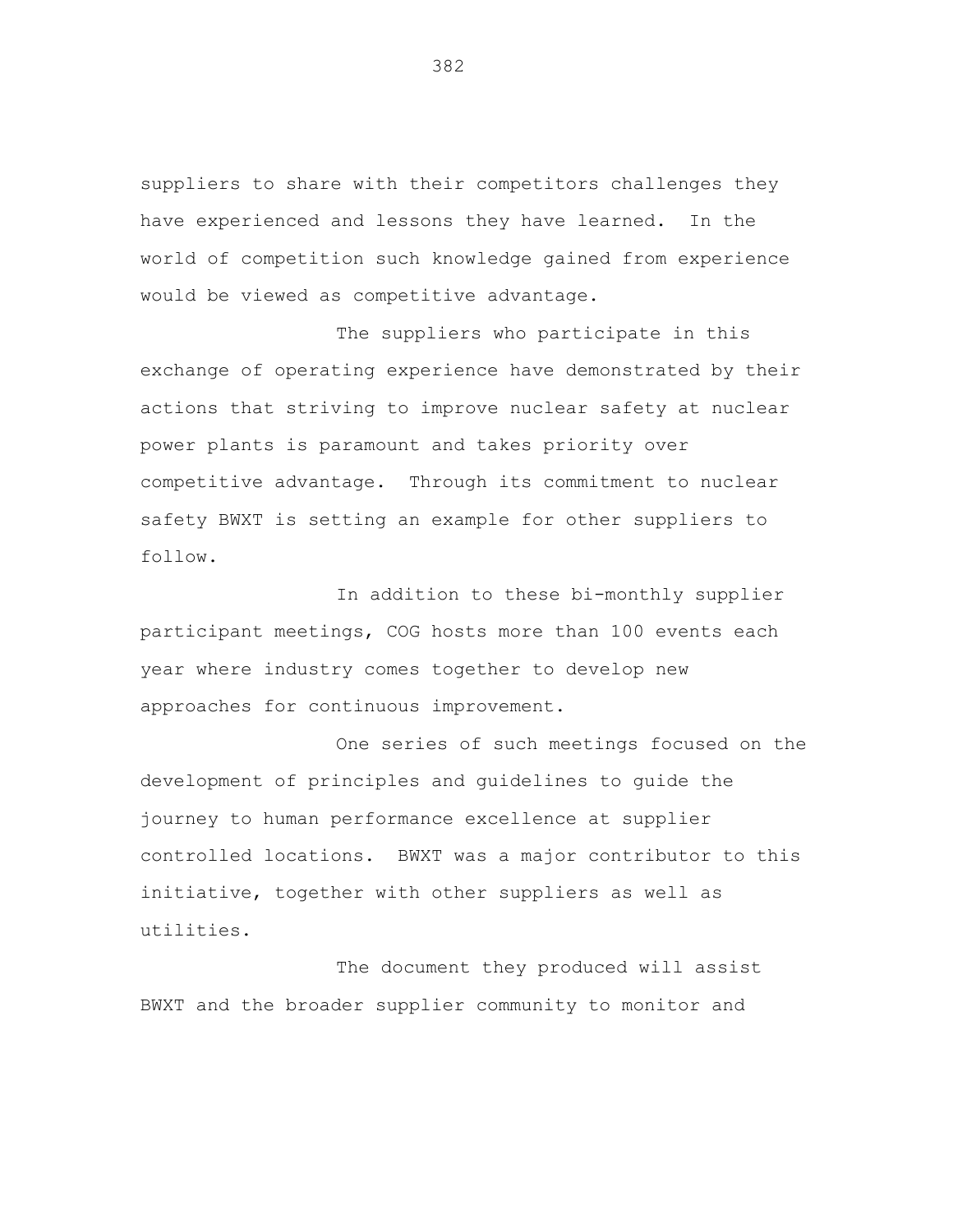enhance human performance.

BWXT has demonstrated a strong commitment to building the leaders of tomorrow through their participation in a couple of COG leadership programs, and I would like to describe this a little further.

The first such program is a Nuclear Professional Development Seminar, or NPDS. This seminar is a three-week course for senior managers to benchmark and learn best practices in leadership and management. Through case studies and industry experience attendees review management issues and solve real problems encountered in nuclear plants. They are offered ongoing support and mentorship from industry leaders, along with their in-class learning and visits to high performing nuclear stations.

Since 2015 BWXT has put ten of their senior leaders through this three-week course.

Another leadership program offered by COG -- and this one was inspired by BWXT -– is the newly developed first line supervisor course which is targeted at supervisors who provide day-to-day direction to staff within a nuclear context. This three-day program uses elements of the three-week MPDS program I just described but targets the training to first line supervisors rather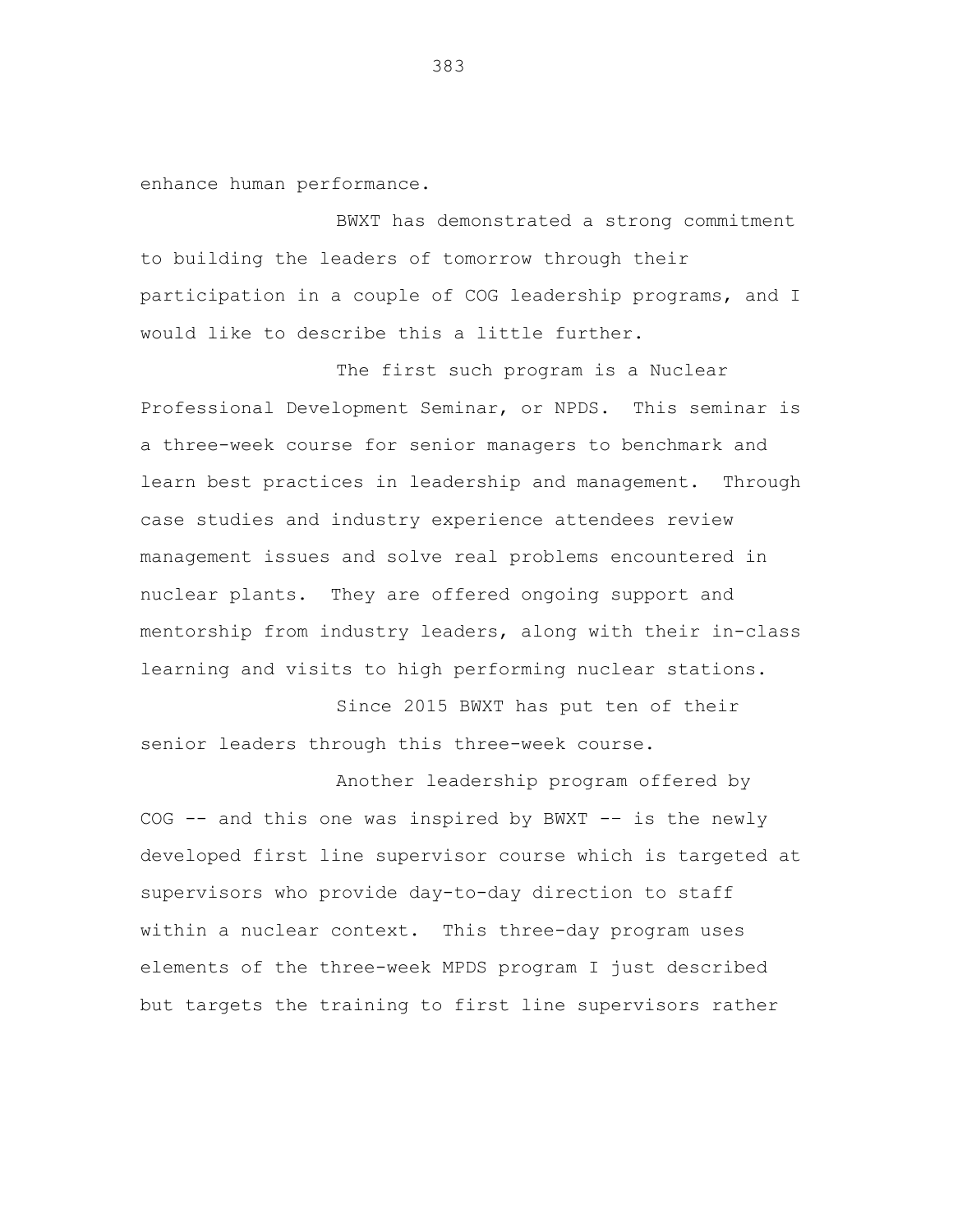than senior managers.

Three first line supervisor training courses were delivered in 2019 and BWXT enrolled 17 participants in this training.

In conclusion, BWXT has demonstrated a commitment to continuous improvement within its own organization and has been a leader in helping the broader supplier community to improve.

It has demonstrated a commitment to achieving high standards of performance in nuclear safety culture and has helped to build principles for other suppliers to use. And it has demonstrated a commitment to developing the leadership skills of its senior managers and first line supervisors.

It is through such commitments that suppliers like BWXT enable the CANDU Owners Group to help its members achieve CANDU excellence through collaboration.

In closing, the CANDU Owners Group supports BWXT's application for a licence to continue operations at its facilities in Toronto and Peterborough.

I would be happy to answer any questions that the Commission may have. Thank you.

**THE PRESIDENT:** Thank you.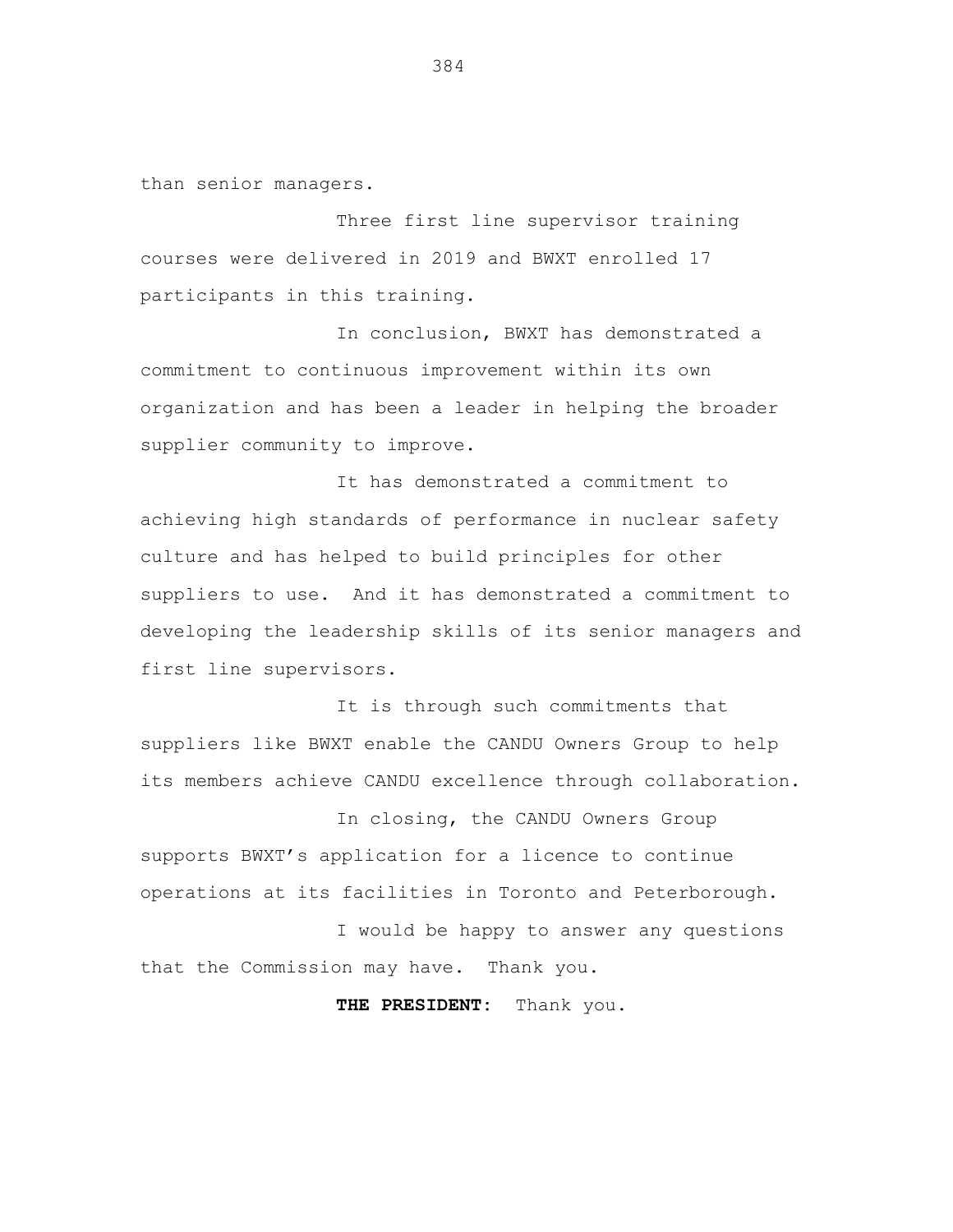Dr. McKinnon.

**MEMBER McKINNON:** Thank you for your presentation. It is very interesting to hear of the sharing and documentation of experience.

My question is for the company.

As a result of membership and

participation in the group, have you changed best practice in any instances?

**MR. MacQUARRIE:** I can't think of anything specifically off the top of my head.

It's John MacQuarrie.

Essentially we have a group of people who participate and go to these meetings and learn about low level events. They bring those back and they may change procedures and things like that, but I don't have a record of what we have changed because of those.

I do know that our staff particularly appreciates being part of that learning of hearing what other companies are experiencing. And I do know that our leaders who are in the senior management courses and the first line courses particularly enjoy learning from others who are in the industry but not part of our company. So I get a lot of feedback from those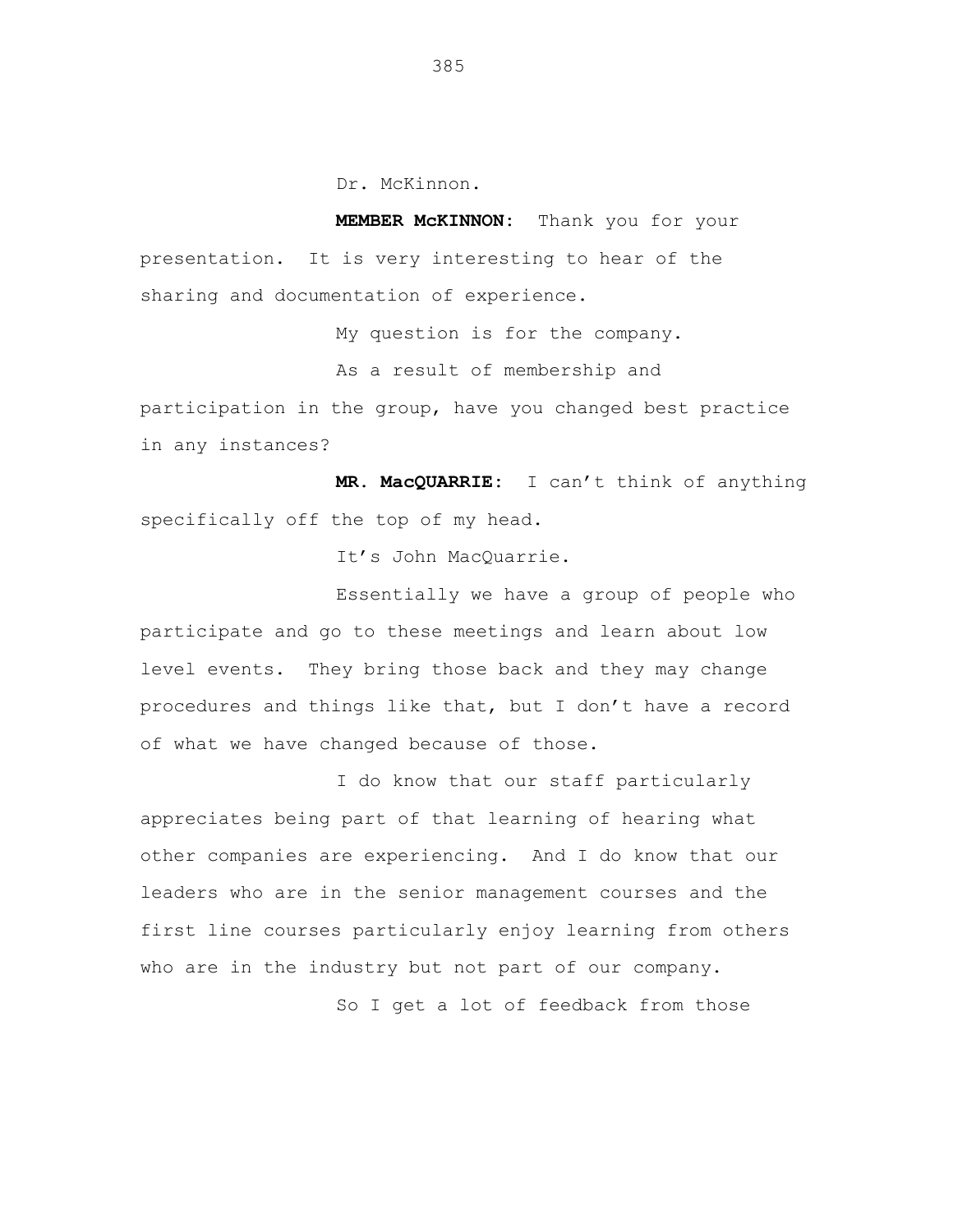individuals that attend saying that's positive for them and that they take away a lot from that.

## **THE PRESIDENT:** Dr. Demeter?

Dr. Berube.

**MEMBER BERUBE:** So this leadership training program that you are offering I find fascinating, and I'm just going to ask the operator what benefits to your management staff do you see coming out of that kind of a program?

Obviously it's expensive to send people there, so there must be some value in it. Could you just expand on what value you have seen come out of that program?

**MR. MacQUARRIE:** It's John MacQuarrie.

First of all, the senior leadership program is a fairly significant commitment of at least three weeks of actual away time from work plus preparation time.

We see actually tremendous value in developing our leaders. Actually BWXT has some very good internal leadership programs, but I would say that this particular COG program is as good as any that we have and perhaps better because it's so germane to what we do as a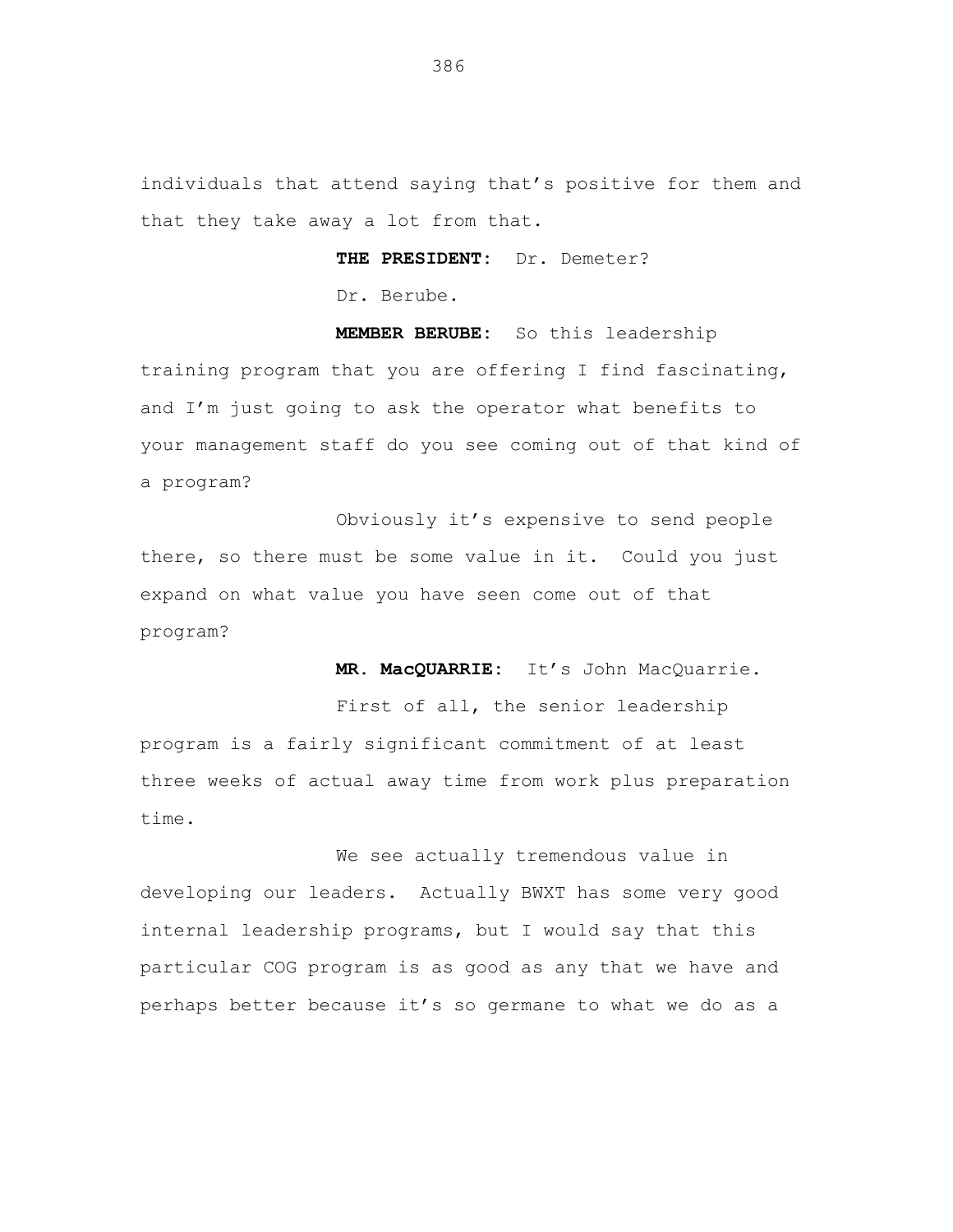business.

It's an opportunity to learn from others that are really good at what the do. It's an opportunity to spend time with colleagues who are in different companies and develop relationships and understand the challenges they face. We're a supplier but we're in a course with our customer who is a plant operator. To understand it from their perspective is good to help our people know how be better at what we do.

We visit high performing nuclear power plants, at those, and we're able to be essentially you know sort of day in the life of a high performing group of professionals who operate power plants, watching plan of the day meetings, and things like that, and seeing how they operate. And then internalizing that and bringing it back into our business. So we find there's tremendous value in that.

And ultimately we are only as good as the people that are in our company and leaders are particularly impactful to the people that are in our company, so we view that as vital.

And if I can, and similar, I would say, applies to the first-line leaders, but that is, in our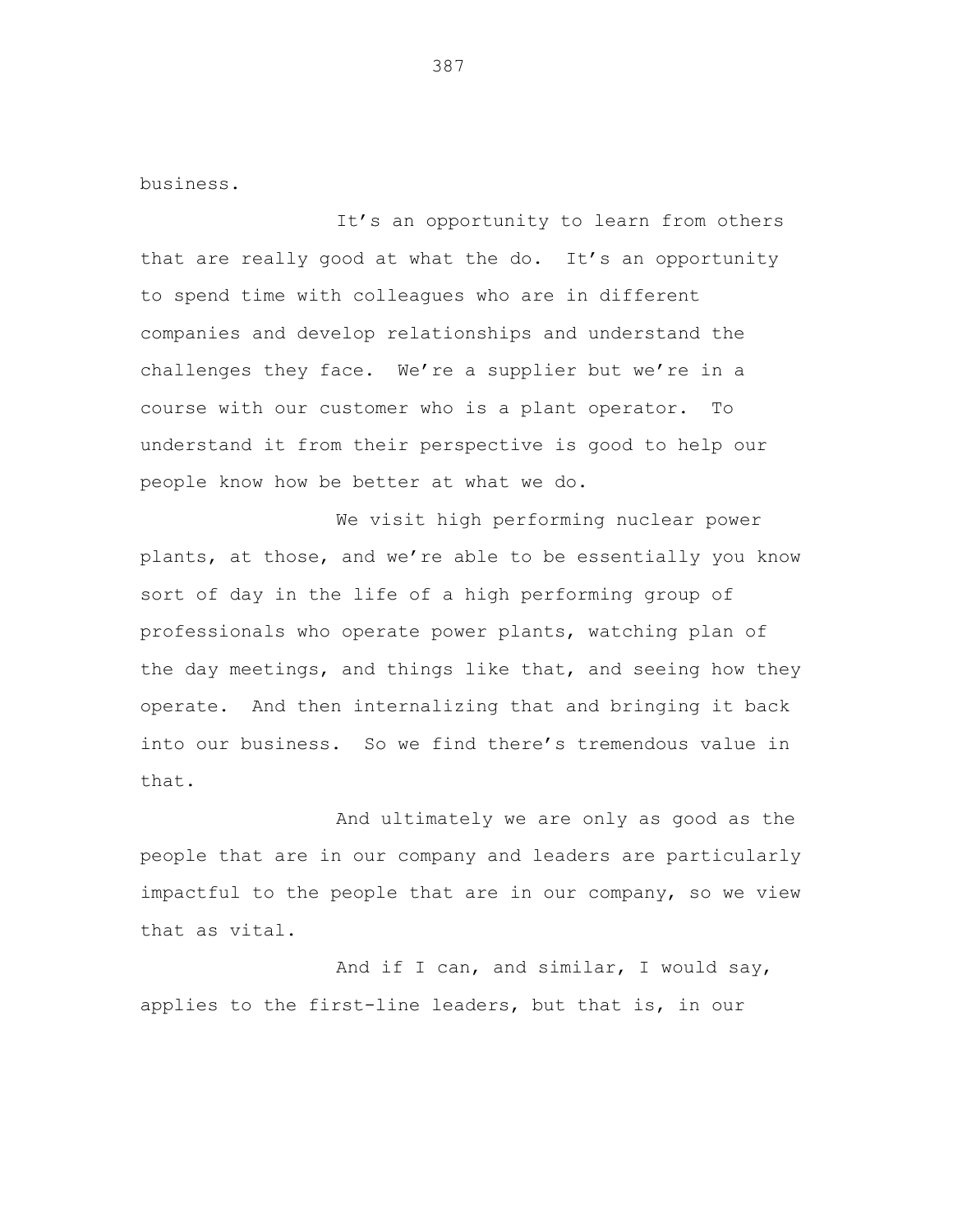view, an absolutely critical group for good performance, whether that be safety performance or meeting customer expectations, and so the first-line supervisory course, our goal is to get every supervisor through that.

You've heard about our participation there in a short period of time, and we're continuing to work through all of our supervisors because that is absolutely essential to have them walking the talk of what we expect. And they learn a lot from not just hearing it from us as leaders of our company but hearing it from the people that are leading these courses and hearing it from their peers that are in that program.

**MEMBER BERUBE:** Just one more question. Obviously you're an international group so how many international people attend these kind of programs?

**MR. DEMARKAR:** We actually have very strong international participation. Our members in China have been absolutely committed to putting their senior leaders on this program. And so, for example, the one nuclear plant at CNNO in Qinshan which operates nine units on a single site, they have put over 140 of their senior leaders through is three-week program, so you can imagine the commitment involved because they're flying over here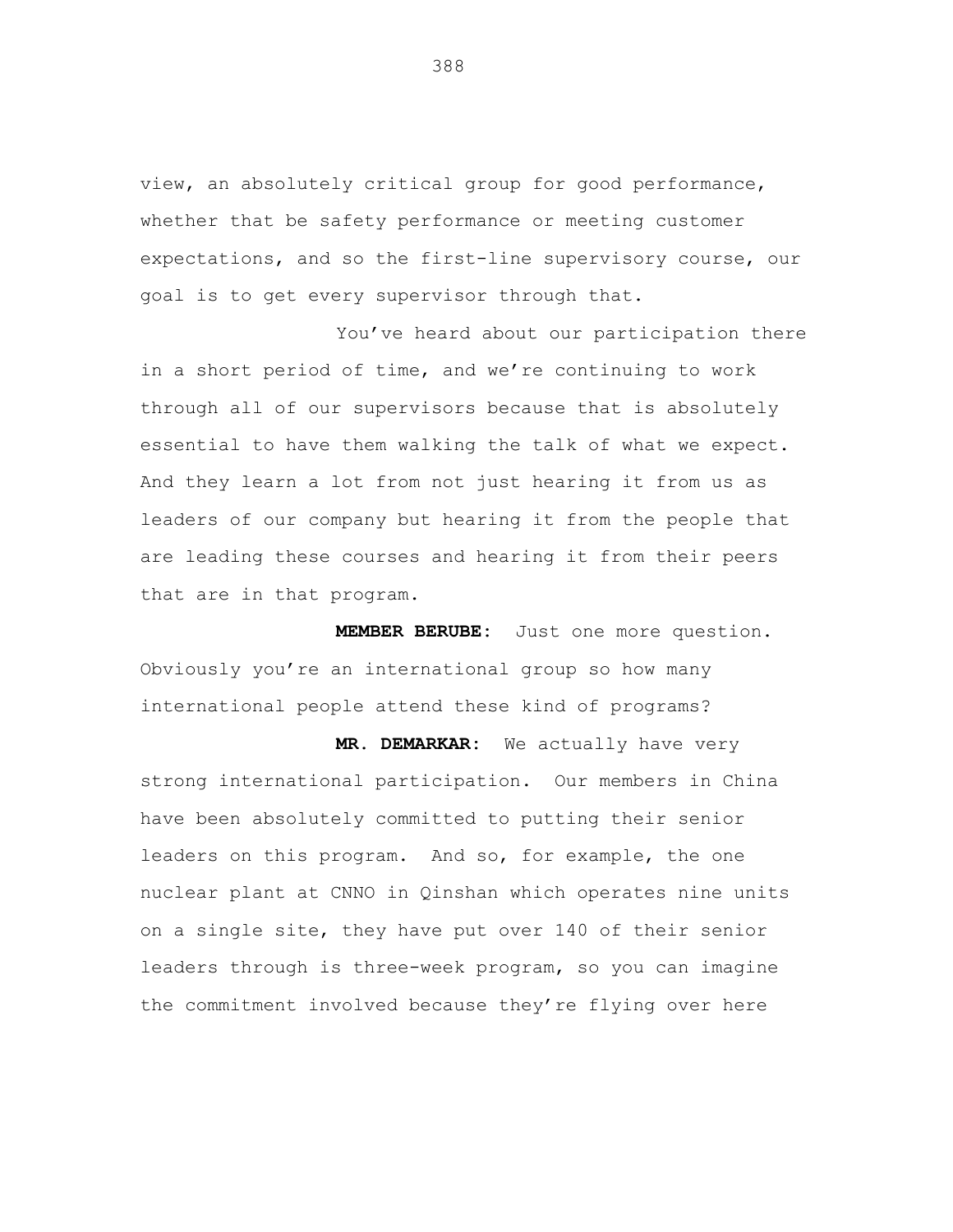spending three weeks and then going back to their home base.

Our members if Korea have asked us to put on a sorter version of the course delivered in Korea. And this year we were planning on having a course in May/June, end of May, beginning of June and then a second one in July. Unfortunately -- well, I shouldn't say unfortunately, but we're revisiting whether or not we're going to put the course on in May/June at this point because of COVID.

In addition to that, there's a major association to which all nuclear operators belong, called the World Association of Nuclear Operators, and last October they audited our course and the found that the course met all their expectations. And so they are endorsing that course and we're expecting a broader membership beyond the CANDU Owners Group to participate.

We had already seen other non-COG members such as the United Arab Emirates participating actively in our course about a half dozen people from the UAE, from the nuclear plant at the UAE participated in this course. This is very powerful because you bring together people from not only from different utilities within Canada but from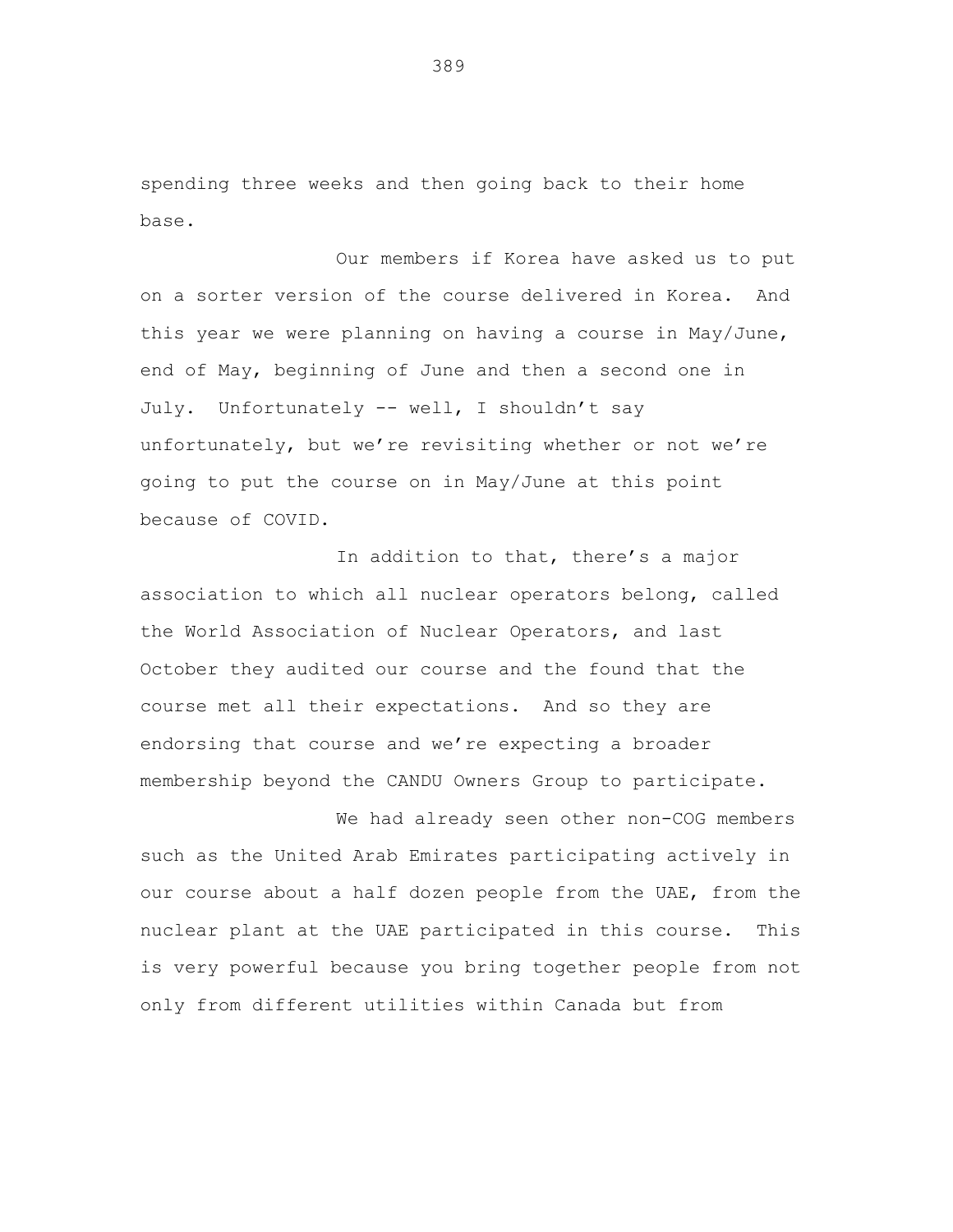different utilities from China, Romania, Korea, UAE, and so on, to participate, and that emersion amongst different operators with different backgrounds truly enriches the discussion.

We keep on -- the course only allows about 20 participants. We keep it small because interaction is important and we allow typically around one -- we save one seat for the supplier community and the BWXT has been regularly taking advantage of that seat.

**THE PRESIDENT:** Dr. Lacroix.

**MEMBER LACROIX:** I simply want to thank you for your intervention - very interesting. Thank you.

**MR. DEMARKAR:** Thank you.

**THE PRESIDENT:** Thank you for the

intervention. This concludes the list of presentations for today.

We will take a break for dinner and reconvene at 7:30.

But before we do, Staff, do you have any updates to give us?

**MS TADROS:** Thank you. Haidy Tadros, for the record.

Yes, we have one update with regards to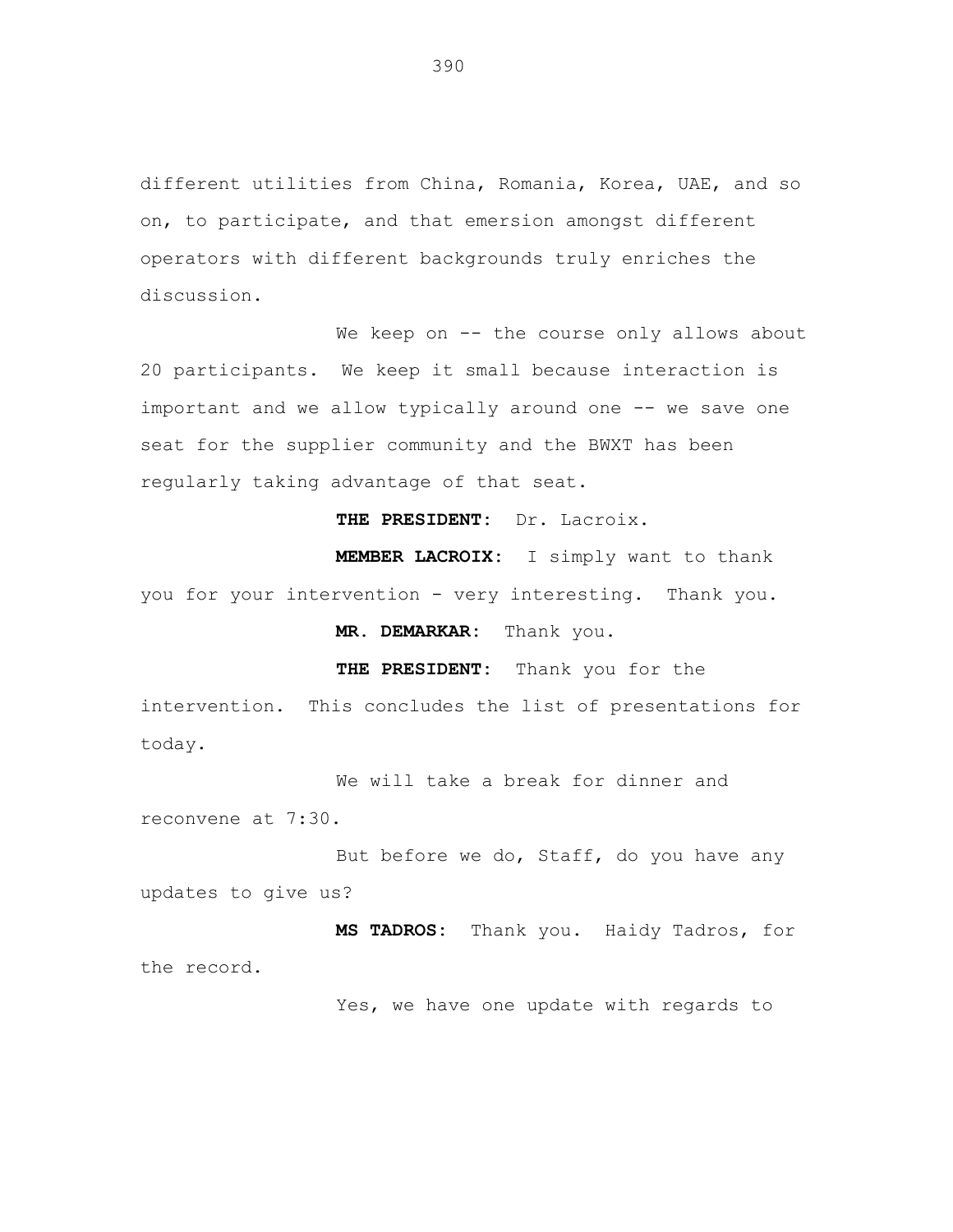the regulatory document on Safety Analysis for Class 1(b) Facilities. I believe the Commission asked of us certain dates, so the REGDOC is currently in development. It was actually presented not the REGDOC itself but the fact that the REGDOC was in development in our Regulatory Framework Update in 2019 in November.

We will have the REGDOC out for public consultation before the end of April of this year. And based on our regulatory document development process, once that is done we will post the comments that we hear. We will give the public an opportunity to see how we've looked at their comments and responses to it, and ultimately we will come before the Commission on the regulatory document before it makes its way through to our license condition handbooks.

**THE PRESIDENT:** Thanks very much. So back at 7:30 to start going through the written interventions, thank you.

--- Upon recessing at 6:42 p.m. / Suspension à 18 h 42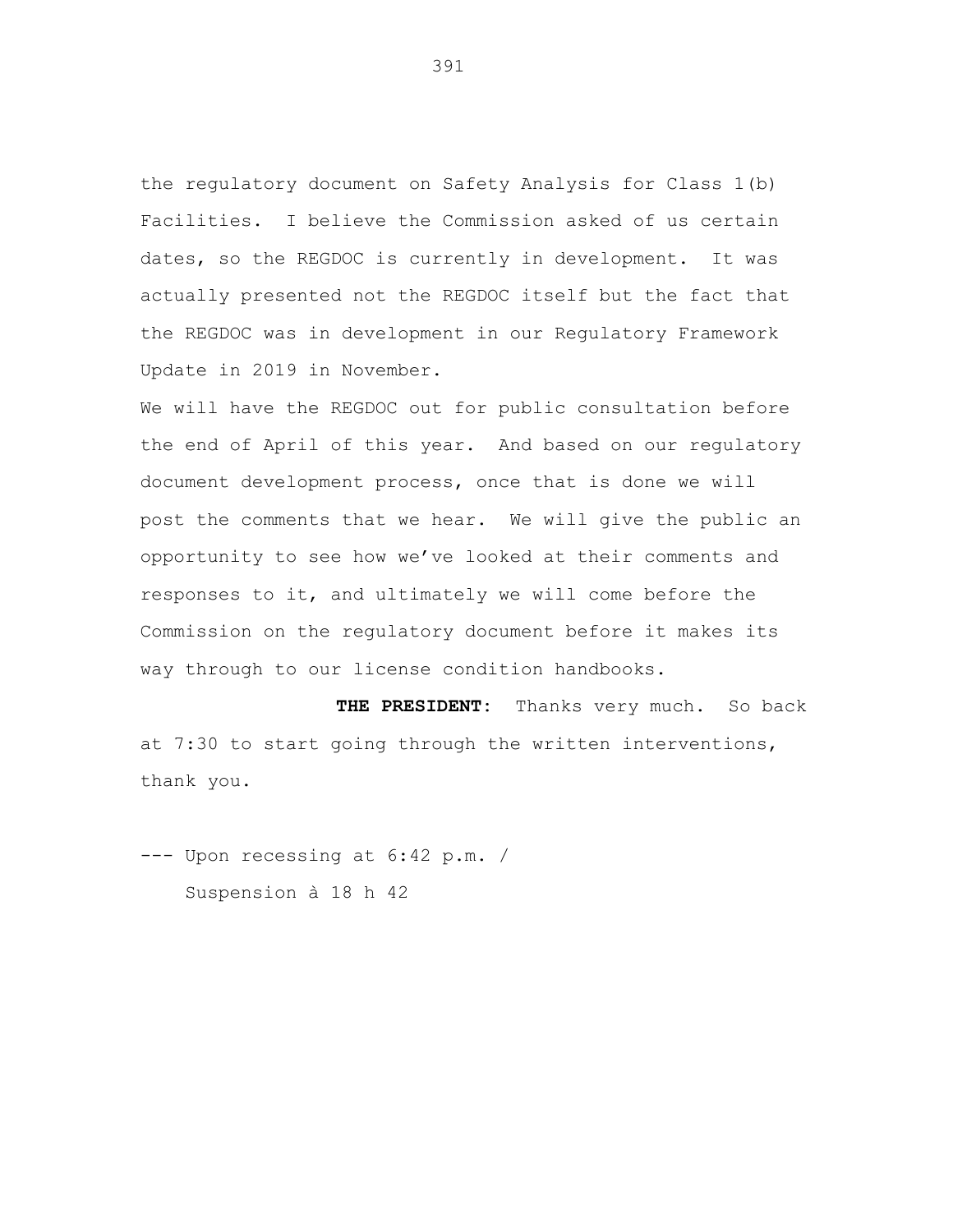--- Upon resuming at 7:28 p.m. / Reprise à 19 h 28

**MR. LEBLANC:** Thank you. For those who were not here prior to dinner when we did the oral presentations, so we're going to proceed with the written submissions.

The way we're going to proceed is, I'm going to name the intervenor's name, one by one, and I will seek confirmation from the members if they have a question on each of those interventions.

**CMD 20-H2.7**

**Written submission from the**

**Canadian Nuclear Isotope Council**

**MR. LEBLANC:** So, I will start with the written submission from the Canadian Nuclear Isotope Council which is CMD 20-H2.7.

Any questions?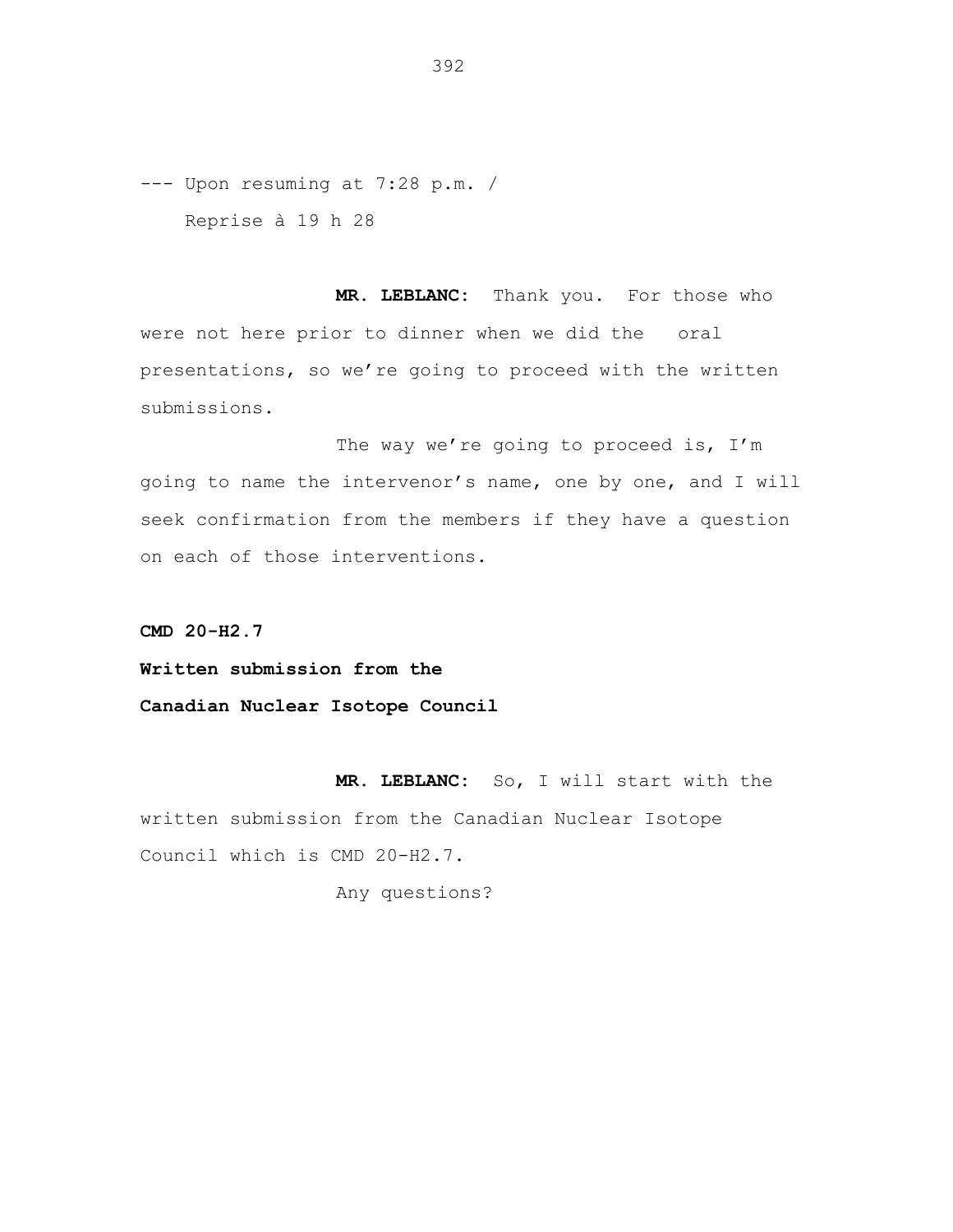## **Written submission from Nicolas Martin-Burtart**

**MR. LEBLANC:** The next submission is from Nicolas Martin-Burtart CMD 20-H2.11.

**CMD 20-H2.20**

**Written submission from Bruce Power**

**MR. LEBLANC:** The next submission is from Bruce Power CMD 20-H2.20.

Madam Velshi?

**THE PRESIDENT:** Just a quick

clarification, BWXT. In their submission, Bruce Power seems to imply that you may be planning on producing pellets at both the Peterborough and Toronto facilities. That's what the -- that's not the intent, right; when you talk about consolidation it's to stop in Toronto and start producing in Peterborough?

**MR. MacQUARRIE:** That's correct.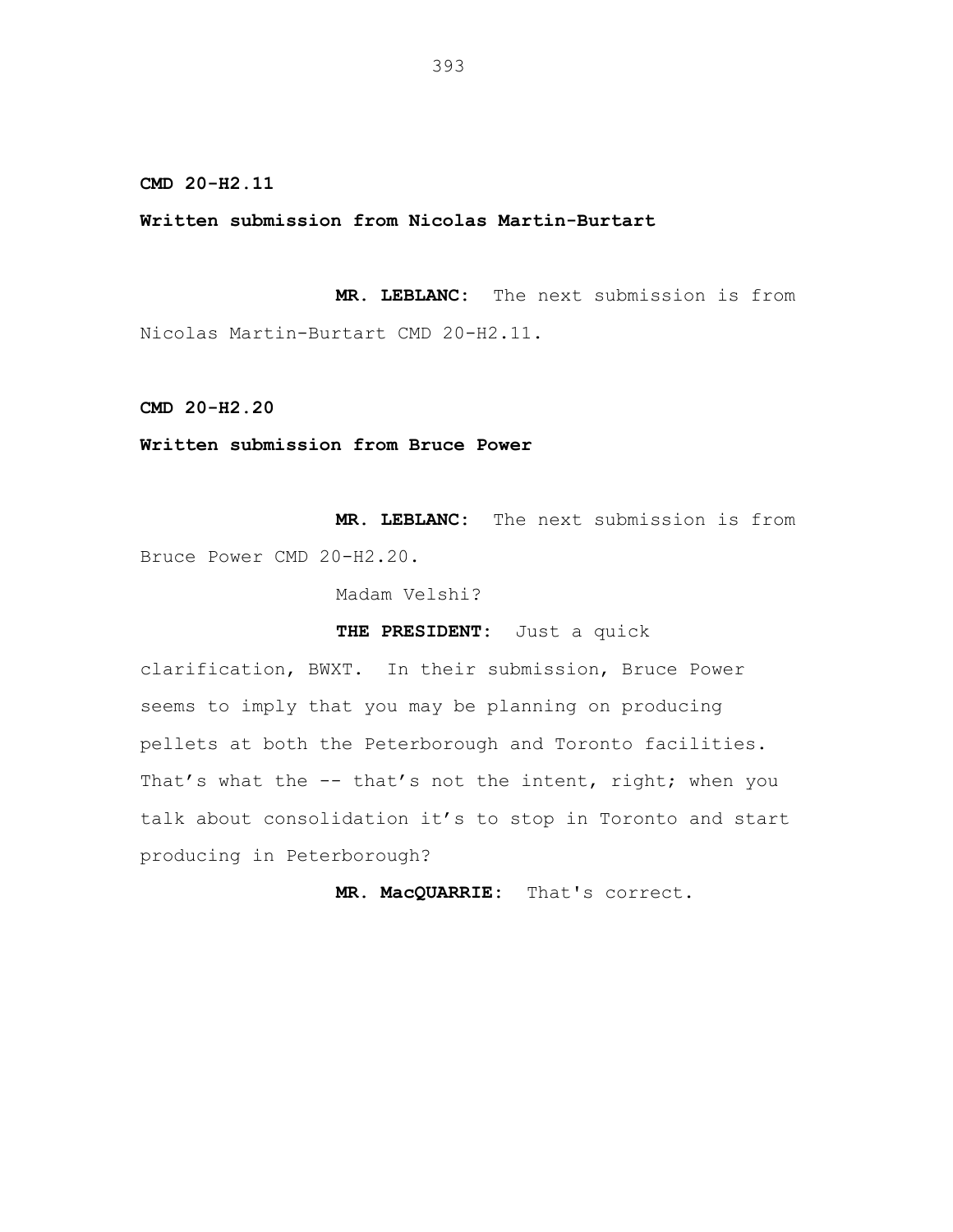**Written submission from Adam Vicente**

**MR. LEBLANC:** The next submission is from Adam Vicente CMD 20-H2.21.

Dr. Demeter...?

**MEMBER DEMETER:** Thank you. I think it would probably be good to get on the record the intervenor talks about the productions of weapons grade material and I probably need clarification from BWXT whether or not they produce weapons grade material, for the record.

**MR. MacQUARRIE:** We do not produce weapons grade material in our licensed facilities in Canada. We can only process natural uranium, and BWXT at the moment is not involved in any weapons activity in our business.

**MEMBER DEMETER:** And just as a follow-up, it's a question I had for later but it fits here, what is the utility or use for depleted uranium pellets?

**MR. MacQUARRIE:** So we do regularly - this is John McQuarrie, for the record.

We do regularly make fuel with depleted uranium pellets, so this is part of our customer controlling the way the reactors operate and so at times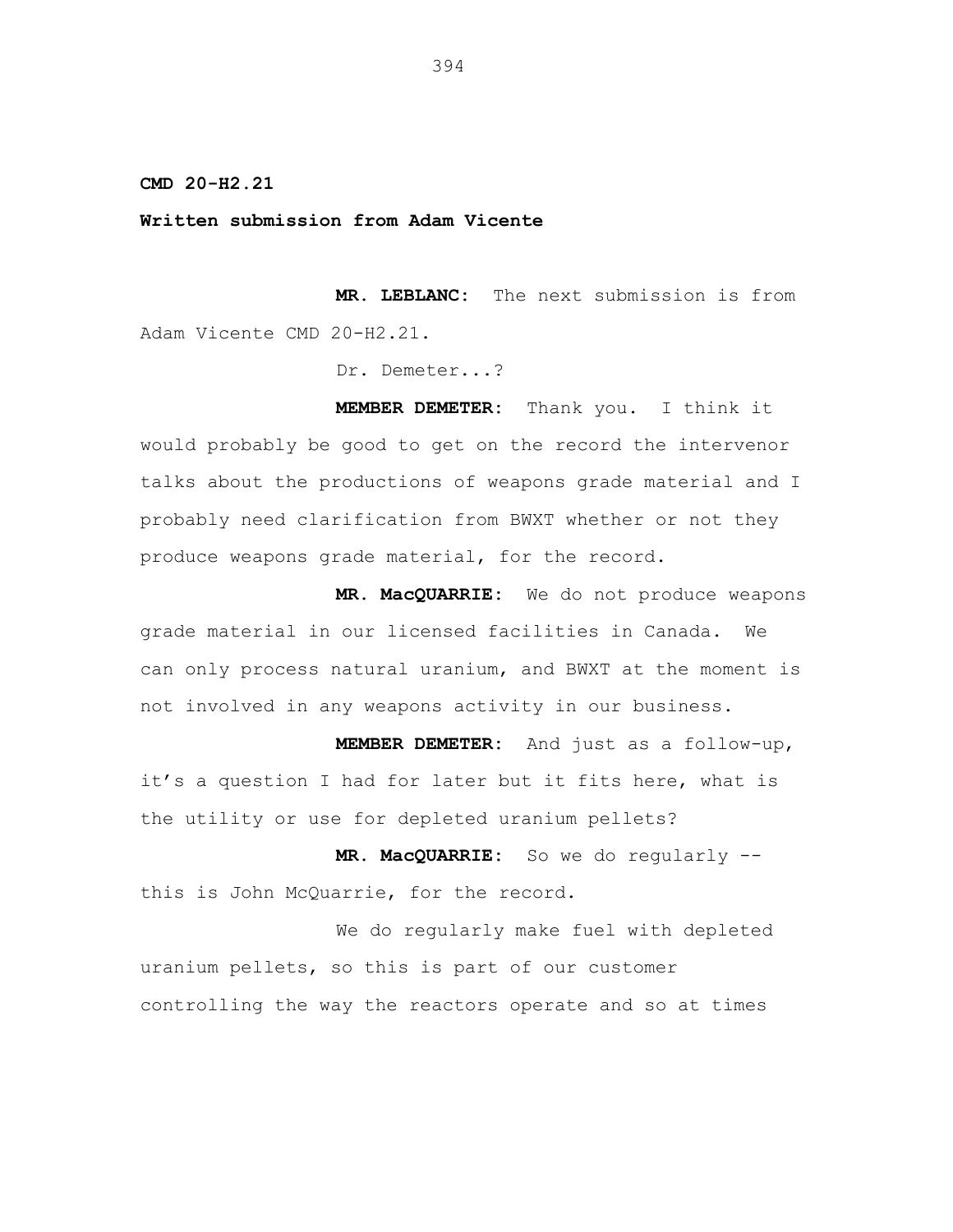they want depleted fuel, for example in the case of the re-start of the Darlington Unit 2 Reactor that's been - is being refurbished, when they start that reactor up they want to, as I understand it, somewhat simulate a core of fuel that has been partially used and so, therefore, some of the U235 would have been fissioned and so they have a mix of depleted uranium fuel bundles and natural uranium fuel bundles in that core. So we do that regularly in our business.

**MEMBER DEMETER:** Thank you.

**CMD 20-H2.22**

**Written submission from Aimee Ng**

**MR. LEBLANC:** The next submission is from Aimee Ng, CMD 20-H2.22.

**CMD 20-H2.26**

**Written submission from Ashlynn Foster**

**MR. LEBLANC:** The next submission is from Ashlynn Foster, 20-H2.26.

**THE PRESIDENT:** I'll ask both BWXT and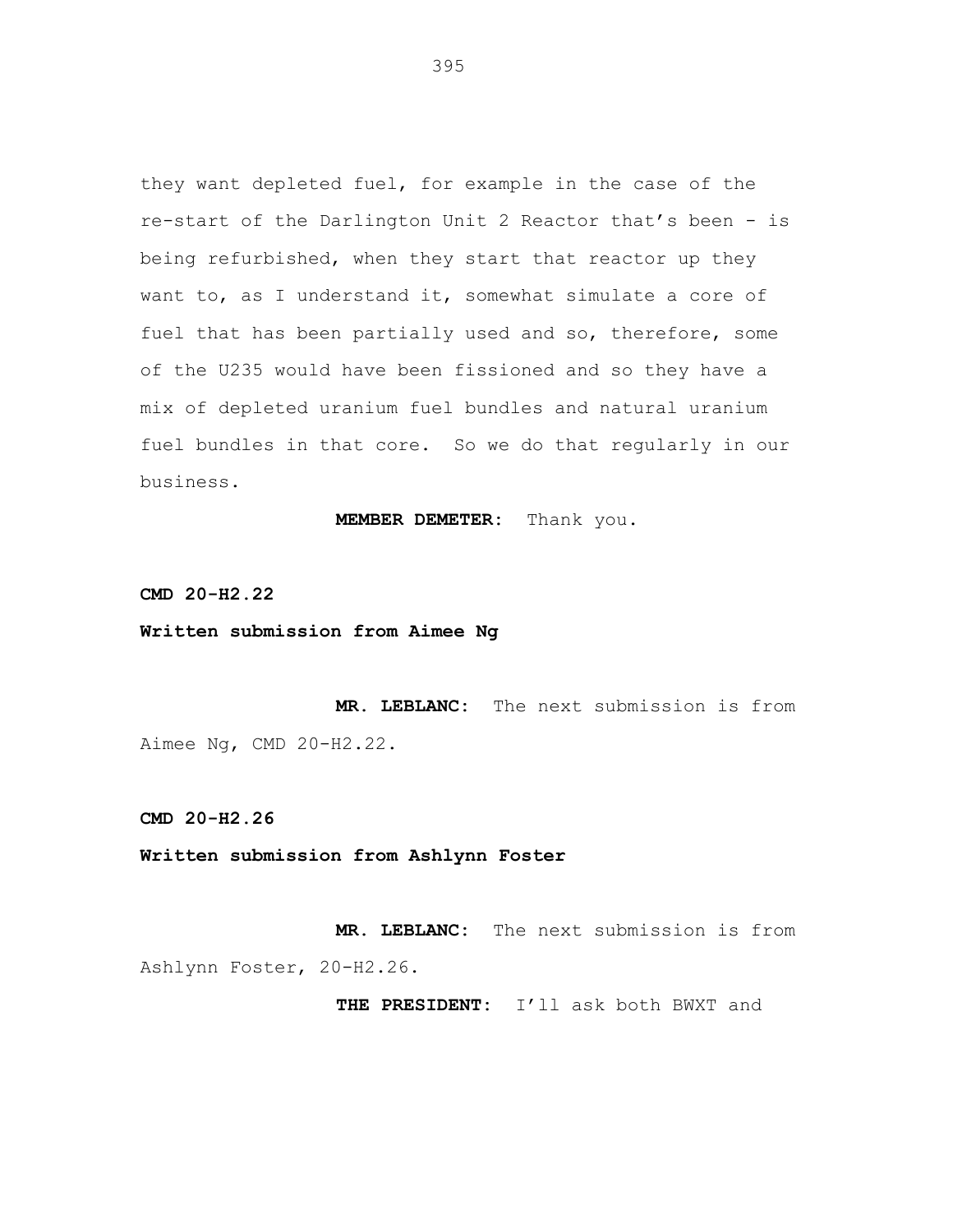CNSC. So many intervenors have said that the Toronto facility is one of its kind in a densely populated area with schools around; that no such facility exists anywhere else in the world. Is that true, do you know?

**MR. MacQUARRIE:** It's John MacQuarrie.

I suppose the proximity of our facilities to residential neighbourhoods and schools I think might be unique. I note that Cameco has their facility in Port Hope in an area that's not that far from residential properties but perhaps not as close as ours is.

I can't speak to anywhere else in the world that I've been where it's that close, so I guess it's somewhat unique, yes.

**CMD 20-H2.27**

**Written submission from Murali Ganapathy**

**MR. LEBLANC:** The next submission is from Murali Ganapathy CMD 20-H2.27.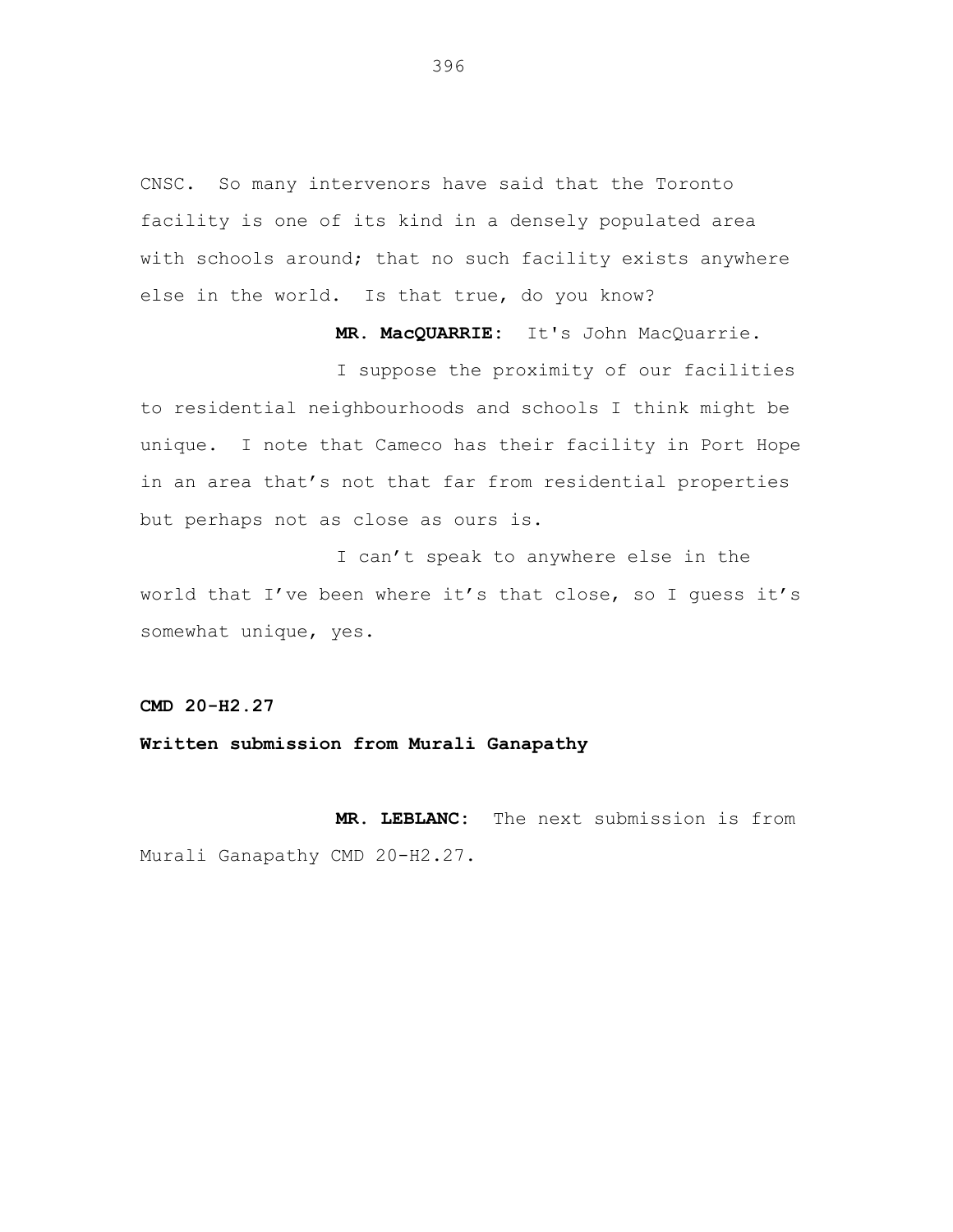**Written submission from Gavin Winter**

**MR. LEBLANC:** The next submission is from Gavin Winter, CMD 20-H2.31.

**CMD 20-H2.35**

## **Written submission from Ontario Power Generation**

**MR. LEBLANC:** The next submission is from Ontario Power Generation, CMD 20-H2.35.

President Velshi?

**THE PRESIDENT:** OPG in their submission talks about performing audits and on your high performance. What's the scope of their audits? Do they look at your safety performance, the environmental performance?

**MR. LEE:** Min Lee, for the record.

OPG normally performs audits of the scope of whatever they are purchasing. Generally its to the N-299 -- CSA N-299 standard or, N-286 standard if it is an engineering procurement or construction project. So, that includes -- N-286 includes some of the elements or the elements that their licensed activity quality system,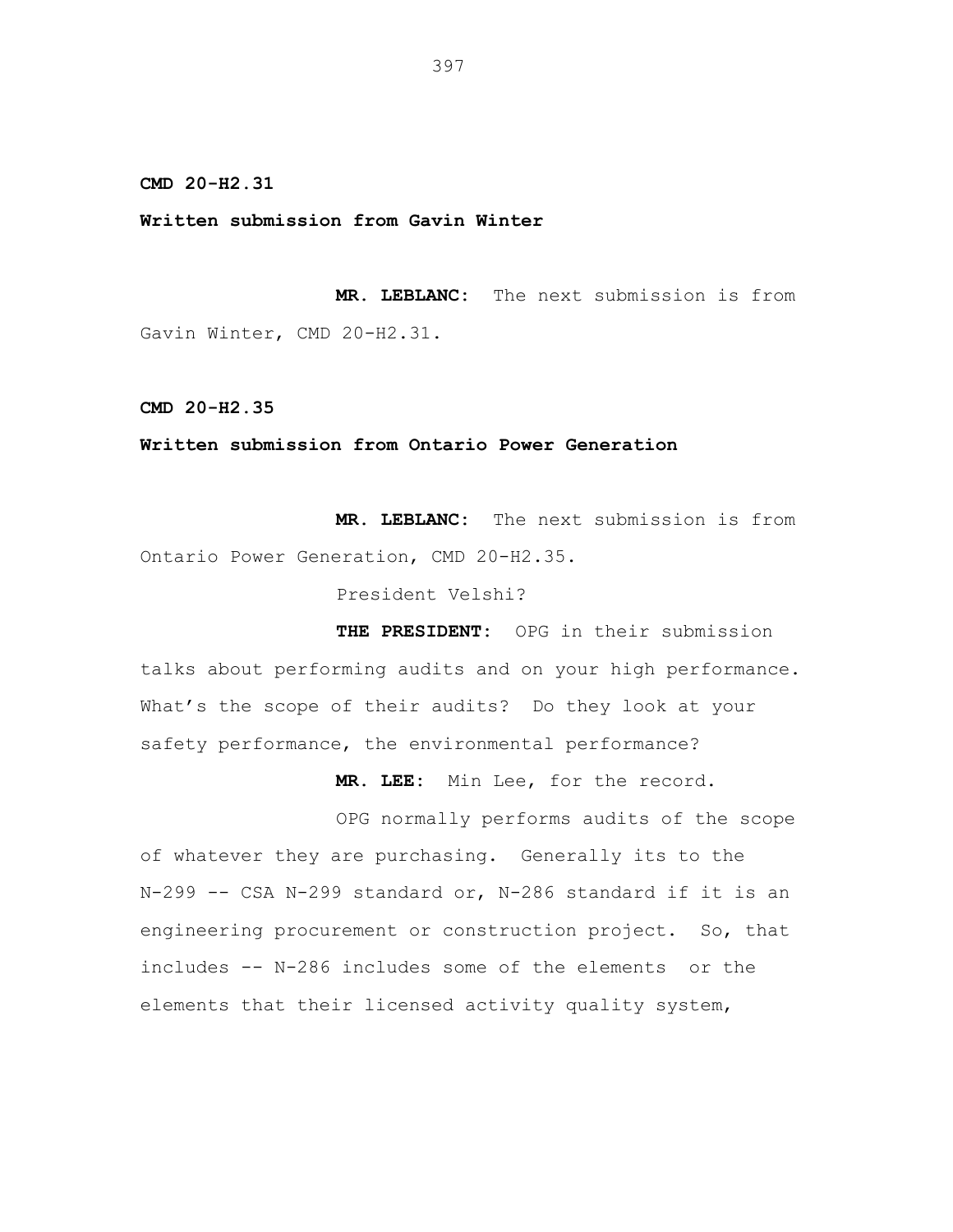quality program is based on as well.

**THE PRESIDENT:** Let me ask more specifically, then, do they look at your safety programs, your environmental management programs, your emergency preparedness programs within that?

**MR. LEE:** Min Lee, for the record again.

It will deal with some of that but not necessarily into those specific aspects of it. They're more concerned about the product quality.

**CMD 20-H2.56**

**Written submission from Corina McCoy**

**MR. LEBLANC:** The next submission is from Corina McCoy, CMD 20-H2.56.

Dr. McKinnon?

**MEMBER McKINNON:** Yes, I noticed Ms McCoy is a member of the community liaison committee. I remember you mentioned earlier in the day that when you're choosing members you make an announcement and see who would respond. So, there's probably kind of a self-selection process that people are probably quite comfortable you know working with you. Do you make any efforts to get people who might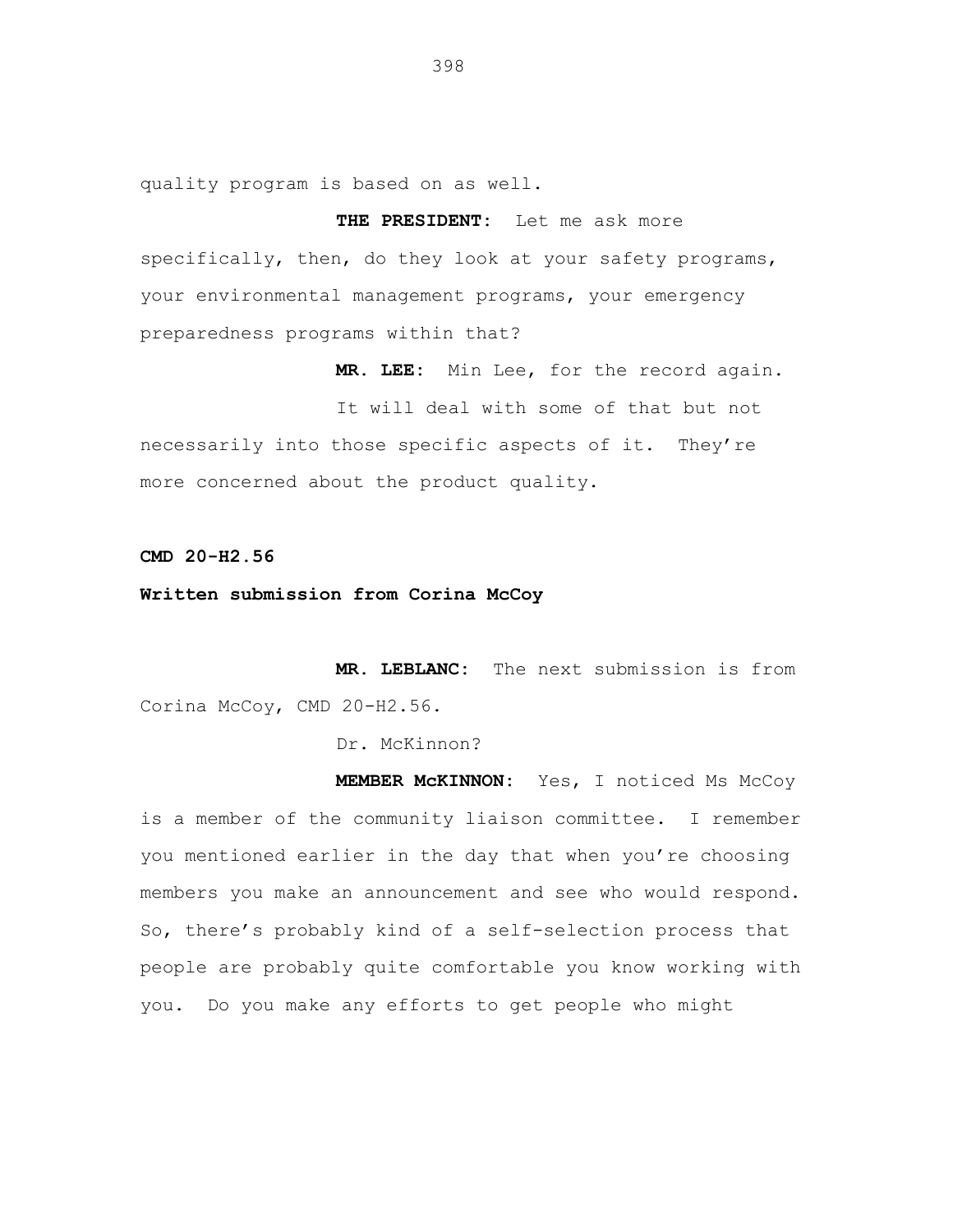initially be, you know, very skeptical to get a different perspective on your committee?

**MS CUTLER:** Nathalie Cutler, for the record.

We have in the past put out a call for new members in a blanket approach by advertising with our communities on our website, social media, mailers and fence banners. As I mentioned, we are now looking to ensure that those that may have concerns about our facilities -- as we have become aware in this intervention process for the public hearing -- that this is something that they should be aware of and we have in a lot of cases added intervenors to mailing lists who have been interested in finding out more and continuing to learn more, and those individuals have received invitations to consider joining the CLC - for example the new CLC we are setting up in Peterborough.

of and we think will benefit us in ensuring that a broad range of views is represented within the committee.

So that is something that we are mindful

**MEMBER McKINNON:** I also had a look at one of the minutes of the meetings and it is a very small number of people, so how do you disseminate what is brought up at the meeting and discussed into the broader community?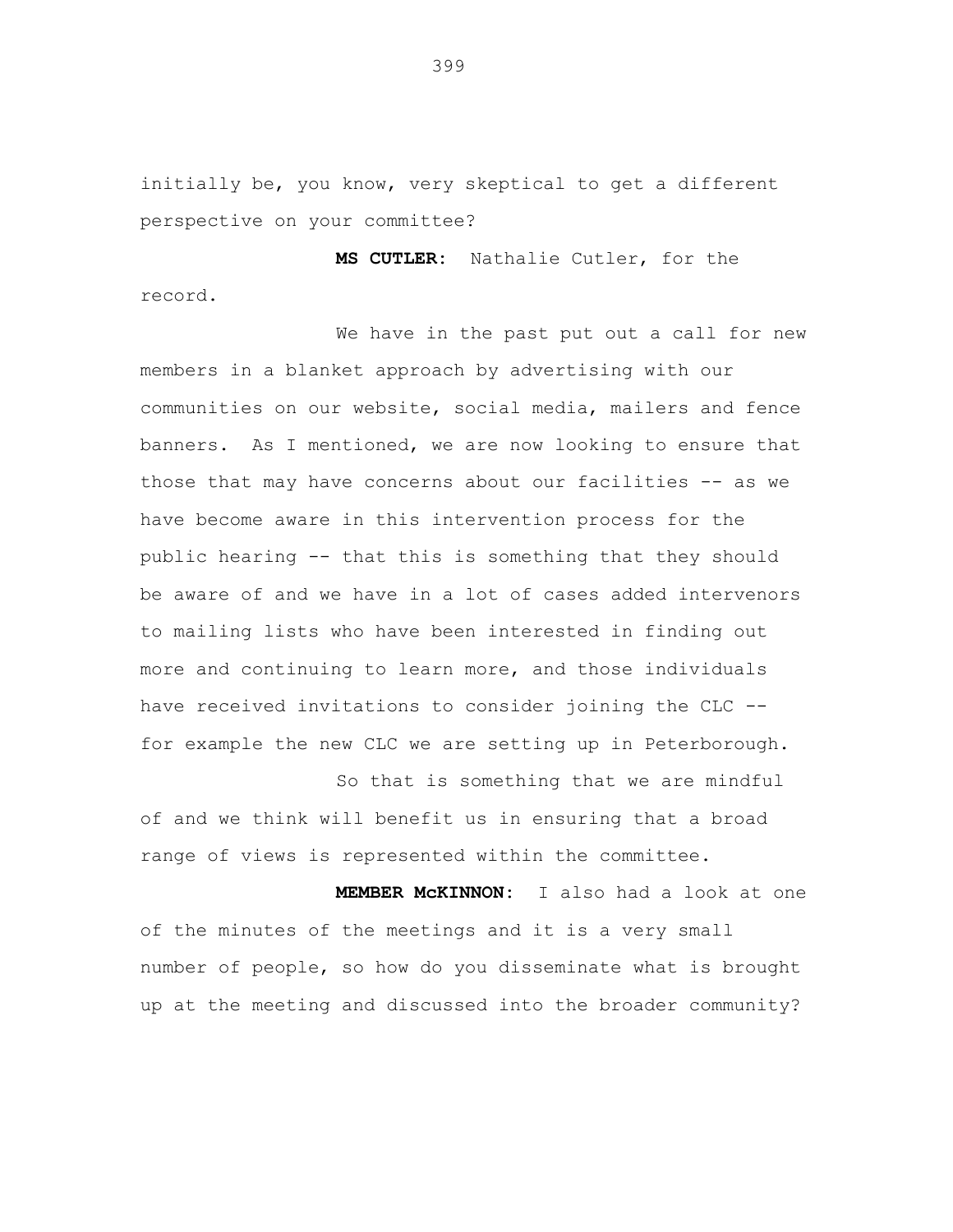**MS CUTLER:** Nathalie Cutler, for the record.

So we review agendas with our members and get suggestions at meetings for future meetings for agendas. For example, in some cases, we have had guest speakers on various subjects to come and inform and then we post those minutes of meetings to our website.

So we look for feedback from our members as to what would help them better understand our business, our industry, and we feed those into future agendas.

**CMD 20-H2.63**

**Written submission from Stanley Yoo**

**MR. LEBLANC:** The next submission is from Stanley Yoo at CMD 20-H2.63.

**MEMBER BERUBE:** Stanley Yoo makes a reference to a petition that is active to try and block the licensing.

CNSC staff, are you aware of such a petition and what are the contents of that, if you are? **MS TADROS:** Haidy Tadros, for the record. We had heard of the petition today and in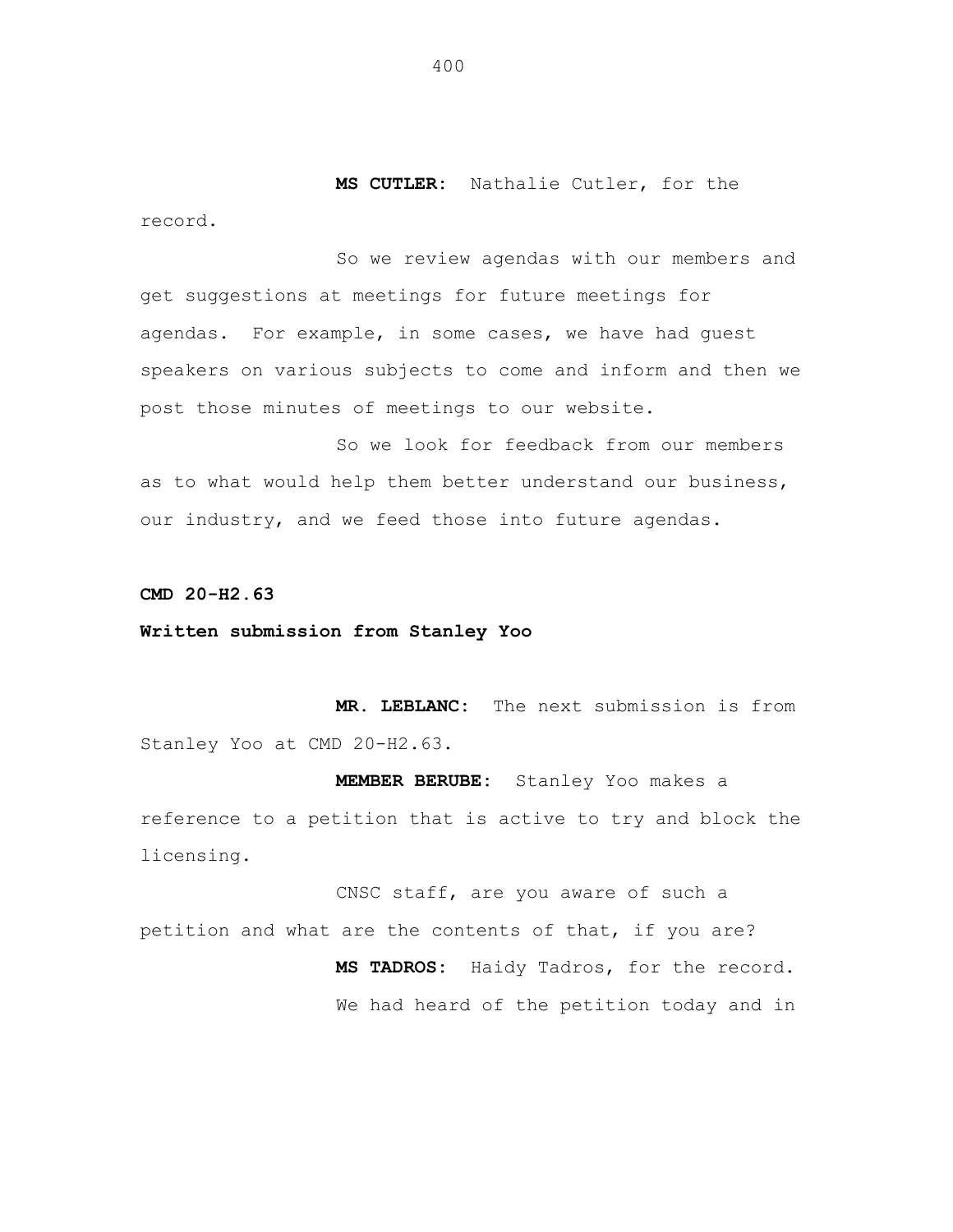some of the interventions.

Perhaps the licensee can speak to what's involved inside.

**MS CUTLER:** Nathalie Cutler, for the record.

We became aware of this petition in our media monitoring, which includes social media, of a petition that was formed on change.org to -- I think it's called "Stop BWXT" -- and that petition has been known to us. I am unclear as to how many signatures it has, but we are aware that it exists.

**MEMBER BERUBE:** Well, as of the date this particular letter they said they have over 1,400 people that have signed up this petition.

Do you have a response to that or what is their primary concern here?

**MS CUTLER:** Nathalie Cutler, for the

record.

I think, you know, the primary concern is that it presents an opportunity for us to better inform our community about our business and that we operate safely. So it's a data mark for us to see that we have work to do to inform the community that has signed that petition, and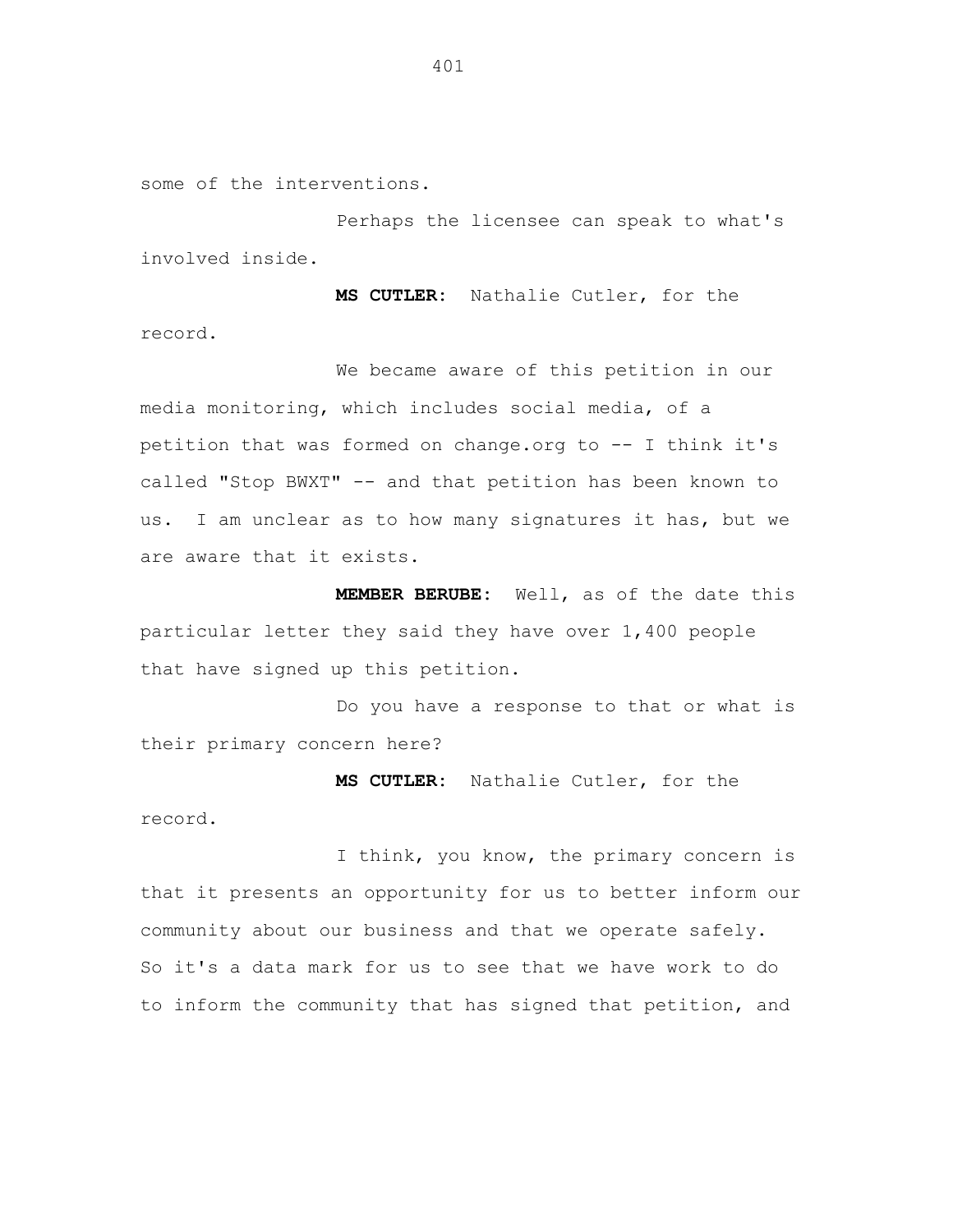we are dedicated to doing that.

**CMD 20-H2.65**

**Written submission from Janine Carter**

**MR. LEBLANC:** The next submission is from an intervenor who was scheduled to intervene with an oral presentation earlier today and she was absent, so we are treating it as a written submission. It is from Ms Janine Carter and it's CMD 20-H2.65

**CMD 20-H2.67**

**Written submission from Birthe Jorgensen**

**MR. LEBLANC:** The next submission is from Birthe Jorgensen, CMD 20-H2.67.

**CMD 20-H2.68**

**Written submission from Andres D'Imperio**

**MR. LEBLANC:** The next submission is from Andres D'Imperio, CMD 20-H2.68.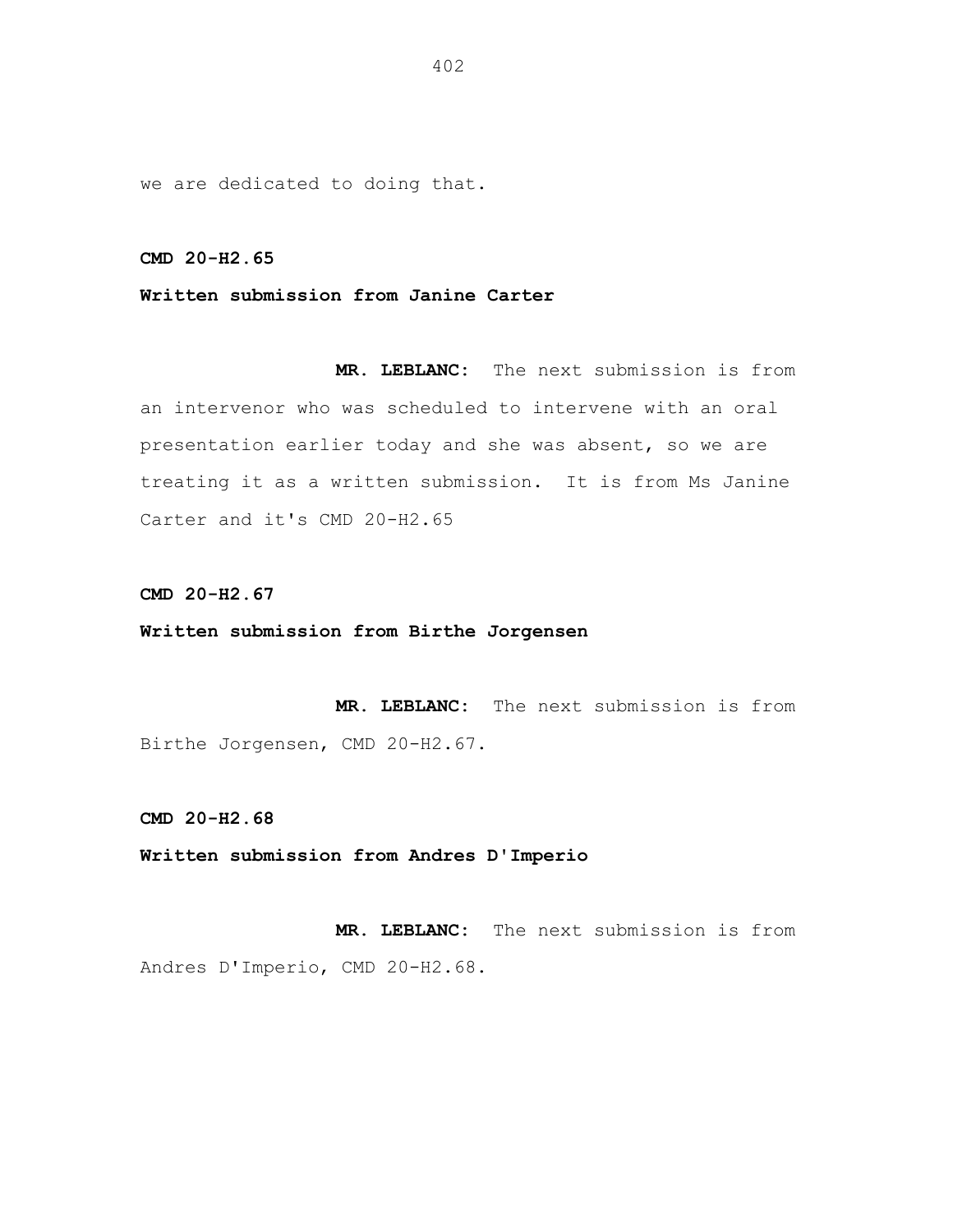**Written submission from**

**Olivia Kwan and Anthony Murray**

**MR. LEBLANC:** The next submission is from Olivia Kwan and Anthony Murray, CMD 20-H2.71.

**CMD 20-H2.78**

## **Written submission from Nika Morisano**

**MR. LEBLANC:** The next submission is another submission from an intervenor who was supposed to present verbally but indicated a few days ago that she would not be able to attend and to treat her submission as a written. It's from Nika Morisano, or Nika M., at CMD 20-H2.78.

**CMD 20-H2.93**

**Written submission from Erin Howley**

**MR. LEBLANC:** The next submission is from Erin Howley, CMD 20-H2.93.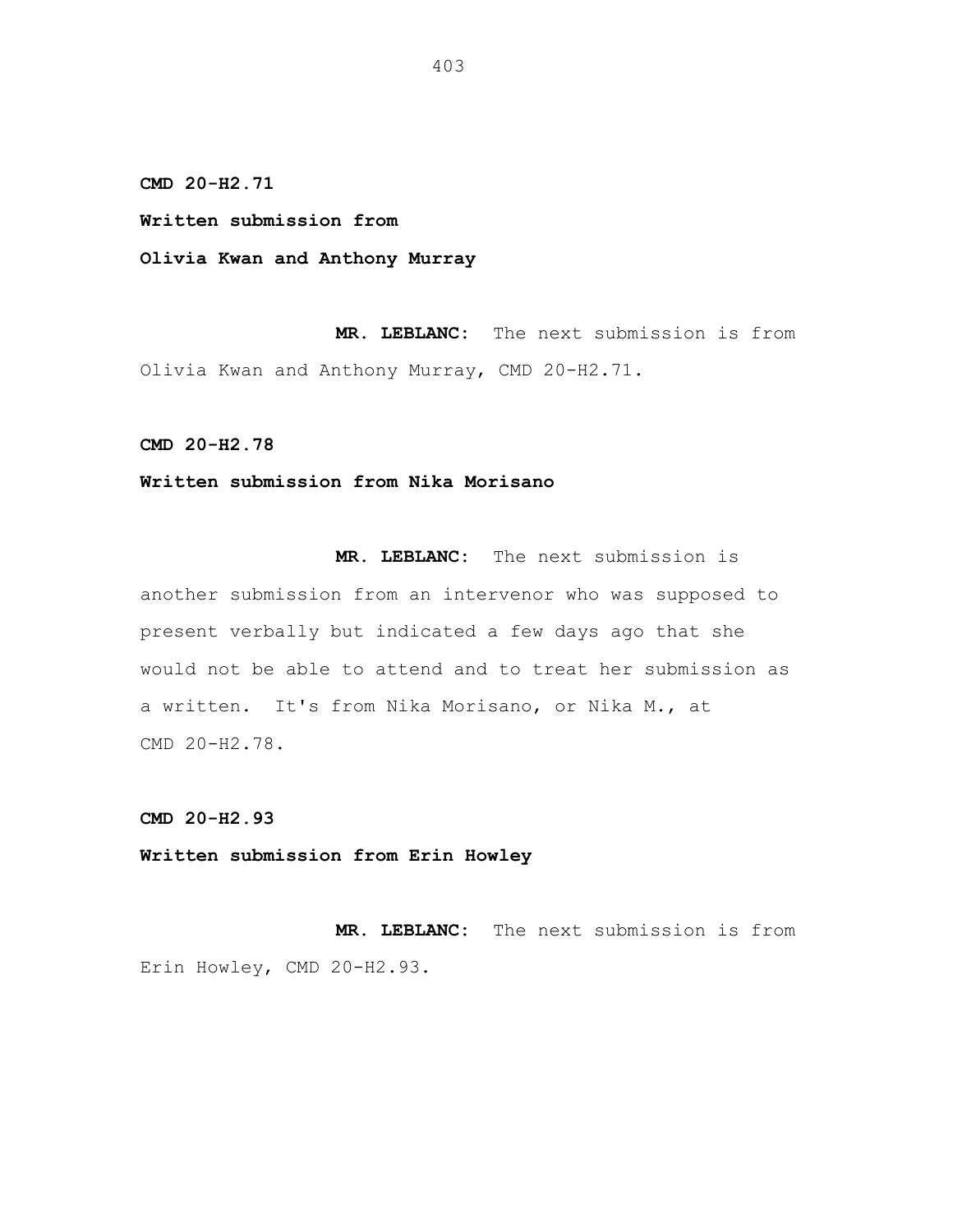**Written Submission from Jamie Chadwick**

**MR. LEBLANC:** The next submission is from Jamie Chadwick, CMD 20-H2.114.

**CMD 20-H2.119**

**Written submission from**

**Alejandra Gonzalez Jimenez,**

**Amira Mittermaier and Felix Mittermaier**

**MR. LEBLANC:** The next submission is from Alejandra Gonzalez Jiminez, Amira Mittermaier and Felix Mittermaier, CMD 20-H2.119.

**CMD 20-H2.124**

**Written submission from John Jared Irwin**

**MR. LEBLANC:** The next submission is from John Jared Irwin, CMD 20-H2.124.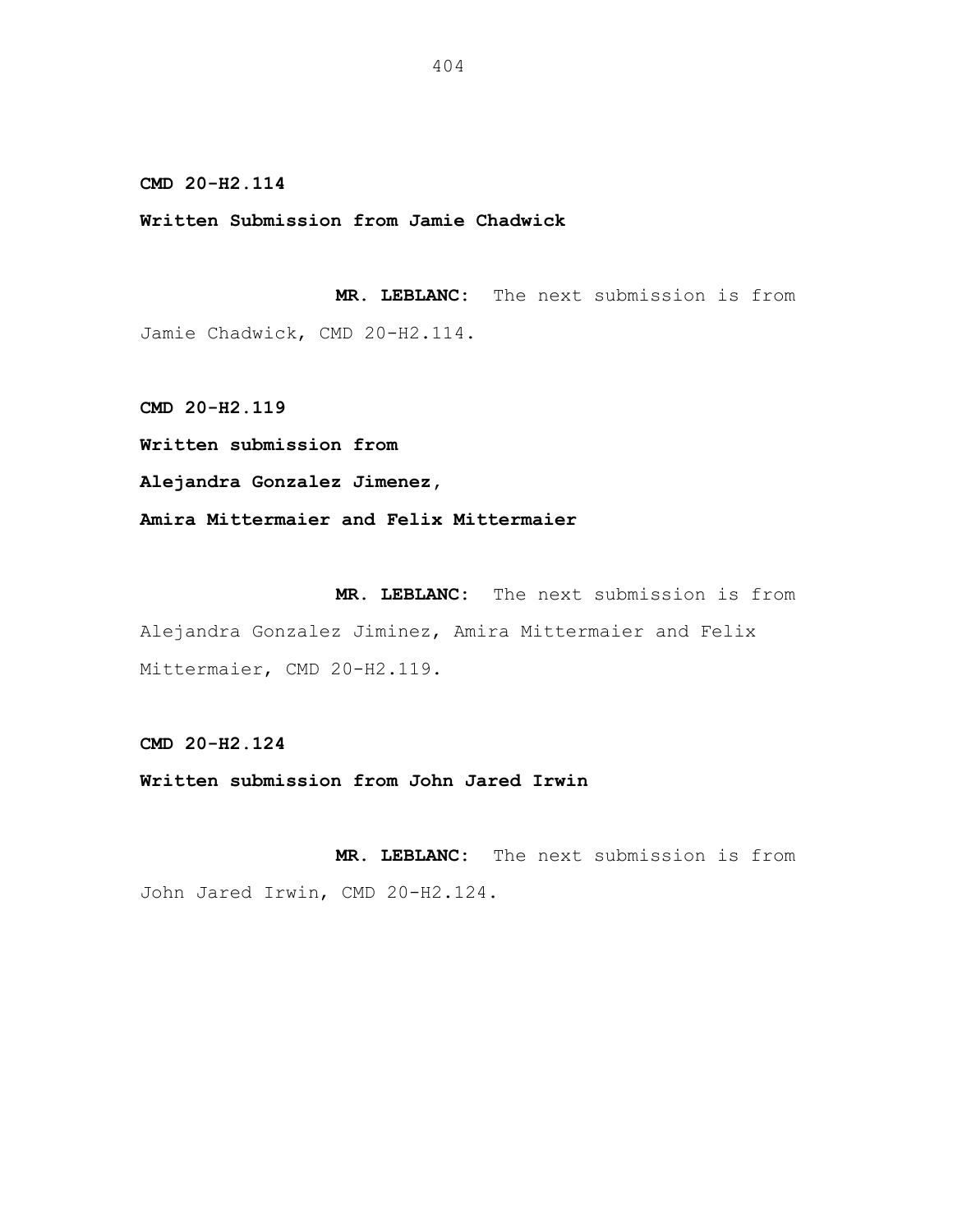**Written submission from**

**Ontario's Nuclear Advantage (ONA)**

**MR. LEBLANC:** The next CMD is from

Ontario's Nuclear Advantage -- or ONA -- CMD 20-H2.140.

**CMD 20-H2.147**

**Written submission from Motion Canada**

**MR. LEBLANC:** The next submission is from

Motion Canada, CMD 20-H2.147.

**CMD 20-H2.151**

**Written submission from Rosemary Frei**

**MR. LEBLANC:** The next submission is from Rosemary Frei, CMD 20-H2.151.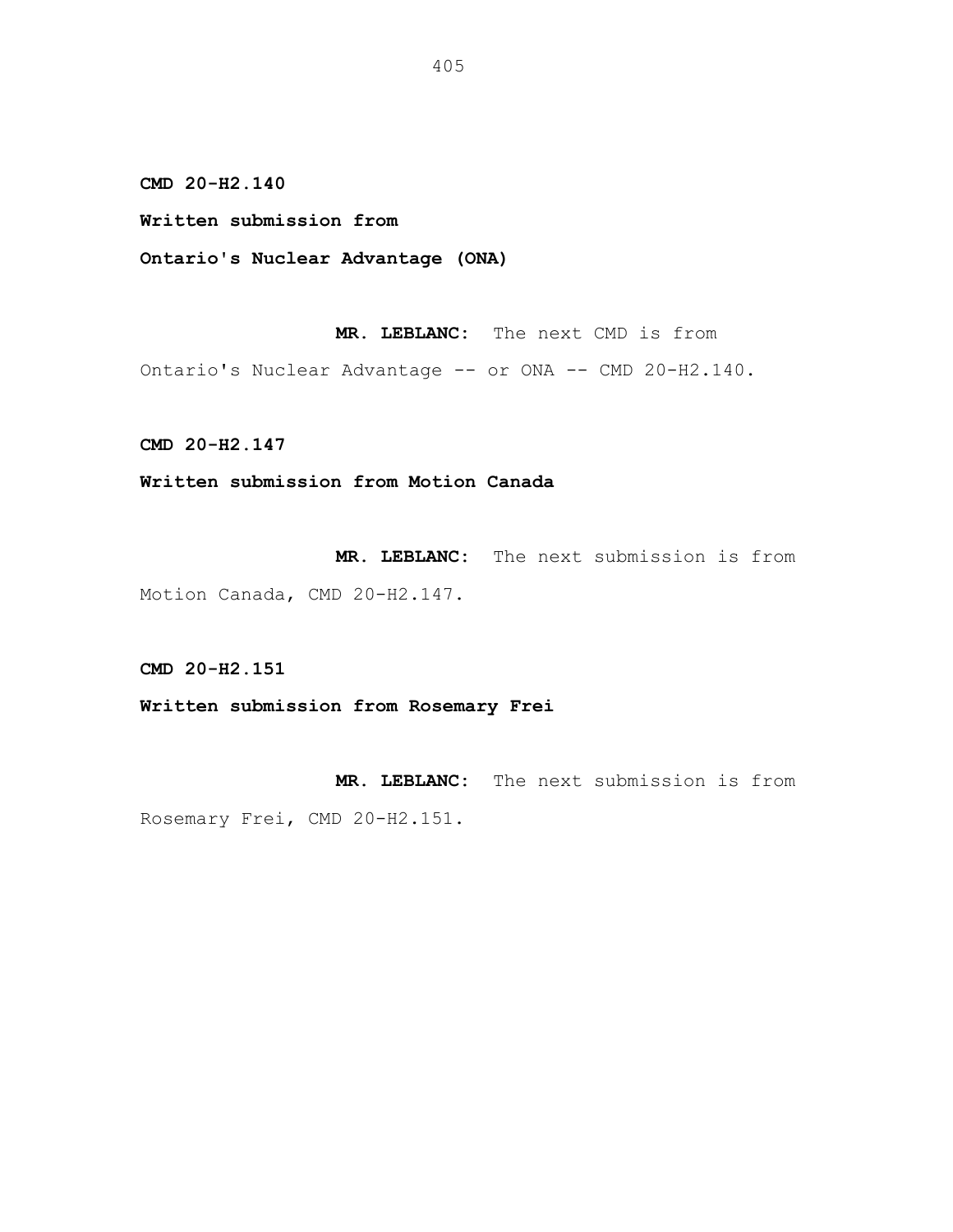**Written submission from**

**Hiroshima-Nagasaki Day Coalition**

**MR. LEBLANC:** The next submission is from Hiroshima-Nagasaki Day Coalition, CMD 20-H2.164.

**CMD 20-H2.165**

**Written submission from Doug Back**

**MR. LEBLANC:** The next submission is from Doug Back, CMD 20-H2.165.

**CMD 20-H2.170**

**Written submission from Maggie Robertson**

**MR. LEBLANC:** The next submission is from Maggie Robertson, CMD 20-H2.170.

**CMD 20-H2.171**

**Written submission from Cathy Tafler**

**MR. LEBLANC:** The next submission is from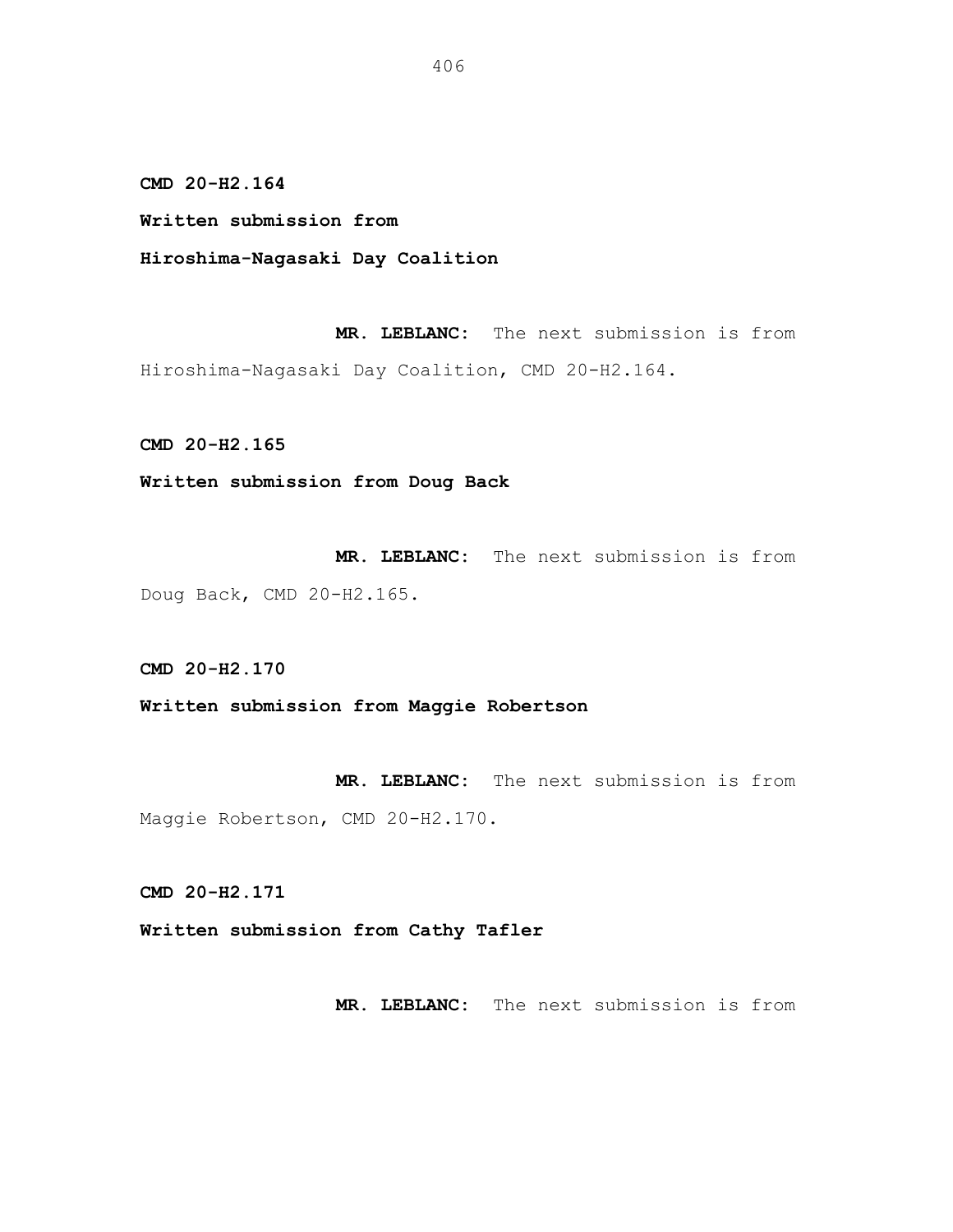Cathy Tafler, CMD 20-H2.171.

**CMD 20-H2.174**

**Written submission from Patricio Marinez**

**MR. LEBLANC:** The next submission is from Patricio Marinez, CMD 20-H2.174.

**CMD 20-H2.177**

**Written submission from Angela Bird**

**MR. LEBLANC:** The next submission is from Angela Bird, CMD 20-H2.177.

**CMD 20-H2.186**

**Written submission from Jonathan Minkarious**

**MR. LEBLANC:** The next submission is from Jonathan Minkarious, CMD 20-H2.186.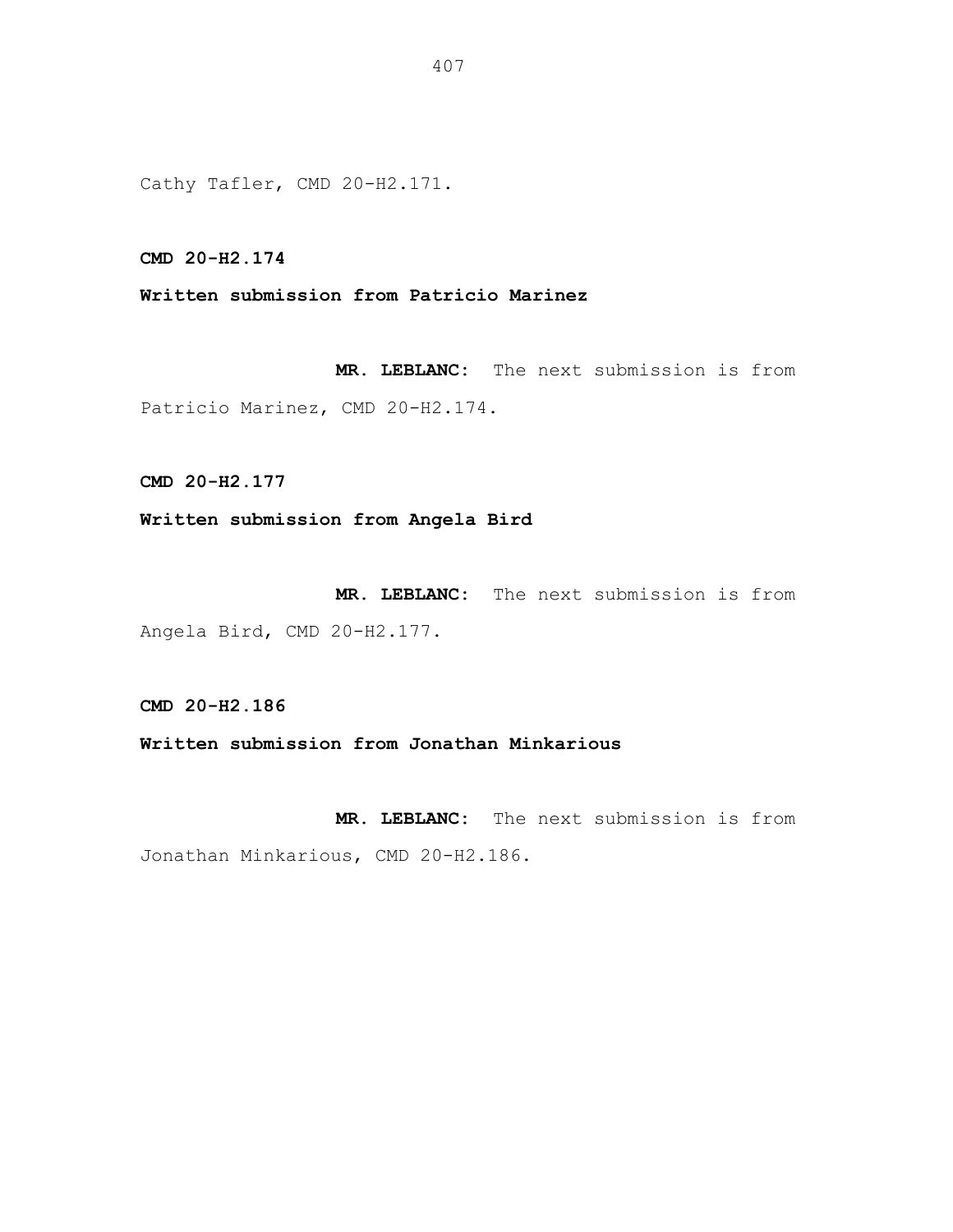**Written submission from Markus Piro**

**MR. LEBLANC:** The next submission is from Markus Piro, CMD 20-H2.189.

Dr. Demeter...?

**MEMBER DEMETER:** Thank you.

I think that's the first time I have read this intervenor and it just brought up a couple of questions for me regarding your employees.

What sort of -- can you give me a sense of what your sort of entry point is for your employees? Are you looking for people who may have high school and on-the-job training, are you looking for B.Sc. with on-the-job training?

> And secondly, what is your turnover rate? **MR. MacQUARRIE:** It's John MacQuarrie.

So it's a mix. So, for our workers in the plants, so labour in the plants, typically they will come to us with a high school level education, in some cases college, and they will have typically some prior experience -- manufacturing experience, hopefully -- but we do provide them with a great deal of training so we are not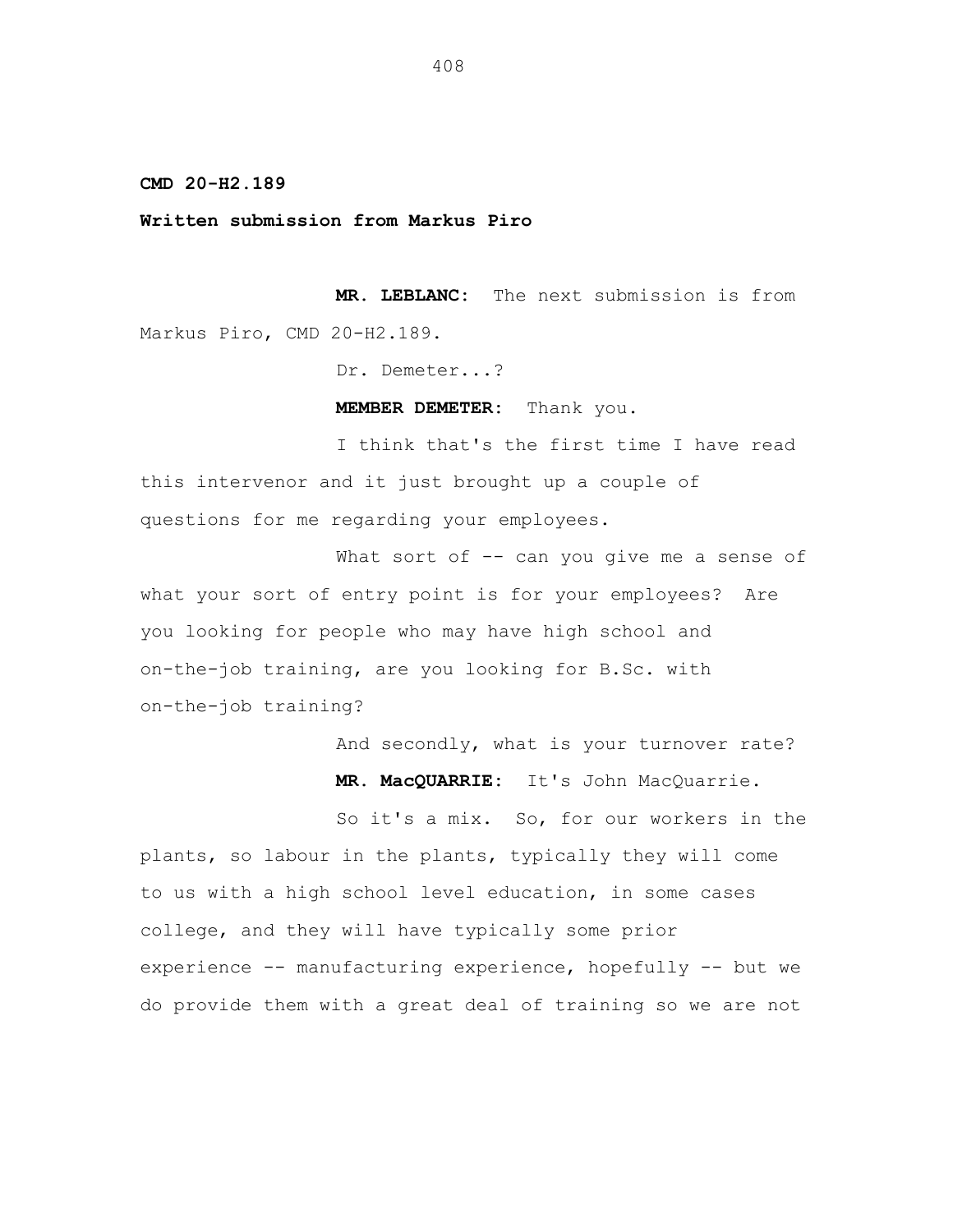really counting on them having experience that they bring into the business.

In the case of professional staff, including engineering, health and safety, management, operations staff, many of them have degrees and have a technical background of some sort, including engineering. So those people, we find turnover with them is a little bit higher than people working in the union operation. Actual turnover in the union operation is extremely low; we have very few people that leave us. But in the professional non-union ranks we would have a slightly higher turnover, nothing  $--$  actually, I am quite proud of the turnover, it's fairly low. So it's nothing that we are concerned about, it's sort of a normal -- typically in the early years of their career we will see people that want to try and do something else with their careers and so they may leave us, but typically, with longer-service employees, we see very low turnover there.

**MEMBER DEMETER:** And can you give me a sense of your -- for your typical on-the-floor employee -their occupational health and safety training? Is it like -- the orientation, is it a day? Is it a week? What is the quantum for your standard radiation safety and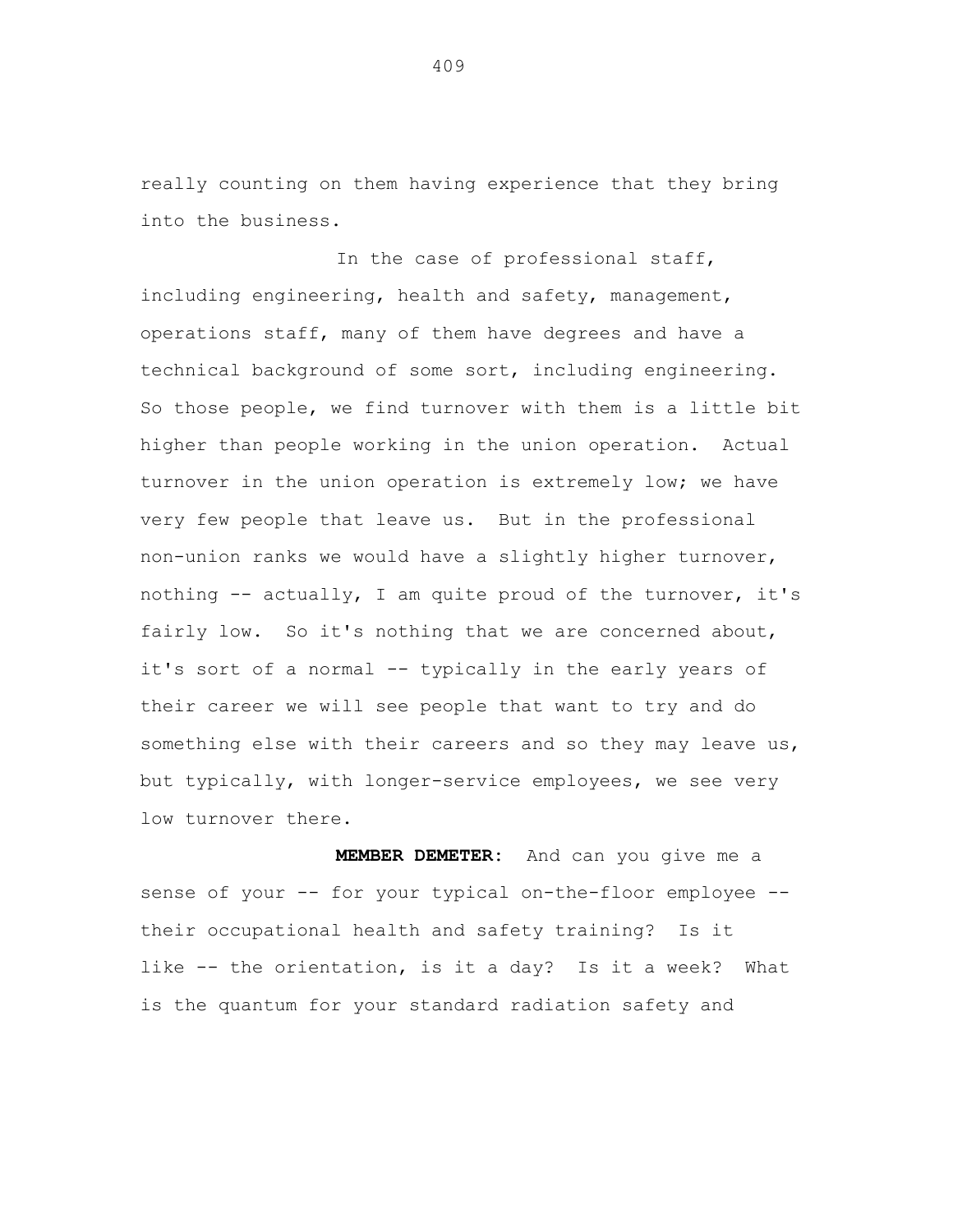general occupational health training and orientation?

**MR. RICHARDSON:** My name is Ted

Richardson; I am the Director of Fuel Manufacturing.

We have an extensive training program for anyone that comes into our plant, into any of our operations, and that involves them having a trainer that has already been through the program, and they go through an extensive classroom training first. So we have videos, we have different themes that we take them through that they need to understand before they go on the floor, and then they spend time with a trainer, they spent time with the quality people, health and safety people, as well as engineering folks.

So before they can actually get to a point where they can run the equipment, they've been with all these different groups that have expertise, and then, at that point, they will demonstrate that they can do the work to the trainer first. So the person that is responsible, saying, "I trained this person really well", they will say, "He is ready" or "She's ready." And then an audit happens.

So until that person has been fully audited to all the components of the procedure, and just procedure adherence, that person cannot work alone; they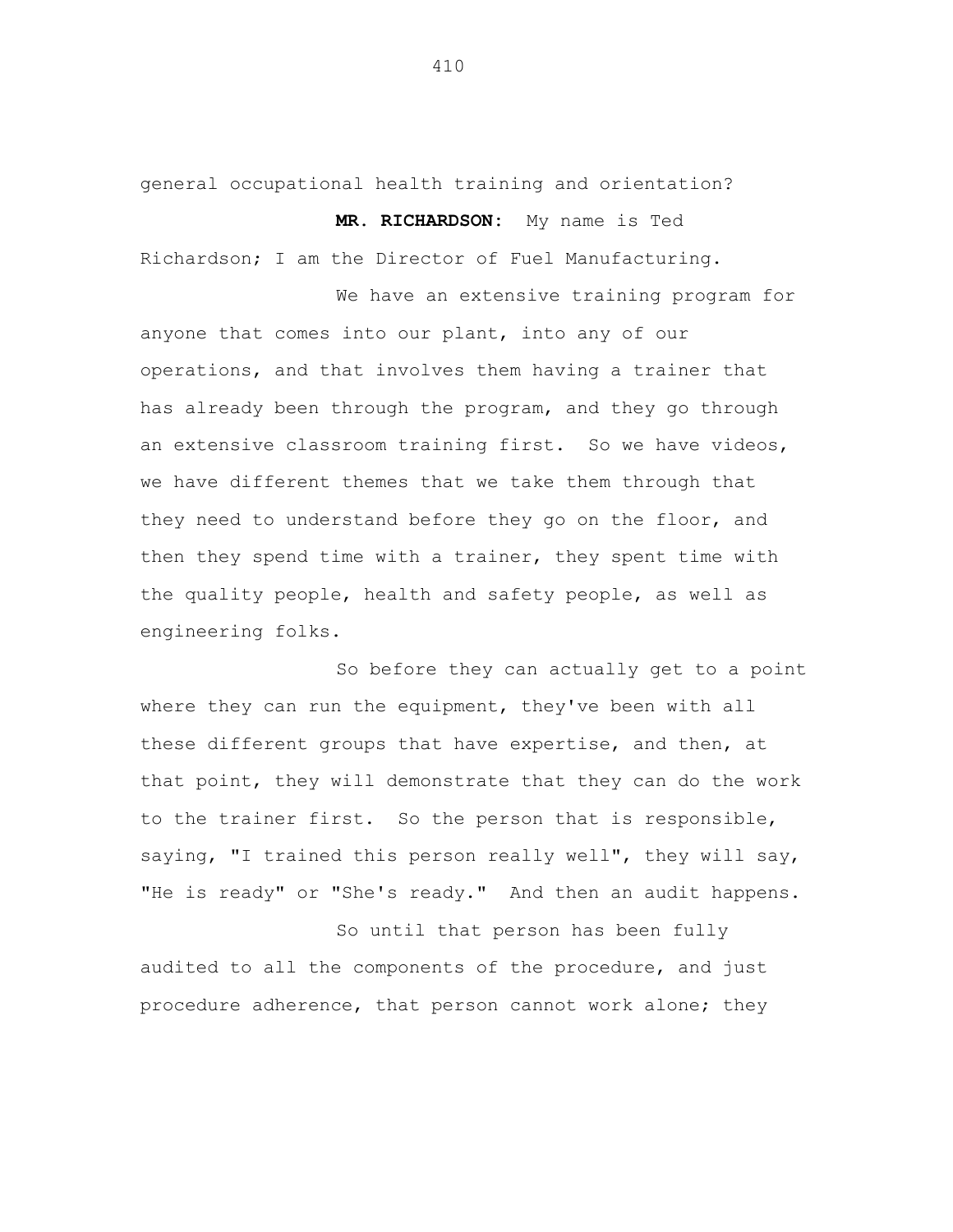are with a trained person.

A very extensive training program. OPG, that does come and audit us, at one point said it's best-in-class and it is something that we value a lot. In fact, we have integrated our training so that the trainers themselves later on can audit the work they have done with the operator that they have trained to see where they can learn from. So it's very exhaustive training and we take a lot of pride in that and we are proud that, when we turn an operator over, that they know what they are doing.

**CMD 20-H2.193**

**Written submission from Sandra Lindgreen**

**MR. LEBLANC:** The next submission is from Sandra Lindgreen, CMD 20-H2.193.

**CMD 20-H2.195**

**Written submission from Joyce Hall**

**MR. LEBLANC:** The next submission is from Joyce Hall, CMD 20-H2.195.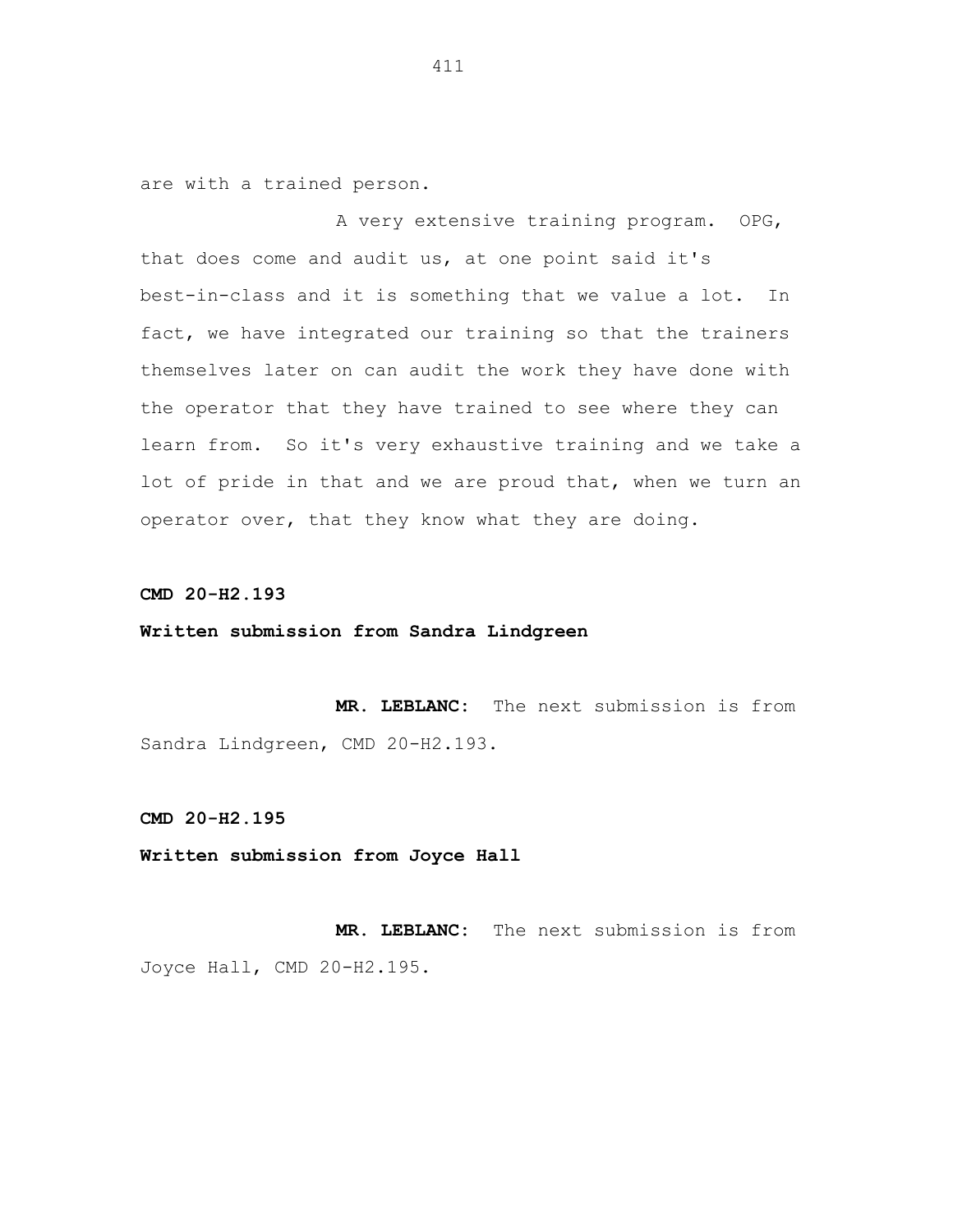**Written submission from Marjorie Castro**

**MR. LEBLANC:** The next submission is from Marjorie Castro, CMD 20-H2.196.

**CMD 20-H2.198**

**Written submission from Tom Smarda**

**MR. LEBLANC:** The next submission is from Tom Smarda, CMD 20-H2.198.

**CMD 20-H2.208**

**Written submission from Megan Vincett**

**MR. LEBLANC:** And the last written submission for this evening is from Megan Vincett, CMD 20-H2.208.

Dr. Berube...?

**MEMBER BERUBE:** So today we have had a number of questions as they pertain to human error and obviously this particular intervenor is bringing this up once again, so obviously there are, in your process -- in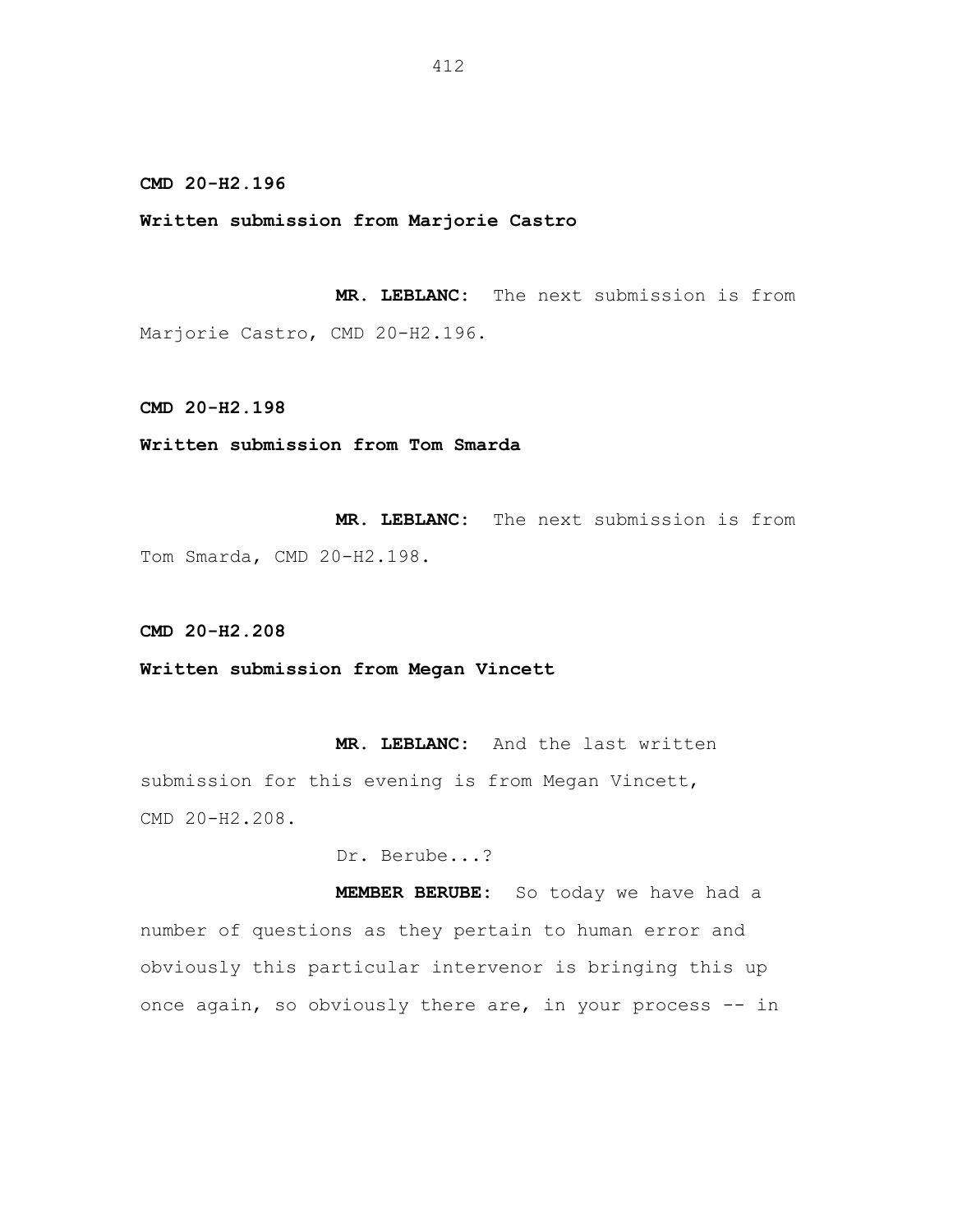the way you take in materials, process them, and put them out -- there are probably a number of sequences in that that are prone to human error. So could you please go through how you mitigate those potential issues?

**MR. SNOPEK:** Dave Snopek, for the record.

It is very similar to kind of the

hierarchy of controls for health and safety, for example. To the extent that we can, we engineer out or automate out the potential failure modes. If we can't do that, then we look at operator training and qualification.

There are some things that we have independent verification of if they are critical. So one employee performs a task, another employee verifies that the task was performed as required. That is one way that we try and eliminate human error-type events for those things that are critical.

**MR. LEBLANC:** So this ends the session for today, for March 2, 2020.

The hearing will resume at 8:30 a.m. tomorrow morning in this facility.

Mr. Jammal?

**MR. JAMMAL:** Ramzi Jammal, for the record. To answer Ms Velshi's question earlier